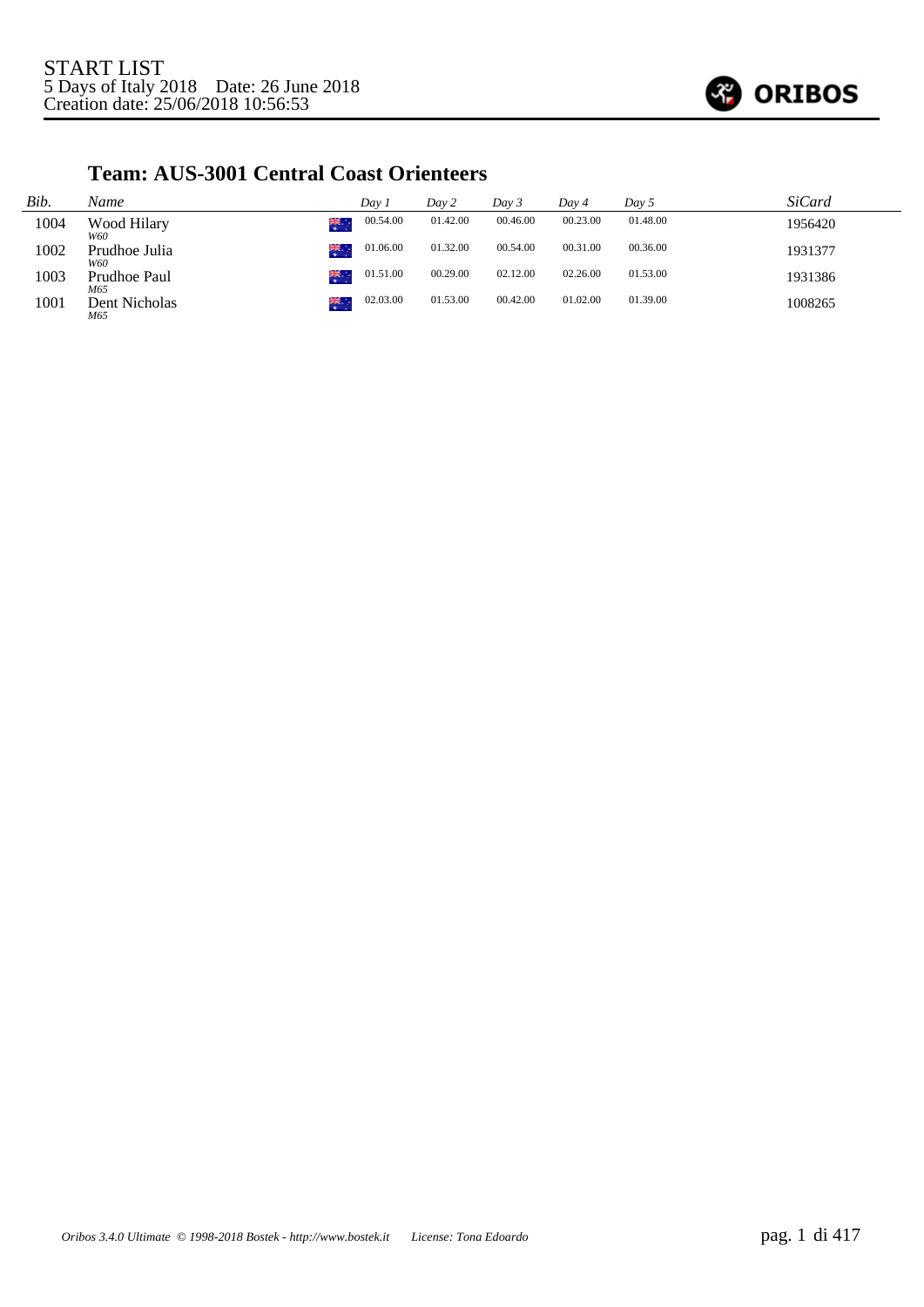

# **Team: AUS-3002 Garingal Orienteers**

| Bib. | Name                          | Dav 1    | Day 2    | Dav 3    | Dav 4    | Day 5    | <b>SiCard</b> |
|------|-------------------------------|----------|----------|----------|----------|----------|---------------|
| 1008 | 美美<br>Lithgow James<br>M60    | 01.20.00 | 00.56.00 | 02.13.00 | 01.27.00 | 01.46.00 | 9005345       |
| 1006 | 榮。<br>Junghans Barbara<br>W65 | 01.50.00 | 00.32.00 | 01.24.00 | 00.37.00 | 00.32.00 | 1931318       |
| 1005 | æ.<br><b>Barr Ross</b><br>M70 | 02.28.00 | 00.57.00 | 02.35.00 | 02.42.00 | 02.07.00 | 2036851       |
| 1007 | 榮。<br>Junghans Ron<br>M75     | 00.33.00 | 01.04.00 | 00.22.00 | 00.57.00 | 00.45.00 | 8650869       |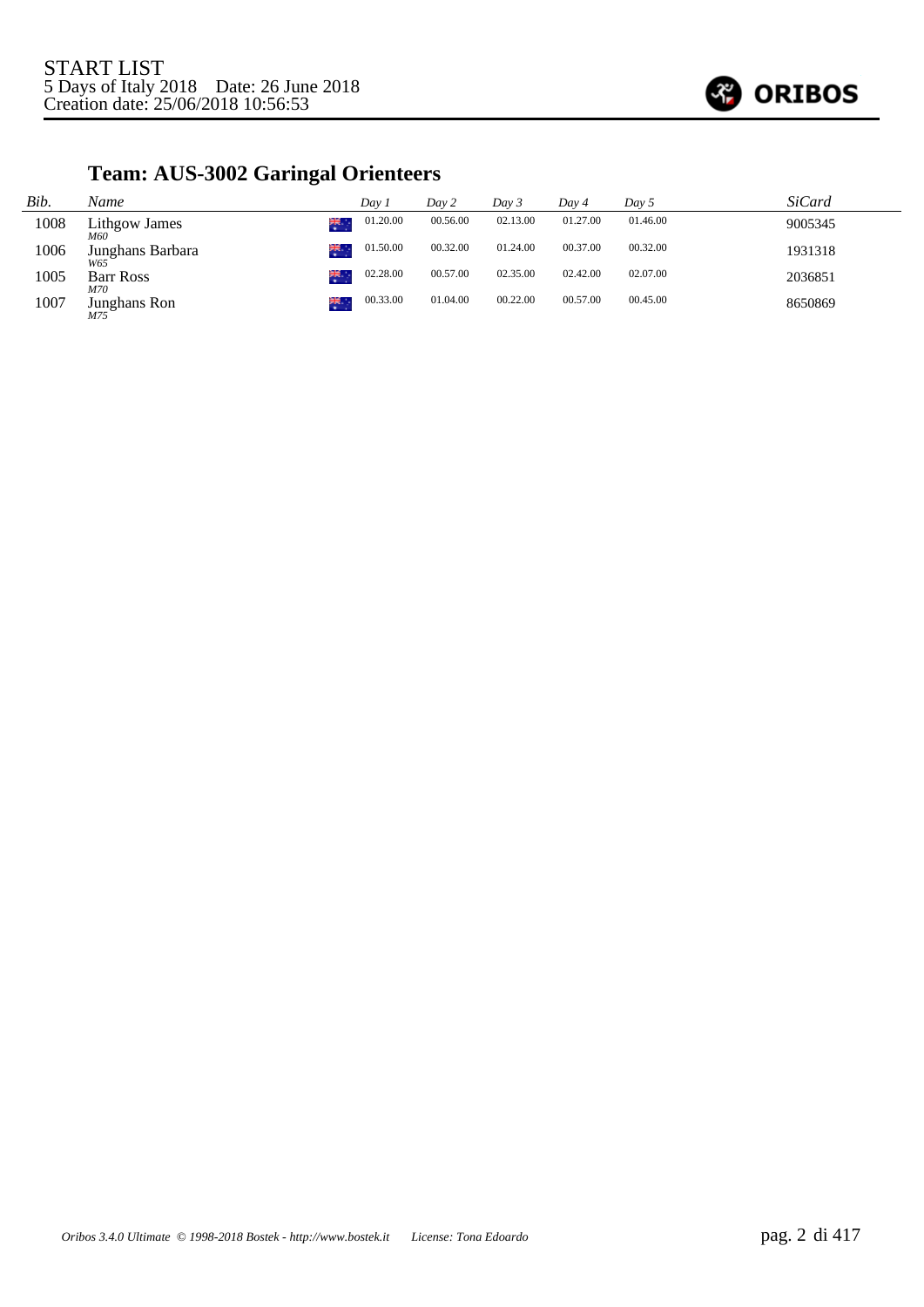

# **Team: AUS-3003 IFK Lidingö**

| Bib. | Name                               |    | Dav.     | Day 2    | Dav 3    | Day 4    | Day 5    | SiCard  |
|------|------------------------------------|----|----------|----------|----------|----------|----------|---------|
| 1010 | Dent Julian<br>M21 Elite           | 業務 | 02.51.00 | 01.19.00 | 02.12.00 | 01.46.00 | 01.52.00 | 9005198 |
| 1009 | <b>Brown Felicity</b><br>W21 Short | 業  | 00.39.00 | 00.31.00 | 01.44.00 | 02.08.00 | 00.37.00 | 1200904 |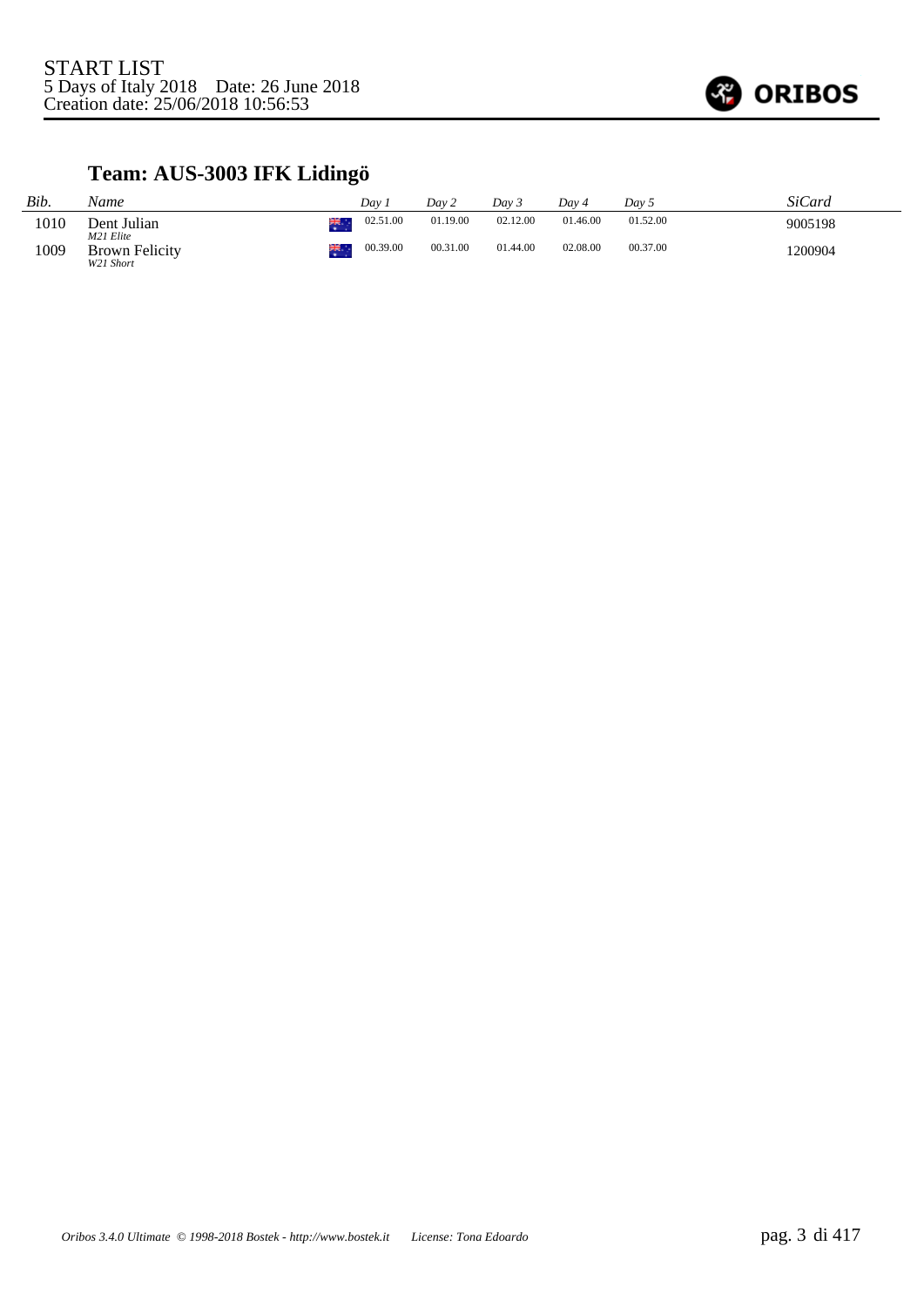

# **Team: AUS-3004 missing**

| Bib. | Name                            | Day      | Day 2    | Dav 3    | Dav 4    | Dav <sub>5</sub> | SiCard  |
|------|---------------------------------|----------|----------|----------|----------|------------------|---------|
| 1011 | ∟aurina<br>Neumann<br>W21 Elite | 00.23.00 | 00.25.00 | 01.54.00 | 02.51.00 | 01.44.00         | 9101988 |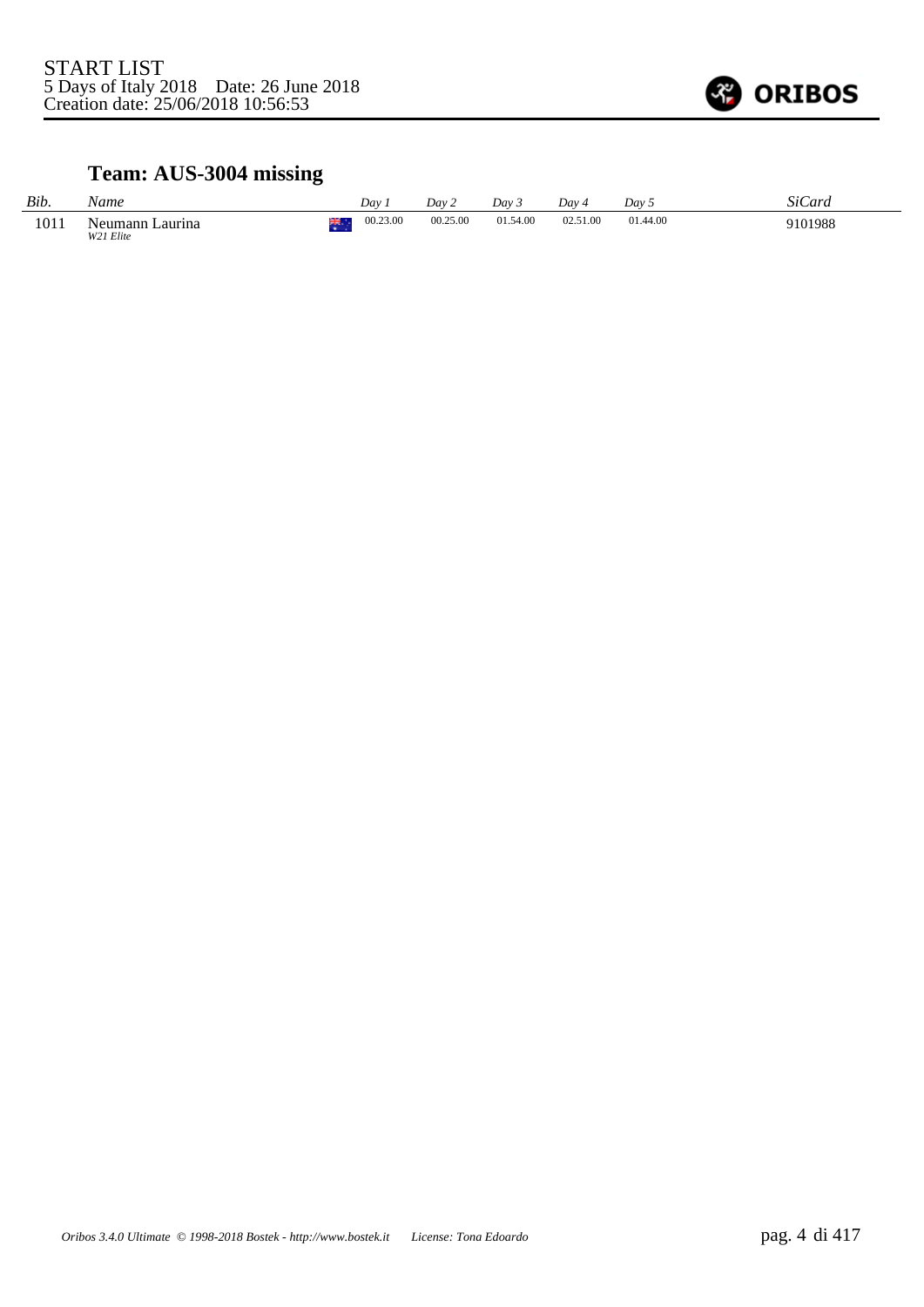

## **Team: AUS-3005 NTOC**

| Bib. | Name             | Dav      | Day 2    | Dav 3    | $Dav_4$                                         | Day 5    | <b>SiCard</b> |
|------|------------------|----------|----------|----------|-------------------------------------------------|----------|---------------|
| 1012 | May Peter<br>M55 | 01.28.00 | 02.34.00 | 02.41.00 | 01.11.00<br>the contract of the contract of the | 01.27.00 | 9101520       |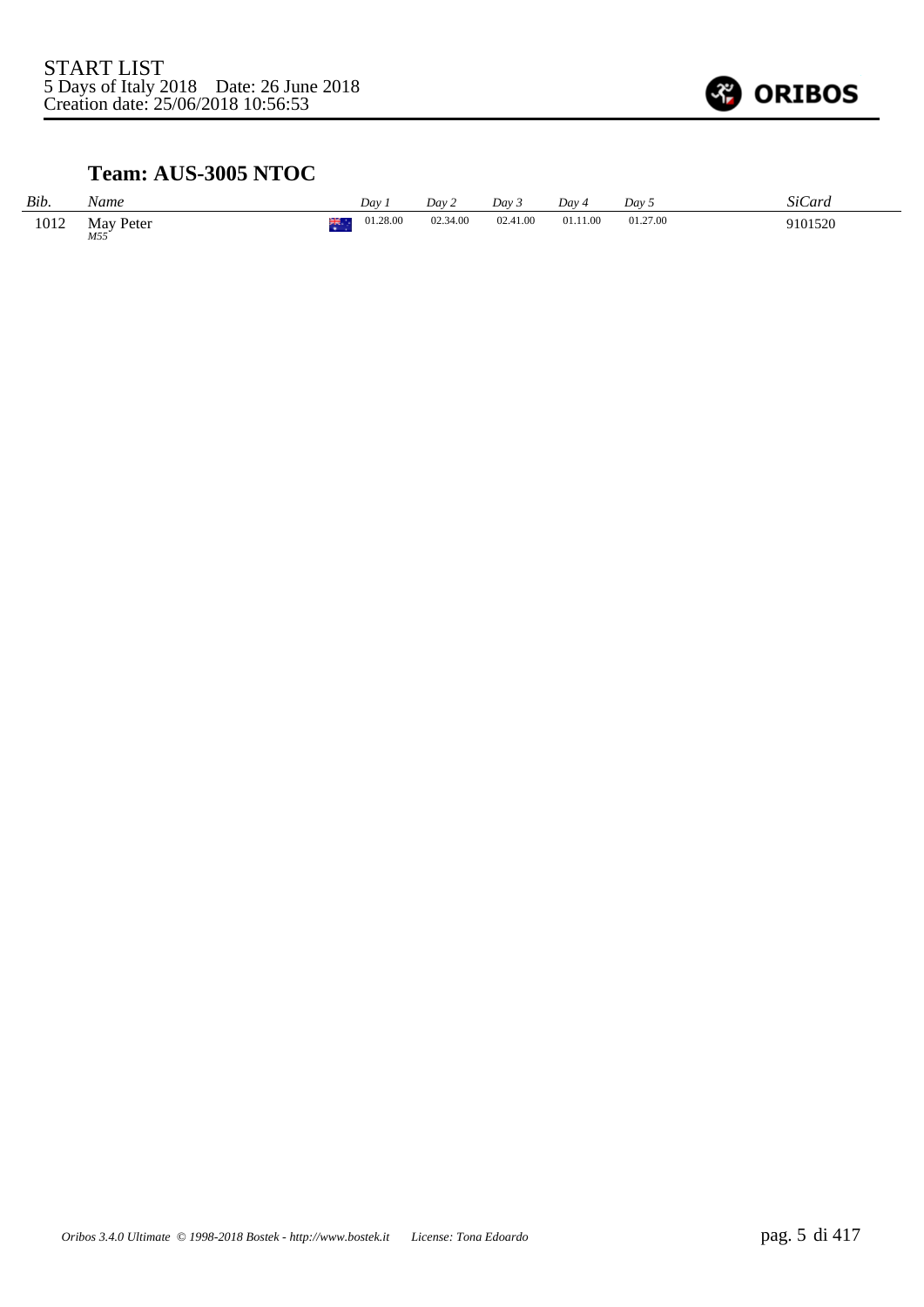

# **Team: AUS-3006 Parawanga**

| Bib. | Name                       | Dav.     | Dav 2    | Dav 3    | Day 4    | Day 5    | SiCard  |
|------|----------------------------|----------|----------|----------|----------|----------|---------|
| 1013 | Cumming Thom Andrew<br>M60 | 01.26.00 | 01.00.00 | 01.51.00 | 00.27.00 | 01.30.00 | 8652599 |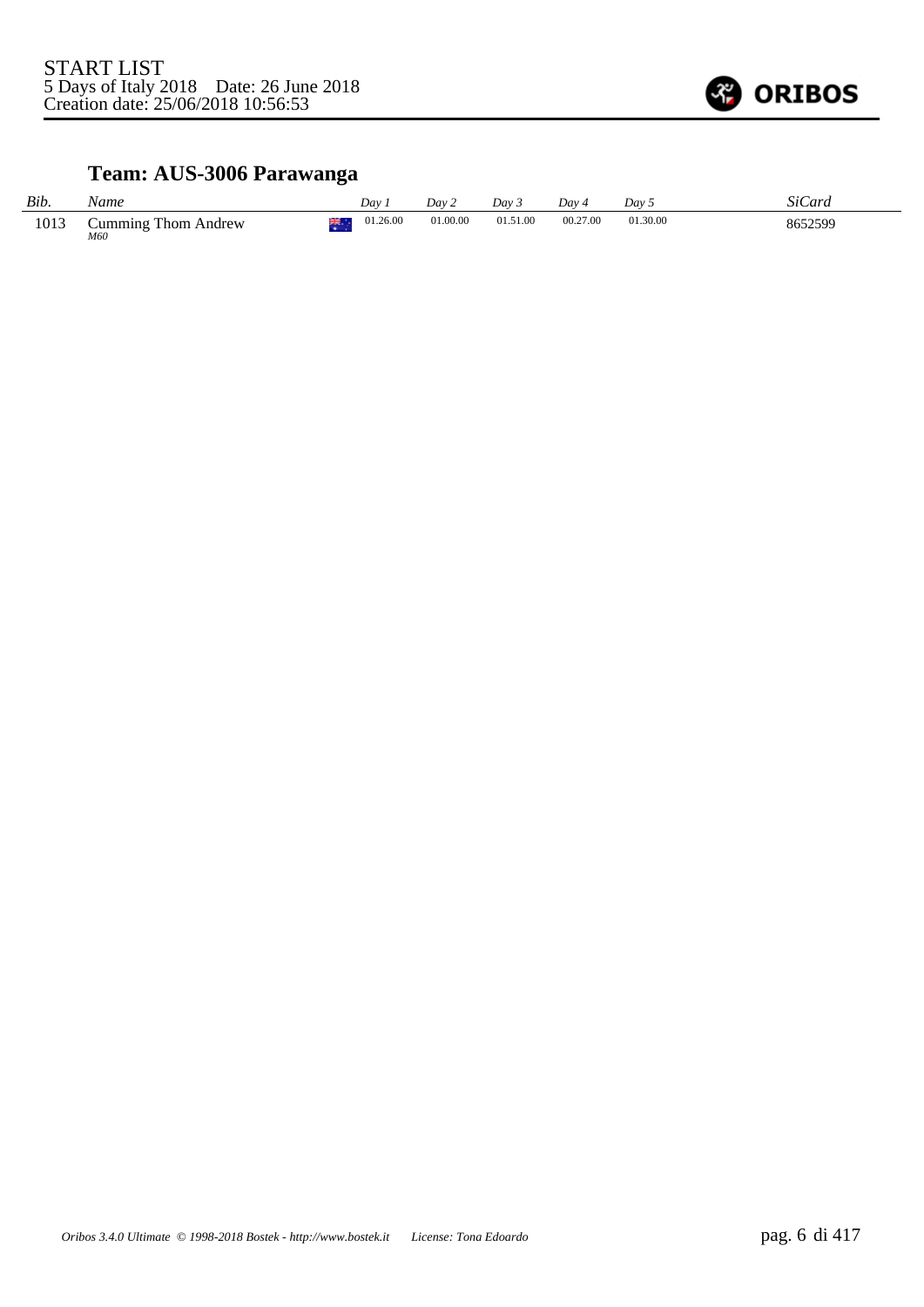

# **Team: AUS-3007 Ugly Gully Orienteers**

| Bib. | Name              |    | Dav.     | Day 2    | Dav 5    | Dav 4    | Dav 5    | SiCard  |
|------|-------------------|----|----------|----------|----------|----------|----------|---------|
| 1015 | Read Wendy<br>W50 | 崇。 | 00.50.00 | 02.10.00 | 01.20.00 | 01.01.00 | 00.23.00 | 1396330 |
| 1014 | Read Lance<br>M50 | 業. | 01.41.00 | 02.30.00 | 01.16.00 | 01.04.00 | 00.27.00 | 1180180 |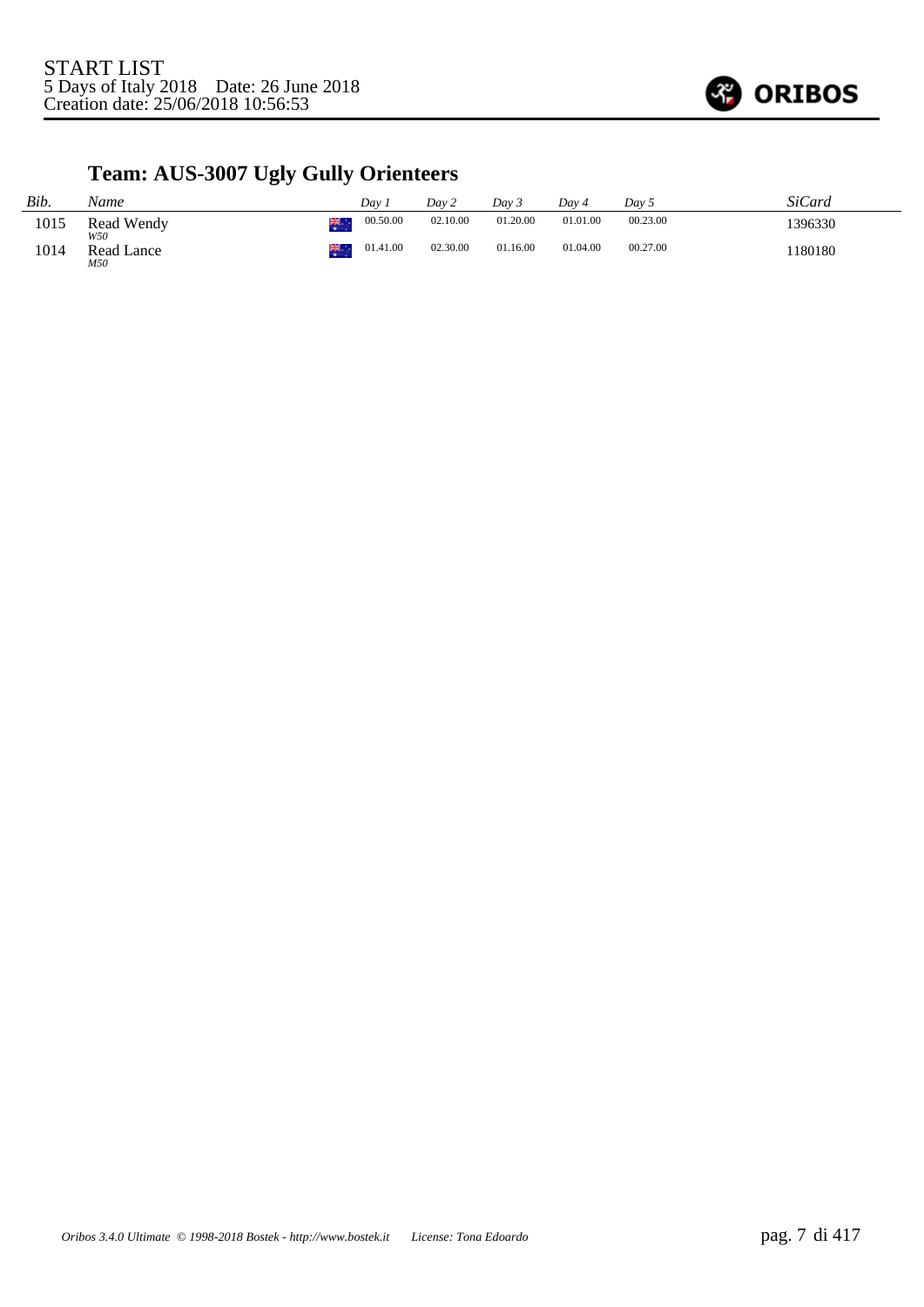

# **Team: AUS-3008 Uringa Orienteers**

| Bib. | Name                |     | Dav      | Dav 2    | Day 3    | Dav      | Day 5    | SiCard  |
|------|---------------------|-----|----------|----------|----------|----------|----------|---------|
| 1016 | McKenzie Ian<br>M35 | . . | 00.47.00 | 02.12.00 | 01.56.00 | 00.38.00 | 00.33.00 | 2056431 |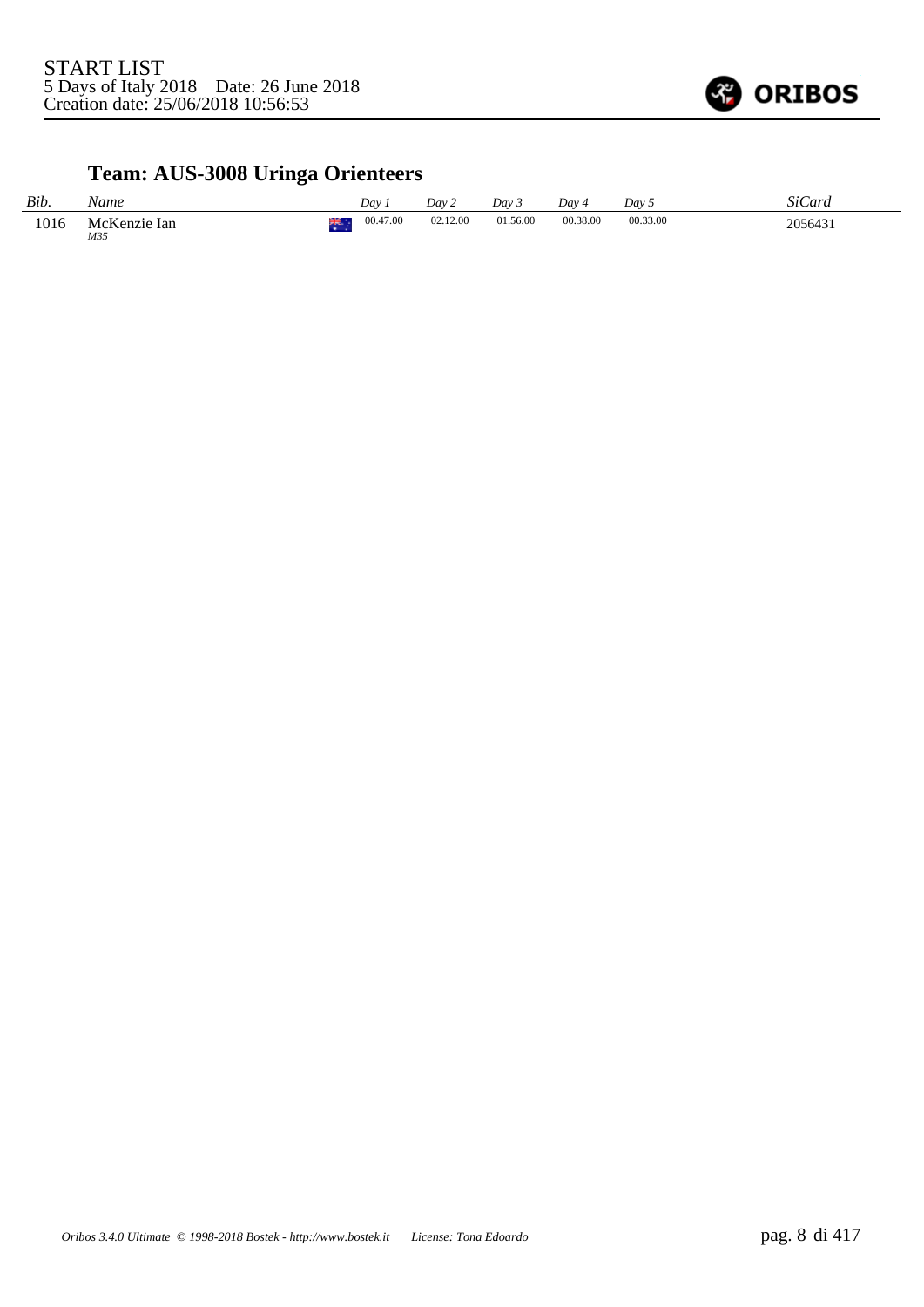

## **Team: AUT-3009 HSV Ried**

| Bib. | Name                                       | Day      | Dav 2    | Dav 3    | Day 4    | Day 5    | <b>SiCard</b> |
|------|--------------------------------------------|----------|----------|----------|----------|----------|---------------|
| 1017 | Haider Anna                                | 00.47.00 | 00.34.00 | 00.43.00 | 01.35.00 | 01.29.00 | 8630860       |
| 1018 | <b>Direct Short</b><br>Sepp Hones<br>$M60$ | 01.44.00 | 02.12.00 | 00.41.00 | 00.15.00 | 00.38.00 | 811611        |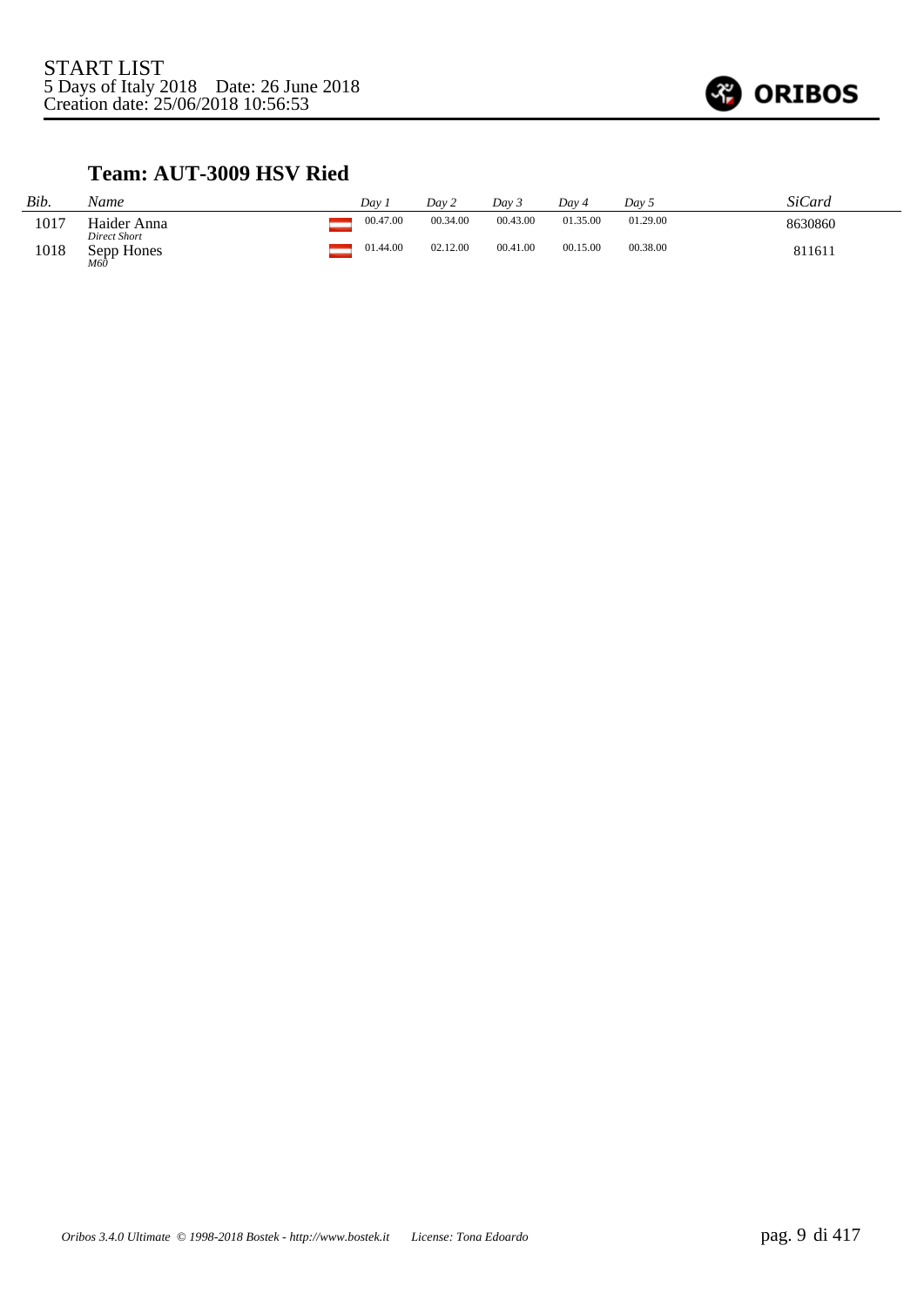

# **Team: AUT-3010 HSV Spittal**

| Bib. | Name                 | Dav      | Day 2    | Dav 3    | Dav 4    | Dav 5    | SiCard  |
|------|----------------------|----------|----------|----------|----------|----------|---------|
| 1019 | Polster Josef<br>M55 | 01.40.00 | 01.43.00 | 01.56.00 | 01.13.00 | 02.39.00 | 9000006 |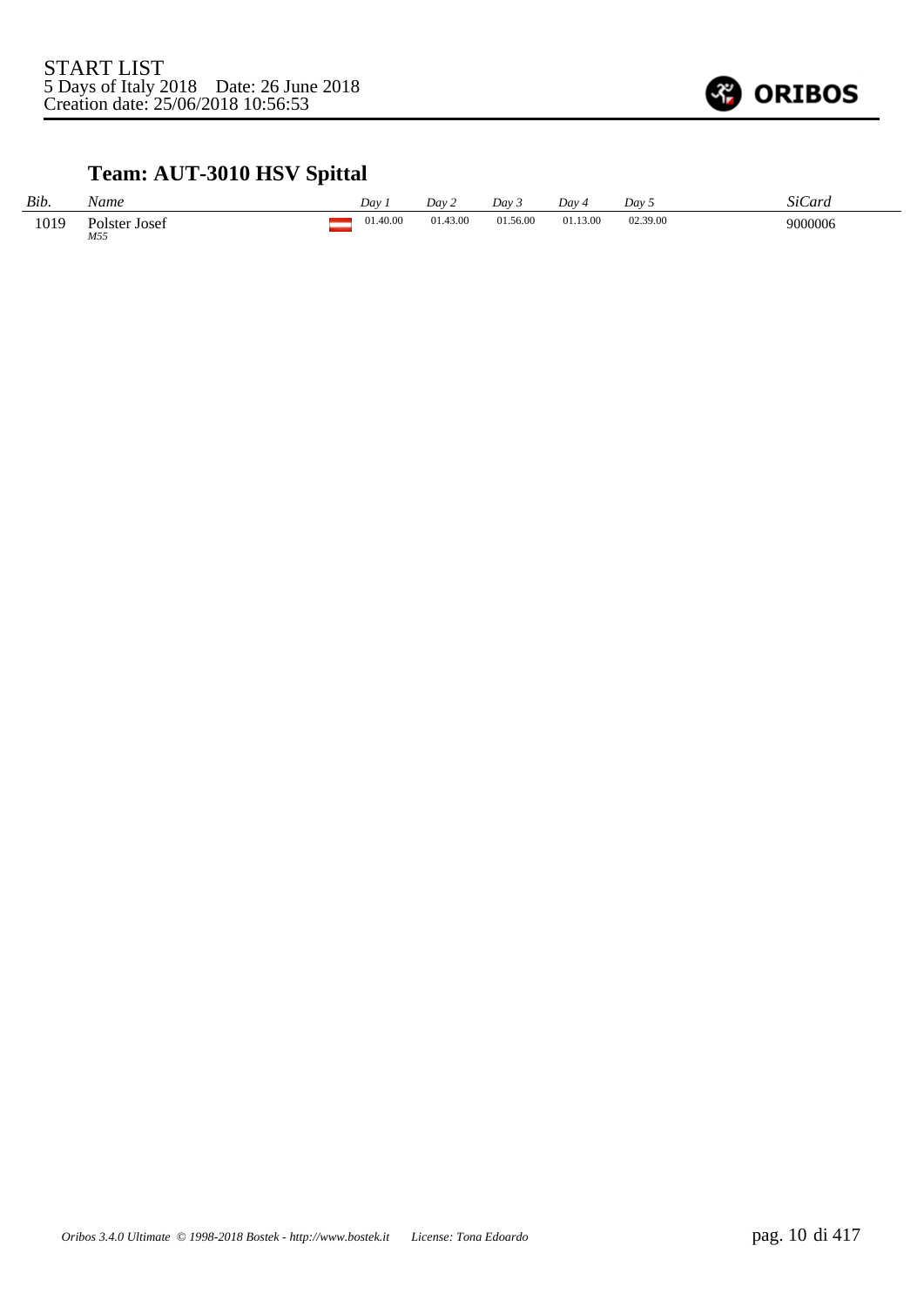

### **Team: AUT-3011 K.E.I.N.E.R.**

| Bib. | Vame                     | Dav 1    | Dav 2    | Dav 3    | Dav 4    | $Day\,5$      | SiCard |
|------|--------------------------|----------|----------|----------|----------|---------------|--------|
| 1020 | Grassinger Helmut<br>M60 | 01.30.00 | 02.16.00 | 00.25.00 | 00.19.00 | 02.22.00<br>. | 46274  |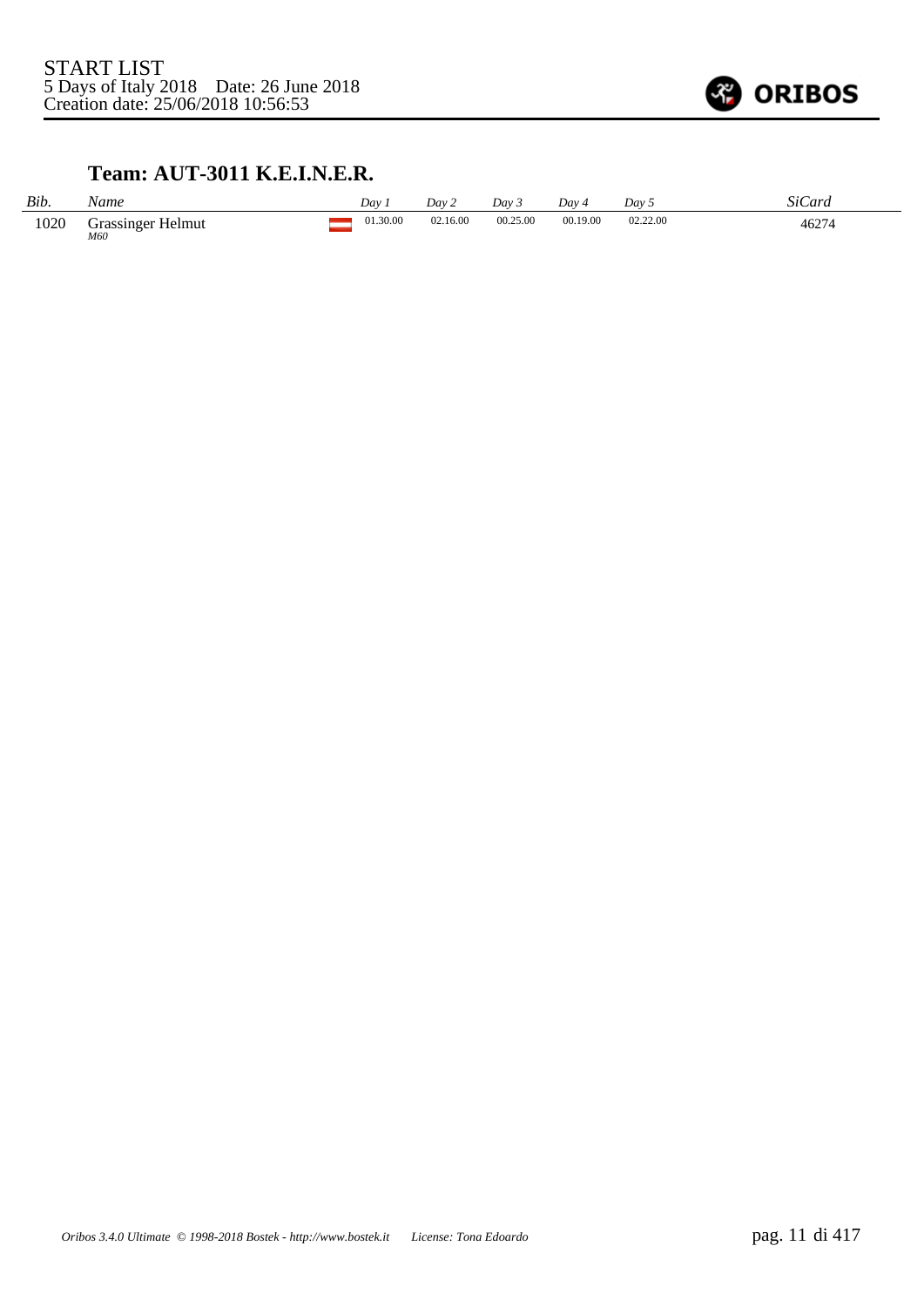

#### **Team: AUT-3012 Naturfreunde Kühnsdorf**

| Bib. | Name                            | Dav 1    | Day 2           | Dav 3          | Day 4    | Day $5$  | SiCard  |
|------|---------------------------------|----------|-----------------|----------------|----------|----------|---------|
| 1023 | Lehofer Petra<br>W21 Short      | 01.33.00 | 01.01.00        | 00.56.00       | 01.20.00 | 01.34.00 | 46496   |
| 1022 | Lehofer Harald<br>Direct Middle | 00.38.00 | $-12 - 12 - 12$ | $-12 - 12 - 1$ | 01.19.00 | 00.22.00 | 2087483 |
| 1021 | Germ Wolfgang<br>M65            | 01.03.00 | 02.13.00        | 00.48.00       | 00.18.00 | 00.43.00 | 46242   |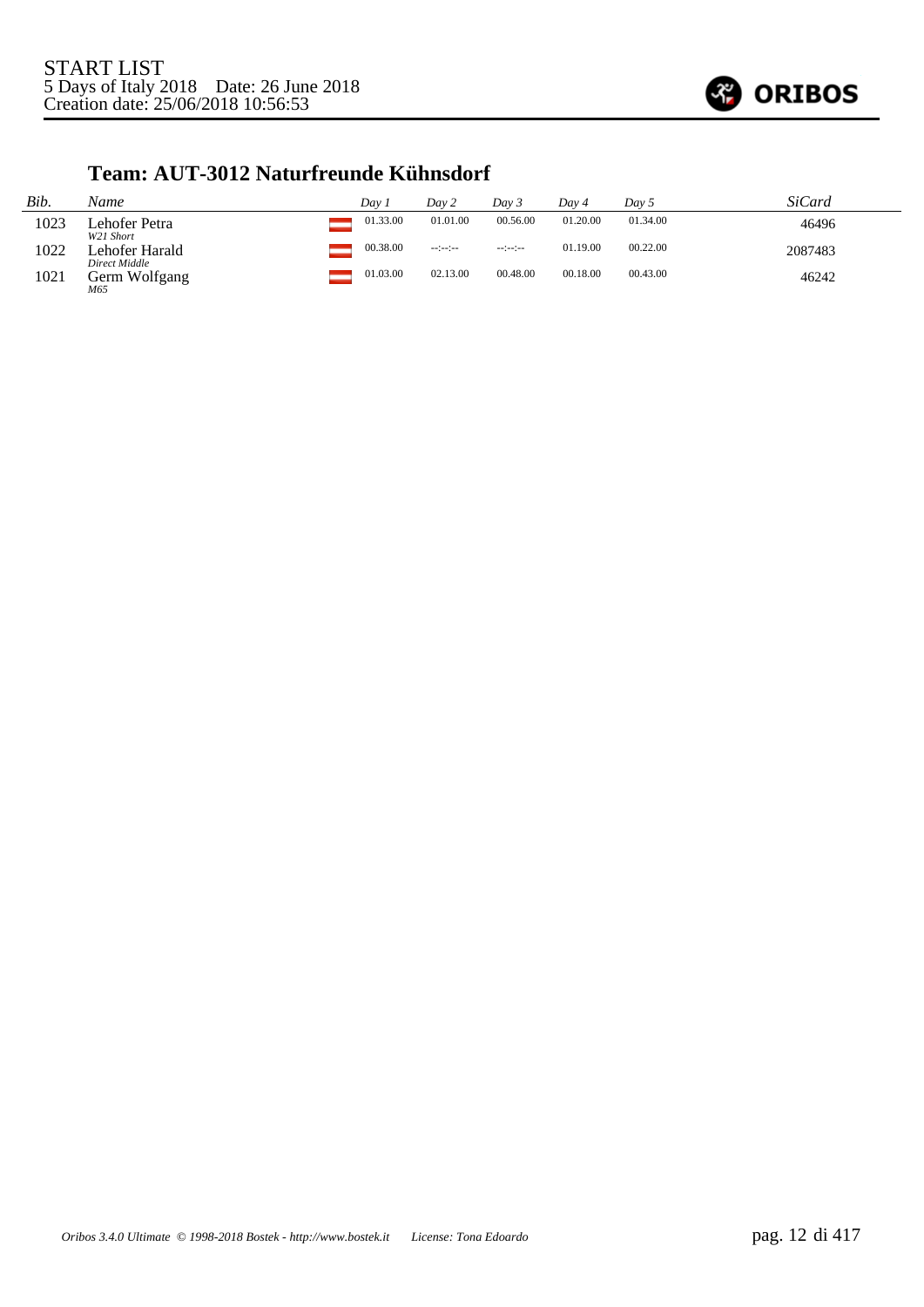

#### **Team: BEL-3013 Balise 10**

| Bib. | Name                      | Dav      | Dav 2    | Dav 3    | Dav 4    | Dav 5    | SiCard  |
|------|---------------------------|----------|----------|----------|----------|----------|---------|
| 1024 | Saggiorato Sindy<br>W4Ō   | 01.05.00 | 02.18.00 | 01.30.00 | 02.49.00 | 01.28.00 | 245790  |
| 1025 | Stoffels Christian<br>M55 | 02.13.00 | 02.16.00 | 02.40.00 | 01.08.00 | 01.10.00 | 7007077 |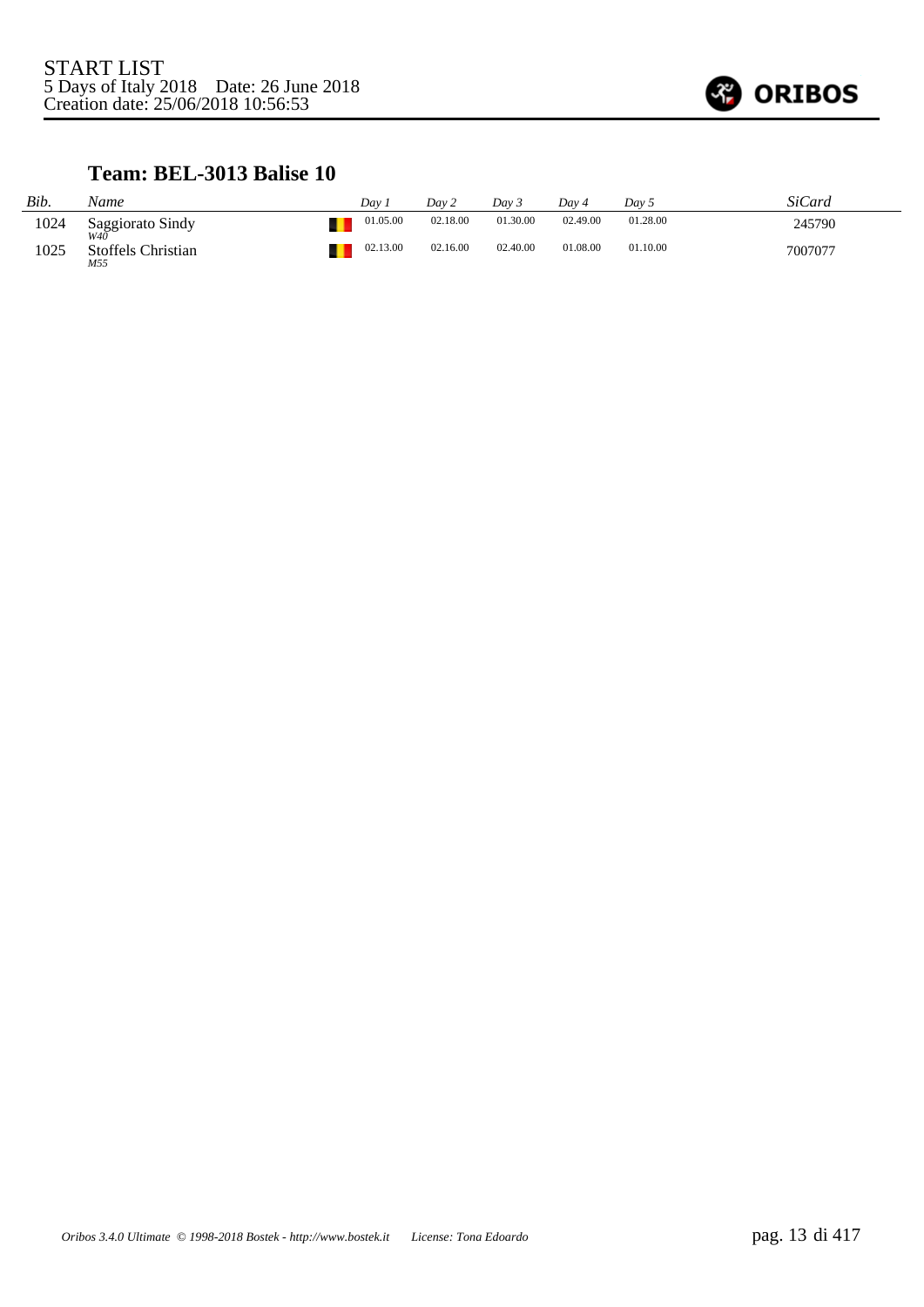

# **Team: BEL-3014 Kempische oriëntatielopers**

| Bib. | Name                              | Dav      | Dav 2    | Dav 3    | Dav 4    | Dav 5    | SiCard  |
|------|-----------------------------------|----------|----------|----------|----------|----------|---------|
| 1027 | Silvi Simonne                     | 00.42.00 | 01.22.00 | 01.18.00 | 00.25.00 | 00.42.00 | 1392324 |
| 1026 | W60<br>Kellens Jean Pierre<br>M65 | 02.51.00 | 00.59.00 | 01.10.00 | 00.46.00 | 02.25.00 | 522222  |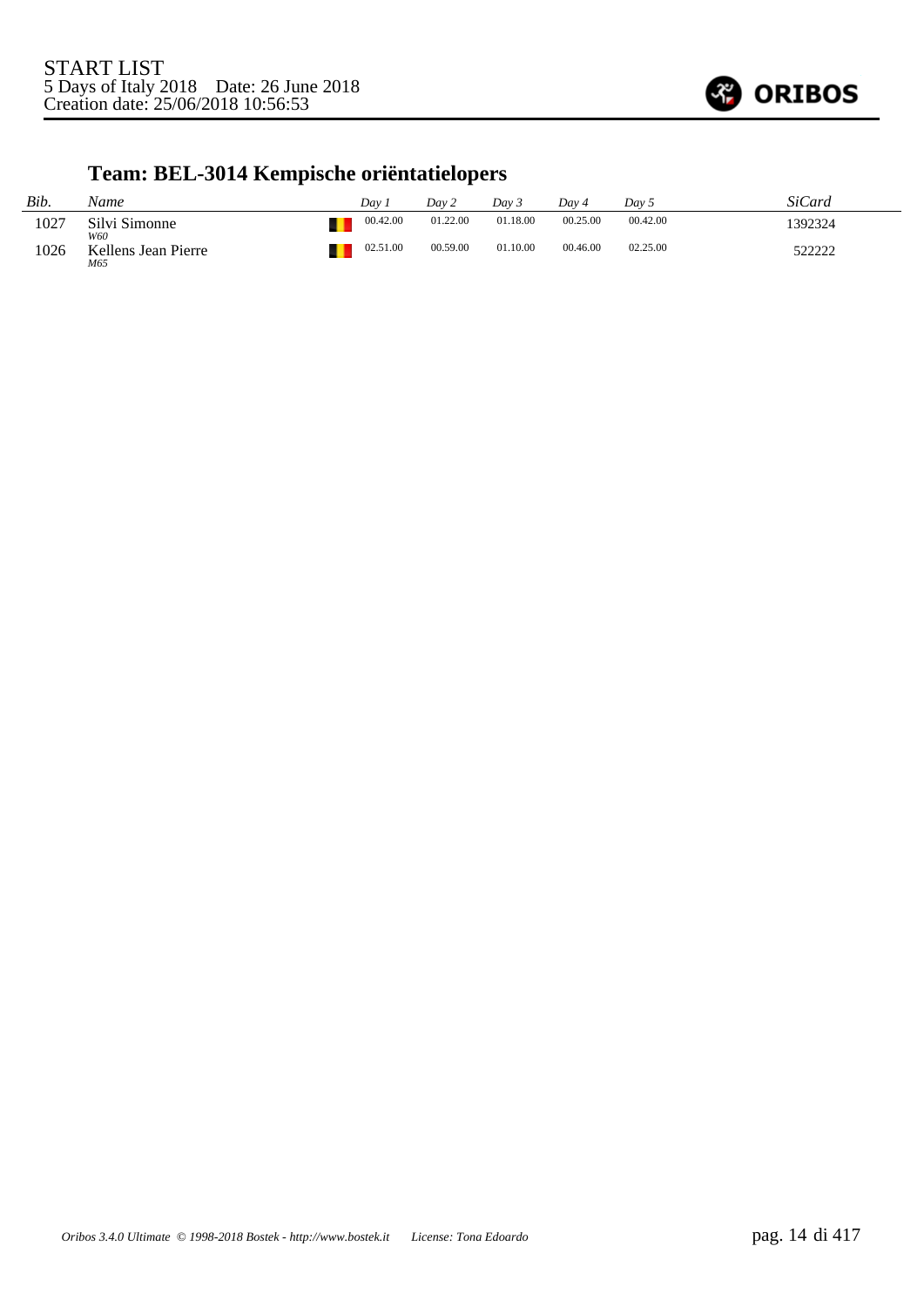

## **Team: BEL-3015 TROL.BE**

| Bib. | Vame                  | Dav      | Dav 2    | Dav 3    | $Dav_4$  | Dav 5    | SiCard  |
|------|-----------------------|----------|----------|----------|----------|----------|---------|
| 1028 | Janssen Herman<br>M50 | 01.31.00 | 01.11.00 | 01.02.00 | 01.06.00 | 01.47.00 | 7208653 |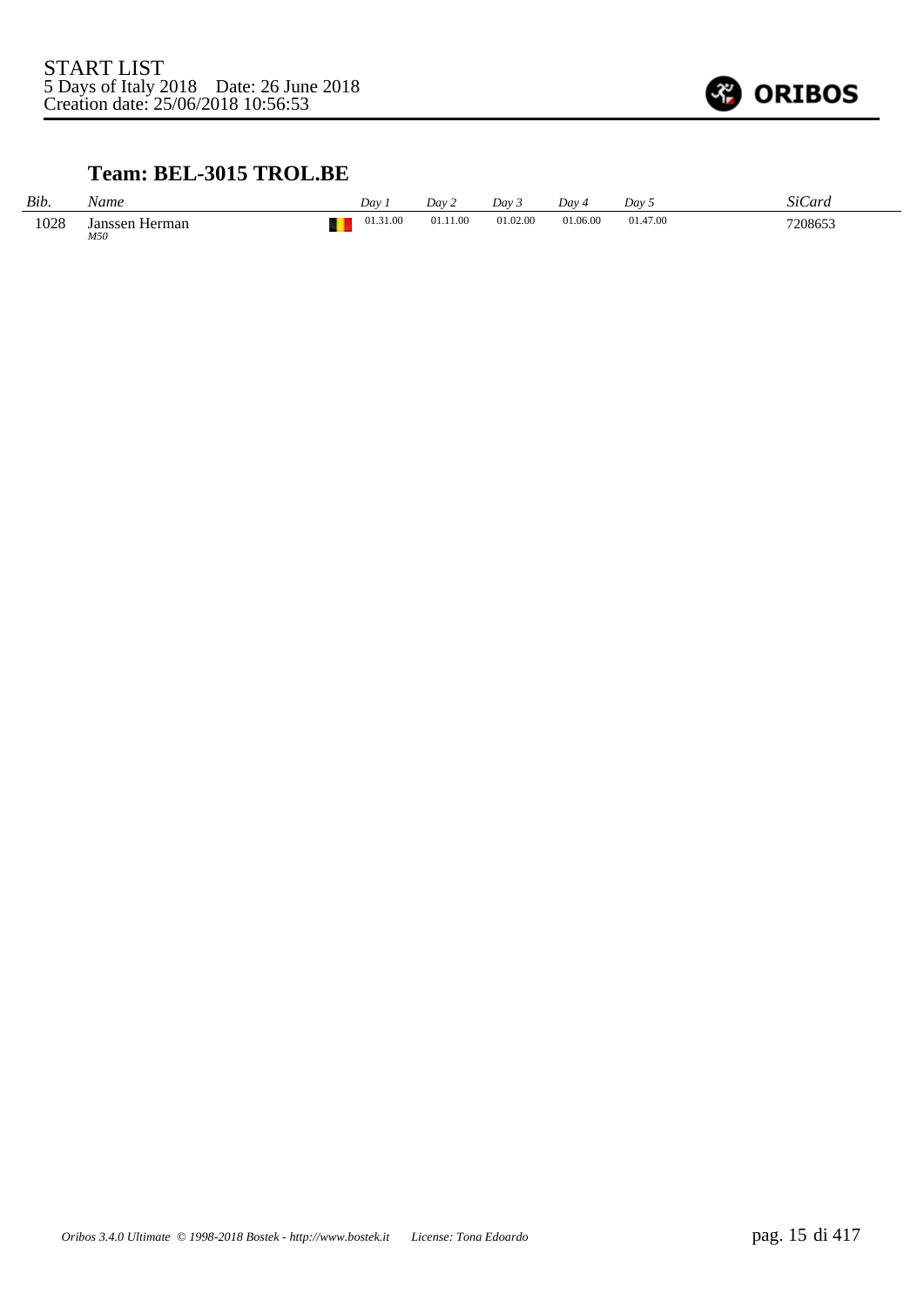

### **Team: BRA-3016 COMPASS**

| Bib. | Name                         |             | Dav      | Dav 2    | Dav 3    | Dav 4    | Dav 5    | SiCard  |
|------|------------------------------|-------------|----------|----------|----------|----------|----------|---------|
| 1029 | <b>Torres Roberto</b><br>M70 | $\triangle$ | 00.58.00 | 01.27.00 | 02.32.00 | 01.03.00 | 01.46.00 | 8627805 |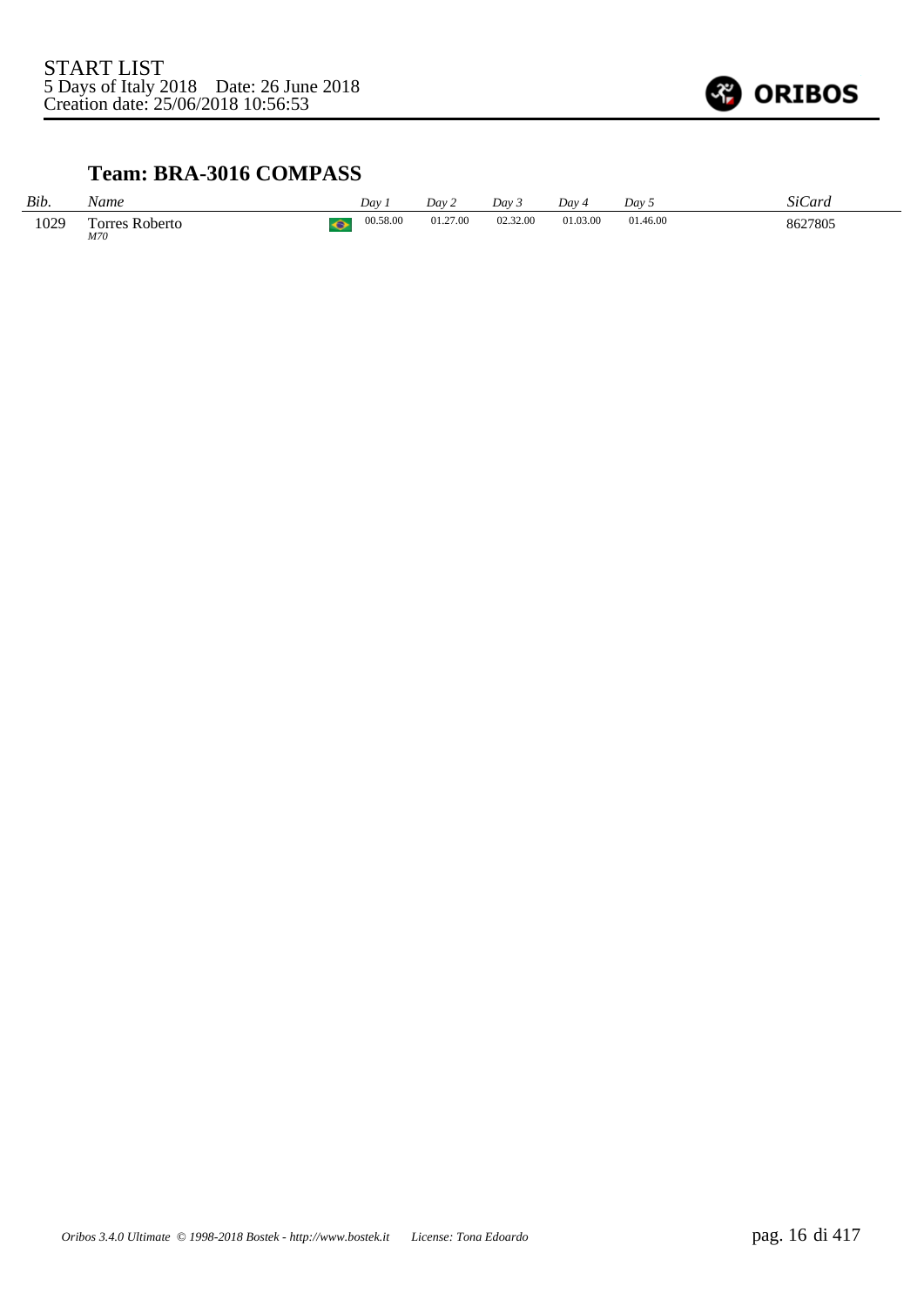

## **Team: BUL-3017 Academic**

| Bib. | Name                       | Dav 7    | Day 2    | Dav 3    | Dav 4    | Dav 5    | SiCard  |
|------|----------------------------|----------|----------|----------|----------|----------|---------|
| 1031 | Koleva Petya<br>W55        | 00.17.00 | 00.21.00 | 00.53.00 | 02.14.00 | 00.41.00 | 2034134 |
| 1030 | Cholakova Dimitrina<br>W60 | 00.14.00 | 00.18.00 | 00.30.00 | 01.11.00 | 02.04.00 | 2008645 |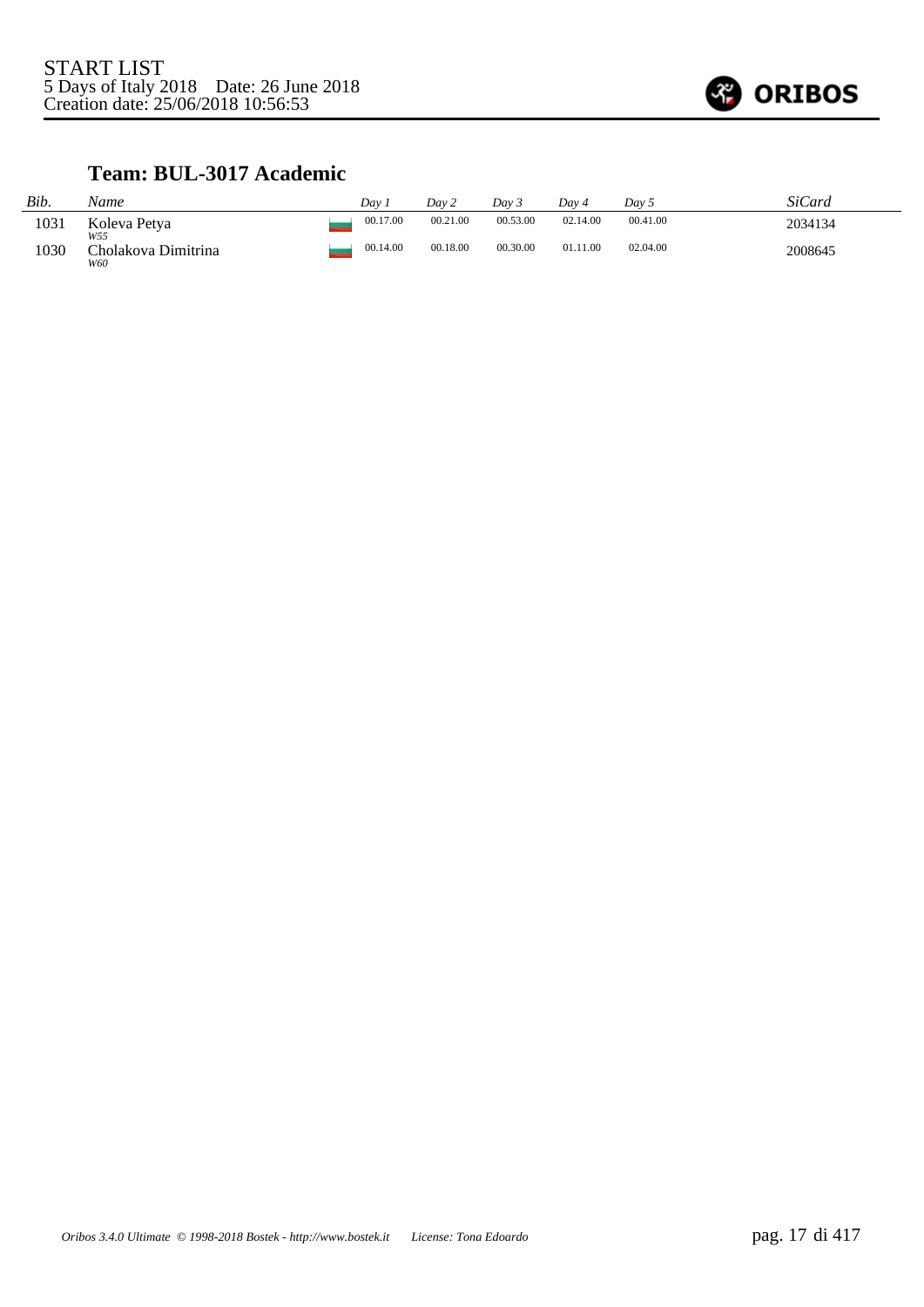

# **Team: CAN-3018 Foothills Wanderers Orienteering Club**

| Bib. | Name                                                                                                                                 | Dav      | Dav 2    | Dav 3    | Day 4    | Dav 5    | SiCara |
|------|--------------------------------------------------------------------------------------------------------------------------------------|----------|----------|----------|----------|----------|--------|
| 1032 | Rehn Nicki<br>the contract of the contract of the contract of the contract of the contract of the contract of the contract of<br>W35 | 01.00.00 | 00.44.00 | 00.08.00 | 02.53.00 | 01.13.00 | 866016 |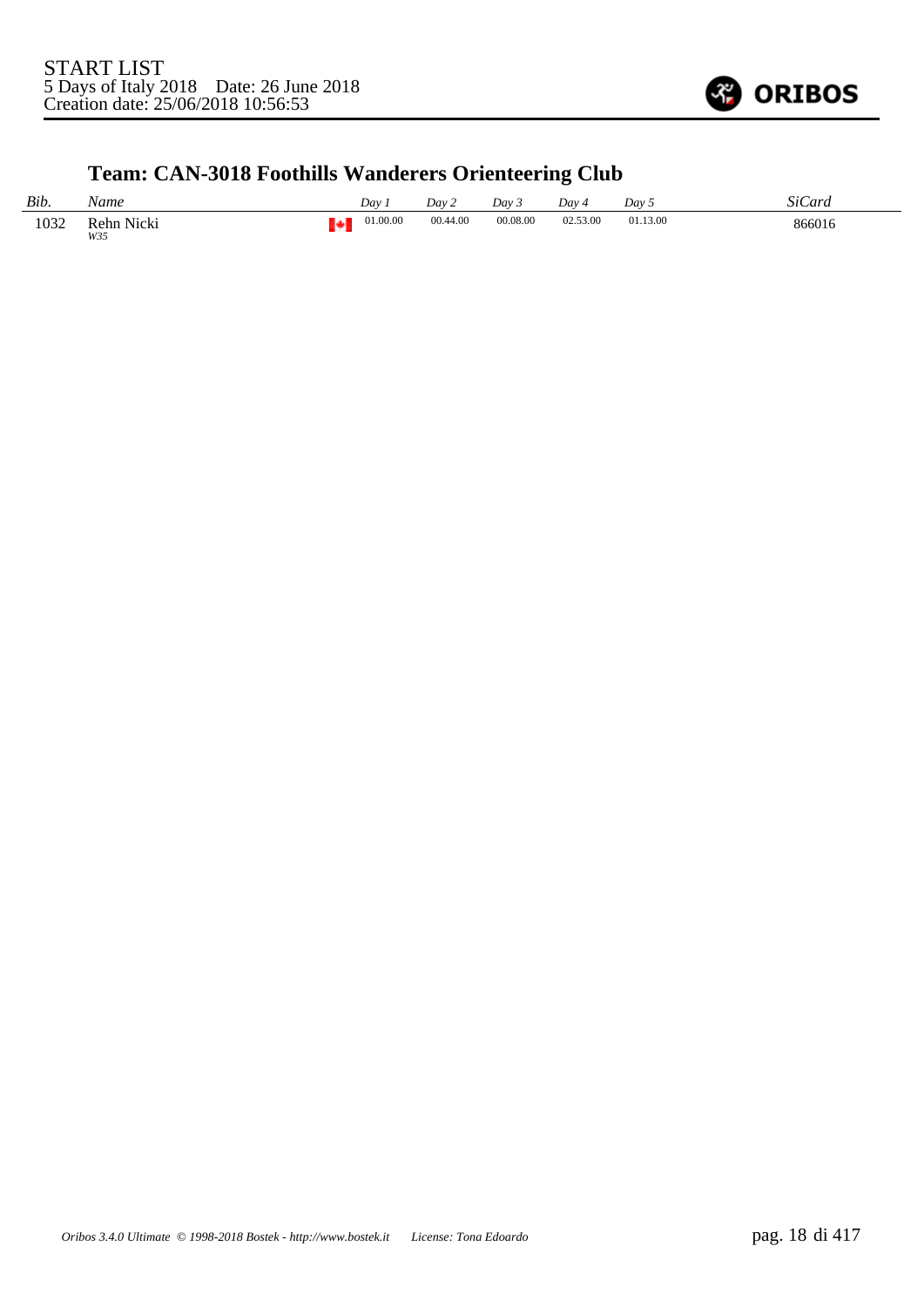

## **Team: CZE-3019 Banik Ostrava (BOV)**

| Bib. | Vame                   | Dav      | Day 2    | Dav 3    | Dav ·    | Day 5    | SiCard  |
|------|------------------------|----------|----------|----------|----------|----------|---------|
| 1033 | Sikora Miroslav<br>M70 | 01.31.00 | 00.12.00 | 00.53.00 | 00.12.00 | 00.46.00 | 2102807 |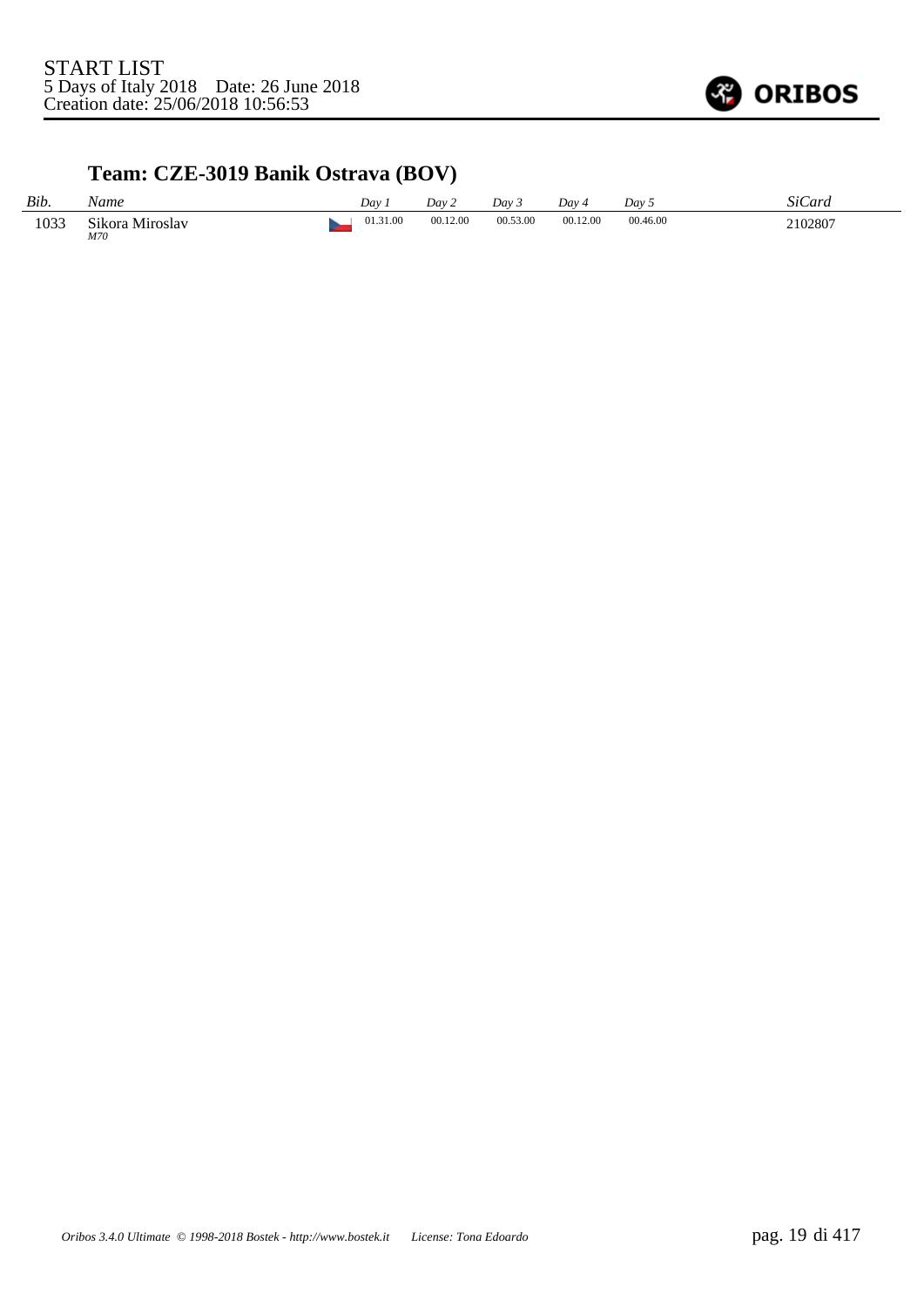

#### **Team: CZE-3020 KOB Dobruška**

| Bib. | Name                                | Dav      | Day 2    | Dav 3    | Day 4    | Day 5    | SiCard  |
|------|-------------------------------------|----------|----------|----------|----------|----------|---------|
| 1035 | Hošková Tereza                      | 00.54.00 | 01.00.00 | 02.16.00 | 02.50.00 | 00.10.00 | 9998971 |
| 1034 | W21 Long<br>Hošek Radim<br>M21 Long | 00.22.00 | 01.26.00 | 00.04.00 | 01.12.00 | 01.02.00 | 9998737 |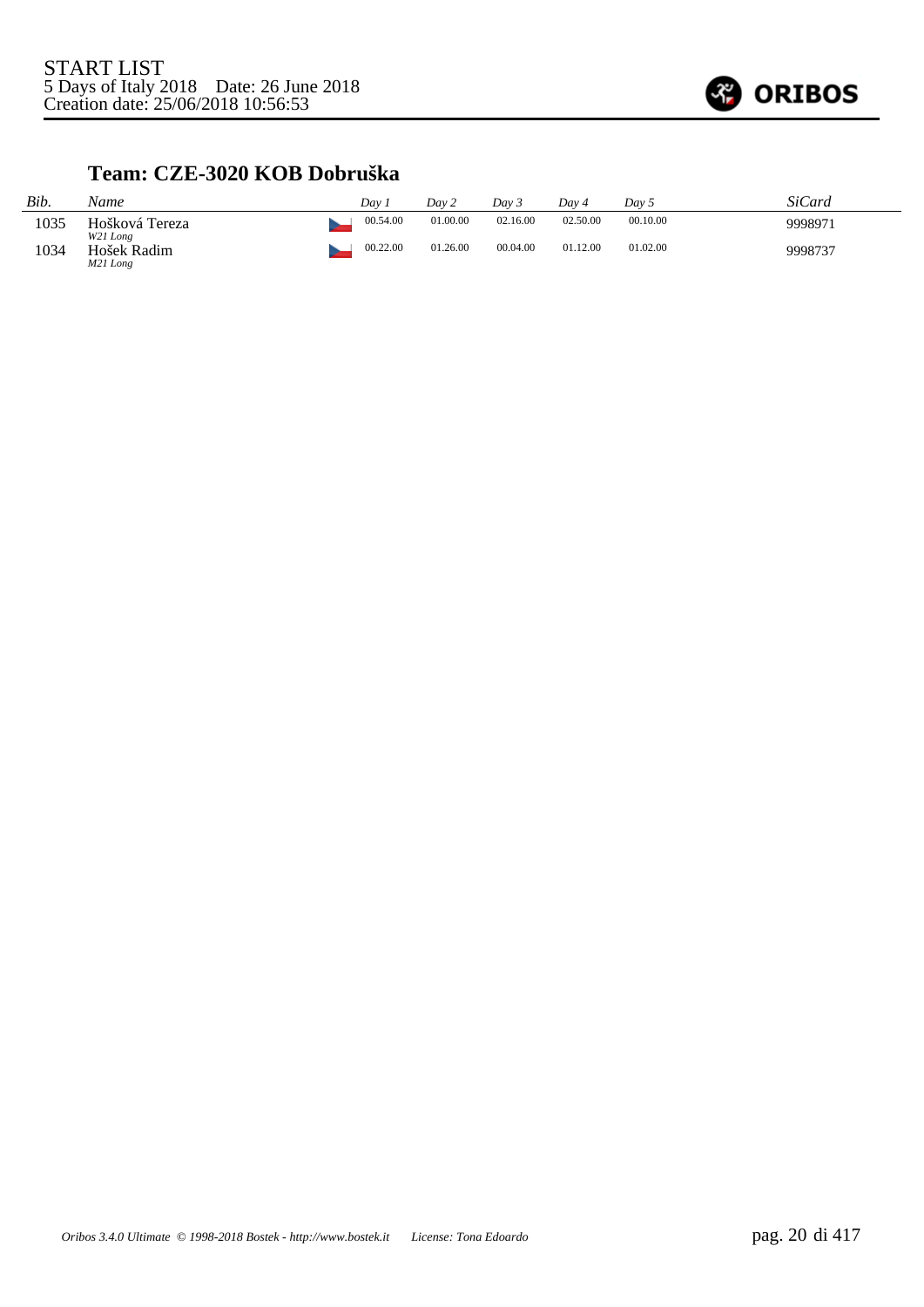

### **Team: CZE-3021 KOB Tretra Praha**

| Bib. | Name                           | Day 1    | Day 2    | Day 3    | Day 4    | Day 5    | <b>SiCard</b> |
|------|--------------------------------|----------|----------|----------|----------|----------|---------------|
| 1036 | Bulír Jáchym<br>M12            | 01.24.00 | 01.09.00 | 01.33.00 | 00.31.00 | 00.53.00 | 2103723       |
| 1046 | Melišík Jan<br>M14             | 00.31.00 | 00.17.00 | 00.05.00 | 00.54.00 | 02.01.00 | 2081357       |
| 1040 | Cerný Matouš<br>M14            | 00.16.00 | 00.02.00 | 00.25.00 | 00.10.00 | 02.18.00 | 7207616       |
| 1056 | Smolka Jakub<br>M14            | 00.09.00 | 00.51.00 | 00.22.00 | 00.29.00 | 02.21.00 | 2096222       |
| 1052 | Rosendorfová Hana<br>W14       | 01.21.00 | 01.13.00 | 01.42.00 | 01.44.00 | 00.31.00 | 442851        |
| 1059 | Tuma Šimon<br>M14              | 00.14.00 | 00.35.00 | 00.17.00 | 00.50.00 | 02.39.00 | 2075696       |
| 1037 | Bulírová Ema<br>W14            | 01.32.00 | 01.05.00 | 01.15.00 | 01.15.00 | 00.26.00 | 2088202       |
| 1039 | Cerný Antonín<br>M14           | 00.05.00 | 00.30.00 | 00.40.00 | 00.05.00 | 02.07.00 | 7207629       |
| 1057 | Smolková Barbora<br>W16        | 02.15.00 | 00.26.00 | 00.27.00 | 00.05.00 | 01.46.00 | 2096249       |
| 1047 | Melišík Martin<br>M16          | 01.55.00 | 00.41.00 | 02.19.00 | 00.20.00 | 01.03.00 | 2080913       |
| 1050 | Popová Veronika<br>$W1\bar{6}$ | 02.04.00 | 01.14.00 | 00.58.00 | 00.54.00 | 02.13.00 | 1418760       |
| 1049 | Popová Jana<br>W16             | 02.09.00 | 00.37.00 | 00.34.00 | 00.20.00 | 02.06.00 | 1418759       |
| 1048 | Meštan Ondrej<br>M18           | 00.35.00 | 01.22.00 | 02.27.00 | 01.53.00 | 01.30.00 | 7201203       |
| 1041 | Halamová Barbora<br>W18        | 02.13.00 | 00.42.00 | 00.46.00 | 00.51.00 | 01.24.00 | 1416362       |
| 1053 | Rosendorfová Lenka<br>W18      | 00.34.00 | 01.00.00 | 01.16.00 | 01.57.00 | 01.36.00 | 2099481       |
| 1051 | Ransdorf Jakub<br>M21 Long     | 00.28.00 | 01.32.00 | 01.28.00 | 01.45.00 | 00.59.00 | 9201323       |
| 1061 | Vlášek Jakub<br>M21 Long       | 01.28.00 | 00.47.00 | 01.34.00 | 00.51.00 | 01.17.00 | 7779702       |
| 1054 | Šimunková Gabriela<br>W21 Long | 02.02.00 | 01.24.00 | 01.34.00 | 00.50.00 | 00.56.00 | 7779755       |
| 1060 | Valach Marek<br>M21 Long       | 01.01.00 | 01.53.00 | 00.37.00 | 00.18.00 | 00.29.00 | 442844        |
| 1042 | Hermannová Anna<br>W21 Long    | 02.10.00 | 00.30.00 | 02.01.00 | 01.02.00 | 00.48.00 | 232132        |
| 1044 | Káninská Markéta<br>W21 Short  | 00.48.00 | 00.43.00 | 01.59.00 | 00.47.00 | 00.40.00 | 361934        |
| 1058 | Tihonová Hana<br>W21 Long      | 01.02.00 | 00.45.00 | 01.40.00 | 00.08.00 | 00.12.00 | 232158        |
| 1038 | Cerny Martin<br>$M21$ Long     | 00.40.00 | 01.47.00 | 00.49.00 | 00.24.00 | 00.41.00 | 887637        |
| 1043 | Hodek Michal<br>M21 Long       | 01.10.00 | 01.11.00 | 00.19.00 | 00.36.00 | 01.35.00 | 515433        |
| 1055 | Slotová Jarmila<br>W21 Short   | 01.27.00 | 01.16.00 | 00.59.00 | 01.08.00 | 01.43.00 | 7778650       |
| 1045 | Makovský Jakub<br>M21 Elite    | 02.39.00 | 00.40.00 | 01.27.00 | 00.43.00 | 02.28.00 | 7778511       |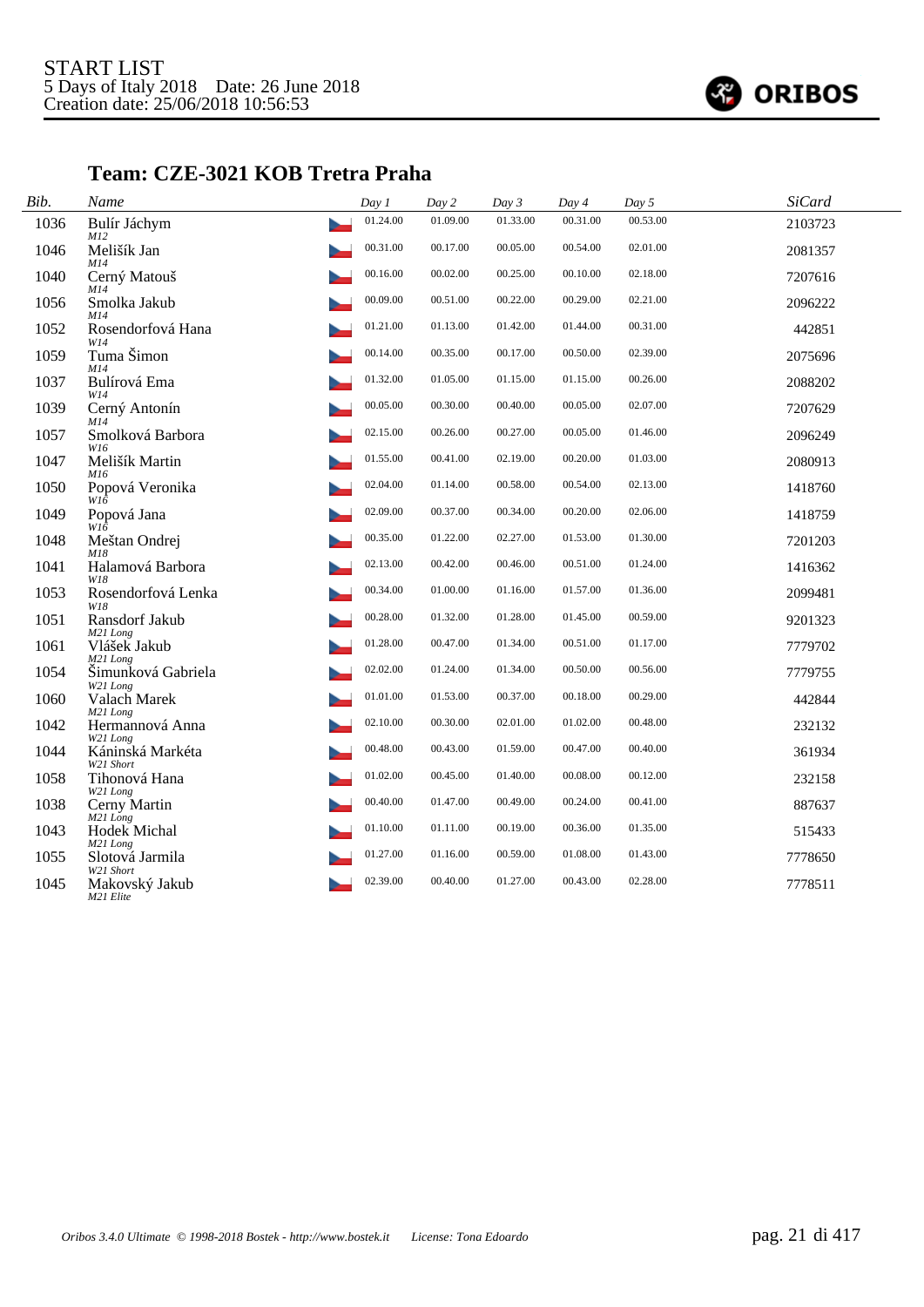

#### **Team: CZE-3022 Lokomotiva Plzen**

| Bib. | Name               | Dav 1    | Day 2    | Day 3    | Dav 4    | Day 5    | <b>SiCard</b> |
|------|--------------------|----------|----------|----------|----------|----------|---------------|
| 1063 | Pechova Iva<br>W45 | 01.54.00 | 01.25.00 | 02.09.00 | 02.44.00 | 00.53.00 | 2067245       |
| 1062 | Pech Jiri<br>M60   | 01.40.00 | 00.36.00 | 01.11.00 | 00.11.00 | 00.12.00 | 2067253       |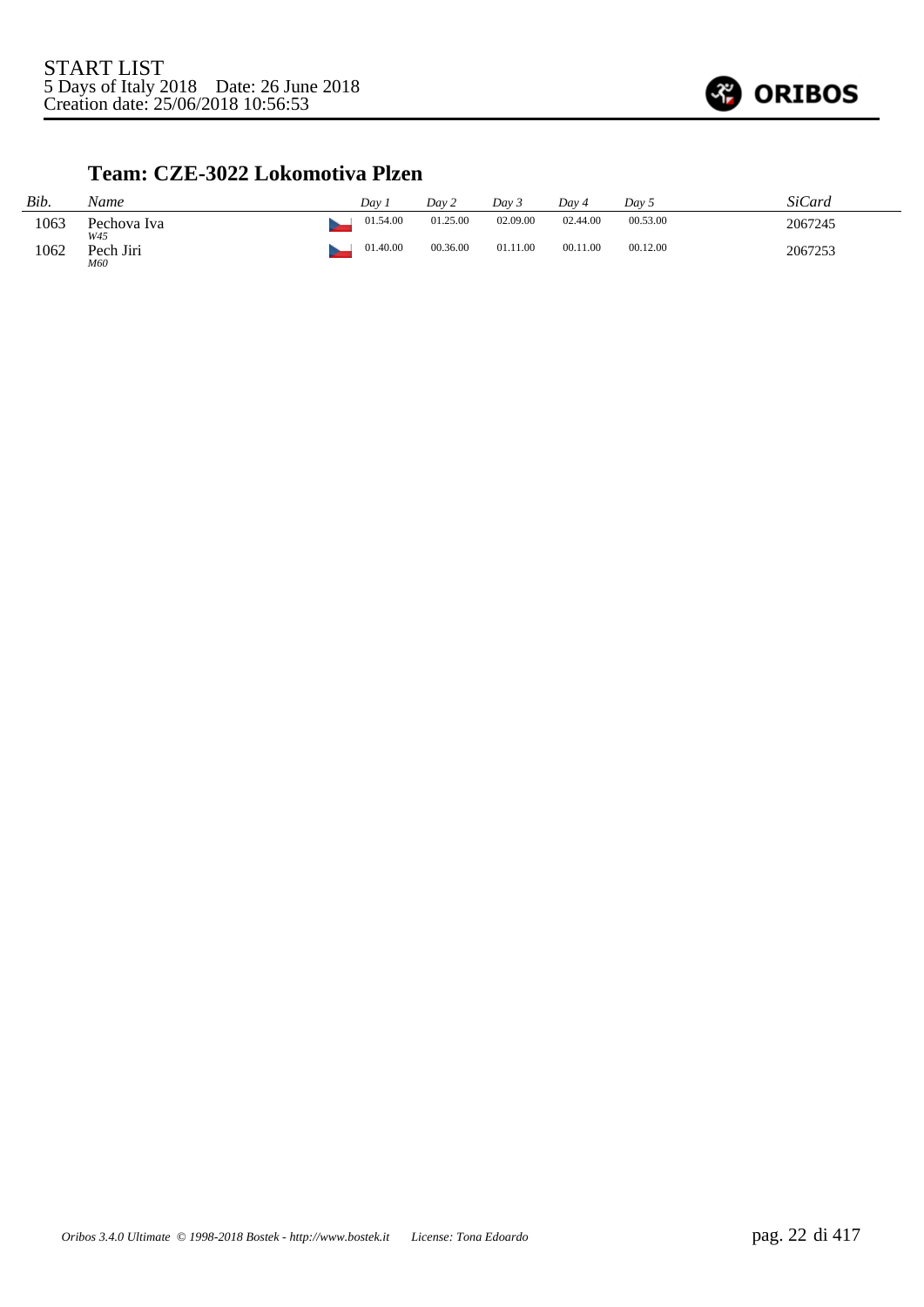

# **Team: CZE-3023 Magnus Orienteering**

| Bib. | Name                      | Dav.     | Dav 2    | Dav 3    | Dav 4    | Dav 5    | SiCard  |
|------|---------------------------|----------|----------|----------|----------|----------|---------|
| 1065 | Srubar Michal<br>M21 Long | 00.37.00 | 01.41.00 | 01.37.00 | 00.45.00 | 01.29.00 | 2051488 |
| 1064 | Mesiarkin Kamila<br>W35   | 00.56.00 | 00.56.00 | 00.02.00 | 01.17.00 | 01.53.00 | 7200319 |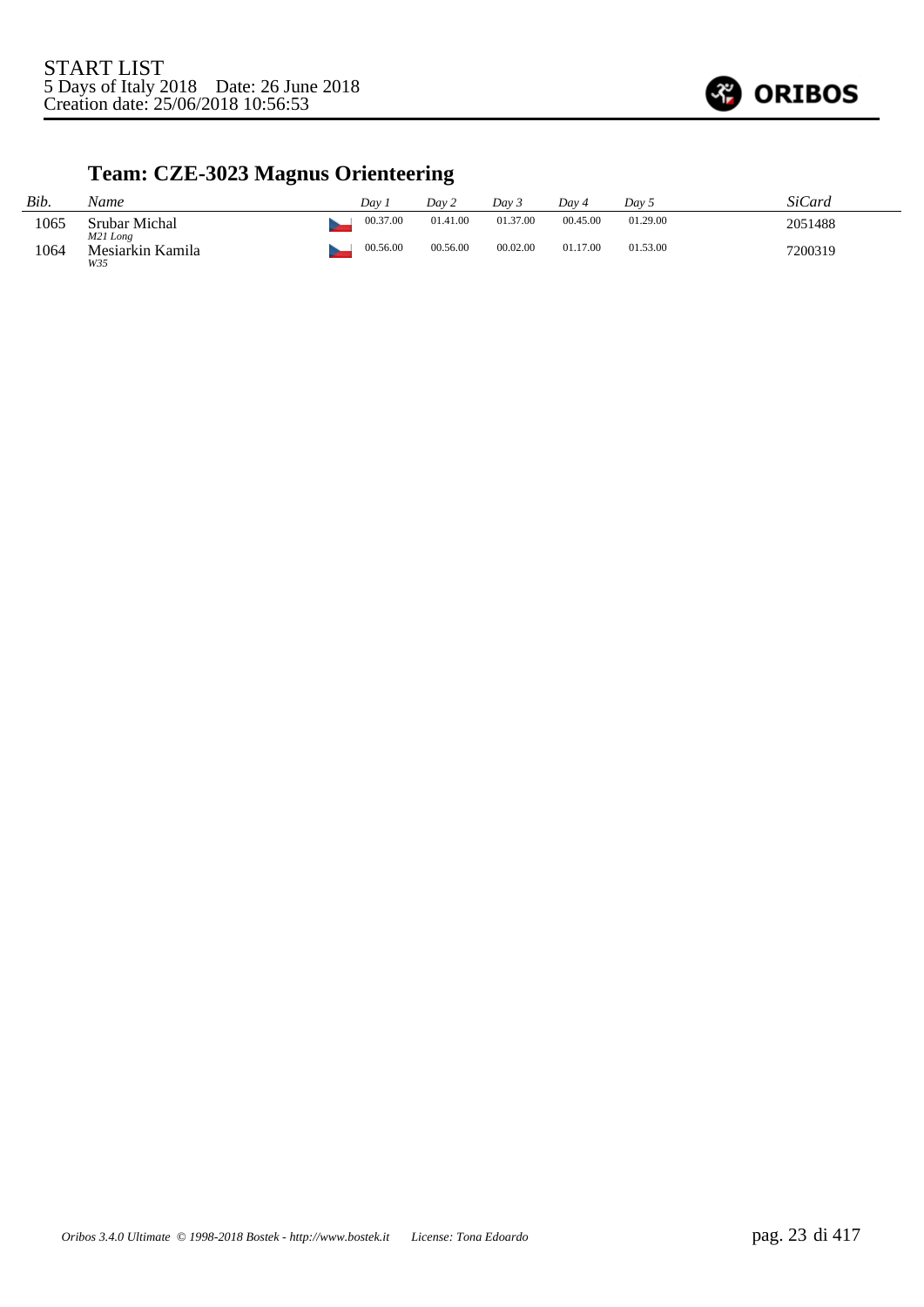

#### **Team: CZE-3024 MFP Praha**

| Bib. | Name                       | Day 1    | Day 2    | Day 3    | Day 4    | Day 5    | <b>SiCard</b> |
|------|----------------------------|----------|----------|----------|----------|----------|---------------|
| 1066 | <b>Forst Albert</b><br>M10 | 00.40.00 | 00.23.00 | 01.01.00 | 00.11.00 | 00.39.00 | 410727        |
| 1067 | Forst Antonín<br>M18       | 01.11.00 | 01.34.00 | 02.00.00 | 01.29.00 | 02.21.00 | 218851        |
| 1071 | Sieglova Dagmar<br>W45     | 00.22.00 | 02.03.00 | 01.25.00 | 00.40.00 | 00.59.00 | 7201197       |
| 1069 | Forstova Lenka<br>W45      | 00.30.00 | 01.39.00 | 00.41.00 | 01.24.00 | 02.21.00 | 2079501       |
| 1070 | Siegl Roman<br>M50         | 02.29.00 | 02.04.00 | 02.29.00 | 01.00.00 | 00.07.00 | 9201746       |
| 1068 | <b>Forst Libor</b><br>M50  | 01.01.00 | 02.24.00 | 01.47.00 | 01.40.00 | 00.47.00 | 1418752       |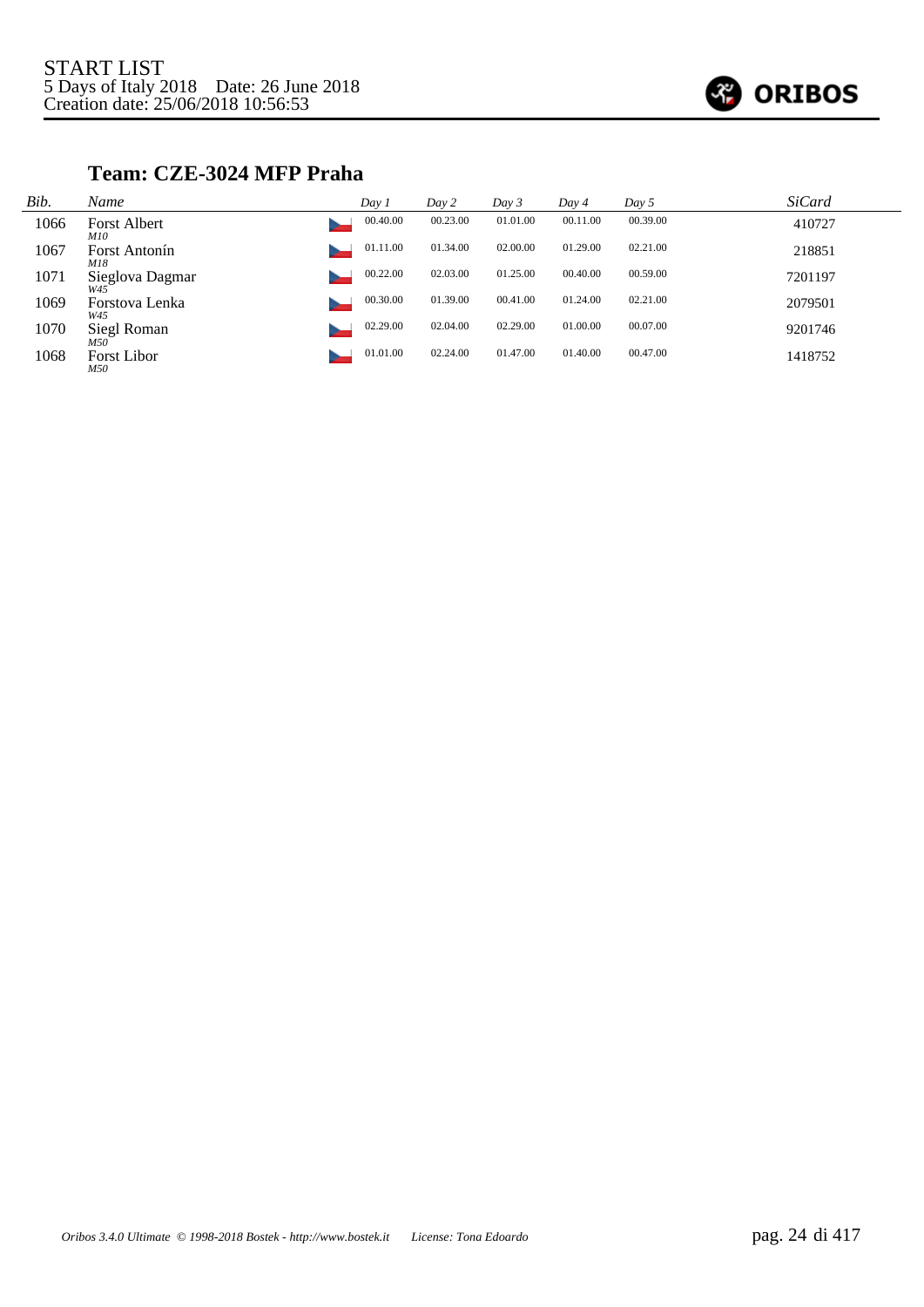

# **Team: CZE-3025 missing**

| Bib. | Name                           | Dav      | Dav 2    | Dav 3    | Dav 4    | Dav <sub>5</sub> | SiCard  |
|------|--------------------------------|----------|----------|----------|----------|------------------|---------|
| 1072 | Mertlikova Eliska<br>W21 Short | 01.15.00 | 01.10.00 | 01.35.00 | 00.50.00 | 00.49.00         | 2126304 |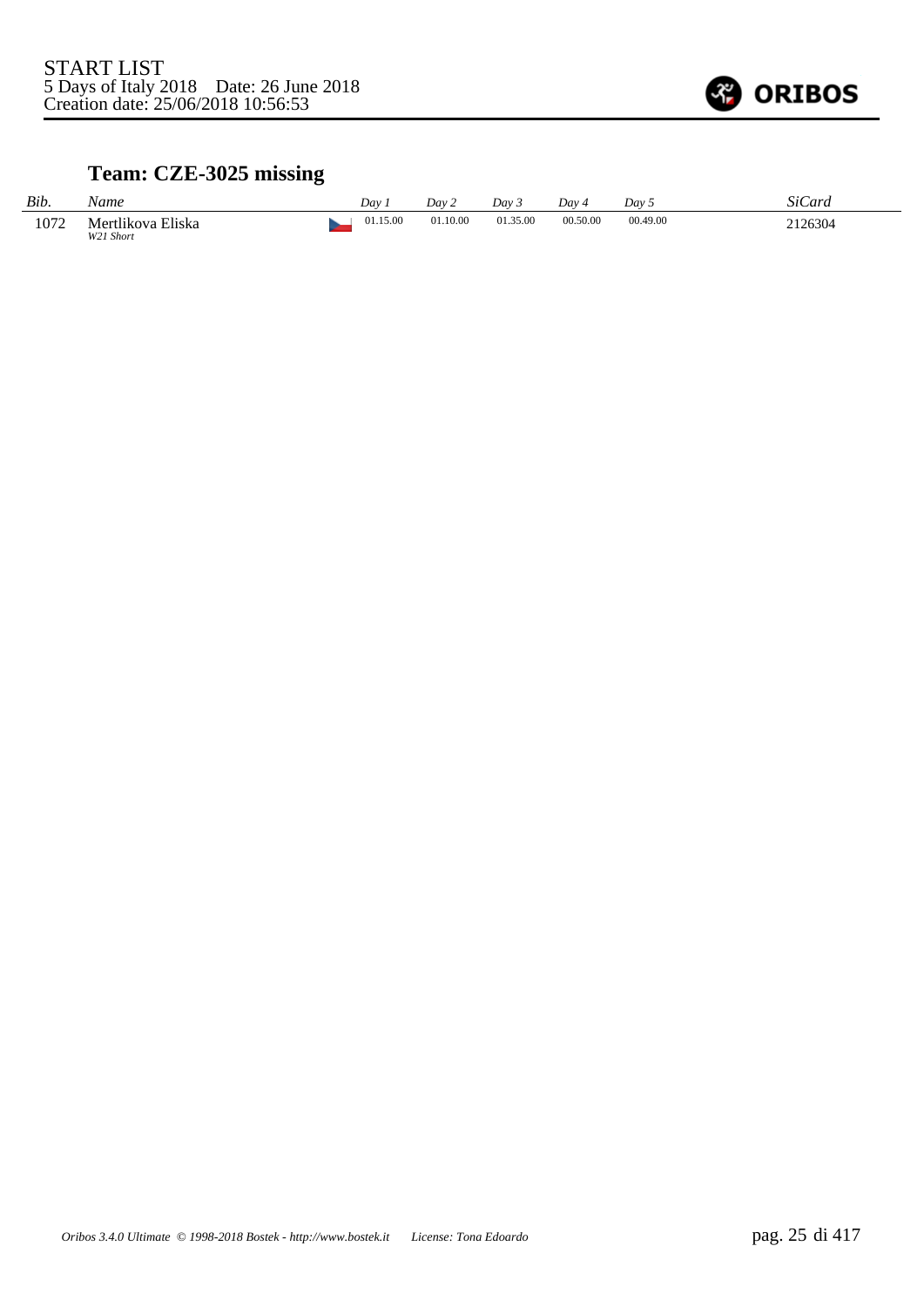

### **Team: CZE-3026 Oddíl OB Kotlárka**

| Bib. | Name                           | Day 1    | Day 2    | Day 3    | Day 4    | Day 5    | SiCard  |
|------|--------------------------------|----------|----------|----------|----------|----------|---------|
| 1073 | Klaška Martin<br>M18           | 00.32.00 | 02.10.00 | 00.51.00 | 01.32.00 | 00.21.00 | 8322332 |
| 1075 | Klašková Josefina<br>W21 Short | 01.30.00 | 01.34.00 | 00.47.00 | 01.05.00 | 01.07.00 | 443061  |
| 1076 | Klašková Katerina<br>W50       | 00.13.00 | 01.31.00 | 02.26.00 | 01.20.00 | 00.19.00 | 49806   |
| 1074 | Klaška Pavel<br>M45            | 01.06.00 | 02.14.00 | 00.18.00 | 00.31.00 | 01.00.00 | 53550   |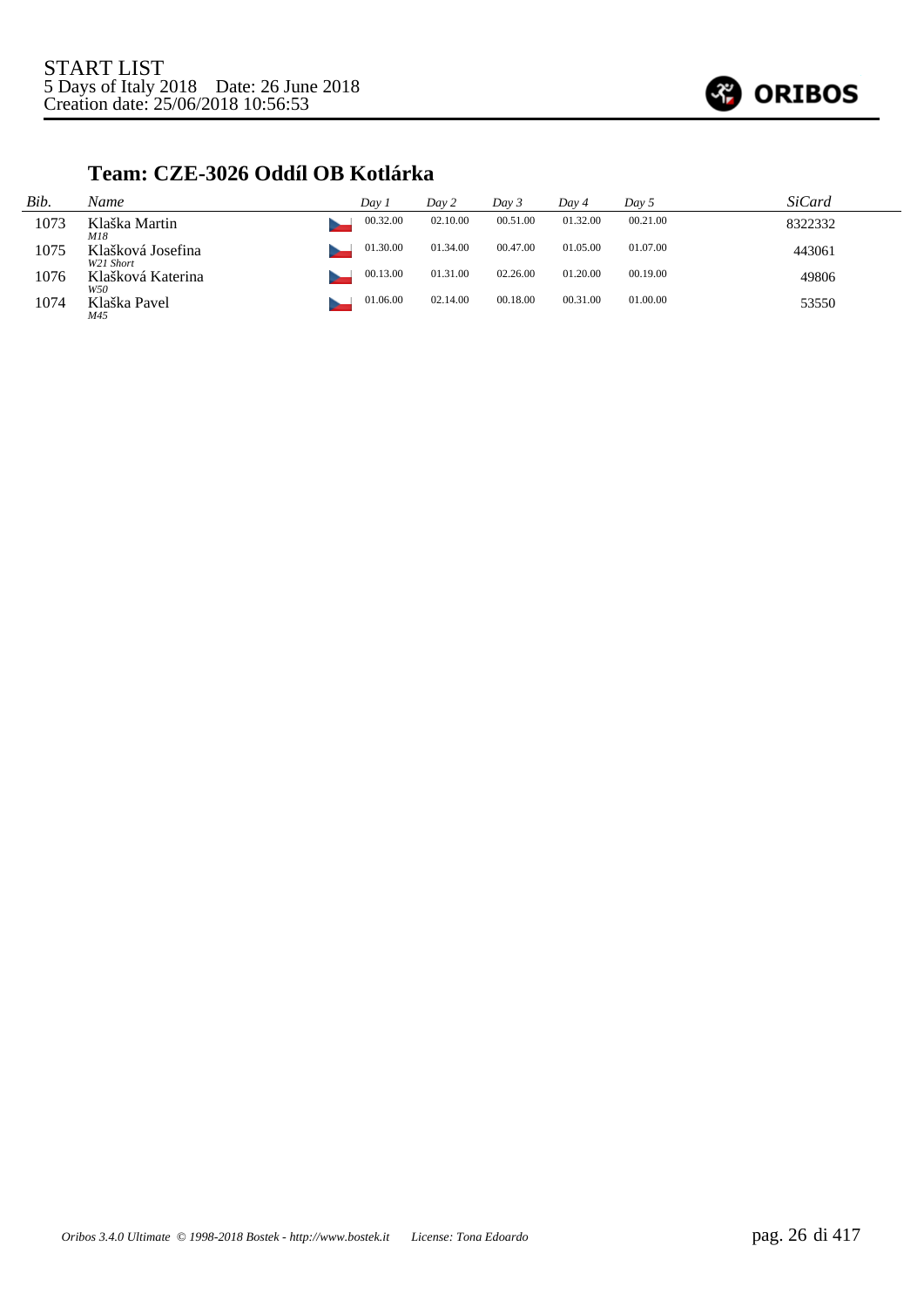

### **Team: CZE-3027 OK 24 Praha**

| Bib. | Name                 | Dav.     | Day 2    | Dav 3    | Dav 4    | Day 5    | <i>SiCard</i> |
|------|----------------------|----------|----------|----------|----------|----------|---------------|
| 1077 | Baluskova Ida<br>W40 | 00.43.00 | 01.56.00 | 02.16.00 | 01.53.00 | 02.32.00 | 681852        |
| 1078 | Novak Ivo<br>M50     | 02.16.00 | 01.29.00 | 01.08.00 | 01.33.00 | 01.17.00 | 51679         |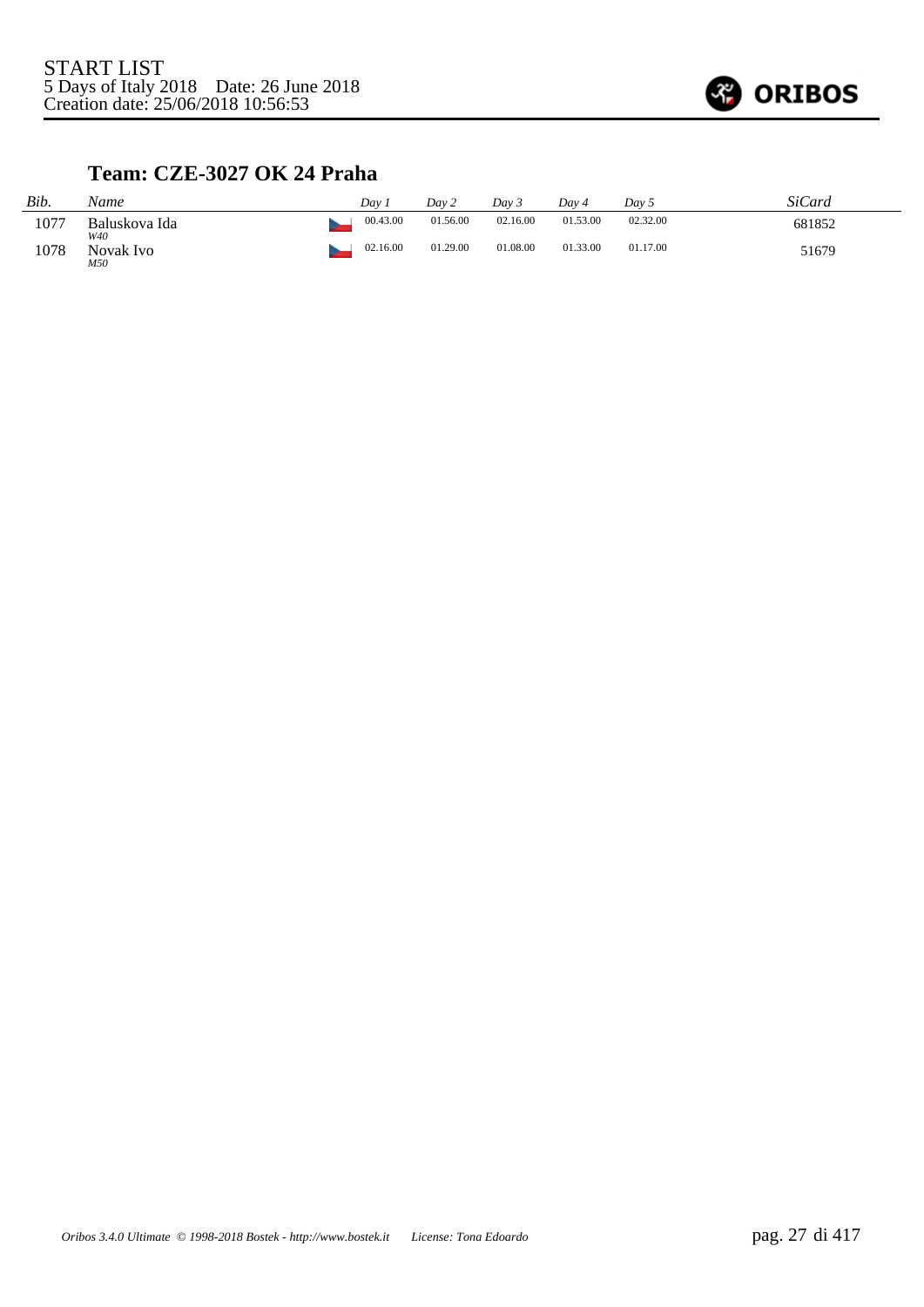

## **Team: CZE-3028 OK Brada**

| Bib. | Name                         | Dav      | Dav 2    | Day 3    | Dav 4    | Day 5    | SiCard  |
|------|------------------------------|----------|----------|----------|----------|----------|---------|
| 1079 | Skorpil Marek                | 00.26.00 | 00.43.00 | 00.55.00 | 01.07.00 | 01.01.00 | 52275   |
| 1080 | M10<br>Skorpil Martin<br>M60 | 02.26.00 | 01.32.00 | 00.43.00 | 01.01.00 | 01.04.00 | 2011900 |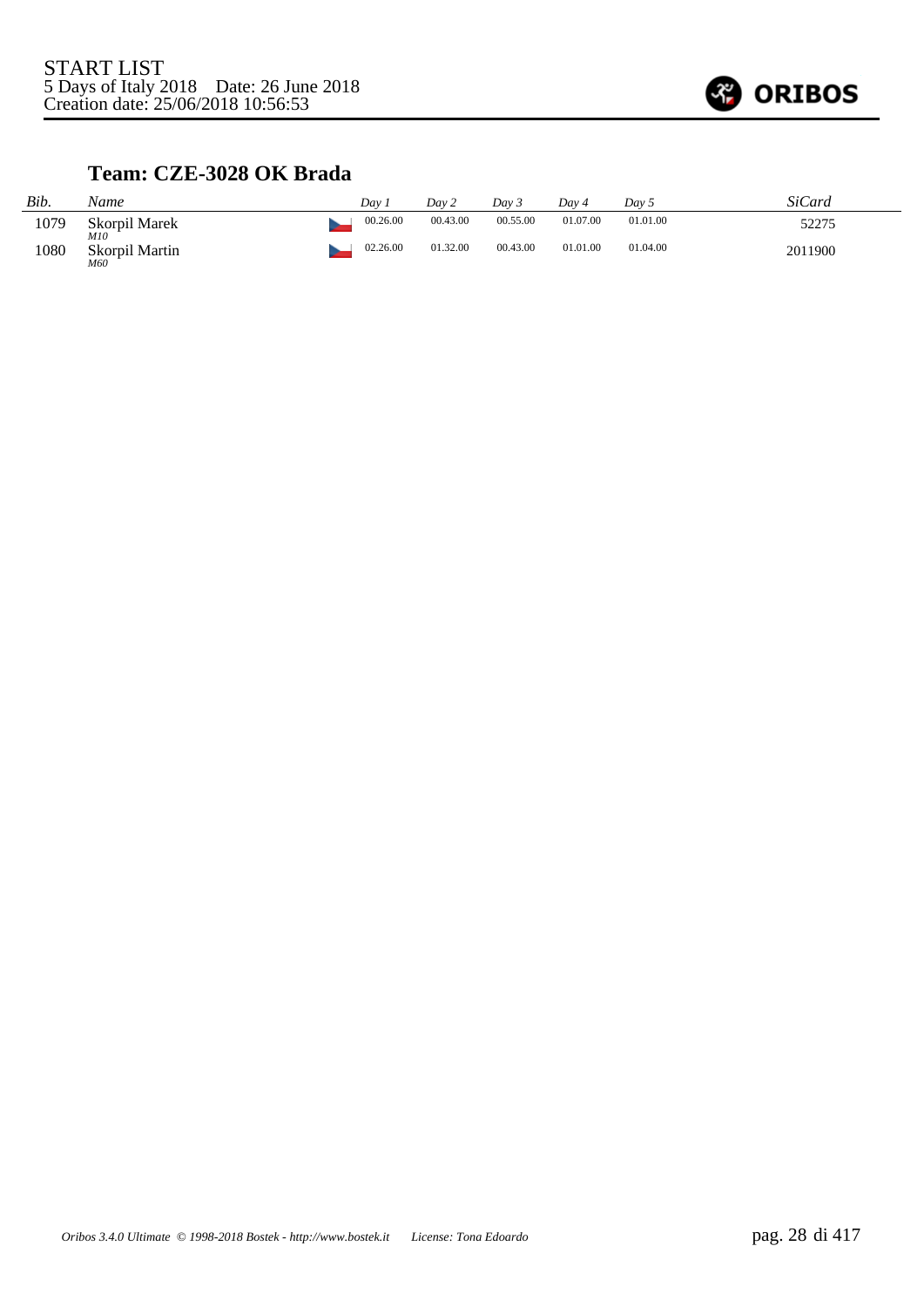

### **Team: CZE-3029 OK Jihlava**

| Bib. | Name                                         | Day 1    | Day 2    | Day 3    | Day 4    | Day 5    | <i>SiCard</i> |
|------|----------------------------------------------|----------|----------|----------|----------|----------|---------------|
| 1085 | Prášil Simon                                 | 00.22.00 | 00.11.00 | 01.11.00 | 01.13.00 | 00.35.00 | 232322        |
| 1082 | <i>M10</i><br>Hofhanzl Antonin<br><i>M10</i> | 00.12.00 | 00.31.00 | 00.13.00 | 00.05.00 | 00.19.00 | 2801030       |
| 1083 | Hofhanzlova Stepanka<br>W12                  | 01.07.00 | 00.14.00 | 00.30.00 | 01.18.00 | 00.50.00 | 2801042       |
| 1086 | Prášil Tomas<br>M14                          | 00.41.00 | 00.28.00 | 00.04.00 | 00.22.00 | 02.40.00 | 51771         |
| 1084 | Prášil Marek<br>M21 Long                     | 01.13.00 | 00.56.00 | 01.01.00 | 00.21.00 | 00.53.00 | 500580        |
| 1081 | Hofhanzl Abraham<br>M45                      | 00.30.00 | 02.20.00 | 00.58.00 | 00.35.00 | 01.30.00 | 2800340       |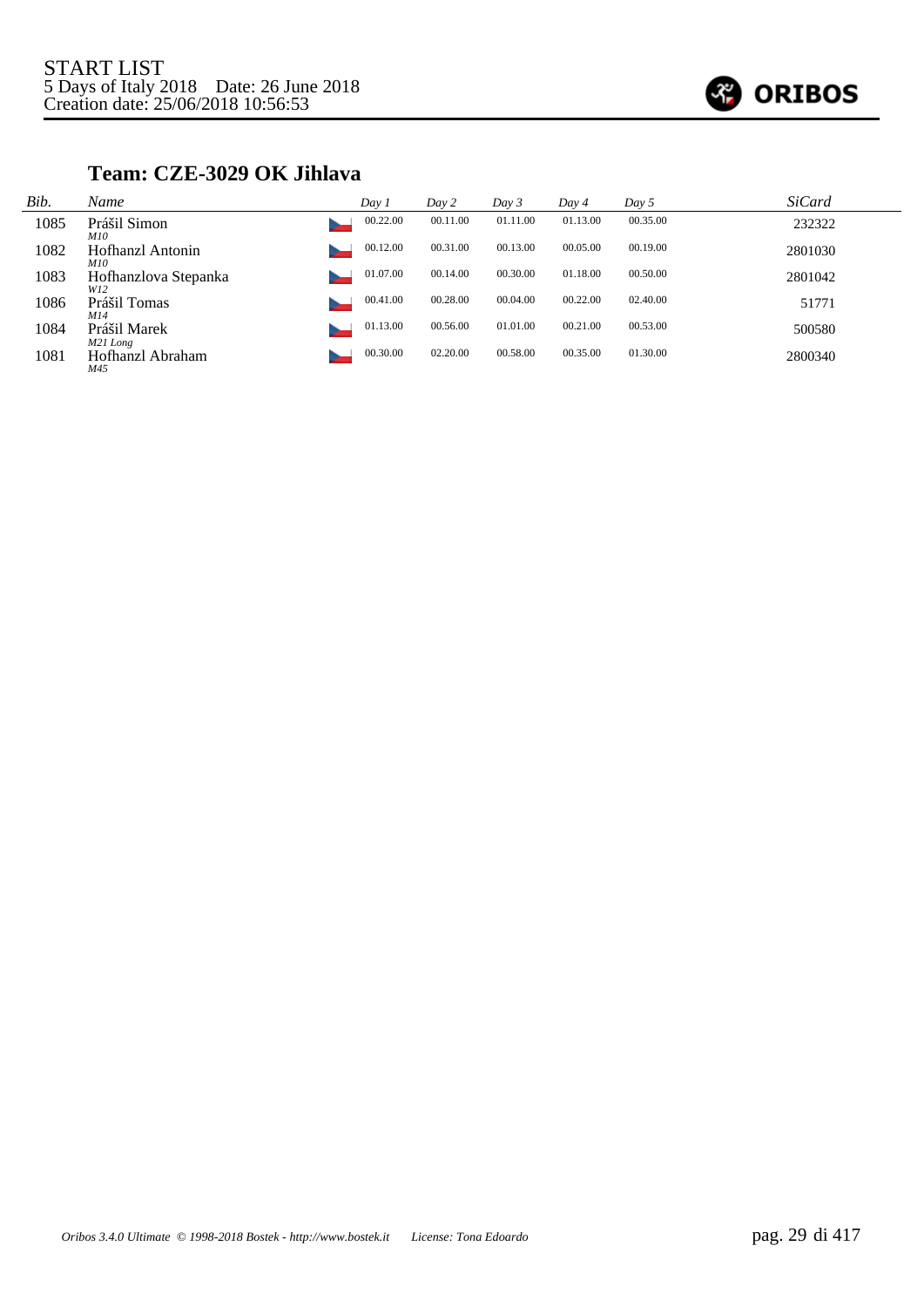

### **Team: CZE-3031 OK99 Hradec Králové**

| Bib. | Name                           | Day 1    | Day 2    | Day 3    | Day 4    | Day 5    | <b>SiCard</b> |
|------|--------------------------------|----------|----------|----------|----------|----------|---------------|
| 1091 | Justa Jaromír<br>M55           | 02.21.00 | 02.29.00 | 01.23.00 | 01.43.00 | 01.45.00 | 9373          |
| 1092 | Justová Jana<br>W55            | 01.01.00 | 01.59.00 | 01.55.00 | 00.18.00 | 00.47.00 | 207818        |
| 1088 | Balcarova Eva<br>W55           | 02.01.00 | 00.39.00 | 00.45.00 | 00.58.00 | 02.07.00 | 301691        |
| 1087 | <b>Balcar Ales</b><br>M60      | 02.12.00 | 01.40.00 | 00.23.00 | 00.53.00 | 01.44.00 | 9354          |
| 1089 | <b>Behoun Pavel</b>            | 02.20.00 | 02.08.00 | 02.11.00 | 00.23.00 | 00.20.00 | 2102525       |
| 1090 | M60<br>Behounová Jirina<br>W60 | 00.26.00 | 00.36.00 | 01.20.00 | 00.33.00 | 00.52.00 | 2102552       |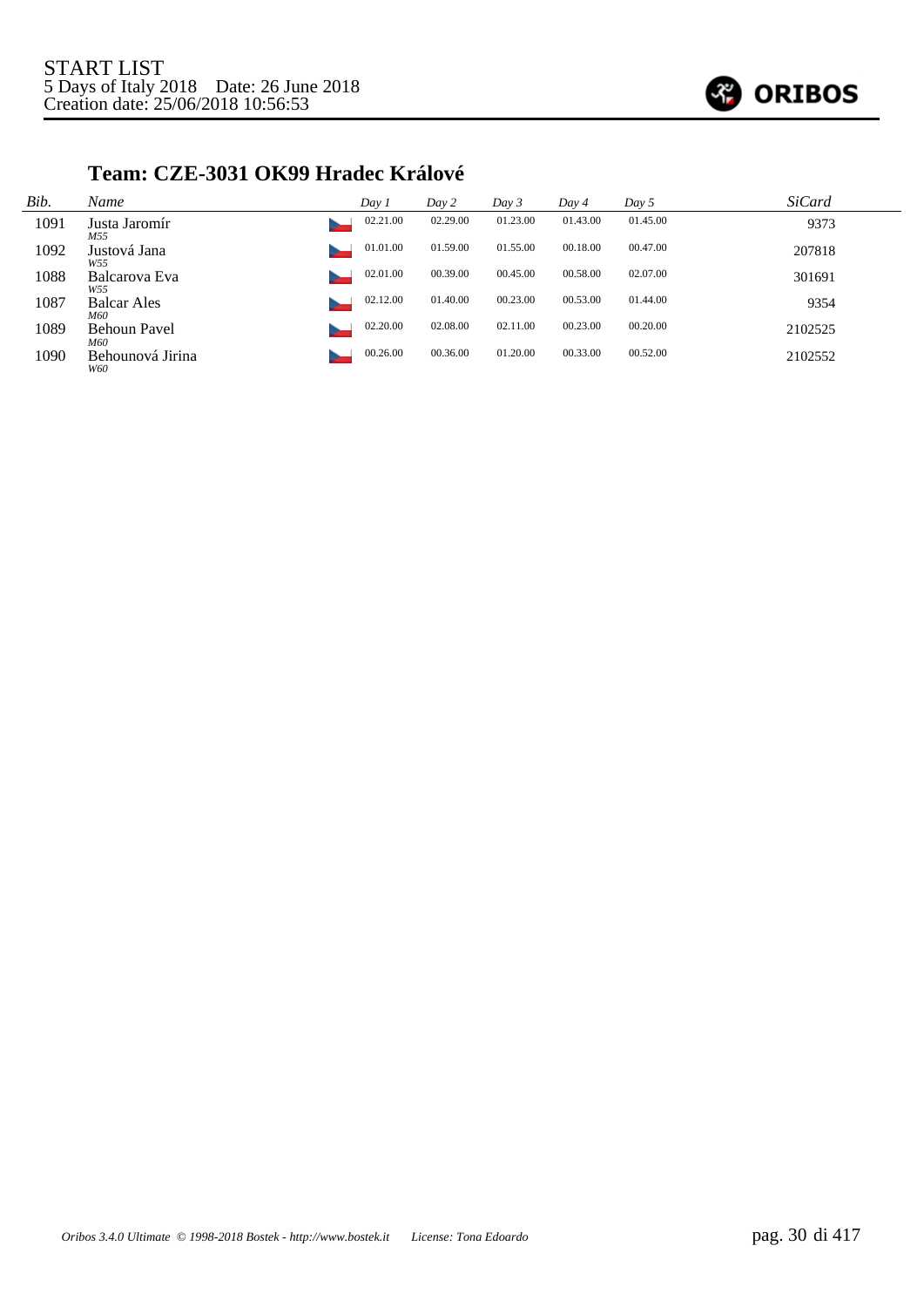

#### **Team: CZE-3032 OOS Vrchlabi**

| Bib. | Name                         | Day 1    | Day 2    | Day 3    | Day 4    | Day 5    | <b>SiCard</b> |
|------|------------------------------|----------|----------|----------|----------|----------|---------------|
| 1098 | Hancova Karolina<br>W10      | 00.13.00 | 00.30.00 | 00.36.00 | 00.42.00 | 00.30.00 | 9246          |
| 1100 | Kutlvašrová Pavla<br>W10     | 00.25.00 | 00.36.00 | 00.06.00 | 00.18.00 | 00.14.00 | 2096243       |
| 1095 | Dolezalova Radka<br>W21 Long | 01.54.00 | 01.18.00 | 01.25.00 | 00.14.00 | 00.18.00 | 2017672       |
| 1101 | Kutlvašrová Vladka<br>W40    | 00.13.00 | 02.04.00 | 01.22.00 | 01.25.00 | 01.32.00 | 2060275       |
| 1099 | Kutlvašr Ruda<br>M40         | 01.45.00 | 00.11.00 | 00.43.00 | 01.28.00 | 01.35.00 | 2017664       |
| 1097 | Hancova Alice<br>W45         | 00.26.00 | 02.43.00 | 01.37.00 | 01.08.00 | 02.43.00 | 206480        |
| 1096 | Hanc Jaroslav<br>M50         | 02.30.00 | 01.09.00 | 01.51.00 | 01.10.00 | 00.13.00 | 438038        |
| 1094 | Dolezalova Jana<br>W55       | 00.41.00 | 01.25.00 | 01.09.00 | 00.42.00 | 00.43.00 | 438034        |
| 1102 | Vlachova Hana<br>W55         | 00.45.00 | 00.55.00 | 01.49.00 | 00.20.00 | 02.25.00 | 8962          |
| 1093 | Dolezal Jiri<br>M55          | 01.20.00 | 01.34.00 | 01.36.00 | 01.36.00 | 02.13.00 | 206477        |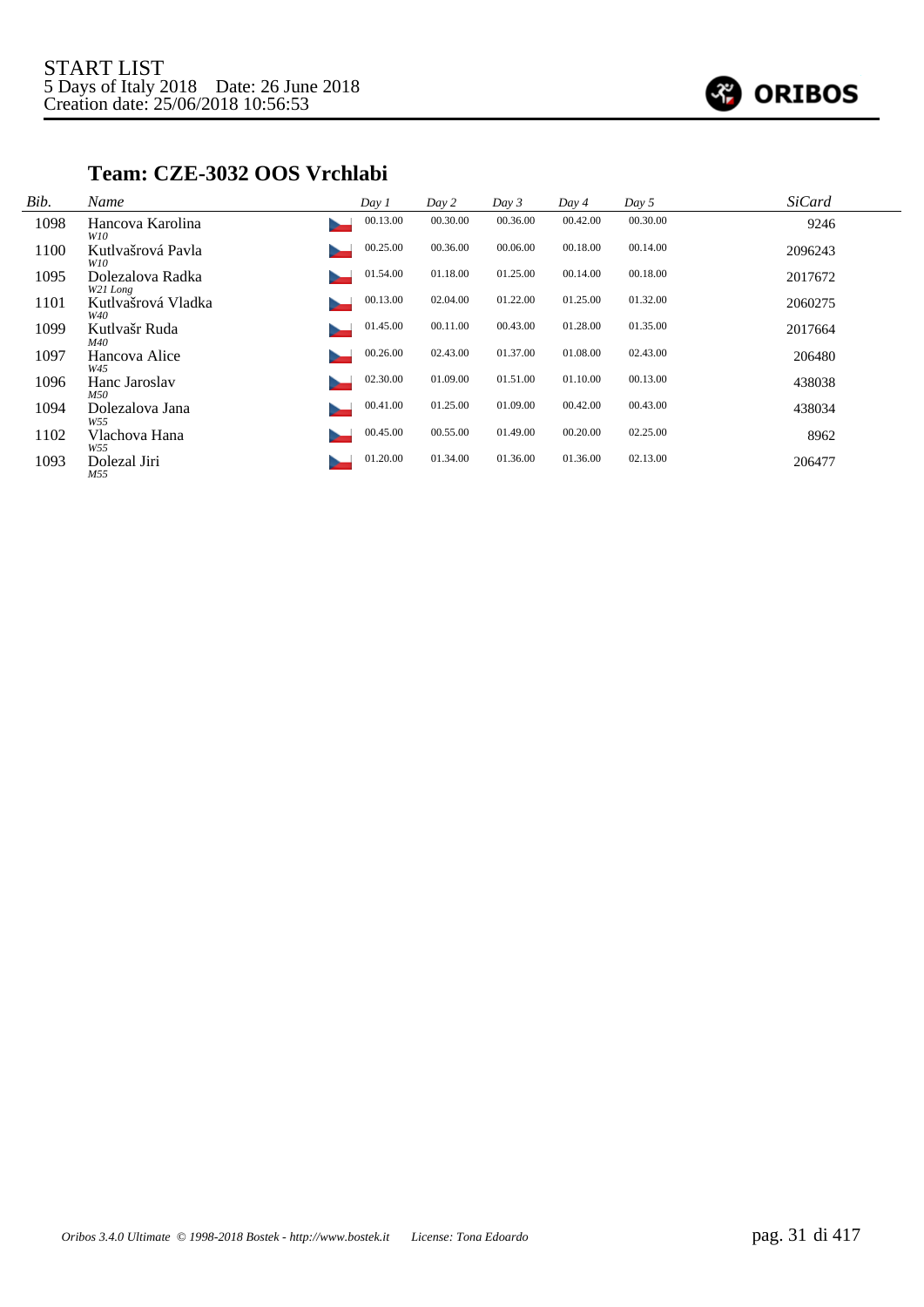

### **Team: CZE-3033 SK LOB Nová Paka**

| Bib. | Name                           | Day 1    | Day 2    | Day 3    | Day 4    | Day 5    | <b>SiCard</b> |
|------|--------------------------------|----------|----------|----------|----------|----------|---------------|
| 1112 | Smidrkalova Monika<br>W21 Long | 00.50.00 | 00.54.00 | 02.31.00 | 02.08.00 | 00.06.00 | 2073708       |
| 1111 | Pisova Monika<br>W21 Long      | 00.38.00 | 00.24.00 | 01.37.00 | 00.44.00 | 00.30.00 | 7201810       |
| 1105 | Kabrtova Iva<br>W55            | 01.15.00 | 01.49.00 | 00.37.00 | 01.00.00 | 01.01.00 | 2113055       |
| 1113 | Vydra Pavel<br>M55             | 02.18.00 | 02.36.00 | 02.37.00 | 01.16.00 | 01.15.00 | 2113100       |
| 1104 | Huskova Eva<br>W60             | 00.24.00 | 00.50.00 | 00.28.00 | 01.31.00 | 01.18.00 | 7203468       |
| 1109 | Novakova Jana<br>W60           | 01.46.00 | 01.46.00 | 00.38.00 | 01.01.00 | 00.28.00 | 2060214       |
| 1110 | Nydrlova Eva<br>W60            | 01.38.00 | 01.56.00 | 01.40.00 | 01.41.00 | 01.12.00 | 8954          |
| 1107 | Kalibanova Jirina<br>W60       | 01.32.00 | 02.00.00 | 01.56.00 | 01.53.00 | 00.22.00 | 2060217       |
| 1106 | Kaliban Jaroslav<br>M65        | 02.17.00 | 00.45.00 | 00.44.00 | 00.20.00 | 00.17.00 | 2059741       |
| 1103 | Farar Jaroslav<br>M65          | 01.23.00 | 01.31.00 | 02.06.00 | 01.04.00 | 01.07.00 | 2096242       |
| 1108 | <b>Novak Karel</b><br>M65      | 02.39.00 | 01.21.00 | 01.02.00 | 00.44.00 | 01.49.00 | 2060215       |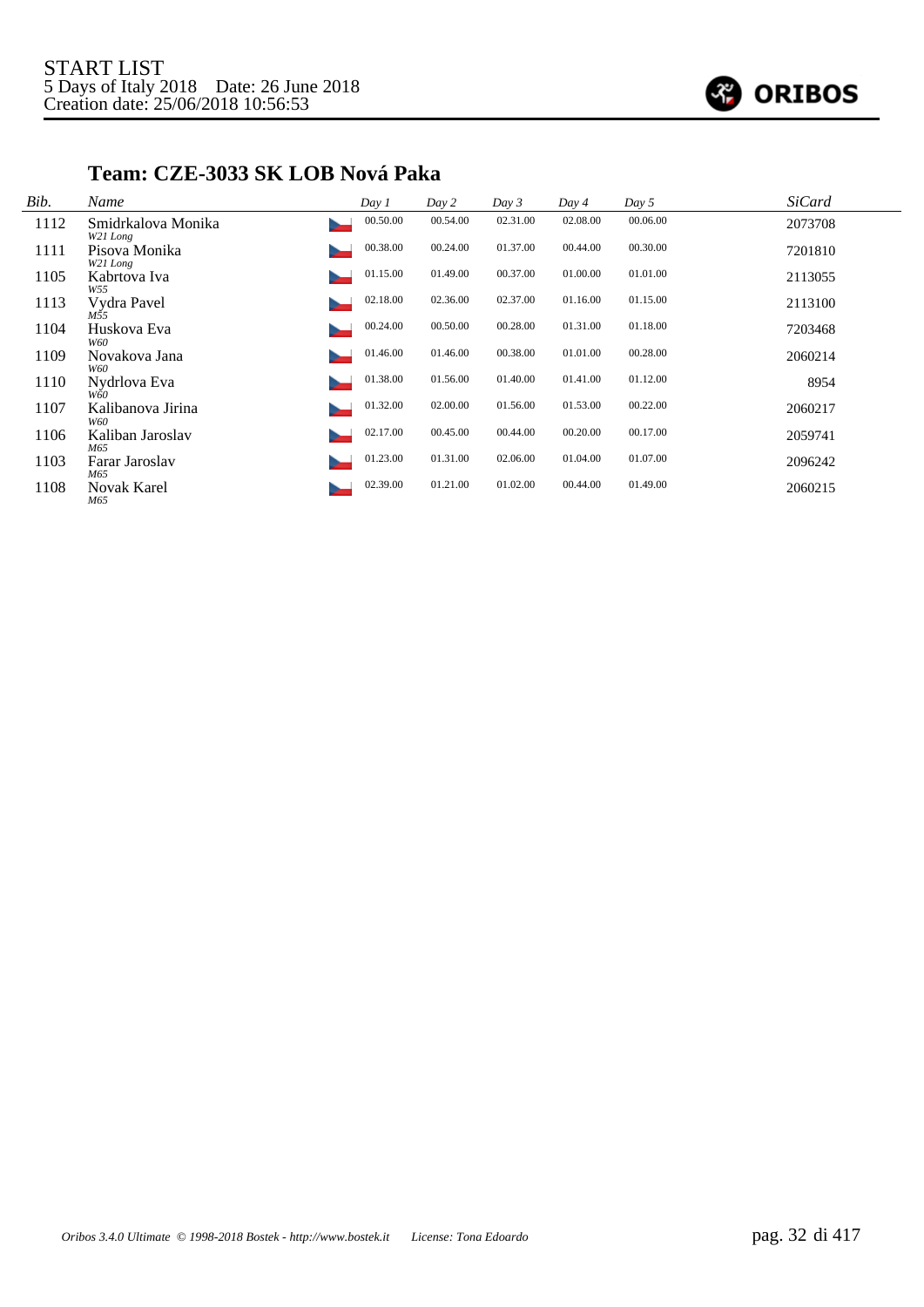

## **Team: CZE-3034 SK Praga**

| Bib. | Name                         | Day 1 |          | Day 2    | Day 3    | Day 4    | Day $5$  | <b>SiCard</b> |
|------|------------------------------|-------|----------|----------|----------|----------|----------|---------------|
| 1118 | Kolar Matyas<br>M16          |       | 01.23.00 | 01.41.00 | 01.15.00 | 01.52.00 | 01.43.00 | 897393        |
| 1119 | Siegl Matyas<br>M18          |       | 01.26.00 | 00.43.00 | 00.21.00 | 00.11.00 | 01.21.00 | 7201196       |
| 1117 | <b>Janovsky Tomas</b><br>M18 |       | 00.29.00 | 02.04.00 | 01.33.00 | 00.20.00 | 00.45.00 | 8636798       |
| 1120 | Sieglova Eliska<br>W20       |       | 02.01.00 | 02.23.00 | 00.07.00 | 00.22.00 | 00.21.00 | 8656705       |
| 1114 | Janovska Katerina<br>W20     |       | 02.13.00 | 02.09.00 | 00.27.00 | 00.56.00 | 00.43.00 | 7208324       |
| 1115 | Janovska Petra<br>W45        |       | 02.08.00 | 02.19.00 | 02.45.00 | 00.42.00 | 01.13.00 | 1470169       |
| 1116 | <b>Janovsky Tomas</b><br>M50 |       | 01.51.00 | 02.12.00 | 01.22.00 | 01.30.00 | 00.25.00 | 8632139       |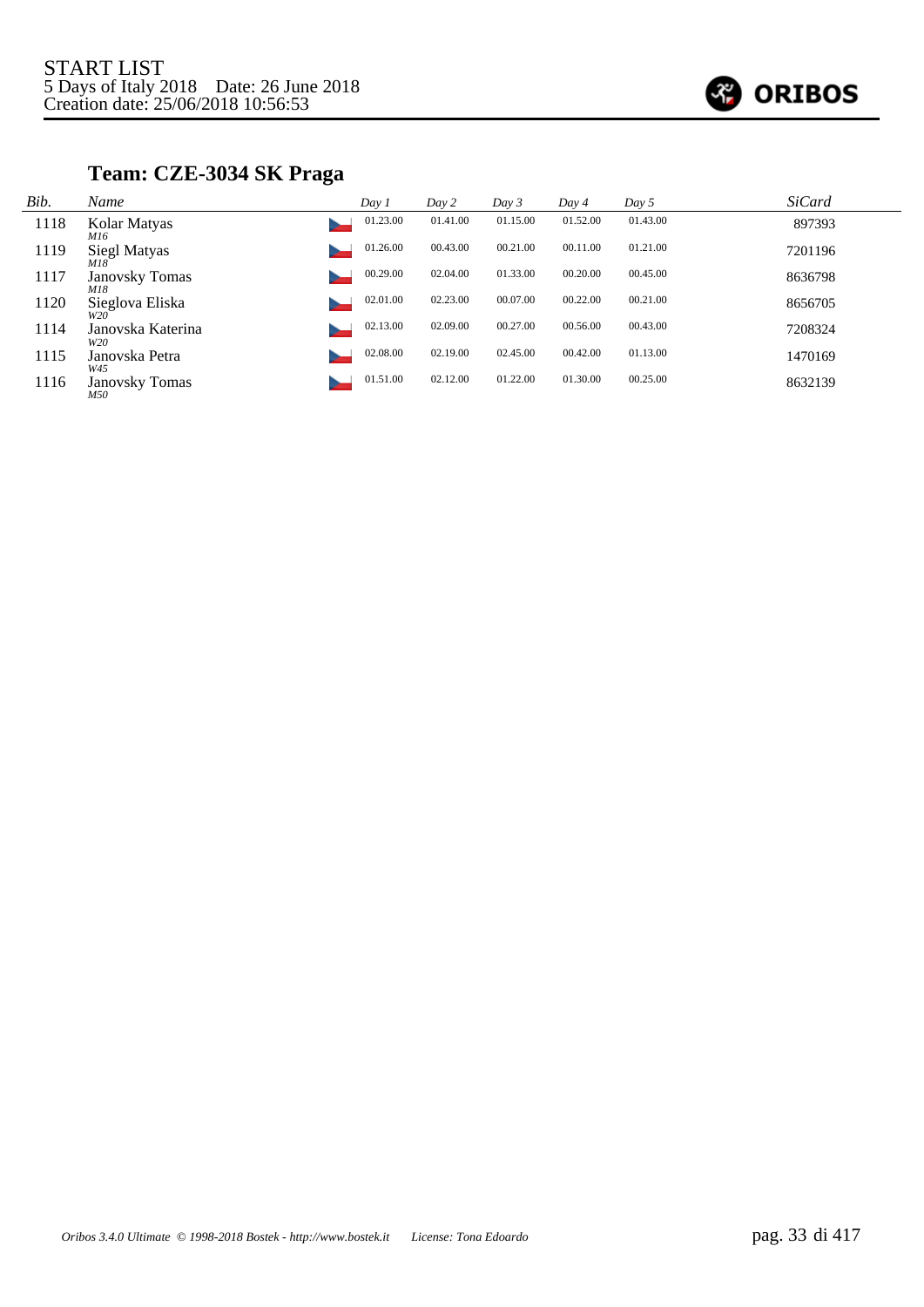

# **Team: CZE-3035 SKOB Slaný**

| Bib. | Name                      | Dav.     | Day 2    | Dav 3    | Dav 4    | Day 5    | <b>SiCard</b> |
|------|---------------------------|----------|----------|----------|----------|----------|---------------|
| 1121 | <b>Kolar Tomas</b><br>M45 | 00.16.00 | 01.30.00 | 01.34.00 | 00.27.00 | 00.46.00 | 887615        |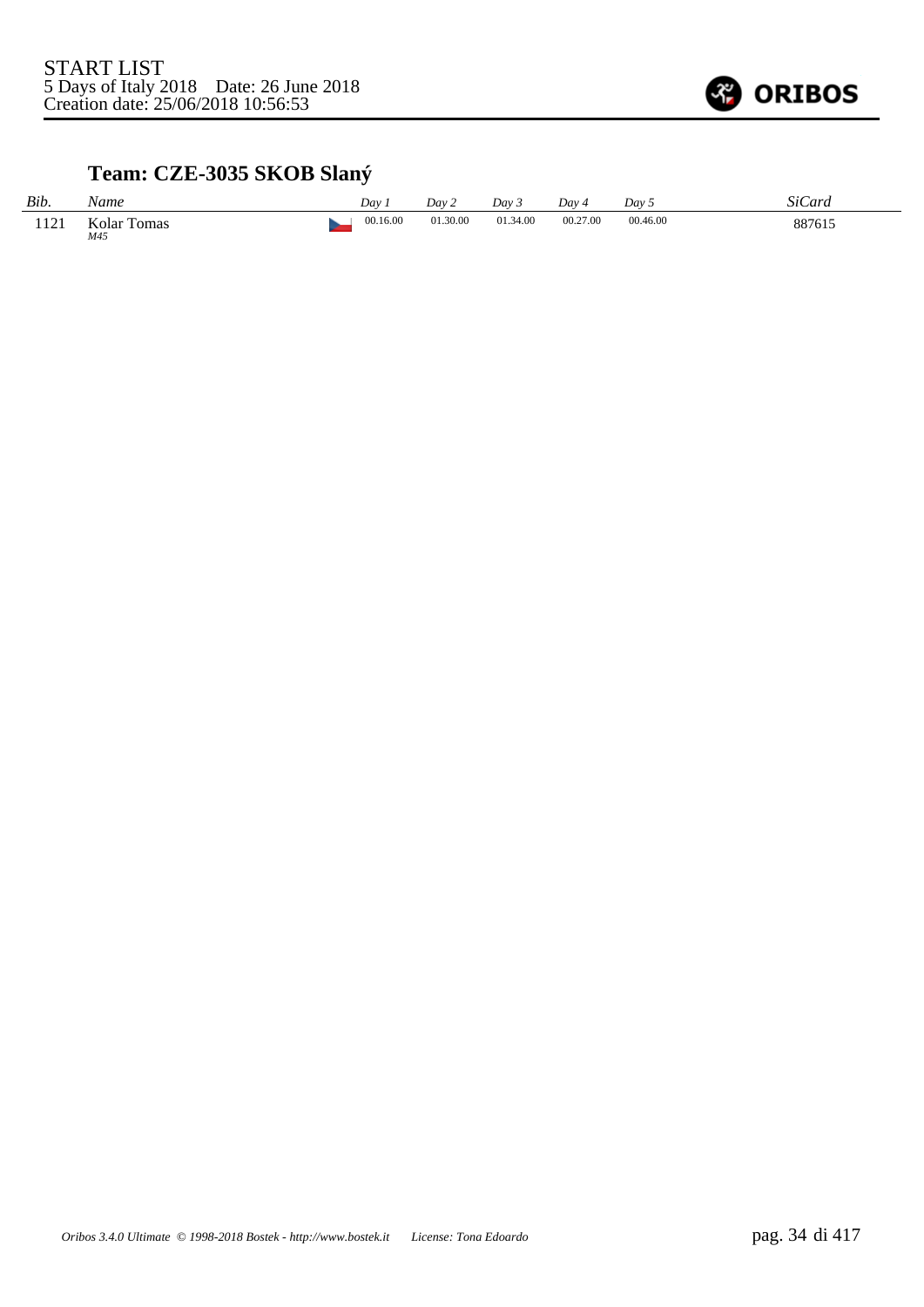

## **Team: CZE-3036 SKOB Zlín**

| Bib. | Name                       | Day i    | Day 2    | Day 3    | Day 4    | Day 5    | <i>SiCard</i> |
|------|----------------------------|----------|----------|----------|----------|----------|---------------|
| 1124 | Kundratová Eva<br>W10      | 00.19.00 | 00.10.00 | 00.14.00 | 00.06.00 | 00.38.00 | 218973        |
| 1123 | Kundrata Vit<br><i>M12</i> | 00.48.00 | 01.23.00 | 00.13.00 | 01.39.00 | 01.25.00 | 53360         |
| 1122 | Kundrata Jan<br>M16        | 00.15.00 | 01.01.00 | 02.49.00 | 00.10.00 | 00.11.00 | 7209284       |
| 1126 | Kundratová Lucie<br>W18    | 01.52.00 | 00.39.00 | 01.07.00 | 00.12.00 | 00.42.00 | 7203458       |
| 1125 | Kundratová Jana<br>W45     | 00.58.00 | 01.15.00 | 02.27.00 | 01.26.00 | 01.41.00 | 7209278       |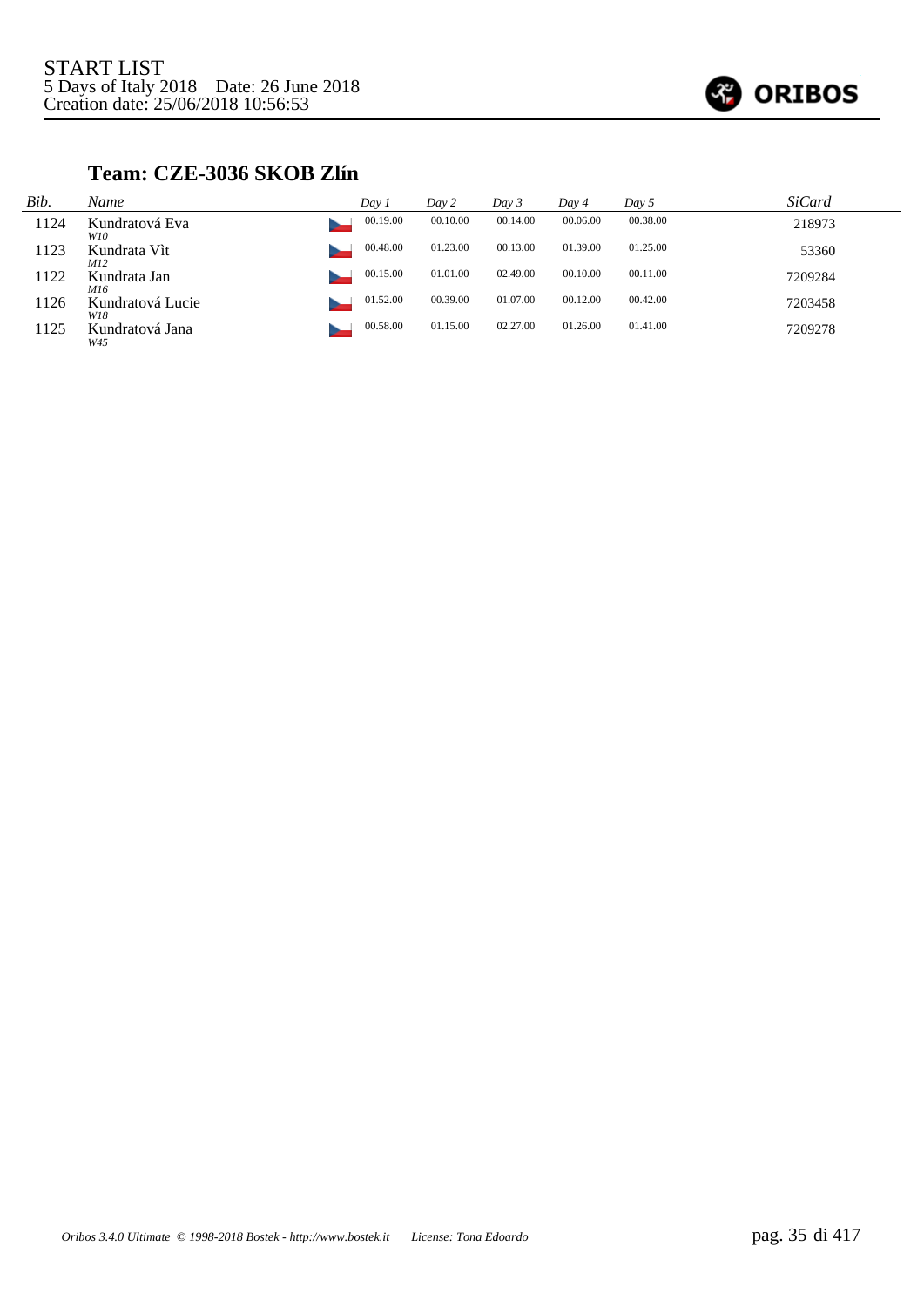

## **Team: CZE-3037 SKP Zdar**

| Bib. | Name                     | Dav |          | Dav 2    | Dav 3    | Dav 4    | Day 5    | SiCard  |
|------|--------------------------|-----|----------|----------|----------|----------|----------|---------|
| 1128 | Krizova Zdenka           |     | 01.17.00 | 01.26.00 | 00.51.00 | 00.28.00 | 01.50.00 | 301209  |
| 1127 | W65<br>Kriz Pavel<br>M70 |     | 00.49.00 | 00.15.00 | 00.32.00 | 00.45.00 | 02.49.00 | 2023807 |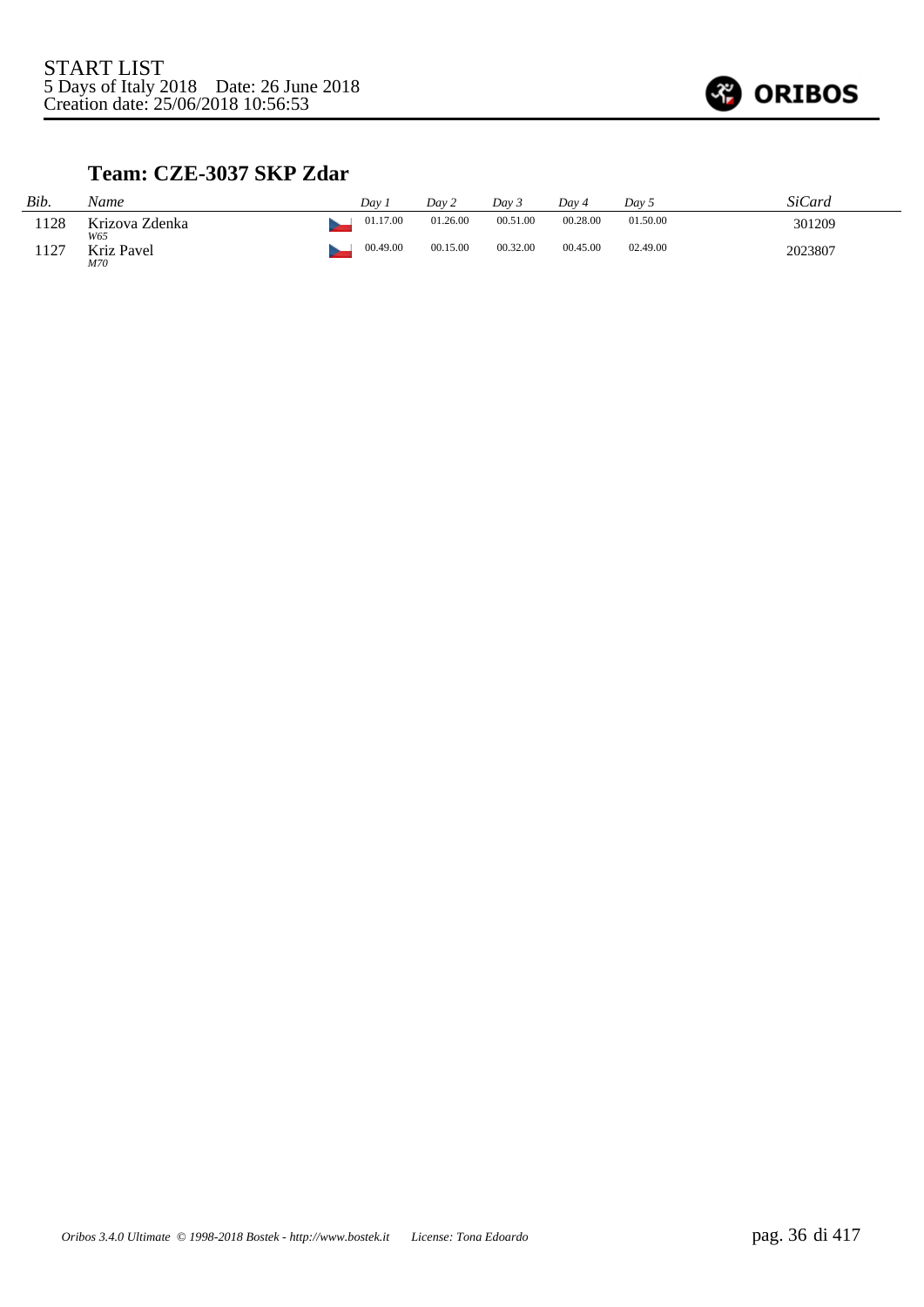

# **Team: CZE-3038 Slavia Liberec Orienteering**

| Bib. | Name                           | Day 1    | Day 2    | Day 3    | Day 4    | Day 5    | <b>SiCard</b> |
|------|--------------------------------|----------|----------|----------|----------|----------|---------------|
| 1134 | Martanova Lea<br>W14           | 01.05.00 | 01.04.00 | 01.19.00 | 01.02.00 | 00.10.00 | 2043610       |
| 1133 | Martanova Elin<br>W16          | 01.49.00 | 00.47.00 | 00.28.00 | 00.16.00 | 02.27.00 | 2043603       |
| 1129 | Kopcova Michaela<br>$W2I$ Long | 00.42.00 | 00.57.00 | 01.31.00 | 01.38.00 | 00.32.00 | 52533         |
| 1130 | Kopec Tomas<br>M35             | 00.17.00 | 02.15.00 | 02.56.00 | 00.08.00 | 00.18.00 | 52641         |
| 1132 | Martanova Daniela<br>W40       | 00.53.00 | 01.24.00 | 01.42.00 | 01.45.00 | 02.46.00 | 2042502       |
| 1131 | Martan Jiri<br>M35             | 00.32.00 | 02.21.00 | 02.41.00 | 00.14.00 | 00.57.00 | 7999888       |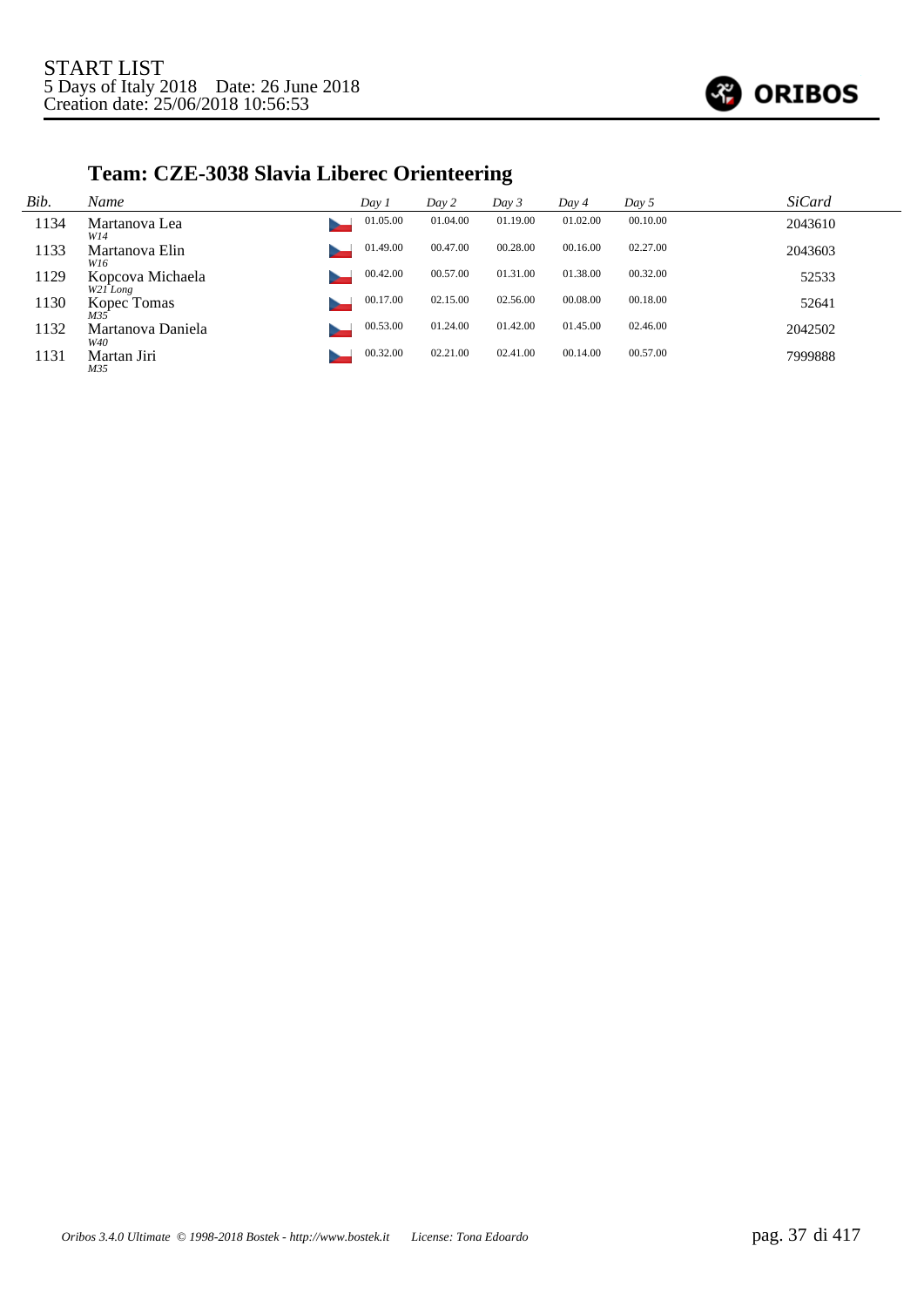

# **Team: CZE-3039 TJ Slovan Karlovy Vary**

| Bib. | Name                              | Day 1            | Day 2    | Day 3    | Day 4    | Day 5        | SiCard  |
|------|-----------------------------------|------------------|----------|----------|----------|--------------|---------|
| 1137 | Šterba Lukáš<br><i>M10</i>        | 00.48.00         | 00.51.00 | 00.29.00 | 00.29.00 | 00.11.00     | 2045223 |
| 1138 | Šterba Marek<br>M14               | 00.08.00         | 00.45.00 | 00.27.00 | 00.17.00 | 02.29.00     | 9005143 |
| 1135 | Savicová Gabriela<br>Direct Short | $-1 - 1 - 1 - 1$ | 00.51.00 | 00.27.00 | 02.07.00 | $-12 - 12 -$ | 51738   |
| 1136 | Šterba Jirí<br>M50                | 01.58.00         | 02.37.00 | 02.31.00 | 01.56.00 | 01.41.00     | 331490  |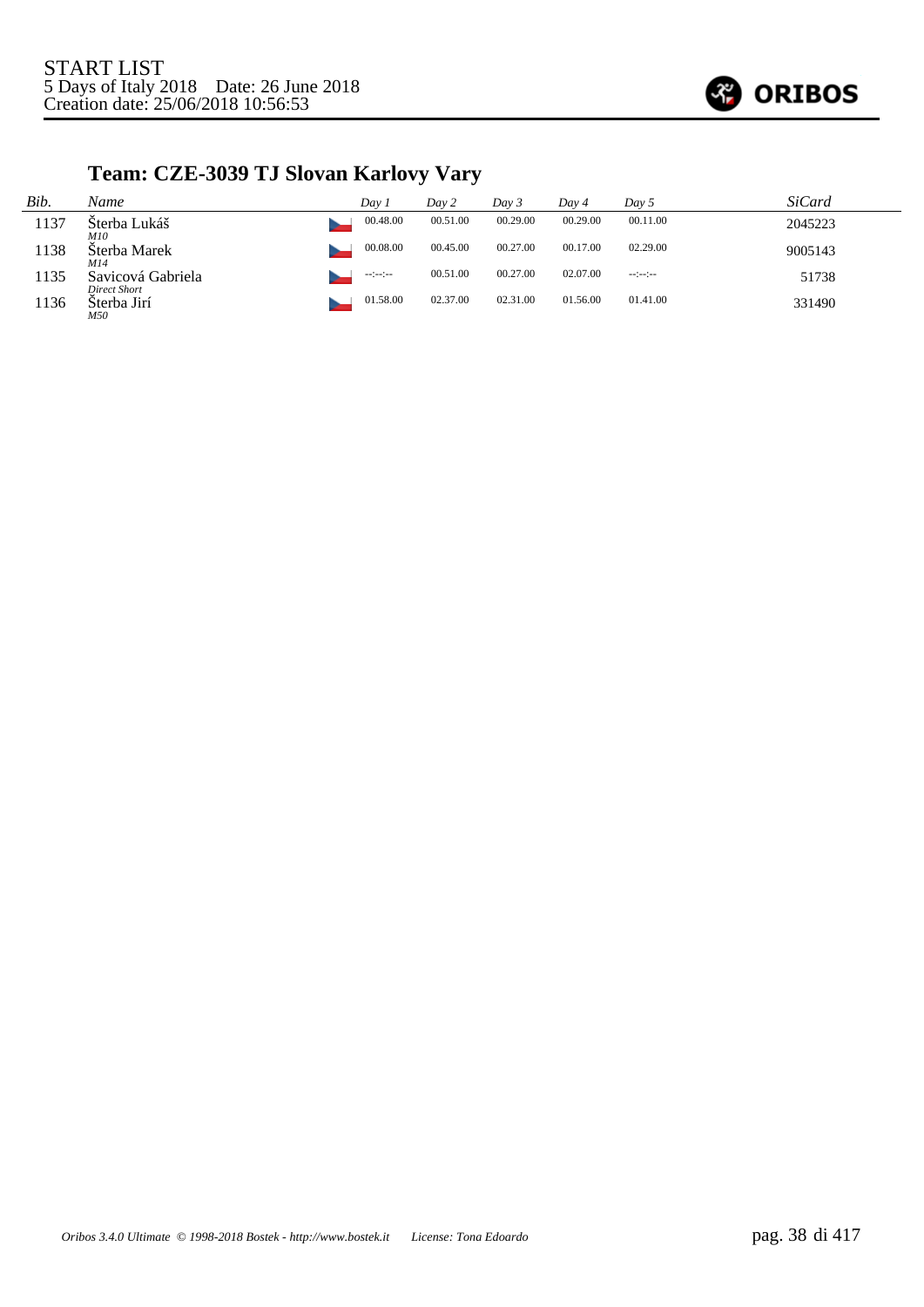

#### **Team: DEN-3040 AMOK**

| Bib. | Name                      | Dav      | Dav 2    | Dav 3    | Dav 4    | Day 5    | <i>SiCard</i> |
|------|---------------------------|----------|----------|----------|----------|----------|---------------|
| 1139 | Reinwald Henriette<br>W40 | 00.27.00 | 01.32.00 | 02.36.00 | 01.27.00 | 01.42.00 | 2061662       |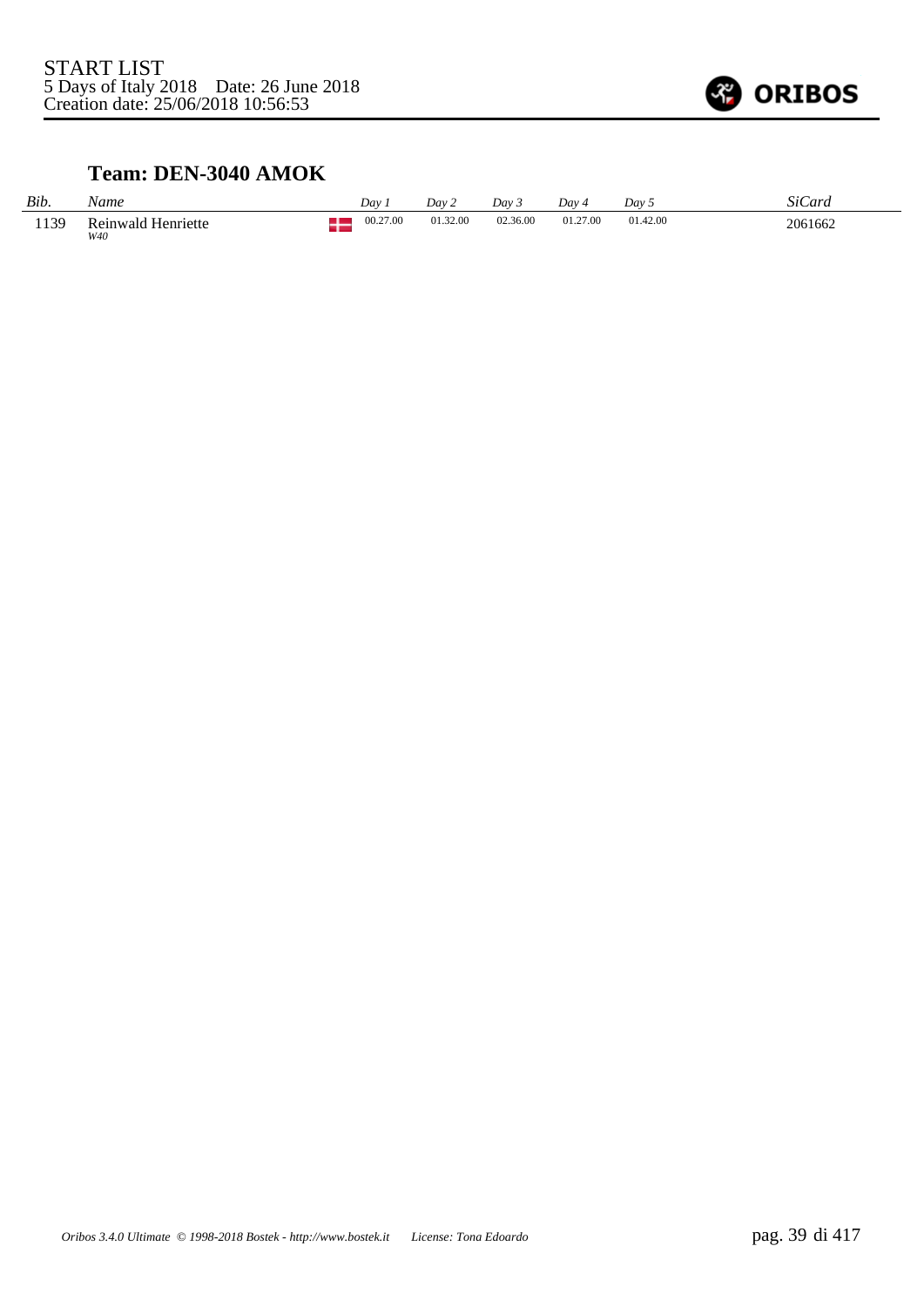

### **Team: DEN-3041 IFK Lidingö**

| Bib. | Name                         | Dav      | Dav 2    | Day 3    | Dav 4    | Dav 5    | SiCard |
|------|------------------------------|----------|----------|----------|----------|----------|--------|
| 1140 | Cederberg Björn<br>M21 Elite | 01.03.00 | 01.46.00 | 02.48.00 | 00.31.00 | 01.19.00 | 950722 |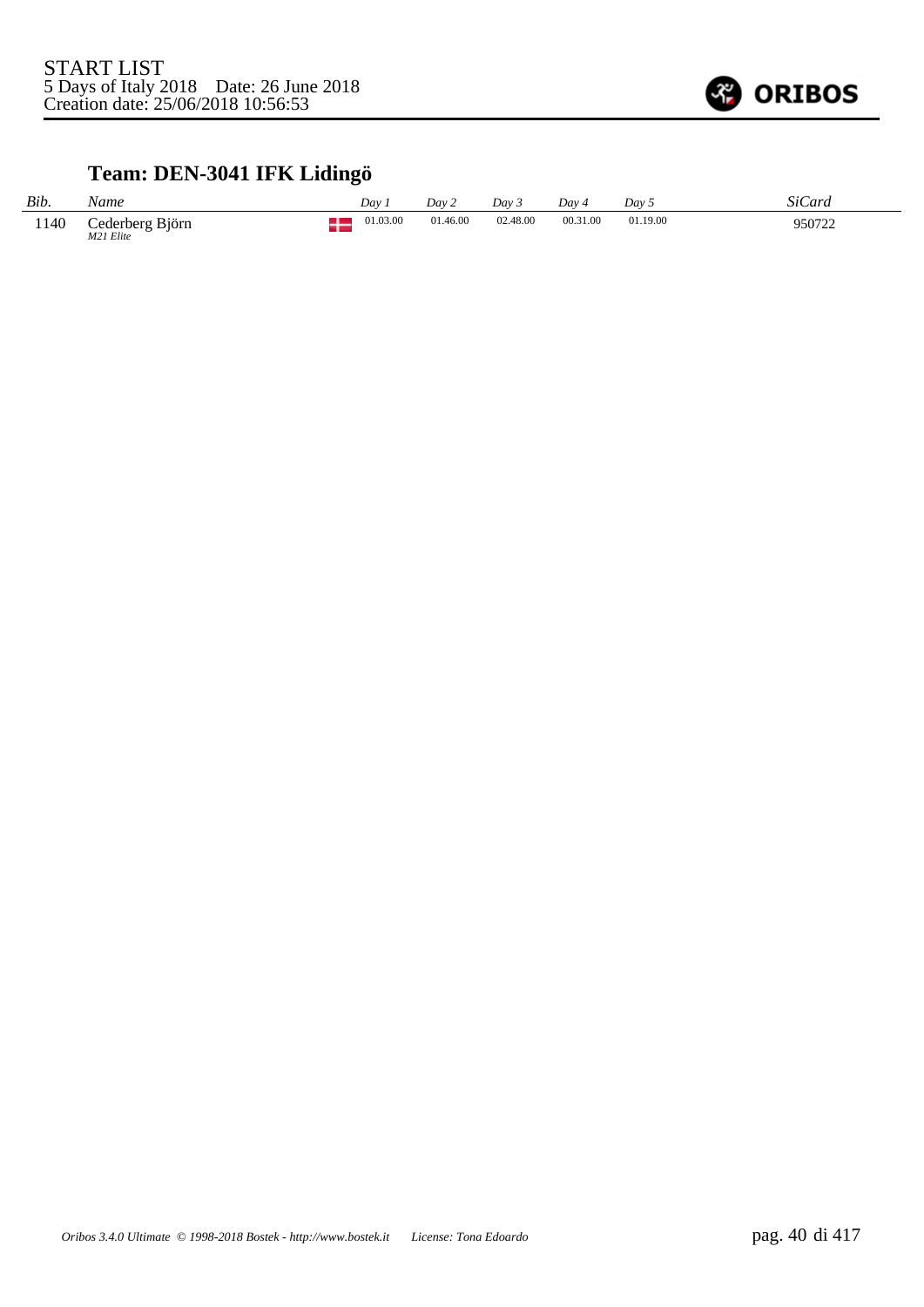

### **Team: DEN-3042 missing**

| Bib. | Name                   | Day      | Dav 2    | Day 3    | Day 4    | Dav 5    | SiCard  |
|------|------------------------|----------|----------|----------|----------|----------|---------|
| 1141 | Prang Max $_{\it M60}$ | 01.38.00 | 02.04.00 | 00.33.00 | 00.49.00 | 00.36.00 | 8635877 |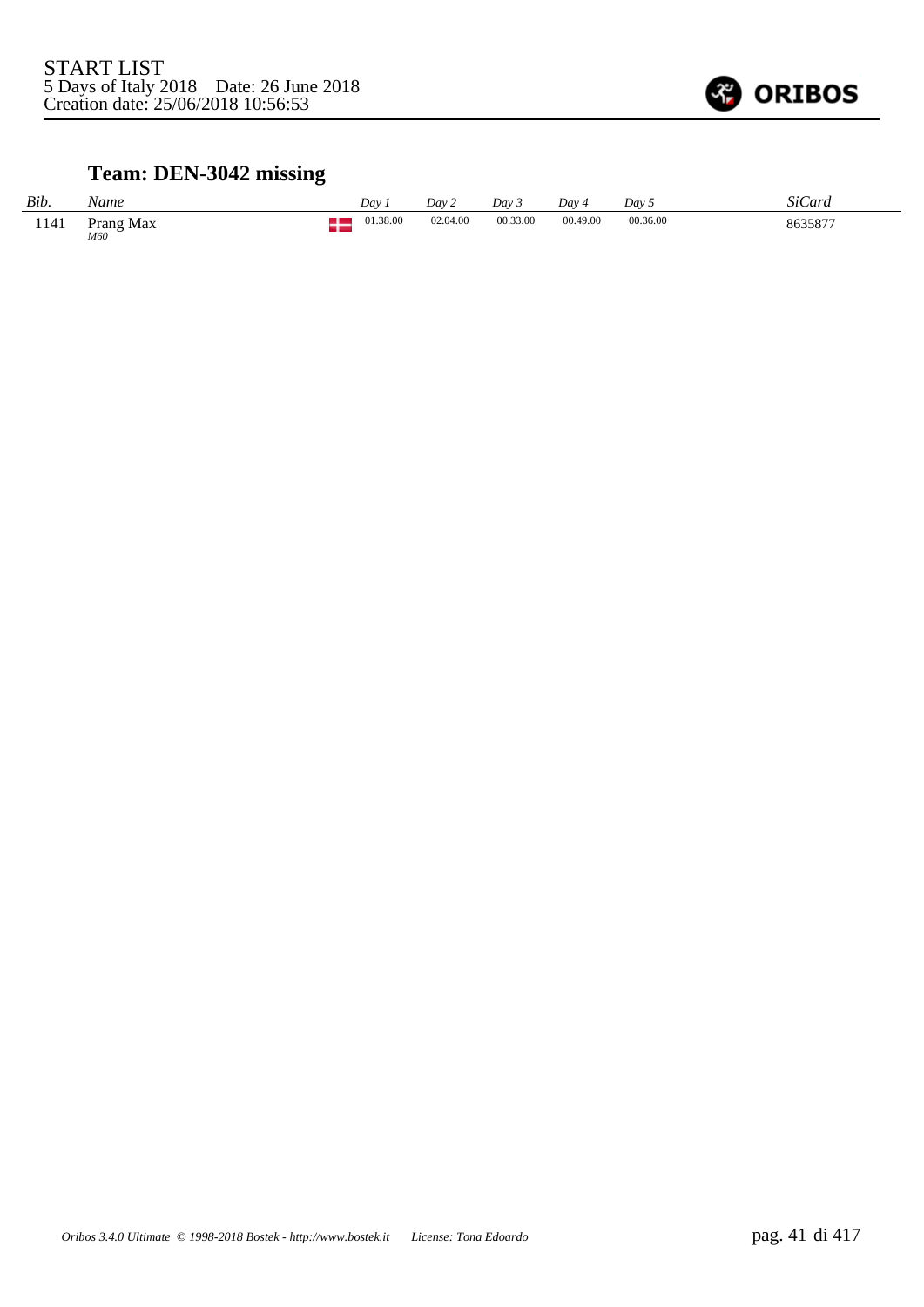

#### **Team: DEN-3043 OK73**

| Bib. | Name                           | Day 1          | Day 2    | Day 3    | Day 4    | Day 5    | <i>SiCard</i> |
|------|--------------------------------|----------------|----------|----------|----------|----------|---------------|
| 1143 | Gudme Else<br>W70              | 01.55.00       | 00.52.00 | 00.16.00 | 00.33.00 | 00.58.00 | 351370        |
| 1145 | <b>Lykking Marianne</b><br>W70 | 02.01.00       | 00.58.00 | 00.58.00 | 00.19.00 | 00.16.00 | 40508         |
| 1146 | Valnert Ulla<br>W70            | 02.19.00<br>-- | 00.18.00 | 00.02.00 | 01.05.00 | 00.24.00 | 302193        |
| 1144 | Lykking Knud                   | 00.37.00       | 00.28.00 | 00.18.00 | 00.09.00 | 00.57.00 | 9200942       |
| 1142 | Andreasen Jørn<br>M75          | 00.29.00       | 00.42.00 | 00.08.00 | 00.25.00 | 00.21.00 | 434070        |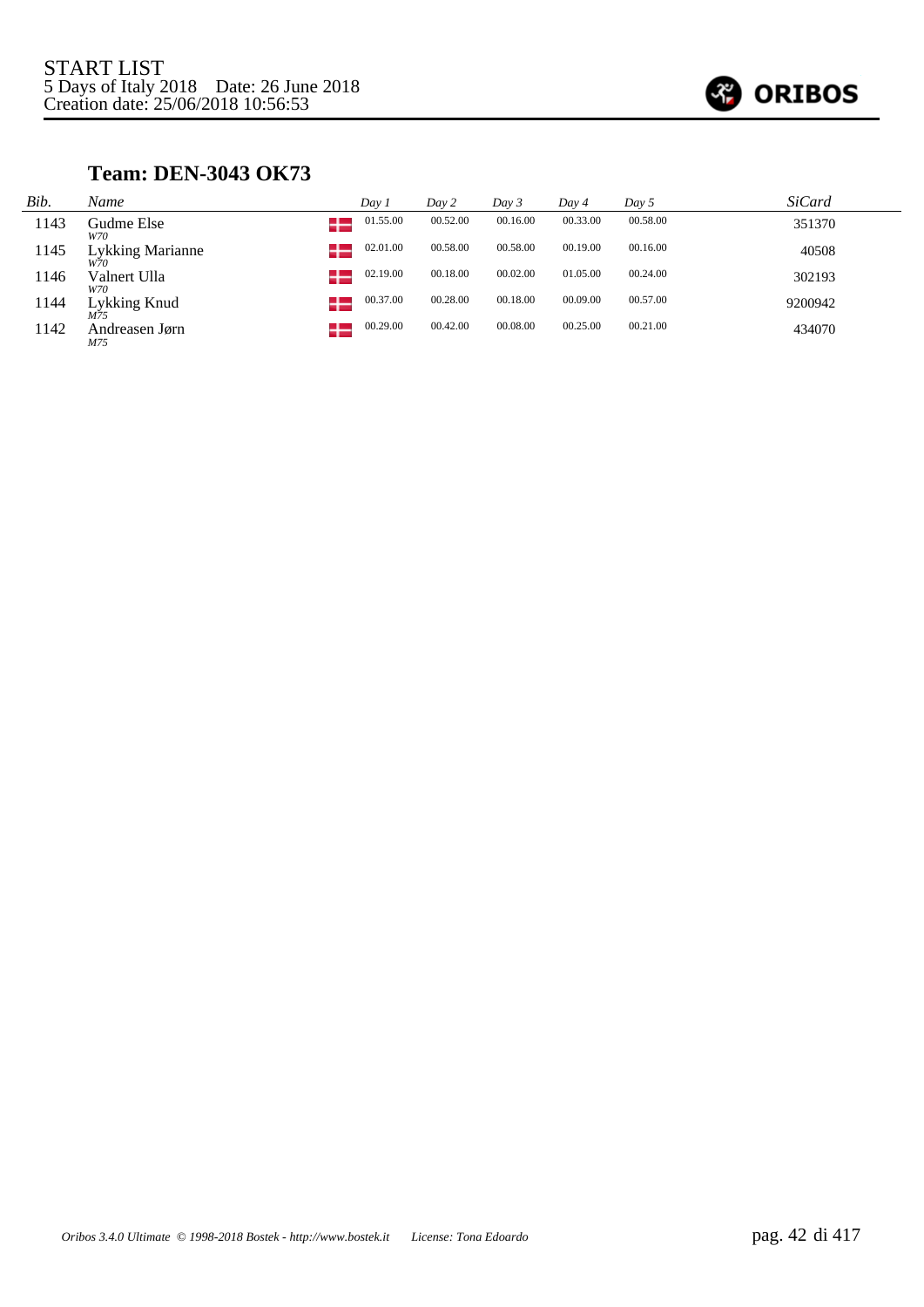

#### **Team: DEN-3044 Randers OK**

| Bib. | Name                       | Dav |          | Dav 2    | Dav 3    | Dav 4    | Dav 5    | SiCard  |
|------|----------------------------|-----|----------|----------|----------|----------|----------|---------|
| 1147 | <b>Malling Carl</b><br>M65 |     | 01.07.00 | 02.07.00 | 00.36.00 | 02.12.00 | 00.25.00 | 7007777 |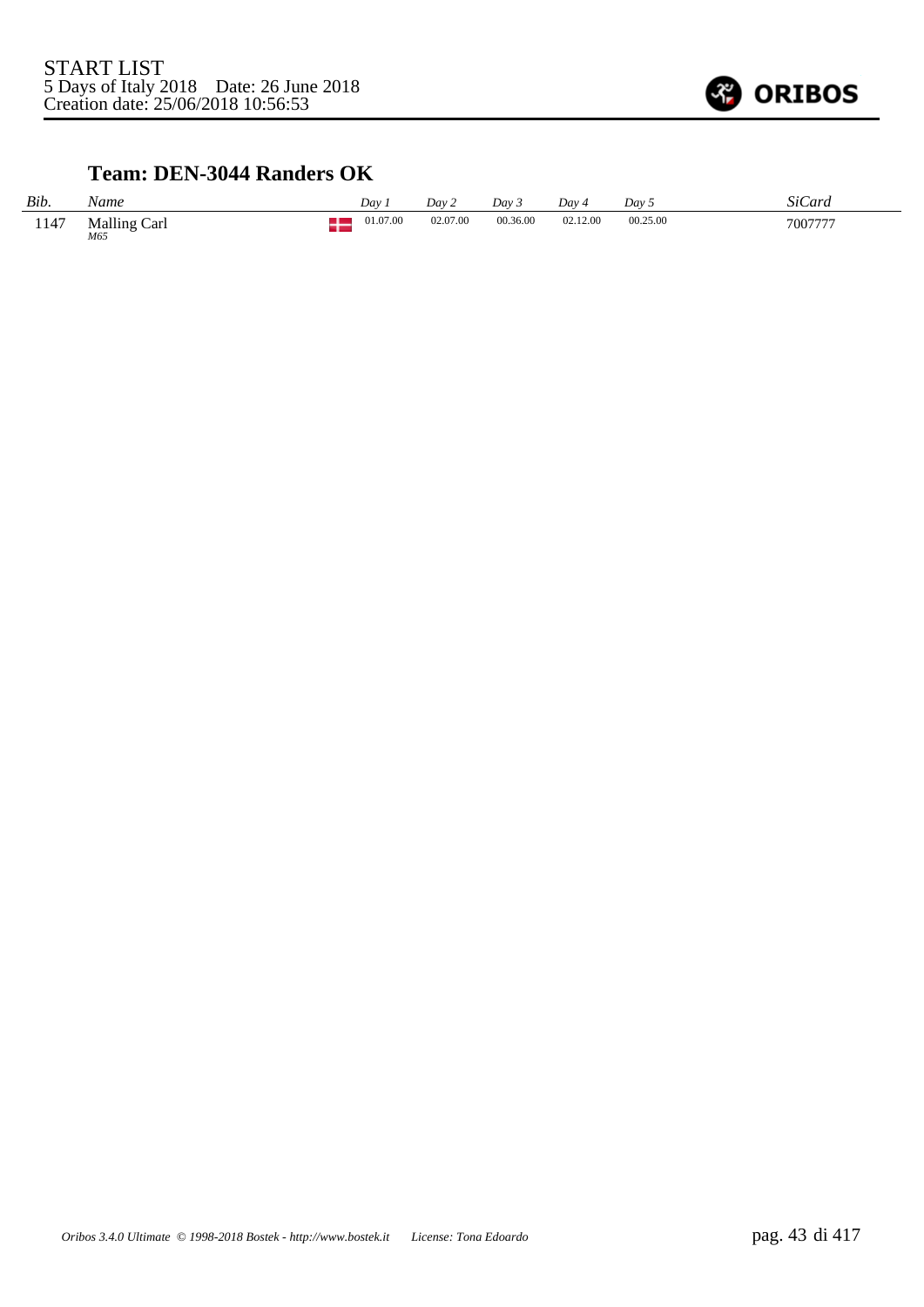

#### **Team: EST-3045 OK Ilves**

| Bib. | Name                      | Day i    | Day 2    | Day 3    | Day 4    | Day 5    | <b>SiCard</b> |
|------|---------------------------|----------|----------|----------|----------|----------|---------------|
| 1151 | Rõõm Birgit<br>W14        | 01.27.00 | 01.34.00 | 01.28.00 | 01.12.00 | 00.42.00 | 1394140       |
| 1150 | Rõõm Andres<br>M20        | 02.08.00 | 01.33.00 | 00.20.00 | 02.20.00 | 02.15.00 | 9200503       |
| 1152 | Vask Maarika<br>W21 Short | 01.36.00 | 01.43.00 | 00.44.00 | 01.50.00 | 01.04.00 | 305688        |
| 1149 | Jaaniste Triin<br>W40     | 00.55.00 | 01.54.00 | 02.32.00 | 01.55.00 | 02.00.00 | 7200979       |
| 1148 | Einpaul Virve<br>W55      | 00.47.00 | 00.47.00 | 00.57.00 | 00.40.00 | 01.27.00 | 1410828       |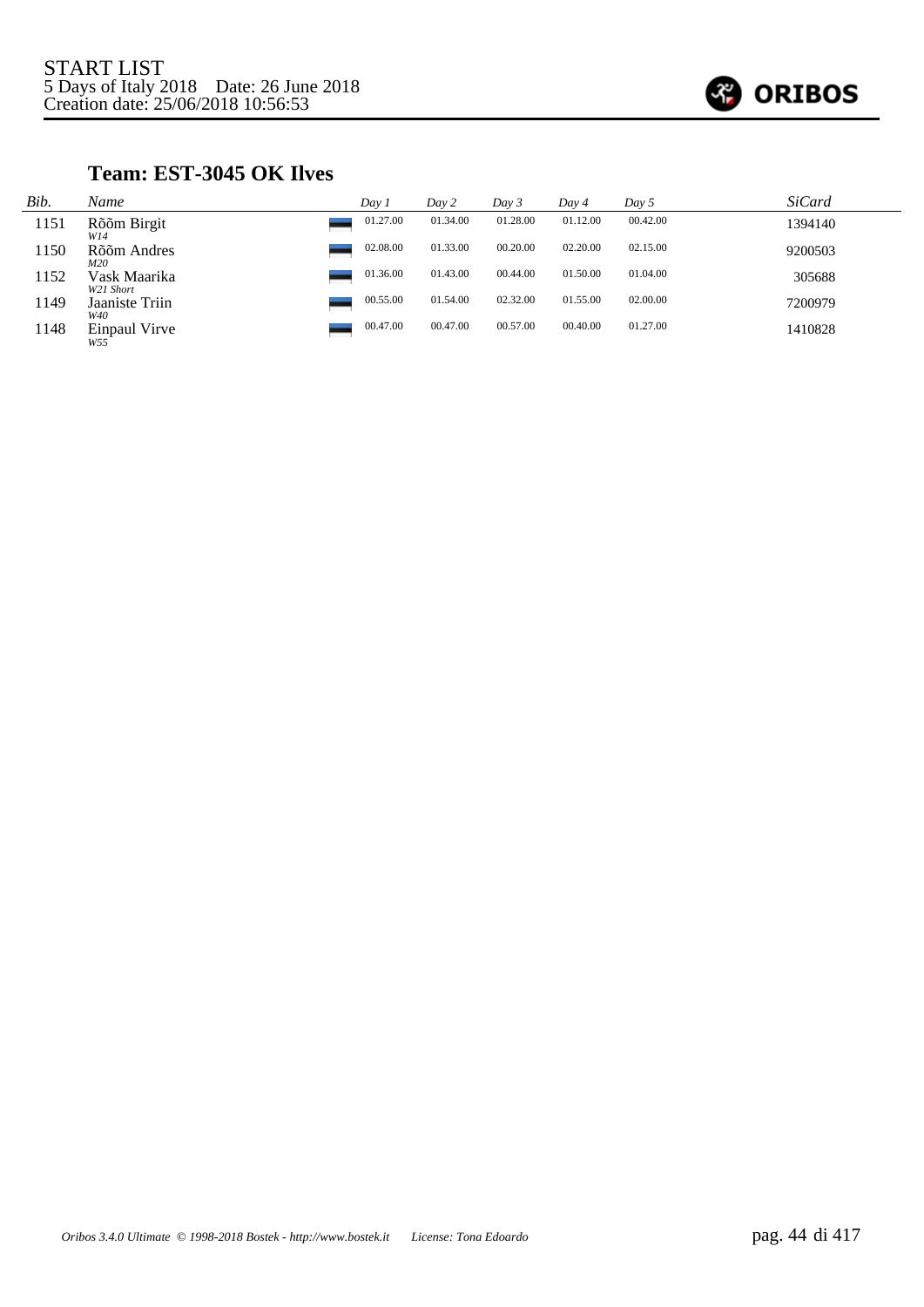

### **Team: EST-3046 Ok Kape**

| Bib. | Name                        | Dav      | Day 2    | Day 3    | Dav 4    | Day 5    | SiCard |
|------|-----------------------------|----------|----------|----------|----------|----------|--------|
| 1154 | Vanjuk Merike               | 00.40.00 | 00.38.00 | 00.26.00 | 00.23.00 | 01.17.00 | 760603 |
| 1153 | W35<br>Lahtmäe Lauri<br>M35 | 00.26.00 | 02.03.00 | 02.29.00 | 00.11.00 | 00.15.00 | 888933 |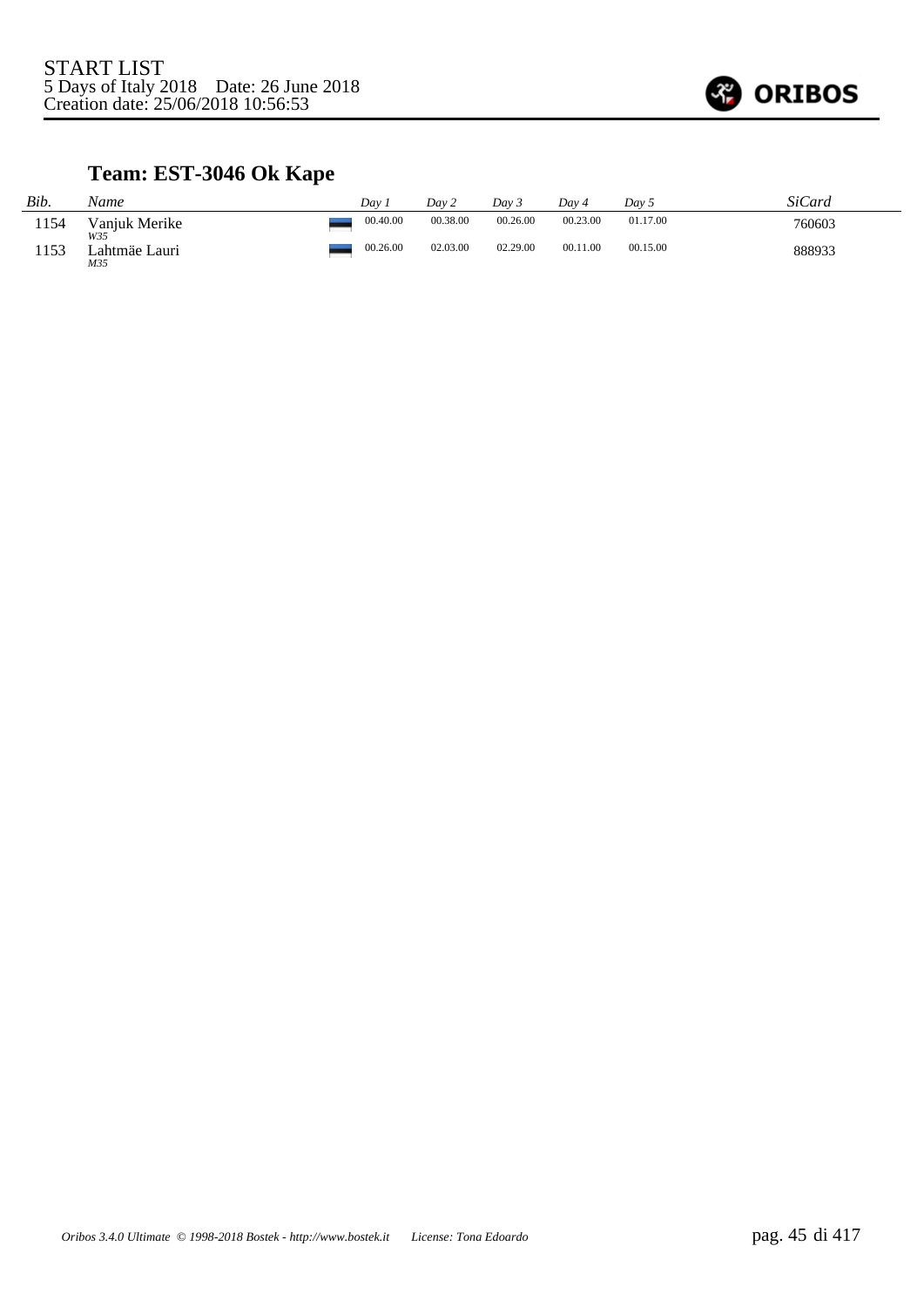

#### **Team: EST-3047 Rakvere OK**

| Bib. | Name               | Dav      | Day 2    | Dav 3    | $Dav_4$  | Day 5    | SiCard  |
|------|--------------------|----------|----------|----------|----------|----------|---------|
| 1155 | Rõõm Margit<br>W45 | 01.36.00 | 02.11.00 | 02.05.00 | 01.06.00 | 01.39.00 | 1394132 |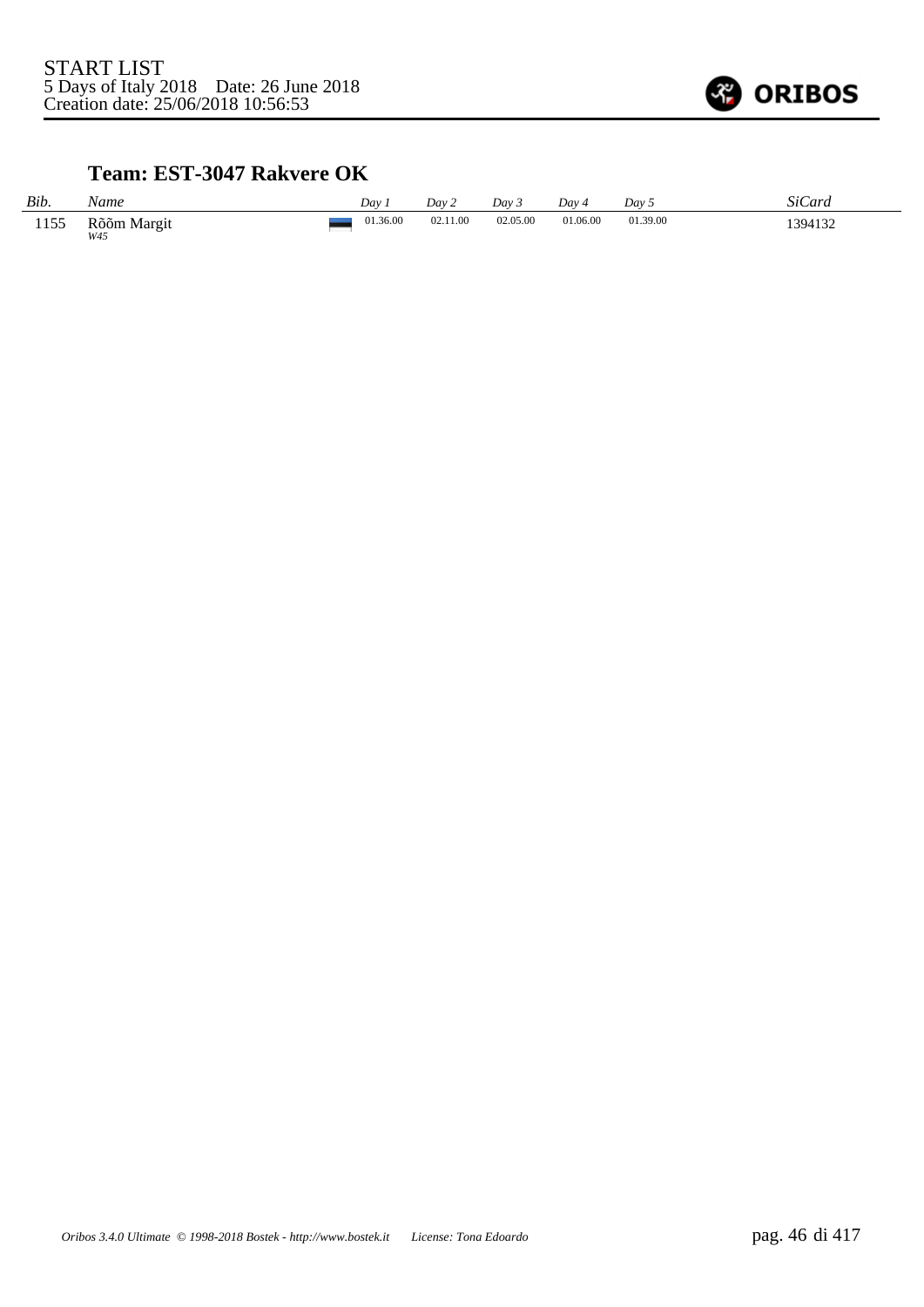

### **Team: EST-3048 SK Mercury**

| Bib. | Name                        | Dav      | Day 2    | Dav 3    | Day 4    | Day 5    | SiCard  |
|------|-----------------------------|----------|----------|----------|----------|----------|---------|
| 1156 | Talver Aari                 | 00.40.00 | 02.20.00 | 02.07.00 | 01.03.00 | 01.29.00 | 1405505 |
| 1157 | W50<br>Talver Andres<br>M55 | 01.15.00 | 01.35.00 | 02.42.00 | 01.33.00 | 01.25.00 | 1602780 |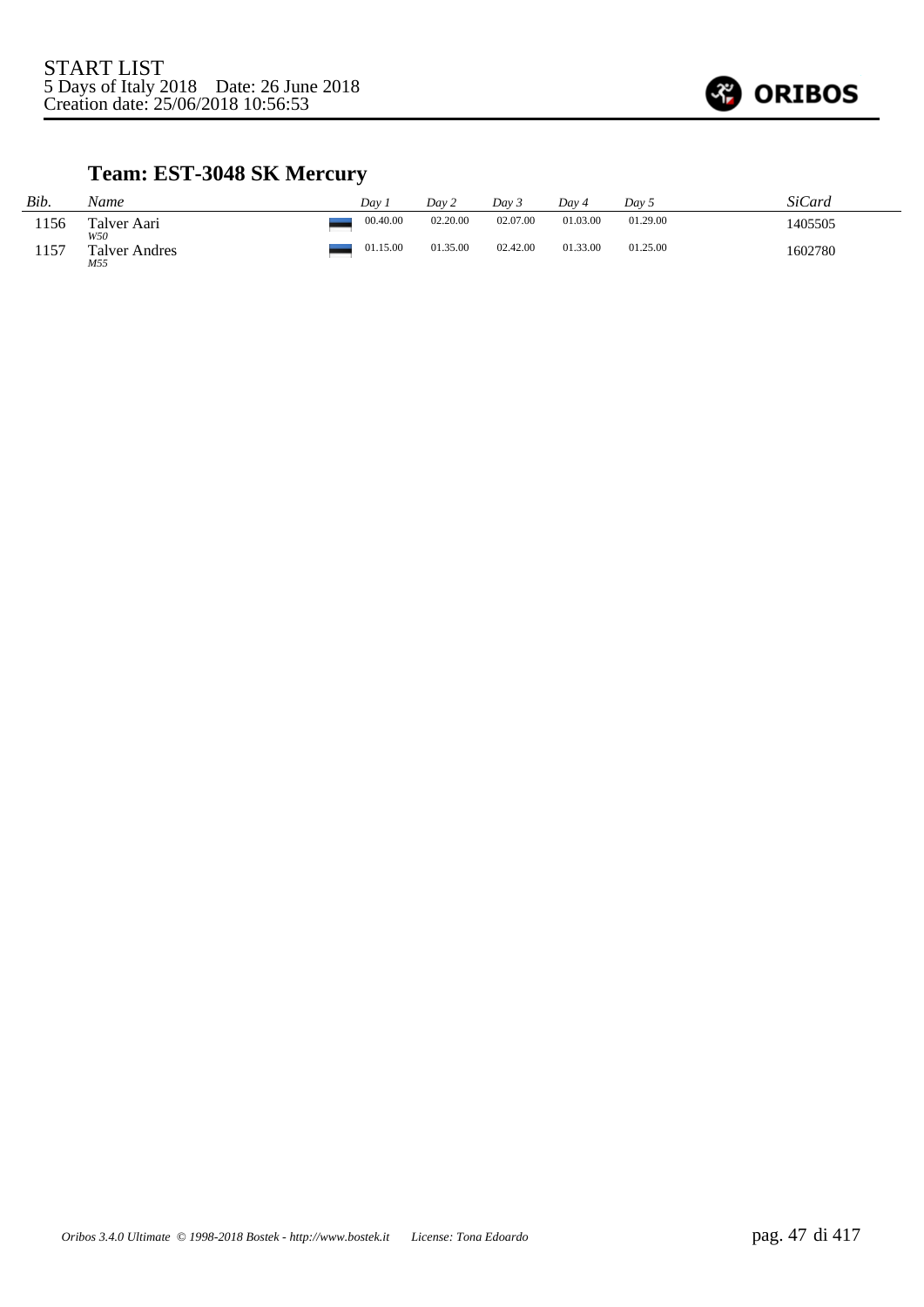

# **Team: EST-3049 Team Mjøkerman**

| Bib. | Name                    | Day      | Dav 2    | Day 3    | Day 4    | Day 5    | SiCard  |
|------|-------------------------|----------|----------|----------|----------|----------|---------|
| 1158 | ı Anu<br>Akerman<br>W35 | 01.04.00 | 00.50.00 | 00.50.00 | 00.59.00 | 01.15.00 | 8012090 |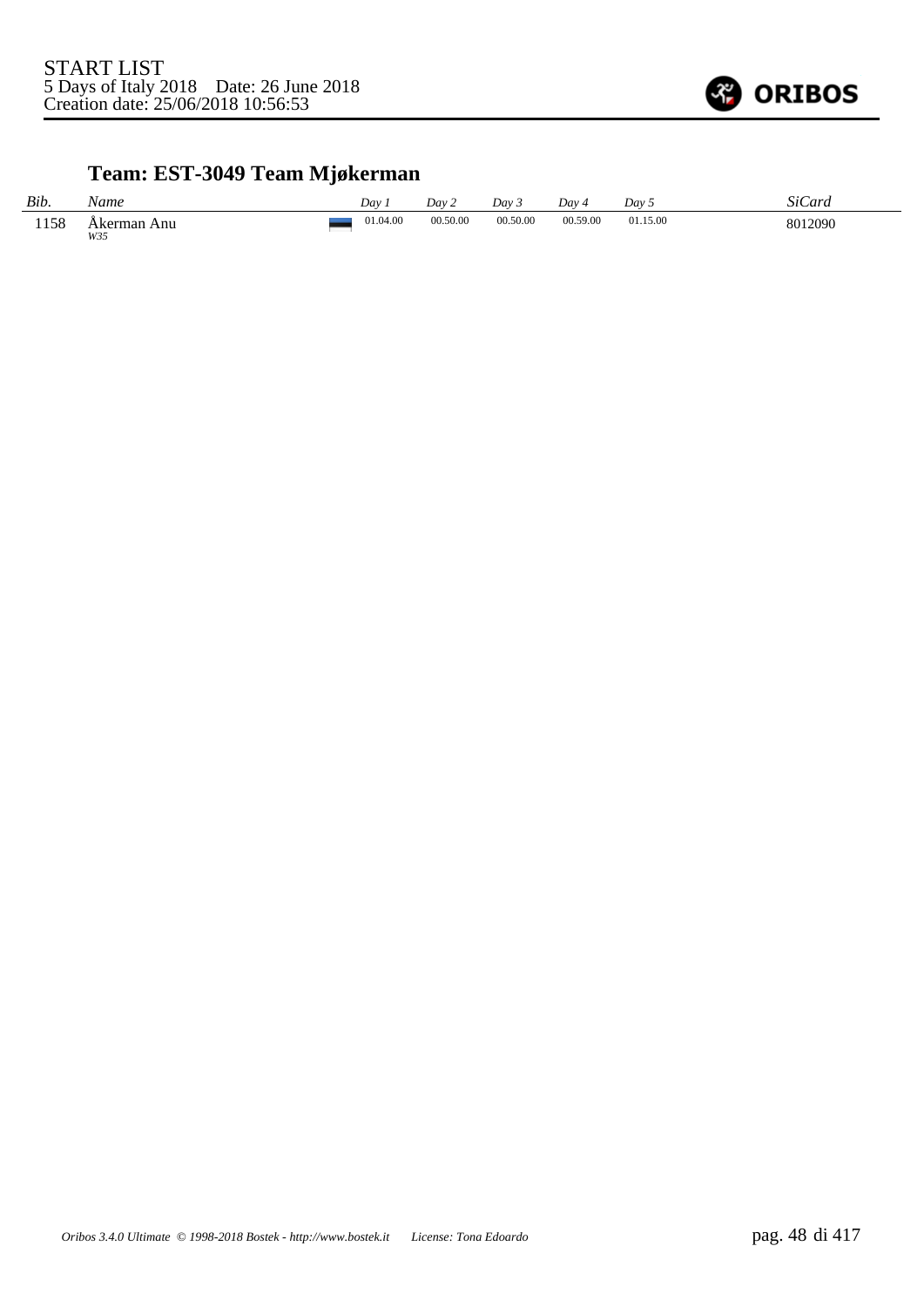

# **Team: FIN-3050 Espoon Akilles**

| Bib. | Name                 | Dav.     | Day 2    | Day 3    | Day 4    | Day 5    | SiCard  |
|------|----------------------|----------|----------|----------|----------|----------|---------|
| 1161 | Vuorela Samu<br>M12  | 01.30.00 | 00.43.00 | 01.13.00 | 00.21.00 | 00.15.00 | 1411353 |
| 1159 | Vuorela Hanna<br>W45 | 01.26.00 | 01.59.00 | 01.13.00 | 02.30.00 | 00.43.00 | 1417173 |
| 1160 | Vuorela Panu<br>M45  | 01.16.00 | 00.58.00 | 01.12.00 | 01.23.00 | 00.16.00 | 1411354 |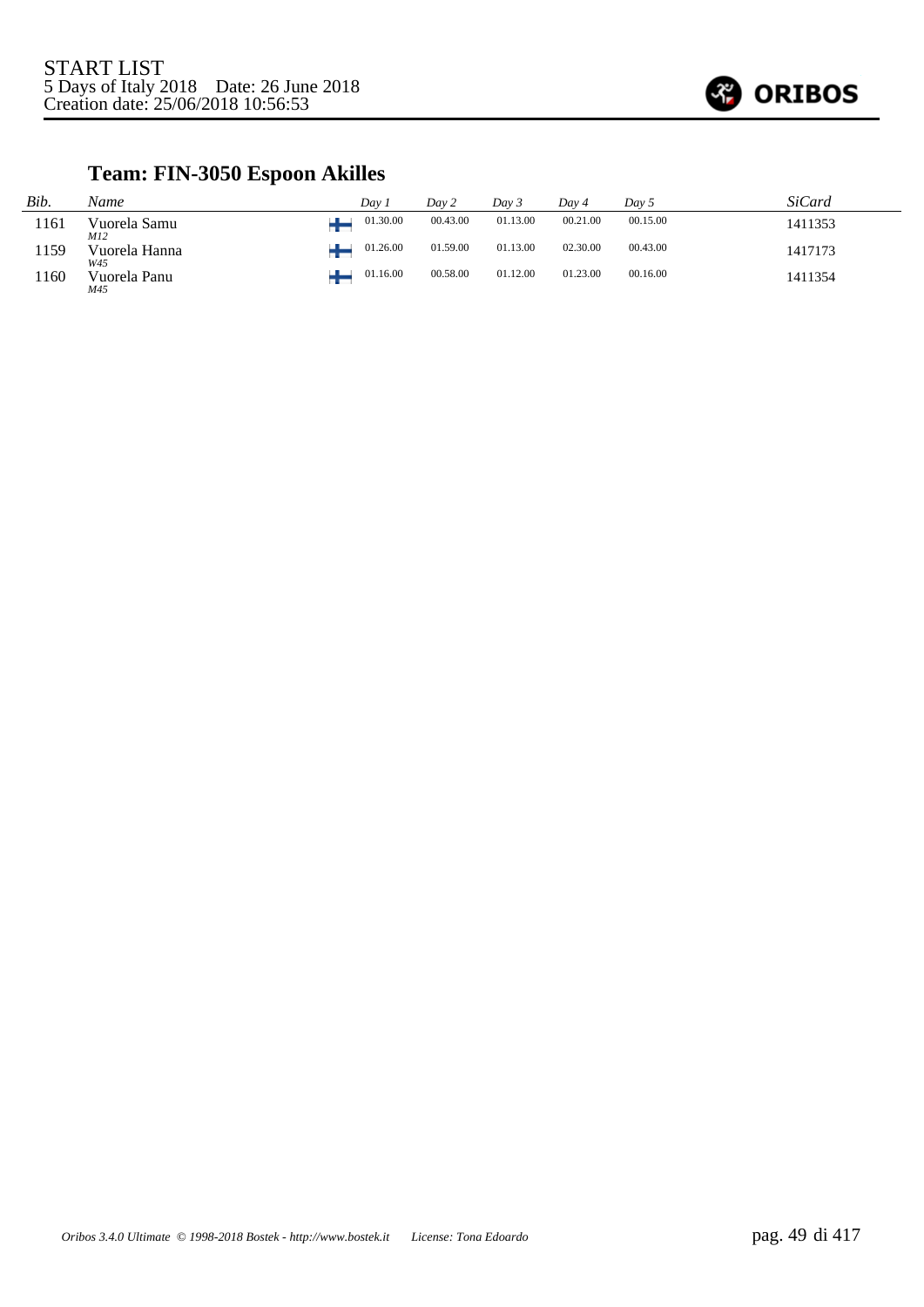

# **Team: FIN-3051 Espoon Suunta**

| Bib. | Name                                            | Day 1         | Day 2    | Day 3    | Day 4    | Day 5    | <b>SiCard</b>    |  |
|------|-------------------------------------------------|---------------|----------|----------|----------|----------|------------------|--|
| 1164 | Hyvärinen Luukas<br>MĬ4                         | 00.36.00<br>÷ | 00.20.00 | 00.39.00 | 00.43.00 | 02.35.00 | 7052211          |  |
| 1171 | Peura Kaapo<br>M14                              | 00.51.00<br>┶ | 00.22.00 | 00.19.00 | 00.51.00 | 02.13.00 | 8659182          |  |
| 1175 | Puupponen Simo<br>Direct Short                  | 00.25.00<br>╈ | 00.43.00 | 00.21.00 | 02.16.00 | 00.12.00 | $\boldsymbol{0}$ |  |
| 1166 | Markki Emmi<br>W16                              | 01.42.00<br>┶ | 00.30.00 | 00.40.00 | 00.44.00 | 01.56.00 | 1470426          |  |
| 1179 | Tervakangas Juuso<br><b>Direct Short</b>        | 00.27.00<br>╈ | 00.16.00 | 00.13.00 | 00.49.00 | 01.04.00 | 7652710          |  |
| 1184 | Vuorela Joona<br>M16                            | 00.53.00<br>٠ | 00.21.00 | 01.29.00 | 02.02.00 | 00.31.00 | 1411351          |  |
| 1172 | Peura Kerttu<br>W16                             | 02.11.00<br>┶ | 01.11.00 | 00.15.00 | 00.15.00 | 01.37.00 | 8658647          |  |
| 1174 | Puupponen Lauri<br>M18                          | 00.47.00<br>┶ | 01.28.00 | 00.54.00 | 00.53.00 | 02.27.00 | $\boldsymbol{0}$ |  |
| 1180 | Tervakangas Mikko                               | 01.02.00<br>┶ | 00.34.00 | 01.15.00 | 01.05.00 | 00.30.00 | 7040404          |  |
| 1183 | M18<br>Vehmas Miika                             | 01.31.00<br>╈ | 00.41.00 | 00.16.00 | 01.09.00 | 01.44.00 | 8171297          |  |
| 1178 | M21 Long<br>Repo Juuso<br>M4Ō                   | 01.15.00<br>╈ | 01.56.00 | 00.16.00 | 00.16.00 | 00.38.00 | 8659175          |  |
| 1165 | Hyvärinen Pietari<br>M40                        | 01.00.00<br>┶ | 00.50.00 | 01.16.00 | 00.31.00 | 02.20.00 | 7110875          |  |
| 1181 | Tervakangas Sanna<br>W40                        | 00.31.00<br>٠ | 01.38.00 | 02.28.00 | 01.43.00 | 01.58.00 | 7061274          |  |
| 1173 | Puupponen Erno<br>M21 Short                     | 02.55.00<br>┶ | 03.03.00 | 00.35.00 | 02.40.00 | 02.35.00 | 7121173          |  |
| 1185 | Wartiainen Piritta<br>W45                       | 00.36.00<br>╈ | 02.21.00 | 01.07.00 | 01.48.00 | 00.51.00 | 8186820          |  |
| 1163 | Francke Astra                                   | 01.28.00<br>┶ | 02.45.00 | 01.49.00 | 02.18.00 | 01.43.00 | 7722609          |  |
| 1168 | W45<br>Onnela Heikki<br>M50                     | 02.03.00<br>┶ | 01.50.00 | 01.29.00 | 01.26.00 | 00.43.00 | 8041131          |  |
| 1182 | Varpula Marjut<br>W50                           | 00.55.00<br>┶ | 01.37.00 | 01.24.00 | 01.31.00 | 00.31.00 | 8271065          |  |
| 1177 | Pyymäki Pirjo<br>W50                            | 00.28.00<br>┶ | 02.05.00 | 01.45.00 | 01.18.00 | 00.48.00 | 700999           |  |
| 1176 | Pyymäki Leo<br>$M\bar{5}\bar{5}$                | 02.11.00<br>٠ | 02.41.00 | 02.15.00 | 01.56.00 | 02.34.00 | 501912           |  |
| 1162 | <b>Elfving Mepa</b>                             | 00.33.00<br>٠ | 01.15.00 | 02.13.00 | 01.50.00 | 01.25.00 | 1470448          |  |
| 1167 | W55<br>Markki Tapio                             | 01.06.00<br>┶ | 00.48.00 | 01.31.00 | 01.21.00 | 02.14.00 | 1004217          |  |
| 1169 | M60<br>Parjanne Marja-Liisa                     | 00.14.00<br>٠ | 00.49.00 | 00.07.00 | 00.41.00 | 00.47.00 | 1417516          |  |
| 1170 | Direct Short<br>Parjanne Mikko<br>Direct Middle | 00.26.00<br>٠ | 00.42.00 | 00.30.00 | 00.56.00 | 00.53.00 | 7140940          |  |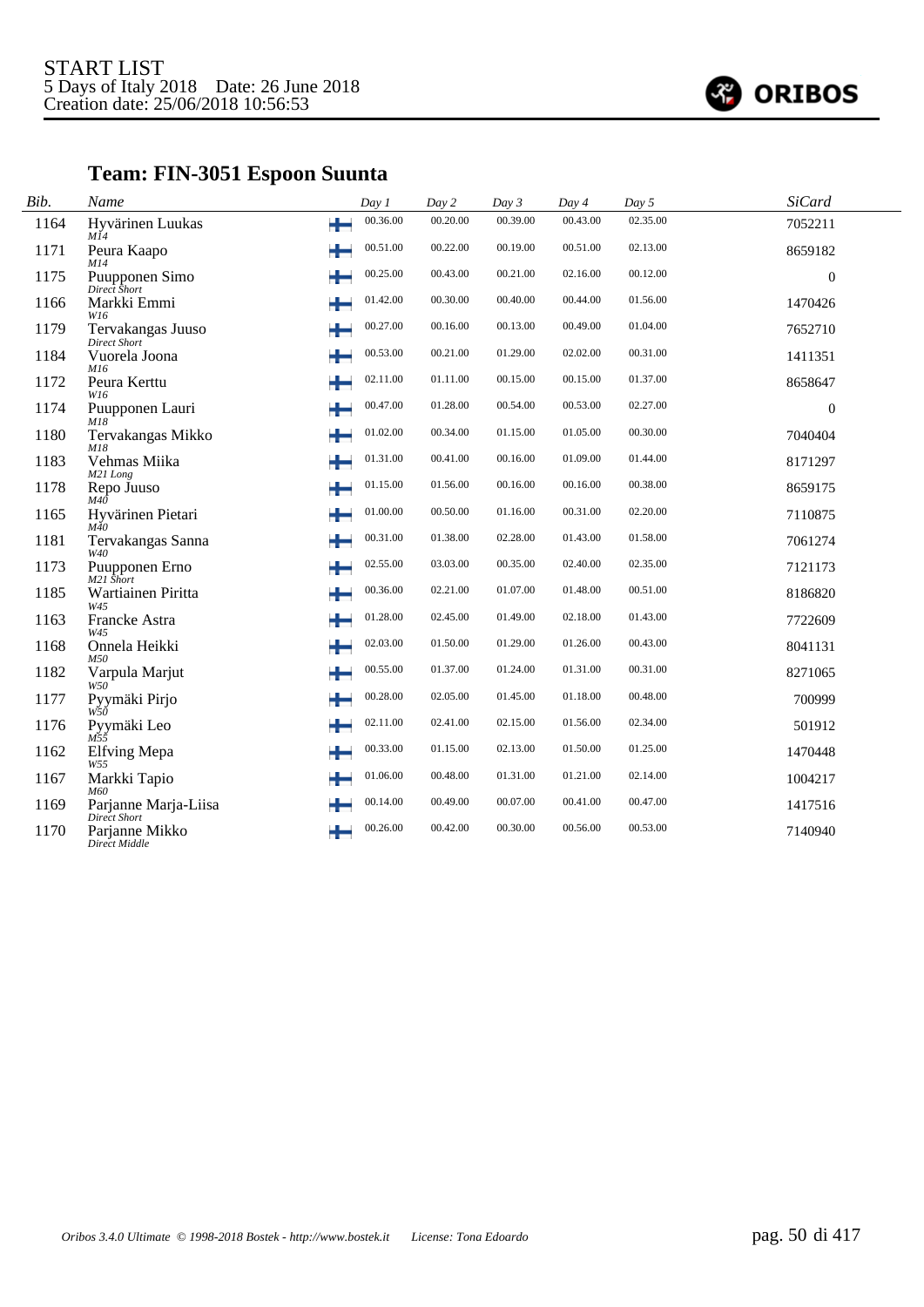

# **Team: FIN-3052 Hämeenlinnan Suunnistajat**

| Bib. | Name                   | Dav 1    | Day 2    | Day 3    | Dav 4    | Day 5    | <i>SiCard</i> |
|------|------------------------|----------|----------|----------|----------|----------|---------------|
| 1189 | Virtanen Heta<br>W18   | 01.19.00 | 01.06.00 | 00.22.00 | 00.39.00 | 01.27.00 | 336898        |
| 1187 | Prittinen Sanni<br>W18 | 01.49.00 | 01.54.00 | 01.28.00 | 00.15.00 | 02.03.00 | 435719        |
| 1186 | Prittinen Juha<br>M50  | 01.25.00 | 02.36.00 | 01.24.00 | 01.46.00 | 00.44.00 | 435705        |
| 1188 | Virtanen Antii<br>M35  | 00.23.00 | 02.06.00 | 02.44.00 | 00.26.00 | 00.42.00 | 435723        |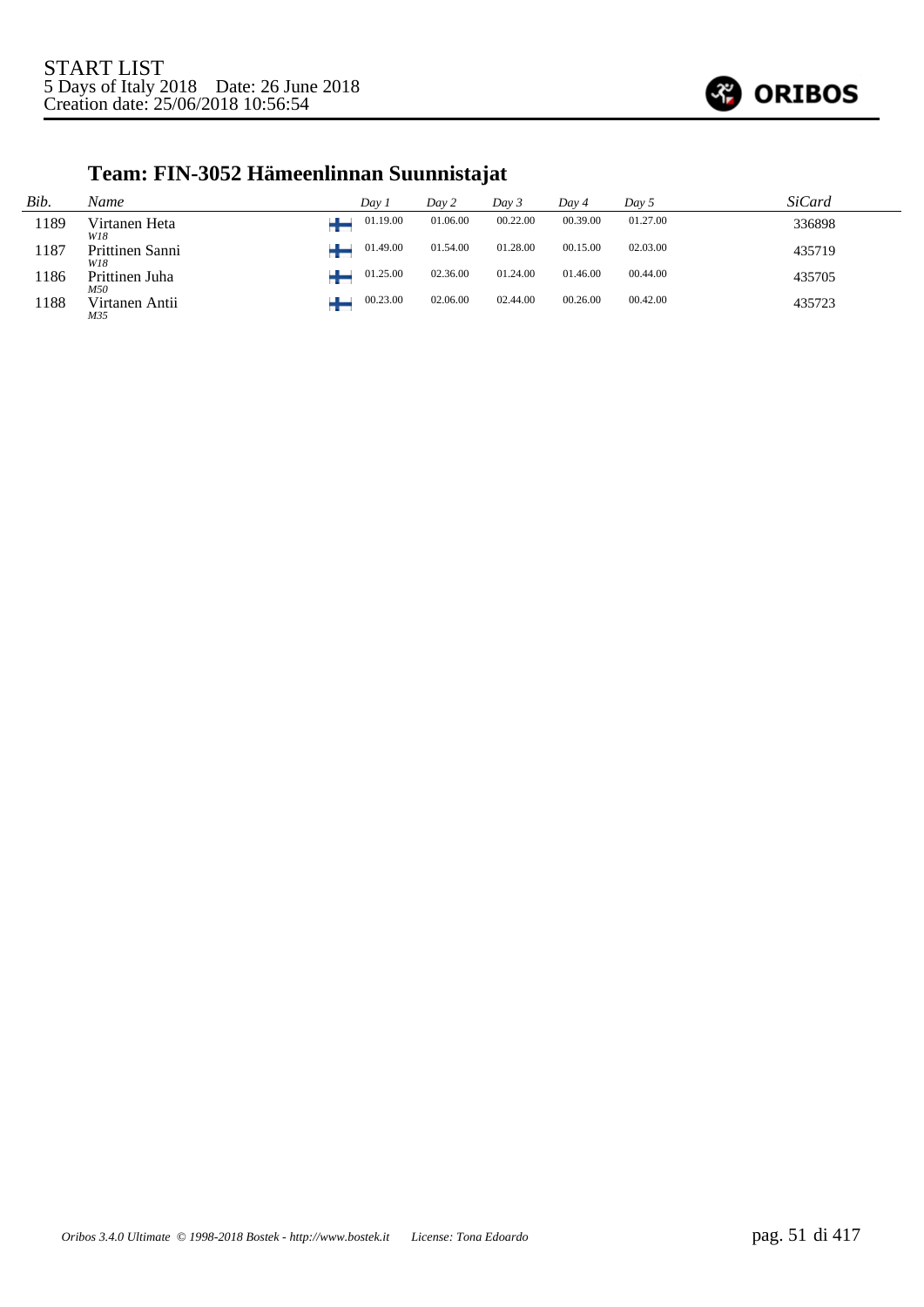

# **Team: FIN-3053 Helsingin Suunnistajat**

| Bib. | Name                                         |   | Day 1            | Day 2            | Day 3    | Day 4            | Day 5    | SiCard           |  |
|------|----------------------------------------------|---|------------------|------------------|----------|------------------|----------|------------------|--|
| 1198 | Heinonen Paavo<br>Direct Long                | ÷ | $-1 - 1 - 1 - 1$ | 00.27.00         | 00.29.00 | 00.15.00         | 00.55.00 | $\theta$         |  |
| 1227 | Salmi Emma                                   | ÷ | 00.17.00         | 00.16.00         | 00.08.00 | 00.14.00         | 00.08.00 | 2130553          |  |
| 1238 | W10<br>Saranen Mikael<br>M12                 | ÷ | 00.56.00         | 01.05.00         | 00.25.00 | 00.47.00         | 01.27.00 | 7208152          |  |
| 1194 | Haara Väinö<br>M12                           | ÷ | 00.42.00         | 00.31.00         | 00.11.00 | 01.49.00         | 00.31.00 | $\boldsymbol{0}$ |  |
| 1204 | Kallela Lenni<br><i>M12</i>                  |   | 00.12.00         | 01.13.00         | 00.33.00 | 01.37.00         | 00.51.00 | 9201395          |  |
| 1226 | Salmi Eero<br>M12                            |   | 01.22.00         | 00.21.00         | 00.19.00 | 00.53.00         | 00.21.00 | 2130568          |  |
| 1191 | Haara Eino<br>M14                            |   | 00.21.00         | 00.41.00         | 00.29.00 | 00.24.00         | 02.47.00 | $\boldsymbol{0}$ |  |
| 1210 | Malmi Juho<br>M14                            |   | 00.34.00         | 00.53.00         | 00.18.00 | 00.48.00         | 02.16.00 | 1401622          |  |
| 1199 | Ikola Aapo<br>M14                            | ÷ | 00.13.00         | 00.36.00         | 00.23.00 | 00.14.00         | 01.55.00 | 8633025          |  |
| 1217 | Rajala Anni<br>$W1\tilde{4}$                 | ÷ | 01.07.00         | 01.01.00         | 01.17.00 | 01.03.00         | 00.01.00 | 7208158          |  |
| 1201 | Jääskeläinen Nuutti<br>M14                   | ÷ | 00.37.00         | 00.29.00         | 00.21.00 | 00.31.00         | 02.12.00 | 210036           |  |
| 1221 | Rantala Ella<br>W14                          |   | 01.14.00         | 01.26.00         | 01.41.00 | 01.11.00         | 00.18.00 | 1408121          |  |
| 1224 | Sallila Katarina<br>W14                      | ٠ | 01.36.00         | 01.30.00         | 01.04.00 | 01.39.00         | 00.30.00 | 9201044          |  |
| 1240 | Tala Emilia<br>W16                           | ÷ | 01.47.00         | 00.57.00         | 00.22.00 | 00.30.00         | 02.11.00 | 2048228          |  |
| 1241 | Tala Juulia<br>W16                           |   | 01.54.00         | 01.15.00         | 00.25.00 | 00.23.00         | 01.54.00 | 331991           |  |
| 1213 | Nietula Minja                                | ÷ | 02.01.00         | 00.28.00         | 00.10.00 | 00.40.00         | 02.24.00 | 9201945          |  |
| 1229 | W16<br>Salonen Elli<br>W16                   |   | 01.41.00         | 00.40.00         | 00.05.00 | 00.21.00         | 02.16.00 | 9180203          |  |
| 1205 | Kallela Luca                                 |   | 01.15.00         | 00.37.00         | 02.21.00 | 00.50.00         | 00.59.00 | 9201393          |  |
| 1245 | M16<br>Virtanen Joona<br><b>Direct Short</b> | ÷ | 01.01.00         | 00.42.00         | 00.54.00 | 01.20.00         | 00.17.00 | 232662           |  |
| 1237 | Salonen Venla<br>W16                         | ÷ | 02.12.00         | 00.32.00         | 00.44.00 | 00.36.00         | 01.40.00 | 1393105          |  |
| 1207 | Kangasaho Aino<br>W16                        |   | 01.56.00         | 00.49.00         | 00.51.00 | 00.25.00         | 01.44.00 | 9102132          |  |
| 1242 | Tala Miika<br>M18                            | ÷ | 02.29.00         | 00.37.00         | 00.36.00 | 00.47.00         | 00.48.00 | 904000           |  |
| 1228 | Salonen Aapo<br>Direct Middle                | ÷ | 00.35.00         | 00.24.00         | 00.03.00 | 00.07.00         | 01.13.00 | 9030700          |  |
| 1200 | Ikola Atte<br>M18                            |   | 02.20.00         | 01.43.00         | 01.54.00 | 01.26.00         | 02.09.00 | 2120860          |  |
| 1233 | Salonen Matias<br>M21 Elite                  |   | 01.42.00         | 01.01.00         | 01.18.00 | 00.34.00         | 01.46.00 | 1398061          |  |
| 1219 | Rantala Eerika<br>W21 Long                   |   | 01.42.00         | 01.03.00         | 02.13.00 | 01.44.00         | 00.08.00 | 9990003          |  |
| 1195 | Haarlaa Tapio<br>M35                         |   | 00.44.00         | 02.18.00         | 02.02.00 | 00.23.00         | 00.21.00 | 7211107          |  |
| 1196 | Haarlaa Tiina<br>W35                         | ÷ | 01.08.00         | 00.23.00         | 00.24.00 | 02.23.00         | 01.21.00 | 7211114          |  |
| 1190 | Elovaara-Salmi Anna<br>W35                   | ÷ | 01.36.00         | 00.17.00         | 00.10.00 | 00.29.00         | 02.01.00 | 207994           |  |
| 1225 | Salmi Antti<br>M40                           | ÷ | 02.30.00         | 02.23.00         | 00.49.00 | 00.13.00         | 01.32.00 | 2079943          |  |
| 1192 | Haara Mikko<br>M40                           | ╈ | 00.45.00         | 00.35.00         | 00.28.00 | 00.19.00         | 01.02.00 | $\overline{0}$   |  |
| 1193 | Haara Sanna<br>Direct Short                  | ÷ | 00.05.00         | $-1 - 1 - 1 - 1$ | 00.24.00 | $-1 - 1 - 1 - 1$ | 00.23.00 | $\boldsymbol{0}$ |  |
| 1211 | Malmi Päivi<br>W40                           | ÷ | 00.37.00         | 02.22.00         | 02.14.00 | 02.31.00         | 01.22.00 | 1401602          |  |
| 1236 | Salonen Tiia<br>Direct Middle                | ÷ | 00.28.00         | 00.28.00         | 00.06.00 | 01.00.00         | 01.03.00 | $\boldsymbol{0}$ |  |
| 1202 | Juhola Piia<br>W45                           | ÷ | 01.48.00         | 01.19.00         | 00.43.00 | 01.54.00         | 01.21.00 | 7211519          |  |
| 1232 | Salonen Kari<br>M45                          | ÷ | 02.12.00         | 00.26.00         | 02.10.00 | 01.09.00         | 02.12.00 | 9730127          |  |
| 1230 | Salonen Heidi<br>W45                         |   | 02.10.00         | 02.25.00         | 01.51.00 | 02.08.00         | 02.15.00 | 9101386          |  |
| 1223 | Sallila Antti<br>Direct Long                 | ₩ | 00.16.00         | 00.21.00         | 00.27.00 | 01.27.00         | 00.49.00 | $\overline{0}$   |  |

*Oribos 3.4.0 Ultimate © 1998-2018 Bostek - http://www.bostek.it License: Tona Edoardo* pag. 52 di 417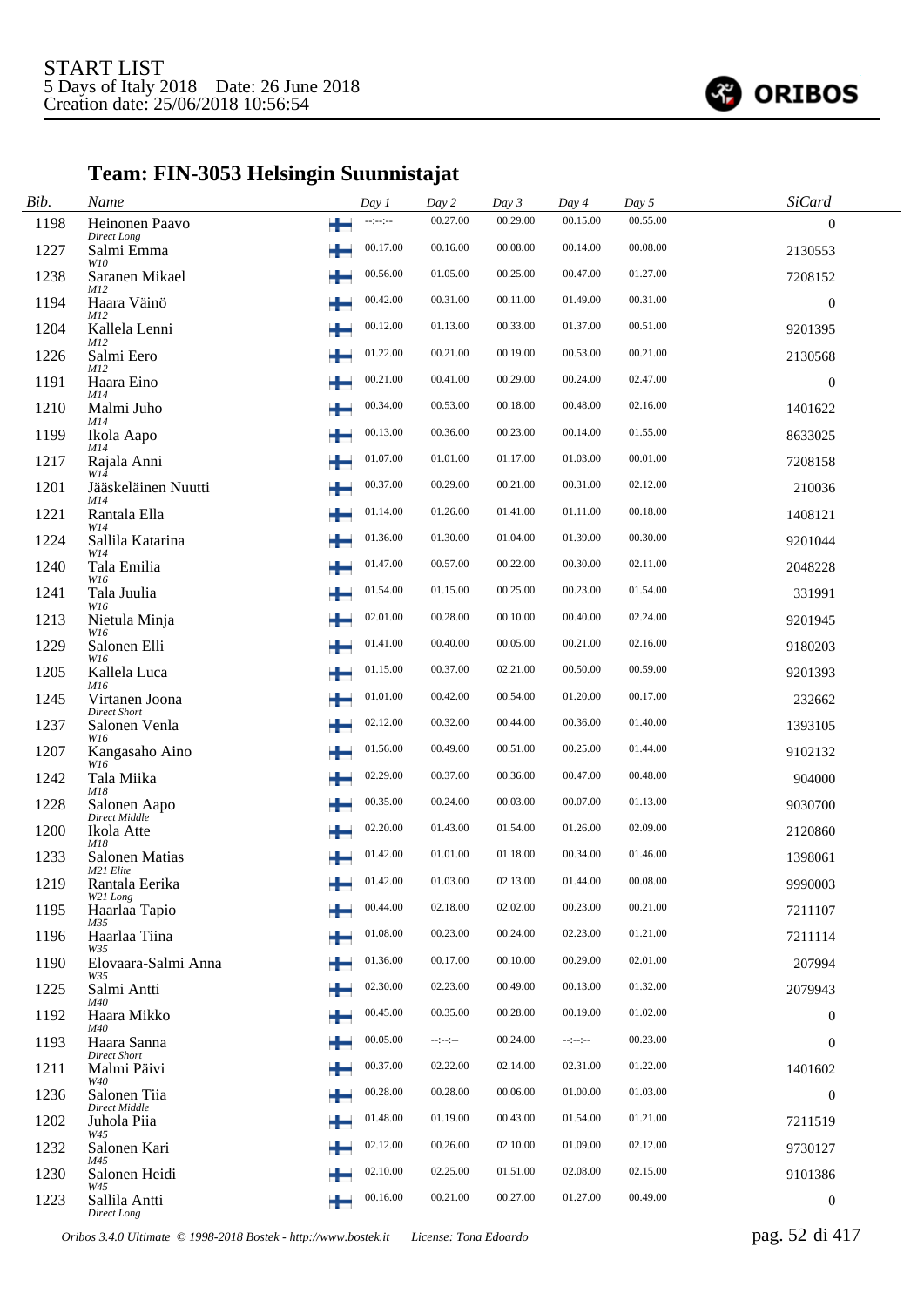

# ...Società: FIN-3053 Helsingin Suunnistajat

| Bib. | Name                            |   | Day 1            | Day 2    | Day 3    | Day 4    | Day 5    | <b>SiCard</b>    |  |
|------|---------------------------------|---|------------------|----------|----------|----------|----------|------------------|--|
| 1244 | Tala Tuomas<br>M45              | ÷ | 01.02.00         | 00.48.00 | 01.24.00 | 01.13.00 | 01.54.00 | 2048229          |  |
| 1218 | Rajala Marko<br>M45             | ╈ | 00.26.00         | 00.44.00 | 01.46.00 | 01.03.00 | 01.26.00 | 7208155          |  |
| 1234 | Salonen Mikko<br>M45            | ÷ | 00.44.00         | 00.34.00 | 01.18.00 | 00.41.00 | 01.02.00 | 2046681          |  |
| 1243 | Tala Satu<br>W45                | ╈ | 01.42.00         | 01.37.00 | 01.39.00 | 02.00.00 | 00.45.00 | 331992           |  |
| 1246 | Virtanen Lassi<br>M45           | ╄ | 00.32.00         | 01.50.00 | 02.26.00 | 01.47.00 | 01.18.00 | 7211512          |  |
| 1203 | Kainulainen Tiina<br>W45        | ÷ | 01.58.00         | 01.01.00 | 00.57.00 | 01.36.00 | 02.05.00 | 201419           |  |
| 1209 | Laitinen Kaija<br>Direct Middle | ╄ | $-1 - 1 - 1 - 1$ | 00.22.00 | 00.45.00 | 00.37.00 | --:--:-- | $\theta$         |  |
| 1206 | Kallela Sari<br>W50             | ₩ | 01.03.00         | 01.58.00 | 01.55.00 | 02.06.00 | 00.12.00 | 9201391          |  |
| 1197 | Heinonen Jukka<br>Direct Long   | ÷ | $-1 - 1 - 1 - 1$ | 00.28.00 | 00.17.00 | 01.04.00 | --:--:-- | $\theta$         |  |
| 1220 | Rantala Eija<br>W50             | ₩ | 01.27.00         | 01.49.00 | 01.39.00 | 02.16.00 | 00.47.00 | 9999904          |  |
| 1222 | Rantala Mika<br>M50             | ÷ | 02.26.00         | 02.28.00 | 02.27.00 | 01.52.00 | 01.06.00 | 9999905          |  |
| 1239 | Sipiläinen Petri<br>M50         | ╈ | 01.11.00         | 02.42.00 | 02.38.00 | 02.43.00 | 01.23.00 | $\boldsymbol{0}$ |  |
| 1212 | Mikkola Sakari<br>M50           | ÷ | 01.26.00         | 01.20.00 | 01.26.00 | 01.47.00 | 01.26.00 | 526388           |  |
| 1214 | Nikulainen Pekka<br>M55         | ╈ | 01.27.00         | 01.21.00 | 02.22.00 | 01.31.00 | 01.41.00 | 1397357          |  |
| 1215 | Nordberg Liisa<br>W60           | ٠ | 00.56.00         | 00.32.00 | 01.32.00 | 01.37.00 | 00.34.00 | 1402807          |  |
| 1235 | Salonen Paavo                   | ╈ | $-1 - 1 - 1 - 1$ | 00.40.00 | 00.24.00 | --:--:-- | --:--:-- | $\boldsymbol{0}$ |  |
| 1231 | Direct Middle<br>Salonen Hilkka | ÷ | $-1 - 1 - 1 - 1$ | 00.06.00 | 00.41.00 |          | --:--:-- | $\Omega$         |  |
| 1216 | Direct Middle<br>Raatikka Marja | ÷ | 00.20.00         | 00.37.00 | 00.25.00 | 00.18.00 | 00.17.00 | 62835            |  |
| 1208 | W75<br>Karjalainen Jouko<br>M75 | ÷ | 00.34.00         | 00.38.00 | 00.02.00 | 00.21.00 | 00.09.00 | 9201940          |  |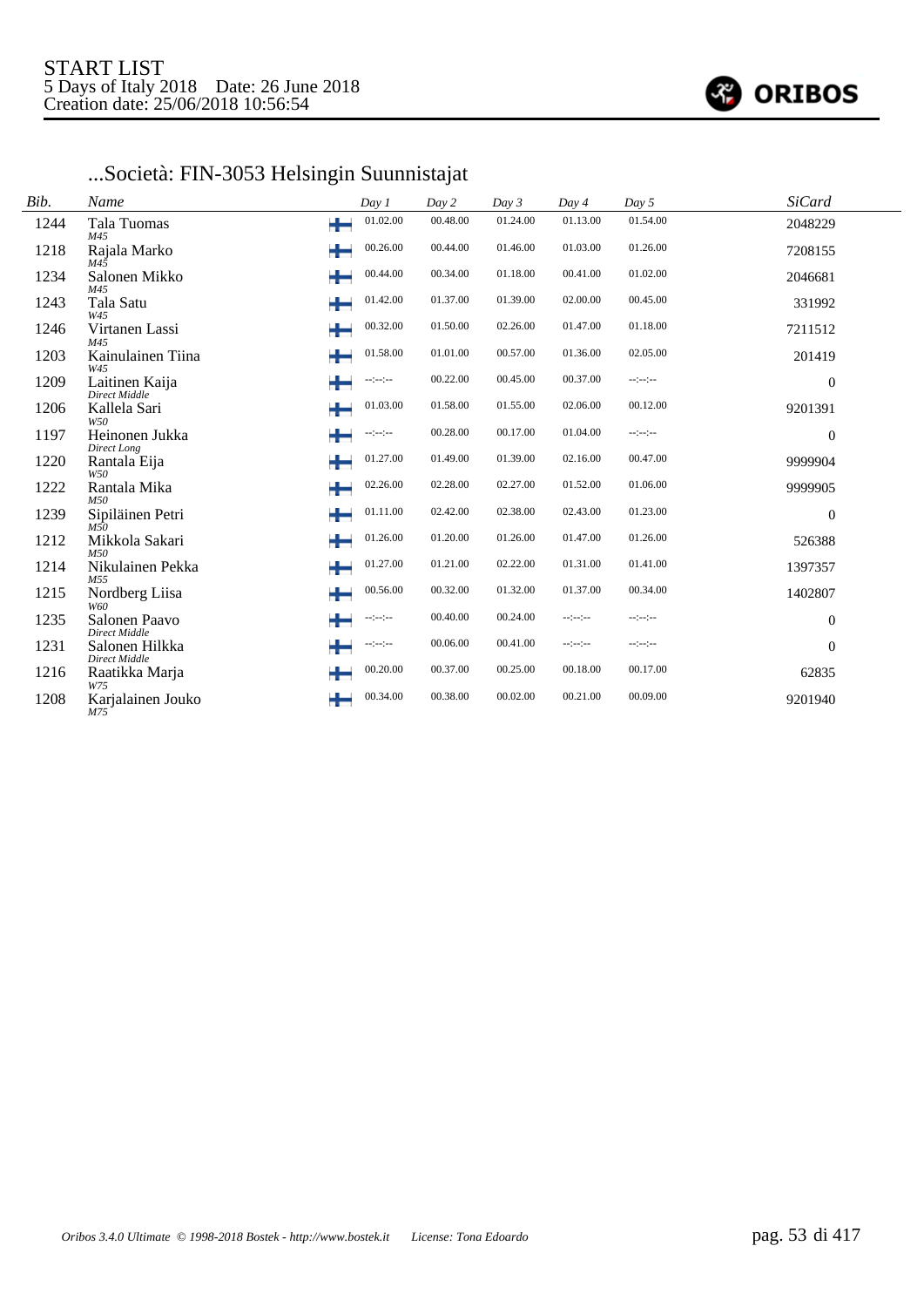

### **Team: FIN-3054 Hiidenkiertäjät**

| Bib. | Name                                          | Dav      | Dav 2    | Dav 3    | Dav 4    | Dav 5    | SiCard |
|------|-----------------------------------------------|----------|----------|----------|----------|----------|--------|
| 1247 | Laura<br>$P$ arianne<br>W <sub>21</sub> Elite | 02.39.00 | 00.13.00 | 02.39.00 | 01.00.00 | 02.44.00 | 880617 |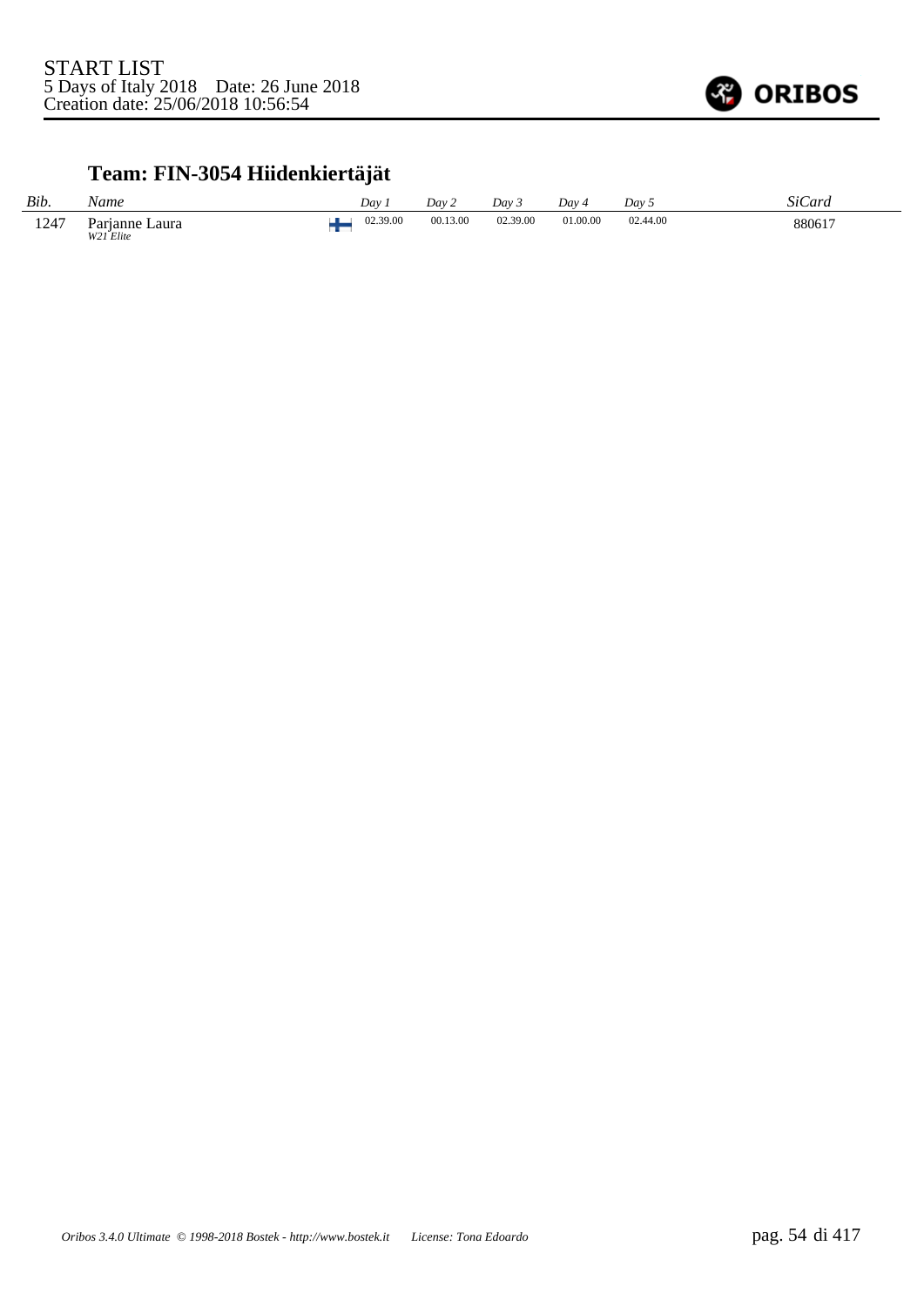

#### **Team: FIN-3055 Hiiltomiehet**

| Bib. | Name                               | Dav      | Dav 2    | Dav 3    | $Dav_4$  | Day 5    | SiCard  |
|------|------------------------------------|----------|----------|----------|----------|----------|---------|
| 1248 | Partanen Akseli<br>M16<br>$\cdots$ | 01.27.00 | 00.57.00 | 01.27.00 | 00.52.00 | 00.19.00 | 7205943 |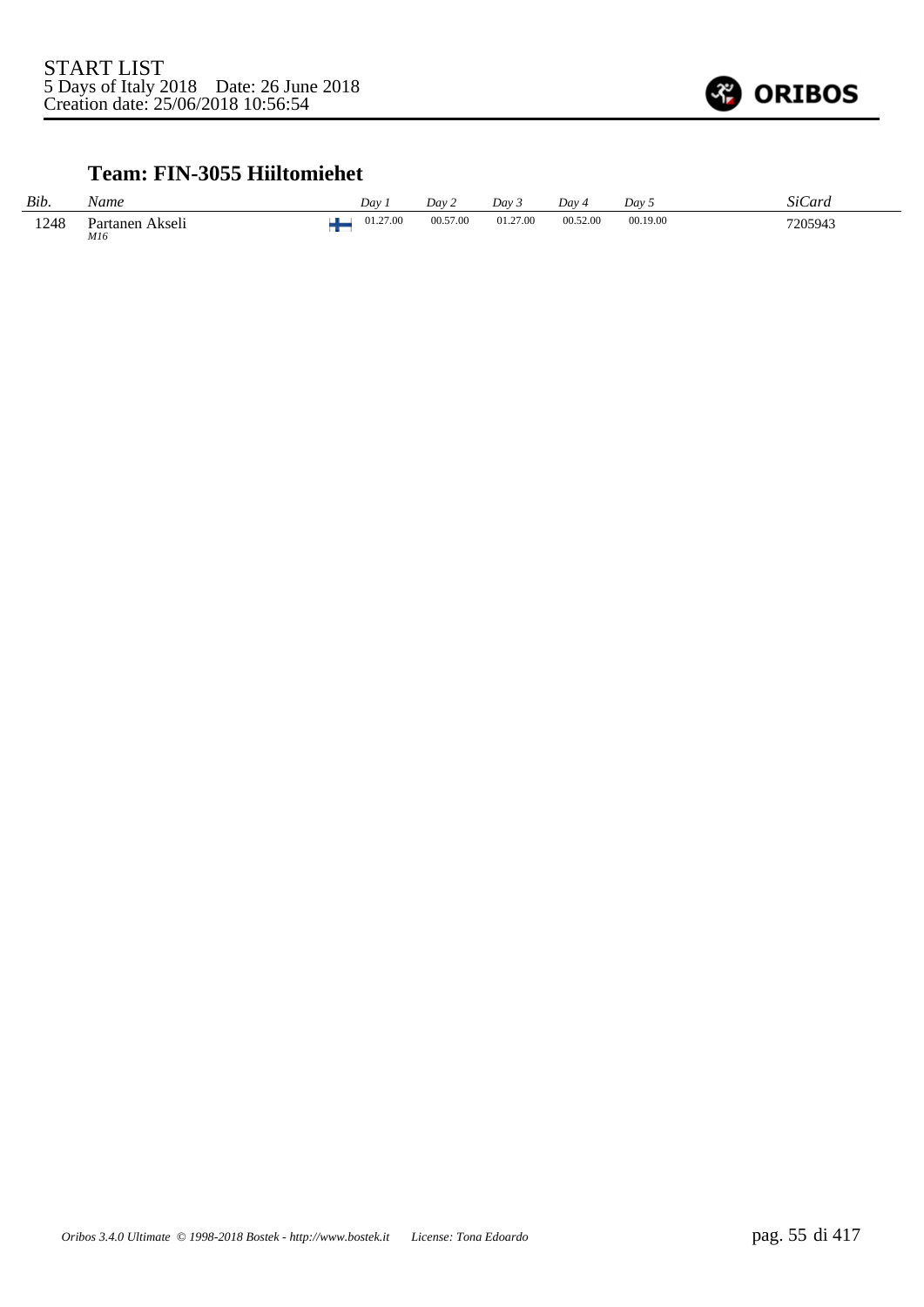

# **Team: FIN-3056 Hollolan Urheilijat 46**

| Bib. | Name                               | Day      | Day 2    | Dav 3    | Dav      | Dav 5    | SiCard |
|------|------------------------------------|----------|----------|----------|----------|----------|--------|
| 1249 | $L$ amminpää $S$<br>Susanna<br>W55 | 01.43.00 | 02.21.00 | 02.21.00 | 01.20.00 | 00.33.00 |        |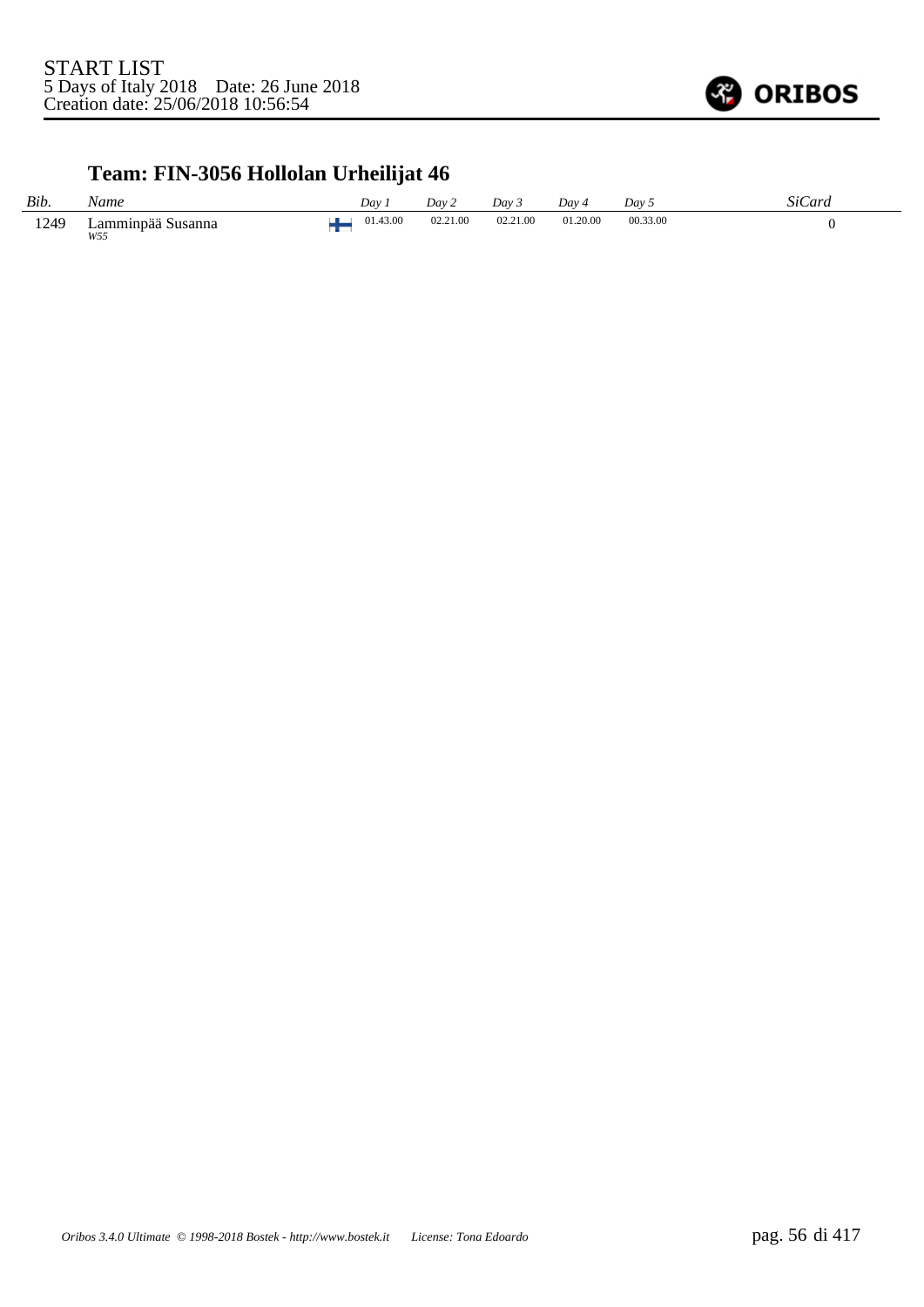

#### **Team: FIN-3057 HS**

| Bib. | Name                   | Dav 1    | Dav 2    | Day 3    | Dav 4    | Day 5    | SiCard |
|------|------------------------|----------|----------|----------|----------|----------|--------|
| 1250 | Latvasto Erkki<br>M70  | 00.16.00 | 01.57.00 | 02.44.00 | 00.42.00 | 00.19.00 | 64693  |
| 1251 | Latvasto Pirkko<br>W75 | 00.12.00 | 00.35.00 | 00.15.00 | 00.16.00 | 00.19.00 | 64705  |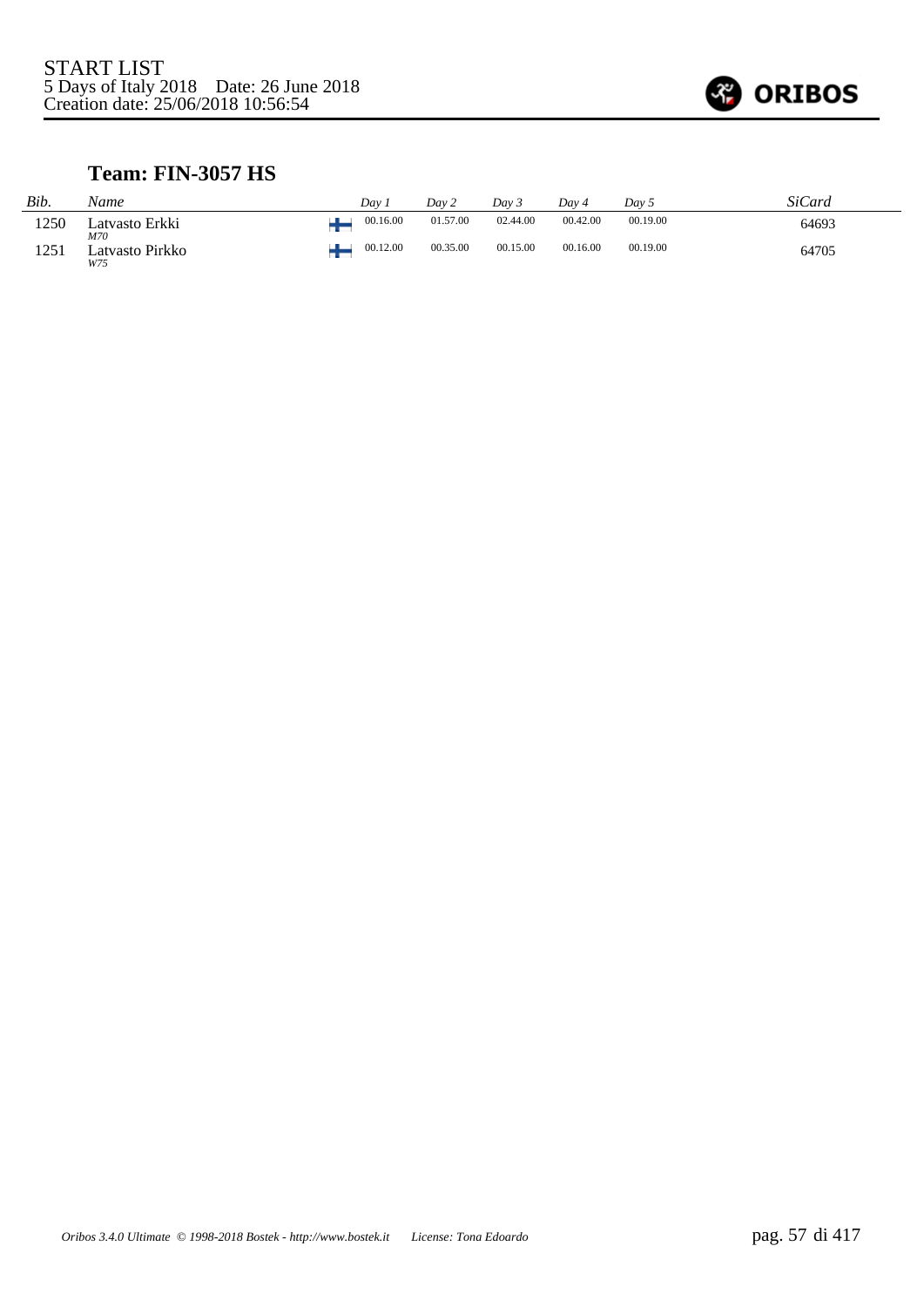

### **Team: FIN-3058 HyRa**

| Bib. | Name                                       | Dav      | Dav 2    | Dav 3    | Dav 4    | Dav 5    | <b>SiCard</b> |
|------|--------------------------------------------|----------|----------|----------|----------|----------|---------------|
| 1252 | $\mathbf{r}$<br>Raili<br>iimatainen<br>W60 | 01.04.00 | 00.20.00 | 01.08.00 | 01.57.00 | 00.58.00 | 502356        |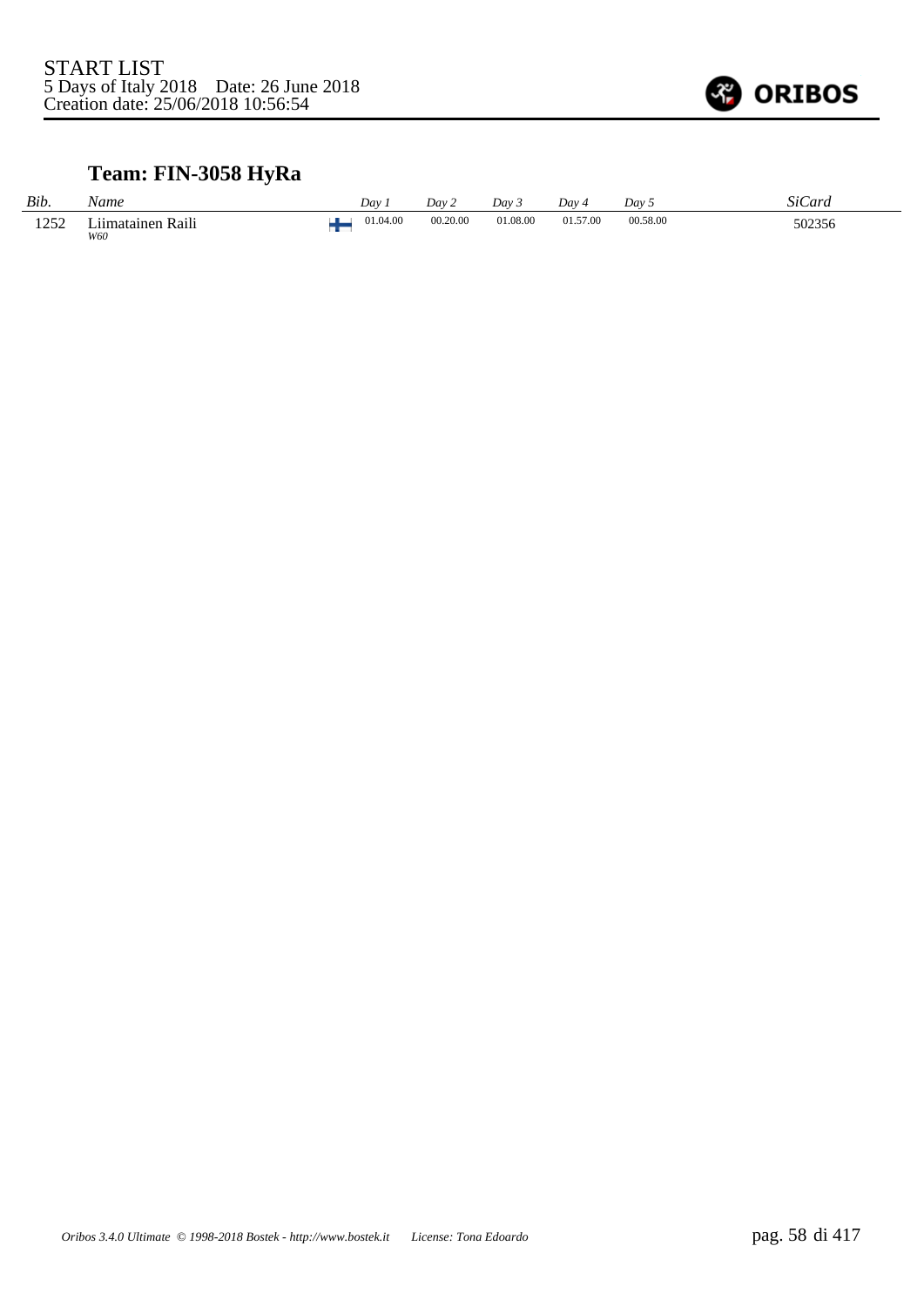

### **Team: FIN-3059 Hyvinkään Rasti**

| Bib. | Name                    | Dav 1    | Day 2    | Day 3    | Day 4    | Day 5    | SiCard  |
|------|-------------------------|----------|----------|----------|----------|----------|---------|
| 1254 | Partanen Jussi<br>M45   | 01.32.00 | 00.40.00 | 01.30.00 | 01.31.00 | 02.42.00 | 7205942 |
| 1256 | Turpiainen Janne<br>M50 | 01.43.00 | 01.12.00 | 01.37.00 | 02.41.00 | 01.37.00 | 332134  |
| 1253 | Autio Ossi<br>M55       | 02.04.00 | 01.29.00 | 02.29.00 | 01.47.00 | 01.42.00 | 451166  |
| 1255 | Raiko Erja<br>W60       | 01.50.00 | 00.48.00 | 01.26.00 | 01.27.00 | 00.30.00 | 7141416 |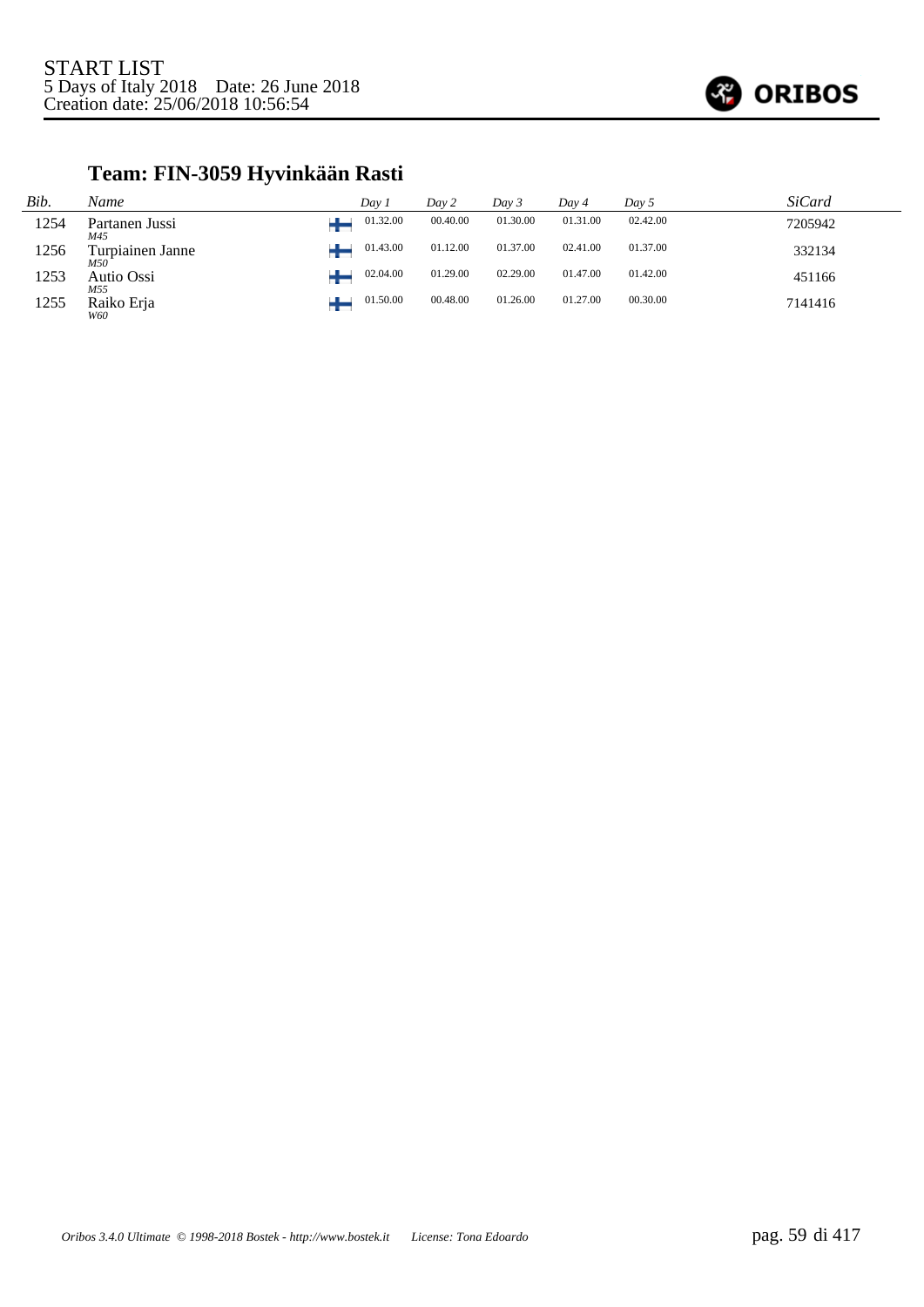

#### **Team: FIN-3060 IF Femman**

| Bib. | Name                      | Dav 1    | Day 2    | Day 3    | Dav 4    | Day 5    | <b>SiCard</b> |
|------|---------------------------|----------|----------|----------|----------|----------|---------------|
| 1257 | <b>Fred Marie</b><br>W35  | 01.20.00 | 01.29.00 | 00.56.00 | 01.47.00 | 01.33.00 | ' 136136      |
| 1258 | <b>Fred Pontus</b><br>M35 | 01.02.00 | 02.42.00 | 02.08.00 | 00.20.00 | 00.51.00 | 2056732       |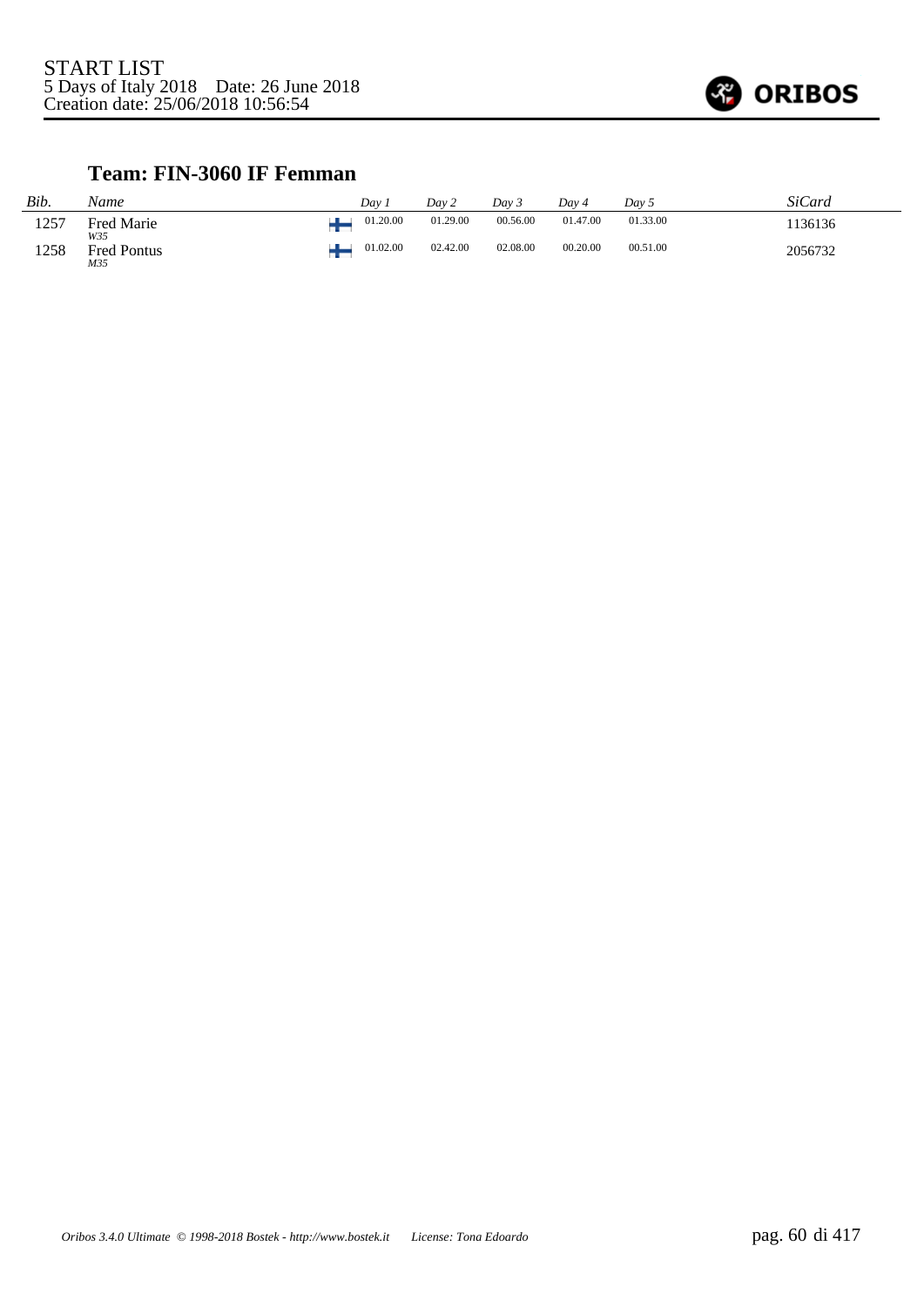

# **Team: FIN-3061 IFK Lidingö SOK**

| Bib.         | Name                             | Dav      | Dav 2    | Day 3    | Day 4    | Dav 5    | <b>SiCard</b> |
|--------------|----------------------------------|----------|----------|----------|----------|----------|---------------|
| 1259<br>エムフラ | Hulkkonen.<br>Niina<br>W21 Elite | 01.59.00 | 00.43.00 | 01.45.00 | 01.48.00 | 02.32.00 | 9950303       |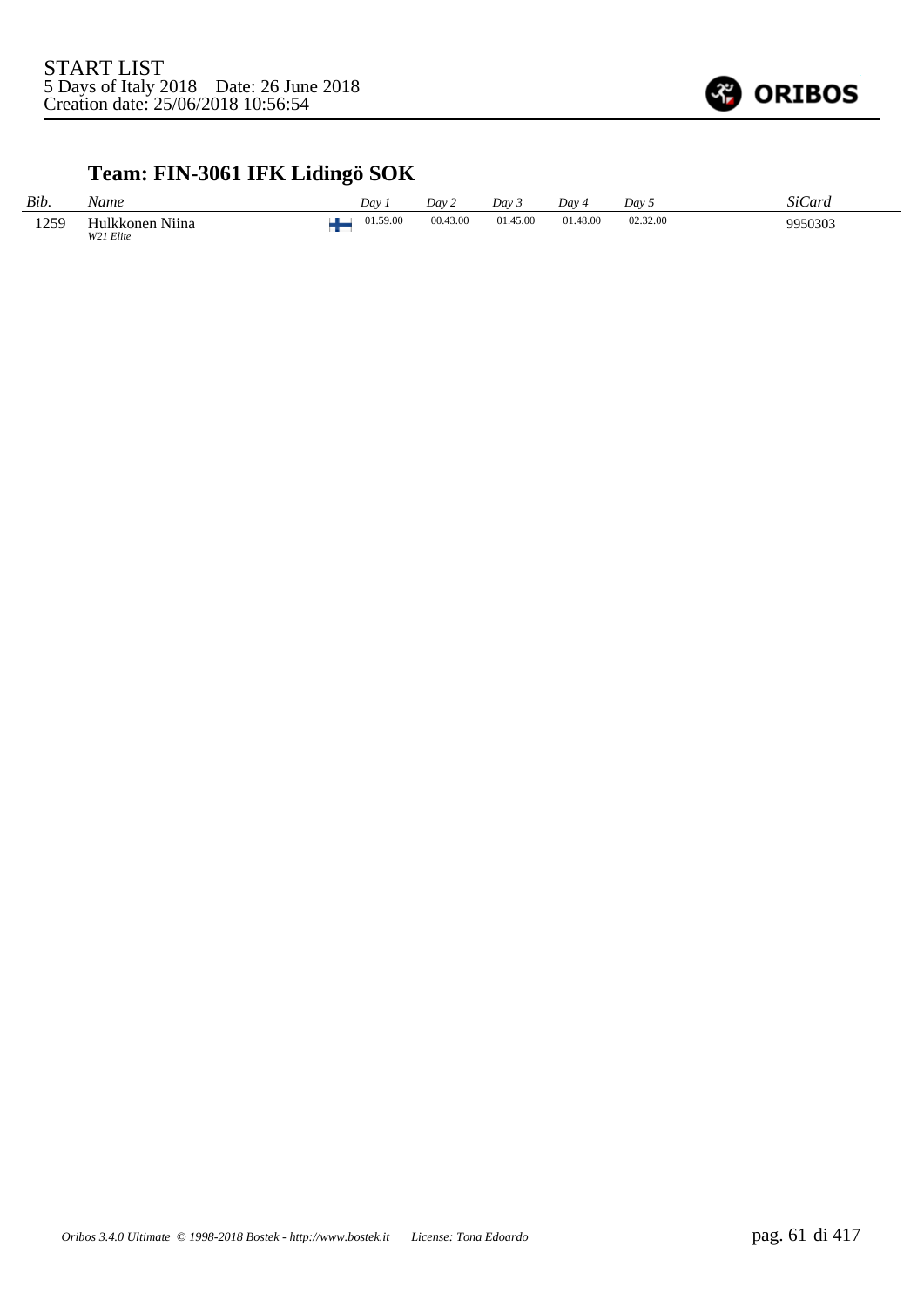

#### **Team: FIN-3062 Iisalmen Visa**

| Bib. | Name                  | Dav i    | Dav 2    | $Dav^2$  | Dav 4    | Day 5    | SiCard  |
|------|-----------------------|----------|----------|----------|----------|----------|---------|
| 1260 | Huovinen Terhi<br>W35 | 01.12.00 | 01.26.00 | 00.44.00 | 01.53.00 | 01.09.00 | 7211478 |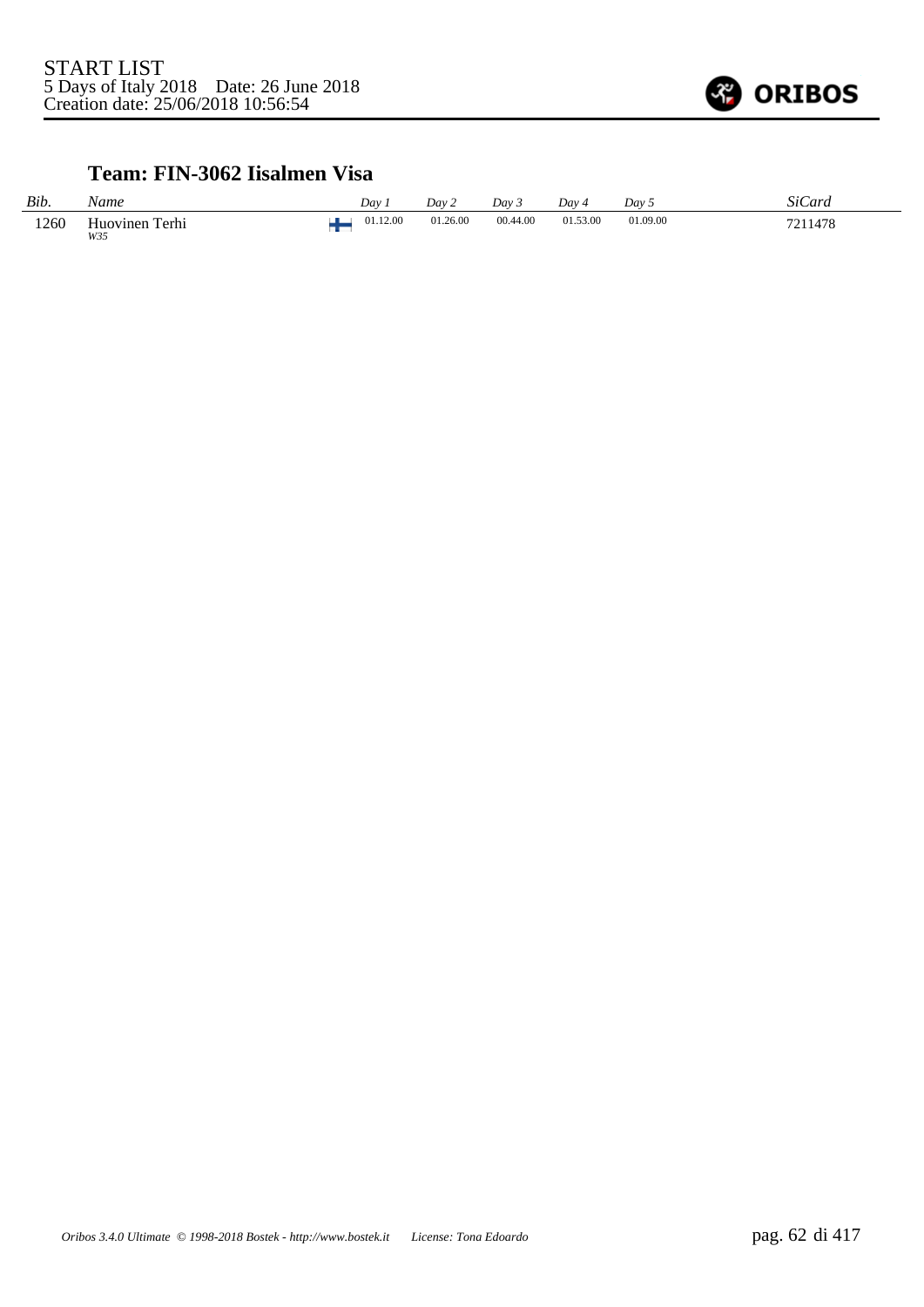

# **Team: FIN-3063 Kajaanin Suunnistajat**

| Bib. | Name                         | Dav 1    | Day 2    | Day 3    | Dav 4    | Dav 5    | SiCard |
|------|------------------------------|----------|----------|----------|----------|----------|--------|
| 1261 | Malinen Paula<br>W60         | 00.32.00 | 00.54.00 | 01.54.00 | 01.35.00 | 01.32.00 | 583101 |
| 1262 | <b>Malinen Pentti</b><br>M60 | 02.38.00 | 01.30.00 | 02.23.00 | 01.09.00 | 00.58.00 | 781001 |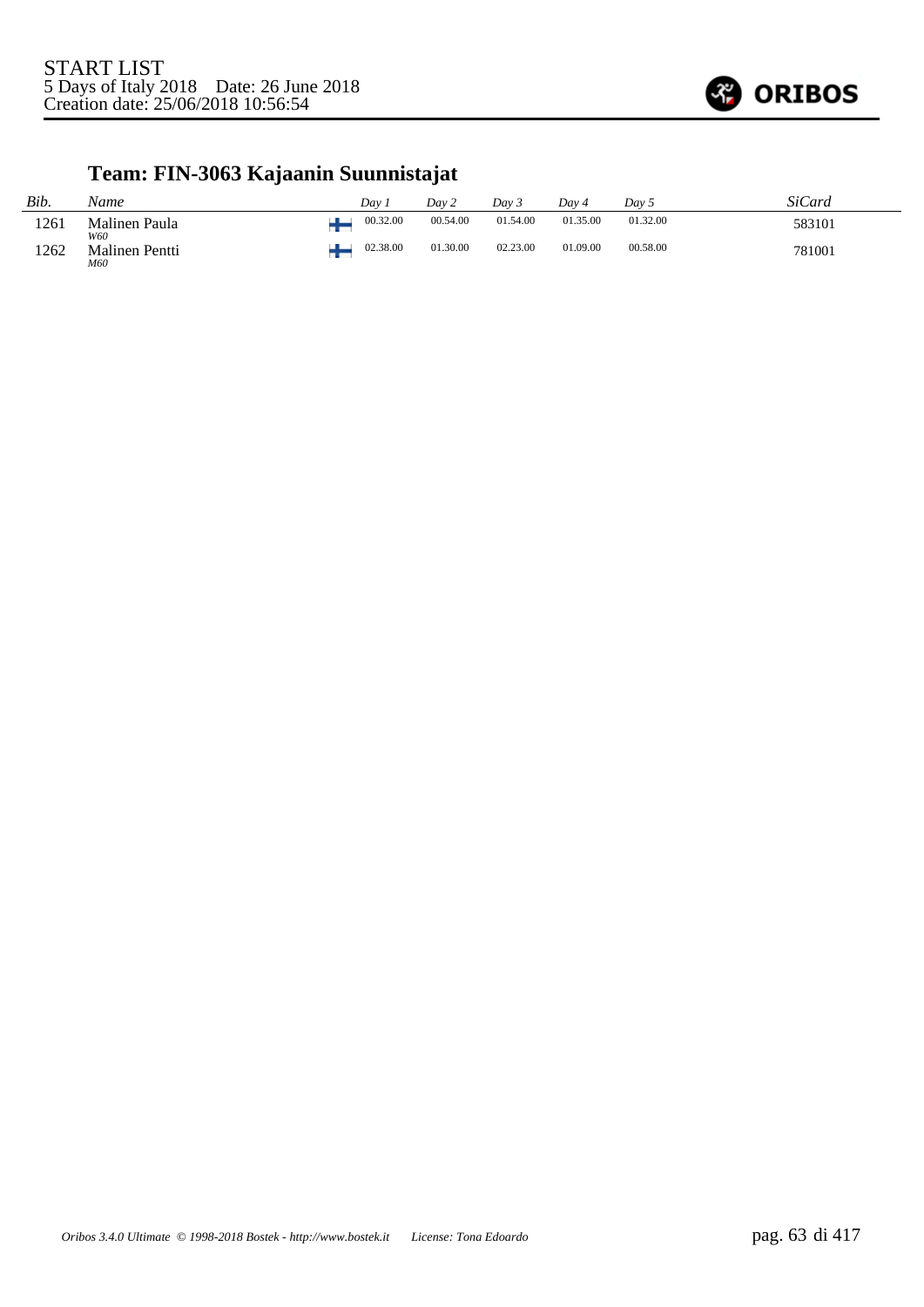

#### **Team: FIN-3064 Kalevan Rasti**

| Bib. | Name                       | Day i    | Day 2    | Dav 3    | Dav 4    | Day 5    | SiCard  |
|------|----------------------------|----------|----------|----------|----------|----------|---------|
| 1266 | Väänänen Mari<br>W21 Elite | 02.35.00 | 02.07.00 | 02.36.00 | 00.57.00 | 02.50.00 | 1396313 |
| 1264 | Hernelahti Miika<br>M40    | 00.18.00 | 00.05.00 | 00.04.00 | 00.10.00 | 00.23.00 | 9170775 |
| 1263 | Ahtiainen Akseli<br>M45    | 01.20.00 | 01.20.00 | 02.16.00 | 01.33.00 | 00.28.00 | 1190773 |
| 1265 | Karvonen Matti<br>M45      | 00.56.00 | 02.18.00 | 00.30.00 | 02.49.00 | 01.14.00 | 348107  |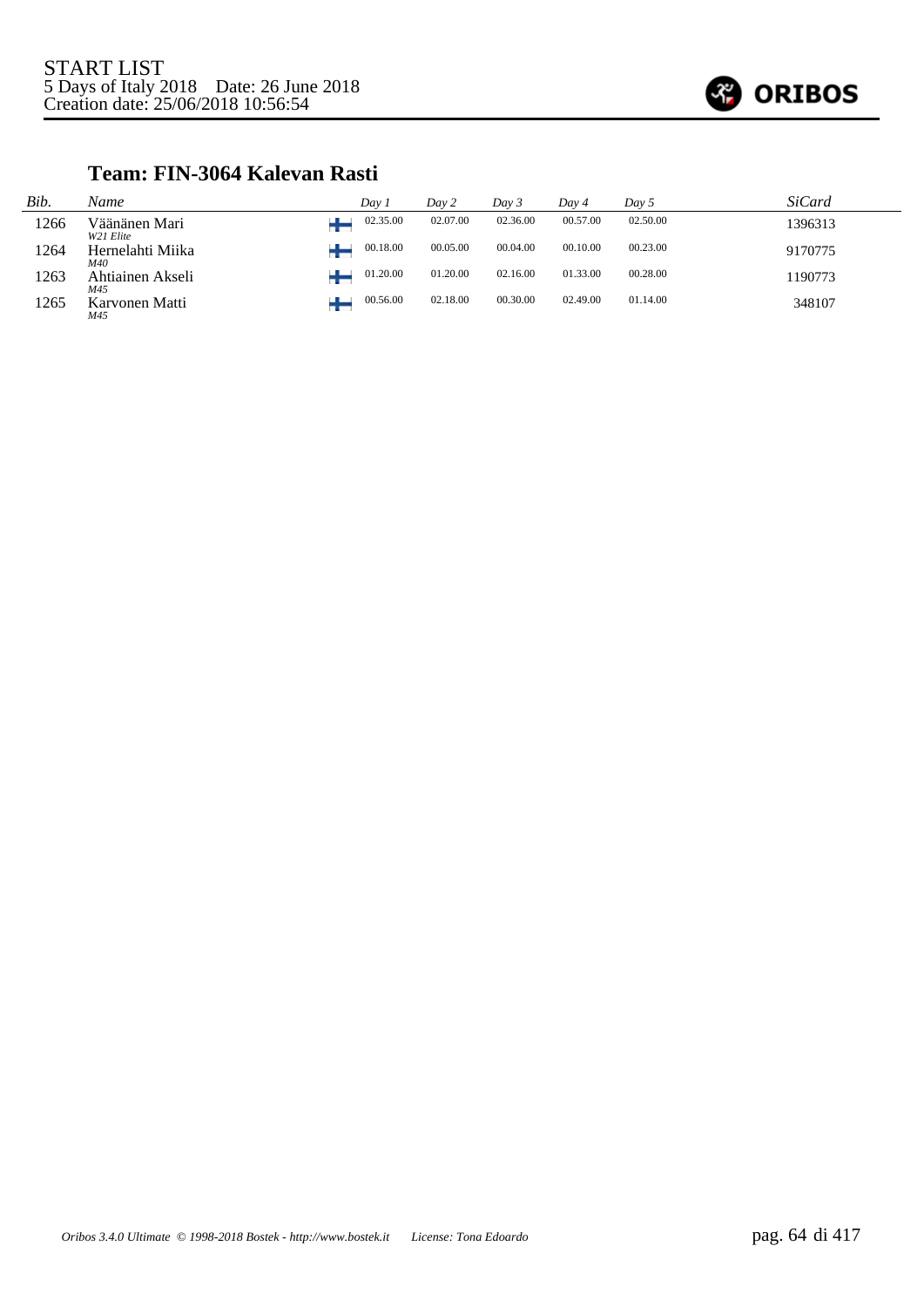

# **Team: FIN-3065 Kangasala SK**

| Bib. | Name                       | Dav 1    | Day 2    | Day 3    | Dav 4    | Day 5    | <i>SiCard</i> |
|------|----------------------------|----------|----------|----------|----------|----------|---------------|
| 1268 | Partanen Sampo             | 00.58.00 | 00.45.00 | 00.23.00 | 00.31.00 | 01.03.00 | 7205941       |
| 1267 | M10<br>Äijälä Tiina<br>W35 | 00.48.00 | 00.59.00 | 00.06.00 | 01.29.00 | 01.35.00 | 2058189       |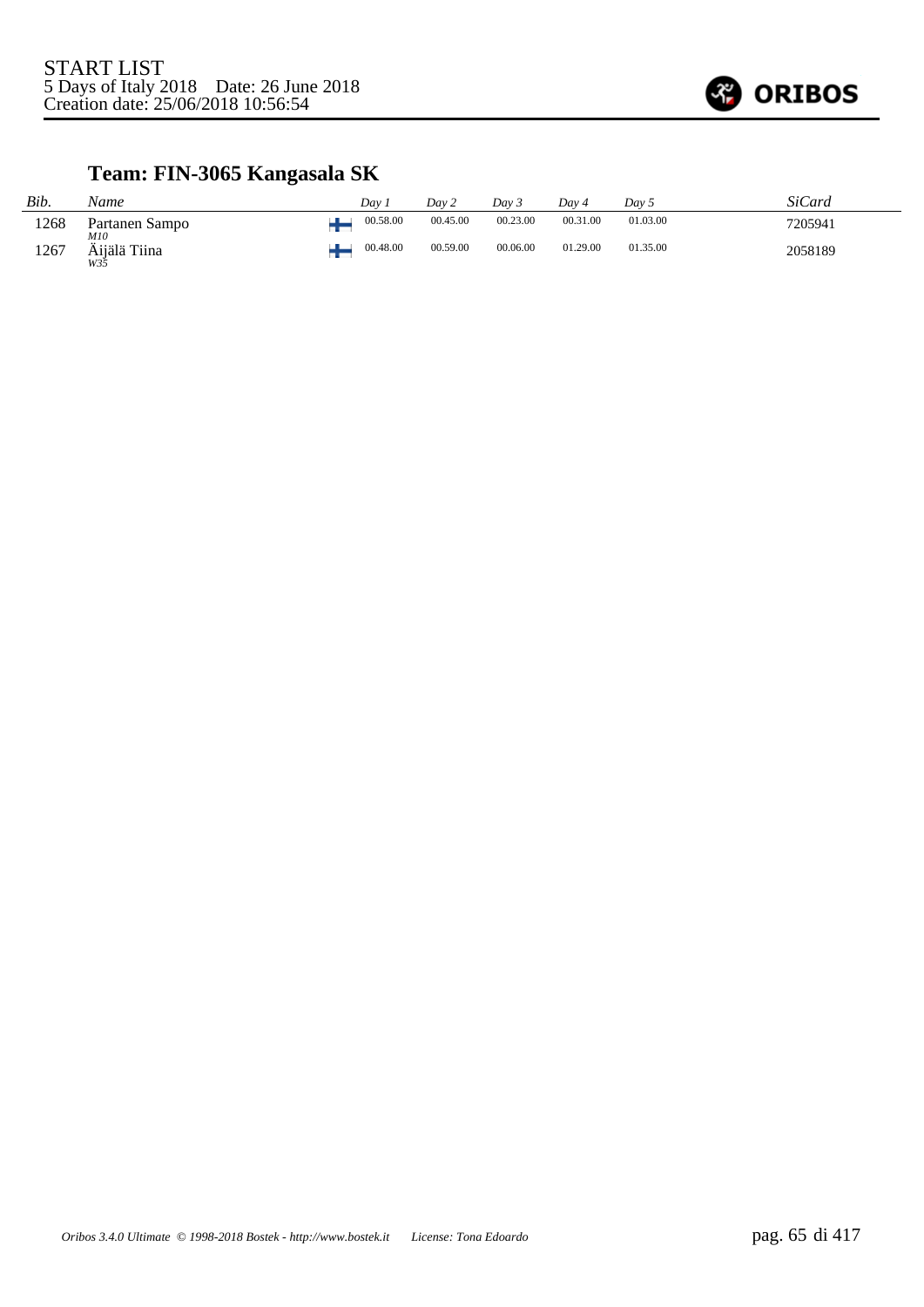

#### **Team: FIN-3066 Koovee**

| Bib. | Name                                  | Day 1         | Day 2    | Day 3    | Day 4    | Day 5    | <b>SiCard</b>  |
|------|---------------------------------------|---------------|----------|----------|----------|----------|----------------|
| 9552 | Konsta Koski<br><b>Beginners</b>      | 01.32.00<br>÷ | 01.28.00 | 01.37.00 | 01.38.00 | 01.21.00 | 552755         |
| 1273 | Koski Hanni<br>W12                    | 01.17.00<br>┶ | 01.00.00 | 00.28.00 | 00.36.00 | 00.20.00 | 887158         |
| 1276 | Schüle Elias<br>M12                   | 00.32.00      | 00.37.00 | 00.35.00 | 01.27.00 | 01.07.00 | 896969         |
| 1278 | Schüle Oliver<br>M16                  | 01.43.00      | 01.25.00 | 02.15.00 | 00.38.00 | 01.45.00 | 552555         |
| 1271 | Hulkkonen Johanna<br>W21 Elite        | 00.55.00      | 00.37.00 | 01.03.00 | 01.36.00 | 01.36.00 | 9514200        |
| 1269 | Anjala Anna-Kaisa<br>W21 Elite        | 01.15.00<br>┶ | 00.58.00 | 01.51.00 | 01.12.00 | 01.46.00 | 7208030        |
| 1270 | Anjala Topi<br>M21 Elite              | 01.09.00<br>٠ | 01.07.00 | 01.06.00 | 01.19.00 | 02.31.00 | 9511868        |
| 1275 | Parkkinen Jarno                       | 01.51.00<br>┶ | 02.28.00 | 02.54.00 | 00.28.00 | 01.07.00 | $\overline{0}$ |
| 1272 | M21 Elite<br>Koski Hanna-Maija<br>W40 | 01.39.00<br>┶ | 01.16.00 | 02.38.00 | 01.23.00 | 02.48.00 | 896970         |
| 1274 | Koski Timo                            | 02.14.00<br>٠ | 00.14.00 | 01.50.00 | 01.41.00 | 02.10.00 | 9822074        |
| 1277 | M45<br>Schüle Katja<br>W50            | 01.19.00<br>┿ | 02.19.00 | 01.57.00 | 01.46.00 | 00.50.00 | 7208191        |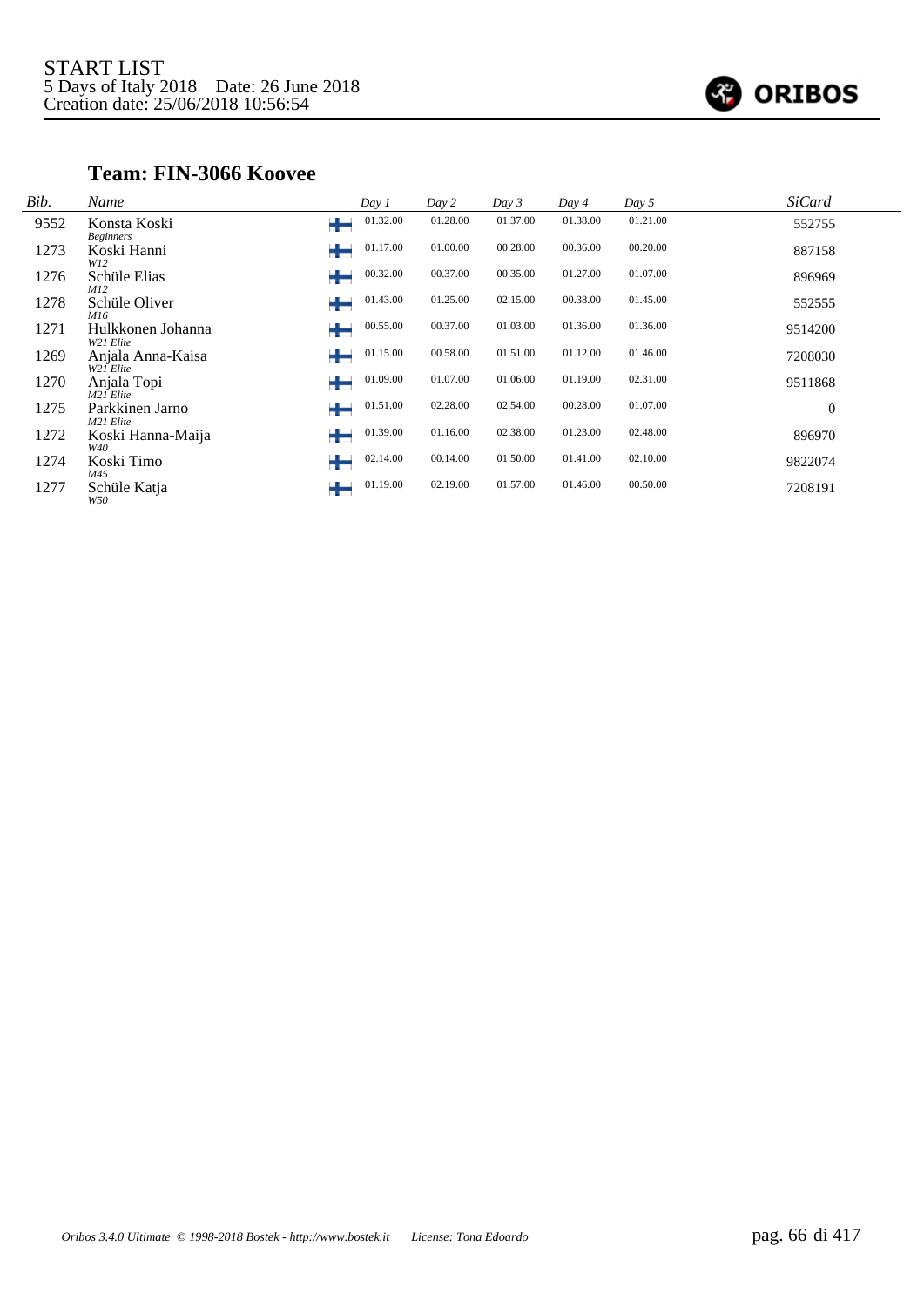

# **Team: FIN-3067 Kouvolan Suunnistajat**

| Bib. | Name                  | Day 1    | Day 2    | Day 3    | Day 4    | Day 5    | <b>SiCard</b> |
|------|-----------------------|----------|----------|----------|----------|----------|---------------|
| 1283 | Särkkä Urpo<br>M55    | 01.51.00 | 02.22.00 | 02.26.00 | 01.49.00 | 02.20.00 | 9201517       |
| 1282 | Määttä Lotta<br>W65   | 00.35.00 | 00.53.00 | 01.42.00 | 00.31.00 | 00.38.00 | 9160153       |
| 1281 | Määttä Asko<br>M65    | 02.25.00 | 00.49.00 | 00.16.00 | 02.00.00 | 00.41.00 | 1201099       |
| 1279 | Kyyrönen Heikki       | 02.31.00 | 01.33.00 | 00.14.00 | 02.09.00 | 01.16.00 | 2800469       |
| 1280 | Kyyrönen Paula<br>W70 | 02.23.00 | 01.00.00 | 00.14.00 | 00.41.00 | 01.06.00 | 354051        |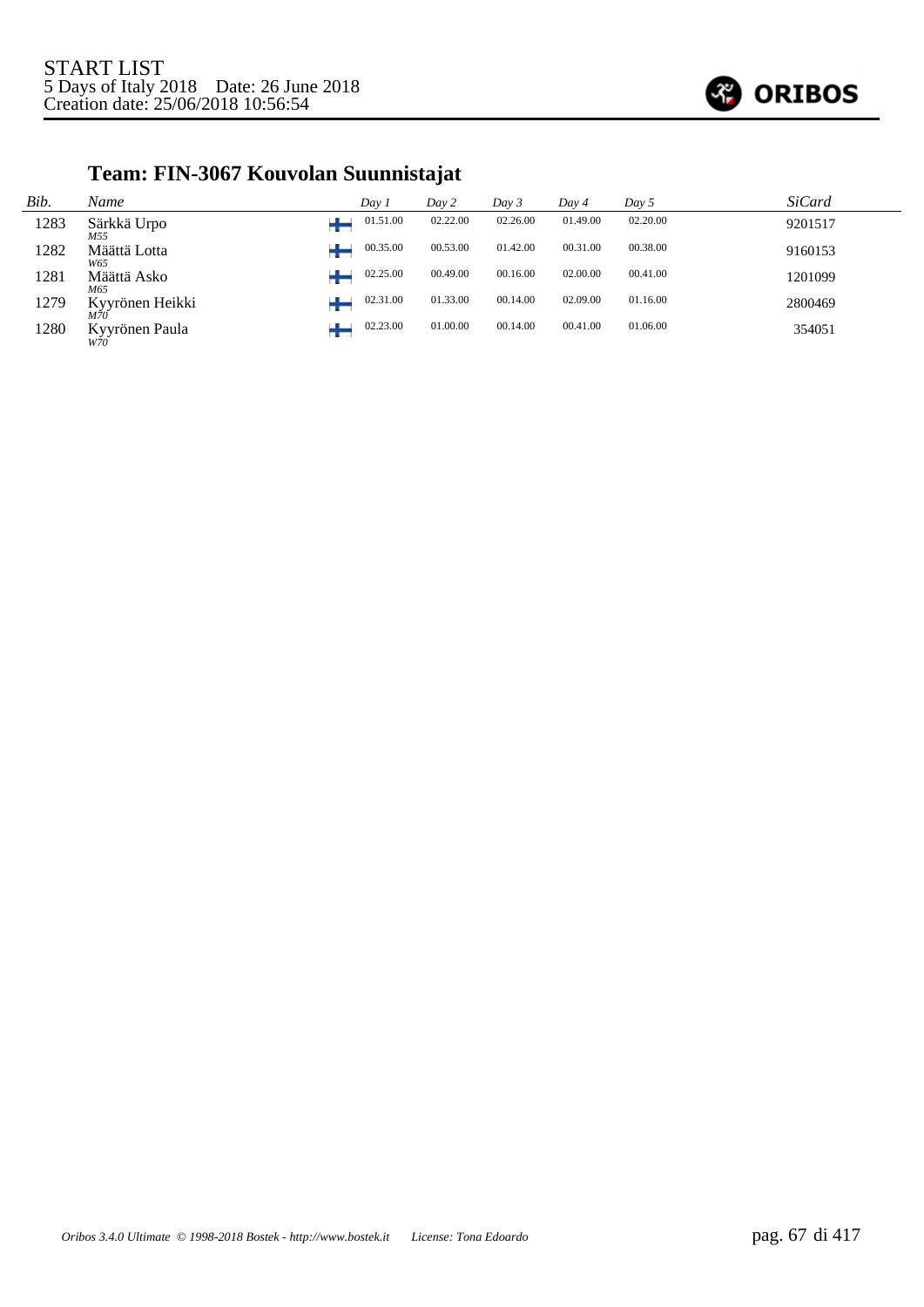

# **Team: FIN-3068 Kuopion Suunnistajat**

| Bib. | Name                     | $Dav$ .  | Dav 2    | Day 3    | Dav 4    | Dav 5    | SiCard |
|------|--------------------------|----------|----------|----------|----------|----------|--------|
| 1285 | Kirvesmies Atte<br>M14   | 00.12.00 | 00.54.00 | 00.50.00 | 00.28.00 | 02.43.00 | 210045 |
| 1284 | Kirvesmies Annika<br>W20 | 01.09.00 | 01.57.00 | 00.17.00 | 00.08.00 | 00.57.00 | 228959 |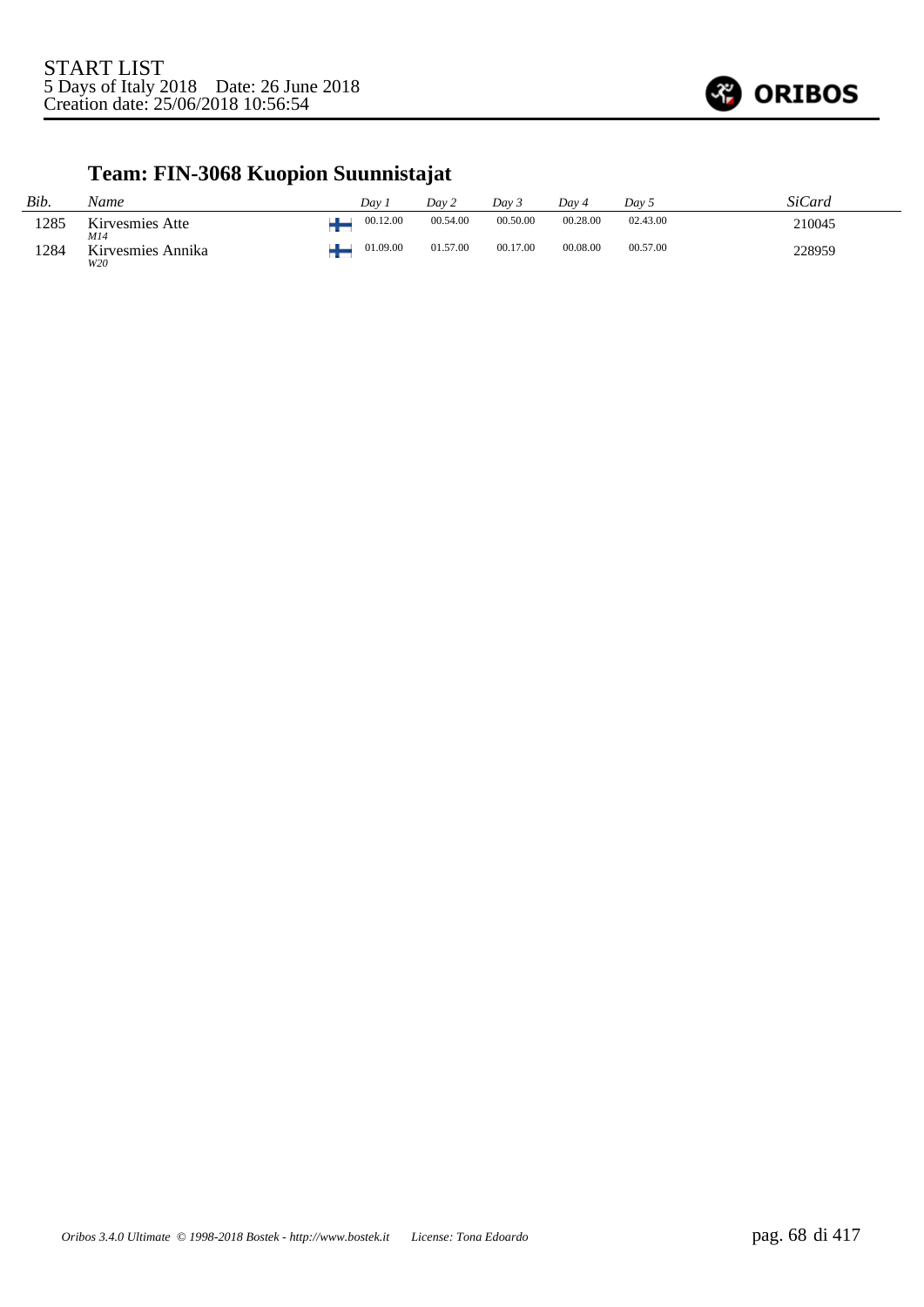

# **Team: FIN-3069 Lahden Suunnistajat -37**

| Bib. | Name                   | Day 1         | Day 2    | Day 3    | Day 4    | Day 5    | <b>SiCard</b> |
|------|------------------------|---------------|----------|----------|----------|----------|---------------|
| 1290 | Sundqvist Ida<br>W18   | 00.43.00      | 00.24.00 | 01.43.00 | 00.54.00 | 00.18.00 | 9201554       |
| 1287 | Kantola Claudia<br>W20 | 01.05.00      | 02.13.00 | 00.35.00 | 00.18.00 | 00.11.00 | 2020768       |
| 1288 | Kantola Mika<br>M45    | 01.36.00      | 01.14.00 | 01.52.00 | 02.45.00 | 02.30.00 | 9201553       |
| 1292 | Sundqvist Sari<br>W45  | 01.06.00      | 02.41.00 | 02.13.00 | 01.32.00 | 01.17.00 | 9201555       |
| 1291 | Sundqvist Jari<br>M50  | 02.19.00<br>╄ | 02.05.00 | 02.43.00 | 01.49.00 | 00.34.00 | 2020759       |
| 1289 | Remahl Virpi<br>W50    | 00.30.00      | 02.06.00 | 02.15.00 | 01.50.00 | 00.17.00 | 2020751       |
| 1286 | Anjala Ari<br>M6Ō      | 00.42.00      | 01.26.00 | 00.21.00 | 01.11.00 | 01.00.00 | 2020752       |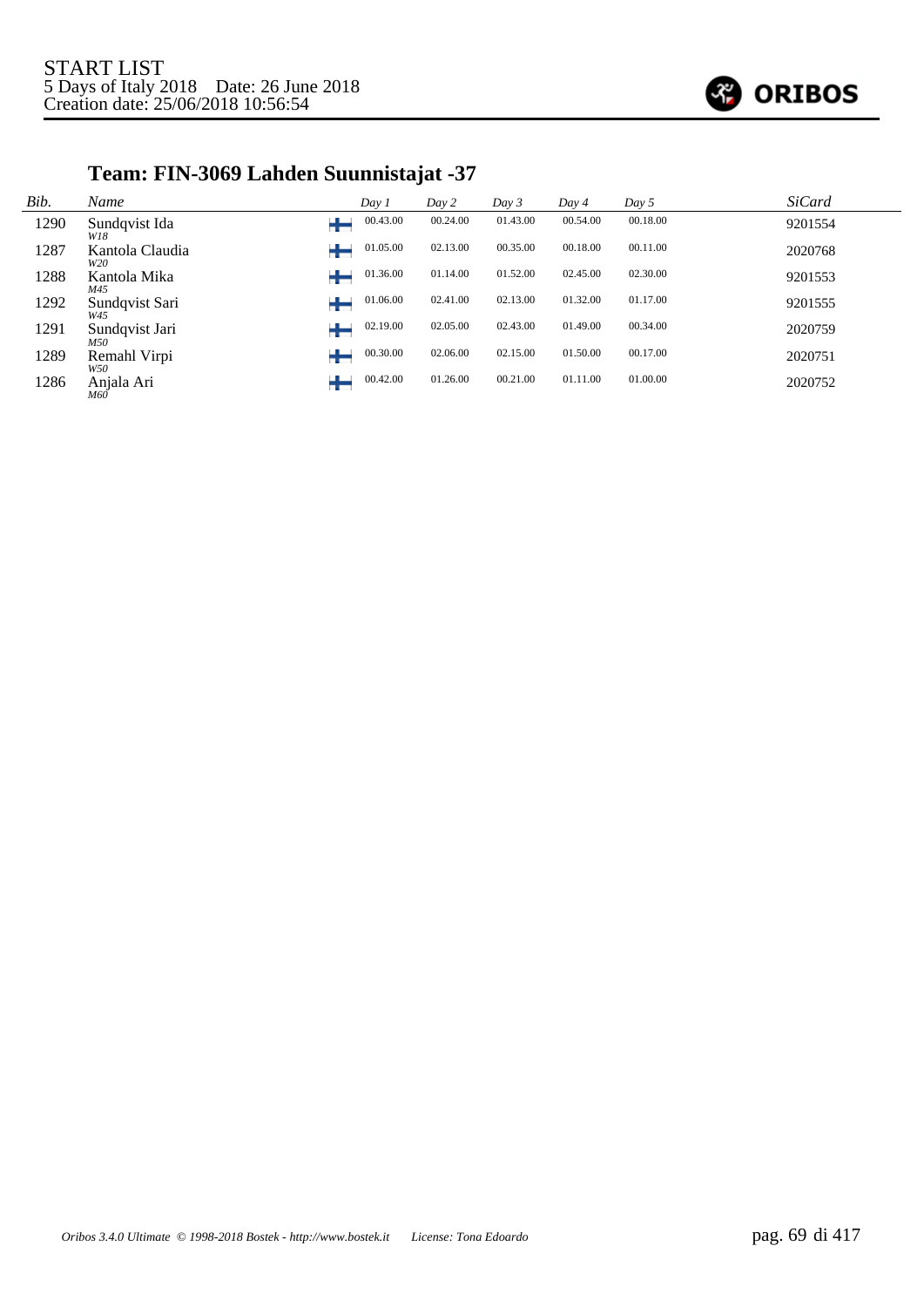

#### **Team: FIN-3070 LS-37**

| Bib. | Name                          | Dav | Dav 2                | Dav 3    | Dav 4    | Dav 5    | <b>SiCard</b> |
|------|-------------------------------|-----|----------------------|----------|----------|----------|---------------|
| 1293 | Kirvesmies Lotta<br>W21 Elite |     | 01.40.00<br>02.11.00 | 01.09.00 | 01.15.00 | 02.42.00 | 8639455       |
| 1294 | Tahvanainen Anu<br>W40        |     | 00.35.00<br>02.26.00 | 01.36.00 | 02.09.00 | 02.02.00 | 1201075       |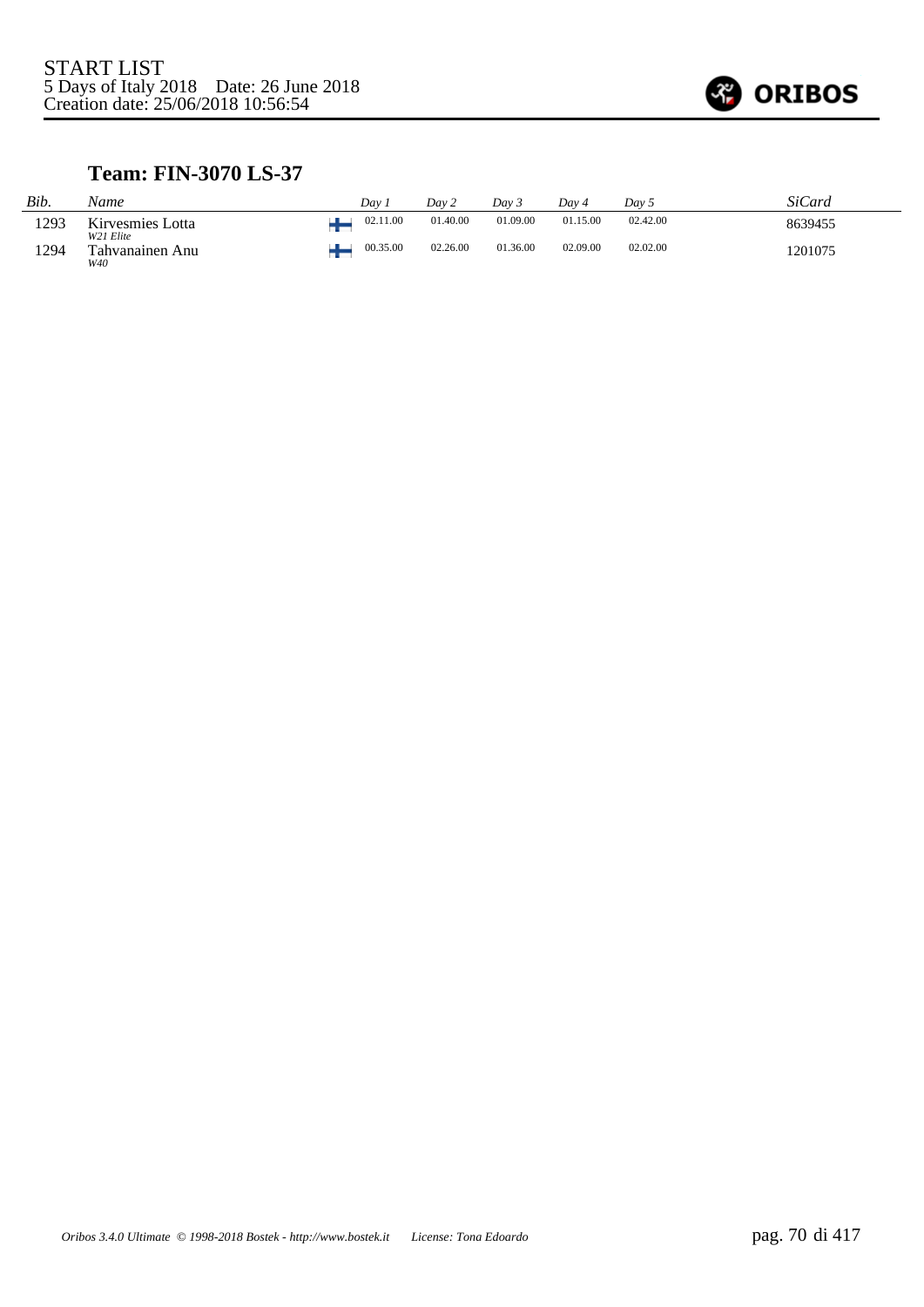

### **Team: FIN-3071 Lynx**

| Bib. | Name                        | Day i | Day 2    |          | Day 3    | Day 4    | Day 5    | SiCard  |
|------|-----------------------------|-------|----------|----------|----------|----------|----------|---------|
| 1298 | Peltola Otto<br><i>M12</i>  |       | 00.38.00 | 00.19.00 | 01.35.00 | 01.43.00 | 00.33.00 | 1392317 |
| 1297 | Peltola Eemil<br>M14        |       | 00.18.00 | 00.18.00 | 00.13.00 | 00.15.00 | 02.32.00 | 1399873 |
| 1296 | Parjanne Antti<br>M21 Elite |       | 00.42.00 | 02.46.00 | 00.42.00 | 02.52.00 | 00.37.00 | 9966330 |
| 1295 | Pajuoja Pekka               |       | 02.19.00 | 01.28.00 | 02.19.00 | 02.38.00 | 02.18.00 | 601960  |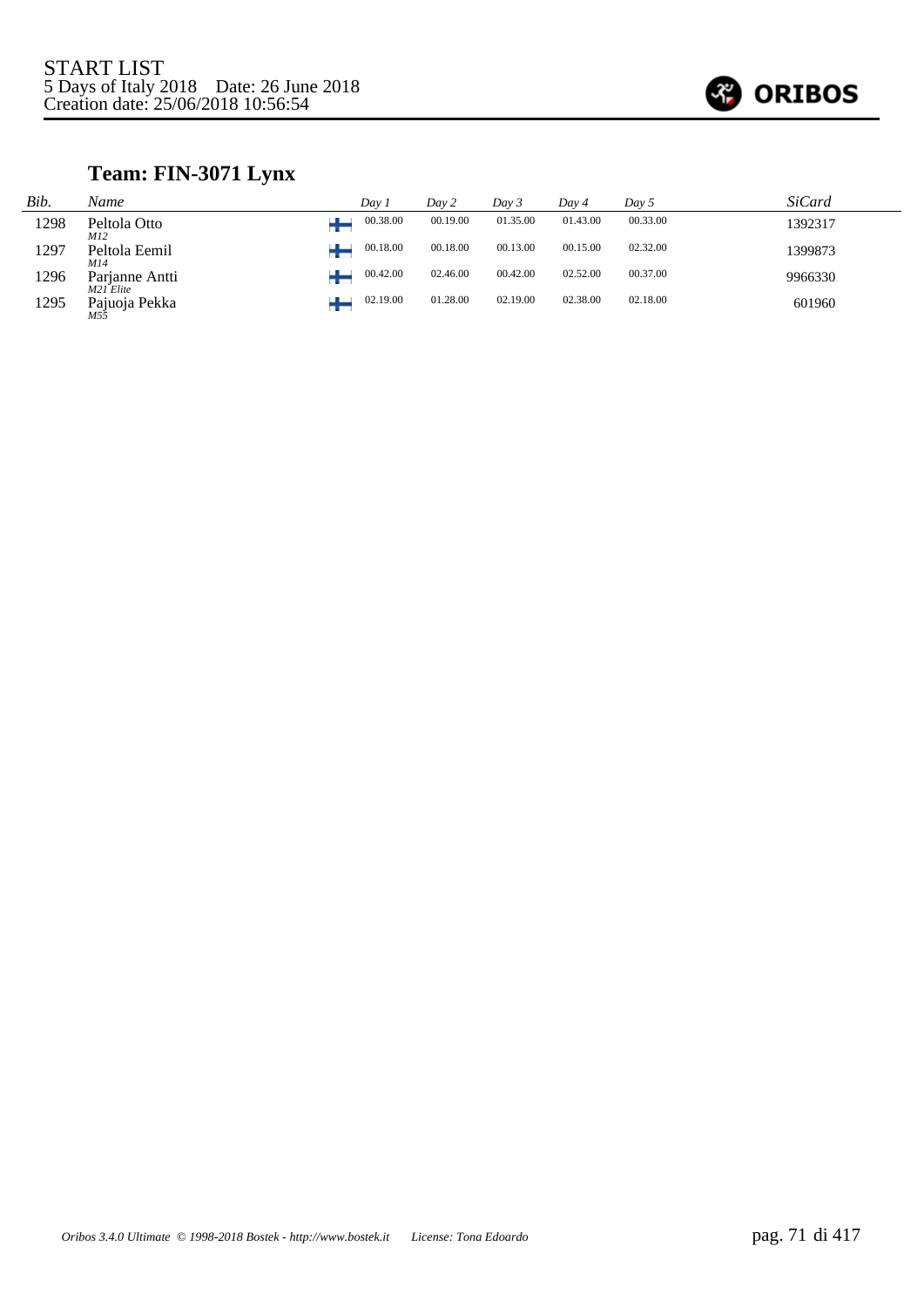

### **Team: FIN-3072 missing**

| Bib. | Name                              | Dav 1            | Dav 2            | Day 3    | Day 4           | Dav 5           | SiCard  |
|------|-----------------------------------|------------------|------------------|----------|-----------------|-----------------|---------|
| 1301 | Kämäräinen Virpi<br>Direct Middle | $-1 - 1 - 1 - 1$ | $-1 - 1 - 1 - 1$ | 00.16.00 | $-12 - 12 - 12$ | $-12 - 12 - 12$ |         |
| 1300 | Harju Ulla<br>W50                 | 01.11.00         | 01.54.00         | 01.33.00 | 01.53.00        | 00.36.00        | 1131064 |
| 1299 | Harju Juha-Pekka<br>M55           | 01.09.00         | 02.28.00         | 02.34.00 | 01.53.00        | 02.01.00        | 1130632 |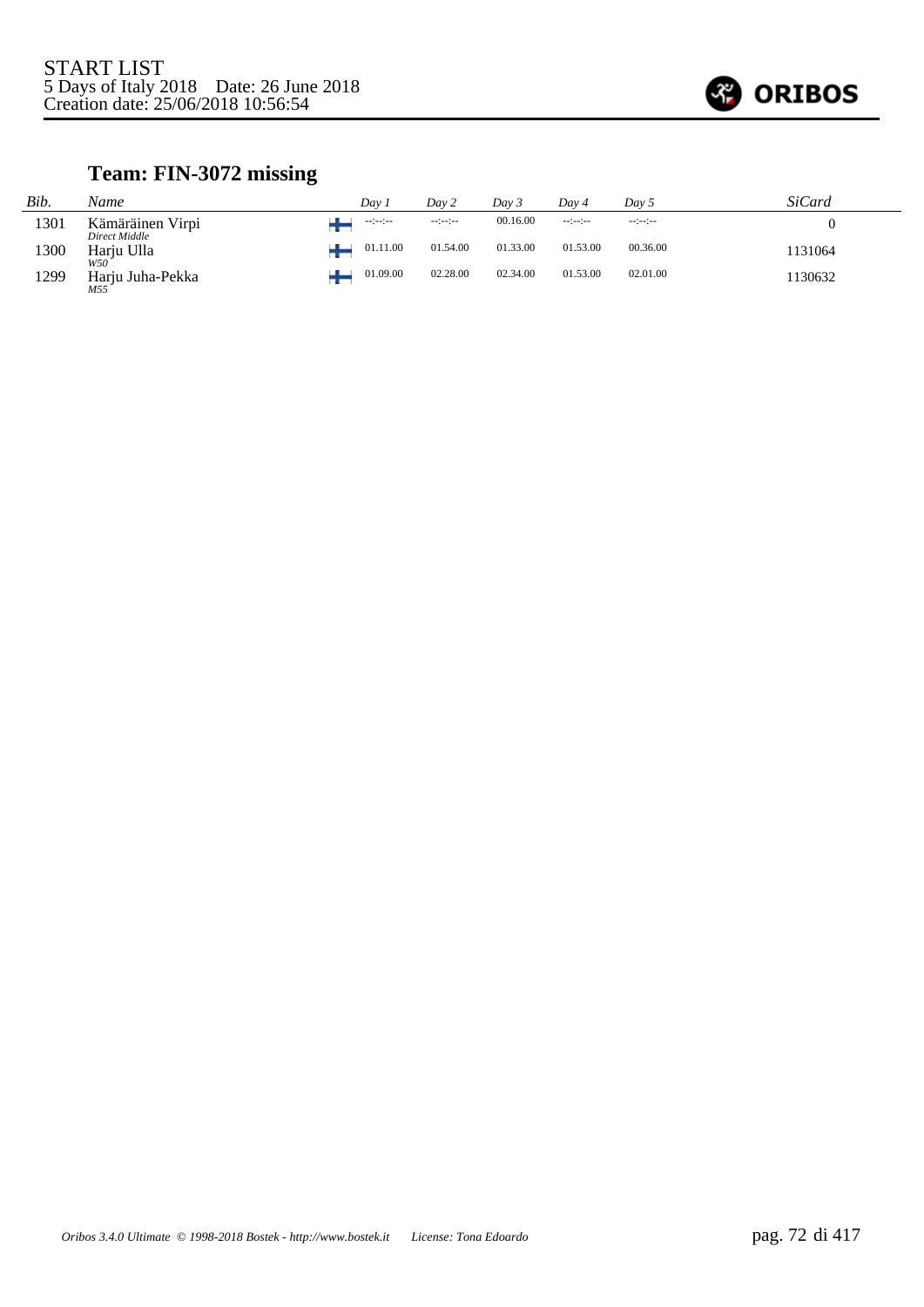

### **Team: FIN-3073 MS Parma**

| Bib. | Name                      | Dav      | Day 2    | Dav 3    | Dav ·    | Day 5    | SiCard  |
|------|---------------------------|----------|----------|----------|----------|----------|---------|
| 1303 | Peltola Juha<br>M21 Elite | 02.36.00 | 00.37.00 | 02.51.00 | 01.07.00 | 02.01.00 | 7203419 |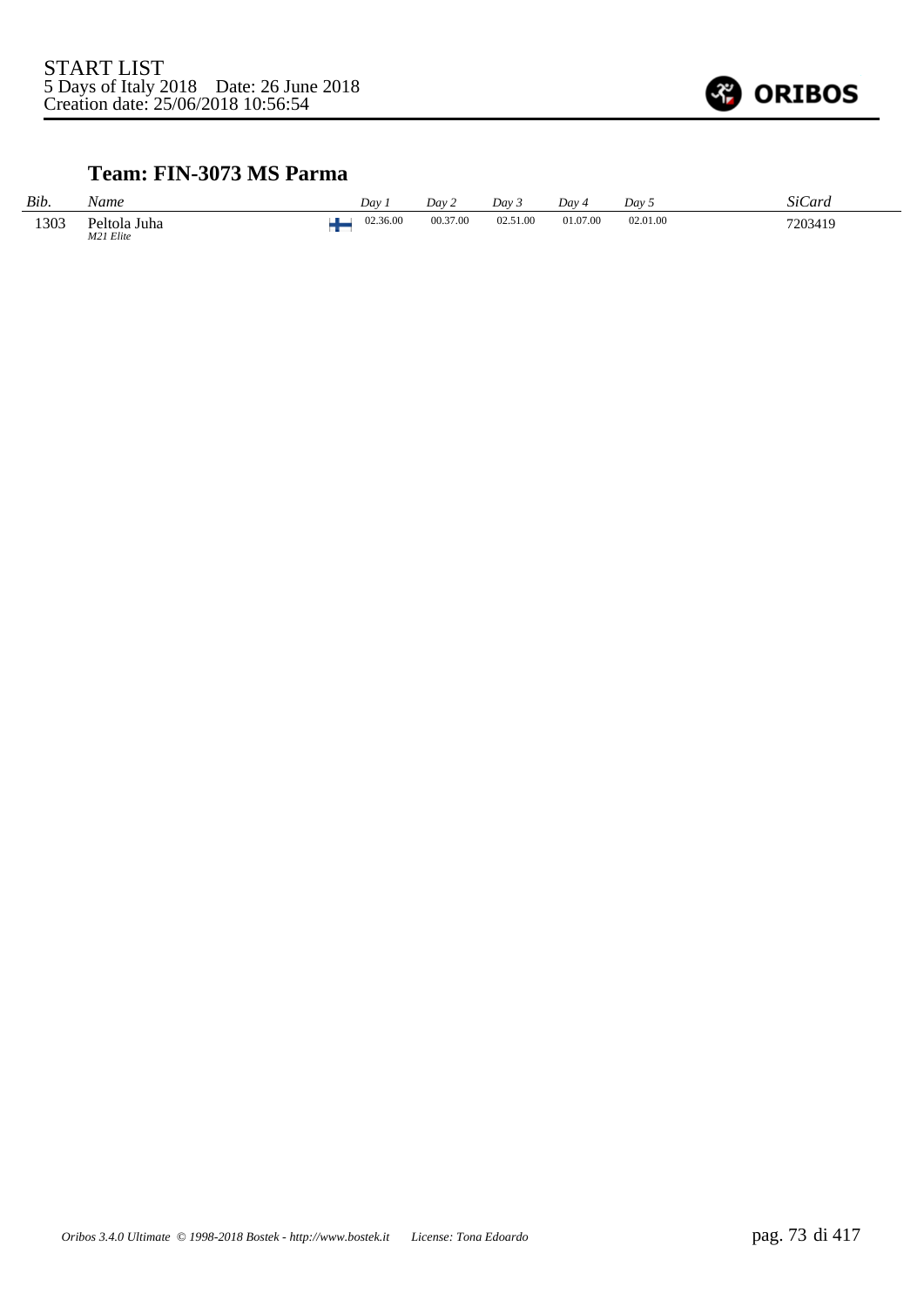

#### **Team: FIN-3074 NAVI**

| Bib. | Name                            | Dav              | Dav 2                | Dav 3    | Dav 4    | Dav 5    | <b>SiCard</b> |
|------|---------------------------------|------------------|----------------------|----------|----------|----------|---------------|
| 1304 | Palo Unna-Sisko<br>Direct Short | and with the co  | $-12 - 12 - 12 - 12$ | 01.04.00 | 01.50.00 | 01.08.00 | 237692        |
| 1305 | Viljamaa Janne<br>Direct Middle | المعارضة والمعار | $-1 - 1 - 1 - 1$     | 00.11.00 | 00.28.00 | 01.07.00 | 237691        |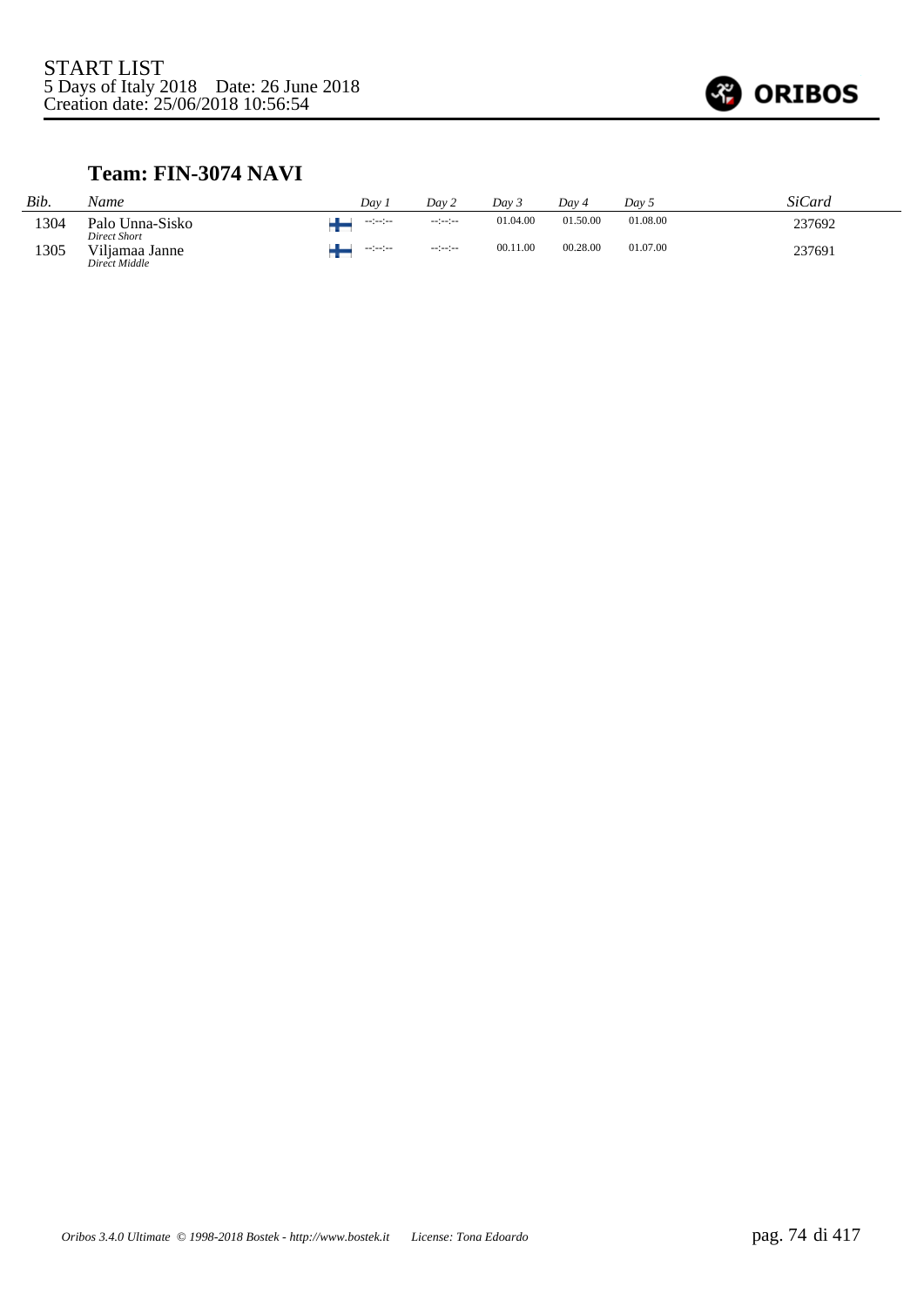

# **Team: FIN-3075 Nilsiän Nujakka**

| Bib. | Name                  | Dav. | Day 2    |          | Day 3    | Day 4    | Day 5    | SiCard  |
|------|-----------------------|------|----------|----------|----------|----------|----------|---------|
| 1306 | Pursiainen Anu<br>W35 |      | 00.52.00 | 00.32.00 | 00.28.00 | 02.05.00 | 01.25.00 | 7211476 |
| 1302 | Pekkonen Mika<br>M40  |      | 01.03.00 | 02.05.00 | 01.34.00 | 01.04.00 | 00.47.00 | 7211471 |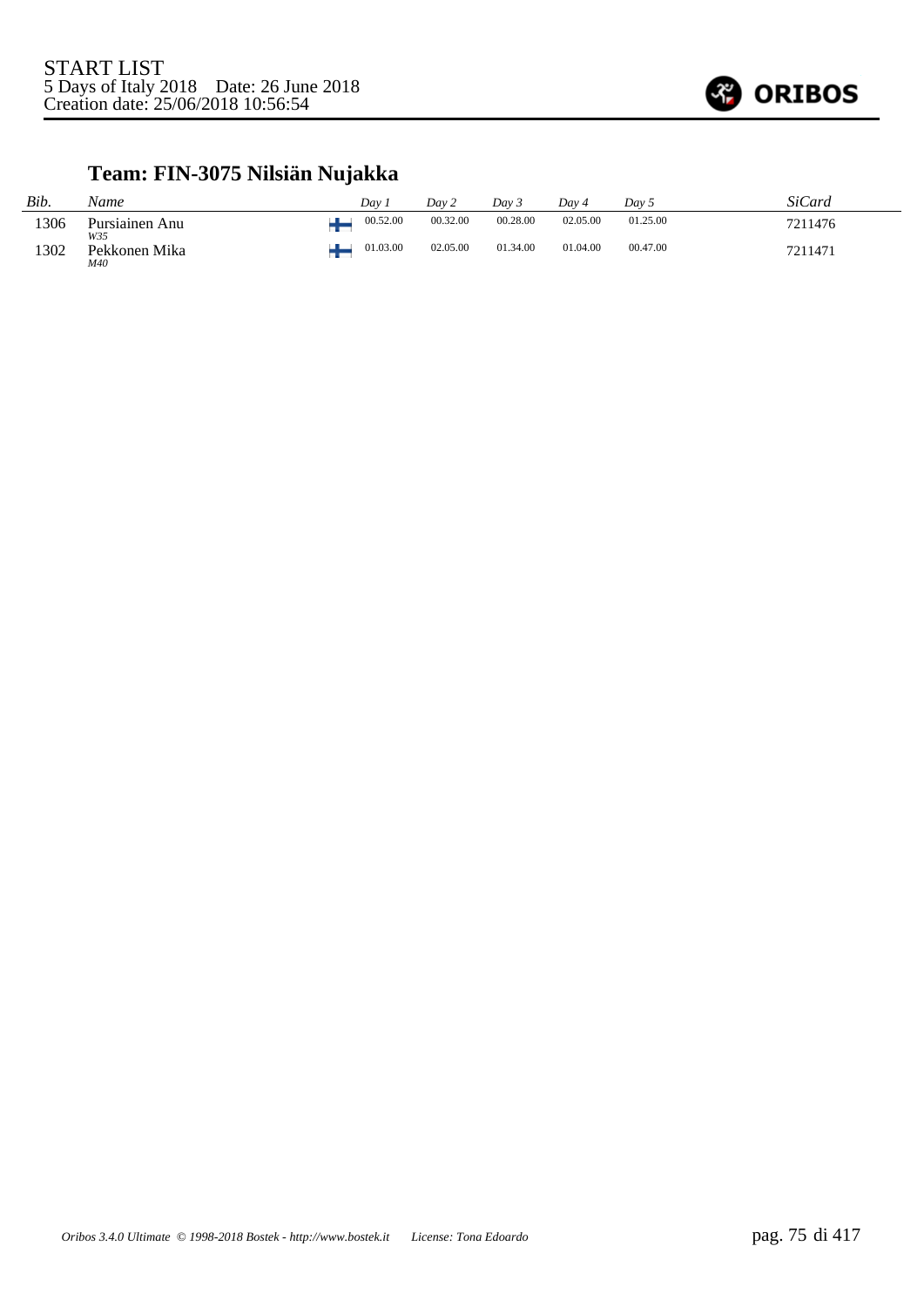

### **Team: FIN-3076 OK Trian**

| Bib. | Name                                     |    | Day 1    | Day 2    | Day 3    | Day 4    | Day 5    | SiCard           |  |
|------|------------------------------------------|----|----------|----------|----------|----------|----------|------------------|--|
| 1318 | Kajander Saana<br>$W1\tilde{2}$          | ÷  | 01.27.00 | 01.02.00 | 01.06.00 | 00.20.00 | 01.06.00 | $\Omega$         |  |
| 1326 | Lintula Aapo<br>M12                      | ÷  | 01.34.00 | 01.35.00 | 01.39.00 | 00.39.00 | 01.17.00 | 355610           |  |
| 1308 | Frilander Emil                           |    | 02.10.00 | 01.04.00 | 01.28.00 | 02.24.00 | 01.34.00 | 41958            |  |
| 1328 | <b>Direct Short</b><br>Lintula Otto      | ÷  | 01.51.00 | 01.59.00 | 02.09.00 | 01.38.00 | 01.19.00 | 354708           |  |
| 1314 | M16<br>Johansson Eelis                   | ÷  | 01.57.00 | 01.55.00 | 02.03.00 | 01.56.00 | 00.33.00 | $\mathbf{0}$     |  |
| 1333 | M16<br>Reijonen Oskari                   |    | 01.53.00 | 02.16.00 | 02.24.00 | 02.20.00 | 01.15.00 | $\mathbf{0}$     |  |
| 1322 | M18<br>Kopra Marcus                      | ۳. | 01.41.00 | 02.28.00 | 02.30.00 | 01.11.00 | 02.45.00 | $\overline{0}$   |  |
| 1335 | M18<br>Sevelius Ville                    |    | 01.47.00 | 02.34.00 | 02.18.00 | 02.35.00 | 00.15.00 | $\boldsymbol{0}$ |  |
| 1336 | M18<br><b>Svedberg Rasmus</b>            | ٠  | 01.59.00 | 02.22.00 | 02.36.00 | 00.44.00 | 01.09.00 | $\mathbf{0}$     |  |
| 1317 | M18<br>Johansson Linnea<br>Direct Middle |    | 01.55.00 | 00.49.00 | 01.15.00 | 01.30.00 | 01.21.00 | $\overline{0}$   |  |
| 1320 | Ketonen Luna<br>W20                      |    | 01.53.00 | 02.25.00 | 00.49.00 | 00.16.00 | 00.13.00 | $\mathbf{0}$     |  |
| 1310 | Holmgren Antonia                         |    | 01.41.00 | 02.29.00 | 00.53.00 | 00.10.00 | 00.31.00 | 8233466          |  |
| 1332 | W20<br>Reijonen Kasperi                  |    | 01.56.00 | 01.42.00 | 01.41.00 | 01.29.00 | 02.09.00 | $\mathbf{0}$     |  |
| 1334 | M20<br>Sevelius Emil                     |    | 01.47.00 | 01.36.00 | 01.47.00 | 01.38.00 | 01.48.00 | 9101669          |  |
| 1311 | M20<br>Holmgren Benny                    |    | 01.40.00 | 02.02.00 | 01.40.00 | 00.39.00 | 00.17.00 | 354737           |  |
| 1331 | M <sub>21</sub> Long<br>Pasanen Henri    |    | 01.34.00 | 01.56.00 | 01.46.00 | 00.57.00 | 00.50.00 | $\boldsymbol{0}$ |  |
| 1316 | M21 Long<br>Johansson Juho<br>M21 Short  |    | 02.23.00 | 03.05.00 | 01.03.00 | 02.14.00 | 02.55.00 | $\boldsymbol{0}$ |  |
| 1330 | Lönnström Emil<br>M21 Elite              |    | 02.00.00 | 02.55.00 | 01.45.00 | 00.40.00 | 01.22.00 | 9200266          |  |
| 1325 | Linnaila Casper<br>M21 Short             |    | 02.11.00 | 03.01.00 | 00.55.00 | 02.30.00 | 02.43.00 | 911607           |  |
| 1319 | Ketonen Kleo<br>M21 Short                |    | 02.19.00 | 02.53.00 | 01.07.00 | 02.10.00 | 02.23.00 | $\boldsymbol{0}$ |  |
| 1324 | Laurila Milla<br>W40                     | ٠  | 01.35.00 | 02.48.00 | 02.42.00 | 02.13.00 | 01.26.00 | $\mathbf{0}$     |  |
| 1321 | Kopra Kimmo<br>M45                       |    | 01.56.00 | 02.38.00 | 02.40.00 | 02.47.00 | 02.06.00 | $\theta$         |  |
| 1327 | Lintula Kirsi<br>W45                     | ÷  | 01.46.00 | 02.53.00 | 02.53.00 | 01.28.00 | 02.39.00 | 354757           |  |
| 9746 | <b>Johansson Anne</b><br>W45             | ÷  | 01.50.00 | 03.01.00 | 02.51.00 | 02.02.00 | 02.13.00 | $\mathbf{0}$     |  |
| 1315 | Johansson Jari<br>M45                    |    | 02.00.00 | 02.34.00 | 02.36.00 | 01.35.00 | 02.02.00 | $\overline{0}$   |  |
| 1329 | Lintula Timo<br>$Direct\ Middle$         |    | 01.53.00 | 00.50.00 | 01.13.00 | 00.35.00 | 00.15.00 | 355638           |  |
| 1323 | Laurila Anneli<br>W50                    |    | 01.26.00 | 02.37.00 | 02.21.00 | 01.59.00 | 01.06.00 | $\boldsymbol{0}$ |  |
| 1307 | Åberg Inga-Lill<br>W50                   |    | 01.32.00 | 02.39.00 | 02.27.00 | 01.38.00 | 00.13.00 | $\mathbf{0}$     |  |
| 1338 | Vepsänrepo Silja<br>W50                  |    | 01.28.00 | 02.41.00 | 02.23.00 | 01.35.00 | 01.12.00 | $\mathbf{0}$     |  |
| 1313 | Holmgren Ulrica<br>W50                   | ٠  | 01.30.00 | 02.43.00 | 02.25.00 | 01.32.00 | 00.08.00 | 8241605          |  |
| 1312 | Holmgren Hans<br>M21 Short               |    | 02.15.00 | 02.57.00 | 00.59.00 | 02.20.00 | 02.17.00 | 354706           |  |
| 1309 | Frilander Heikki<br>M55                  |    | 01.49.00 | 02.50.00 | 02.51.00 | 02.35.00 | 02.31.00 | 1008150          |  |
| 1337 | Vepsänrepo Paul<br>M65                   | ÷  | 01.55.00 | 02.23.00 | 02.26.00 | 01.26.00 | 02.17.00 | $\boldsymbol{0}$ |  |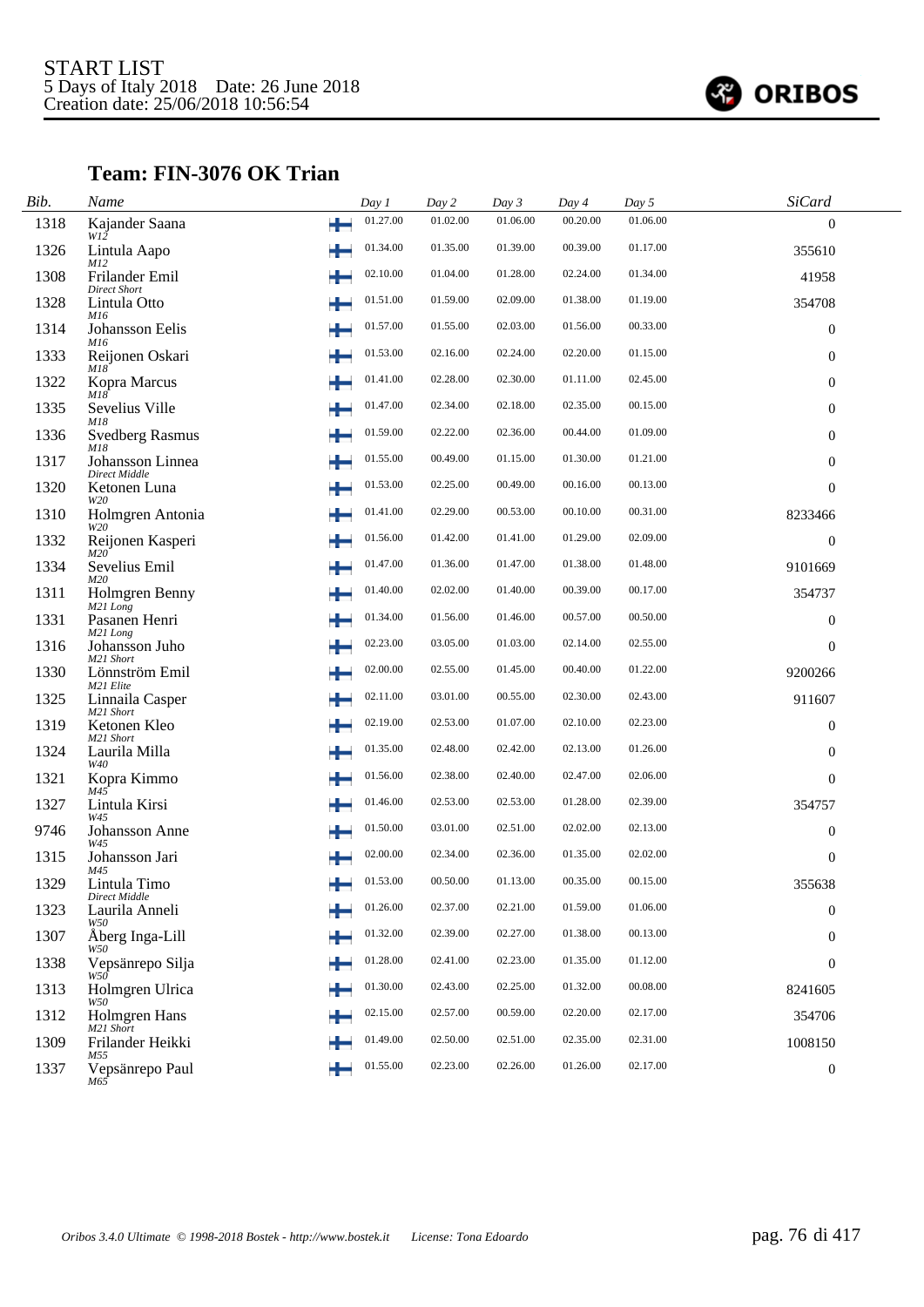

### **Team: FIN-3077 ORa**

| Bib. | Name                   | Dav 1    | Day 2    | Day 3    | Dav 4    | Day 5    | SiCard |
|------|------------------------|----------|----------|----------|----------|----------|--------|
| 1340 | Romppanen Tuike<br>W10 | 00.07.00 | 00.18.00 | 00.20.00 | 00.34.00 | 00.22.00 |        |
| 1339 | Kosonen Hanna<br>W40   | 00.11.00 | 02.50.00 | 01.06.00 | 02.53.00 | 01.14.00 |        |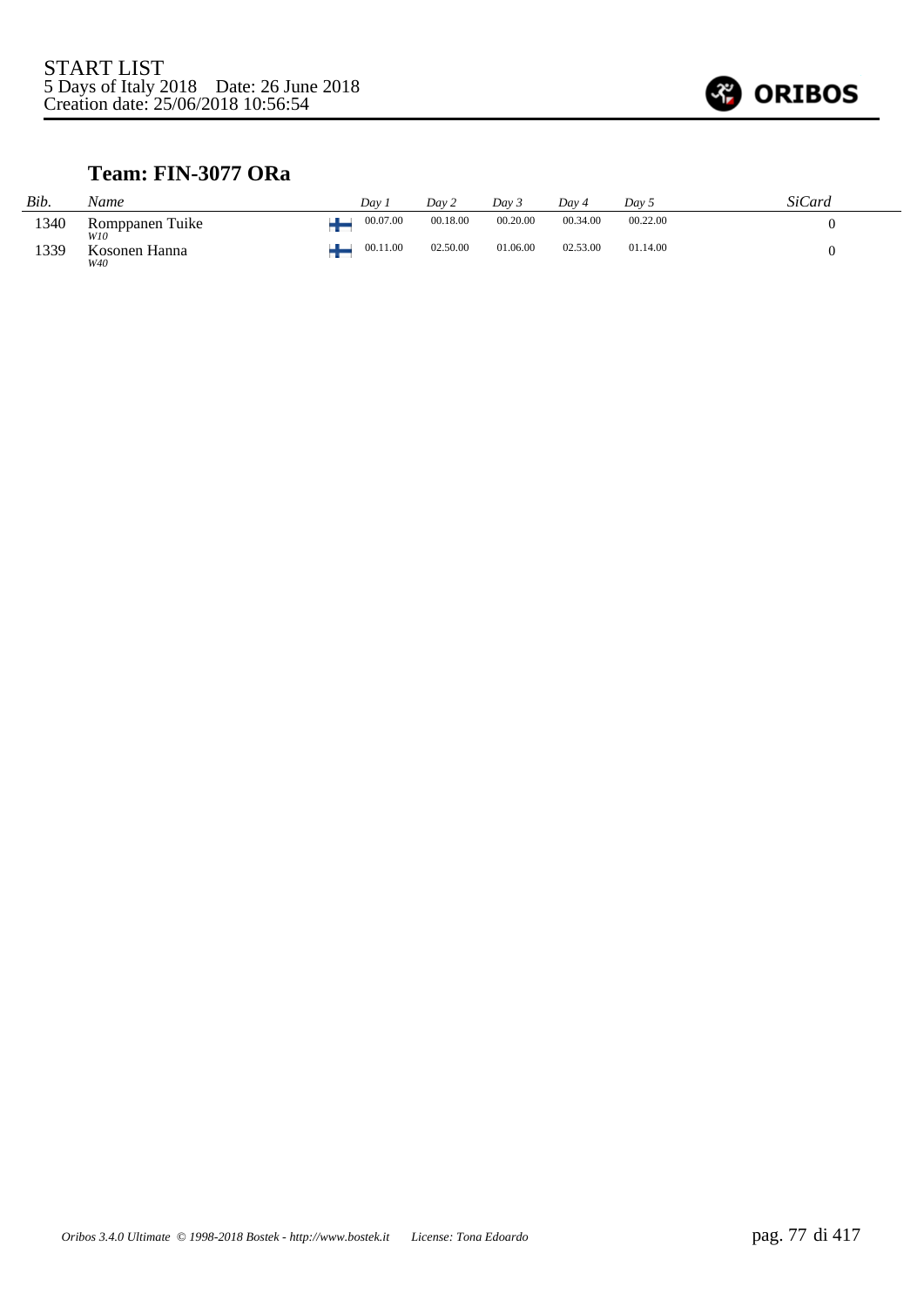

#### **Team: FIN-3078 Pihkaniskat**

| Bib. | Name                              | Day 1                 | Day 2    | Day 3    | Day 4    | Day 5      | <b>SiCard</b> |
|------|-----------------------------------|-----------------------|----------|----------|----------|------------|---------------|
| 1350 | Vikström Liisa<br>Direct Middle   | ÷<br>$-1 - 1 - 1 - 1$ | 00.44.00 | 00.39.00 | 00.43.00 | $-11 - 11$ | 112510        |
| 1348 | Saranen Samuel<br><i>M10</i>      | 01.10.00              | 01.09.00 | 01.03.00 | 01.17.00 | 01.13.00   | 9201534       |
| 1341 | Anana John<br><i>M10</i>          | 01.14.00<br>┿         | 01.05.00 | 01.13.00 | 01.15.00 | 01.17.00   | 7208154       |
| 1342 | Anana-Saranen Joanne<br>W21 Short | 00.15.00              | 00.25.00 | 00.41.00 | 00.44.00 | 00.25.00   | 7208156       |
| 1349 | Tervo Johanna<br>W21 Short        | 01.03.00<br>┿         | 01.13.00 | 01.53.00 | 01.32.00 | 00.31.00   | 1399952       |
| 1345 | Huttunen Matti<br>M50             | 01.33.00<br>┶         | 01.06.00 | 02.13.00 | 02.36.00 | 00.22.00   | 8630831       |
| 1343 | Eronen Jaana<br>W55               | 01.29.00              | 00.43.00 | 01.37.00 | 01.28.00 | 01.29.00   | 1301923       |
| 1347 | Saranen Aki<br>M55                | 00.53.00              | 01.17.00 | 01.16.00 | 01.05.00 | 01.07.00   | 7207732       |
| 1346 | Saarikoski Päivi<br>W60           | 00.44.00<br>╈         | 01.40.00 | 01.02.00 | 00.59.00 | 01.40.00   | 7203404       |
| 1344 | Hulkkonen Heikki<br>M60           | 01.32.00              | 02.18.00 | 01.29.00 | 02.23.00 | 01.54.00   | 7203433       |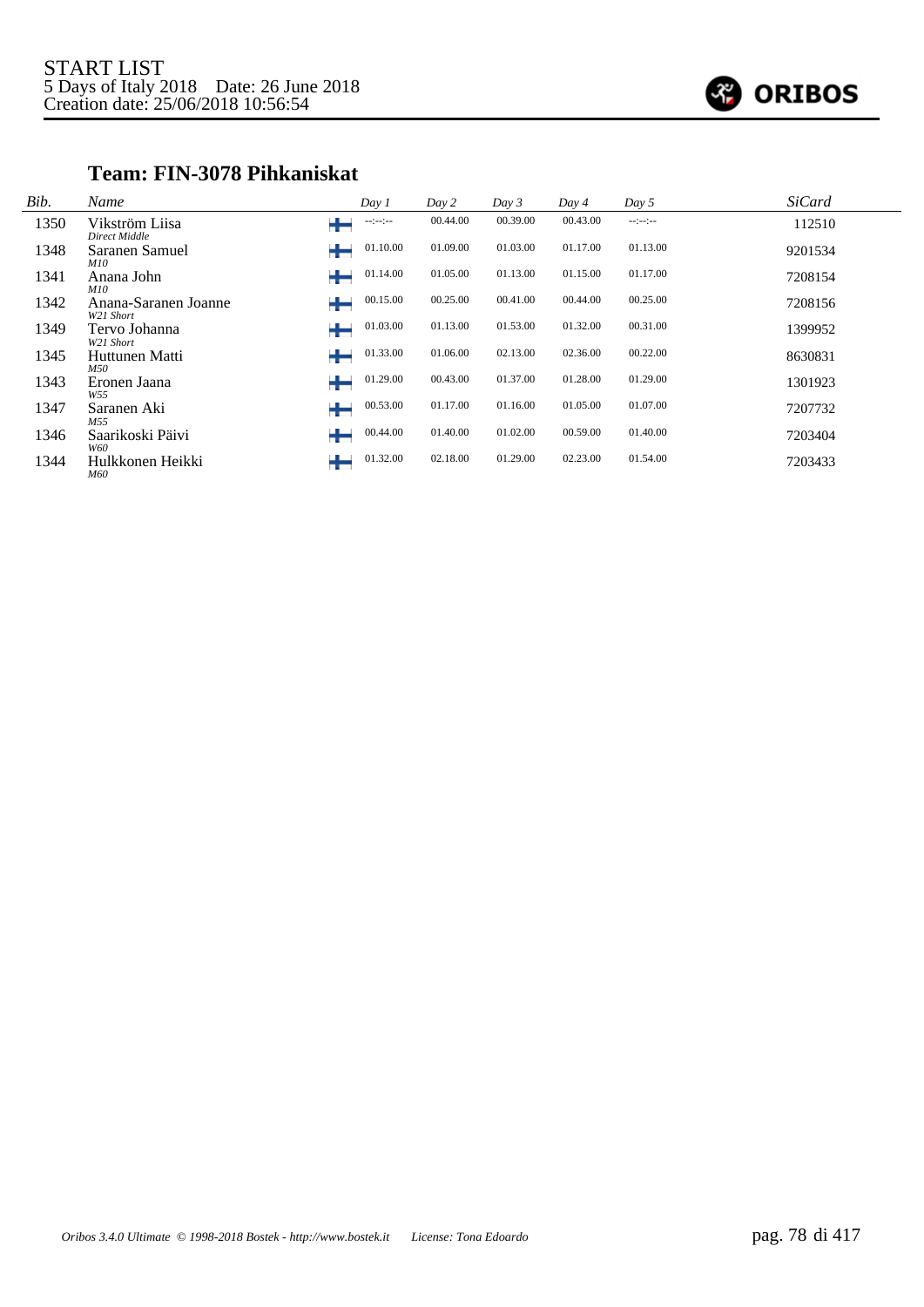

#### **Team: FIN-3079 PWT FIN**

| Bib. | Name                                 | Dav      | Day 2    | Dav 5    | Dav 4    | Dav 5    | SiCard  |
|------|--------------------------------------|----------|----------|----------|----------|----------|---------|
| 1351 | Rantakokko Merianna                  | 01.29.00 | 01.37.00 | 01.03.00 | 01.34.00 | 00.03.00 | 7207369 |
| 1352 | W14<br>Tervo-Rantakokko Tiina<br>W50 | 00.58.00 | 01.52.00 | 01.51.00 | 01.55.00 | 00.33.00 | 7207368 |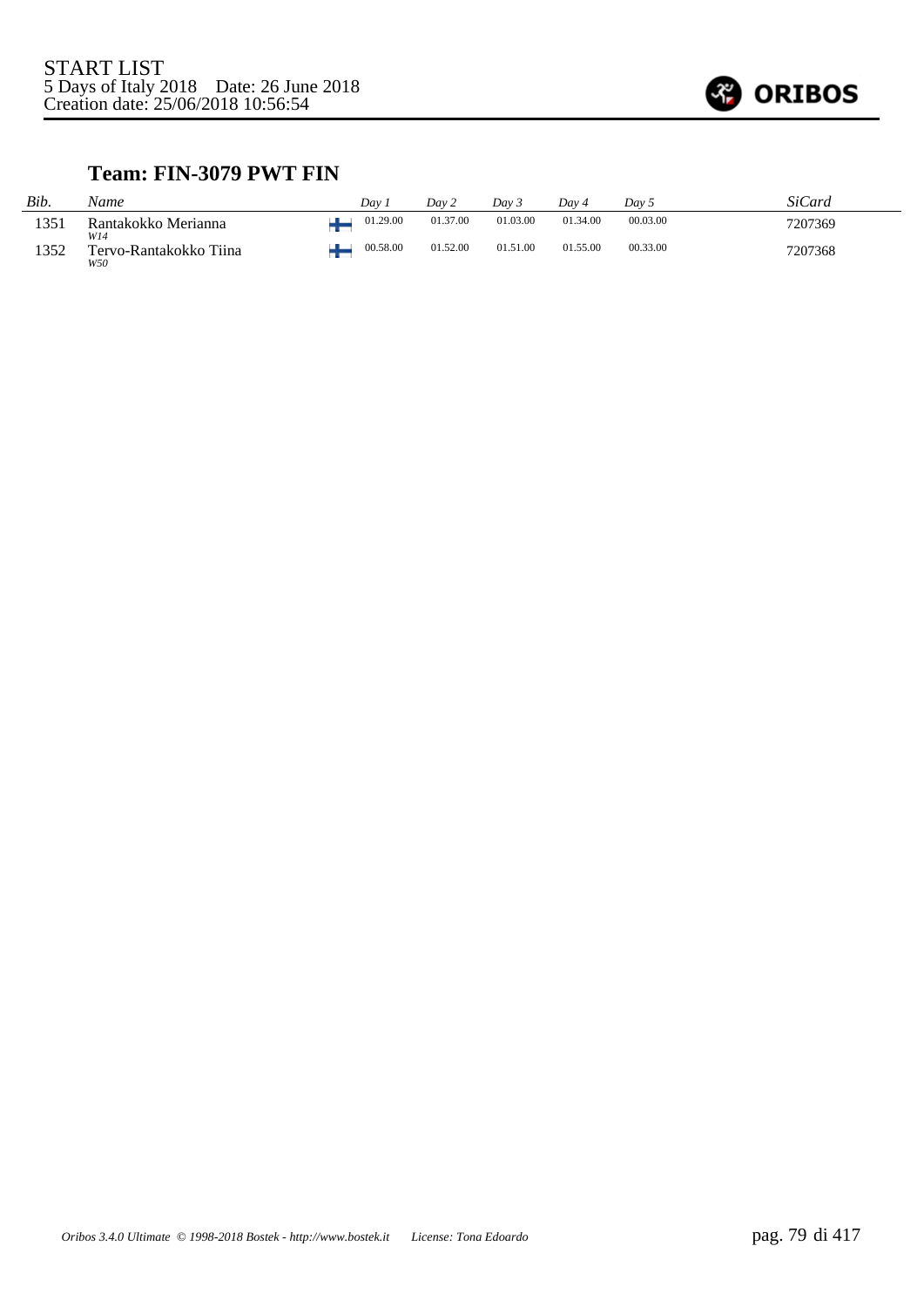

# **Team: FIN-3080 Rajamäen Rykmentti**

| Bib. | Name                      | Day 1    | Day 2    | Day 3    | Day 4    | Day 5    | <b>SiCard</b> |
|------|---------------------------|----------|----------|----------|----------|----------|---------------|
| 1354 | Tervo Kiira<br>W10        | 00.27.00 | 00.34.00 | 00.32.00 | 00.24.00 | 00.28.00 |               |
| 1355 | Tervo Tuomas<br>M21 Elite | 02.06.00 | 02.07.00 | 02.06.00 | 01.04.00 | 02.16.00 | 830109        |
| 1353 | Paalanen Anne<br>W50      | 01.16.00 | 02.26.00 | 01.31.00 | 01.07.00 | 01.26.00 | 1304194       |
| 1357 | Valkonen Timo<br>M65      | 02.49.00 | 02.21.00 | 00.52.00 | 01.34.00 | 01.43.00 | 2112271       |
| 1356 | Tervo Vesa<br>M65         | 01.33.00 | 01.23.00 | 01.24.00 | 01.42.00 | 01.03.00 | 520314        |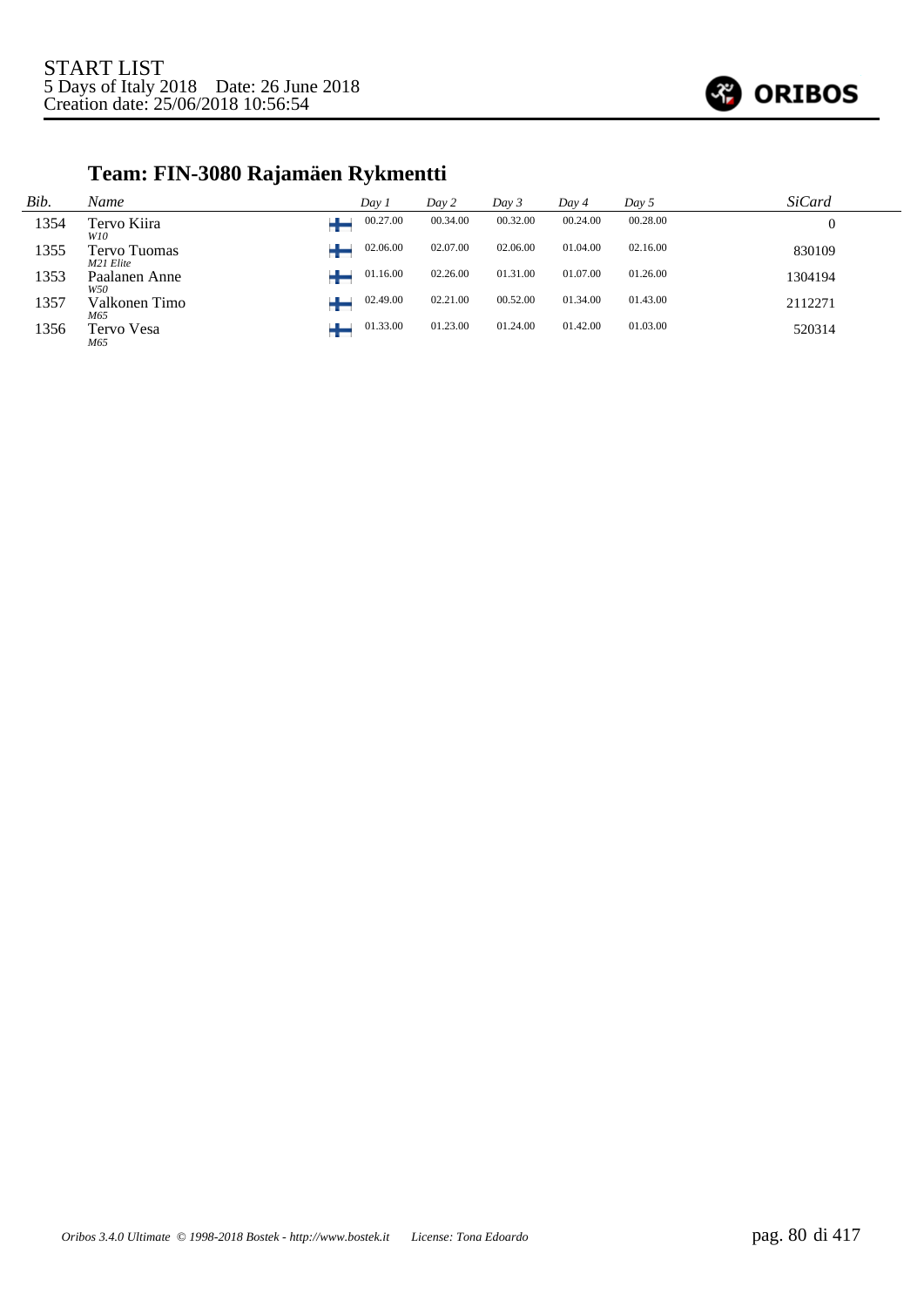

### **Team: FIN-3081 RaJu**

| Bib. | Name                 | Dav.     | Day 2    | Dav 3    | Dav 4    | Dav 5    | SiCard  |
|------|----------------------|----------|----------|----------|----------|----------|---------|
| 1358 | Ruokola Anna<br>W18  | 00.49.00 | 01.27.00 | 00.25.00 | 00.36.00 | 01.03.00 | 7211109 |
| 1359 | Ruokola Ilkka<br>M45 | 01.58.00 | 02.32.00 | 01.20.00 | 02.37.00 | 02.34.00 | 7211113 |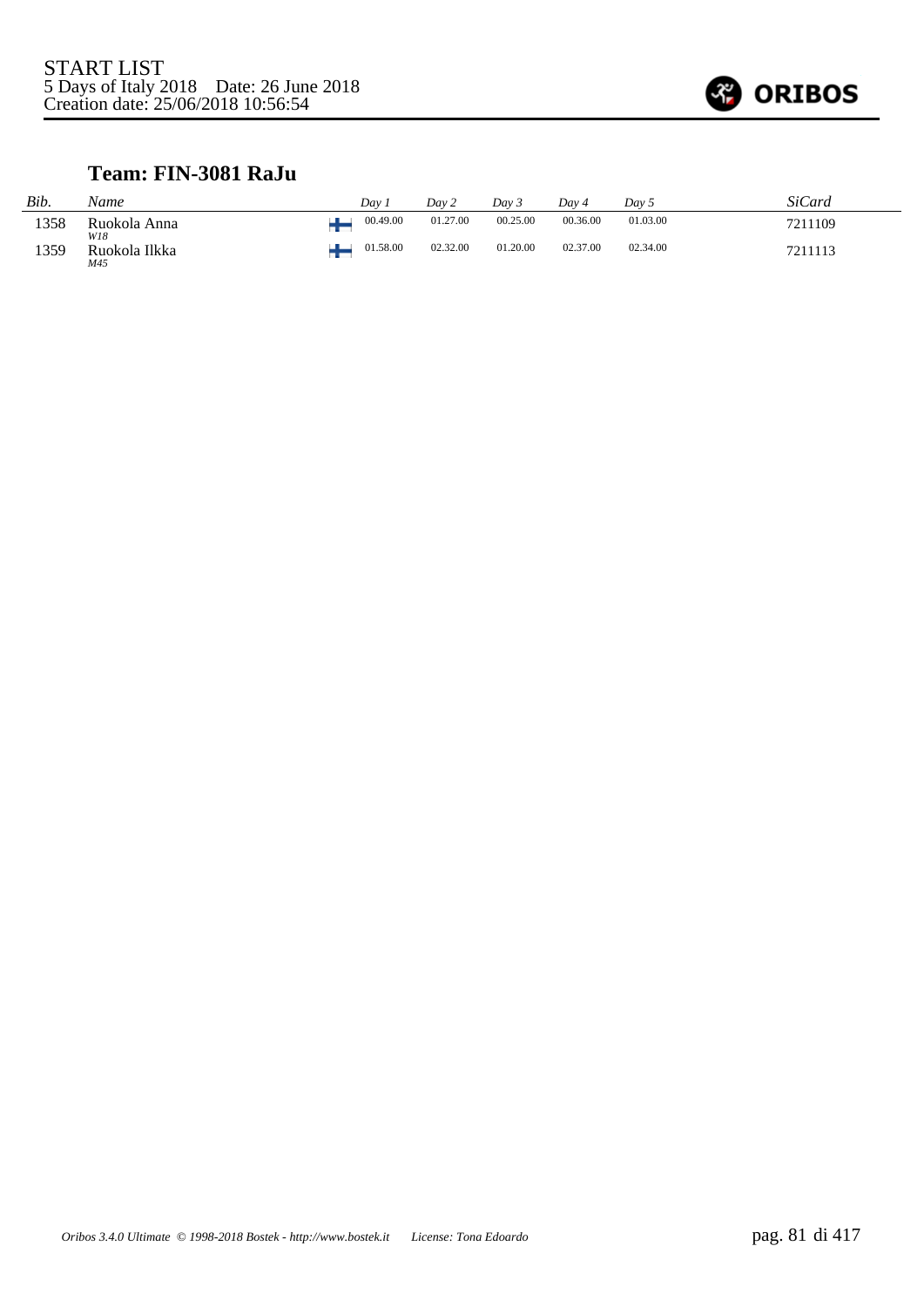

# **Team: FIN-3082 Rasti-Jyry**

| Bib. | Name                               | Dav      | Dav 2    | Dav 3    | Dav 4    | Dav 5    | SiCard |
|------|------------------------------------|----------|----------|----------|----------|----------|--------|
| 1360 | Laaksonen Anita<br>W60             | 00.20.00 | 00.26.00 | 01.28.00 | 00.19.00 | 00.56.00 | 997886 |
| 1361 | Nippala Juhani<br>$M6\overline{5}$ | 01.29.00 | 01.17.00 | 01.48.00 | 01.14.00 | 02.01.00 | 40717  |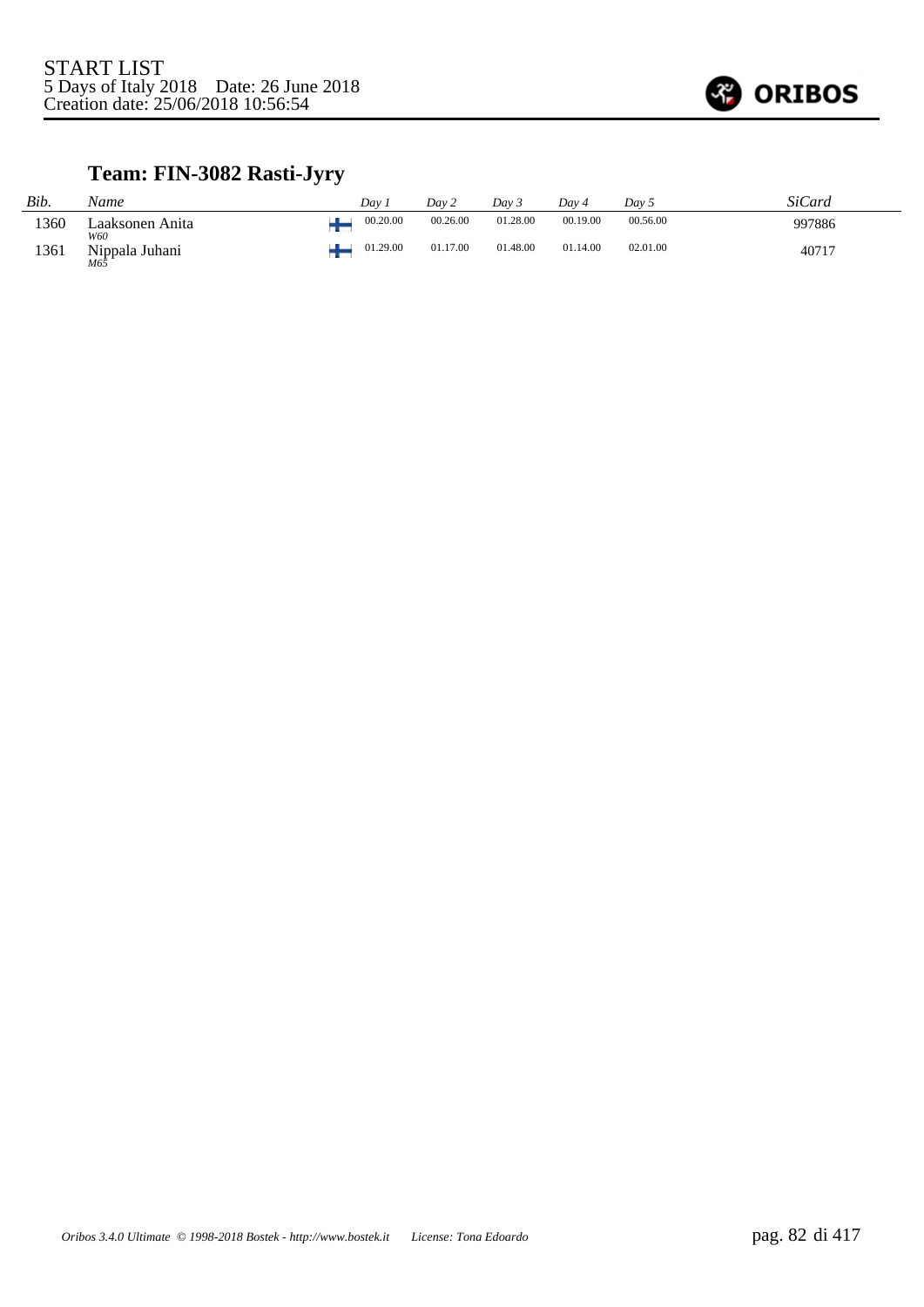

### **Team: FIN-3083 Rasti-Lukko**

| Bib. | Name                      | Dav 1    | Day 2    | Day 3    | Day 4    | Day 5    | SiCard |
|------|---------------------------|----------|----------|----------|----------|----------|--------|
| 1364 | Kallioniemi Justus<br>M12 | 00.50.00 | 00.07.00 | 00.37.00 | 00.57.00 | 00.43.00 | 237696 |
| 1362 | Kallioniemi Jami<br>M14   | 00.43.00 | 00.43.00 | 00.09.00 | 00.46.00 | 02.33.00 | 237694 |
| 1365 | Kallioniemi Reija<br>W40  | 01.19.00 | 01.28.00 | 01.24.00 | 02.17.00 | 01.46.00 | 237693 |
| 1363 | Kallioniemi Janne<br>M45  | 02.06.00 | 01.00.00 | 00.38.00 | 02.39.00 | 01.16.00 | 237695 |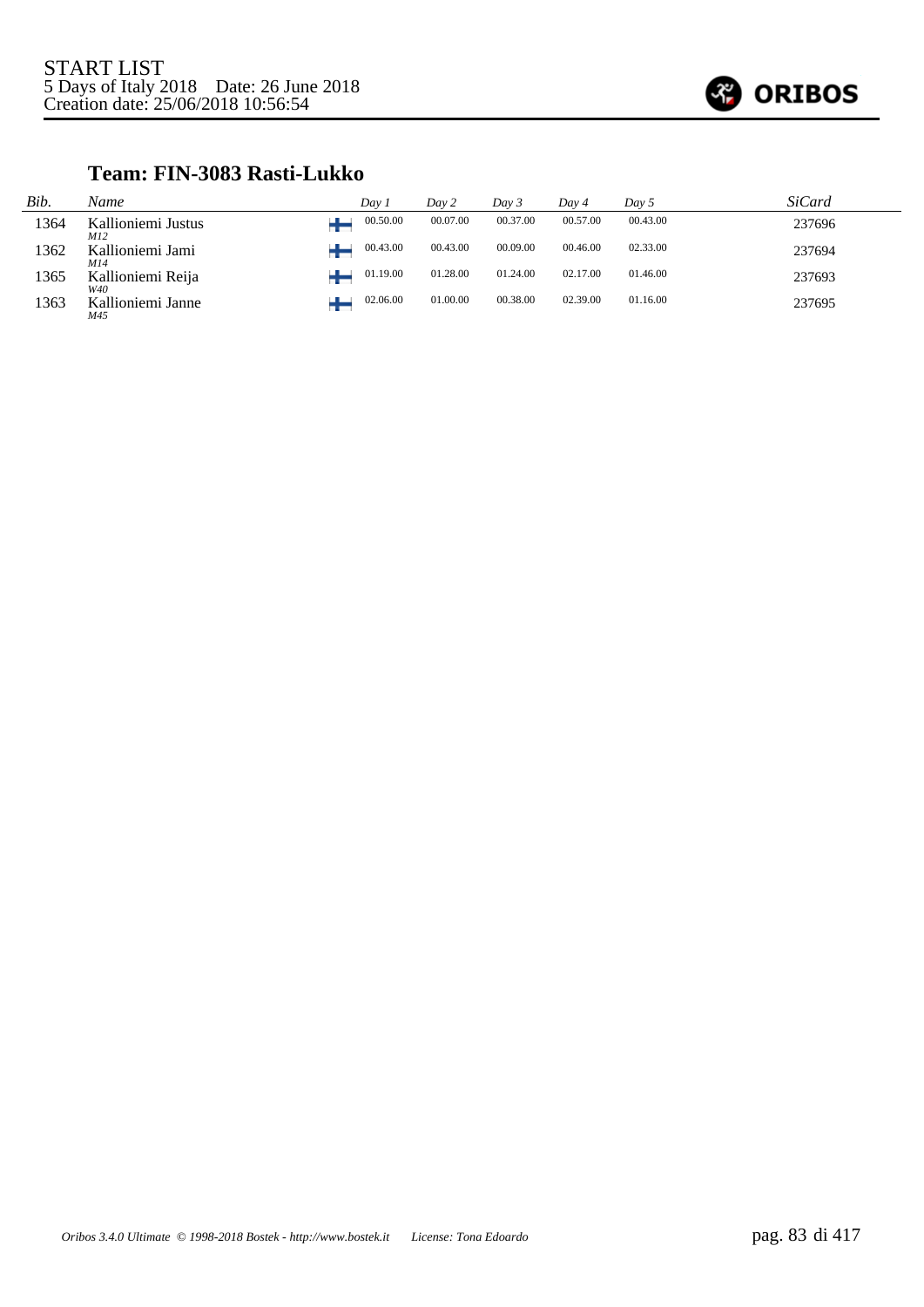

### **Team: FIN-3084 Rasti-Nokia**

| Bib. | Name                  | Dav :    | Day 2    | Dav 3    | Dav 4    | Day 5    | SiCard  |
|------|-----------------------|----------|----------|----------|----------|----------|---------|
| 1368 | Viitanen Julia<br>W10 | 00.29.00 | 00.32.00 | 00.10.00 | 00.28.00 | 00.10.00 | 1201023 |
| 1369 | Viitanen Reijo<br>M50 | 01.53.00 | 01.33.00 | 01.32.00 | 02.37.00 | 01.31.00 | 1201024 |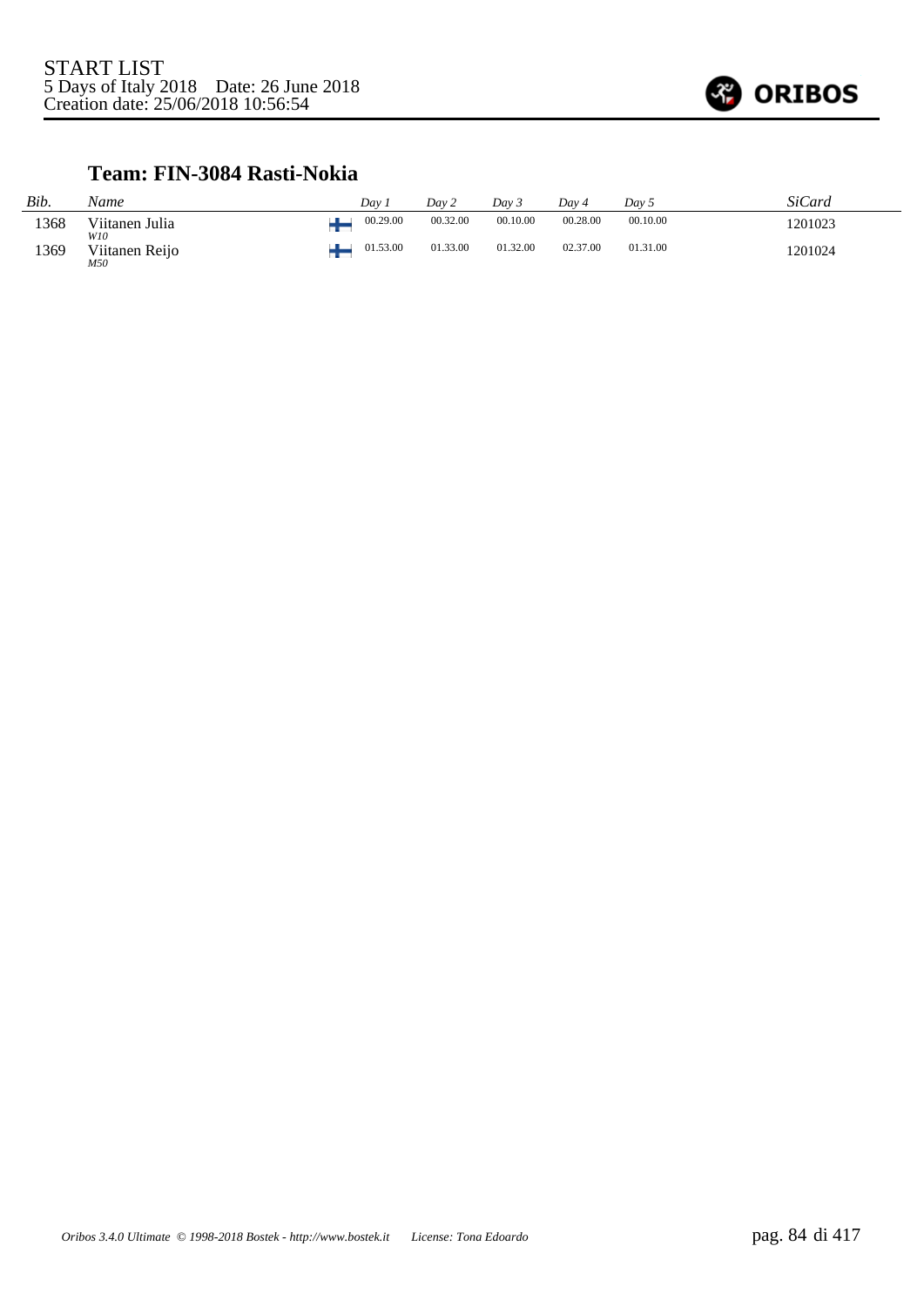

#### **Team: FIN-3085 Rautabanaani**

| Bib. | Name                           | Dav 1    | Dav 2    | Dav <sub>3</sub> | Dav 4    | Day 5    | <i>SiCard</i> |
|------|--------------------------------|----------|----------|------------------|----------|----------|---------------|
| 1370 | Lähteenmäki Nelli<br>W21 Short | 00.24.00 | 00.34.00 | 00.50.00         | 01.35.00 | 01.10.00 | 1603319       |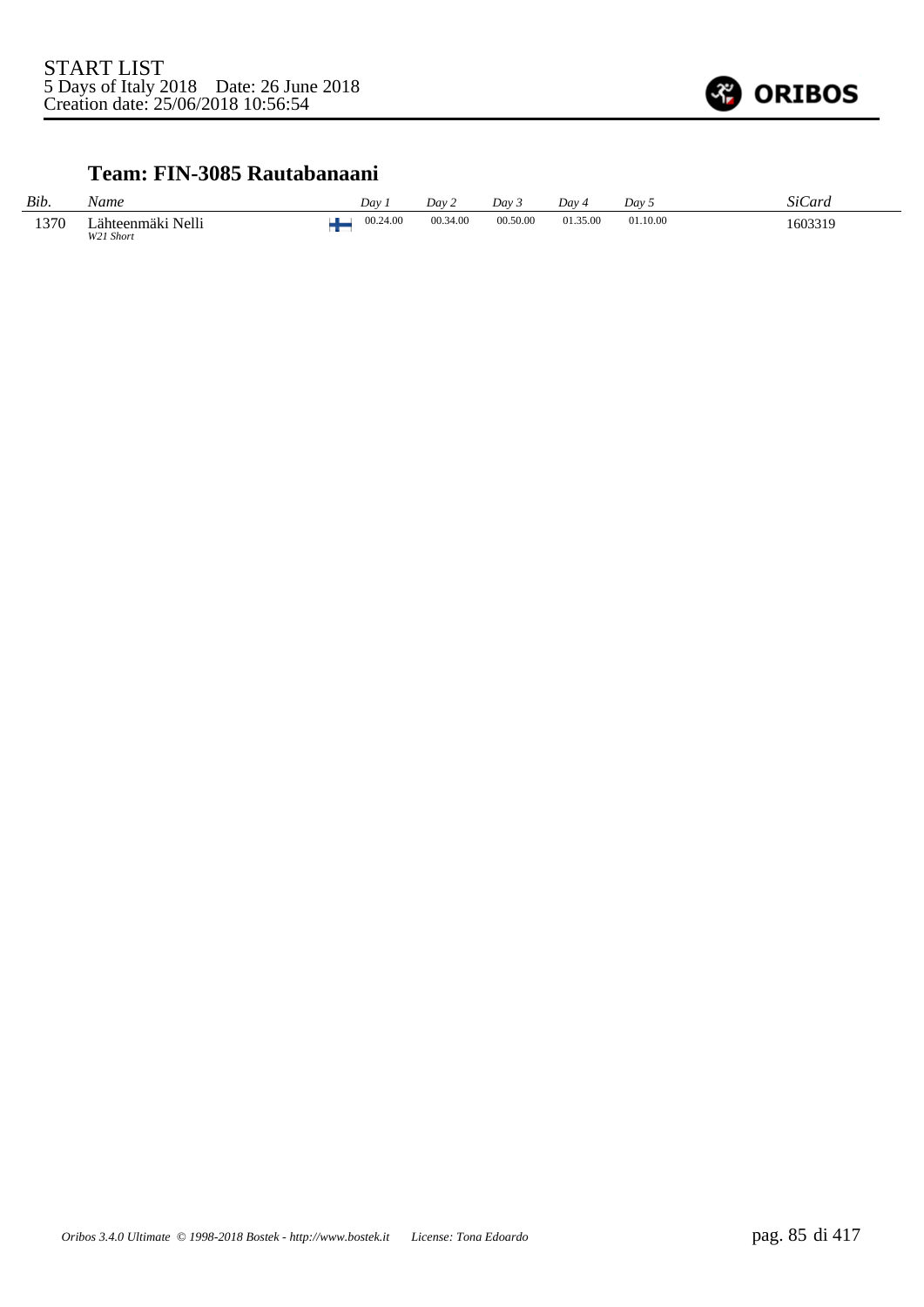

### **Team: FIN-3086 S-JKL**

| Bib. | Name                    | Dav 1    | Day 2    | Day 3    | Day 4    | Day 5    | SiCard |
|------|-------------------------|----------|----------|----------|----------|----------|--------|
| 1372 | Kämäräinen Elias<br>M10 | 01.06.00 | 00.05.00 | 01.07.00 | 00.35.00 | 00.31.00 |        |
| 1371 | Kämäräinen Aaro<br>M12  | 01.18.00 | 00.39.00 | 00.47.00 | 01.09.00 | 00.49.00 |        |
| 1373 | Myllykoski Pekka<br>M45 | 00.38.00 | 00.24.00 | 01.02.00 | 01.53.00 | 01.46.00 | 690007 |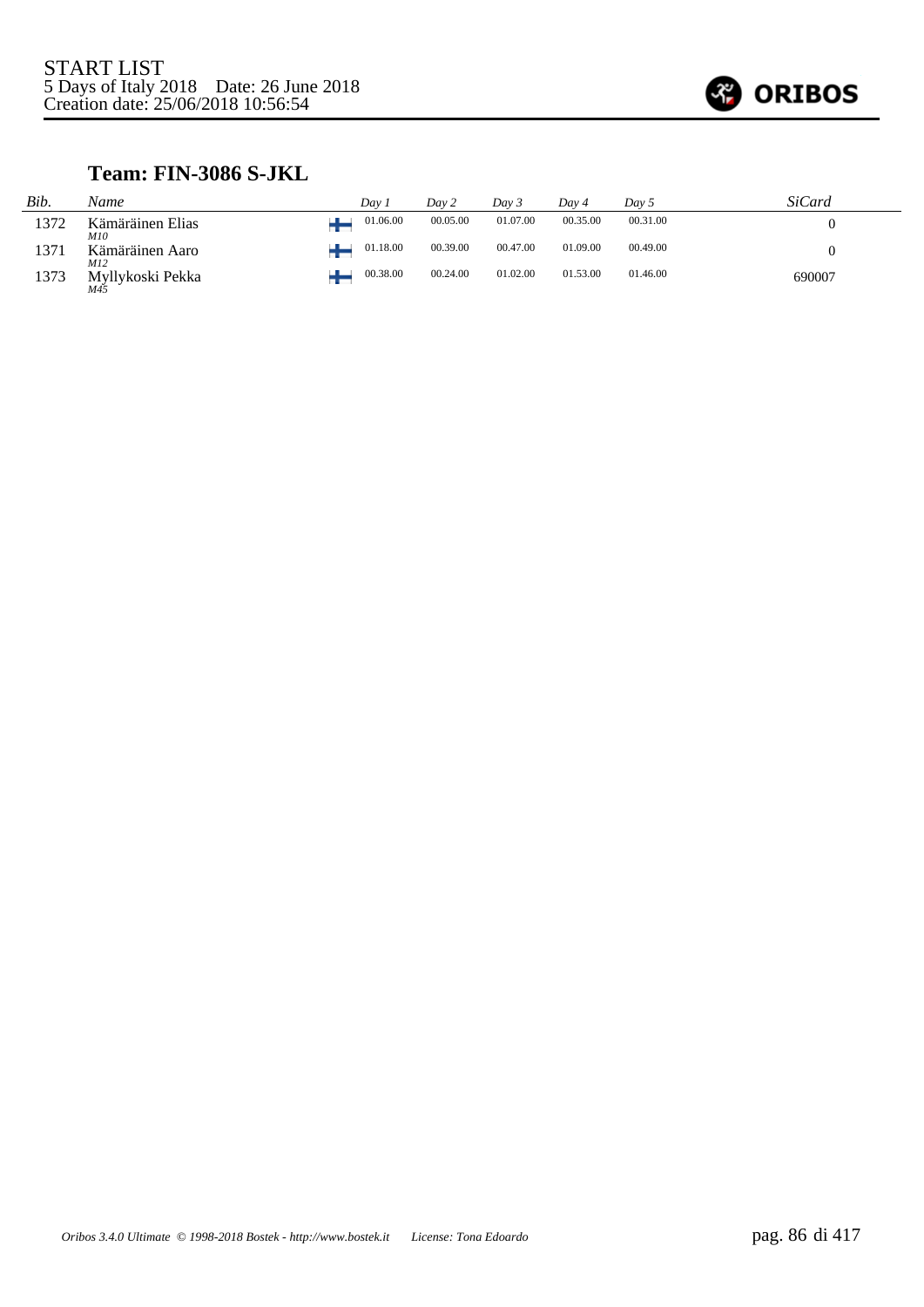

# **Team: FIN-3087 SK Pohjantähti**

| Bib. | Name                               | Day 1         | Day 2    | Day 3    | Day 4    | Day 5    | <b>SiCard</b> |
|------|------------------------------------|---------------|----------|----------|----------|----------|---------------|
| 1377 | Niinimaki Olli<br><b>Beginners</b> | 01.35.00      | 01.19.00 | 01.12.00 | 02.24.00 | 01.38.00 | 1401225       |
| 1375 | Niinimaki Nelli<br>W12             | 00.47.00      | 00.54.00 | 00.42.00 | 00.34.00 | 00.12.00 | 1401226       |
| 1376 | Niinimaki Niilo<br>M16             | 00.33.00      | 00.15.00 | 01.59.00 | 00.28.00 | 01.33.00 | 1401223       |
| 1380 | Wennman Heini<br>W21 Elite         | 01.11.00      | 01.10.00 | 01.15.00 | 01.33.00 | 01.54.00 | 1009759       |
| 1374 | Joensuu Marttiina<br>W21 Elite     | 00.35.00<br>┿ | 00.49.00 | 01.30.00 | 02.30.00 | 02.08.00 | 9831905       |
| 1378 | Niinimaki Riitta<br>W40            | 00.51.00<br>∸ | 01.22.00 | 01.12.00 | 02.01.00 | 02.20.00 | 1401221       |
| 1379 | Niinimaki Tuukka<br>M45            | 01.52.00      | 01.46.00 | 00.20.00 | 01.43.00 | 01.50.00 | 1401222       |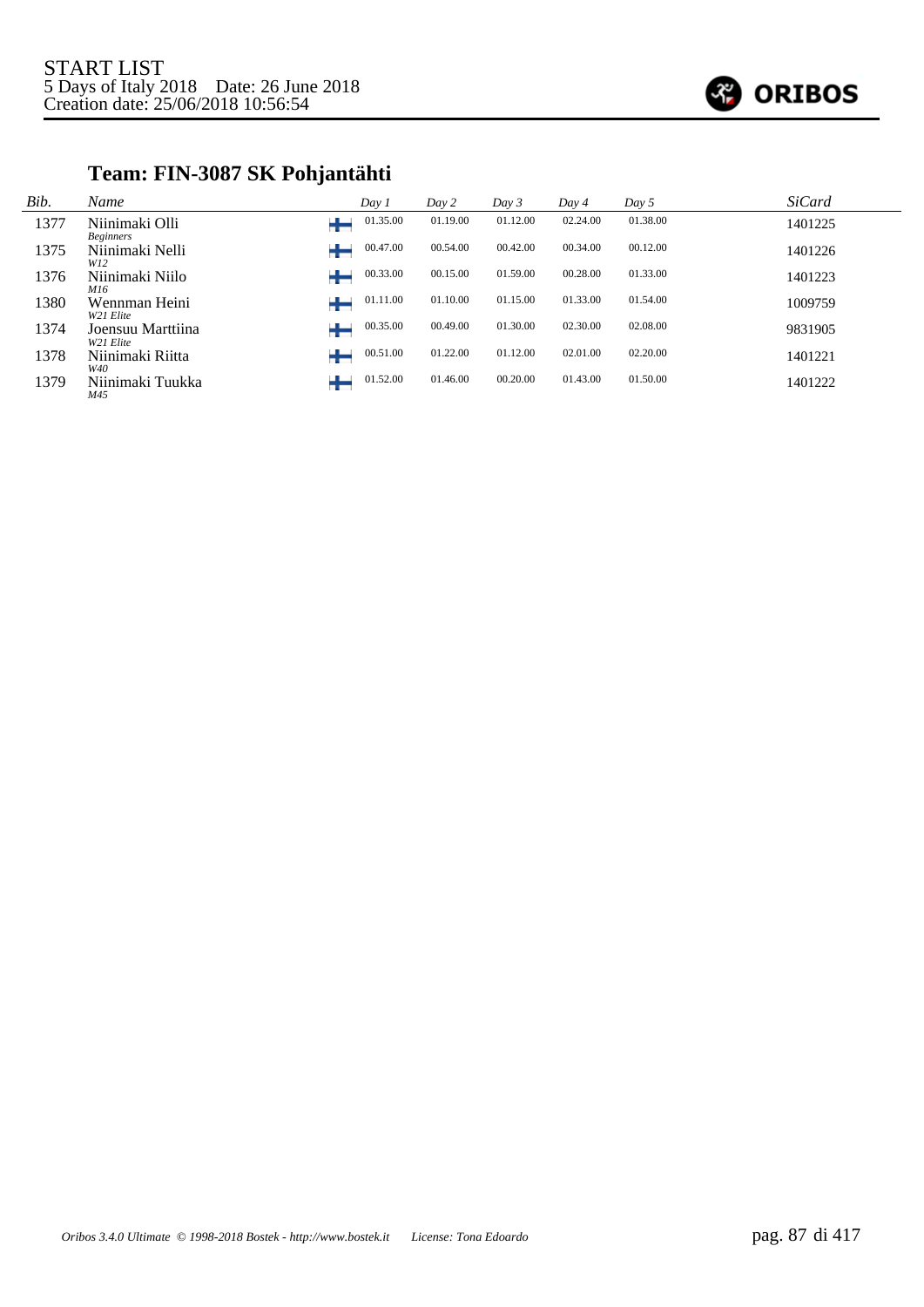

### **Team: FIN-3088 SK Uusi**

| Bib. | Name                        | Dav 1    | Dav 2    | Dav 3    | Day 4    | Dav 5         | SiCard  |
|------|-----------------------------|----------|----------|----------|----------|---------------|---------|
| 1381 | Hulkkonen Mikko<br>M21 Long | 00.31.00 | 01.14.00 | 00.28.00 | 01.00.00 | 01.41.00<br>. | 7203417 |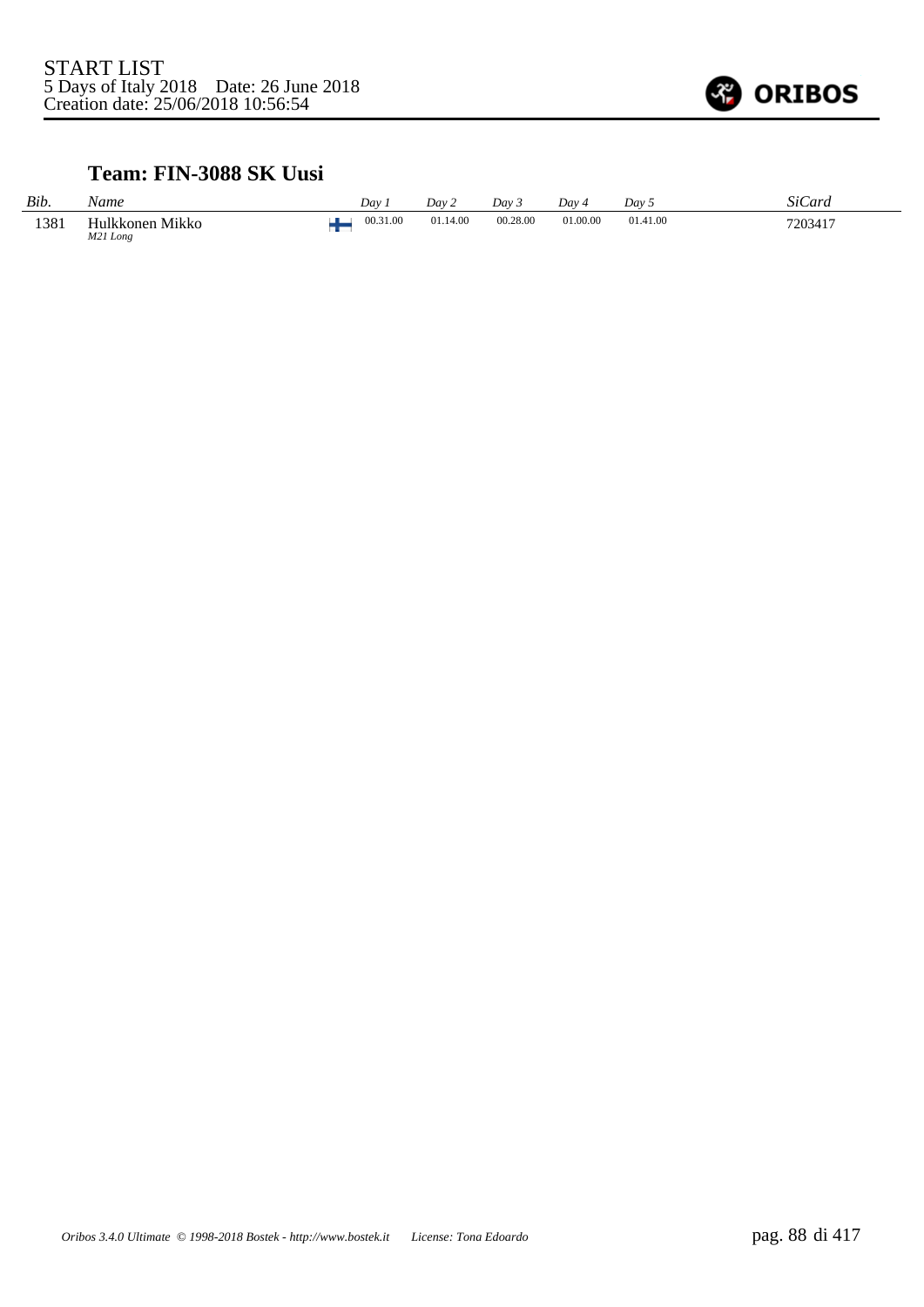

### **Team: FIN-3089 SK Vuoksi**

| Bib. | Name                        | Dav 1    | Dav 2    | Dav 3    | Day 4    | Dav 5    | SiCard |
|------|-----------------------------|----------|----------|----------|----------|----------|--------|
| 1382 | Juutilainen<br>Anssi<br>M60 | 01.52.00 | 01.10.00 | 01.45.00 | 01.17.00 | 01.50.00 | 237697 |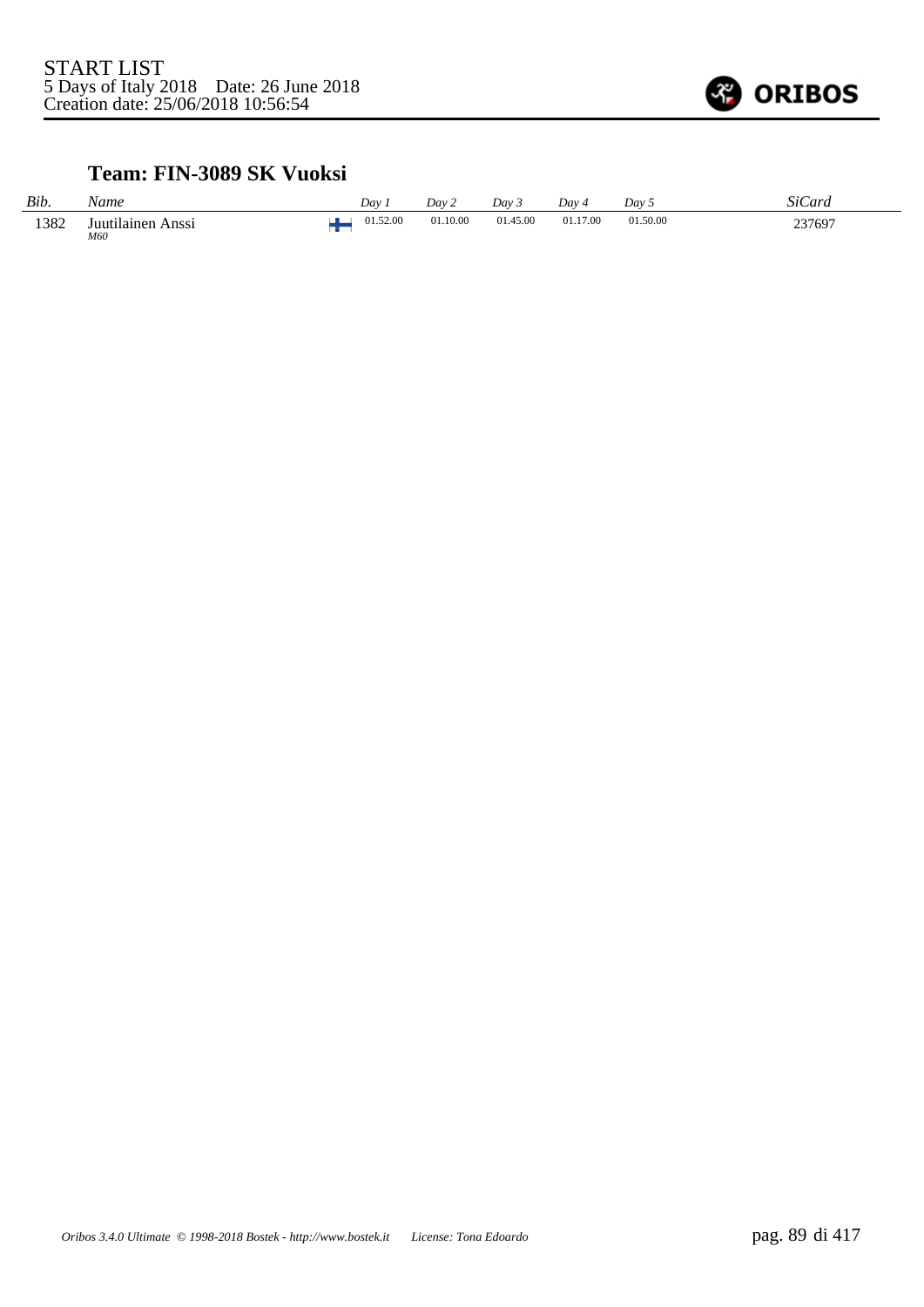

### **Team: FIN-3090 SuoVa**

| Bib. | Name                    | Dav       | Day 2    | Dav 5    | Dav -    | Dav <sub>5</sub> | <b>SiCard</b> |
|------|-------------------------|-----------|----------|----------|----------|------------------|---------------|
| 1383 | Kämäräinen Marko<br>M40 | $-122222$ | 01.14.00 | 01.43.00 | 00.55.00 | $-12222222$      |               |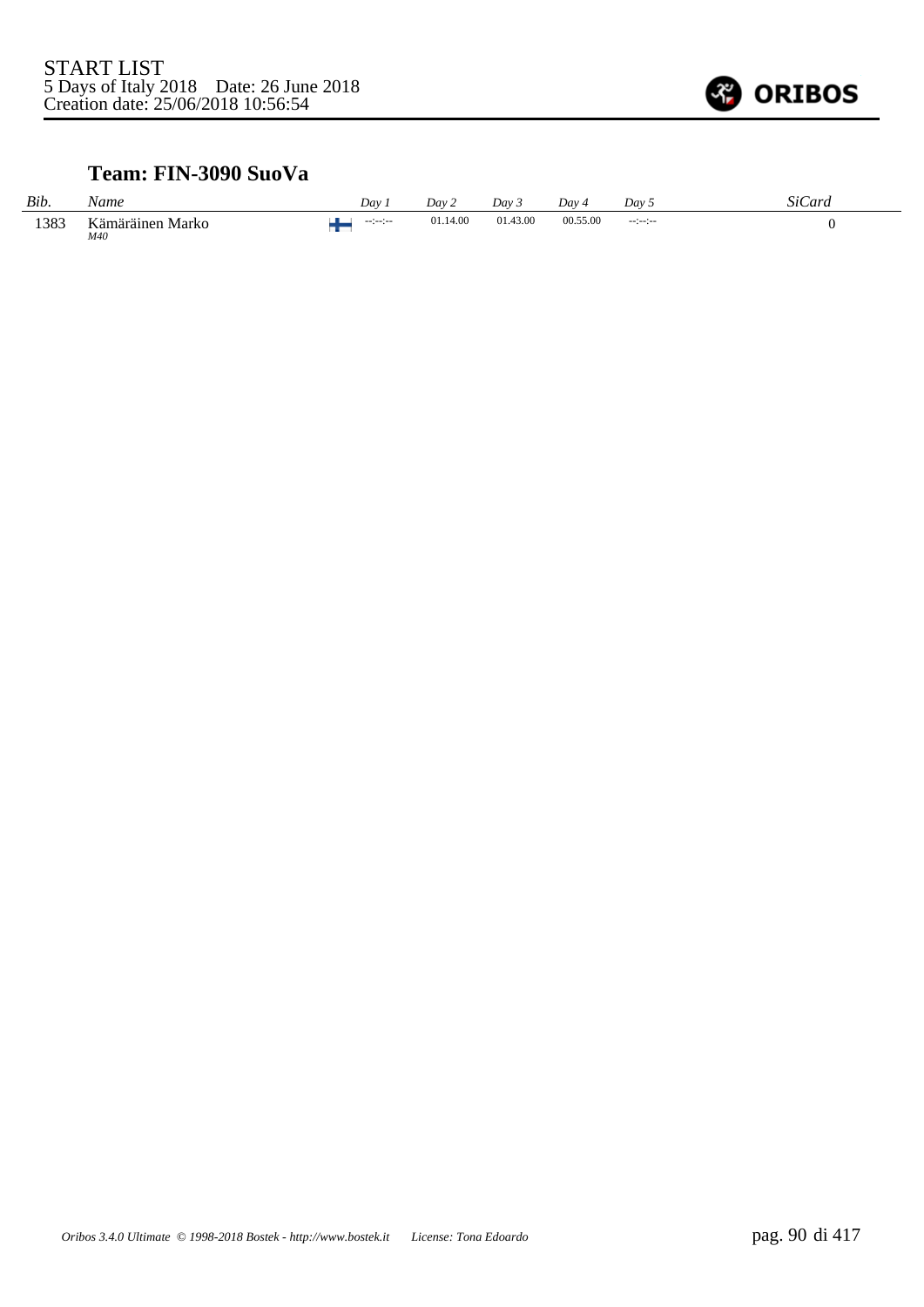

# **Team: FIN-3091 Tampereen Pyrintö**

| Bib. | Name                               |    | Day 1    | Day 2    | Day 3    | Day 4    | Day 5    | <b>SiCard</b> |  |
|------|------------------------------------|----|----------|----------|----------|----------|----------|---------------|--|
| 1389 | Itävuo Roope<br><i>M10</i>         | ÷  | 00.30.00 | 00.35.00 | 00.47.00 | 00.59.00 | 00.55.00 | 666969        |  |
| 1410 | Pesu Lotta<br>W10                  |    | 00.23.00 | 00.20.00 | 00.34.00 | 00.30.00 | 00.36.00 | 1415648       |  |
| 1417 | Ritala Samu                        |    | 00.54.00 | 00.29.00 | 00.51.00 | 00.23.00 | 00.47.00 | 690006        |  |
| 1392 | <i>M10</i><br>Koskinen Aino<br>W10 | ₩  | 00.11.00 | 00.24.00 | 00.28.00 | 00.22.00 | 00.12.00 | 8637643       |  |
| 1388 | Halme Ronja<br>W12                 |    | 00.43.00 | 00.10.00 | 00.56.00 | 00.22.00 | 00.32.00 | 690016        |  |
| 1393 | Koskinen Eemil<br>M12              |    | 00.52.00 | 00.57.00 | 01.17.00 | 01.31.00 | 00.41.00 | 8637639       |  |
| 1386 | Davidsson Linnéa<br>W12            |    | 00.53.00 | 00.50.00 | 01.04.00 | 00.32.00 | 00.48.00 | 690013        |  |
| 1415 | Ritala Arttu<br>M12                |    | 00.44.00 | 00.35.00 | 01.05.00 | 01.03.00 | 01.39.00 | 690005        |  |
| 1398 | Liponkoski Onni<br>M12             | ╄  | 01.12.00 | 00.25.00 | 01.37.00 | 00.41.00 | 00.11.00 | 1396862       |  |
| 1397 | Liponkoski Eino<br>M12             |    | 00.26.00 | 01.15.00 | 00.57.00 | 00.37.00 | 01.11.00 | 1396859       |  |
| 1409 | Pesu Akseli<br>M12                 | ÷  | 01.16.00 | 00.49.00 | 01.31.00 | 01.47.00 | 01.31.00 | 1415650       |  |
| 1406 | Myllykoski Pihla<br>W14            |    | 01.17.00 | 01.11.00 | 01.33.00 | 01.23.00 | 00.08.00 | 690008        |  |
| 1396 | Liponkoski Aapo<br>M14             | ₩  | 00.20.00 | 00.25.00 | 00.43.00 | 00.52.00 | 02.27.00 | 9102299       |  |
| 1401 | Luoma Elli<br>W14                  | ₩  | 01.30.00 | 01.09.00 | 01.25.00 | 01.28.00 | 00.40.00 | 690011        |  |
| 1391 | Koskinen Aaro<br>M14               |    | 00.39.00 | 00.15.00 | 00.03.00 | 00.55.00 | 02.19.00 | 7211480       |  |
| 1385 | Davidsson Daniel                   | ਚ− | 00.49.00 | 01.27.00 | 02.43.00 | 01.06.00 | 00.05.00 | 690014        |  |
| 1413 | M16<br>Pesu Vilma<br>W16           |    | 02.14.00 | 00.51.00 | 00.35.00 | 00.38.00 | 02.14.00 | 1415649       |  |
| 1422 | Tukiainen Otso<br>M16              |    | 00.43.00 | 01.21.00 | 01.11.00 | 01.10.00 | 02.01.00 | 7210963       |  |
| 1420 | Tukiainen Jyry<br>M16              |    | 01.53.00 | 01.17.00 | 02.25.00 | 01.48.00 | 00.49.00 | 7210962       |  |
| 1404 | Mustajoki Olli<br>M16              |    | 01.17.00 | 00.33.00 | 01.21.00 | 01.00.00 | 00.55.00 | 7206790       |  |
| 1402 | Luoma Oona<br>W18                  |    | 01.25.00 | 01.09.00 | 00.55.00 | 01.36.00 | 01.33.00 | 690010        |  |
| 1418 | Ritala Sanna<br>W40                |    | 00.29.00 | 01.30.00 | 01.52.00 | 02.21.00 | 02.44.00 | 690004        |  |
| 1416 | Ritala Markus<br>M40               | ÷  | 01.06.00 | 02.02.00 | 01.28.00 | 01.22.00 | 01.05.00 | 690003        |  |
| 1395 | Koskinen Tommi<br>M40              |    | 01.33.00 | 00.53.00 | 02.34.00 | 00.52.00 | 01.53.00 | 7211474       |  |
| 1394 | Koskinen Harri<br>M40              |    | 00.51.00 | 01.26.00 | 01.22.00 | 02.13.00 | 01.20.00 | 9062003       |  |
| 1387 | Halme Aki<br>M40                   |    | 00.33.00 | 01.32.00 | 01.37.00 | 00.25.00 | 02.23.00 | 690015        |  |
| 1400 | Liponkoski Teija<br>W40            |    | 00.47.00 | 02.34.00 | 02.20.00 | 02.25.00 | 02.26.00 | 690001        |  |
| 1414 | Pihlajarinne Hanna<br>W40          |    | 00.57.00 | 02.08.00 | 01.18.00 | 01.59.00 | 01.44.00 | 690009        |  |
| 1399 | Liponkoski Sami<br>M40             | ╈  | 02.15.00 | 02.20.00 | 00.25.00 | 00.46.00 | 02.08.00 | 690002        |  |
| 1419 | Tukiainen Heikki<br>M40            |    | 00.57.00 | 01.20.00 | 02.10.00 | 01.10.00 | 01.29.00 | 7210967       |  |
| 1411 | Pesu Mervi                         | ₩  | 00.58.00 | 00.42.00 | 01.43.00 | 01.20.00 | 00.22.00 | 1415646       |  |
| 1421 | W21 Long<br>Tukiainen Miia         | ÷  | 02.04.00 | 02.39.00 | 01.19.00 | 02.24.00 | 01.47.00 | 7210966       |  |
| 1412 | W45<br>Pesu Raino                  |    | 01.44.00 | 00.56.00 | 00.42.00 | 01.49.00 | 02.00.00 | 1415647       |  |
| 1390 | M45<br>Joutsen Marja<br>W45        | ╈  | 02.00.00 | 01.33.00 | 01.11.00 | 00.48.00 | 01.29.00 | 1009880       |  |
| 1405 | Mustajoki Sami                     |    | 00.48.00 | 01.12.00 | 00.14.00 | 02.09.00 | 00.42.00 | 7206791       |  |
| 1384 | M45<br>Annila Päivi                |    | 02.07.00 | 02.11.00 | 02.19.00 | 01.32.00 | 00.39.00 | 9005250       |  |
| 1403 | W55<br>Lusa Sirpa<br>W55           |    | 01.35.00 | 01.45.00 | 00.29.00 | 00.48.00 | 01.07.00 | 1240259       |  |
| 1408 | Nurminen Jouko<br>M65              | ÷  | 02.47.00 | 01.05.00 | 02.22.00 | 01.50.00 | 01.57.00 | 7205898       |  |

*Oribos 3.4.0 Ultimate © 1998-2018 Bostek - http://www.bostek.it License: Tona Edoardo* pag. 91 di 417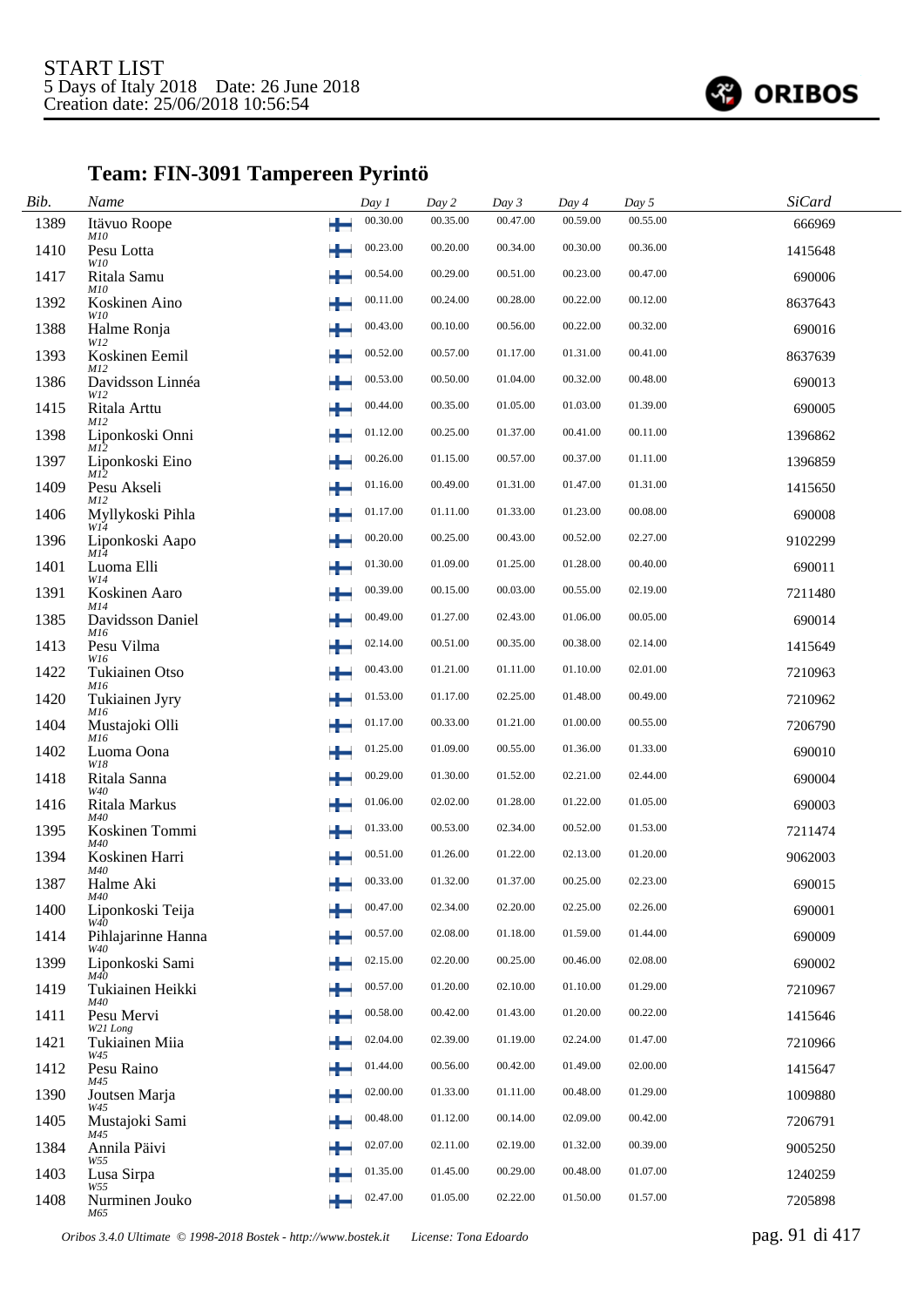

# ...Società: FIN-3091 Tampereen Pyrintö

| Bib. | Name                 | Dav      | Dav 2    | Dav 3    | Dav 4    | Dav      | SiCard |
|------|----------------------|----------|----------|----------|----------|----------|--------|
| 1407 | Nurminen Eija<br>W65 | 00.20.00 | 02.02.00 | 01.09.00 | 01.58.00 | 02.05.00 | 415523 |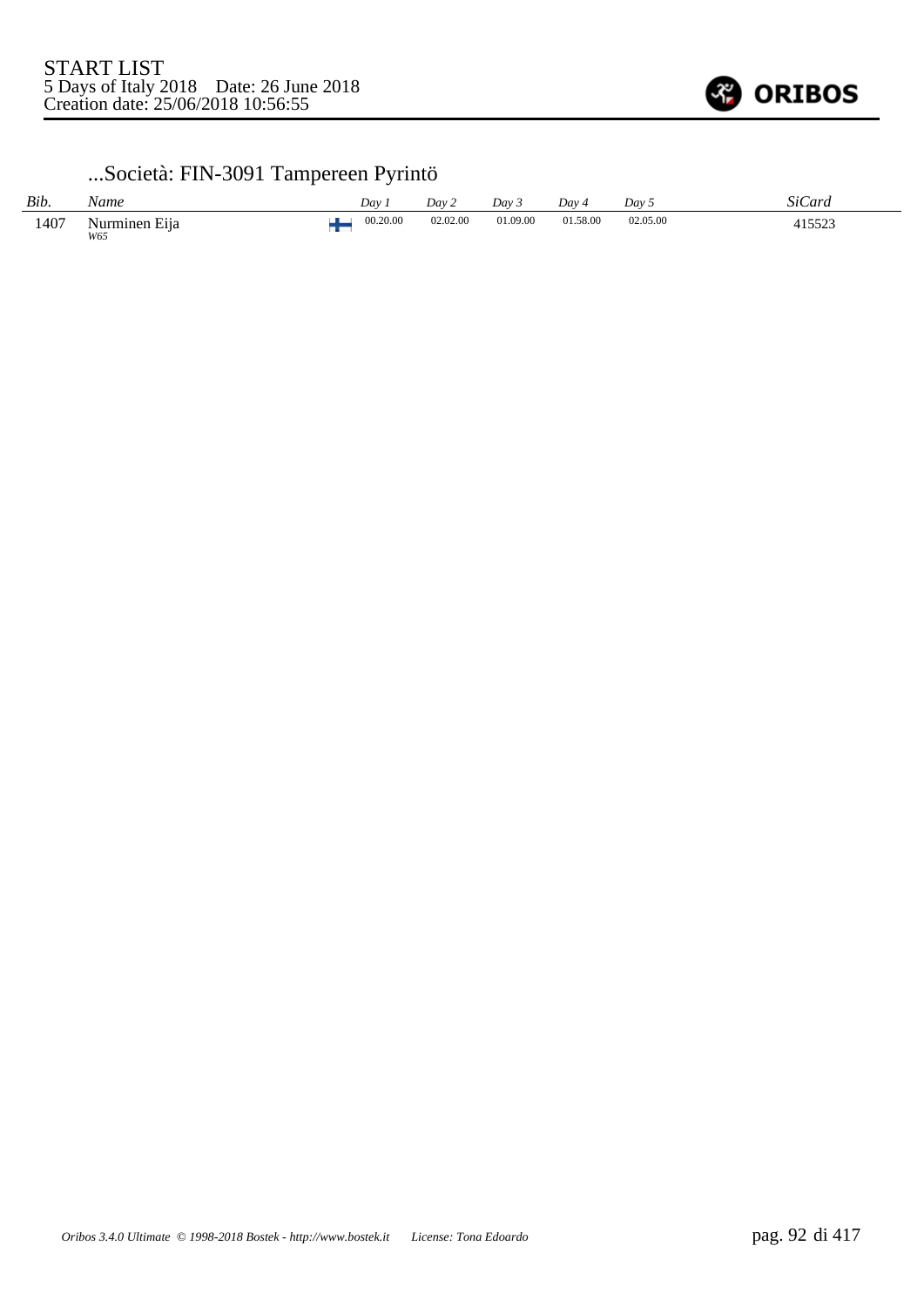

# **Team: FIN-3092 Team Mjøkerman**

| Bib. | Name                        | Dav 1    | Day 2    | Day 3    | Day 4    | Day 5    | <b>SiCard</b> |
|------|-----------------------------|----------|----------|----------|----------|----------|---------------|
| 1426 | Mjøsund Rasmus<br>M10       | 00.42.00 | 00.15.00 | 00.15.00 | 01.09.00 | 00.29.00 | 2001539       |
| 1425 | Mjøsund Linus<br>M12        | 01.28.00 | 01.29.00 | 00.15.00 | 01.45.00 | 01.15.00 | 201501        |
| 1423 | Mjøsund Asgeir<br>M21 Elite | 02.45.00 | 01.43.00 | 01.09.00 | 01.37.00 | 01.37.00 | 821997        |
| 1424 | Mjøsund Katja               | 00.34.00 | 02.29.00 | 01.45.00 | 01.58.00 | 01.15.00 | 532006        |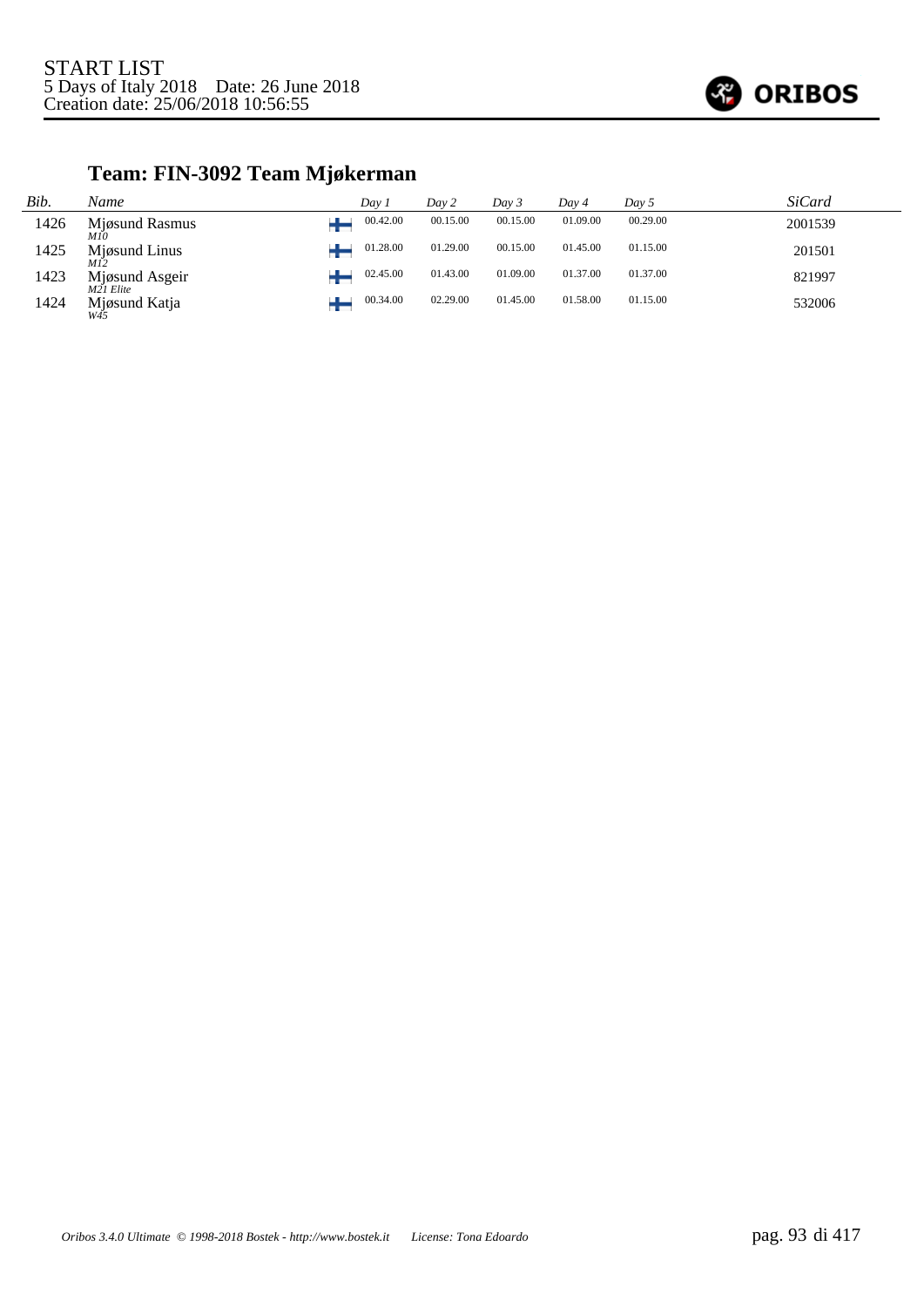

# **Team: FIN-3093 Vaajakosken Terä**

| Bib. | Name                       | Day 1         | Day 2    | Day 3    | Day 4    | Day 5    | <b>SiCard</b> |
|------|----------------------------|---------------|----------|----------|----------|----------|---------------|
| 1429 | Kahelin Jasu<br>M10        | 01.04.00      | 00.03.00 | 00.07.00 | 00.21.00 | 01.09.00 | 886964        |
| 1428 | Kahelin Janne<br>M14       | 00.23.00      | 00.08.00 | 00.30.00 | 00.35.00 | 02.00.00 | 886963        |
| 1434 | Sorri Sisu<br>M14          | 00.47.00      | 00.26.00 | 00.20.00 | 00.47.00 | 02.31.00 | 886968        |
| 1433 | Sorri Sara<br>W16          | 02.08.00      | 00.56.00 | 00.23.00 | 00.08.00 | 02.05.00 | 886965        |
| 1435 | Sorvisto Juha<br>M21 Elite | 02.24.00      | 02.40.00 | 01.51.00 | 01.25.00 | 01.43.00 | 1009760       |
| 1431 | Sorri Katja<br>W40         | 00.33.00      | 02.40.00 | 01.38.00 | 01.31.00 | 02.24.00 | 886966        |
| 1432 | Sorri Pietari<br>M40       | 00.27.00      | 02.11.00 | 01.52.00 | 02.31.00 | 02.41.00 | 886967        |
| 1430 | Kahelin Jouni<br>M45       | 01.10.00<br>₩ | 01.36.00 | 00.32.00 | 02.07.00 | 02.22.00 | 886961        |
| 1427 | Kahelin Anne<br>W45        | 01.08.00      | 00.49.00 | 00.47.00 | 01.02.00 | 02.07.00 | 886962        |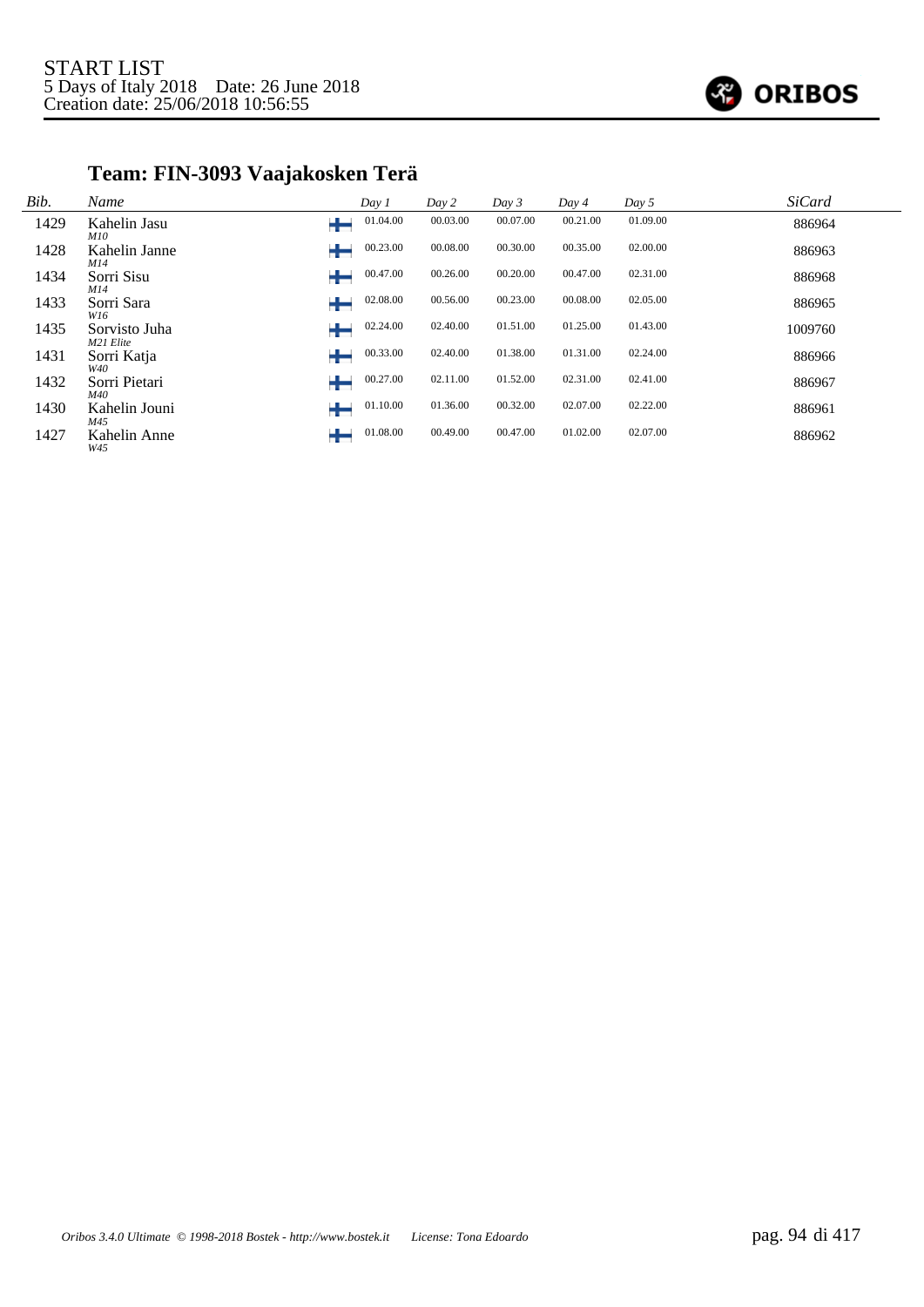

### **Team: FIN-3094 Vehkalahden Veikot**

| Bib. | Name                     | Dav 1    | Day 2    | Day 3    | Dav 4    | Day 5    | SiCard |
|------|--------------------------|----------|----------|----------|----------|----------|--------|
| 1437 | Pauna Arja<br>W40        | 00.17.00 | 01.40.00 | 02.18.00 | 02.37.00 | 01.52.00 | 237698 |
| 1436 | Jääskeläinen Iiro<br>M45 | 02.22.00 | 01.24.00 | 00.34.00 | 02.15.00 | 00.22.00 | 237699 |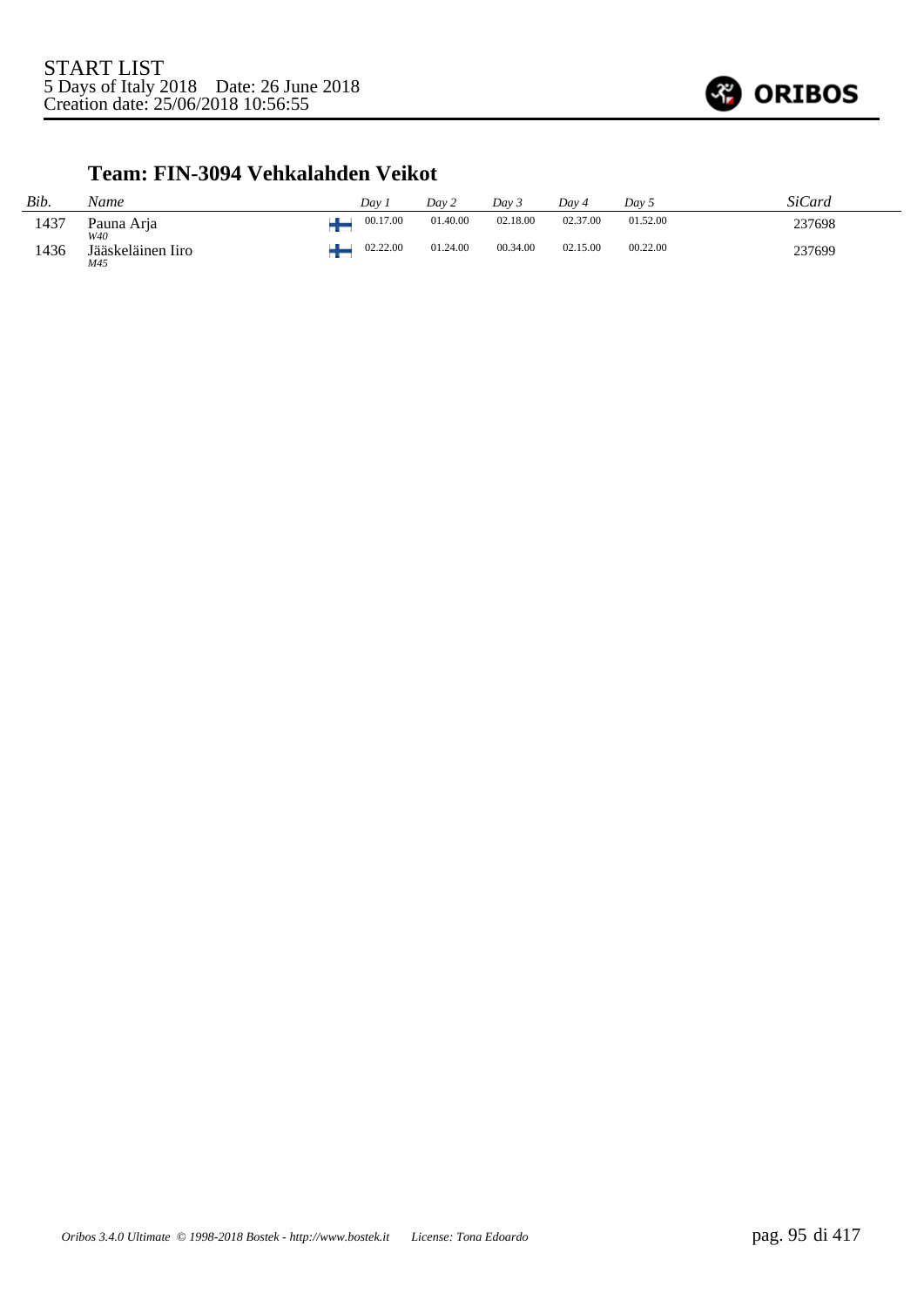

### **Team: FIN-3364 Rasti-Jussit**

| Bib. | Name                  | Dav      | Day 2    | Dav 3    | Dav 4    | Dav 5    | SiCard  |
|------|-----------------------|----------|----------|----------|----------|----------|---------|
| 1367 | Koskela Sari<br>W50   | 01.07.00 | 02.00.00 | 01.36.00 | 02.10.00 | 01.11.00 | 7211103 |
| 1366 | Koskela Heikki<br>M55 | 01.59.00 | 02.31.00 | 01.27.00 | 01.50.00 | 01.44.00 | 7211118 |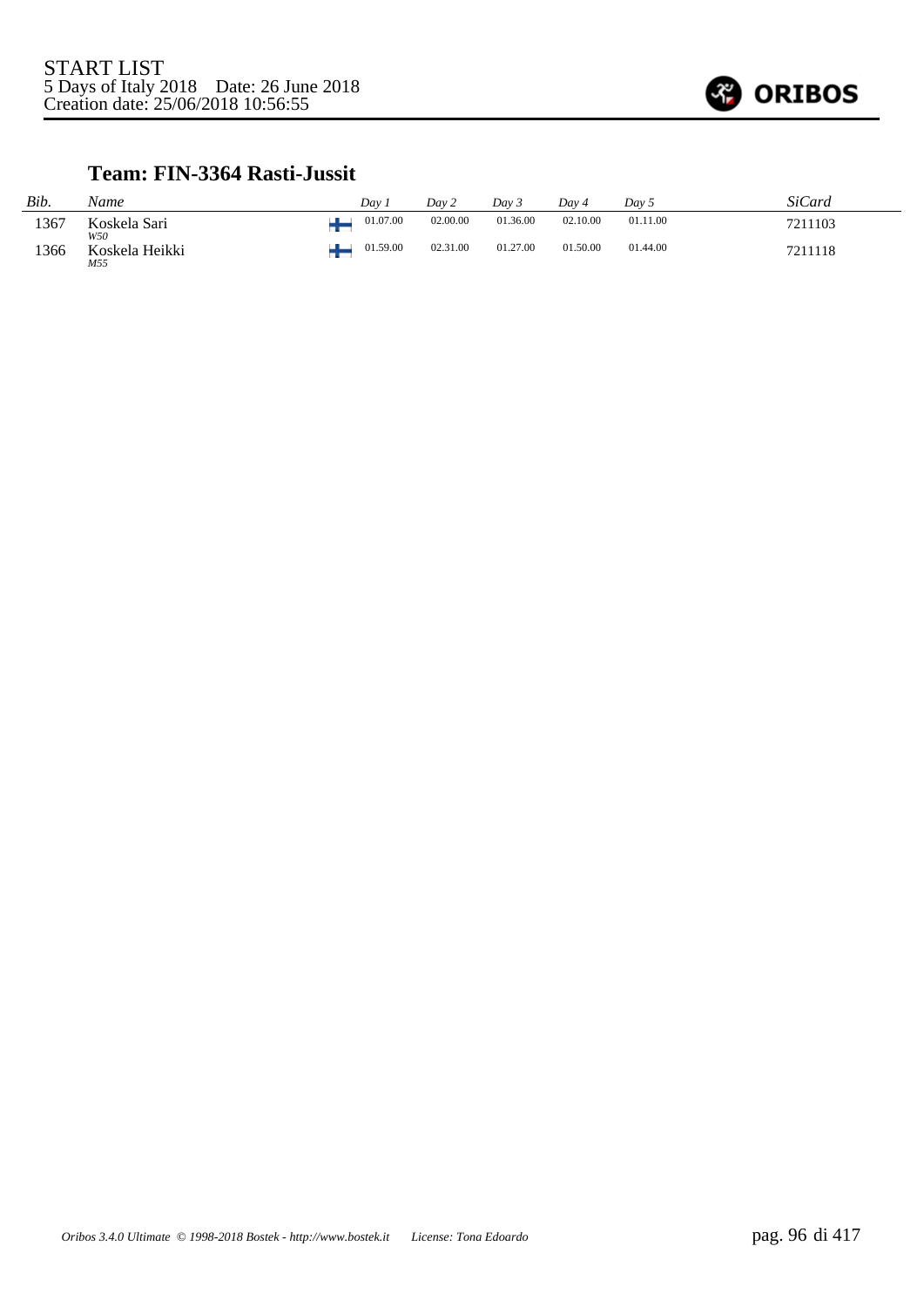

### **Team: FRA-3095 AMSO34**

| Bib. | Name                                    | Dav      | Dav 2    | Day 3    | Dav 4    | Day 5    | <b>SiCard</b> |
|------|-----------------------------------------|----------|----------|----------|----------|----------|---------------|
| 1438 | Jacob Florence                          | 00.46.00 | 00.36.00 | 01.52.00 | 01.56.00 | 00.44.00 | 8438438       |
| 1509 | W21 Long<br>Patel Vipul<br>Direct Short | 00.53.00 | 00.31.00 | 00.25.00 | 01.49.00 | 00.29.00 | 1030103       |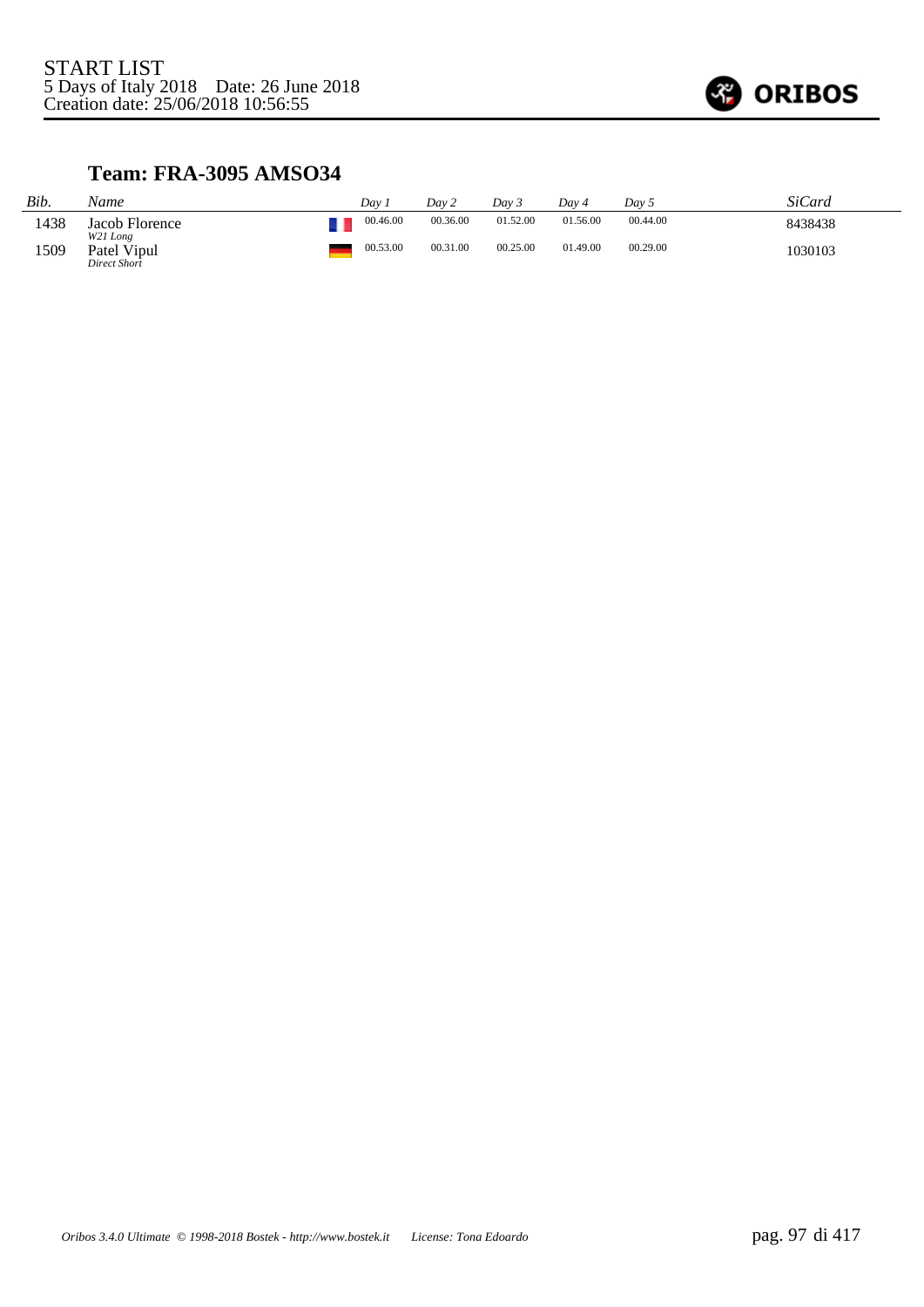

# **Team: FRA-3096 Annecy**

| Bib. | Name                       | Dav      | Day 2    | Dav 3    | Day 4    | Dav <sub>5</sub> | SiCard |
|------|----------------------------|----------|----------|----------|----------|------------------|--------|
| 1439 | <b>Balliot Yvan</b><br>M55 | 01.22.00 | 02.15.00 | 02.03.00 | 02.37.00 | 01.33.00         |        |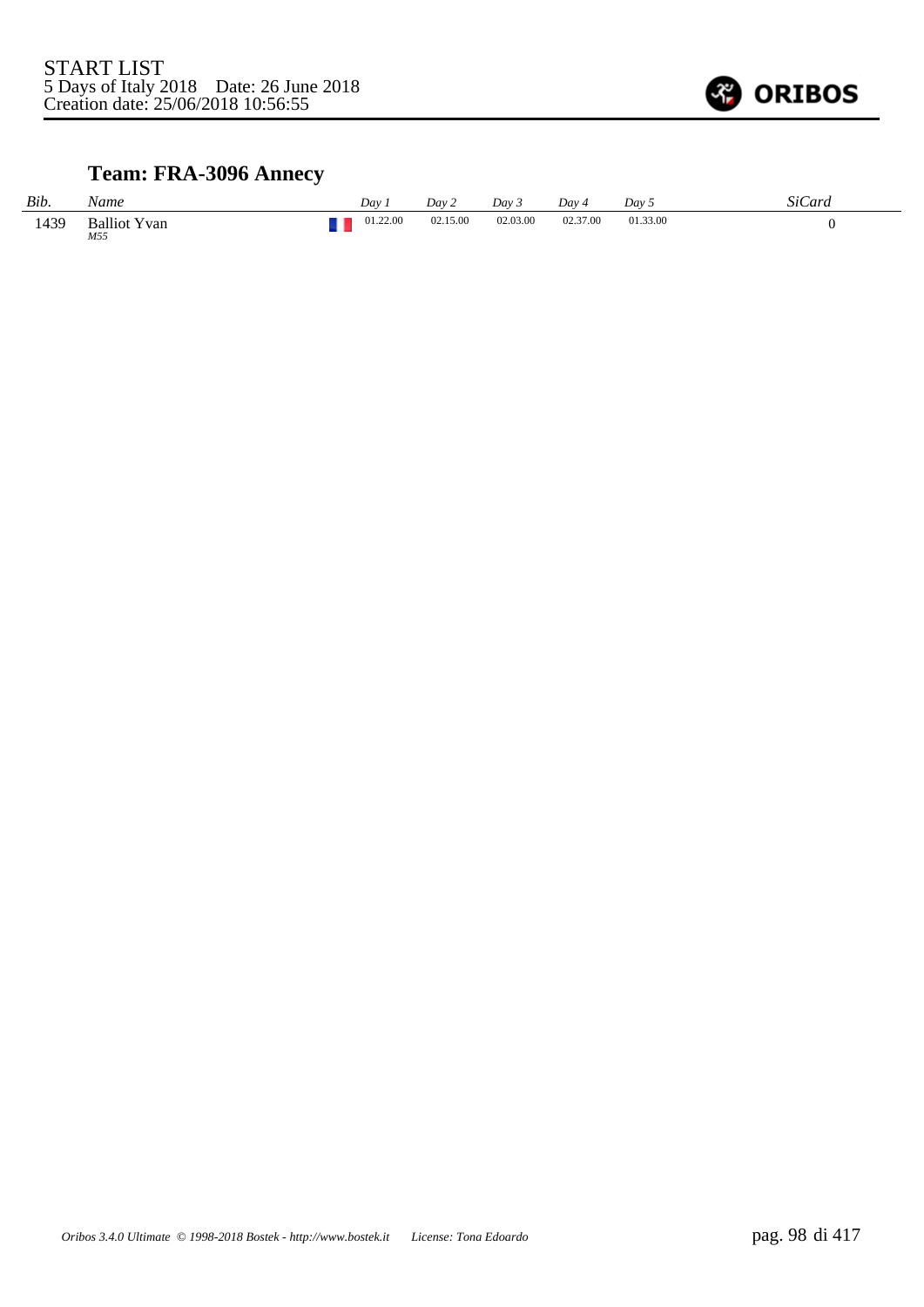

### **Team: FRA-3097 BNCO**

| Bib. | Name                   | Dav 1    | Day 2    | Dav 3    | Day 4    | Dav 5    | SiCard  |  |
|------|------------------------|----------|----------|----------|----------|----------|---------|--|
| 1442 | Veit Eric<br>M55       | 02.14.00 | 02.13.00 | 01.44.00 | 02.31.00 | 01.23.00 | 8261818 |  |
| 1441 | Catmur Virginia<br>W60 | 00.48.00 | 01.30.00 | 00.18.00 | 01.03.00 | 02.00.00 | 37276   |  |
| 1440 | Catmur Richard<br>M60  | 01.22.00 | 01.20.00 | 01.23.00 | 02.19.00 | 01.28.00 | 37270   |  |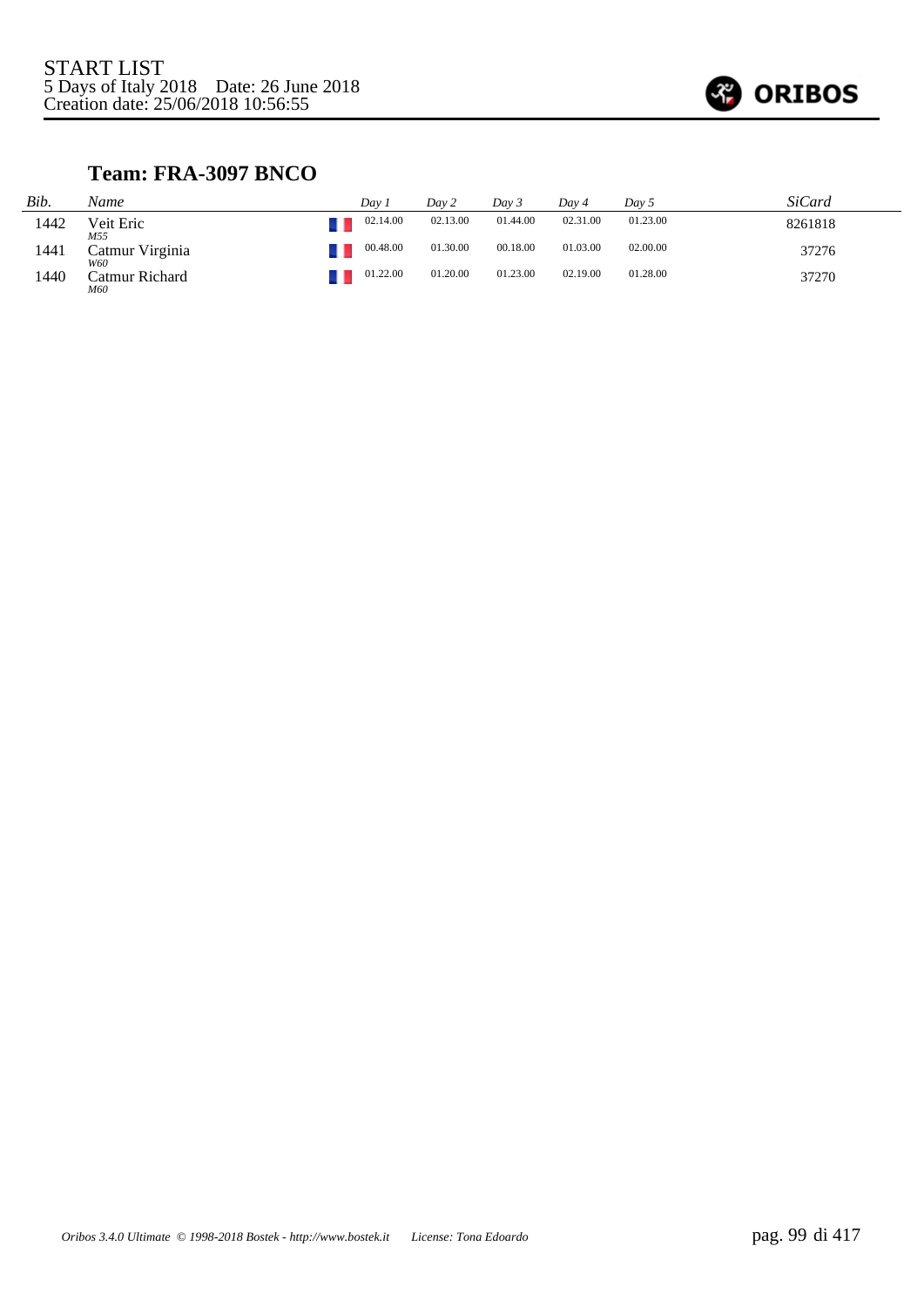

#### **Team: FRA-3098 Club d'orientation Colmar**

| Bib. | Name                          | Dav.     | Day 2    | Dav 3    | Day 4    | Day 5    | SiCard  |
|------|-------------------------------|----------|----------|----------|----------|----------|---------|
| 1443 | <b>Baguerey Gilles</b><br>M60 | 00.44.00 | 02.10.00 | 01.55.00 | 01.13.00 | 02.10.00 | 8001987 |
| 1444 | Makovicka Libor<br>M65        | 00.49.00 | 00.19.00 | 01.50.00 | 01.10.00 | 01.33.00 | 1603126 |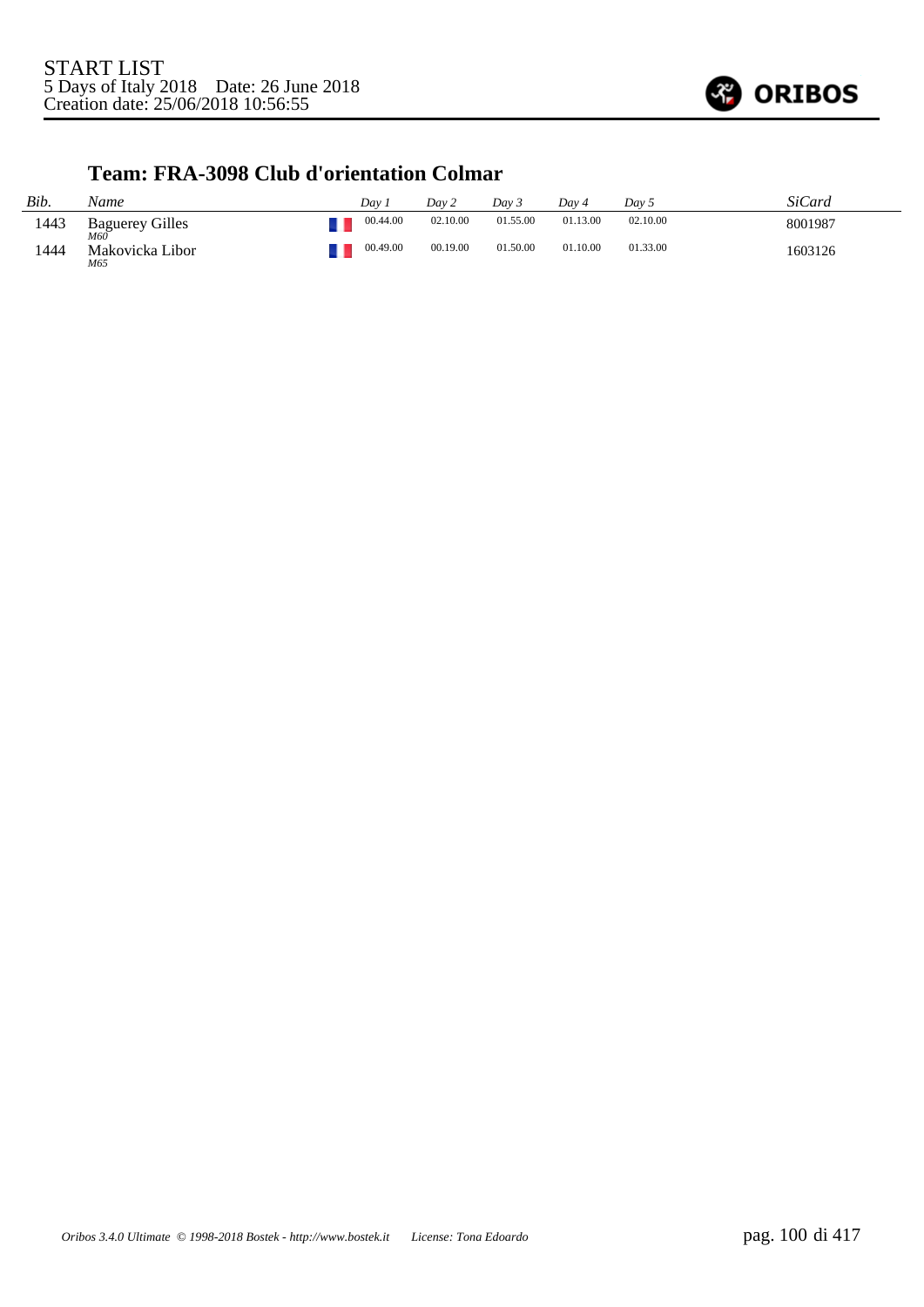

### **Team: FRA-3099 CRCO**

| Bib. | Name                          | Dav      | Dav 2    | Dav 3    | Day 4    | Dav 5    | <b>SiCard</b> |
|------|-------------------------------|----------|----------|----------|----------|----------|---------------|
| 1445 | <b>Masson Philippe</b><br>M55 | 01.12.00 | 02.39.00 | 02.39.00 | 02.33.00 | 02.25.00 | 8260961       |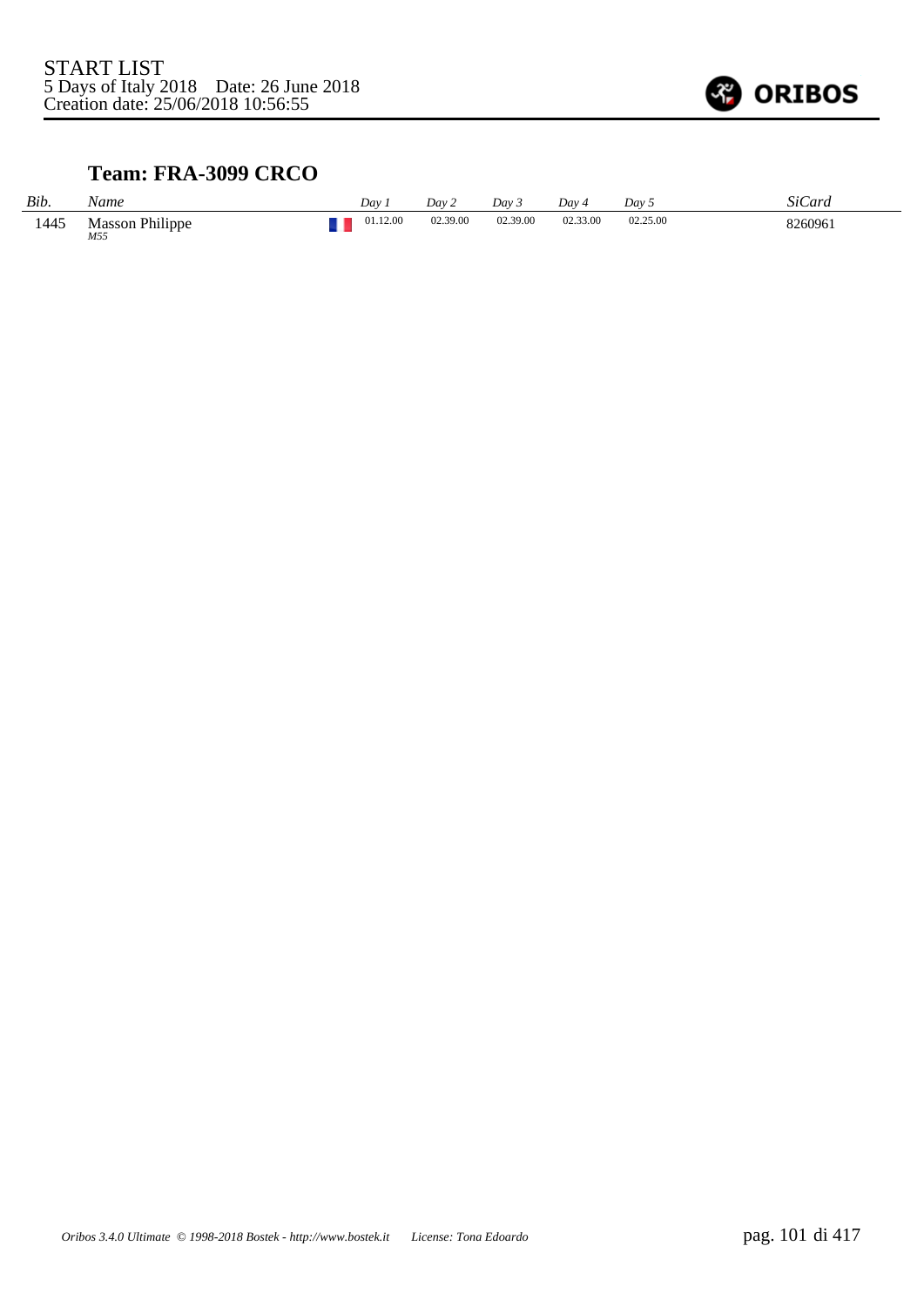

### **Team: FRA-3100 CS Pertuis**

| Bib. | Name                           | Dav      | Dav 2    | Day 3    | Dav 4    | Day 5    | SiCard  |
|------|--------------------------------|----------|----------|----------|----------|----------|---------|
| 1446 | Brun Matthieu<br>Direct Middle | 00.52.00 | 00.17.00 | 00.51.00 | 01.42.00 | 01.00.00 | 7551953 |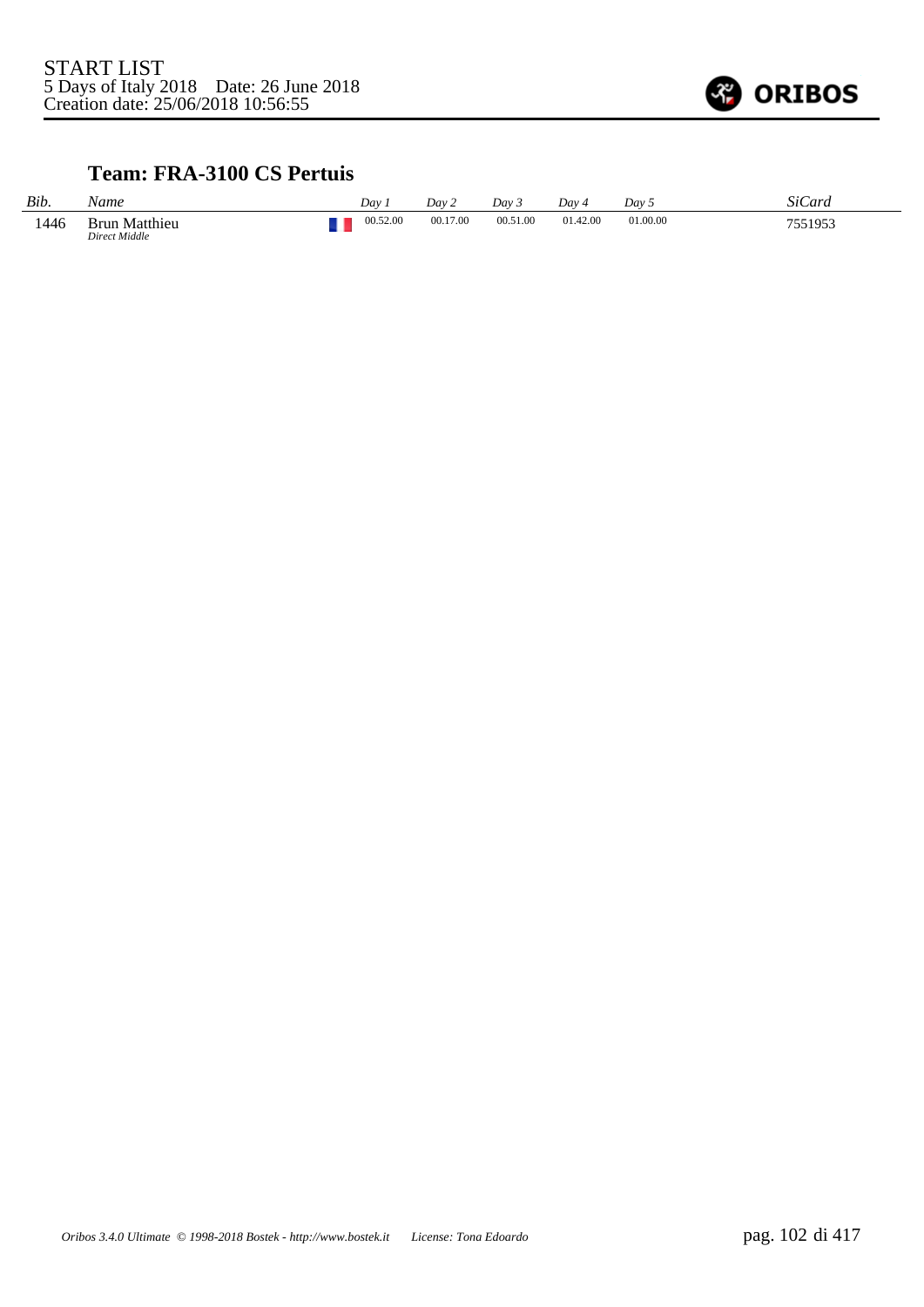

# **Team: FRA-3101 Dauphiné Orientation**

| Bib. | Name                    | Dav      | Day 2    | Dav 3    | Dav 4    | Day 5    | <i>SiCard</i> |
|------|-------------------------|----------|----------|----------|----------|----------|---------------|
| 1447 | Dermine Isabelle<br>W55 | 02.13.00 | 00.27.00 | 01.05.00 | 01.40.00 | 00.35.00 | 2027652       |
| 1448 | Dermine Jean<br>M65     | 02.15.00 | 00.17.00 | 01.16.00 | 01.06.00 | 02.13.00 | 8150550       |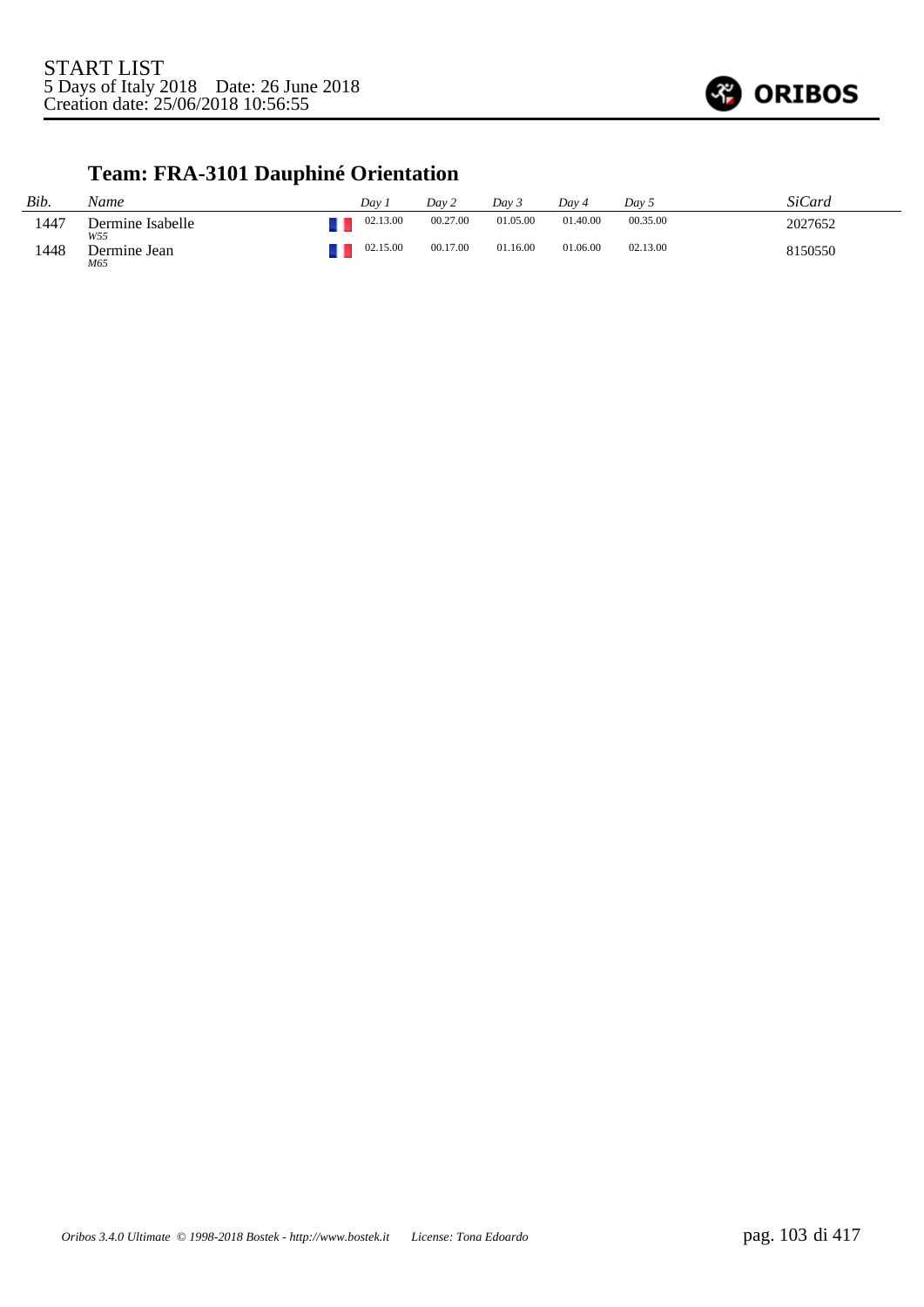

# **Team: FRA-3102 missing**

| Bib. | Name                        | Dav      | Day 2    | Dav 5    | Dav ·    | Day 5    | SiCard |
|------|-----------------------------|----------|----------|----------|----------|----------|--------|
| 1449 | Gardeur Julien<br>M21 Short | 02.31.00 | 02.17.00 | 00.25.00 | 02.26.00 | 02.49.00 | 35002  |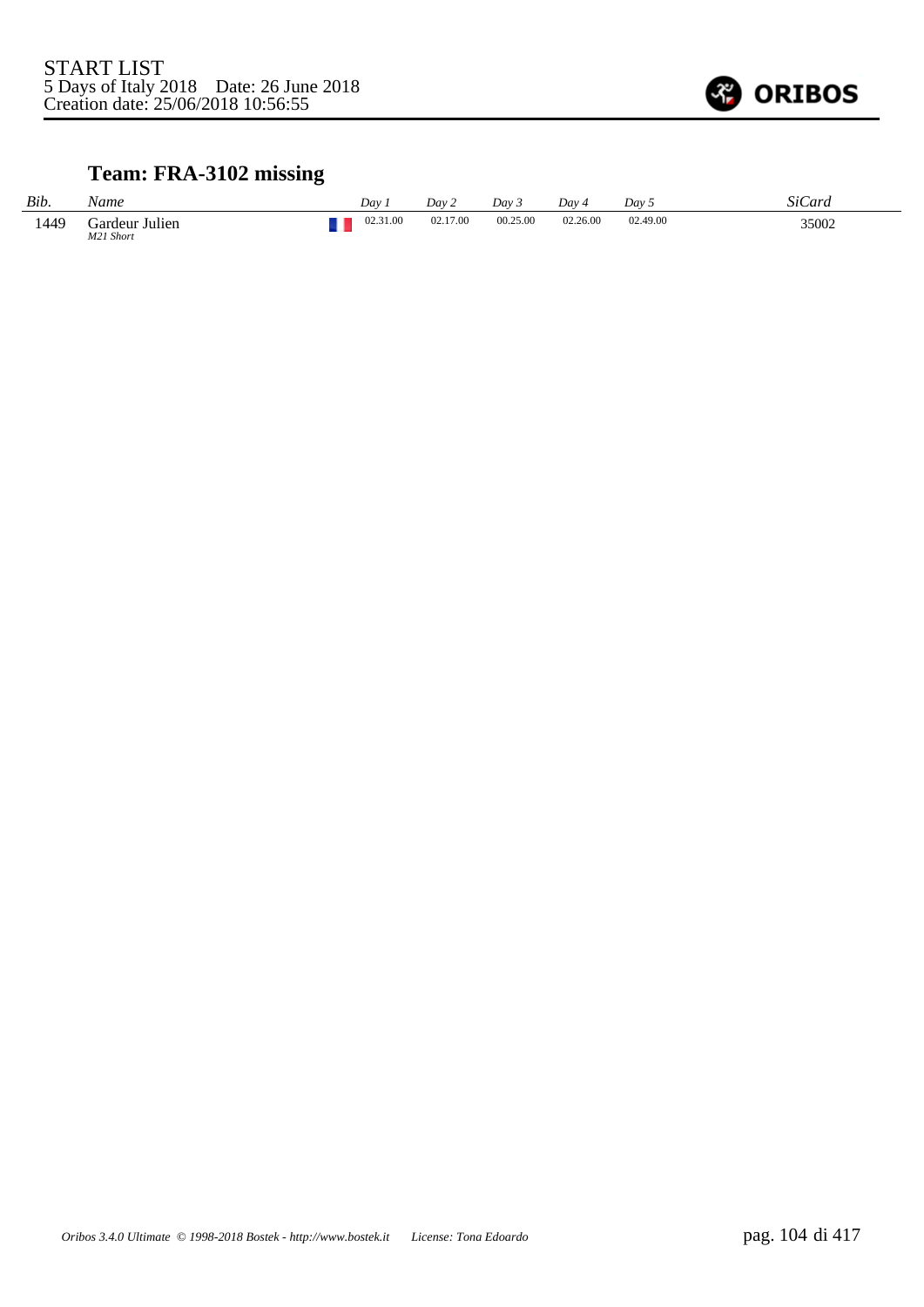

### **Team: FRA-3103 O'Jura**

| Bib. | Name                      | Dav      | Day 2    | Dav 3    | Dav 4    | Dav 5    | SiCard  |
|------|---------------------------|----------|----------|----------|----------|----------|---------|
| 1450 | Poncet Jean Pierre<br>M70 | 00.37.00 | 01.30.00 | 02.05.00 | 01.33.00 | 02.01.00 | 8653106 |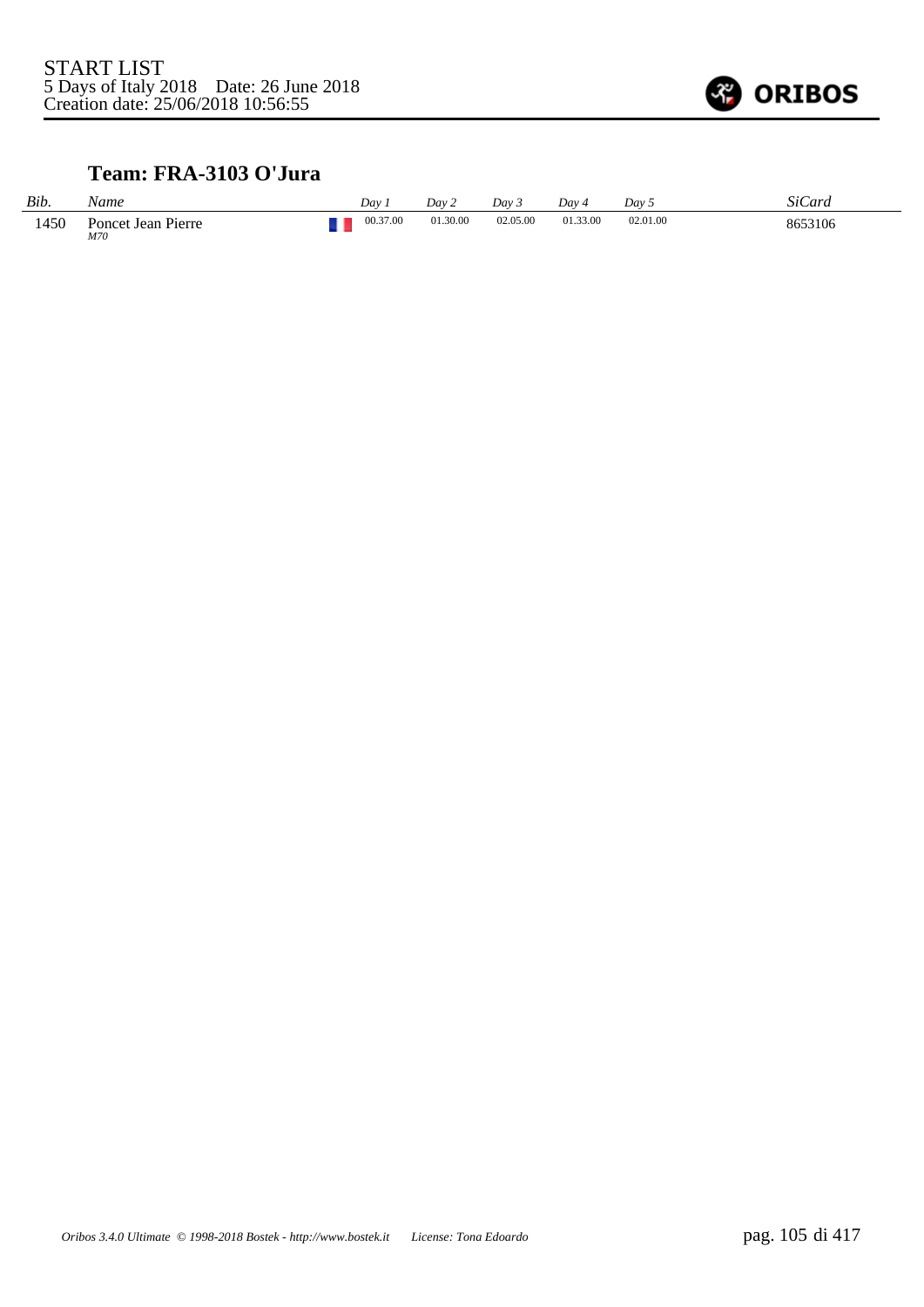

# **Team: FRA-3104 quimper orientation coatarmor**

| Bib. | Name                    | Dav 1    | Dav 2    | Day 3    | Dav 4    | Day 5    | <i>SiCard</i> |
|------|-------------------------|----------|----------|----------|----------|----------|---------------|
| 1452 | Cabon Monique<br>W65    | 00.53.00 | 01.41.00 | 00.57.00 | 01.16.00 | 00.50.00 | 1603052       |
| 1451 | Cabon Herve<br>M70      | 01.43.00 | 02.24.00 | 01.38.00 | 01.45.00 | 00.28.00 | 1603057       |
| 1453 | Frantz Françoise<br>W70 | 02.09.00 | 00.32.00 | 00.10.00 | 00.21.00 | 00.30.00 | 1603051       |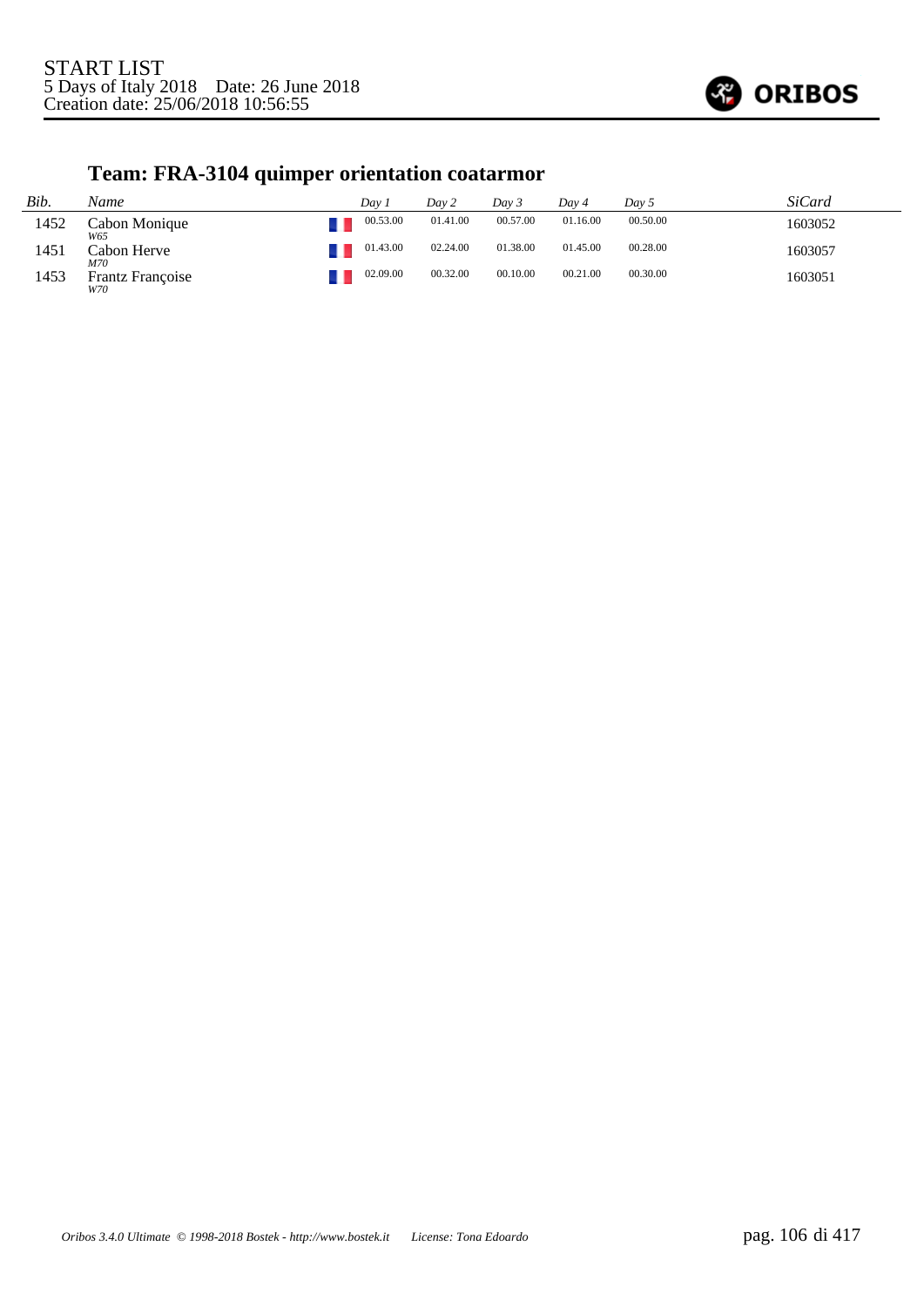

# **Team: GBR-3105 AIRE**

| Bib. | Name                |    | Dav      | Dav 2    | Day 3    | Dav 4    | Dav 5    | <i>SiCard</i> |
|------|---------------------|----|----------|----------|----------|----------|----------|---------------|
| 1454 | Carter Peter<br>M60 | ≱≼ | 01.56.00 | 01.50.00 | 01.57.00 | 02.21.00 | 01.02.00 | 331881        |
| 1455 | Davies Liz<br>W65   | ≱≼ | 01.47.00 | 01.38.00 | 01.45.00 | 00.40.00 | 01.14.00 | 410915        |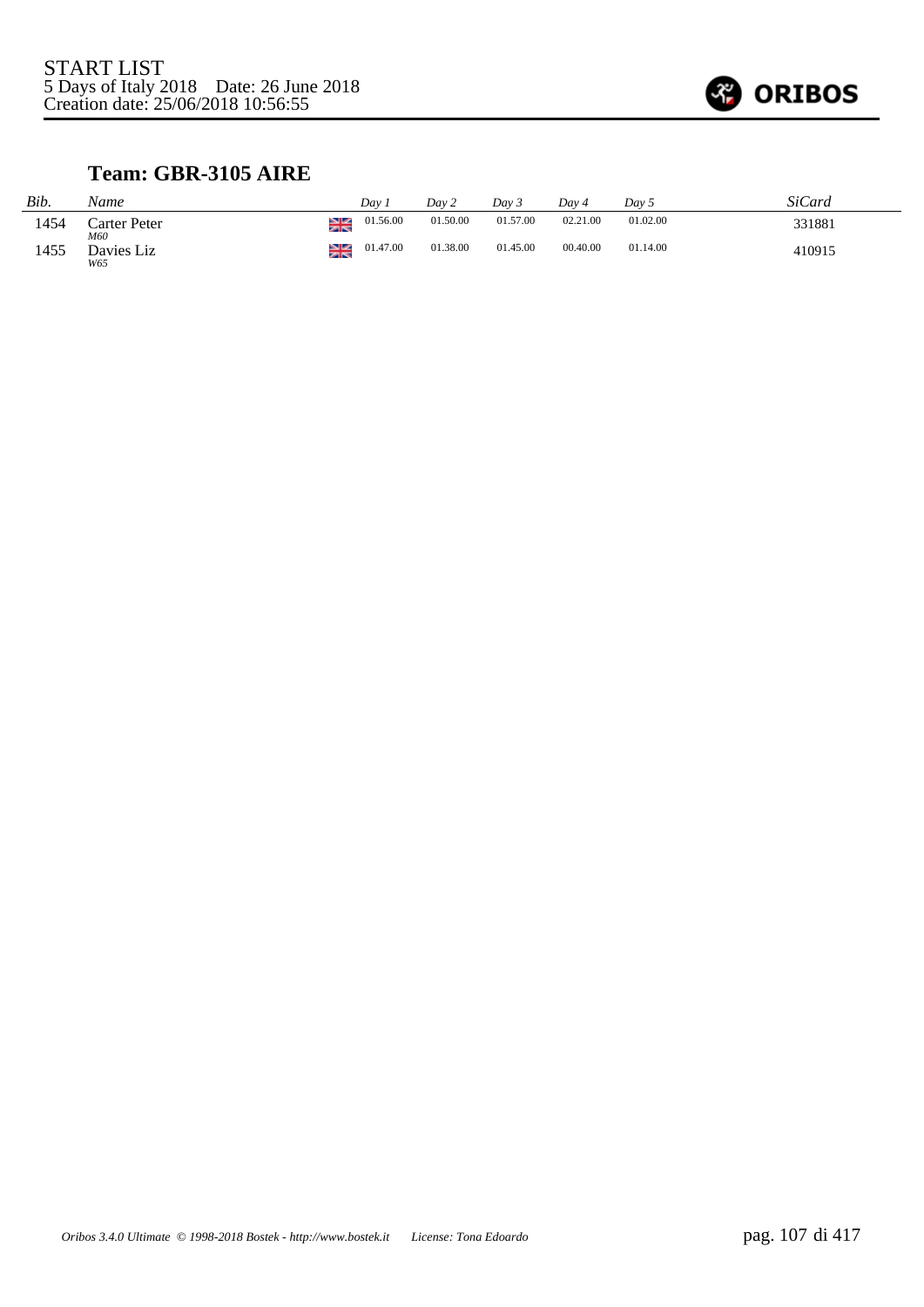

### **Team: GBR-3106 BAOC**

| Bib. | Name                                           |    | Day 1    | Day 2    | Day 3    | Day 4    | Day 5    | <b>SiCard</b> |
|------|------------------------------------------------|----|----------|----------|----------|----------|----------|---------------|
| 1458 | Hare Jack<br><b>Beginners</b>                  | ≱≼ | 01.28.00 | 01.16.00 | 01.23.00 | 02.33.00 | 01.56.00 | 2097447       |
| 1461 | Tovey Jillian<br>W21 Long                      | ≱≼ | 01.14.00 | 01.06.00 | 01.22.00 | 01.14.00 | 00.20.00 | 2097443       |
| 1463 | Wells John<br>M21 Short                        | ≱≼ | 02.37.00 | 02.43.00 | 00.51.00 | 02.12.00 | 02.29.00 | $\theta$      |
| 1456 | <b>Ashton Robert</b>                           | ≱≼ | 00.58.00 | 01.17.00 | 00.34.00 | 01.57.00 | 01.23.00 | 9841104       |
| 1462 | M21 Long<br><b>Tranter Martin</b><br>M21 Short | ≱≼ | 02.33.00 | 02.33.00 | 00.41.00 | 02.38.00 | 03.01.00 | 2097446       |
| 1460 | Nolan Darren<br>M40                            | ≱≼ | 00.36.00 | 00.56.00 | 01.01.00 | 02.25.00 | 01.17.00 | 2097444       |
| 1457 | Hampshire Adam                                 | ≱≼ | 01.18.00 | 02.29.00 | 00.55.00 | 01.16.00 | 00.32.00 | 2074451       |
| 1459 | M40<br>Heal Edward<br>M50                      | ≱≼ | 01.07.00 | 01.16.00 | 01.12.00 | 02.03.00 | 00.32.00 | 8657419       |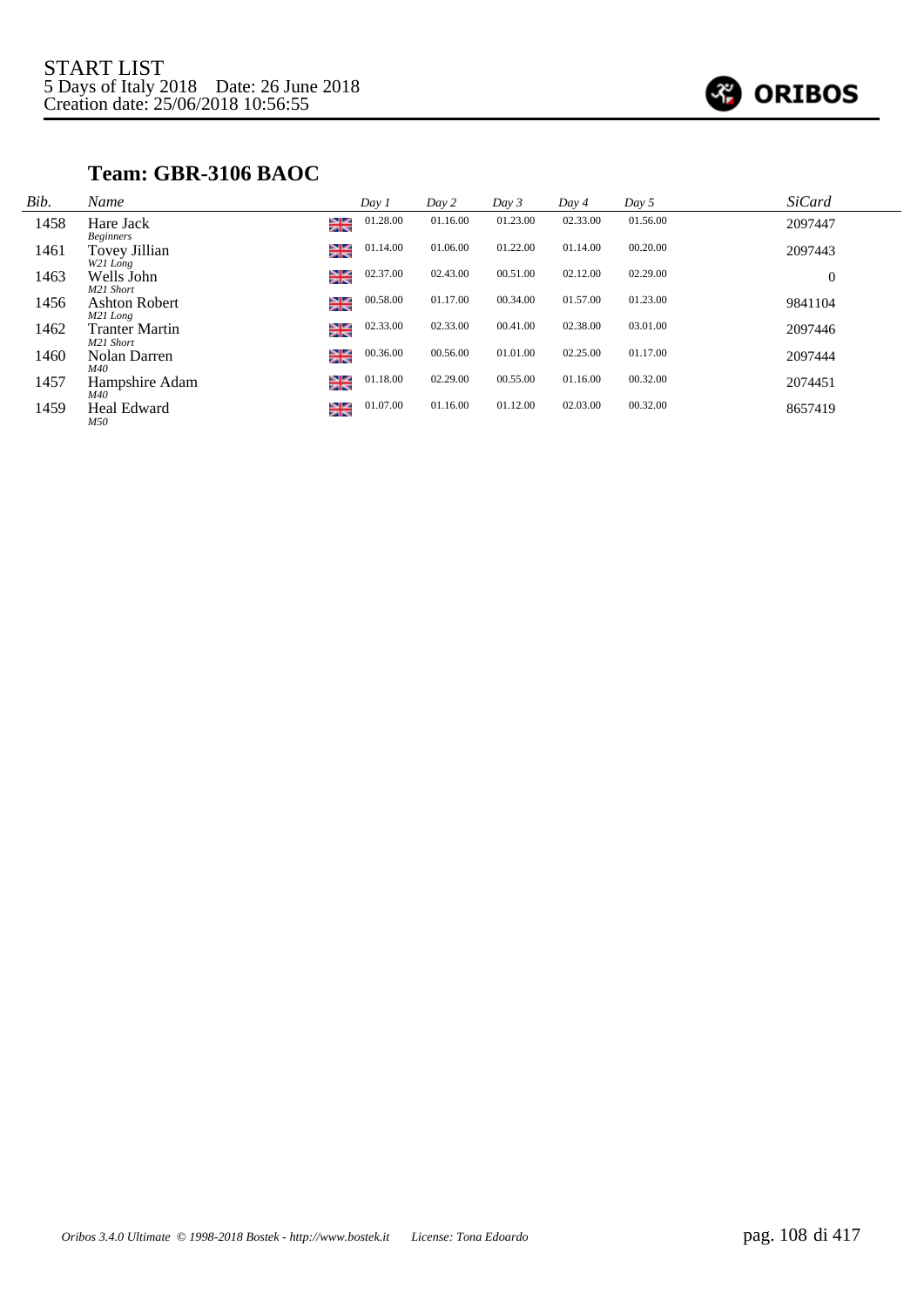

## **Team: GBR-3107 BOK**

| Bib. | Name                      |         | Day 1    | Day 2    | Day 3    | Day 4    | Day 5    | <i>SiCard</i> |
|------|---------------------------|---------|----------|----------|----------|----------|----------|---------------|
| 1468 | Simmons Shona<br>W21 Long | ≃<br>不下 | 01.18.00 | 00.12.00 | 01.13.00 | 01.50.00 | 00.26.00 | 1040394       |
| 1466 | Simmons Isla<br>W21 Long  | ≱≼      | 01.10.00 | 00.18.00 | 01.07.00 | 01.08.00 | 00.54.00 | 1090392       |
| 1464 | Murray Phil<br>M50        | ≱≼      | 01.14.00 | 01.04.00 | 01.35.00 | 01.55.00 | 01.05.00 | 1064970       |
| 1465 | Simmons Alison<br>W40     | ≱≼      | 01.01.00 | 01.20.00 | 01.08.00 | 01.41.00 | 02.06.00 | 1150655       |
| 1467 | Simmons John<br>M60       | ≱≼      | 01.02.00 | 00.18.00 | 01.01.00 | 02.13.00 | 00.46.00 | 1081051       |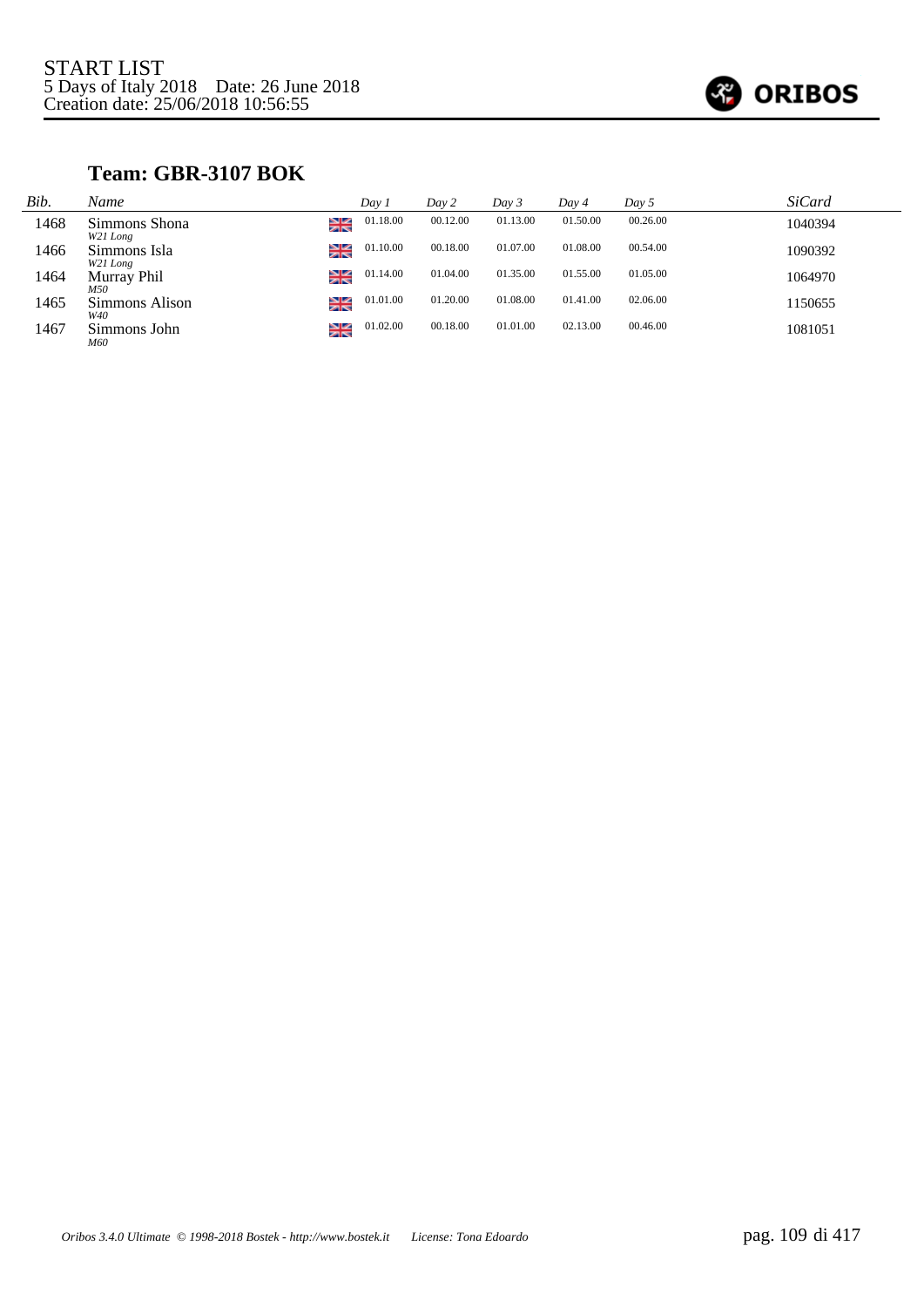

## **Team: GBR-3108 CLOK**

| Bib. | Name                      |    | Dav      | Dav 2    | Dav 5    | Dav 4    | Day 5    | SiCard  |
|------|---------------------------|----|----------|----------|----------|----------|----------|---------|
| 1470 | Mackenzie Caroline<br>W55 | ≋  | 00.39.00 | 02.05.00 | 00.59.00 | 01.06.00 | 01.49.00 | 1008528 |
| 1469 | Mackenzie Alastair<br>M50 | ≱≷ | 01.06.00 | 02.08.00 | 01.40.00 | 01.58.00 | 01.39.00 | 886723  |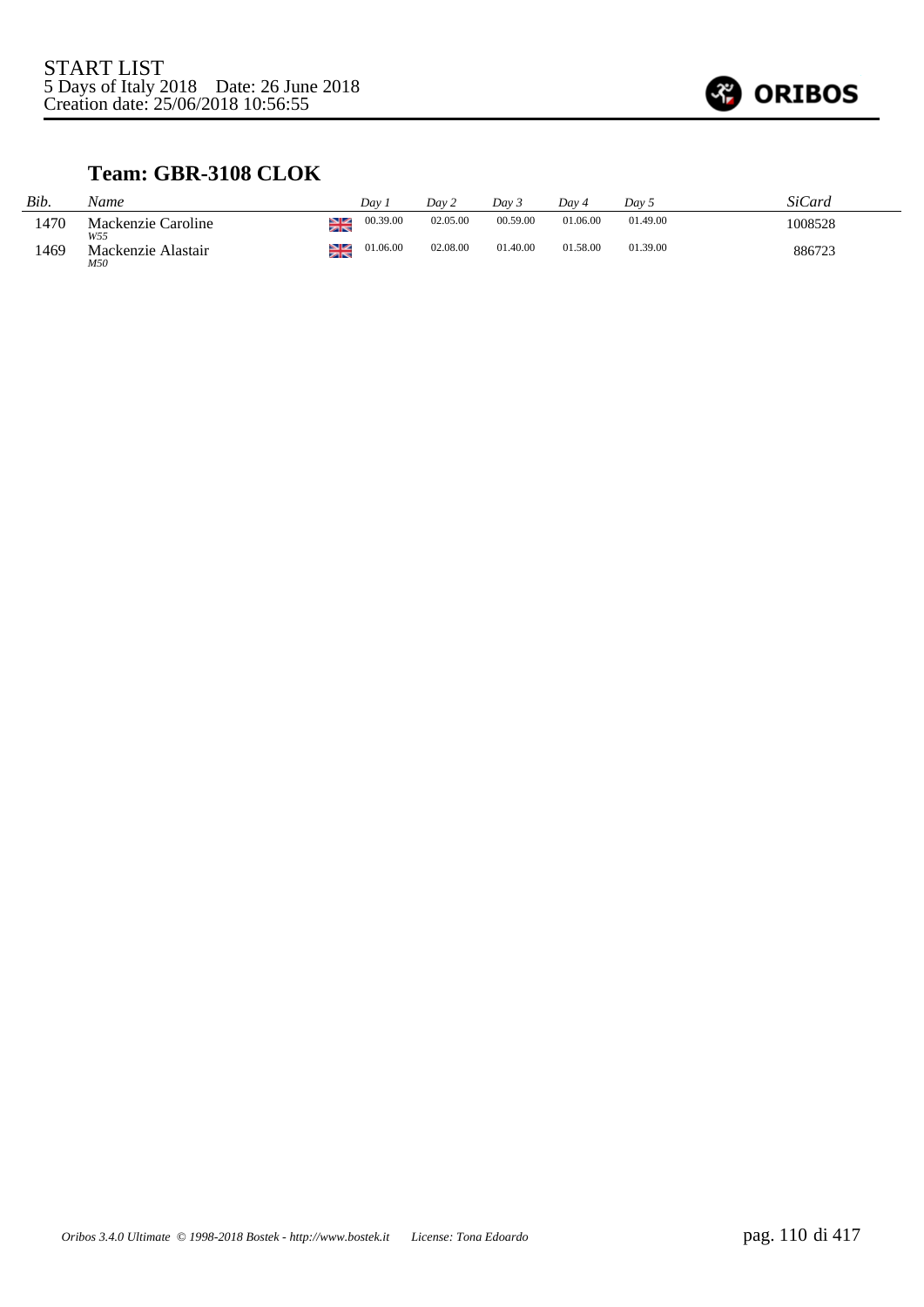

### **Team: GBR-3109 DFOK**

| Bib. | Name                       |    | Dav      | Day 2    | Dav 3    | Dav 4    | Dav 5    | SiCard |
|------|----------------------------|----|----------|----------|----------|----------|----------|--------|
| 1472 | <b>Collins Mark</b><br>M55 |    | 01.24.00 | 02.43.00 | 01.25.00 | 02.03.00 | 01.32.00 | 410899 |
| 1471 | Collins Julie<br>W55       | ≱≼ | 01.59.00 | 01.31.00 | 00.51.00 | 01.36.00 | 01.59.00 | 220766 |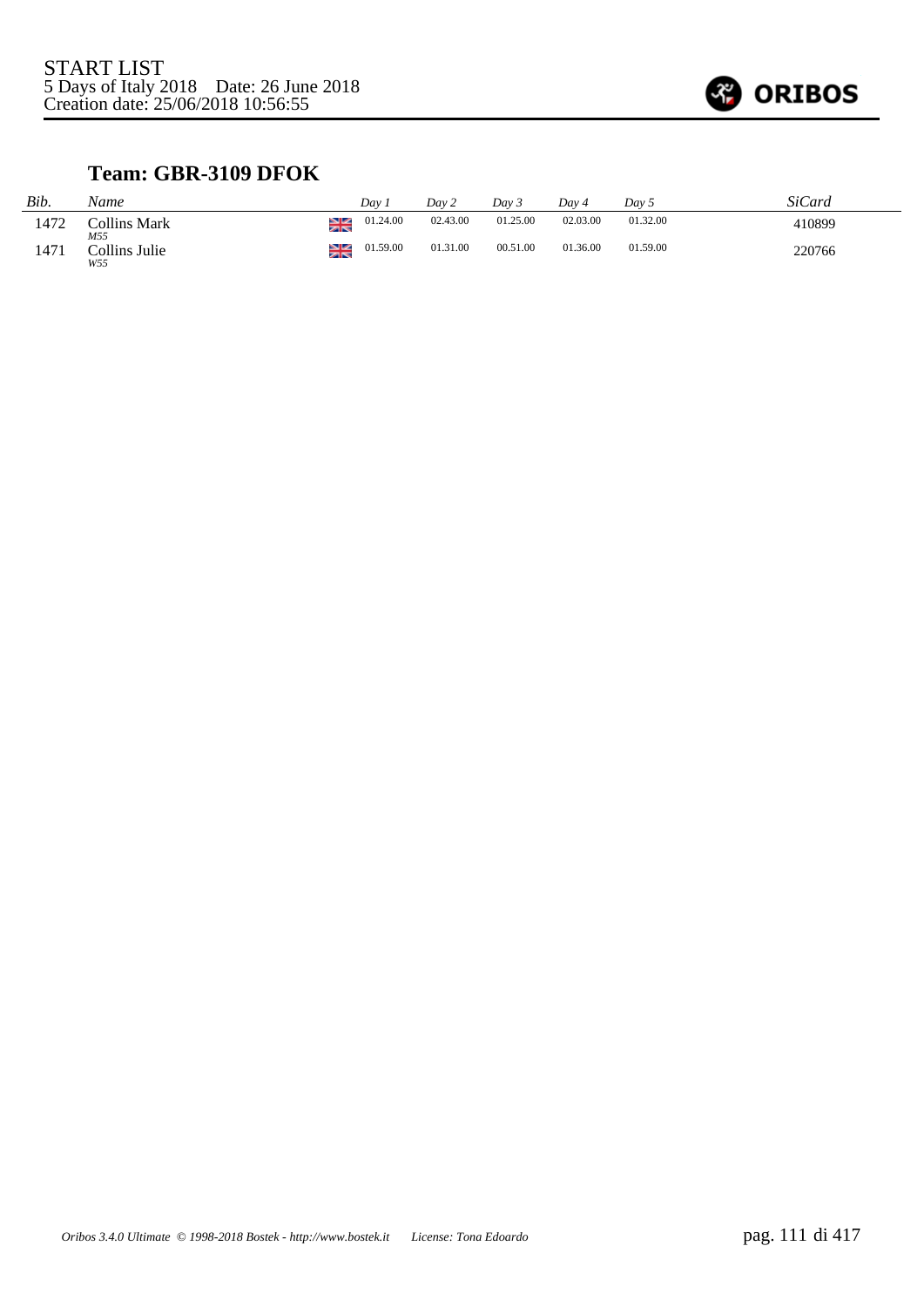

### **Team: GBR-3110 Fermo**

| Bib. | Name                        |    | Dav      | Day 2    | Dav 3    | Dav 4    | Day 5    | SiCard  |
|------|-----------------------------|----|----------|----------|----------|----------|----------|---------|
| 1473 | Finlay Raymond<br>M65       |    | 00.55.00 | 00.57.00 | 01.08.00 | 01.44.00 | 00.51.00 | 8011551 |
| 1474 | <b>Finlay Teresa</b><br>W65 | ≱≼ | 00.38.00 | 01.11.00 | 01.12.00 | 01.40.00 | 01.11.00 | 8230650 |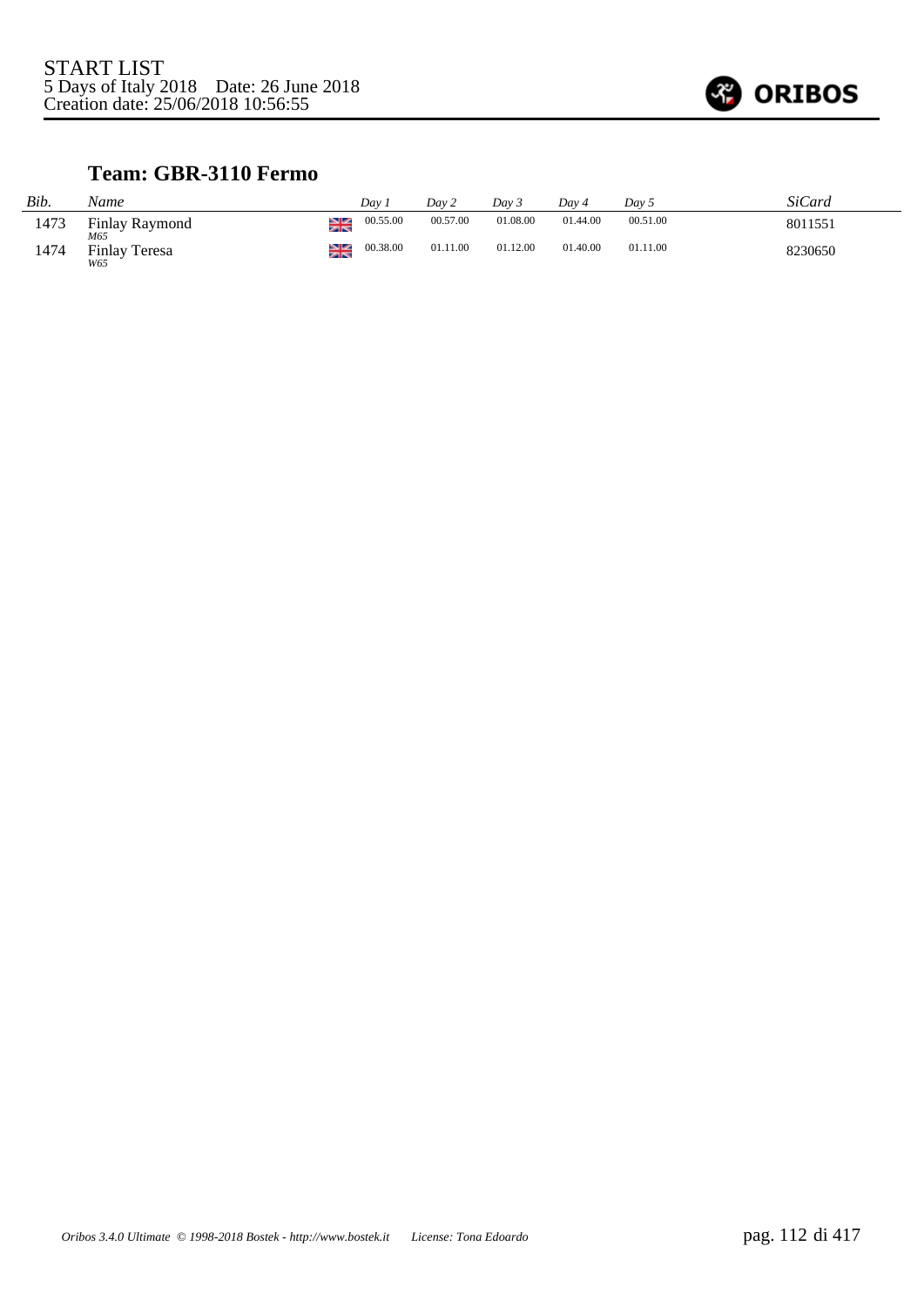

### **Team: GBR-3111 FVO Scotland**

| Bib. | Name              |    | Dav      | Dav 2    | Dav 3    | Dav 4    | Day 5    | SiCard  |
|------|-------------------|----|----------|----------|----------|----------|----------|---------|
| 1475 | Wood Chris<br>W70 | ≱≼ | 02.25.00 | 00.22.00 | 00.26.00 | 00.53.00 | 00.42.00 | 8147147 |
| 1476 | Wood Doug<br>M70  | ≱≼ | 01.46.00 | 02.03.00 | 01.23.00 | 01.18.00 | 00.40.00 | 347621  |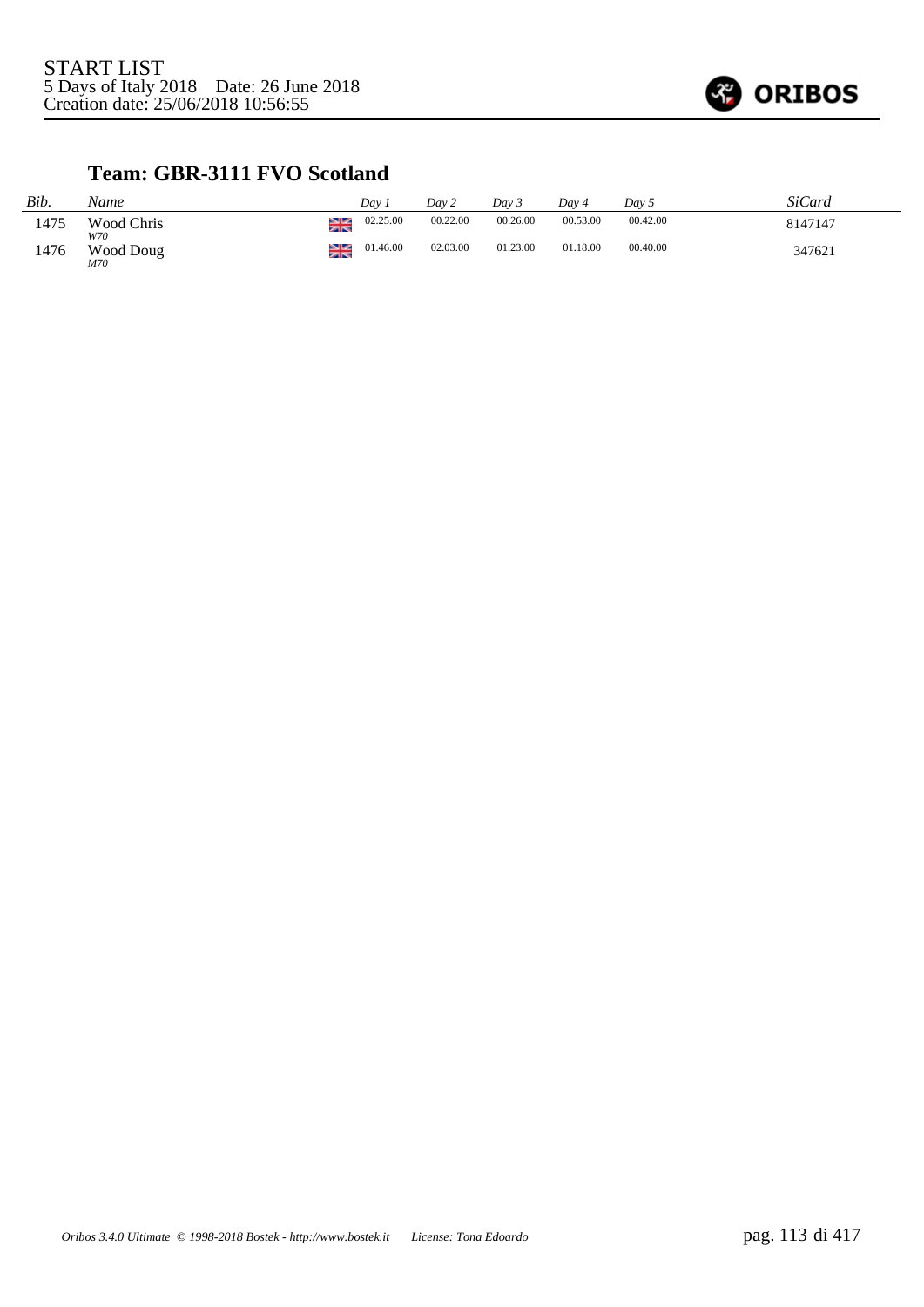

## **Team: GBR-3112 HH**

| Bib.  | Name                 |    | Dav      | Day 2    | Day 3    | Dav 4    | Day 5    | SiCard |
|-------|----------------------|----|----------|----------|----------|----------|----------|--------|
| -1477 | Adams Mark<br>M50    |    | 02.02.00 | 02.46.00 | 01.25.00 | 02.12.00 | 00.36.00 | 32527  |
| 1478  | Hermann Eliza<br>W55 | ≱≼ | 02.05.00 | 01.07.00 | 01.57.00 | 00.24.00 | 01.03.00 | 411009 |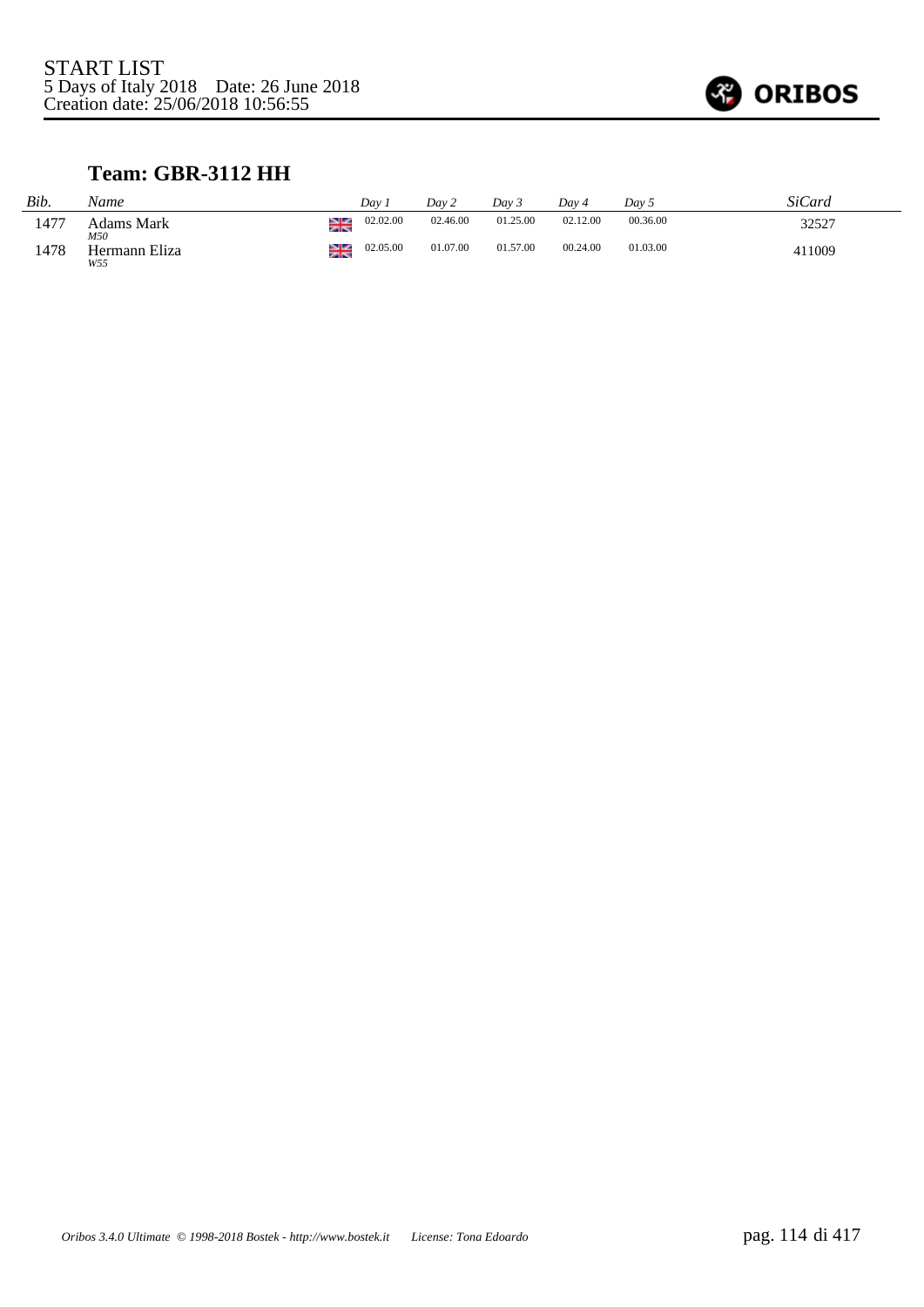

## **Team: GBR-3113 Lakeland Orienteering Club**

| Bib. | Name                 |    | Dav 1    | Day 2    | Day 3    | Dav 4    | Day 5    | SiCard  |
|------|----------------------|----|----------|----------|----------|----------|----------|---------|
| 1480 | Boothroyd Ash<br>M10 | ≱≼ | 00.28.00 | 00.27.00 | 00.35.00 | 00.17.00 | 00.33.00 | 8489999 |
| 1481 | Patten Graham<br>M55 | ≱≼ | 01.53.00 | 01.26.00 | 02.33.00 | 02.01.00 | 01.59.00 | 8645222 |
| 1479 | Atherton Mike<br>M75 | ≱≼ | 00.32.00 | 00.34.00 | 00.38.00 | 00.11.00 | 00.27.00 | 8015395 |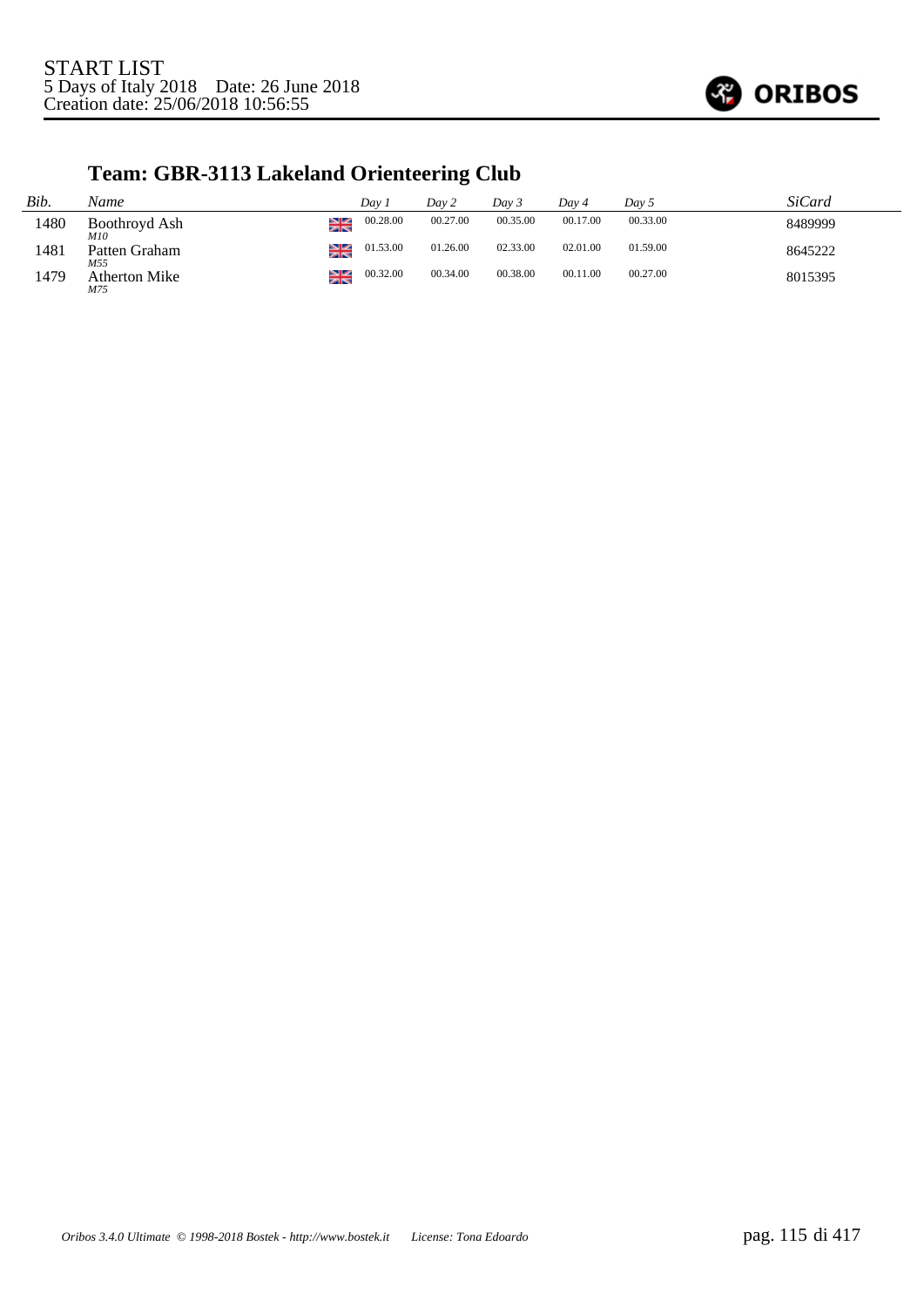

## **Team: GBR-3114 MDOC**

| Bib. | Name                                    |    | Dav      | Dav 2    | Dav 5    | Dav 4    | Dav 5    | SiCard  |
|------|-----------------------------------------|----|----------|----------|----------|----------|----------|---------|
| 1482 | <b>Moseley Frances</b><br>Direct Middle | ≱≼ | 00.50.00 | 00.34.00 | 00.28.00 | 00.17.00 | 00.23.00 | 2105232 |
| 1483 | <b>Moseley Peter</b><br>M40             | ≱≼ | 02.42.00 | 02.44.00 | 02.43.00 | 02.28.00 | 02.29.00 | 2096643 |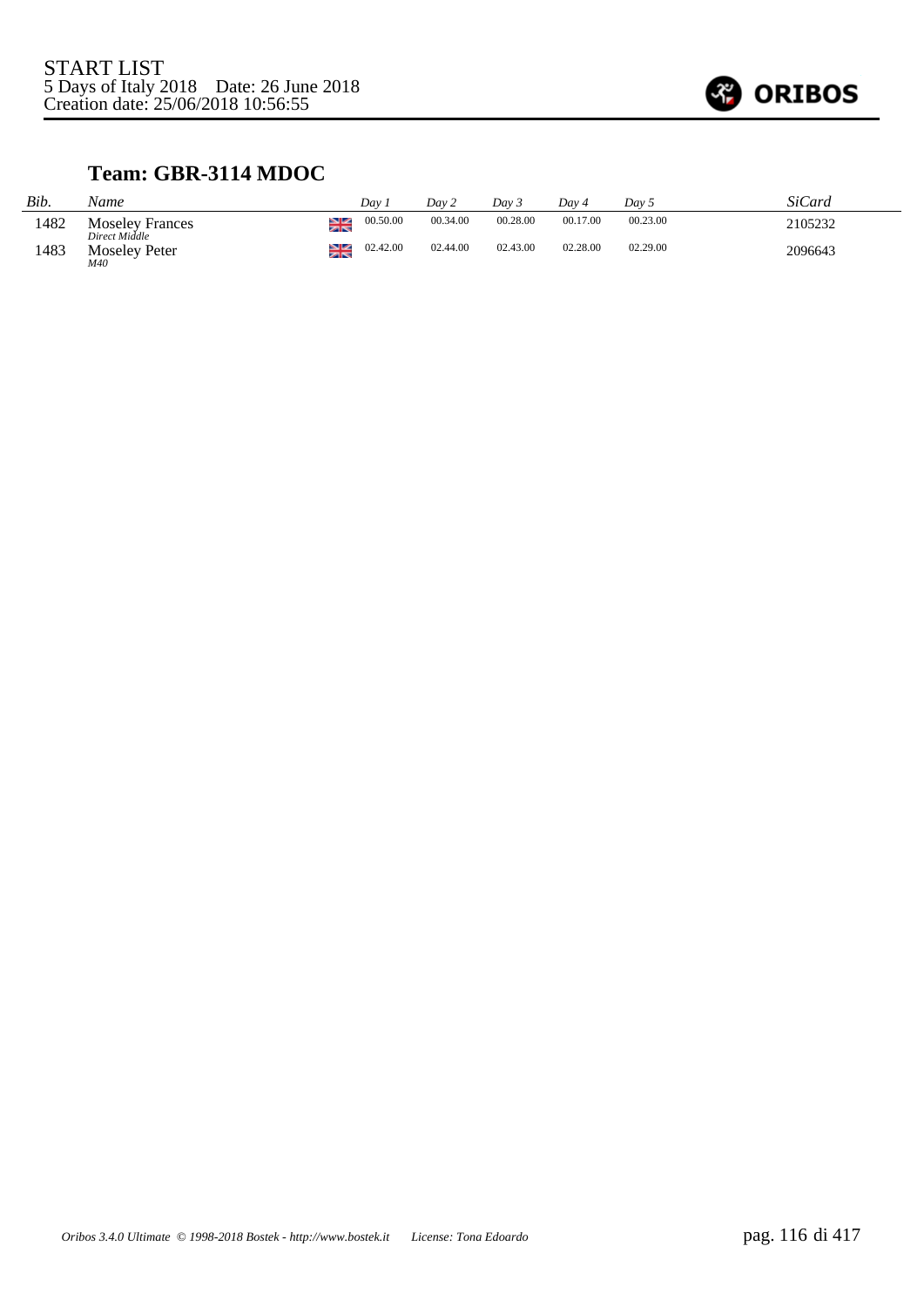

## **Team: GBR-3115 missing**

| Bib. | Name                              |   | Dav.     | Dav 2    | Dav 3    | Day 4    | Day 5    | SiCard |
|------|-----------------------------------|---|----------|----------|----------|----------|----------|--------|
| 1484 | Poultney Kris<br><b>Beginners</b> | ≋ | 01.37.00 | 01.25.00 | 01.21.00 | 01.21.00 | 01.52.00 |        |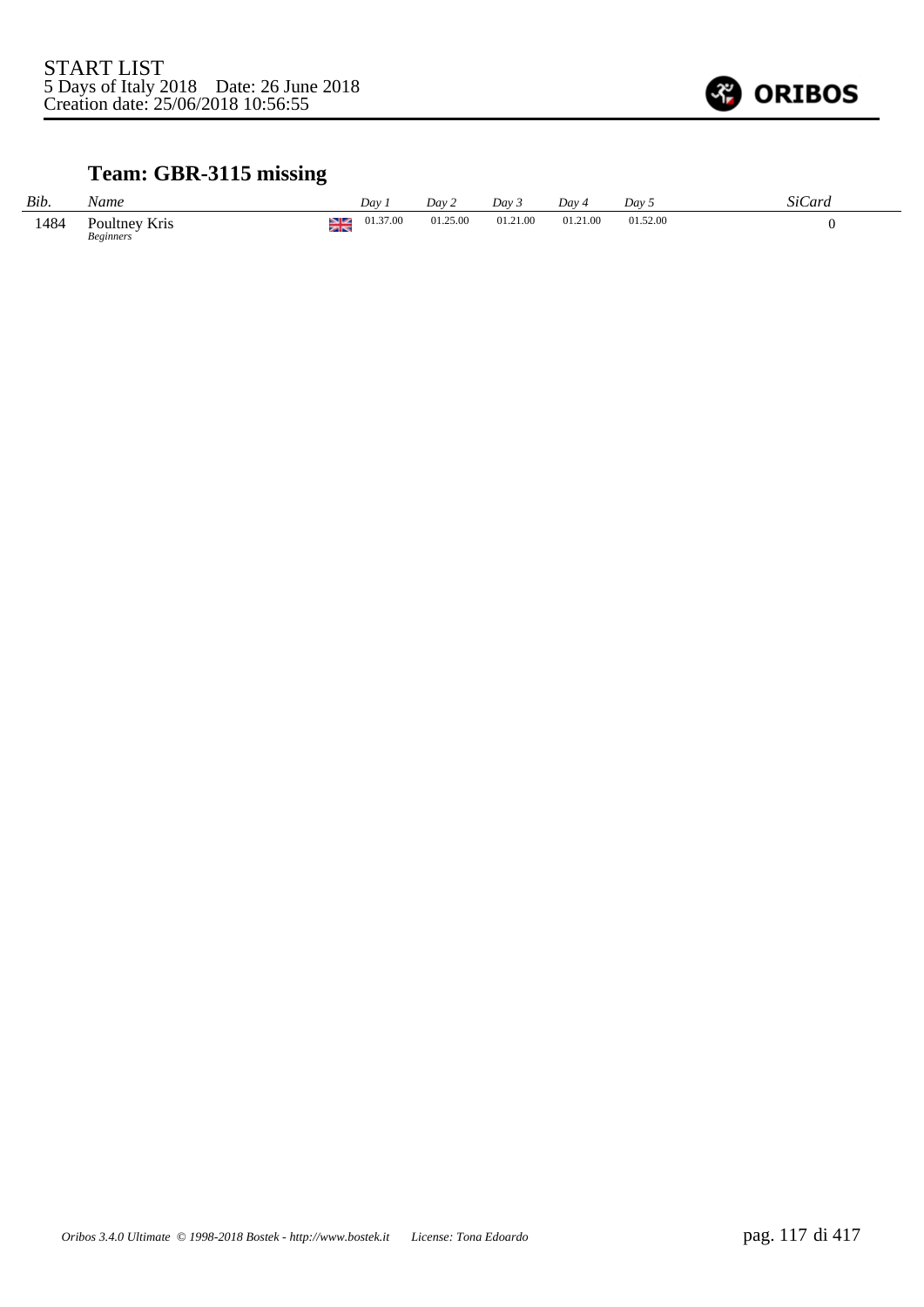

## **Team: GBR-3116 REME**

| Bib. | Name                        |          | Dav      | Day 2    | Dav      | $Dav_4$  | Day      | $\sim$<br>SiCard |
|------|-----------------------------|----------|----------|----------|----------|----------|----------|------------------|
| 1485 | Hitchen Daniel<br>M21 Short | ≫e<br>XR | 02.49.00 | 02.19.00 | 00.15.00 | 02.24.00 | 02.33.00 |                  |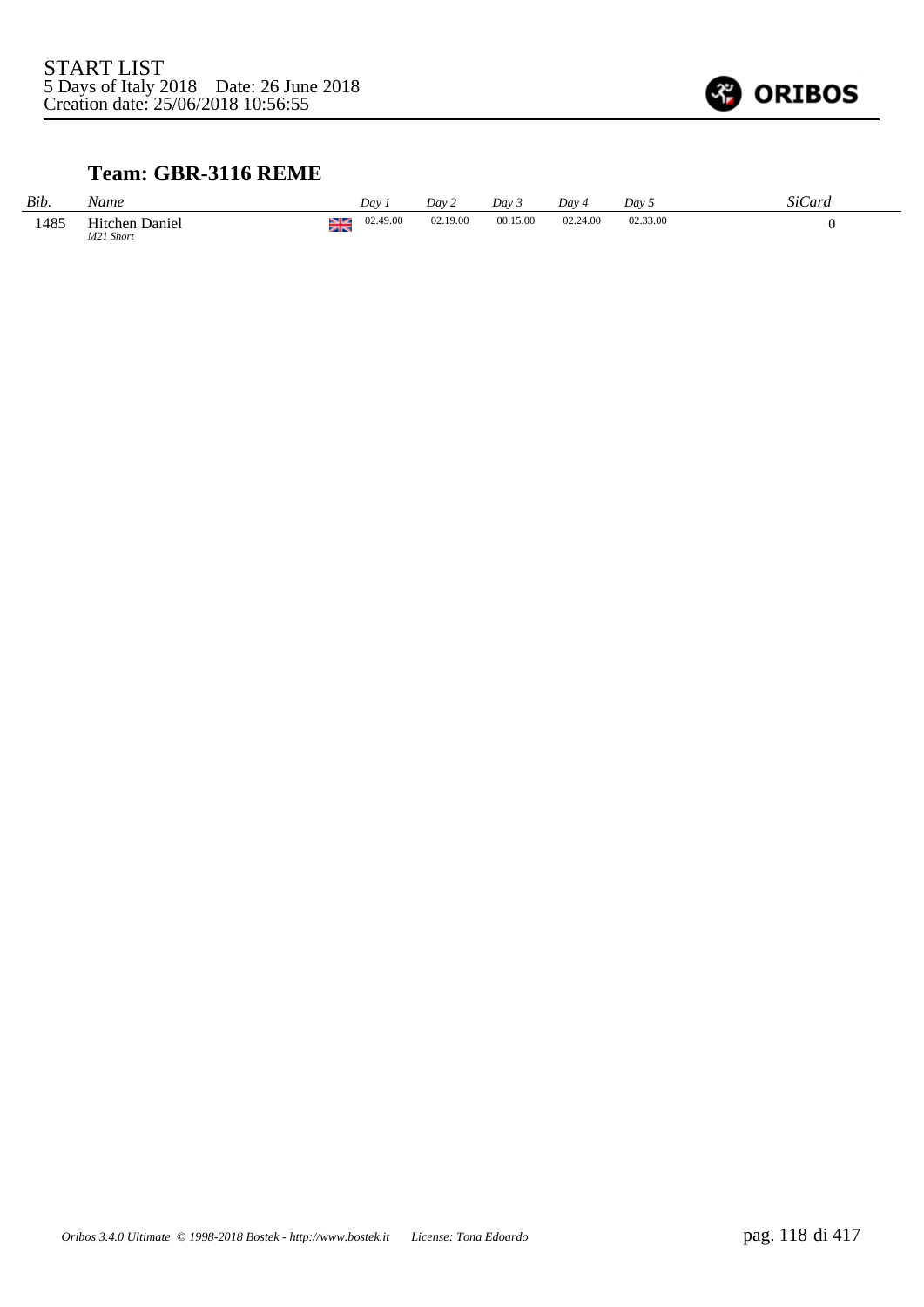

## **Team: GBR-3117 SELOC**

| Bib. | Name                 |    | Day      | Dav 2    | Dav <sub>3</sub> | Day 4    | Day 5    | SiCard  |
|------|----------------------|----|----------|----------|------------------|----------|----------|---------|
| 1486 | Round Stephen<br>M65 | zm | 00.59.00 | 01.35.00 | 00.50.00         | 00.26.00 | 00.37.00 | 8630892 |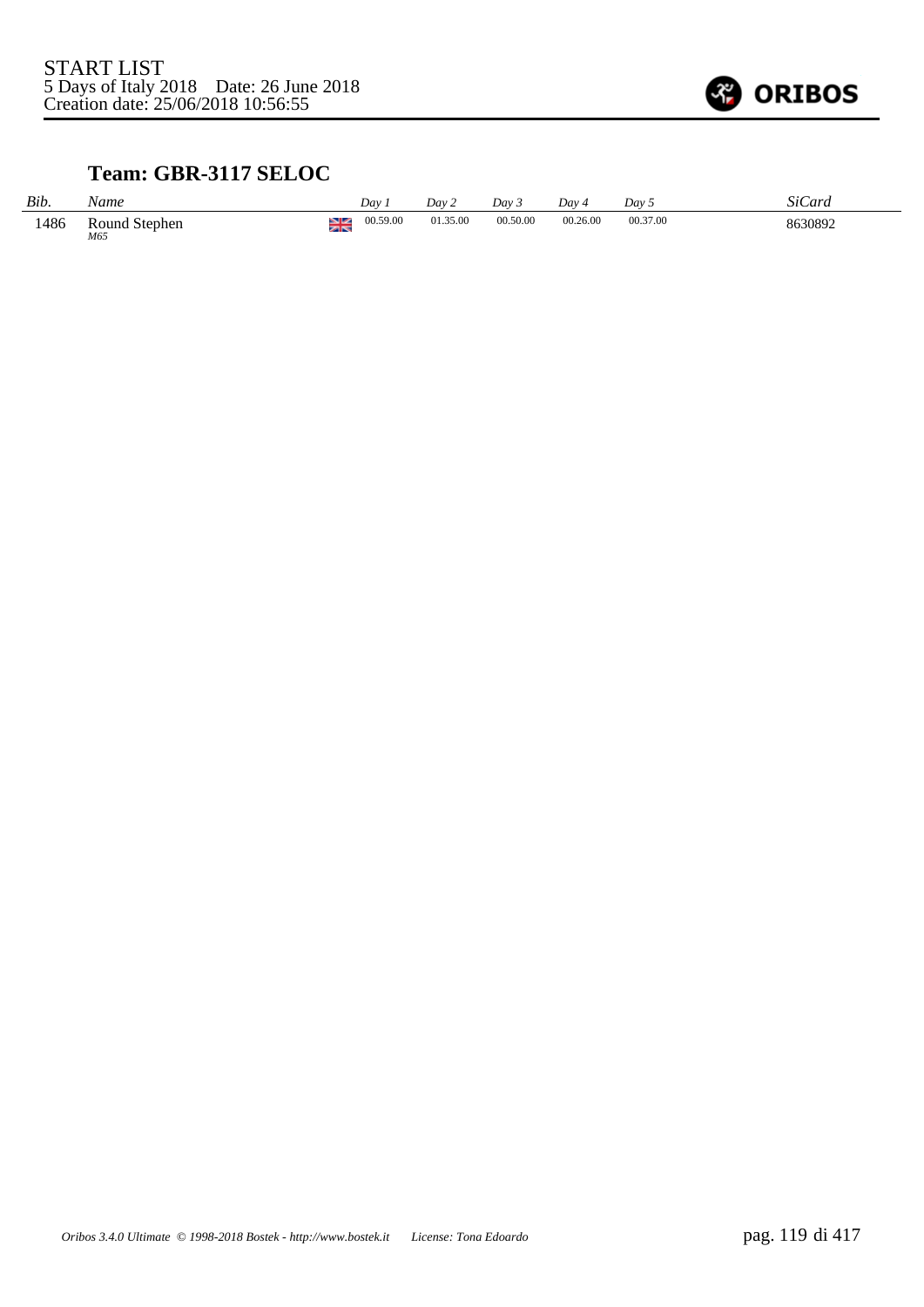

## **Team: GBR-3118 SLOW**

| Bib. | Name                        |    | Dav      | Dav 2    | Dav 3    | Dav 4    | Day 5    | SiCard |
|------|-----------------------------|----|----------|----------|----------|----------|----------|--------|
| 1487 | Turner Charlie<br>M65       | ≱≼ | 01.15.00 | 00.47.00 | 02.02.00 | 02.06.00 | 02.07.00 | 37888  |
| 1488 | <b>Turner Teresa</b><br>W70 | ≱≼ | 02.35.00 | 01.08.00 | 00.24.00 | 01.03.00 | 00.40.00 | 37705  |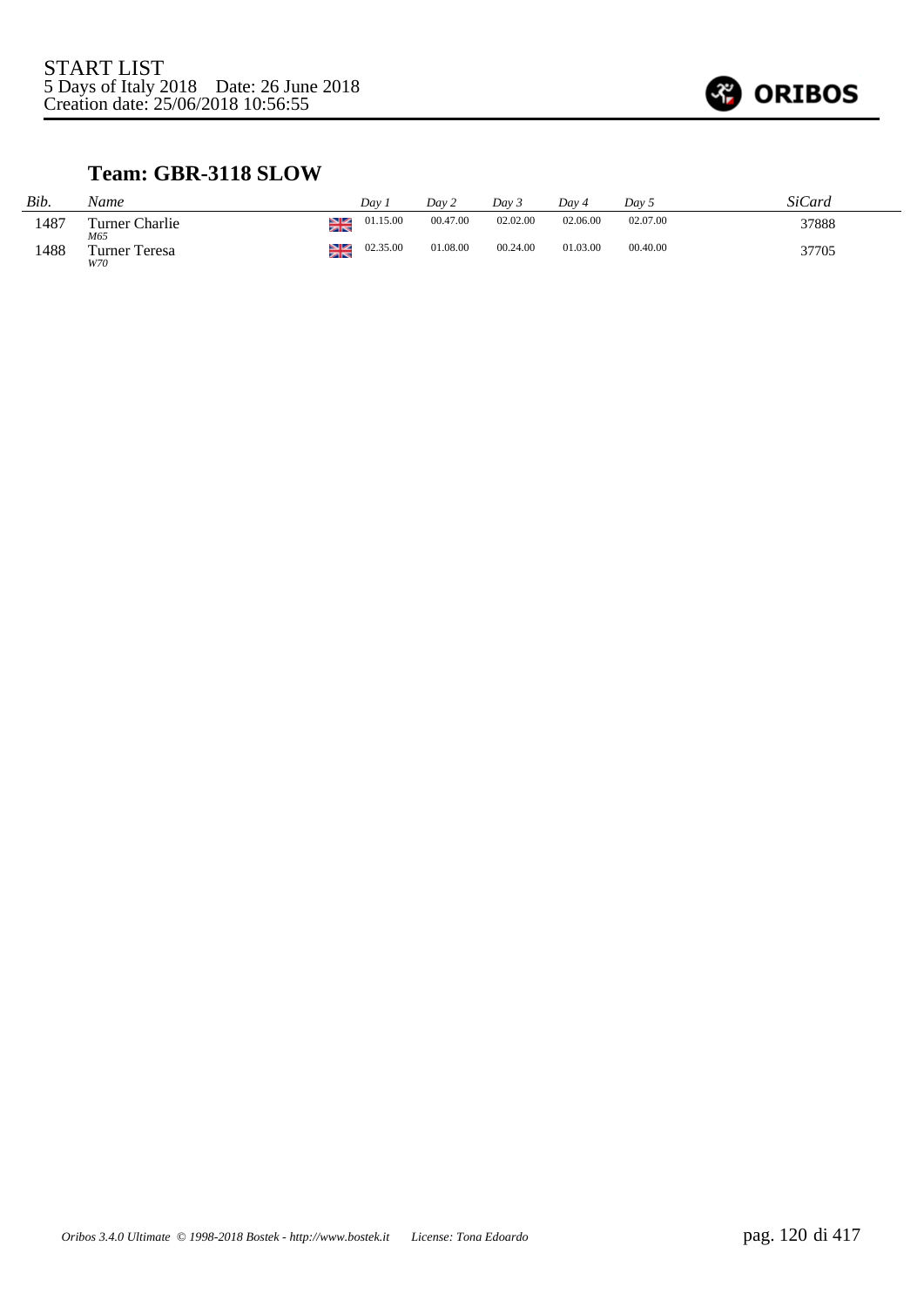

#### **Team: GBR-3119 Southdowns**

| Bib. | Name                        |    | Day 1    | Day 2    | Day 3    | Day 4    | Day 5    | <b>SiCard</b> |
|------|-----------------------------|----|----------|----------|----------|----------|----------|---------------|
| 1489 | Lines Alexander<br>M21 Long | ≱≼ | 00.07.00 | 00.29.00 | 01.16.00 | 01.18.00 | 00.23.00 | 8444244       |
| 1491 | Lines Edward<br>M20         | ≱≼ | 01.32.00 | 00.57.00 | 01.35.00 | 01.26.00 | 02.45.00 | 8630950       |
| 1493 | Rowan Kerria<br>W21 Long    | ≱≼ | 01.26.00 | 01.12.00 | 02.07.00 | 00.20.00 | 00.34.00 | 2064127       |
| 1490 | Lines Clare<br>W50          | ≱≼ | 01.08.00 | 02.29.00 | 02.01.00 | 01.52.00 | 00.41.00 | 220997        |
| 1492 | Lines Robert<br>M50         | ≱≼ | 02.01.00 | 02.02.00 | 02.33.00 | 02.18.00 | 01.25.00 | 560000        |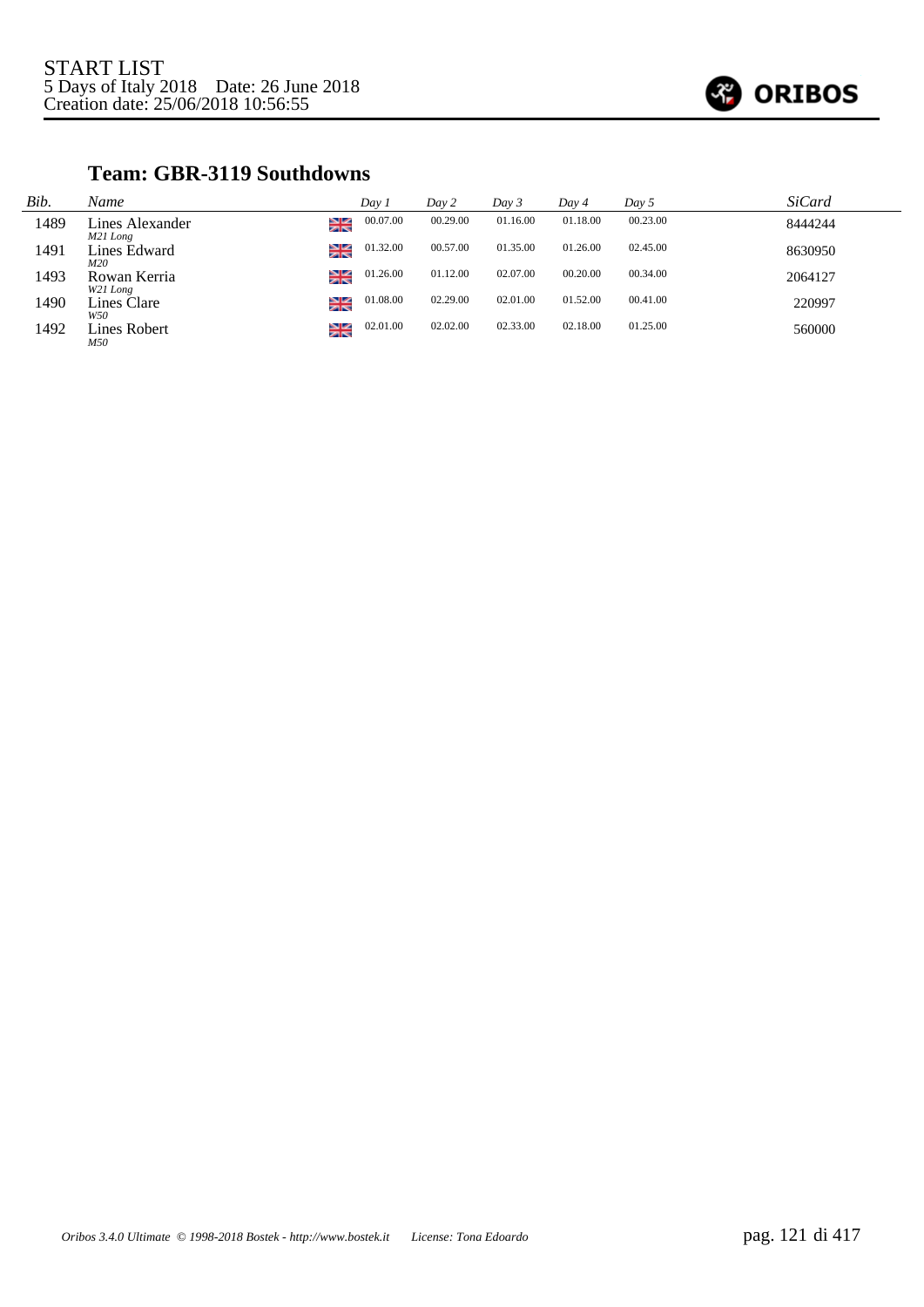

## **Team: GBR-3120 SROC**

| Bib. | Name                    |    | Day 1    | Dav 2    | Day 3    | Day 4    | $Day\,5$ | SiCard  |
|------|-------------------------|----|----------|----------|----------|----------|----------|---------|
| 1495 | Ouickfall Karen<br>W55  | ≱≼ | 00.49.00 | 01.01.00 | 02.11.00 | 01.58.00 | 02.21.00 | 1403073 |
| 1494 | Ouickfall Andrew<br>M60 | ≱≼ | 02.36.00 | 01.16.00 | 00.57.00 | 02.15.00 | 00.32.00 | 1403074 |
| 1496 | Rosen David<br>M65      | ≱≼ | 02.33.00 | 02.01.00 | 01.22.00 | 01.40.00 | 00.49.00 | 503221  |
| 1497 | Rosen Miriam<br>W65     | ≱≼ | 01.02.00 | 01.35.00 | 01.48.00 | 01.07.00 | 00.26.00 | 9000999 |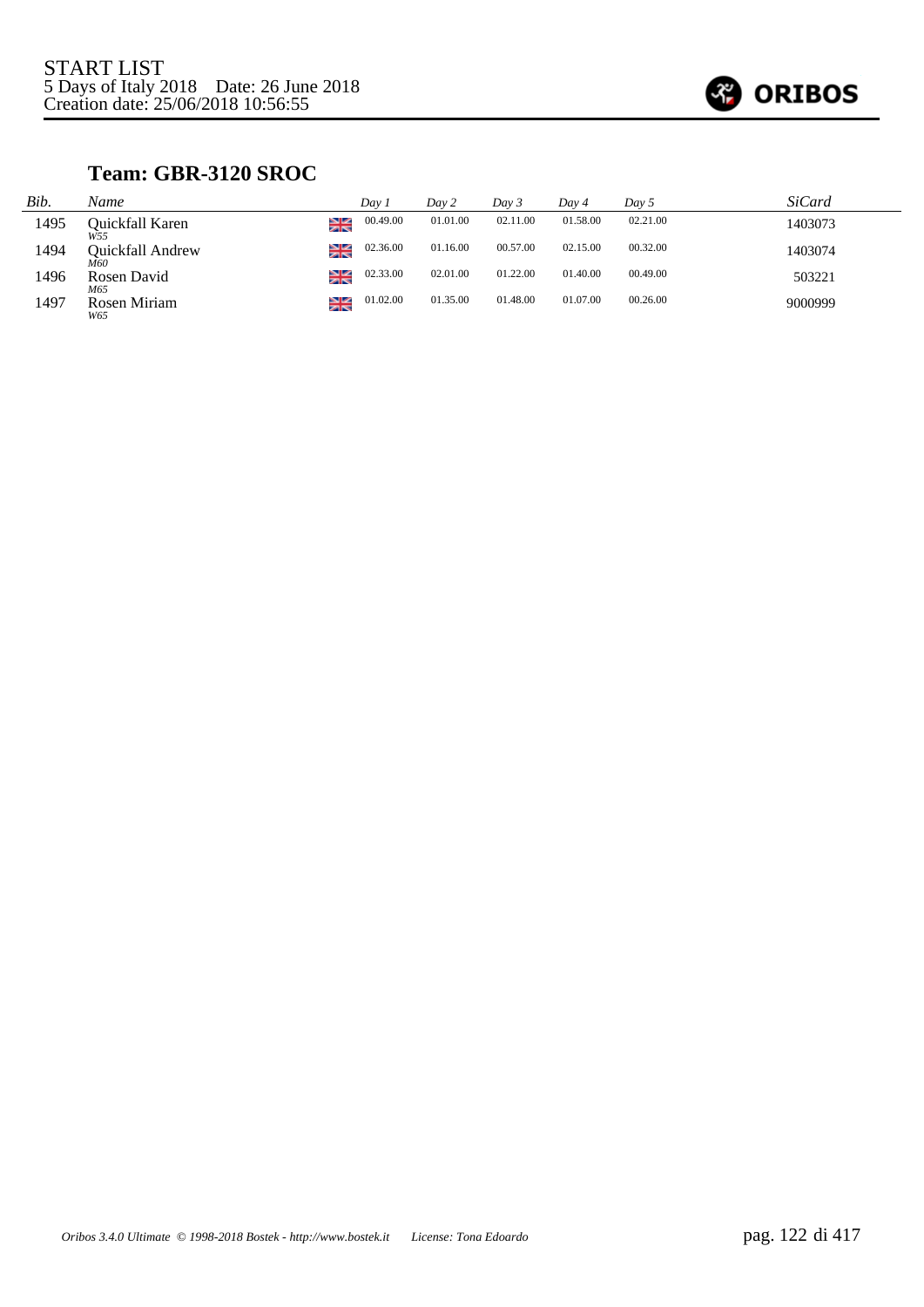

## **Team: GBR-3121 Tayside Orienteers**

| Bib. | Name                  |    | Dav      | Day 2    | Dav 3    | Dav 4    | Dav 5    | SiCard  |
|------|-----------------------|----|----------|----------|----------|----------|----------|---------|
| 1499 | Gillies Elaine<br>W50 | ≱≼ | 00.11.00 | 02.01.00 | 02.14.00 | 01.15.00 | 00.53.00 | 9181264 |
| 1498 | Frame David<br>M60    | ≱≼ | 01.08.00 | 01.04.00 | 00.45.00 | 01.31.00 | 02.02.00 | 8210958 |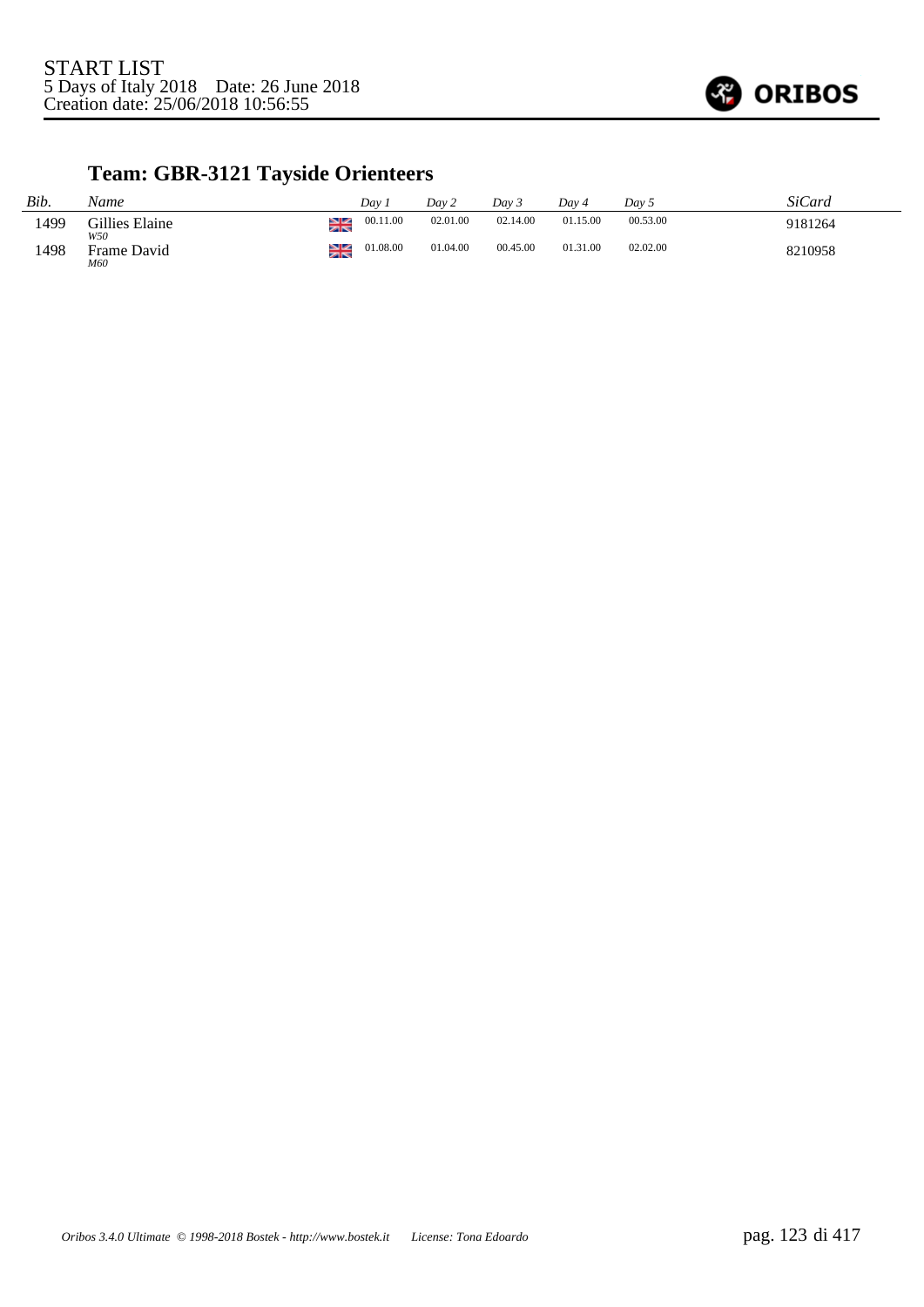

## **Team: GBR-3122 Thames Valley OC**

| Bib. | Name                       |    | Dav.     | Day 2    | Day 3    | Dav 4    | Day 5    | SiCard |
|------|----------------------------|----|----------|----------|----------|----------|----------|--------|
| 1501 | Thompson Mark<br>M60       | ≱≼ | 01.36.00 | 01.14.00 | 01.35.00 | 01.29.00 | 00.44.00 | 345599 |
| 1500 | <b>Riches Peter</b><br>M65 | ≱≼ | 01.45.00 | 00.25.00 | 00.46.00 | 00.40.00 | 01.31.00 | 436463 |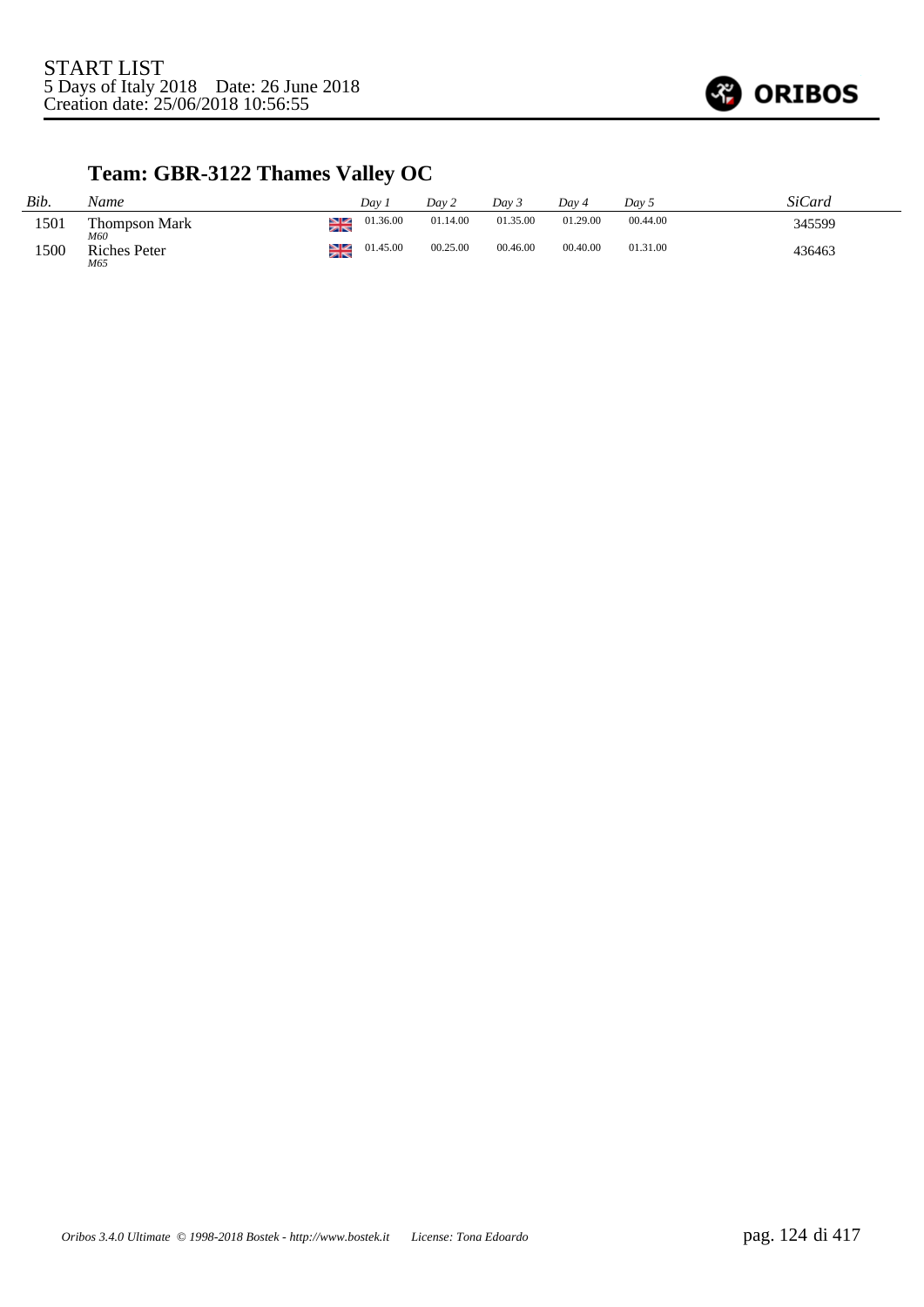

# **Team: GER-3123 ASG Teutoburger Wald**

| Bib. | Name                                  | Dav 1    | Day 2    | Dav 3    | Dav 4    | Day 5    | <i>SiCard</i> |
|------|---------------------------------------|----------|----------|----------|----------|----------|---------------|
| 1502 | Risch Björn<br>Direct Long            | 00.21.00 | 00.12.00 | 00.37.00 | 00.16.00 | 00.50.00 | 555005        |
| 1504 | Risch Petra                           | 00.38.00 | 00.11.00 | 00.17.00 | 01.44.00 | 00.16.00 | 555001        |
| 1503 | Direct Short<br>Risch Nikolaus<br>M65 | 01.01.00 | 00.23.00 | 01.00.00 | 00.34.00 | 02.15.00 | 555007        |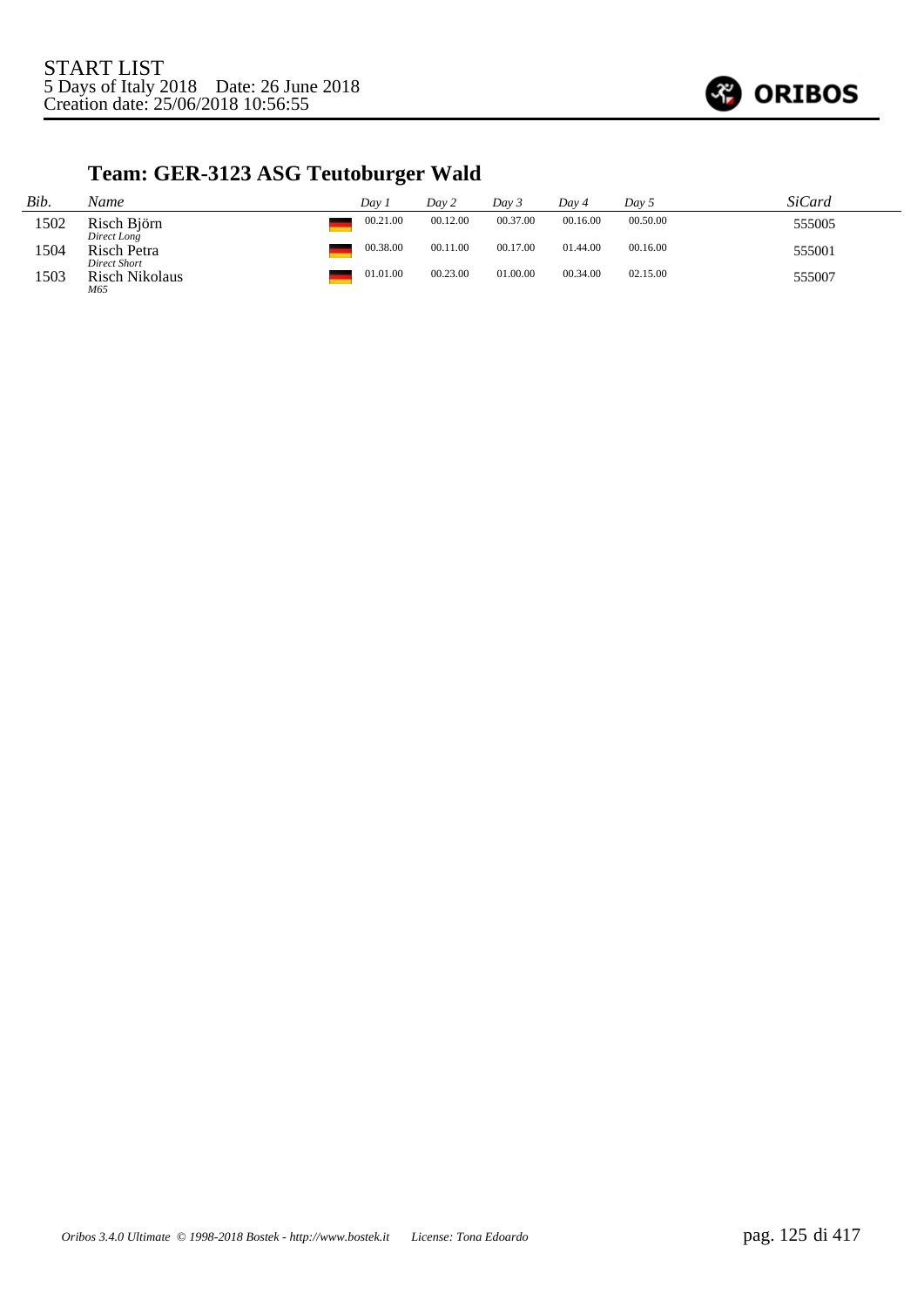

#### **Team: GER-3124 BSV Halle Ammendorf**

| Bib. | √ame                         | Day      | Dav      | Day      | Day 4    | Day      | \$70<br>ard |
|------|------------------------------|----------|----------|----------|----------|----------|-------------|
| 1505 | schmalfeld<br>' Karin<br>W35 | 01.16.00 | 00.26.00 | 00.30.00 | 01.23.00 | 01.11.00 | 555015      |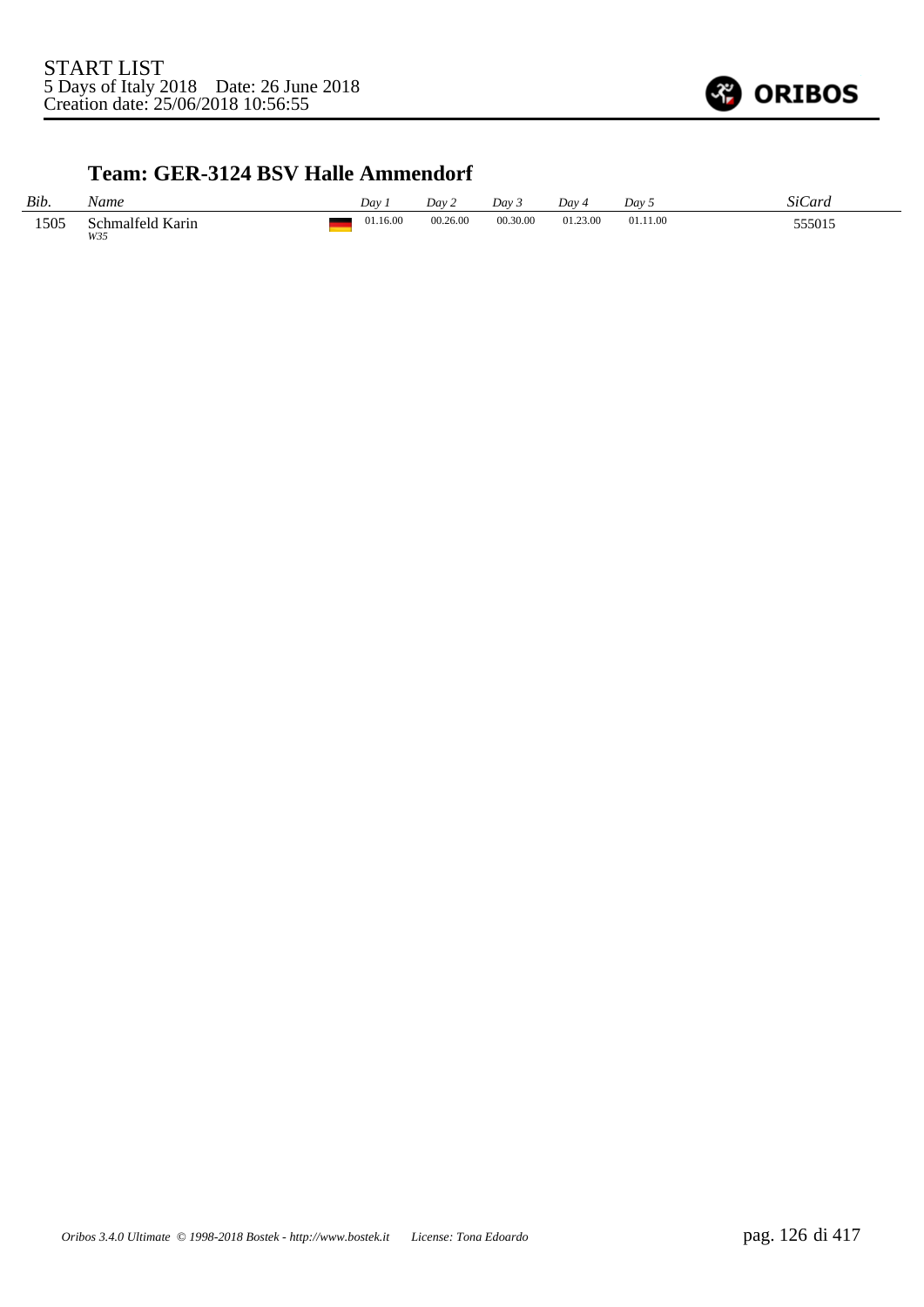

#### **Team: GER-3125 ESV Lok Dessau**

| Bib. | Name                           | Dav      | Day 2    | Dav 3    | Dav 4    | Day 5    | SiCard  |
|------|--------------------------------|----------|----------|----------|----------|----------|---------|
| 1507 | <b>Spengler Andreas</b><br>M55 | 01.18.00 | 02.05.00 | 01.22.00 | 01.55.00 | 02.33.00 | 7300152 |
| 1506 | Güth Hans<br>M75               | 00.35.00 | 00.56.00 | 00.30.00 | 00.19.00 | 00.43.00 | 8626409 |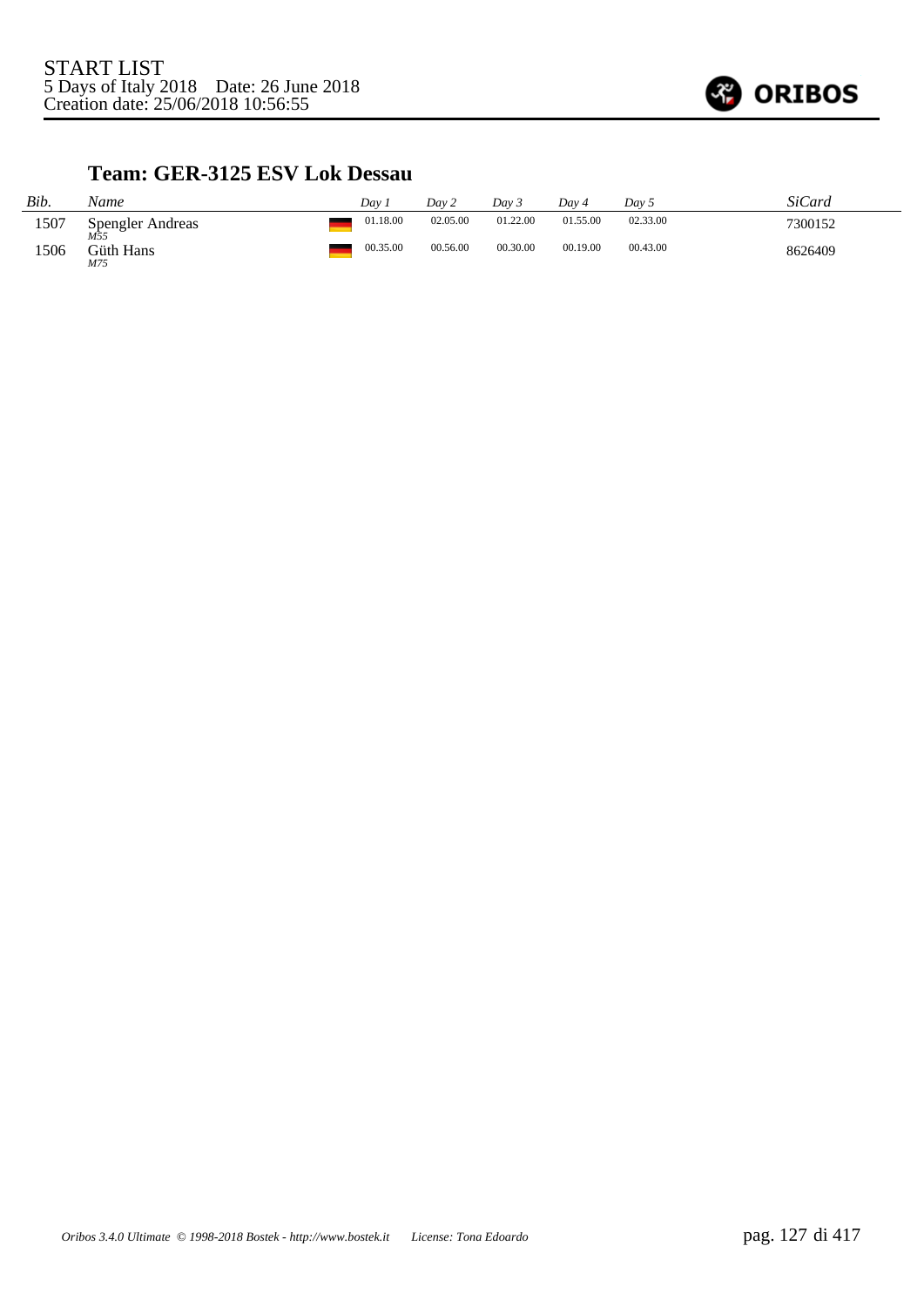

#### **Team: GER-3126 LT DSHS Köln**

| Bib. | Name                                   | Dav      | Dav 2                | Dav 3           | Dav            | Day 5           | SiCard |
|------|----------------------------------------|----------|----------------------|-----------------|----------------|-----------------|--------|
| 1508 | <b>Herbrecht Thomas</b><br>Direct Long | 00.14.00 | $-1 - 1 - 1 - 1 - 1$ | $-12 - 12 - 12$ | $-11 - 11 - 1$ | $-12 - 12 - 12$ | 208289 |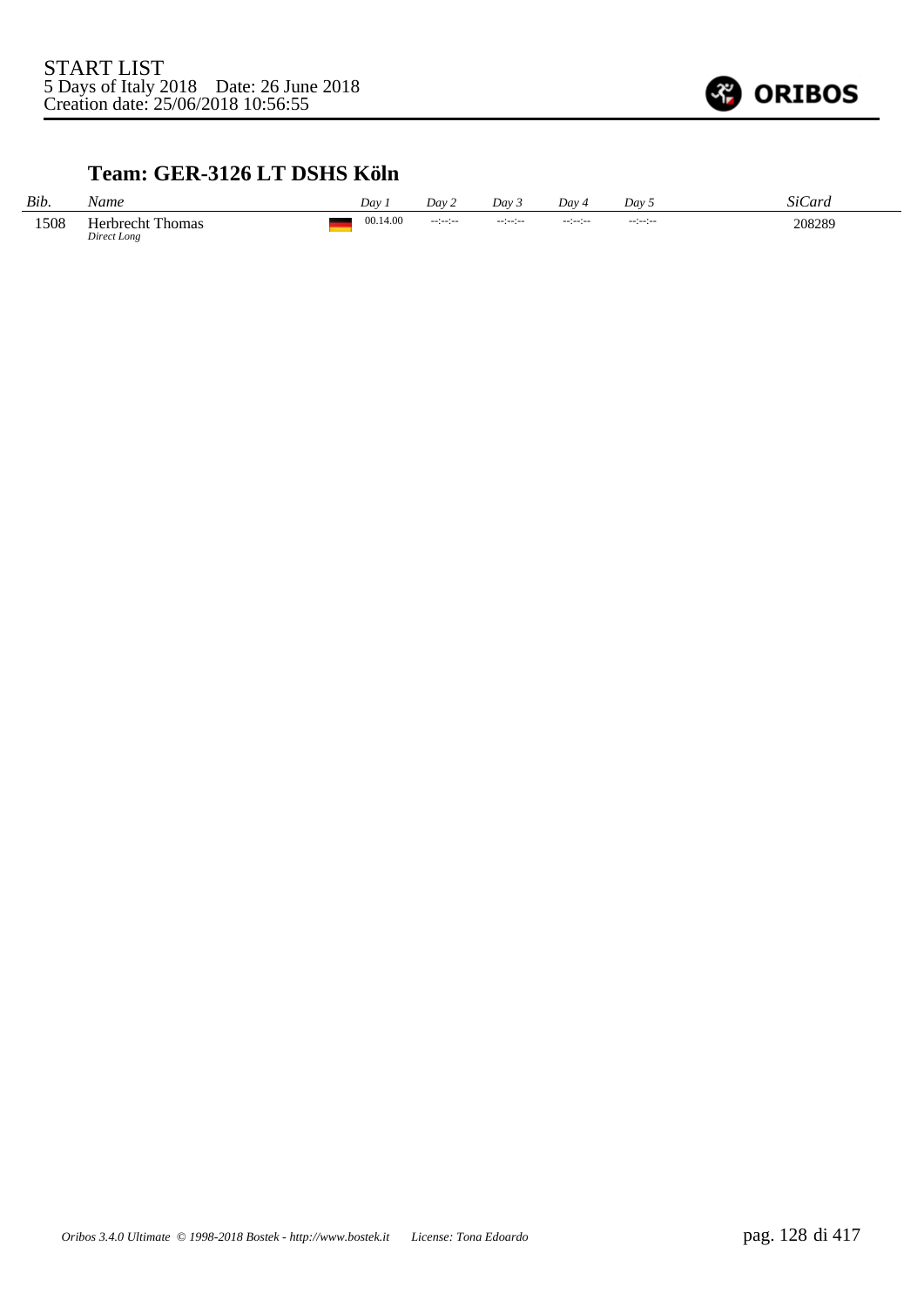

## **Team: GER-3128 OLA TSV Deggendorf**

| Bib. | Name                   | Day i    | Day 2    | Day 3    | Dav 4    | Dav 5    | SiCard  |
|------|------------------------|----------|----------|----------|----------|----------|---------|
| 1510 | Hufnagel Ingrid<br>W50 | 00.17.00 | 02.25.00 | 02.02.00 | 01.12.00 | 01.07.00 | 8024566 |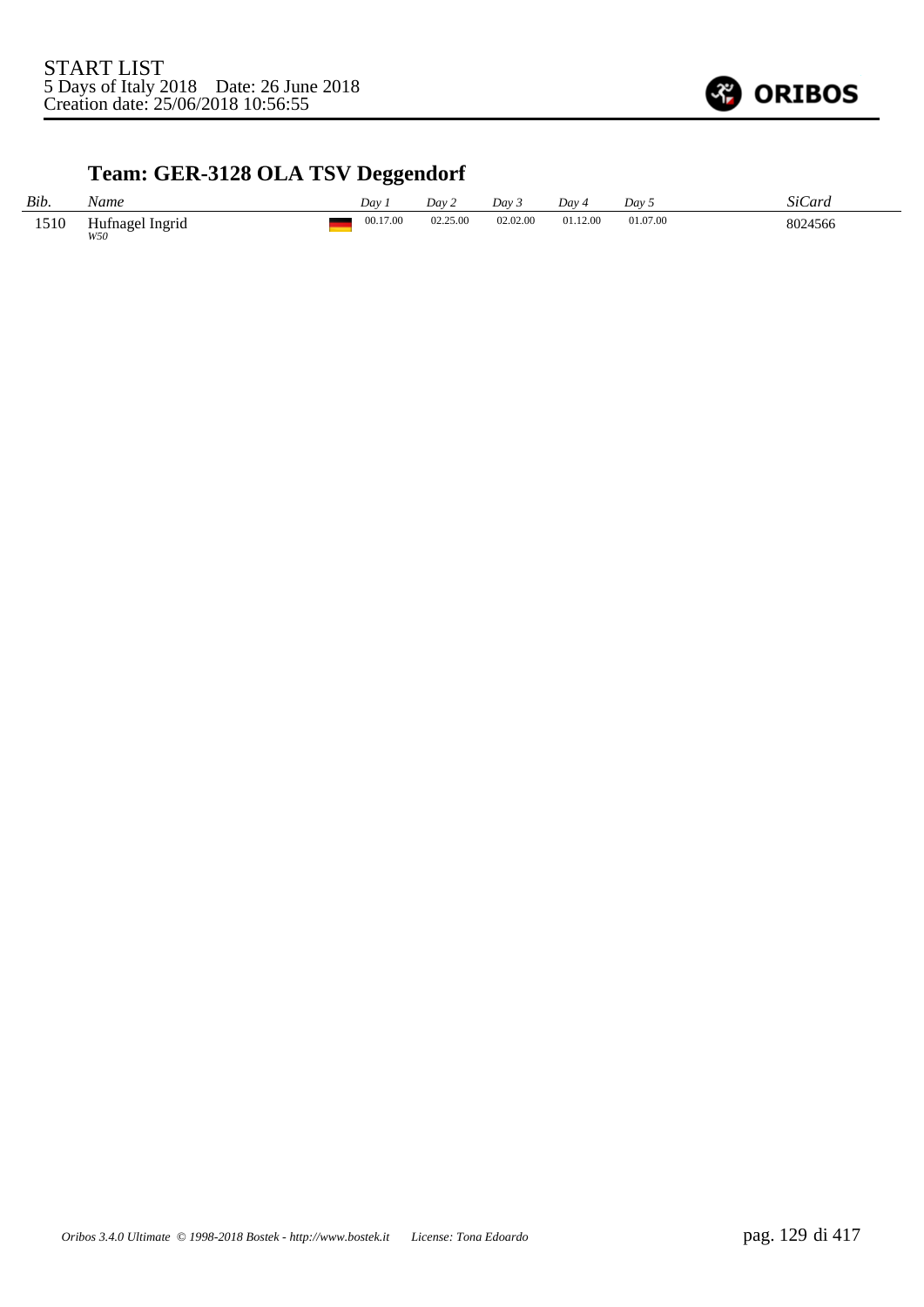

## **Team: GER-3129 OLG Siegerland**

| Bib. | Name                         | Dav      | Dav 2    | Dav 3    | Day 4    | Dav 5    | <b>SiCard</b> |
|------|------------------------------|----------|----------|----------|----------|----------|---------------|
| 1511 | Setzer-Britwum Ulrike<br>W55 | 00.51.00 | 00.51.00 | 01.19.00 | 01.30.00 | 01.57.00 | 2781          |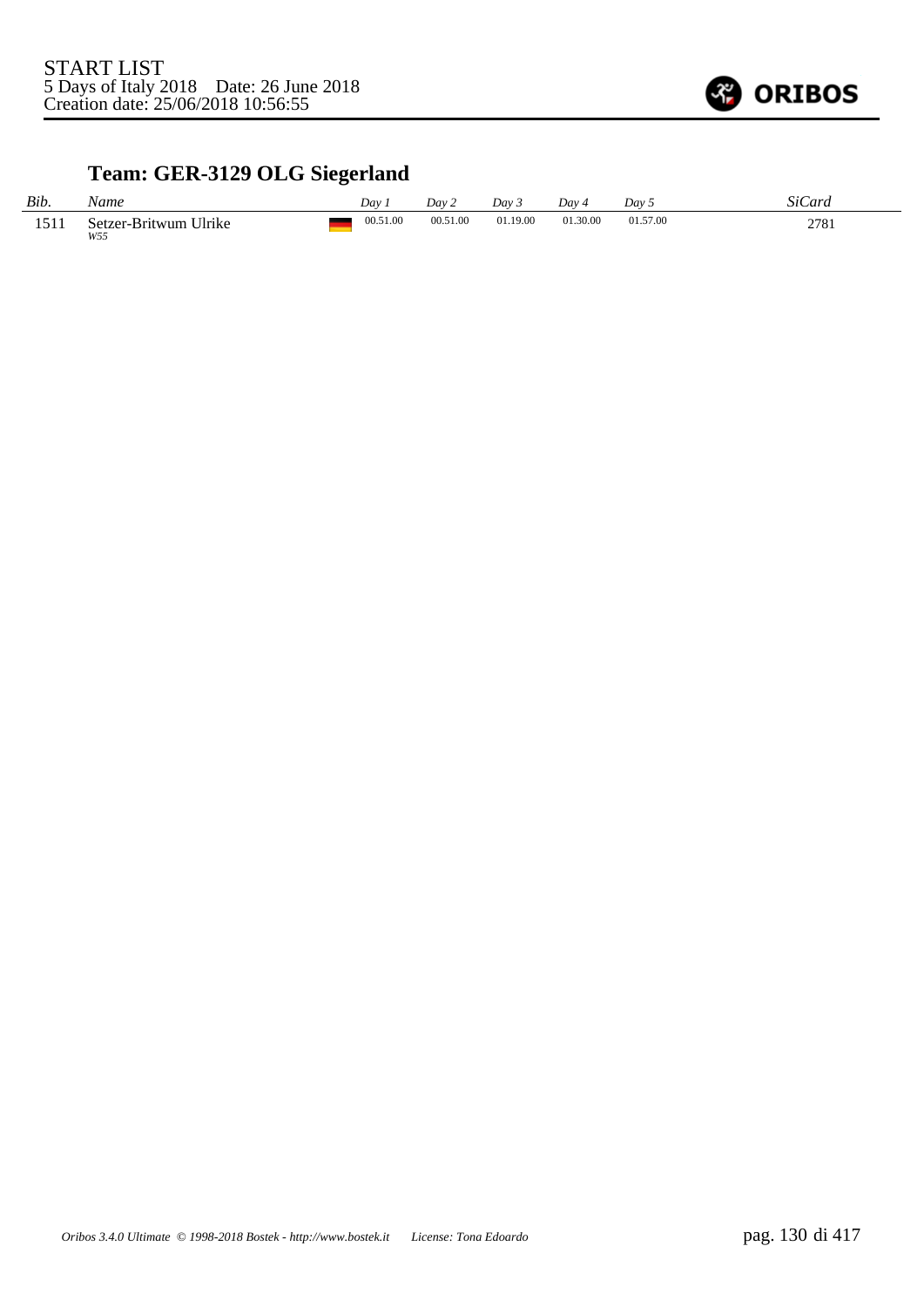

### **Team: GER-3130 OL-Team Filder**

| Bib. | Name              | Day      | Dav 2    | Day 3    | Dav 4    | Dav <sub>5</sub> | <b>SiCard</b> |
|------|-------------------|----------|----------|----------|----------|------------------|---------------|
| 1512 | Heim Peter<br>M50 | 01.10.00 | 02.25.00 | 02.34.00 | 02.13.00 | 01.27.00         | 652010        |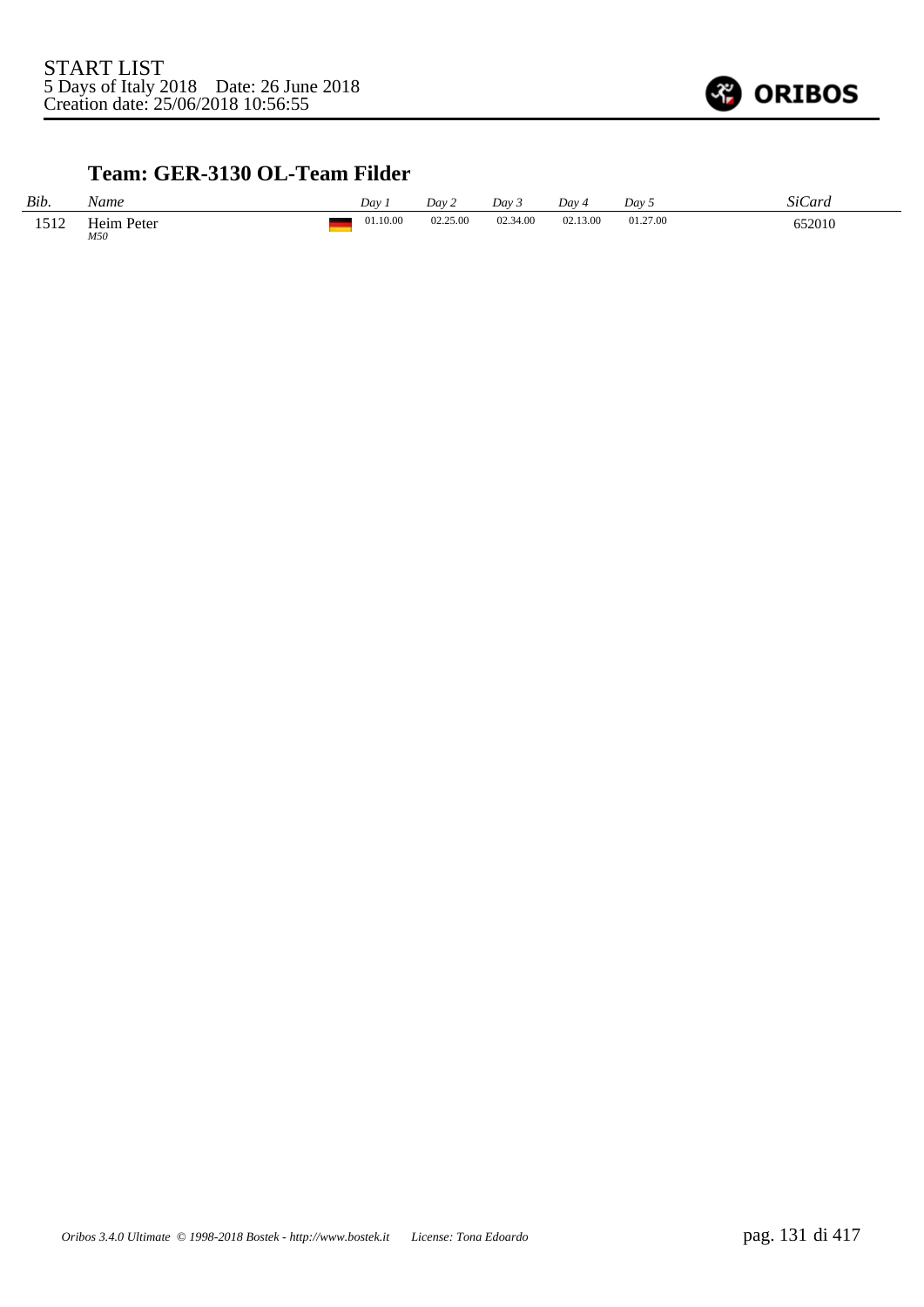

## **Team: GER-3131 OLV Landshut**

| Bib. | Name                  | Dav      | Day 2    | Dav 5    | Dav 4    | Day 5    | <i>SiCard</i> |
|------|-----------------------|----------|----------|----------|----------|----------|---------------|
| 1513 | Voskamp Eckart<br>M50 | 02.40.00 | 02.31.00 | 01.09.00 | 01.36.00 | 00.10.00 | 8220366       |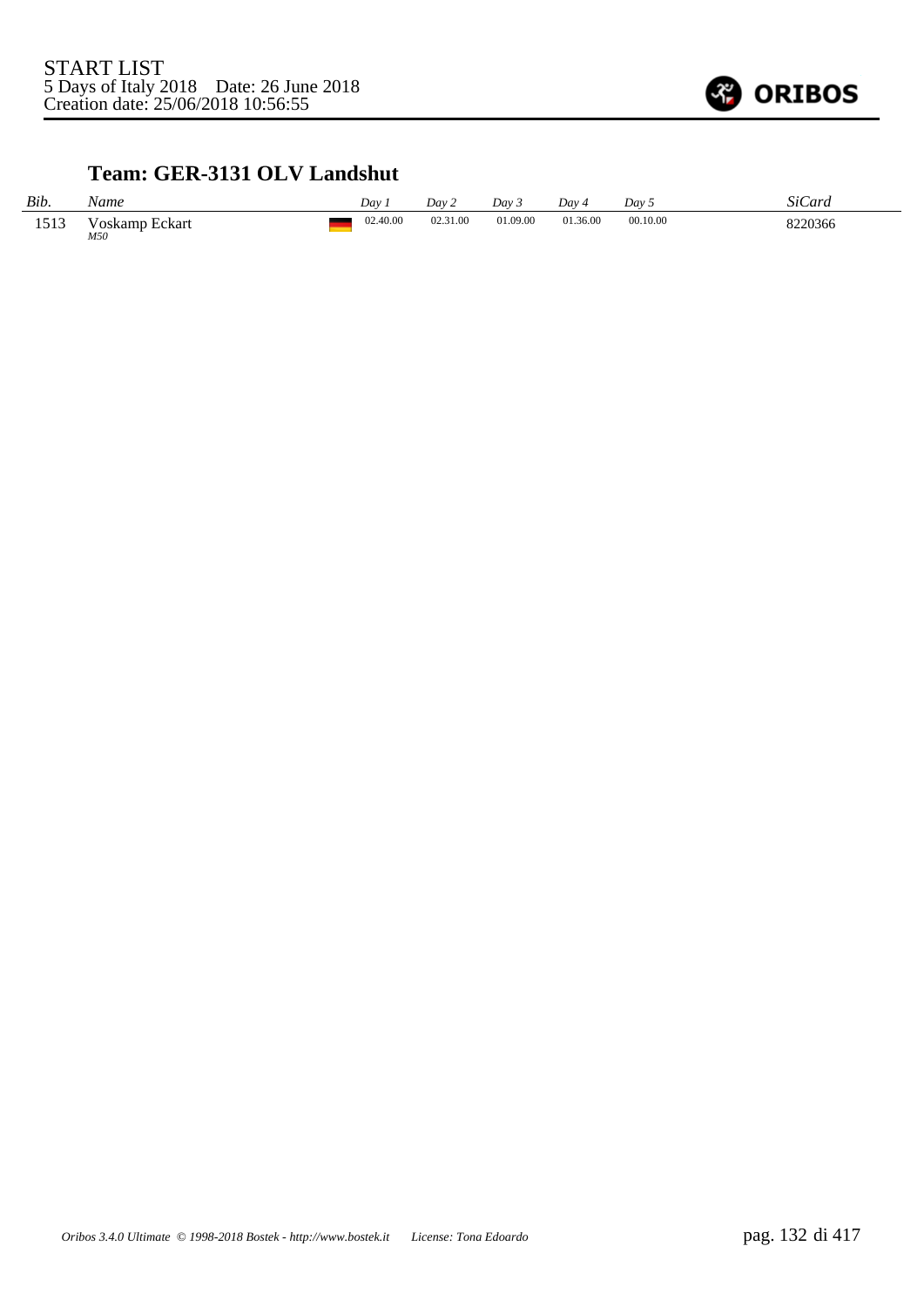

#### **Team: GER-3132 OLV Uslar**

| Bib. | Name                                    | Dav      | Day 2    | Dav 3    | Dav 4    | Dav 5    | SiCard |
|------|-----------------------------------------|----------|----------|----------|----------|----------|--------|
| 1514 | Finkenstaedt Andrea                     | 01.13.00 | 02.02.00 | 02.13.00 | 02.08.00 | 01.03.00 | 2701   |
| 1515 | W50<br><b>Finkenstaedt Frank</b><br>M75 | 00.42.00 | 01.00.00 | 00.04.00 | 00.43.00 | 00.13.00 | 997921 |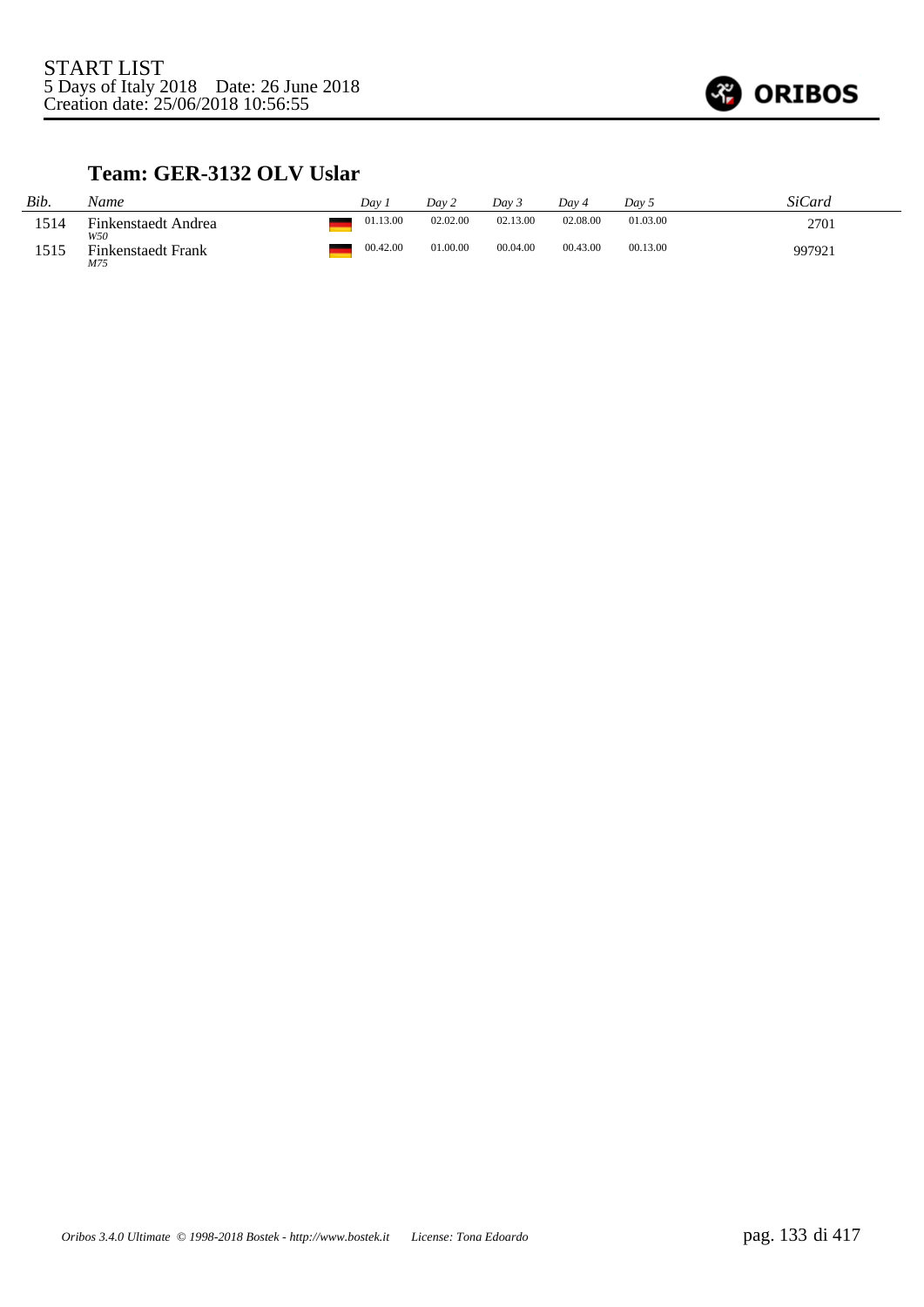

#### **Team: GER-3133 OSC Kassel**

| Bib. | Name                                   | Dav 7    | Day 2    | Dav 3    | Dav 4    | Day 5    | SiCard  |
|------|----------------------------------------|----------|----------|----------|----------|----------|---------|
| 1516 | Rothaug Sabine                         | 01.07.00 | 01.46.00 | 02.15.00 | 02.03.00 | 01.40.00 | 8001910 |
| 1517 | W21 Elite<br>Speh-Rothaug Petra<br>W60 | 00.22.00 | 01.00.00 | 00.16.00 | 00.27.00 | 01.38.00 | 361282  |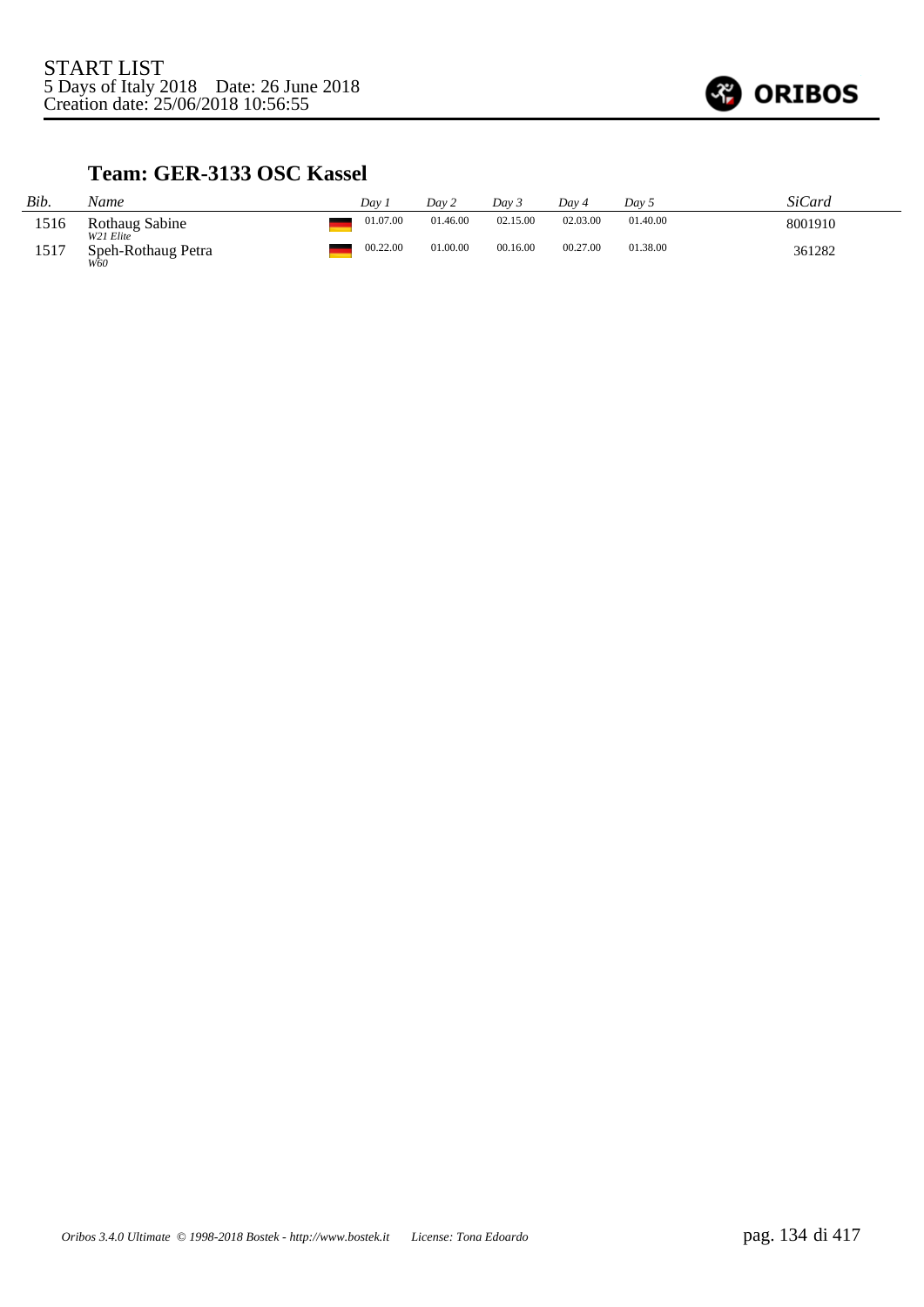

## **Team: GER-3134 Skiclub Duisburg**

| Bib. | Name                        | Dav 7 | Day 2                | Dav 3 |          | Day 4    | Day 5    | SiCard |
|------|-----------------------------|-------|----------------------|-------|----------|----------|----------|--------|
| 1519 | Herbrand Monika             |       | 00.22.00<br>01.12.00 |       | 00.14.00 | 01.15.00 | 01.06.00 | 302957 |
| 1518 | W60<br>Herbrand Jörg<br>M70 |       | 01.22.00<br>00.27.00 |       | 00.08.00 | 01.57.00 | 02.40.00 | 302956 |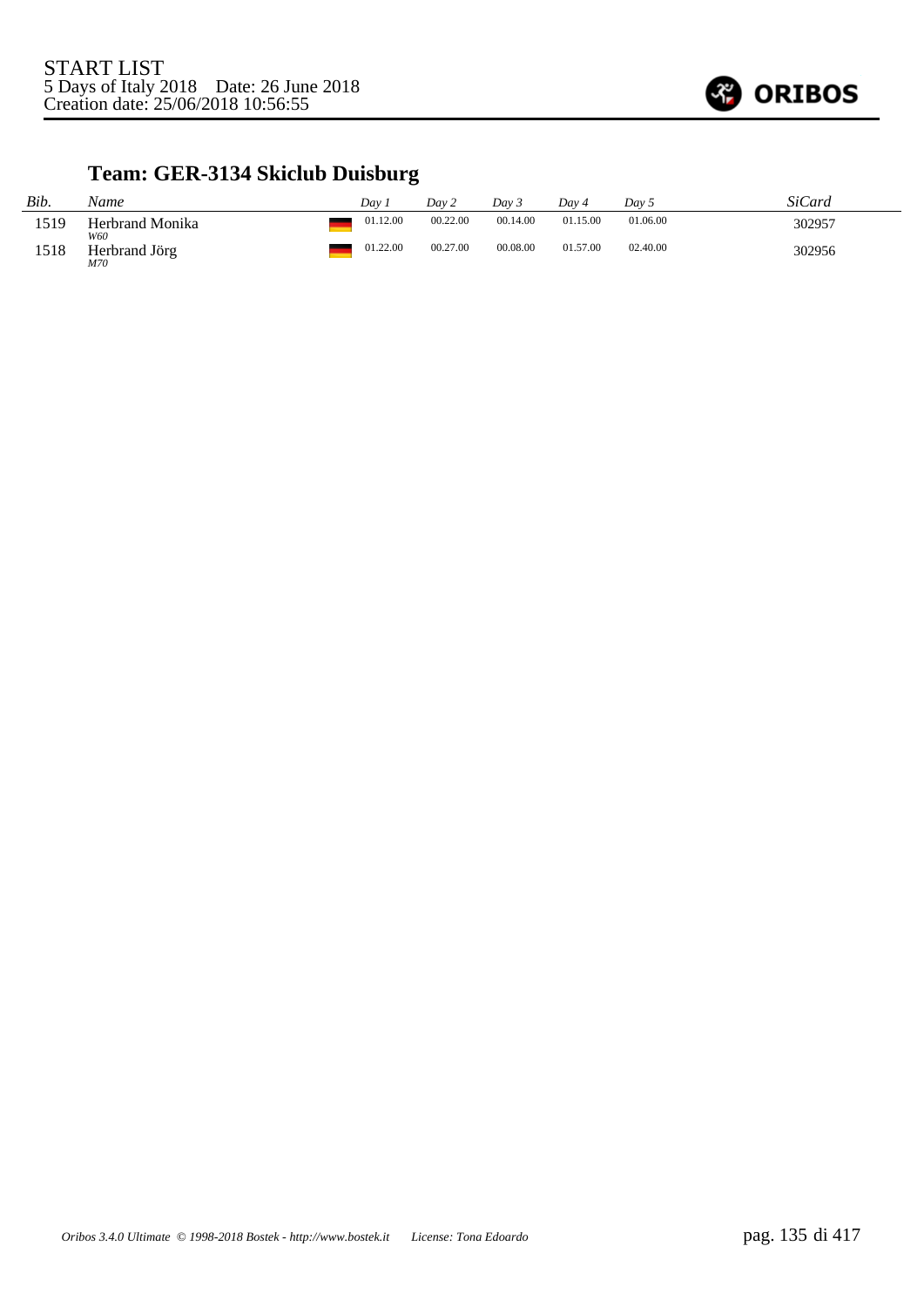

# **Team: GER-3135 SV Mietraching**

| Bib. | Name                              | Dav      | Day 2    | Dav 3    | Day 4    | Day 5    | SiCard  |
|------|-----------------------------------|----------|----------|----------|----------|----------|---------|
| 1521 | Hartmann Dirk                     | 02.23.00 | 02.51.00 | 02.52.00 | 02.42.00 | 02.42.00 | 2045577 |
| 1520 | M55<br><b>Biller Georg</b><br>M60 | 02.42.00 | 00.28.00 | 02.05.00 | 01.19.00 | 01.24.00 | 555155  |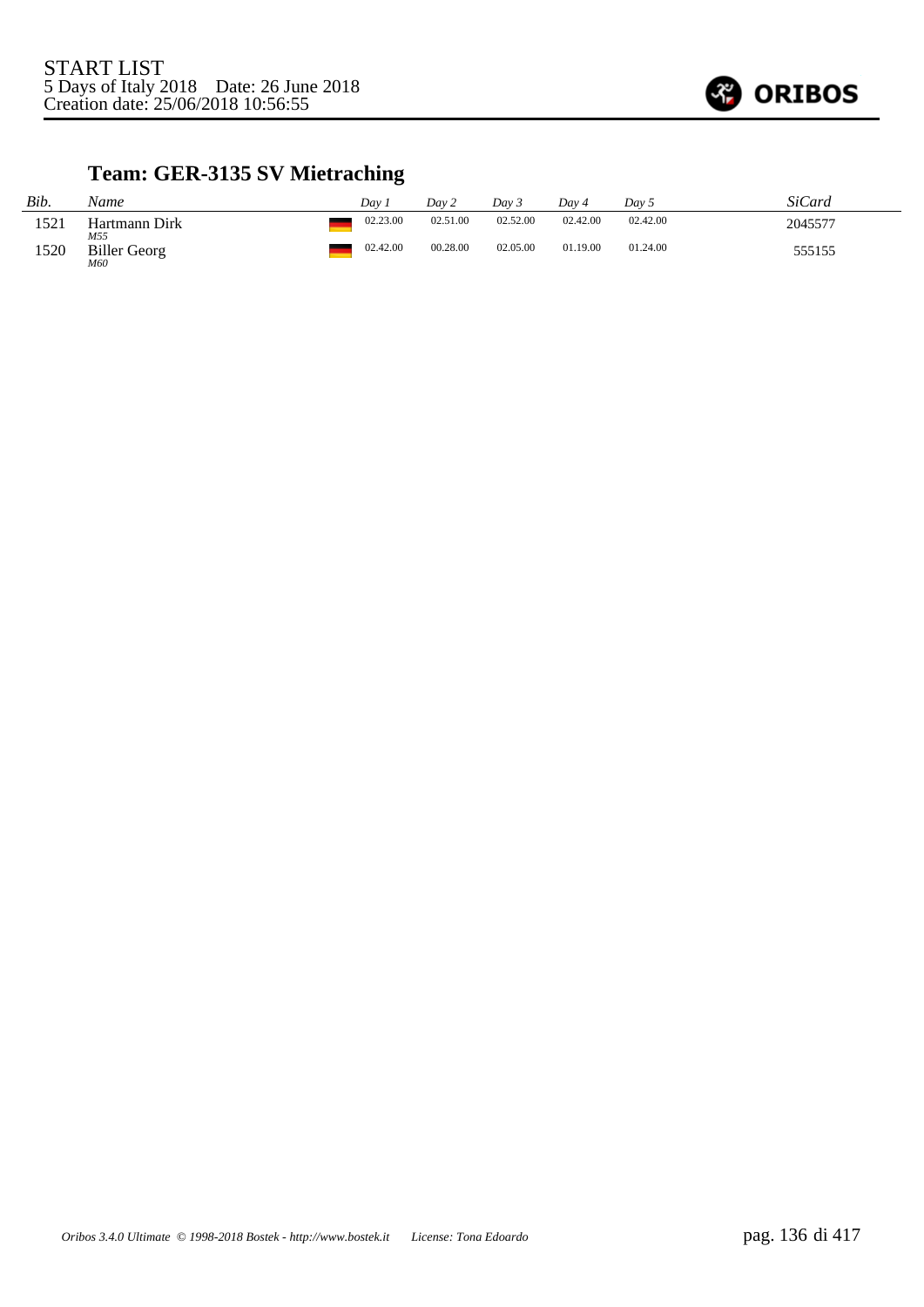

#### **Team: GER-3136 TSC Eintracht Dortmund 48/95**

| Bib. | Name                        | Day 1    | Day 2    | Day 3    | Day 4    | Day 5    | <b>SiCard</b> |
|------|-----------------------------|----------|----------|----------|----------|----------|---------------|
| 1523 | Glowka Arvid<br>M21 Long    | 01.22.00 | 00.44.00 | 00.07.00 | 01.03.00 | 01.26.00 | 2048120       |
| 1526 | Glowka Janine<br>W21 Short  | 00.27.00 | 01.22.00 | 01.11.00 | 01.44.00 | 00.52.00 | 9005179       |
| 1529 | Renker Johanna<br>W21 Short | 00.54.00 | 01.49.00 | 01.41.00 | 01.26.00 | 00.34.00 | 9440402       |
| 1524 | Glowka Barbara<br>W55       | 01.31.00 | 01.51.00 | 01.53.00 | 00.36.00 | 01.15.00 | 6320          |
| 1525 | Glowka Hans-Joachim<br>M60  | 01.48.00 | 00.50.00 | 00.39.00 | 01.25.00 | 02.12.00 | 6101          |
| 1522 | Arnold Joanna<br>W60        | 00.52.00 | 00.58.00 | 00.42.00 | 00.57.00 | 01.16.00 | 2077196       |
| 1528 | Nowak Ulrich<br>M60         | 01.18.00 | 01.54.00 | 01.21.00 | 01.43.00 | 00.50.00 | 6166          |
| 1527 | Mock Kornelia<br>W60        | 00.36.00 | 01.08.00 | 00.58.00 | 00.49.00 | 00.54.00 | 2048505       |
| 1530 | Thallner Manfred<br>M65     | 01.21.00 | 01.51.00 | 02.24.00 | 02.04.00 | 00.55.00 | 428648        |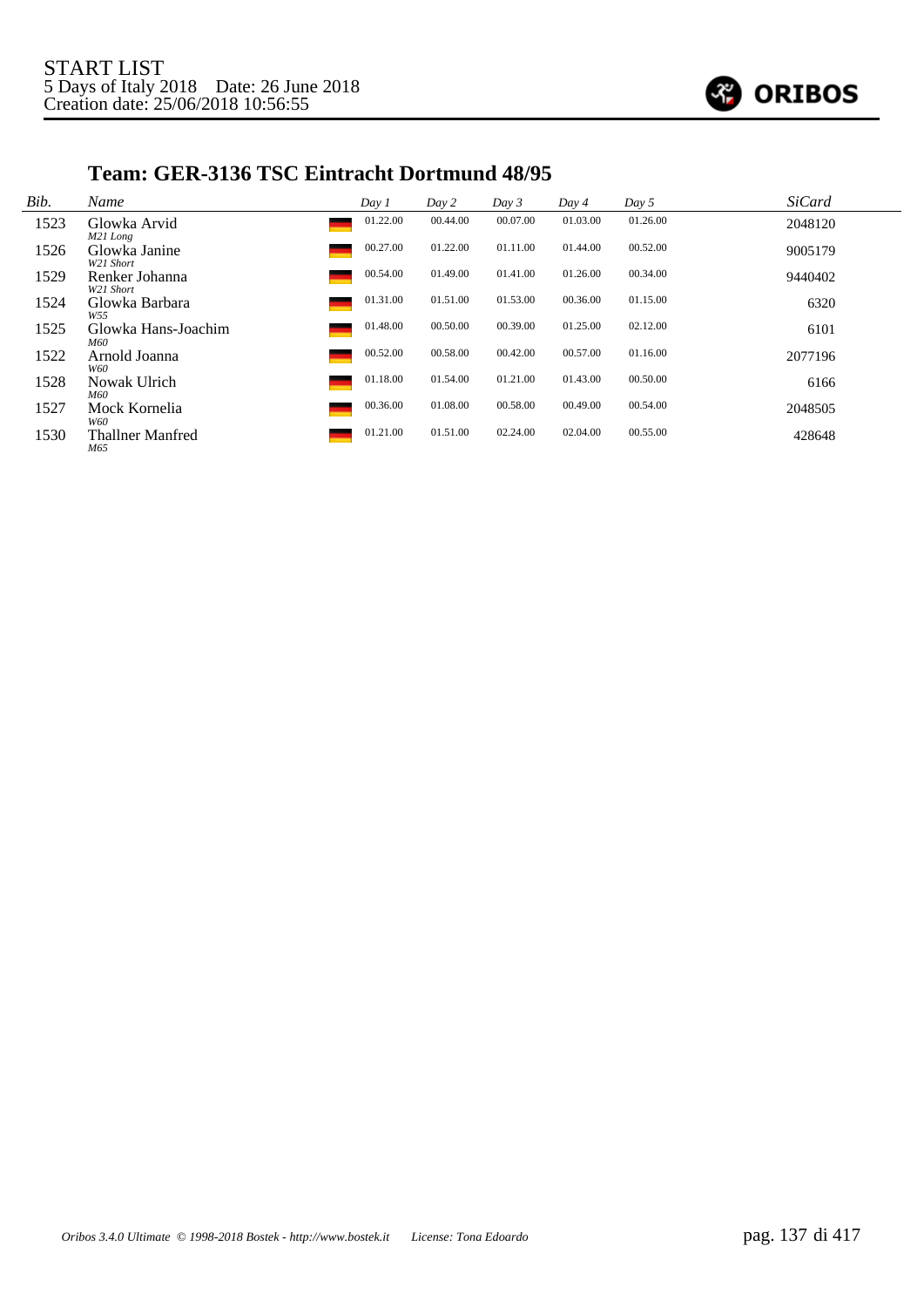

## **Team: HKG-3137 HKOC**

| Bib. | Name                  | Dav      | Dav 2    | Day 3    | Day 4    | Day 5    | <i>SiCard</i> |
|------|-----------------------|----------|----------|----------|----------|----------|---------------|
| 1531 | Wong Wai Ching<br>W40 | 01.25.00 | 01.46.00 | 01.46.00 | 01.37.00 | 01.16.00 | 1814583       |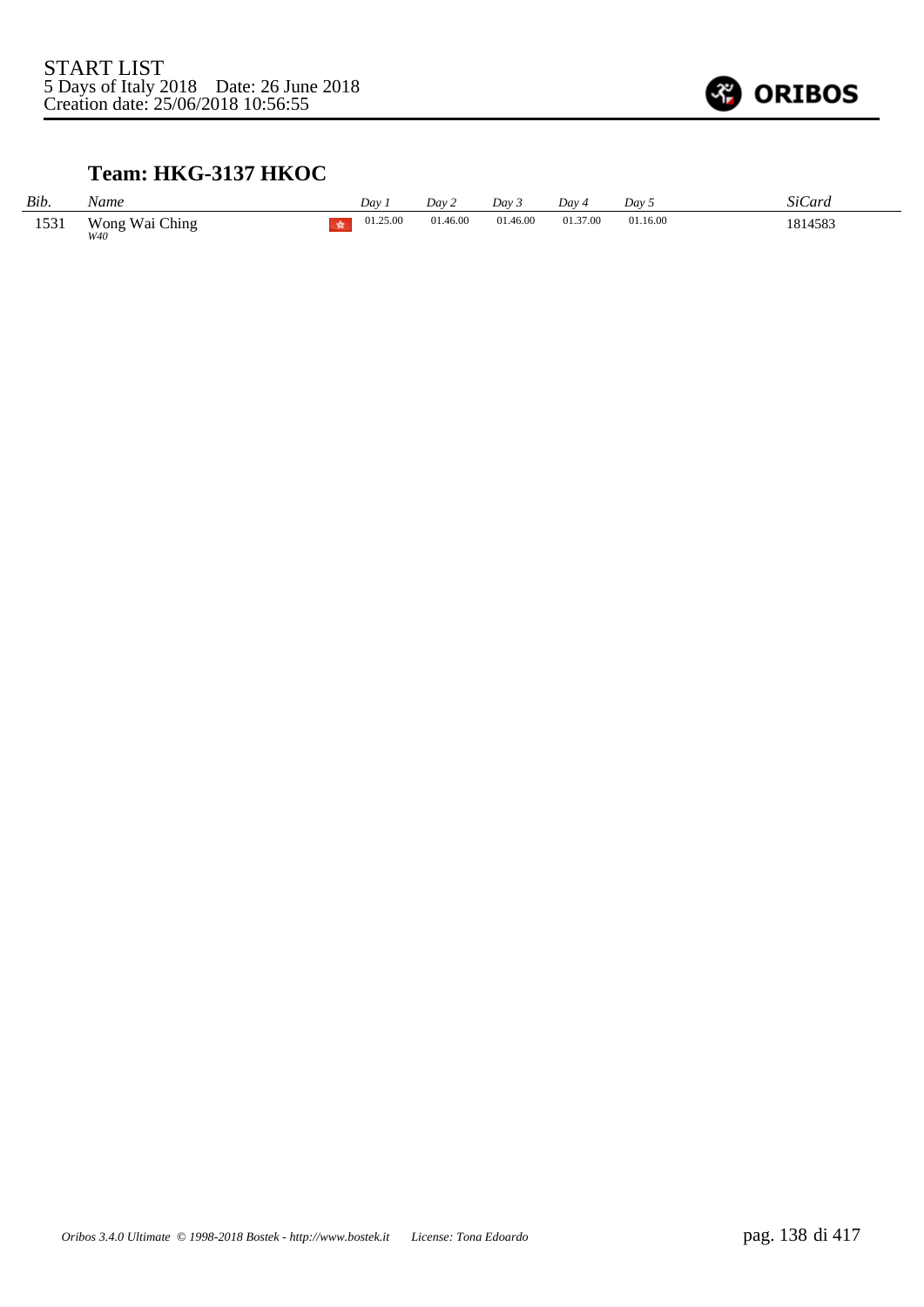

# **Team: HKG-3138 Hong Kong Orienteering Club**

| Bib. | Name                                    | Dav 1    | Dav 2    | Day 3    | Dav 4    | Day 5    | SiCard  |
|------|-----------------------------------------|----------|----------|----------|----------|----------|---------|
| 1532 | Cheng Ping Kuen<br>M <sub>21</sub> Long | 01.19.00 | 01.38.00 | 00.52.00 | 01.54.00 | 00.11.00 | 1815151 |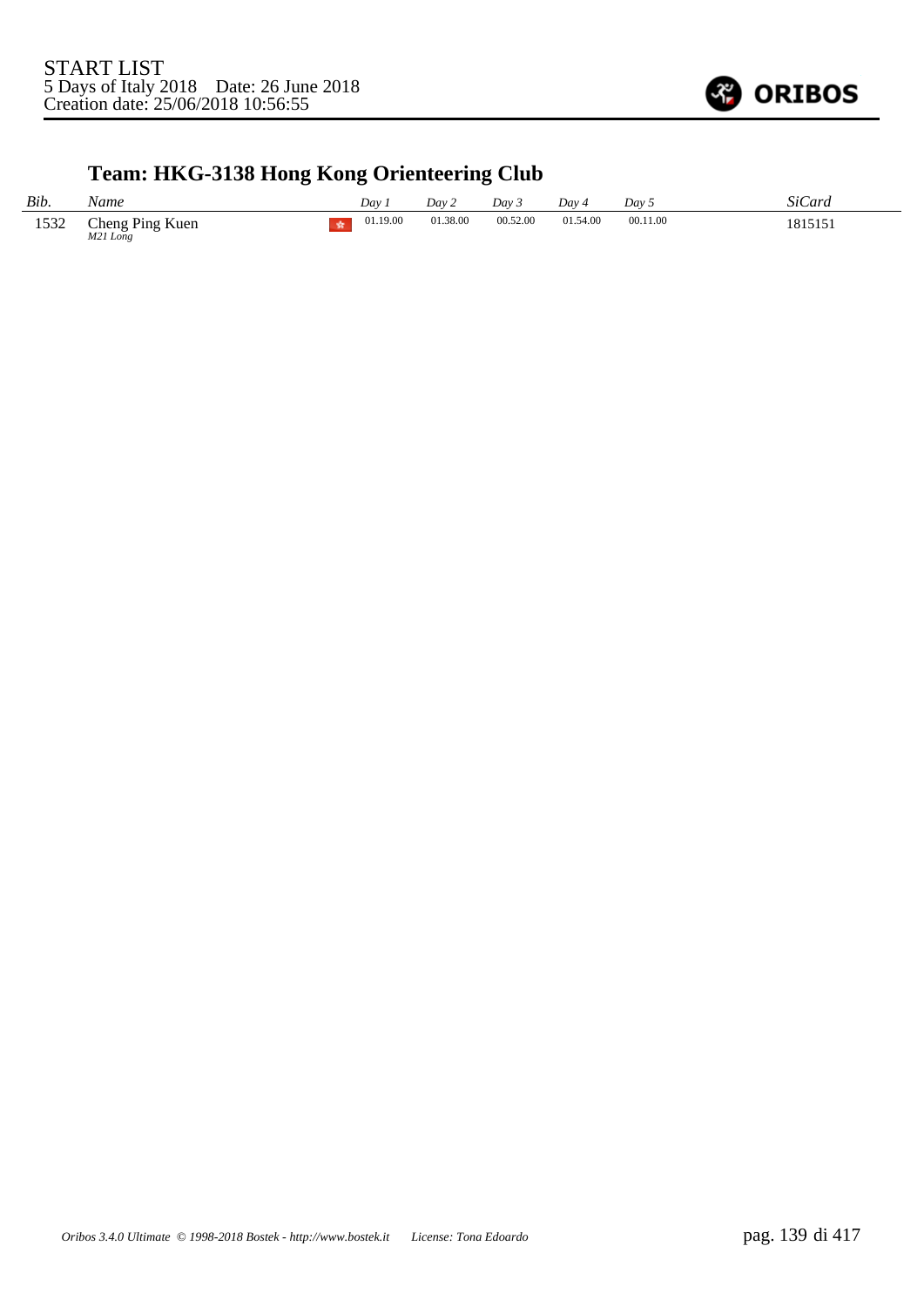

## **Team: HKG-3139 Orienteering Association of Hong Kong**

| Bib. | Name                      | Dav      | Dav 2    | Dav 3    | Dav 4    | Dav 5    | SiCard  |
|------|---------------------------|----------|----------|----------|----------|----------|---------|
| 1534 | Leung Ka Man<br>W21 Elite | 01.47.00 | 01.16.00 | 02.00.00 | 02.15.00 | 01.34.00 | 9401213 |
| 1533 | Lee Kin Wai<br>M21 Elite  | 01.36.00 | 00.43.00 | 02.45.00 | 01.34.00 | 00.31.00 | 9000717 |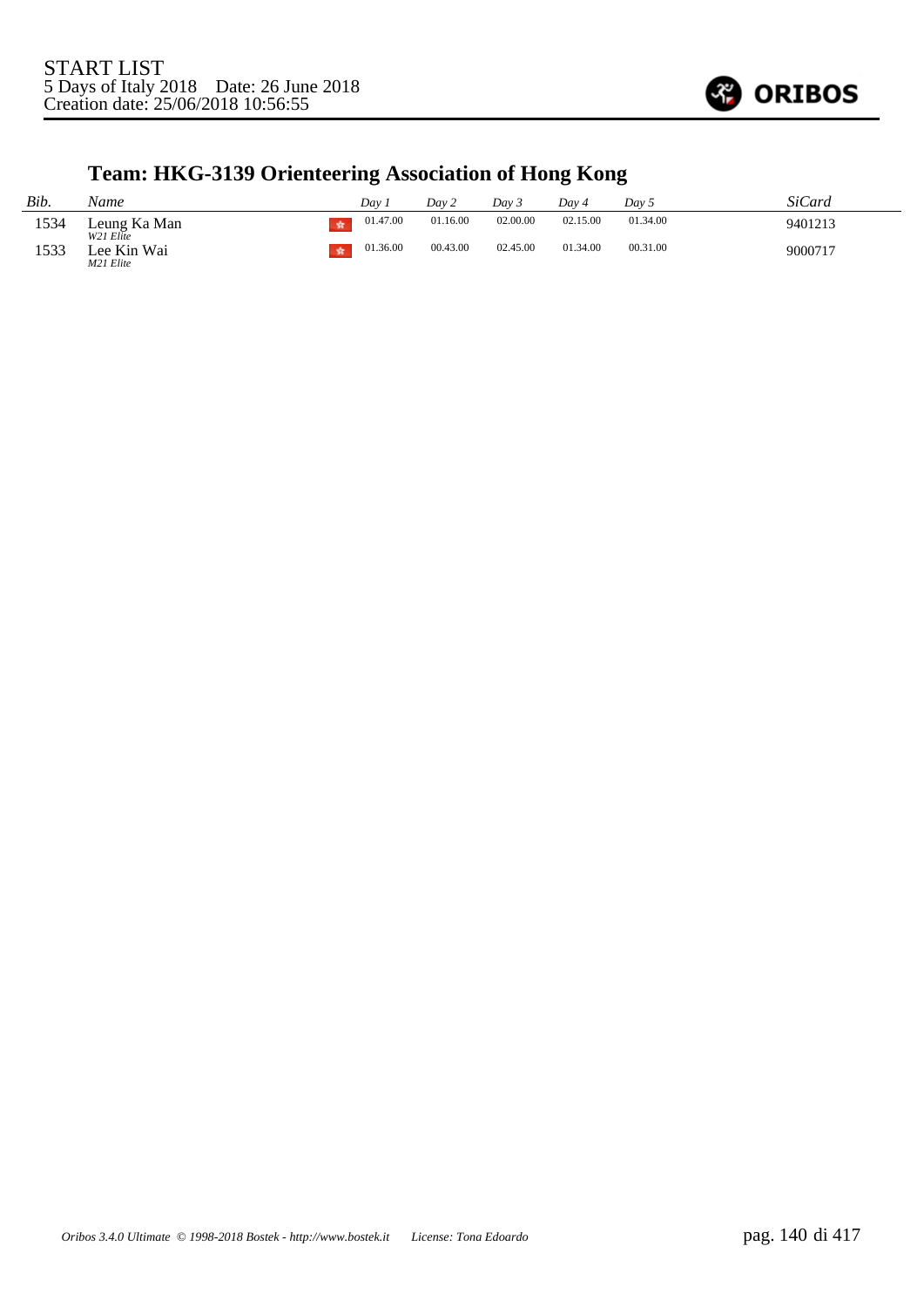

#### **Team: HUN-3140 OL Club Balatonalmádi**

| Bib. | Name                       | Day 1    | Day 2    | Day 3    | Day 4    | Day 5    | <b>SiCard</b> |
|------|----------------------------|----------|----------|----------|----------|----------|---------------|
| 1537 | Tóth Krisztina<br>W21 Long | 02.06.00 | 00.21.00 | 02.19.00 | 02.20.00 | 00.42.00 | 53416         |
| 1535 | Tóth Károly<br>M21 Long    | 00.46.00 | 01.44.00 | 00.40.00 | 01.51.00 | 01.11.00 | 45186         |
| 1538 | Tóth Margit<br>W50         | 00.37.00 | 01.40.00 | 01.38.00 | 01.40.00 | 00.58.00 | 46143         |
| 1536 | Tóth Károly<br>M55         | 02.20.00 | 02.30.00 | 01.49.00 | 02.13.00 | 01.35.00 | 45187         |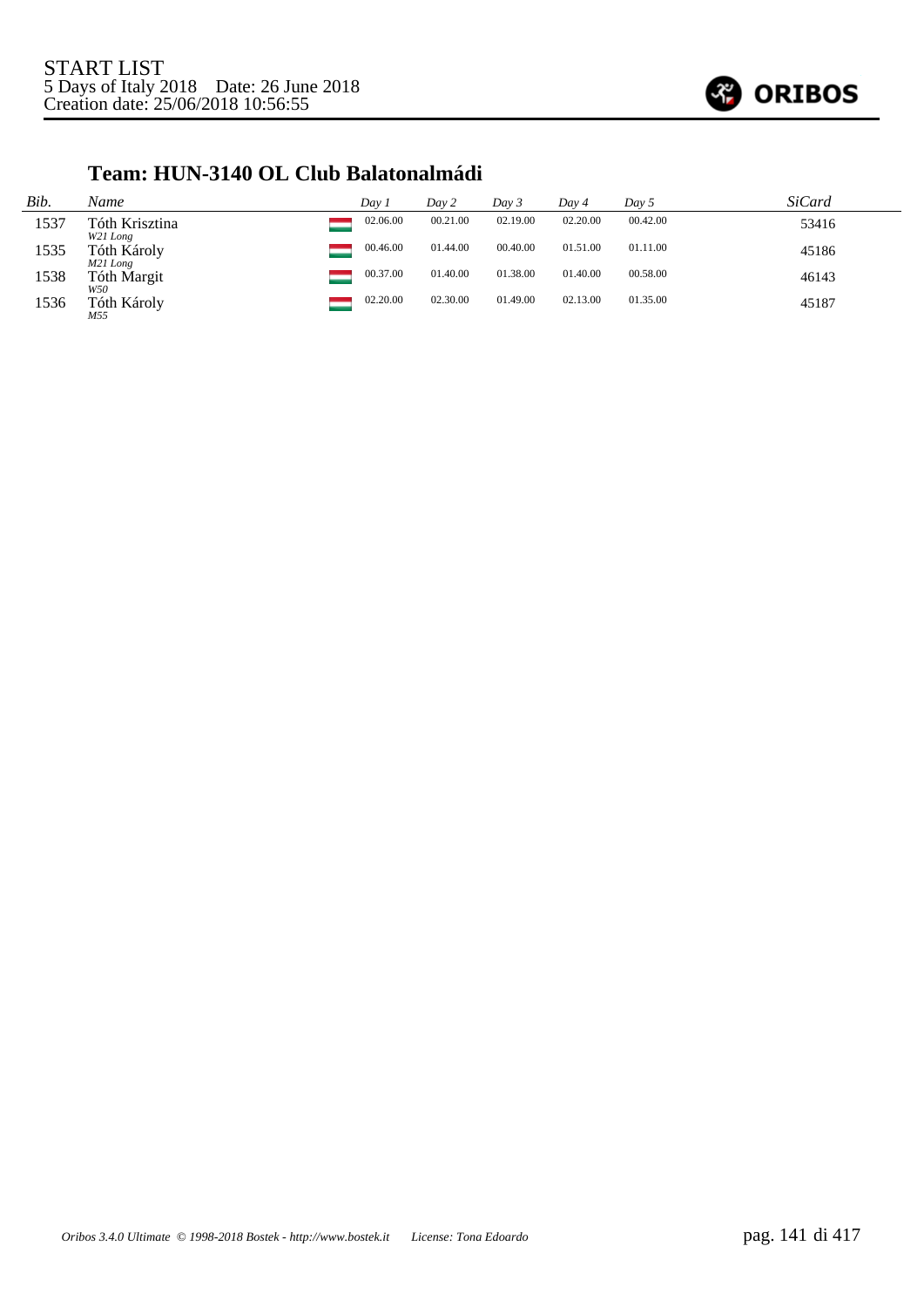

### **Team: IRL-3141 BOC**

| Bib. | Name                            | Dav.     | Dav 2    | Dav 3    | Day 4    | Dav 5    | SiCard  |
|------|---------------------------------|----------|----------|----------|----------|----------|---------|
| 1539 | O'Sullivan-Hourihan Paul<br>M50 | 01.15.00 | 01.02.00 | 00.57.00 | 00.57.00 | 00.04.00 | 8180464 |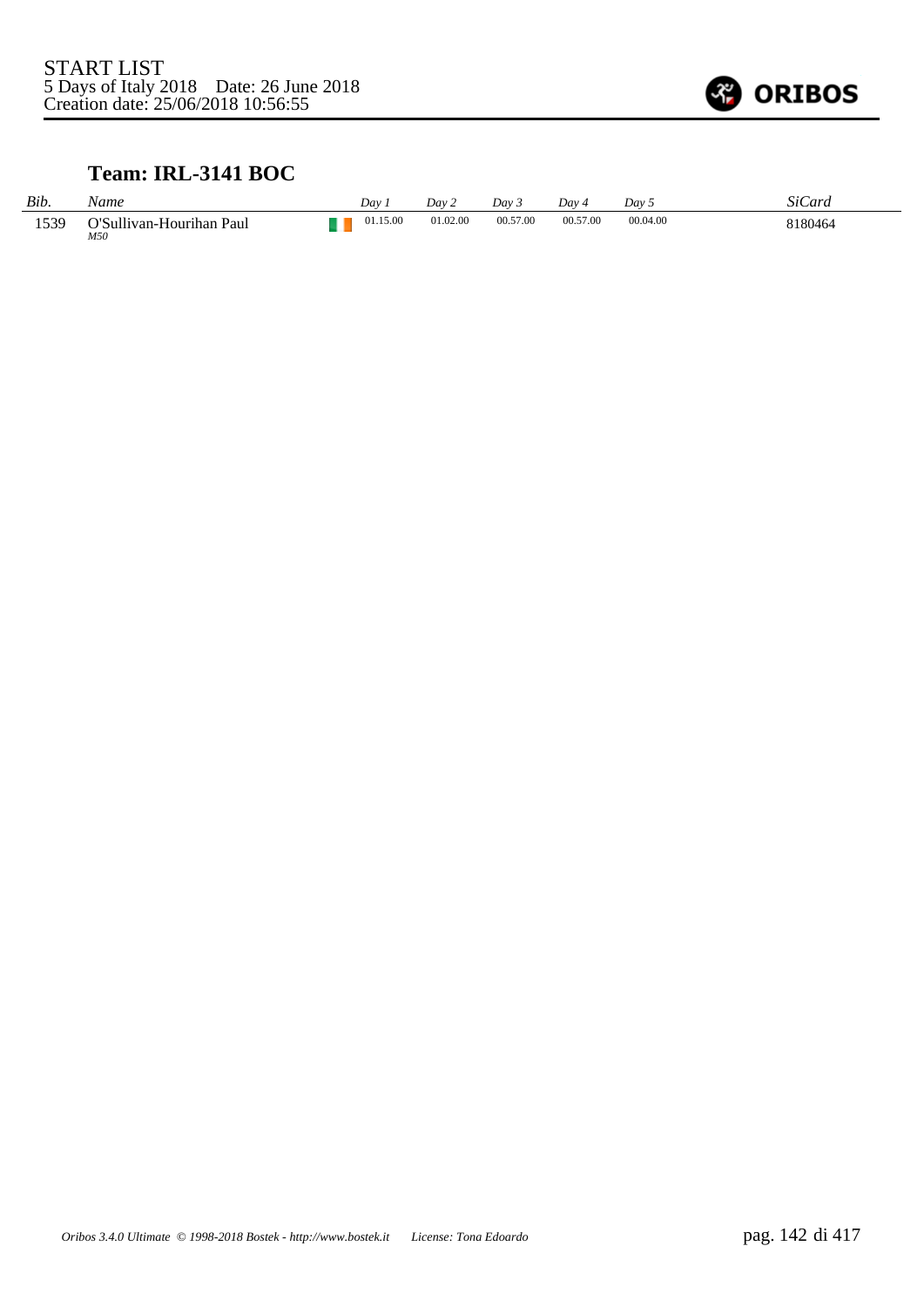

## **Team: IRL-3142 GEN**

| Bib. | Name                     | Day      | Dav2     | Dav 3    | Day.     | Day 5    | <b>SiCard</b> |
|------|--------------------------|----------|----------|----------|----------|----------|---------------|
| 1540 | <b>Healy Mary</b><br>W35 | 00.44.00 | 01.23.00 | 00.16.00 | 01.59.00 | 01.45.00 | 8629122       |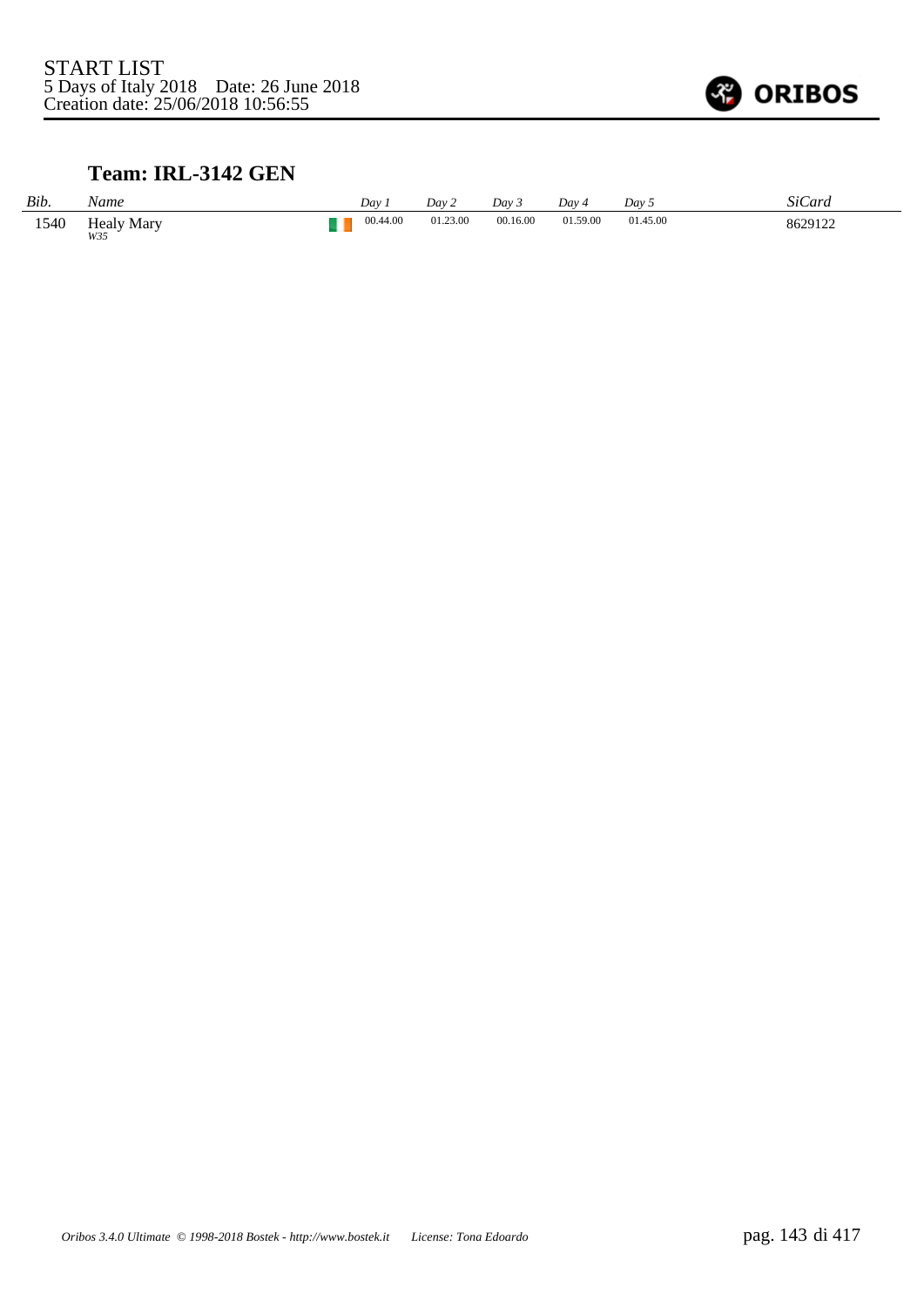

## **Team: IRL-3143 UCCO**

| Bib. | Name                           | Day 1    | Dav 2    | Dav 3    | Day 4    | Dav 5    | SiCard  |
|------|--------------------------------|----------|----------|----------|----------|----------|---------|
| 1541 | O'Sullivan-Hourihan Zac<br>M20 | 01.17.00 | 01.00.00 | 00.59.00 | 01.23.00 | 01.18.00 | 8201085 |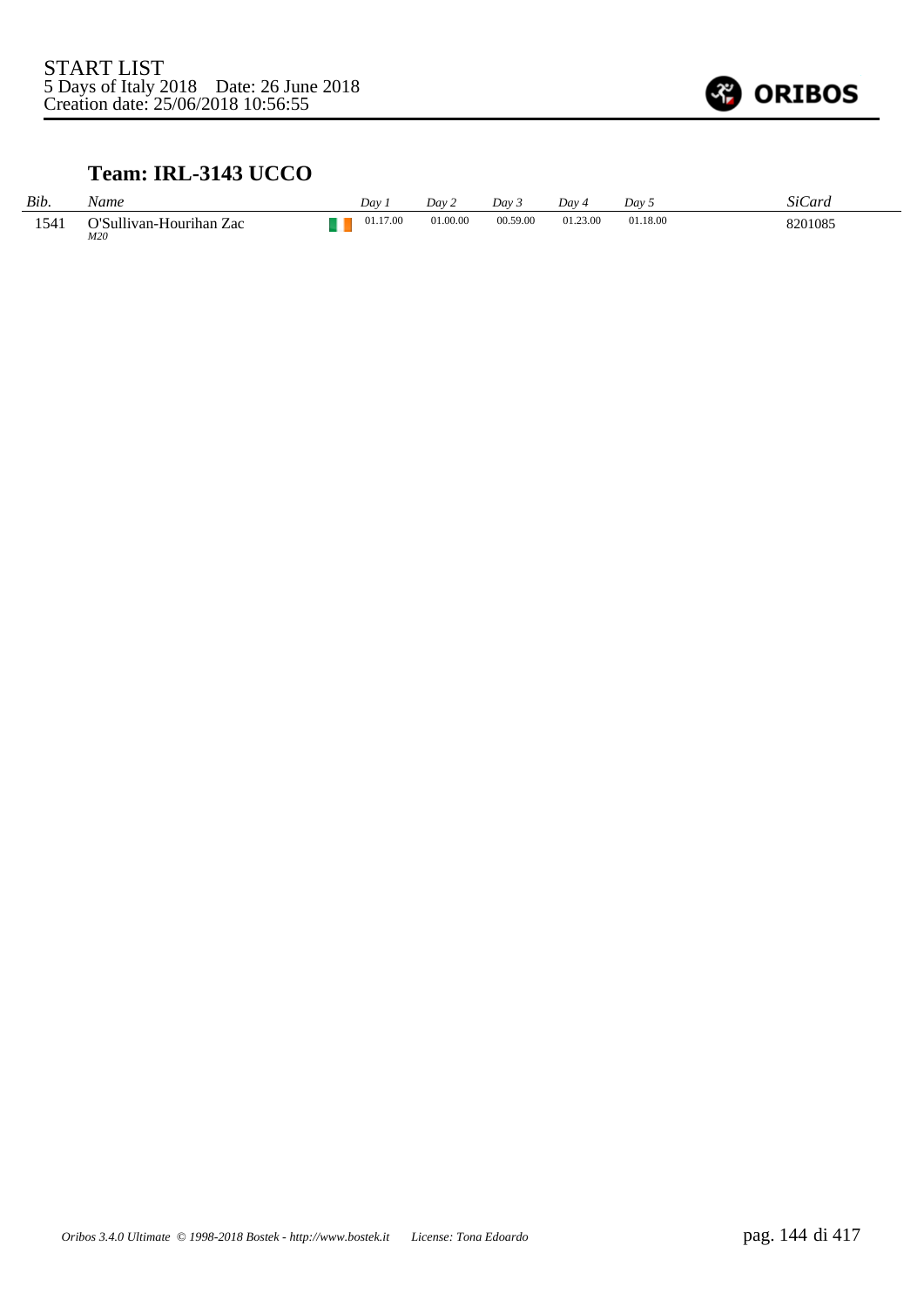

## **Team: ISR-3144 Galilee**

| Bib. | Name                    |   | Dav      | Day 2    | Dav 3    | Dav -    | Dav 5    | SiCard  |
|------|-------------------------|---|----------|----------|----------|----------|----------|---------|
| 1542 | <b>Rinat Gil</b><br>M45 | n | 00.36.00 | 00.28.00 | 01.48.00 | 01.17.00 | 01.04.00 | 2071583 |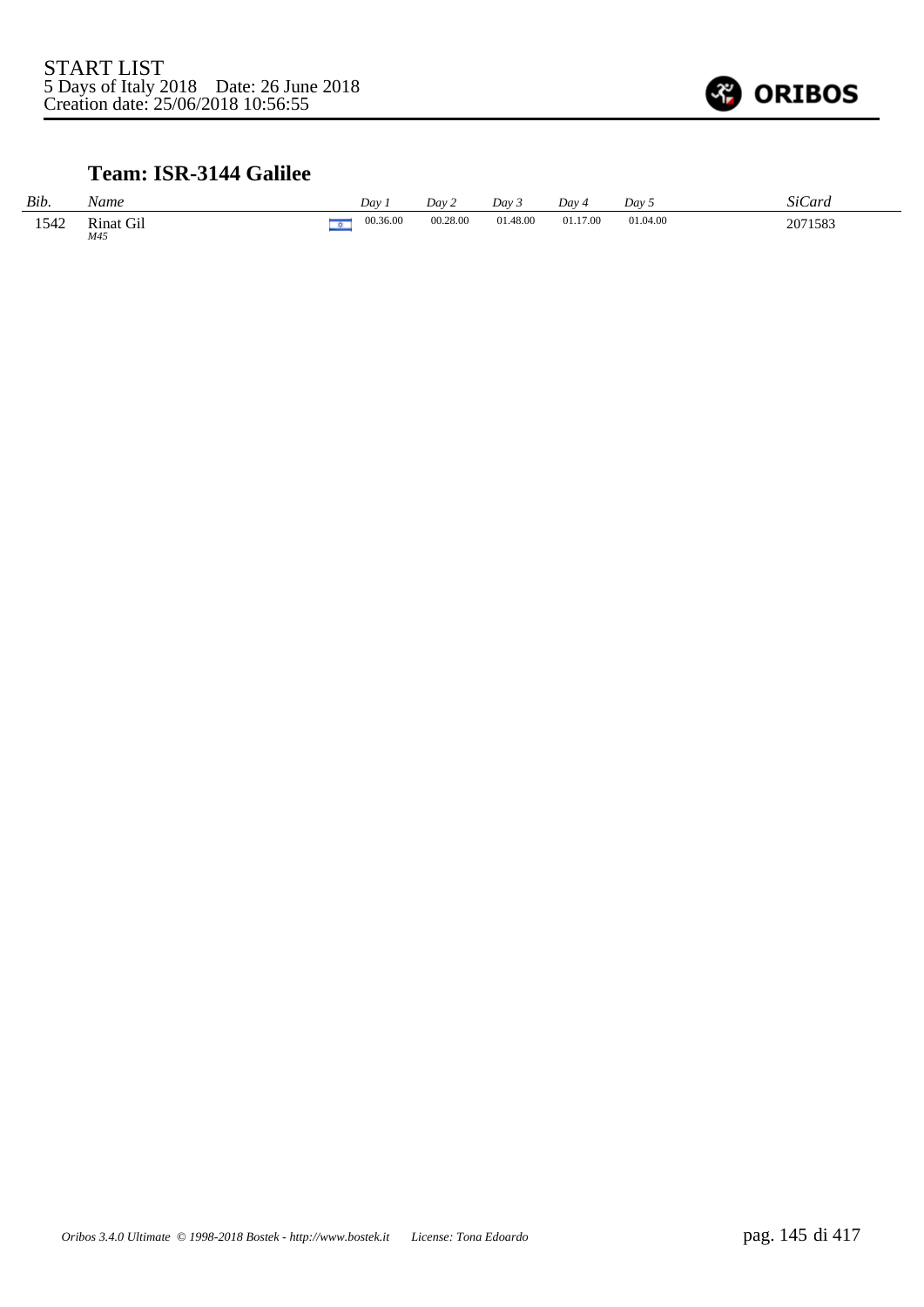

## **Team: ITA-0015 OR. PERGINE**

| Bib. | Name                             | Day 1            | Day 2            | Day 3        | Day 4    | Day 5            | <b>SiCard</b> |
|------|----------------------------------|------------------|------------------|--------------|----------|------------------|---------------|
| 1556 | Sitton Stefano<br>٠<br>M12       | 00.36.00         | 00.29.00         | 01.19.00     | 01.13.00 | 01.33.00         | 2121876       |
| 1554 | Sartori Elisa<br>٠<br>W12        | 01.25.00         | 00.30.00         | 00.16.00     | 01.04.00 | 00.16.00         | 210031        |
| 1552 | Pintarelli Davide<br>- 1<br>M12  | 00.30.00         | 01.07.00         | 01.01.00     | 01.33.00 | 01.01.00         | $\mathbf{0}$  |
| 1555 | Sitton Mattia<br>M14             | 00.33.00         | 00.06.00         | 00.41.00     | 00.18.00 | 01.53.00         | $\mathbf{0}$  |
| 1553 | Sartori Alice<br>W16             | 01.51.00         | 00.45.00         | 00.30.00     | 00.47.00 | 01.49.00         | 2011058       |
| 1544 | Casagrande Anna<br>٠<br>W18      | 01.46.00         | 02.00.00         | 01.04.00     | 01.09.00 | 00.24.00         | 2045170       |
| 1547 | Corridori Chiara<br>٠<br>W40     | 01.09.00         | 01.36.00         | 01.56.00     | 02.35.00 | 02.16.00         | 1601692       |
| 1551 | Leonardelli Angela<br>- 1<br>W50 | 00.35.00         | 01.22.00         | 01.46.00     | 01.08.00 | 01.19.00         | 2011061       |
| 1548 | Giovannini Fulvio<br>M50         | 01.22.00         | 02.23.00         | 02.01.00     | 02.27.00 | 00.37.00         | 2015630       |
| 1545 | Casagrande Enrico<br>M.50        | 01.12.00         | 02.38.00         | 01.19.00     | 02.17.00 | 01.13.00         | 2011043       |
| 1557 | Viliotti Paola<br>٠<br>W60       | 00.18.00         | 00.40.00         | 00.56.00     | 00.37.00 | 01.46.00         | 1406161       |
| 1550 | Hoffer Sandra<br>Direct Middle   | $-1 - 1 - 1 - 1$ | $-1 - 1 - 1 - 1$ | $-12 - 12 -$ | 01.33.00 | $-2 - 2 - 2 - 1$ | 2011062       |
| 1546 | Cavazzani Augusto<br>M60         | 01.00.00         | 00.46.00         | 01.07.00     | 01.51.00 | 01.52.00         | 2011055       |
| 1549 | Gobbi Gianluca<br>M65            | 01.57.00         | 00.41.00         | 00.32.00     | 01.18.00 | 01.59.00         | 2011050       |
| 1543 | Bernabè Renzo<br>٠<br>M65        | 02.13.00         | 00.35.00         | 01.14.00     | 00.28.00 | 02.03.00         | 9090849       |
| 1558 | Vivian Gino<br>- 1<br>M70        | 00.22.00         | 02.39.00         | 02.29.00     | 01.12.00 | 01.10.00         | 2011046       |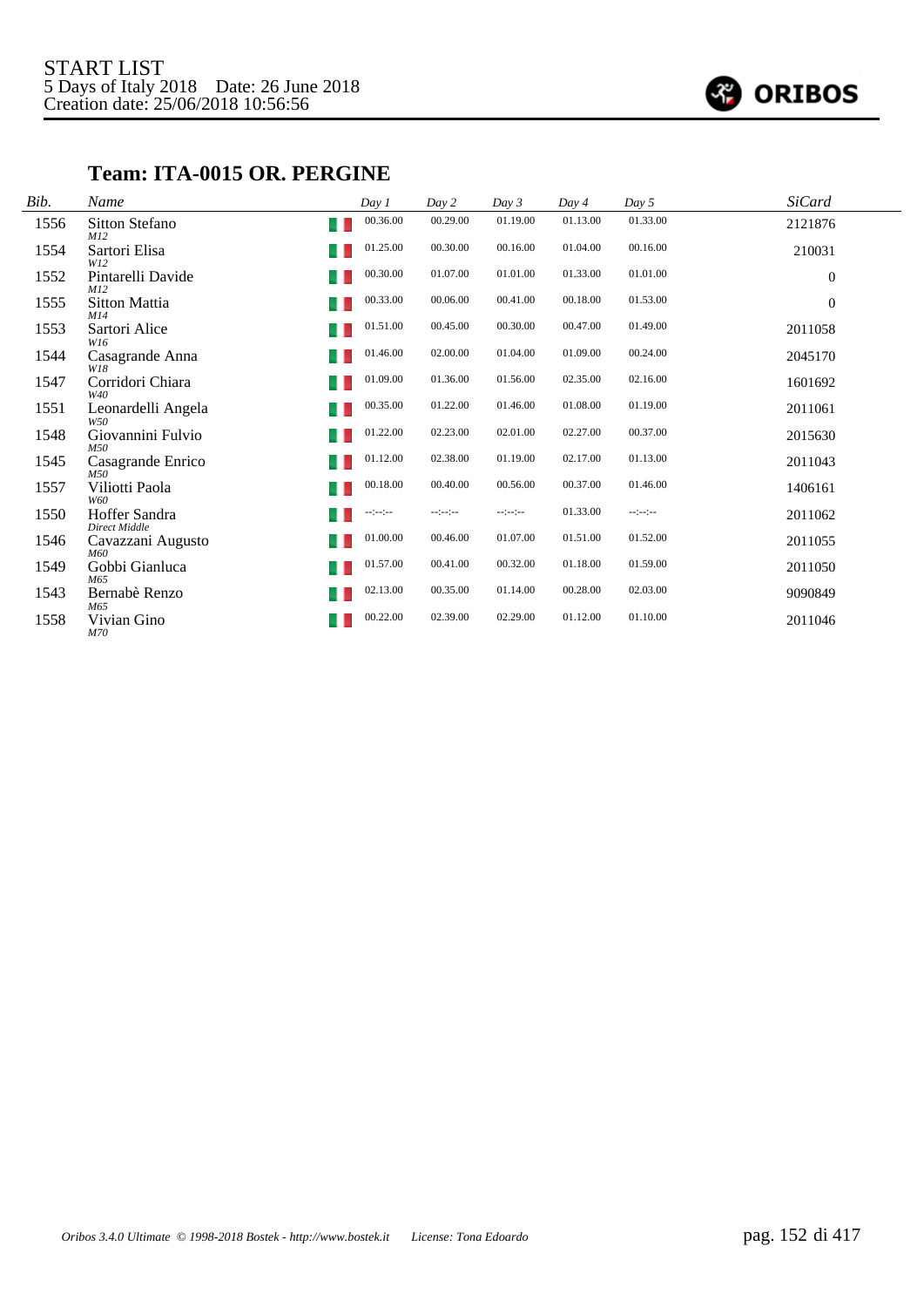

#### **Team: ITA-0026 OR. MEZZOCORONA**

| Bib. | Name                            | Dav      | Dav 2    | Day 3    | Dav 4    | Dav <sub>5</sub> | <b>SiCard</b> |
|------|---------------------------------|----------|----------|----------|----------|------------------|---------------|
| 1559 | Chiettini Maria Cristina<br>W70 | 02.29.00 | 00.20.00 | 00.18.00 | 00.37.00 | 00.20.00         | 210103        |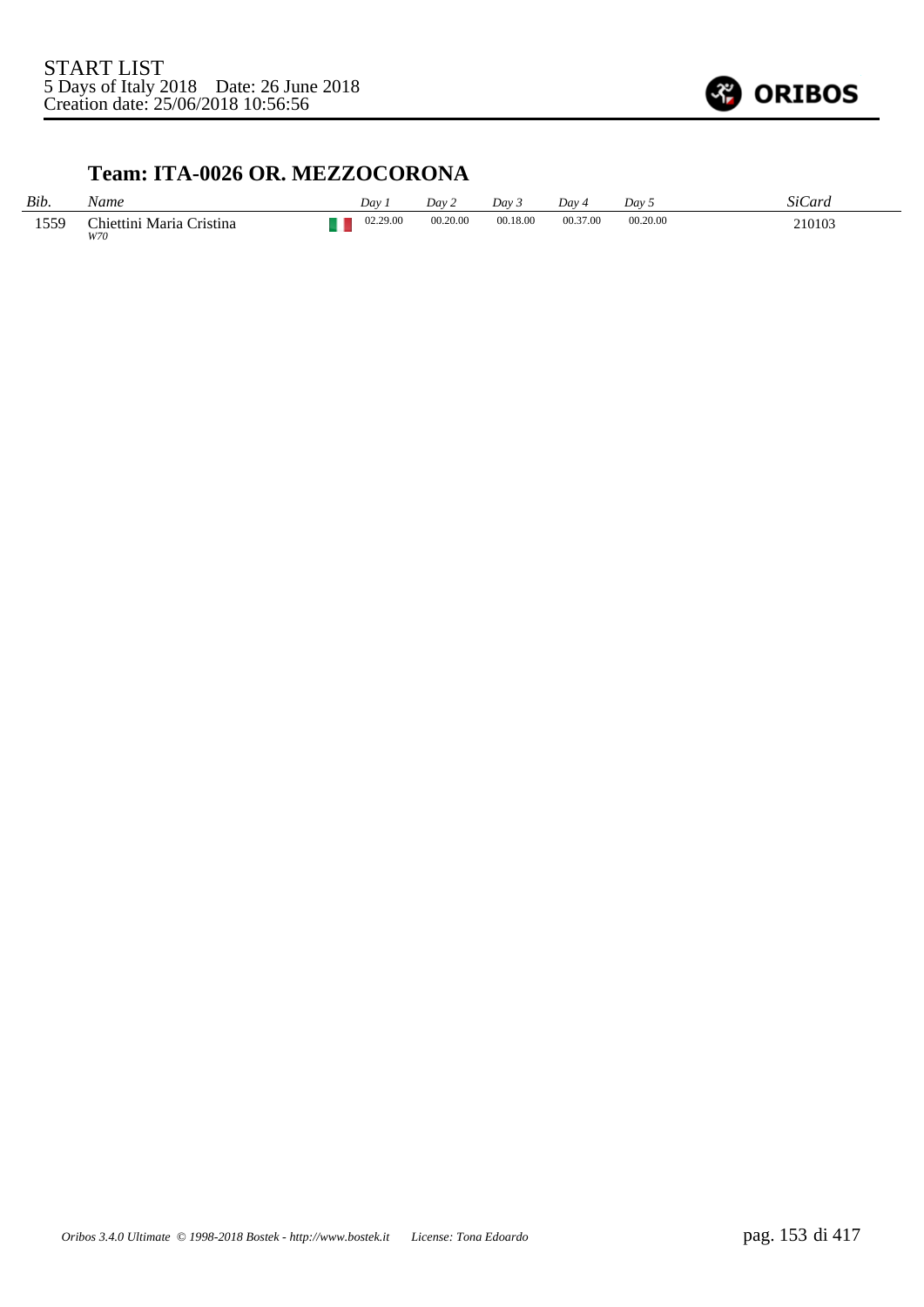

#### **Team: ITA-0029 VITTORIENT**

| Bib. | Vame                | Dav      | Day 2    | Dav 3    | $Dav_4$  | Dav 5    | SiCard          |
|------|---------------------|----------|----------|----------|----------|----------|-----------------|
| 1560 | Gheda Marina<br>W55 | 01.03.00 | 00.49.00 | 01.15.00 | 00.30.00 | 01.33.00 | 193577<br>19337 |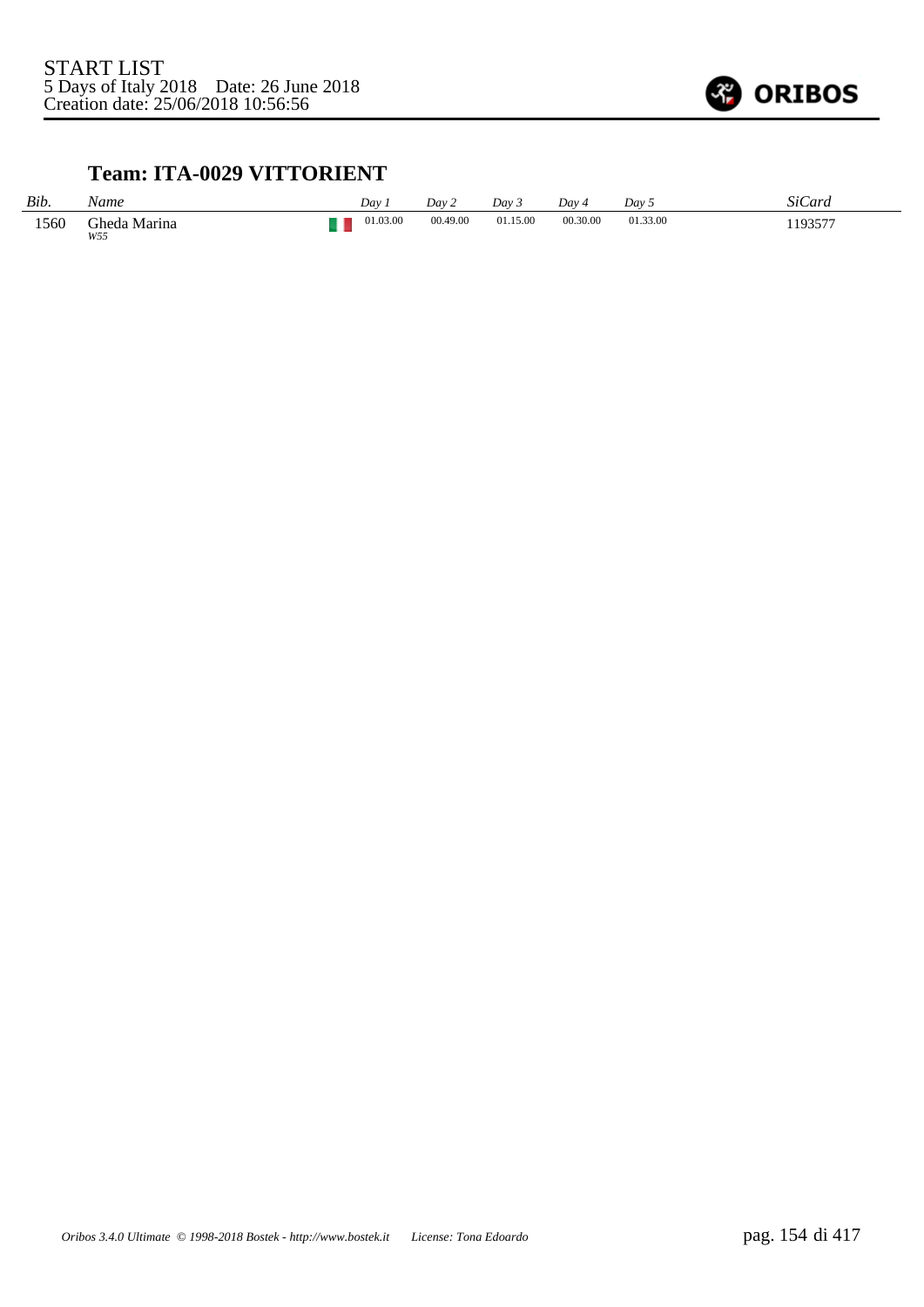

#### **Team: ITA-0033 U.S. PRIMIERO**

| Bib. | Name                             | Day 1    | Day 2    | Day 3    | Day 4    | Day 5    | <b>SiCard</b> |
|------|----------------------------------|----------|----------|----------|----------|----------|---------------|
| 9641 | Riz Nicole<br>u<br>W14           | 00.59.00 | 01.15.00 | 01.26.00 | 01.06.00 | 00.45.00 | 7208137       |
| 1570 | Gobber Paolo<br>M12              | 01.02.00 | 00.17.00 | 00.41.00 | 00.43.00 | 01.03.00 | 1000021       |
| 9632 | <b>Orsingher Denis</b><br>M12    | 00.08.00 | 01.43.00 | 00.09.00 | 00.13.00 | 00.37.00 | 2081265       |
| 1561 | Corona Mattia<br>٠<br>M14        | 00.40.00 | 00.49.00 | 00.47.00 | 00.53.00 | 01.56.00 | 1399497       |
| 1567 | Gaio Paride<br>M14               | 00.52.00 | 00.31.00 | 00.08.00 | 00.38.00 | 02.06.00 | 2081260       |
| 1576 | Zugliani Eleonora<br>W14         | 01.16.00 | 01.19.00 | 01.20.00 | 01.30.00 | 00.33.00 | 2036157       |
| 1568 | Gaio Rachele<br>4<br>W14         | 01.18.00 | 01.32.00 | 01.11.00 | 01.19.00 | 00.16.00 | 7207333       |
| 1564 | De Bona Davide<br>M14            | 00.22.00 | 00.47.00 | 00.42.00 | 00.40.00 | 02.08.00 | 7209680       |
| 1575 | Taufer Arianna<br>٠<br>W21 Elite | 02.03.00 | 01.55.00 | 01.24.00 | 01.57.00 | 02.10.00 | 895713        |
| 1563 | Crepaz Manuela<br>- 1<br>W45     | 01.04.00 | 02.31.00 | 01.31.00 | 00.56.00 | 01.59.00 | 2053496       |
| 1562 | Corona Pierpaolo<br>M45          | 01.00.00 | 00.54.00 | 00.48.00 | 02.25.00 | 00.58.00 | 1399498       |
| 1569 | Gobber Andrea<br>- 1<br>M45      | 02.02.00 | 00.32.00 | 02.28.00 | 02.13.00 | 00.30.00 | 7201860       |
| 9696 | Pradel Roberto<br>٠<br>M50       | 02.48.00 | 02.21.00 | 01.38.00 | 01.25.00 | 00.57.00 | 1003739       |
| 1574 | Orler Melchiorre Lino<br>M50     | 01.09.00 | 01.25.00 | 01.23.00 | 01.24.00 | 01.19.00 | 439131        |
| 1571 | Lorenzet Tazia<br>u<br>W60       | 01.24.00 | 00.56.00 | 00.32.00 | 01.25.00 | 01.34.00 | 2121180       |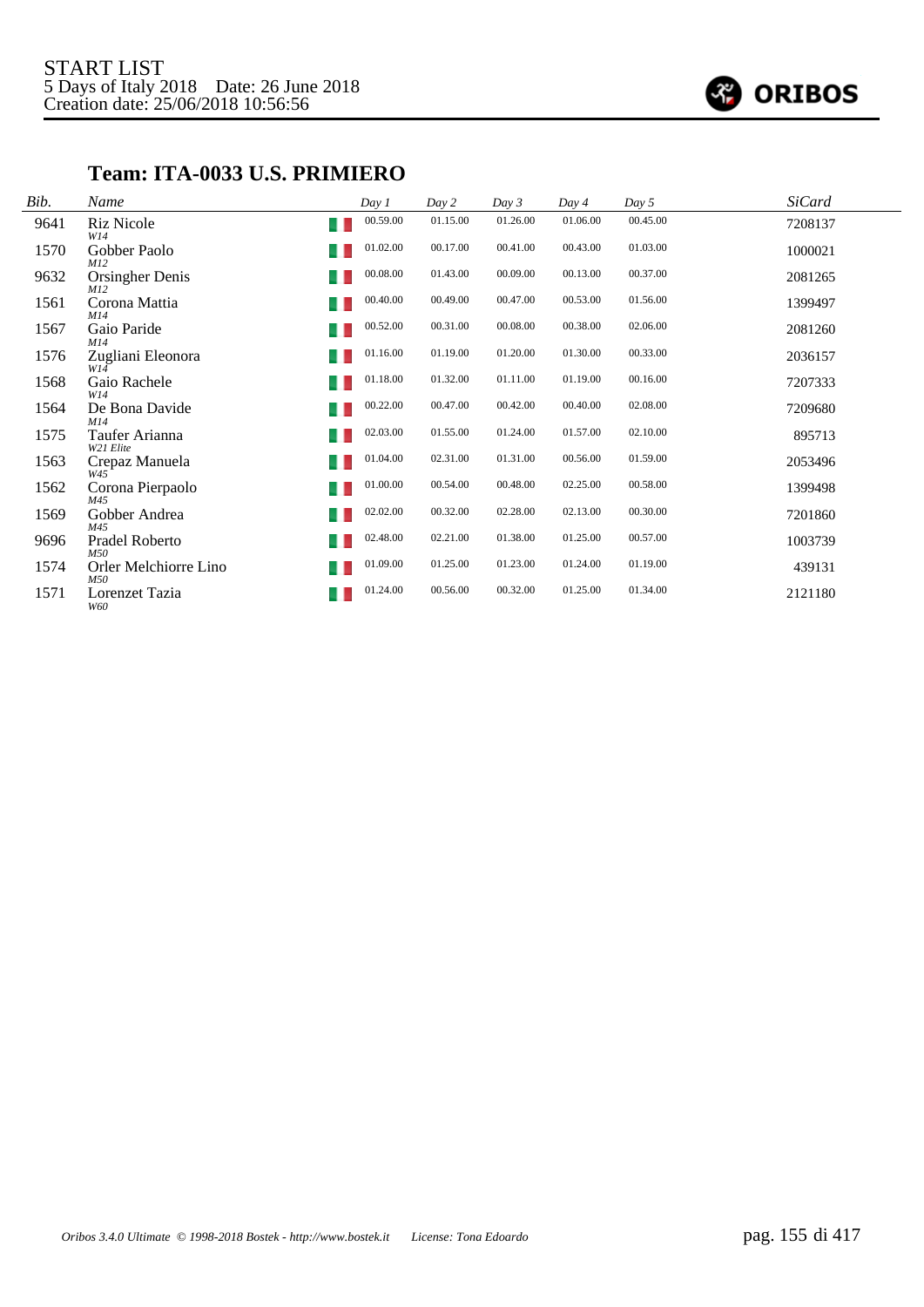

## **Team: ITA-0037 CAURIOL**

| Bib.                 | Name                  | Dav      | Day 2    | Dav 3    | Day 4    | Dav <sub>5</sub> | <b>SiCard</b> |
|----------------------|-----------------------|----------|----------|----------|----------|------------------|---------------|
| $157-$<br>1 <i>.</i> | Deflorian Remo<br>M75 | 00.41.00 | 00.24.00 | 00.28.00 | 00.31.00 | 00.19.00         | 2053467       |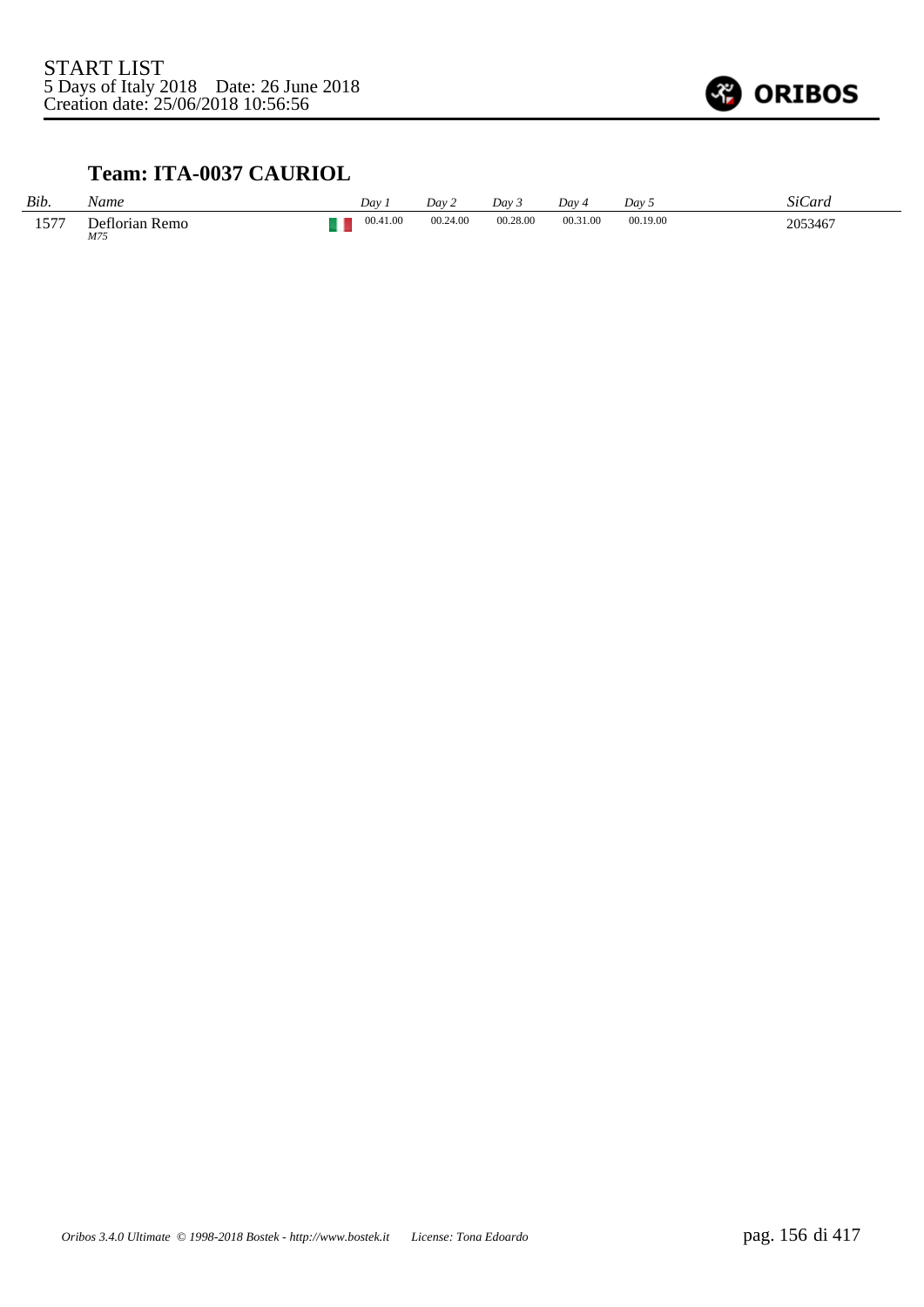

## **Team: ITA-0038 ENEA CASACCIA ORIENTERING**

| Bib. | Name                         | Dav      | Dav 2    | Dav 3    | Dav 4    | Dav 5    | SiCard |
|------|------------------------------|----------|----------|----------|----------|----------|--------|
| 1578 | Brandi Vincenzo<br>M75       | 00.25.00 | 00.26.00 | 00.14.00 | 00.35.00 | 00.53.00 | 210196 |
| 1579 | Ramorino Maria Chiara<br>W80 | 00.17.00 | 00.09.00 | 00.01.00 | 00.03.00 | 00.02.00 | 210205 |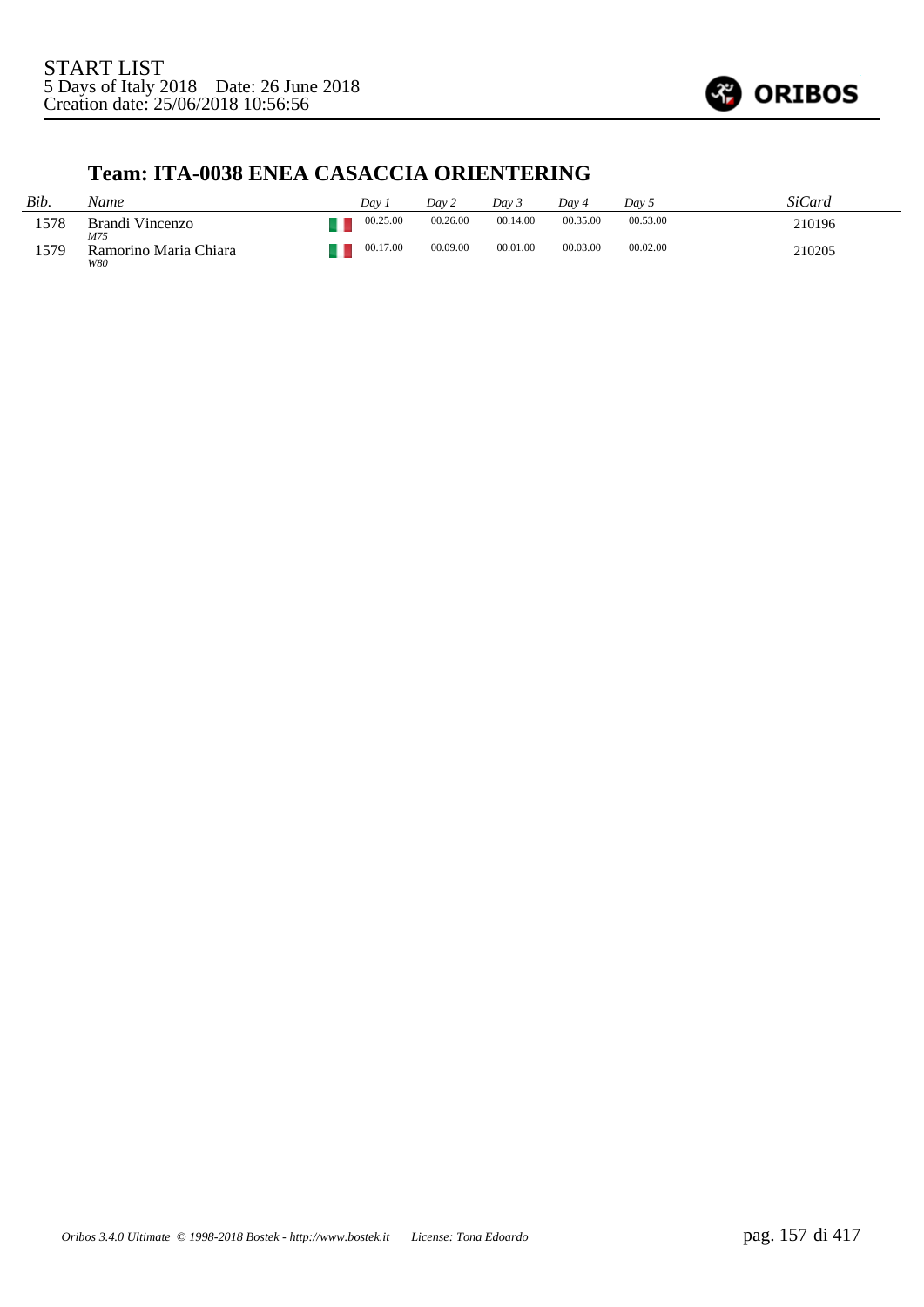

## **Team: ITA-0044 A.S.D MISQUILENSES OR.**

| Bib. | Vame                    | Dav 1    | Day 2    | Dav 3    | Day 4    | Day 5    | SiCard  |
|------|-------------------------|----------|----------|----------|----------|----------|---------|
| 1580 | Luciano<br>Sonda<br>M50 | 00.57.00 | 00.58.00 | 02.28.00 | 00.59.00 | 00.05.00 | 1006230 |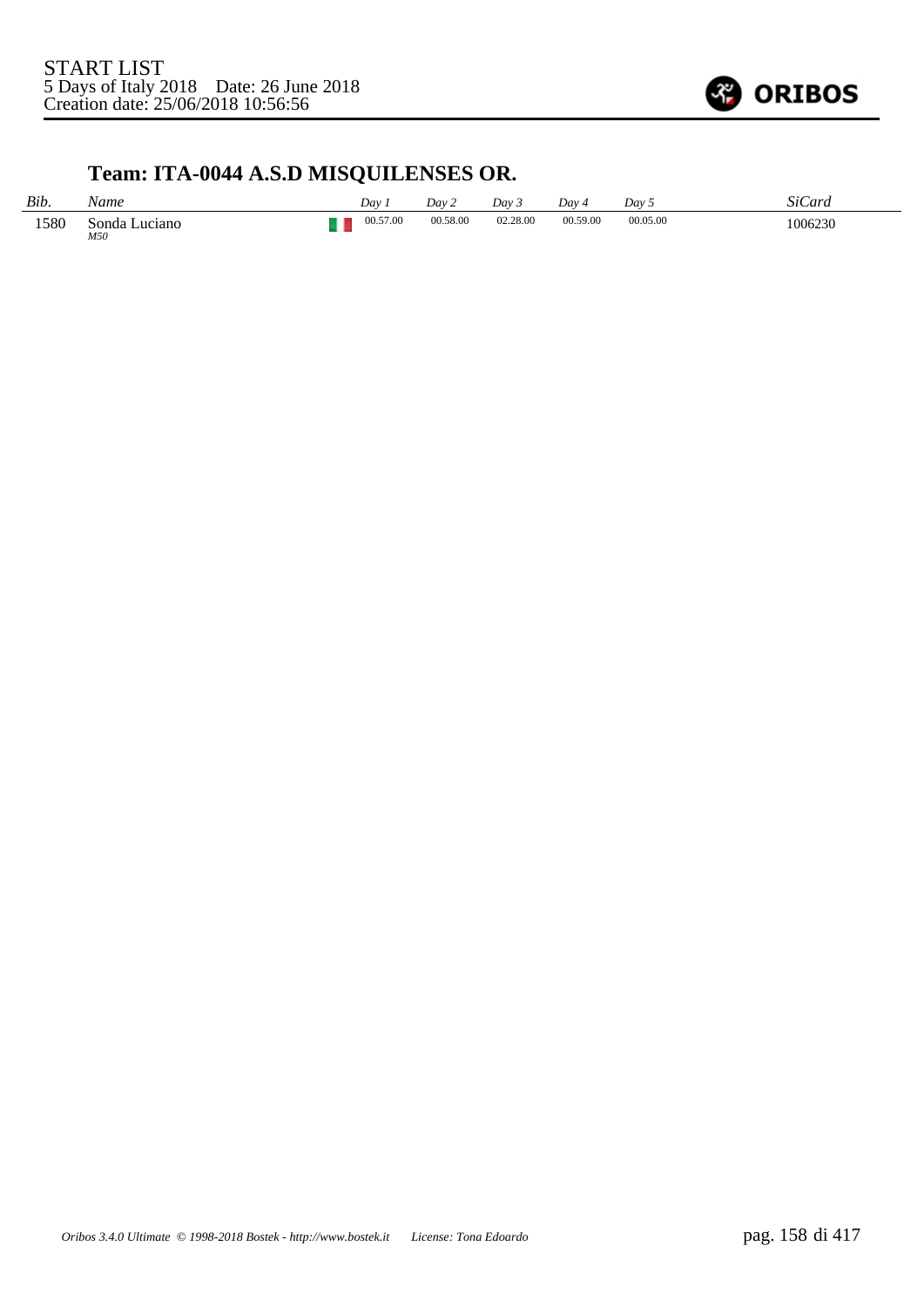

## **Team: ITA-0045 G.S. CASTELLO DI FIEMME**

| Bib. | Name               | Day      | Day 2    | Day 3         | Dav 4         | Day 5    | <b>SiCard</b> |
|------|--------------------|----------|----------|---------------|---------------|----------|---------------|
| 1581 | Zeni Ettore<br>M50 | 01.46.00 | 01.57.00 | 01.50.00<br>. | 02.46.00<br>. | 01.49.00 | 1423305       |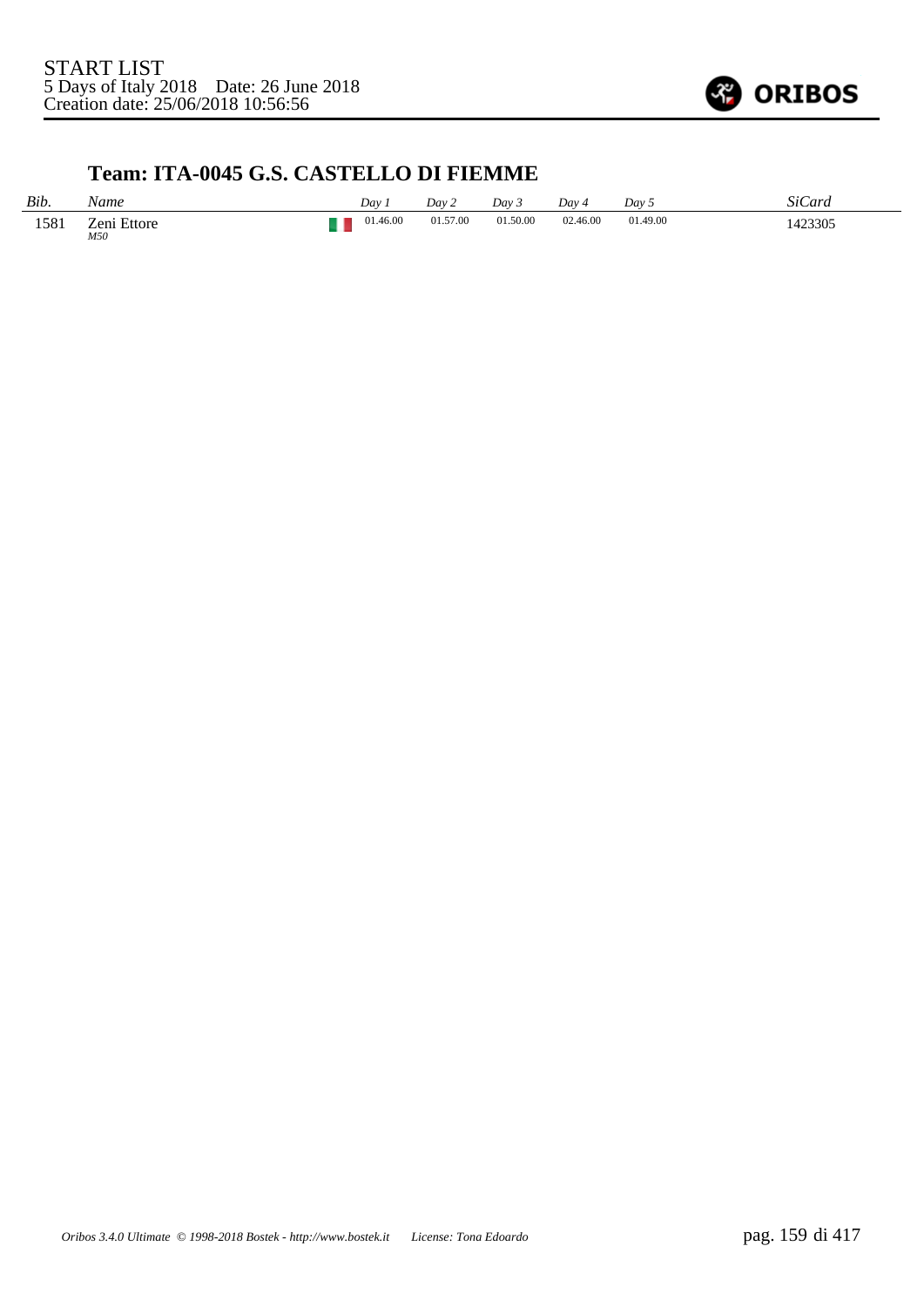

## **Team: ITA-0048 G.S. PAVIONE**

| Bib. | Name                              | Day 1           | Day 2    | Day 3    | Day 4    | Day 5    | <b>SiCard</b> |
|------|-----------------------------------|-----------------|----------|----------|----------|----------|---------------|
| 1589 | Rigoni Lucia<br>W12               | 00.41.00        | 00.42.00 | 00.32.00 | 00.48.00 | 00.18.00 | 2117777       |
| 1585 | Fincato Iago<br>M12               | 00.20.00<br>u   | 01.33.00 | 01.07.00 | 01.41.00 | 00.19.00 | 7071127       |
| 1591 | Simion Elena<br>W12               | 01.05.00        | 00.20.00 | 00.54.00 | 00.54.00 | 01.02.00 | 205736        |
| 1582 | Bettega Martin<br>M12             | 00.40.00        | 01.01.00 | 00.49.00 | 01.17.00 | 00.29.00 | 7201866       |
| 1586 | Franceschinel Chris<br>M12        | 00.16.00        | 00.33.00 | 01.29.00 | 01.21.00 | 00.35.00 | 226268        |
| 1590 | <b>Scalet Diego</b><br><i>M12</i> | 00.10.00        | 00.53.00 | 01.23.00 | 00.49.00 | 00.07.00 | 2103450       |
| 1587 | Gobber Giulia<br>W14              | 01.13.00        | 01.27.00 | 01.06.00 | 01.16.00 | 00.24.00 | 206425        |
| 1588 | Rigoni Alessia<br>W14             | 01.34.00<br>- 1 | 01.00.00 | 01.39.00 | 01.18.00 | 00.32.00 | 2053472       |
| 1592 | Simion Ester<br>W14               | 01.41.00<br>u   | 01.42.00 | 01.45.00 | 01.45.00 | 00.44.00 | 2091685       |
| 1583 | Bettega Tiziano<br>M16            | 02.09.00        | 02.07.00 | 03.15.00 | 02.06.00 | 02.05.00 | 2099291       |
| 1584 | Corona Emiliano<br>M35            | 00.38.00        | 02.36.00 | 02.20.00 | 00.35.00 | 00.27.00 | 9200178       |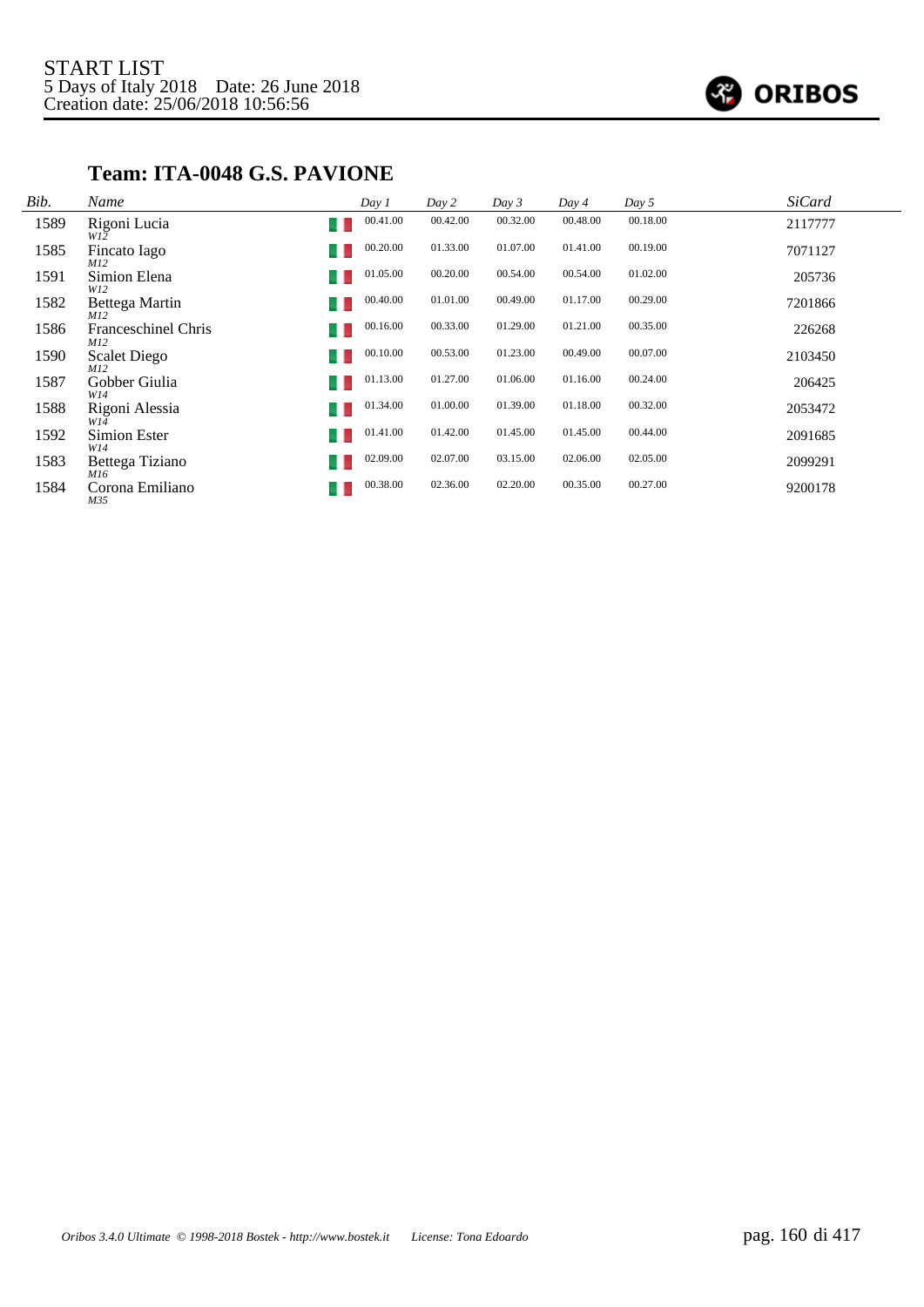

# **Team: ITA-0106 ORIENTALP SOCIETÀ ROMANA DI ORIENTISTI DILETTANTI**

| Bib. | Name                              | Day 1    | Day 2    | Day 3    | Day 4    | Day 5    | <b>SiCard</b> |
|------|-----------------------------------|----------|----------|----------|----------|----------|---------------|
| 1597 | Kurschinski Margherita<br>W65     | 01.20.00 | 00.26.00 | 01.51.00 | 01.52.00 | 01.17.00 | 1411416       |
| 1594 | Cavallaro Anna<br>W70             | 02.21.00 | 00.16.00 | 00.30.00 | 00.59.00 | 00.44.00 | 210329        |
| 1596 | Fiocca Fausto<br>M70              | 00.55.00 | 00.54.00 | 00.38.00 | 01.06.00 | 02.16.00 | 210331        |
| 1595 | Cereatti Lucio<br>M70             | 01.40.00 | 01.45.00 | 02.02.00 | 00.21.00 | 01.40.00 | 210330        |
| 1593 | Bellotti Pierangelo<br><i>M70</i> | 00.19.00 | 02.18.00 | 01.05.00 | 01.51.00 | 02.10.00 | 210326        |
| 1598 | Laj-Bellotti Maria<br>W75         | 00.18.00 | 00.31.00 | 00.23.00 | 00.22.00 | 00.15.00 | 210333        |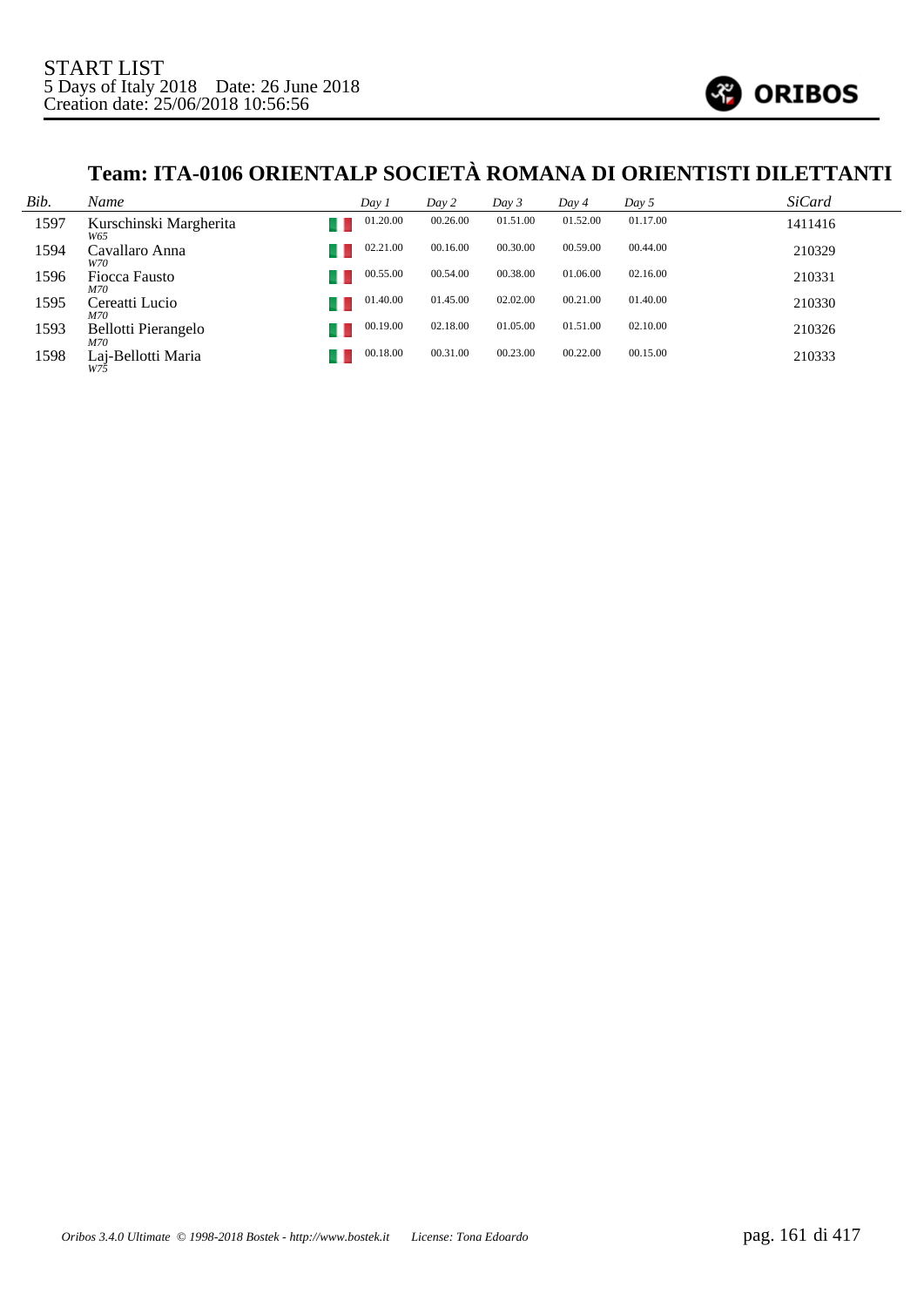

#### **Team: ITA-0113 OR. TREVISO**

| Bib. | Name                 | Dav      | Dav 2    | Day 3    | Dav 4    | Day 5    | SiCard  |
|------|----------------------|----------|----------|----------|----------|----------|---------|
| 1599 | Bazan Alberto<br>M18 | 00.08.00 | 02.52.00 | 02.54.00 | 02.47.00 | 03.00.00 | 9201982 |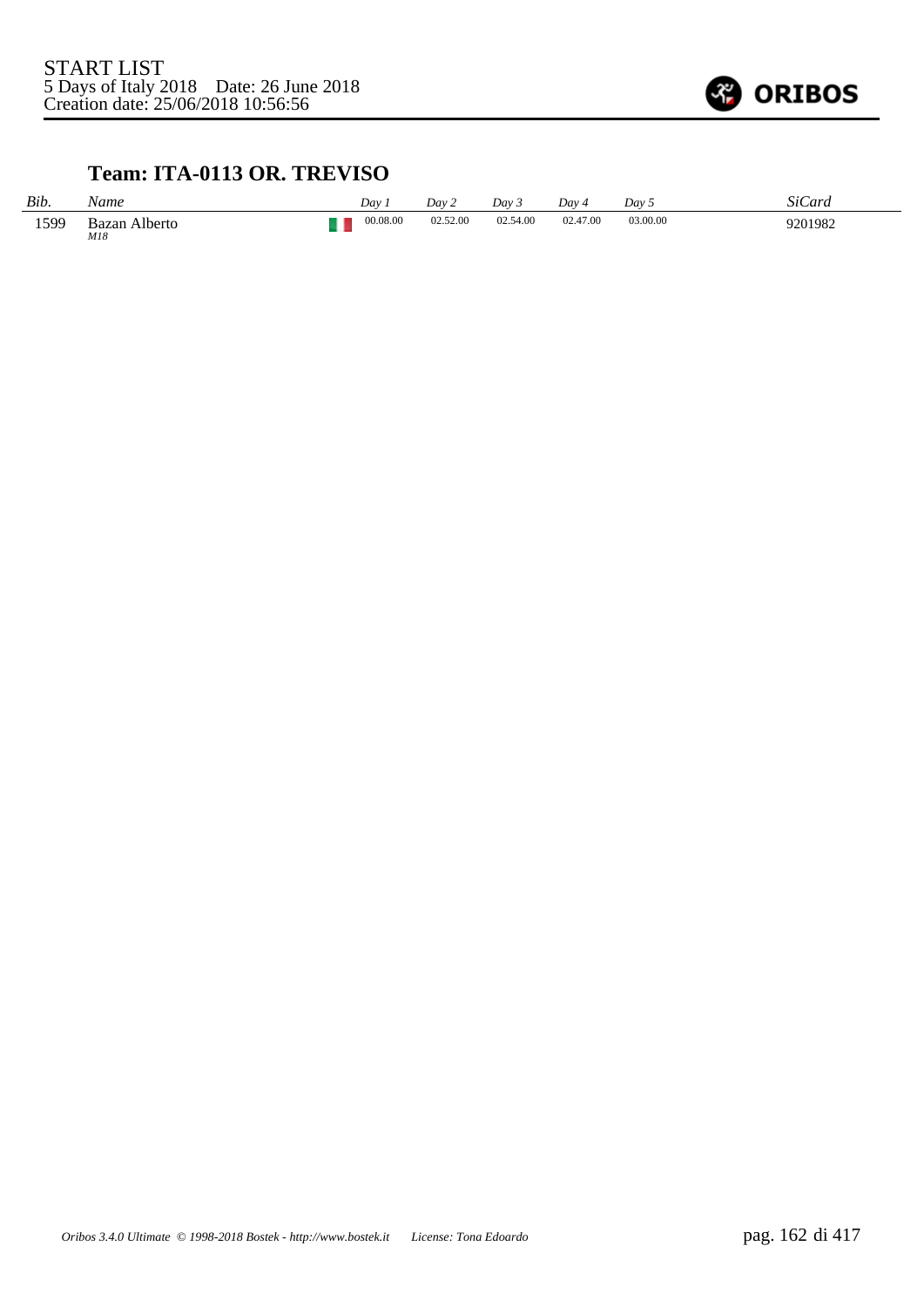

## **Team: ITA-0120 OR. G. GALILEI**

| Bib. | Name                         | Day      | Dav 2    | Day 3    | Dav      | Day 5    | SiCard  |
|------|------------------------------|----------|----------|----------|----------|----------|---------|
| 1600 | Rumor<br>Alvise<br>M21 Elite | 02.09.00 | 00.49.00 | 01.21.00 | 02.31.00 | 00.52.00 | 7208132 |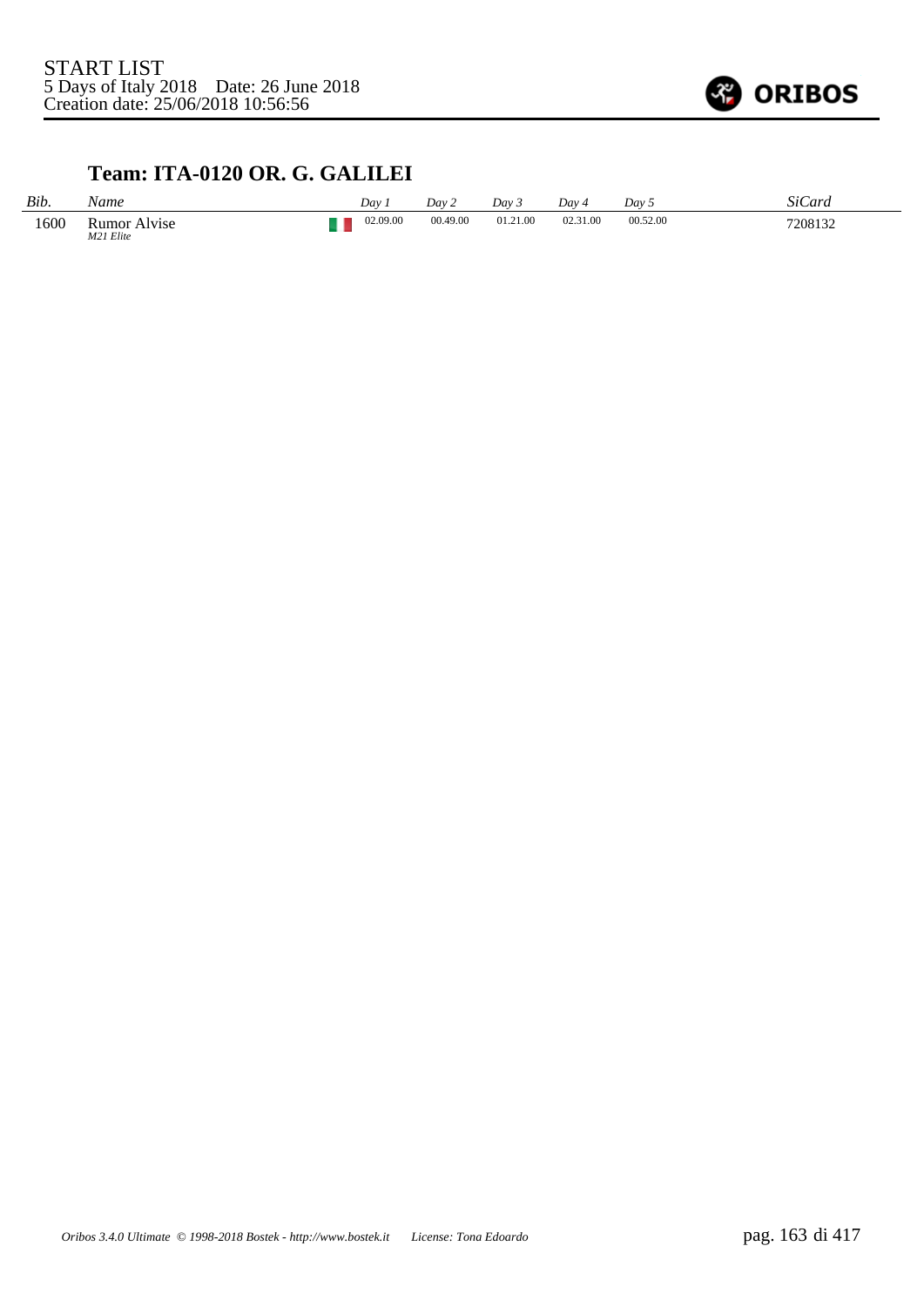

## **Team: ITA-0130 EREBUS ORIENTAMENTO VICENZA**

| Bib. | Name                           | Dav 1    | Day 2    | Day 3    | Dav 4    | Day 5    | <i>SiCard</i> |
|------|--------------------------------|----------|----------|----------|----------|----------|---------------|
| 1601 | <b>Busato Francesca</b><br>W16 | 02.20.00 | 01.13.00 | 00.13.00 | 00.13.00 | 01.43.00 | 2018547       |
| 1602 | Gambini Giulia<br>W16          | 02.29.00 | 01.20.00 | 01.01.00 | 00.56.00 | 02.29.00 | 2103429       |
| 1603 | Gambini Mattia<br>M18          | 00.11.00 | 02.49.00 | 02.48.00 | 02.53.00 | 02.54.00 | 1396347       |
| 1604 | Guarda Giacomo<br>M18          | 02.35.00 | 02.01.00 | 00.24.00 | 02.32.00 | 02.33.00 | 2103440       |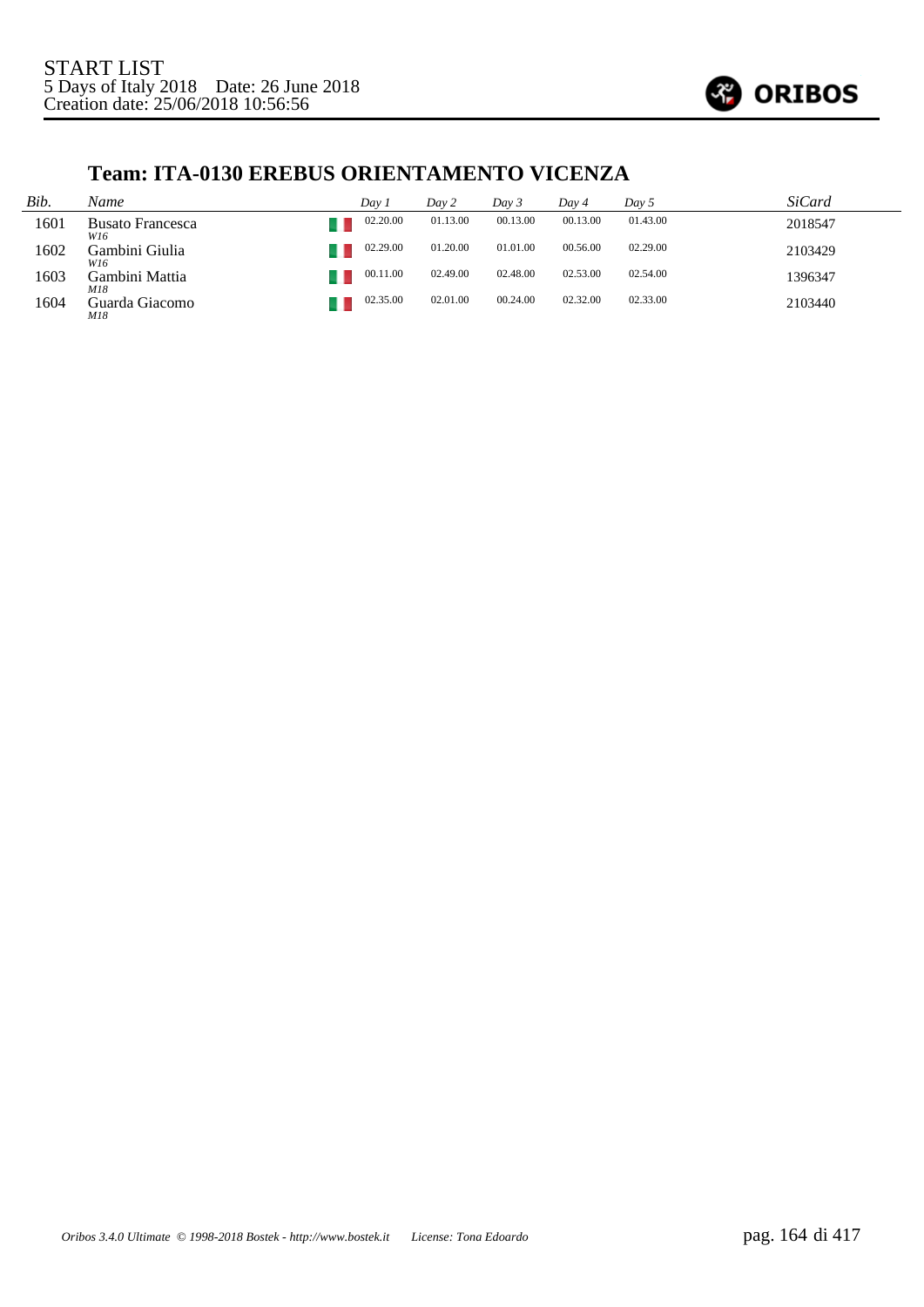

## **Team: ITA-0147 OR. TARZO**

| Bib. | Name                               | Dav      | Dav 2    | Dav 3    | Dav 4    | Dav 5    | SiCard  |
|------|------------------------------------|----------|----------|----------|----------|----------|---------|
| 1605 | Bernardi Matteo<br>M16<br>$\cdots$ | 01.05.00 | 00.51.00 | 01.35.00 | 01.44.00 | 01.51.00 | 2084591 |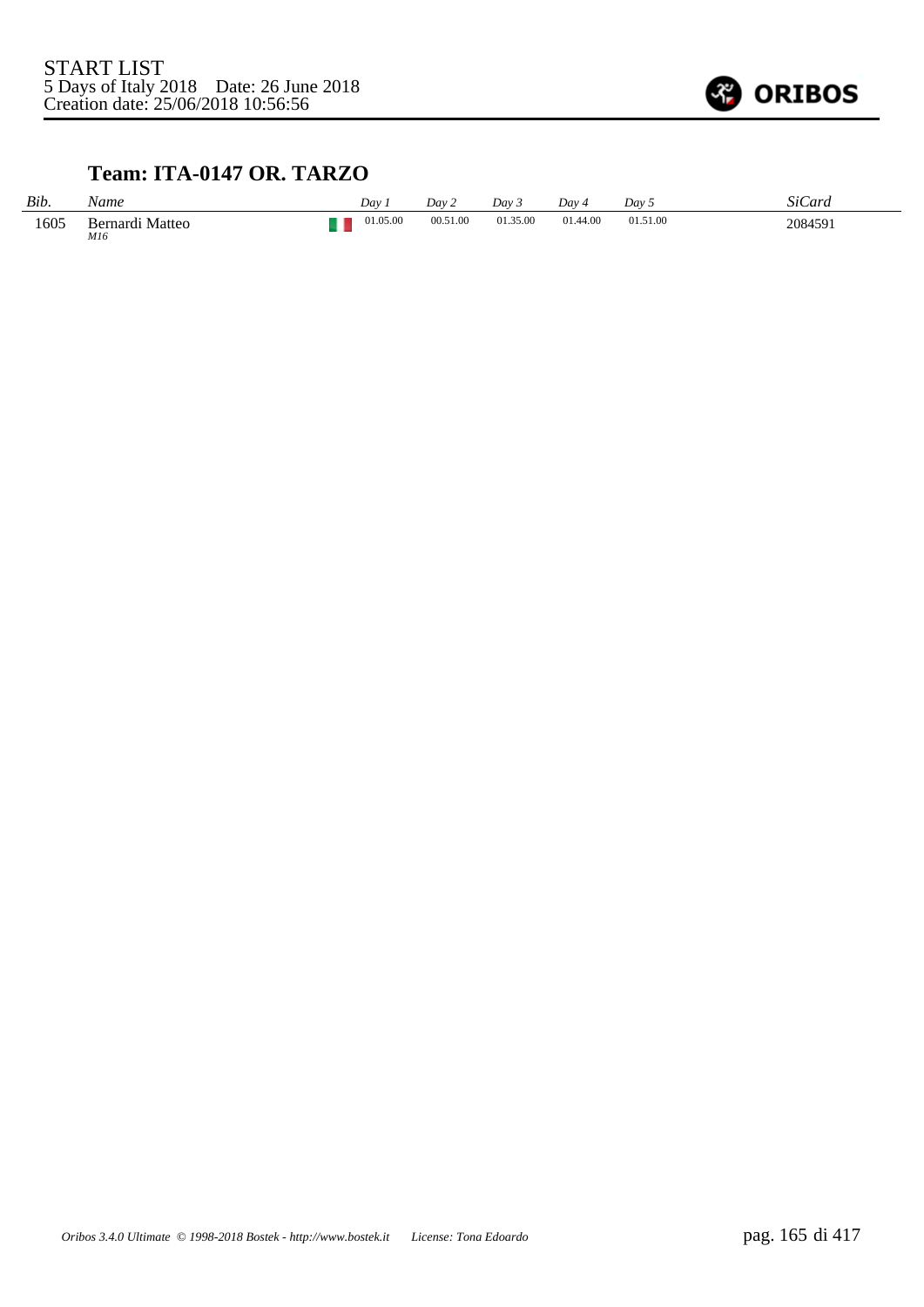

## **Team: ITA-0158 UNIONE LOMBARDA**

| Bib. | Name                     | Day 1    | Day 2    | Day 3    | Day 4    | Day 5    | <b>SiCard</b> |
|------|--------------------------|----------|----------|----------|----------|----------|---------------|
| 1612 | Villa Alessia<br>W12     | 01.11.00 | 00.38.00 | 01.02.00 | 00.42.00 | 00.30.00 | 7061229       |
| 1607 | Bernabino Giorgia<br>W12 | 01.19.00 | 00.56.00 | 00.14.00 | 00.58.00 | 00.54.00 | 7060217       |
| 1610 | Labanti Piero<br>M50     | 02.41.00 | 01.07.00 | 02.44.00 | 02.14.00 | 00.30.00 | 210425        |
| 1608 | Borroni Roberta<br>W45   | 00.40.00 | 01.47.00 | 02.31.00 | 02.22.00 | 01.53.00 | 8290968       |
| 1606 | Amato Attilio<br>M50     | 01.45.00 | 01.36.00 | 01.43.00 | 02.34.00 | 00.14.00 | 2013175       |
| 1609 | Galletti Stefano<br>M45  | 01.22.00 | 01.54.00 | 02.12.00 | 00.59.00 | 02.14.00 | 670801        |
| 1611 | Sacilotto Lucia<br>W60   | 00.46.00 | 01.02.00 | 01.46.00 | 01.21.00 | 01.28.00 | 2103422       |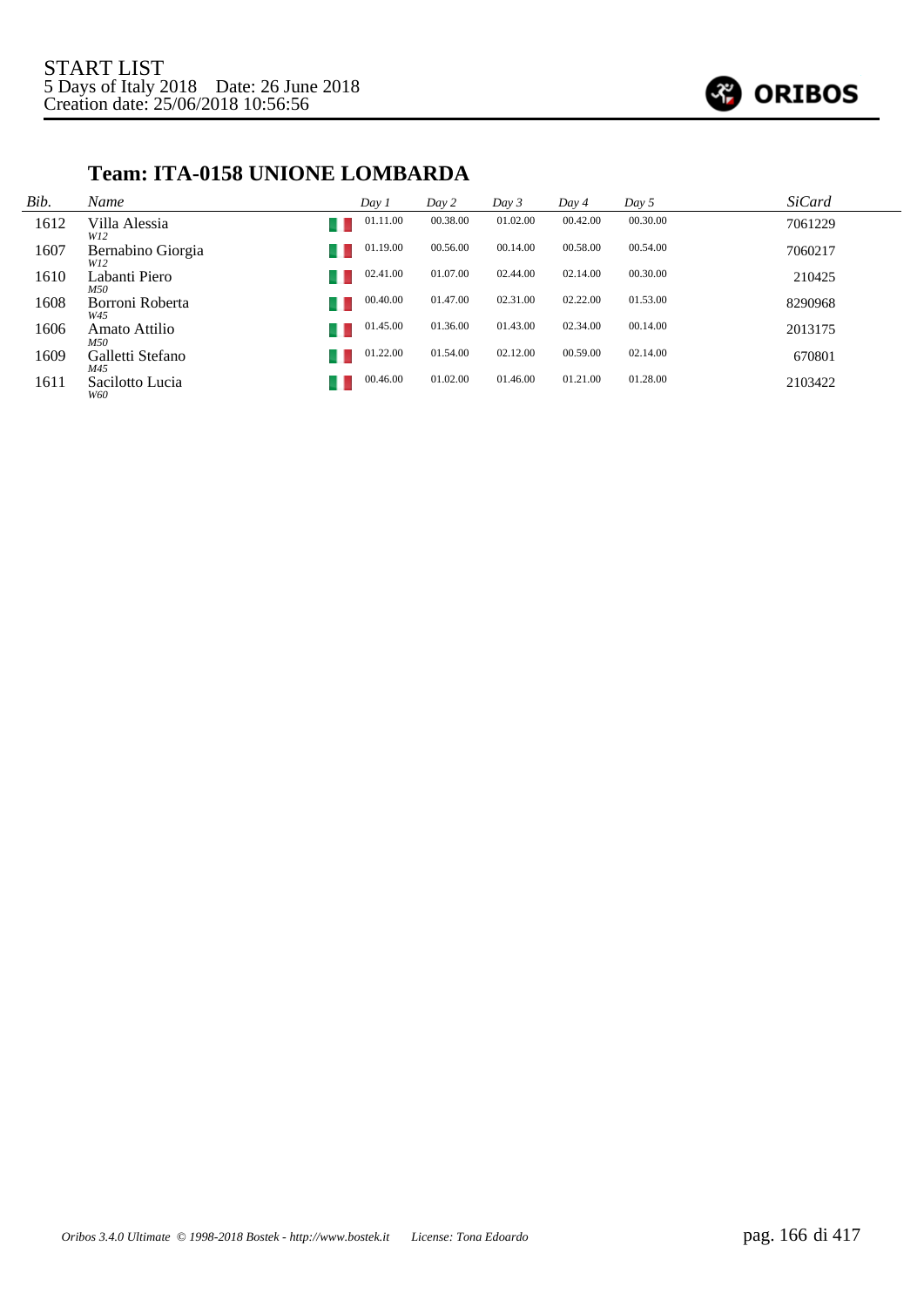

#### **Team: ITA-0165 POL. BESANESE**

| Bib. | Name                            | Day 1    | Day 2    | Day 3    | Day 4    | Day 5    | SiCard  |
|------|---------------------------------|----------|----------|----------|----------|----------|---------|
| 1616 | Di Stefano Marco Anselmo<br>M14 | 00.19.00 | 00.32.00 | 00.51.00 | 00.06.00 | 02.36.00 | 9000919 |
| 1615 | Cazzaniga Valentina<br>W16      | 01.39.00 | 01.09.00 | 00.33.00 | 00.11.00 | 02.19.00 | 2042395 |
| 1618 | Mandelli Matteo<br>M16          | 00.13.00 | 00.49.00 | 02.23.00 | 00.26.00 | 01.27.00 | 2056712 |
| 1619 | Pozzebon Irene<br>W21 Elite     | 02.23.00 | 00.28.00 | 01.12.00 | 01.45.00 | 02.30.00 | 7950220 |
| 1614 | Caglio Anna<br>W21 Elite        | 01.19.00 | 01.25.00 | 01.39.00 | 02.12.00 | 02.38.00 | 7110194 |
| 1617 | Giuganino Barbara<br>W35        | 02.04.00 | 01.05.00 | 00.14.00 | 00.35.00 | 01.49.00 | 7202221 |
| 1620 | Rocca Simone<br>M35             | 00.29.00 | 02.24.00 | 02.11.00 | 00.17.00 | 00.30.00 | 8642002 |
| 1613 | Brambilla Stefano<br>M35        | 00.35.00 | 02.39.00 | 02.23.00 | 00.32.00 | 01.06.00 | 7203667 |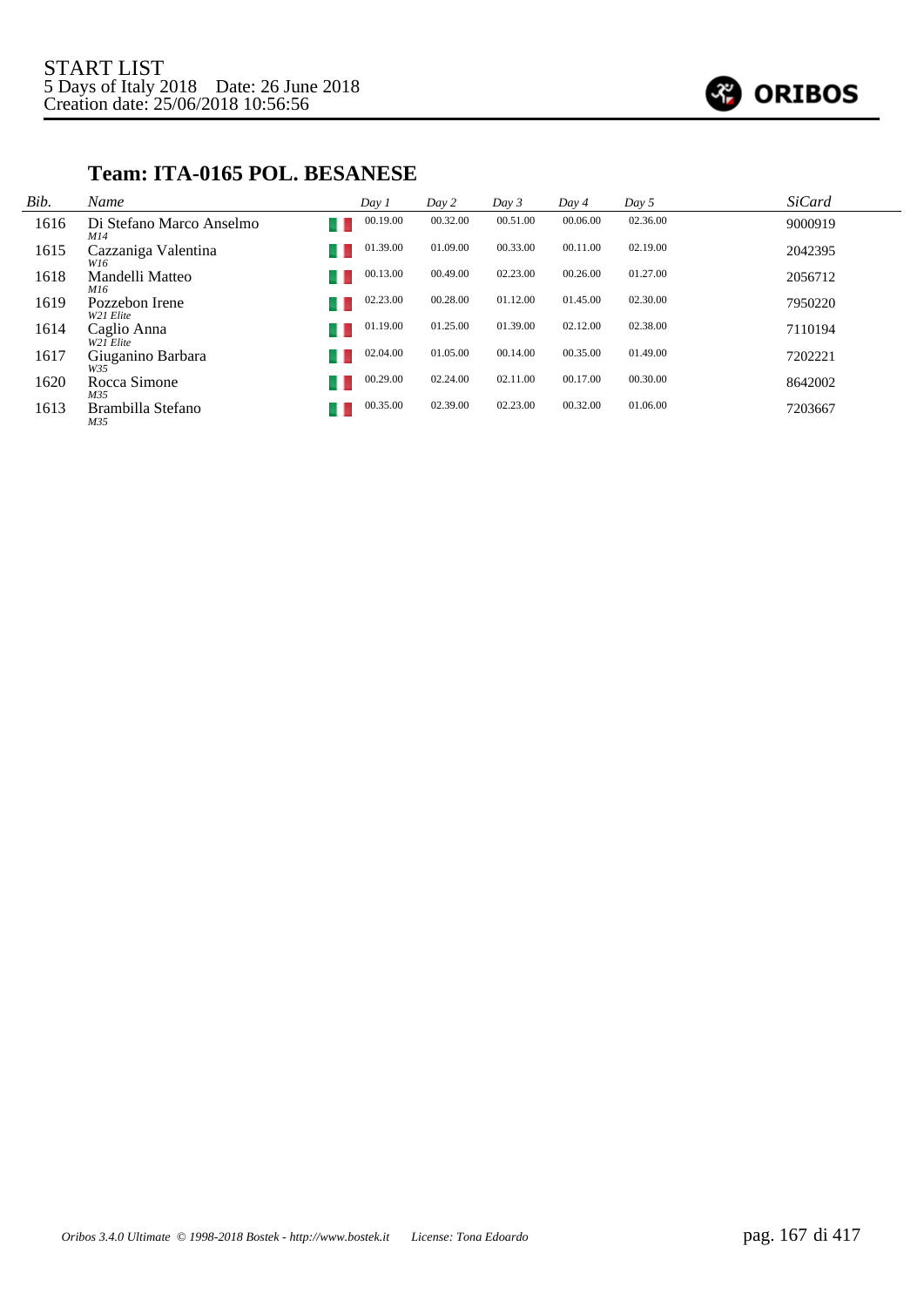

#### **Team: ITA-0167 POL. PUNTO NORD**

| Bib. | Name                      | Dav.     | Dav 2    | Dav <sub>3</sub> | $Dav_4$  | Dav 5    | SiCard  |
|------|---------------------------|----------|----------|------------------|----------|----------|---------|
| 1621 | Gualdana Guglielmo<br>M18 | 02.14.00 | 00.52.00 | 00.12.00         | 01.14.00 | 02.00.00 | 9900044 |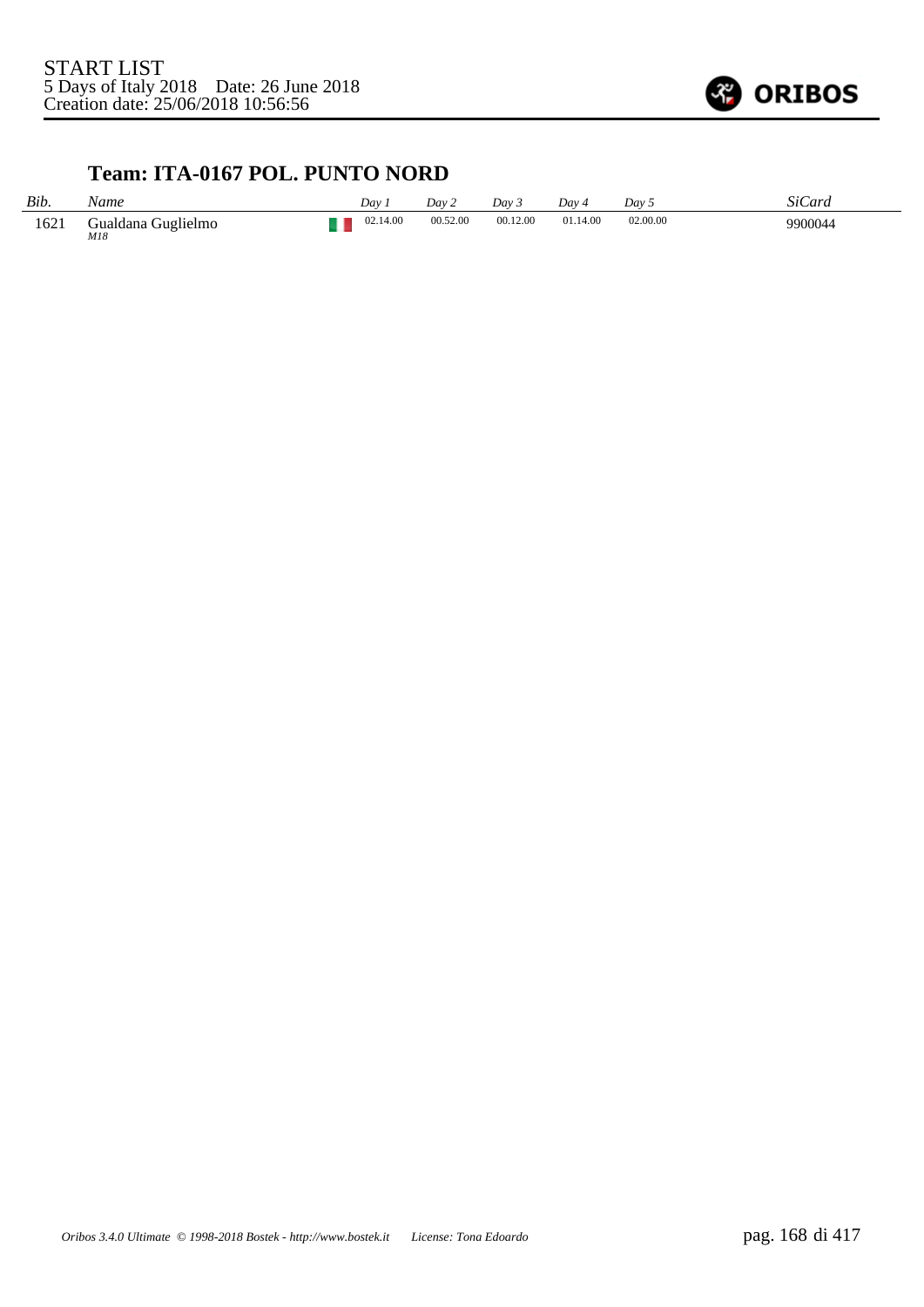

## **Team: ITA-0174 VICENZA OR. TEAM**

| Bib. | Name                                    | Dav 1    | Day 2    | Dav 3    | Dav 4    | Day 5    | <i>SiCard</i> |
|------|-----------------------------------------|----------|----------|----------|----------|----------|---------------|
| 1623 | Macca Andrea<br>M50                     | 00.58.00 | 01.00.00 | 00.58.00 | 00.58.00 | 00.03.00 | 2063269       |
| 1624 | Savorgnano Lory Meri<br>W <sub>55</sub> | 00.13.00 | 00.25.00 | 00.13.00 | 00.14.00 | 00.21.00 | 2063270       |
| 1625 | Vecellio Mauro<br>M55                   | 00.54.00 | 01.19.00 | 01.18.00 | 01.07.00 | 01.06.00 | 2800014       |
| 1622 | Caveggion Sergio<br>M65                 | 00.47.00 | 00.15.00 | 00.12.00 | 00.14.00 | 00.15.00 | 2063253       |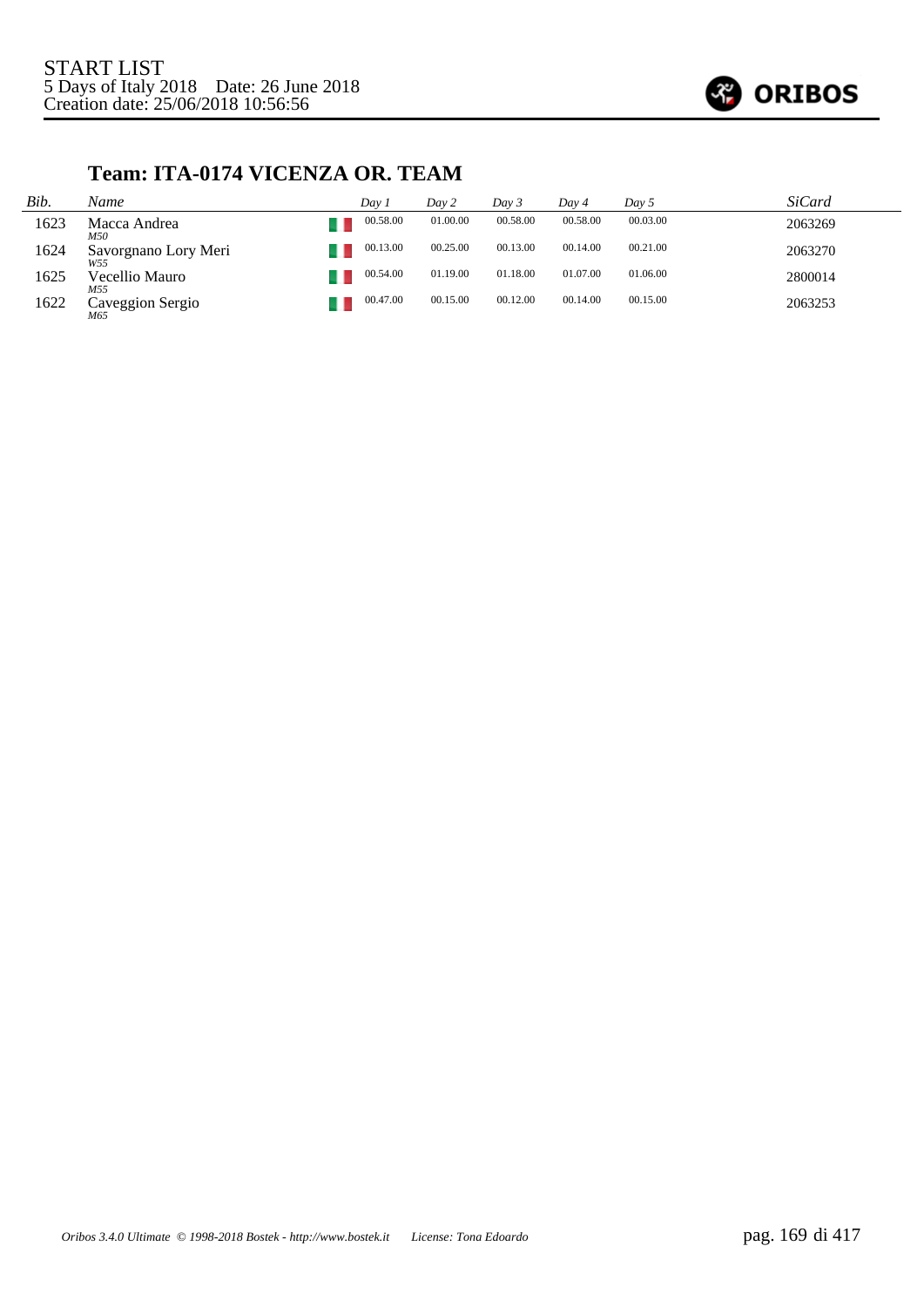

## **Team: ITA-0206 POL. CIRCOLO DOZZA**

| Bib. | Name                         | Dav 1    | Day 2    | Dav 3    | Dav 4    | Day 5    | SiCard  |
|------|------------------------------|----------|----------|----------|----------|----------|---------|
| 1627 | Nanni Francesco<br>M21 Short | 02.59.00 | 02.47.00 | 00.43.00 | 02.32.00 | 02.27.00 | 40399   |
| 1628 | Nanni Luciano<br>M65         | 02.09.00 | 01.15.00 | 02.10.00 | 01.52.00 | 00.21.00 | 349526  |
| 1626 | Govoni Andrea<br>M65         | 02.35.00 | 02.15.00 | 01.52.00 | 02.02.00 | 01.45.00 | 7510310 |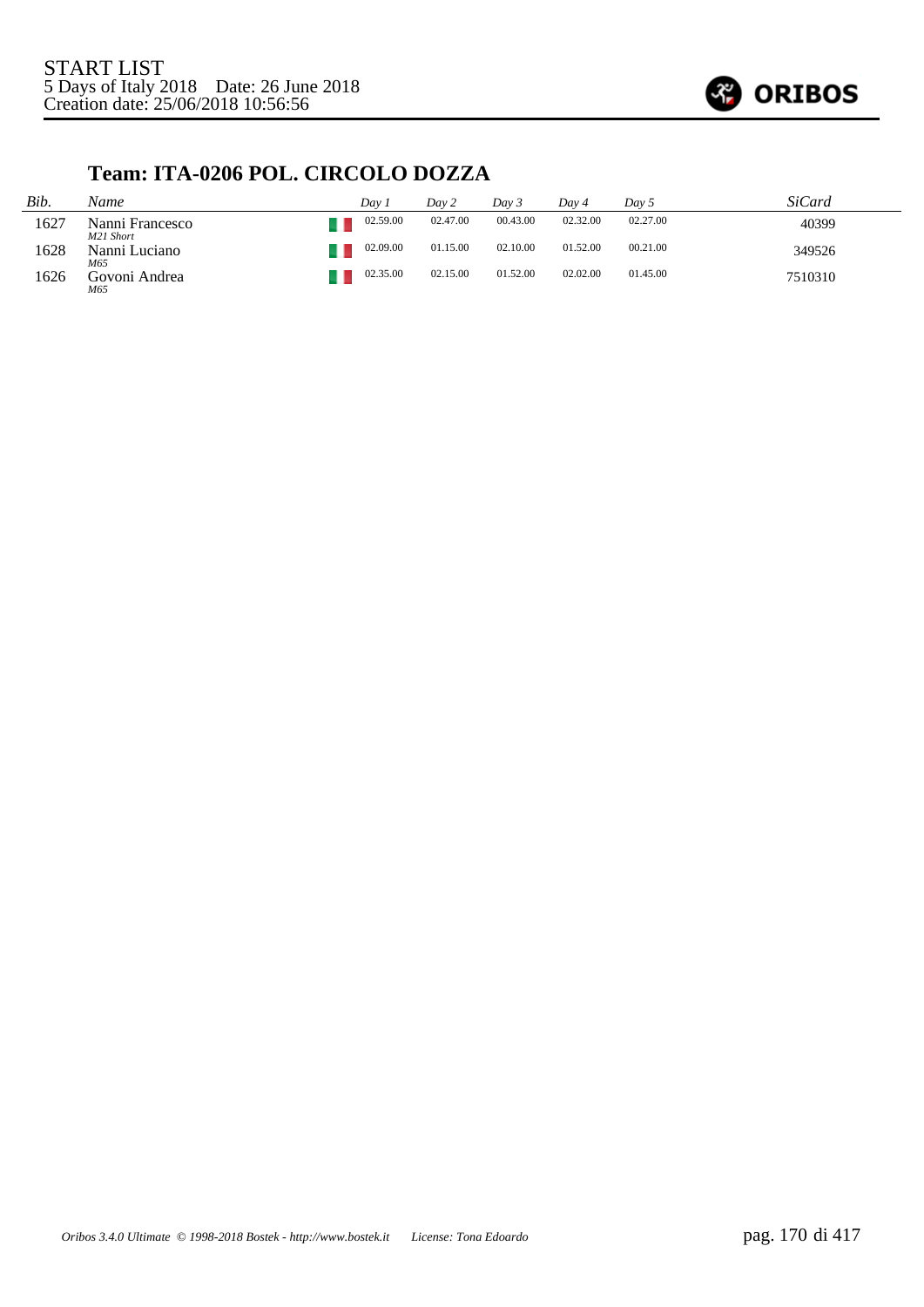

## **Team: ITA-0221 POL. 'G. MASI'**

| Bib. | Name                                  | Day             | Dav 2    | Dav 3     | Day 4    | Dav 5          | SiCard |
|------|---------------------------------------|-----------------|----------|-----------|----------|----------------|--------|
| 1629 | . Stefano<br>Ramazza<br>Direct Middle | $-12 - 12 - 12$ | 00.31.00 | $-12-2-2$ | 00.08.00 | $-12 - 12 - 1$ | 205880 |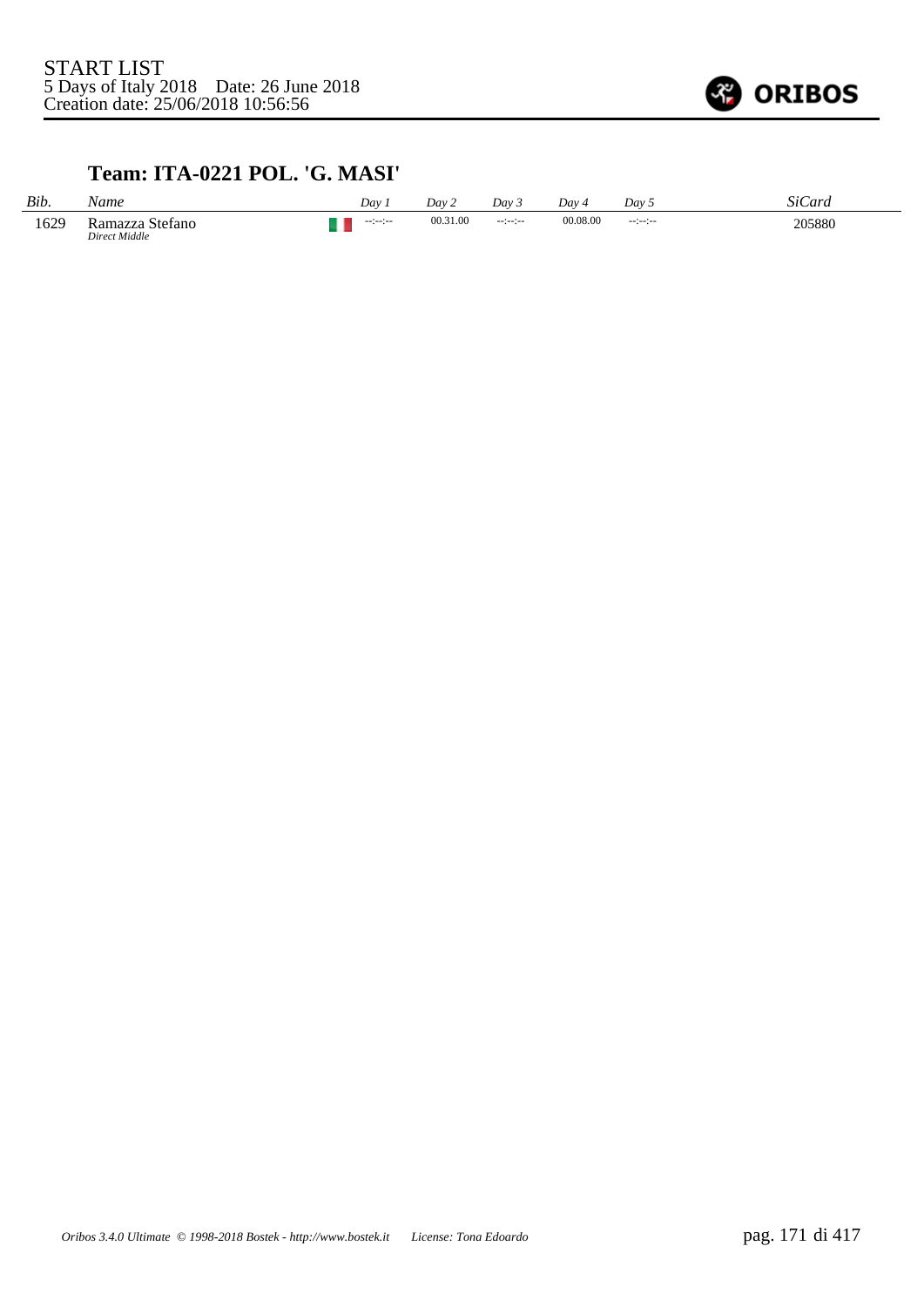

## **Team: ITA-0255 S CARCHIDIO-STROCCHI**

| Bib. | Name                | Day 1    | Day 2    | Day 3    | Day 4    | Dav 5    | SiCard  |
|------|---------------------|----------|----------|----------|----------|----------|---------|
| 1630 | Jabr Daniele<br>M40 | 01.57.00 | 00.26.00 | 01.13.00 | 02.19.00 | 01.59.00 | 9111277 |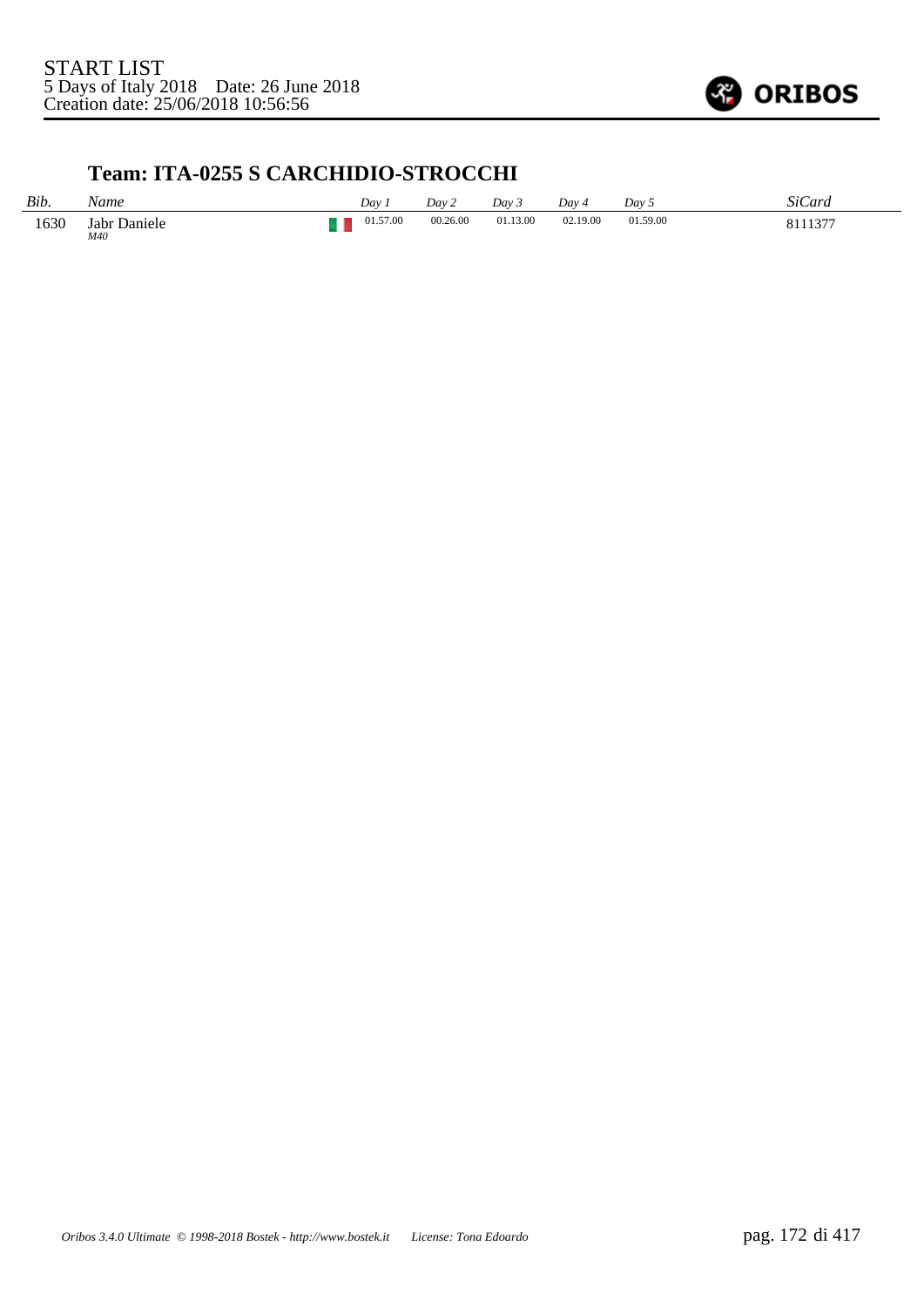

## **Team: ITA-0271 OR. COMO**

| Bib. | Name                      | Dav 1    | Dav 2    | Dav 3    | Day 4    | Dav 5    | <i>SiCard</i> |
|------|---------------------------|----------|----------|----------|----------|----------|---------------|
| 1631 | Agostinelli Chiara<br>WI6 | 02.18.00 | 00.59.00 | 00.31.00 | 00.46.00 | 01.48.00 | 7210003       |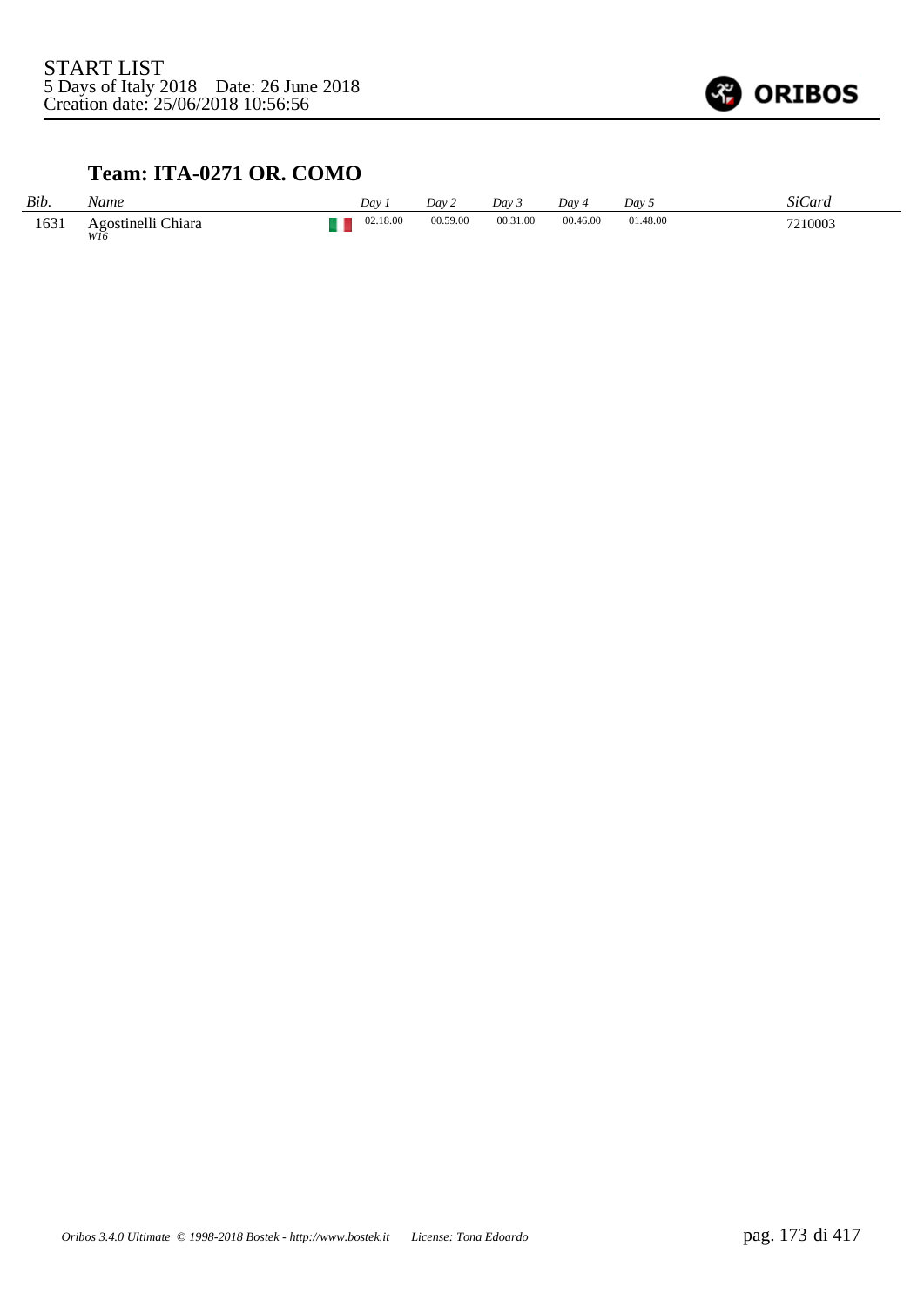

## **Team: ITA-0277 ORICUNEO**

| Bib. | Name                               | Dav.     | Dav 2    | Dav 5    | Dav 4    | Dav 5    | SiCard  |
|------|------------------------------------|----------|----------|----------|----------|----------|---------|
| 9645 | <b>Bertolotto Gianmarco</b><br>M16 | 00.03.00 | 01.23.00 | 01.51.00 | 00.22.00 | 00.41.00 | 7777080 |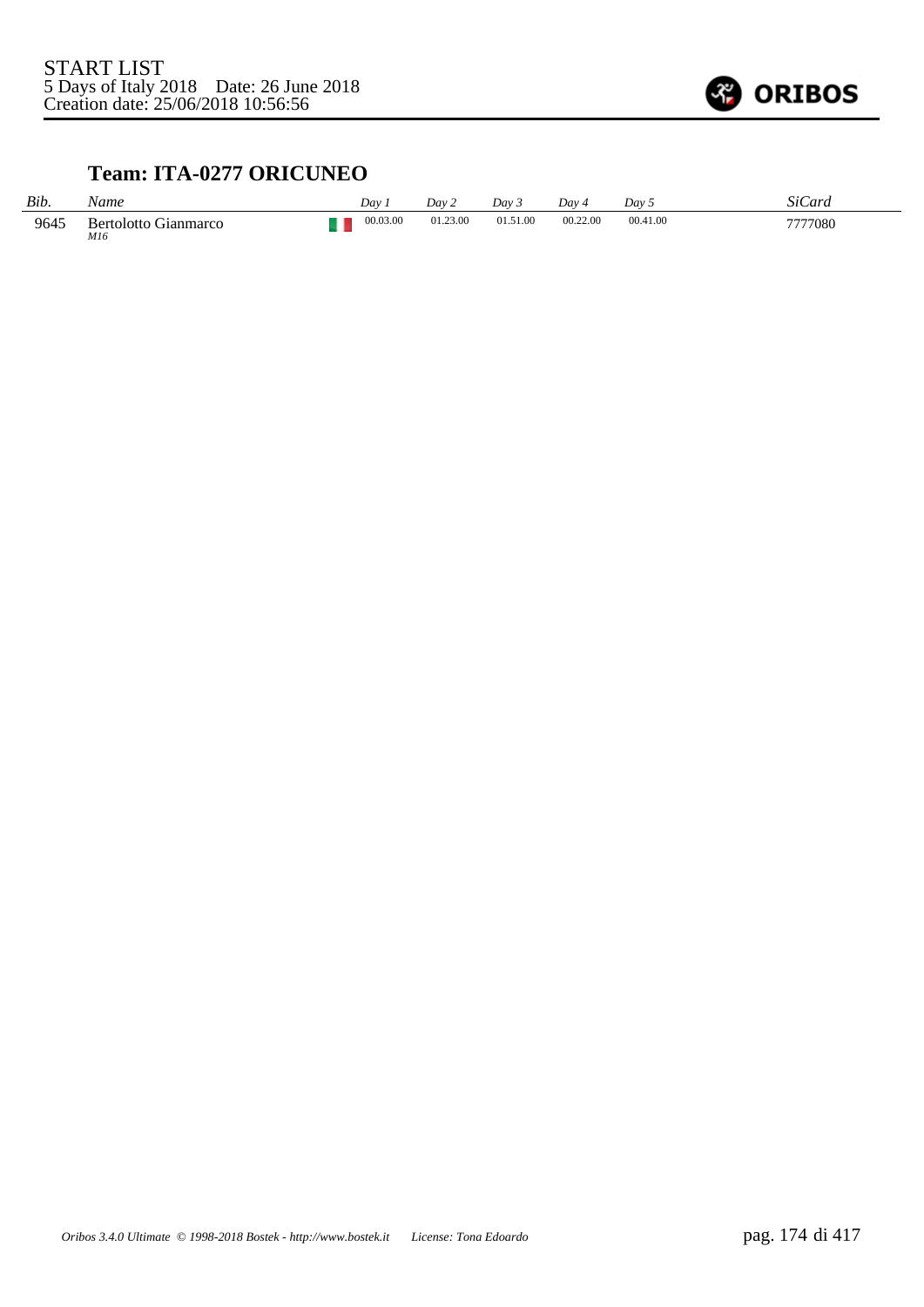

## **Team: ITA-0279 TUMIZA OR. CHIARI**

| Bib. | Name                                 | Dav 1    | Day 2    | Dav 3    | Dav 4    | Day 5    | SiCard  |
|------|--------------------------------------|----------|----------|----------|----------|----------|---------|
| 1633 | Palamara Stefania<br>W35             | 02.12.00 | 00.35.00 | 00.22.00 | 02.29.00 | 01.23.00 | 339424  |
| 1632 | Cancelli Antonio<br>M40              | 02.00.00 | 00.20.00 | 00.10.00 | 01.34.00 | 02.32.00 | 210655  |
| 1634 | Spagnoli Davide<br>$\frac{M40}{M40}$ | 01.12.00 | 01.05.00 | 01.04.00 | 02.22.00 | 02.05.00 | 7040576 |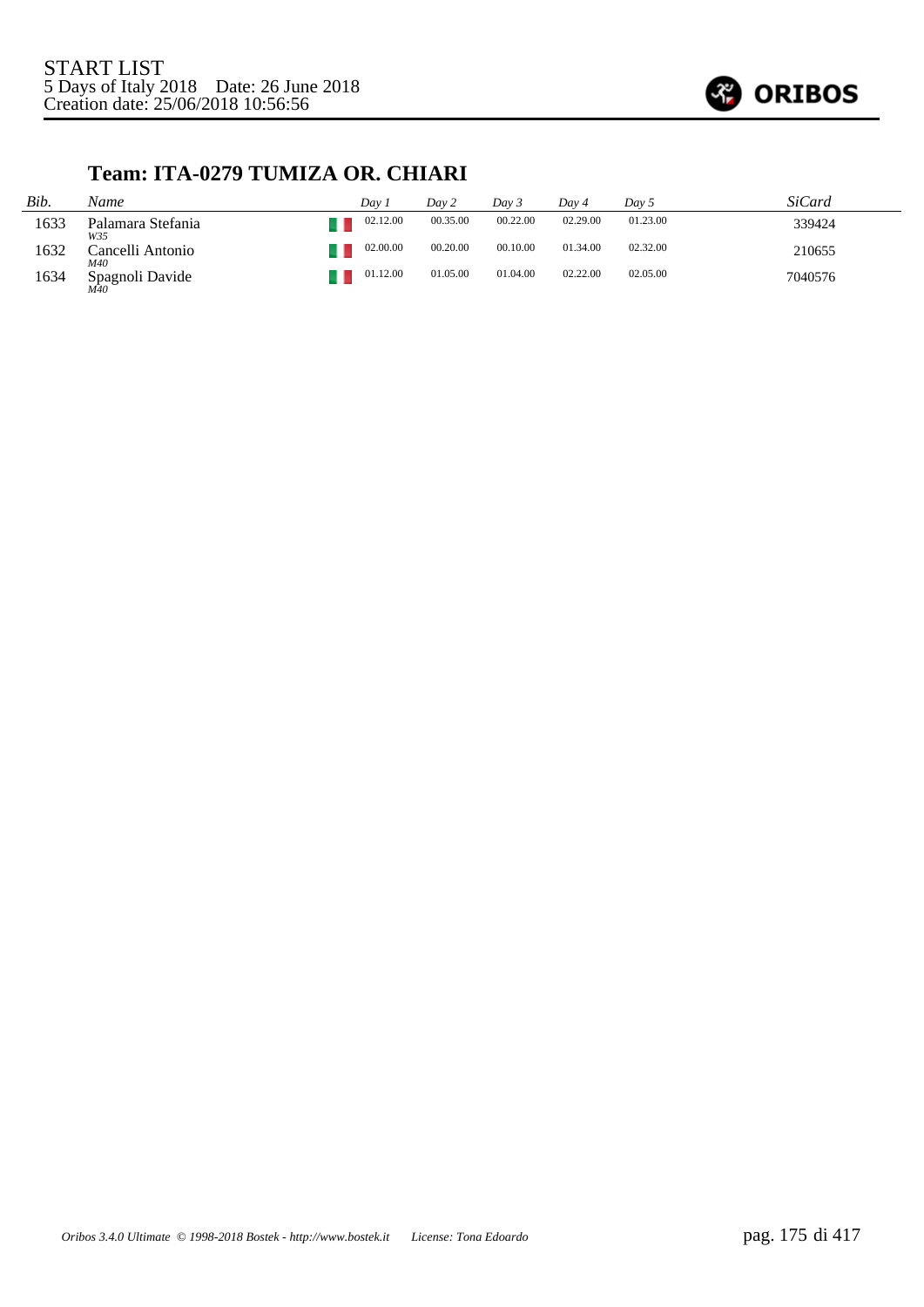

#### **Team: ITA-0353 TERLANER ORIENTIERUNGSLAEUFER**

| Bib. | Name                     | Dav 1    | Day 2    | Day 3    | Dav 4    | Day 5    | <i>SiCard</i> |
|------|--------------------------|----------|----------|----------|----------|----------|---------------|
| 1637 | Beltramba Jan<br>M12     | 01.10.00 | 00.09.00 | 01.21.00 | 00.25.00 | 01.19.00 | 248410        |
| 1636 | Beltramba Emil<br>M16    | 01.25.00 | 00.59.00 | 03.01.00 | 02.04.00 | 01.29.00 | 2013250       |
| 1638 | Troi Verena<br>W21 Elite | 00.27.00 | 00.55.00 | 00.48.00 | 02.21.00 | 01.58.00 | 1399492       |
| 1635 | Beltramba Dario<br>M50   | 02.36.00 | 02.27.00 | 02.39.00 | 02.23.00 | 01.32.00 | 8651370       |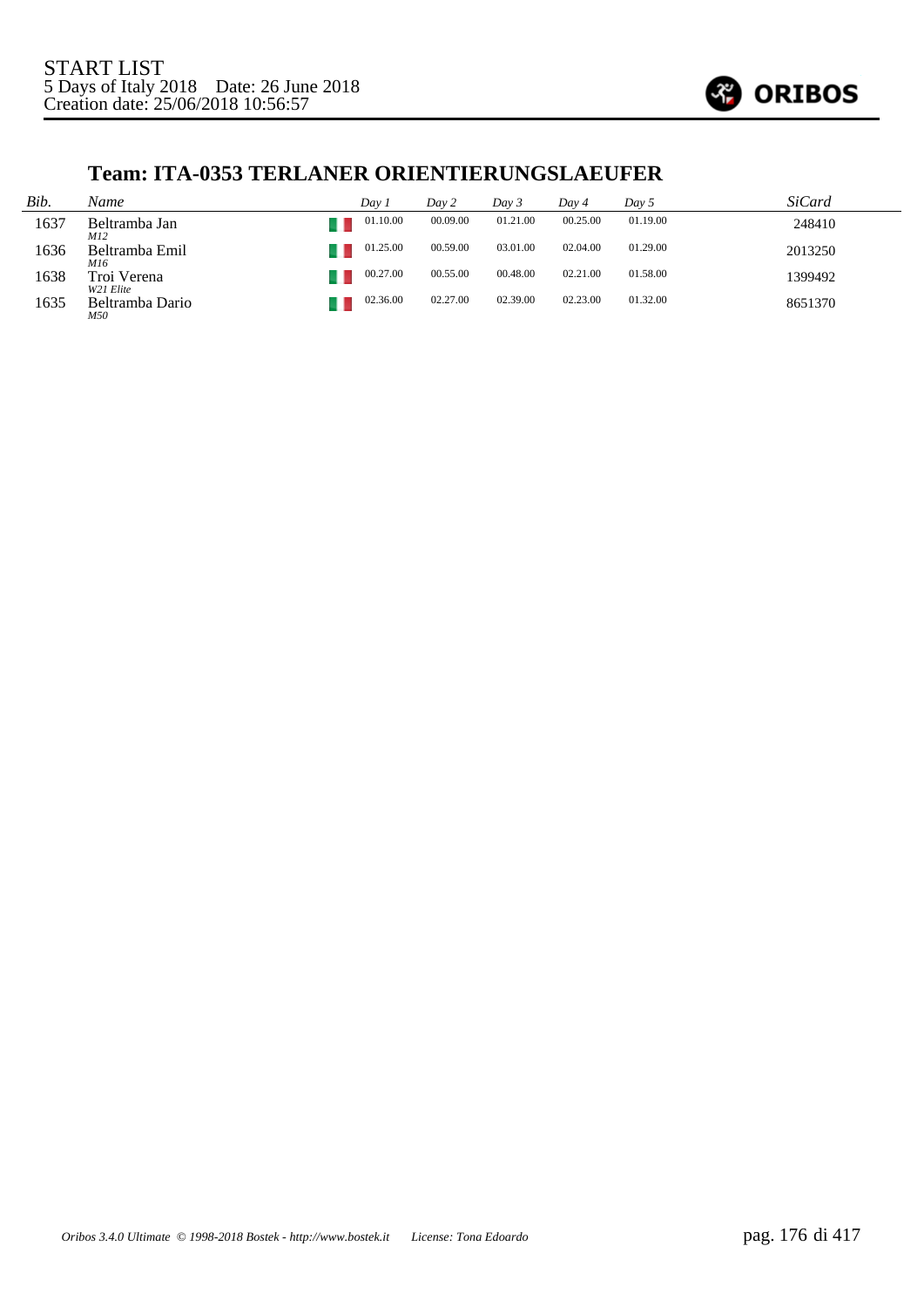

## **Team: ITA-0361 OR. CREA ROSSA**

| Bib. | Name                  | Dav      | Day 2    | Day 3    | Dav 4    | Dav 5    | SiCard  |
|------|-----------------------|----------|----------|----------|----------|----------|---------|
| 1640 | Palumbo Pietro<br>M18 | 02.56.00 | 02.55.00 | 02.45.00 | 02.50.00 | 02.51.00 | 2031992 |
| 1639 | Libardoni Luca<br>M18 | 00.05.00 | 02.46.00 | 02.51.00 | 02.44.00 | 02.57.00 | 7207334 |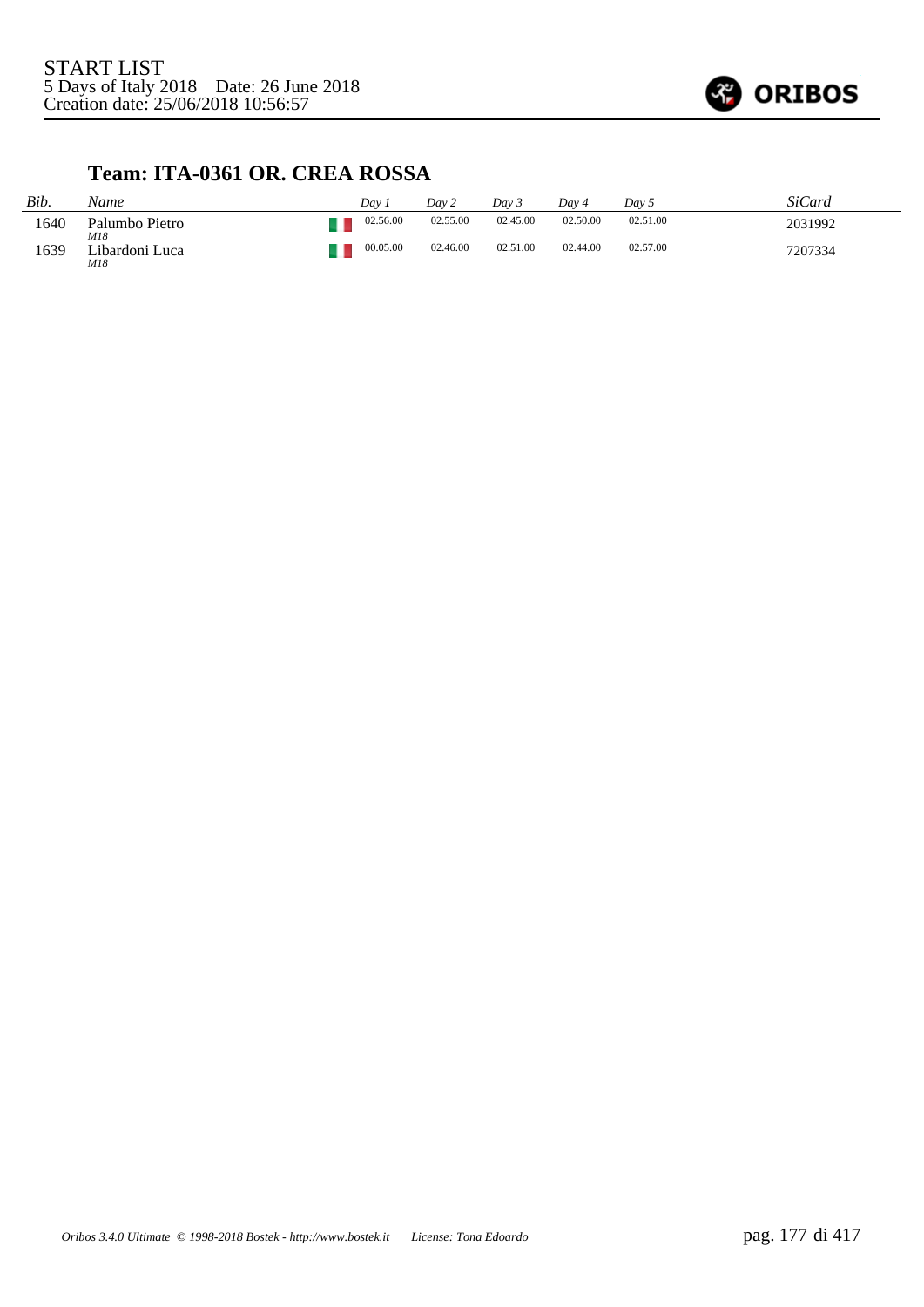

## **Team: ITA-0368 ARCO DI CARTA**

| Bib. | Name                       | Dav 1    | Day 2    | Dav 3    | Dav 4    | Day 5    | <i>SiCard</i> |
|------|----------------------------|----------|----------|----------|----------|----------|---------------|
| 1643 | Vassileva Tzvetanka<br>W45 | 00.08.00 | 01.05.00 | 01.05.00 | 01.40.00 | 02.27.00 | 2029966       |
| 1642 | Pinna Giulio<br>M50        | 00.59.00 | 02.44.00 | 01.17.00 | 01.18.00 | 01.10.00 | 7211189       |
| 1641 | Michelotti Giuliano<br>M70 | 00.13.00 | 00.21.00 | 00.11.00 | 02.18.00 | 00.55.00 | 7201861       |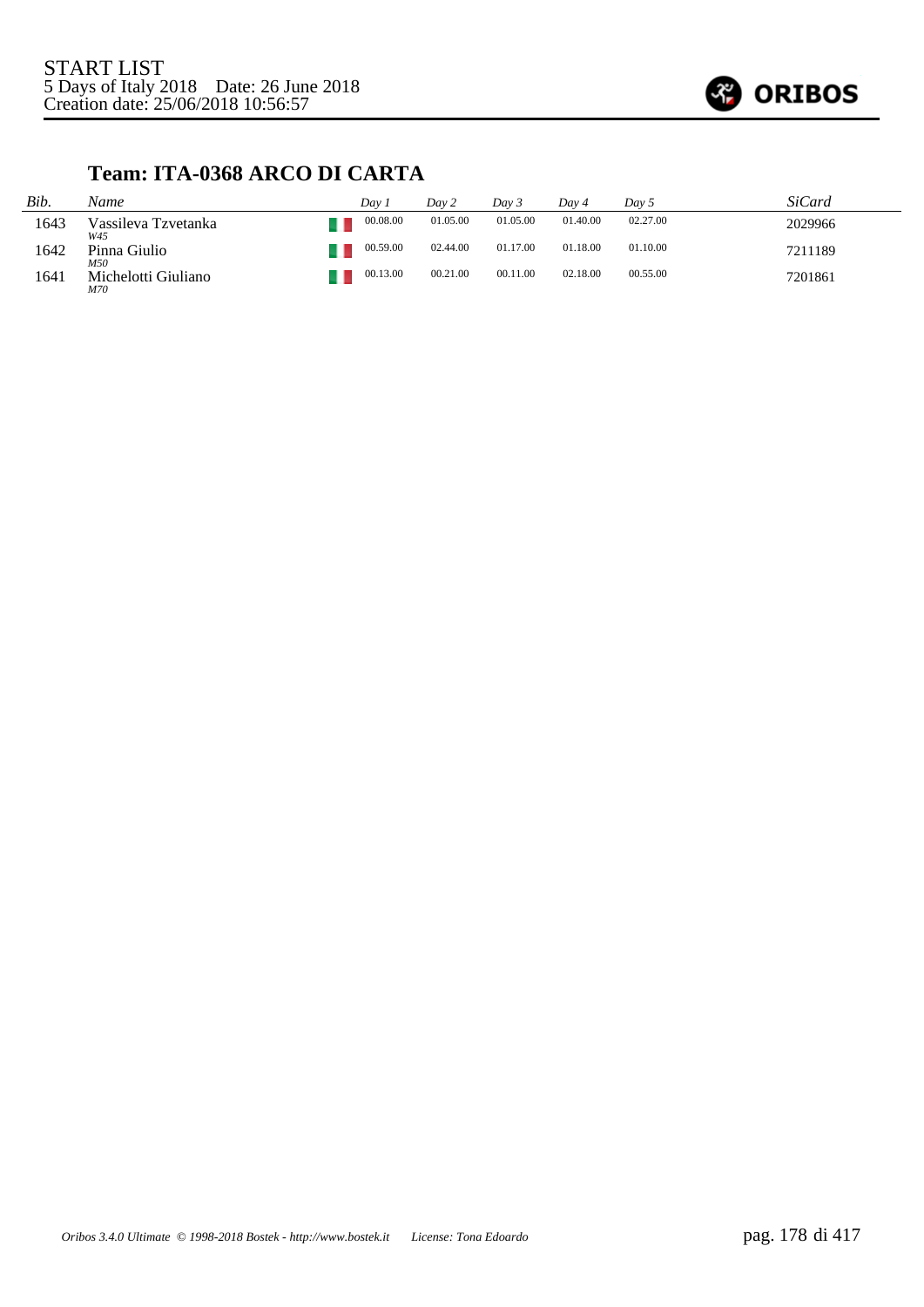

## **Team: ITA-0378 ORSA MAGGIORE**

| Bib. | Name                        | Day      | Day 2    | Dav 3    | Day      | Day 5    | SiCard  |
|------|-----------------------------|----------|----------|----------|----------|----------|---------|
| 1644 | Mariani<br>Francesco<br>M18 | 01.20.00 | 00.40.00 | 01.06.00 | 02.26.00 | 02.06.00 | 2013247 |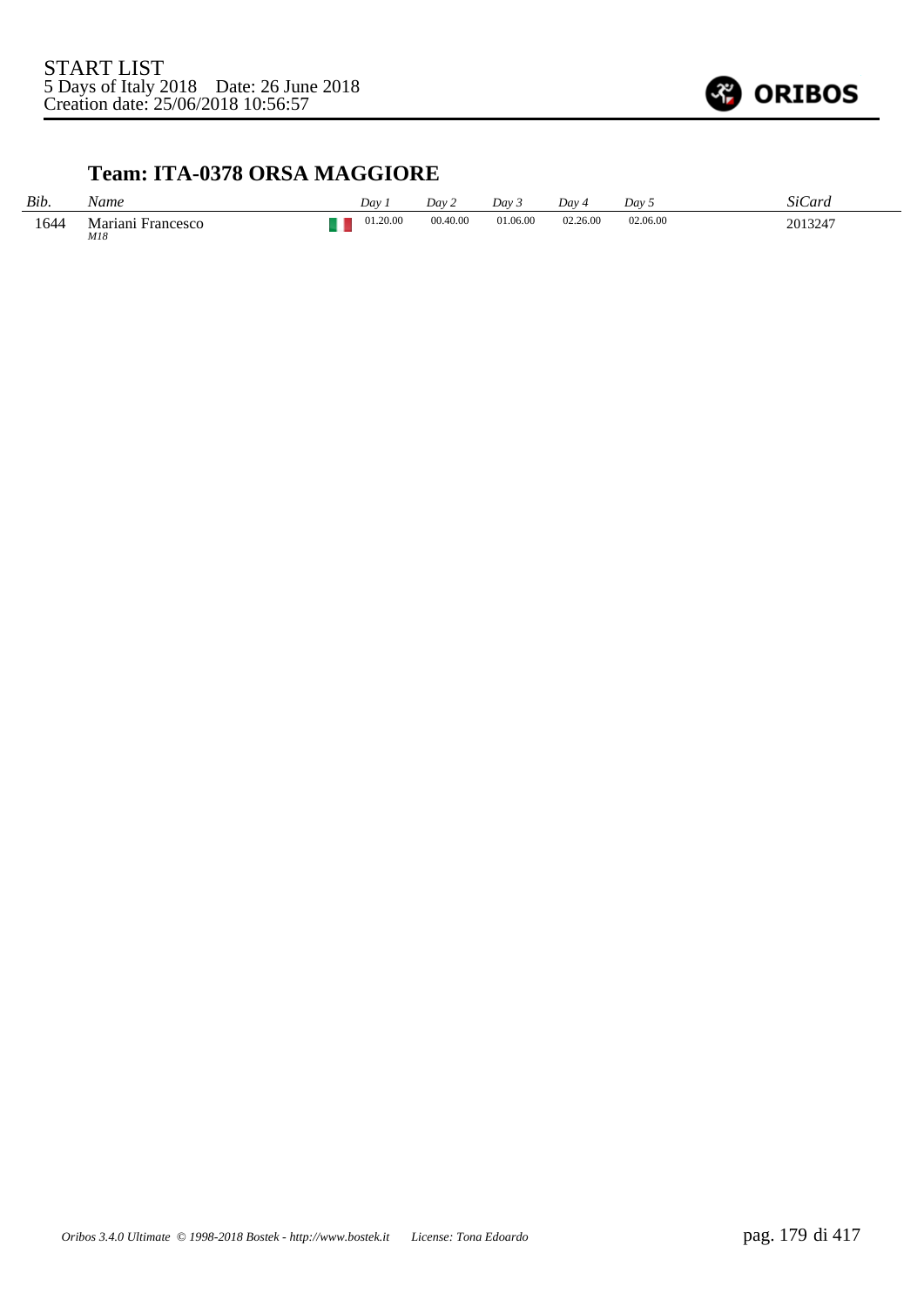

## **Team: ITA-0382 SESTO 76 LISANZA**

| Bib. | Name                        | Day 1    | Day 2    | Day 3    | Day 4    | Day 5    | <b>SiCard</b>    |
|------|-----------------------------|----------|----------|----------|----------|----------|------------------|
| 1651 | Rabozzi Noemi<br>W14        | 01.01.00 | 00.58.00 | 01.01.00 | 01.13.00 | 00.21.00 | $\boldsymbol{0}$ |
| 1645 | Busconi Clara<br>W16        | 01.37.00 | 01.01.00 | 00.37.00 | 00.26.00 | 02.04.00 | $\overline{0}$   |
| 1648 | Di Tizio Alberto<br>M16     | 01.09.00 | 01.45.00 | 02.31.00 | 01.58.00 | 01.53.00 | $\overline{0}$   |
| 1646 | Conte Simone<br>M18         | 01.44.00 | 01.19.00 | 00.33.00 | 00.29.00 | 01.48.00 | 2133178          |
| 1652 | Rossi Davide<br>M18         | 00.17.00 | 00.22.00 | 00.15.00 | 01.35.00 | 02.36.00 | $\overline{0}$   |
| 1650 | Mulè Daniele<br>M18         | 02.02.00 | 01.07.00 | 01.18.00 | 00.17.00 | 02.18.00 | $\overline{0}$   |
| 1649 | Filipelli Alessio<br>M18    | 00.59.00 | 02.19.00 | 00.09.00 | 01.56.00 | 00.27.00 | 339440           |
| 1647 | Cozzi Andrea<br>u<br>M18    | 00.41.00 | 01.40.00 | 00.48.00 | 01.23.00 | 01.06.00 | $\overline{0}$   |
| 1653 | Terranova Mirko<br>M21 Long | 01.16.00 | 00.59.00 | 00.31.00 | 01.15.00 | 01.14.00 | 2015627          |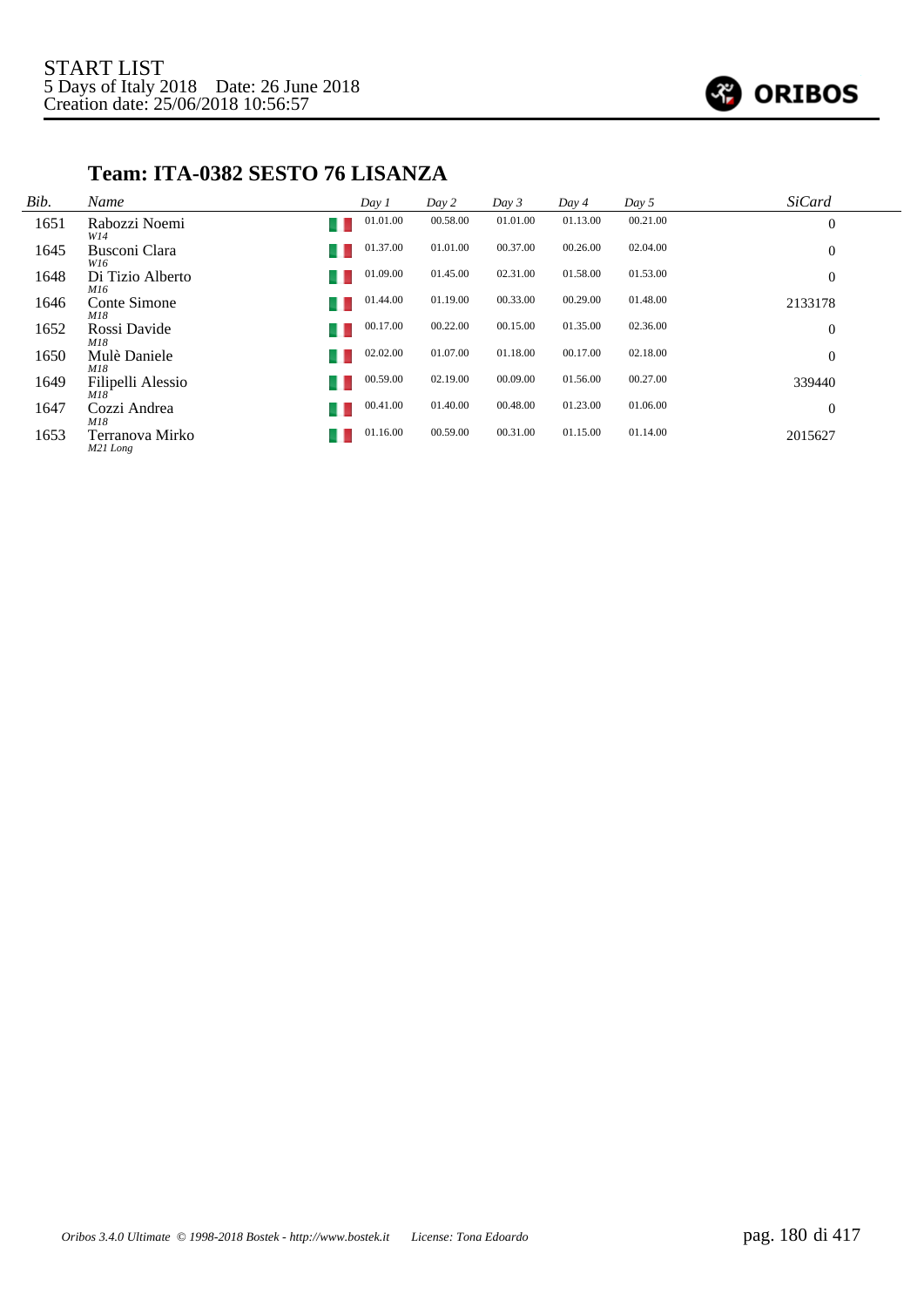

## **Team: ITA-0392 SEMIPERDO OR. MANIAGO**

| Bib. | Name                      | Dav.     | Dav 2    | Dav 3    | Dav 4    | Dav 5    | SiCard  |
|------|---------------------------|----------|----------|----------|----------|----------|---------|
| 1655 | Rivetta Alessandro<br>M16 | 00.23.00 | 01.05.00 | 02.35.00 | 01.18.00 | 01.15.00 | 2062637 |
| 1654 | Patini Arianna<br>W18     | 01.16.00 | 01.21.00 | 01.55.00 | 01.18.00 | 00.39.00 | 2084581 |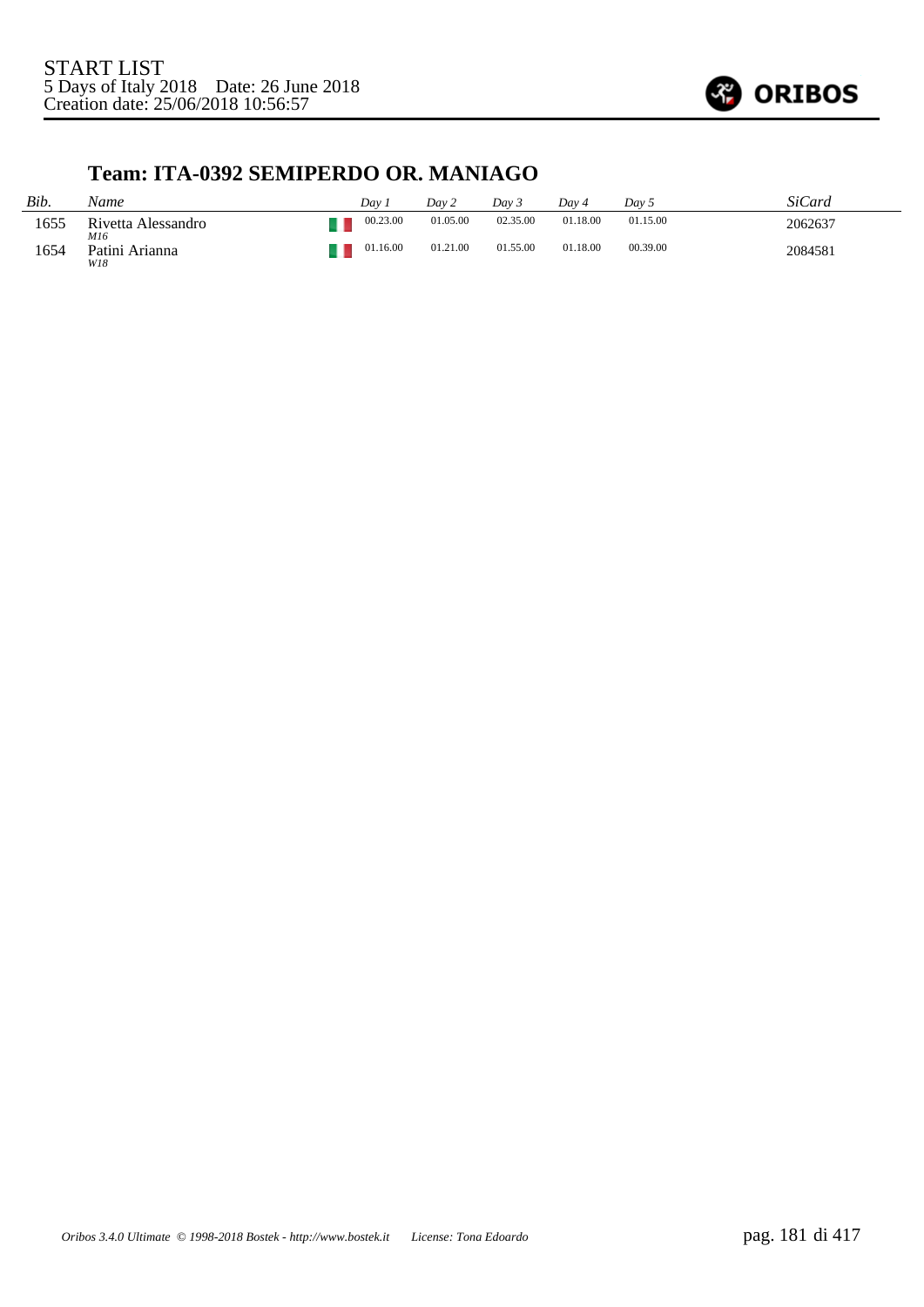

## **Team: ITA-0464 G.S. CAPANNORI**

| Bib. | Name                          | Dav 1    | Dav 2    | Day 3    | Dav 4    | Dav 5    | SiCard |
|------|-------------------------------|----------|----------|----------|----------|----------|--------|
| 1657 | Della Maggiora Claudio<br>M50 | 02.11.00 | 02.11.00 | 01.30.00 | 02.09.00 | 01.40.00 | 206429 |
| 1658 | Pierucci Isabella<br>W50      | 00.14.00 | 01.24.00 | 01.43.00 | 01.11.00 | 00.42.00 | 210849 |
| 1656 | Bindelli Gianni<br>M50        | 02.15.00 | 01.52.00 | 01.58.00 | 01.27.00 | 01.43.00 | 210834 |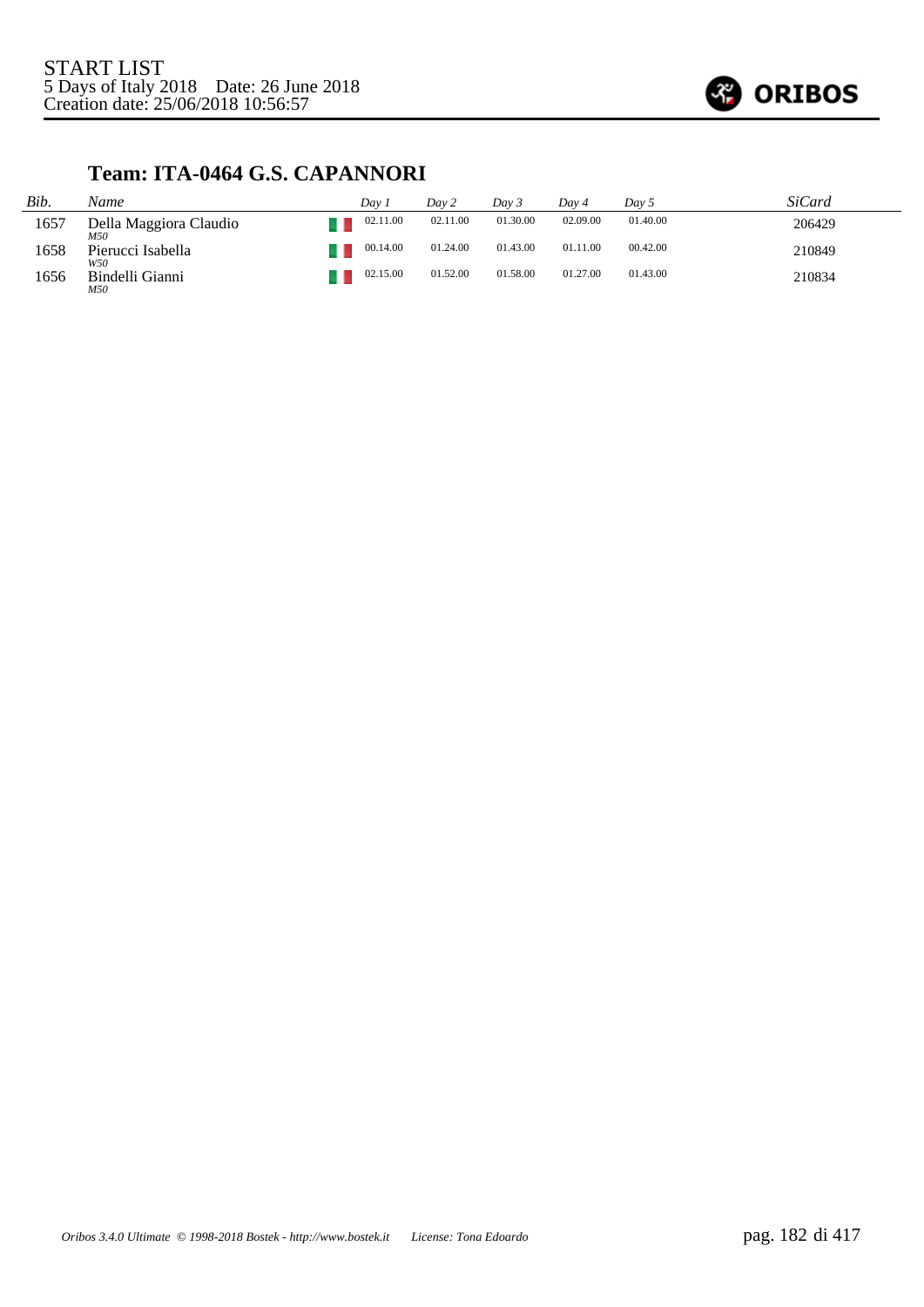

#### **Team: ITA-0476 CORSAORIENTAMENTO CLUB ROMA**

| Bib. | Name                                      | Day 1           | Day 2    | Day 3    | Day 4    | Day 5    | <b>SiCard</b> |
|------|-------------------------------------------|-----------------|----------|----------|----------|----------|---------------|
| 9603 | Carmassi Francesca<br><b>Direct Short</b> | 00.10.00        | 00.09.00 | 00.52.00 | 00.26.00 | 01.25.00 | 436599        |
| 1670 | Vannutelli Mattia<br>M16                  | 01.47.00<br>- 1 | 00.11.00 | 01.47.00 | 00.34.00 | 00.17.00 | 2065857       |
| 1660 | Corazza Lorenzo<br>M18                    | 01.29.00        | 01.52.00 | 01.24.00 | 01.59.00 | 01.57.00 | 2056921       |
| 1663 | Lucarelli Matteo<br>M18                   | 00.14.00        | 00.28.00 | 01.30.00 | 00.59.00 | 02.24.00 | 2056907       |
| 1669 | Vannutelli Gianluca<br>Direct Long        | 00.15.00<br>- 1 | 00.02.00 | 00.33.00 | 00.45.00 | 00.56.00 | 2084590       |
| 1659 | Corazza Eugenio<br>Direct Long            | 00.12.00<br>-   | 00.16.00 | 00.39.00 | 00.36.00 | 00.31.00 | 210851        |
| 1668 | Tosi Giulia<br><b>Direct Short</b>        | 00.03.00        | 00.57.00 | 00.57.00 | 00.32.00 | 00.24.00 | 211351        |
| 1664 | Manganelli Manuela<br>W55                 | 01.05.00        | 01.53.00 | 01.17.00 | 01.54.00 | 01.51.00 | 2042305       |
| 1662 | Lucarelli Marco<br>M.55                   | 02.08.00        | 02.06.00 | 02.11.00 | 02.16.00 | 01.12.00 | 210853        |
| 1666 | Rollins Helen Cathleen<br>W55             | 01.21.00        | 00.59.00 | 00.17.00 | 01.12.00 | 01.45.00 | 2021334       |
| 1667 | Rossi Tiziana<br><b>Direct Short</b>      | 00.49.00        | 00.47.00 | 00.42.00 | 00.14.00 | 01.19.00 | 211349        |
| 1665 | Revessi Cecilia Maria<br>Direct Middle    | 00.19.00        | 00.11.00 | 00.47.00 | 01.32.00 | 01.22.00 | 9102882       |
| 1661 | La Barbera Leonardo<br>M55                | 00.58.00        | 01.44.00 | 01.38.00 | 02.11.00 | 02.21.00 | 205817        |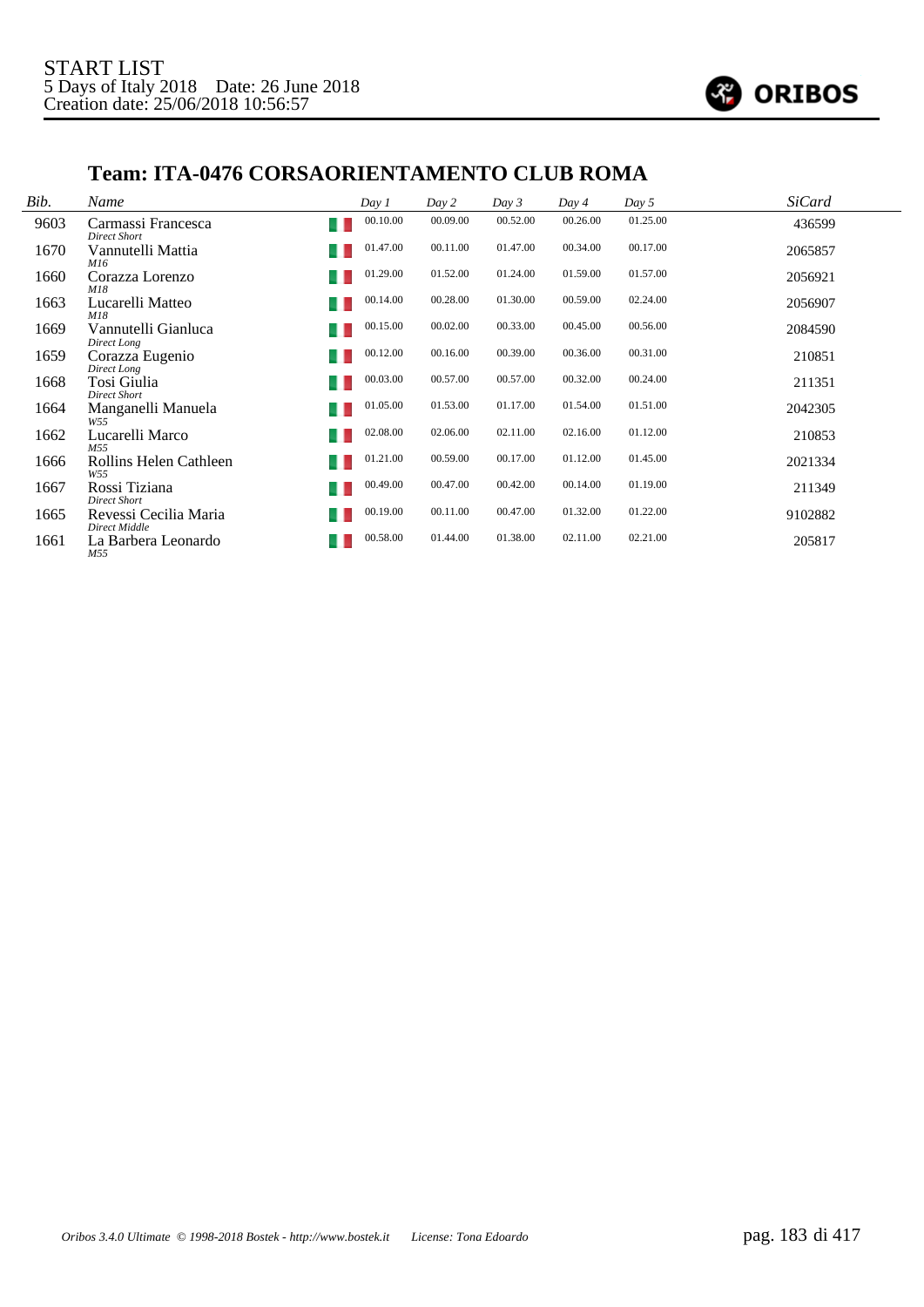

## **Team: ITA-0510 ISTITUTO COMPRENSIVO CROCE**

| Bib. | Name                        | Dav      | Dav 2    | Day 3    | Dav 4    | Dav 5    | SiCard  |
|------|-----------------------------|----------|----------|----------|----------|----------|---------|
| 1672 | Salgò Stefano<br>M21 Short  | 02.29.00 | 02.51.00 | 00.19.00 | 03.00.00 | 02.47.00 | 2013212 |
| 1671 | Greco Giovanni<br>M21 Short | 02.41.00 | 02.27.00 | 00.11.00 | 02.34.00 | 02.57.00 | 502331  |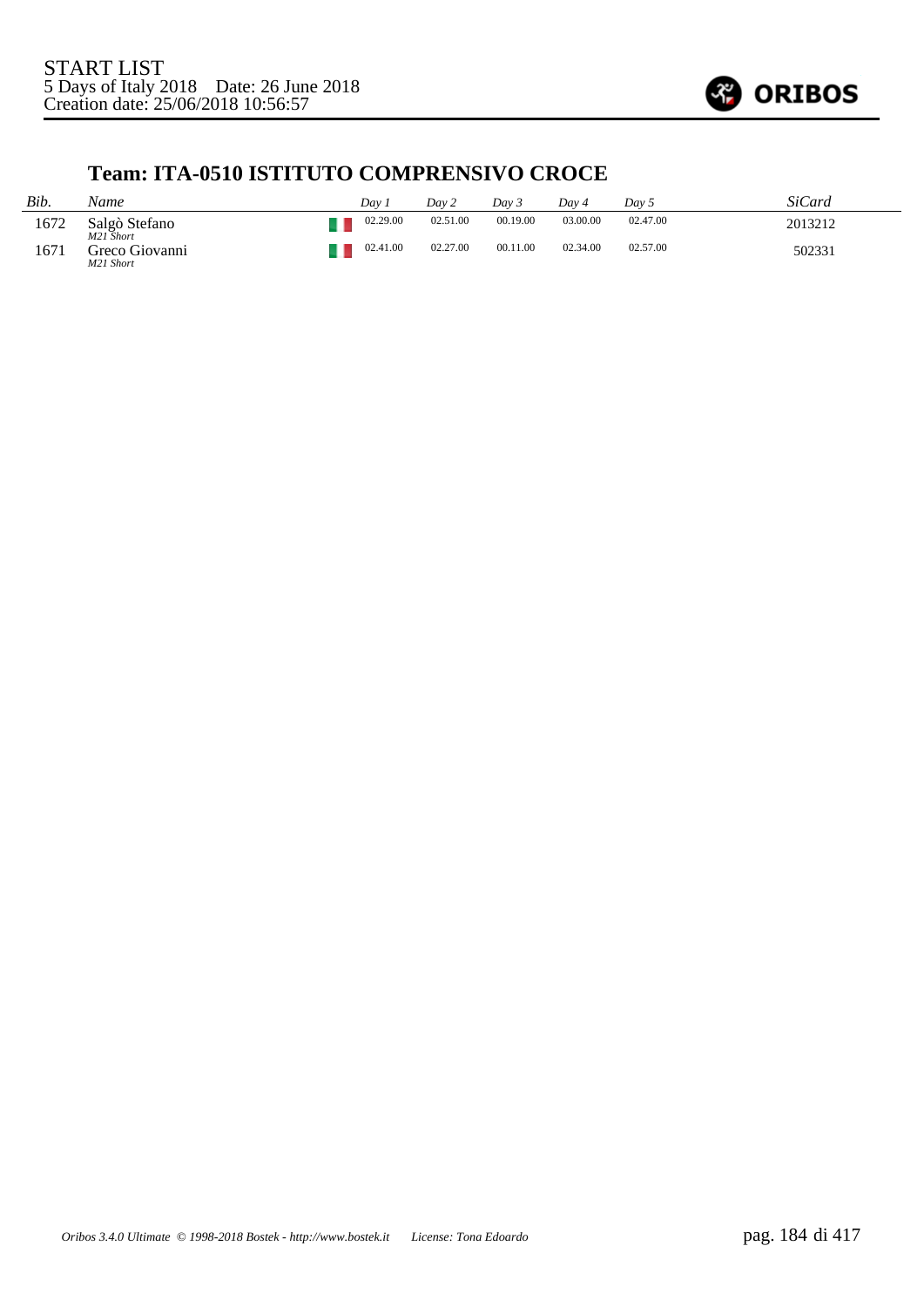

#### **Team: ITA-0556 IKP**

| Bib. | Name                       | Dav. | Day 2                | Dav 5    | Day 4    | Day 5    | <b>SiCard</b> |
|------|----------------------------|------|----------------------|----------|----------|----------|---------------|
| 1674 | Landi Lorenzo<br>M16       |      | 01.51.00<br>00.59.00 | 02.45.00 | 01.46.00 | 01.25.00 | 7210265       |
| 1673 | Incerti Laura<br>W21 Short |      | 01.37.00<br>00.45.00 | 01.05.00 | 01.23.00 | 01.25.00 | 2013233       |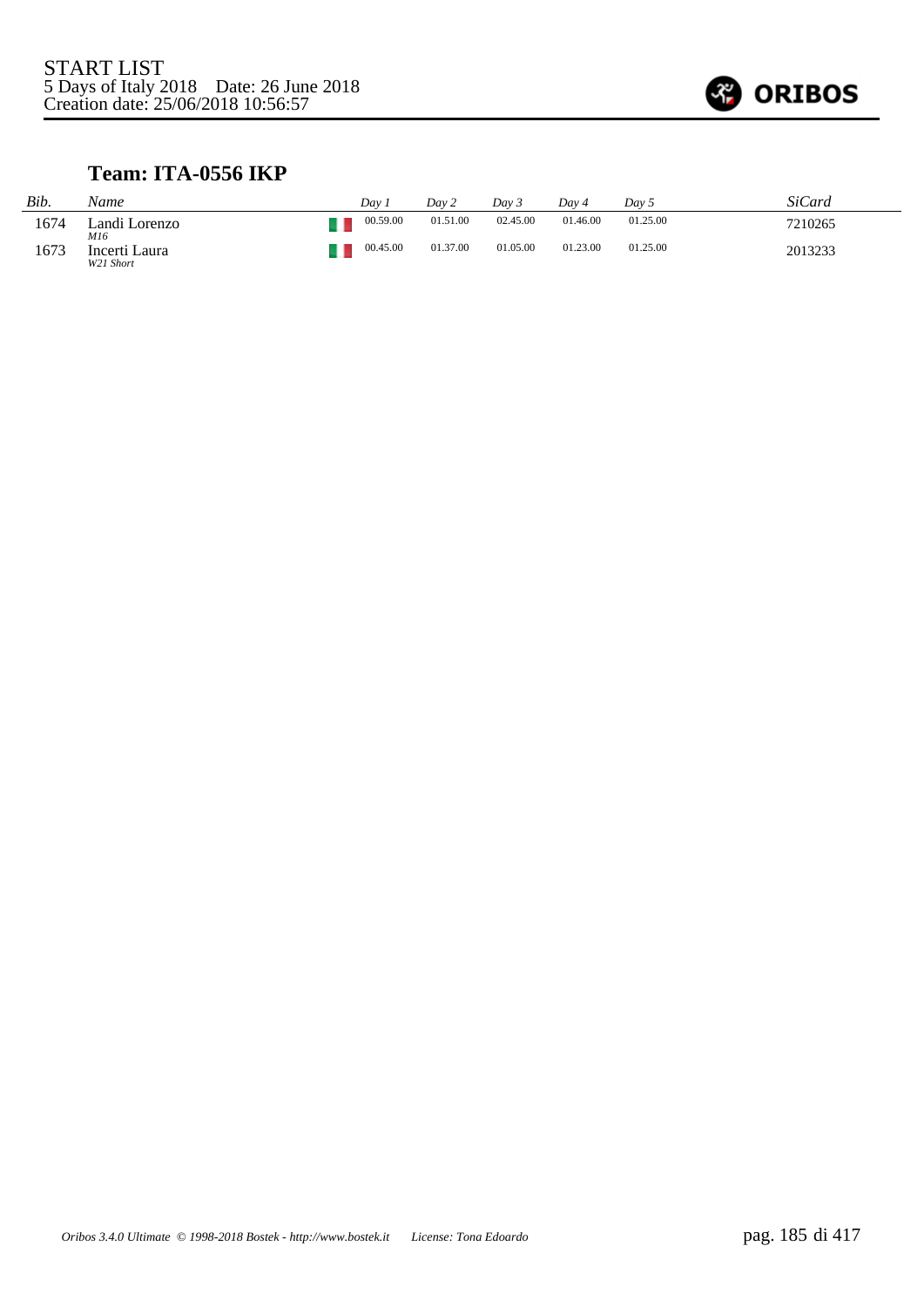

## **Team: ITA-0560 G. S. OR. FOLGORE**

| Bib. | Name               | Dav      | Day 2    | Day 3    | Dav 4    | Day 5    | SiCard |
|------|--------------------|----------|----------|----------|----------|----------|--------|
| 1675 | Angeli Elis<br>W16 | 01.40.00 | 00.50.00 | 00.32.00 | 00.09.00 | 02.23.00 | 201409 |
| 1676 | Lupi Sara<br>W16   | 01.46.00 | 00.52.00 | 00.36.00 | 00.45.00 | 01.50.00 | 201460 |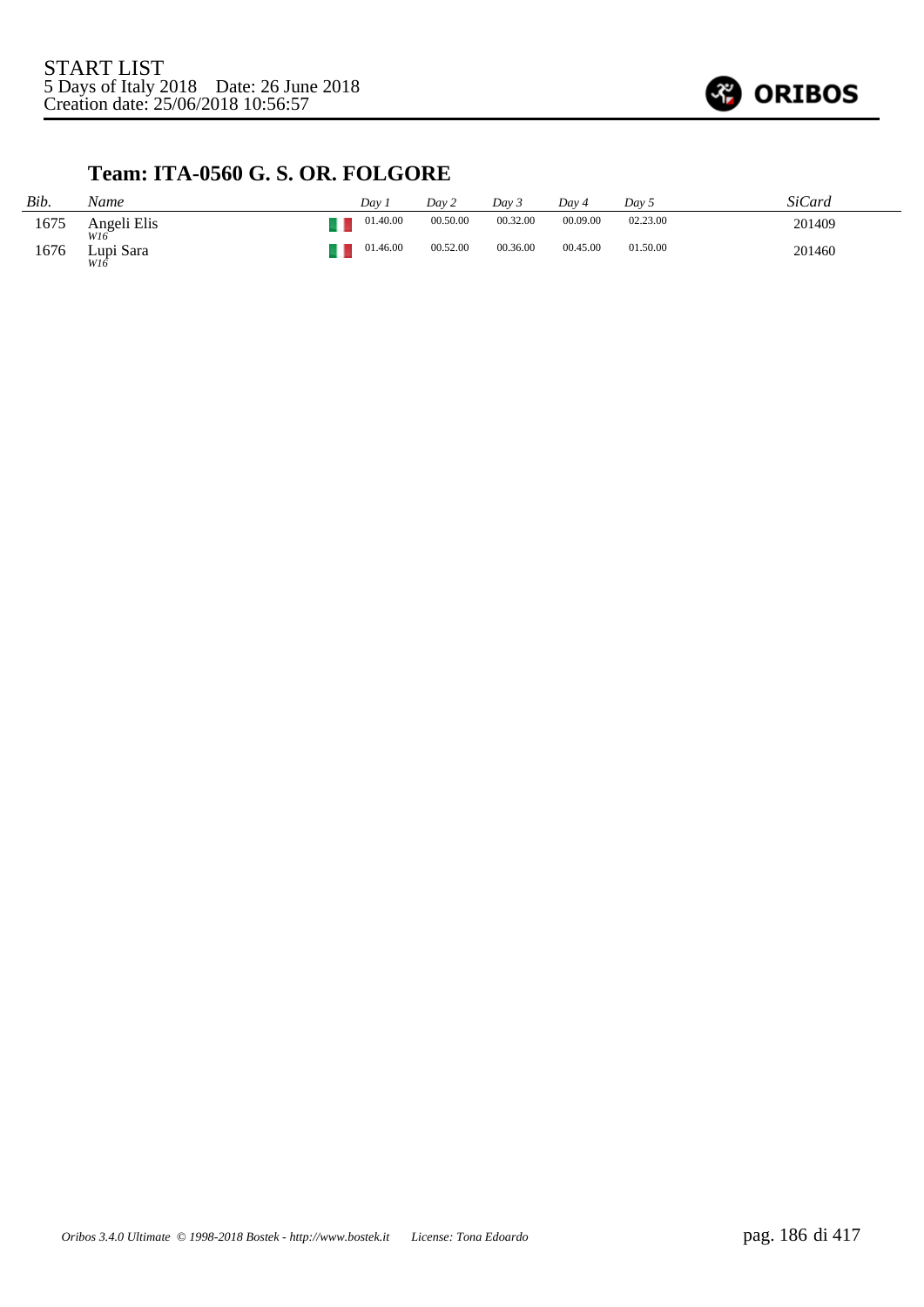

#### **Team: ITA-0599 OR. ACADEMY PUGLIA**

| Bib. | Name                              | Dav 1    | Day 2    | Dav 3    | Day 4    | Dav 5    | SiCard  |
|------|-----------------------------------|----------|----------|----------|----------|----------|---------|
| 1679 | Vinci Benedetto<br>M21 Short      | 02.25.00 | 02.59.00 | 00.27.00 | 02.56.00 | 02.41.00 | 7208145 |
| 1677 | Bianco Annalisa<br>W21 Short      | 00.30.00 | 00.58.00 | 01.20.00 | 01.38.00 | 01.40.00 | 1416584 |
| 1678 | Stefanachi Francesco<br>M21 Short | 02.43.00 | 02.35.00 | 00.31.00 | 02.36.00 | 02.59.00 | 1416581 |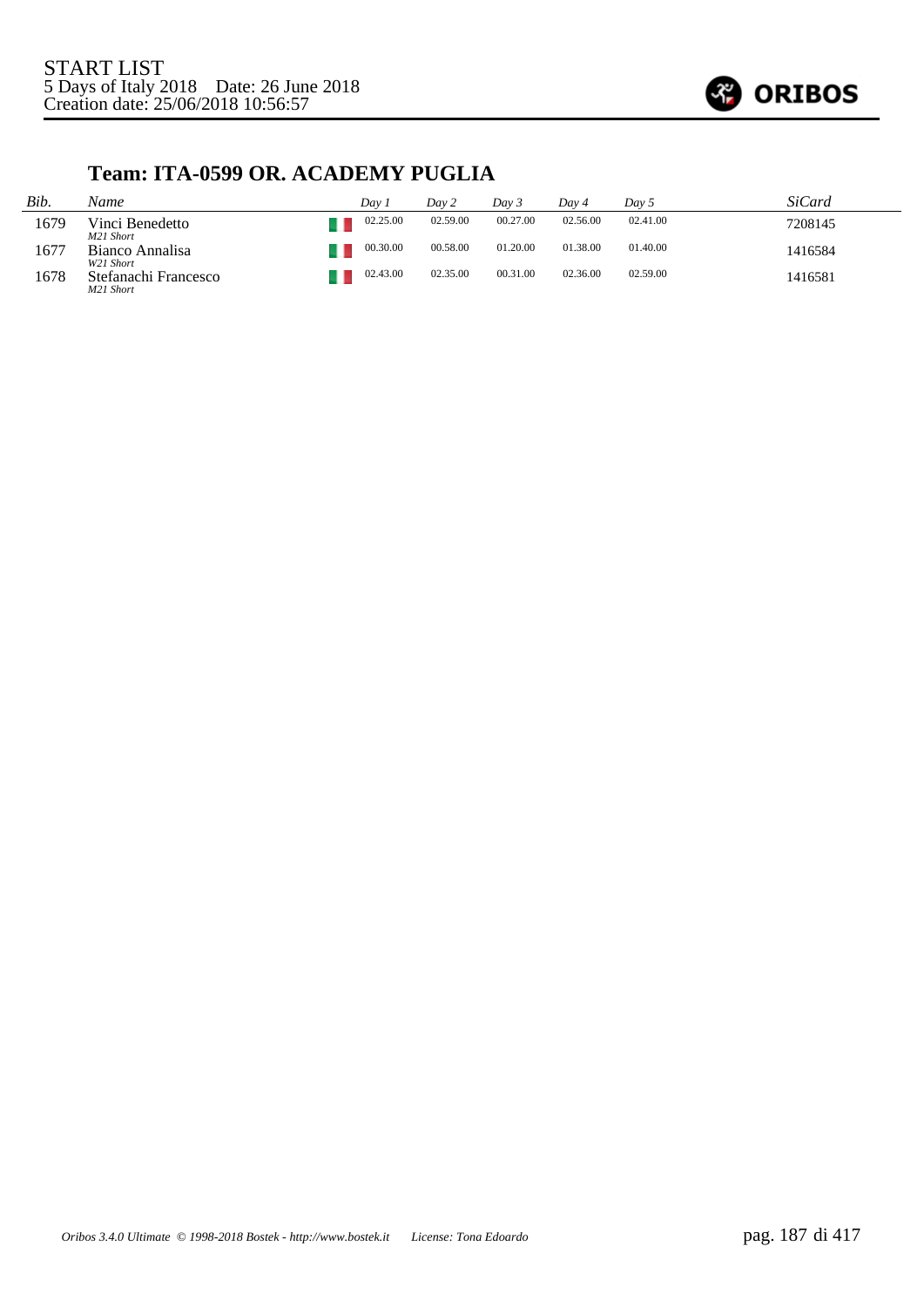

#### **Team: ITA-0600 A.D. TRENT-O**

| Bib. | Name                            | Day 1    | Day 2    | Day 3    | Day 4    | Day 5    | <i>SiCard</i> |
|------|---------------------------------|----------|----------|----------|----------|----------|---------------|
| 1681 | Bertoldi Katia<br>W40           | 00.19.00 | 01.42.00 | 02.24.00 | 02.03.00 | 02.12.00 | 7203755       |
| 1680 | Berlanda Scorza Giovanni<br>M40 | 00.39.00 | 01.29.00 | 01.55.00 | 01.49.00 | 01.47.00 | 7210144       |
| 1686 | Schuster Alexander<br>M40       | 01.42.00 | 01.35.00 | 01.07.00 | 01.19.00 | 02.17.00 | 210091        |
| 1684 | Guidolin Manuela<br>W40         | 00.15.00 | 02.20.00 | 01.50.00 | 01.33.00 | 01.20.00 | 210083        |
| 1683 | Grigolli Brunella<br>W50        | 00.43.00 | 01.51.00 | 02.22.00 | 02.18.00 | 01.22.00 | 52826         |
| 1682 | Candotti Michele<br>M50         | 02.35.00 | 01.22.00 | 01.36.00 | 02.06.00 | 00.41.00 | 9660802       |
| 1685 | Maffei Luigi<br>M50             | 01.18.00 | 02.14.00 | 01.56.00 | 02.19.00 | 00.52.00 | 415093        |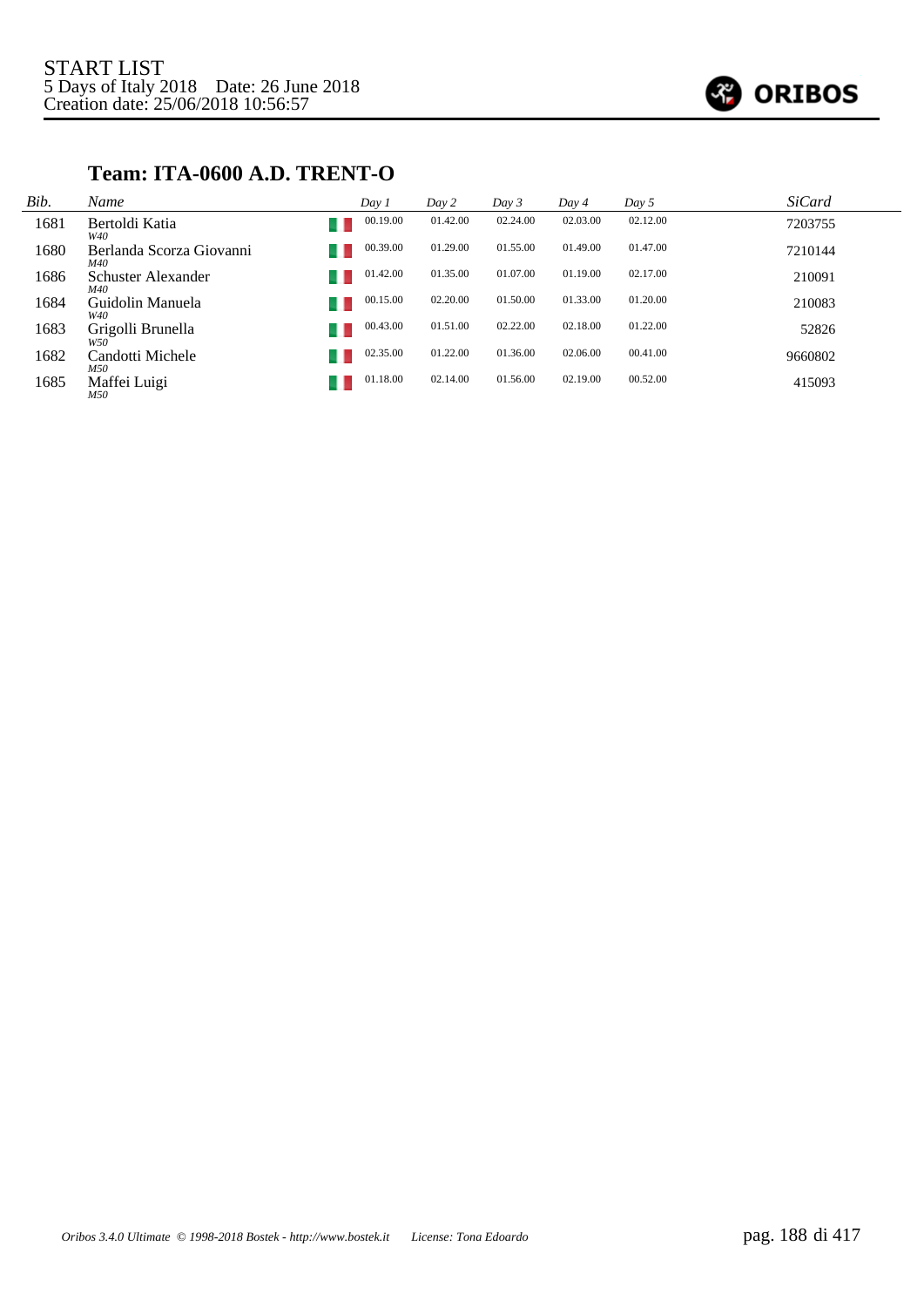

#### **Team: ITA-0610 OR. CLUB APPENNINO**

| Bib. | Name                    | Day 1    | Day 2    | Day 3    | Dav 4    | Day 5    | SiCard  |
|------|-------------------------|----------|----------|----------|----------|----------|---------|
| 9654 | Tabanelli Irene<br>W16  | 01.34.00 | 00.27.00 | 00.49.00 | 00.52.00 | 02.22.00 | 348350  |
| 9655 | Dissette Giulia<br>W16  | 01.35.00 | 01.16.00 | 00.12.00 | 00.57.00 | 02.30.00 | 206419  |
| 9657 | Dallera Caterina<br>W18 | 00.25.00 | 00.21.00 | 00.52.00 | 00.06.00 | 02.06.00 | 2084584 |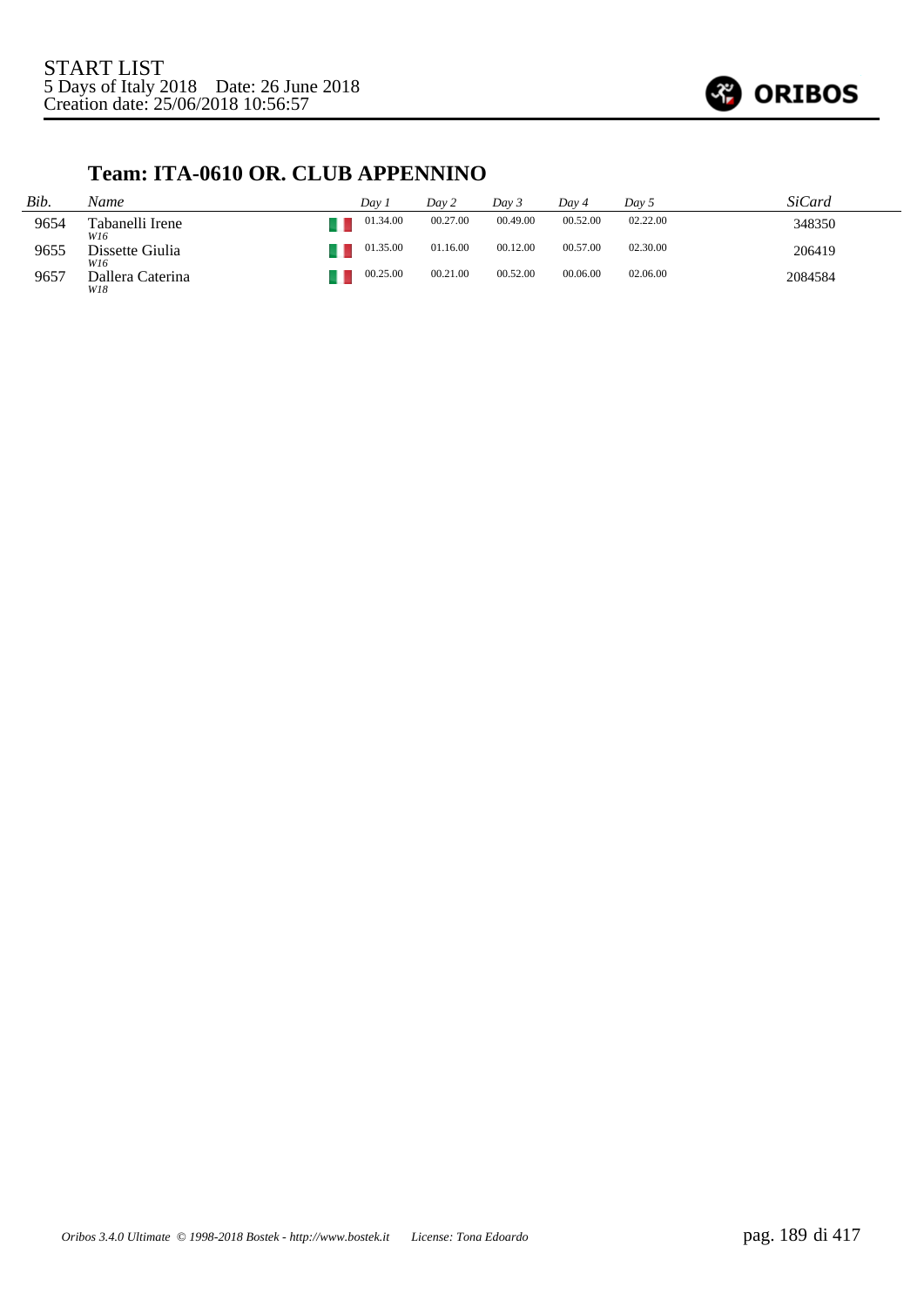

#### **Team: ITA-0624 C.A. SPORTLEADER**

| Bib. | Name                         | Dav 1    | Day 2    | Day 3    | Dav 4    | Day 5    | <i>SiCard</i> |
|------|------------------------------|----------|----------|----------|----------|----------|---------------|
| 1687 | Carluccio Maura<br>W21 Short | 00.09.00 | 00.22.00 | 01.14.00 | 02.11.00 | 00.13.00 | 7180747       |
| 1689 | Palma Alessia<br>W16         | 02.22.00 | 00.29.00 | 00.11.00 | 00.10.00 | 02.15.00 | 2444033       |
| 1688 | Lapenna Annunziata<br>W50    | 00.57.00 | 02.09.00 | 01.14.00 | 01.21.00 | 01.21.00 | 2065854       |
| 1690 | Passante Sandro<br>M70       | 01.04.00 | 01.39.00 | 01.32.00 | 00.36.00 | 00.37.00 | 7030486       |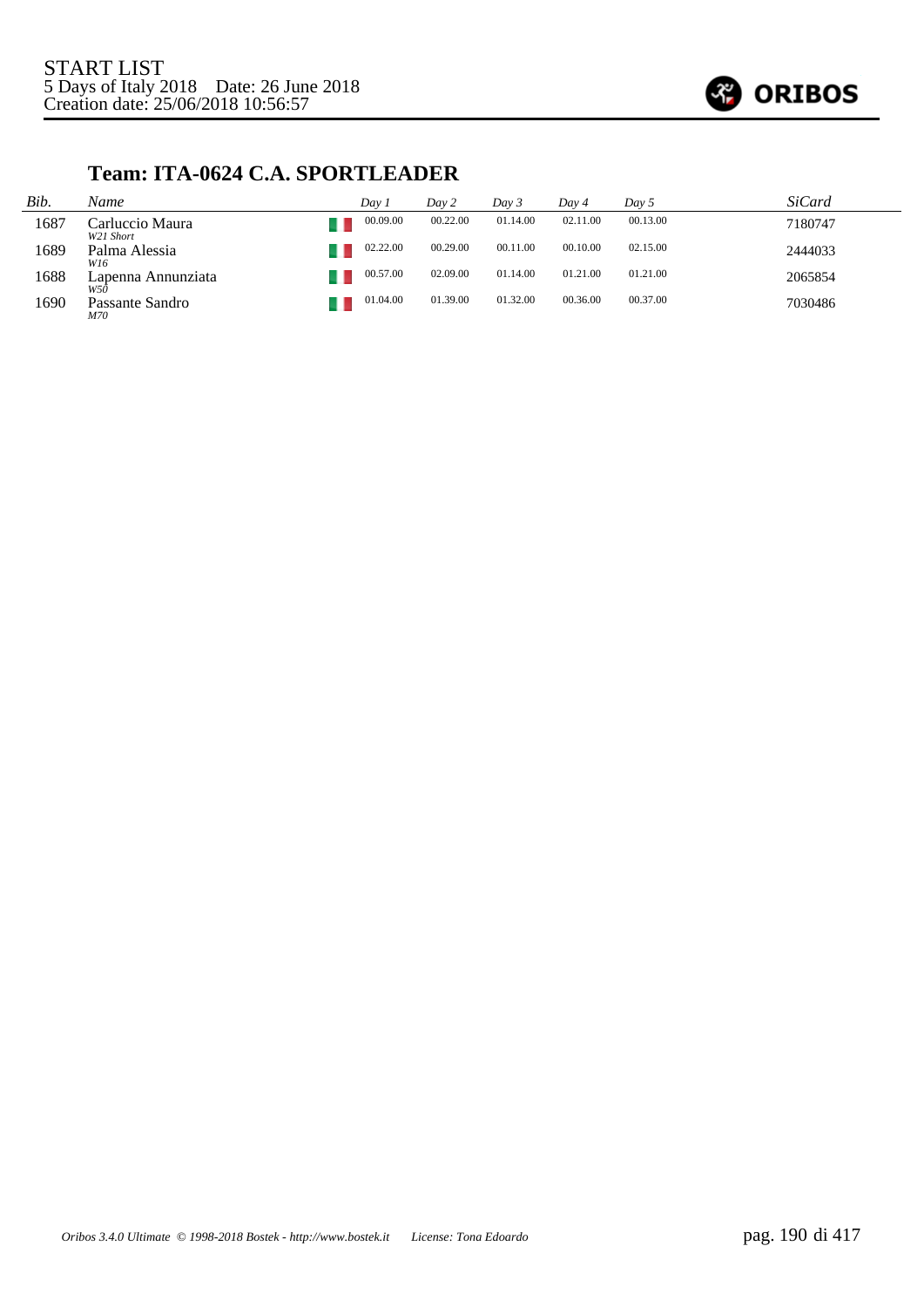

#### **Team: ITA-0644 SSD GAJA - SEZIONE ORIENTAMENTO**

| Bib. | Name                 | Dav      | Dav2     | Day 3    | $Dav_4$  | Dav <sub>5</sub> | <b>SiCard</b> |
|------|----------------------|----------|----------|----------|----------|------------------|---------------|
| 9644 | Poloiaz Goran<br>M16 | 00.07.00 | 00.29.00 | 01.23.00 | 01.50.00 | 01.39.00         | 2065885       |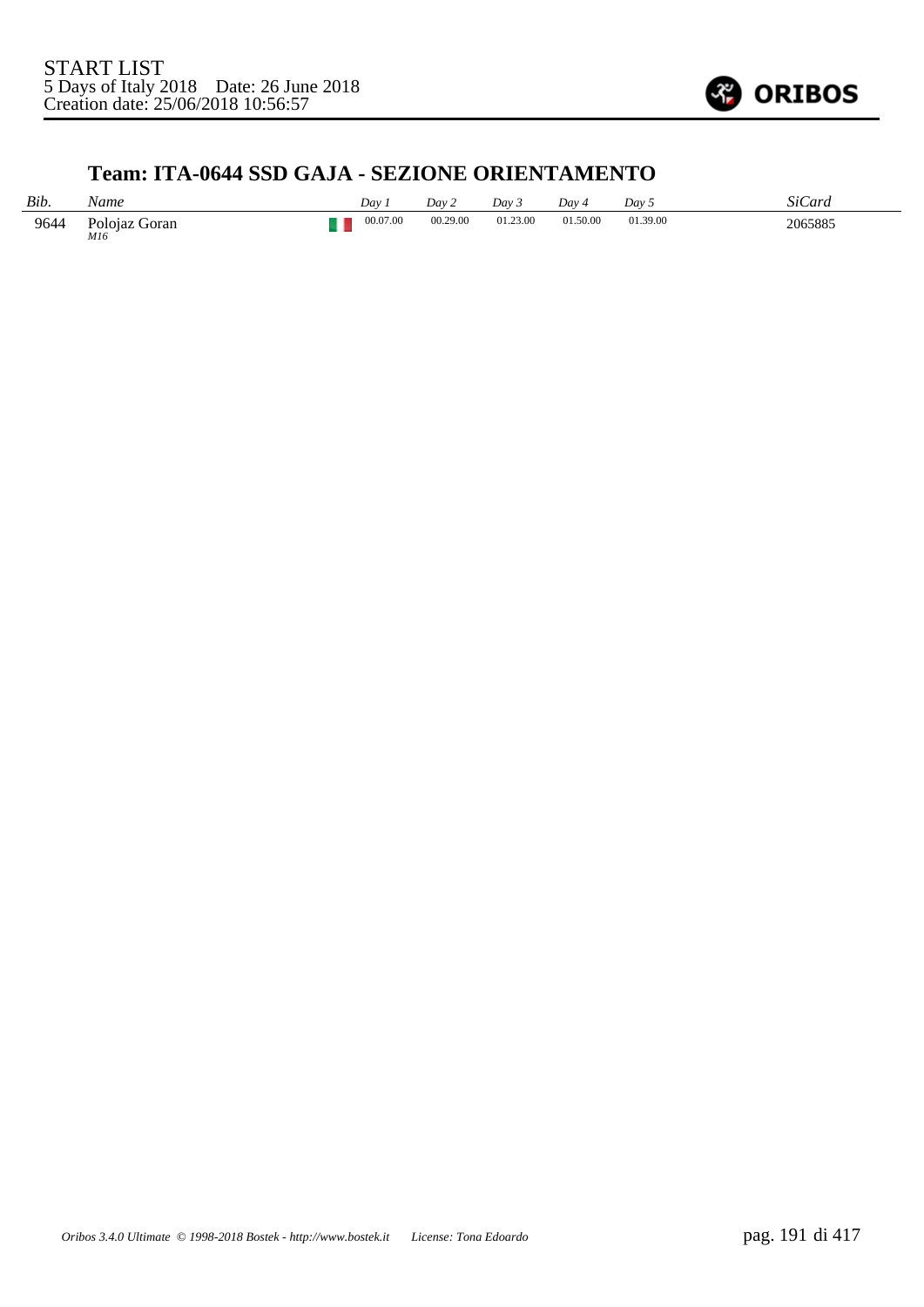

#### **Team: ITA-0646 FONZASO**

| Bib. | Name                  | Dav 1    | Day 2    | Dav 3    | Day 4    | Dav 5    | SiCard  |
|------|-----------------------|----------|----------|----------|----------|----------|---------|
| 1693 | Mondin Sara<br>W18    | 02.25.00 | 02.18.00 | 02.07.00 | 02.00.00 | 00.15.00 | 1399490 |
| 1691 | Canova Nicol<br>W20   | 02.29.00 | 02.37.00 | 00.59.00 | 00.58.00 | 00.59.00 | 2084571 |
| 1692 | De Colle Elisa<br>W18 | 01.07.00 | 01.36.00 | 00.40.00 | 01.03.00 | 01.57.00 | 2056717 |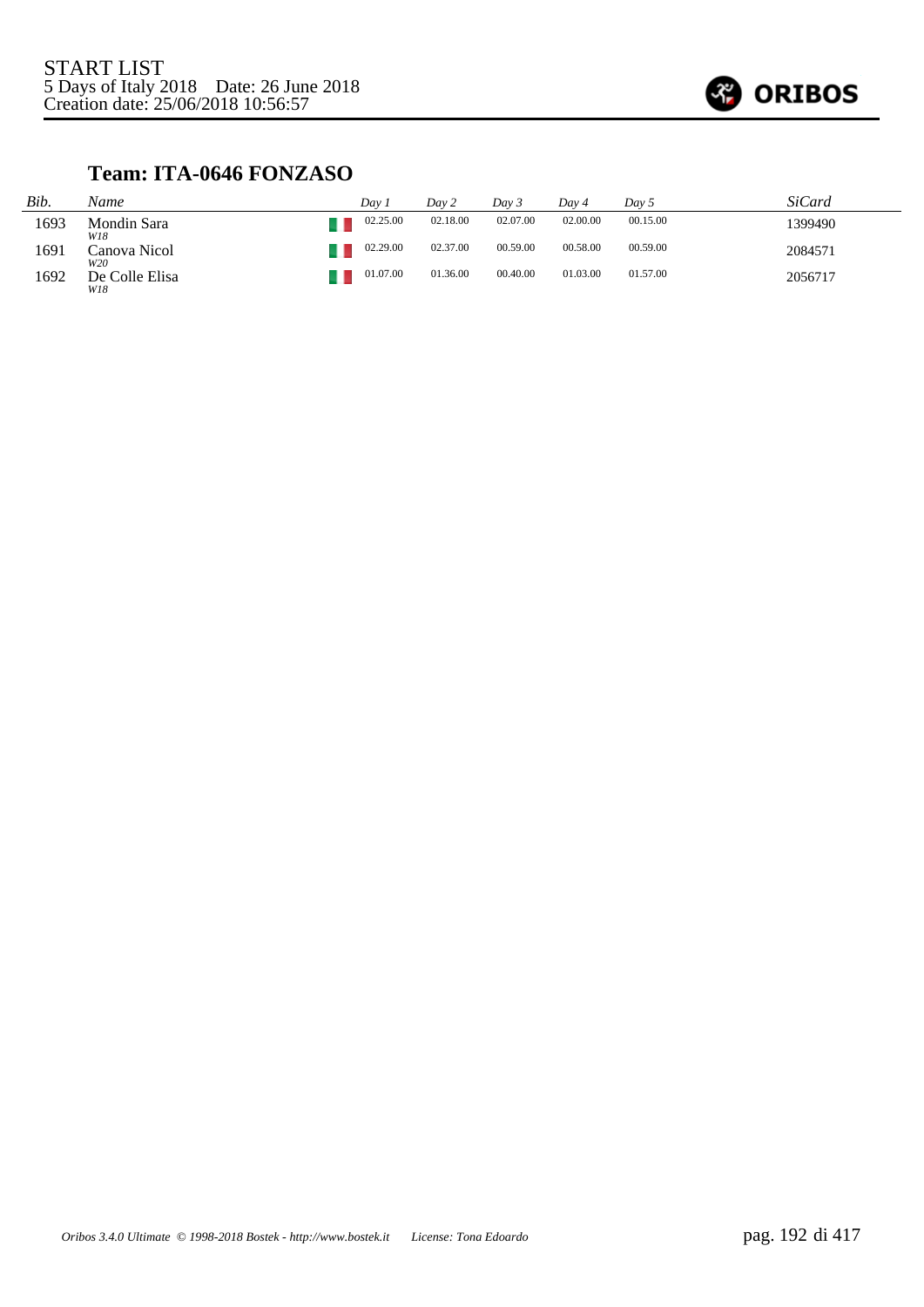

#### **Team: ITA-0664 ESTREMA OUTDOOR**

| Bib. | Name               | Dav      | Dav2     | Dav 3    | Dav 4    | Dav 5    | <b>SiCard</b> |
|------|--------------------|----------|----------|----------|----------|----------|---------------|
| 1694 | Ria Gaetano<br>M16 | 02.01.00 | 00.01.00 | 02.51.00 | 00.40.00 | 00.01.00 | 2061267       |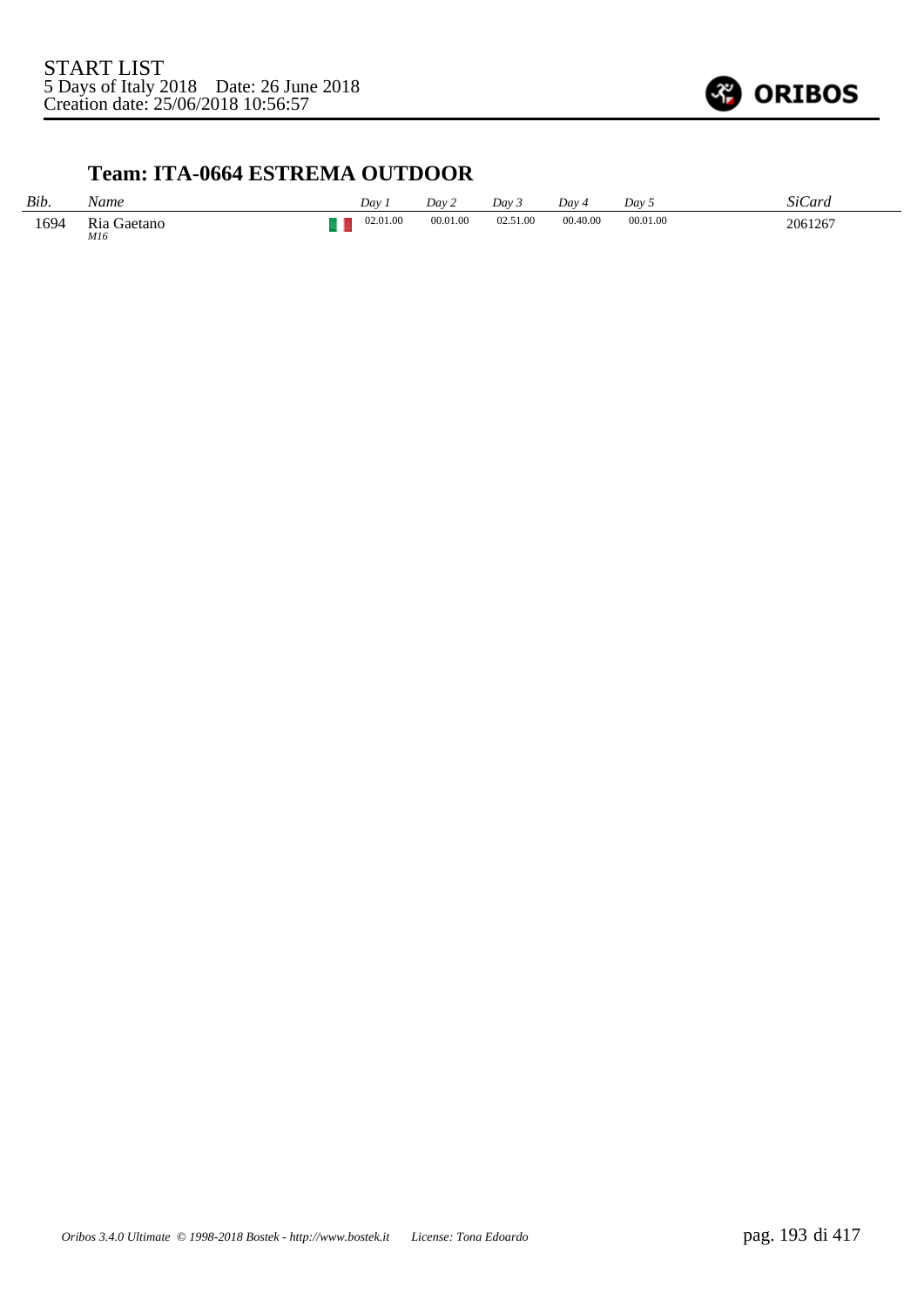

#### **Team: ITA-0725 HAUNOLD OR. TEAM**

| Bib. | Name                     | Dav 1    | Day 2    | Dav <sub>3</sub> | Dav 4    | Day 5    | SiCard  |
|------|--------------------------|----------|----------|------------------|----------|----------|---------|
| 1696 | Weitlaner Niklas<br>M10  | 01.00.00 | 00.55.00 | 00.19.00         | 00.33.00 | 01.15.00 | 7081114 |
| 1695 | Weitlaner Andreas<br>M40 | 02.06.00 | 01.47.00 | 01.40.00         | 01.25.00 | 00.44.00 | 7761023 |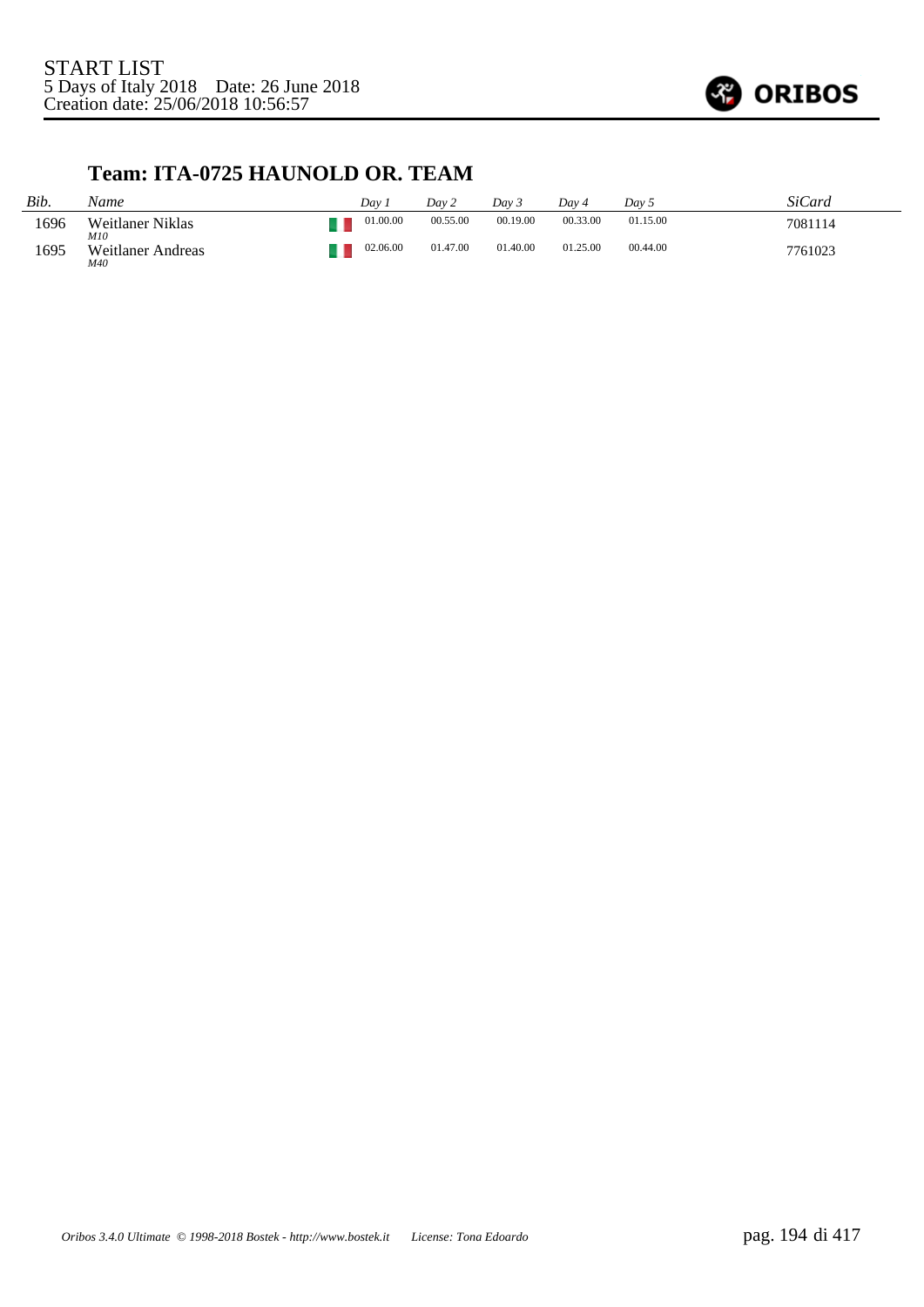

#### **Team: ITA-0731 SPORT OR. SCHOOL**

| Bib. | Name                                | Dav 1            | Day 2                | Day 3    | Dav 4            | Day 5    | <i>SiCard</i> |
|------|-------------------------------------|------------------|----------------------|----------|------------------|----------|---------------|
| 1700 | Sisto Johnatan<br>M12               | 00.24.00         | 00.55.00             | 00.39.00 | 01.01.00         | 00.57.00 | 2063272       |
| 1698 | Sisto Gaia<br>W16                   | 01.53.00         | 00.44.00             | 00.39.00 | 00.51.00         | 02.17.00 | 2053471       |
| 1697 | Cimmarusti Raffaella<br>Direct Long | 00.10.00         | 00.11.00             | 00.16.00 | 00.43.00         | 00.35.00 | 7201855       |
| 1699 | Sisto Giuseppe<br>Direct Middle     | $-1 - 1 - 1 - 1$ | $-1 - 1 - 1 - 1 - 1$ | 00.50.00 | $-1 - 1 - 1 - 1$ | 00.52.00 | 8320001       |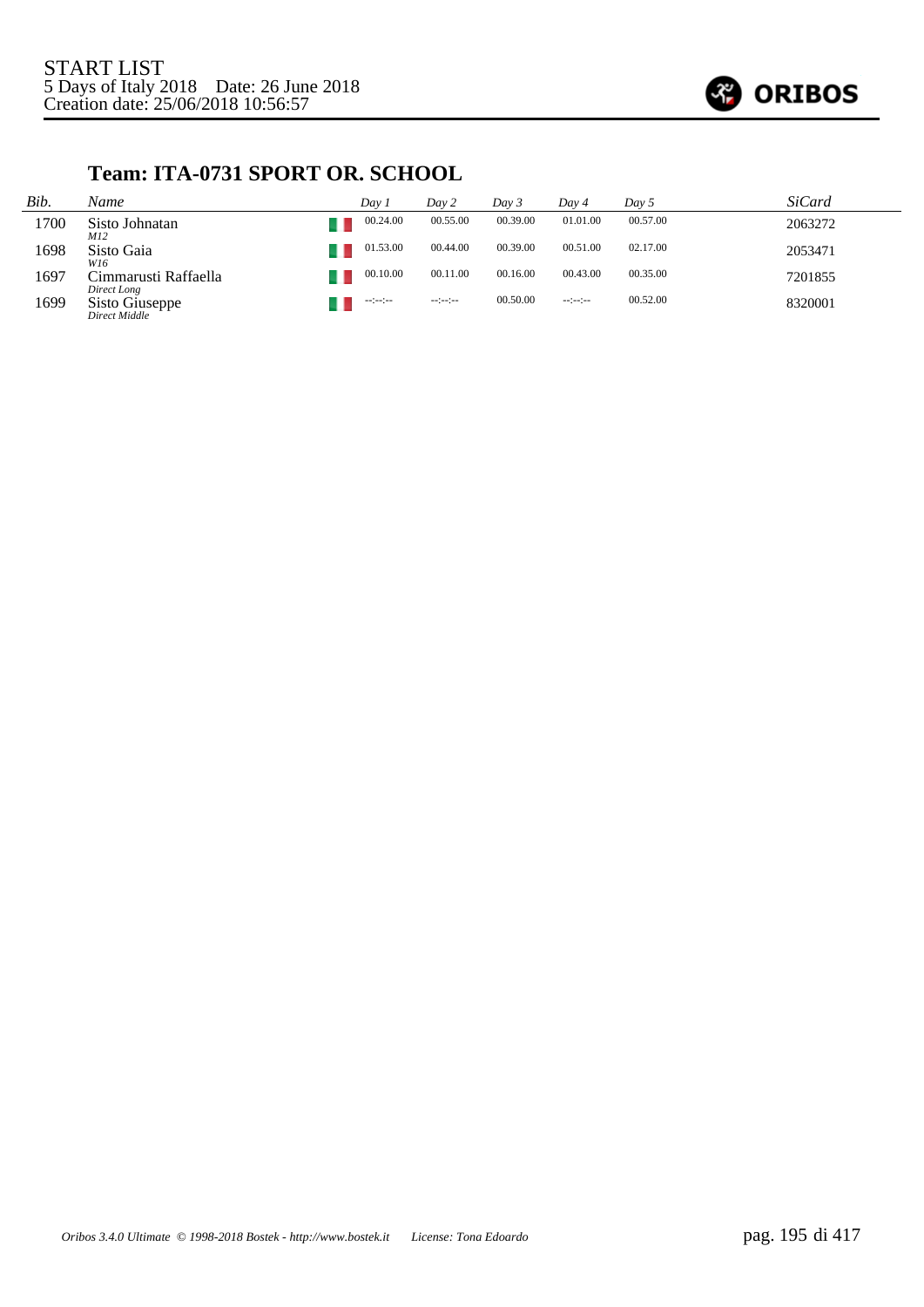

#### **Team: ITA-0735 PUNTO K OR.**

| Bib. | Name                  | Dav i    | Day 2    | Day 3    | Day 4    | Day 5    | SiCard  |
|------|-----------------------|----------|----------|----------|----------|----------|---------|
| 1701 | Cignini Stella<br>W16 | 01.50.00 | 00.48.00 | 00.08.00 | 00.17.00 | 01.39.00 | 2048128 |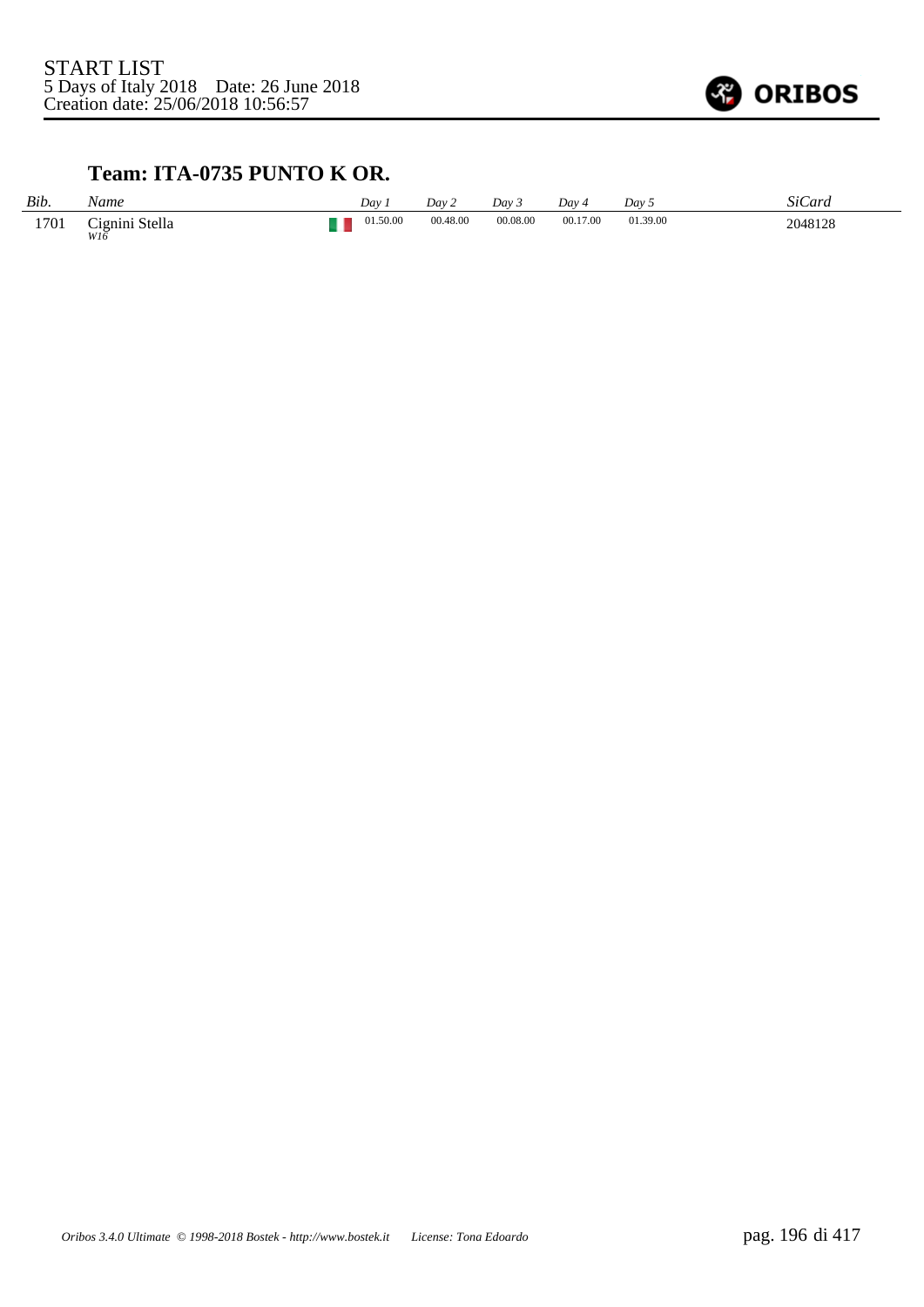

#### **Team: ITA-0740 PARK WORLD TOUR ITALIA**

| Bib. | Name                               | Day 1    | Day 2    | Day 3    | Day 4    | Day 5    | <b>SiCard</b> |
|------|------------------------------------|----------|----------|----------|----------|----------|---------------|
| 9671 | Inderst Noemi<br>W21 Elite         | 00.11.00 | 01.01.00 | 00.54.00 | 02.54.00 | 01.32.00 | 1505555       |
| 1702 | Bedin Alessandro<br>M14            | 00.28.00 | 00.40.00 | 00.46.00 | 00.27.00 | 02.24.00 | 2018546       |
| 1703 | Bolla Damiano<br>M20               | 01.44.00 | 00.09.00 | 00.05.00 | 01.59.00 | 02.24.00 | 2103442       |
| 1705 | Scalet Riccardo<br>M21 Elite       | 01.21.00 | 01.58.00 | 01.24.00 | 01.28.00 | 01.31.00 | 8627083       |
| 1704 | Inderst Sebastian<br>M21 Elite     | 01.00.00 | 01.37.00 | 02.21.00 | 02.25.00 | 02.10.00 | 8266666       |
| 1706 | <b>Scalet Tommaso</b><br>M21 Elite | 01.54.00 | 02.16.00 | 03.06.00 | 02.34.00 | 02.37.00 | 8202021       |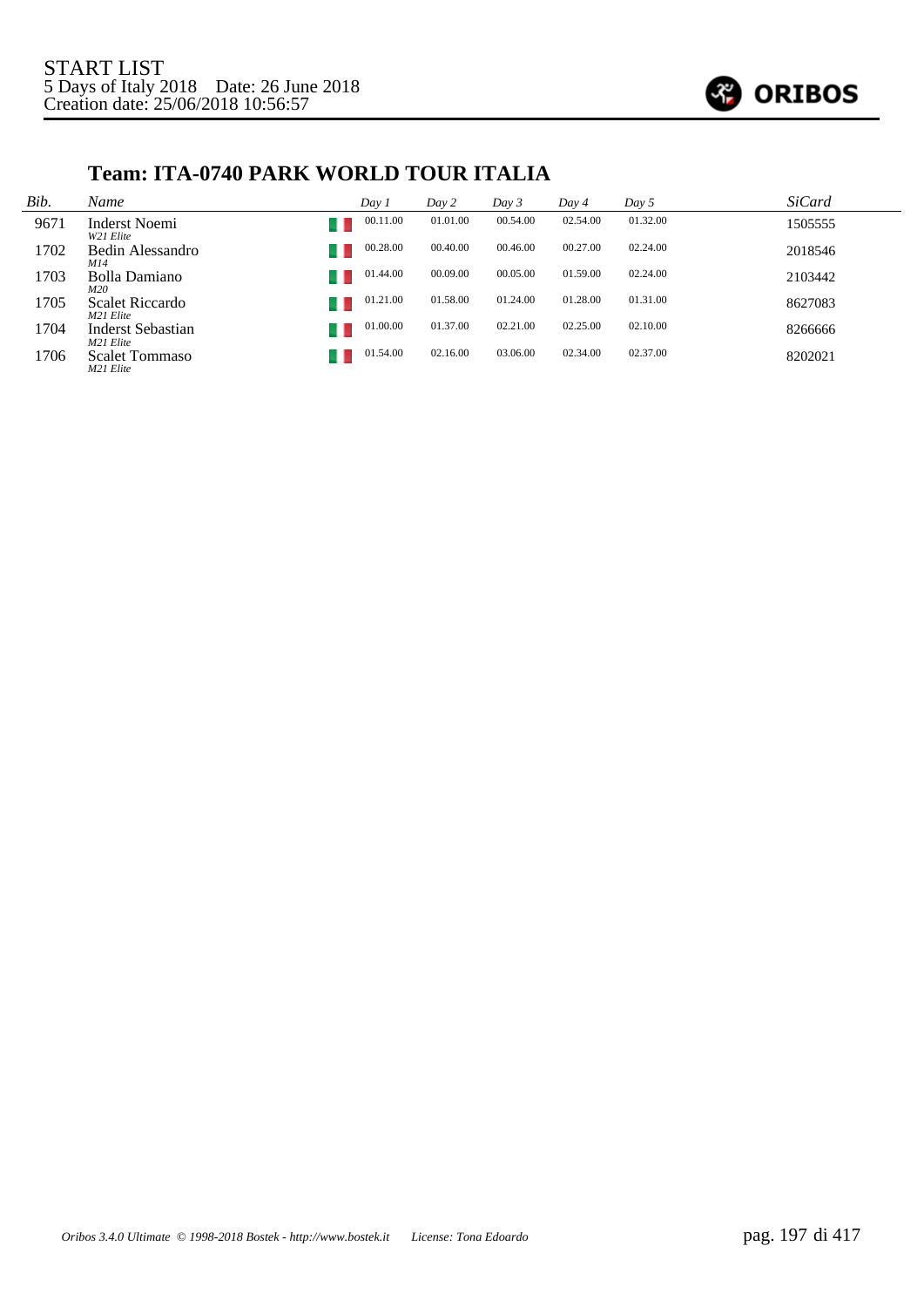

#### **Team: ITA-0761 ORIENTAMENTE**

| Bib. | Vame                      | Day      | Day 2    | Dav 3    | Dav ·    | Day 5    | SiCard  |
|------|---------------------------|----------|----------|----------|----------|----------|---------|
| 1707 | Chiara<br>Sergenti<br>W35 | 01.28.00 | 00.20.00 | 00.20.00 | 00.53.00 | 01.59.00 | 9170911 |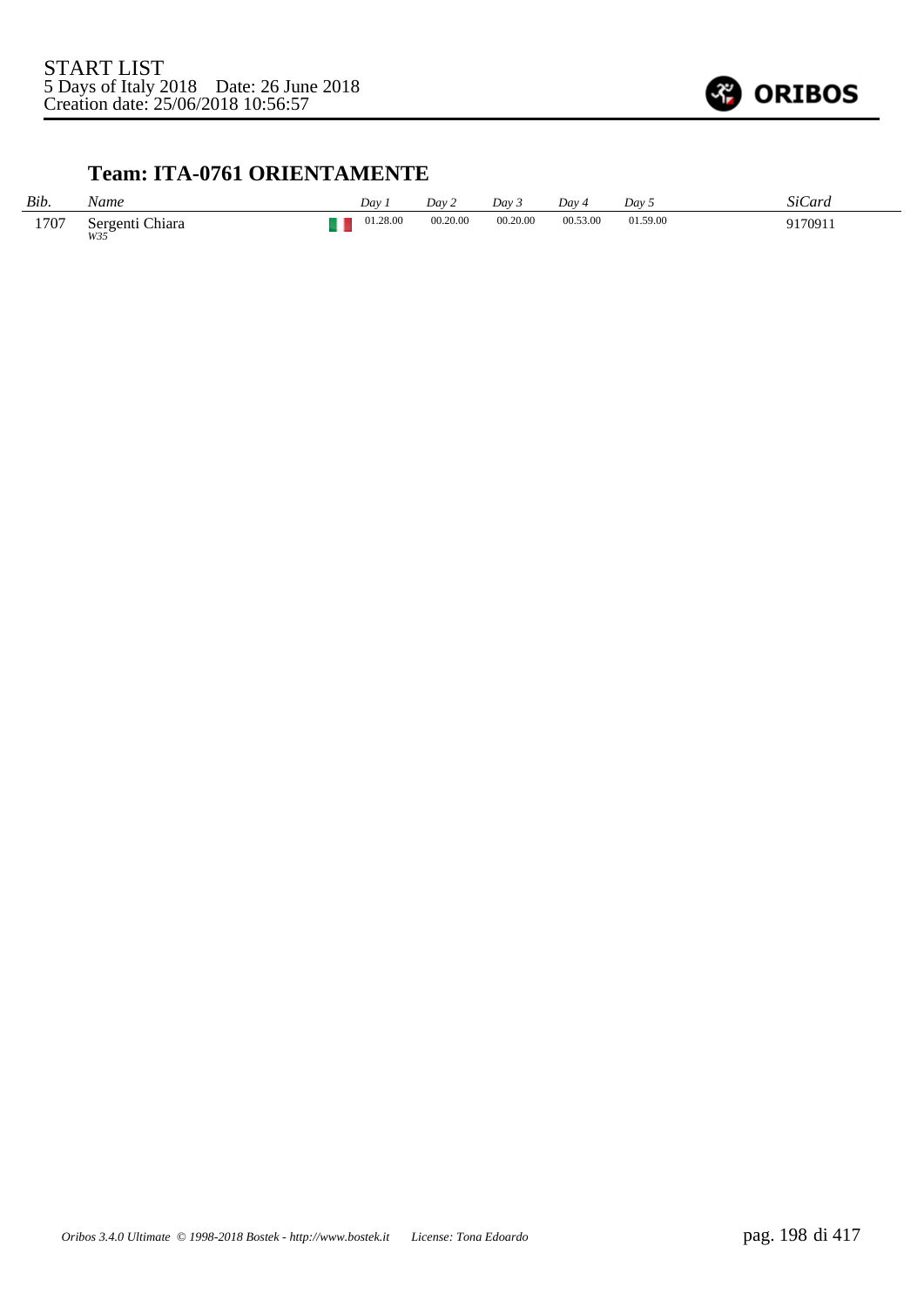

#### **Team: ITA-0769 ERIDANO ADVENTURE A.S.D**

| Bib. | Name                  | Dav. | Dav 2                | Day 3    | Dav 4    | Day 5    | SiCard  |
|------|-----------------------|------|----------------------|----------|----------|----------|---------|
| 1709 | Visioli Andrea<br>M45 |      | 01.26.00<br>01.54.00 | 01.14.00 | 02.51.00 | 01.40.00 | 1416583 |
| 1708 | Lanini Bruno<br>M60   |      | 00.58.00<br>02.14.00 | 01.25.00 | 01.45.00 | 01.56.00 | 9102657 |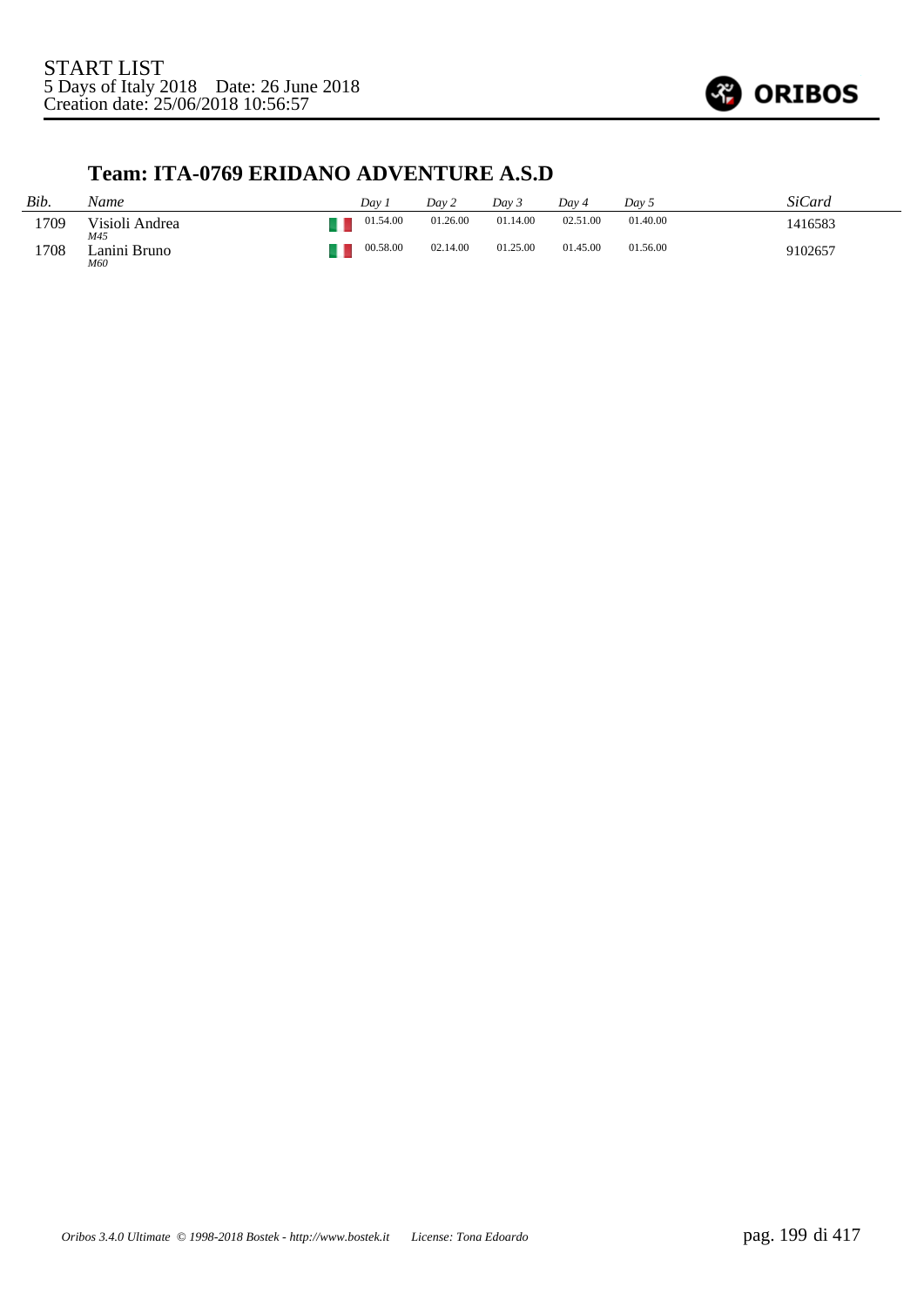

#### **Team: ITA-0803 GS ATLETICA NICHELINO**

| Bib. | Name                        | Day i    | Day 2    | Dav 3    | Dav 4    | Day 5    | <i>SiCard</i> |
|------|-----------------------------|----------|----------|----------|----------|----------|---------------|
| 1713 | Piazza Edoardo<br>M18       | 02.23.00 | 00.58.00 | 02.21.00 | 02.11.00 | 00.09.00 | 2066615       |
| 1712 | Bianco Costanza<br>W18      | 00.55.00 | 01.18.00 | 01.31.00 | 01.27.00 | 00.57.00 | 2127741       |
| 1711 | Bertolini Dario<br>M21 Long | 00.13.00 | 01.59.00 | 00.55.00 | 01.06.00 | 00.26.00 | 210578        |
| 1710 | Abrate Fabrizio<br>M35      | 00.14.00 | 02.30.00 | 02.50.00 | 01.05.00 | 00.12.00 | 2031955       |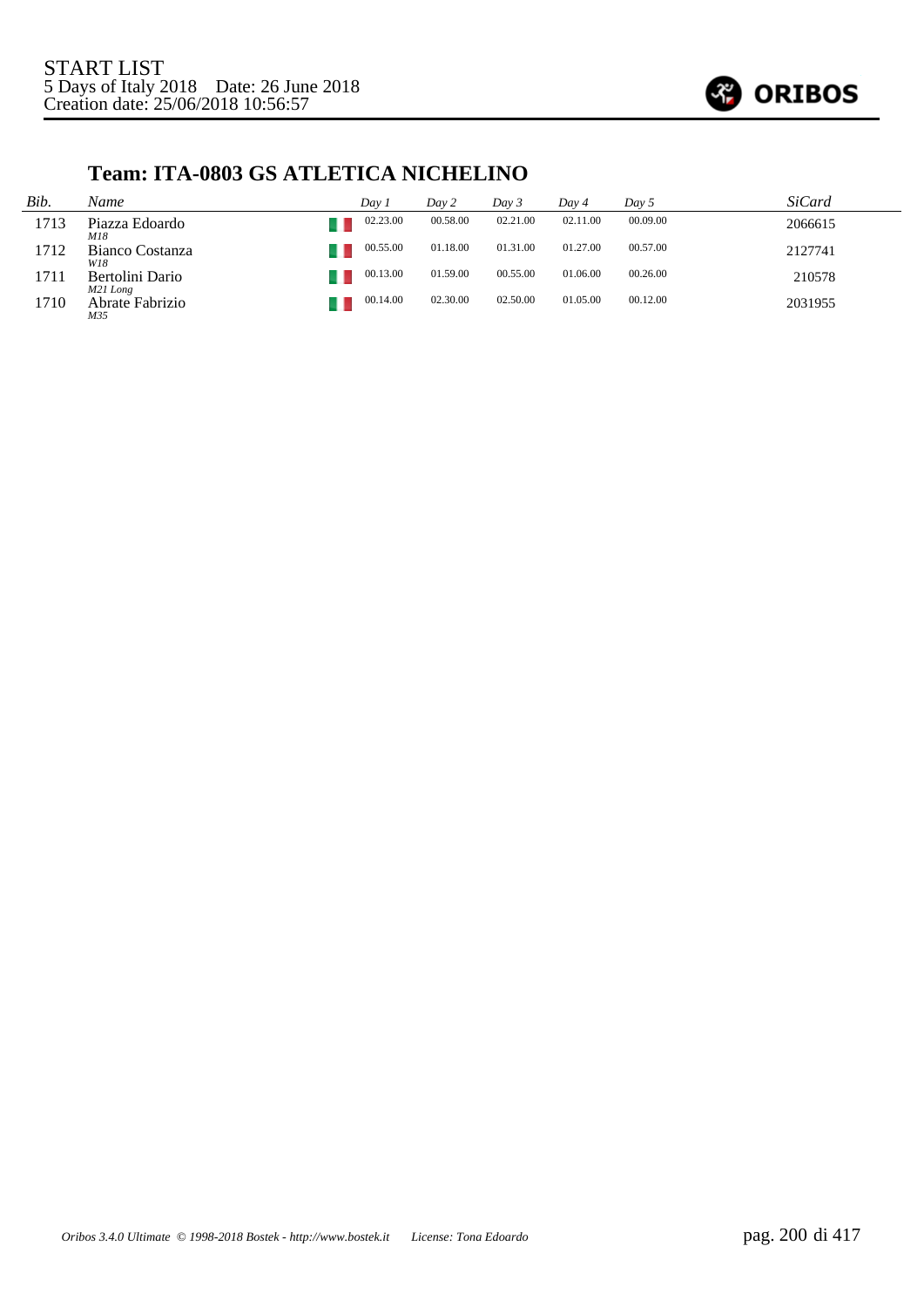

#### **Team: KAZ-3145 Vko**

| Bib. | Name                  | $Dav$ .  | Day 2    | Day 3    | $Dav_4$  | Day 5    | SiCard |
|------|-----------------------|----------|----------|----------|----------|----------|--------|
| 1714 | Lippert Yelena<br>W55 | 00.35.00 | 00.57.00 | 00.55.00 | 00.26.00 | 01.39.00 | 511106 |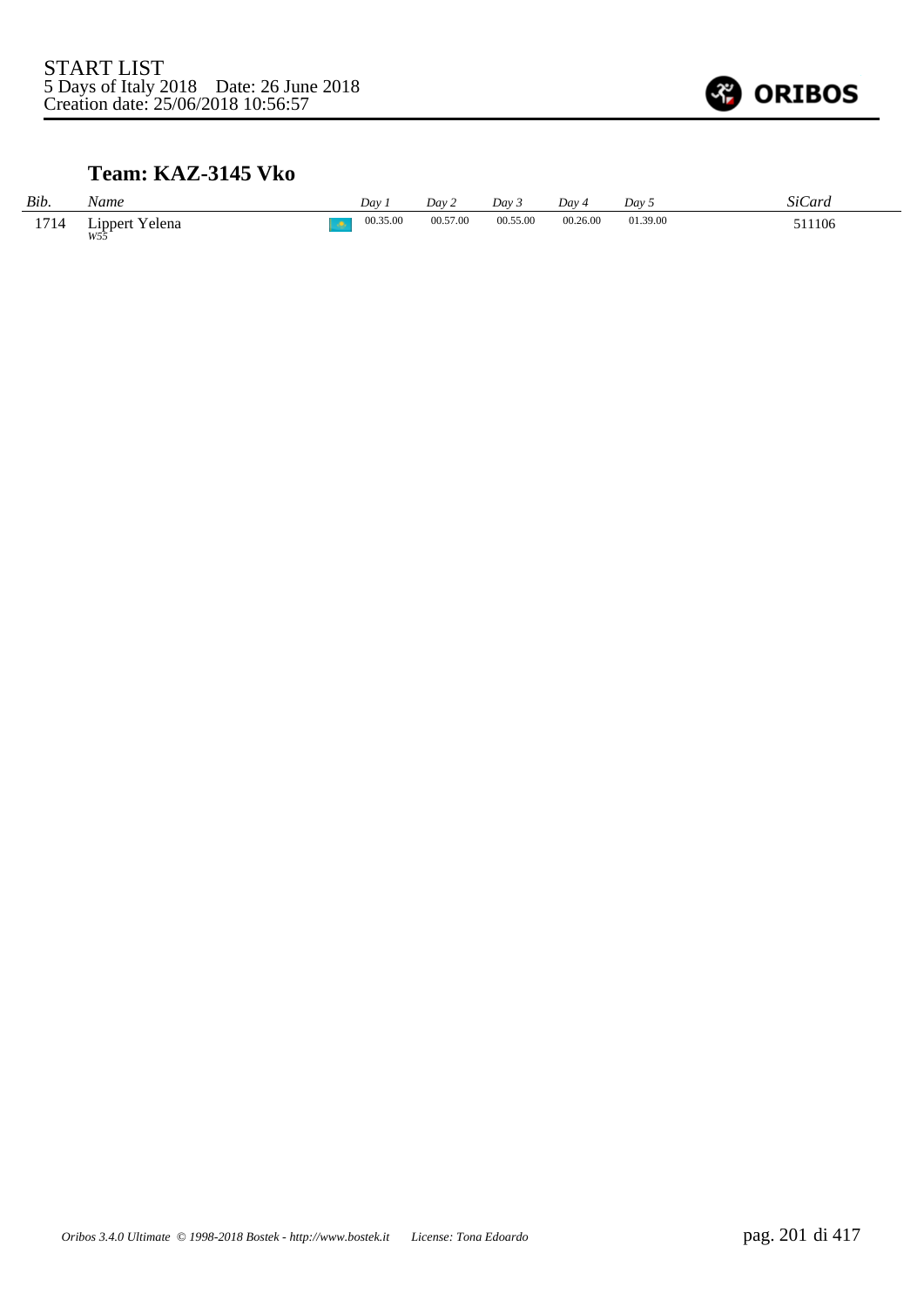

#### **Team: LAT-3146 Seniors**

| Bib. | Name                  | Dav      | Day 2    | Dav 3    | Dav 4    | Day 5    | SiCard |
|------|-----------------------|----------|----------|----------|----------|----------|--------|
| 1715 | Jansone Maija<br>W70  | 02.07.00 | 01.04.00 | 00.08.00 | 00.57.00 | 00.22.00 | 416219 |
| 1716 | Kalnins Andris<br>M80 | 00.12.00 | 00.15.00 | 00.17.00 | 00.16.00 | 00.16.00 | 416196 |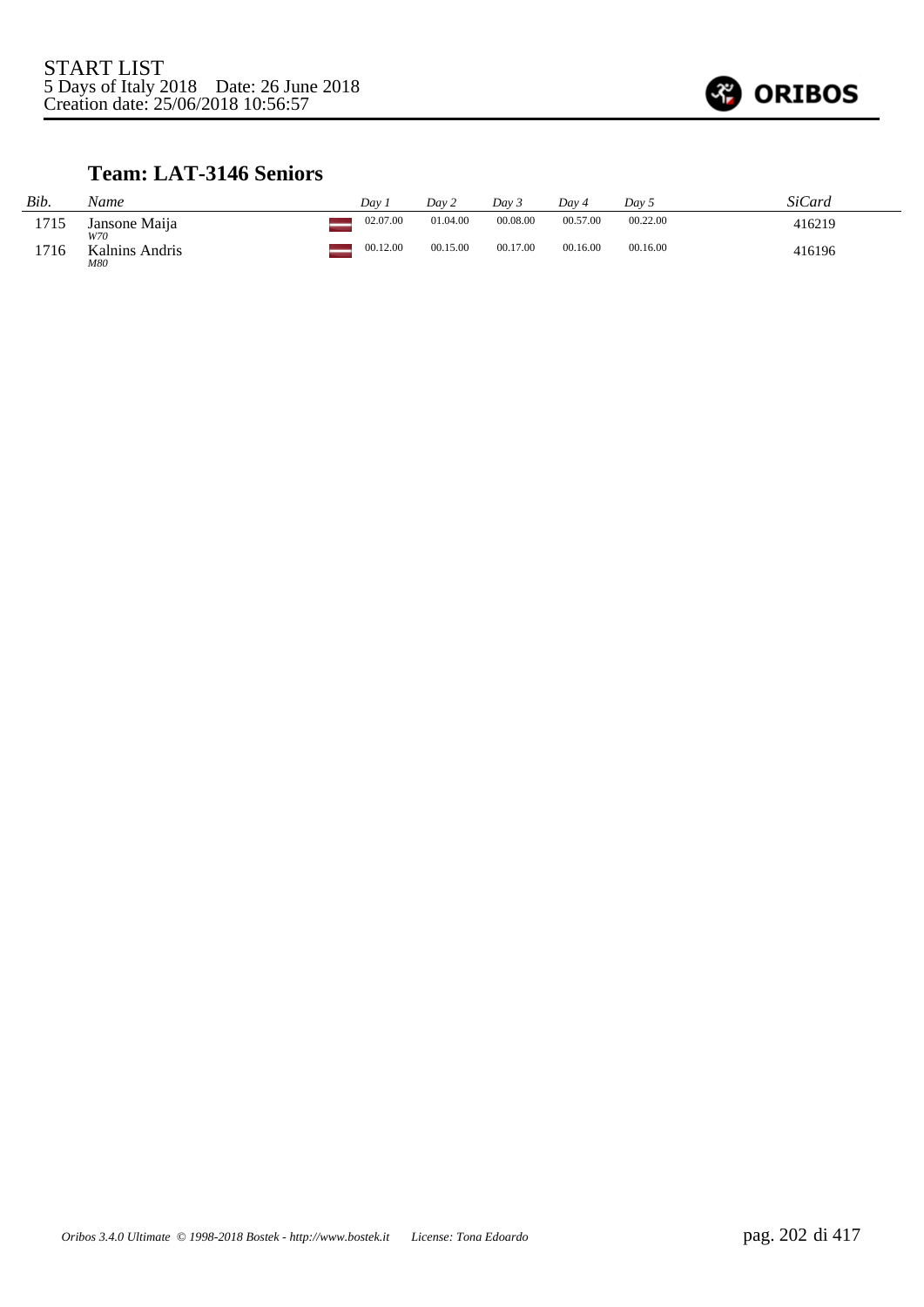

#### **Team: LTU-3147 OK Azuolas**

| Bib. | Name                     | Day 1    | Day 2    | Day 3    | Day 4    | Day 5    | <i>SiCard</i> |
|------|--------------------------|----------|----------|----------|----------|----------|---------------|
| 1720 | Smigiute Kamile<br>W14   | 01.20.00 | 01.35.00 | 01.16.00 | 01.29.00 | 00.12.00 | 2086999       |
| 1718 | Ivanauskaite Rasa<br>W35 | 01.24.00 | 01.17.00 | 00.32.00 | 00.47.00 | 01.27.00 | 2024092       |
| 1719 | Jadenkus Evaldas<br>M40  | 02.12.00 | 01.08.00 | 02.19.00 | 01.46.00 | 00.26.00 | 7206321       |
| 1717 | Budriunas Justas<br>M45  | 00.54.00 | 01.18.00 | 01.28.00 | 02.19.00 | 02.04.00 | 1333342       |
| 1721 | Smilgius Audrius<br>M45  | 00.50.00 | 01.28.00 | 01.40.00 | 00.53.00 | 02.08.00 | 7003276       |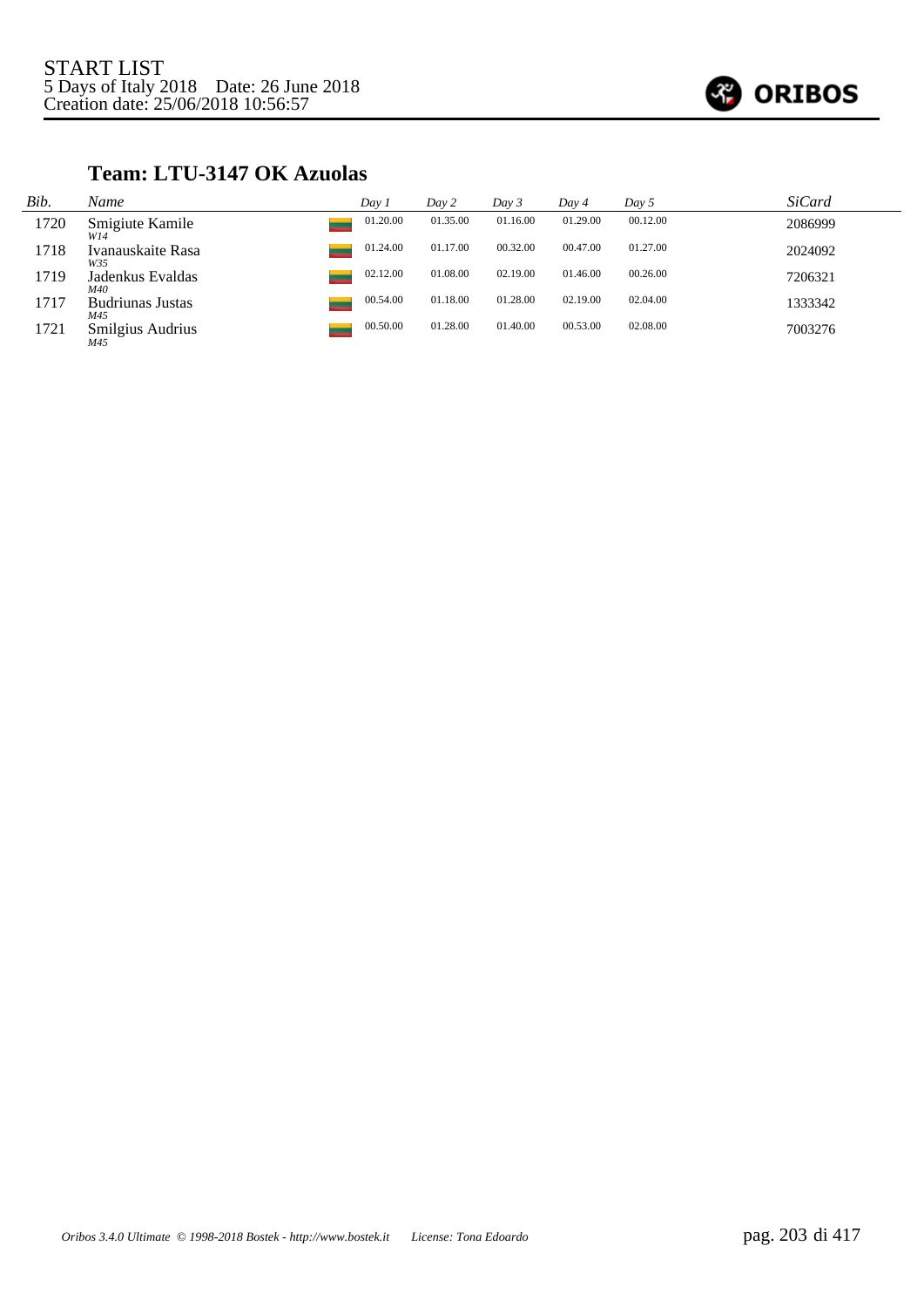

#### **Team: LTU-3148 OK Perkunas**

| Bib. | Name                           | Dav 1    | Day 2    | Day 3    | Day 4    | Day 5    | <i>SiCard</i> |
|------|--------------------------------|----------|----------|----------|----------|----------|---------------|
| 1722 | Markovas Paulius<br>M40        | 01.09.00 | 00.44.00 | 02.22.00 | 01.55.00 | 01.08.00 | 8073941       |
| 1724 | <b>Totoris Valentas</b><br>M45 | 01.30.00 | 00.18.00 | 01.56.00 | 01.05.00 | 00.34.00 | 8654433       |
| 1723 | Peciura Darius<br>M45          | 01.14.00 | 02.28.00 | 01.04.00 | 02.01.00 | 00.48.00 | 8211211       |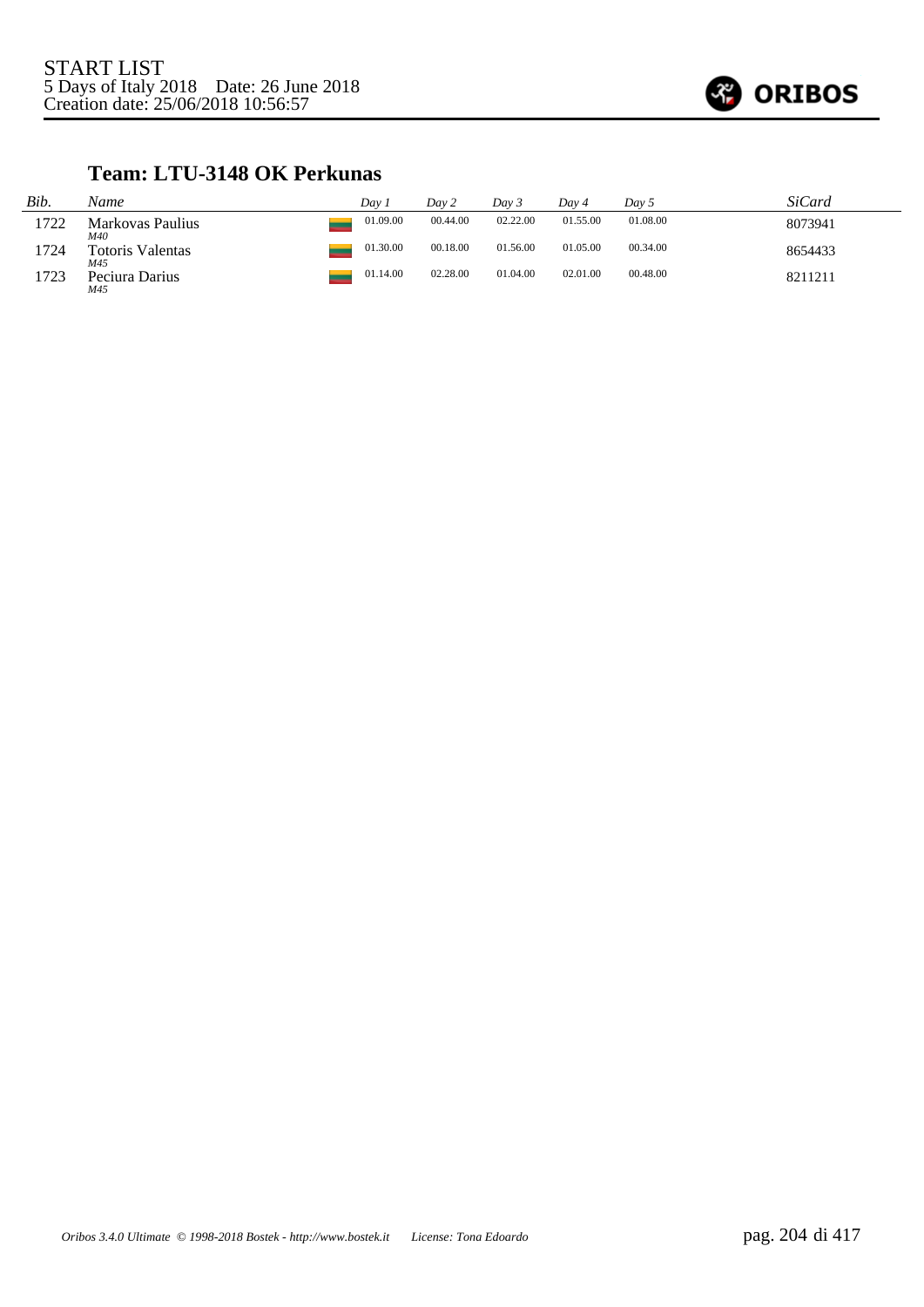

#### **Team: LTU-3149 OK Perkunas**

| Bib. | Name                           | Dav      | Day 2    | Dav 3    | Dav 4    | Day 5    | SiCard  |
|------|--------------------------------|----------|----------|----------|----------|----------|---------|
| 1725 | Katarskis Aidas                | 01.39.00 | 01.11.00 | 00.40.00 | 01.01.00 | 00.59.00 | 8648793 |
| 1726 | M40<br>Peciuriene Vilma<br>W45 | 01.18.00 | 01.07.00 | 02.19.00 | 00.50.00 | 02.33.00 | 211211  |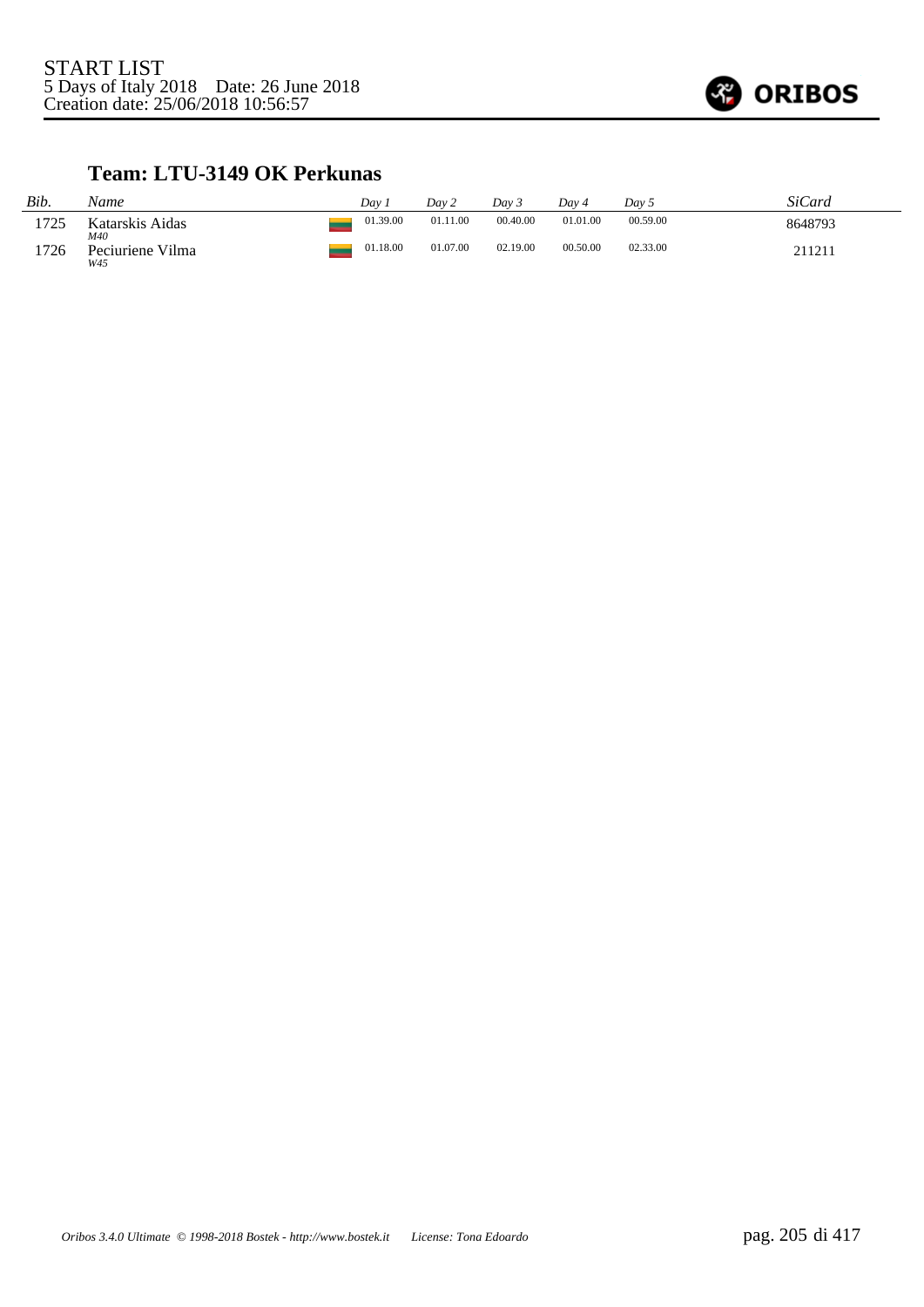

#### **Team: NED-3150 Olifant**

| Bib. | Name                 | Dav      | Day 2    | Dav 3    | Dav      | Day 5    | SiCard  |
|------|----------------------|----------|----------|----------|----------|----------|---------|
| 1727 | McComb Andrew<br>M60 | 02.46.00 | 00.24.00 | 01.17.00 | 00.57.00 | 00.16.00 | 8630823 |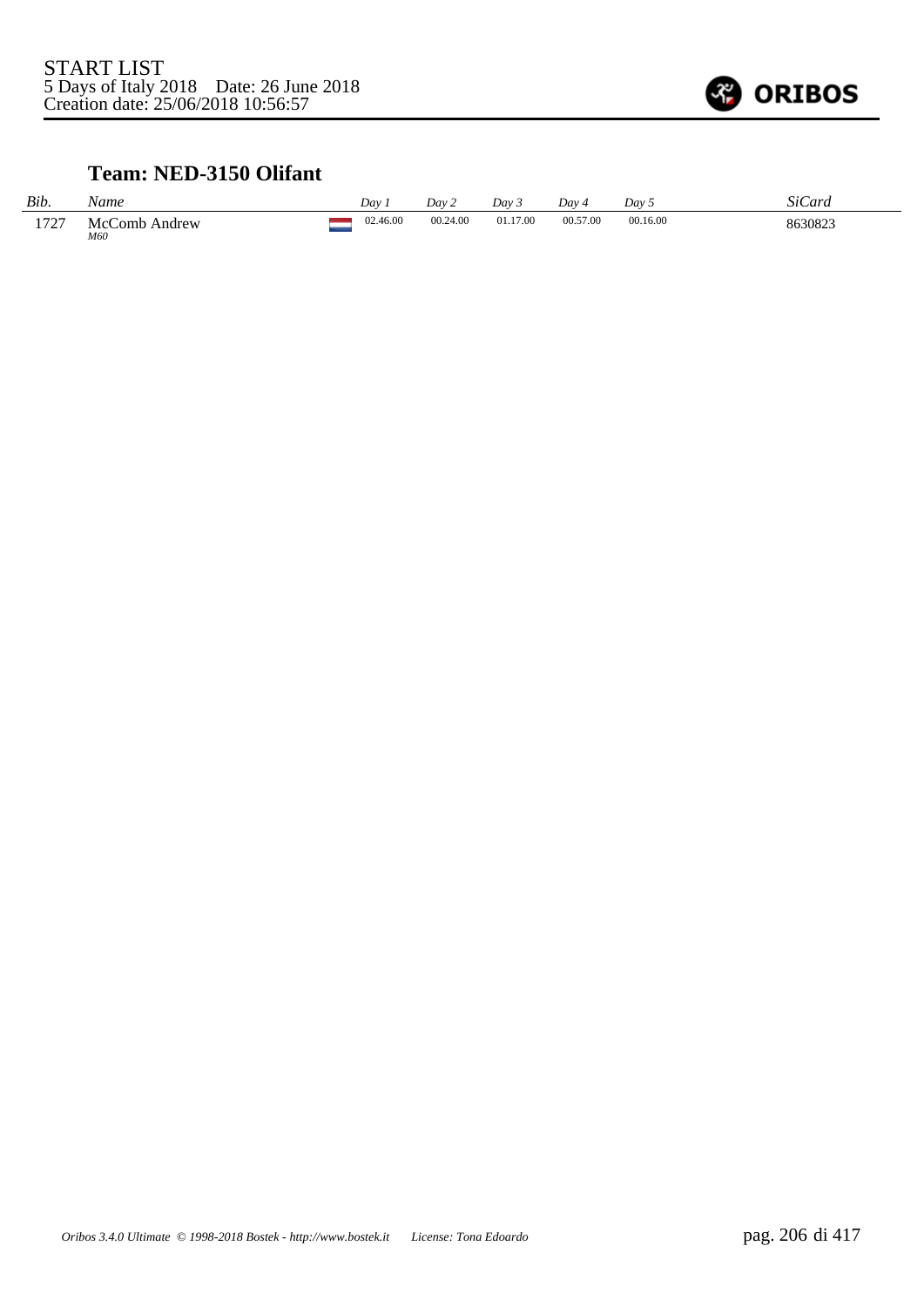

# **Team: NOR-3151 Aker Brygge Orientering**

| Bib. | Name                            | Dav           | Dav 2    | Dav 5    | Dav 4    | Day 5    | SiCard  |
|------|---------------------------------|---------------|----------|----------|----------|----------|---------|
| 1728 | Raaen Trine Marit<br>W50        | 00.49.00<br>ш | 01.43.00 | 01.18.00 | 02.14.00 | 00.20.00 | 1415171 |
| 1729 | Zeiner-Gundersen Richard<br>M60 | 01.58.00      | 01.48.00 | 00.53.00 | 01.49.00 | 01.38.00 | 9191158 |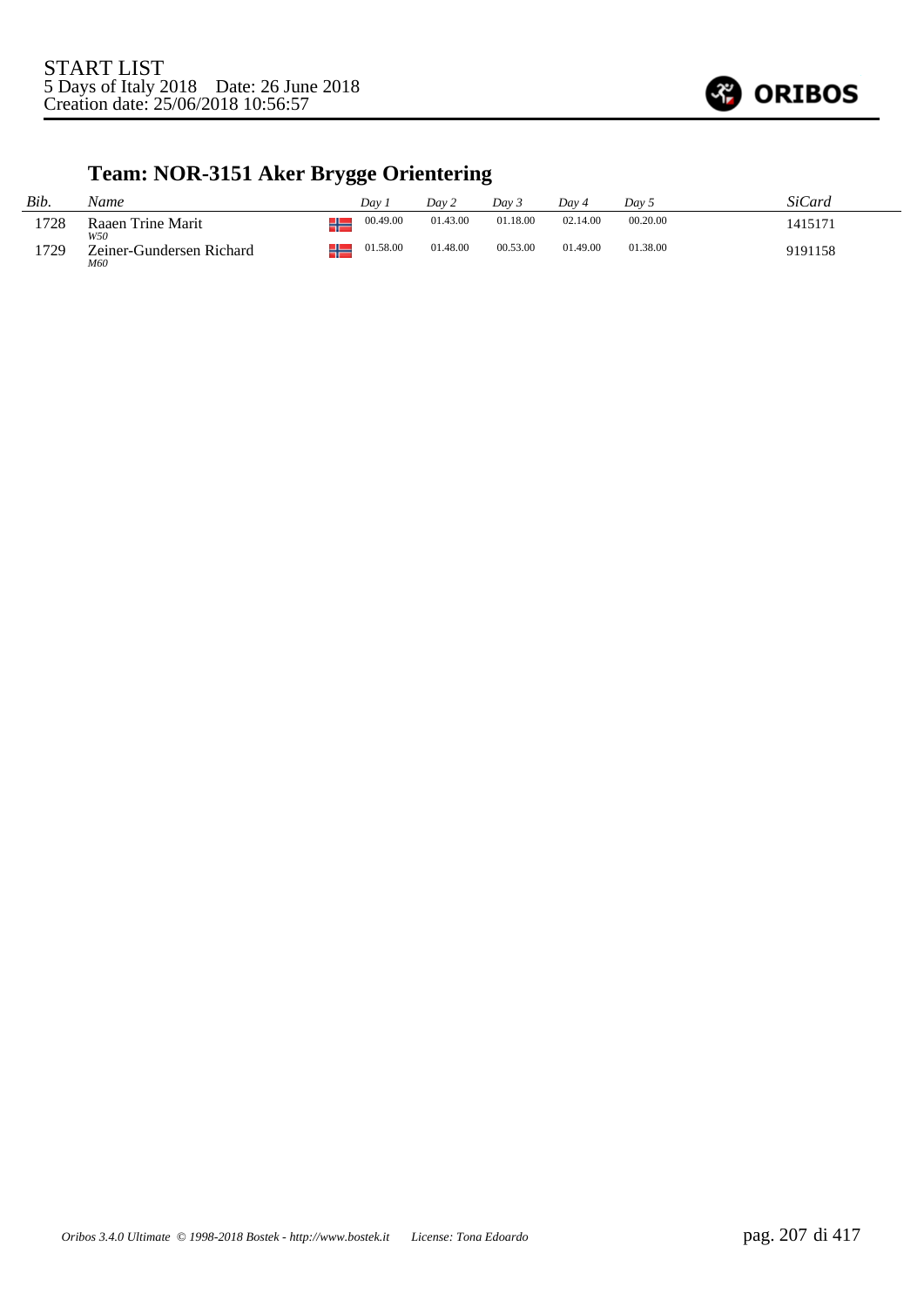

#### **Team: NOR-3152 Asker Skiklubb**

| Bib. | Name                             |      | Dav      | Day 2    | Day 3    | Dav 4    | Day 5    | SiCard |
|------|----------------------------------|------|----------|----------|----------|----------|----------|--------|
| 1730 | <b>Engzelius Margrete</b><br>W55 | -11  | 01.51.00 | 01.37.00 | 01.07.00 | 01.42.00 | 00.31.00 | 889127 |
| 1731 | Gylver Øyvind<br>M60             | - 11 | 01.50.00 | 01.34.00 | 00.51.00 | 02.01.00 | 02.24.00 | 889130 |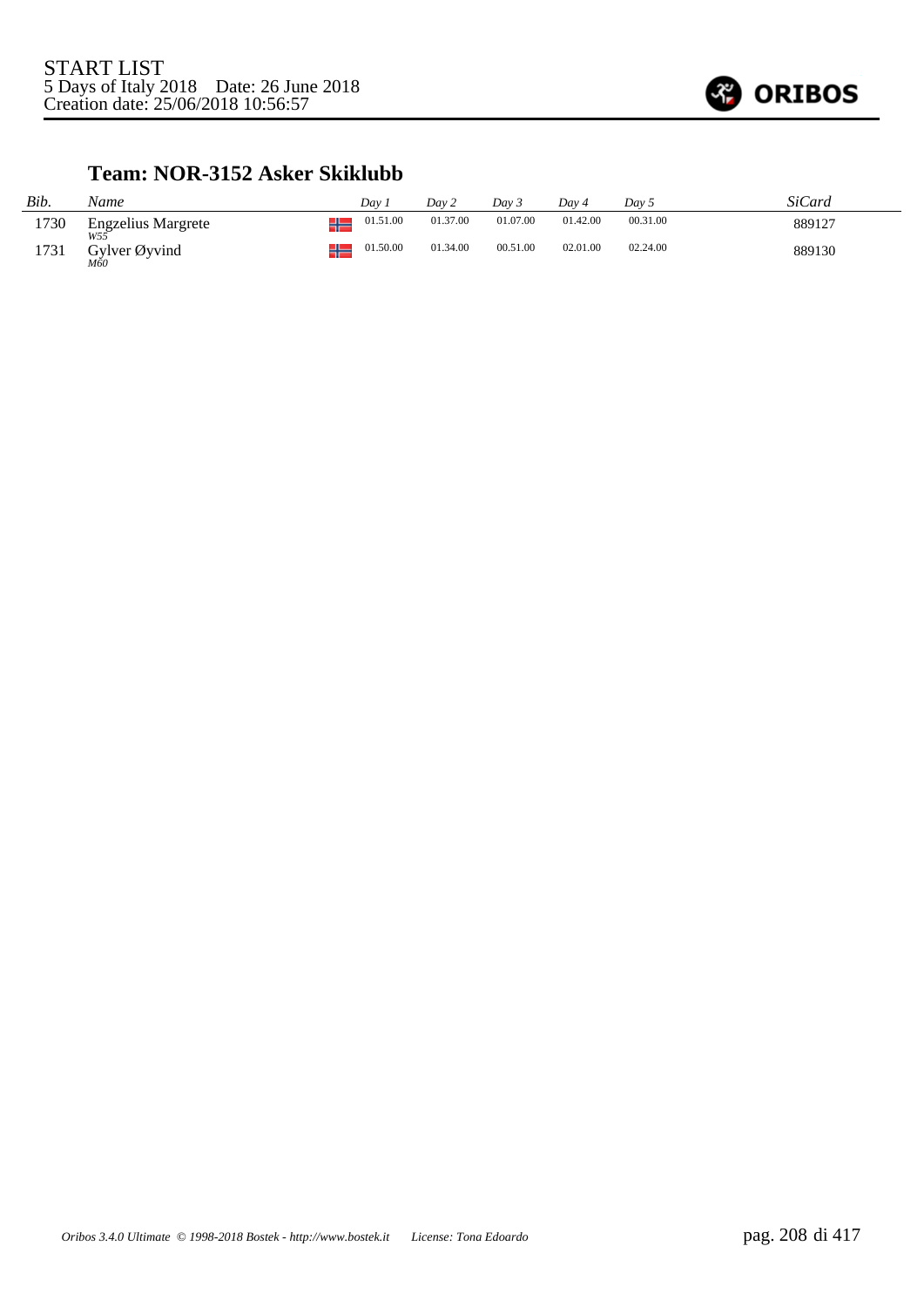

## **Team: NOR-3153 Askøy, Norway**

| Bib. | Name                 |   | Dav      | Dav 2    | Day 3    | Dav 4    | Dav 5    | SiCard  |
|------|----------------------|---|----------|----------|----------|----------|----------|---------|
| 1732 | Karlsen Britt<br>W50 |   | 00.18.00 | 02.31.00 | 02.20.00 | 01.05.00 | 00.51.00 | 1304011 |
| 1733 | Karlsen Egil<br>M60  | π | 02.24.00 | 01.36.00 | 01.53.00 | 00.41.00 | 00.22.00 | 1304010 |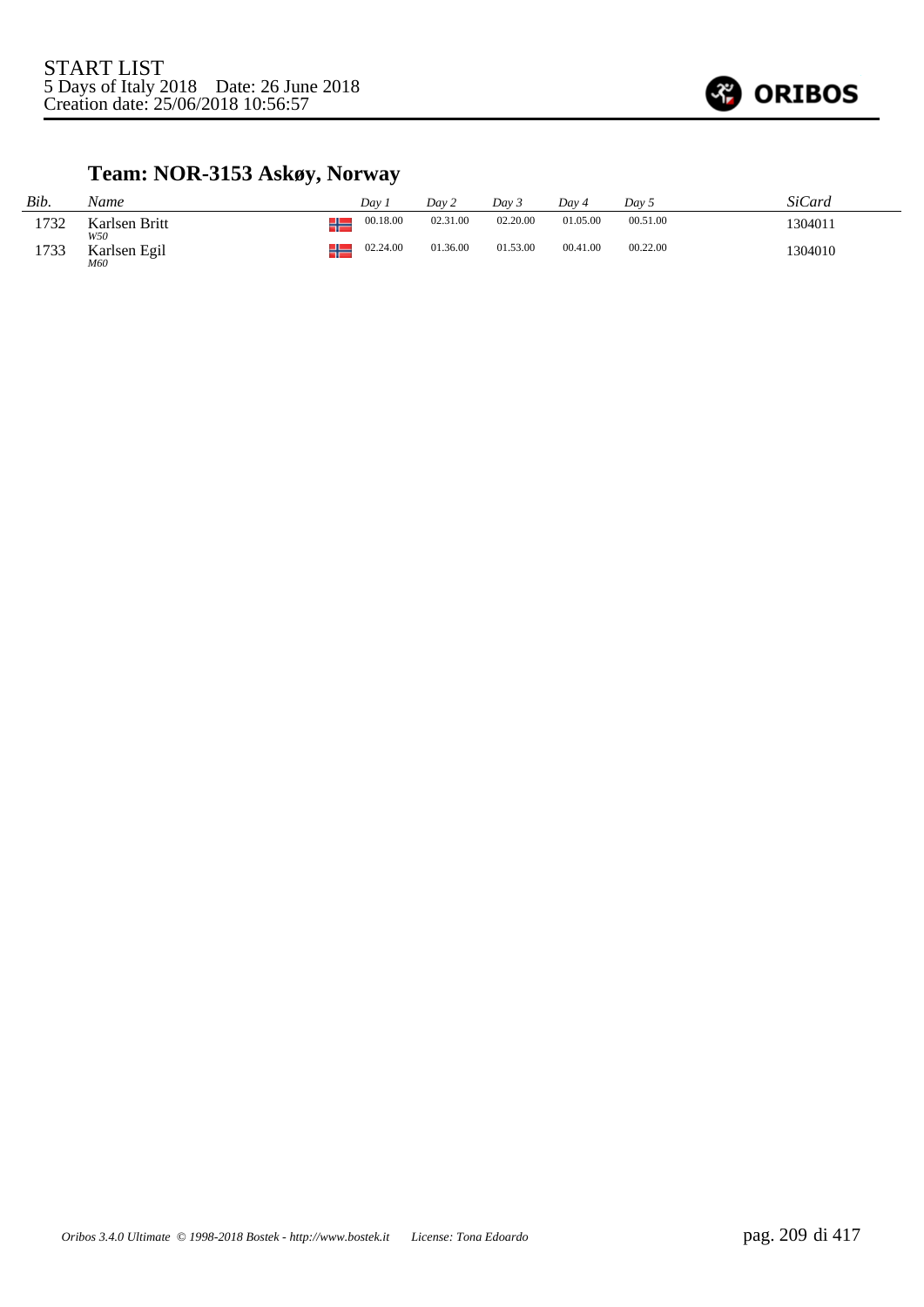

# **Team: NOR-3154 Ås-NMBU Orientering**

| Bib. | Name                      | Dav              | Day 2    | Dav 3    | Dav 4    | Day 5    | SiCard  |
|------|---------------------------|------------------|----------|----------|----------|----------|---------|
| 1734 | Brurberg May Bente<br>W55 | 01.33.00<br>JL.  | 02.07.00 | 00.23.00 | 01.04.00 | 02.11.00 | 7120863 |
| 1735 | Eijsink Vincent<br>M55    | 00.57.00<br>- 11 | 02.48.00 | 01.26.00 | 02.12.00 | 02.10.00 | 7110162 |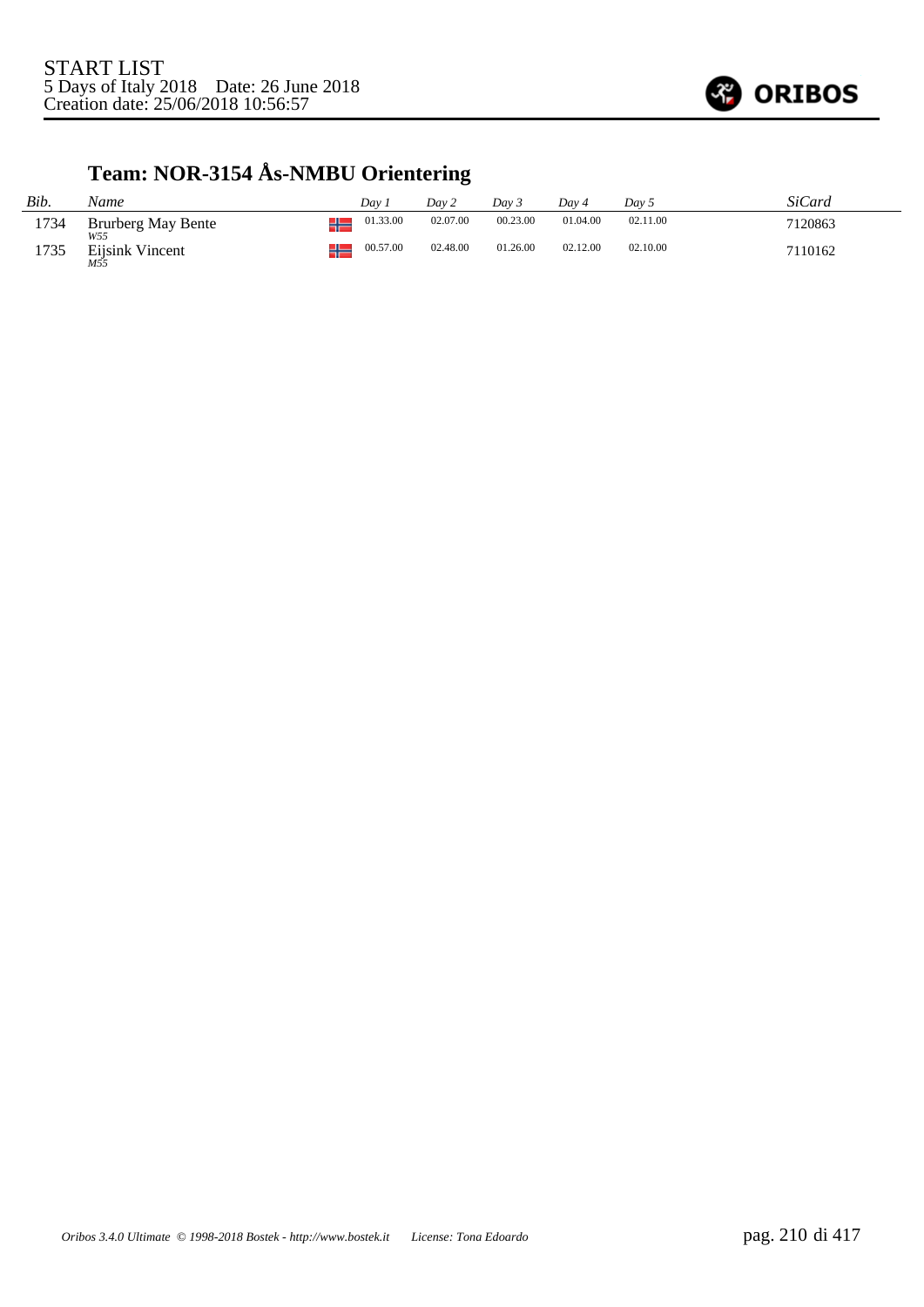

#### **Team: NOR-3155 Bardu IL**

| Bib. | Name                       | Dav 1          | Day 2    | Day 3    | Dav 4    | Day 5    | SiCard  |
|------|----------------------------|----------------|----------|----------|----------|----------|---------|
| 1738 | Jacobsen-Gaski Isak<br>M16 | 01.03.00<br>┚┖ | 01.03.00 | 03.07.00 | 01.32.00 | 00.35.00 |         |
| 1737 | Jacobsen-Gaski Anna<br>W16 | 01.57.00<br>∸  | 01.12.00 | 00.29.00 | 00.49.00 | 02.09.00 | 7306304 |
| 1736 | Gaski Margrete<br>W50      | 00.54.00<br>┚┖ | 01.56.00 | 01.11.00 | 02.01.00 | 01.28.00 | 7306302 |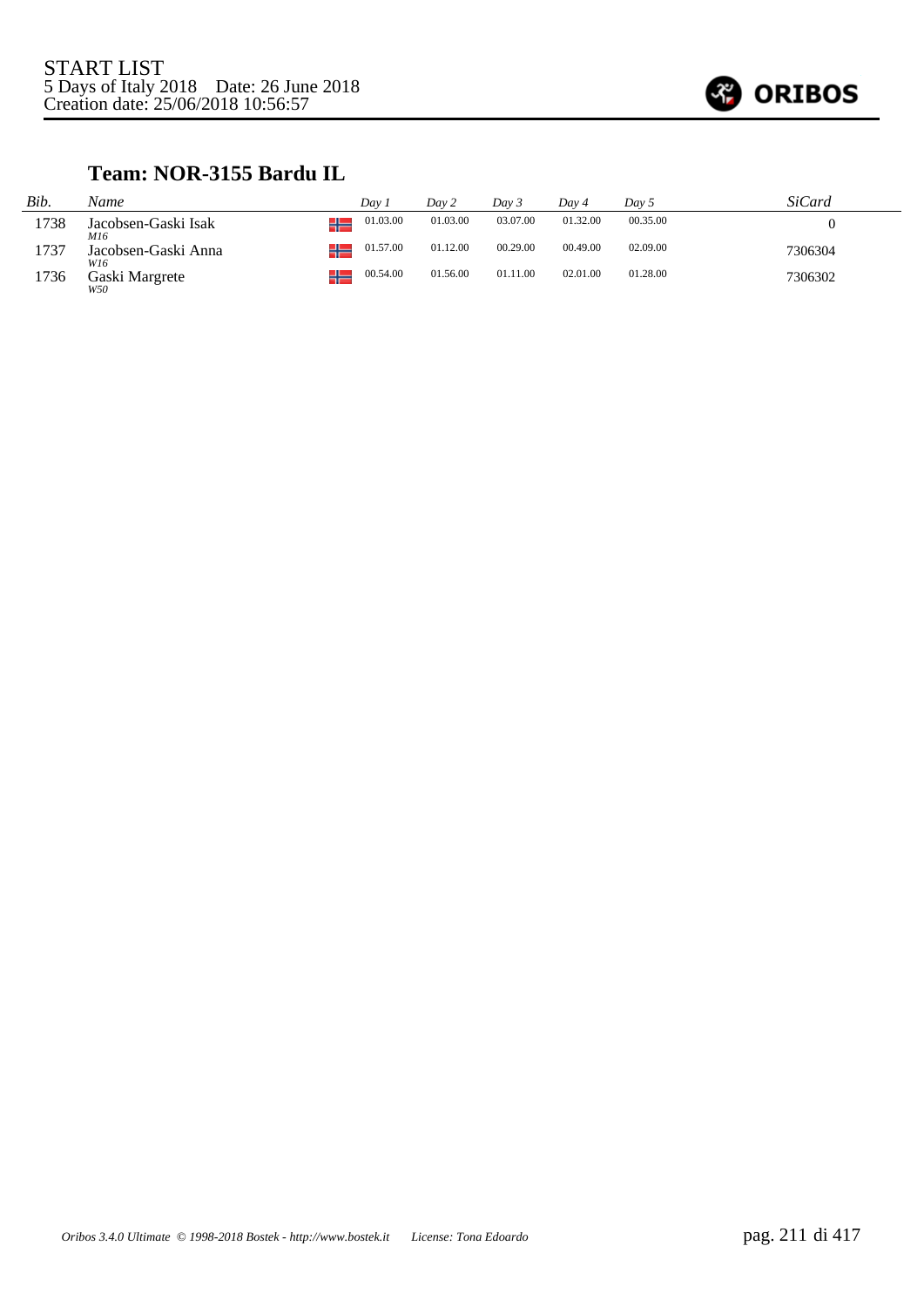

## **Team: NOR-3156 Bergens TF**

| Bib. | Name                |        | Dav      | Dav 2    | Day 3    | Dav 4    | Dav 5    | SiCard |
|------|---------------------|--------|----------|----------|----------|----------|----------|--------|
| 1739 | Dale Andreas<br>M16 | w<br>┓ | 00.29.00 | 01.57.00 | 01.39.00 | 02.00.00 | 00.07.00 |        |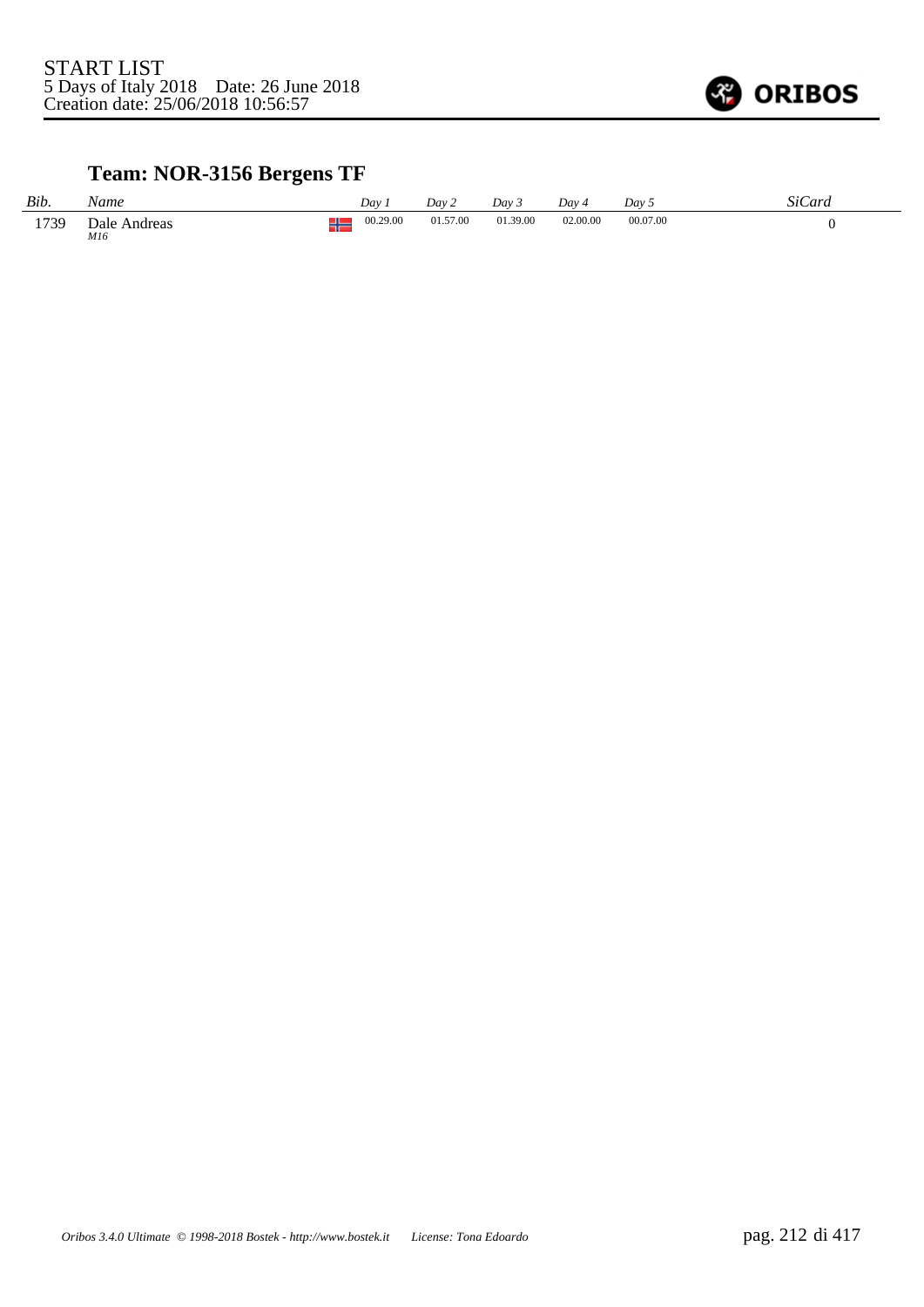

#### **Team: NOR-3157 BUL Tromsø**

| Bib. | Name                        | Dav |          | Day 2    | Dav 3    | Day 4    | Day 5    | SiCard  |
|------|-----------------------------|-----|----------|----------|----------|----------|----------|---------|
| 1741 | Jensen Anne Birgitte<br>W40 |     | 00.25.00 | 02.44.00 | 01.44.00 | 01.35.00 | 02.36.00 | 2060003 |
| 1740 | Helgaas Ole-André<br>M55    |     | 01.41.00 | 01.24.00 | 02.50.00 | 01.39.00 | 01.36.00 | 237700  |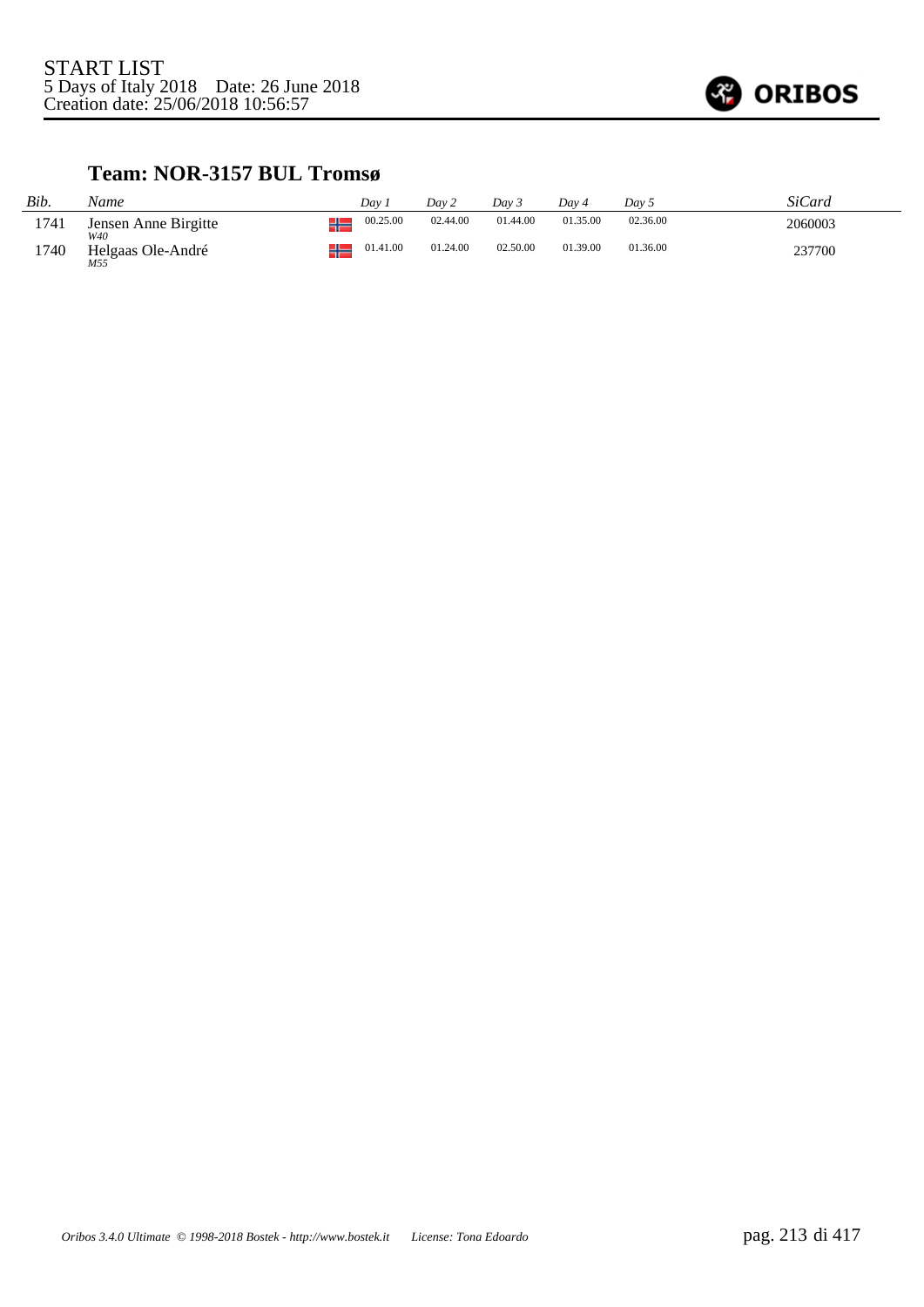

# **Team: NOR-3158 Byåsen IL**

| Bib. | Name                           | Dav 1          | Day 2    | Day 3    | Day 4    | Day 5    | SiCard  |
|------|--------------------------------|----------------|----------|----------|----------|----------|---------|
| 1745 | Fasting Guro Mari<br>W21 Short | 01.12.00<br>╩╧ | 01.25.00 | 01.29.00 | 00.53.00 | 01.28.00 | 9200272 |
| 1743 | Berger Ola<br>M21 Elite        | 00.54.00<br>╬  | 01.16.00 | 02.42.00 | 02.28.00 | 02.13.00 | 848014  |
| 1742 | Berger Bjørn<br>M65            | 02.05.00<br>۷ħ | 00.21.00 | 01.32.00 | 00.32.00 | 01.51.00 | 7130251 |
| 1744 | <b>Elfving Stina</b><br>W65    | 01.05.00<br>⊒∟ | 01.14.00 | 01.21.00 | 01.46.00 | 00.29.00 | 7007026 |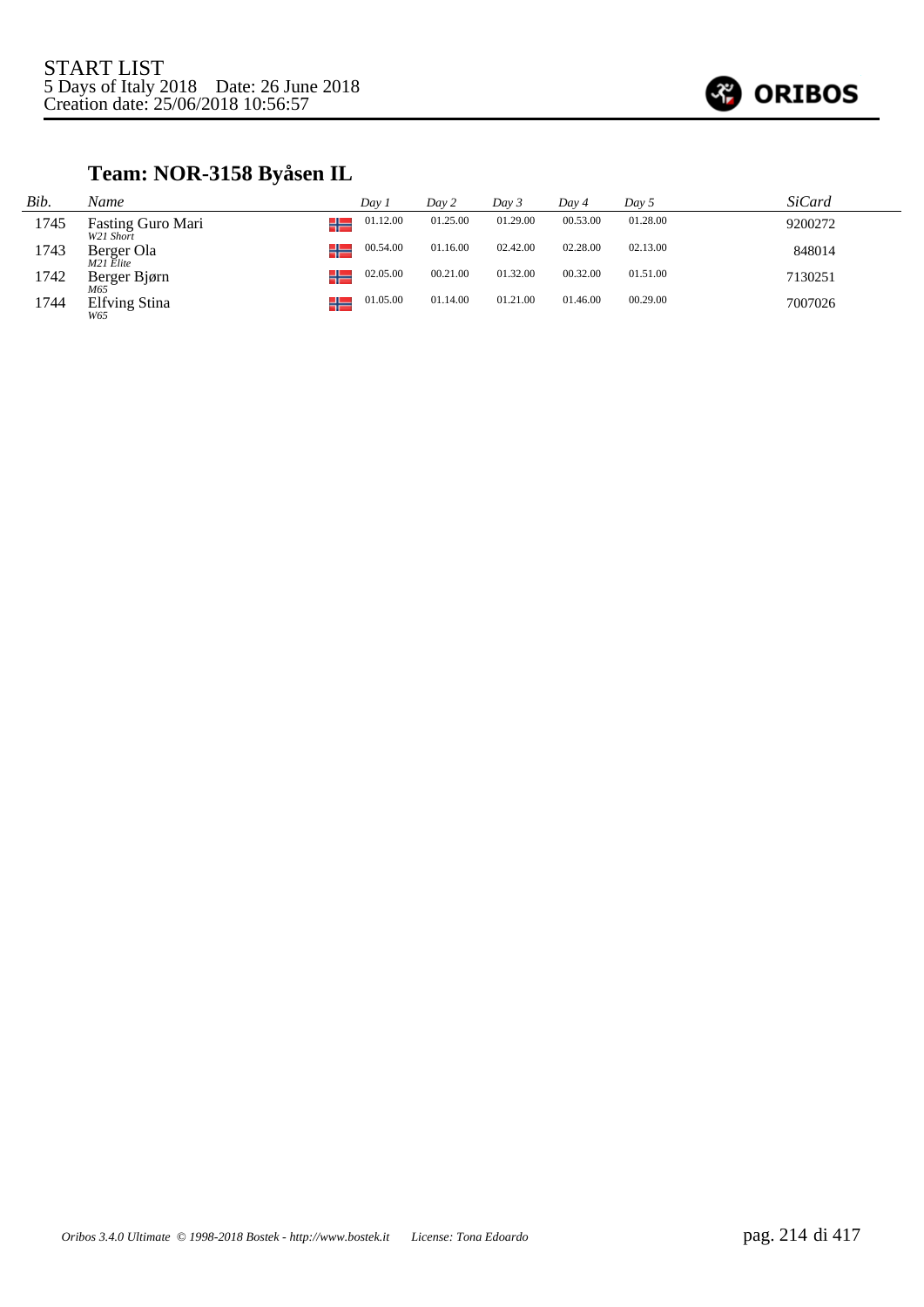

#### **Team: NOR-3159 Fana IL**

| Bib. | Name                   | $Day$ .  |          | Dav 2    | Day 3    | $Dav_4$  | Dav 5    | SiCard  |
|------|------------------------|----------|----------|----------|----------|----------|----------|---------|
| 1746 | Rød Anders<br>M21 Long | ΠL<br>70 | 00.49.00 | 00.50.00 | 01.10.00 | 01.27.00 | 01.20.00 | 9101498 |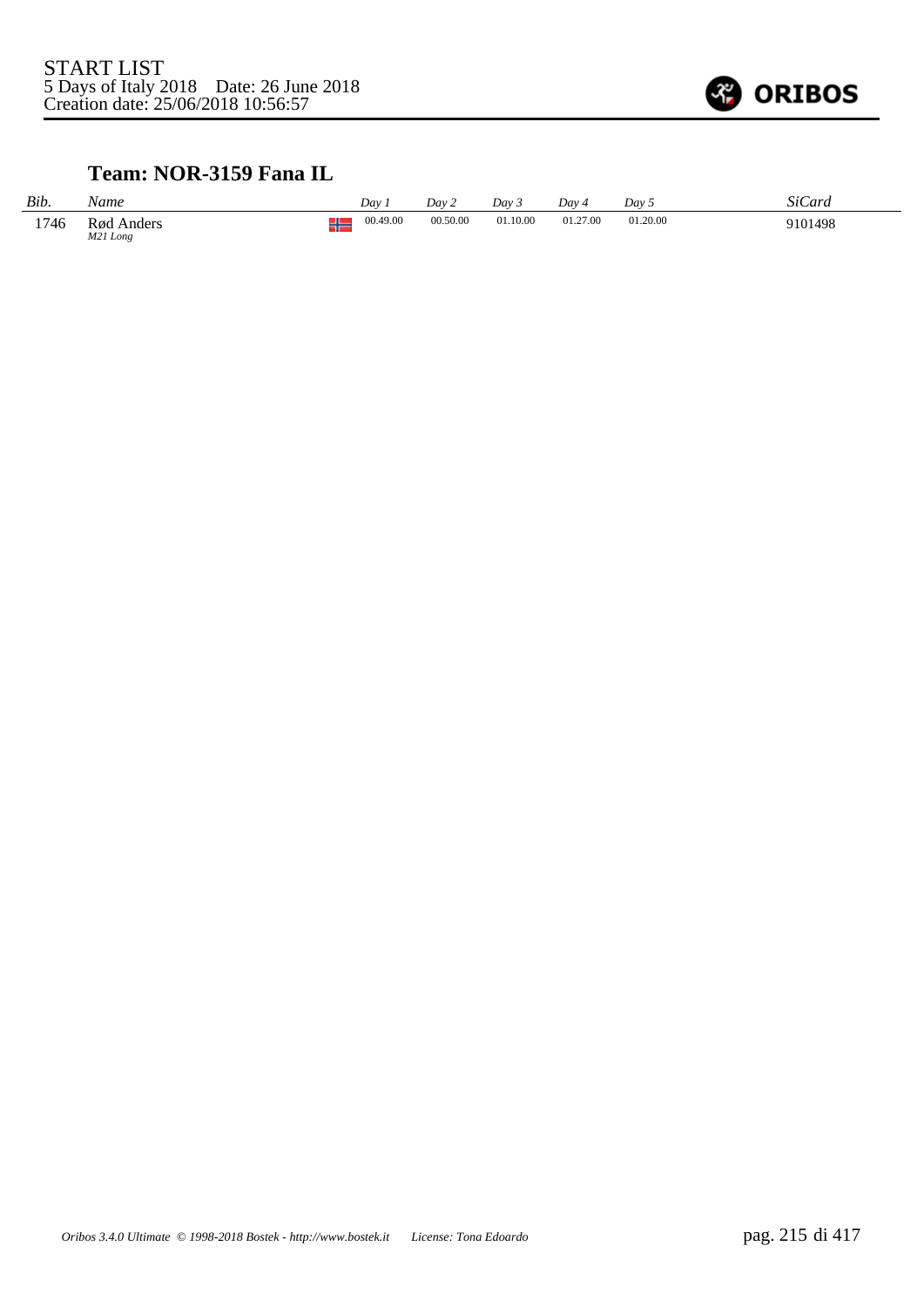

#### **Team: NOR-3160 Fredrikstad SK**

| Bib. | Name                                       | Day 1                                                                                                     | Day 2    | Day 3    | Day 4    | Day 5            | <b>SiCard</b>    |  |
|------|--------------------------------------------|-----------------------------------------------------------------------------------------------------------|----------|----------|----------|------------------|------------------|--|
| 1760 | Solberg Isak<br><b>Beginners</b>           | ╬<br>$-12 - 12 -$                                                                                         | 01.24.00 | 01.32.00 | 02.14.00 | $-12 - 12 - 12$  | $\theta$         |  |
| 1751 | Danevad Vilma<br><b>Beginners</b>          | 01.09.00<br>╬═                                                                                            | 01.29.00 | 01.29.00 | 02.10.00 | 01.27.00         | 237709           |  |
| 1749 | Danevad Jenny<br>W12                       | 00.39.00<br>╬                                                                                             | 00.22.00 | 00.22.00 | 00.40.00 | 00.52.00         | 237701           |  |
| 1758 | Poppe Sivert<br>M16                        | 00.09.00<br>╬═                                                                                            | 00.07.00 | 01.45.00 | 01.30.00 | 01.37.00         | 9192398          |  |
| 1752 | Helminsen Kristoffer<br>M16                | 01.01.00<br>╬                                                                                             | 00.55.00 | 02.55.00 | 01.26.00 | 00.29.00         | 8270502          |  |
| 1747 | Danevad Emma<br>W18                        | 02.04.00<br>╬                                                                                             | 00.33.00 | 00.19.00 | 01.00.00 | 01.00.00         | 237705           |  |
| 1761 | Solberg Linda<br>Direct Middle             | ╬═<br>$\begin{split} \mathcal{L}_{\mathcal{F}}(x) = \frac{1}{2} \mathcal{L}_{\mathcal{F}}(x) \end{split}$ | 00.15.00 | 00.08.00 | 00.44.00 | $-1 - 1 - 1 - 1$ | 800705           |  |
| 1756 | Kahrs Marianne Riddervold<br>Direct Middle | ╬═<br>--:--:--                                                                                            | 00.30.00 | 00.32.00 | 00.19.00 | $-12 - 12 -$     | 208998           |  |
| 1755 | Kahrs Christian Riddervold<br>Direct Long  | ╬═<br>$-1 - 1 - 1 - 1$                                                                                    | 00.19.00 | 00.18.00 | 01.38.00 | $-12 - 12 -$     | 619470           |  |
| 1762 | Solberg Vidar<br>Direct Long               | $-1 - 1 - 1 - 1$<br>╬═                                                                                    | 00.15.00 | 00.30.00 | 01.50.00 | $-12 - 12 -$     | $\theta$         |  |
| 1754 | Helminsen Morten<br>Direct Middle          | 00.24.00<br>╬                                                                                             | 00.03.00 | 00.18.00 | 01.36.00 | 01.06.00         | $\theta$         |  |
| 1753 | Helminsen Laila<br><b>Direct Middle</b>    | 00.55.00<br>╬                                                                                             | 00.25.00 | 00.48.00 | 01.22.00 | 01.19.00         | $\theta$         |  |
| 1750 | Danevad Karin Skedsmo<br>W40               | 01.13.00<br>╬═                                                                                            | 02.00.00 | 01.10.00 | 01.57.00 | 02.38.00         | 237706           |  |
| 1748 | Danevad Espen<br>M45                       | 02.04.00<br>╬═                                                                                            | 01.06.00 | 01.42.00 | 01.57.00 | 01.42.00         | 237703           |  |
| 1757 | Poppe Hilde<br>$W4\bar{5}$                 | 02.06.00<br>╬═                                                                                            | 01.11.00 | 02.11.00 | 02.10.00 | 02.31.00         | $\boldsymbol{0}$ |  |
| 1759 | Poppe Thomas<br>Direct Middle              | 00.57.00<br>╬                                                                                             | 00.36.00 | 00.26.00 | 00.34.00 | 00.40.00         | $\theta$         |  |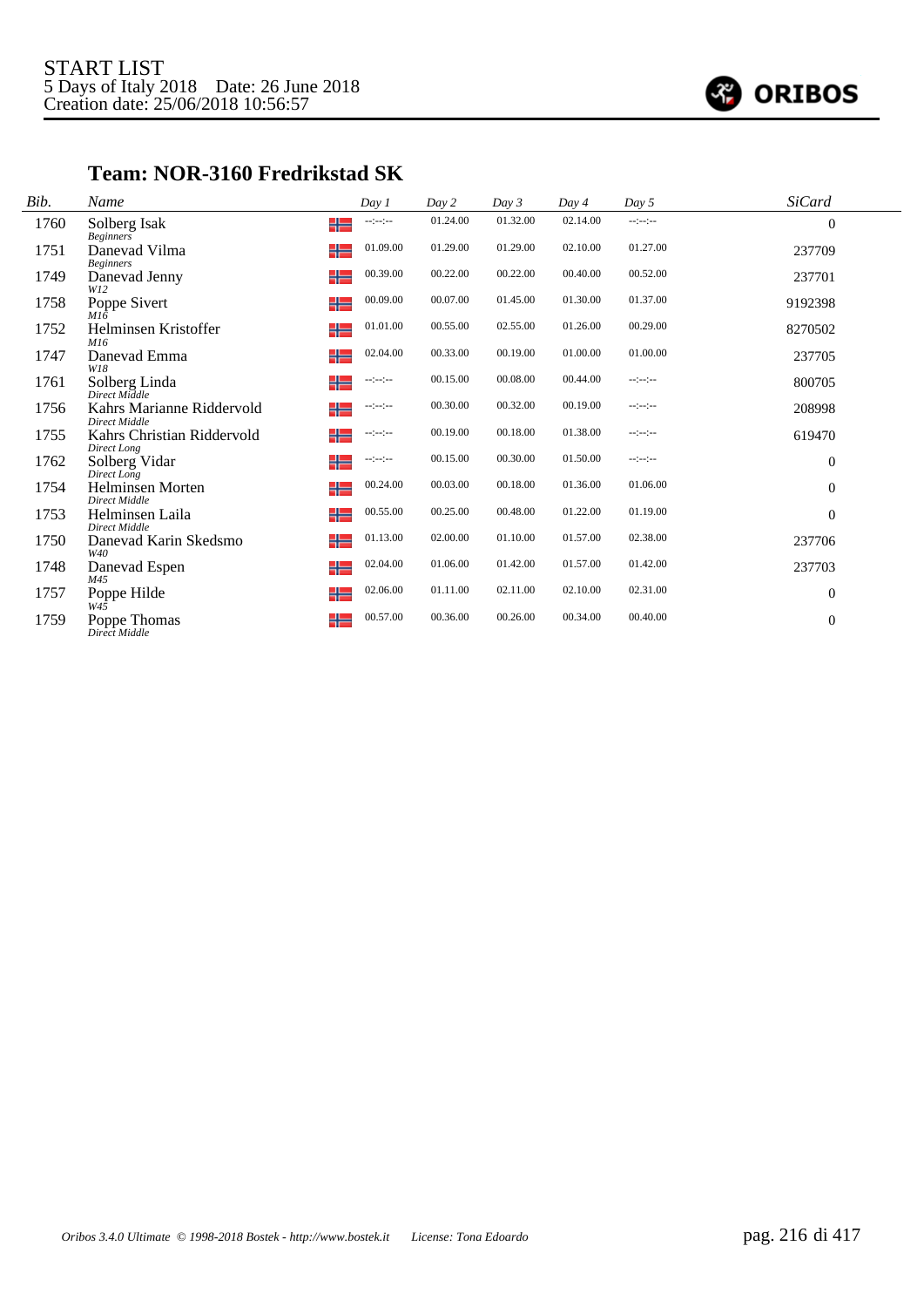

## **Team: NOR-3161 Freidig**

| Bib. | Name                      | Dav             | Dav 2    | $Day\,3$ | Dav 4    | Day 5    | SiCard |
|------|---------------------------|-----------------|----------|----------|----------|----------|--------|
| 1763 | Meyer Midtun Heidi<br>W60 | 01.08.00<br>41. | 01.18.00 | 01.12.00 | 01.05.00 | 01.22.00 |        |
| 1764 | Vennevik Nils Olav<br>M70 | 00.34.00<br>41. | 02.00.00 | 00.26.00 | 00.30.00 | 02.25.00 | 948007 |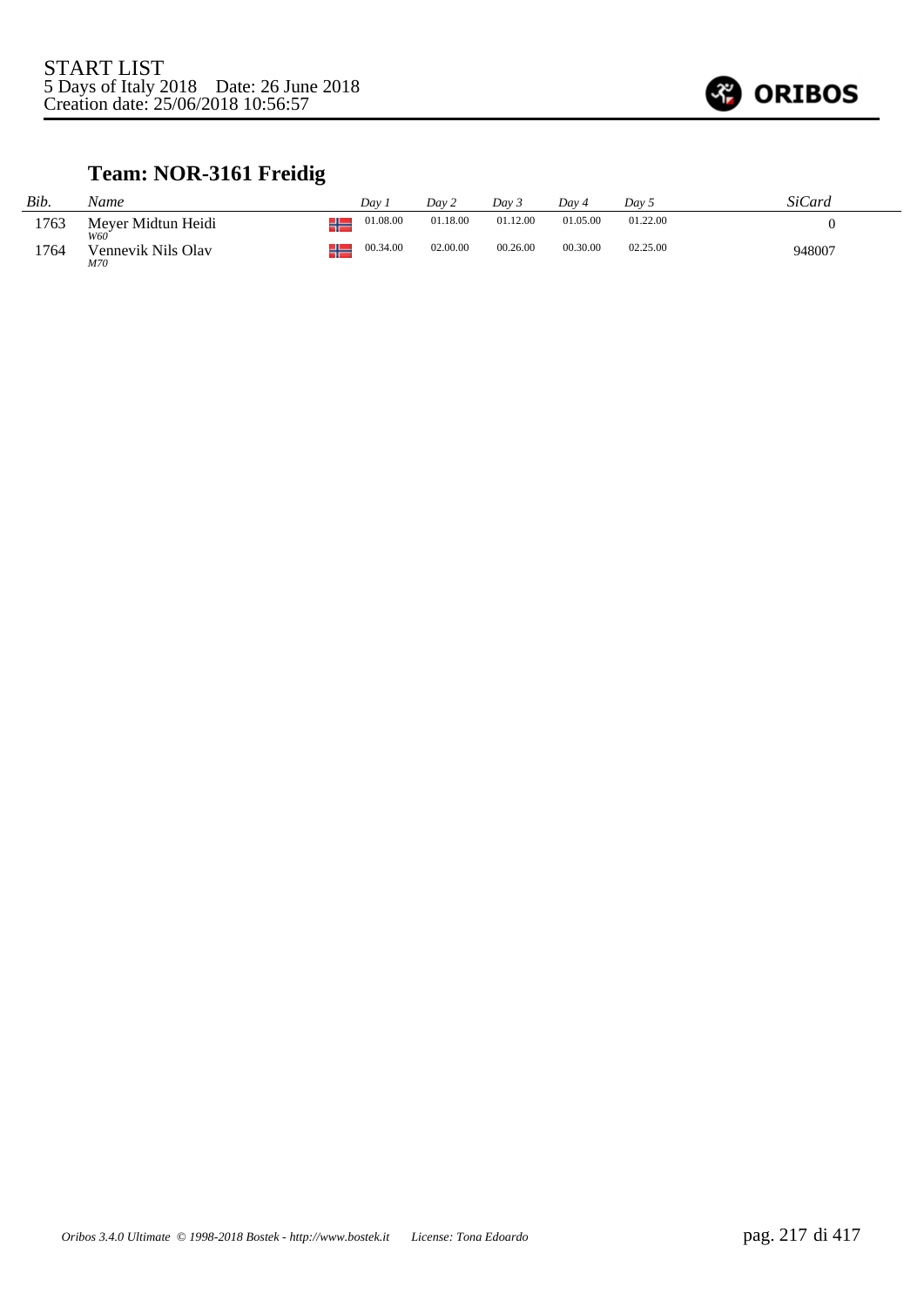

#### **Team: NOR-3162 Frol IL**

| Bib. | Name                   |    | Dav      | Dav 2    | Day 3    | Dav 4    | Day 5    | SiCard |
|------|------------------------|----|----------|----------|----------|----------|----------|--------|
| 1765 | Midtbust Anne<br>W60   | ⊥∟ | 00.50.00 | 00.52.00 | 01.30.00 | 01.19.00 | 01.52.00 |        |
| 1766 | Vassenden Arild<br>M60 | ∸  | 00.48.00 | 01.18.00 | 01.59.00 | 02.25.00 | 00.42.00 |        |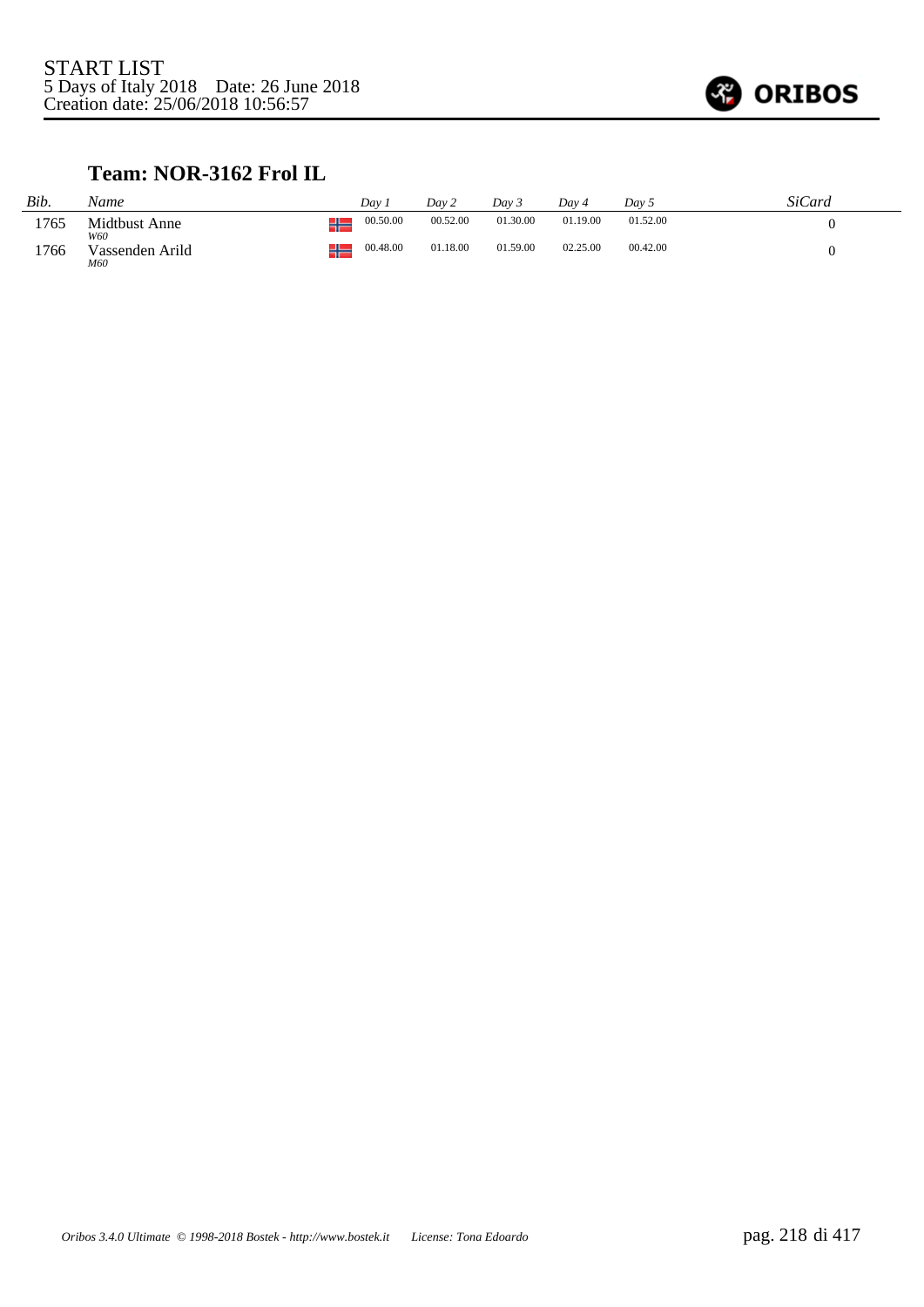

## **Team: NOR-3163 Hadeland O-lag**

| Bib. | Name             |        | Dav      | Dav 2    | Day 3    | Dav ·         | Dav <sub>5</sub> | SiCard  |
|------|------------------|--------|----------|----------|----------|---------------|------------------|---------|
| 1767 | Trøan Tor<br>M65 | п<br>т | 02.11.00 | 02.19.00 | 02.00.00 | 02.18.00<br>. | 02.27.00<br>.    | 1304150 |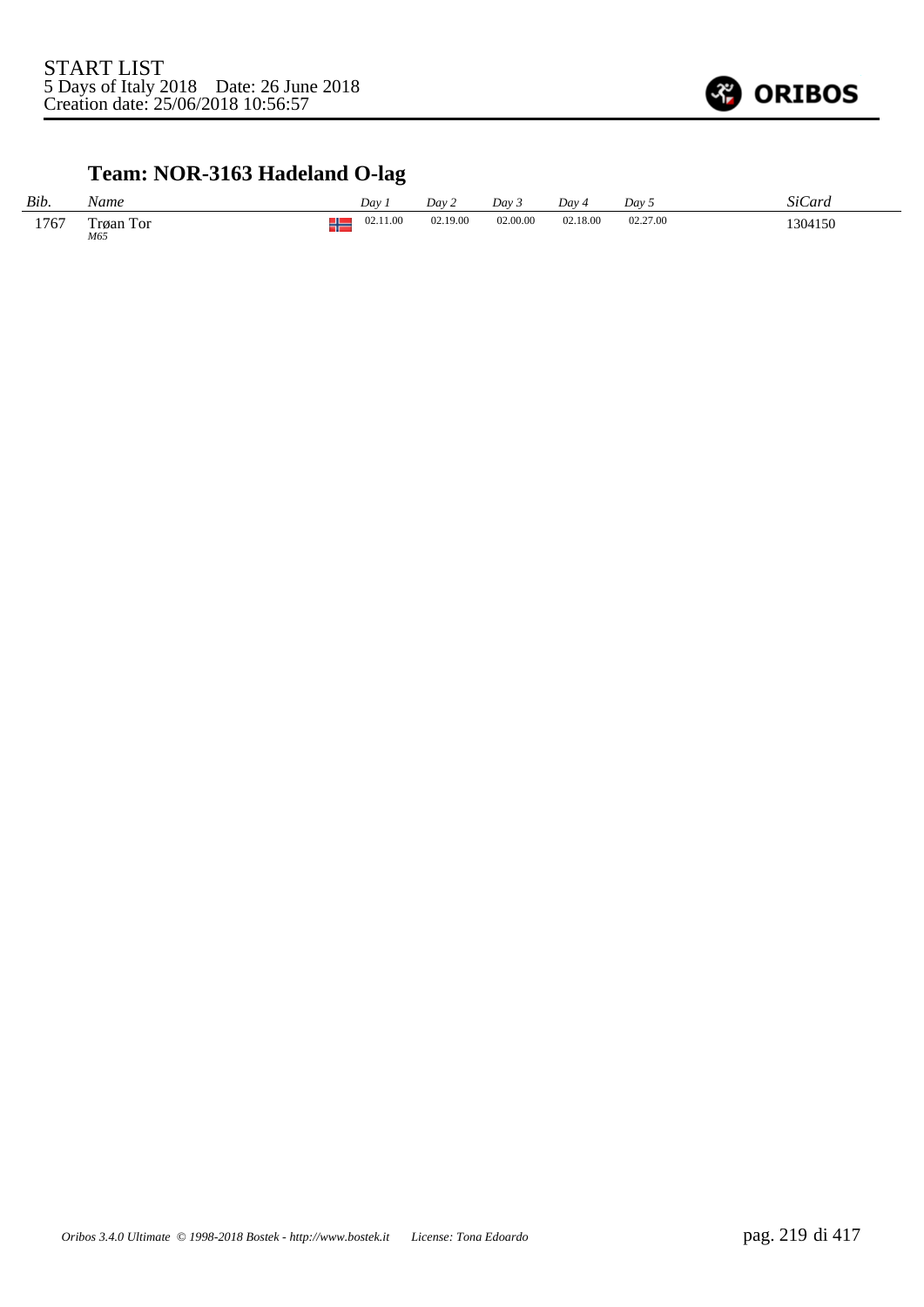

#### **Team: NOR-3164 Halden SK**

| Bib. | Name                         |    | Day 1    | Day 2    | Day 3    | Day 4    | Day 5        | <b>SiCard</b> |  |
|------|------------------------------|----|----------|----------|----------|----------|--------------|---------------|--|
| 1779 | Wingstedt Ville<br>M10       | ╬  | 00.38.00 | 00.53.00 | 00.31.00 | 00.41.00 | 00.05.00     | 902806        |  |
| 1778 | Wingstedt Minna<br>W12       | ╬═ | 01.21.00 | 00.26.00 | 00.24.00 | 00.38.00 | 00.44.00     | 701013        |  |
| 1777 | Wingstedt Liam<br>M14        | ╬  | 00.45.00 | 00.50.00 | 00.12.00 | 00.42.00 | 01.57.00     | 510118        |  |
| 1771 | Nordbrøden Mats<br>M21 Elite | ╬═ | 00.57.00 | 01.22.00 | 02.15.00 | 01.40.00 | $-12 - 12 -$ | 640402        |  |
| 1773 | Stokseth Heidi<br>W40        | ╬═ | 01.37.00 | 01.18.00 | 02.40.00 | 01.21.00 | 02.50.00     | 720325        |  |
| 1775 | Wingstedt Anja<br>W40        | ╬═ | 00.49.00 | 02.10.00 | 01.54.00 | 02.43.00 | 01.30.00     | 2032          |  |
| 1776 | Wingstedt Emil<br>M21 Elite  | ╬═ | 01.24.00 | 00.52.00 | 01.57.00 | 01.49.00 | 02.40.00     | 750509        |  |
| 1774 | Stokseth Øyvind<br>M45       | ╬═ | 00.10.00 | 02.36.00 | 00.10.00 | 02.55.00 | 00.20.00     | 7204919       |  |
| 1772 | Nordbrøden Monica<br>W50     | ╬  | 00.46.00 | 01.33.00 | 02.10.00 | 01.36.00 | $-12 - 12 -$ | 23856         |  |
| 1770 | Nordbrøden Jørn<br>M60       | ╬  | 02.04.00 | 01.58.00 | 00.35.00 | 00.33.00 | $-12 - 12 -$ | 581116        |  |
| 1769 | Nordbrøden Eirik<br>M60      | ╬═ | 02.22.00 | 00.42.00 | 01.49.00 | 01.57.00 | 01.26.00     | 404291        |  |
| 1768 | Haugen Anne Julsrud<br>W55   | ╬═ | 01.13.00 | 02.13.00 | 00.35.00 | 02.06.00 | 01.17.00     | 404236        |  |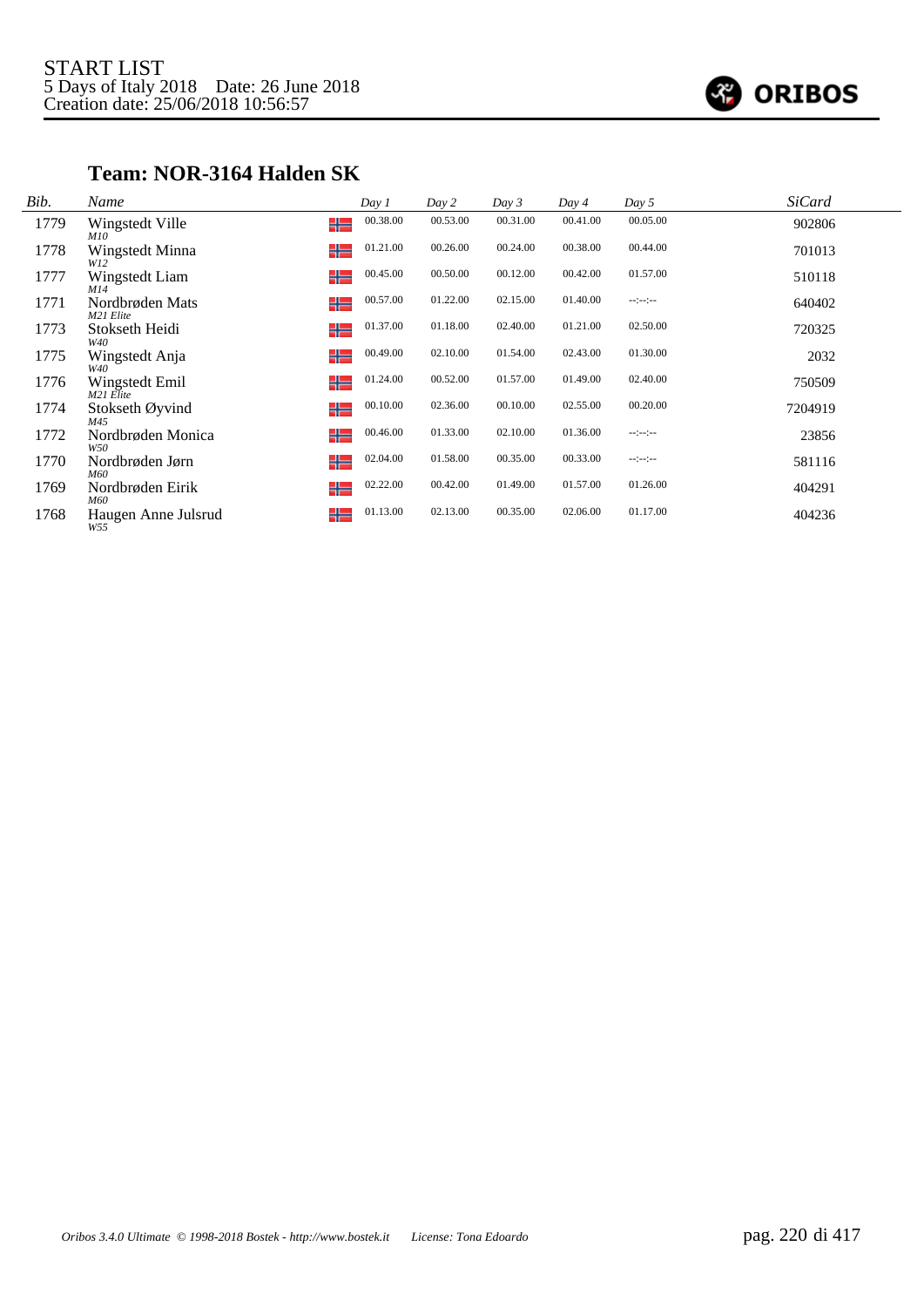

#### **Team: NOR-3165 Hamar OK**

| Bib. | Name                                           | Day 1    | Day 2    | Day 3    | Day 4    | Day 5    | <b>SiCard</b> |
|------|------------------------------------------------|----------|----------|----------|----------|----------|---------------|
| 1785 | Kirkevik Eirik Olsen<br>╬═<br>M12              | 01.32.00 | 01.27.00 | 00.17.00 | 01.25.00 | 01.13.00 | 9200143       |
| 1792 | ╬═<br>Ranestad Mari Ovidia<br>W14              | 01.24.00 | 01.36.00 | 01.18.00 | 01.05.00 | 00.07.00 | 9832207       |
| 1793 | <b>Ranestad Vegard</b><br>╬═<br>M16            | 01.33.00 | 01.49.00 | 02.11.00 | 00.14.00 | 01.09.00 | 9697311       |
| 1786 | Kirkevik Simen Olsen<br>╬═<br><b>Beginners</b> | 01.55.00 | 01.31.00 | 01.35.00 | 01.22.00 | 01.23.00 | 980369        |
| 1787 | Kirkevik Stine Olsen<br>╬═<br>W40              | 01.29.00 | 01.58.00 | 01.16.00 | 01.47.00 | 02.04.00 | 7210080       |
| 1789 | Moen Øyfrid<br>╬═<br>W45                       | 00.20.00 | 02.35.00 | 02.29.00 | 02.20.00 | 00.55.00 | 7000900       |
| 1790 | ╬<br>Myklebust Marianne<br>W50                 | 01.00.00 | 01.34.00 | 01.15.00 | 02.23.00 | 00.38.00 | 9640750       |
| 1791 | ╬═<br>Olsen Tommy<br>M50                       | 02.17.00 | 02.39.00 | 01.41.00 | 01.35.00 | 01.38.00 | 980349        |
| 1788 | Moen Morten<br>╬═<br>M50                       | 02.14.00 | 01.44.00 | 01.48.00 | 01.05.00 | 00.53.00 | 9770515       |
| 1784 | ╬<br>Jevne Anne-Guri<br>W55                    | 00.27.00 | 01.39.00 | 01.31.00 | 01.10.00 | 00.25.00 | 421892        |
| 1783 | ╬═<br>Huber Andreas<br>M55                     | 01.46.00 | 02.44.00 | 01.21.00 | 02.23.00 | 02.14.00 | 427171        |
| 1780 | ╬═<br>Arnesen Arne<br>M55                      | 02.09.00 | 02.19.00 | 01.47.00 | 01.28.00 | 02.41.00 | 421891        |
| 1794 | ╬═<br>Rönning Kjersti<br>W55                   | 01.39.00 | 01.29.00 | 01.47.00 | 00.44.00 | 02.15.00 | 427170        |
| 1781 | ╬<br>Grøndalen Bente<br>W60                    | 01.10.00 | 00.38.00 | 00.22.00 | 01.23.00 | 01.56.00 | 1408133       |
| 1782 | ╬═<br>Grøndalen Erik<br>M60                    | 01.10.00 | 00.26.00 | 00.31.00 | 00.45.00 | 01.34.00 | 9999008       |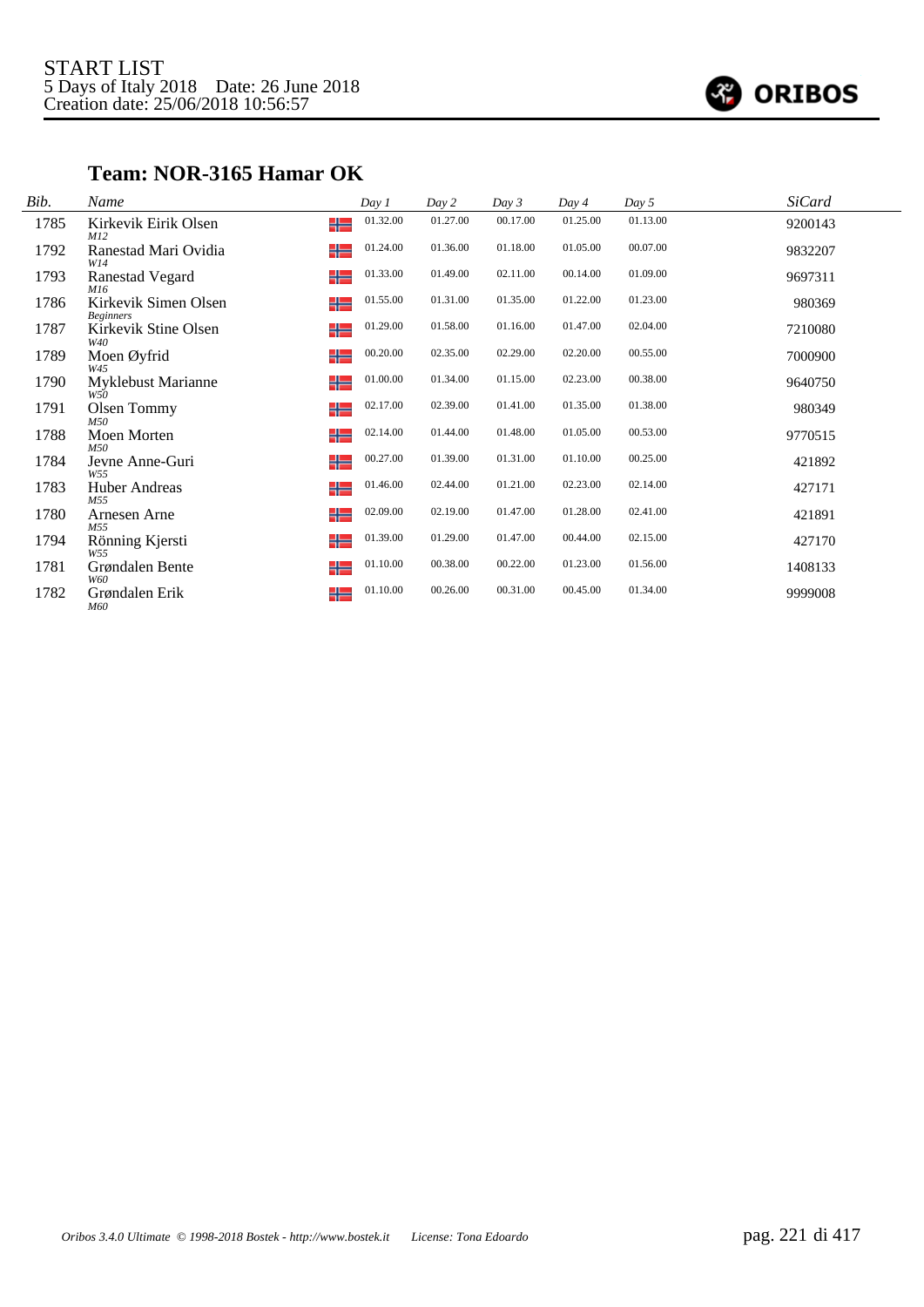

# **Team: NOR-3166 Heming Orientering**

| Bib. | Name                      | Dav 1                         | Day 2    | Day 3    | Day 4    | Day 5    | SiCard  |
|------|---------------------------|-------------------------------|----------|----------|----------|----------|---------|
| 1796 | Iversen Sofi<br>W20       | 02.09.00<br><u>in the set</u> | 02.05.00 | 00.25.00 | 00.44.00 | 00.53.00 | 1004194 |
| 1797 | Skyttersaeter Runa<br>W55 | 01.37.00                      | 01.17.00 | 01.41.00 | 02.02.00 | 00.45.00 | 9121160 |
| 1795 | Iversen Egil W.<br>M55    | 01.39.00                      | 01.47.00 | 02.14.00 | 02.40.00 | 01.30.00 | 1004196 |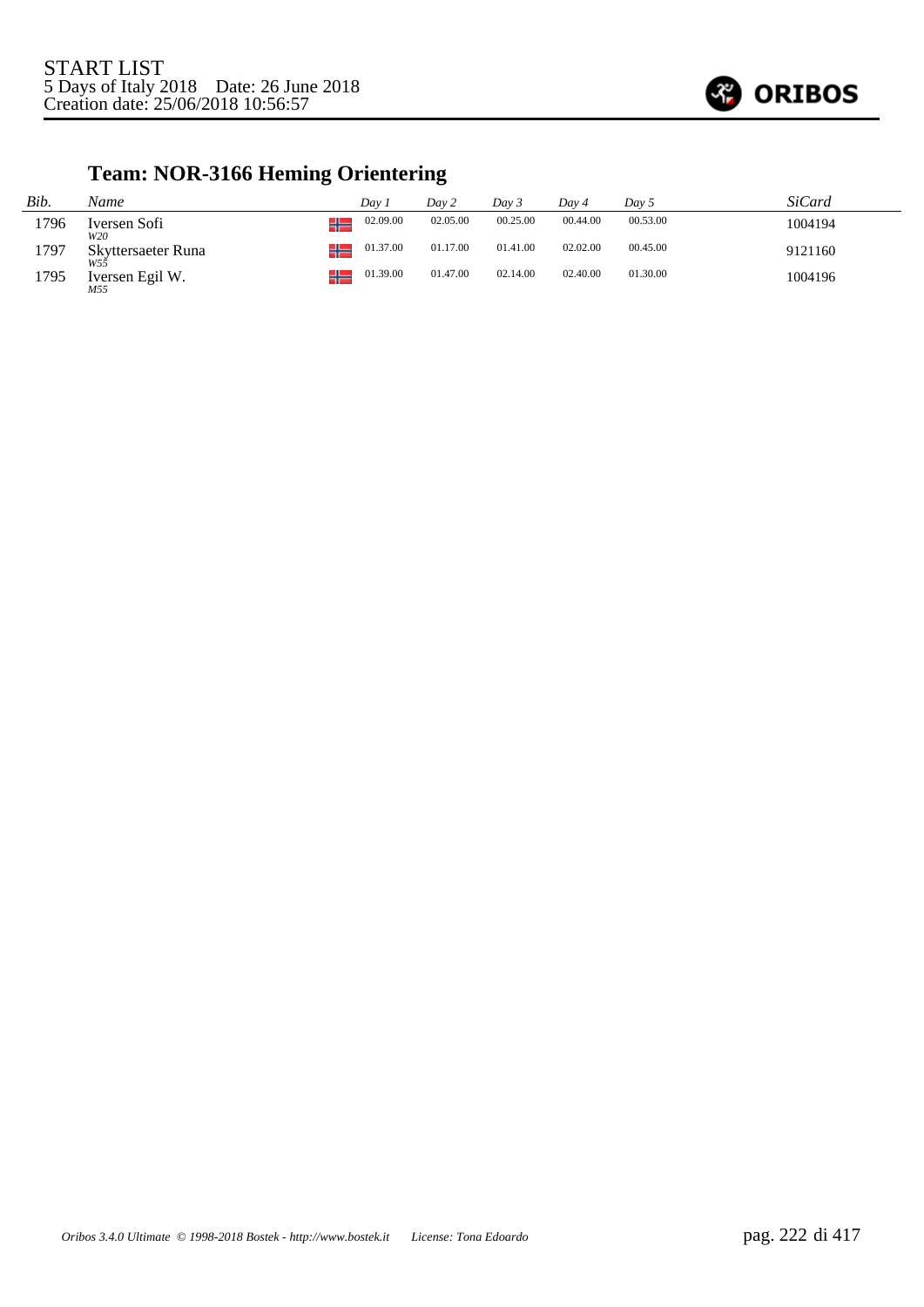

### **Team: NOR-3167 I.L. Gular**

| Bib. | Name                        |    | Day 1    | Day 2    | Day 3    | Day 4    | Day 5    | <b>SiCard</b> |  |
|------|-----------------------------|----|----------|----------|----------|----------|----------|---------------|--|
| 1801 | Linga Heine<br>M18          | ╬═ | 01.56.00 | 00.10.00 | 00.39.00 | 00.41.00 | 00.51.00 | 247286        |  |
| 1799 | <b>Juvik Scott</b><br>M18   | ╬  | 01.50.00 | 00.04.00 | 00.57.00 | 02.41.00 | 00.18.00 | 344743        |  |
| 1803 | Linga Odin<br>M21 Short     | ╬  | 02.13.00 | 02.15.00 | 00.53.00 | 02.58.00 | 02.15.00 | 334091        |  |
| 1805 | Martinsen Helen<br>W21 Long | ╬  | 02.14.00 | 00.15.00 | 01.10.00 | 00.32.00 | 00.04.00 | 7203862       |  |
| 1806 | Nygaard Rune<br>$M21$ Elite | ╬  | 01.48.00 | 00.28.00 | 01.12.00 | 02.01.00 | 01.34.00 | 7203860       |  |
| 1798 | Eikanger Tom Eirik<br>M50   | ╬═ | 01.39.00 | 01.01.00 | 01.21.00 | 01.34.00 | 01.18.00 | 1407480       |  |
| 1802 | Linga Mai Helen<br>W50      | ╬  | 01.31.00 | 01.21.00 | 01.08.00 | 01.19.00 | 00.09.00 | 341330        |  |
| 1800 | Juvik Tore<br>M50           | ╬  | 01.35.00 | 00.59.00 | 01.04.00 | 01.08.00 | 00.33.00 | 237710        |  |
| 1804 | Linga Svein<br><b>M60</b>   | ╬  | 01.42.00 | 00.16.00 | 01.27.00 | 01.39.00 | 02.16.00 | 341346        |  |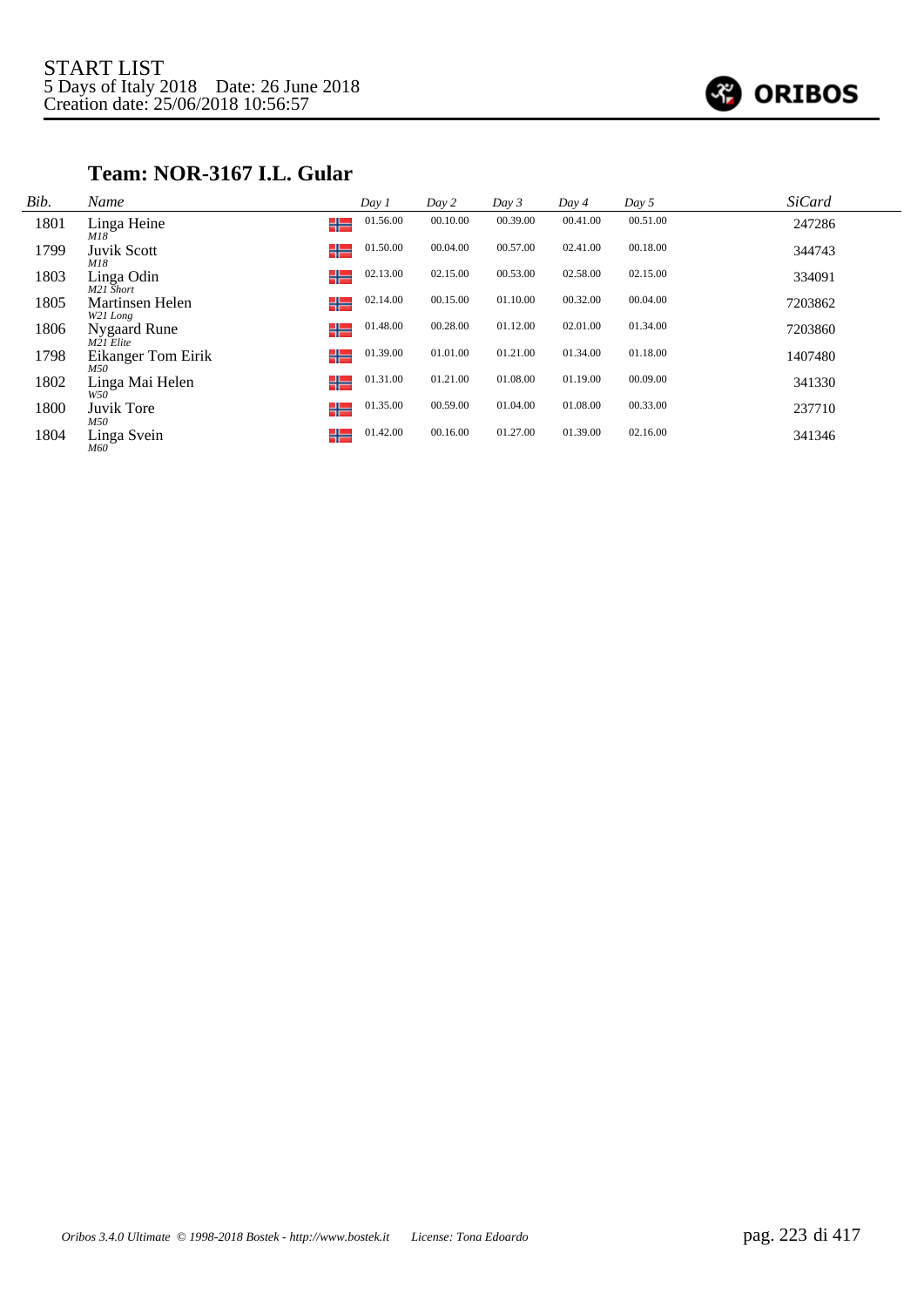

# **Team: NOR-3168 IK Vikings OK**

| Bib. | Name                                    | Dav      | Dav 2    | Dav 3    | Day 4    | Day 5    | SiCard |
|------|-----------------------------------------|----------|----------|----------|----------|----------|--------|
| 1807 | Christensen <sup>-</sup><br>Lise<br>W50 | 01.29.00 | 01.28.00 | 01.03.00 | 02.21.00 | 00.24.00 | 237712 |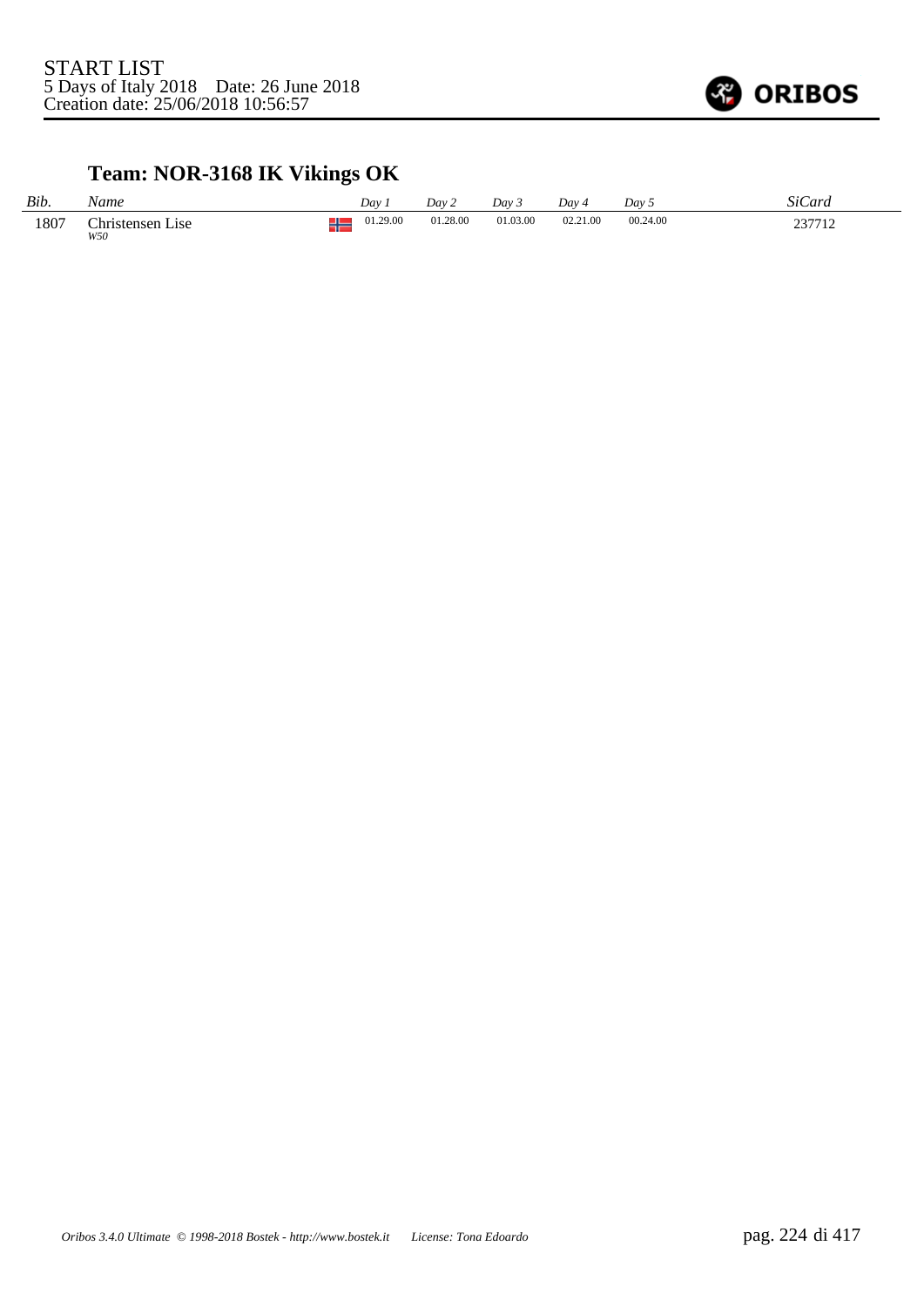

#### **Team: NOR-3169 IL Gneist**

| Bib. | Name                      |           | Dav.     | Day 2    | Dav 3    | $Dav_4$  | Dav 5    | SiCard |
|------|---------------------------|-----------|----------|----------|----------|----------|----------|--------|
| 1808 | Knudsen Magne<br>M21 Long | JL.<br>٦F | 00.19.00 | 01.50.00 | 00.10.00 | 00.48.00 | 00.14.00 | 715280 |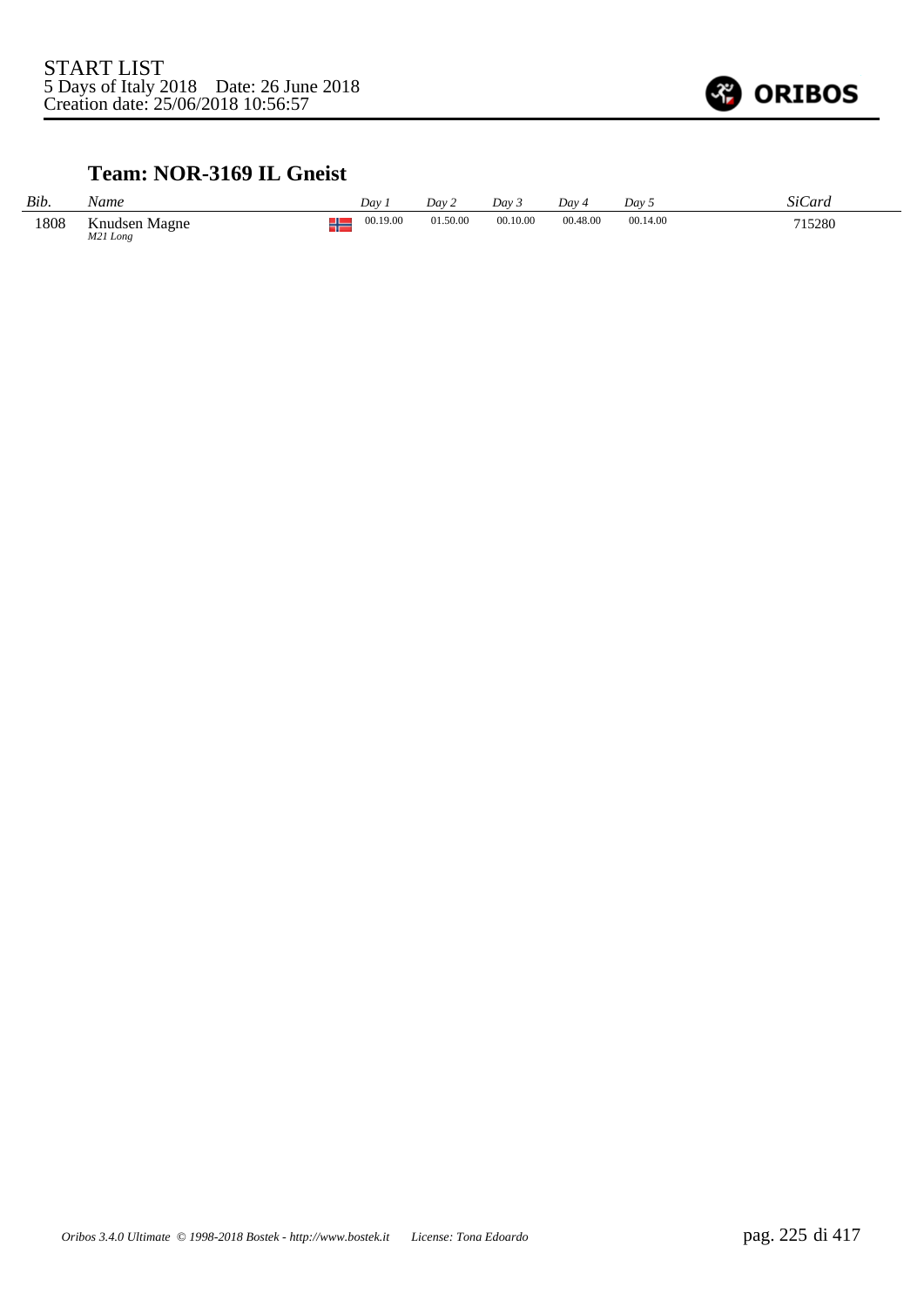

#### **Team: NOR-3170 Indre Østfold OK**

| Bib. | Name                                        | Day 1    | Day 2    | Day 3    | Day 4    | Day 5    | <b>SiCard</b> |
|------|---------------------------------------------|----------|----------|----------|----------|----------|---------------|
| 1814 | Gudim Elma Sagli<br>╬═<br>W14               | 01.28.00 | 00.59.00 | 01.23.00 | 01.36.00 | 00.36.00 | 9050606       |
| 1813 | ╬═<br>Gudim Elida Sagli<br>W16              | 02.25.00 | 00.55.00 | 00.56.00 | 00.07.00 | 01.51.00 | 9151003       |
| 1809 | ╬═<br>Blågestad Eirik<br>M18                | 02.08.00 | 00.07.00 | 00.27.00 | 02.23.00 | 00.42.00 | 9998839       |
| 1811 | ╬═<br><b>Blågestad Rune</b><br>M45          | 01.18.00 | 01.58.00 | 00.16.00 | 01.15.00 | 00.56.00 | 9170672       |
| 1810 | ╬═<br>Blågestad Ina Kristin<br>Direct Short | 00.09.00 | 00.07.00 | 00.01.00 | 02.22.00 | 00.35.00 | 9040970       |
| 1812 | ╬═<br>Gudim Asle Sagli<br>M45               | 00.20.00 | 02.06.00 | 01.38.00 | 00.33.00 | 00.38.00 | 9170169       |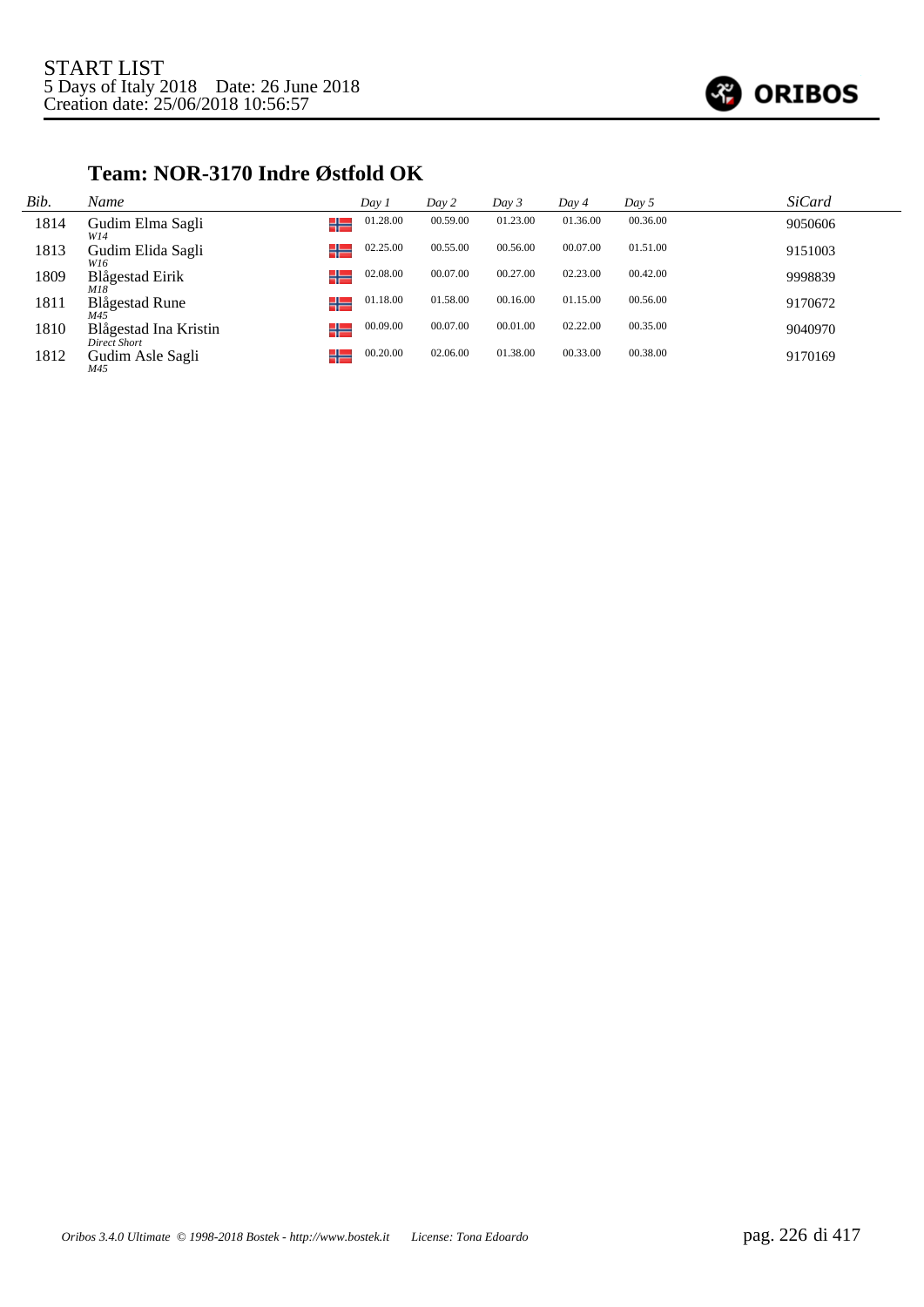

#### **Team: NOR-3171 Kolbotn & Skimt OL**

| Bib. | Name                                 | Dav 1                 | Dav 2    | Day 3    | Dav 4    | Day 5    | SiCard  |
|------|--------------------------------------|-----------------------|----------|----------|----------|----------|---------|
| 1816 | Gammelsæter Linda<br>W18             | 01.31.00<br>┶         | 01.12.00 | 01.25.00 | 01.21.00 | 01.42.00 | 1964074 |
| 1817 | Gulheim Bjørn Sverre<br>Direct Short | 00.43.00<br><b>TE</b> | 00.39.00 | 00.22.00 | 01.18.00 | 00.43.00 | 7000173 |
| 1815 | Gammelsæter Bjørnar<br>M55           | 01.19.00<br>╌         | 02.40.00 | 01.58.00 | 02.20.00 | 02.26.00 | 1428380 |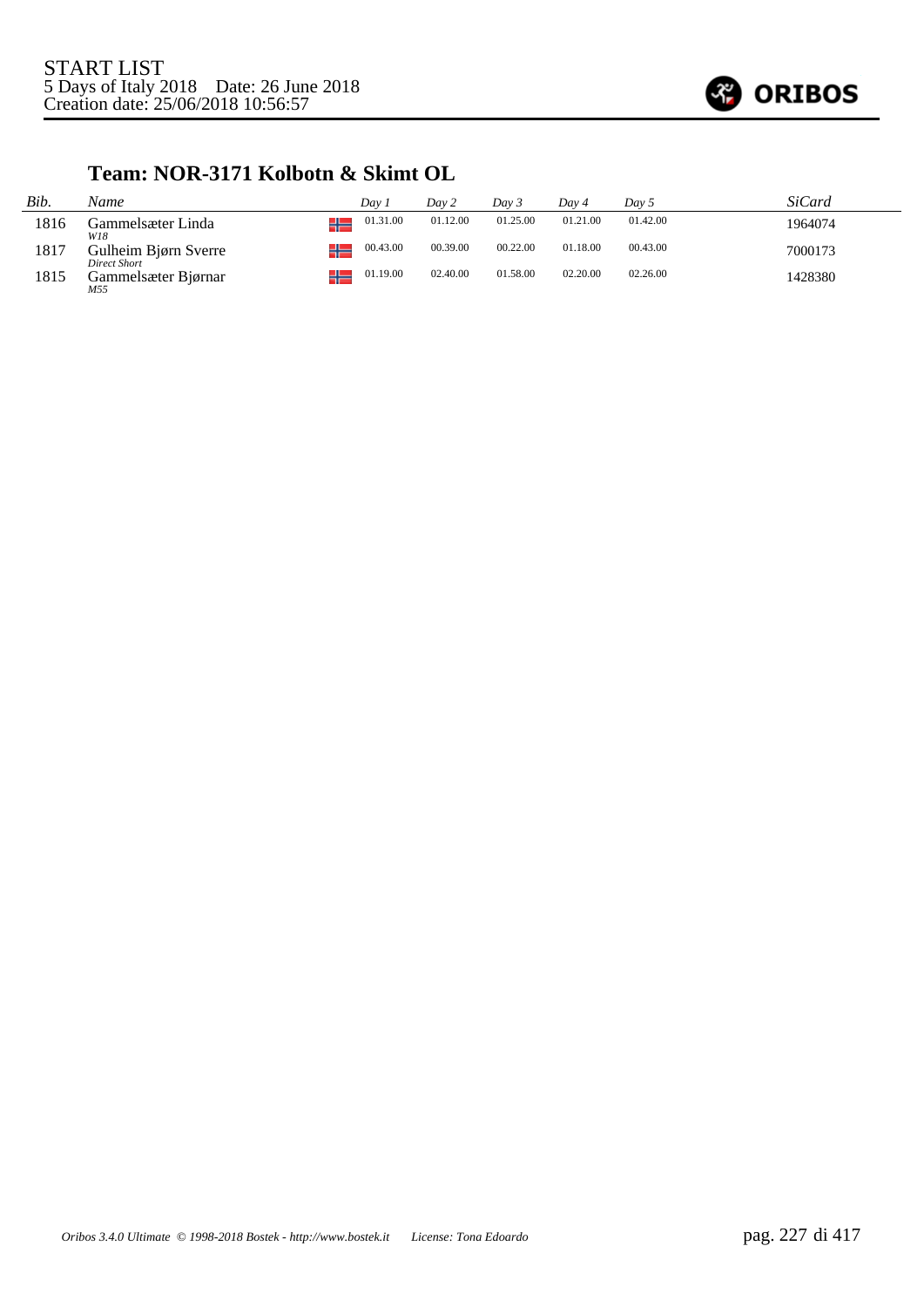

#### **Team: NOR-3172 Konnerud IL**

| Bib. | Name                     | Dav |          | Dav 2    | Day 3    | Dav 4    | Dav 5    | <i>SiCard</i> |
|------|--------------------------|-----|----------|----------|----------|----------|----------|---------------|
| 1818 | Dyrnes Moen Arild<br>M70 | π   | 02.37.00 | 02.42.00 | 00.59.00 | 02.15.00 | 00.52.00 | 980600        |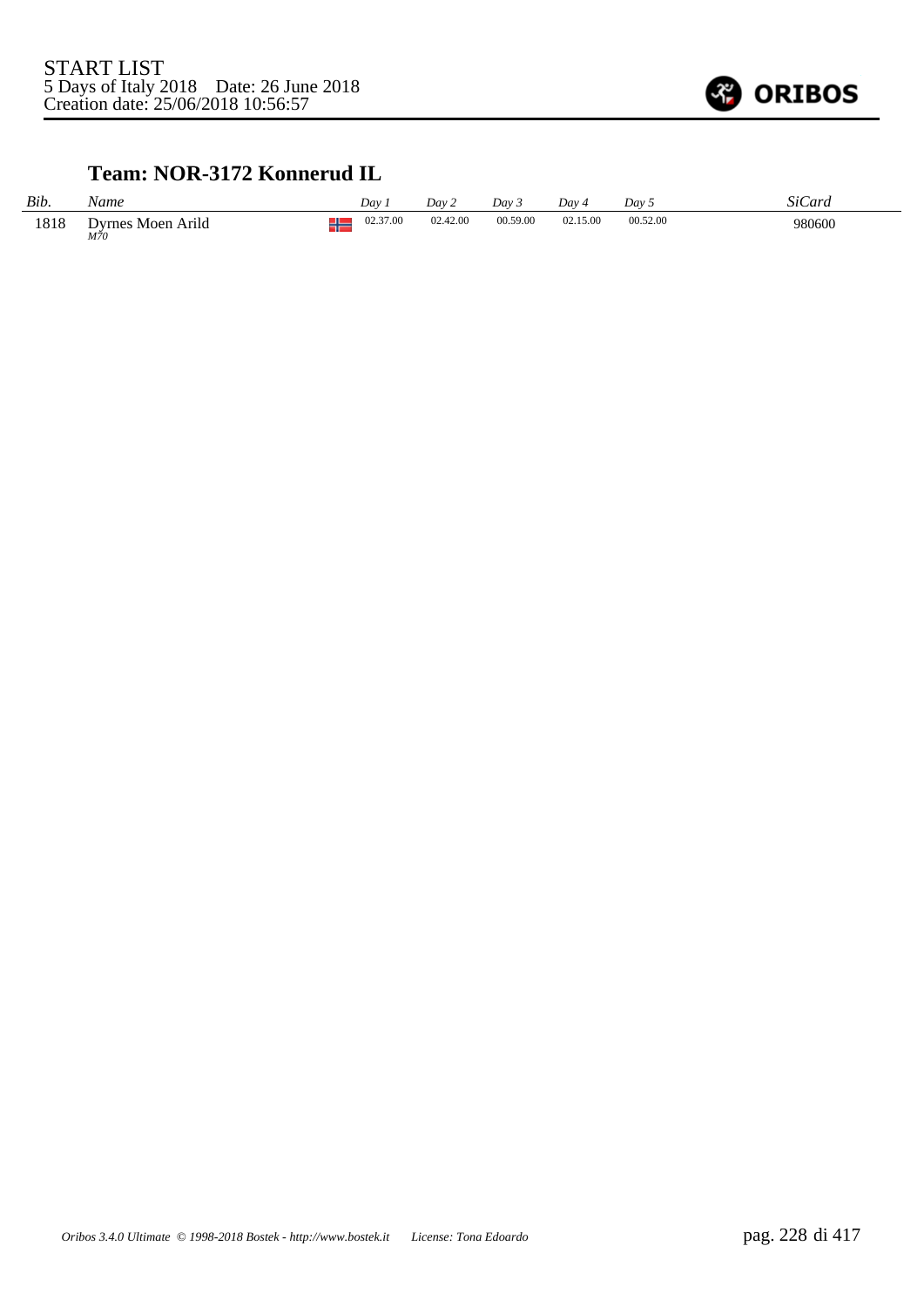

## **Team: NOR-3173 Kristiansand Orienteringsklubb**

| Bib. | Name                  |       | Dav.     | Day 2    | Dav 3    | Dav 4    | Day 5    | <i>SiCard</i> |
|------|-----------------------|-------|----------|----------|----------|----------|----------|---------------|
| 1819 | Mulen Ingvild<br>W50  | - I L | 00.39.00 | 02.32.00 | 01.12.00 | 02.13.00 | 00.22.00 | 7578067       |
| 1834 | Blandkjenn Jan<br>M55 | - 11  | 01.33.00 | 02.04.00 | 02.44.00 | 01.32.00 | 02.36.00 | 7729015       |
| 1820 | Saeboe Oivind<br>M55  | ┚┖    | 01.43.00 | 02.46.00 | 01.30.00 | 01.23.00 | 02.00.00 | 503946        |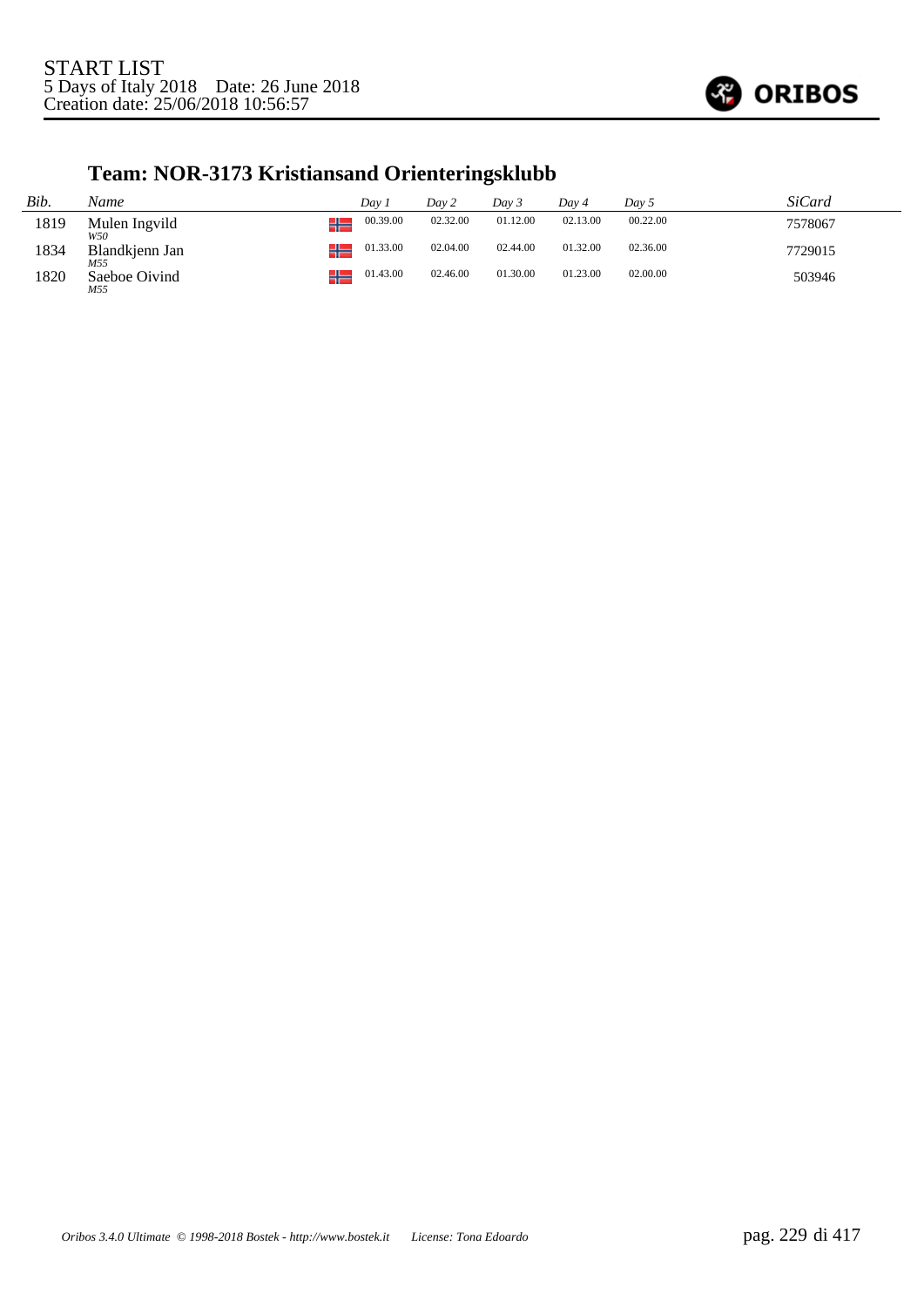

## **Team: NOR-3174 Lierbygda OL**

| Bib. | Name                             | Dav 1             | Day 2    | Dav 3    | Dav 4    | Day 5    | SiCard  |
|------|----------------------------------|-------------------|----------|----------|----------|----------|---------|
| 1822 | Haverstad Ingemar Jansson<br>M60 | 02.32.00<br>- I L | 00.34.00 | 01.19.00 | 01.35.00 | 00.54.00 | 7208218 |
| 1821 | Haverstad Helga<br>W60           | 01.44.00<br>JL.   | 01.36.00 | 01.14.00 | 00.13.00 | 01.54.00 | 7208238 |
| 1823 | Spanli Marianne<br>W60           | 01.30.00<br>ᅠ     | 01.44.00 | 01.10.00 | 00.51.00 | 00.38.00 | 9200284 |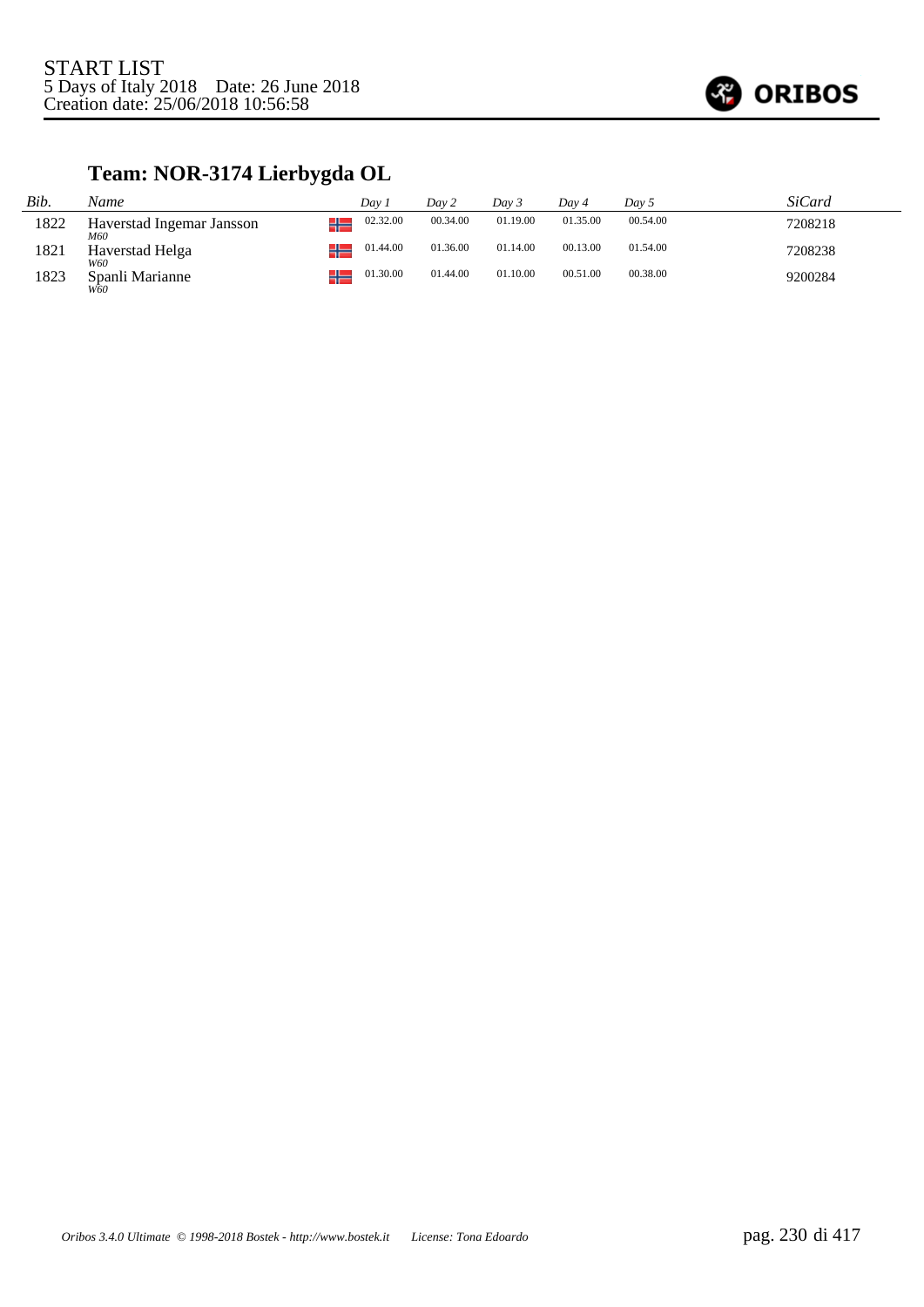

#### *Bib. Name Day 1 Day 2 Day 3 Day 4 Day 5 SiCard* 1832 Wedum Fredrik Funderud ▚▏ 01.16.00 00.13.00 00.37.00 00.37.00 00.27.00 0 *M10* 1828 Madslien Magnhild Olive Kleppa ╬ 00.35.00 00.26.00 00.22.00 00.08.00 00.32.00 3639010 *W10* ╬ 01.36.00 00.05.00 00.29.00 00.51.00 01.09.00 7270507 1827 Madslien Ivar Kleppa *M12* 1829 Madslien Ole Gunnar Kleppa ╬ 00.56.00 00.34.00 00.49.00 00.11.00 02.02.00 7070804 <sup>*M14*</sup><br>1831 Wedum Christian Funderud ╬ 00.53.00 00.21.00 00.33.00 00.07.00 02.05.00 0 *M14* 1826 Madslien Birgit Dorthea Kleppa ╬ 02.06.00 01.00.00 00.55.00 00.41.00 02.12.00 7022003 *W16* 02.12.00 01.17.00 00.59.00 02.36.00 02.41.00 7010773 1830 Madslien Valborg ╬ *W45* 02.28.00 02.02.00 01.08.00 00.39.00 00.50.00 7180572 1825 Kleppa Tormod *M45* ╬ 1824 Funderud Kai H= 02.00.00 02.03.00 02.05.00 01.30.00 02.06.00 0*M55*

#### **Team: NOR-3175 Lillehammer OK**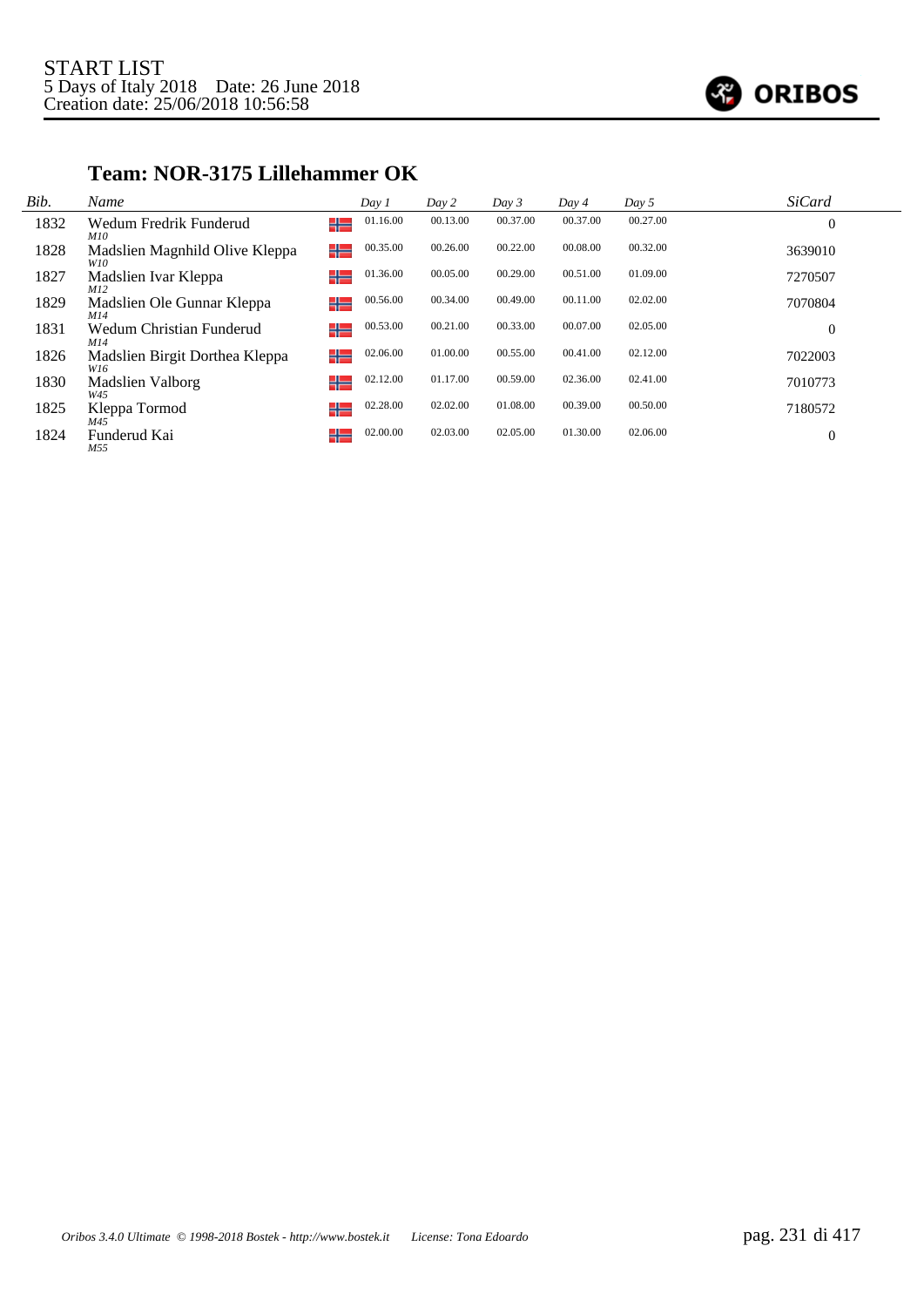

#### **Team: NOR-3176 Lillomarka OL**

| Bib. | Name                 |    | Day      | Dav 2    | Day 3    | Dav 4    | Dav 5    | SiCard |
|------|----------------------|----|----------|----------|----------|----------|----------|--------|
| 1833 | Nygaard Svein<br>M50 | IL | 02.07.00 | 02.06.00 | 02.26.00 | 02.20.00 | 00.50.00 | 887862 |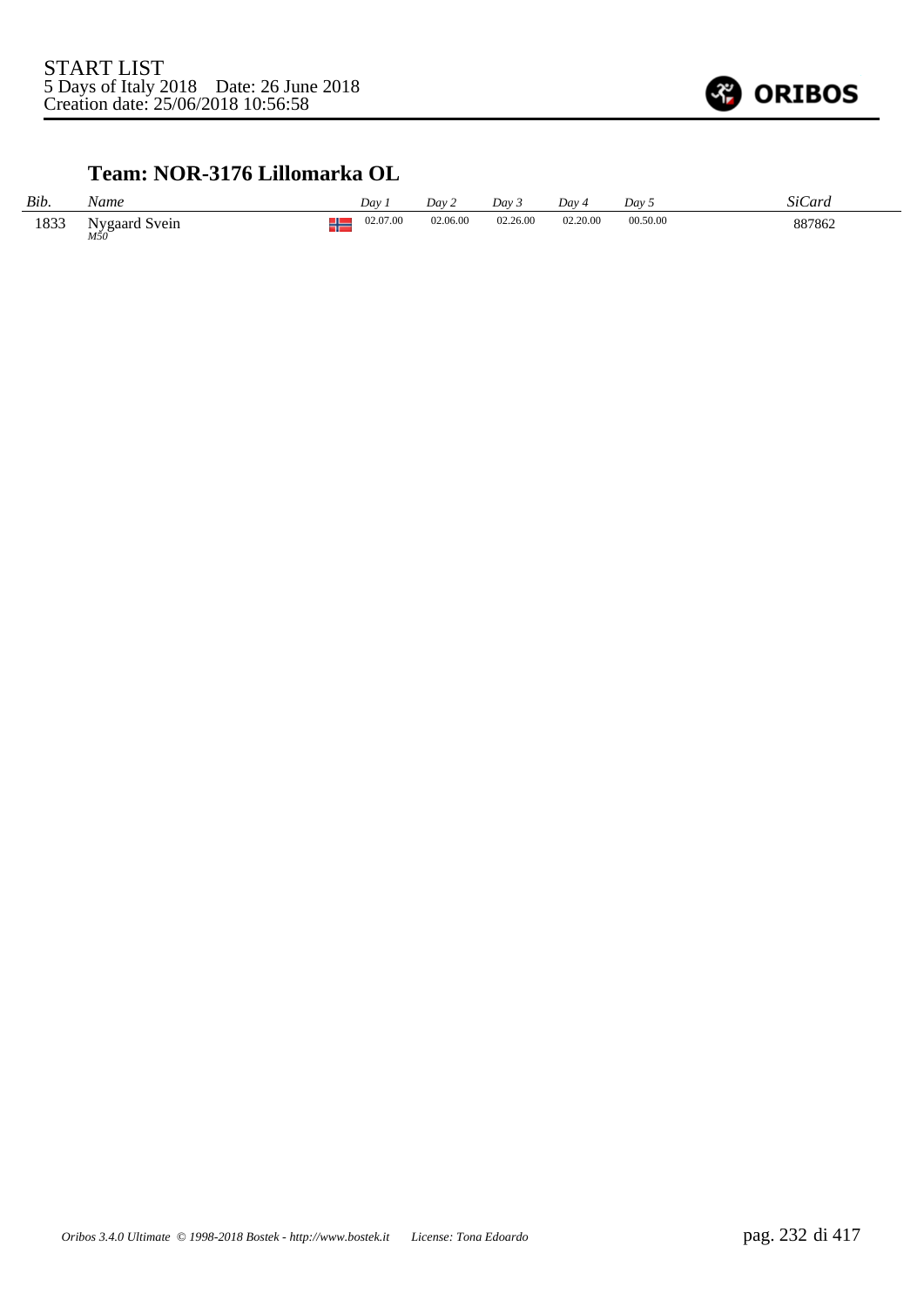

## **Team: NOR-3177 missing**

| Bib. | Name                      | Day                 | Day 2    | Dav 5    | Dav 4    | Day 5    | SiCard  |
|------|---------------------------|---------------------|----------|----------|----------|----------|---------|
| 1835 | Eriksen Are Harald<br>M65 | 00.51.00<br>æ<br>70 | 01.47.00 | 00.28.00 | 00.48.00 | 00.53.00 | 7207901 |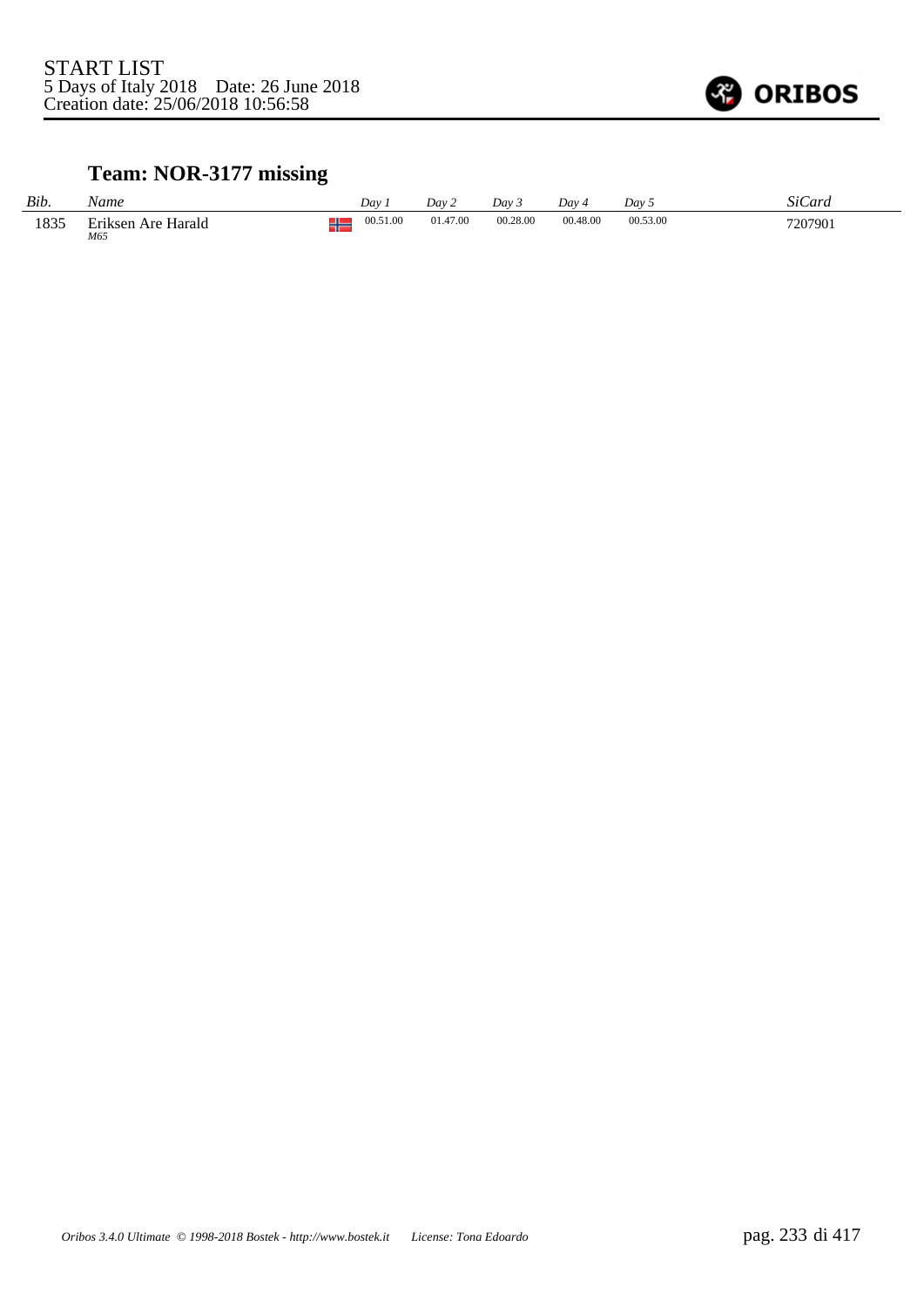

#### **Team: NOR-3178 MODUM OL**

| Bib. | Name                            | Dav 1          | Day 2    | Day 3    | Day 4    | Day 5    | <i>SiCard</i> |
|------|---------------------------------|----------------|----------|----------|----------|----------|---------------|
| 9543 | Kopland Helge<br>M21 Long       | 00.16.00<br>⊥∟ | 01.23.00 | 01.07.00 | 01.30.00 | 01.32.00 | 1003355       |
| 1837 | Martensson Hege<br>Direct Short | 00.48.00<br>╬  | 00.56.00 | 00.30.00 | 01.14.00 | 01.32.00 |               |
| 1838 | Mårtensson Jörgen<br>M55        | 00.50.00<br>╬  | 01.31.00 | 01.39.00 | 01.29.00 | 01.21.00 |               |
| 1836 | Kopland Jens<br>M55             | 01.02.00<br>╬  | 01.58.00 | 02.16.00 | 02.08.00 | 01.39.00 |               |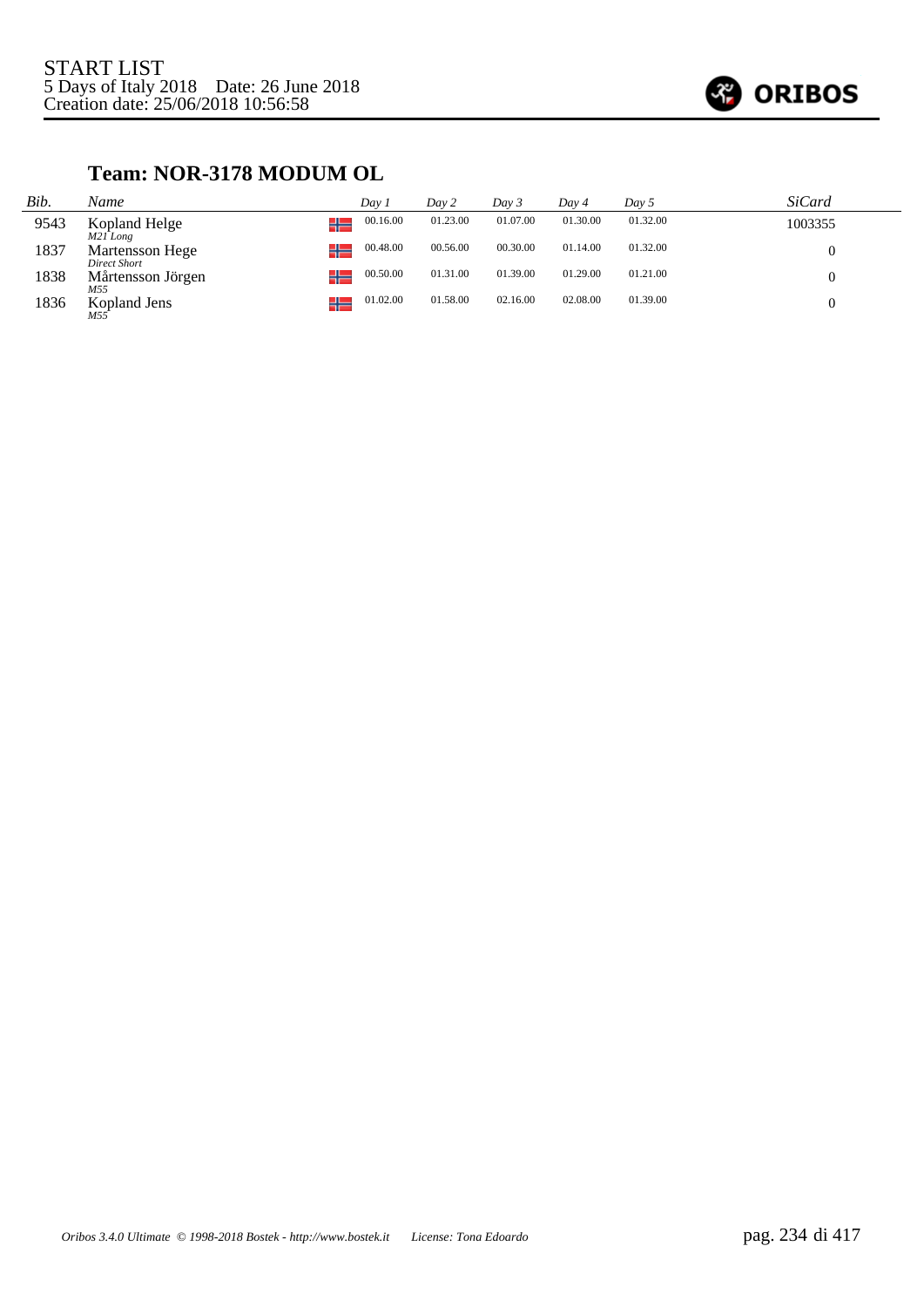

#### **Team: NOR-3179 Nidarøst OK**

| Bib. | Name                        | Dav      | Day 2    | Dav 3    | Dav 4    | Dav 5    | SiCard  |
|------|-----------------------------|----------|----------|----------|----------|----------|---------|
| 1839 | Gjermstad Anne-Sofie<br>W65 | 01.53.00 | 01.50.00 | 00.12.00 | 02.01.00 | 00.56.00 | 9102773 |
| 1840 | Stephansen Torleif<br>M75   | 00.43.00 | 00.54.00 | 00.52.00 | 00.39.00 | 00.47.00 | 9102772 |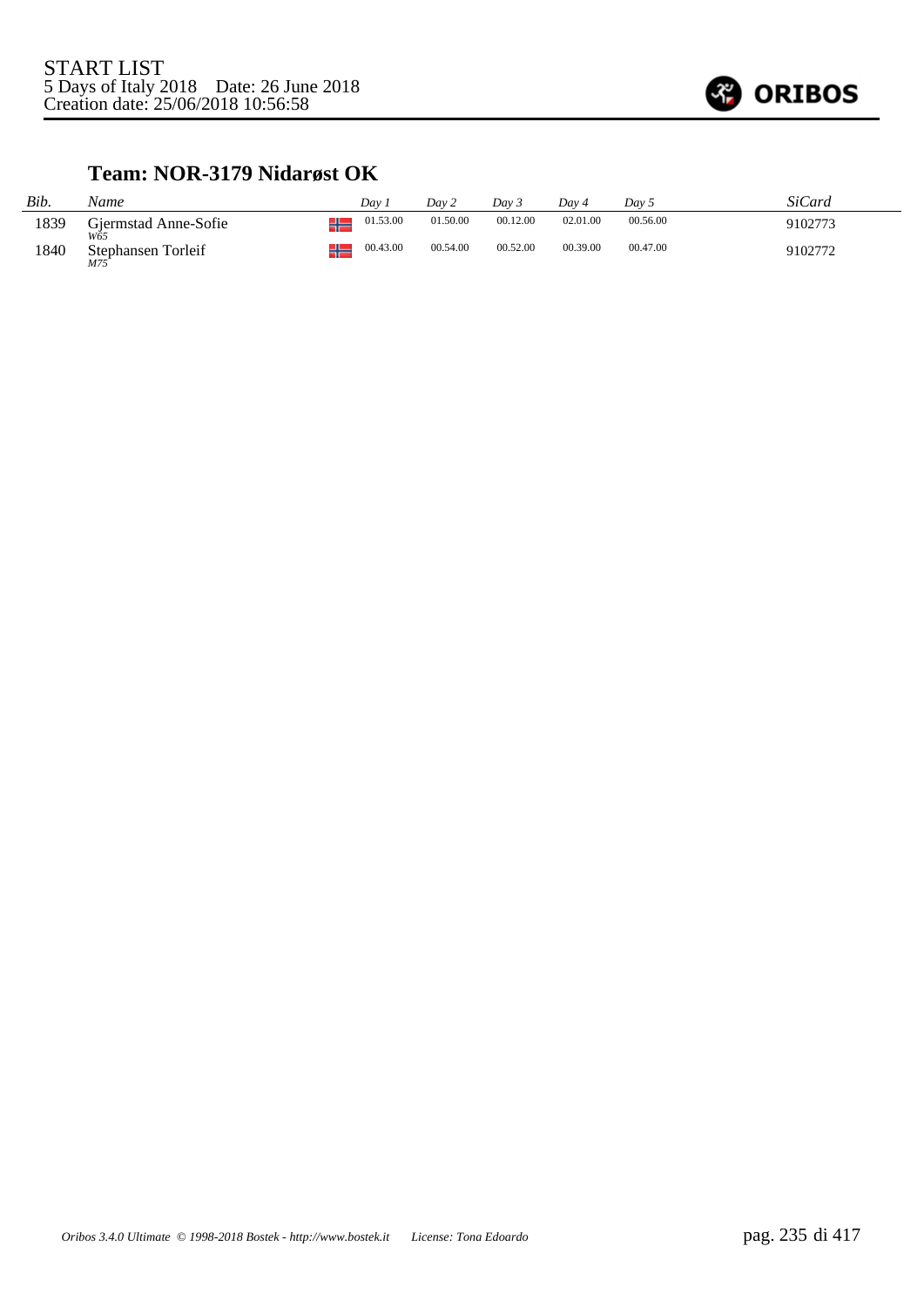

#### **Team: NOR-3180 NTNUI**

| Bib. | Name                          |   | Dav      | Day 2    | Day 3    | Dav 4    | Day 5          | SiCard |
|------|-------------------------------|---|----------|----------|----------|----------|----------------|--------|
| 1842 | Nordbrøden Peter<br>M21 Short | ┖ | 02.57.00 | 02.21.00 | 00.45.00 | 02.42.00 | $-12 - 12 - 1$ | 970730 |
| 1841 | Ausen Kristine<br>W21 Short   | ℡ | 01.09.00 | 00.37.00 | 01.23.00 | 01.56.00 | 00.58.00       | 262675 |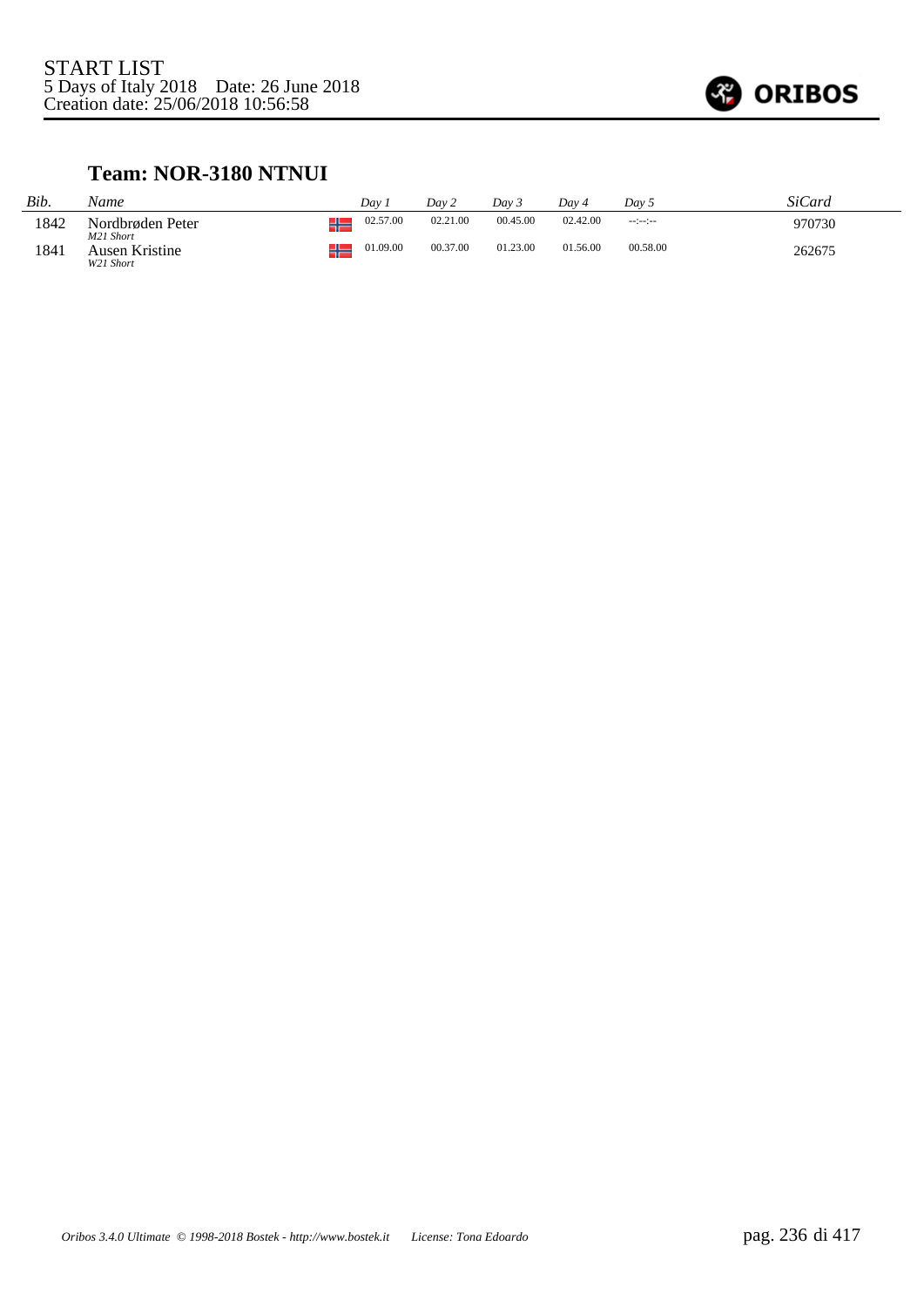

## **Team: NOR-3181 Nydalen SK**

| Bib. | Name                                      | Dav 1    | Dav 2    | Day 3    | Day 4    | Day 5    | <i>SiCard</i> |
|------|-------------------------------------------|----------|----------|----------|----------|----------|---------------|
| 1845 | Gjellestad Christian Berge<br>طللا<br>M10 | 00.18.00 | 00.01.00 | 00.57.00 | 00.19.00 | 01.07.00 | 1429756       |
| 1846 | Gjellestad Ida Berge                      | 00.15.00 | 00.28.00 | 00.02.00 | 00.36.00 | 00.24.00 | 1429860       |
| 1843 | Gjellestad Anja Berge                     | 02.08.00 | 01.20.00 | 00.36.00 | 01.35.00 | 01.37.00 | 1429656       |
| 1844 | Gjellestad Bernt<br>M40                   | 02.03.00 | 01.17.00 | 02.04.00 | 02.07.00 | 02.11.00 | 1428846       |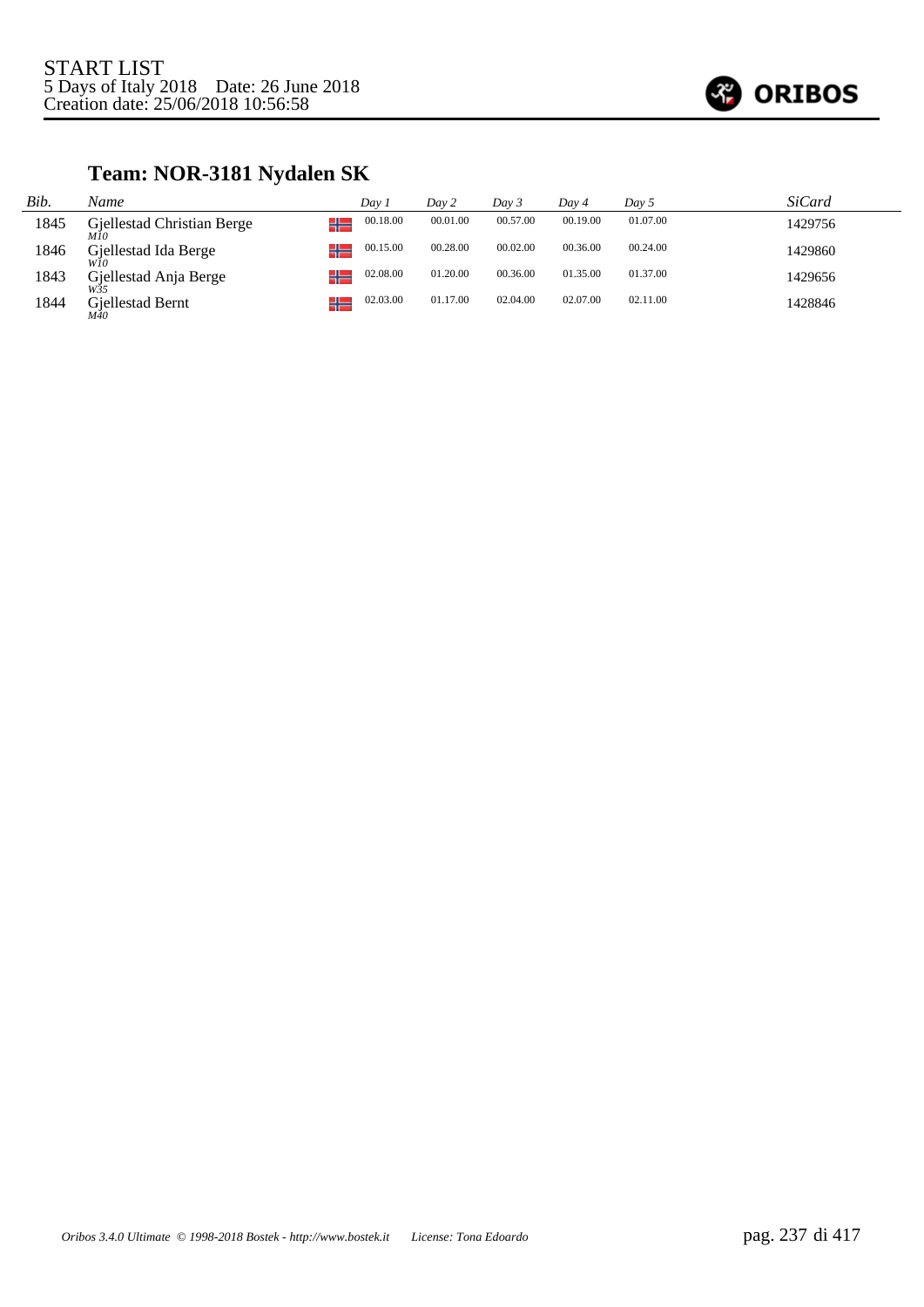

## **Team: NOR-3182 Nydalens SK**

| Bib. | Name                             | Day 1          | Day 2    | Day 3    | Day 4    | Day 5    | <b>SiCard</b> |
|------|----------------------------------|----------------|----------|----------|----------|----------|---------------|
| 1849 | Jonsson Elias<br>M21 Elite       | 02.27.00<br>╬  | 00.55.00 | 01.42.00 | 01.13.00 | 01.58.00 | 8130399       |
| 1847 | Eijsink Henrik<br>M21 Elite      | 01.27.00<br>╬  | 01.13.00 | 01.03.00 | 02.19.00 | 01.04.00 | 7171777       |
| 1848 | <b>Huber Marion</b><br>W21 Elite | 00.39.00<br>╬  | 00.31.00 | 02.12.00 | 01.54.00 | 02.22.00 | 1600007       |
| 1854 | Waaler Kaas Sverre<br>M21 Elite  | 01.12.00<br>╬═ | 01.31.00 | 02.18.00 | 02.04.00 | 02.25.00 | 9200747       |
| 1850 | Jonsson Maria<br>W50             | 01.18.00<br>╬  | 02.23.00 | 01.07.00 | 01.48.00 | 00.32.00 | 676767        |
| 1851 | Jonsson Sören                    | 01.54.00<br>╬  | 01.52.00 | 02.03.00 | 00.17.00 | 01.32.00 | 778899        |
| 1853 | M60<br>Kaarby Karen Marie Eid    | 01.48.00<br>╬  | 01.12.00 | 01.36.00 | 01.55.00 | 01.00.00 | 237722        |
| 1852 | W60<br>Kaarby Jon<br>M60         | 02.06.00<br>╬  | 01.22.00 | 00.37.00 | 00.55.00 | 00.56.00 | 237724        |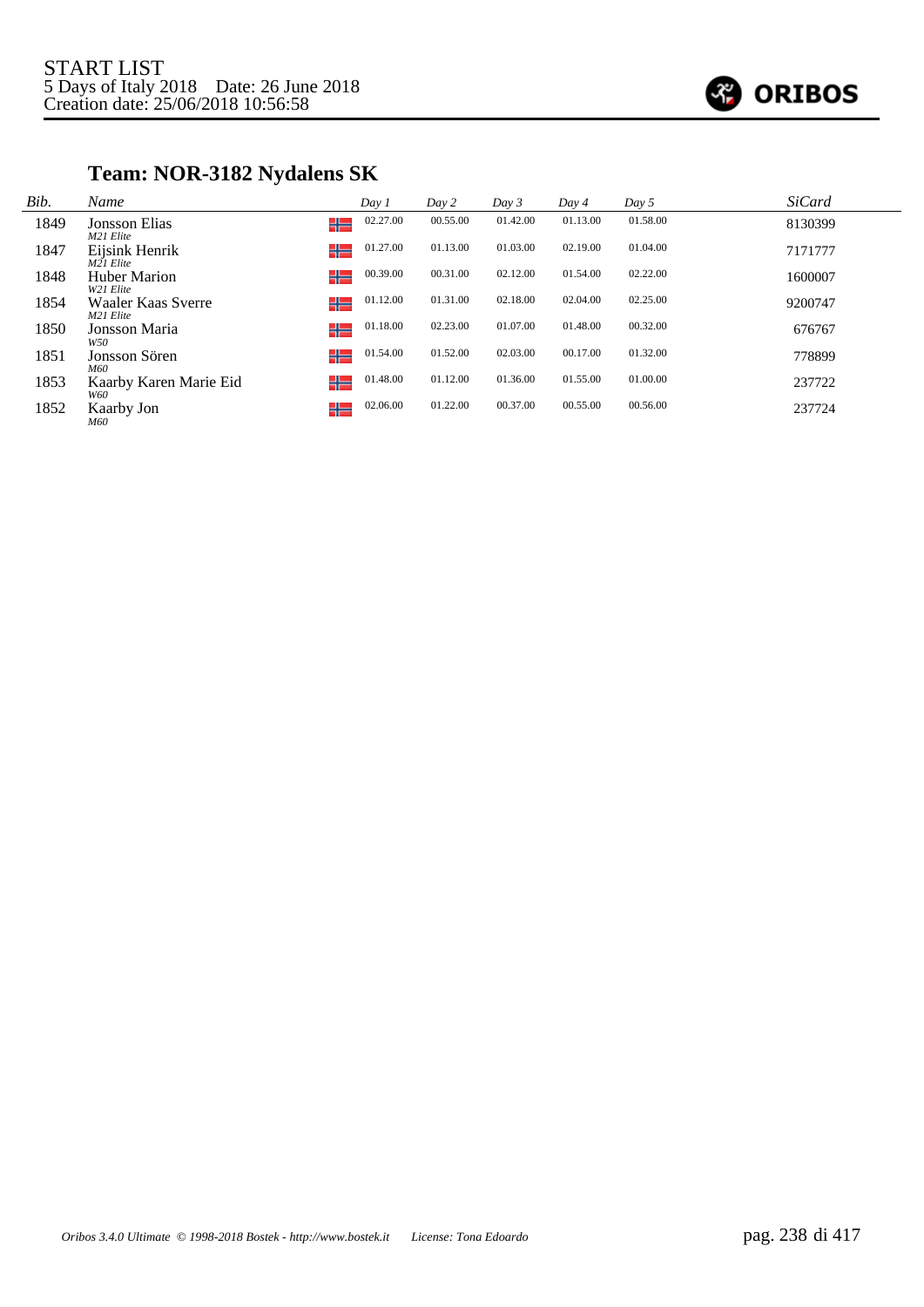

## **Team: NOR-3183 Oddersjaa**

| Bib. | Name                   |    | Dav      | Dav 2    | Day 3    | Dav 4    | Dav 5    | SiCard |
|------|------------------------|----|----------|----------|----------|----------|----------|--------|
| 1855 | Stenstad Øivind<br>M55 | IL | 02.16.00 | 02.49.00 | 01.48.00 | 02.06.00 | 02.07.00 |        |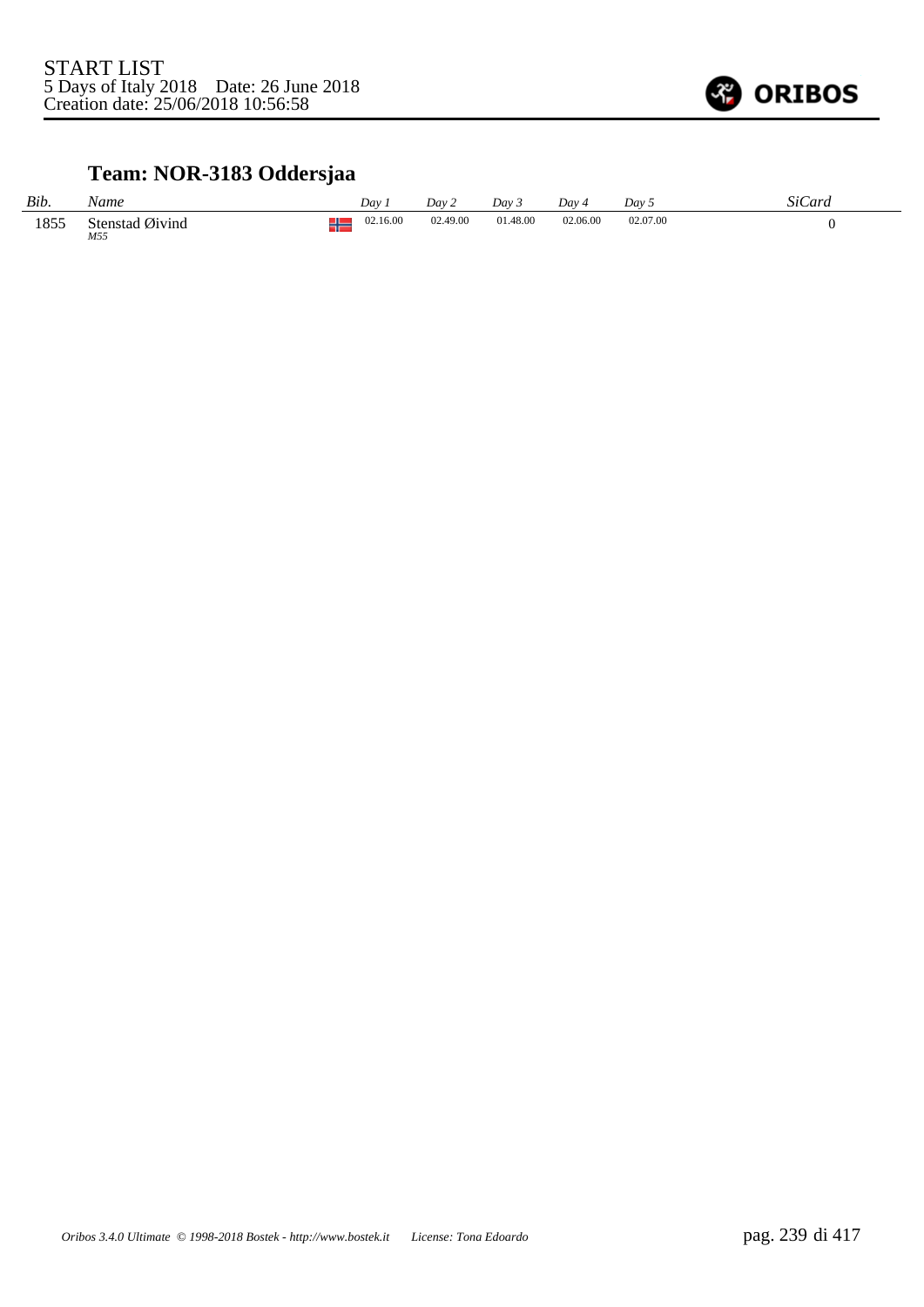

#### **Team: NOR-3184 OK Moss**

| Bib. | Name                      | Dav 1          | Day 2    | Dav 3    | Dav 4    | Day 5    | SiCard |
|------|---------------------------|----------------|----------|----------|----------|----------|--------|
| 1858 | Tangen Morten<br>M21 Long | 00.43.00<br>⊥∟ | 01.08.00 | 01.43.00 | 01.39.00 | 00.44.00 | 681897 |
| 1856 | Fredh Linda<br>W40        | 01.11.00<br>⊥∟ | 02.46.00 | 01.20.00 | 02.33.00 | 01.48.00 | 681890 |
| 1857 | Koren Hallvard<br>M50     | 02.10.00<br>⊥∟ | 01.03.00 | 02.04.00 | 01.37.00 | 00.28.00 | 902911 |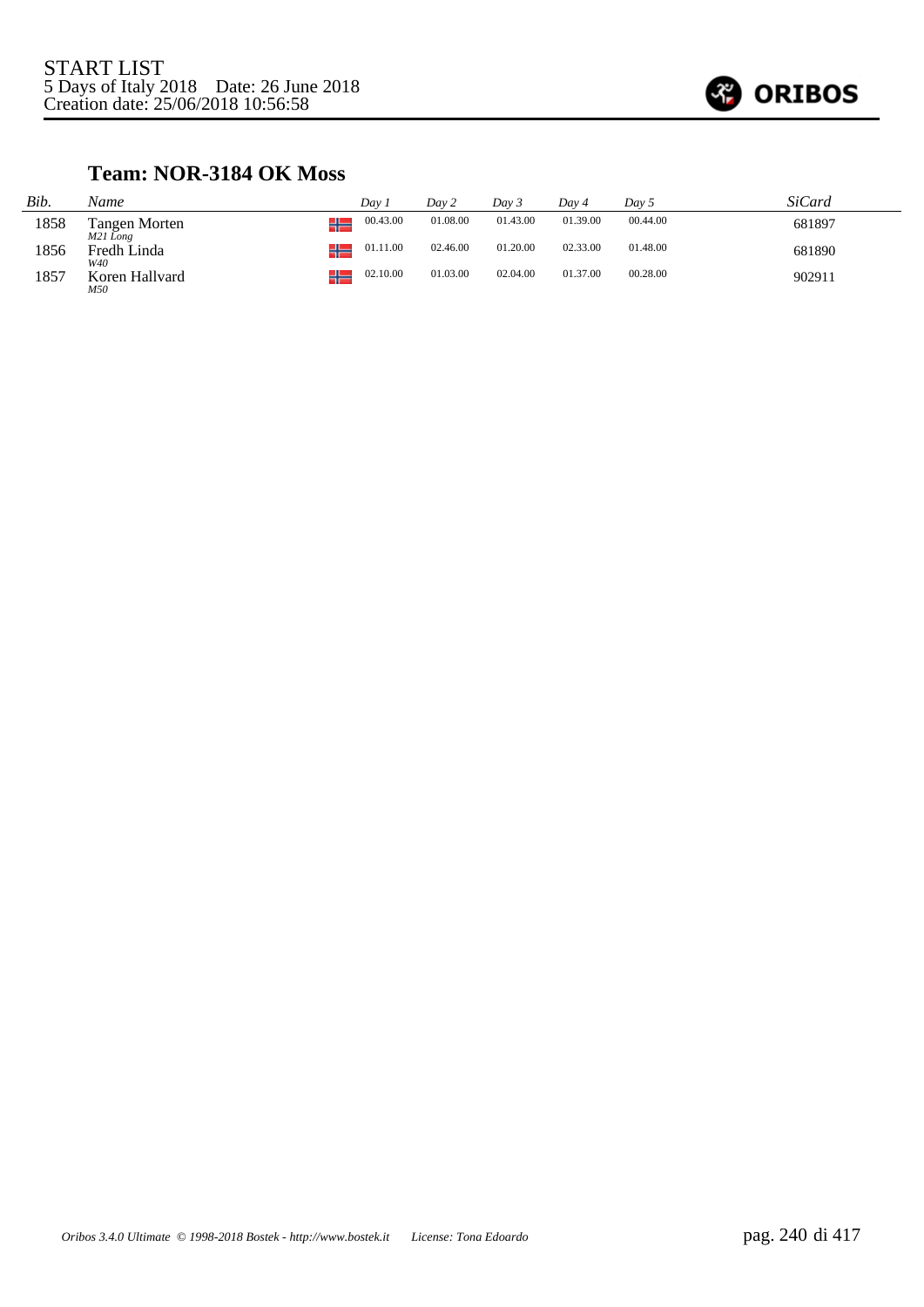

## **Team: NOR-3185 OL Trollelg**

| Bib. | Name                         | Dav 1    | Day 2    | Day 3    | Day 4    | Day 5    | SiCard  |
|------|------------------------------|----------|----------|----------|----------|----------|---------|
| 1861 | Stensrud Kristian<br>M40     | 00.30.00 | 01.23.00 | 01.49.00 | 02.34.00 | 01.38.00 | 9005289 |
| 1859 | Olsen Kirsti Naess<br>W45    | 01.34.00 | 01.23.00 | 02.25.00 | 01.10.00 | 01.23.00 | 1400542 |
| 1860 | <b>Stensrud Frode</b><br>M70 | 01.10.00 | 00.42.00 | 02.11.00 | 01.21.00 | 01.37.00 | 2033835 |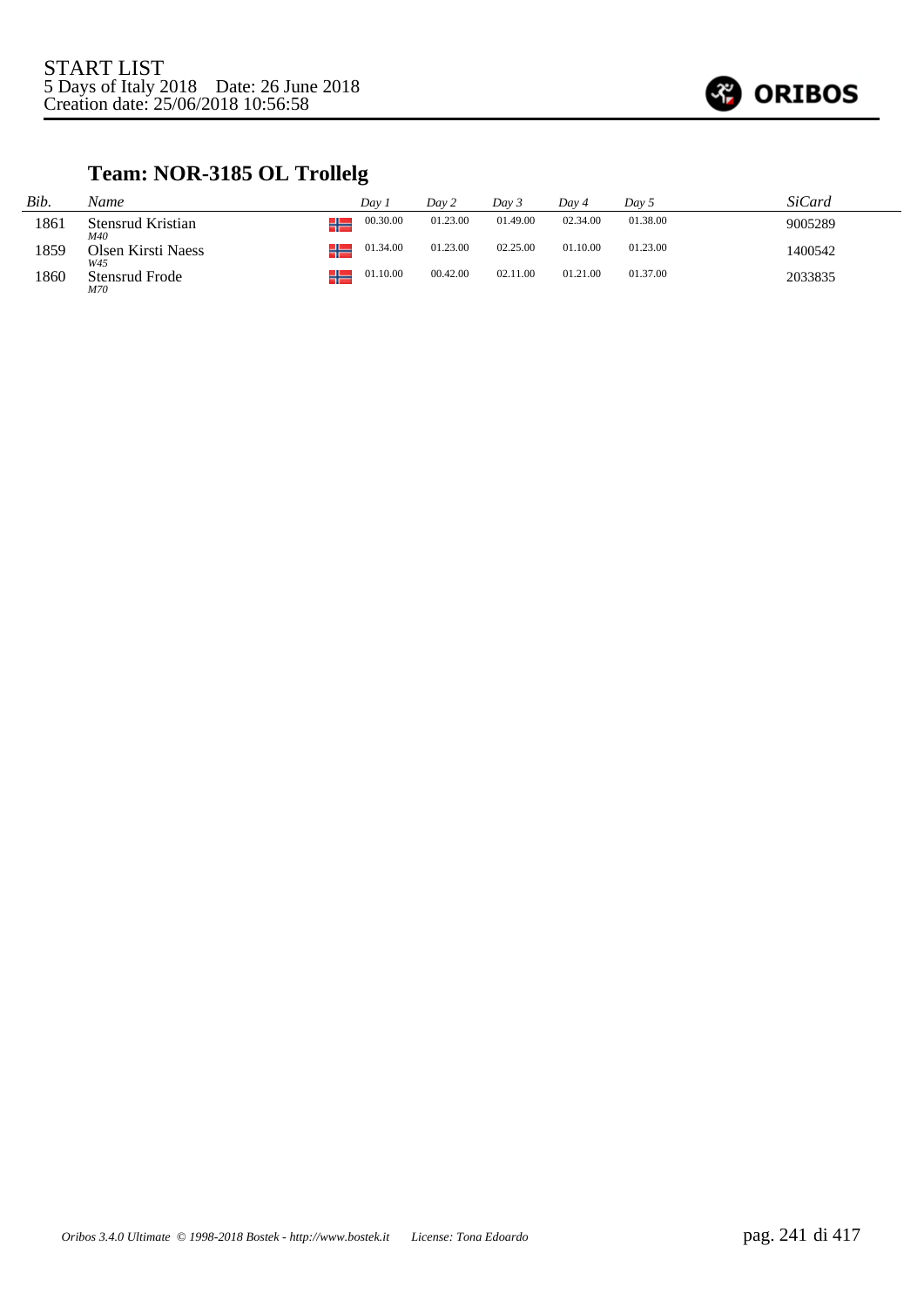

#### **Team: NOR-3186 OL Trollo**

| Bib. | Name                 | Dav 1    | Day 2    | Day 3    | Dav 4    | Day 5    | SiCard |
|------|----------------------|----------|----------|----------|----------|----------|--------|
| 1863 | Damgaard Tove<br>W60 | 01.22.00 | 01.04.00 | 00.20.00 | 01.33.00 | 00.24.00 | 237727 |
| 1862 | Damgaard Axel<br>M60 | 02.40.00 | 00.40.00 | 01.37.00 | 00.21.00 | 01.42.00 | 237729 |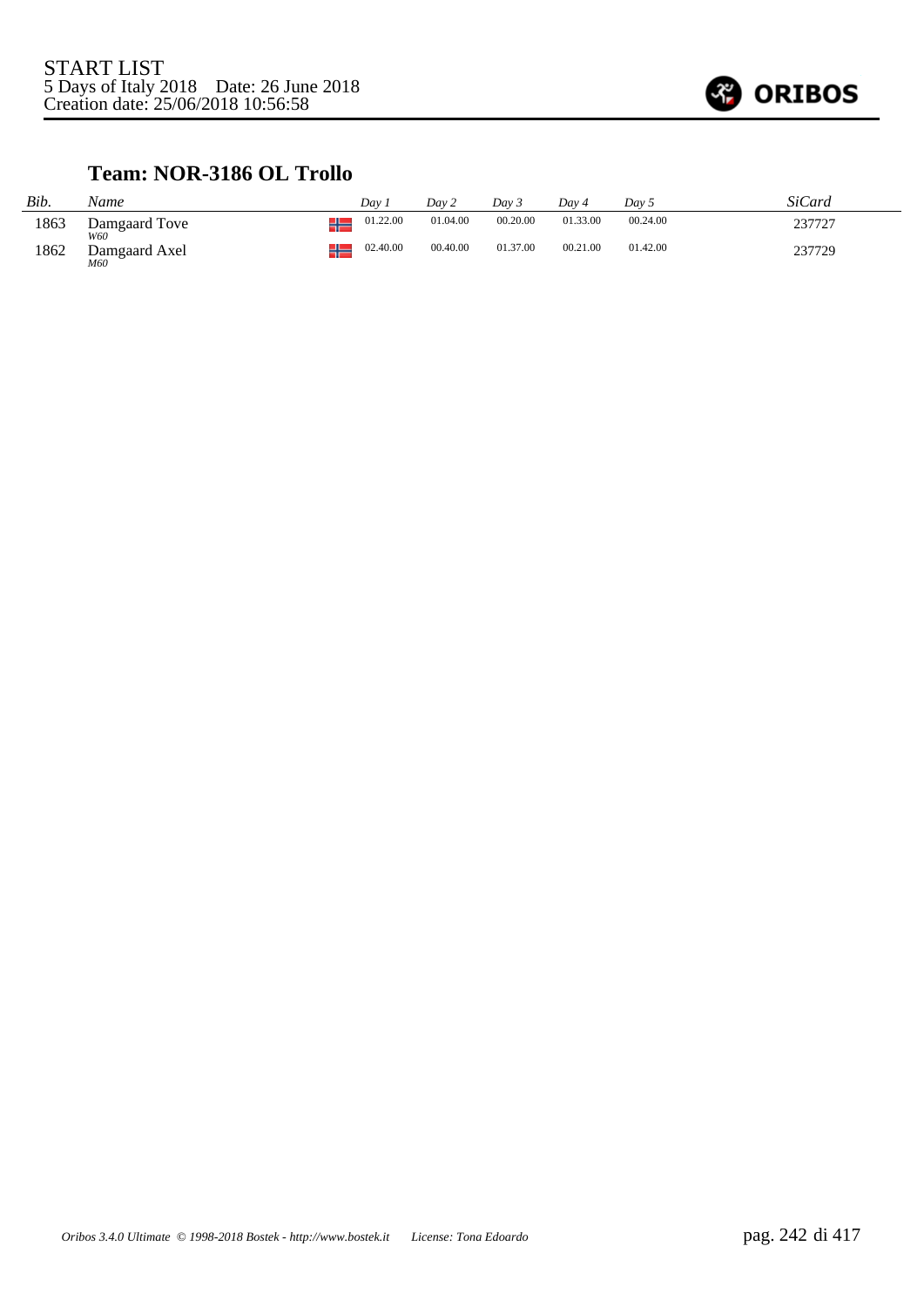

#### **Team: NOR-3187 OSI**

| Bib. | Name                | Dav      | Day 2    | Dav 3    | Dav 4    | Day 5    | SiCard  |
|------|---------------------|----------|----------|----------|----------|----------|---------|
| 1864 | Grinde Biørn<br>M65 | 01.39.00 | 01.07.00 | 00.34.00 | 01.16.00 | 00.27.00 | 2021628 |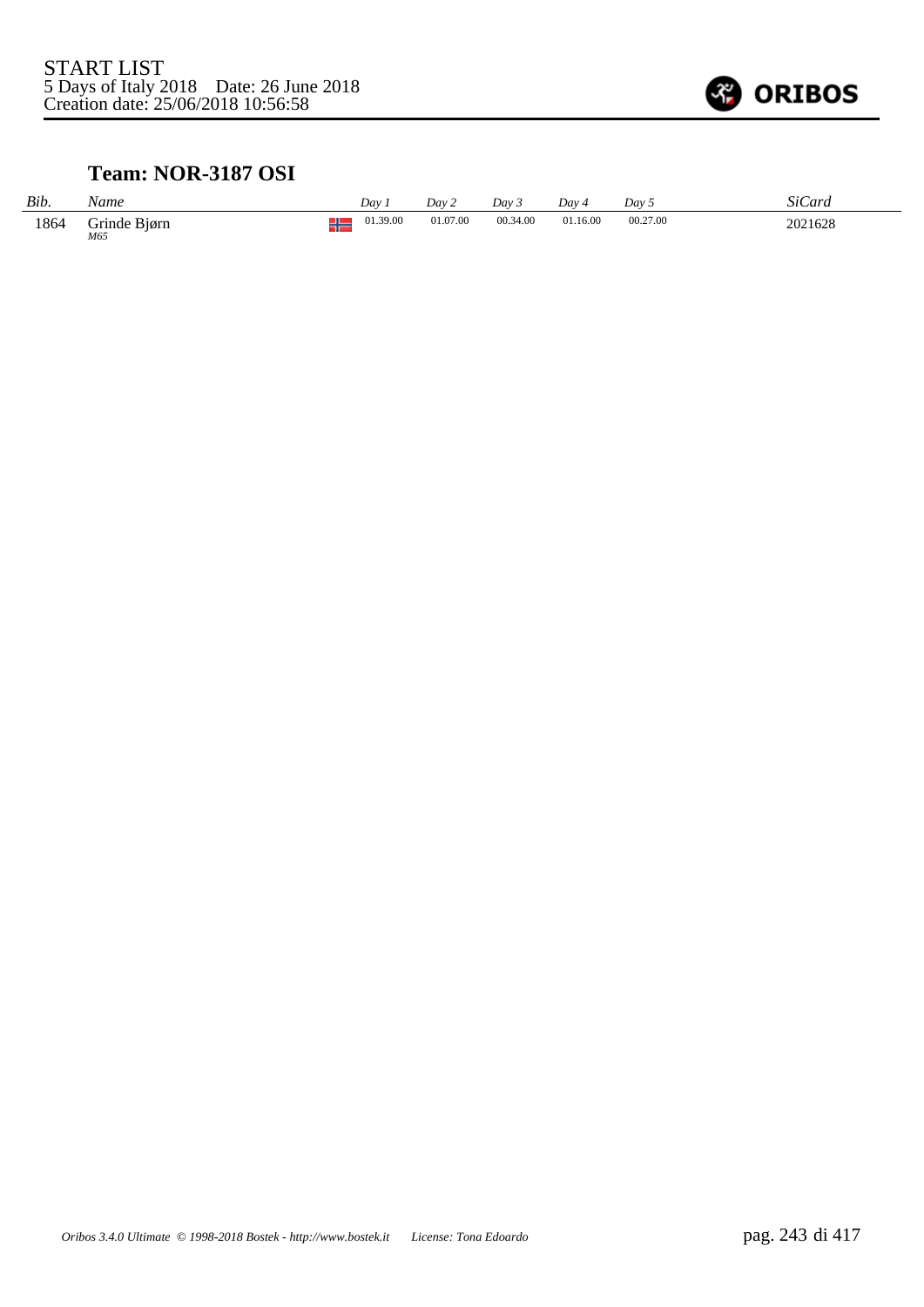

# **Team: NOR-3188 Østmarka orienteering club**

| Bib. | Name                            | Dav 1          | Day 2    | Day 3    | Day 4            | Day 5           | <i>SiCard</i> |
|------|---------------------------------|----------------|----------|----------|------------------|-----------------|---------------|
| 1868 | Nermoen Sigrid<br>W14           | 01.04.00<br>╬  | 01.22.00 | 01.10.00 | 01.27.00         | 00.23.00        | 9751044       |
| 1867 | Nermoen Jostein<br>Direct Short | 00.40.00<br>╬  | 00.48.00 | 00.05.00 | $-1 - 1 - 1 - 1$ | $-12 - 12 - 12$ |               |
| 1866 | Nermoen Ingrid<br>W55           | 00.43.00<br>╬  | 00.53.00 | 02.09.00 | 00.22.00         | 01.31.00        | 9782939       |
| 1865 | Christensen Bjørn Anton<br>M55  | 02.06.00<br>┙╚ | 01.25.00 | 02.02.00 | 02.17.00         | 01.49.00        | 7579231       |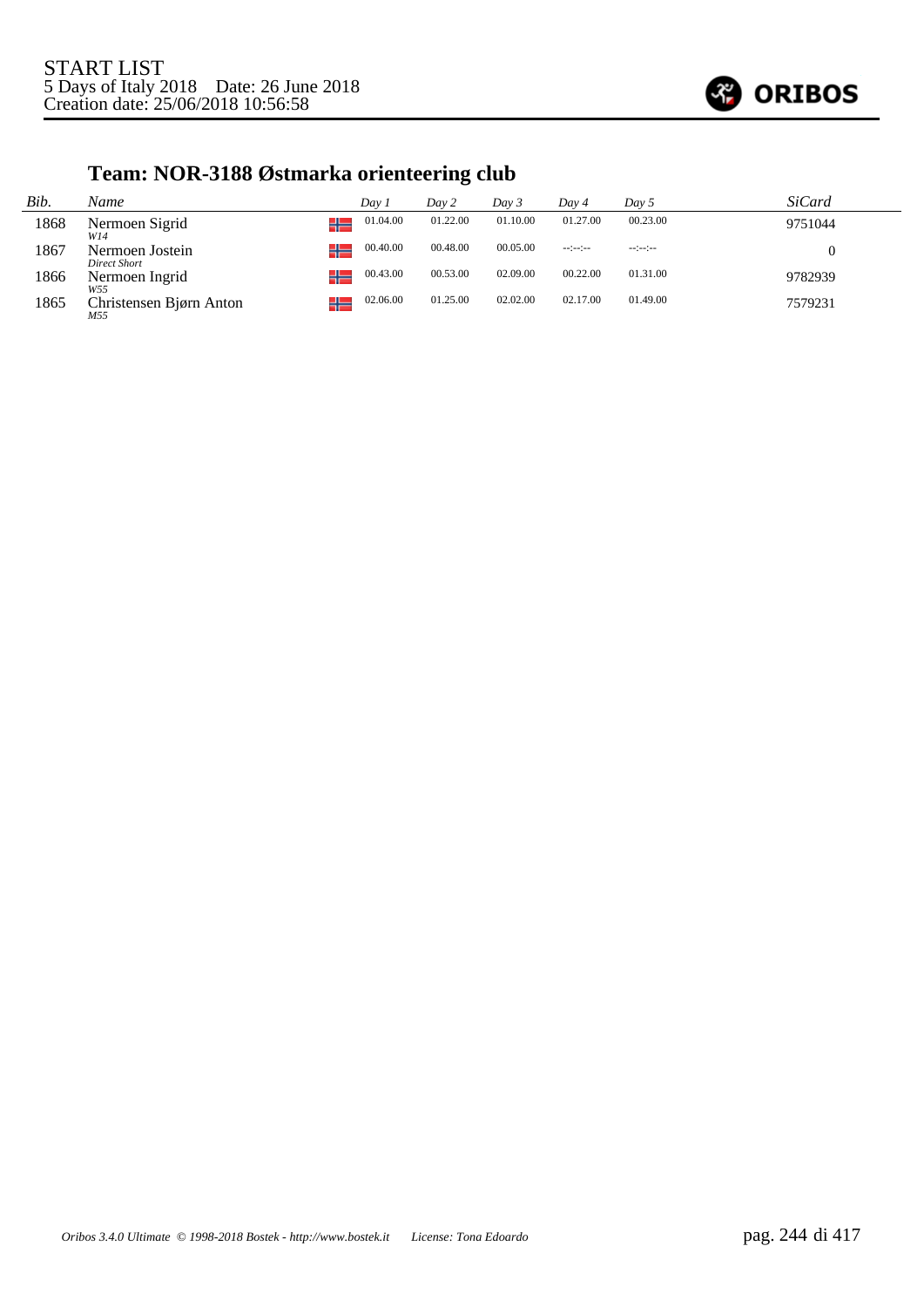

## **Team: NOR-3189 Porsgrunn OL**

| Bib. | Name                                    |   | Day 1    | Day 2    | Day 3    | Day 4    | Day 5    | <b>SiCard</b> |  |
|------|-----------------------------------------|---|----------|----------|----------|----------|----------|---------------|--|
| 1875 | Beitdokken Erik<br>╬<br>M10             |   | 01.02.00 | 00.49.00 | 01.05.00 | 01.01.00 | 00.51.00 | 237746        |  |
| 1896 | ╬<br>Thunold Sofie Wiersdalen<br>W12    |   | 01.03.00 | 00.24.00 | 00.12.00 | 00.56.00 | 01.00.00 | 237739        |  |
| 1882 | Kornmo Sondre                           | ╬ | 01.14.00 | 00.45.00 | 01.03.00 | 00.35.00 | 00.23.00 | 237748        |  |
| 1877 | M12<br>Beitdokken Marie<br>╬<br>W12     |   | 01.13.00 | 00.44.00 | 00.38.00 | 00.24.00 | 00.24.00 | 237753        |  |
| 1895 | Thunold Oscar Wiersdalen<br>╬<br>M14    |   | 00.17.00 | 00.19.00 | 00.44.00 | 00.08.00 | 02.03.00 | 237740        |  |
| 1874 | Beitdokken Anne<br>╬<br>W14             |   | 01.23.00 | 01.20.00 | 01.30.00 | 01.10.00 | 00.39.00 | 237743        |  |
| 1891 | Meen Ola<br>╬<br>M14                    |   | 00.49.00 | 00.04.00 | 00.35.00 | 00.30.00 | 02.42.00 | 237734        |  |
| 1872 | Ausen Martin<br>╬<br>M16                |   | 01.21.00 | 01.13.00 | 01.41.00 | 00.24.00 | 00.21.00 | 902990        |  |
| 1887 | <b>Mathisen Tobias</b><br>M16           | ╬ | 01.41.00 | 00.23.00 | 01.53.00 | 01.36.00 | 01.41.00 | 7208212       |  |
| 1893 | ╬<br>Mehammer Maria Gammelsaeter<br>W16 |   | 02.16.00 | 00.42.00 | 00.18.00 | 00.55.00 | 02.28.00 | 237738        |  |
| 1880 | Kornmo Halvard<br>╬<br>M16              |   | 01.37.00 | 00.53.00 | 03.05.00 | 01.04.00 | 01.31.00 | 237754        |  |
| 1871 | Ausen Elise<br>W18                      | ╬ | 00.52.00 | 01.03.00 | 01.13.00 | 01.42.00 | 01.18.00 | 2077258       |  |
| 1888 | Meen Anna<br>W18                        | ╬ | 01.55.00 | 00.36.00 | 01.37.00 | 00.33.00 | 00.48.00 | 237735        |  |
| 1898 | <b>Vassend Hanne</b><br>╬<br>W18        |   | 00.58.00 | 01.39.00 | 01.22.00 | 00.21.00 | 01.39.00 | 927808        |  |
| 1885 | <b>Mathisen Rasmus</b><br>M18           | ╬ | 00.38.00 | 01.10.00 | 02.06.00 | 00.35.00 | 01.39.00 | 7208211       |  |
| 1879 | Kornmo Håkon<br>╬<br>M20                |   | 01.26.00 | 01.27.00 | 00.14.00 | 01.53.00 | 02.36.00 | 237755        |  |
| 1873 | Beitdokken Anita<br>╬<br>W40            |   | 01.31.00 | 02.38.00 | 02.34.00 | 02.41.00 | 01.18.00 | 237744        |  |
| 1894 | Thunold Lars Ole<br>M40                 | ╬ | 01.30.00 | 02.26.00 | 00.37.00 | 00.34.00 | 00.50.00 | 237737        |  |
| 1876 | Beitdokken Magnus<br>M40                | ╬ | 02.09.00 | 00.47.00 | 02.31.00 | 02.01.00 | 02.02.00 | 237745        |  |
| 1900 | Wiersdalen Siv<br>╬<br>W40              |   | 00.45.00 | 02.32.00 | 01.26.00 | 02.27.00 | 01.34.00 | 237736        |  |
| 1886 | Mathisen Sara<br>W45                    | ╬ | 00.10.00 | 02.23.00 | 01.33.00 | 01.38.00 | 00.41.00 | 7208209       |  |
| 1884 | ╬<br>Mathisen Magne W.<br>M45           |   | 02.08.00 | 01.56.00 | 00.52.00 | 01.45.00 | 02.28.00 | 7208221       |  |
| 1890 | Meen Lene<br>W45                        | ╬ | 00.14.00 | 01.31.00 | 02.15.00 | 02.28.00 | 00.37.00 | 237730        |  |
| 1889 | Meen Hans Christian<br>M45              | ╬ | 01.04.00 | 01.42.00 | 01.26.00 | 02.17.00 | 01.10.00 | 237732        |  |
| 1883 | Kornmo Thore<br>M45                     | ╬ | 01.42.00 | 01.10.00 | 00.46.00 | 02.53.00 | 00.26.00 | 237751        |  |
| 1892 | Mehammer Jostein<br>M45                 | ╬ | 01.38.00 | 02.16.00 | 01.54.00 | 02.23.00 | 00.52.00 | 237733        |  |
| 1870 | Ausen Dag<br>M45                        | ╬ | 00.40.00 | 01.02.00 | 01.10.00 | 01.19.00 | 02.16.00 | 262676        |  |
| 1881 | Kornmo Kristin<br>╬<br>W50              |   | 00.24.00 | 01.41.00 | 01.34.00 | 01.16.00 | 00.35.00 | 237749        |  |
| 1899 | Vassend Hilde<br>╬<br>W45               |   | 01.30.00 | 02.47.00 | 02.23.00 | 00.46.00 | 01.01.00 | 923401        |  |
| 1878 | <b>Gammelsæter Tone</b><br>╬<br>W50     |   | 00.12.00 | 01.26.00 | 01.10.00 | 02.20.00 | 00.15.00 | 237752        |  |
| 1869 | Ausen Anniken<br>W50                    | ╬ | 01.22.00 | 02.12.00 | 01.48.00 | 02.03.00 | 00.59.00 | 226766        |  |
| 1897 | Urvalek Jiri<br>M65                     | ╬ | 01.05.00 | 00.53.00 | 02.20.00 | 02.10.00 | 00.47.00 | 1601616       |  |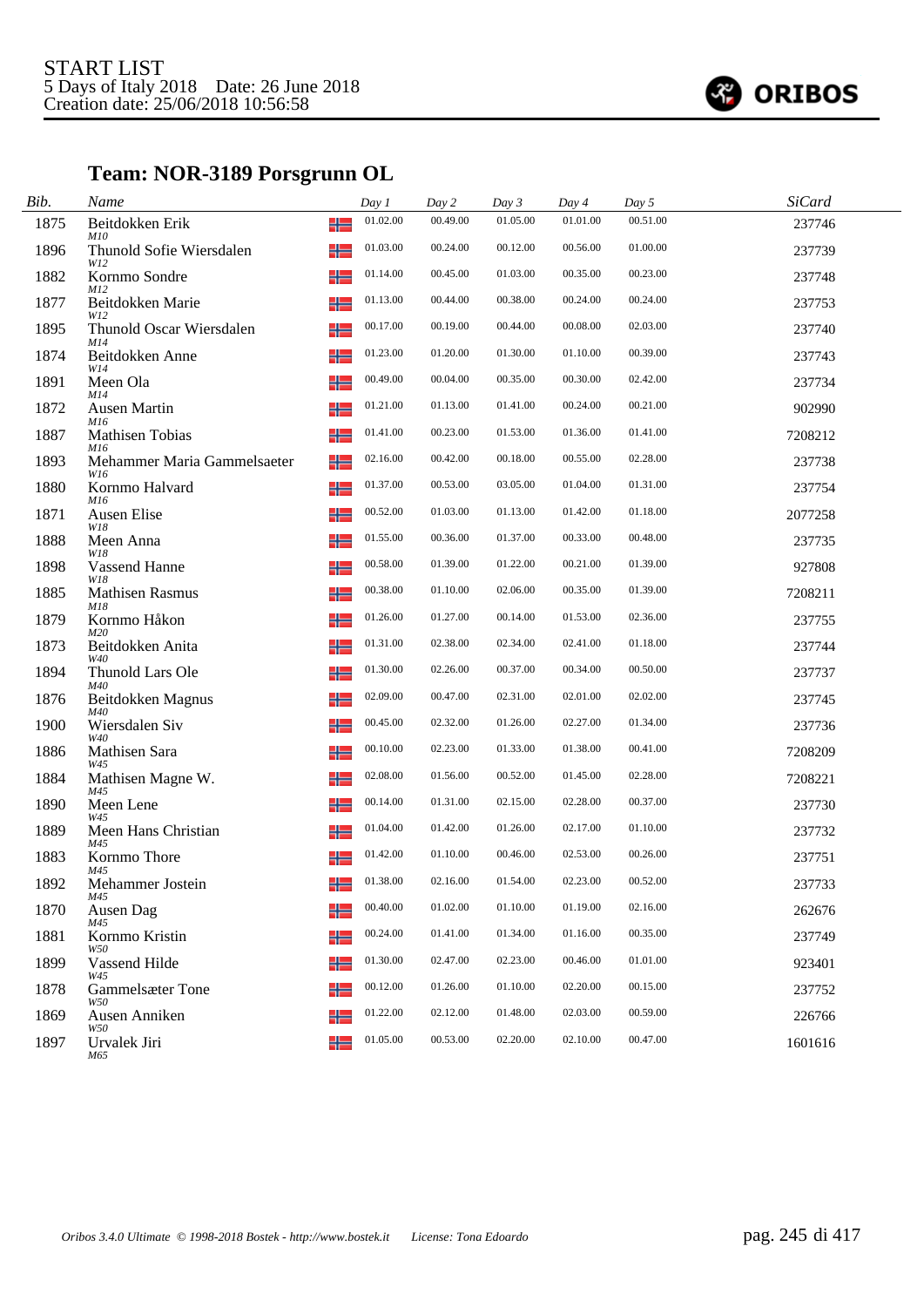

## **Team: NOR-3190 PWT NOR - Berger og Svelvik OL**

| Bib. | Vame                           | Dav              | Dav 2    | Dav 3    | Dav 4    | Dav 5    | SiC<br>∠ard |
|------|--------------------------------|------------------|----------|----------|----------|----------|-------------|
| 1901 | Mikkelsen Torill Nebell<br>W70 | 02.27.00<br>- 11 | 01.06.00 | 00.42.00 | 01.07.00 | 00.32.00 | 211551      |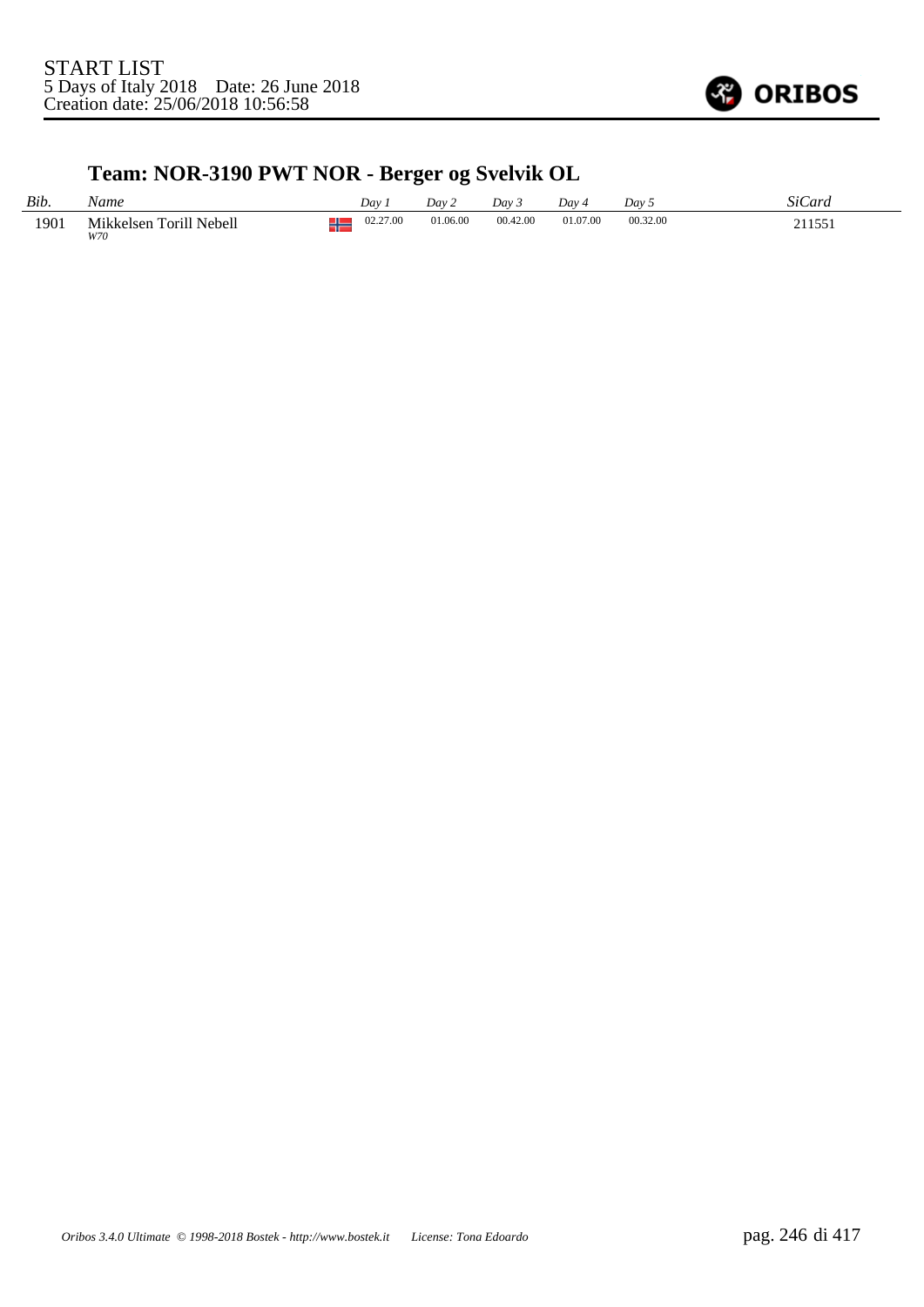

## **Team: NOR-3191 PWT NOR - Freidig**

| Bib. | Name                         |   | Dav      | Dav 2    | Dav 3    | Dav 4    | Day 5    | SiCard  |
|------|------------------------------|---|----------|----------|----------|----------|----------|---------|
| 1903 | Smaavik Reidun Fallan<br>W60 | п | 01.00.00 | 01.14.00 | 00.48.00 | 01.51.00 | 01.02.00 | 770005  |
| 1902 | Berge Mo Katharina<br>W70    | п | 02.39.00 | 00.48.00 | 00.56.00 | 00.51.00 | 00.54.00 | 1396124 |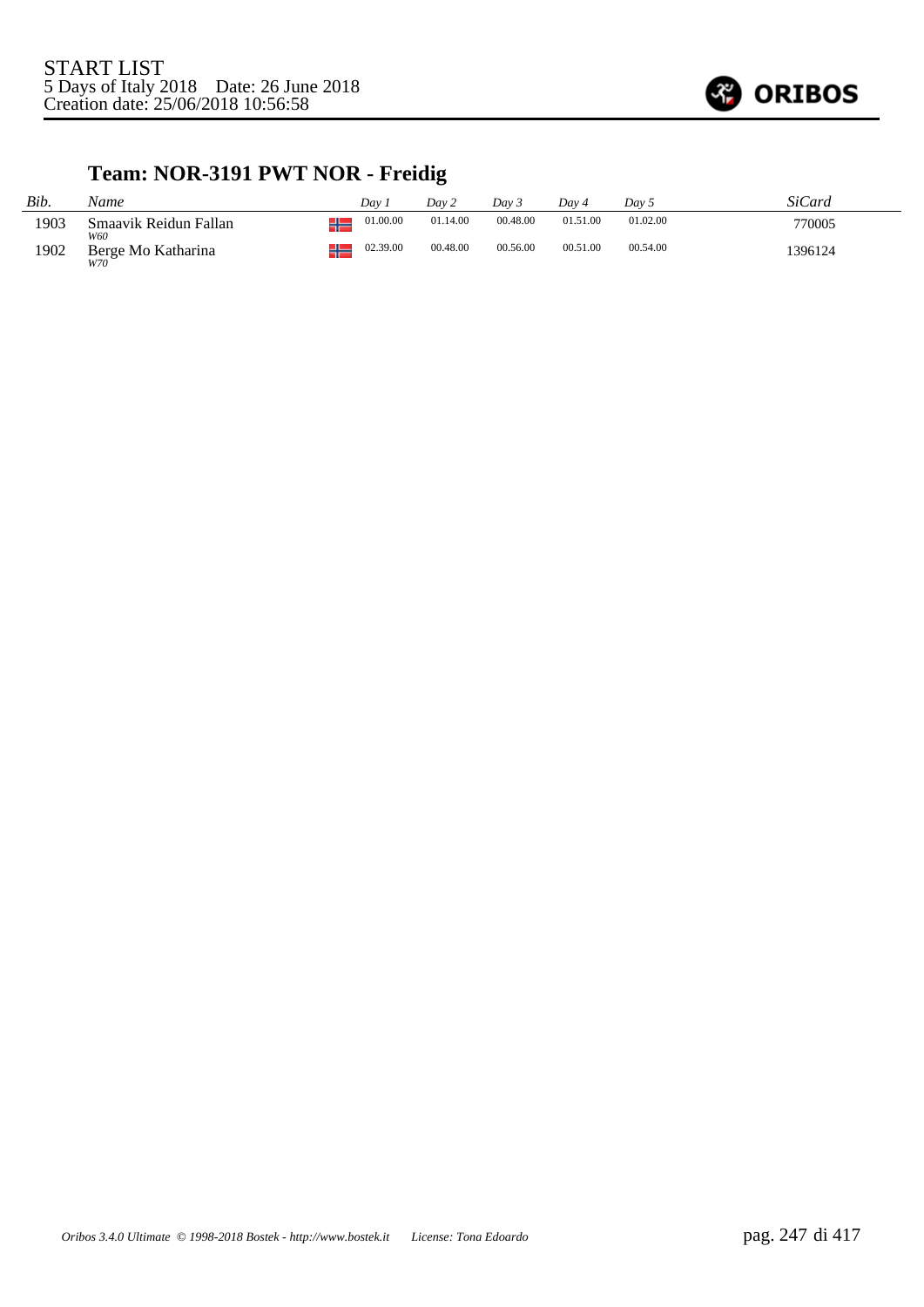

#### **Team: NOR-3192 PWT NOR - Måren OK**

| Bib. | Name                         |          | Dav      | Dav 2    | Day 3    | Dav 4    | Dav <sub>5</sub> | SiCard  |
|------|------------------------------|----------|----------|----------|----------|----------|------------------|---------|
| 1904 | <b>Berntsen Grete</b><br>W55 | ΞL<br>70 | 00.25.00 | 01.41.00 | 01.21.00 | 01.44.00 | 02.23.00         | 1250859 |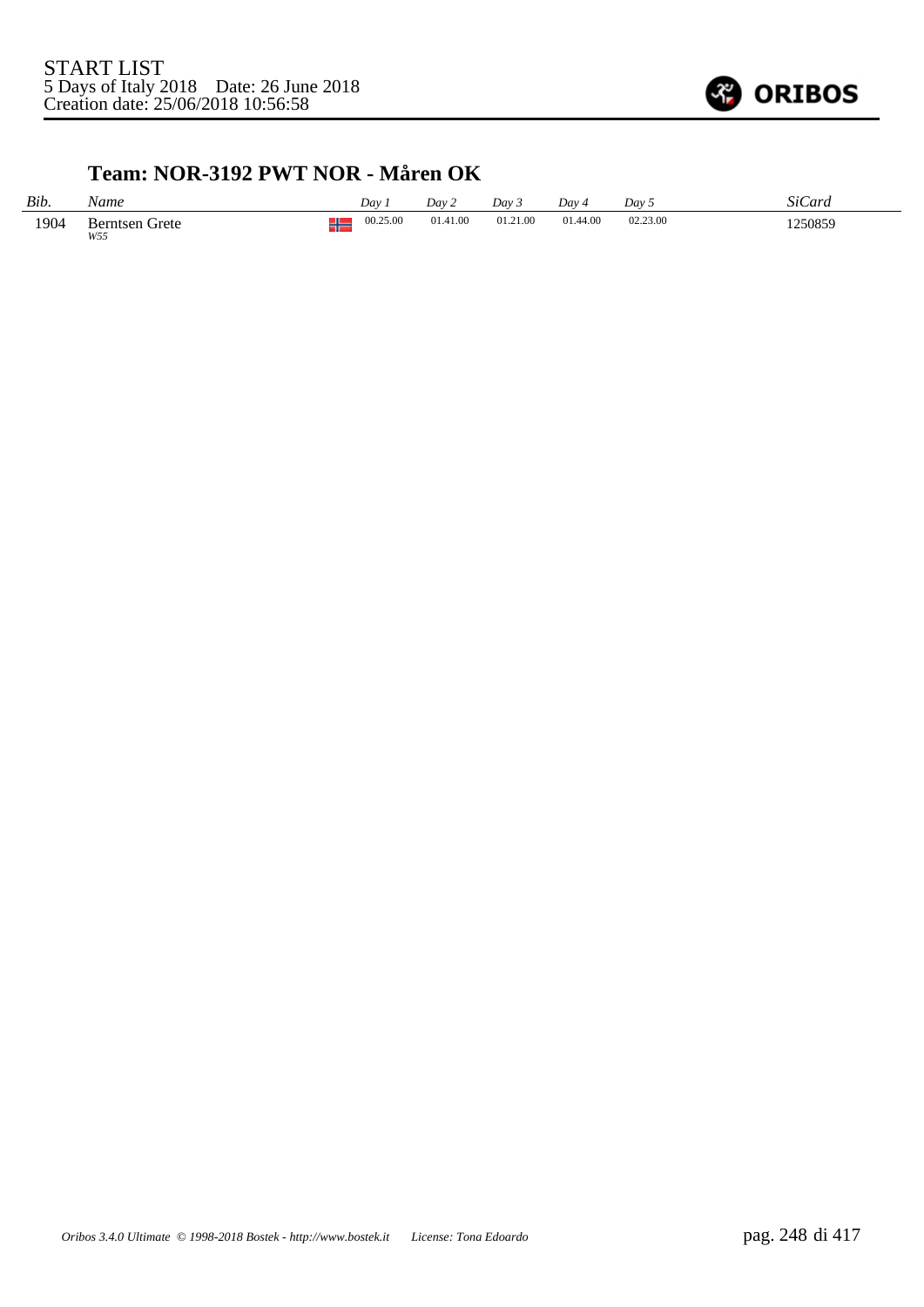

## **Team: NOR-3193 PWT NOR - Oddersjaa**

| Bib. | Name                        | Dav 1          | Day 2    | Dav 3    | Dav 4    | Day 5    | <i>SiCard</i> |
|------|-----------------------------|----------------|----------|----------|----------|----------|---------------|
| 1907 | Torgersen Per Willads       | 02.44.00<br>⊥∟ | 02.02.00 | 02.09.00 | 02.27.00 | 01.06.00 | 1351311       |
| 1906 | M60<br>Økstad Siri          | 01.26.00<br>⊥∟ | 01.54.00 | 00.36.00 | 00.35.00 | 01.20.00 | 1351310       |
| 1905 | W60<br>Haarr Dagfinn<br>M65 | 01.27.00       | 01.39.00 | 01.38.00 | 01.54.00 | 01.41.00 | 2091916       |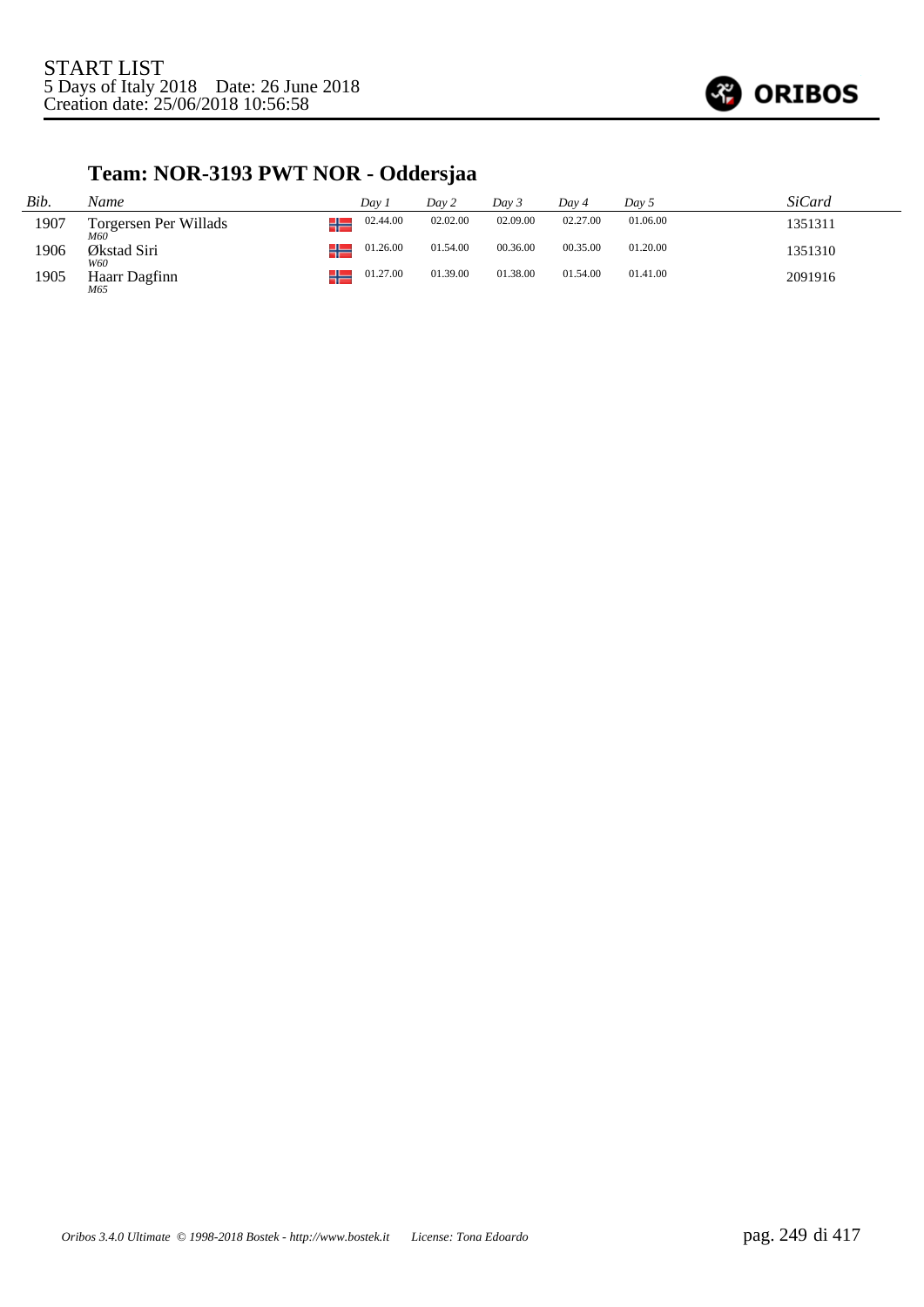

## **Team: NOR-3194 PWT NOR - Røyken OL**

| Bib. | Name                                | Dav.                 | Dav 2    | Day 3    | Dav 4    | Dav      | SiC<br>Lard |
|------|-------------------------------------|----------------------|----------|----------|----------|----------|-------------|
| 1908 | Bekkelund Birgitte Mortensen<br>W75 | 00.16.00<br>L.<br>71 | 00.33.00 | 00.21.00 | 00.24.00 | 00.21.00 | 330908      |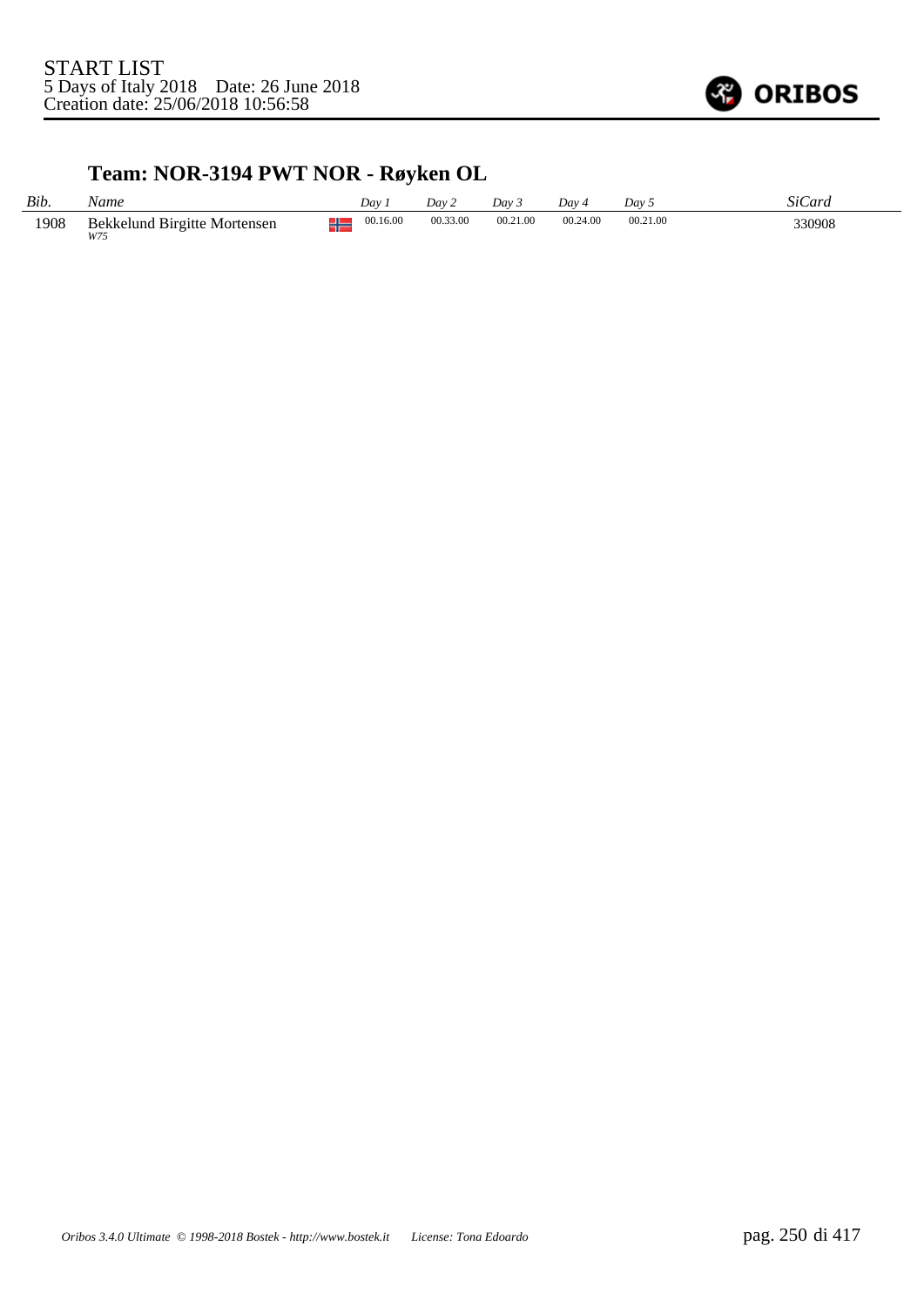

## **Team: NOR-3195 PWT NOR - Stavanger OK**

| Bib. | Name                  | Day.     | Dav 2    | Dav 3    | $Dav_4$  | Dav 5    | SiCard |
|------|-----------------------|----------|----------|----------|----------|----------|--------|
| 1909 | Torgersen Tone<br>W35 | 01.40.00 | 00.47.00 | 00.34.00 | 00.41.00 | 01.43.00 |        |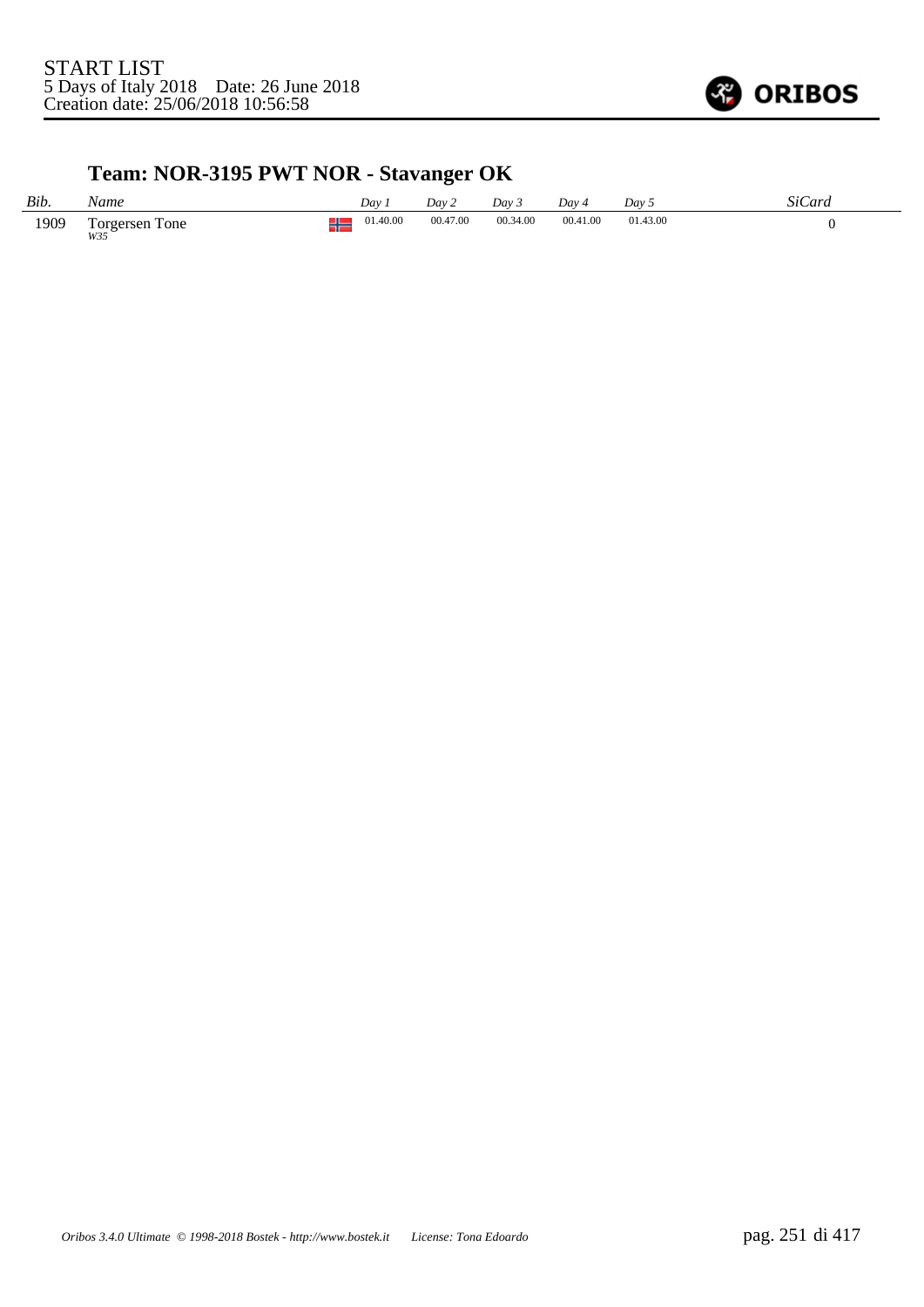

## **Team: NOR-3196 Raumar Orienteering**

| Bib. | Name                          | Day 1    | Day 2    | Day 3    | Day 4    | Day 5    | <b>SiCard</b> |
|------|-------------------------------|----------|----------|----------|----------|----------|---------------|
| 1910 | Alnæs Gry Anita Gjerde<br>W50 | 00.34.00 | 01.38.00 | 01.16.00 | 02.22.00 | 00.37.00 | 237759        |
| 1911 | ╬═<br>Alnæs Stein-Arne<br>M55 | 02.02.00 | 01.41.00 | 02.47.00 | 01.58.00 | 02.19.00 | 237760        |
| 1913 | ╬<br>Eidsether Tom<br>M65     | 01.25.00 | 01.09.00 | 01.20.00 | 02.16.00 | 01.01.00 | 237756        |
| 1912 | ╬═<br>Antonsen Terje<br>M65   | 01.35.00 | 00.31.00 | 02.08.00 | 02.28.00 | 02.19.00 | 237761        |
| 1915 | ╬═<br>Saxhaug Lars<br>M70     | 01.34.00 | 01.12.00 | 00.35.00 | 00.24.00 | 02.37.00 | 237758        |
| 1914 | ╬═<br>Saxhaug Berit<br>W70    | 01.51.00 | 00.36.00 | 00.54.00 | 00.55.00 | 01.04.00 | 237757        |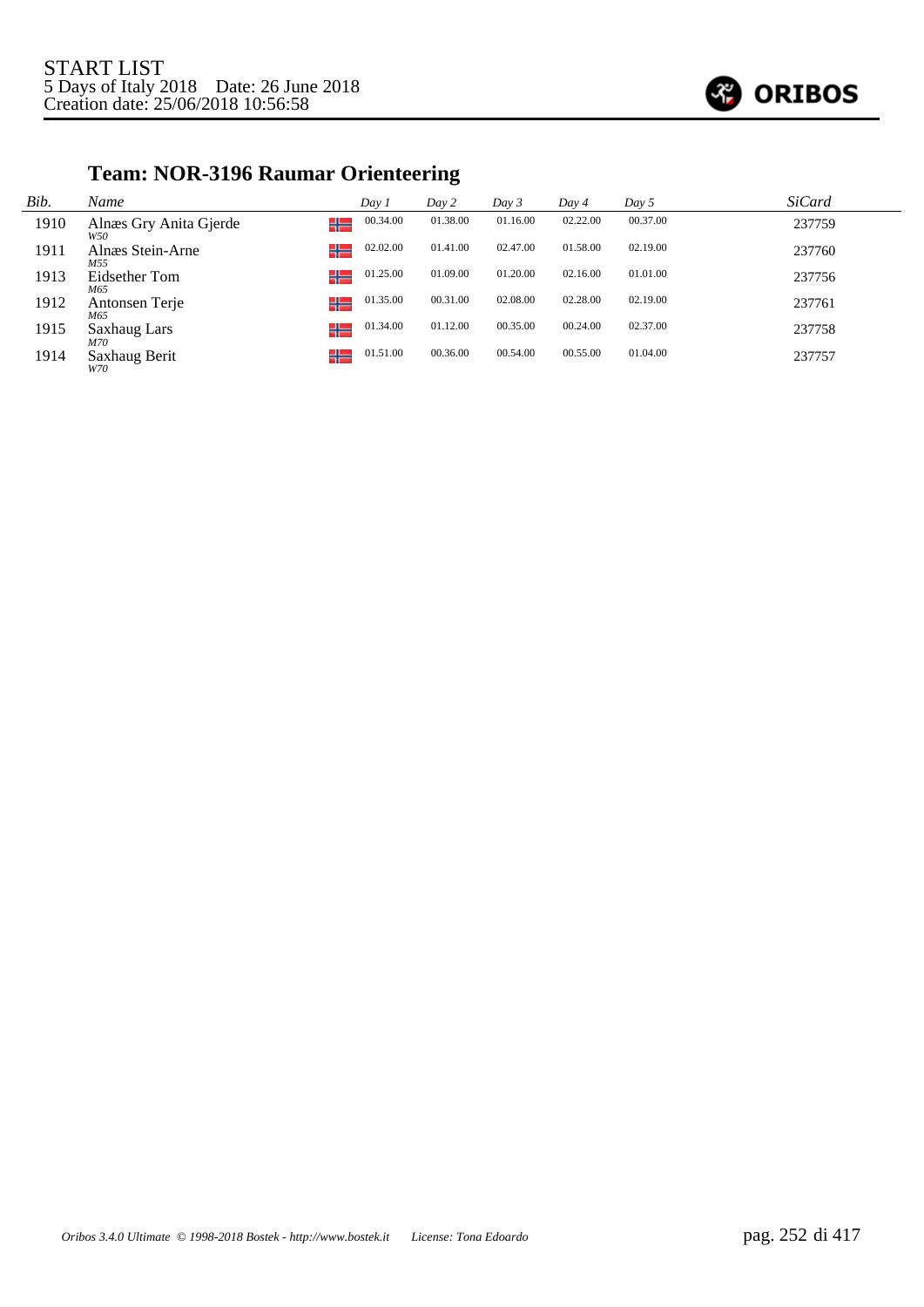

#### **Team: NOR-3197 Røros il**

| Bib. | Name                    | Dav                 | Day 2    | Day 3    | Day 4    | Day 5    | SiCard |
|------|-------------------------|---------------------|----------|----------|----------|----------|--------|
| 1916 | Schjølberg Terje<br>M55 | 01.26.00<br>ш<br>ΠF | 01.56.00 | 02.20.00 | 01.38.00 | 02.09.00 | 977886 |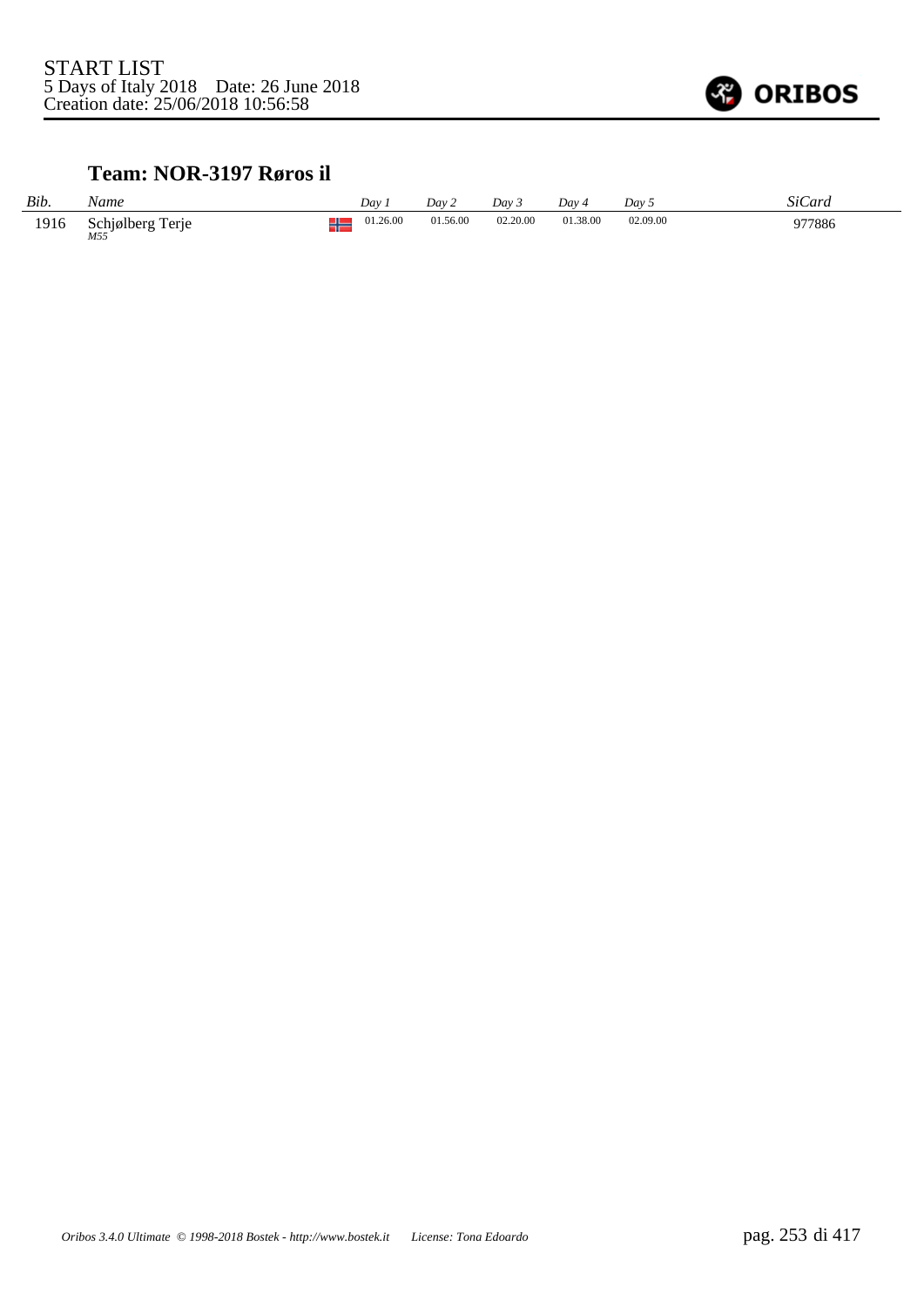

## **Team: NOR-3198 Røyken OL**

| Bib. | Name                              | Day 1          | Day 2    | Day 3    | Day 4    | Day 5    | <b>SiCard</b> |
|------|-----------------------------------|----------------|----------|----------|----------|----------|---------------|
| 1917 | Hansen Nora Christine<br>W14      | 01.11.00<br>╬  | 01.02.00 | 01.38.00 | 01.08.00 | 00.13.00 | 7203412       |
| 1919 | Hansen Thea Charlotte<br>W18      | 01.28.00<br>╬  | 00.57.00 | 01.49.00 | 00.27.00 | 00.36.00 | 7203432       |
| 1925 | <b>Skram Tone</b><br>W45          | 01.32.00<br>╬  | 02.09.00 | 02.37.00 | 02.12.00 | 01.49.00 | 1077088       |
| 1928 | Syversen Ida<br>W50               | 00.31.00<br>╬  | 02.14.00 | 02.19.00 | 01.45.00 | 01.05.00 | 7203427       |
| 1927 | Syversen Eva<br>W <sub>55</sub>   | 01.47.00<br>╬  | 01.21.00 | 00.43.00 | 02.16.00 | 01.11.00 | 7203439       |
| 1923 | <b>Schibsted Christian</b><br>M55 | 01.52.00<br>╬  | 02.45.00 | 02.01.00 | 01.17.00 | 02.12.00 | $\theta$      |
| 1924 | Schibsted Inger<br>W55            | 00.55.00<br>╬═ | 01.55.00 | 01.35.00 | 01.22.00 | 00.27.00 | $\theta$      |
| 1918 | Hansen Øyvind Roger<br>M55        | 01.45.00<br>╬  | 01.53.00 | 01.50.00 | 01.12.00 | 01.47.00 | 7203438       |
| 1922 | Norvik Cathrine<br>W60            | 00.30.00<br>╬  | 01.50.00 | 02.00.00 | 00.43.00 | 00.44.00 | 7203418       |
| 1926 | Strandhagen Torgeir<br>M60        | 01.24.00<br>╬  | 00.54.00 | 00.19.00 | 01.59.00 | 00.40.00 | 1955807       |
| 1920 | Mo Anne Karin Elvsaas<br>W70      | 02.03.00<br>╬  | 00.46.00 | 00.36.00 | 00.35.00 | 00.56.00 | 237764        |
| 1921 | Mo Olav<br>M75                    | 00.38.00<br>╬═ | 00.46.00 | 00.54.00 | 00.07.00 | 00.39.00 | 237762        |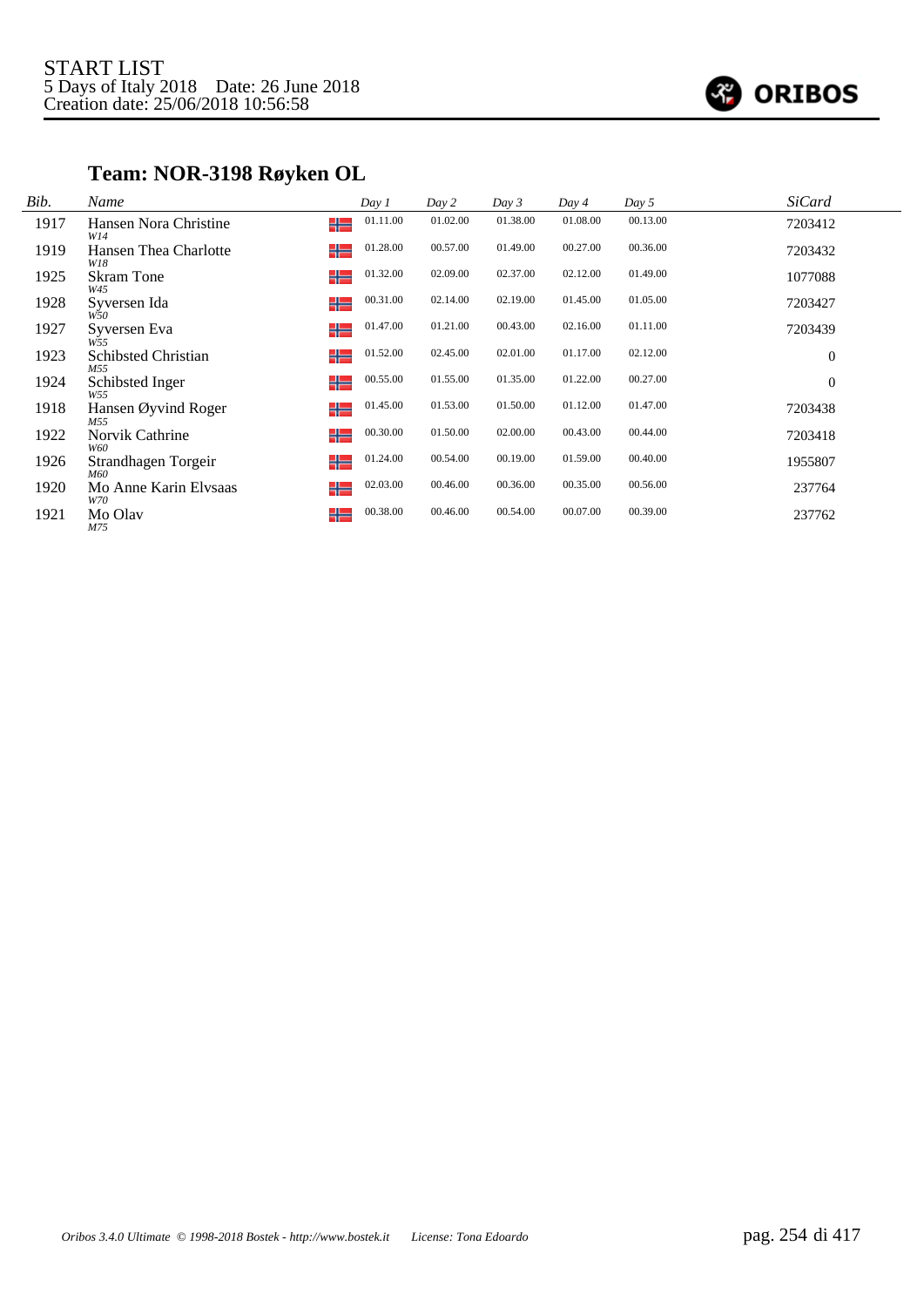

#### **Team: NOR-3199 Sandnes IL**

| Bib. | Name                             | Day 1         | Day 2    | Day 3    | Day 4    | Day 5    | <b>SiCard</b> |
|------|----------------------------------|---------------|----------|----------|----------|----------|---------------|
| 1933 | Aksland Nina<br>W10              | 00.09.00<br>╬ | 00.12.00 | 00.24.00 | 00.12.00 | 00.16.00 | 237766        |
| 1932 | Aksland Julie<br>W14             | 01.37.00<br>╬ | 01.38.00 | 01.29.00 | 01.35.00 | 00.34.00 | 1391715       |
| 1931 | Aksland Jonas<br>M18             | 00.44.00<br>╬ | 01.46.00 | 01.39.00 | 01.44.00 | 02.03.00 | 237768        |
| 1930 | Aksland Berit Våg<br>W45         | 01.44.00<br>╬ | 02.49.00 | 01.01.00 | 02.46.00 | 00.47.00 | 237767        |
| 1934 | <b>Aksland Tor Gunnar</b><br>M45 | 02.24.00<br>╬ | 00.36.00 | 02.02.00 | 00.57.00 | 01.52.00 | 1391717       |
| 1936 | Serck-Hanssen Bjørn<br>M50       | 02.22.00<br>╬ | 01.10.00 | 01.03.00 | 02.47.00 | 01.01.00 | $\mathbf{0}$  |
| 1929 | <b>Aamodt Morten</b><br>M55      | 02.15.00<br>╬ | 01.55.00 | 01.28.00 | 01.37.00 | 01.28.00 | 7030163       |
| 1935 | Løseth Vigdis<br>W60             | 00.16.00<br>╬ | 00.30.00 | 01.22.00 | 00.53.00 | 02.02.00 | 2123421       |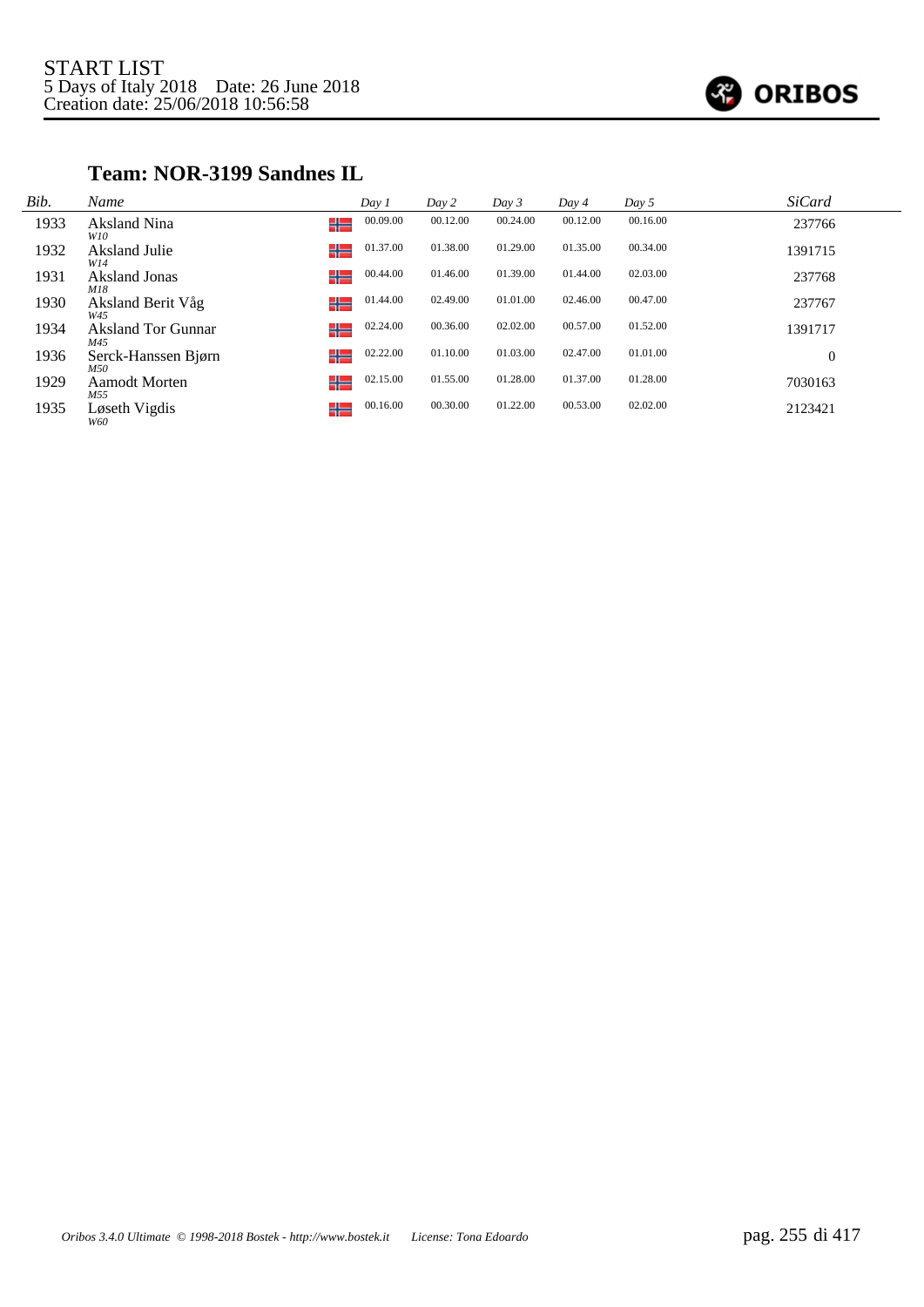

# **Team: NOR-3200 Stavanger Orienteringsklubb**

| Bib. | Name                     | Dav | Day 2    |          | Dav 3    | Dav 4    | Dav 5    | SiCard  |
|------|--------------------------|-----|----------|----------|----------|----------|----------|---------|
| 1938 | Torgersen Dina           | л   | 01.48.00 | 00.34.00 | 00.06.00 | 00.50.00 | 01.41.00 | 9935010 |
| 1937 | Rummelhoff Øyvind<br>M50 | ш   | 02.31.00 | 02.33.00 | 02.10.00 | 02.05.00 | 01.15.00 | 2056736 |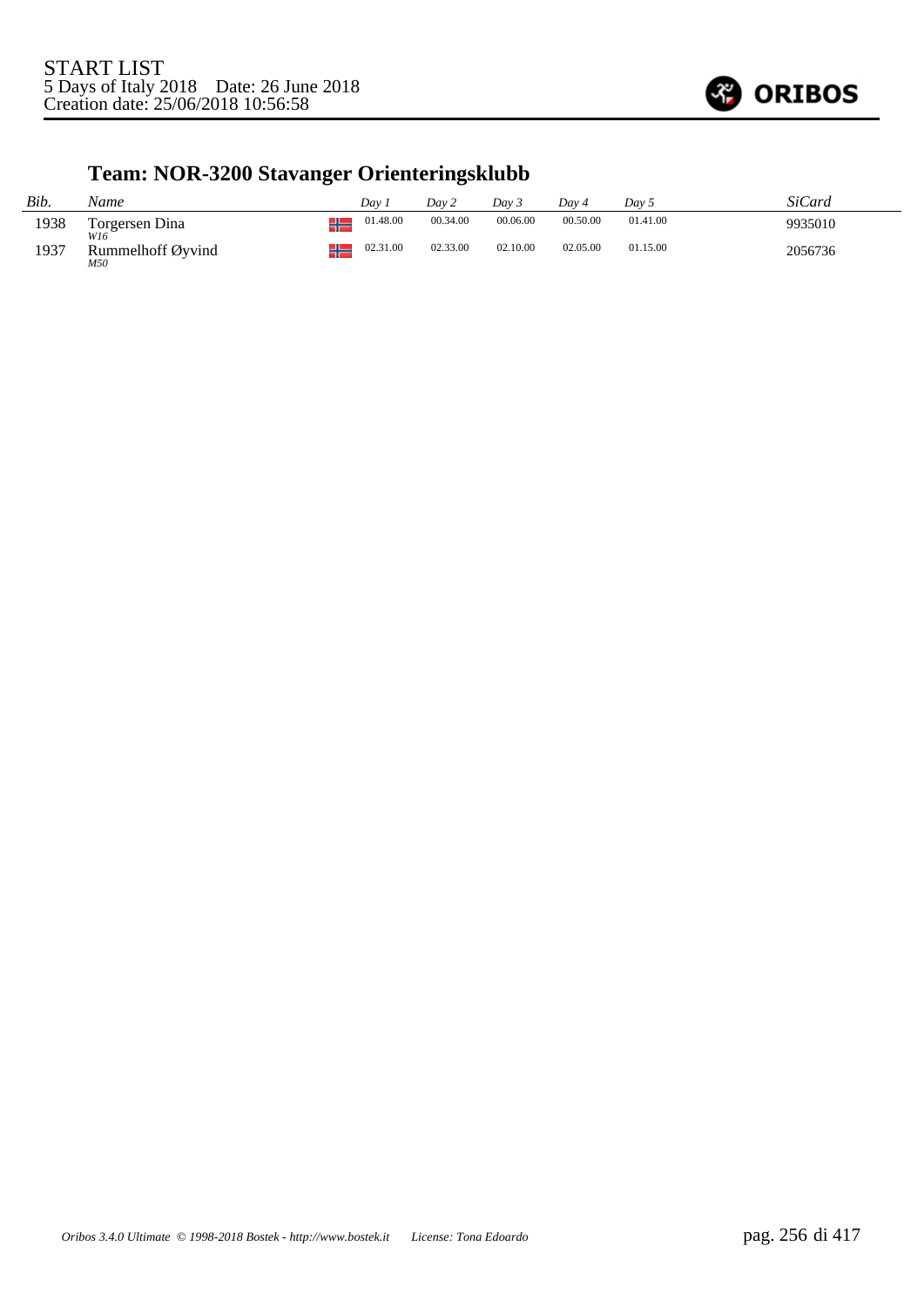

### **Team: NOR-3201 Stjørdals-Blink Orientering**

| Bib. | Name                          |             | Dav.     | Dav 2    | Dav 3    | Dav 4    | Day 5    | SiCard |
|------|-------------------------------|-------------|----------|----------|----------|----------|----------|--------|
| 1940 | Vassenden Solveig<br>W21 Long | <u>tin </u> | 01.58.00 | 00.27.00 | 01.49.00 | 02.14.00 | 00.50.00 |        |
| 1939 | <b>Myhre Mattis</b><br>M35    | <u>un</u>   | 00.53.00 | 02.00.00 | 02.35.00 | 01.02.00 | 00.24.00 |        |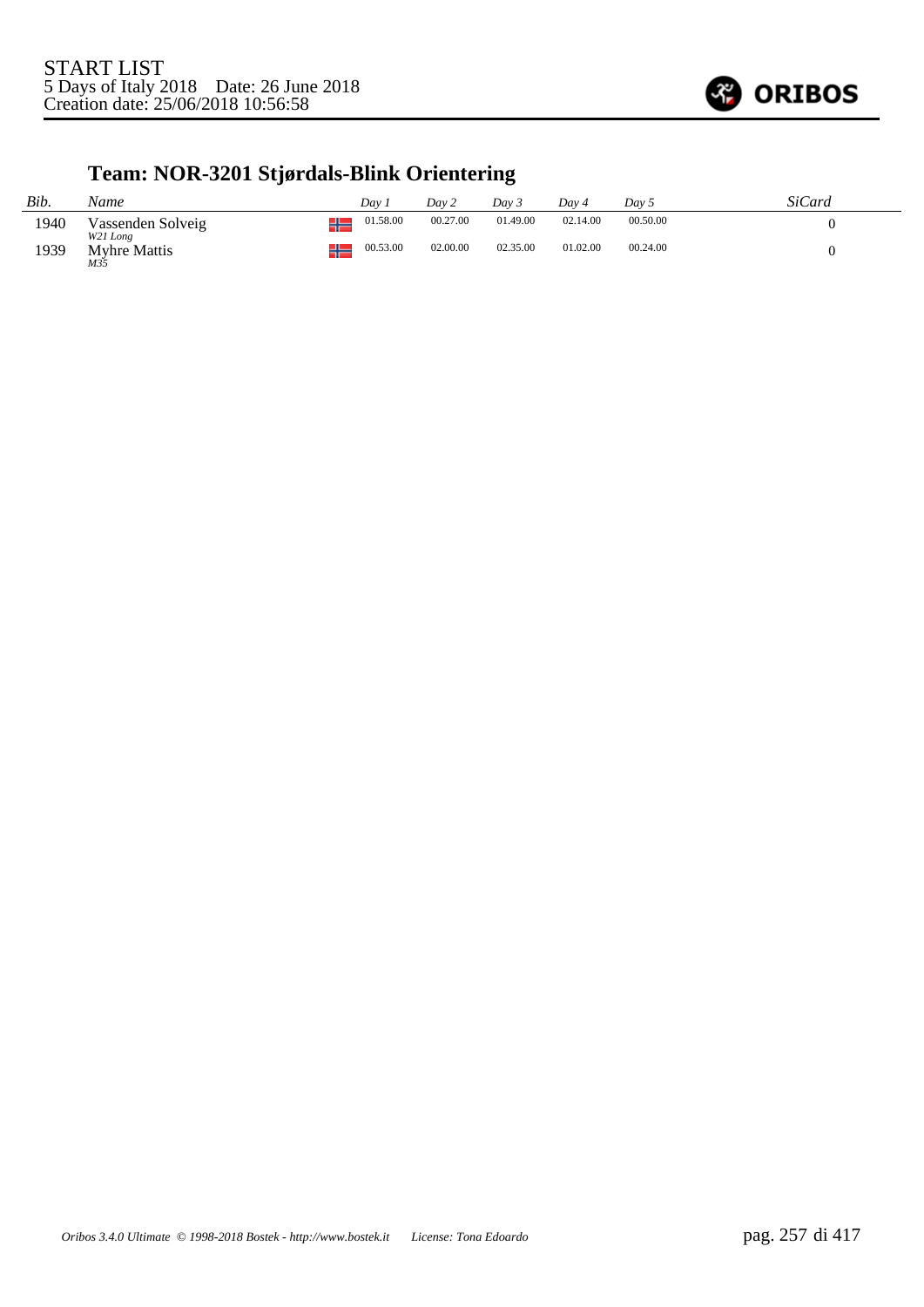

## **Team: NOR-3202 Trollelg**

| Bib. | Name                   | Dav 1    | Dav 2    | Day 3    | Day 4    | Day 5    | <i>SiCard</i> |
|------|------------------------|----------|----------|----------|----------|----------|---------------|
| 1941 | Mjølhus Anders Berge   | 00.04.00 | 01.03.00 | 00.43.00 | 01.05.00 | 00.17.00 | 2123817       |
| 1942 | Mjølhus Astrid Berge   | 01.31.00 | 01.29.00 | 01.05.00 | 01.20.00 | 00.02.00 | 2123815       |
| 1943 | Mjølhus Marianne Berge | 00.59.00 | 02.02.00 | 02.08.00 | 02.51.00 | 01.24.00 | 2123811       |
| 1944 | Mjølhus Thomas Berge   | 02.21.00 | 01.44.00 | 00.34.00 | 00.49.00 | 01.41.00 | 2123808       |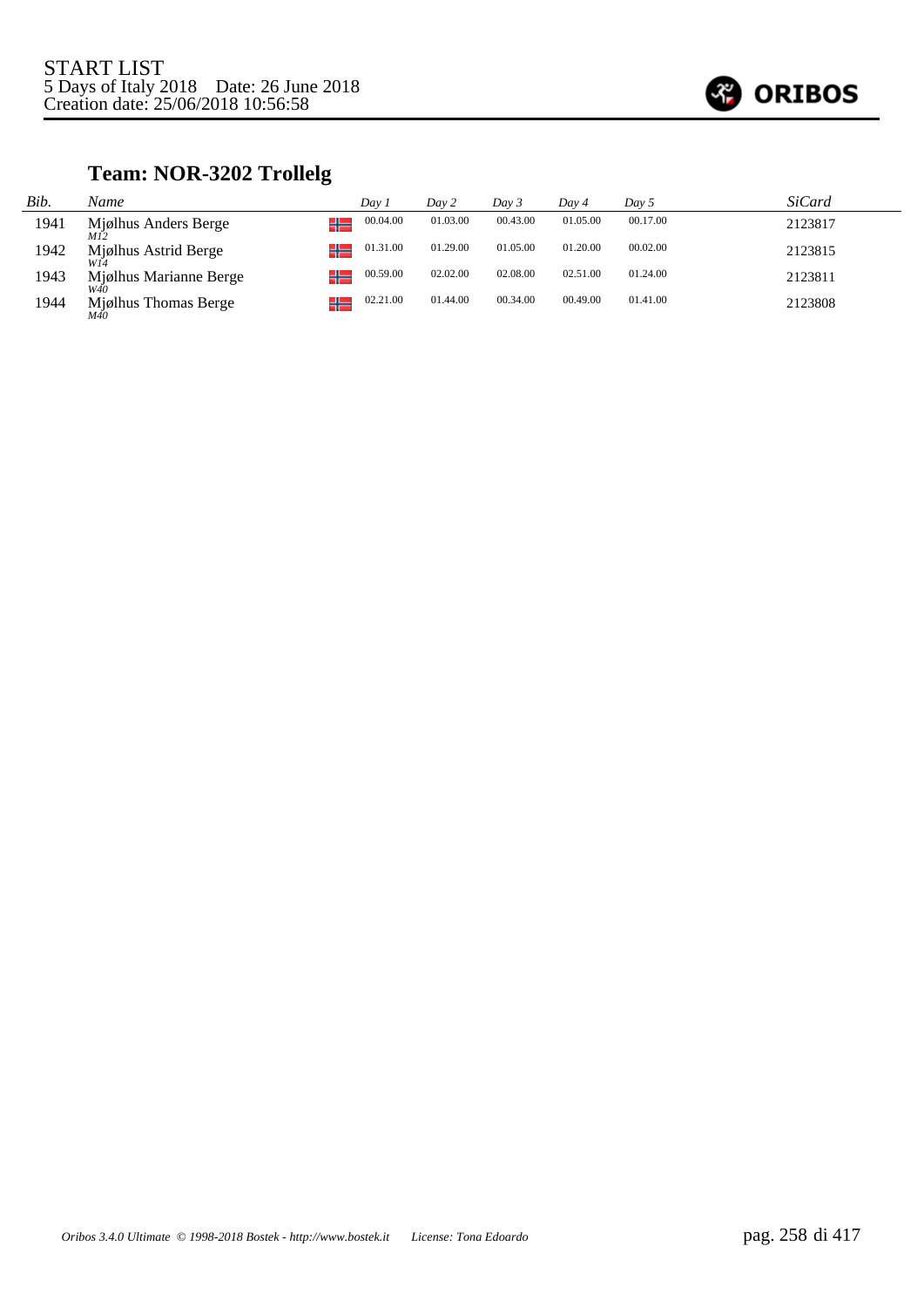

# **Team: POL-3203 HKS Azymut Mochy**

| Bib. | Name                                  | Day 1    | Day 2    | Day 3    | Day 4    | Day 5    | <b>SiCard</b> |
|------|---------------------------------------|----------|----------|----------|----------|----------|---------------|
| 1956 | Murawski Rafal<br>M12                 | 00.22.00 | 01.17.00 | 00.31.00 | 00.27.00 | 00.59.00 | 2127755       |
| 1946 | <b>Cuprys Amadeusz</b><br>M14         | 00.11.00 | 00.10.00 | 00.06.00 | 00.34.00 | 02.11.00 | 7300456       |
| 1951 | Karkut Estera<br>W14                  | 01.38.00 | 01.10.00 | 01.09.00 | 01.17.00 | 00.11.00 | 2121111       |
| 1947 | Dreier Anna<br>W14                    | 01.06.00 | 01.21.00 | 01.32.00 | 01.07.00 | 00.04.00 | 1424635       |
| 1962 | Skrzypczak Marika<br>W14              | 01.08.00 | 01.28.00 | 01.24.00 | 01.31.00 | 00.43.00 | 2115750       |
| 1950 | Kapska Nina<br>W14                    | 01.10.00 | 01.25.00 | 01.14.00 | 01.26.00 | 00.28.00 | 2127768       |
| 1945 | Brozynski Oliwier<br>M14              | 00.44.00 | 00.16.00 | 00.26.00 | 00.39.00 | 02.38.00 | 2127758       |
| 1958 | Paterek Mikolaj<br>M16                | 00.41.00 | 00.35.00 | 01.49.00 | 00.42.00 | 00.23.00 | 7300458       |
| 1952 | Kedzierska Nadia<br>W16               | 02.07.00 | 00.58.00 | 00.16.00 | 00.34.00 | 01.47.00 | 2801122       |
| 1949 | Grobelny Alex<br>M16                  | 01.19.00 | 01.33.00 | 01.31.00 | 00.16.00 | 00.57.00 | 2801121       |
| 1961 | Seidel Nikodem<br>M18                 | 02.17.00 | 00.31.00 | 01.21.00 | 01.41.00 | 00.33.00 | 2801130       |
| 1959 | Seidel Jagoda<br>W18                  | 01.04.00 | 00.45.00 | 00.58.00 | 01.39.00 | 01.48.00 | 7300451       |
| 1960 | Seidel Julia<br>W20                   | 01.13.00 | 01.49.00 | 00.31.00 | 00.36.00 | 00.47.00 | 2801126       |
| 1954 | Murawska Marta<br>W20                 | 01.29.00 | 02.15.00 | 00.03.00 | 00.30.00 | 00.29.00 | 7200180       |
| 1955 | Murawski Piotr                        | 00.20.00 | 00.26.00 | 00.38.00 | 00.42.00 | 00.25.00 | 7200182       |
| 1953 | Direct Long<br>Murawska Ewa           | 00.30.00 | 00.46.00 | 00.22.00 | 00.27.00 | 00.24.00 | 1424633       |
| 1957 | Direct Middle<br>Nowak Barbara        | 00.12.00 | 01.41.00 | 02.49.00 | 02.34.00 | 00.39.00 | 997889        |
| 1948 | W45<br>Galla Andrzej<br>Direct Middle | 00.51.00 | 00.48.00 | 00.33.00 | 01.31.00 | 01.14.00 | 2121112       |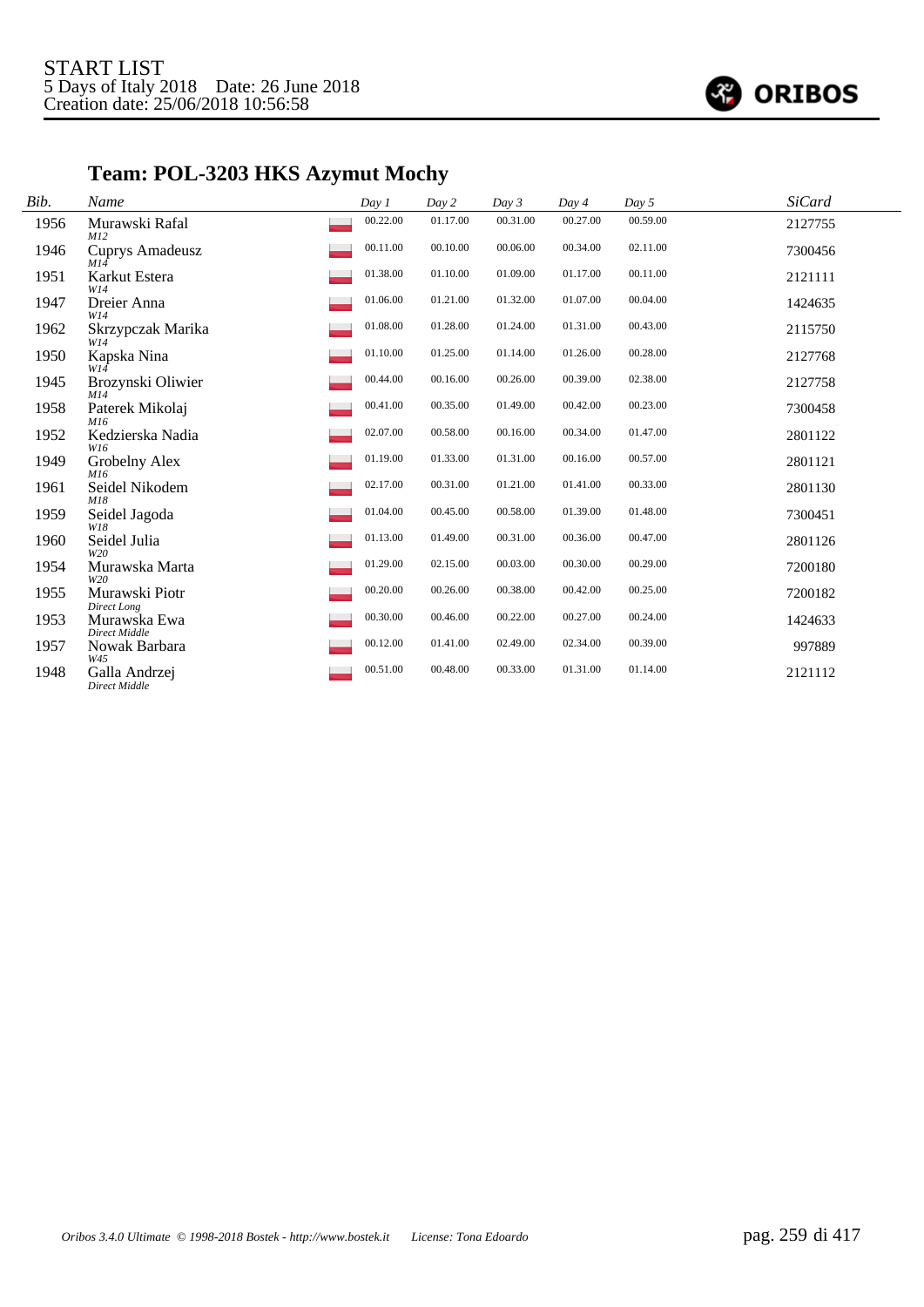

### **Team: POL-3204 UNTS**

| Bib. | Name                          | Dav 1    | Day 2    | Dav 3    | Day 4    | Dav 5    | SiCard  |
|------|-------------------------------|----------|----------|----------|----------|----------|---------|
| 1964 | <b>Biolik Emil</b><br>M16     | 01.39.00 | 00.27.00 | 02.33.00 | 01.08.00 | 00.39.00 | 981644  |
| 1963 | Biolik Agnieszka<br>W40       | 00.39.00 | 01.52.00 | 02.02.00 | 02.11.00 | 02.14.00 | 8197778 |
| 1965 | <b>Biolik Grzegorz</b><br>M40 | 02.33.00 | 01.50.00 | 01.25.00 | 01.40.00 | 00.53.00 | 770327  |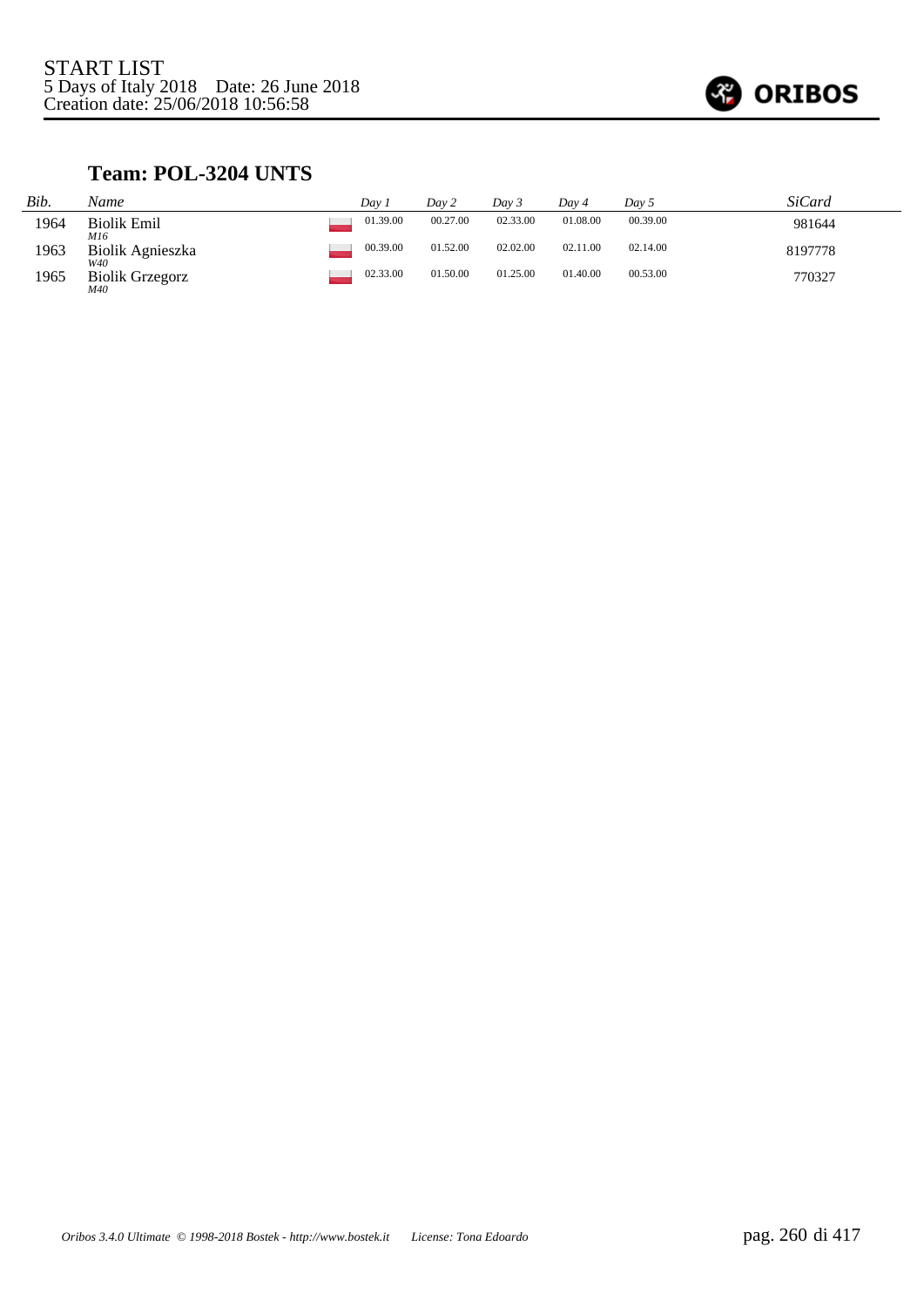

### **Team: POR-3205 CLAC**

| Bib. | Name                  | Dav      | Dav 2    | Dav 3    | Dav 4    | Day 5    | SiCard  |
|------|-----------------------|----------|----------|----------|----------|----------|---------|
| 1966 | Matias António<br>M60 | 02.34.00 | 00.44.00 | 02.01.00 | 00.39.00 | 01.20.00 | 308215  |
| 1967 | São João Maria<br>W65 | 00.26.00 | 01.23.00 | 00.18.00 | 01.04.00 | 01.32.00 | 2800483 |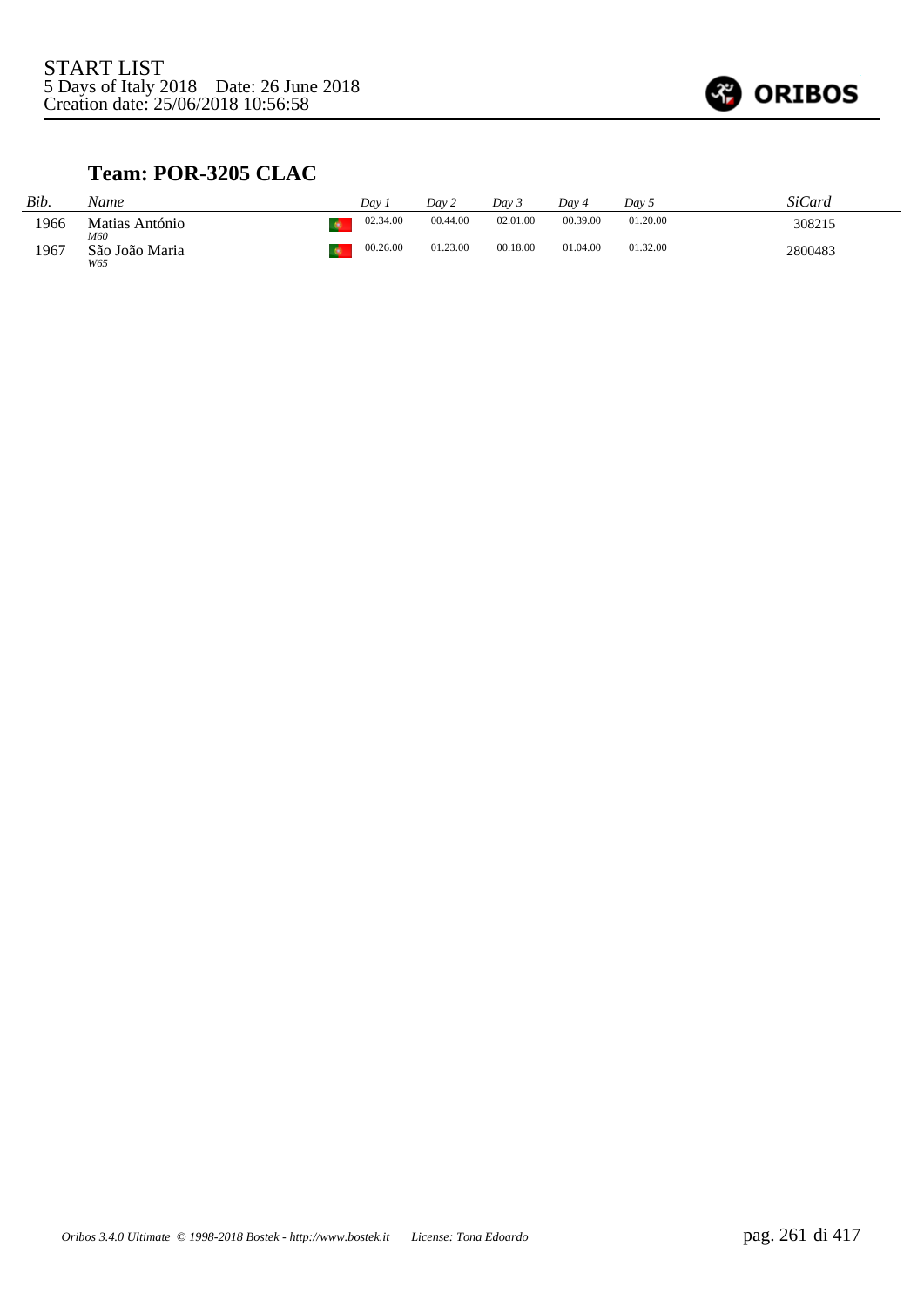

#### **Team: POR-3206 Clube Orientacao Centro**

| Bib. | Name                 |     | Dav      | Day 2    | Dav 3    | Dav 4    | Dav 5    | SiCard      |
|------|----------------------|-----|----------|----------|----------|----------|----------|-------------|
| 1968 | Bernardo Jose<br>M50 | - 6 | 01.57.00 | 01.08.00 | 02.19.00 | 02.25.00 | 01.04.00 | 0111111<br> |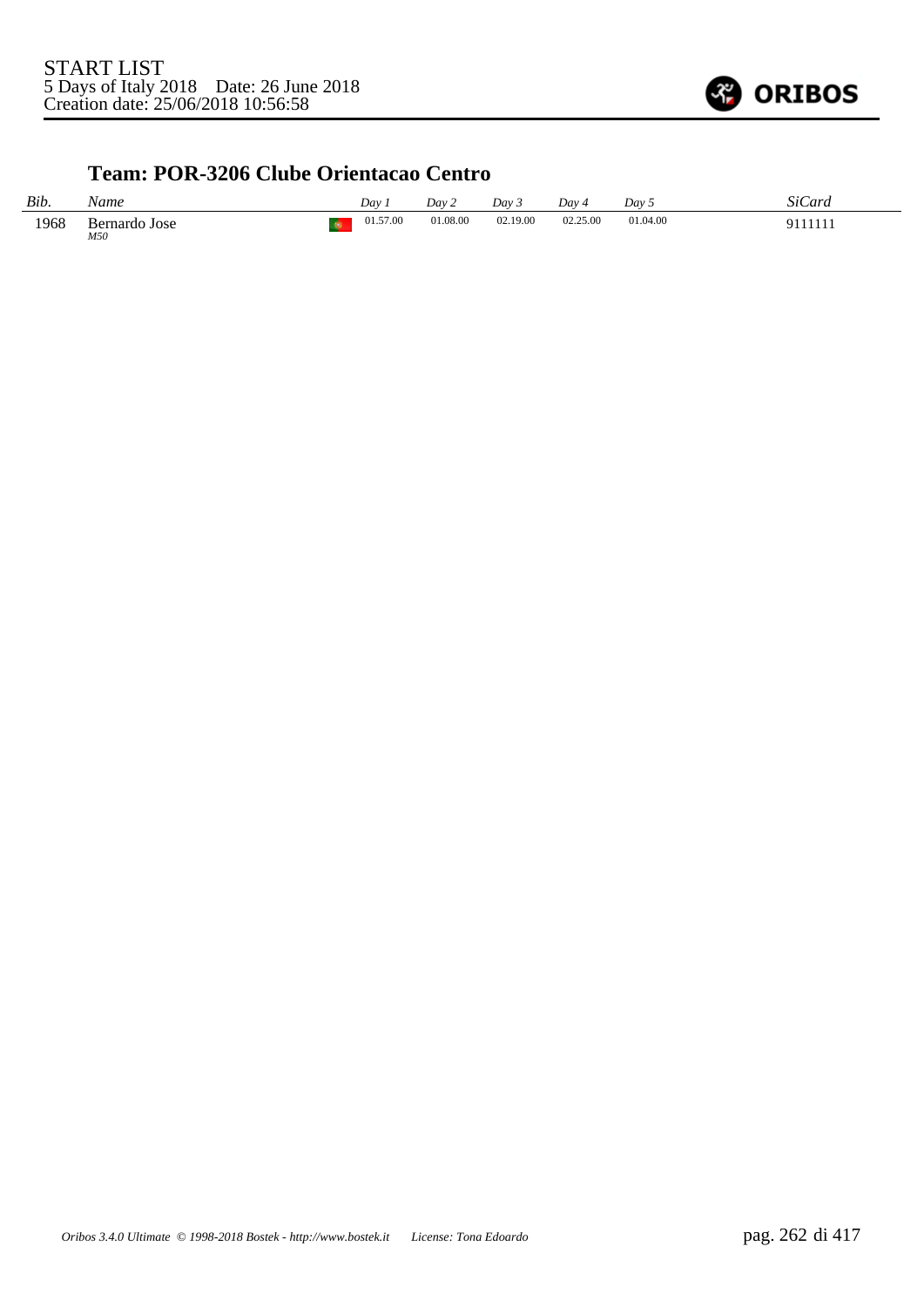

# **Team: POR-3207 COC - Clube de Orientação do Centro**

| Bib. | Name                          | Dav 1    | Dav 2    | Day 3    | Dav 4    | Day 5    | SiCard  |
|------|-------------------------------|----------|----------|----------|----------|----------|---------|
| 1969 | <b>Monteiro Carlos</b><br>M55 | 01.11.00 | 02.01.00 | 01.54.00 | 01.15.00 | 01.56.00 | 1000058 |
| 1970 | Monteiro Isabel<br>W55        | 00.37.00 | 00.45.00 | 01.45.00 | 02.12.00 | 00.51.00 | 1250358 |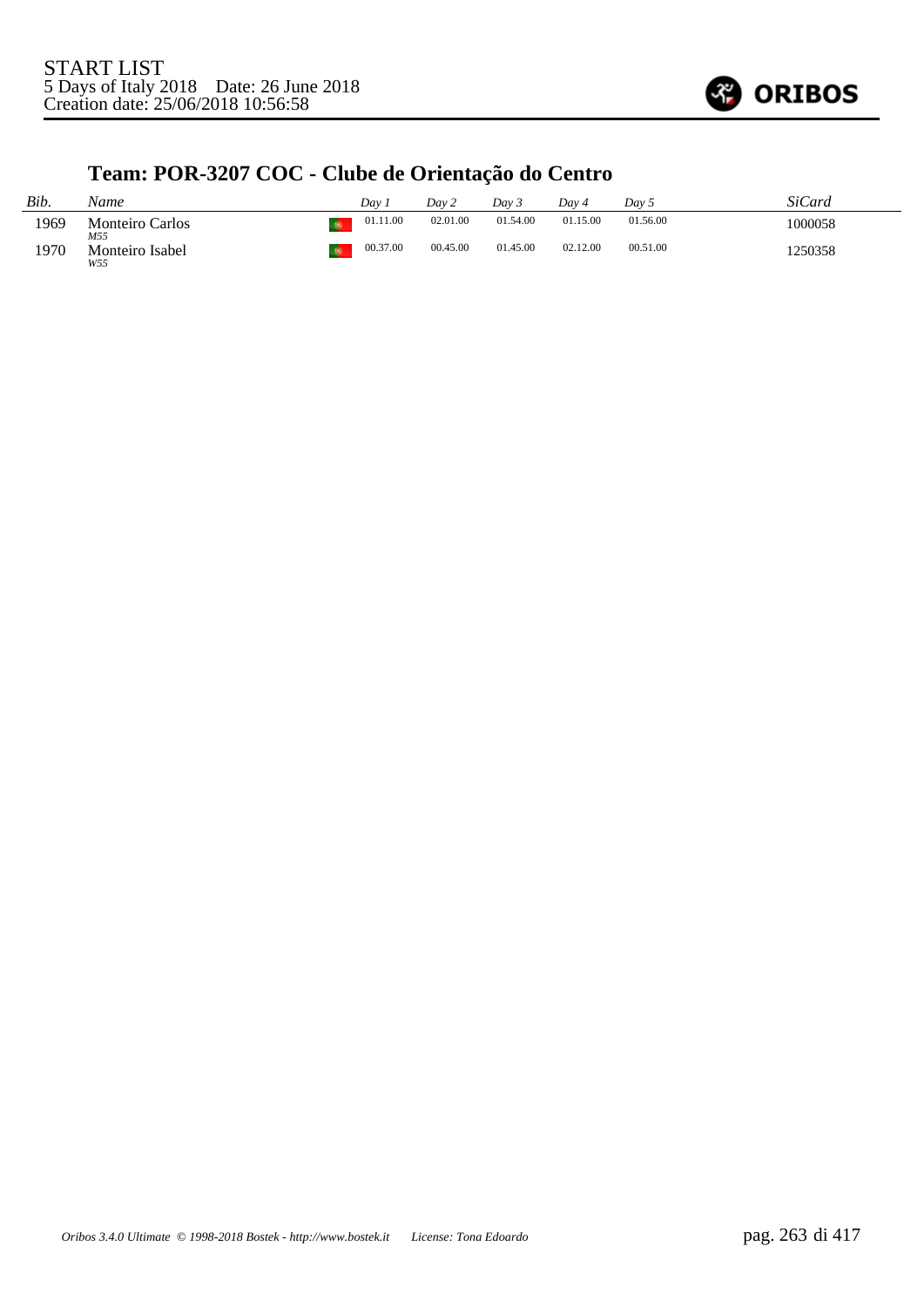

### **Team: POR-3208 Lisboa OK**

| Bib. | Name               | Dav      | Dav 2    | Day 3    | Dav 4    | Day 5    | SiCard  |
|------|--------------------|----------|----------|----------|----------|----------|---------|
| 1971 | Dias Manuel<br>M65 | 02.29.00 | 01.01.00 | 00.26.00 | 01.28.00 | 01.13.00 | 8035553 |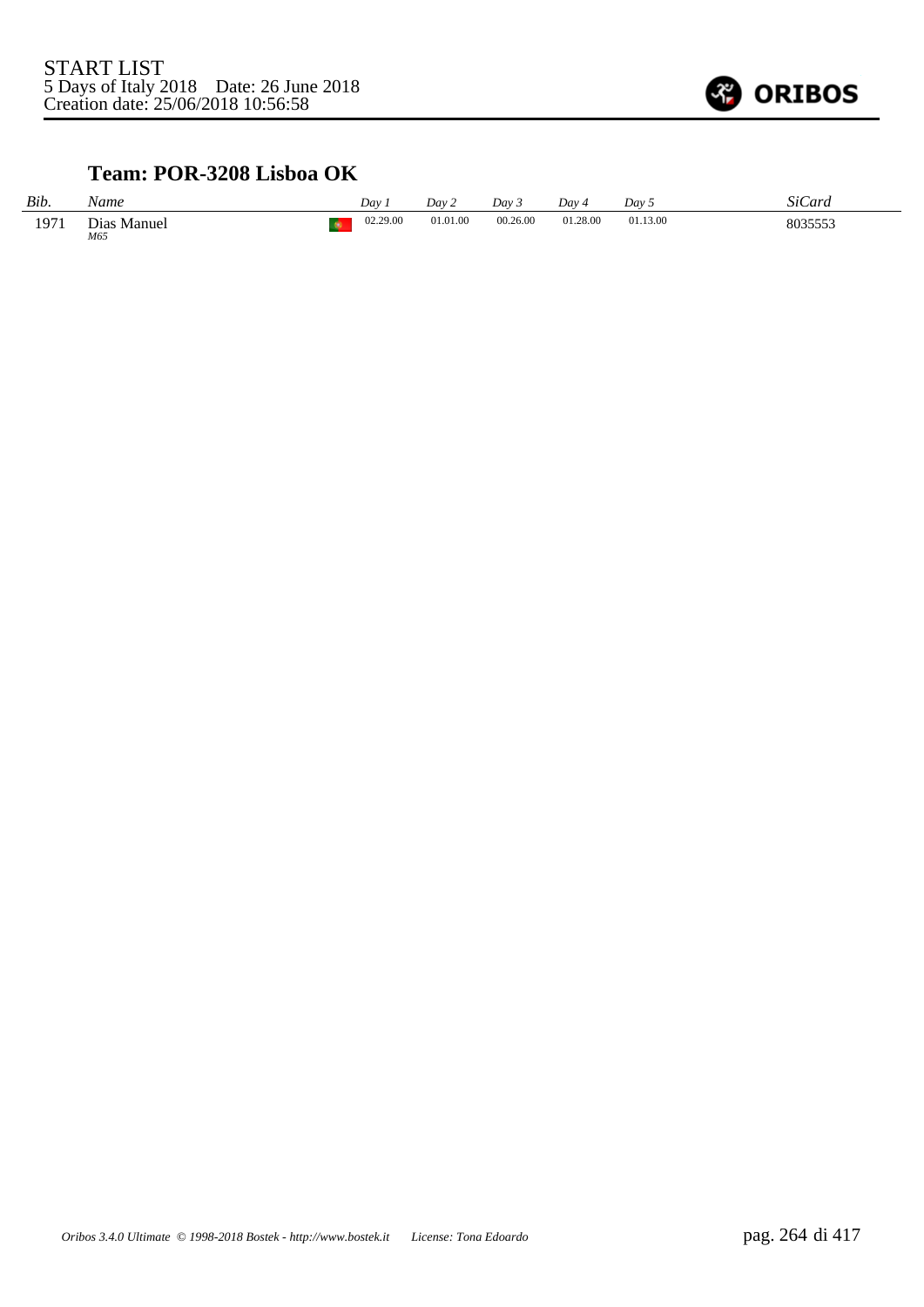

### **Team: RUS-3209 ETG**

| Bib. | Name                   | Dav      | Day 2    | Dav 5    | Dav 4    | Dav 5    | <i>SiCard</i> |
|------|------------------------|----------|----------|----------|----------|----------|---------------|
| 1973 | Loseva Victoria<br>W60 | 00.40.00 | 01.28.00 | 01.50.00 | 01.39.00 | 00.32.00 | 2040738       |
| 1972 | Losev Andrey<br>M60    | 00.52.00 | 01.38.00 | 01.33.00 | 01.23.00 | 01.40.00 | 2040555       |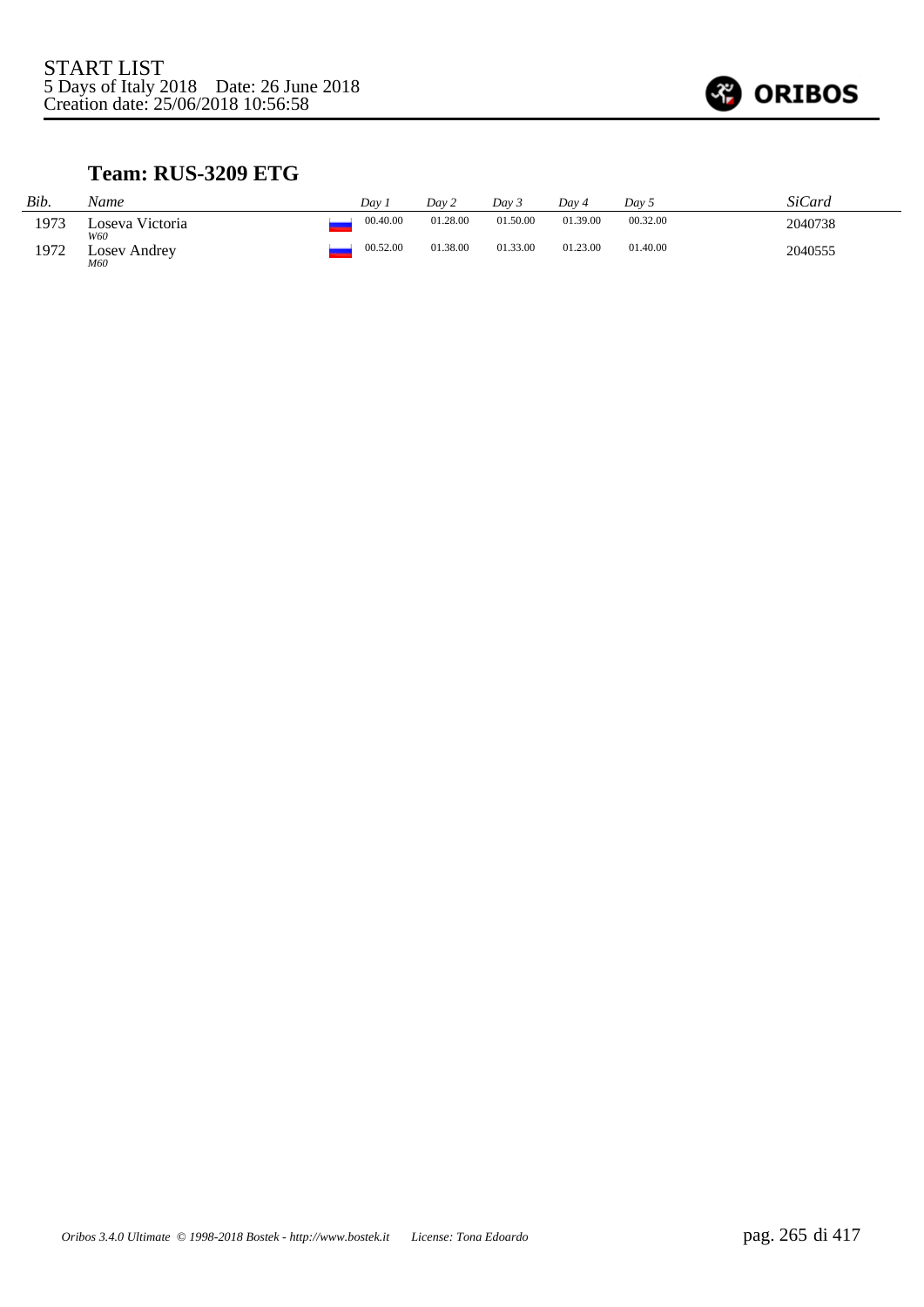

### **Team: RUS-3210 Iskatel\_Ph**

| Bib. | Name                             | Dav      | Day 2    | Dav 3    | Dav 4    | Dav 5    | SiCard  |
|------|----------------------------------|----------|----------|----------|----------|----------|---------|
| 1974 | Ermachenkov Philipp<br>M21 Short | 02.39.00 | 02.39.00 | 00.33.00 | 02.48.00 | 02.45.00 | 9140193 |
| 1975 | Vorobyeva Dariya<br>W21 Long     | 01.46.00 | 00.39.00 | 02.25.00 | 01.26.00 | 00.52.00 | 9966699 |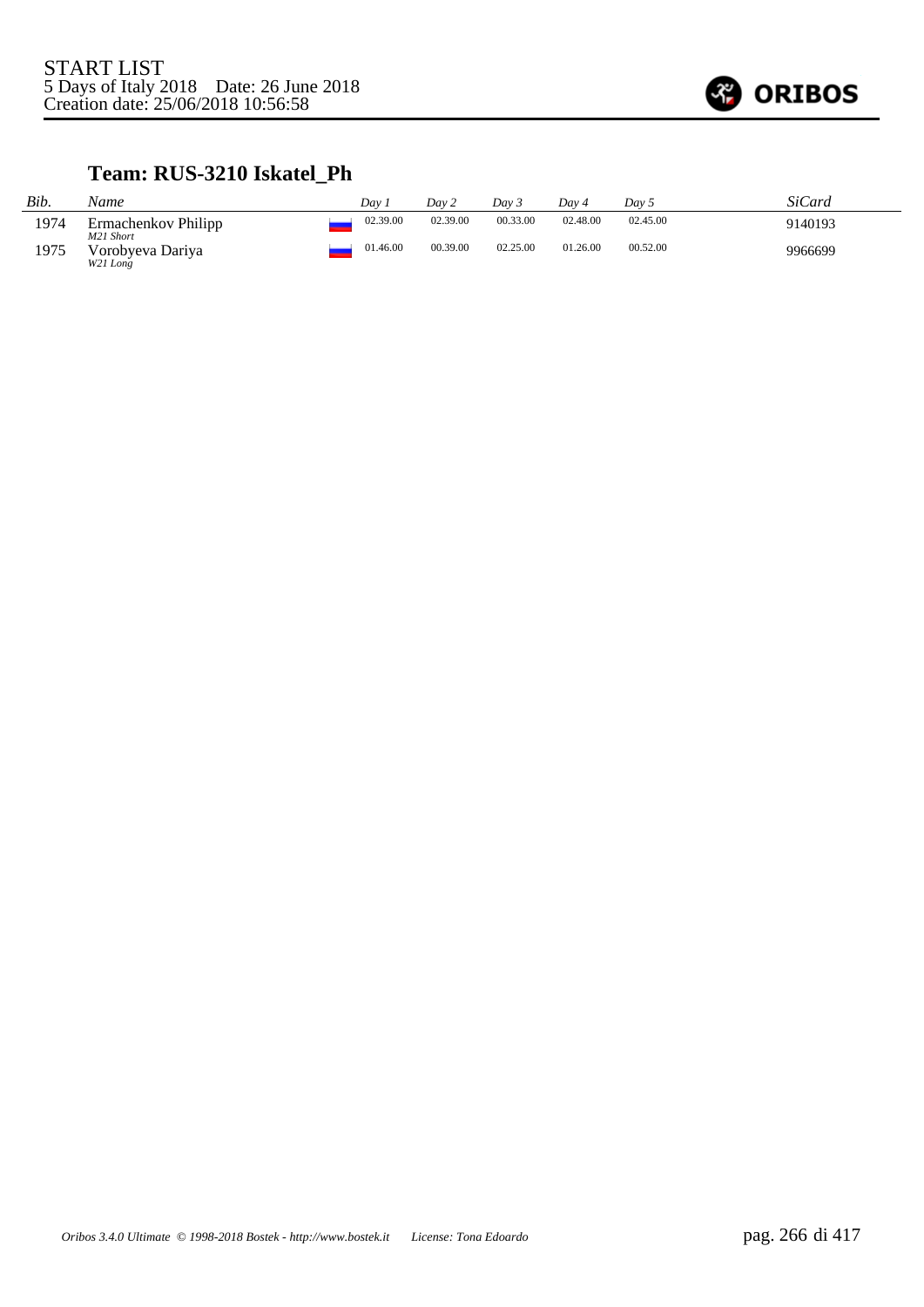

#### **Team: RUS-3211 Kuzmolovo**

| Bib. | Name                             | Dav      | Day 2    | Dav.     | Day 4    | Day!     | SiCard |
|------|----------------------------------|----------|----------|----------|----------|----------|--------|
| 1976 | Seleznev<br>Alexandr<br>M21 Long | 00.52.00 | 00.35.00 | 00.58.00 | 02.00.00 | 00.20.00 |        |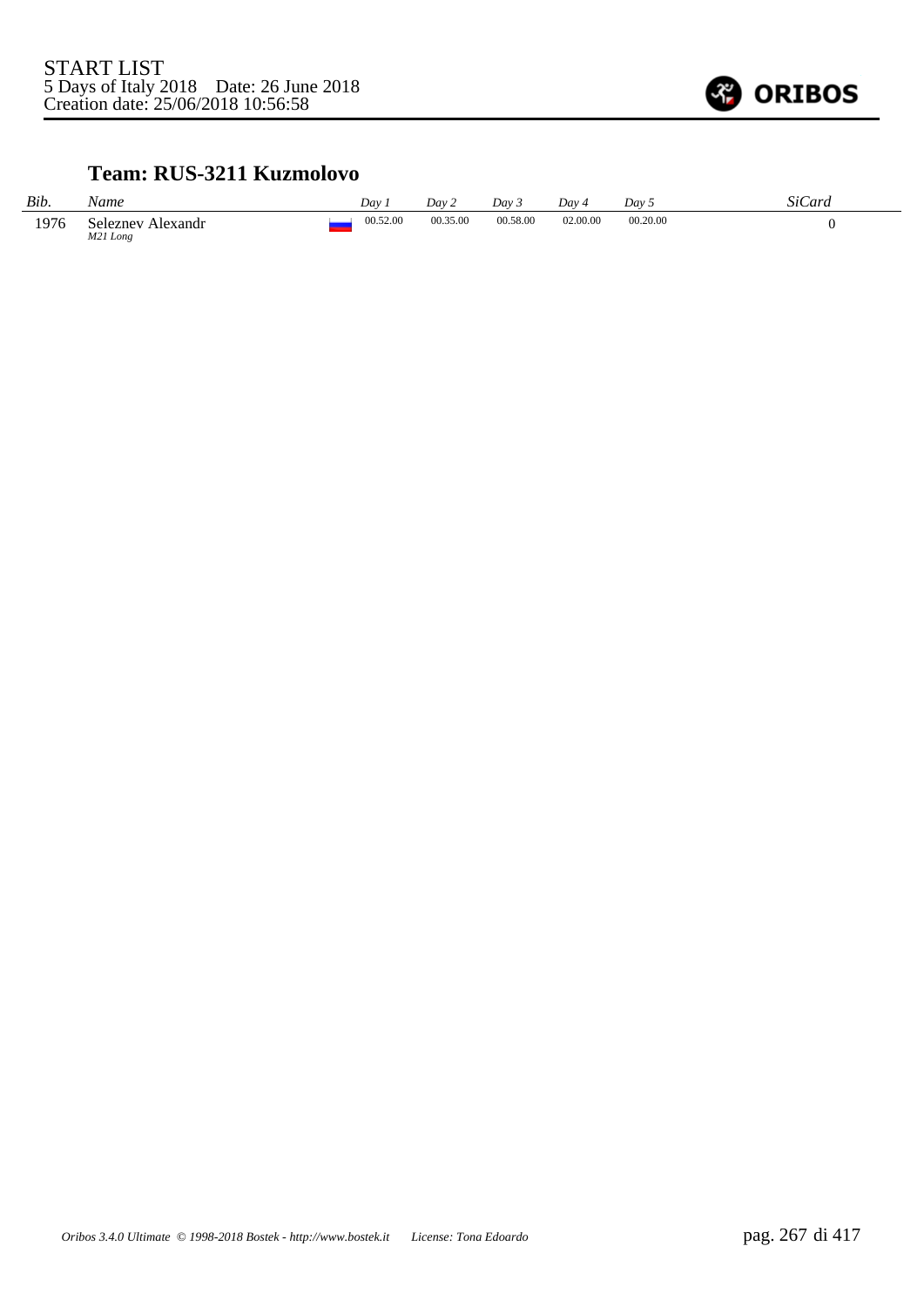

# **Team: RUS-3212 Lytkarino K2**

| Bib. | Name                       | Dav .    | Dav 2    | Day 3    | Day 4    | Day 5    | SiCard  |
|------|----------------------------|----------|----------|----------|----------|----------|---------|
| 1977 | Khasanov Niyaz<br>M21 Long | 01.37.00 | 00.53.00 | 00.25.00 | 01.48.00 | 00.38.00 | 1422974 |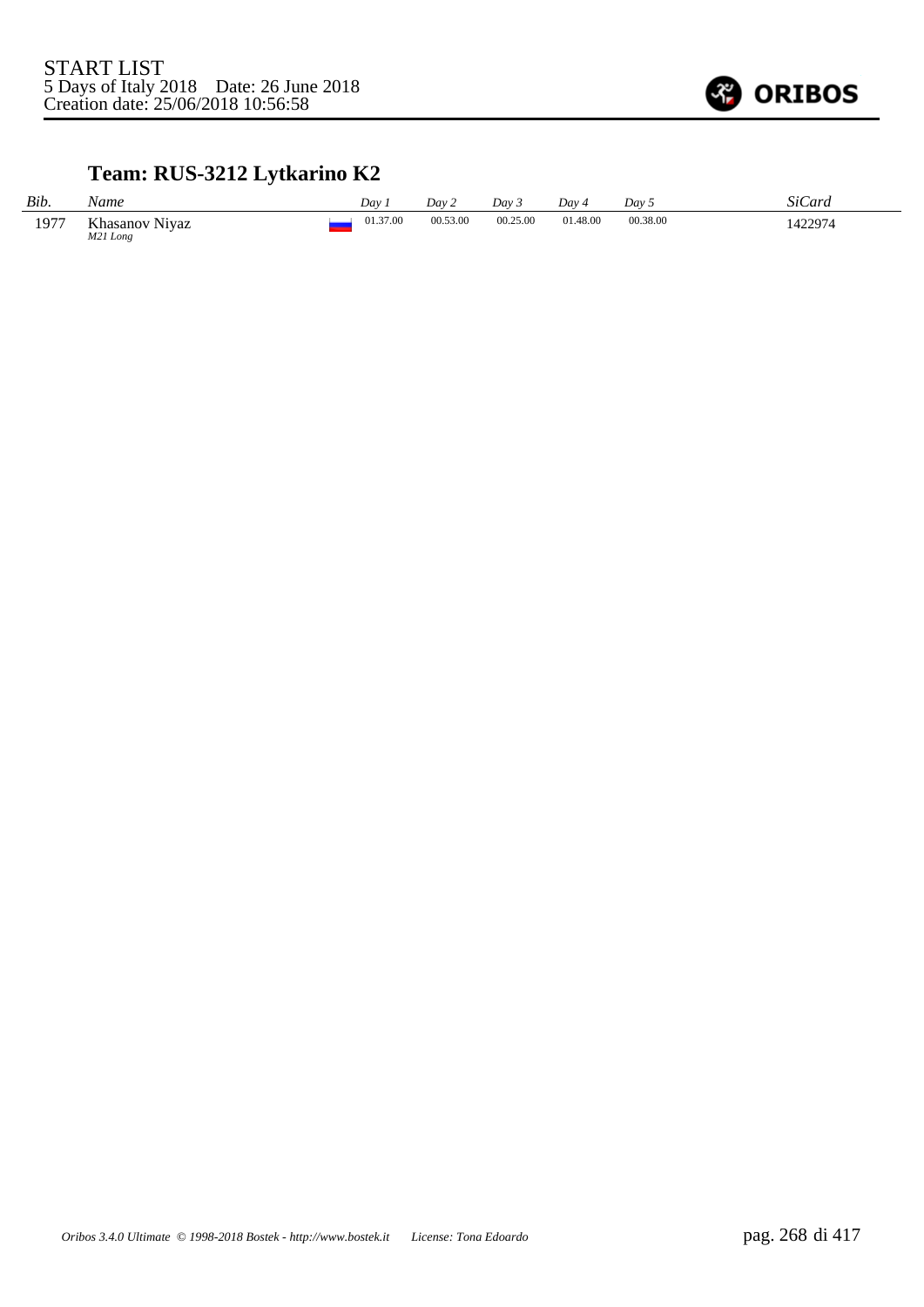

### **Team: RUS-3213 Northern Wind**

| Bib. | Name                                    | Day 1    | Day 2    | Dav 3    | Dav 4    | Day 5    | SiCard  |
|------|-----------------------------------------|----------|----------|----------|----------|----------|---------|
| 1979 | Chelnova Anna<br>W <sub>2</sub> 1 Elite | 00.07.00 | 00.04.00 | 01.27.00 | 02.09.00 | 01.30.00 | 7201689 |
| 1981 | Selezneva Natalia<br>W21 Short          | 00.33.00 | 00.55.00 | 02.05.00 | 01.02.00 | 01.13.00 | 1393834 |
| 9602 | Kotliarskiy Alexander<br>Direct Short   | 00.32.00 | 00.14.00 | 00.08.00 | 02.12.00 | 00.02.00 | 7201682 |
| 1978 | Averina Elena<br>W40                    | 01.17.00 | 02.30.00 | 01.58.00 | 02.47.00 | 02.22.00 | 7201685 |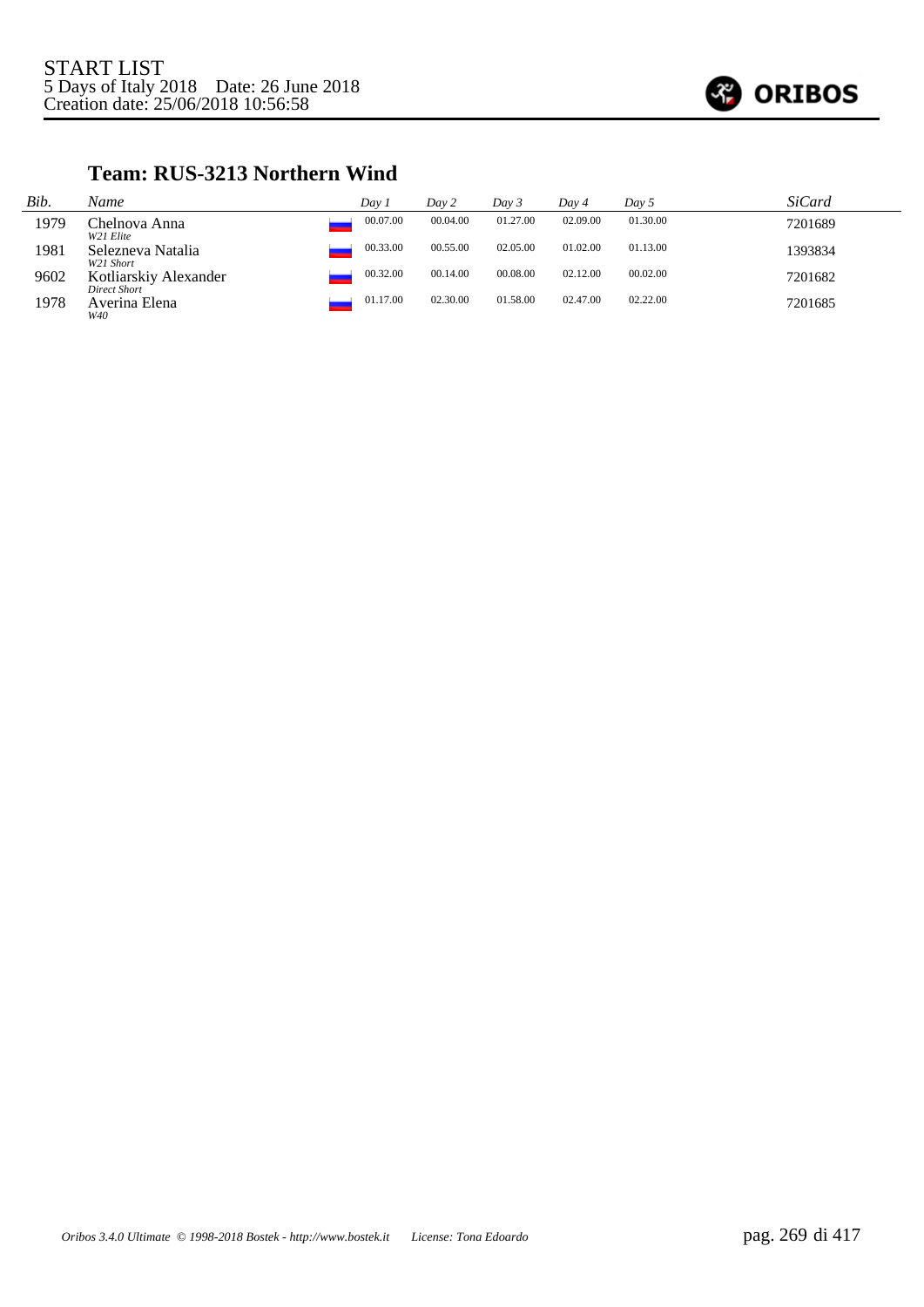

# **Team: RUS-3214 O-Mephi**

| Bib. | Vame                          | $Dav$ .  | Day 2    | Dav      | Dav 4    | Dav.     | $\sim$<br>StCard |
|------|-------------------------------|----------|----------|----------|----------|----------|------------------|
| 1982 | Dudnikov Vladimir<br>M21 Long | 01.07.00 | 00.32.00 | 00.46.00 | 01.36.00 | 01.08.00 | 850825           |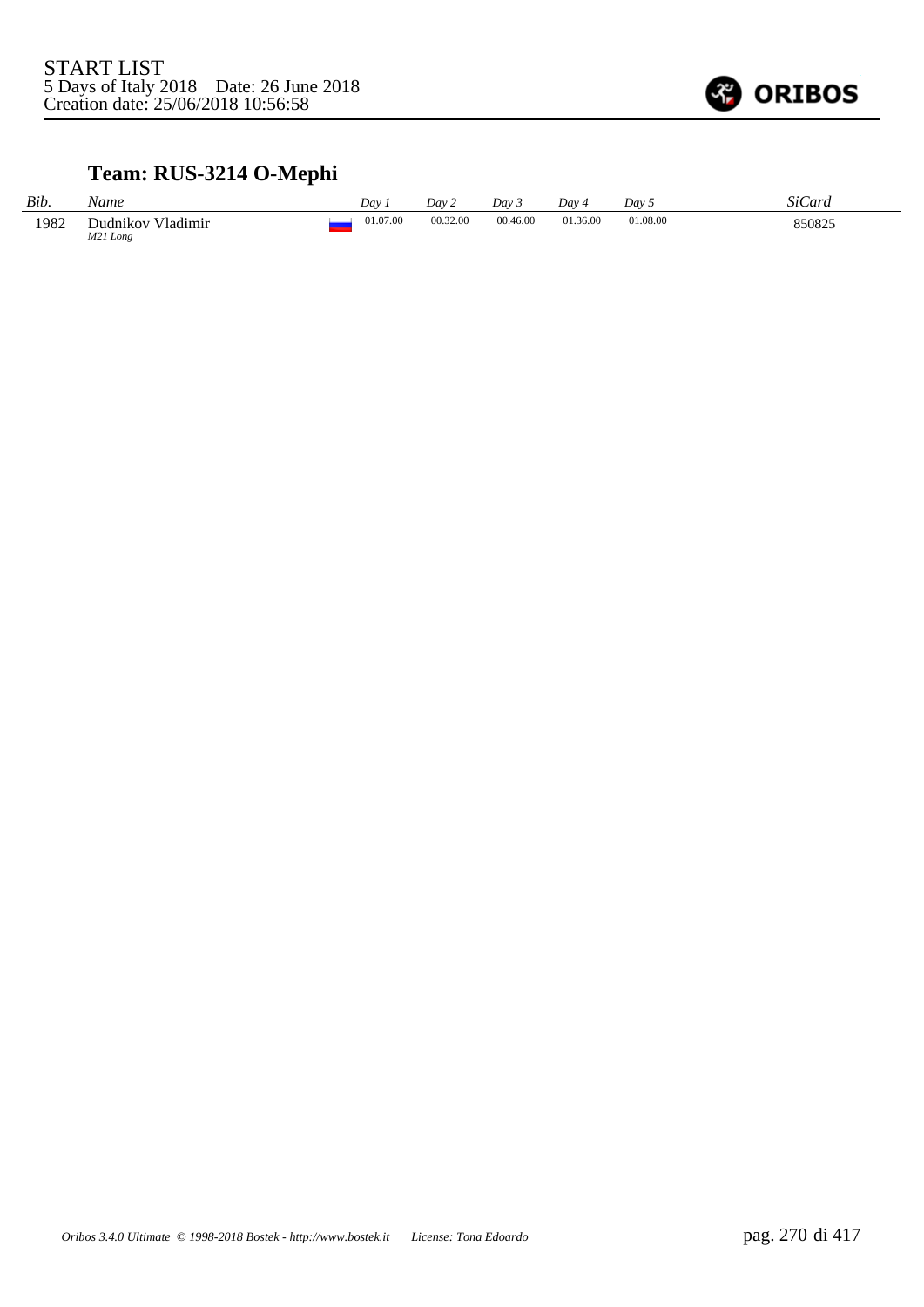

# **Team: RUS-3215 Orienta-MosCompass**

| Bib. | Name                                     | Day      | Dav 2    | Dav 5    | Day      | Day:     | SiCard  |
|------|------------------------------------------|----------|----------|----------|----------|----------|---------|
| 1983 | Y urv<br>Masnyy<br>M <sub>21</sub> Elite | 02.54.00 | 02.49.00 | 03.03.00 | 02.58.00 | 02.52.00 | 8643979 |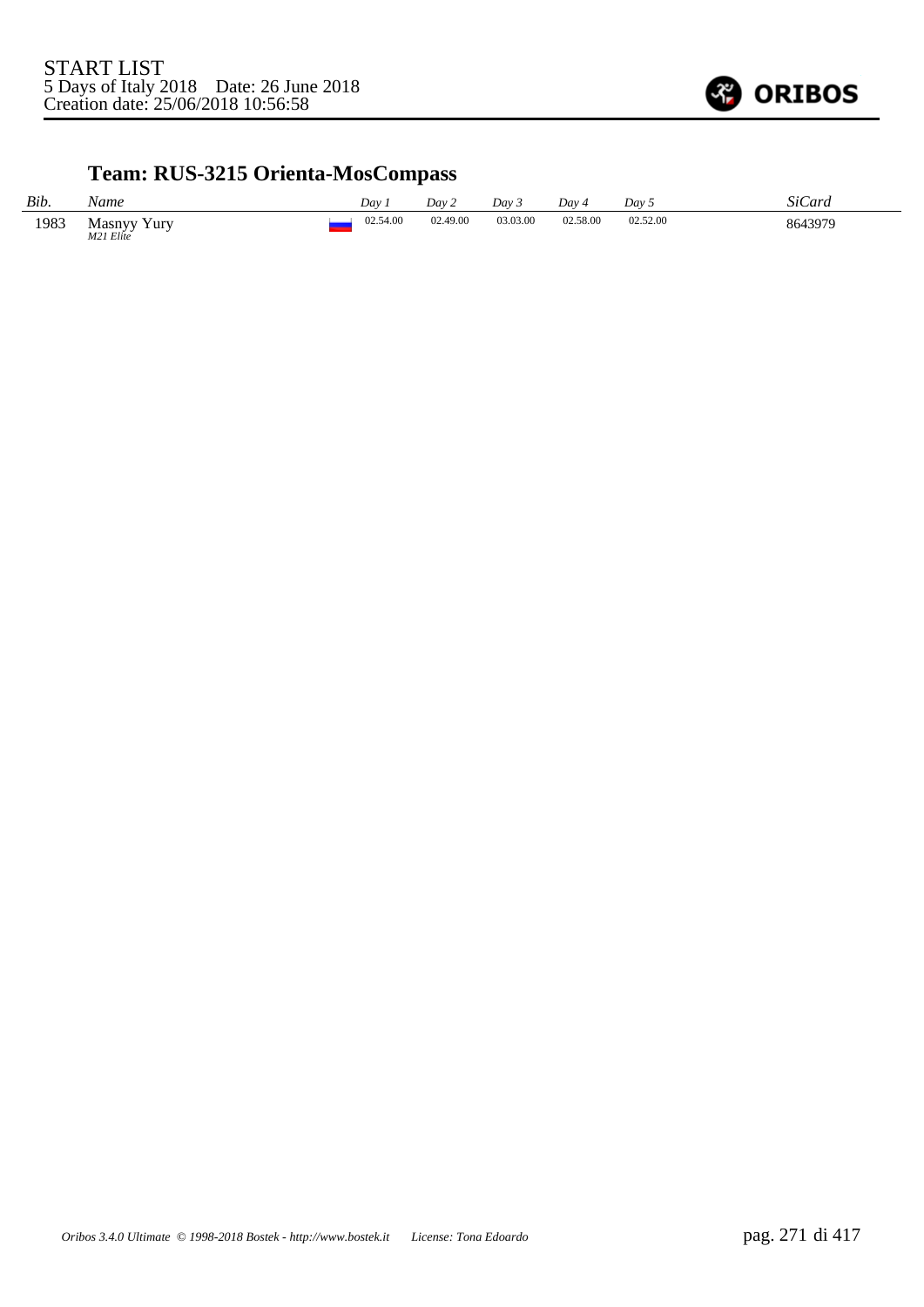

### **Team: RUS-3216 Pioneers**

| Bib. | Name                    | Dav 1    | Day 2    | Dav 3    | Dav 4    | Day 5    | <i>SiCard</i> |
|------|-------------------------|----------|----------|----------|----------|----------|---------------|
| 1984 | Afanasyev Igor<br>M10   | 00.24.00 | 00.41.00 | 00.33.00 | 01.11.00 | 00.53.00 | 238554        |
| 1985 | Afanasyev Oleg<br>M16   | 00.11.00 | 00.05.00 | 02.05.00 | 01.54.00 | 00.47.00 | 1301054       |
| 1986 | Afanasyeva Irina<br>W40 | 01.15.00 | 01.26.00 | 02.12.00 | 02.39.00 | 01.54.00 | 439222        |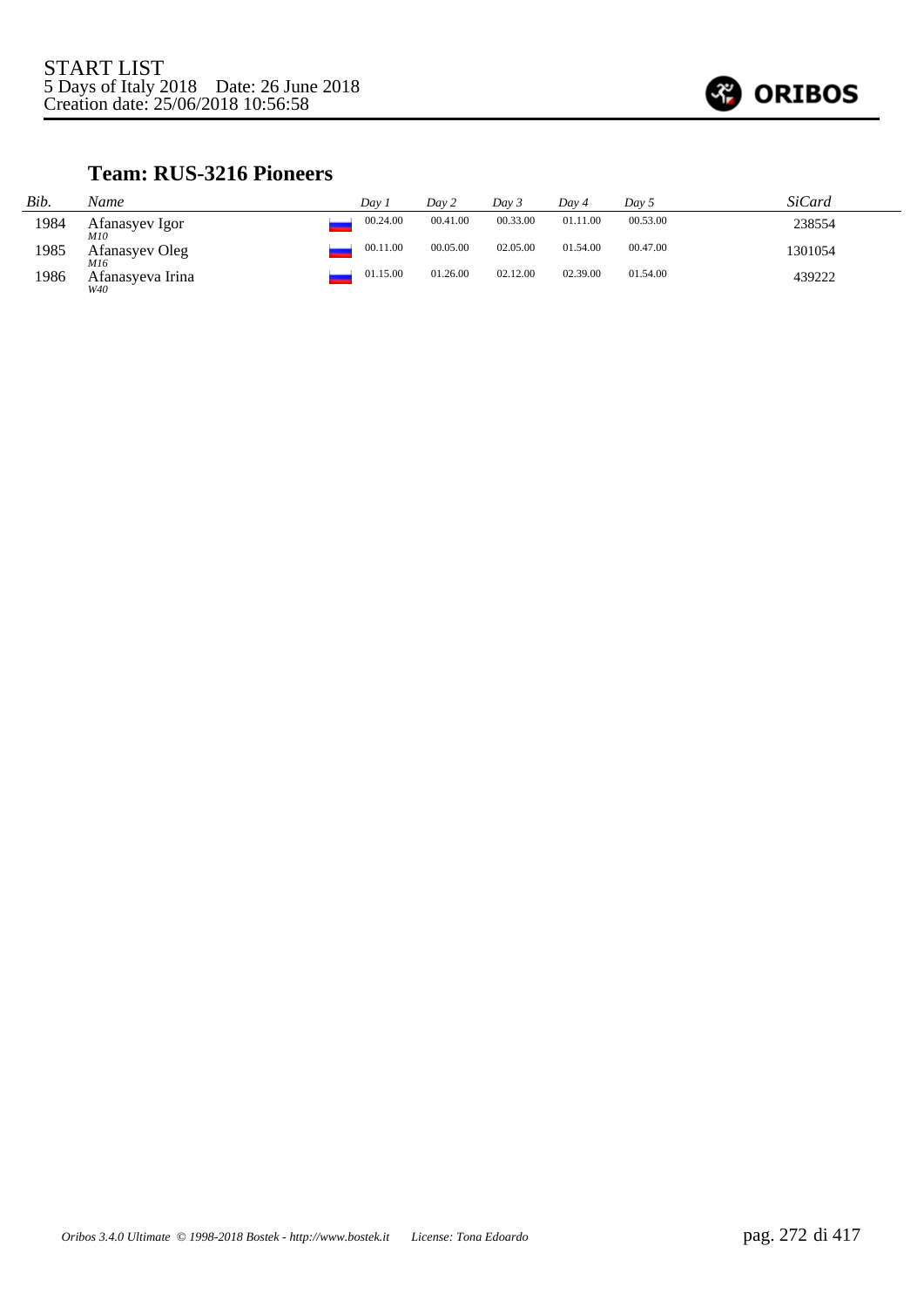

# **Team: RUS-3217 Vesta Spb**

| Bib. | Name                          | Dav 1    | Day 2    | Day 3    | Day 4    | Day 5    | SiCard  |
|------|-------------------------------|----------|----------|----------|----------|----------|---------|
| 1987 | Dobritskaya Elena<br>W50      | 01.14.00 | 01.25.00 | 02.03.00 | 01.41.00 | 01.01.00 |         |
| 1989 | <b>Razmetov Andrey</b><br>M50 | 02.28.00 | 01.58.00 | 02.46.00 | 01.22.00 | 00.29.00 | 9200057 |
| 1988 | Dobritskiy Alexandr<br>M50    | 01.32.00 | 01.43.00 | 00.59.00 | 02.24.00 | 00.35.00 | 9642011 |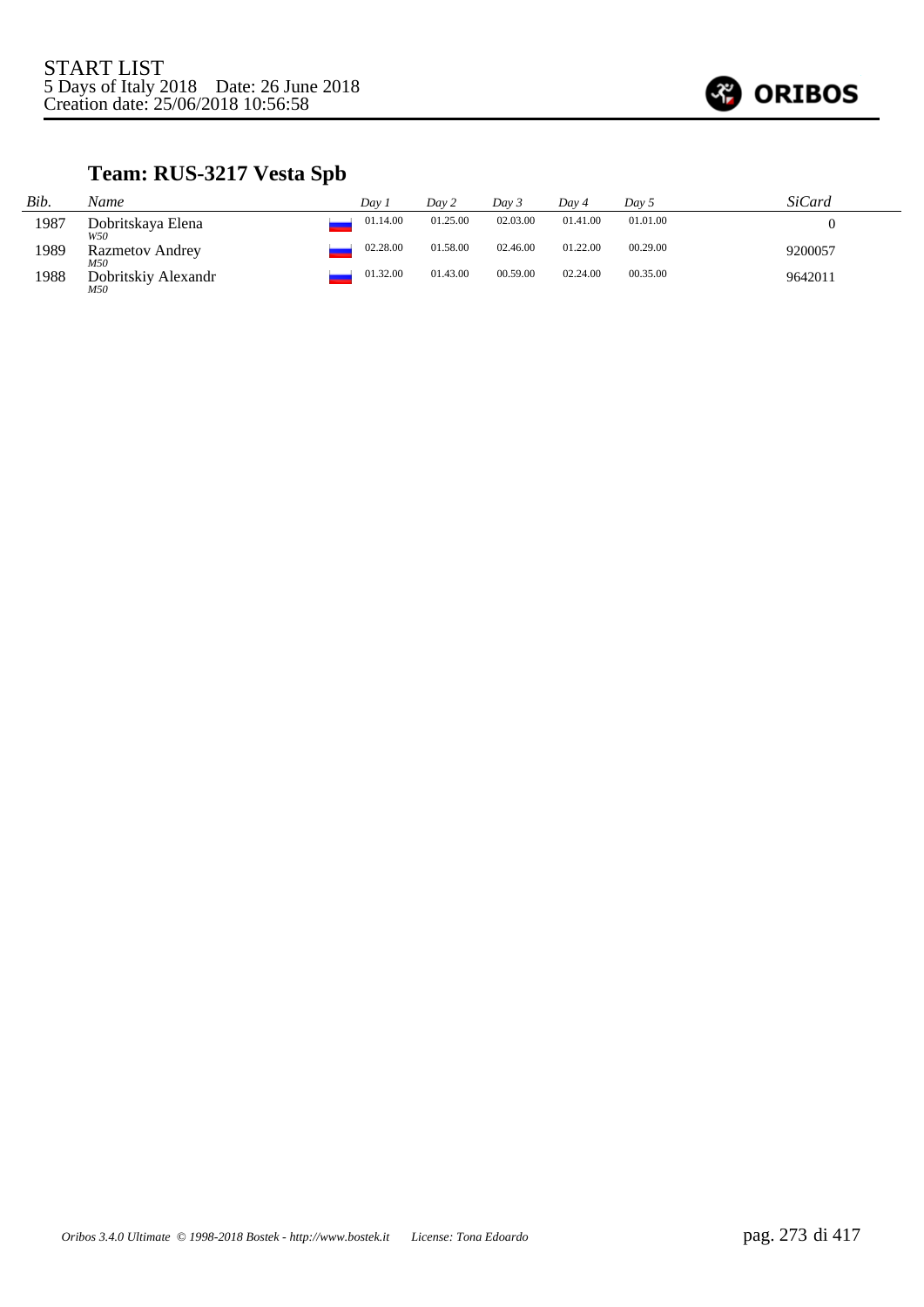

# **Team: SUI-3218 Alpstein-O**

| Bib. | Name                 | Dav      | Day 2    | Day 3    | Dav 4    | Day 5    | <b>SiCard</b> |
|------|----------------------|----------|----------|----------|----------|----------|---------------|
| 1991 | Wüest Ruth<br>W60    | 01.54.00 | 01.26.00 | 00.44.00 | 01.13.00 | 01.24.00 | 8625669       |
| 1990 | Streuli Willi<br>M70 | 01.07.00 | 02.30.00 | 02.38.00 | 02.12.00 | 00.58.00 | 8642001       |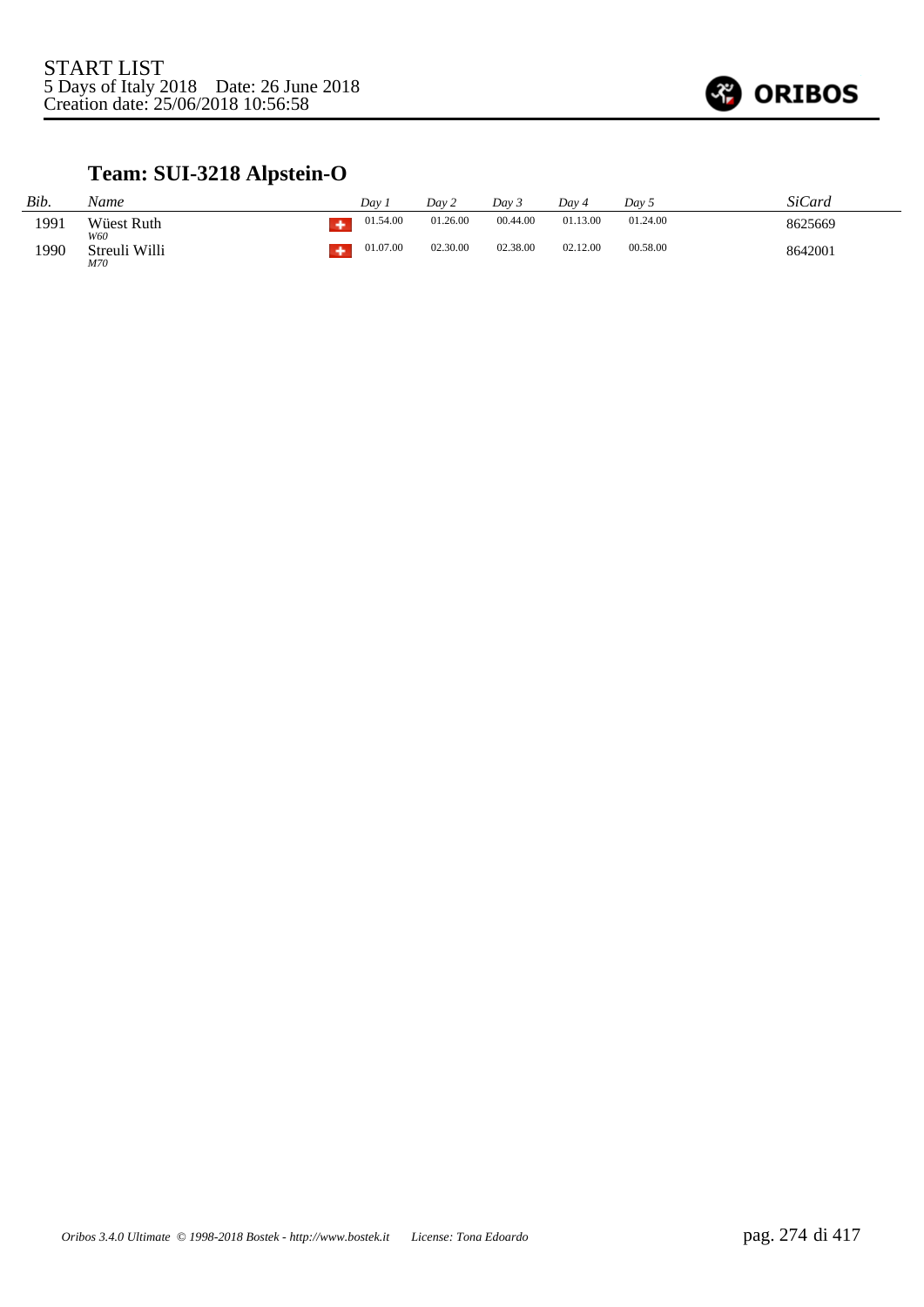

#### **Team: SUI-3219 ANCO**

| Bib. | Name                     | Dav      | Dav 2                | Dav 3           | Day 4    | Day 5           | SiCard  |
|------|--------------------------|----------|----------------------|-----------------|----------|-----------------|---------|
| 1992 | Chenal Madeleine<br>W65  | 01.23.00 | $-1 - 1 - 1 - 1 - 1$ | $-12 - 12 - 12$ | --:-:-   | $-12 - 12 - 12$ | 432697  |
| 1993 | Guyot Jean-Claude<br>M65 | 02.43.00 | 02.11.00             | 01.44.00        | 02.22.00 | 01.11.00        | 8632398 |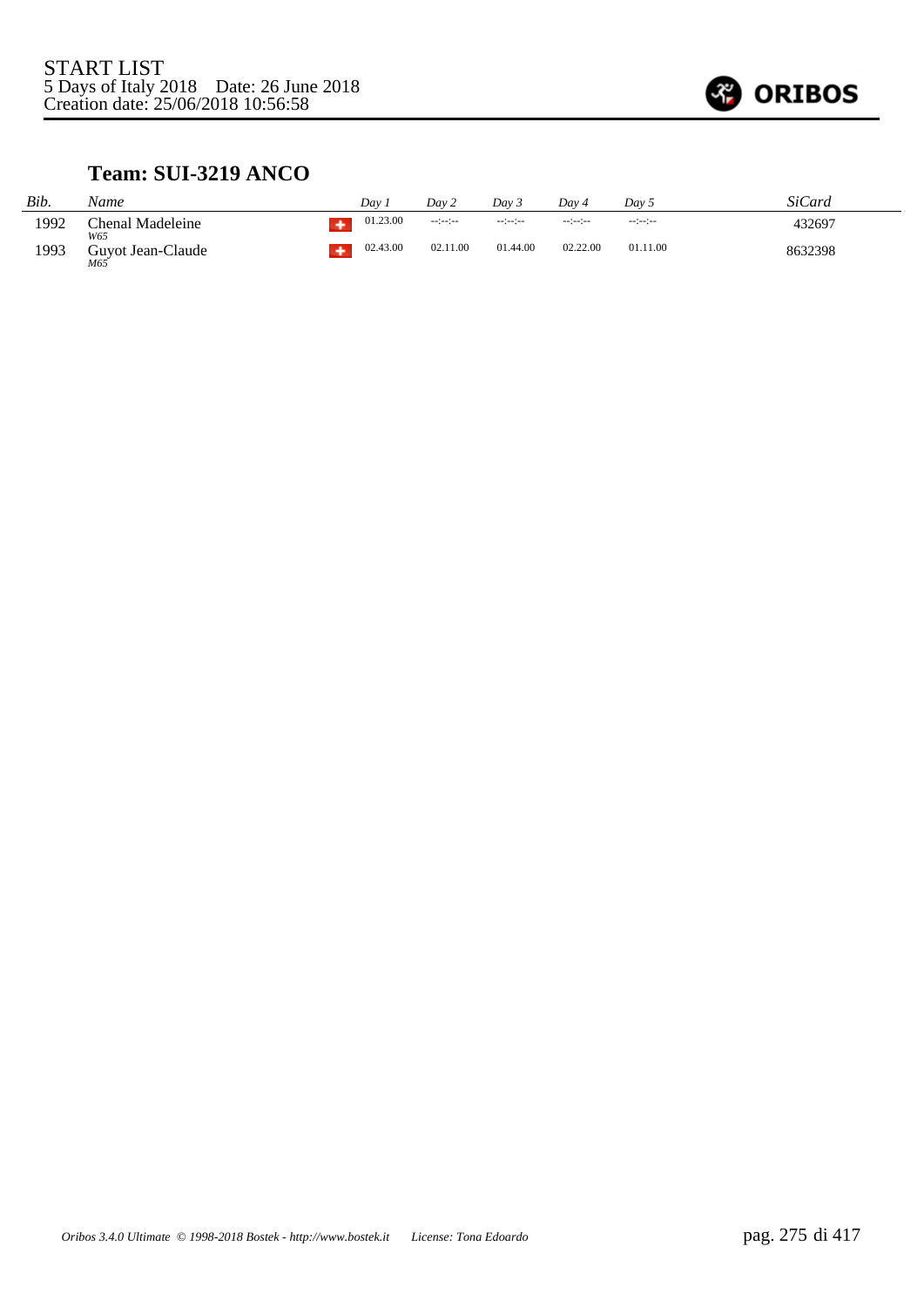

# **Team: SUI-3220 ASCO Lugano**

| Bib. | Name                                   | Day 1    | Day 2    | Day 3    | Day 4    | Day 5    | <b>SiCard</b> |
|------|----------------------------------------|----------|----------|----------|----------|----------|---------------|
| 2003 | Ren Elia<br>٠<br>M14                   | 00.32.00 | 00.07.00 | 00.07.00 | 00.45.00 | 02.34.00 | 8240304       |
| 2001 | Di Mauro Thomas<br>۰<br>M16            | 00.17.00 | 01.15.00 | 01.43.00 | 01.42.00 | 02.03.00 | 1470338       |
| 1998 | Chiodoni Sofia<br>٠<br>W16             | 01.55.00 | 01.02.00 | 00.50.00 | 00.33.00 | 02.25.00 | 7001952       |
| 1994 | Baiardi Marco<br>٠<br>M16              | 01.29.00 | 01.09.00 | 01.17.00 | 01.28.00 | 00.25.00 | 8338330       |
| 2002 | Knupfer Kilian<br>٠<br>M16             | 00.37.00 | 01.37.00 | 02.13.00 | 01.16.00 | 01.17.00 | 8102003       |
| 2005 | Rizzi Martina<br>۰<br>W16              | 02.19.00 | 00.39.00 | 00.57.00 | 00.53.00 | 02.07.00 | 8120102       |
| 1996 | Besomi Tommaso<br>٠<br>M16             | 00.45.00 | 01.31.00 | 02.37.00 | 00.08.00 | 01.49.00 | 8151102       |
| 1997 | Cammarata Clarissa<br>٠<br>W16         | 01.59.00 | 00.46.00 | 00.47.00 | 00.48.00 | 01.53.00 | 8310302       |
| 2000 | Del Fedele Alex<br>٠<br>M20            | 02.44.00 | 00.30.00 | 00.44.00 | 01.35.00 | 02.00.00 | 8642060       |
| 2004 | ۰<br>Rizzi Luca<br>M20                 | 01.59.00 | 00.15.00 | 01.44.00 | 01.50.00 | 02.06.00 | 8123999       |
| 1999 | Conti Beltraminelli Marzia<br>٠<br>W50 | 00.42.00 | 02.34.00 | 01.04.00 | 01.37.00 | 01.09.00 | 904119        |
| 1995 | Beltraminelli Paolo<br>۰<br>M55        | 02.01.00 | 01.50.00 | 01.41.00 | 02.18.00 | 02.11.00 | 612009        |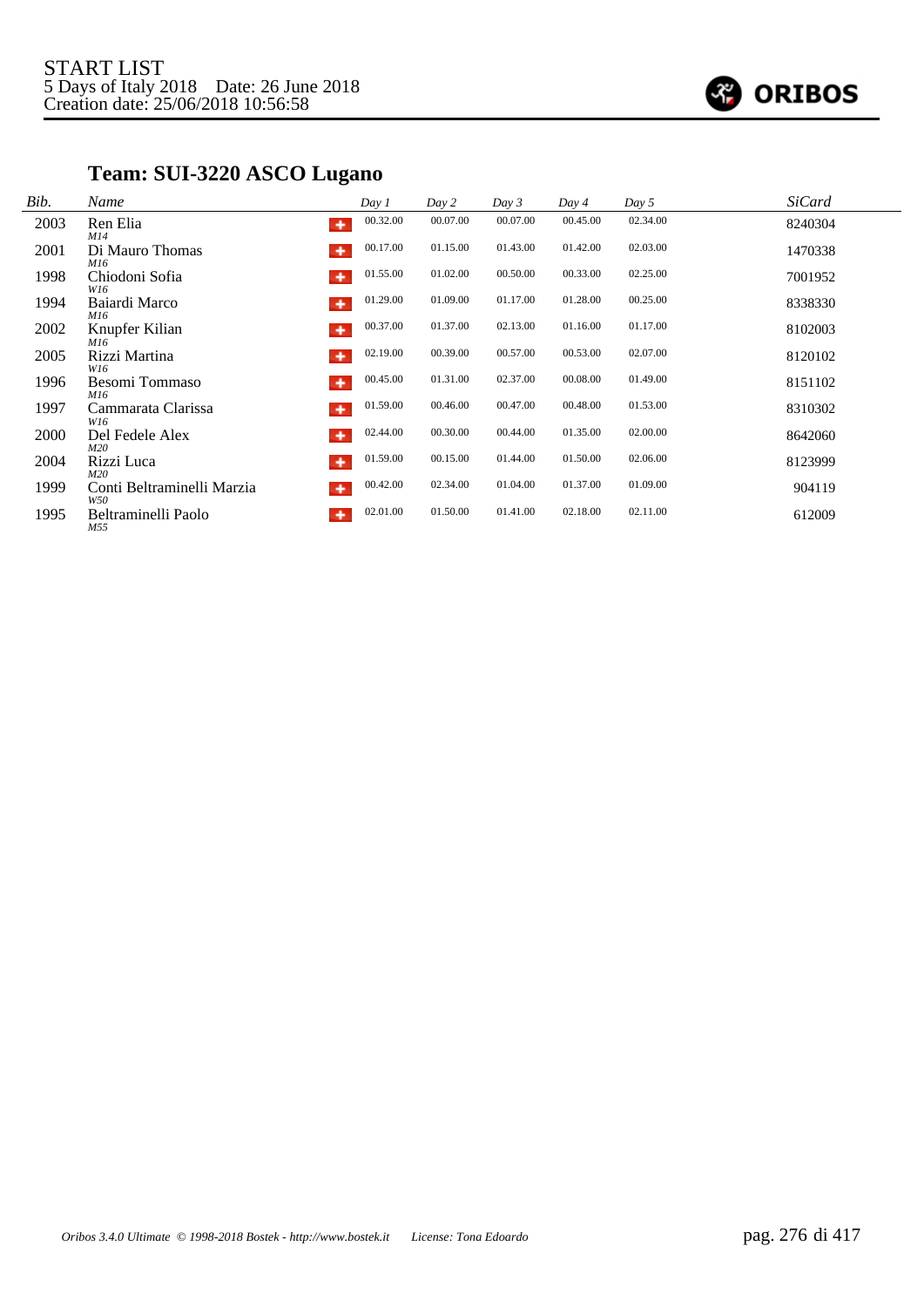

### **Team: SUI-3221 Bussola OK**

| Bib. | Name                | Dav      | Dav 2    | Day 3    | Dav 4    | Dav 5    | SiCard  |
|------|---------------------|----------|----------|----------|----------|----------|---------|
| 2006 | Kaeser Peter<br>M60 | 01.16.00 | 02.00.00 | 00.15.00 | 01.15.00 | 00.48.00 | 9201080 |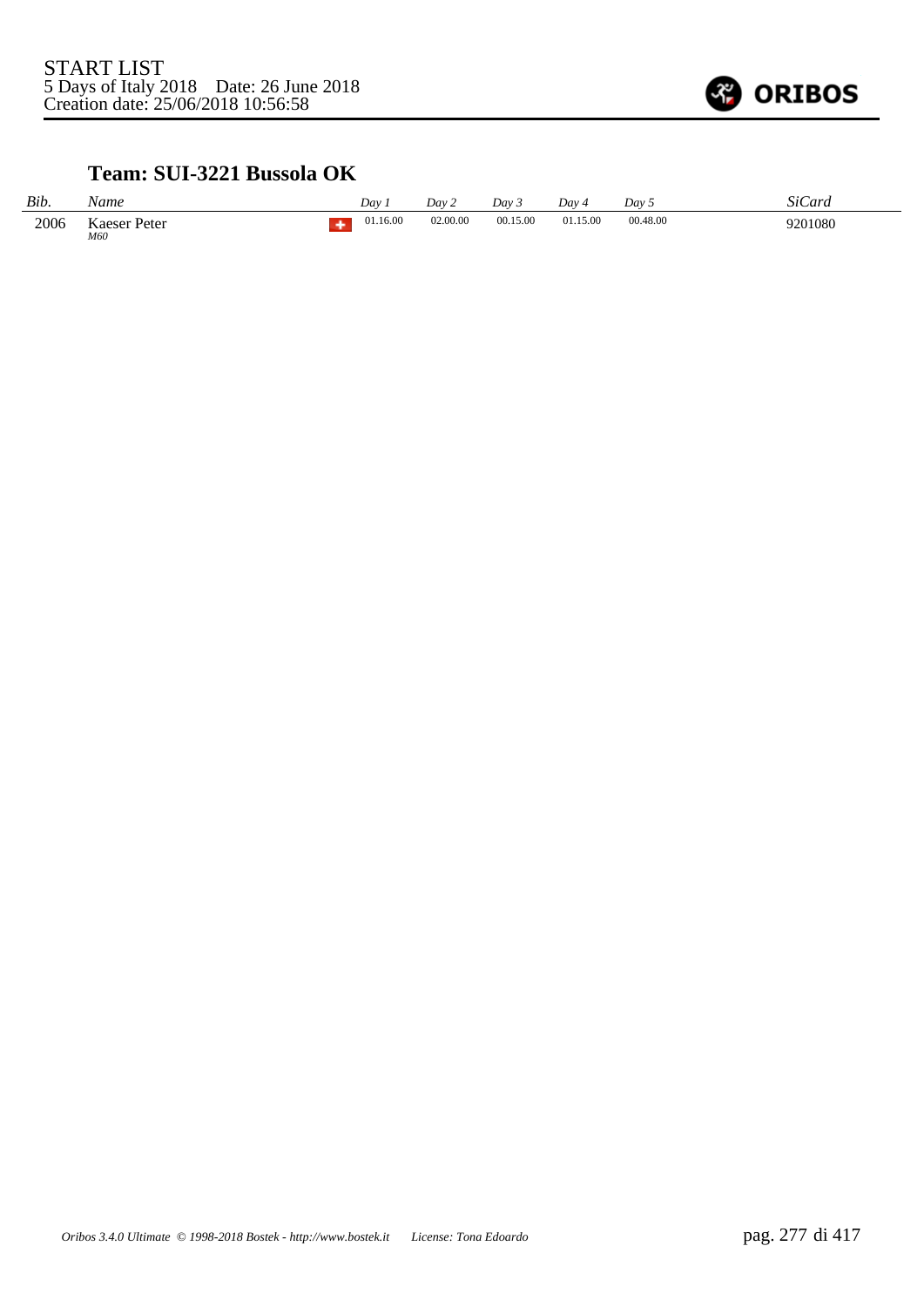

#### **Team: SUI-3222 CA Rosé**

| Bib. | Name                      | Dav      | Dav 2    | Dav 3    | Dav 4    | Dav 5    | SiCard  |
|------|---------------------------|----------|----------|----------|----------|----------|---------|
| 2008 | Hugelshofer Barbara       | 01.48.00 | 00.41.00 | 00.42.00 | 02.41.00 | 01.41.00 | 8636063 |
| 2007 | W35<br>Cuche Denis<br>M50 | 01.54.00 | 01.30.00 | 01.59.00 | 01.17.00 | 00.42.00 | 8007001 |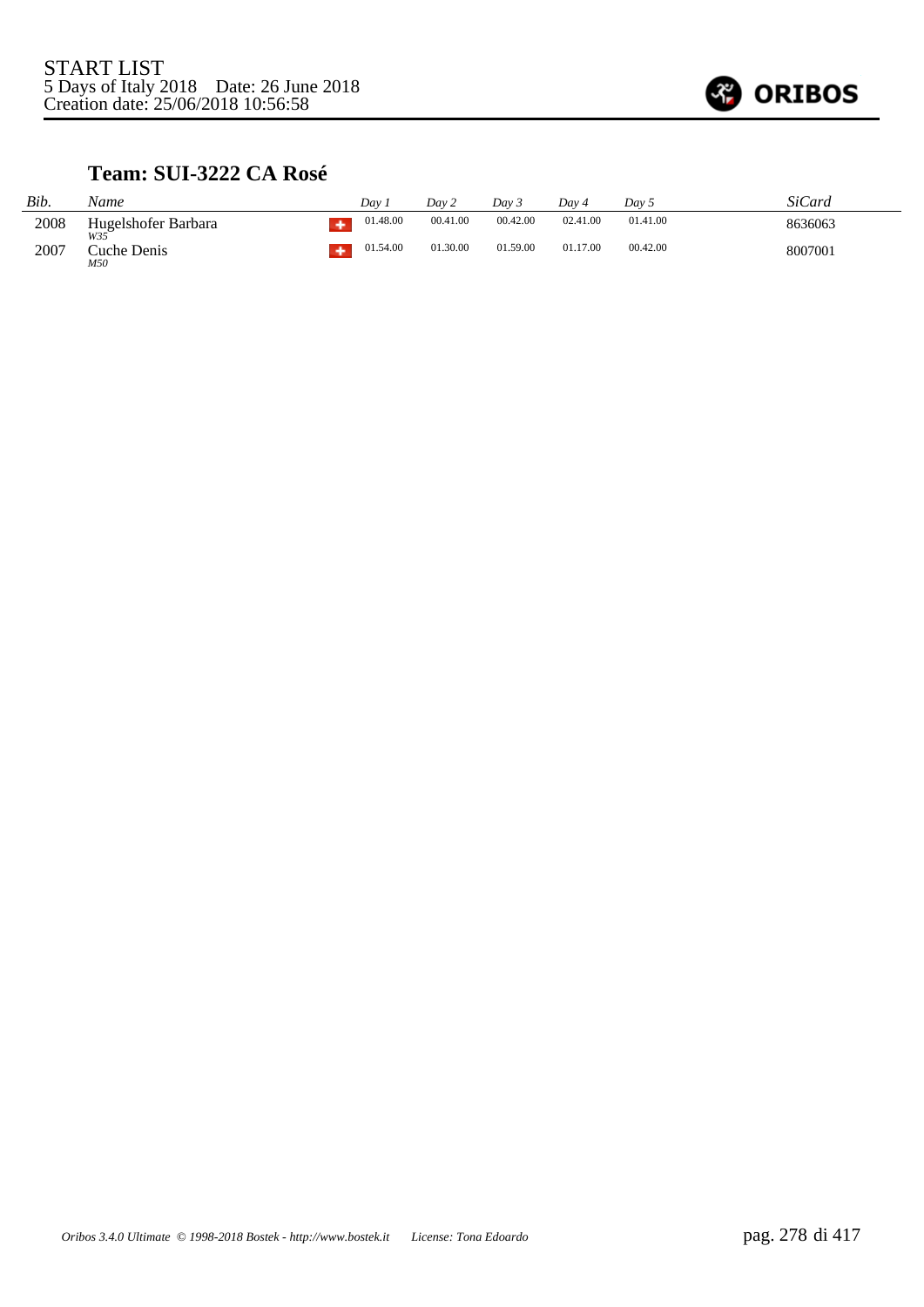

# **Team: SUI-3223 Care-Vevey Orientation**

| Bib. | Name                                   | Dav 1    | Day 2    | Dav 3    | Dav 4    | Day 5    | SiCard  |
|------|----------------------------------------|----------|----------|----------|----------|----------|---------|
| 2011 | <b>Repond Sauty Francine</b><br>$W4^4$ | 00.24.00 | 01.51.00 | 01.15.00 | 01.50.00 | 02.29.00 | 8643869 |
| 2009 | Cuche Camille<br>W60                   | 00.28.00 | 00.34.00 | 00.40.00 | 00.45.00 | 01.26.00 | 1201056 |
| 2010 | Repond Henri<br>M80                    | 00.09.00 | 00.17.00 | 00.13.00 | 00.12.00 | 00.10.00 | 7140863 |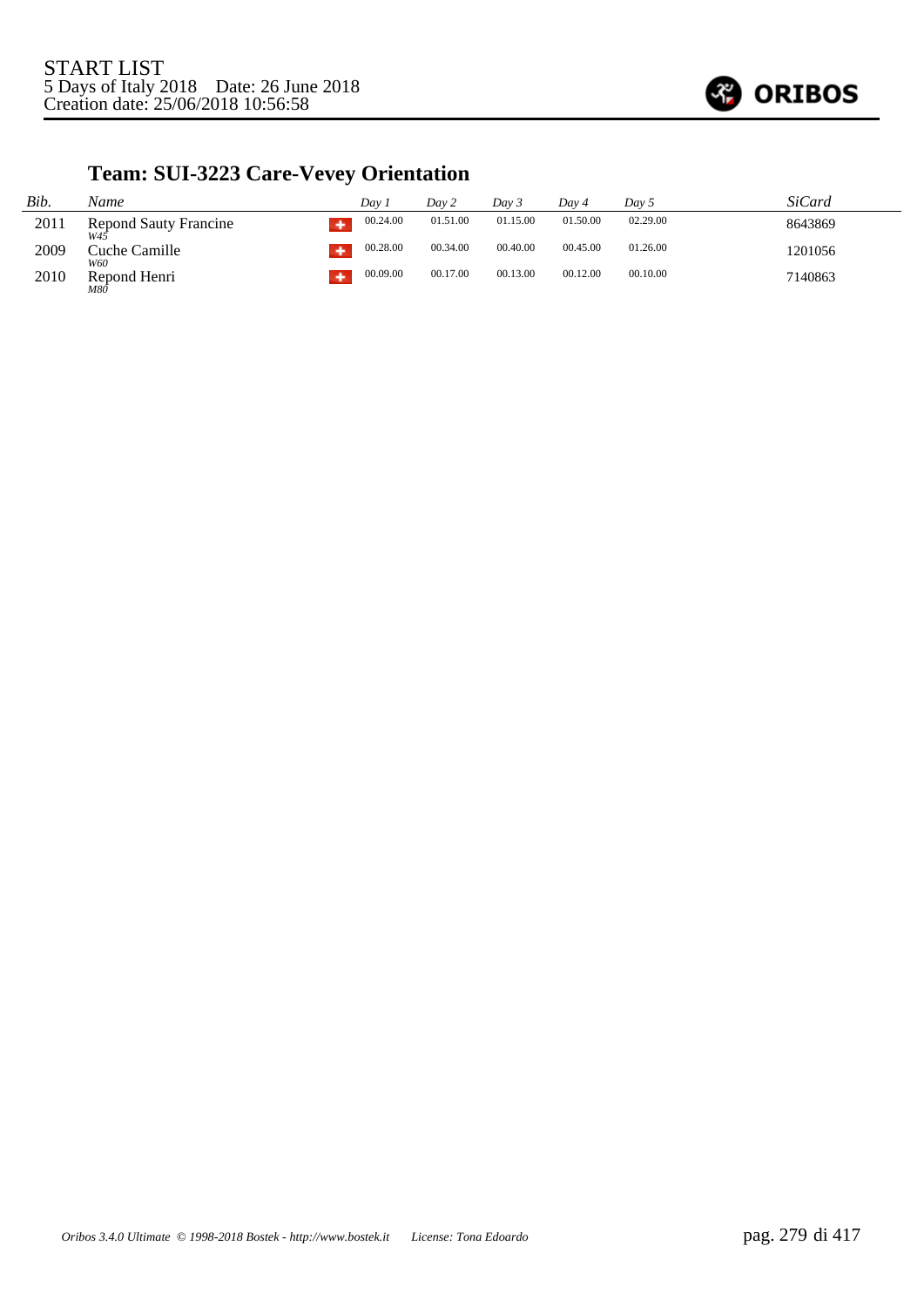

# **Team: SUI-3224 CO Aget lugano**

| Bib. | Name                               | Dav      | Day 2    | Dav 3    | Dav 4    | Dav 5    | SiCard  |
|------|------------------------------------|----------|----------|----------|----------|----------|---------|
| 2012 | Pettinari Gianni (Giovanni)<br>M60 | 01.34.00 | 00.52.00 | 01.09.00 | 00.47.00 | 00.14.00 | 8642070 |
| 2013 | Pettinari Mariapia<br>W60          | 01.36.00 | 00.44.00 | 01.00.00 | 00.41.00 | 01.36.00 | 2003190 |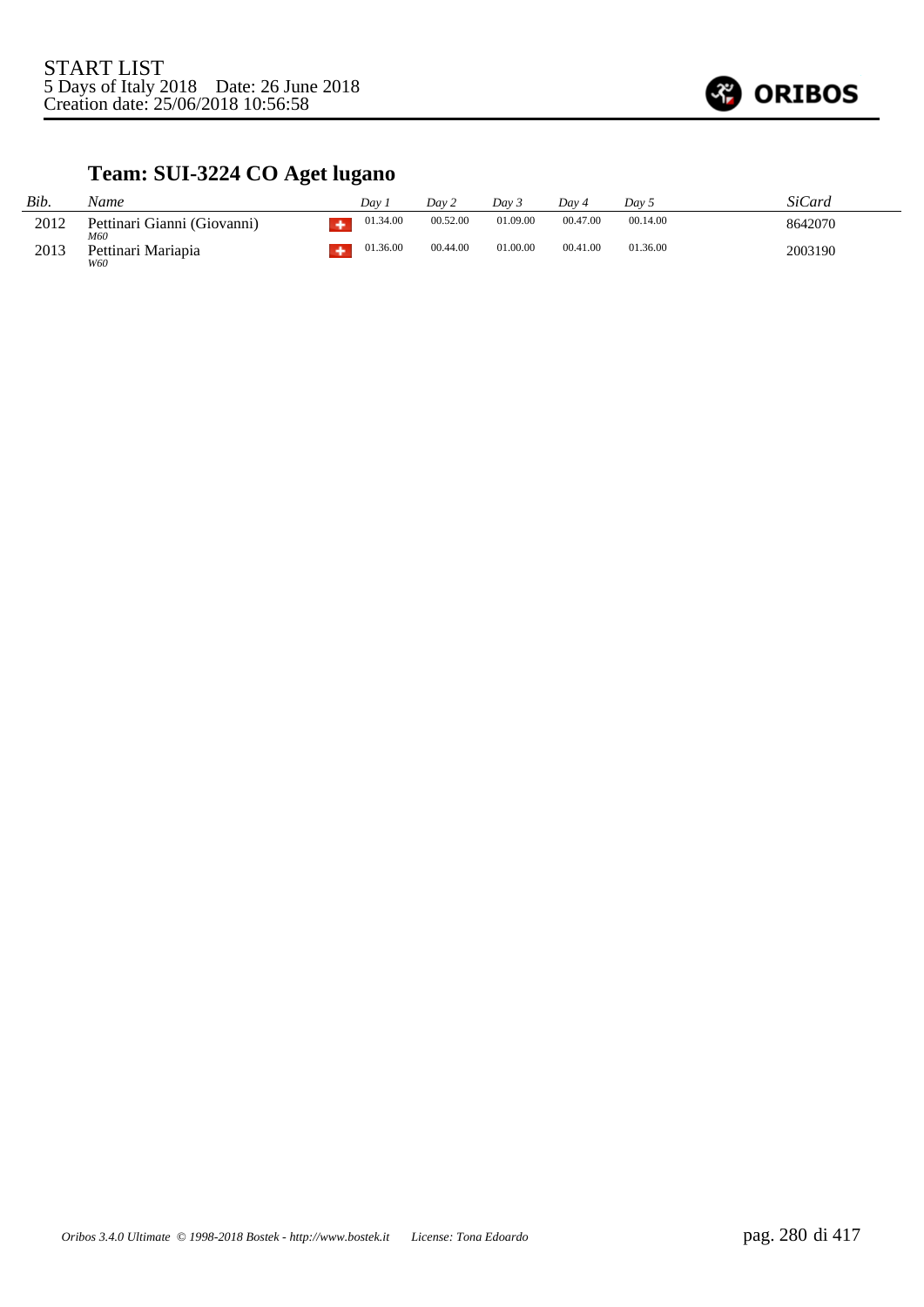

# **Team: SUI-3225 CO Engiadina**

| Bib. | Name               | Dav      | Day 2    | Dav 3    | Dav 4    | Day 5    | SiCard  |
|------|--------------------|----------|----------|----------|----------|----------|---------|
| 2014 | Gordon Riet<br>M55 | 01.04.00 | 02.11.00 | 02.06.00 | 02.41.00 | 01.40.00 | 8230958 |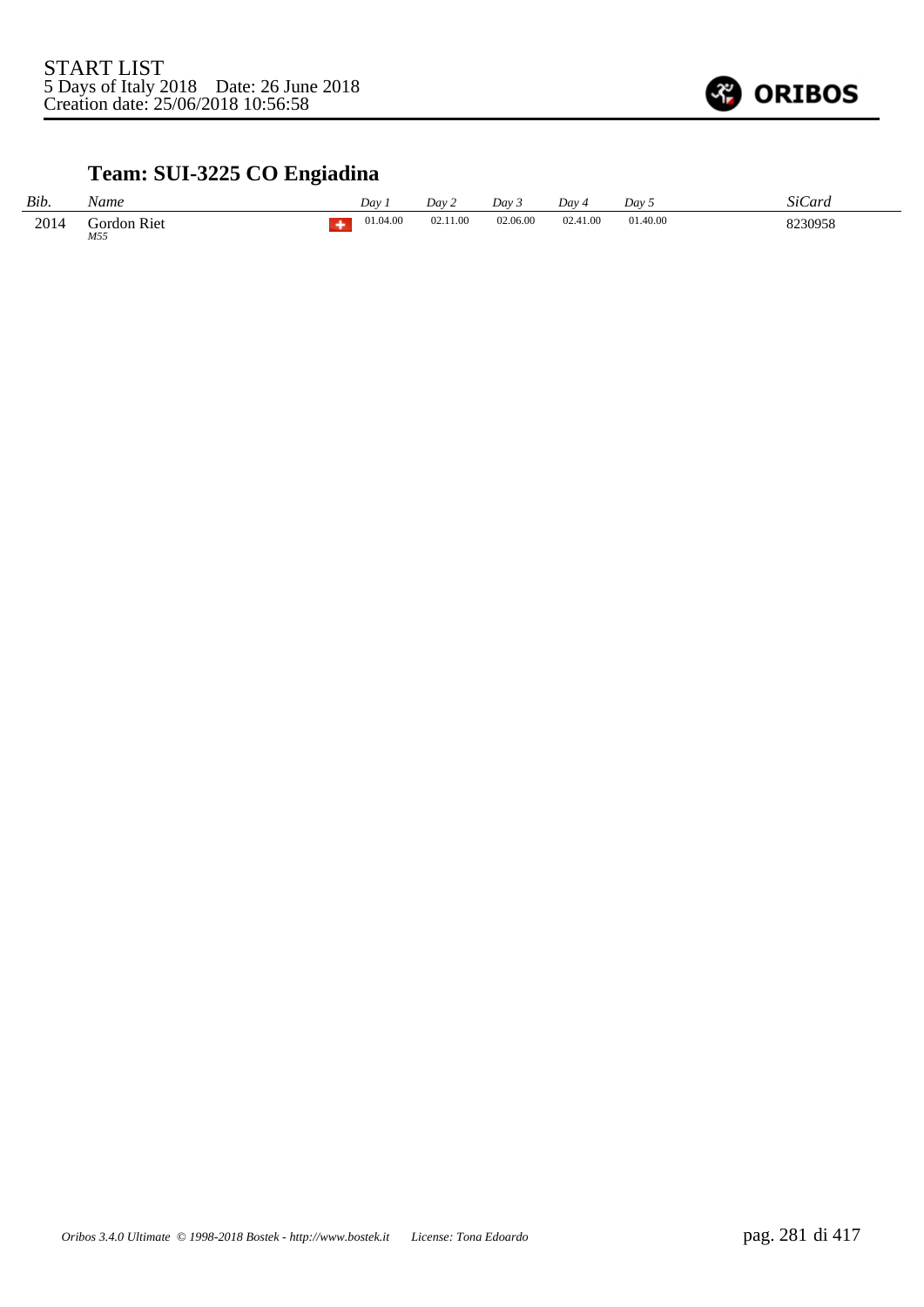

### **Team: SUI-3226 CORBUS**

| Bib. | Name                             | Day 1    | Day 2    | Day 3    | Day 4    | Day 5    | <b>SiCard</b> |
|------|----------------------------------|----------|----------|----------|----------|----------|---------------|
| 2016 | Baumann Rita<br>۰<br>W65         | 01.56.00 | 01.02.00 | 01.36.00 | 00.25.00 | 00.53.00 | 8400938       |
| 2021 | <b>Steiner Fritz</b><br>۰<br>M70 | 02.34.00 | 00.18.00 | 00.47.00 | 02.33.00 | 02.19.00 | 8471948       |
| 2020 | <b>Rufer Fritz</b><br>۰<br>M70   | 00.43.00 | 01.06.00 | 01.26.00 | 00.48.00 | 00.25.00 | 8653020       |
| 2019 | Meier Viktor<br>۰<br>M70         | 02.19.00 | 01.00.00 | 01.47.00 | 00.27.00 | 02.13.00 | 8643441       |
| 2017 | Eglin Annemarie<br>٠<br>W70      | 02.41.00 | 00.54.00 | 00.46.00 | 00.17.00 | 00.36.00 | 2048016       |
| 2015 | <b>Baumann Ernst</b><br>۰<br>M75 | 00.26.00 | 00.44.00 | 00.40.00 | 00.37.00 | 00.17.00 | 8150750       |
| 2018 | <b>Eglin Peter</b><br>۰<br>M75   | 00.21.00 | 00.22.00 | 00.16.00 | 00.27.00 | 00.25.00 | 9101464       |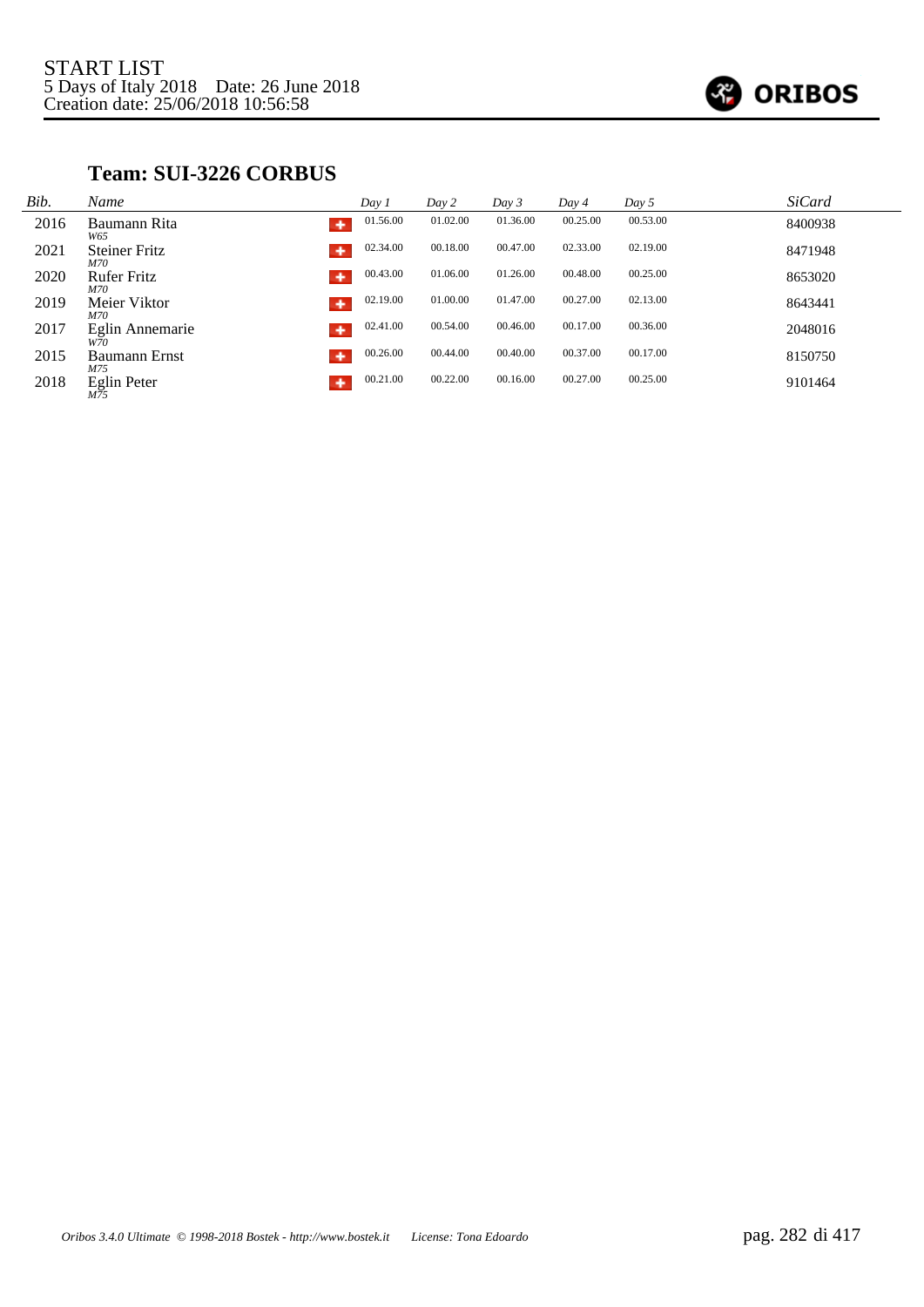

#### **Team: SUI-3227 FC Gelterkinden**

| Bib. | Name                     | Dav      | Dav 2    | Dav 3    | Dav 4    | Dav 5    | SiCard  |
|------|--------------------------|----------|----------|----------|----------|----------|---------|
| 2022 | Handschin Barbara<br>W40 | 01.27.00 | 01.50.00 | 01.28.00 | 02.29.00 | 01.38.00 | 7900077 |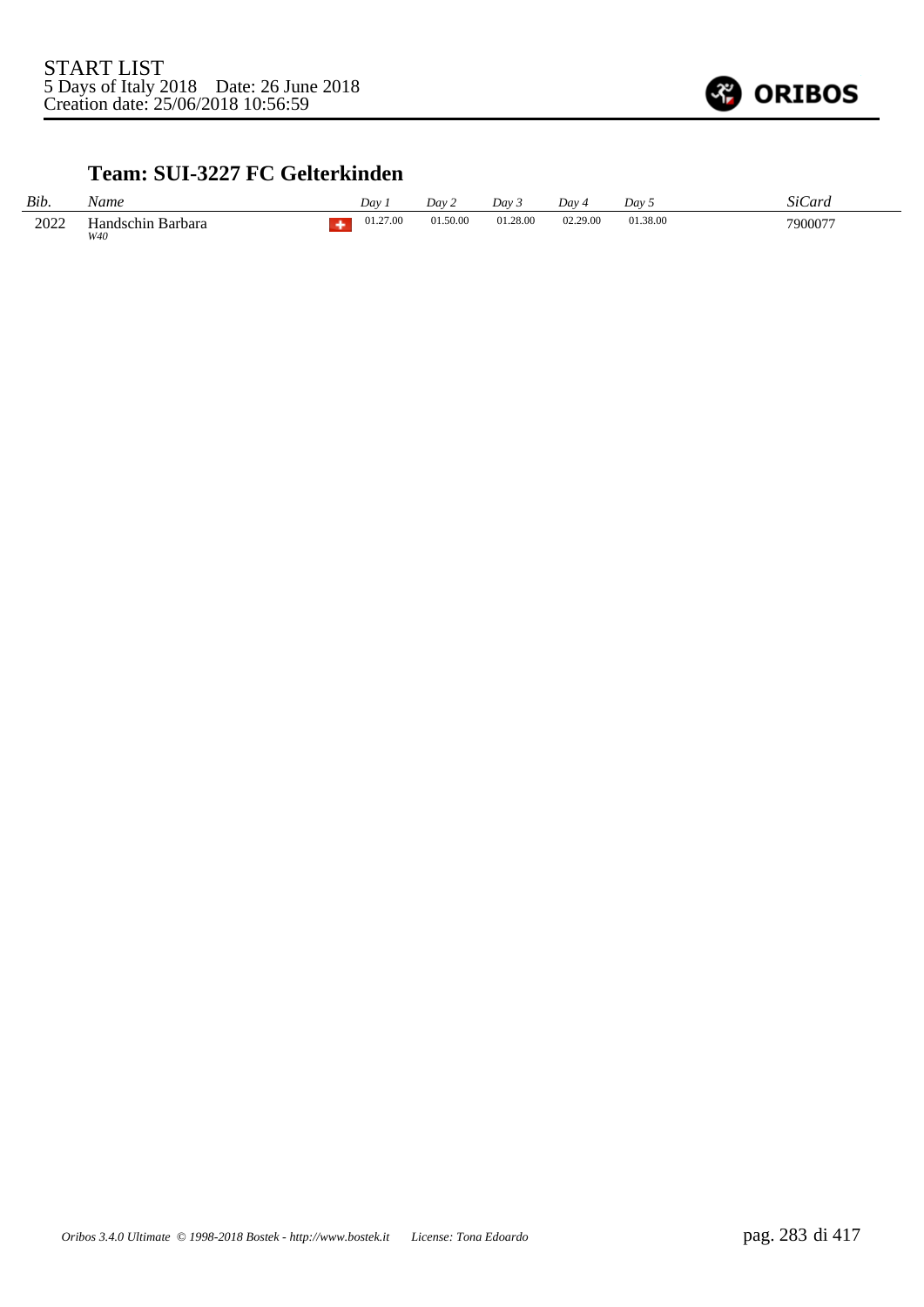

#### **Team: SUI-3228 GOLD Savosa**

| Bib. | Name                                    | Day i    | Day 2    | Day 3    | Day 4    | Day 5    | SiCard  |
|------|-----------------------------------------|----------|----------|----------|----------|----------|---------|
| 2026 | Lepori Domenico<br>M40                  | 02.18.00 | 01.38.00 | 00.31.00 | 01.37.00 | 01.11.00 | 8640469 |
| 2025 | Lepori Daria                            | 00.31.00 | 02.19.00 | 01.33.00 | 02.10.00 | 00.37.00 | 2048003 |
| 2023 | Guglielmetti Daniela<br>W <sub>55</sub> | 01.19.00 | 01.03.00 | 00.25.00 | 01.52.00 | 01.35.00 | 8099999 |
| 2024 | Guglielmetti Francesco<br>M60           | 02.02.00 | 01.44.00 | 02.21.00 | 00.51.00 | 00.24.00 | 8199999 |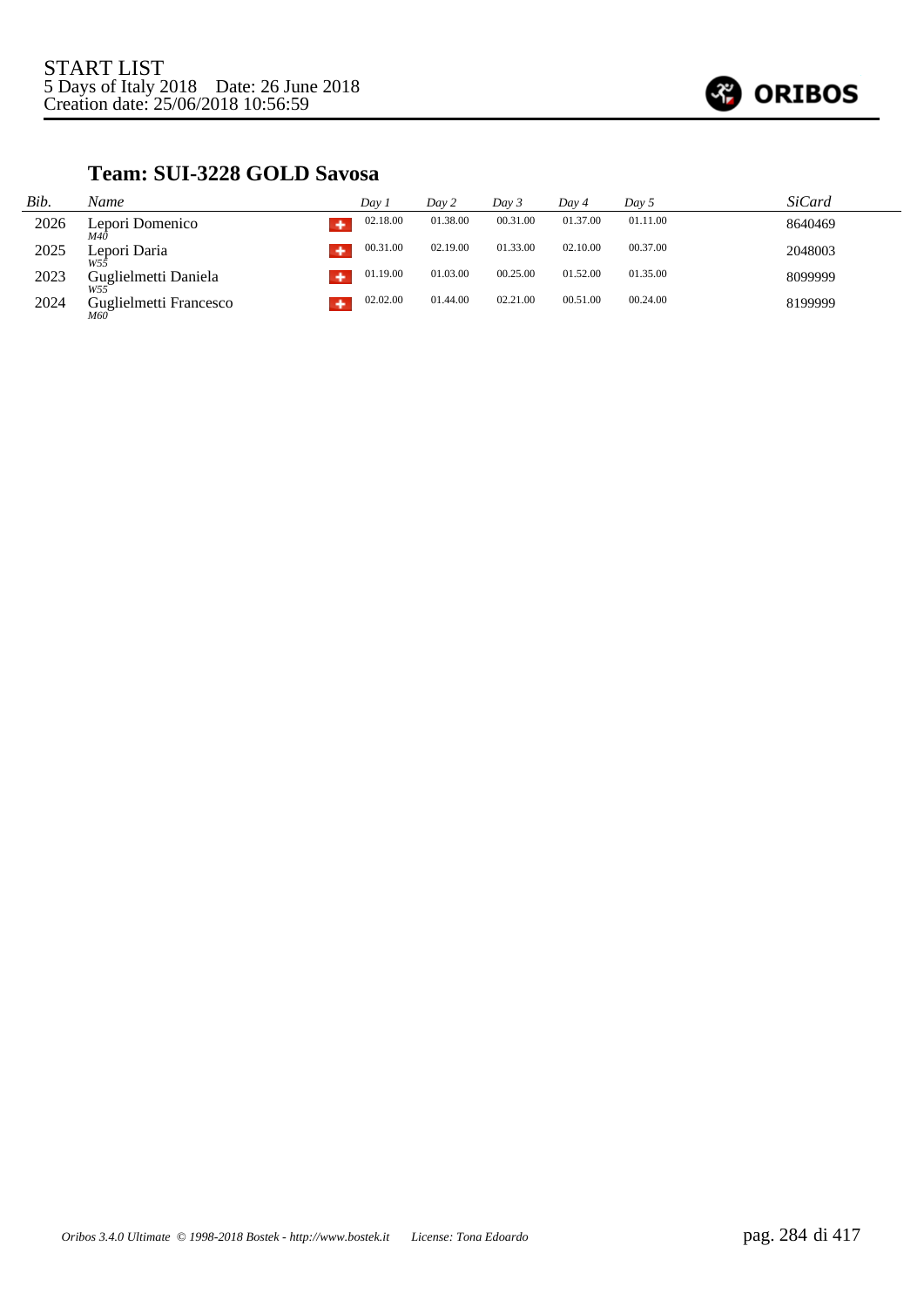

#### **Team: SUI-3229 GOV**

| Bib. | Name                          | Dav1          | Day 2    | Day 3    | Day 4    | Day 5    | <b>SiCard</b>  |
|------|-------------------------------|---------------|----------|----------|----------|----------|----------------|
| 2032 | Giottonini Phichai<br>M12     | 01.06.00<br>۰ | 00.23.00 | 00.51.00 | 01.07.00 | 00.25.00 | $\theta$       |
| 2031 | Franceschini Maura<br>W14     | 01.02.00      | 01.12.00 | 01.37.00 | 01.04.00 | 00.20.00 | $\overline{0}$ |
| 2027 | Barca Laura<br>W14            | 01.35.00<br>۰ | 01.16.00 | 01.44.00 | 01.41.00 | 00.41.00 | 7203906        |
| 2029 | Beretta Valerio<br>M14        | 00.15.00<br>٠ | 00.39.00 | 00.52.00 | 00.44.00 | 02.37.00 | $\overline{0}$ |
| 2030 | Coppini Lara<br>W14           | 01.15.00<br>۰ | 01.23.00 | 01.22.00 | 01.38.00 | 00.15.00 | 8638721        |
| 2033 | Maddalena Gioele<br>M21 Elite | 02.21.00<br>٠ | 02.37.00 | 01.00.00 | 02.40.00 | 00.46.00 | 8300196        |
| 2028 | Barca Sandra<br>W45           | 01.22.00<br>٠ | 00.59.00 | 01.21.00 | 02.40.00 | 01.19.00 | 8638723        |
| 2035 | Speziale Petra<br>W45         | 01.02.00<br>۰ | 01.55.00 | 02.35.00 | 02.26.00 | 01.57.00 | 8638743        |
| 2034 | Maddalena Riccardo<br>M50     | 02.13.00<br>۰ | 01.48.00 | 02.16.00 | 02.42.00 | 00.46.00 | 8100266        |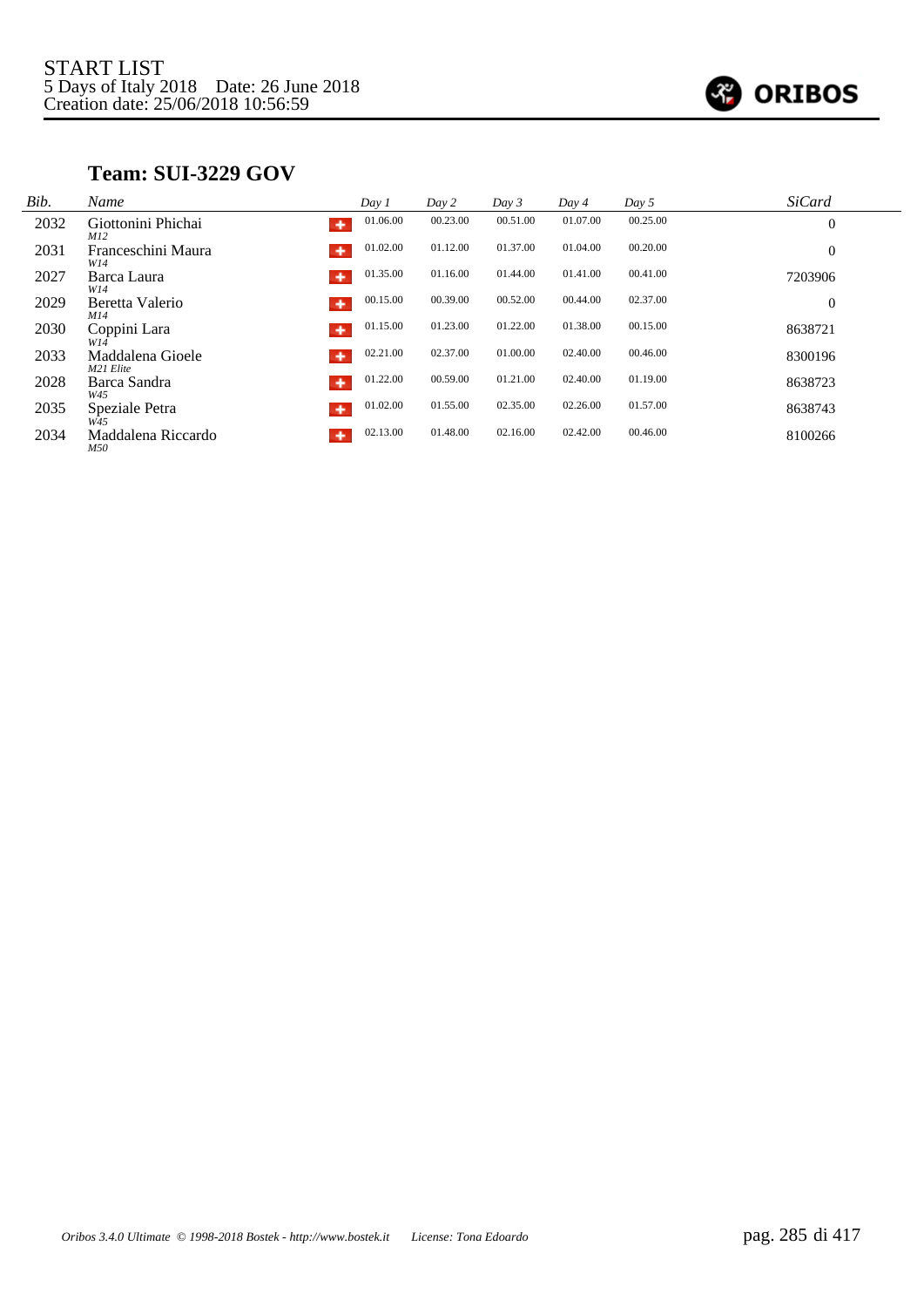

### **Team: SUI-3230 KTV Altdorf**

| Bib. | Name               | Day      | Dav 2    | Day 3    | Dav.     | Dav <sub>5</sub> | SiCard  |
|------|--------------------|----------|----------|----------|----------|------------------|---------|
| 2036 | Kempf Adolf<br>M80 | 00.11.00 | 00.09.00 | 00.07.00 | 00.14.00 | 00.20.00         | 2043928 |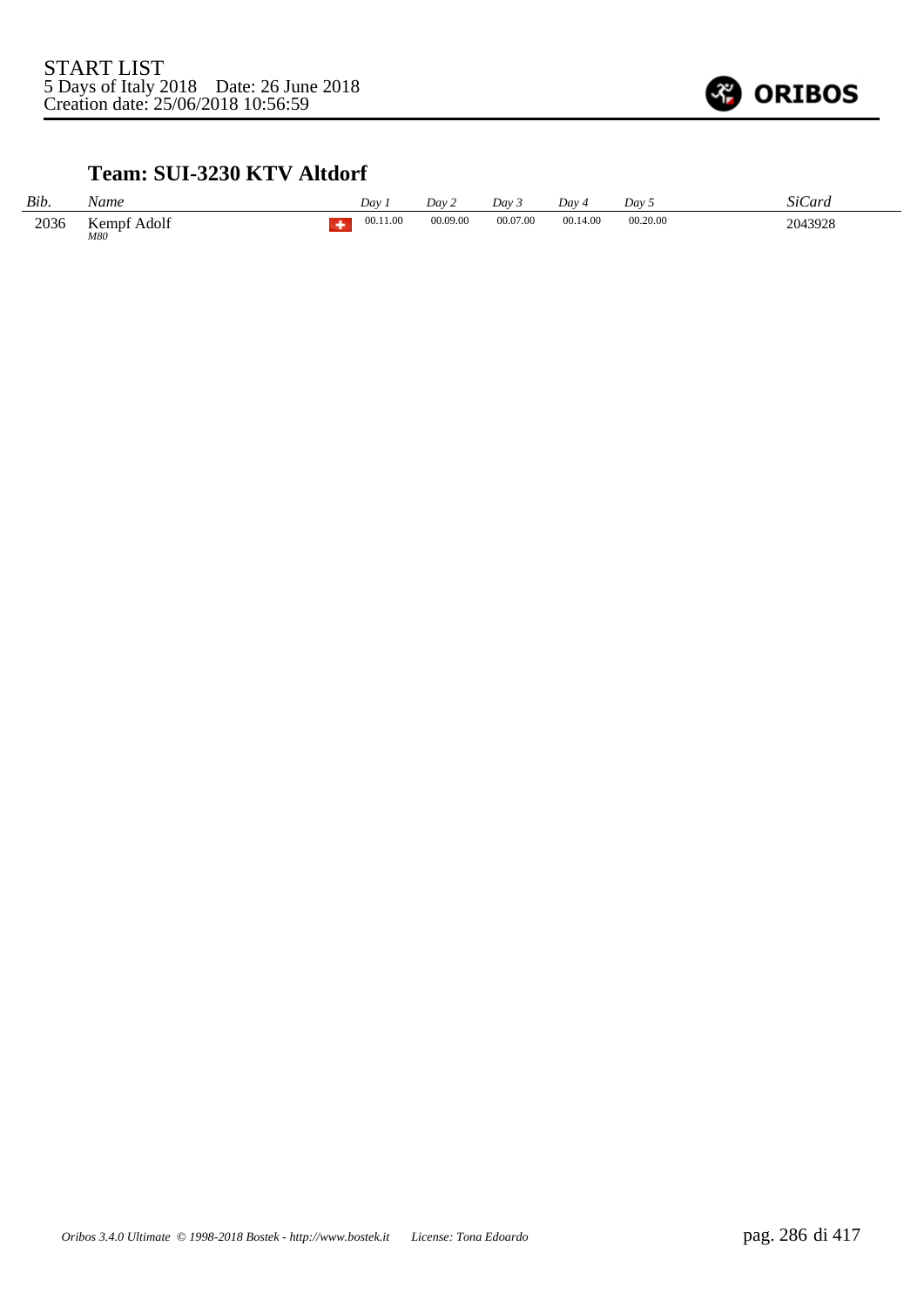

# **Team: SUI-3232 O-92 Piano di Magadino**

| Bib. | Name                                             | Day 1                            | Day 2    | Day 3    | Day 4    | Day 5    | <b>SiCard</b> |
|------|--------------------------------------------------|----------------------------------|----------|----------|----------|----------|---------------|
| 2038 | Astori Gioele<br><b>Direct Short</b>             | 00.04.00<br>٠                    | 00.30.00 | 00.37.00 | 00.29.00 | 00.57.00 | 1407349       |
| 2053 | Menozzi Davide<br>M12                            | 00.46.00<br>٠                    | 00.41.00 | 00.23.00 | 01.19.00 | 00.39.00 | 1470349       |
| 2046 | Grossi Laura<br>W12                              | 00.59.00<br>٠                    | 00.16.00 | 00.26.00 | 01.08.00 | 00.58.00 | 1398889       |
| 2040 | Depedrini Elia<br>M12                            | 01.20.00<br>٠                    | 01.25.00 | 00.27.00 | 00.19.00 | 01.23.00 | 8210206       |
| 2039 | Astori Mattia                                    | 00.27.00<br>٠                    | 00.23.00 | 00.10.00 | 00.26.00 | 02.04.00 | 8643863       |
| 2051 | M14<br>Maddalena Giulia<br>W14                   | 01.25.00<br>٠                    | 01.31.00 | 01.13.00 | 01.32.00 | 00.17.00 | 8180904       |
| 2055 | Menozzi Simona<br>W14                            | 01.19.00<br>٠                    | 01.17.00 | 01.08.00 | 01.42.00 | 00.29.00 | 8051091       |
| 2049 | Maddalena Alice<br>W16                           | 02.03.00<br>٠                    | 00.38.00 | 00.07.00 | 00.43.00 | 01.58.00 | 8161002       |
| 2043 | Fiori Juli<br>W16                                | 01.43.00<br>٠                    | 00.54.00 | 00.21.00 | 00.31.00 | 02.08.00 | 1420834       |
| 2044 | Gaberell Aline<br>W18                            | 01.10.00<br>٠                    | 00.48.00 | 01.34.00 | 01.51.00 | 01.45.00 | 8220901       |
| 2041 | Depedrini Laura<br>W18                           | 01.34.00<br>٠                    | 00.54.00 | 01.46.00 | 00.24.00 | 01.15.00 | 8220801       |
| 2058 | Zanella Asia<br>W18                              | 01.40.00<br>٠                    | 01.51.00 | 01.10.00 | 01.06.00 | 00.45.00 | 1024000       |
| 2047 | Grossi Lisa<br>W18                               | 02.01.00<br>٠                    | 01.42.00 | 00.34.00 | 00.57.00 | 00.51.00 | 8641005       |
| 2050 | Maddalena Caia<br>W40                            | 01.07.00<br>٠                    | 02.16.00 | 02.04.00 | 02.05.00 | 02.18.00 | 8290574       |
| 2042 | Depedrini Grossi Michela e Vania<br>Direct Short | 00.41.00<br>$\ddot{\phantom{1}}$ | 00.13.00 | 00.47.00 | 01.55.00 | 01.18.00 | 2043969       |
| 2048 | Grossi Mauro<br>M50                              | 01.08.00<br>٠                    | 02.01.00 | 01.28.00 | 02.02.00 | 00.16.00 | 8640986       |
| 2052 | Maddalena Stefano<br>M50                         | 02.23.00<br>٠                    | 01.15.00 | 01.39.00 | 01.59.00 | 01.24.00 | 8100768       |
| 2045 | <b>Graber Daniele</b><br>M50                     | 02.34.00<br>۰                    | 01.56.00 | 01.44.00 | 01.23.00 | 00.08.00 | 2003692       |
| 2054 | Menozzi Franco                                   | 01.13.00<br>٠                    | 01.32.00 | 02.04.00 | 02.22.00 | 01.43.00 | 1470302       |
| 2056 | M55<br>Minotti Olivier<br>M55                    | 01.07.00<br>۰                    | 01.30.00 | 01.31.00 | 02.36.00 | 01.34.00 | 8300760       |
| 2057 | Rothweiler Kurt<br>M70                           | 01.25.00                         | 01.54.00 | 01.14.00 | 02.24.00 | 01.55.00 | 8641999       |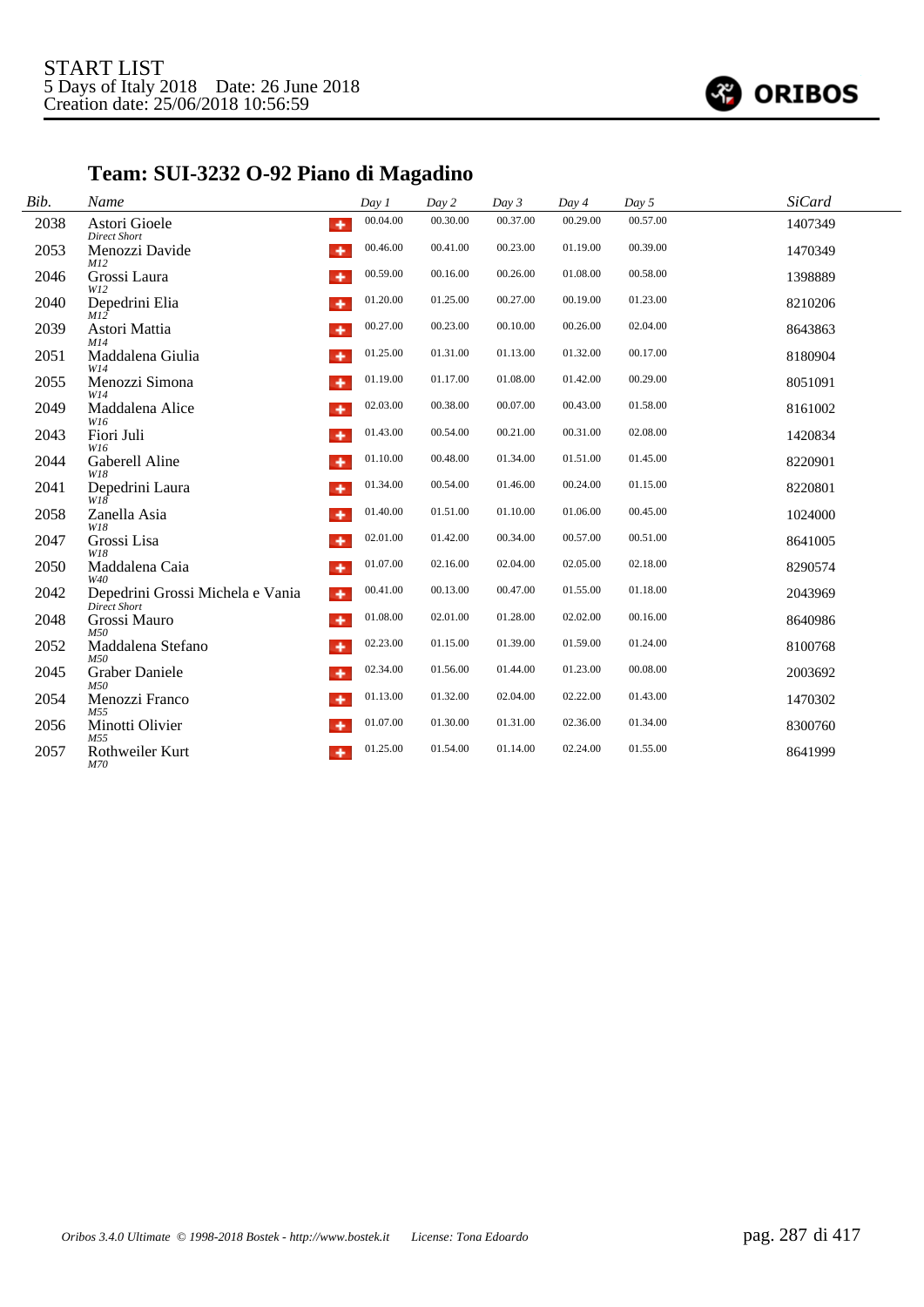

#### **Team: SUI-3233 O-92/OLG Säuliamt**

| Bib. | Name                  | Dav 1    | Dav 2    | Day 3    | Dav 4    | Dav 5    | <i>SiCard</i> |
|------|-----------------------|----------|----------|----------|----------|----------|---------------|
| 2060 | Zaugg Yvette          | 01.29.00 | 01.59.00 | 00.39.00 | 01.01.00 | 02.02.00 | 8251249       |
| 2059 | Zaugg Hannes<br>$M65$ | 02.27.00 | 01.59.00 | 00.14.00 | 02.08.00 | 00.45.00 | 8150149       |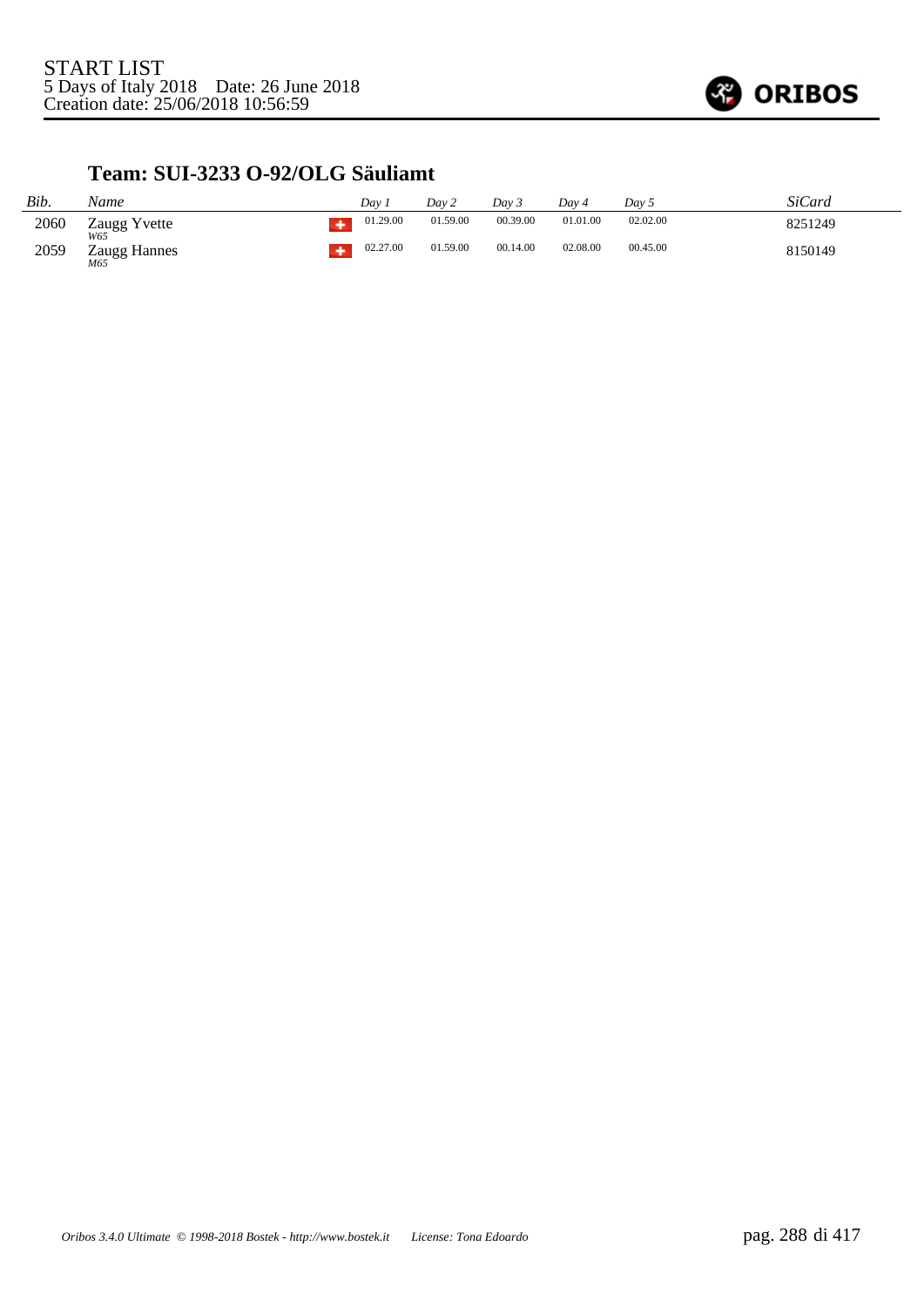

# **Team: SUI-3234 OL Regio Olten**

| Bib. | Name                            | Dav      | Dav 2    | Dav 3    | Day 4    | Dav 5    | SiCard  |
|------|---------------------------------|----------|----------|----------|----------|----------|---------|
| 2061 | <b>Wyss Franz</b><br><i>M70</i> | 02.16.00 | 01.21.00 | 00.56.00 | 00.18.00 | 01.01.00 | 8636070 |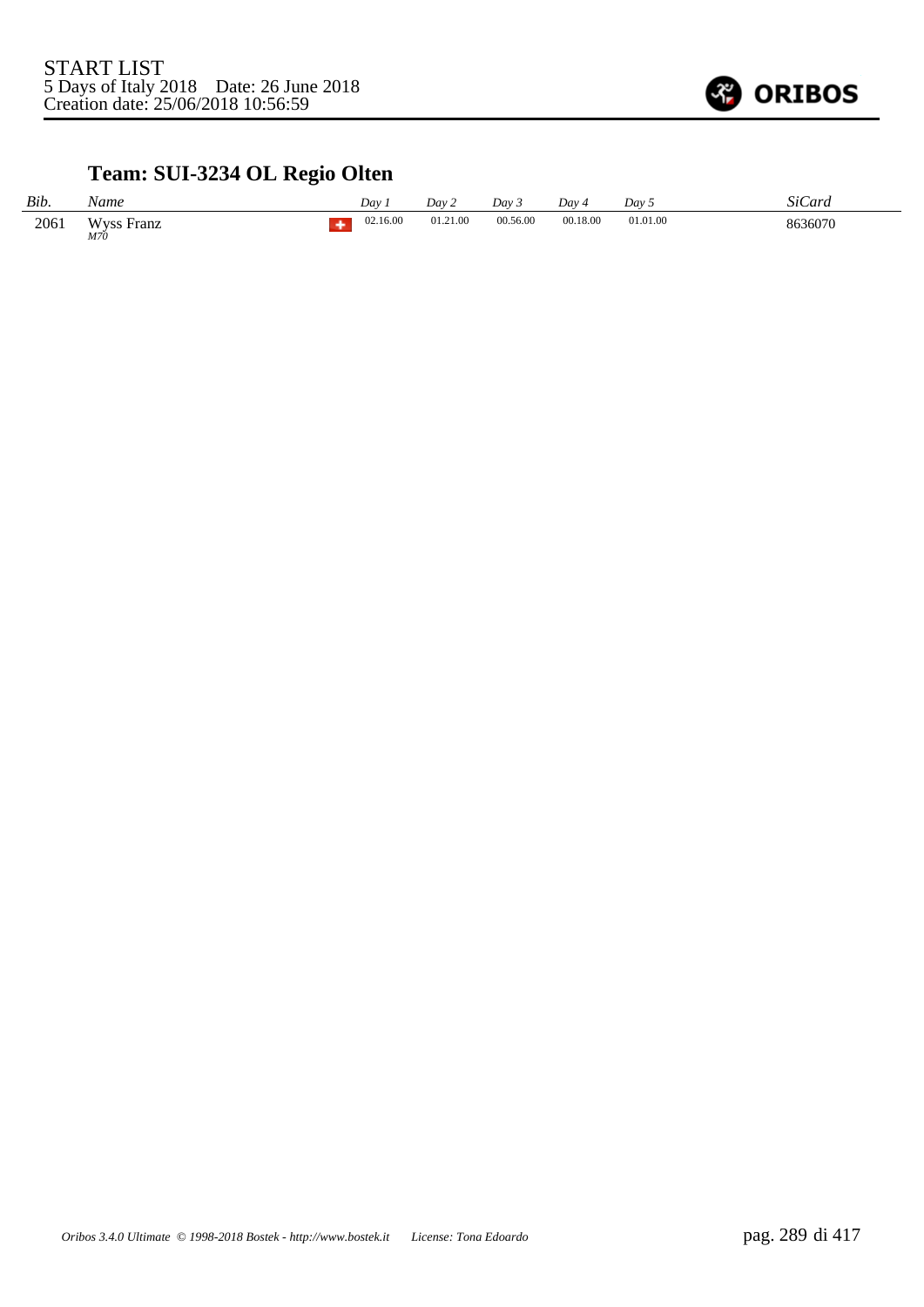

#### **Team: SUI-3235 ol.biel.seeland**

| Bib. | Name                 | Dav      | Day 2    | Dav 5    | Dav 4    | Day 5    | SiCard  |
|------|----------------------|----------|----------|----------|----------|----------|---------|
| 2062 | Freuler Jakob<br>M65 | 02.07.00 | 01.29.00 | 00.22.00 | 01.30.00 | 01.27.00 | 1207101 |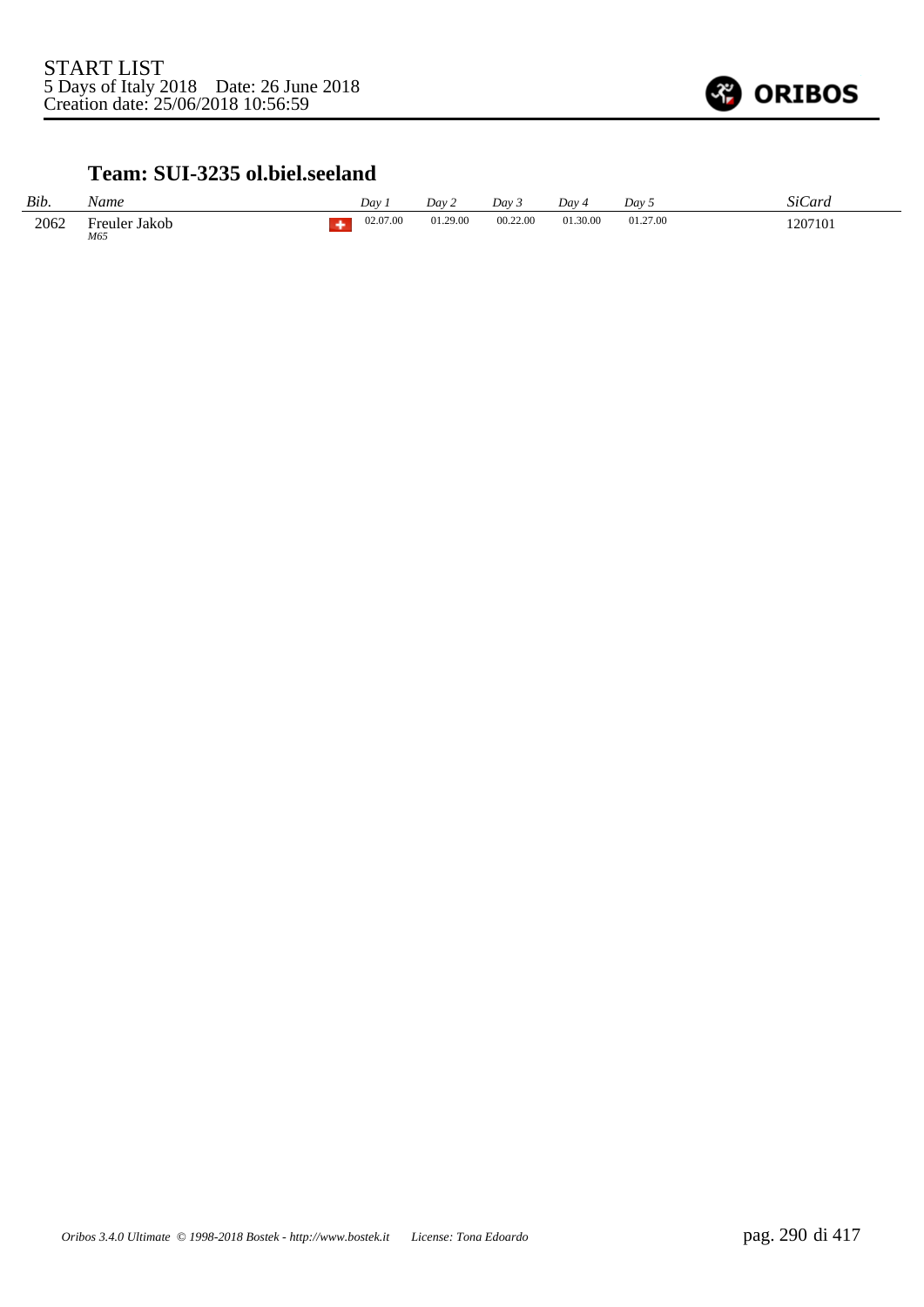

# **Team: SUI-3236 OLC SKOG Fribourg**

| Bib. | Name                           | Dav 1    | Dav 2    | Day 3    | Dav 4    | Day 5    | SiCard  |
|------|--------------------------------|----------|----------|----------|----------|----------|---------|
| 2063 | Cejka Kati                     | 00.23.00 | 01.05.00 | 00.31.00 | 02.00.00 | 02.13.00 | 1958516 |
| 2064 | W60<br>Peissard Bernard<br>M60 | 01.28.00 | 01.28.00 | 00.27.00 | 02.05.00 | 00.26.00 | 1600006 |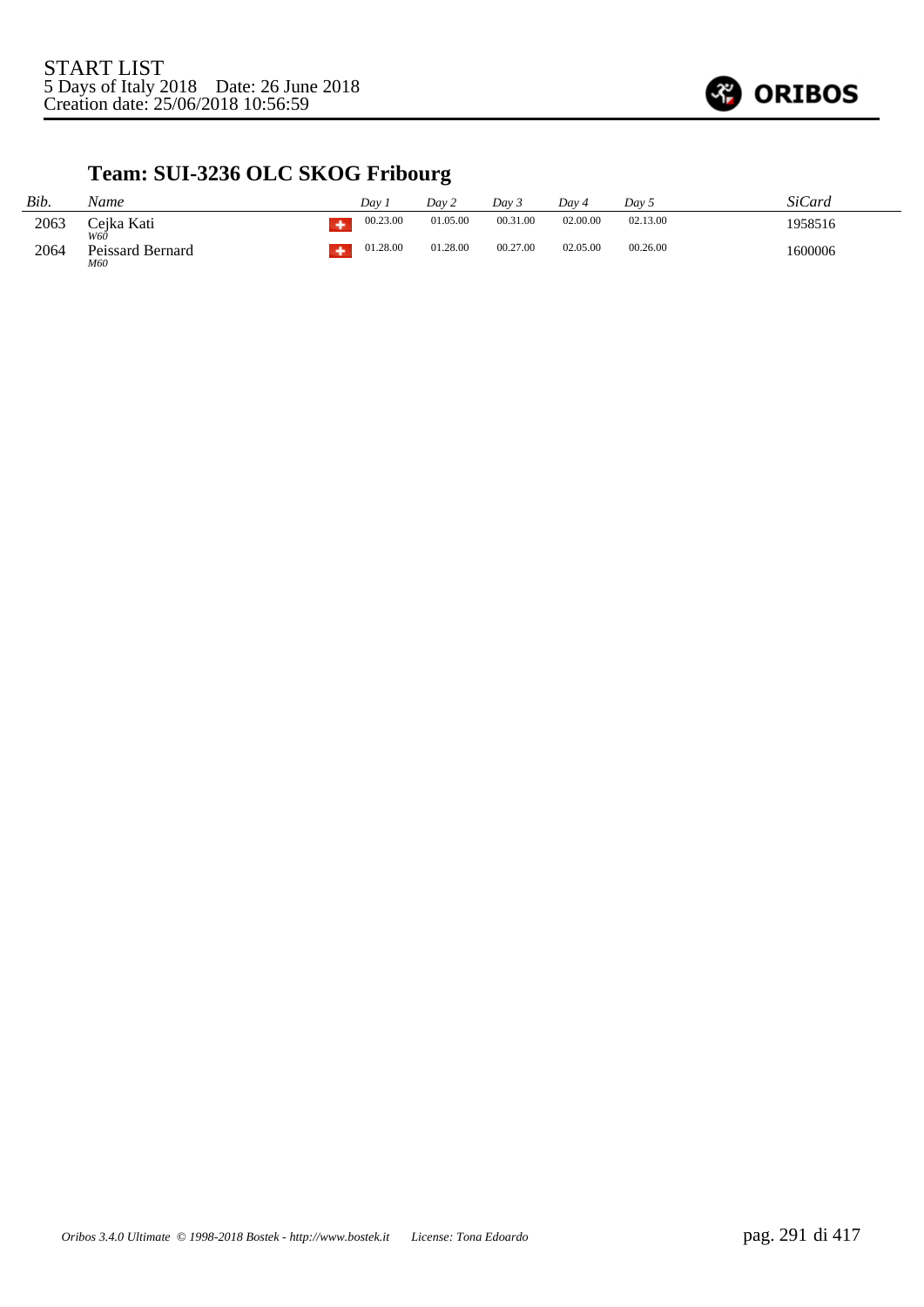

#### **Team: SUI-3237 Olc Winterthur**

| Bib. | Name                | Day      | Dav 2                | Dav <sub>3</sub>     | Dav 4                | Day 5           | <b>SiCard</b> |
|------|---------------------|----------|----------------------|----------------------|----------------------|-----------------|---------------|
| 2065 | Frei Elsbeth<br>W70 | 01.57.00 | 01.02.00             | 00.40.00             | 00.45.00             | 00.46.00        | 8640291       |
| 2066 | Frei Röbi<br>M75    | 00.28.00 | $-1 - 1 - 1 - 1 - 1$ | $-12 - 12 - 12 = 12$ | $-1 - 1 - 1 - 1 - 1$ | $-12 - 12 - 12$ | 8644514       |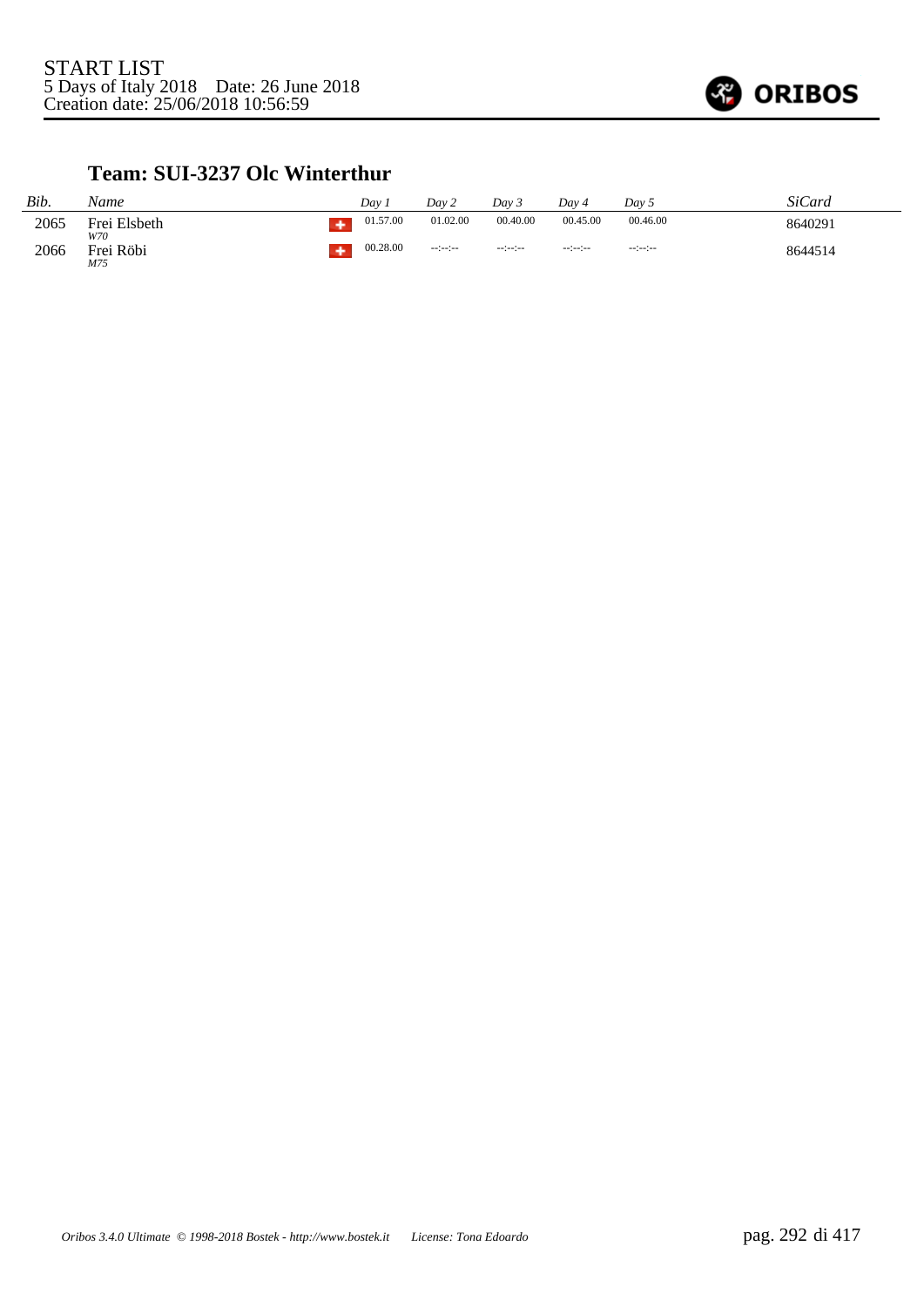

### **Team: SUI-3238 OLG Aesch**

| Bib. | Name                  | Dav.     | Dav 2    | Day 3    | Dav 4    | Day 5    | SiCard  |
|------|-----------------------|----------|----------|----------|----------|----------|---------|
| 2067 | Hofer Michael<br>M35  | 00.59.00 | 01.54.00 | 02.14.00 | 00.59.00 | 01.00.00 | 8100000 |
| 2068 | Rotzler Mirjam<br>W40 | 01.03.00 | 01.48.00 | 02.06.00 | 01.49.00 | 01.50.00 | 8000078 |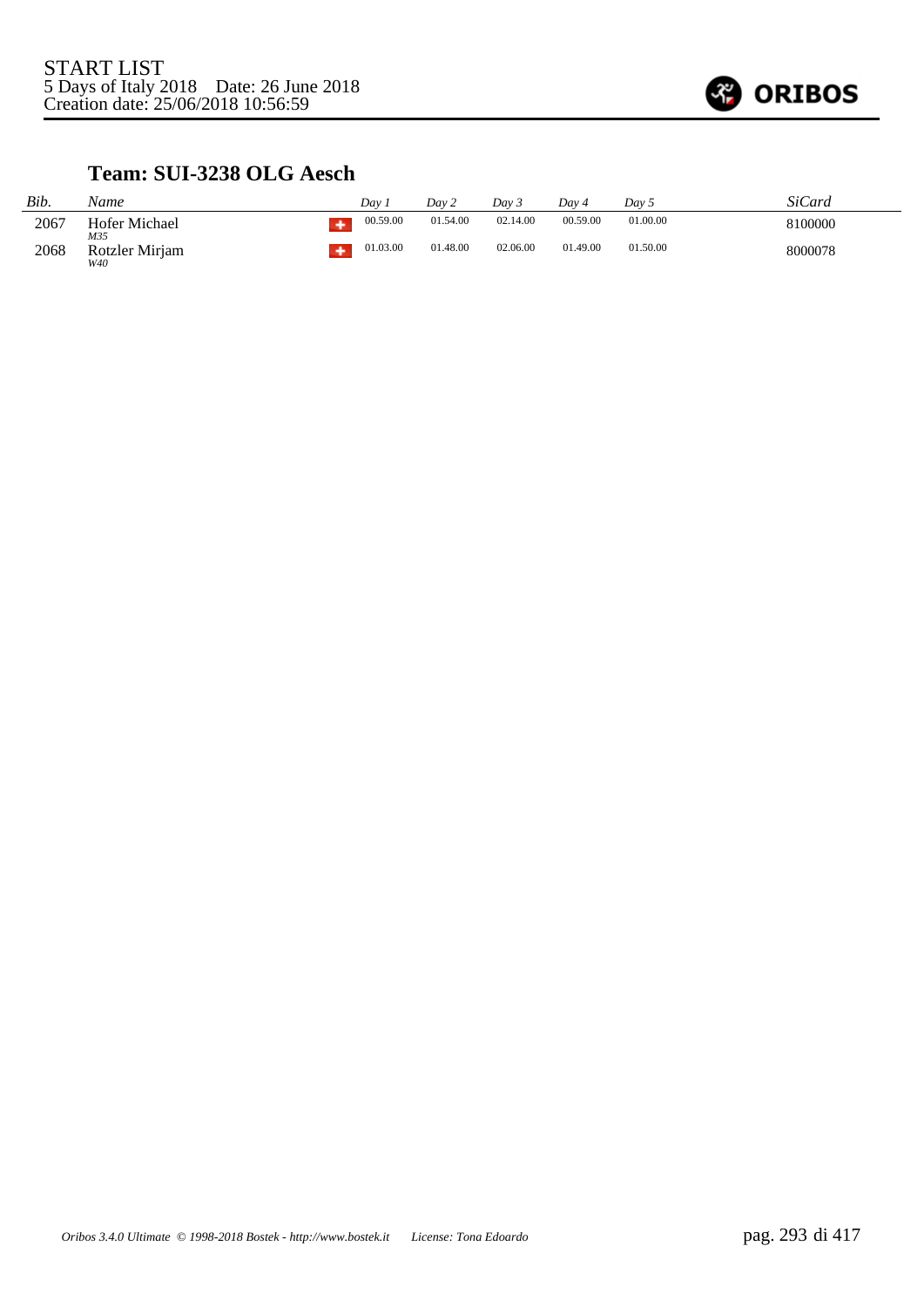

#### **Team: SUI-3239 OLG Bonaduz**

| Bib. | Name                | Dav      | Dav 2    | Dav 3    | Dav 4    | Dav 5    | SiCard  |
|------|---------------------|----------|----------|----------|----------|----------|---------|
| 2069 | Andres Iris<br>W60  | 00.58.00 | 01.24.00 | 01.04.00 | 00.47.00 | 01.08.00 | 8055155 |
| 2070 | Andres Peter<br>M60 | 00.56.00 | 01.46.00 | 00.47.00 | 01.33.00 | 01.08.00 | 8001800 |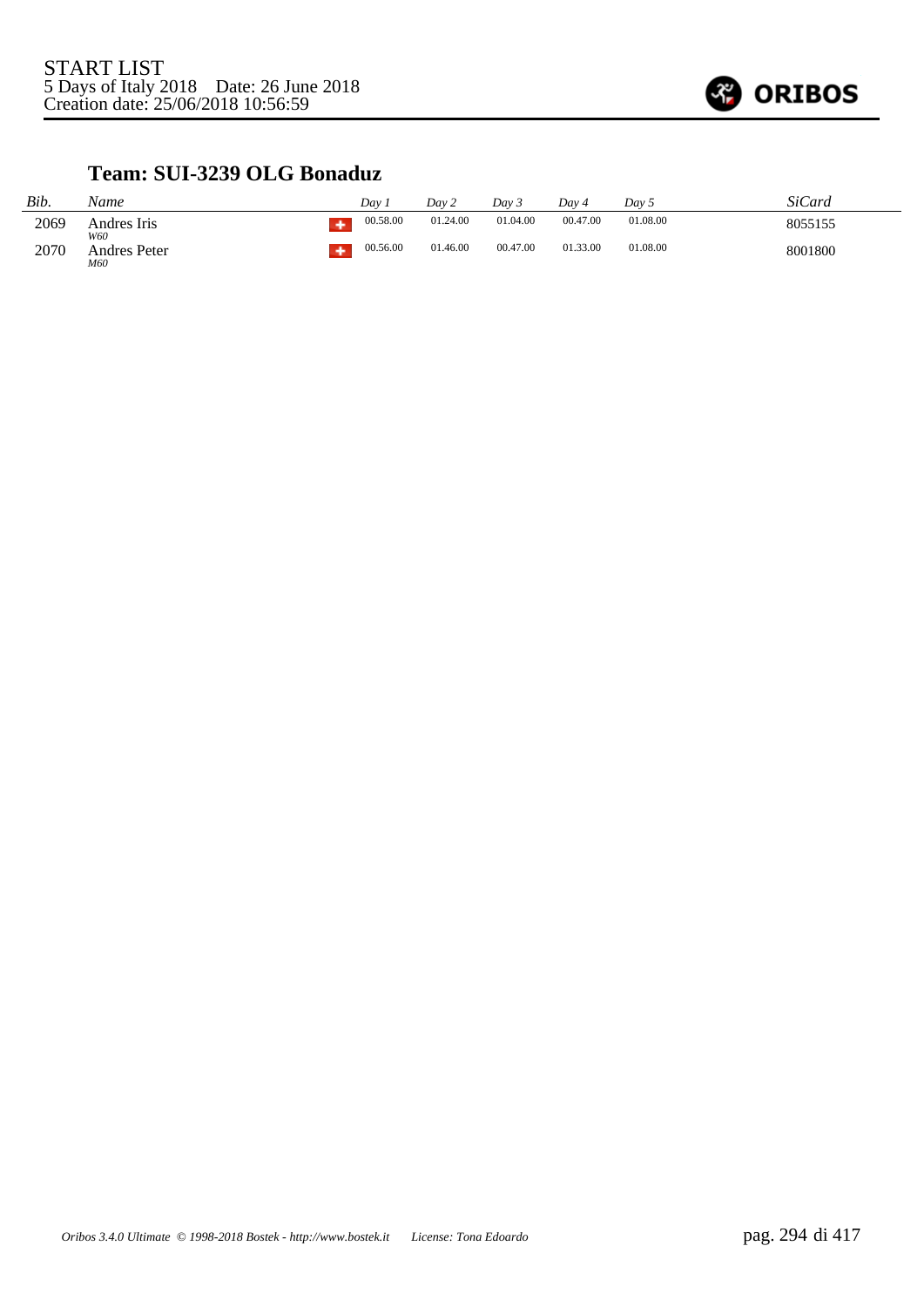

## **Team: SUI-3240 OLG Cordoba**

| Bib. | Name                       | Dav      | Day 2    | Dav 5    | Dav 4    | Dav 5    | SiCard  |
|------|----------------------------|----------|----------|----------|----------|----------|---------|
| 2071 | Okle Martin<br>M50         | 01.47.00 | 01.26.00 | 02.17.00 | 01.57.00 | 00.17.00 | 8070566 |
| 2072 | <b>Steiner Beat</b><br>M65 | 01.59.00 | 01.27.00 | 00.38.00 | 02.20.00 | 01.47.00 | 2003362 |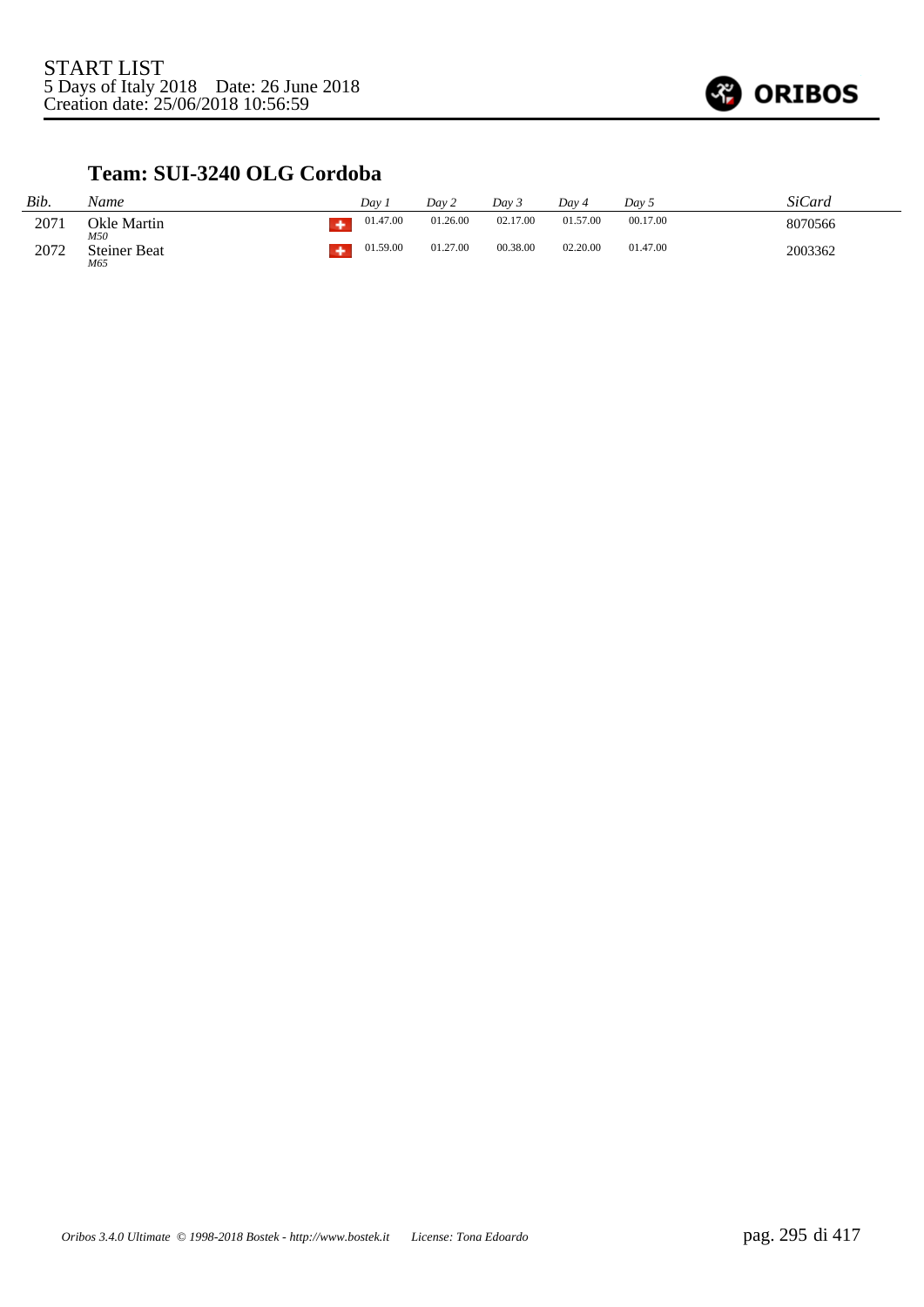

## **Team: SUI-3241 OLG Dachsen**

| Bib. | Name                              | Dav.     | Day 2    | Dav 3    | Dav 4    | Day 5    | SiCard  |
|------|-----------------------------------|----------|----------|----------|----------|----------|---------|
| 2037 | Vogel Johannes<br>M <sub>55</sub> | 01.23.00 | 02.20.00 | 02.24.00 | 02.05.00 | 01.29.00 | 8644474 |
| 2074 | Kohler Hansruedi<br>M60           | 02.08.00 | 02.06.00 | 02.17.00 | 01.37.00 | 02.06.00 | 8210654 |
| 2073 | Frei Albert<br>M70                | 02.25.00 | 01.15.00 | 01.44.00 | 02.00.00 | 02.04.00 | 8644540 |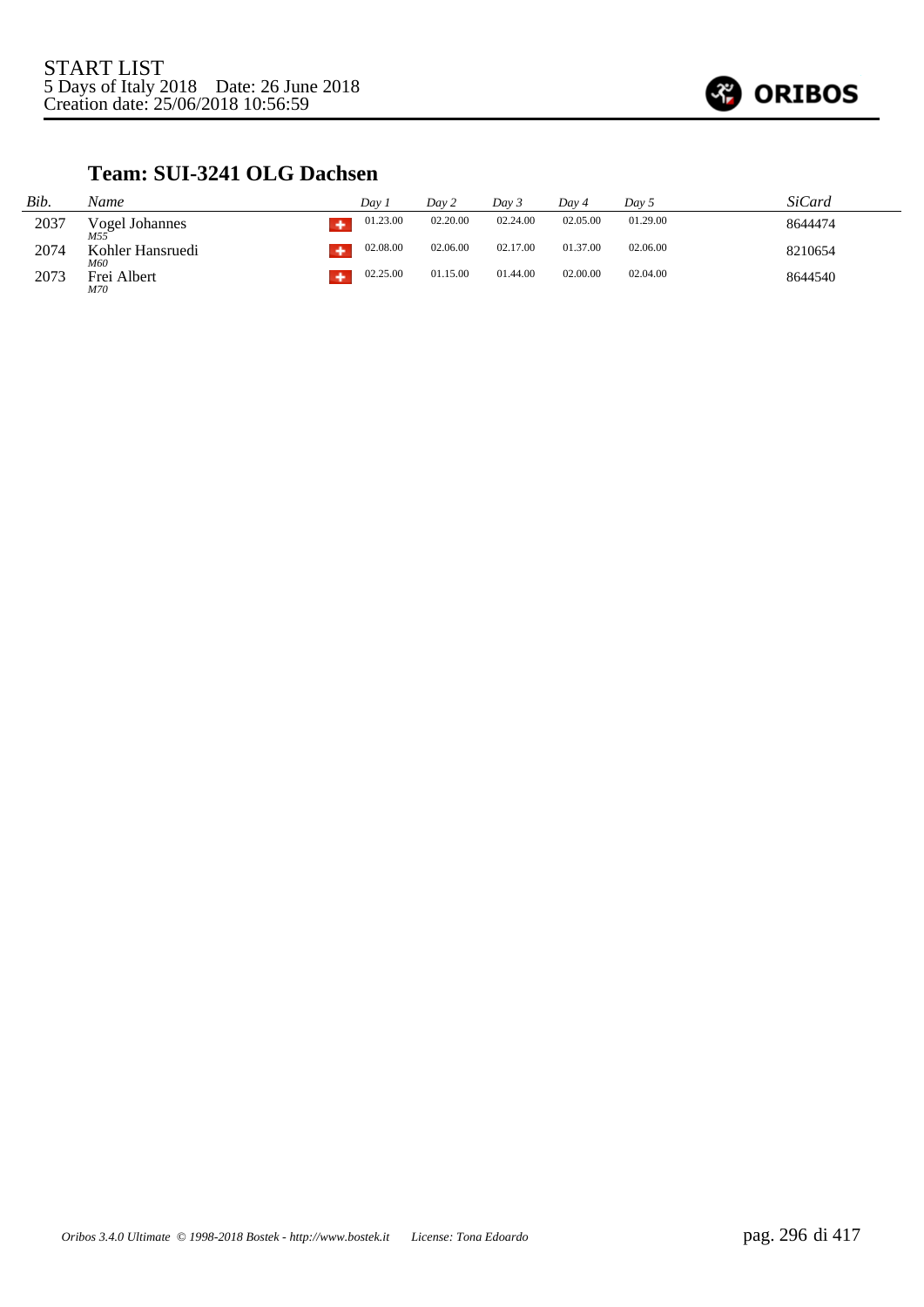

## **Team: SUI-3242 OLG Davos**

| Bib. | Name                  | Dav      | Dav 2    | Dav 3    | Dav 4    | Day 5    | SiCard  |
|------|-----------------------|----------|----------|----------|----------|----------|---------|
| 2076 | Meister Roland<br>M65 | 02.45.00 | 01.25.00 | 01.04.00 | 01.58.00 | 01.29.00 | 1470307 |
| 2075 | Meister Liana<br>W70  | 01.59.00 | 00.28.00 | 00.12.00 | 00.23.00 | 00.50.00 | 2101452 |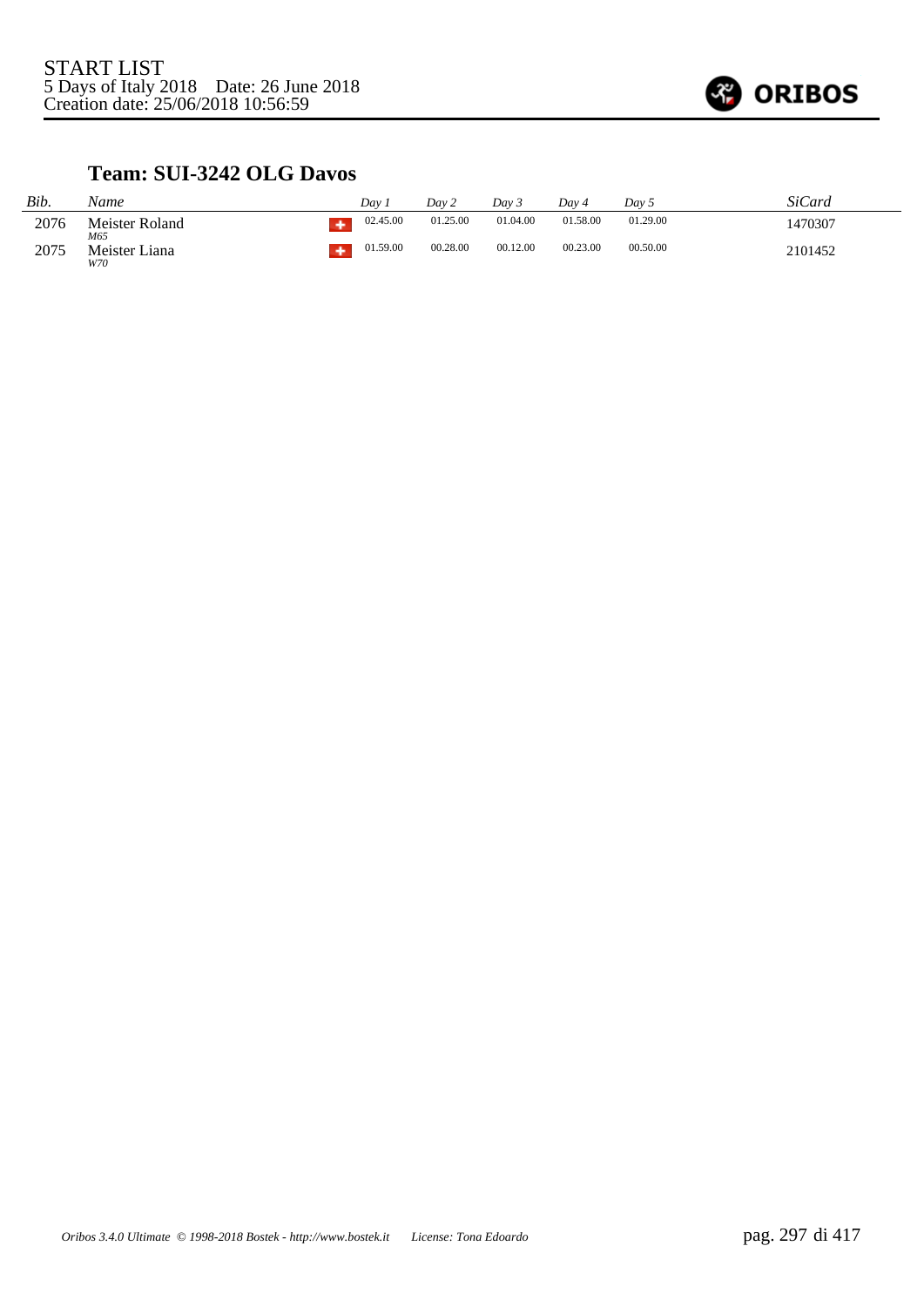

# **Team: SUI-3243 OLG Rymenzburg**

| Bib. | Name                         | Dav      | Dav 2    | Dav 5    | Dav 4    | Dav 5    | SiCard  |
|------|------------------------------|----------|----------|----------|----------|----------|---------|
| 2077 | <b>Pfister Thomas</b><br>M60 | 00.40.00 | 00.14.00 | 01.39.00 | 00.35.00 | 02.00.00 | 7208101 |
| 2078 | Pfister-Bieri Judith<br>W65  | 00.56.00 | 00.23.00 | 01.18.00 | 01.22.00 | 01.38.00 | 9120452 |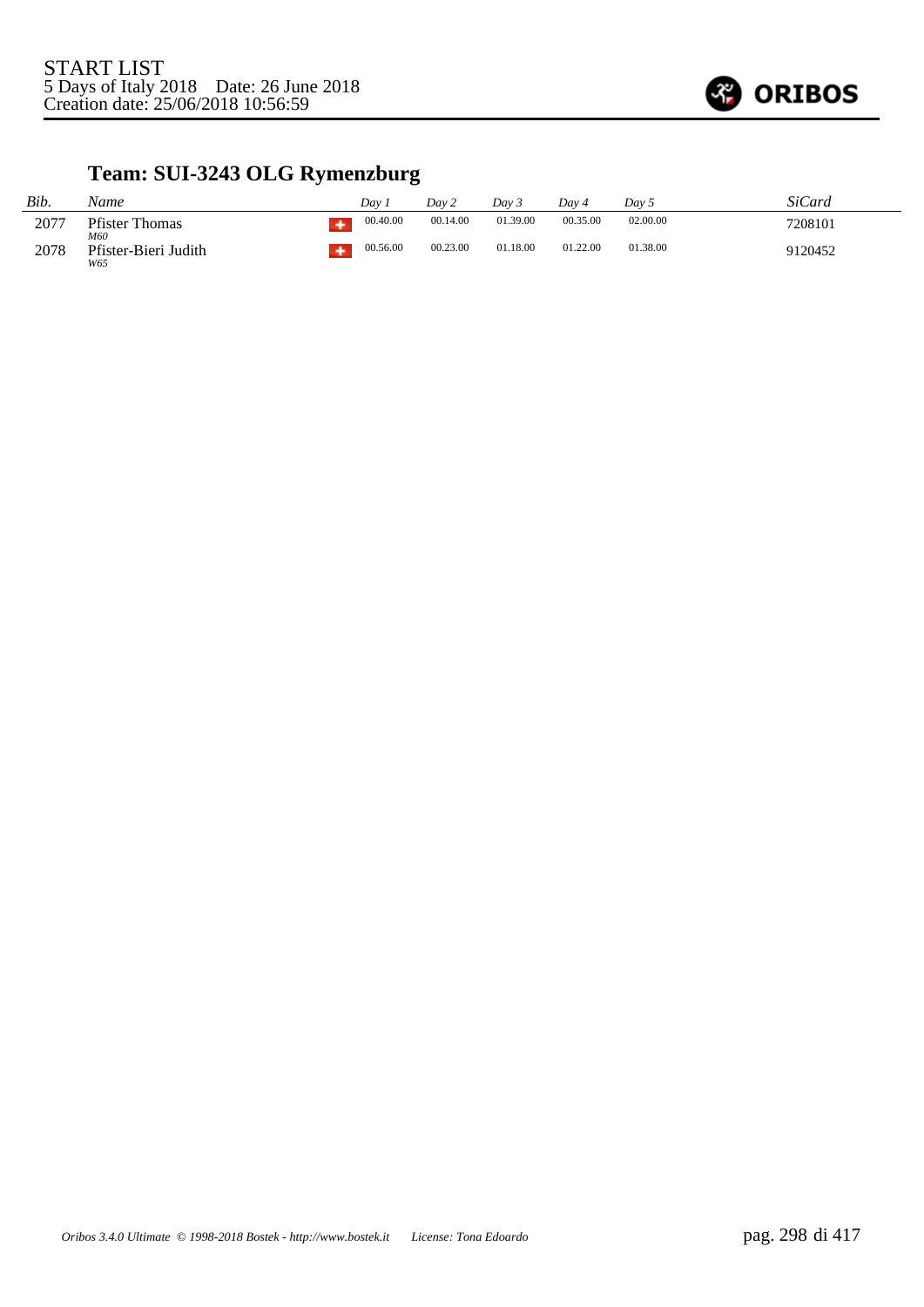

## **Team: SUI-3244 OLG Stäfa**

| Bib. | Name                        | Dav. |          | Dav 2    | Dav 3    | Dav 4    | Dav 5    | SiCard  |
|------|-----------------------------|------|----------|----------|----------|----------|----------|---------|
| 2079 | Huggler Erica               |      | 00.08.00 | 00.29.00 | 00.17.00 | 00.20.00 | 00.25.00 | 8220022 |
| 2080 | W75<br>Huggler Klaus<br>M80 |      | 00.08.00 | 00.07.00 | 00.15.00 | 00.24.00 | 00.08.00 | 8001022 |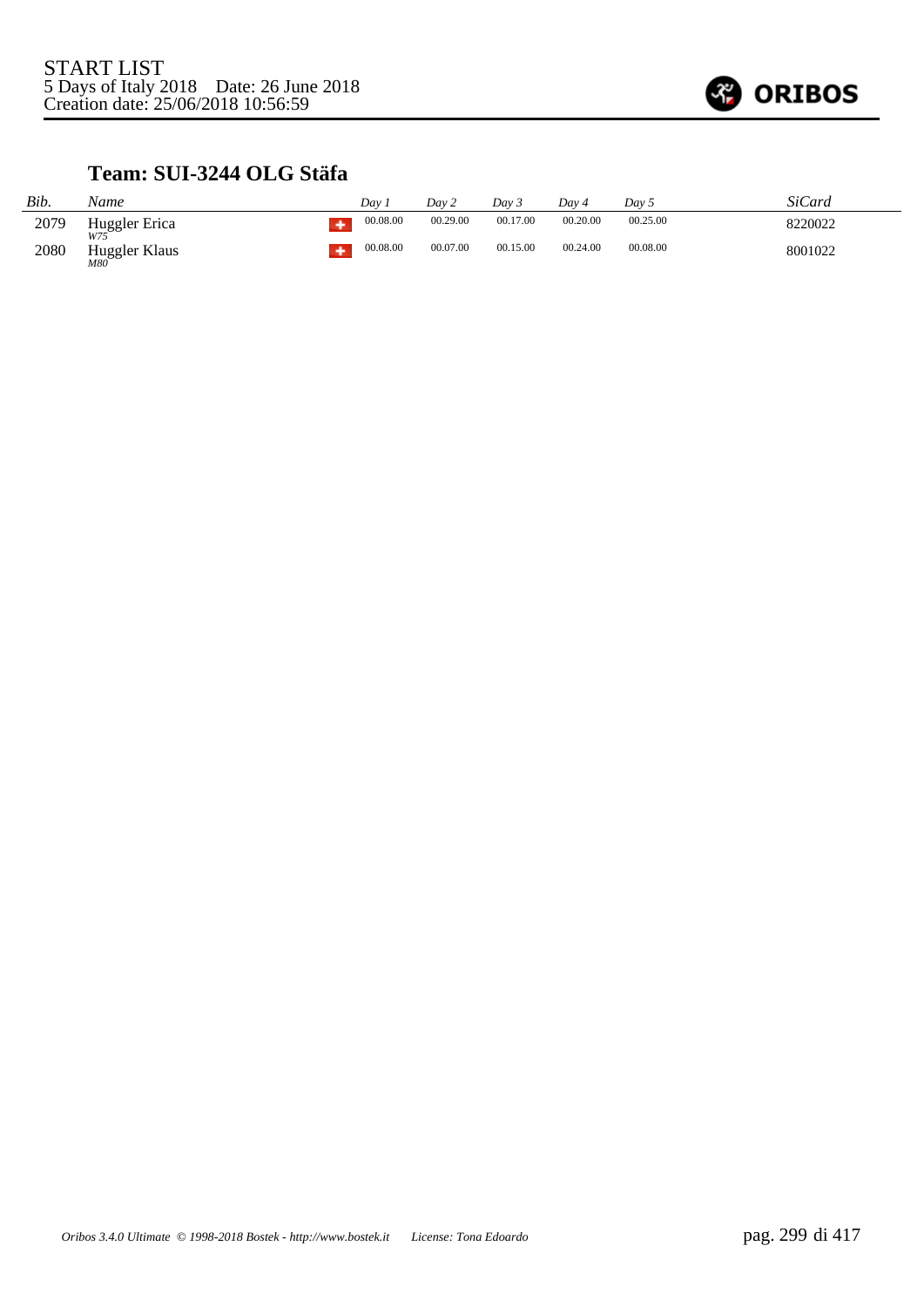

### **Team: SUI-3245 OLG Welsikon**

| Bib. | Name                   | Dav      | Dav 2    | Day 3    | Day 4    | Dav 5    | SiCard  |
|------|------------------------|----------|----------|----------|----------|----------|---------|
| 2081 | Broggia Ruedi<br>$M70$ | 01.58.00 | 00.39.00 | 01.35.00 | 02.45.00 | 02.52.00 | 8640285 |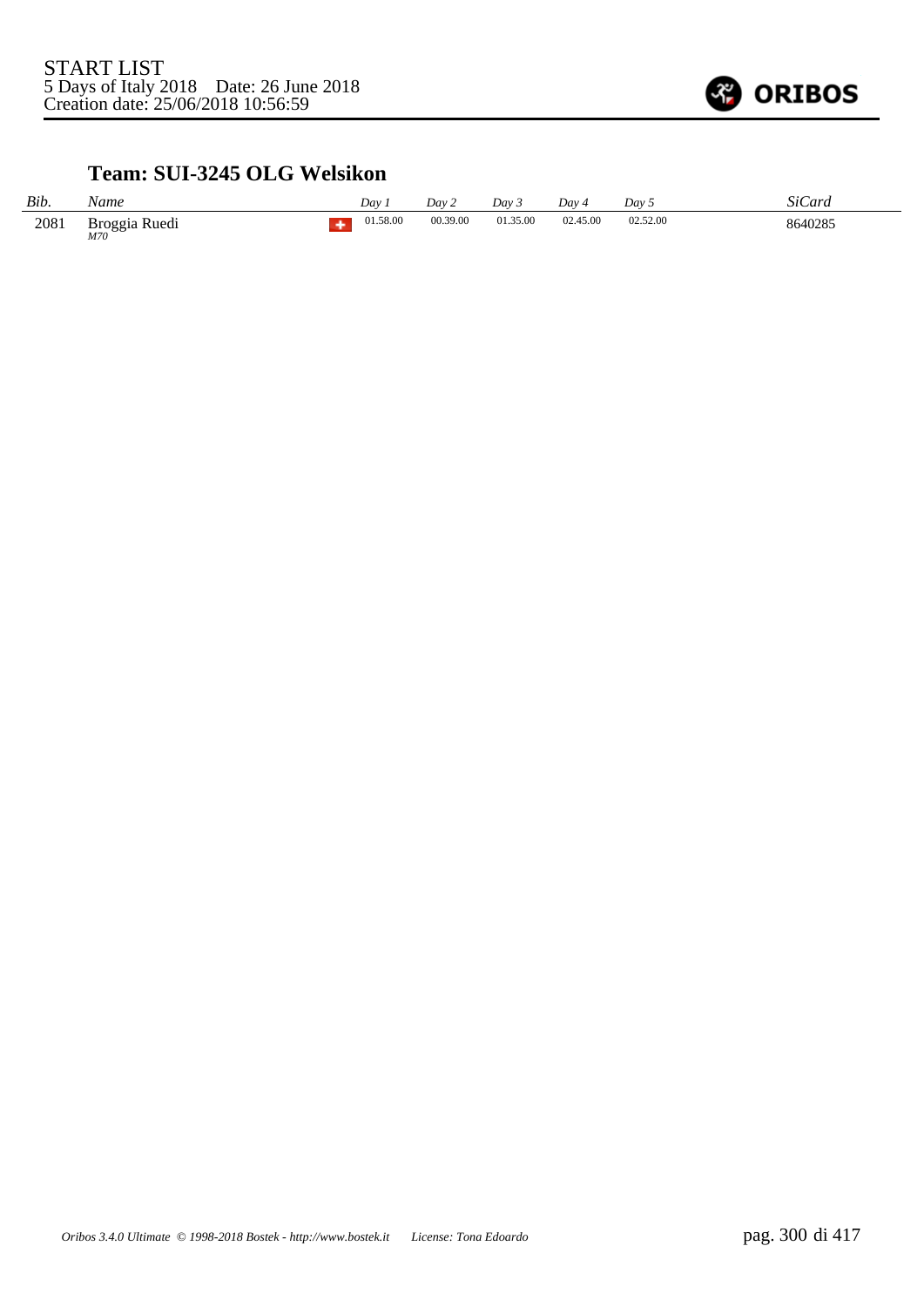

### **Team: SUI-3246 OLG Zuerinord**

| Bib. | Name                 | Dav      | Dav 2    | Day 3    | Dav 4    | Dav 5    | <b>SiCard</b> |
|------|----------------------|----------|----------|----------|----------|----------|---------------|
| 2082 | Hofer Elsbeth<br>W70 | 02.13.00 | 00.38.00 | 00.04.00 | 00.47.00 | 00.48.00 | 1511948       |
| 2083 | Huber Kurt<br>M70    | 01.16.00 | 00.30.00 | 01.56.00 | 02.30.00 | 00.31.00 | 8113485       |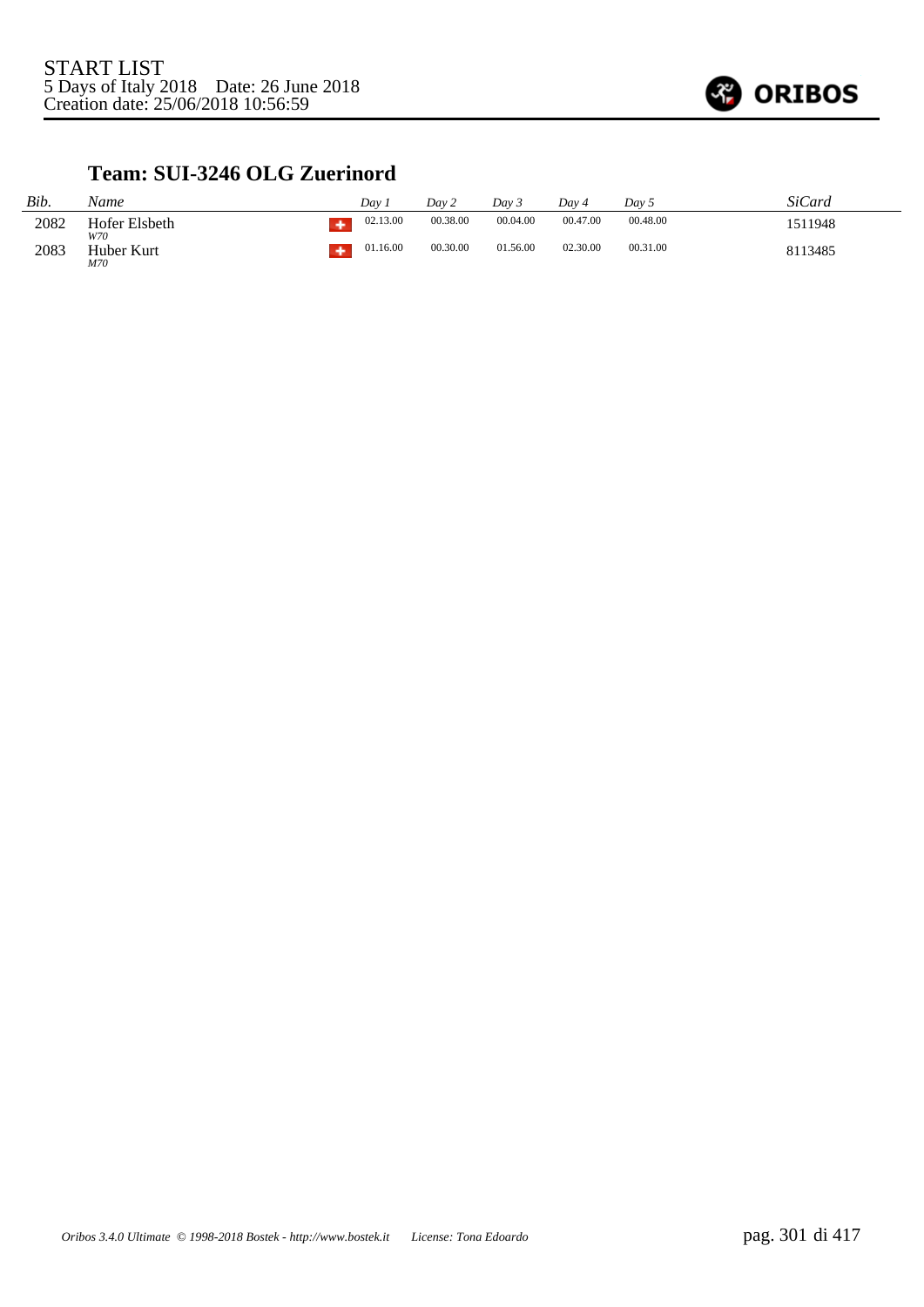

## **Team: SUI-3247 OLK Piz Hasi**

| Bib. | Name                           | Day 1    | Day 2    | Day 3    | Day 4    | Day 5    | <i>SiCard</i> |
|------|--------------------------------|----------|----------|----------|----------|----------|---------------|
| 2087 | <b>Schaffner Martin</b><br>M50 | 01.00.00 | 01.59.00 | 02.20.00 | 02.45.00 | 00.51.00 | 8630850       |
| 2085 | Oswald Brigit<br>W65           | 01.32.00 | 00.47.00 | 01.00.00 | 00.43.00 | 01.02.00 | 1951413       |
| 2086 | Oswald Hanspeter<br>M70        | 00.52.00 | 02.27.00 | 02.26.00 | 01.39.00 | 00.49.00 | 2003433       |
| 2084 | Habegger Peter<br>M70          | 01.52.00 | 00.51.00 | 01.53.00 | 02.39.00 | 01.49.00 | 59155         |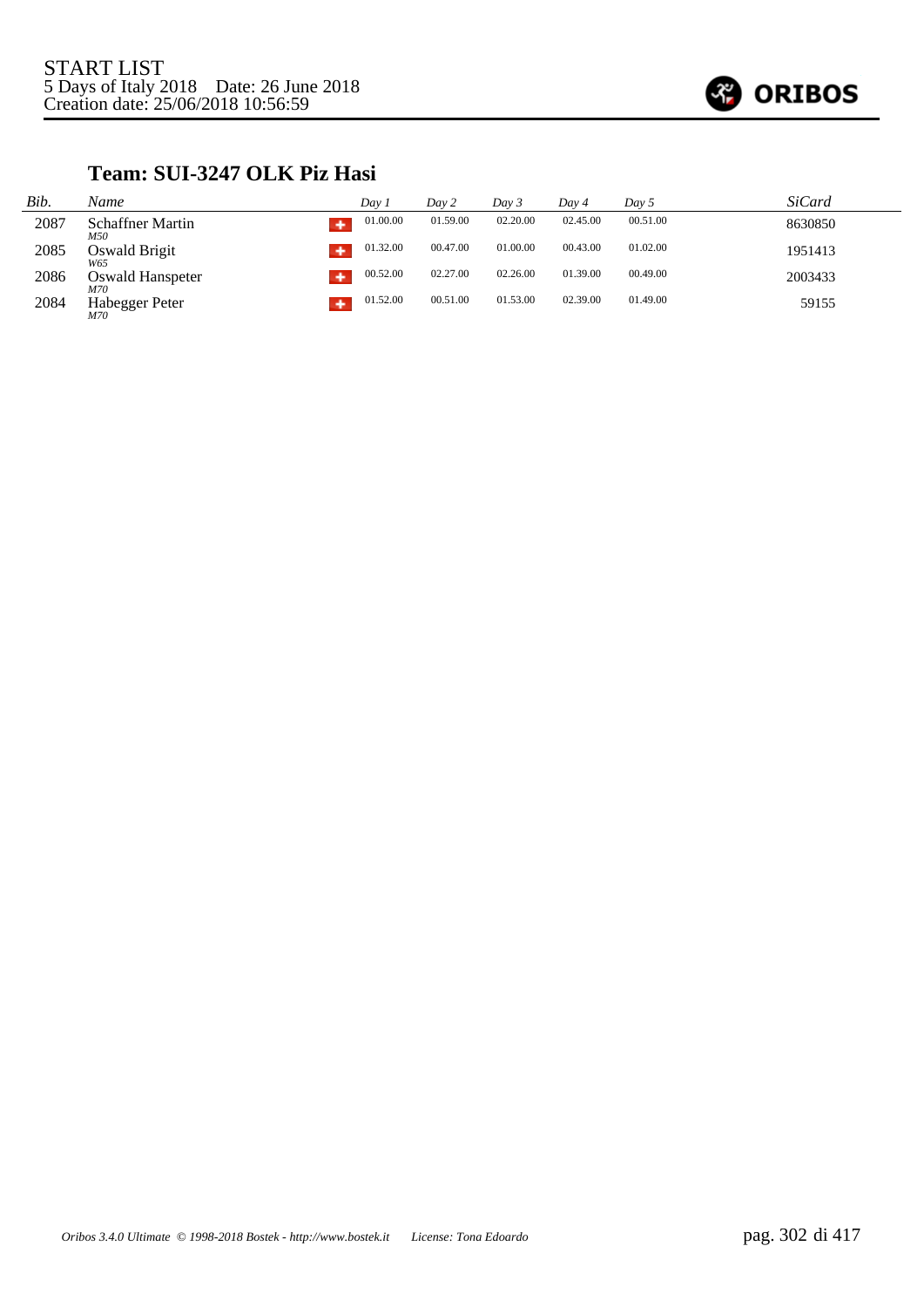

### **Team: SUI-3248 OLV Baselland**

| Bib. | Name                | Dav      | Dav 2    | Dav 3    | Dav 4    | Dav <sub>5</sub> | SiCard           |
|------|---------------------|----------|----------|----------|----------|------------------|------------------|
| 2088 | Resele Roger<br>M40 | 00.48.00 | 00.59.00 | 02.13.00 | 00.58.00 | 01.14.00         | 0771174<br>، ے ہ |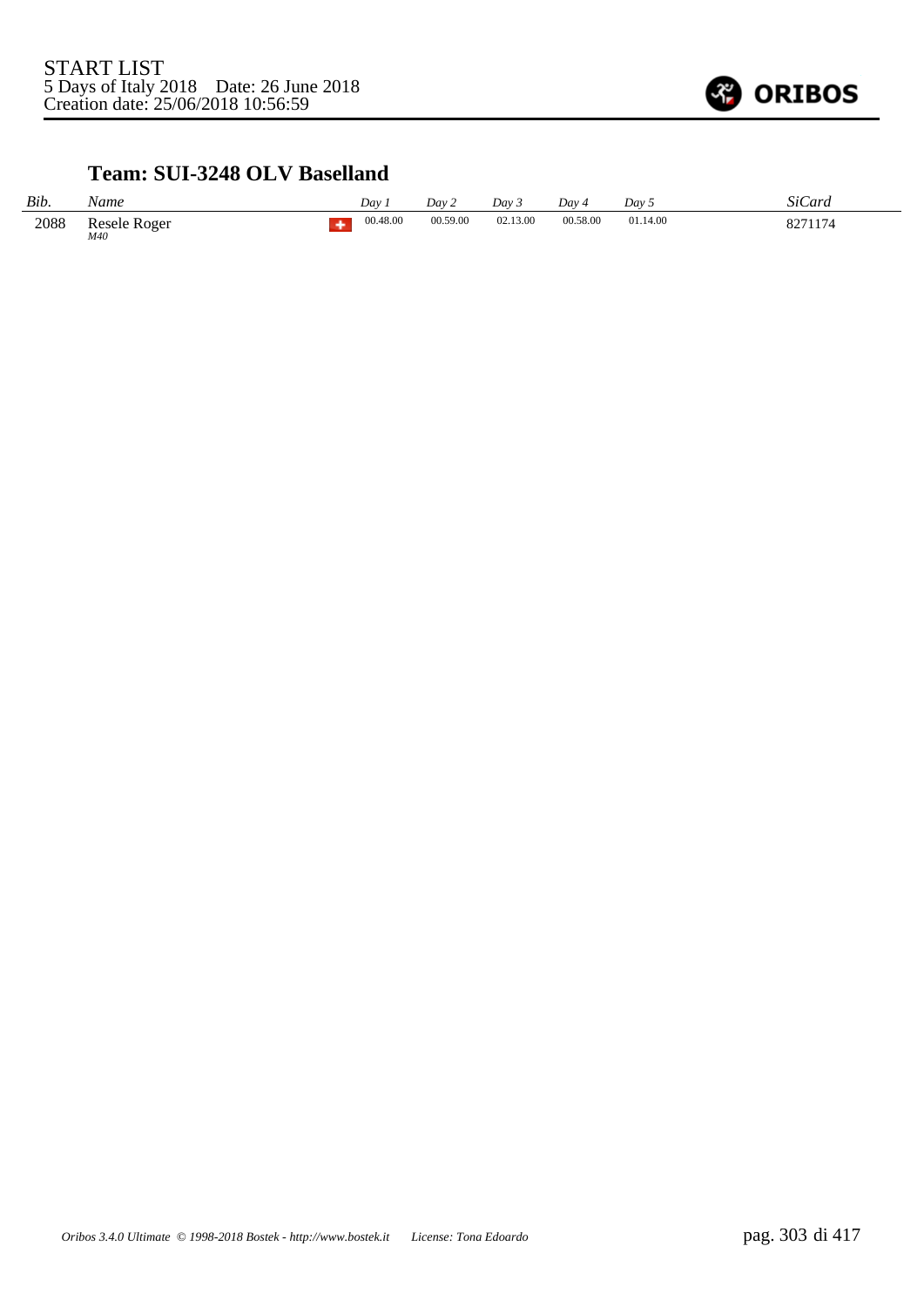

## **Team: SUI-3249 OLV Luzern**

| Bib. | Name                                              | Dav      | Dav 2    | Dav 3    | Dav ·    | Day 5    | SiCard  |
|------|---------------------------------------------------|----------|----------|----------|----------|----------|---------|
| 2090 | Bühlmann Simone                                   | 00.41.00 | 00.02.00 | 00.07.00 | 00.54.00 | 00.41.00 | 8250974 |
| 2089 | Direct Middle<br>Bühlmann Oliver<br>Direct Middle | 00.43.00 | 00.26.00 | 00.13.00 | 01.40.00 | 00.16.00 | 8090974 |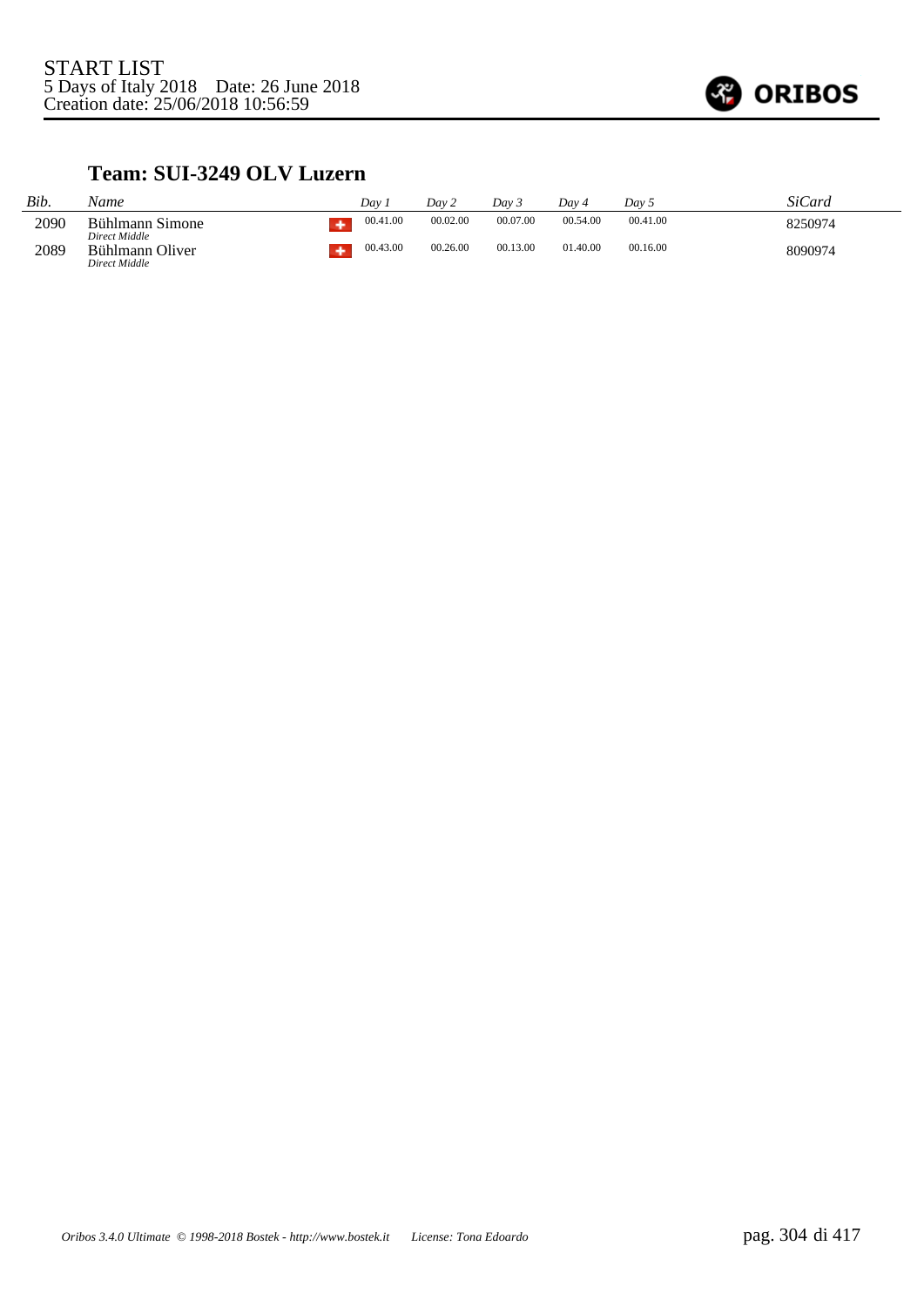

# **Team: SUI-3250 OLV Zug**

| Bib. | Name                     | Dav      | Dav 2    | Dav 3    | Dav 4    | Day 5    | SiCard  |
|------|--------------------------|----------|----------|----------|----------|----------|---------|
| 2091 | Schnüriger Anna<br>W70   | 02.05.00 | 00.34.00 | 00.32.00 | 00.39.00 | 00.18.00 | 8644537 |
| 2092 | Schnüriger Walter<br>M70 | 02.13.00 | 02.36.00 | 01.29.00 | 02.36.00 | 02.43.00 | 8660934 |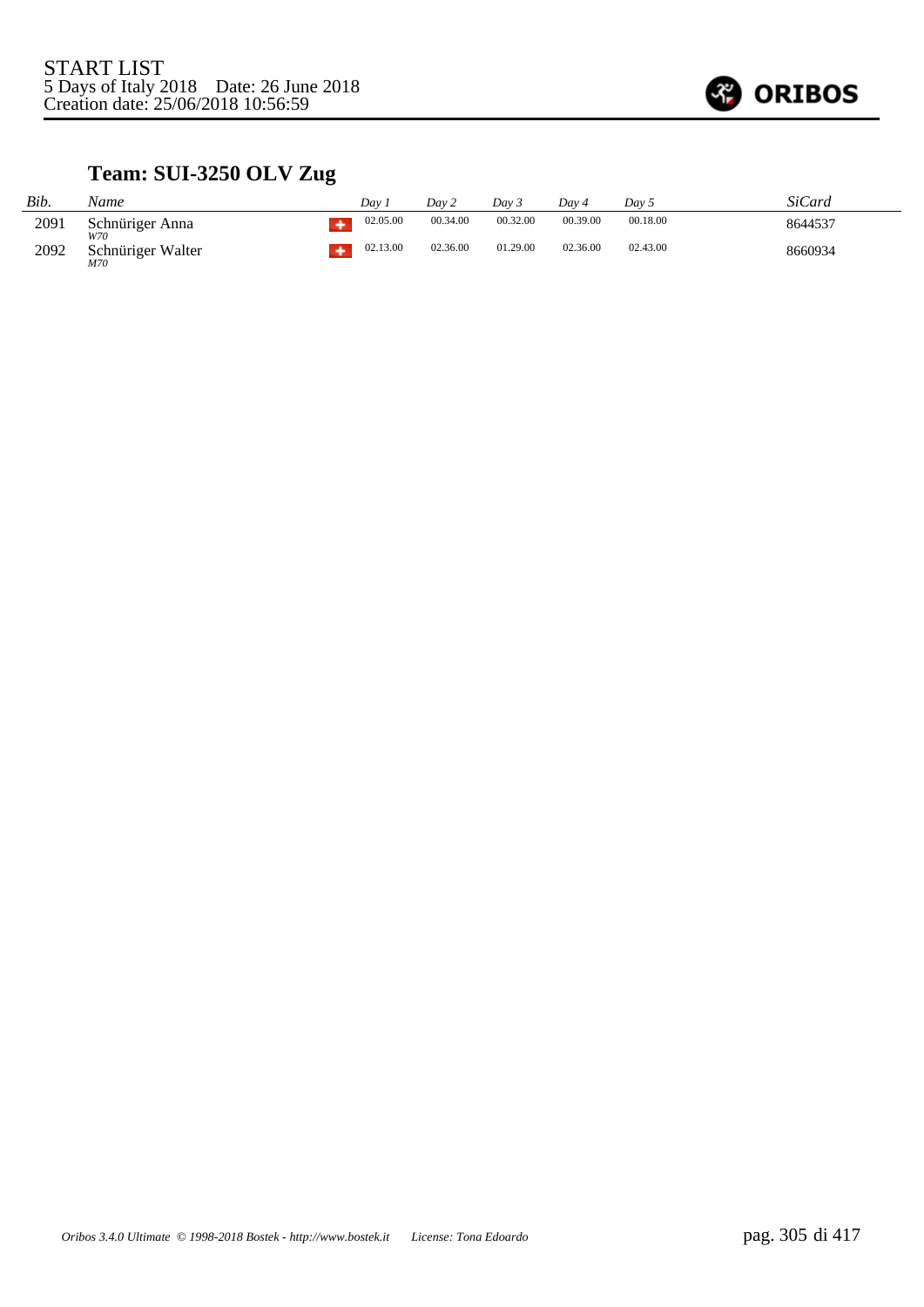

## **Team: SUI-3251 OLVZ**

| Bib. | Name                       | Dav      | Dav 2    | Dav 3    | Dav 4    | Dav 5    | SiCard  |
|------|----------------------------|----------|----------|----------|----------|----------|---------|
| 2093 | Pletscher Elisabeth<br>W70 | 02.33.00 | 00.40.00 | 00.44.00 | 00.43.00 | 01.00.00 | 8120344 |
| 2094 | Pletscher Ruedi<br>M75     | 00.27.00 | 00.50.00 | 00.24.00 | 00.13.00 | 00.51.00 | 8050143 |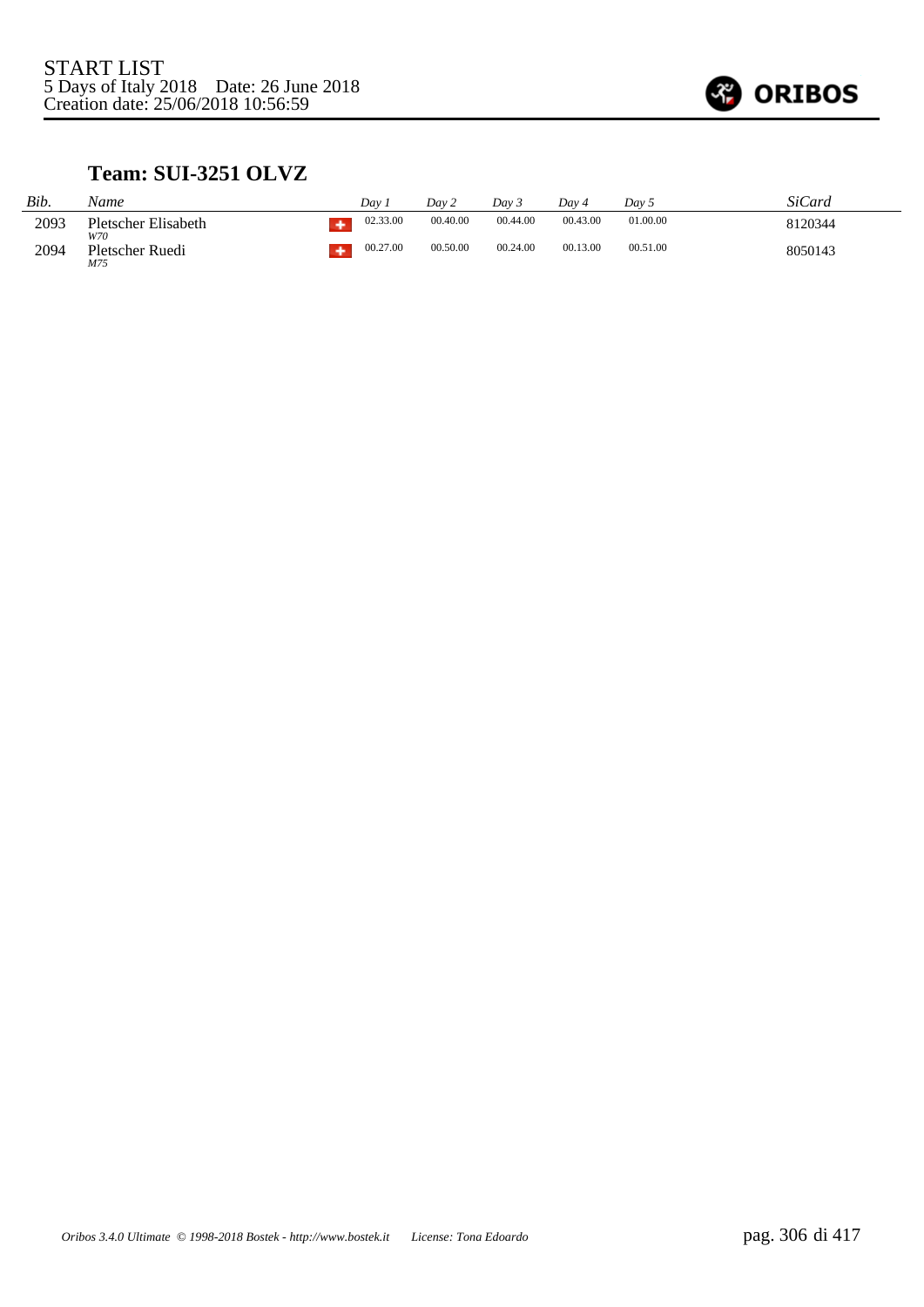

# **Team: SUI-3252 OLZimmerberg**

| Bib. | Name                  | Dav      | Dav 2    | Day 3    | Dav      | Dav <sub>5</sub> | SiCard  |
|------|-----------------------|----------|----------|----------|----------|------------------|---------|
| 2095 | Wettstein Rolf<br>M55 | 01.17.00 | 02.00.00 | 02.46.00 | 01.27.00 | 01.11.00         | 8646152 |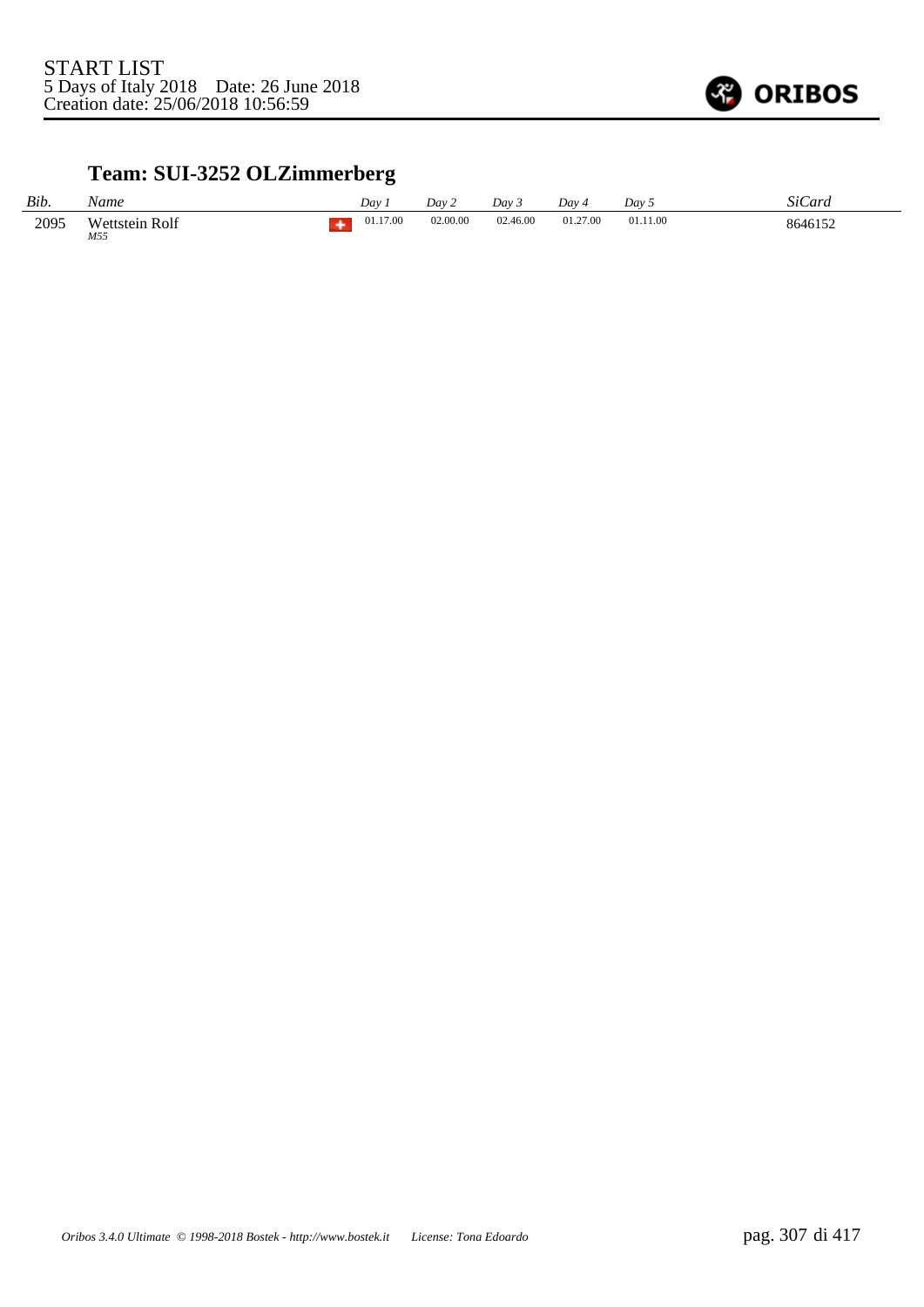

### **Team: SUI-3253 SCOM Mendrisio**

| Bib. | Name                      | Dav      | Dav 2    | Dav 3            | Dav 4    | Day 5            | SiCard  |
|------|---------------------------|----------|----------|------------------|----------|------------------|---------|
| 2097 | Mayer Catherine<br>W60    | 01.34.00 |          | $-1 - 1 - 1 - 1$ | --:--:-  | $-1 - 1 - 1 - 1$ |         |
| 2096 | Bernasconi Giorgio<br>M65 | 02.37.00 | 01.11.00 | 02.18.00         | 00.42.00 | 01.05.00         | 8160751 |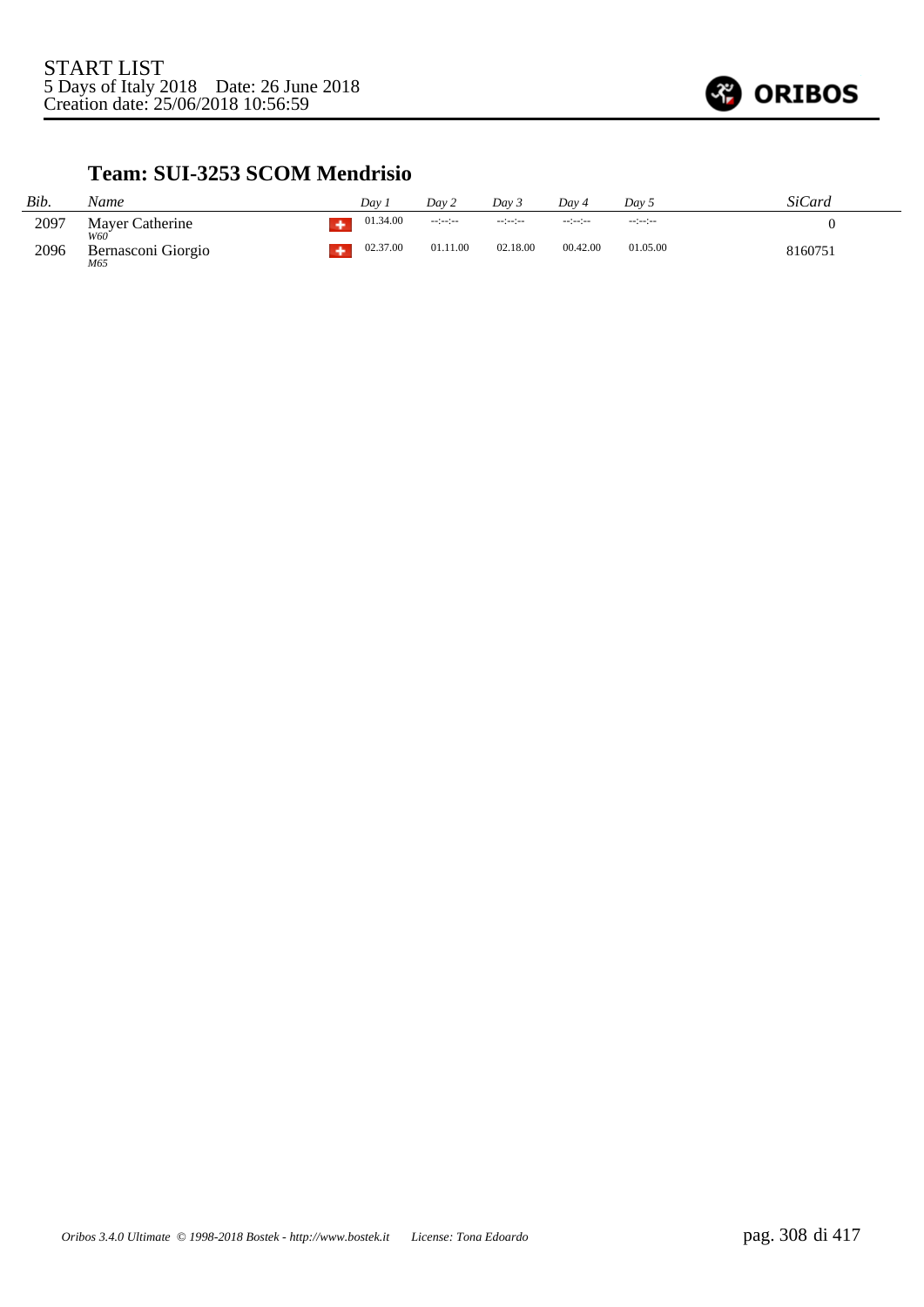

# **Team: SUI-3254 Thurgorienta**

| Bib. | Name                      | Day 1 |          | Day 2    | Dav.     | Day 4    | Dav :    | $\mathbf{a} \cdot \mathbf{a}$<br>StCard |
|------|---------------------------|-------|----------|----------|----------|----------|----------|-----------------------------------------|
| 2098 | Müller Andrea<br>W21 Long |       | 01.30.00 | 01.21.00 | 01.55.00 | 00.26.00 | 00.24.00 | 8181188                                 |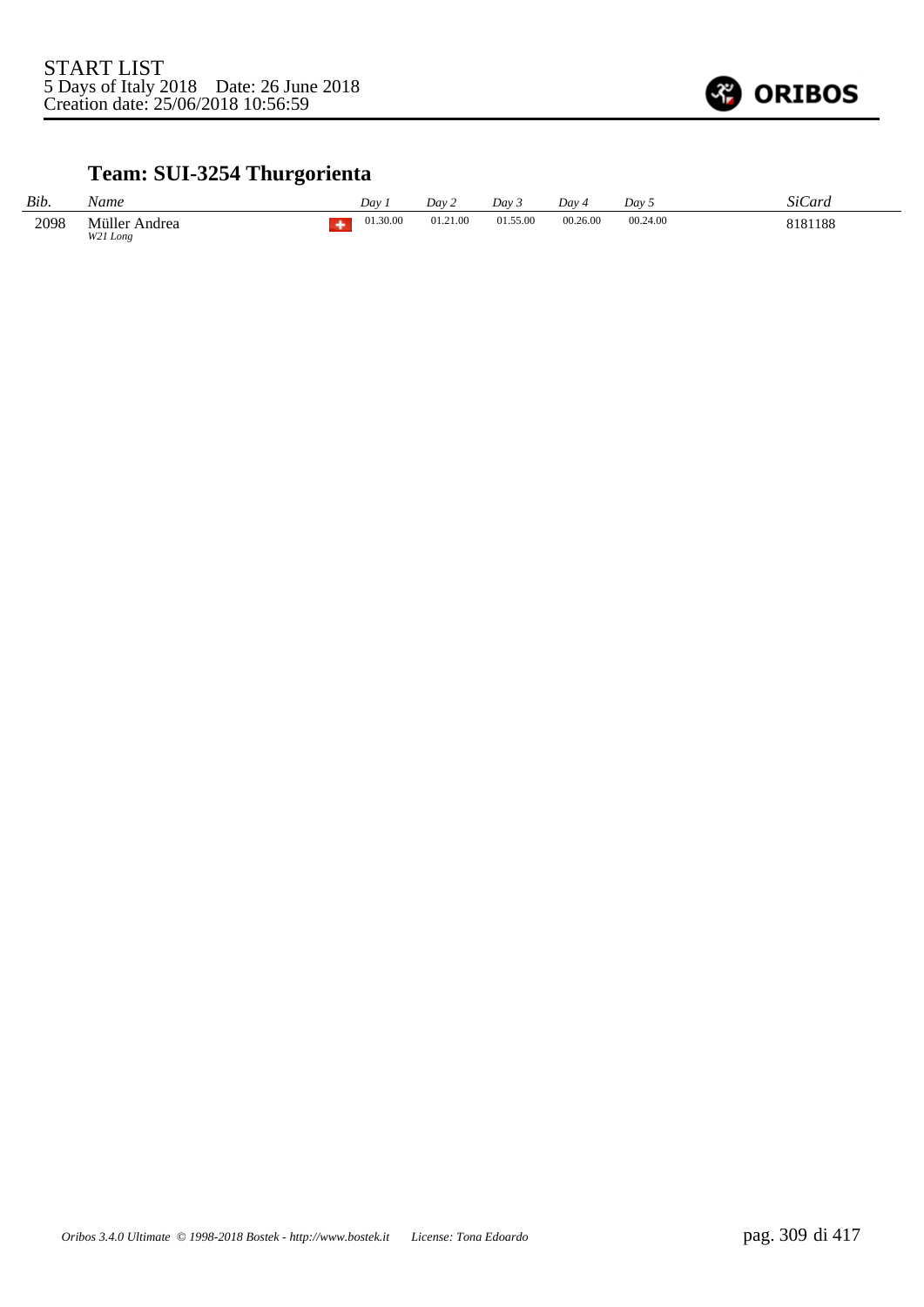

#### **Team: SUI-3255 Ulu's Reisewelt**

| Bib. | Name                                               | Day 1    | Day 2    | Day 3    | Day 4    | Day 5    | <b>SiCard</b> |
|------|----------------------------------------------------|----------|----------|----------|----------|----------|---------------|
| 9605 | <b>Trachsel Brigit</b><br>٠<br><b>Direct Short</b> | 00.31.00 | 00.37.00 | 01.00.00 | 00.23.00 | 01.36.00 | 1401070       |
| 2106 | Gander Demian<br>۰<br>M21 Short                    | 02.27.00 | 02.55.00 | 00.17.00 | 02.52.00 | 02.25.00 | 1392355       |
| 2107 | Grob Brigitte<br>۰<br>W50                          | 00.23.00 | 01.32.00 | 02.05.00 | 01.34.00 | 00.44.00 | 8090767       |
| 2118 | Schlatter Stefan<br>۰<br>M50                       | 01.13.00 | 02.43.00 | 02.18.00 | 01.51.00 | 00.23.00 | 8110664       |
| 2124 | Wälchli Jürg<br>۰<br>M55                           | 02.17.00 | 01.39.00 | 02.49.00 | 02.21.00 | 01.17.00 | 8638584       |
| 2123 | von Arx Daniel<br>۰<br>M55                         | 00.52.00 | 01.18.00 | 01.17.00 | 01.04.00 | 01.08.00 | 8434111       |
| 2111 | Husner Lily<br>۰<br>W55                            | 02.03.00 | 01.11.00 | 00.41.00 | 01.24.00 | 01.05.00 | 8041161       |
| 2099 | Aeschlimann Ulu<br>۰<br>M55                        | 01.06.00 | 01.45.00 | 02.28.00 | 02.09.00 | 01.19.00 | 8638588       |
| 2117 | Sacher Martin<br>۰<br>M55                          | 01.10.00 | 02.24.00 | 02.09.00 | 01.59.00 | 01.24.00 | 8000015       |
| 2122 | <b>Trachsel Christoph</b><br>۰<br>M55              | 01.50.00 | 01.37.00 | 01.37.00 | 02.02.00 | 01.26.00 | 1400784       |
| 2104 | Daniel Edit<br>۰<br>W55                            | 00.15.00 | 00.31.00 | 00.19.00 | 02.08.00 | 01.09.00 | 8580818       |
| 2121 | Steiner Urs<br>۰<br>M60                            | 01.14.00 | 01.42.00 | 01.13.00 | 02.03.00 | 02.18.00 | 1394194       |
| 2100 | <b>Bisang Otti</b><br>۰<br>M55                     | 00.55.00 | 01.20.00 | 01.19.00 | 01.06.00 | 01.05.00 | 8198881       |
| 2109 | Hofstetter Ueli<br>۰<br>M60                        | 02.10.00 | 01.12.00 | 00.11.00 | 00.59.00 | 01.12.00 | 8655205       |
| 2127 | Wolf Ursula<br>۰<br>W55                            | 00.19.00 | 00.23.00 | 00.15.00 | 00.12.00 | 00.23.00 | 1394230       |
| 2110 | <b>Husner Anton</b><br>۰<br><b>Direct Short</b>    | 00.44.00 | 00.21.00 | 00.11.00 | 00.16.00 | 01.02.00 | 8160453       |
| 2114 | Marti Pekka<br>۰<br>M65                            | 02.01.00 | 00.55.00 | 00.40.00 | 02.24.00 | 00.19.00 | 8087811       |
| 2130 | Ziegler Claudia<br>۰<br>W65                        | 01.35.00 | 01.17.00 | 00.45.00 | 01.34.00 | 01.20.00 | 2036217       |
| 2126 | <b>Wolf Dieter</b><br>۰<br>M21 Elite               | 02.42.00 | 00.46.00 | 01.36.00 | 02.16.00 | 01.25.00 | 1394246       |
| 2129 | <b>Ziegler Alfons</b><br>۰<br>M70                  | 02.07.00 | 02.21.00 | 02.08.00 | 01.30.00 | 01.31.00 | 2036211       |
| 2113 | Luder Res<br>۰<br>M70                              | 01.13.00 | 02.09.00 | 00.23.00 | 00.39.00 | 01.52.00 | 8081947       |
| 2112 | Luder Maria<br>۰<br>W65                            | 00.23.00 | 01.56.00 | 00.54.00 | 01.25.00 | 01.47.00 | 8210547       |
| 2108 | Hauswirth Ueli<br>۰<br>M70                         | 02.40.00 | 00.45.00 | 00.29.00 | 01.36.00 | 02.34.00 | 8641418       |
| 2128 | Zehnder Willi<br>۰<br>M70                          | 01.37.00 | 01.03.00 | 01.41.00 | 02.21.00 | 01.07.00 | 64926         |
| 2119 | Siegenthaler Fritz<br>۰<br>M70                     | 01.55.00 | 01.48.00 | 00.17.00 | 02.06.00 | 01.19.00 | 1401801       |
| 2115 | Röthlisberger Beatrice<br>٠<br><b>W70</b>          | 02.15.00 | 00.24.00 | 00.28.00 | 00.15.00 | 00.34.00 | 7203943       |
| 2101 | <b>Brand Edith</b><br>۰<br>W70                     | 02.37.00 | 00.50.00 | 00.50.00 | 00.49.00 | 01.02.00 | 1451112       |
| 2125 | Wegmueller Heinz<br>۰<br>M75                       | 00.44.00 | 00.52.00 | 00.42.00 | 00.51.00 | 00.11.00 | 1408142       |
| 2103 | Buerli Heinz<br>۰<br>M75                           | 00.24.00 | 00.36.00 | 00.48.00 | 00.47.00 | 00.23.00 | 8644453       |
| 2116 | Röthlisberger Toni<br>۰                            | 00.36.00 | 01.08.00 | 00.56.00 | 00.33.00 | 00.49.00 | 8638734       |
| 2102 | M75<br><b>Brand Hansruedi</b><br>۰<br>M75          | 00.31.00 | 00.48.00 | 00.12.00 | 00.17.00 | 00.37.00 | 8642215       |
| 2120 | <b>Steiner Alfred</b>                              | 00.20.00 | 00.20.00 | 00.06.00 | 00.29.00 | 00.41.00 | 8404036       |
| 2105 | M75<br><b>Fiechter Christian</b><br>۰<br>M80       | 00.07.00 | 00.13.00 | 00.11.00 | 00.20.00 | 00.14.00 | 8020238       |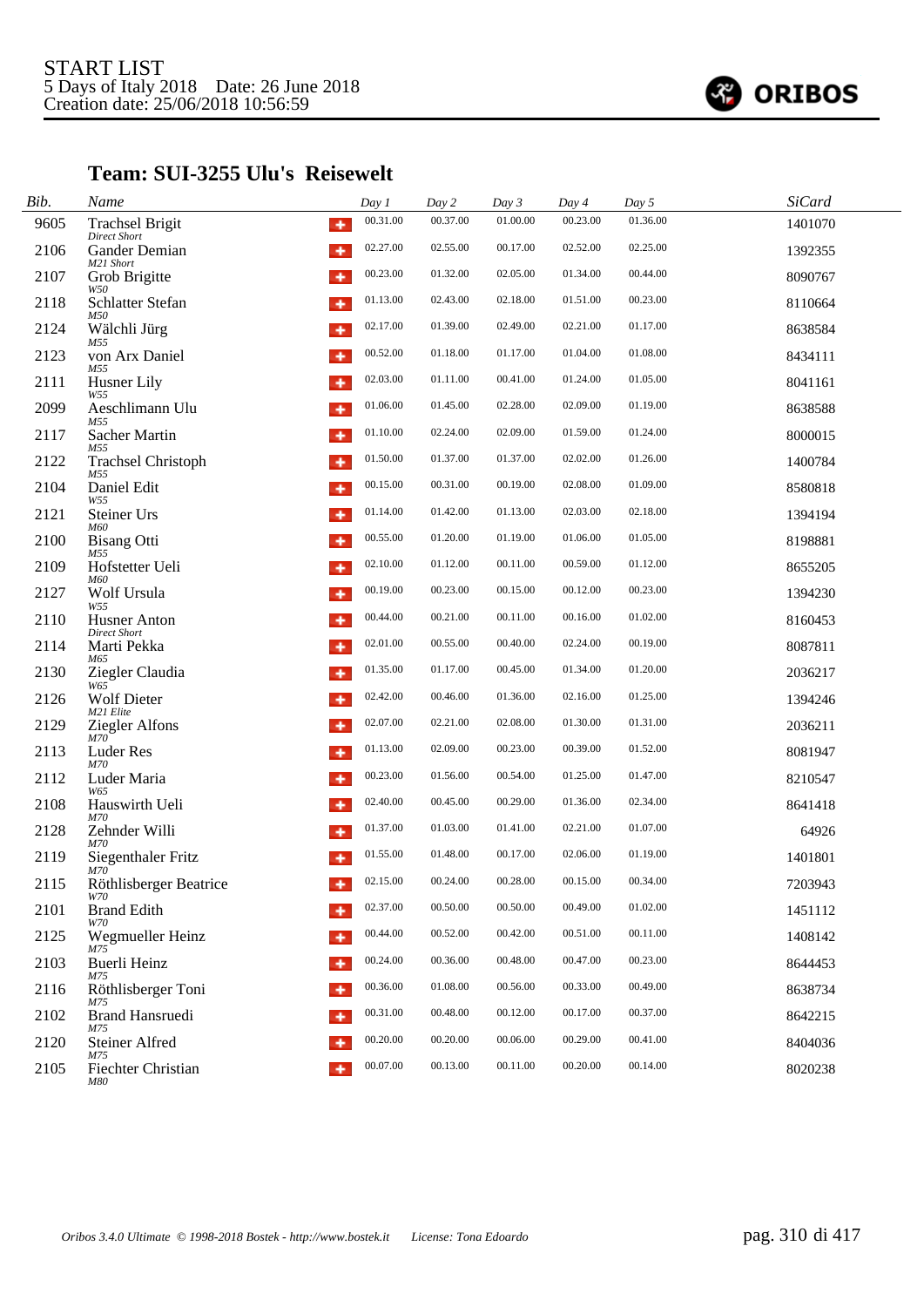

## **Team: SUI-3257 Waldfrende**

| Bib. | Name                          | Dav      | Day 2    | Dav 3    | $Dav_4$  | Dav 5    | SiCard  |
|------|-------------------------------|----------|----------|----------|----------|----------|---------|
| 2134 | Gieldanowski Siegfried<br>M75 | 00.30.00 | 00.30.00 | 00.20.00 | 00.15.00 | 00.55.00 | 2800475 |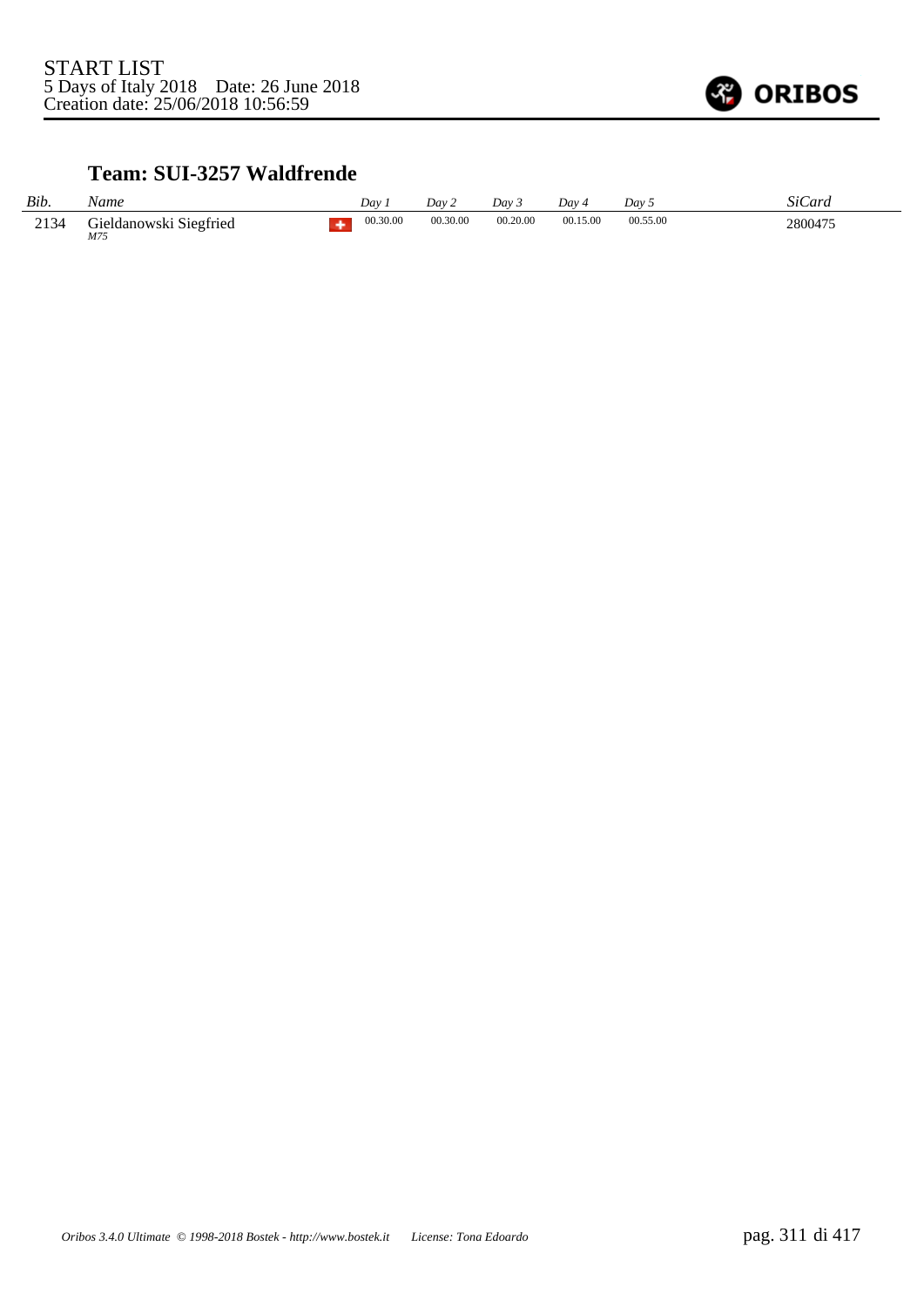

### **Team: SVK-3258 Kobra Bratislava**

| Bib. | Name                     | Dav.     | Day 2    | Dav 3    | Dav 4    | Day 5    | <b>SiCard</b> |
|------|--------------------------|----------|----------|----------|----------|----------|---------------|
| 2136 | Majova Paulina           | 00.29.00 | 01.53.00 | 01.15.00 | 01.49.00 | 01.26.00 | 8350835       |
| 2135 | W65<br>Maj Stefan<br>M65 | 01.13.00 | 01.41.00 | 01.06.00 | 01.20.00 | 00.29.00 | 8390839       |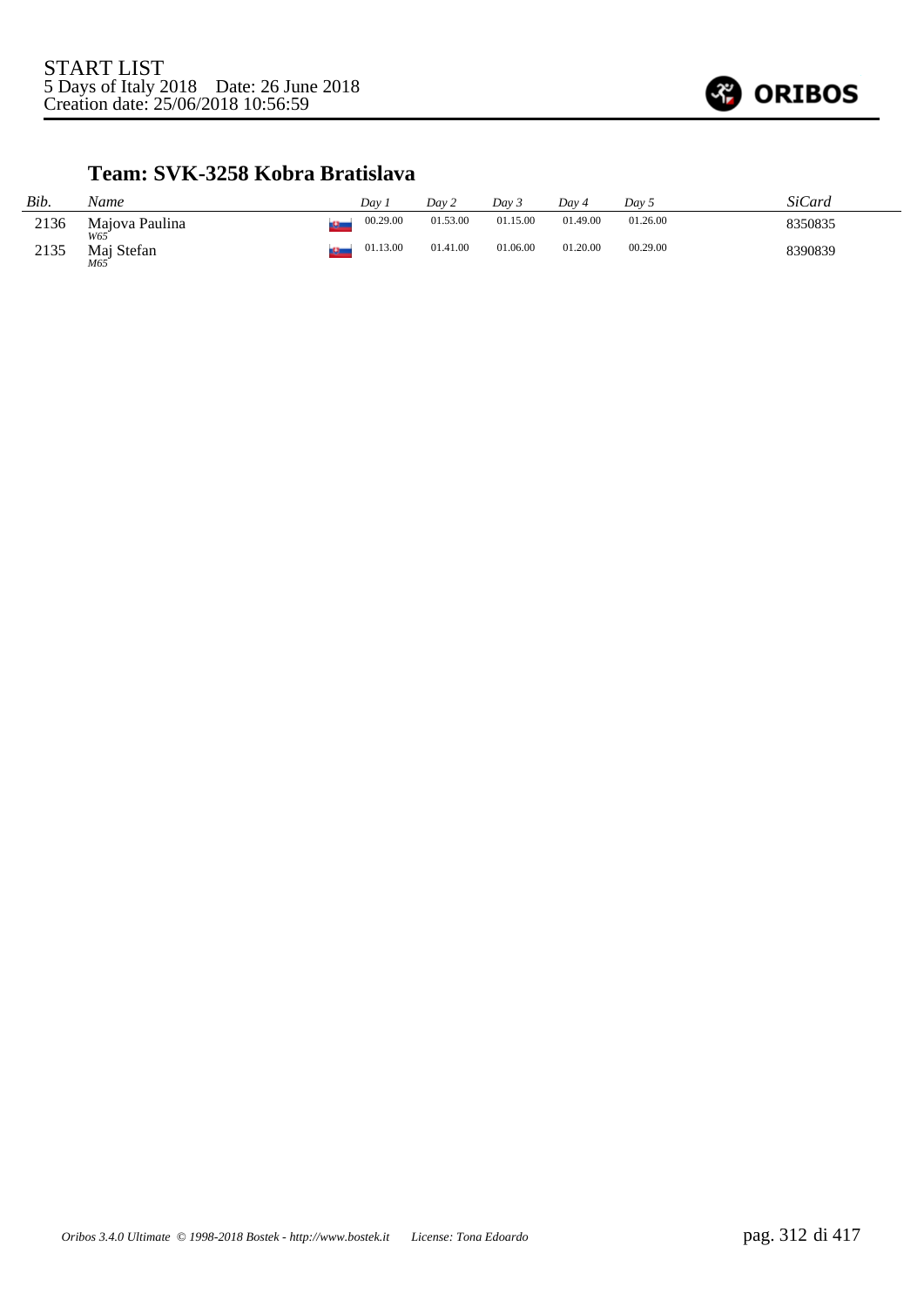

## **Team: SWE-3259 Attunda OK**

| Bib. | Name                    | Dav      | Dav 2    | Dav 3    | Dav 4    | Day 5    | SiCard  |
|------|-------------------------|----------|----------|----------|----------|----------|---------|
| 2137 | Ivers Nina<br>W45       | 01.38.00 | 01.43.00 | 00.45.00 | 01.52.00 | 02.09.00 | 7700211 |
| 2138 | ᅩ<br>Ivers Ulrik<br>M45 | 02.20.00 | 01.44.00 | 02.38.00 | 00.37.00 | 01.28.00 | 7691127 |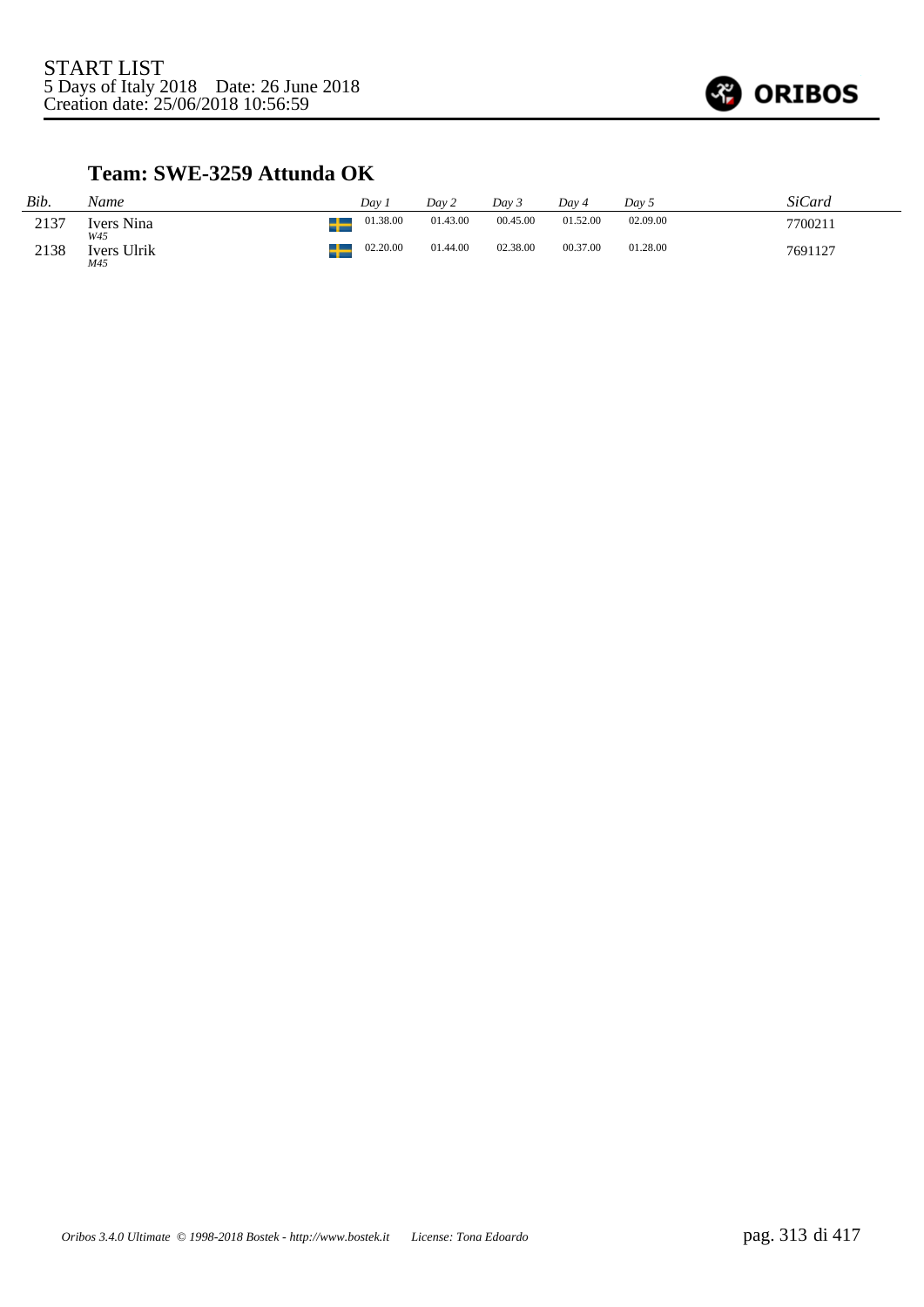

# **Team: SWE-3260 Bånga IF F (BIFF)**

| Bib. | Name                      | Dav      | Dav 2    | Dav 3    | Dav 4    | Dav 5    | <b>SiCard</b> |
|------|---------------------------|----------|----------|----------|----------|----------|---------------|
| 2139 | Karlsson<br>Tobias<br>M20 | 02.05.00 | 01.39.00 | 01.02.00 | 02.14.00 | 00.02.00 | 2058188       |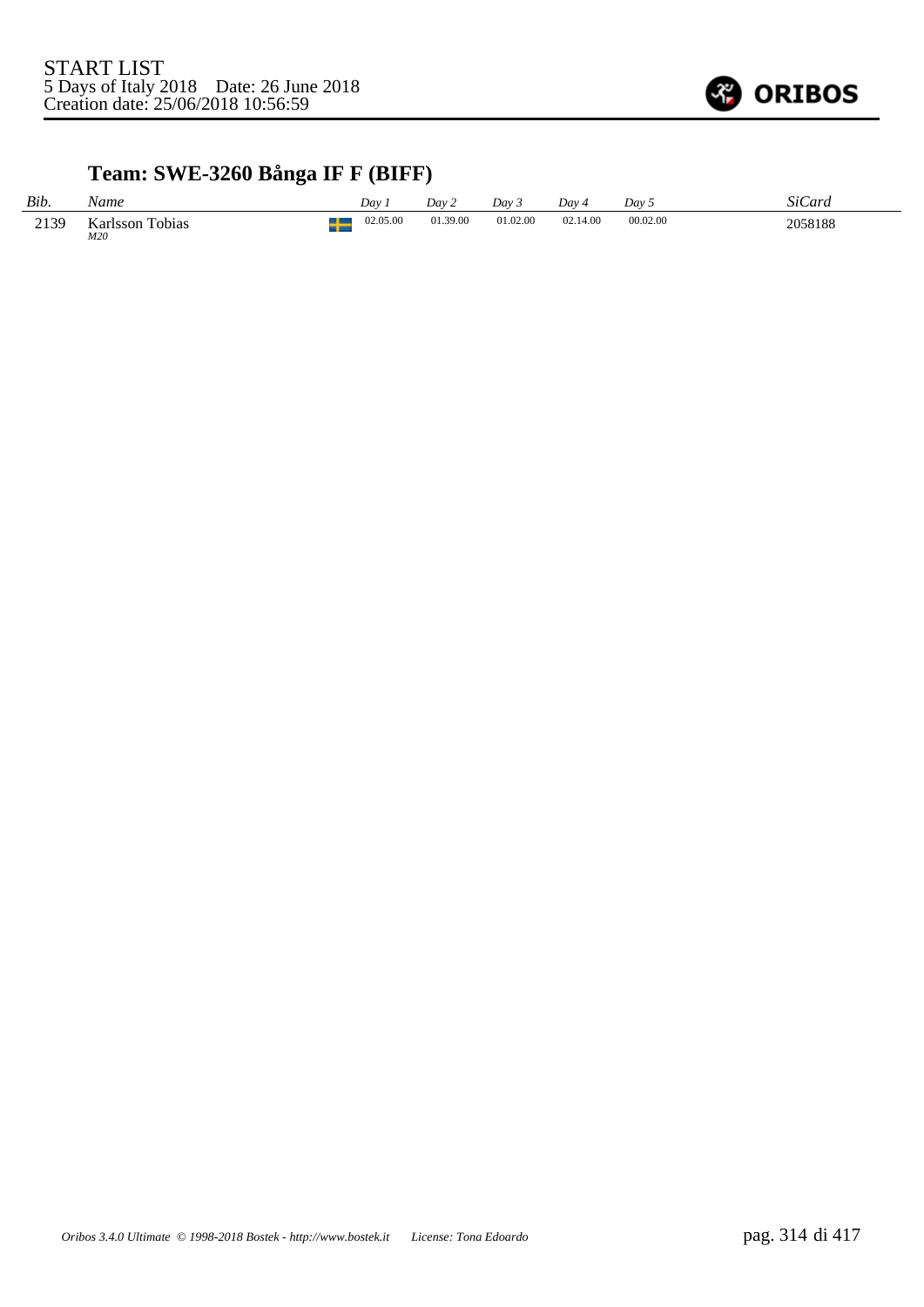

# **Team: SWE-3261 Bergnäsets AIK**

| Bib. | Name                    | Dav 1    | Day 2    | Day 3    | Dav 4    | Day 5    | SiCard  |
|------|-------------------------|----------|----------|----------|----------|----------|---------|
| 2142 | Wickbom Rasmus<br>M20   | 02.26.00 | 00.39.00 | 00.23.00 | 02.05.00 | 01.24.00 | 980927  |
| 2141 | Holmgren Fredrik<br>M60 | 01.46.00 | 00.58.00 | 01.43.00 | 00.13.00 | 01.58.00 | 929394  |
| 2140 | Holmgren Agneta<br>W60  | 01.16.00 | 01.16.00 | 01.42.00 | 01.43.00 | 00.40.00 | 9850523 |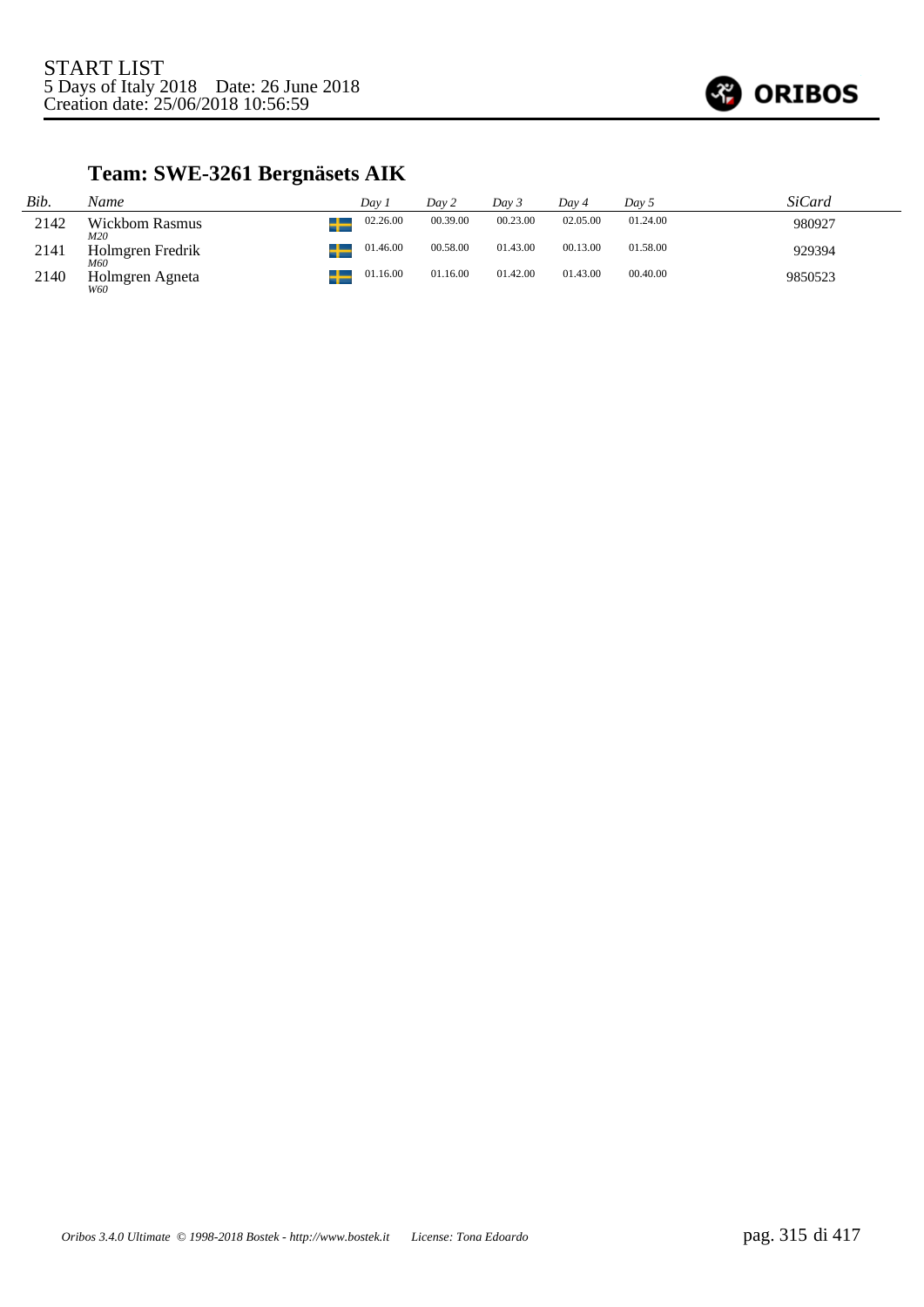

# **Team: SWE-3262 Bredaryds SOK**

| Bib. | Name                              |   | Day 1    | Day 2    | Day 3    | Day 4    | Day 5    | <b>SiCard</b>    |  |
|------|-----------------------------------|---|----------|----------|----------|----------|----------|------------------|--|
| 2168 | Sigvardson Sanna<br>W12           |   | 01.15.00 | 00.34.00 | 00.48.00 | 00.30.00 | 00.42.00 | 345031           |  |
| 2164 | Nylund Tuva<br>WĬ4                |   | 01.03.00 | 01.33.00 | 01.31.00 | 01.37.00 | 00.19.00 | 7203843          |  |
| 2150 | Elmblad Axel<br>M16               |   | 00.51.00 | 00.03.00 | 02.59.00 | 00.30.00 | 01.57.00 | 8200206          |  |
| 2166 | Sigvardson Ellen<br>W16           |   | 02.23.00 | 00.43.00 | 00.52.00 | 00.29.00 | 02.02.00 | 7020614          |  |
| 2154 | <b>Gunnarsson Anton</b><br>M16    | ╅ | 01.45.00 | 01.07.00 | 02.01.00 | 01.02.00 | 00.51.00 | 519094           |  |
| 2171 | Skalberg Linnea<br>W18            |   | 00.37.00 | 01.24.00 | 00.10.00 | 01.48.00 | 00.21.00 | 7010702          |  |
| 2176 | <b>Trofast Filip</b><br>M20       |   | 02.38.00 | 00.12.00 | 01.17.00 | 02.59.00 | 01.57.00 | 8221299          |  |
| 2145 | Andersson Elsa<br>W20             |   | 01.01.00 | 01.55.00 | 00.33.00 | 00.38.00 | 00.39.00 | 980729           |  |
| 2151 | Elmblad Klara<br>W20              |   | 00.45.00 | 01.51.00 | 00.47.00 | 00.34.00 | 00.25.00 | 8199871          |  |
| 2169 | Skalberg Amelia<br>W20            |   | 01.45.00 | 02.11.00 | 00.21.00 | 00.24.00 | 00.45.00 | 7980516          |  |
| 2157 | Hansson Moa<br>W20                |   | 02.05.00 | 02.27.00 | 00.09.00 | 00.12.00 | 00.19.00 | 984091           |  |
| 2174 | Svensson Julia<br>W21 Short       | ᅩ | 00.42.00 | 01.07.00 | 01.56.00 | 00.56.00 | 01.31.00 | 351102           |  |
| 2147 | Andersson Linnea<br>W21 Short     |   | 01.06.00 | 01.40.00 | 01.50.00 | 02.02.00 | 01.37.00 | 888514           |  |
| 2152 | Elmblad Lisa<br>W21 Short         |   | 00.21.00 | 01.46.00 | 01.02.00 | 01.53.00 | 01.16.00 | 950925           |  |
| 2156 | Hansson Amanda<br>W21 Elite       |   | 00.59.00 | 01.52.00 | 02.03.00 | 02.18.00 | 01.56.00 | 940923           |  |
| 2146 | Andersson Henrik<br>M21 Elite     |   | 01.33.00 | 01.10.00 | 02.03.00 | 00.52.00 | 01.16.00 | 1401343          |  |
| 2162 | Leo Amanda<br>W21 Elite           |   | 00.31.00 | 01.07.00 | 00.45.00 | 01.51.00 | 02.26.00 | 9806090          |  |
| 2149 | Bengtsson Erika<br>Direct Middle  |   | 00.20.00 | 00.21.00 | 00.05.00 | 01.43.00 | 00.48.00 | 500526           |  |
| 2158 | Johansson Fredrik<br>M21 Long     |   | 00.55.00 | 01.35.00 | 01.31.00 | 00.30.00 | 00.32.00 | 884421           |  |
| 2165 | Östberg Katarina<br>W21 Short     |   | 00.57.00 | 00.49.00 | 02.02.00 | 01.29.00 | 00.28.00 | 39491            |  |
| 2155 | <b>Gunnarsson Mattias</b><br>M45  |   | 02.26.00 | 00.20.00 | 00.28.00 | 02.21.00 | 02.44.00 | 9731011          |  |
| 2177 | <b>Trofast Magnus</b><br>M45      |   | 00.34.00 | 02.10.00 | 01.16.00 | 00.51.00 | 01.20.00 | 8160269          |  |
| 2167 | Sigvardson Per<br>M50             |   | 02.37.00 | 01.45.00 | 02.09.00 | 01.28.00 | 00.26.00 | 7680527          |  |
| 2172 | Svensson Carina<br>W50            |   | 01.09.00 | 02.40.00 | 02.00.00 | 01.06.00 | 01.00.00 | 888519           |  |
| 2179 | Wadensjö Leo Åsa<br>W50           |   | 00.22.00 | 02.21.00 | 01.05.00 | 02.00.00 | 00.28.00 | $\boldsymbol{0}$ |  |
| 2163 | <b>Nylund Mats</b><br>$M\bar{5}0$ |   | 01.19.00 | 01.19.00 | 02.11.00 | 01.31.00 | 00.06.00 | 24999            |  |
| 2170 | Skalberg Chatarina<br>W50         |   | 01.05.00 | 02.30.00 | 02.06.00 | 01.09.00 | 01.23.00 | 19747            |  |
| 2153 | Elmblad Micael<br>M50             |   | 01.16.00 | 01.53.00 | 01.57.00 | 02.30.00 | 01.44.00 | 8196506          |  |
| 2159 | Johansson Kristina<br>W50         |   | 00.19.00 | 01.59.00 | 02.18.00 | 01.26.00 | 01.15.00 | 25412            |  |
| 2160 | Johansson Stefan<br>M50           |   | 01.48.00 | 01.28.00 | 01.05.00 | 02.32.00 | 01.35.00 | 25437            |  |
| 2173 | Svensson Håkan<br>M55             | ┶ | 01.57.00 | 01.52.00 | 01.34.00 | 01.52.00 | 01.09.00 | 25417            |  |
| 2178 | <b>Turesson Anne</b><br>W55       |   | 01.07.00 | 02.09.00 | 01.29.00 | 01.48.00 | 01.41.00 | 25404            |  |
| 2175 | Svensson Stefan<br>M55            |   | 01.35.00 | 01.33.00 | 02.48.00 | 02.39.00 | 02.28.00 | 7630921          |  |
| 2148 | Andersson Maria<br>W60            |   | 01.52.00 | 01.38.00 | 01.44.00 | 01.07.00 | 00.48.00 | 409705           |  |
| 2144 | Andersson Arne<br>M65             |   | 02.31.00 | 01.55.00 | 02.14.00 | 00.30.00 | 00.31.00 | 9530916          |  |
| 2161 | Lång-Albinsson Erene<br>W65       |   | 01.38.00 | 00.41.00 | 01.33.00 | 01.10.00 | 01.23.00 | 25473            |  |
| 2143 | Albinsson Thomas<br>M65           | ┶ | 01.09.00 | 02.09.00 | 00.18.00 | 00.38.00 | 00.39.00 | 520922           |  |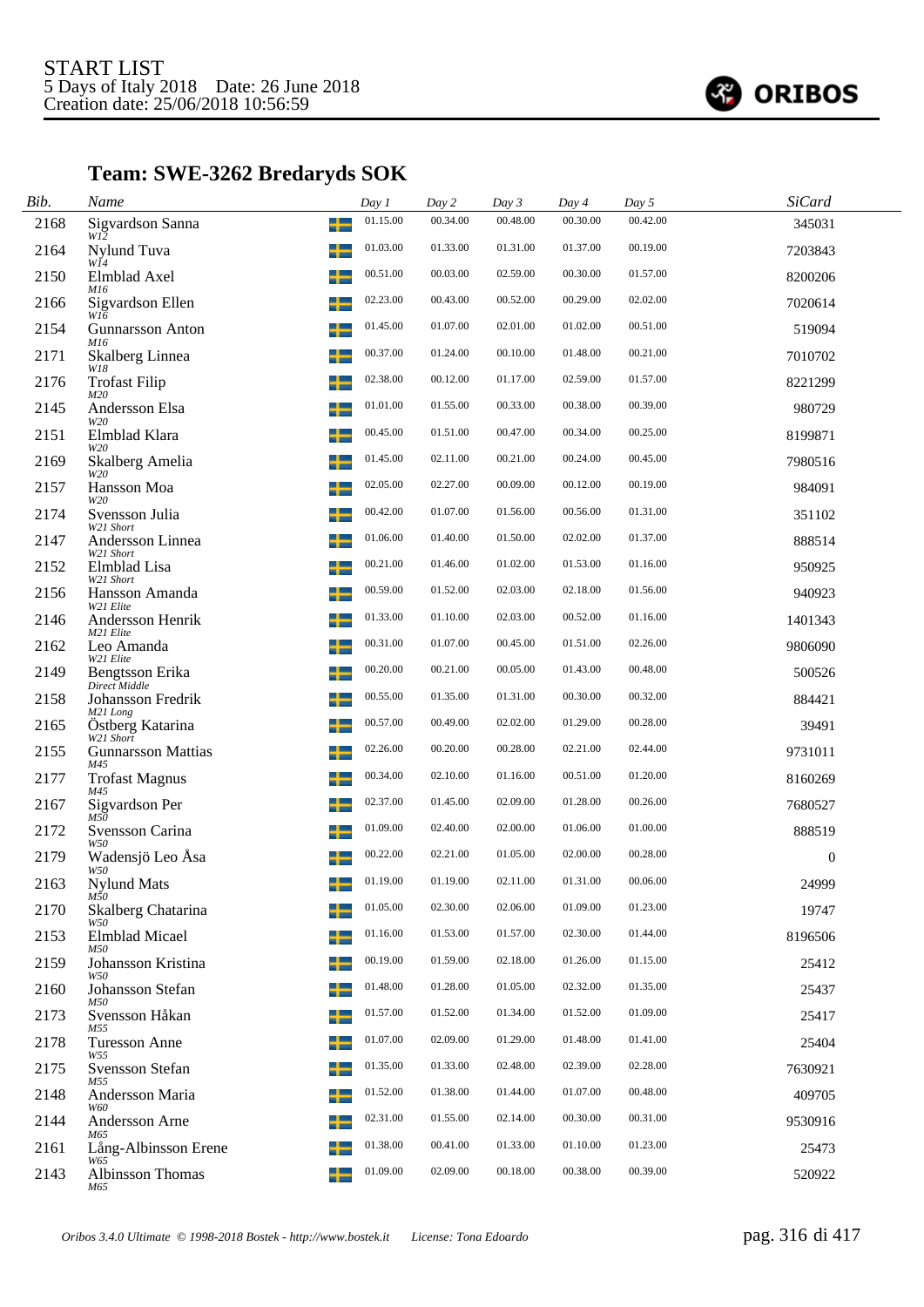

### **Team: SWE-3263 BUL Tromsø**

| Bib. | Name                | Dav      | Dav 2    | Dav 3    | Day 4    | Dav 5    | SiCard |
|------|---------------------|----------|----------|----------|----------|----------|--------|
| 2180 | Hansen Jonny<br>M50 | 01.56.00 | 01.47.00 | 02.24.00 | 02.08.00 | 00.09.00 | 451050 |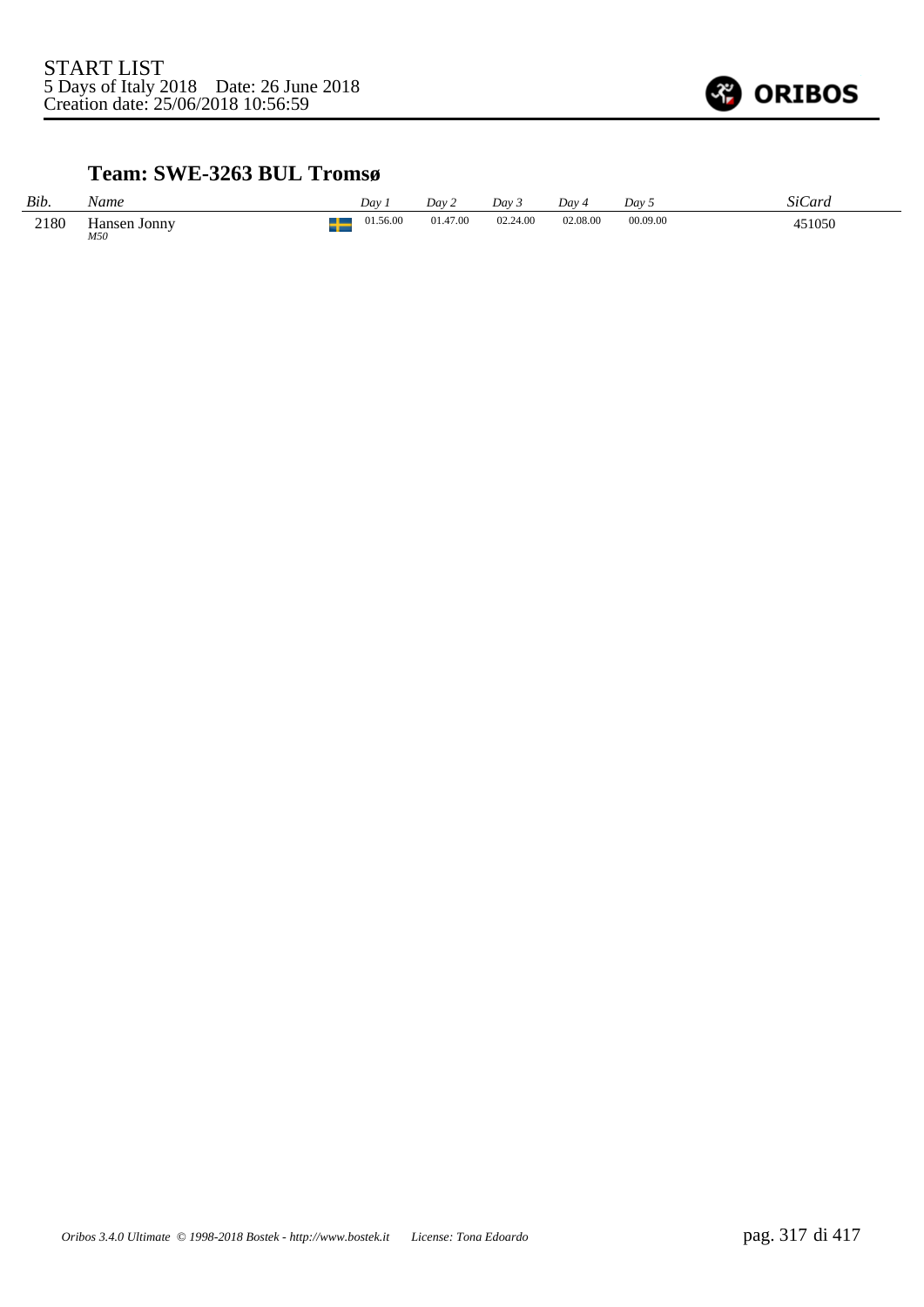

## **Team: SWE-3264 Centrum OK**

| Bib. | Name                          | Dav 1         | Day 2    | Dav 3    | Dav 4    | Day 5    | <i>SiCard</i> |
|------|-------------------------------|---------------|----------|----------|----------|----------|---------------|
| 2181 | Lindholm Erika<br>W21 Short   | 00.51.00<br>┸ | 00.52.00 | 01.38.00 | 01.59.00 | 00.55.00 | 840209        |
| 2182 | Lindholm Jonas<br>M35         | 00.41.00      | 02.09.00 | 02.47.00 | 00.41.00 | 00.48.00 | 800422        |
| 2183 | <b>Svensson Samuel</b><br>M40 | 01.54.00      | 02.14.00 | 00.22.00 | 00.28.00 | 02.14.00 | 8652918       |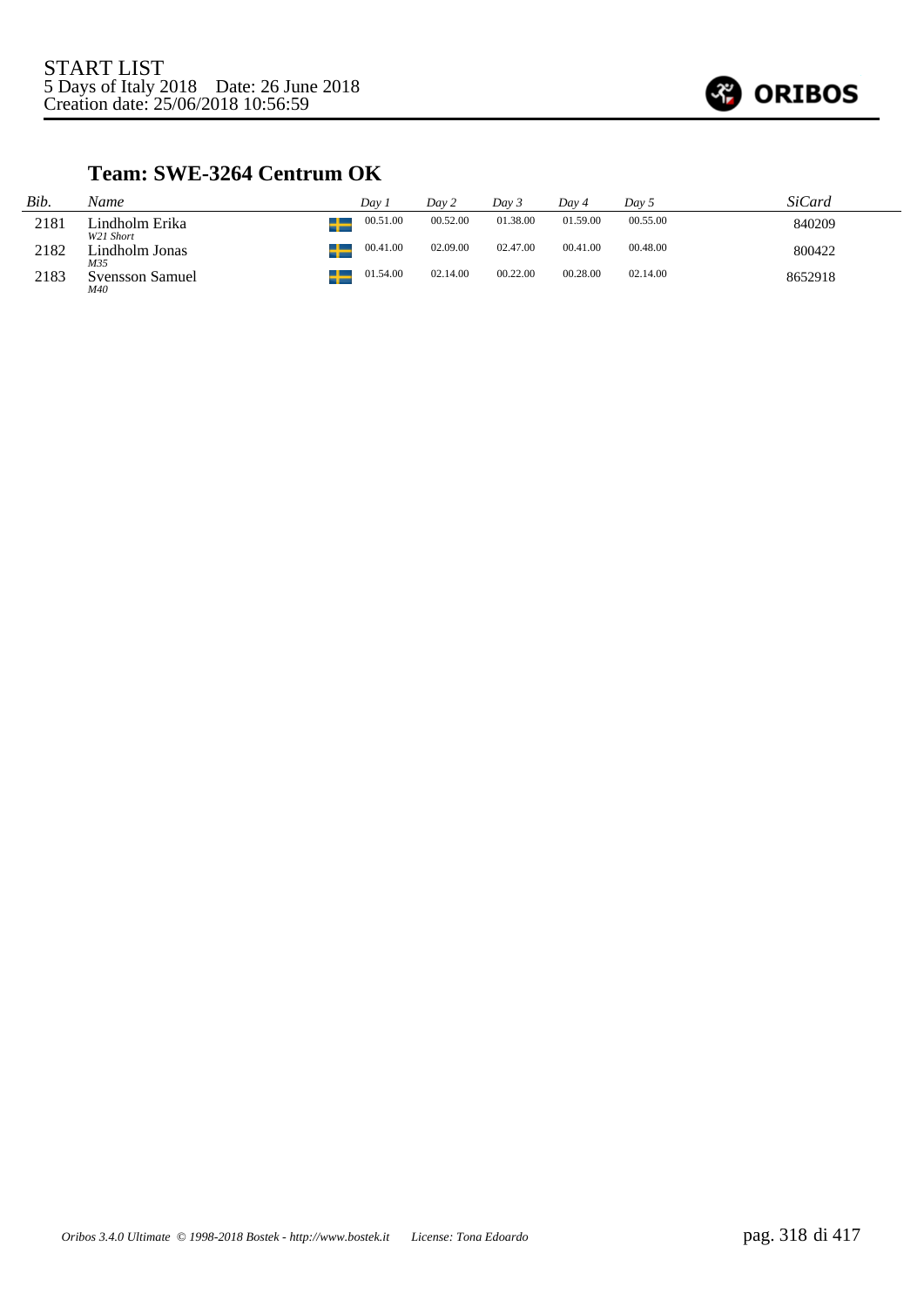

# **Team: SWE-3265 Club Almby IK**

| Bib. | Name                   | Dav.     | Day 2    | Dav 3    | Dav 4    | Day 5    | SiCard  |
|------|------------------------|----------|----------|----------|----------|----------|---------|
| 2184 | Campell Fredrik<br>M55 | 01.37.00 | 02.12.00 | 01.32.00 | 01.35.00 | 02.24.00 | 7202755 |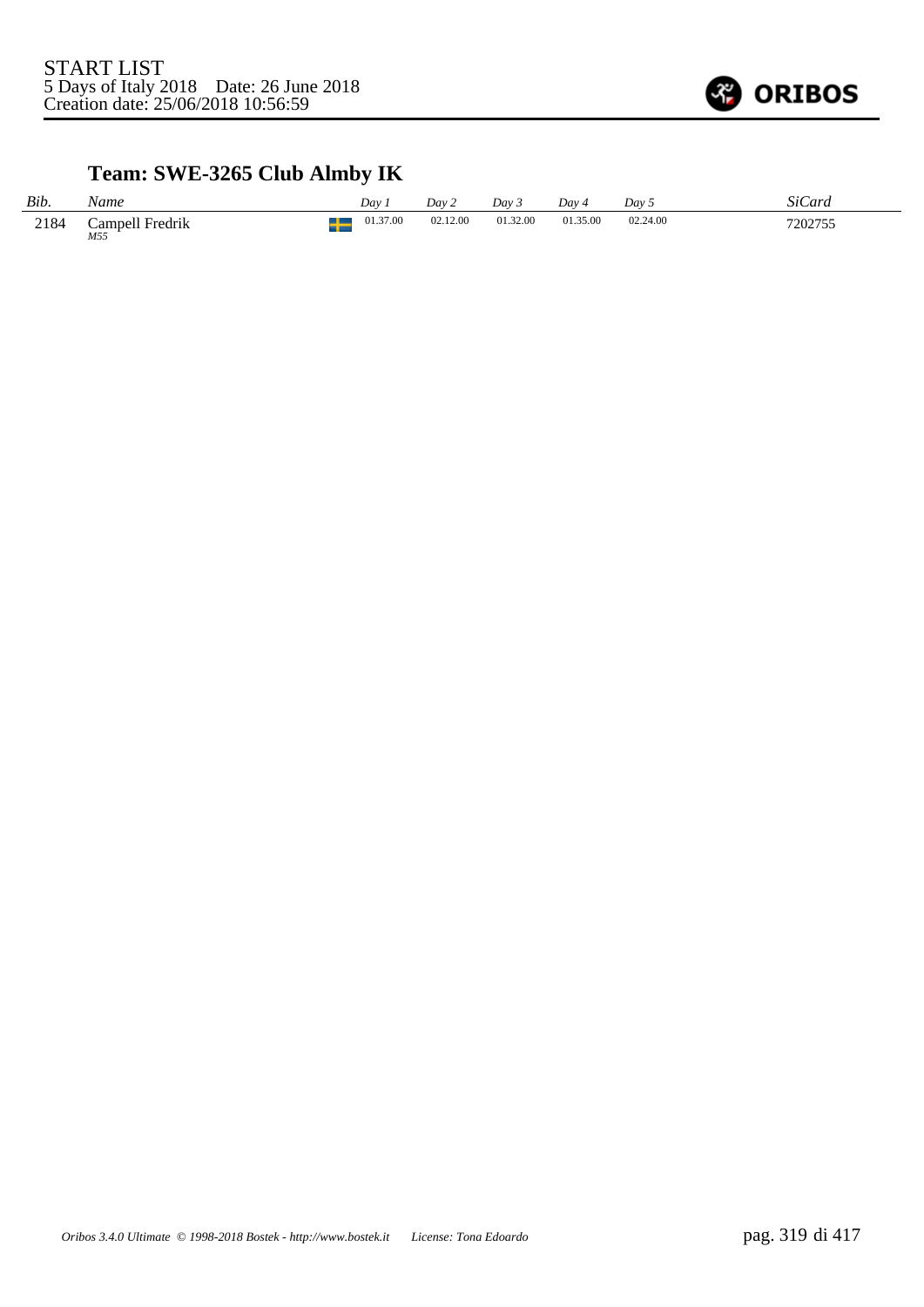

# **Team: SWE-3266 Eksjö SOK**

| Bib. | Name                       | Dav      | Dav 2    | Dav 3    | Dav 4    | Dav :    | <i>SiCard</i> |
|------|----------------------------|----------|----------|----------|----------|----------|---------------|
| 2185 | Bergander Gabriella<br>W2O | 00.37.00 | 01.41.00 | 00.15.00 | 01.00.00 | 00.07.00 | 8487432       |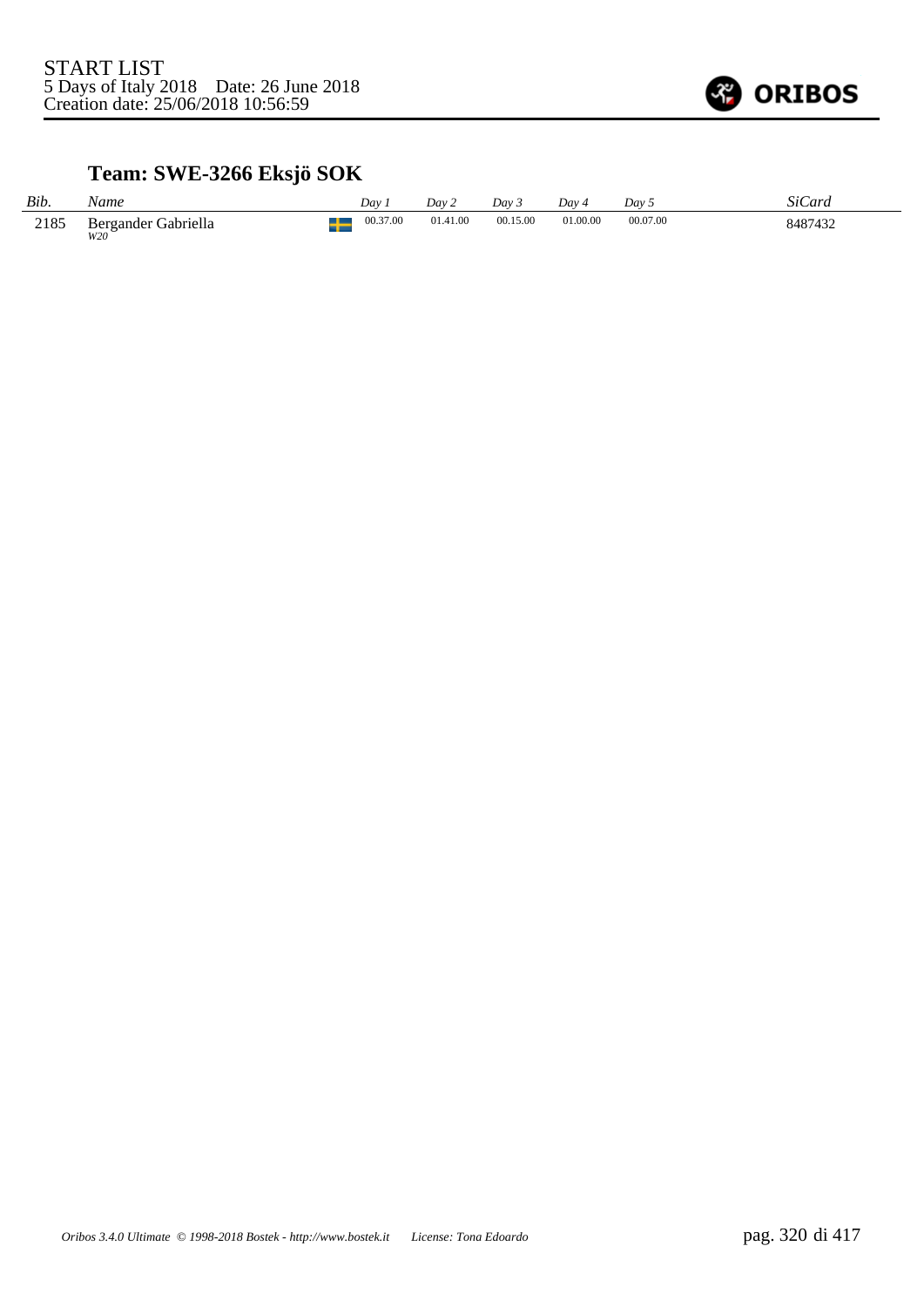

# **Team: SWE-3267 Falköpings AIK OK**

| Bib. | Name                 | Dav      | Day 2    | Dav 3    | Dav.     | Day 5    | SiCard  |
|------|----------------------|----------|----------|----------|----------|----------|---------|
| 2186 | Sonesson Elsa<br>W16 | 01.45.00 | 00.33.00 | 00.43.00 | 00.27.00 | 02.10.00 | 9439474 |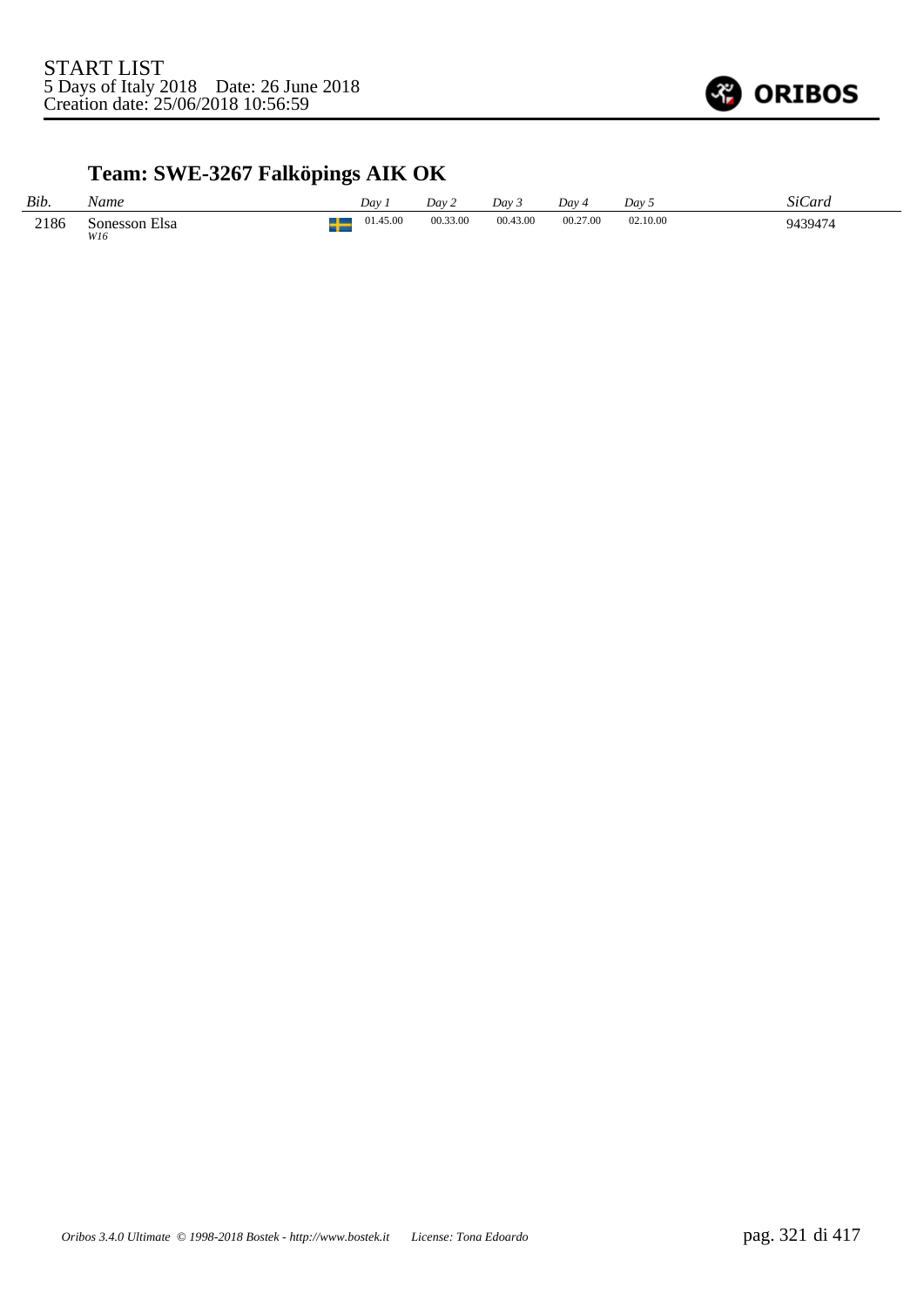

# **Team: SWE-3268 FK Göingarna**

| Bib. | Name                              | Dav      | Day 2    | Dav 3    | Dav 4    | Day 5    | SiCard |
|------|-----------------------------------|----------|----------|----------|----------|----------|--------|
| 2188 | Persson Mikael                    | 01.24.00 | 01.41.00 | 00.52.00 | 01.58.00 | 00.29.00 | 781200 |
| 2187 | M40<br>Almquist Ann-Katrin<br>W40 | 01.21.00 | 01.44.00 | 01.32.00 | 01.51.00 | 02.40.00 | 446071 |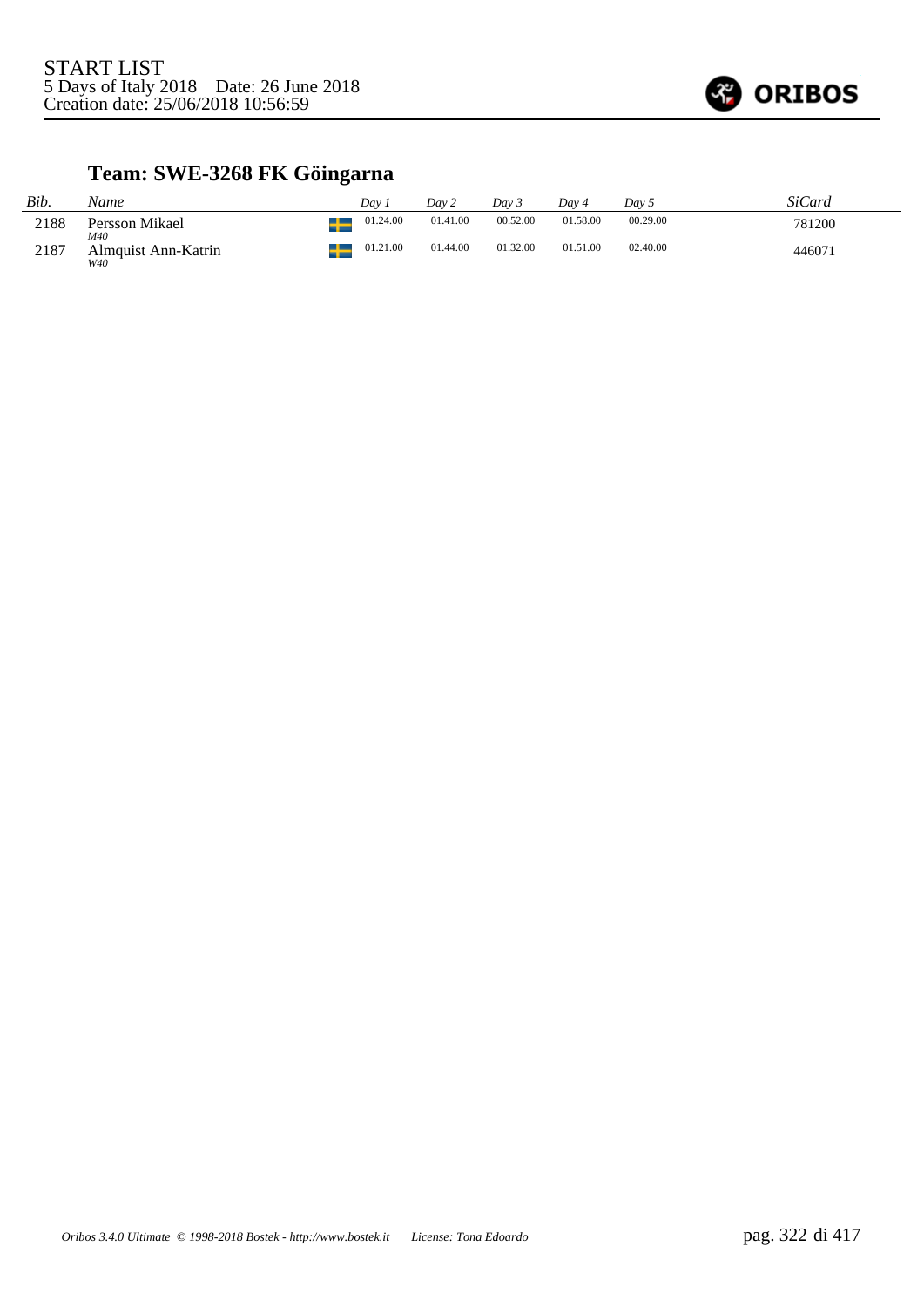

# **Team: SWE-3269 Friskus Varberg**

| Bib. | Name                 | Dav      | Day 2    | Dav 3    | Dav 4    | Day 5    | SiCard  |
|------|----------------------|----------|----------|----------|----------|----------|---------|
| 2190 | Josarp Thomas<br>M45 | 02.16.00 | 00.38.00 | 00.24.00 | 02.03.00 | 01.22.00 | 980923  |
| 2189 | Josarp Åsa<br>W45    | 01.52.00 | 01.13.00 | 02.47.00 | 02.38.00 | 01.33.00 | 1690710 |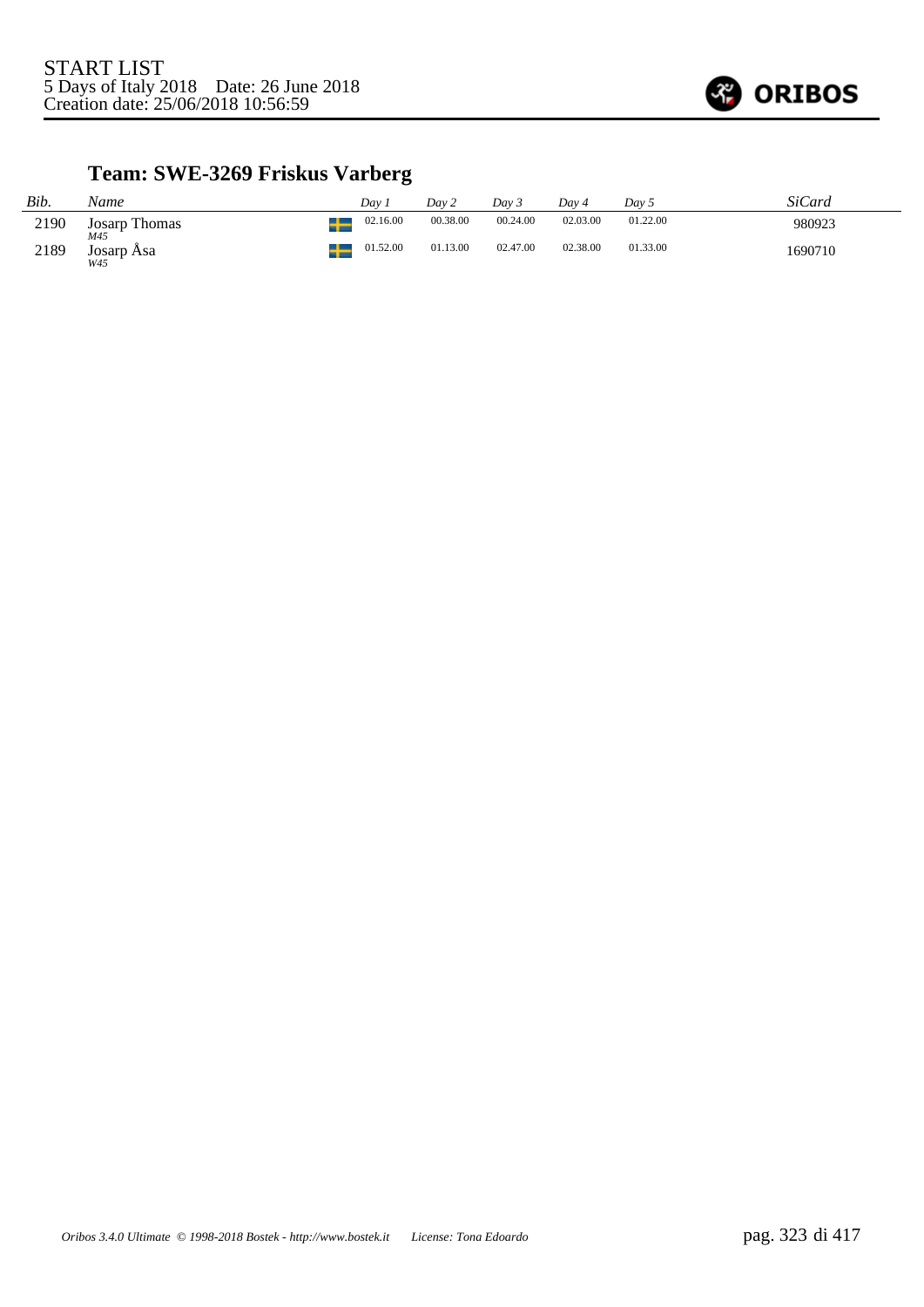

## **Team: SWE-3270 Frölunda OL**

| Bib. | Name                                    |    | Day 1    | Day 2    | Day 3    | Day 4    | Day 5    | SiCard           |  |
|------|-----------------------------------------|----|----------|----------|----------|----------|----------|------------------|--|
| 2249 | Skovbjerg Martin                        | ╅  | 00.56.00 | 00.39.00 | 00.45.00 | 00.47.00 | 00.03.00 | 1090204          |  |
| 2243 | <i>M10</i><br>Modén Love<br><i>M10</i>  |    | 00.20.00 | 00.07.00 | 00.25.00 | 01.03.00 | 00.21.00 | $\boldsymbol{0}$ |  |
| 2201 | Bergström Pontus<br>M10                 |    | 00.32.00 | 00.19.00 | 00.09.00 | 00.15.00 | 00.45.00 | 1180108          |  |
| 2240 | Martner Harald<br>M12                   |    | 00.14.00 | 00.27.00 | 00.21.00 | 01.11.00 | 01.21.00 | 1071122          |  |
| 2228 | Johannesson Anna<br>W12                 | ╌┸ | 00.35.00 | 00.40.00 | 00.50.00 | 01.06.00 | 00.14.00 | 443350           |  |
| 2247 | Skovbjerg Ellen<br>W12                  |    | 00.55.00 | 00.08.00 | 00.10.00 | 00.28.00 | 00.26.00 | 1070619          |  |
| 2260 | <b>Wallenius Emil</b><br>M12            |    | 00.18.00 | 00.15.00 | 00.55.00 | 01.23.00 | 01.29.00 | 2087093          |  |
| 2213 | Djupström Björn<br>M12                  |    | 00.34.00 | 01.21.00 | 01.25.00 | 00.59.00 | 00.27.00 | 9010011          |  |
| 2202 | <b>Blom Ally</b><br>W12                 |    | 00.49.00 | 00.46.00 | 00.34.00 | 00.52.00 | 00.46.00 | 14074            |  |
| 2244 | Modén Stella<br>W12                     |    | 01.01.00 | 00.52.00 | 00.40.00 | 00.44.00 | 00.22.00 | $\boldsymbol{0}$ |  |
| 2237 | Lamm Marcus<br>M12                      |    | 01.04.00 | 00.11.00 | 00.59.00 | 00.33.00 | 01.05.00 | 8060419          |  |
| 2199 | Bergström David<br>M12                  | ┸  | 01.26.00 | 00.59.00 | 01.15.00 | 01.29.00 | 00.09.00 | 1060411          |  |
| 2216 | Fedje Alexander<br>M12                  |    | 00.54.00 | 01.11.00 | 01.11.00 | 01.15.00 | 01.41.00 | 2058889          |  |
| 2215 | Ek Martin<br>M14                        |    | 00.07.00 | 00.12.00 | 00.36.00 | 00.25.00 | 02.17.00 | 2058811          |  |
| 2242 | Martner Tim<br>M14                      |    | 00.26.00 | 00.42.00 | 00.54.00 | 00.16.00 | 02.48.00 | 7051202          |  |
| 2255 | Torsein Maja<br>W14                     |    | 01.33.00 | 01.24.00 | 01.02.00 | 01.33.00 | 00.22.00 | 2078015          |  |
| 2251 | Sott Elin<br>W14                        |    | 01.12.00 | 01.06.00 | 01.21.00 | 01.24.00 | 00.27.00 | $\boldsymbol{0}$ |  |
| 2229 | Johannesson Ida<br><b>Direct Short</b>  |    | 00.21.00 | 00.03.00 | 00.50.00 | 01.43.00 | 00.46.00 | $\theta$         |  |
| 2198 | Arfwedson Zebastian<br>M16              | -  | 01.59.00 | 00.17.00 | 01.55.00 | 01.22.00 | 00.53.00 | 618020           |  |
| 2208 | Borne Edvin<br>M16                      |    | 00.25.00 | 00.47.00 | 02.47.00 | 00.58.00 | 00.09.00 | 7201765          |  |
| 2230 | Johannesson Matilda<br>W18              |    | 01.58.00 | 01.30.00 | 00.49.00 | 00.18.00 | 01.30.00 | 2058809          |  |
| 2194 | Andreasson Klara<br><b>Direct Short</b> |    | 00.01.00 | 00.36.00 | 00.09.00 | 01.46.00 | 01.26.00 | 362505           |  |
| 2203 | <b>Blom Axel</b><br>M18                 |    | 00.50.00 | 01.16.00 | 02.03.00 | 00.56.00 | 00.36.00 | 7000702          |  |
| 2210 | Borne Sofia<br><b>Direct Short</b>      |    | 00.33.00 | 00.59.00 | 00.53.00 | 02.13.00 | 01.39.00 | 423426           |  |
| 2238 | Lamm Martin<br>M18                      |    | 02.26.00 | 01.04.00 | 01.51.00 | 00.26.00 | 01.00.00 | 1123456          |  |
| 2226 | Jerlin Frida<br>W2O                     | –— | 00.57.00 | 02.17.00 | 00.39.00 | 00.46.00 | 00.49.00 | 253827           |  |
| 2235 | Lamm Johan<br>M20                       |    | 01.53.00 | 01.06.00 | 01.14.00 | 02.11.00 | 02.51.00 | 1000014          |  |
| 2204 | <b>Blom Julia</b><br>W21 Short          |    | 01.00.00 | 01.04.00 | 01.17.00 | 02.05.00 | 01.22.00 | 344589           |  |
| 2259 | Vamling Oskar<br>M <sub>21</sub> Short  |    | 02.17.00 | 02.45.00 | 00.21.00 | 02.50.00 | 02.51.00 | 231210           |  |
| 2224 | Helmertz Sofia<br>W21 Short             |    | 00.36.00 | 00.28.00 | 01.08.00 | 01.17.00 | 00.43.00 | 258677           |  |
| 2223 | Helmertz Niklas<br>M21 Short            | ┶  | 02.51.00 | 02.31.00 | 00.47.00 | 03.02.00 | 02.21.00 | 405546           |  |
| 2239 | Martner Anna<br>W35                     |    | 01.44.00 | 01.11.00 | 00.40.00 | 01.05.00 | 01.55.00 | 11302            |  |
| 2217 | Fedje Karin<br>W40                      |    | 00.21.00 | 02.12.00 | 02.30.00 | 02.23.00 | 02.30.00 | 46953            |  |
| 2241 | <b>Martner Jonas</b><br>M40             |    | 00.24.00 | 02.08.00 | 02.25.00 | 02.04.00 | 02.26.00 | 511048           |  |
| 2212 | Carlsson Marie<br>Direct Short          |    | 00.45.00 | 00.29.00 | 00.04.00 | 00.40.00 | 01.16.00 | 2078008          |  |
| 2252 | Sott Richard<br>M40                     |    | 01.48.00 | 00.14.00 | 02.07.00 | 00.40.00 | 00.56.00 | $\boldsymbol{0}$ |  |
| 2250 | Skovbjerg Susanne<br>Direct Middle      | +  | 00.29.00 | 00.18.00 | 00.14.00 | 00.25.00 | 00.34.00 | 1270173          |  |
| 2196 | Arfwedson Anders<br>M45                 |    | 00.52.00 | 01.48.00 | 01.36.00 | 01.11.00 | 00.32.00 | 721107           |  |

*Oribos 3.4.0 Ultimate © 1998-2018 Bostek - http://www.bostek.it License: Tona Edoardo* pag. 324 di 417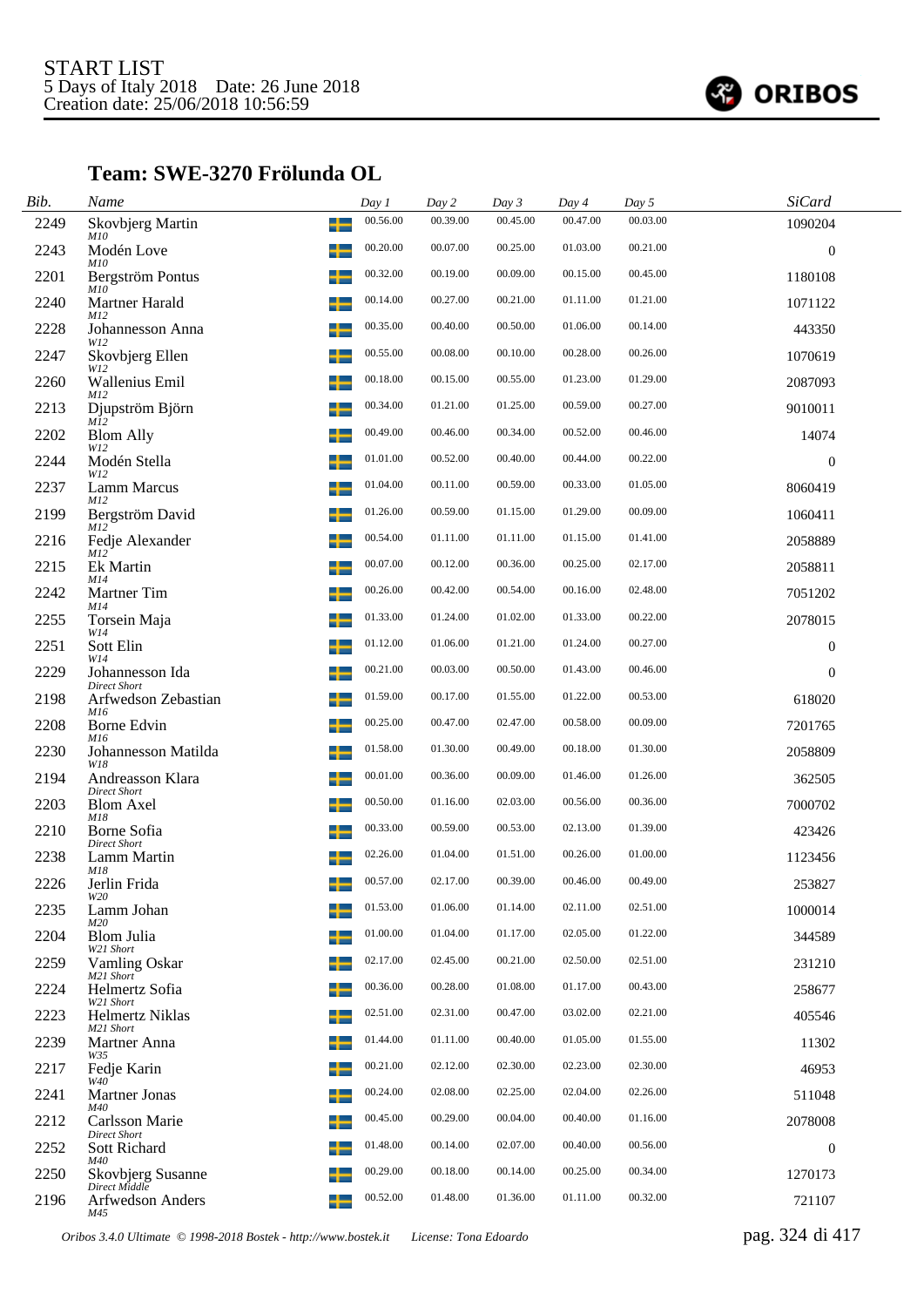

### ...Società: SWE-3270 Frölunda OL

| Bib. | Name                                      |   | Day 1    | Day 2    | Day 3    | Day 4    | Day 5    | <b>SiCard</b>    |  |
|------|-------------------------------------------|---|----------|----------|----------|----------|----------|------------------|--|
| 2197 | Arfwedson Jessica<br><b>Direct Short</b>  | ╈ | 00.17.00 | 00.10.00 | 01.02.00 | 02.25.00 | 00.10.00 | 248264           |  |
| 2248 | Skovbjerg Henrik<br>Direct Short          |   | 00.24.00 | 00.54.00 | 00.46.00 | 00.30.00 | 00.03.00 | 1721024          |  |
| 2232 | Johannesson Ulrika<br><b>Direct Short</b> |   | 00.13.00 | 00.46.00 | 00.33.00 | 01.34.00 | 01.37.00 | $\mathbf{0}$     |  |
| 2200 | Bergström Fredrik<br>M45                  |   | 02.18.00 | 01.40.00 | 02.24.00 | 01.07.00 | 01.32.00 | 231331           |  |
| 2218 | <b>Fredriksson Daniel</b><br>M45          |   | 00.28.00 | 02.08.00 | 00.50.00 | 01.51.00 | 02.38.00 | 691024           |  |
| 2245 | Modén Ulrika<br>Direct Short              |   | 00.57.00 | 00.15.00 | 00.20.00 | 01.23.00 | 00.52.00 | $\mathbf{0}$     |  |
| 2231 | ╅<br>Johannesson Pär<br>M45               |   | 01.26.00 | 00.22.00 | 01.32.00 | 01.39.00 | 01.08.00 | 1690614          |  |
| 2234 | Lamm Eva<br>W45                           |   | 00.48.00 | 02.17.00 | 02.39.00 | 02.16.00 | 01.07.00 | 1690530          |  |
| 2236 | Lamm Malin<br>W50                         |   | 01.02.00 | 02.18.00 | 01.35.00 | 01.14.00 | 00.16.00 | 1680711          |  |
| 2262 | Wallenius Malin<br>W50                    | ╈ | 00.26.00 | 02.36.00 | 02.04.00 | 01.28.00 | 01.20.00 | 14105            |  |
| 2256 | Torsein Richard<br>M50                    |   | 01.50.00 | 02.19.00 | 02.02.00 | 01.09.00 | 00.18.00 | 2107490          |  |
| 2261 | ╈<br>Wallenius Lars-Gunnar<br>M50         |   | 01.23.00 | 01.31.00 | 01.54.00 | 01.19.00 | 00.40.00 | 261487           |  |
| 2209 | <b>Borne Katarina</b><br>W50              | ┶ | 00.20.00 | 02.42.00 | 01.49.00 | 01.58.00 | 00.21.00 | 423427           |  |
| 2221 | Heikinen Pia<br><b>Direct Short</b>       |   | 00.11.00 | 00.40.00 | 00.35.00 | 02.04.00 | 01.06.00 | 2107473          |  |
| 2211 | <b>Borne Thomas</b><br>M50                |   | 02.05.00 | 02.00.00 | 02.15.00 | 01.03.00 | 00.54.00 | 231396           |  |
| 2246 | Routsalainen Erik<br>M50                  | ┶ | 01.44.00 | 02.45.00 | 02.35.00 | 01.07.00 | 01.11.00 | 2079772          |  |
| 2233 | Lamm Anders<br>M50                        |   | 01.17.00 | 02.41.00 | 01.06.00 | 01.32.00 | 01.29.00 | 1660813          |  |
| 2264 | Wide Marie<br>W50                         |   | 00.16.00 | 02.11.00 | 01.30.00 | 01.56.00 | 01.08.00 | 263549           |  |
| 2191 | Almehed Katarina                          | ┶ | 01.21.00 | 02.04.00 | 01.28.00 | 01.43.00 | 01.25.00 | 248224           |  |
| 2214 | W50<br>Djupström Maria<br>Direct Middle   |   | 00.42.00 | 00.32.00 | 00.52.00 | 01.06.00 | 01.11.00 | 9610282          |  |
| 2205 | <b>Blom Richard</b><br>M50                |   | 01.40.00 | 02.32.00 | 02.40.00 | 02.44.00 | 00.58.00 | 650913           |  |
| 2253 | Stensöta Helena<br>W50                    | + | 01.17.00 | 02.07.00 | 01.23.00 | 01.00.00 | 01.02.00 | 2065240          |  |
| 2193 | Andreasson Annika<br>W50                  |   | 00.51.00 | 01.23.00 | 01.13.00 | 01.02.00 | 00.10.00 | 362502           |  |
| 2192 | ╈<br>Almehed Ulf<br>M50                   |   | 01.20.00 | 02.03.00 | 01.45.00 | 02.21.00 | 01.36.00 | 641903           |  |
| 2195 | <b>Andreasson Tomas</b><br>M55            | ┵ | 01.14.00 | 01.42.00 | 01.33.00 | 01.24.00 | 01.50.00 | 362501           |  |
| 2263 | Wide Magnus<br>M55                        |   | 01.05.00 | 01.57.00 | 02.31.00 | 02.26.00 | 02.37.00 | 26162            |  |
| 2219 | Hammersberg Lena                          |   | 00.06.00 | 01.03.00 | 00.15.00 | 00.06.00 | 00.54.00 | 229304           |  |
| 2220 | Direct Short<br>Hammersberg Peter<br>M55  | ┶ | 01.31.00 | 02.14.00 | 02.00.00 | 02.07.00 | 02.32.00 | 344588           |  |
| 2222 | Helmertz Karin<br>W55                     |   | 00.21.00 | 00.33.00 | 01.03.00 | 00.38.00 | 01.53.00 | 352277           |  |
| 2227 | Jerlin Jonas<br>╅<br>M55                  |   | 01.48.00 | 02.47.00 | 02.45.00 | 01.14.00 | 02.23.00 | 407270           |  |
| 2258 | Vamling Maria<br>W60                      | ┶ | 01.02.00 | 01.52.00 | 01.38.00 | 00.15.00 | 01.14.00 | 362507           |  |
| 2206 | <b>Blomquist Barbro</b>                   |   | 00.30.00 | 00.38.00 | 00.18.00 | 00.17.00 | 00.18.00 | $\boldsymbol{0}$ |  |
| 2257 | Direct Short<br>Vamling Lennart<br>M60    |   | 02.28.00 | 00.32.00 | 01.47.00 | 01.03.00 | 01.16.00 | 362508           |  |
| 2207 | <b>Blomquist Margareta</b>                | ╅ | 00.59.00 | 00.44.00 | 00.38.00 | 00.50.00 | 01.12.00 | 231136           |  |
| 2225 | Direct Short<br>Helmertz Sten             |   | 01.19.00 | 01.33.00 | 00.58.00 | 00.56.00 | 01.35.00 | 247929           |  |
| 2254 | M65<br>Svensson Erland<br>M70             |   | 02.10.00 | 00.24.00 | 01.08.00 | 01.24.00 | 01.58.00 | 419699           |  |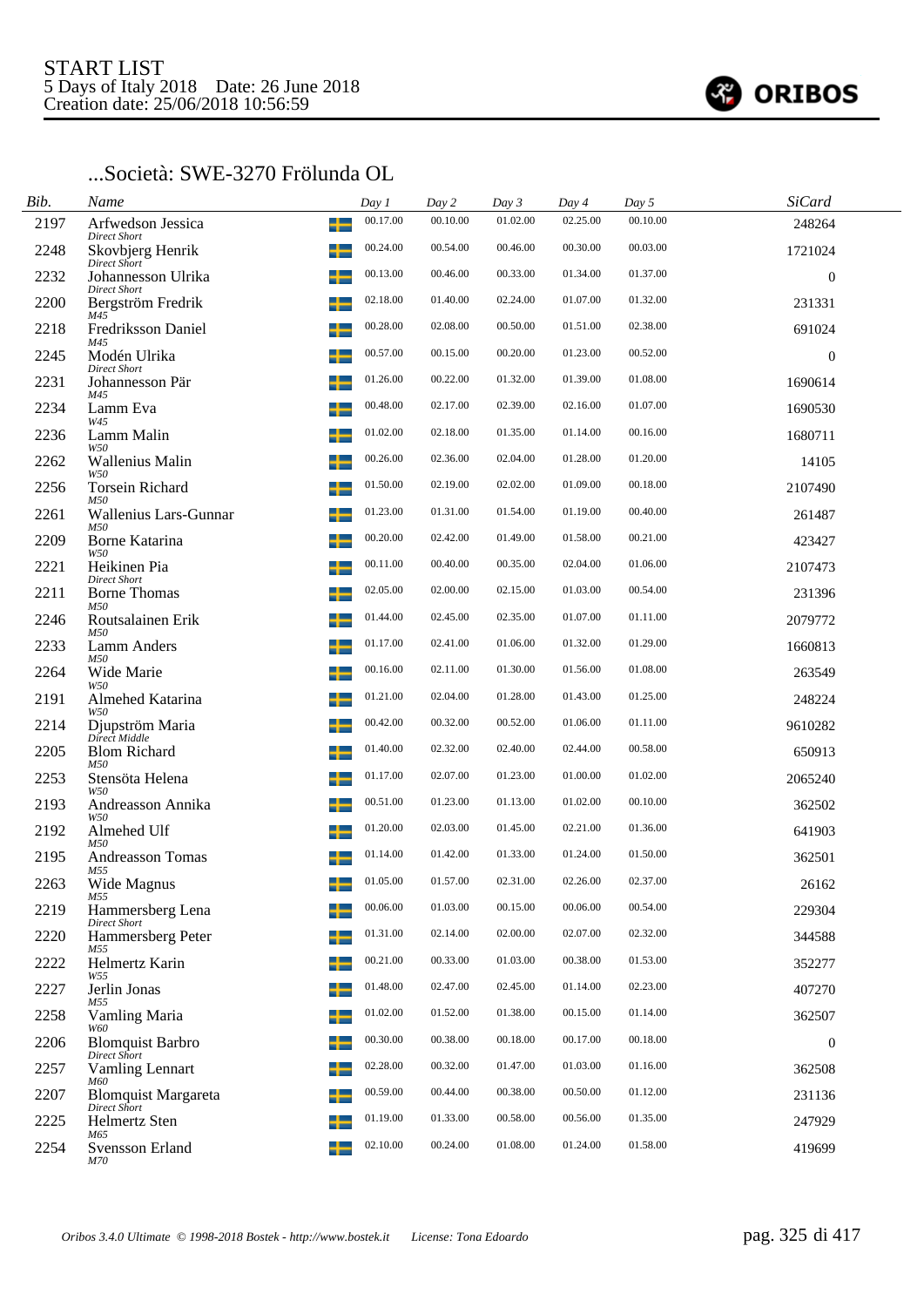

### **Team: SWE-3271 Gammelstads IF**

| Bib. | Name                    | Dav      | Dav 2    | Dav 5    | Dav 4    | Dav 5    | SiCard |
|------|-------------------------|----------|----------|----------|----------|----------|--------|
| 2265 | Svartholm Karin<br>W60  | 01.18.00 | 00.46.00 | 01.16.00 | 01.09.00 | 01.58.00 | 243560 |
| 2266 | Svartholm Robert<br>M65 | 01.43.00 | 02.17.00 | 00.56.00 | 01.00.00 | 02.09.00 | 932306 |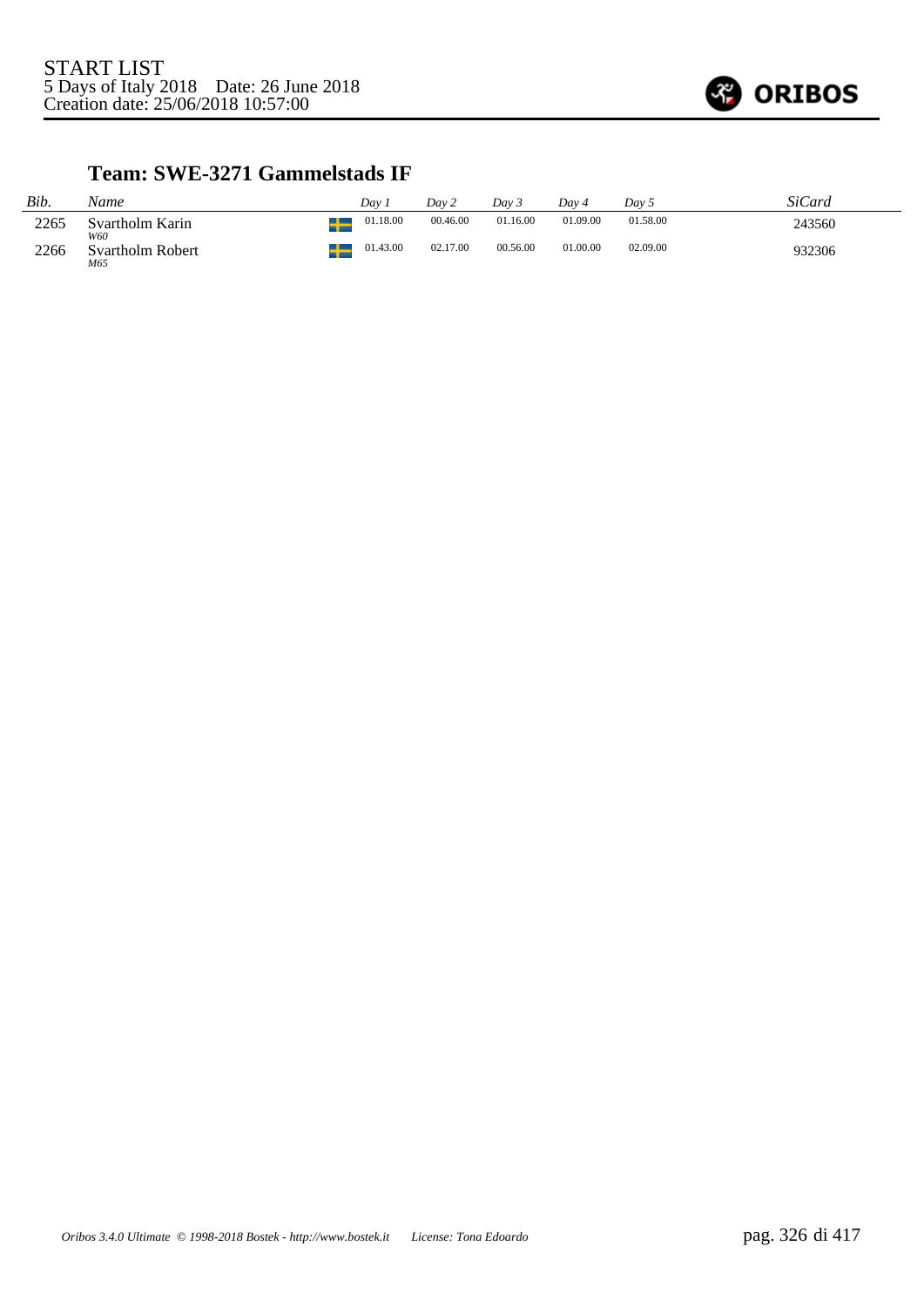

## **Team: SWE-3272 Gävle OK**

| Bib. | Name                                | Day 1         | Day 2    | Day 3    | Day 4    | Day 5    | <b>SiCard</b> |
|------|-------------------------------------|---------------|----------|----------|----------|----------|---------------|
| 2272 | Hejdenberg Axel<br>$M1\overline{4}$ | 00.48.00<br>╅ | 00.24.00 | 00.45.00 | 00.36.00 | 02.14.00 | 9051023       |
| 2275 | Sjöberg Jakob<br>M18                | 00.23.00<br>┶ | 01.25.00 | 02.12.00 | 02.02.00 | 02.15.00 | 510415        |
| 2269 | <b>Boman Kristin</b><br>W21 Elite   | 00.43.00<br>┶ | 01.58.00 | 01.00.00 | 01.21.00 | 02.40.00 | 960316        |
| 2268 | Boman Erik<br>M21 Elite             | 01.57.00<br>┶ | 02.19.00 | 03.00.00 | 01.58.00 | 01.55.00 | 931216        |
| 2273 | Hejdenberg Richard<br>M4Ō           | 00.54.00<br>╈ | 01.53.00 | 02.01.00 | 01.13.00 | 01.50.00 | 552310        |
| 2274 | Sjöberg Anette<br>W50               | 00.44.00<br>┶ | 01.39.00 | 01.32.00 | 01.04.00 | 01.16.00 | 351180        |
| 2271 | Enmark Elisabet<br>W50              | 00.33.00<br>┶ | 02.24.00 | 01.27.00 | 01.57.00 | 00.43.00 | 205412        |
| 2267 | Andersson Jan<br>M50                | 01.55.00<br>┶ | 01.37.00 | 01.27.00 | 02.28.00 | 00.55.00 | 980322        |
| 2270 | <b>Enmark Anders</b><br>M55         | 00.59.00<br>┶ | 02.26.00 | 02.30.00 | 02.25.00 | 01.54.00 | 504274        |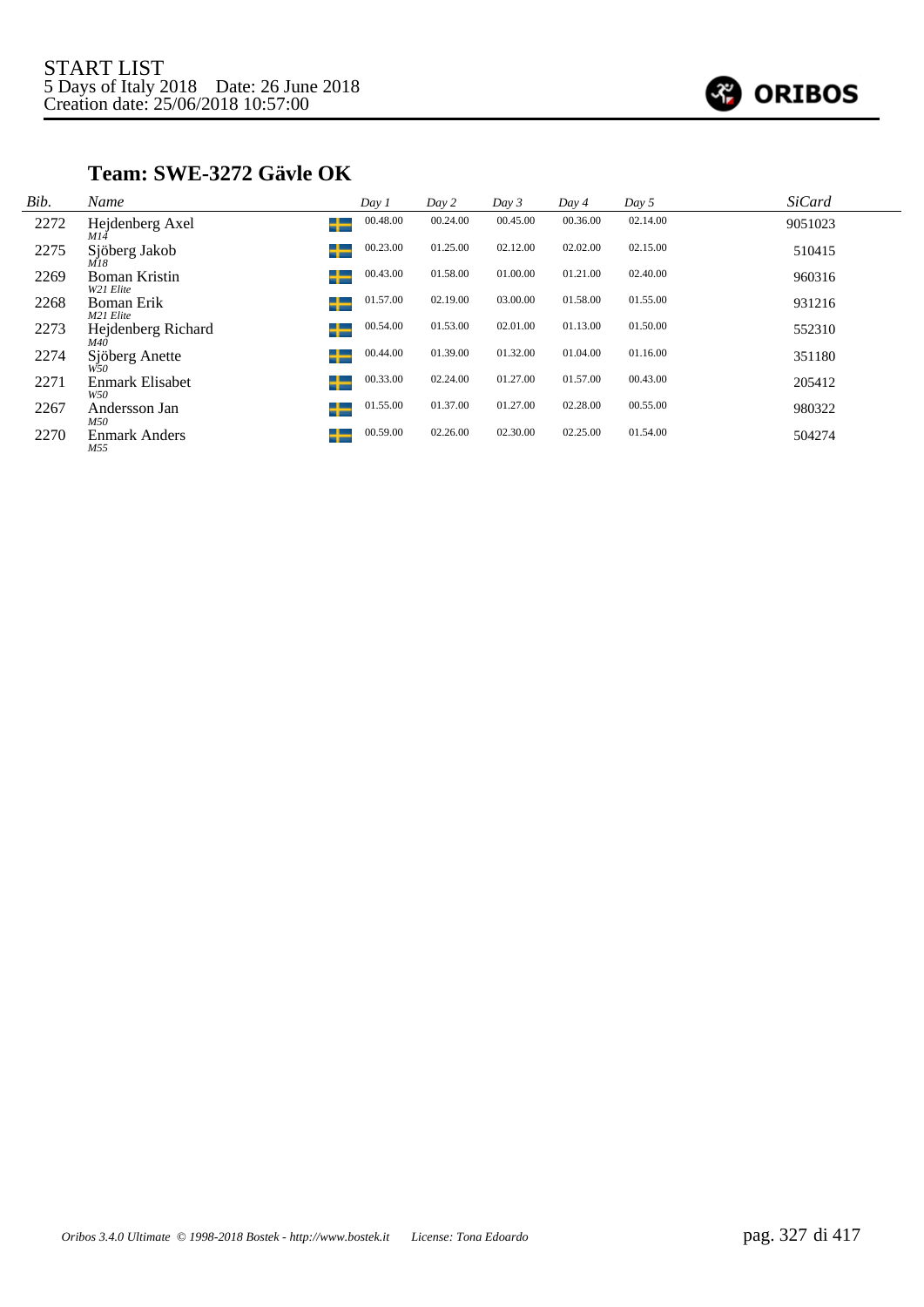

# **Team: SWE-3273 Göteborg-Majorna OK**

| Bib. | Name                              | Day 1    | Day 2    | Day 3    | Day 4    | Day 5    | <b>SiCard</b> |  |
|------|-----------------------------------|----------|----------|----------|----------|----------|---------------|--|
| 2296 | Rosén Wilma<br>┶<br>W10           | 00.33.00 | 00.08.00 | 00.26.00 | 00.10.00 | 00.34.00 | 448720        |  |
| 2295 | Rosén Ludwig<br>M12               | 00.28.00 | 00.51.00 | 00.53.00 | 00.23.00 | 00.45.00 | 8060507       |  |
| 2284 | Jellvert Börjeson Viktor<br>M16   | 01.31.00 | 01.11.00 | 01.25.00 | 01.24.00 | 01.35.00 | 1021212       |  |
| 2299 | Sellgren Alva<br>W18              | 00.46.00 | 01.48.00 | 00.28.00 | 01.30.00 | 01.51.00 | 600425        |  |
| 2283 | Jellvert Börjeson Martin<br>M20   | 02.23.00 | 00.27.00 | 01.23.00 | 02.56.00 | 02.30.00 | 981091        |  |
| 2300 | Sellgren Elvira<br>╈<br>W20       | 00.53.00 | 01.53.00 | 00.45.00 | 00.14.00 | 00.37.00 | 987785        |  |
| 2276 | Arfwedson Rasmus<br>M21 Long      | 01.04.00 | 01.05.00 | 01.19.00 | 01.21.00 | 00.47.00 | 970702        |  |
| 2287 | Kuhlin Johannes<br>M21 Elite      | 01.18.00 | 02.04.00 | 01.39.00 | 02.37.00 | 02.46.00 | 951200        |  |
| 2280 | Enmark Moa<br>╈<br>W21 Elite      | 01.51.00 | 00.34.00 | 00.51.00 | 01.30.00 | 02.12.00 | 654488        |  |
| 2289 | Nero Frida<br>W21 Elite           | 02.47.00 | 00.22.00 | 02.45.00 | 01.06.00 | 02.54.00 | 888866        |  |
| 2294 | Rosén Lotta<br>W40                | 01.23.00 | 02.14.00 | 01.48.00 | 02.07.00 | 01.40.00 | 429844        |  |
| 2292 | Rosén Herman<br>M45               | 01.24.00 | 02.26.00 | 01.58.00 | 02.29.00 | 01.24.00 | 14032         |  |
| 2281 | Fredriksson Klas<br>Direct Middle | 00.31.00 | 00.20.00 | 00.38.00 | 01.34.00 | 01.09.00 | 9700605       |  |
| 2285 | Jodal Mia<br>W45                  | 02.02.00 | 01.53.00 | 01.17.00 | 01.04.00 | 02.03.00 | 9690621       |  |
| 2282 | Jellvert Åsa<br>╅<br>W50          | 00.21.00 | 01.30.00 | 01.37.00 | 01.47.00 | 00.56.00 | 1671128       |  |
| 2286 | Kuhlin Annika<br>W50              | 01.15.00 | 01.45.00 | 01.42.00 | 01.33.00 | 00.40.00 | 1670411       |  |
| 2290 | Pettersson Moa<br>W21 Elite       | 02.07.00 | 01.19.00 | 01.33.00 | 02.36.00 | 02.02.00 | 961220        |  |
| 2278 | Blom Lena<br>W50                  | 00.29.00 | 02.15.00 | 01.17.00 | 01.17.00 | 00.07.00 | 14066         |  |
| 2301 | Sellgren Helena<br>W50            | 00.48.00 | 01.36.00 | 02.17.00 | 01.24.00 | 00.46.00 | 641125        |  |
| 2288 | Kuhlin Mikael<br>Direct Middle    | 00.34.00 | 00.45.00 | 00.31.00 | 01.28.00 | 01.20.00 | 1429828       |  |
| 2298 | Sander Per<br>M55                 | 01.54.00 | 01.23.00 | 01.20.00 | 01.41.00 | 01.53.00 | 630922        |  |
| 2297 | Sander Agneta<br>W50              | 01.10.00 | 02.33.00 | 02.24.00 | 01.54.00 | 01.14.00 | $\mathbf{0}$  |  |
| 2279 | Börjeson Sven<br>M55              | 01.56.00 | 01.36.00 | 02.13.00 | 01.09.00 | 02.29.00 | 600801        |  |
| 2277 | Aronsson Torbjörn<br>M55          | 01.30.00 | 01.48.00 | 02.10.00 | 02.27.00 | 01.20.00 | 601602        |  |
| 2302 | Sellgren Thomas<br>M55            | 01.58.00 | 02.42.00 | 01.59.00 | 01.25.00 | 01.38.00 | 590609        |  |
| 2291 | Rosén Elisabeth<br>W70            | 02.11.00 | 00.44.00 | 00.20.00 | 00.31.00 | 00.26.00 | 14043         |  |
| 2293 | Rosén Kenneth<br>M70              | 02.01.00 | 00.36.00 | 02.17.00 | 01.15.00 | 01.34.00 | 14122         |  |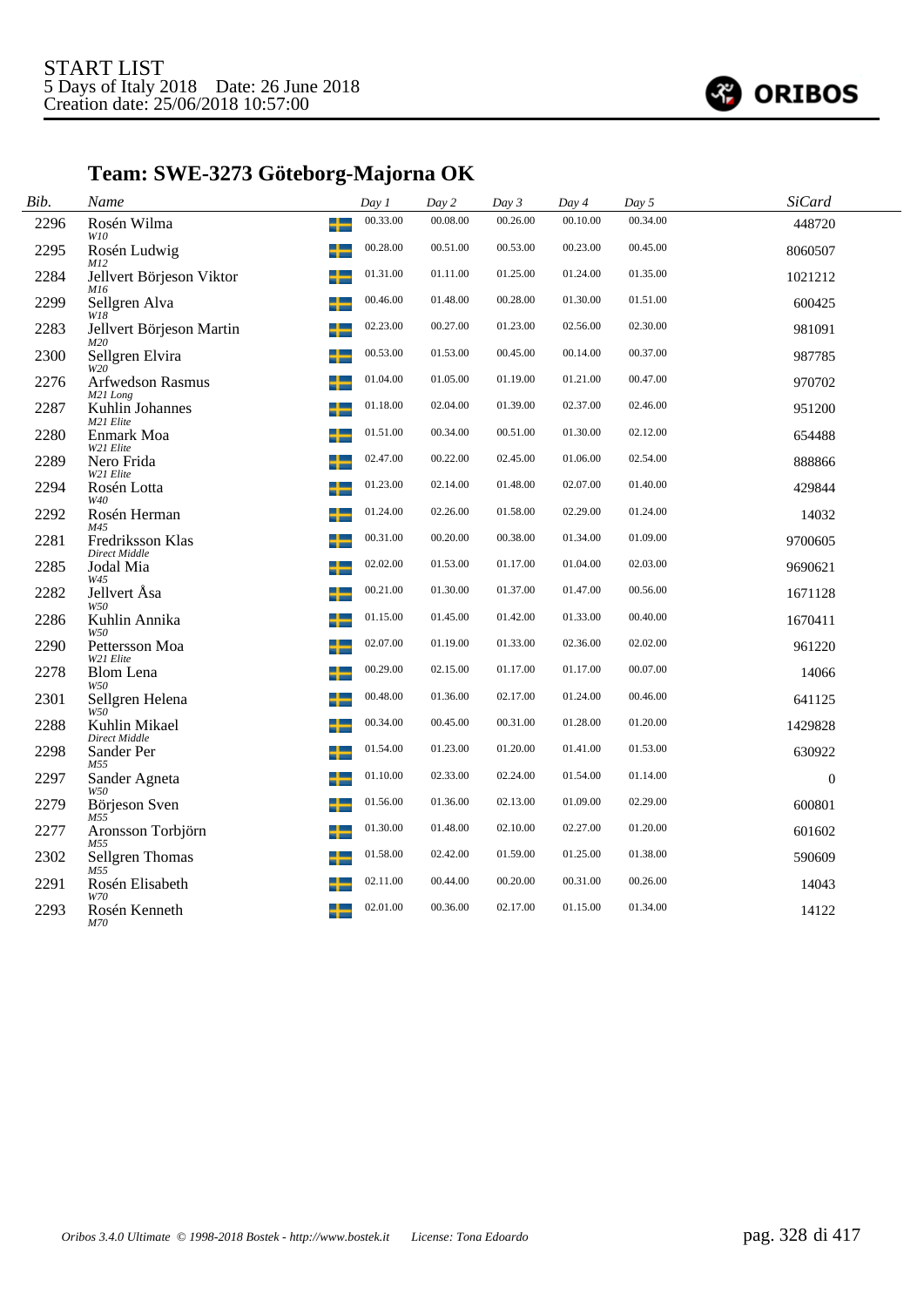

# **Team: SWE-3274 Gustavsbergs OK**

| Bib. | Name                          | Dav 1    | Dav 2    | Day 3    | Dav 4    | Day 5    | <i>SiCard</i> |
|------|-------------------------------|----------|----------|----------|----------|----------|---------------|
| 2306 | Valentin Lotta<br>┸<br>W60    | 01.14.00 | 01.58.00 | 01.58.00 | 00.29.00 | 01.44.00 | 2078259       |
| 2305 | ┹<br>Larsson Matz<br>M65      | 02.41.00 | 01.19.00 | 01.54.00 | 01.36.00 | 01.15.00 | 2078159       |
| 2303 | ┹<br>Haraldsson Magnus<br>M65 | 02.19.00 | 01.37.00 | 01.58.00 | 01.48.00 | 02.21.00 | 895424        |
| 2304 | Haraldsson Margareta<br>W65   | 00.47.00 | 01.29.00 | 00.24.00 | 01.28.00 | 01.53.00 | 2078297       |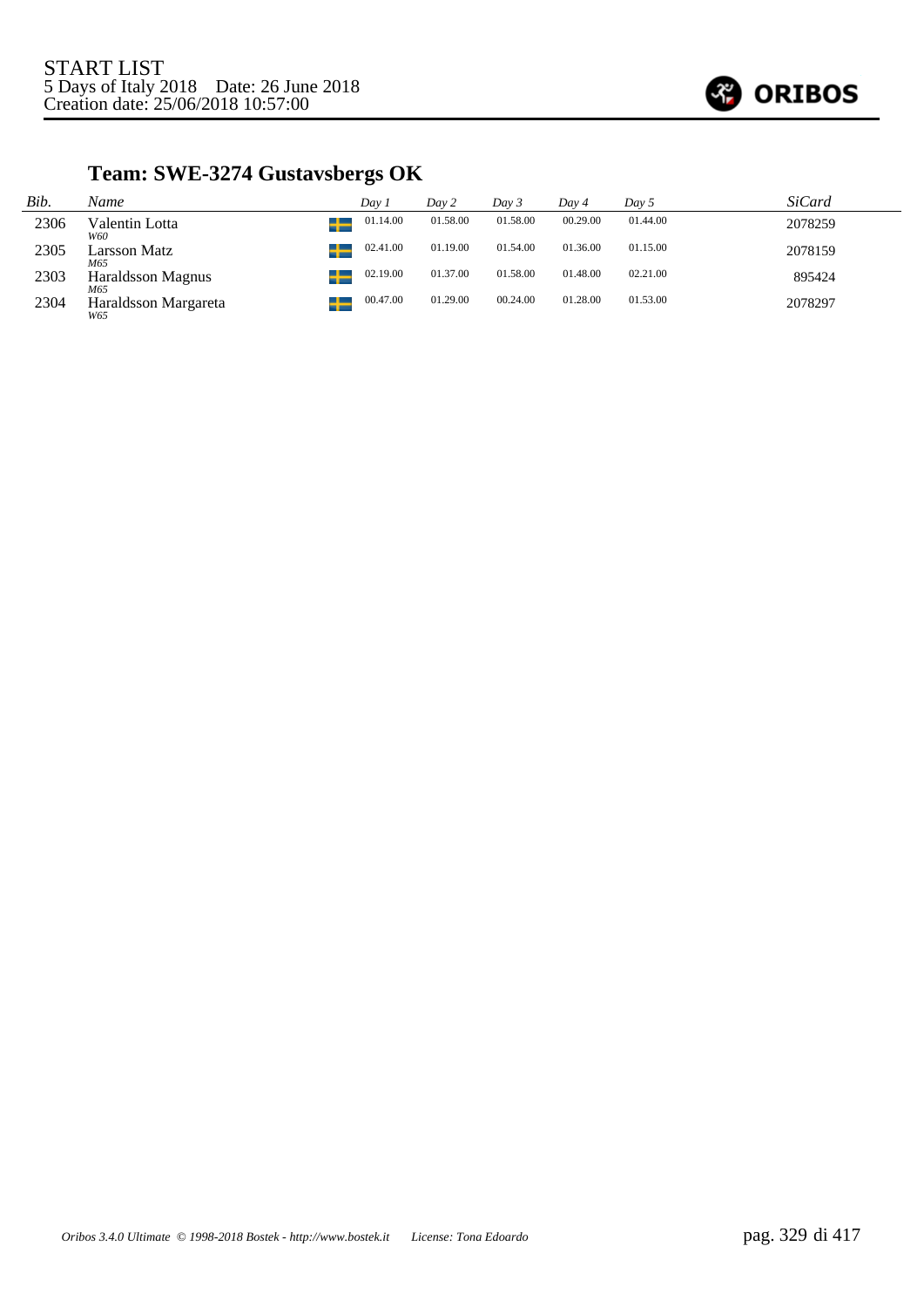

# **Team: SWE-3275 Hagaby GolF**

| Bib. | Name                       | Dav      | Dav 2    | Dav 3    | Day 4    | Dav 5    | SiCard |
|------|----------------------------|----------|----------|----------|----------|----------|--------|
| 2307 | <b>Egefalk Hans</b><br>M35 | 00.56.00 | 02.33.00 | 02.05.00 | 00.47.00 | 01.03.00 | 444681 |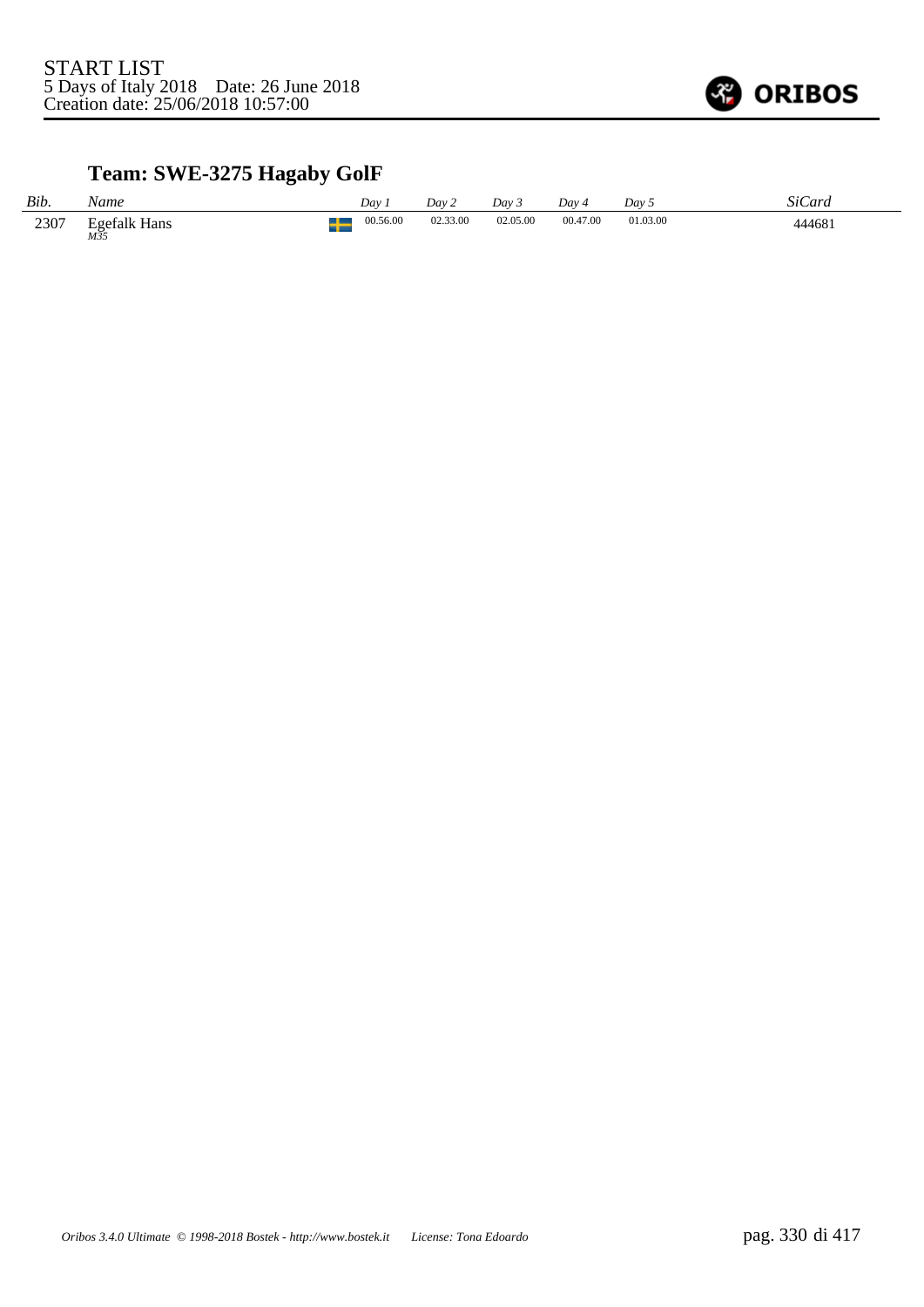

### **Team: SWE-3276 Halden SK**

| Bib. | Name                   | Dav      | Dav 2    | Dav 3    | Day 4    | Day 5    | SiCard |
|------|------------------------|----------|----------|----------|----------|----------|--------|
| 2308 | Leo Agnes<br>W21 Elite | 01.03.00 | 01.37.00 | 02.27.00 | 01.27.00 | 02.20.00 | 940407 |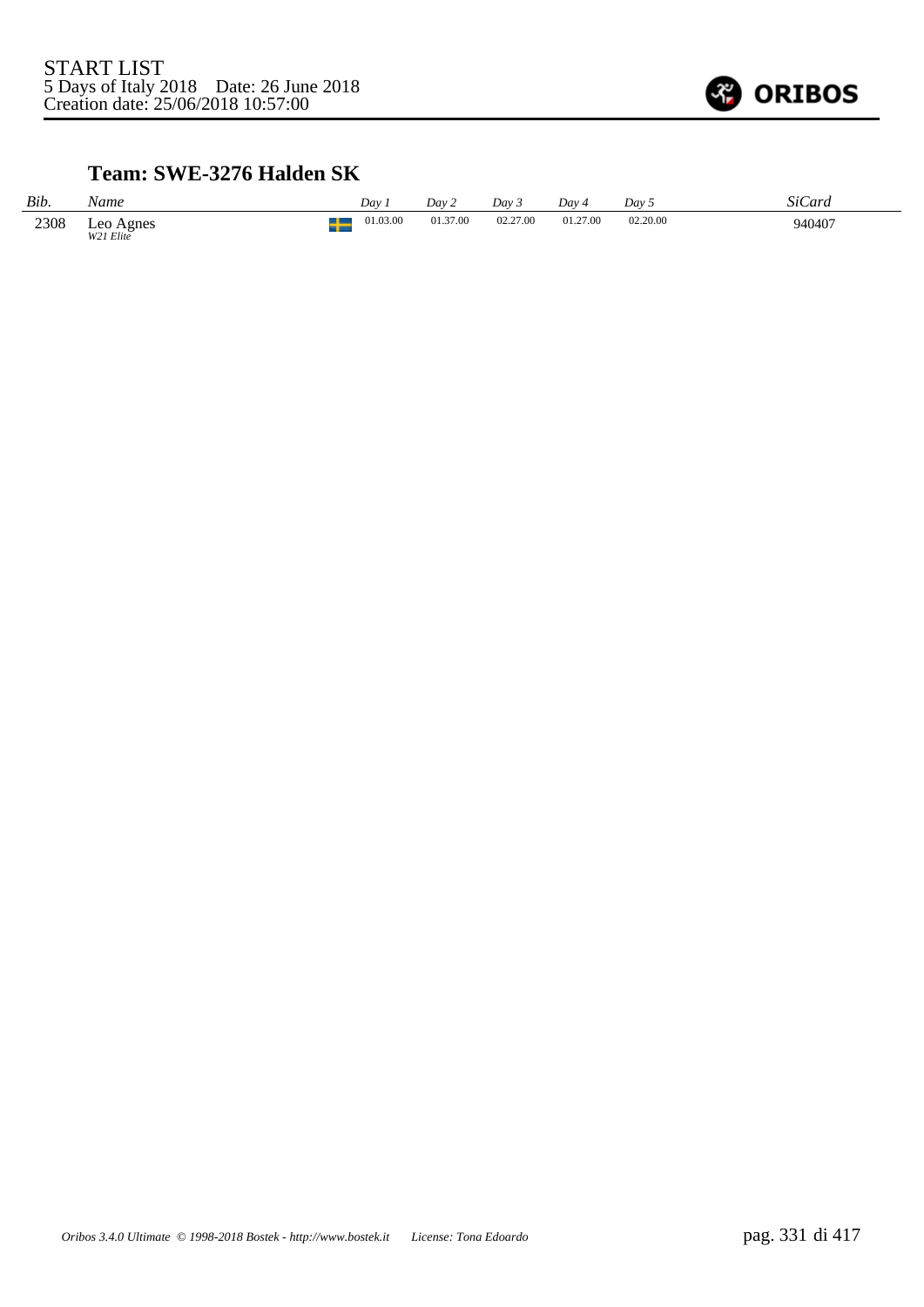

### **Team: SWE-3277 Halmstad OK**

| Bib. | Name            | Day      | Day 2    | Day 3    | Day      | Day 5    | SiCard  |
|------|-----------------|----------|----------|----------|----------|----------|---------|
| 2309 | Senie Bo<br>M70 | 00.31.00 | 01.18.00 | 00.50.00 | 01.09.00 | 01.13.00 | 1510513 |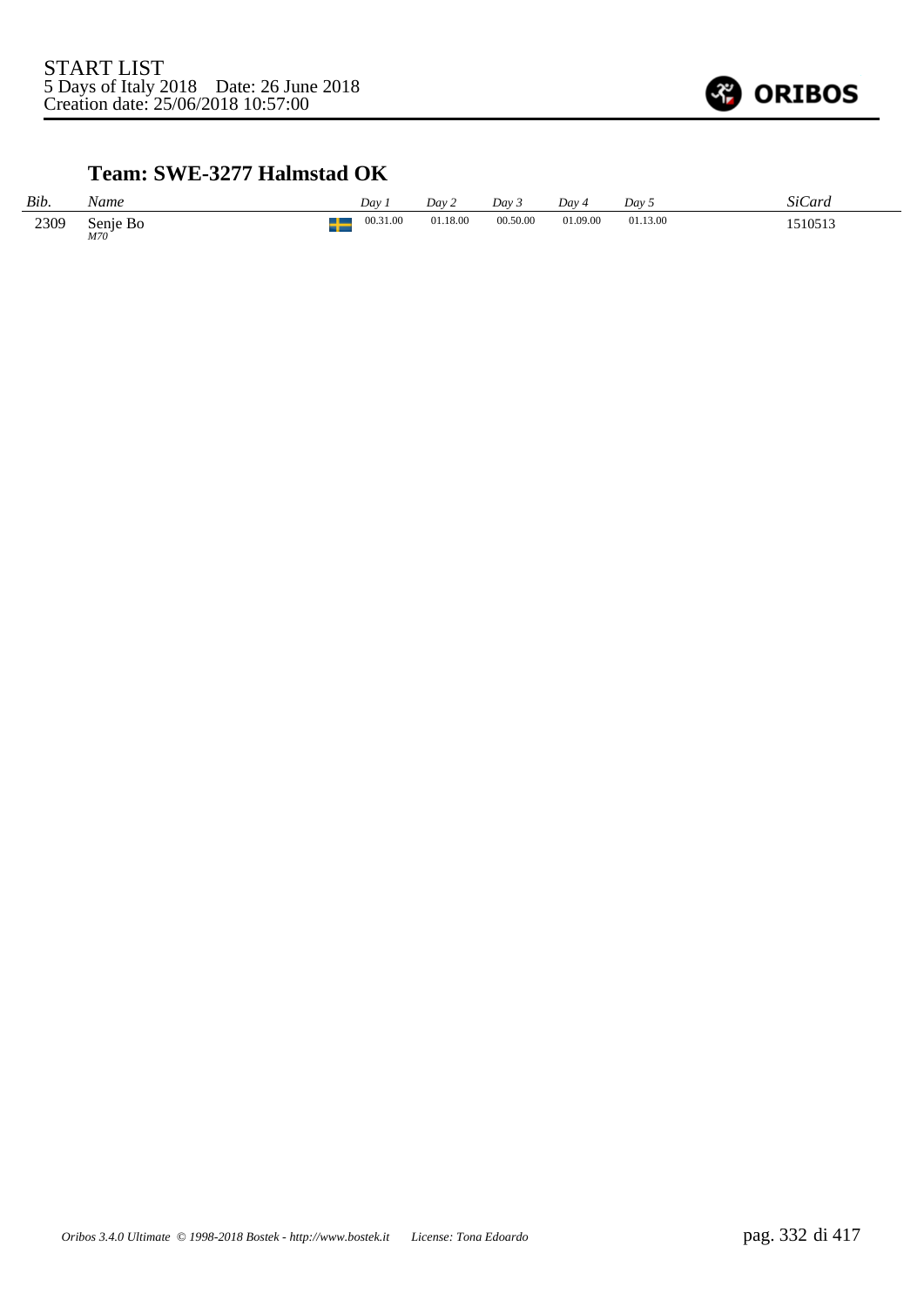

## **Team: SWE-3278 Helsingborgs SOK**

| Bib. | Name                  | Dav      | Day 2    | Dav 3    | Dav 4    | Dav 5    | SiCard  |
|------|-----------------------|----------|----------|----------|----------|----------|---------|
| 2310 | Palmertz Elias<br>M10 | 00.34.00 | 01.03.00 | 00.17.00 | 00.57.00 | 00.07.00 | 7080628 |
| 2311 | Palmertz Saga<br>W12  | 01.23.00 | 00.32.00 | 00.58.00 | 01.14.00 | 01.04.00 | 7770608 |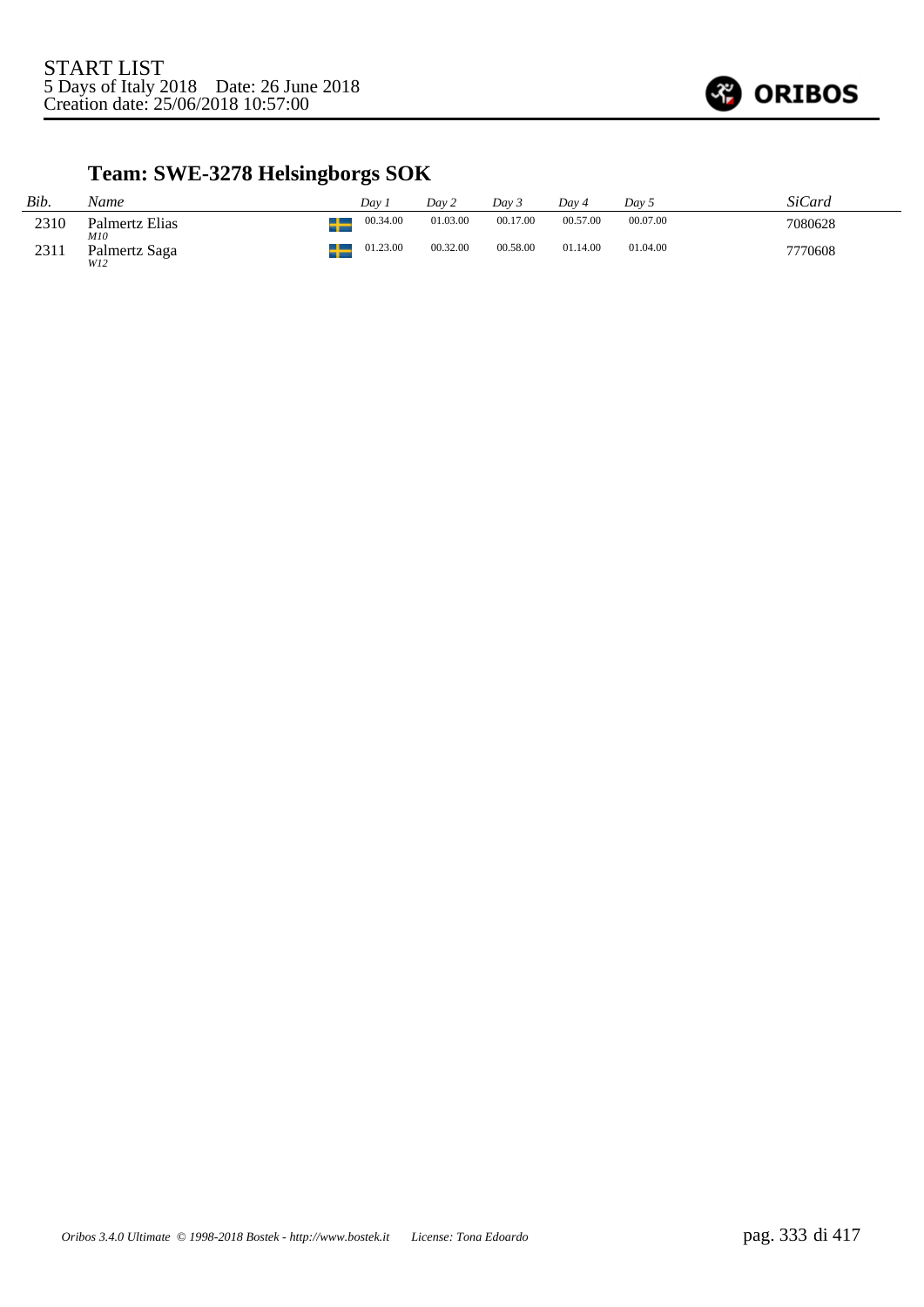

### **Team: SWE-3279 I 19 IF**

| Bib. | Name                        | Dav.     | Dav 2    | Day 3    | Dav 4    | Dav 5    | SiCard |
|------|-----------------------------|----------|----------|----------|----------|----------|--------|
| 2312 | <b>Wickbom Frans</b><br>M55 | 02.12.00 | 01.59.00 | 01.42.00 | 02.24.00 | 01.52.00 | 553389 |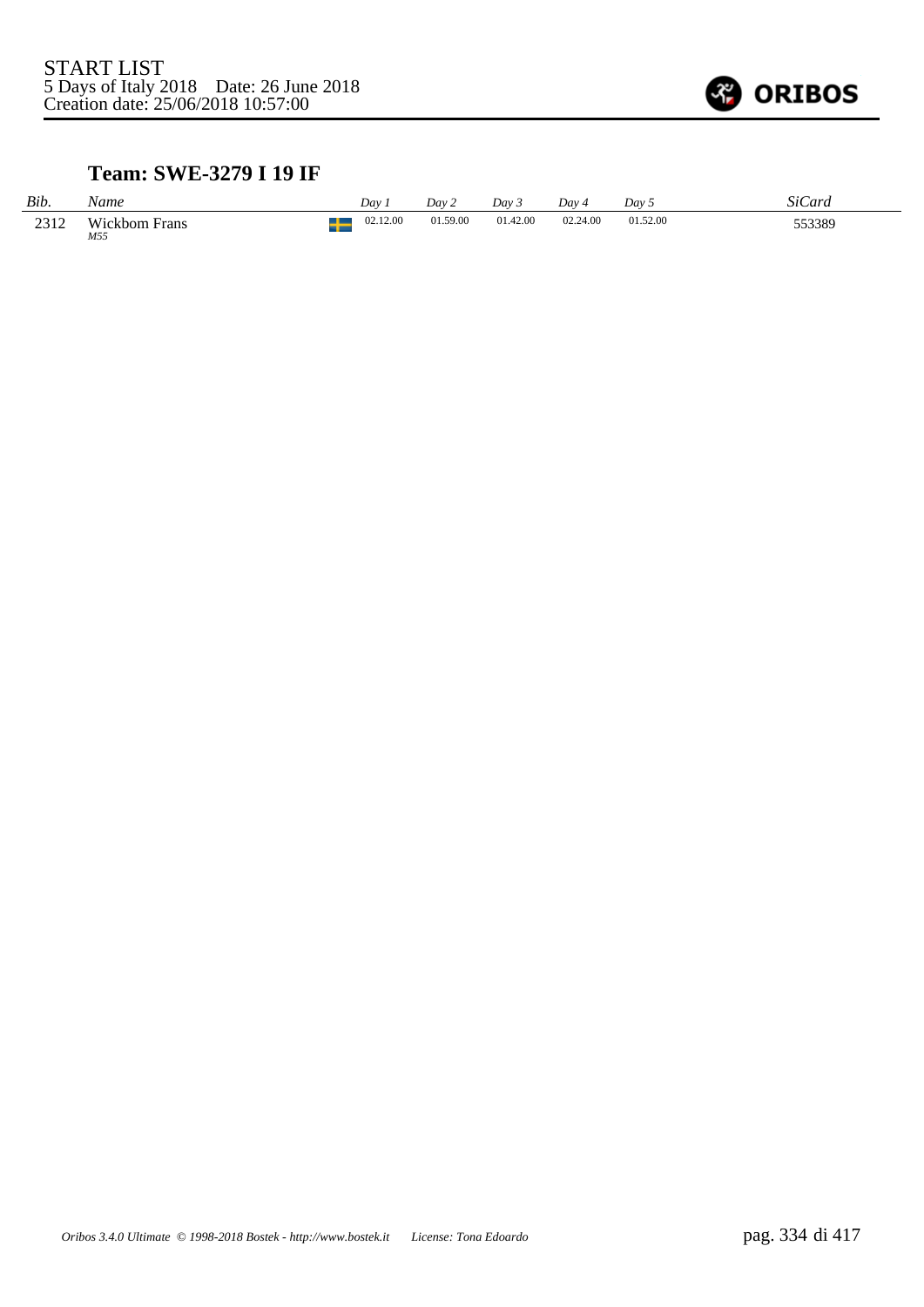

## **Team: SWE-3280 IF Hagen orientering**

| Bib. | Name                               | Day 1         | Day 2    | Day 3    | Day 4    | Day 5    | <b>SiCard</b> |
|------|------------------------------------|---------------|----------|----------|----------|----------|---------------|
| 2316 | Carlsson Anton<br>M16              | 01.13.00<br>╈ | 00.19.00 | 03.03.00 | 00.12.00 | 01.23.00 | 8030102       |
| 2314 | Bogren Erica<br>W16                | 01.38.00      | 01.07.00 | 00.19.00 | 00.24.00 | 02.03.00 | 9020428       |
| 2317 | Carlsson Marcus<br>M18             | 00.53.00<br>┶ | 00.46.00 | 02.09.00 | 02.08.00 | 02.48.00 | 9000818       |
| 2313 | <b>Bogren Daniel</b><br>M18        | 02.32.00<br>┶ | 01.55.00 | 00.30.00 | 00.38.00 | 01.18.00 | 9000224       |
| 2320 | Olsson Axel<br>M18                 | 02.11.00<br>┶ | 01.31.00 | 01.45.00 | 01.38.00 | 02.30.00 | 9091337       |
| 2506 | Olsson David<br>M45                | 00.46.00<br>╈ | 02.00.00 | 02.22.00 | 00.49.00 | 01.12.00 | 449382        |
| 2318 | Carlsson Per<br>M45                | 00.12.00<br>┶ | 01.38.00 | 01.00.00 | 01.59.00 | 00.44.00 | 445417        |
| 2319 | Carlsson Tell Lena<br>Direct Short | 00.22.00<br>┶ | 00.32.00 | 00.39.00 | 01.45.00 | 00.11.00 | 445413        |
| 2315 | Bogren Maria<br>W50                | 01.24.00<br>┶ | 02.16.00 | 01.47.00 | 02.02.00 | 01.27.00 | 15696         |
| 2321 | Viinamaki Harri<br><i>M50</i>      | 01.27.00      | 02.16.00 | 01.42.00 | 01.20.00 | 00.24.00 | 15697         |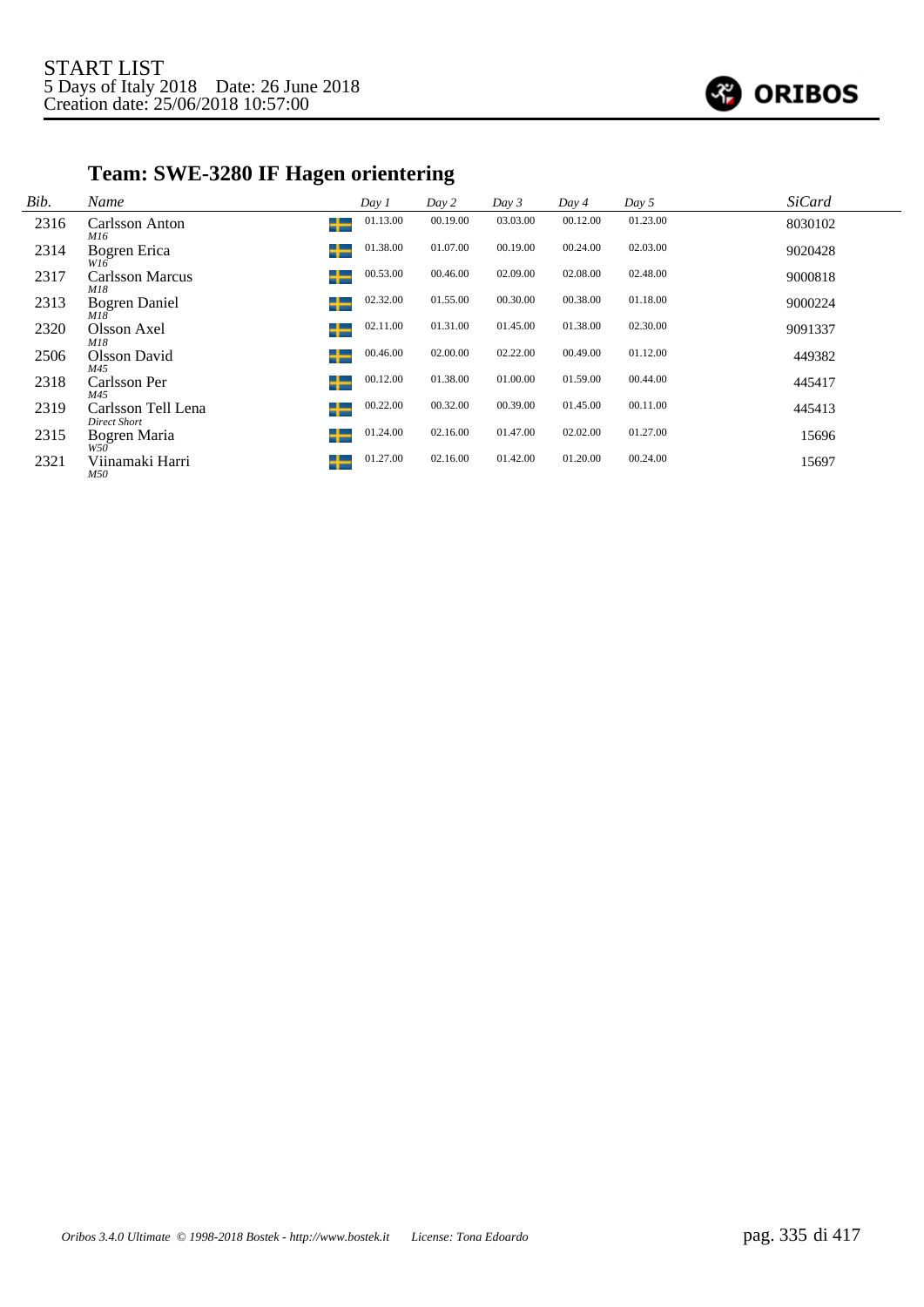

### **Team: SWE-3281 IF Thor**

| Bib. | Name                              | Dav 1          | Day 2    | Dav 3    | Day 4    | Day 5    | <i>SiCard</i> |
|------|-----------------------------------|----------------|----------|----------|----------|----------|---------------|
| 2324 | Widegren Olle<br><i>Beginners</i> | 02.34.00<br>45 | 01.38.00 | 02.10.00 | 02.57.00 | 02.22.00 | 18970         |
| 2323 | Widegren Helena<br>Direct Middle  | 00.15.00       | 00.23.00 | 00.12.00 | 00.36.00 | 00.47.00 | 7140947       |
| 2322 | Ohlström Johan<br>M50             | 02.33.00       | 01.55.00 | 01.46.00 | 02.16.00 | 01.30.00 | 8127242       |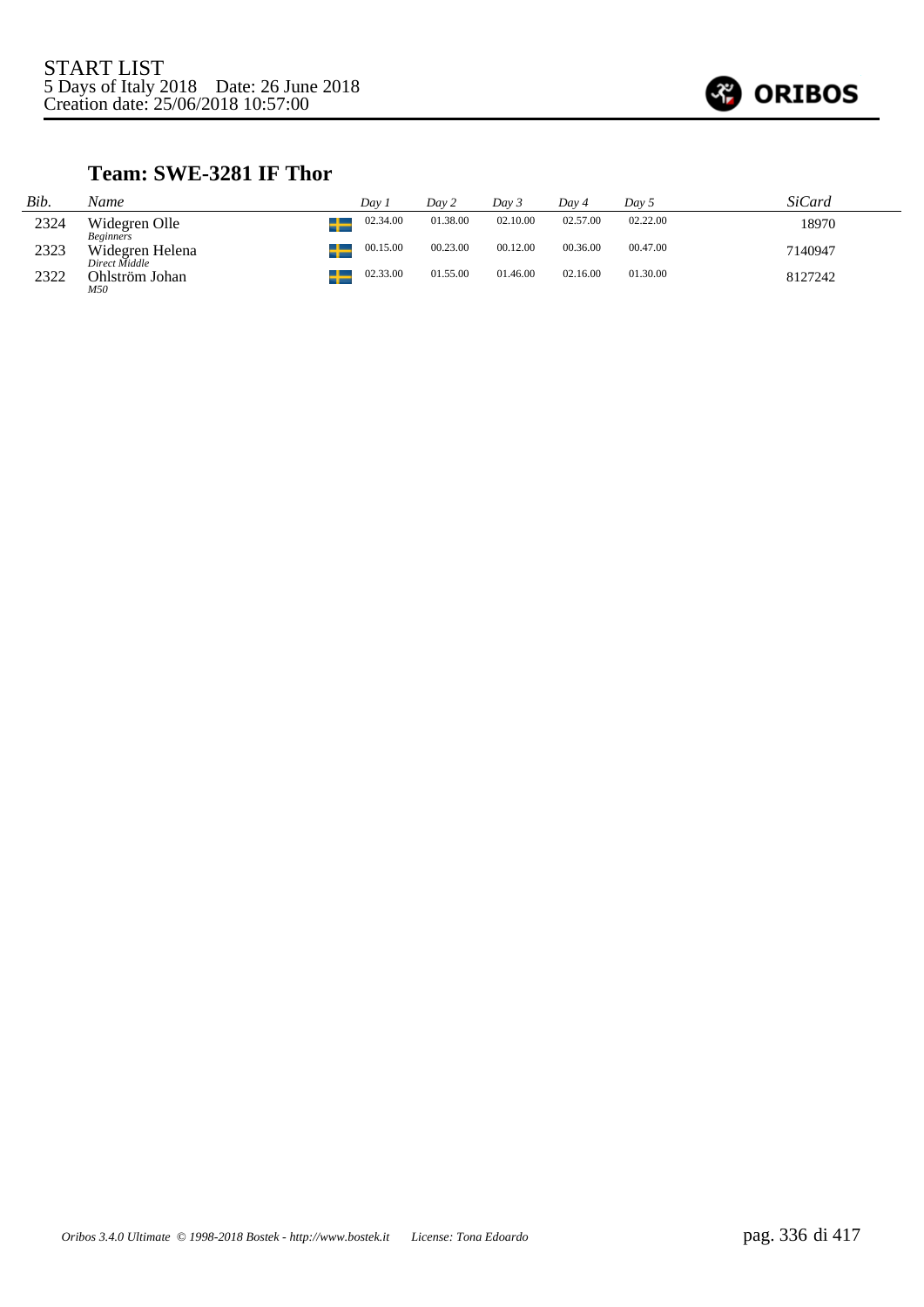

# **Team: SWE-3282 IF THOR Orientering/VÄSTRÅS SOK**

| Bib. | Name                     | Dav.     | Dav 2    | Day 3    | Dav 4    | Day 5    | SiCard  |
|------|--------------------------|----------|----------|----------|----------|----------|---------|
| 2326 | Spillmann Dorothe<br>W55 | 01.49.00 | 00.29.00 | 01.23.00 | 02.04.00 | 01.19.00 | 8246810 |
| 2325 | Bergman Jan-Olov<br>M55  | 01.38.00 | 02.10.00 | 02.38.00 | 01.44.00 | 01.18.00 | 8000800 |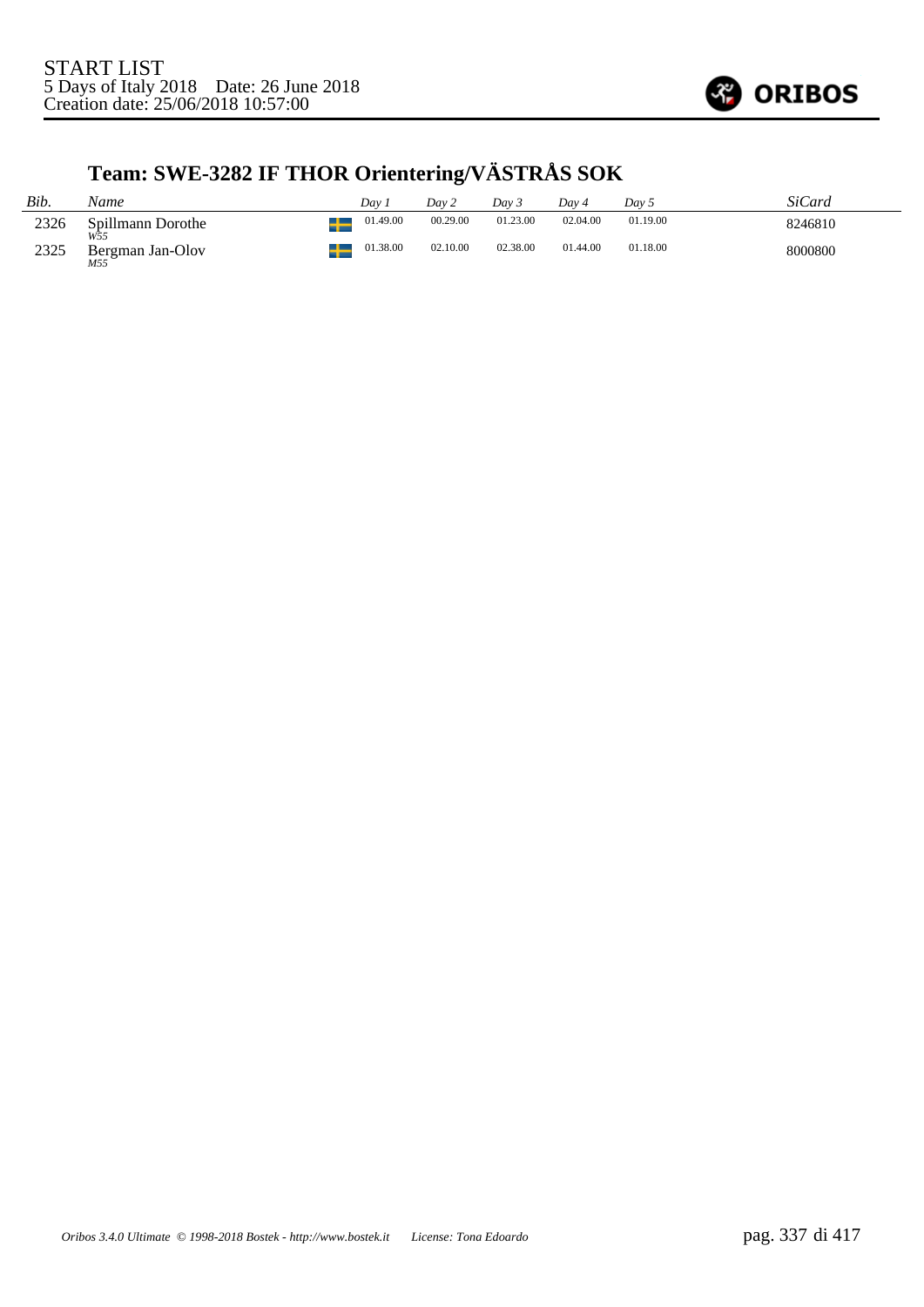

## **Team: SWE-3283 IFK Göteborg**

| Bib. | Name                                       | Day 1         | Day 2    | Day 3    | Day 4    | Day 5    | <b>SiCard</b> |
|------|--------------------------------------------|---------------|----------|----------|----------|----------|---------------|
| 2340 | Noborn Elin<br>W12                         | 00.51.00<br>╈ | 00.58.00 | 00.18.00 | 01.10.00 | 00.28.00 | 2059155       |
| 2329 | Bejmer Max Peter<br>M21 <sup>I</sup> Elite | 02.15.00<br>┶ | 00.34.00 | 02.39.00 | 01.52.00 | 00.55.00 | 8350032       |
| 2328 | Bakkman Frida<br>W21 Elite                 | 01.43.00<br>╈ | 02.04.00 | 02.06.00 | 02.00.00 | 02.34.00 | 770817        |
| 2327 | Bakkman Fredrik<br>M21 Elite               | 01.39.00<br>┶ | 02.25.00 | 02.27.00 | 01.10.00 | 01.10.00 | 8060729       |
| 2338 | Källstrand Karolina<br>W35                 | 02.20.00<br>╈ | 00.11.00 | 00.04.00 | 00.11.00 | 02.03.00 | 262527        |
| 2333 | <b>Engstrand Erik</b><br>M21 Elite         | 01.45.00<br>┶ | 01.04.00 | 01.54.00 | 02.07.00 | 02.34.00 | 811222        |
| 2332 | <b>Engstrand Camilla</b><br>W21 Elite      | 00.47.00<br>┶ | 00.40.00 | 02.18.00 | 02.33.00 | 02.16.00 | 810423        |
| 2343 | Persson Fredrik<br>M35                     | 00.11.00<br>╈ | 02.45.00 | 02.32.00 | 01.08.00 | 00.09.00 | 810200        |
| 2330 | Eng Annica<br>W35                          | 01.32.00<br>┶ | 01.08.00 | 00.52.00 | 02.35.00 | 01.29.00 | 699202        |
| 2335 | Hellqvist Åsa<br>W21 Elite                 | 02.51.00<br>┶ | 00.07.00 | 02.51.00 | 00.48.00 | 02.56.00 | 790403        |
| 2339 | <b>Martner Patrik</b><br>M21 Elite         | 00.39.00<br>╈ | 02.52.00 | 00.39.00 | 02.46.00 | 00.34.00 | 801027        |
| 2344 | Pilblad Jonas<br>M21 Elite                 | 00.45.00<br>╈ | 02.58.00 | 00.45.00 | 02.55.00 | 00.25.00 | $\mathbf{0}$  |
| 2331 | Eng Jakob<br>M40                           | 01.27.00<br>╅ | 00.32.00 | 02.16.00 | 00.22.00 | 02.44.00 | 770721        |
| 2336 | Johansson Jenny<br>W21 Elite               | 02.31.00<br>┶ | 00.19.00 | 02.42.00 | 00.54.00 | 02.46.00 | 770119        |
| 2337 | <b>Jonasson Niclas</b><br>M40              | 00.15.00<br>┶ | 02.32.00 | 00.07.00 | 02.37.00 | 00.20.00 | 760614        |
| 2342 | Noborn Tobias<br>M40                       | 00.42.00<br>╈ | 00.08.00 | 01.31.00 | 01.43.00 | 01.23.00 | 730514        |
| 2341 | Noborn Karin<br>W45                        | 01.14.00<br>╈ | 02.37.00 | 02.21.00 | 02.42.00 | 01.25.00 | 720413        |
| 2334 | Hallgren Roger<br>M55                      | 01.55.00<br>╈ | 01.40.00 | 01.45.00 | 01.40.00 | 01.31.00 | 354390        |
| 2345 | Ryberg Kjell<br>M65                        | 01.41.00      | 01.49.00 | 01.26.00 | 00.16.00 | 02.05.00 | 451278        |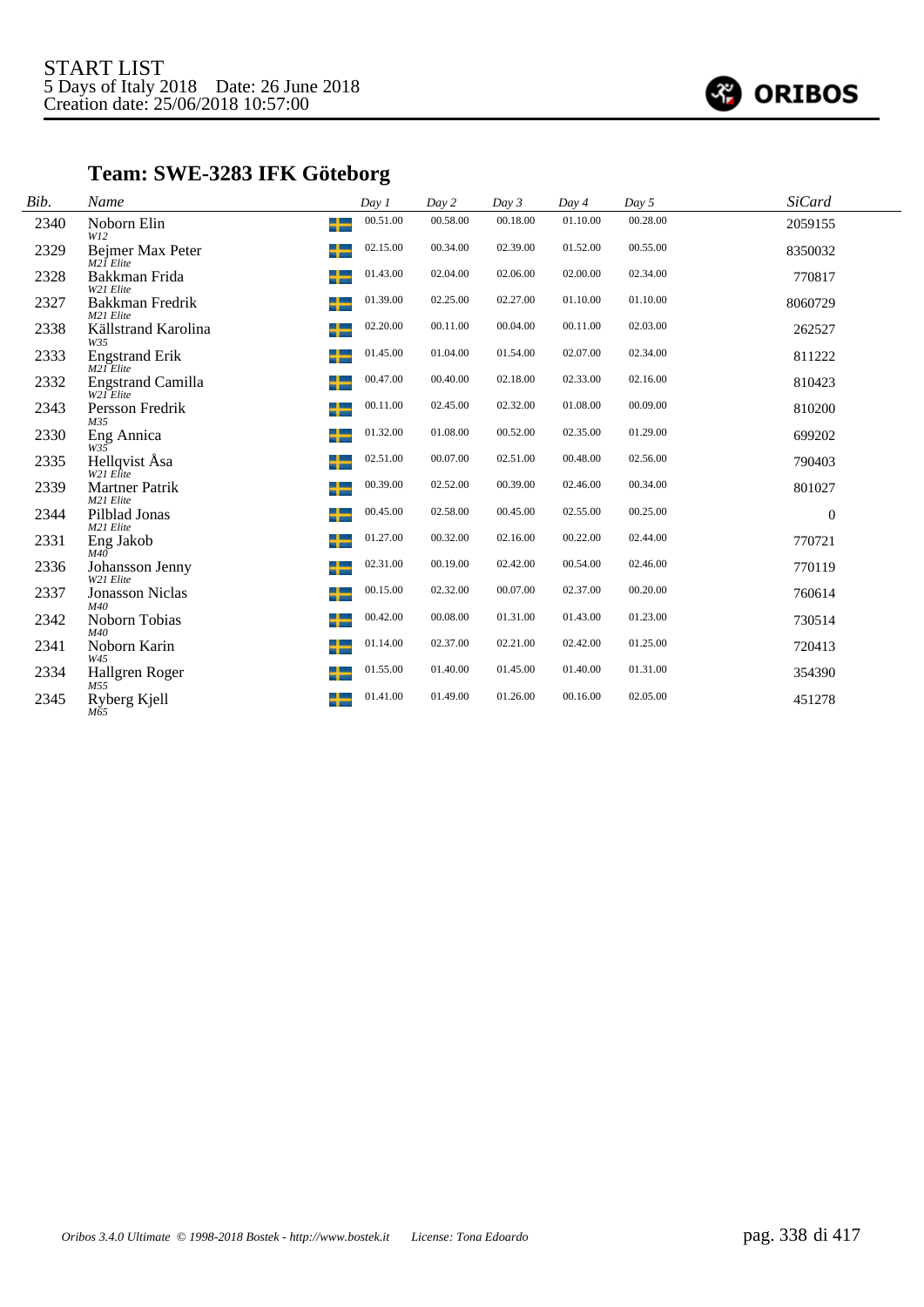

#### **Team: SWE-3284 IFK Kiruna**

| Bib. | Name                             | Dav      | Dav 2    | Day 3    | Dav ·    | Day 5    | SiCard  |
|------|----------------------------------|----------|----------|----------|----------|----------|---------|
| 2346 | Lindmark Märtha<br>Direct Middle | 00.44.00 | 00.07.00 | 00.53.00 | 01.17.00 | 01.12.00 | 2062172 |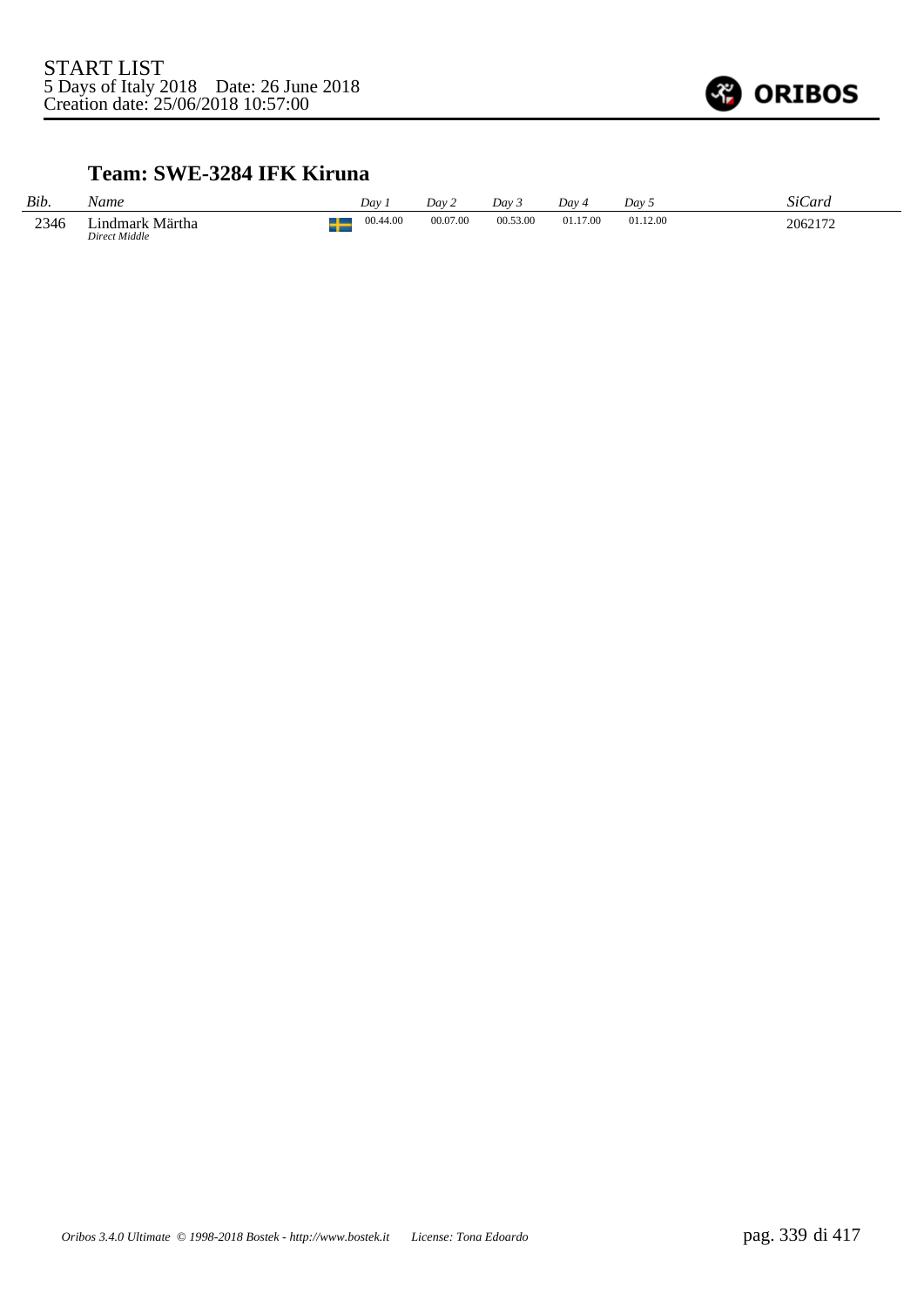

## **Team: SWE-3285 IFK Lidingö SOK**

| Bib. | Name                             | Dav 1    | Day 2    | Day 3    | Dav 4    | Day 5    | <i>SiCard</i> |
|------|----------------------------------|----------|----------|----------|----------|----------|---------------|
| 2347 | Claesdotter Linnea<br>W21 Elite  | 01.27.00 | 01.04.00 | 01.21.00 | 01.24.00 | 02.36.00 | 890426        |
| 2350 | Russell-Keely Bryan<br>M21 Elite | 01.06.00 | 01.49.00 | 02.33.00 | 00.37.00 | 01.28.00 | 8040788       |
| 2348 | Perneby Christina<br>W55         | 00.53.00 | 00.35.00 | 01.11.00 | 01.14.00 | 00.55.00 | 355857        |
| 2349 | Pövhönen Jari<br>M55             | 01.21.00 | 02.27.00 | 01.51.00 | 02.15.00 | 02.02.00 | 2050874       |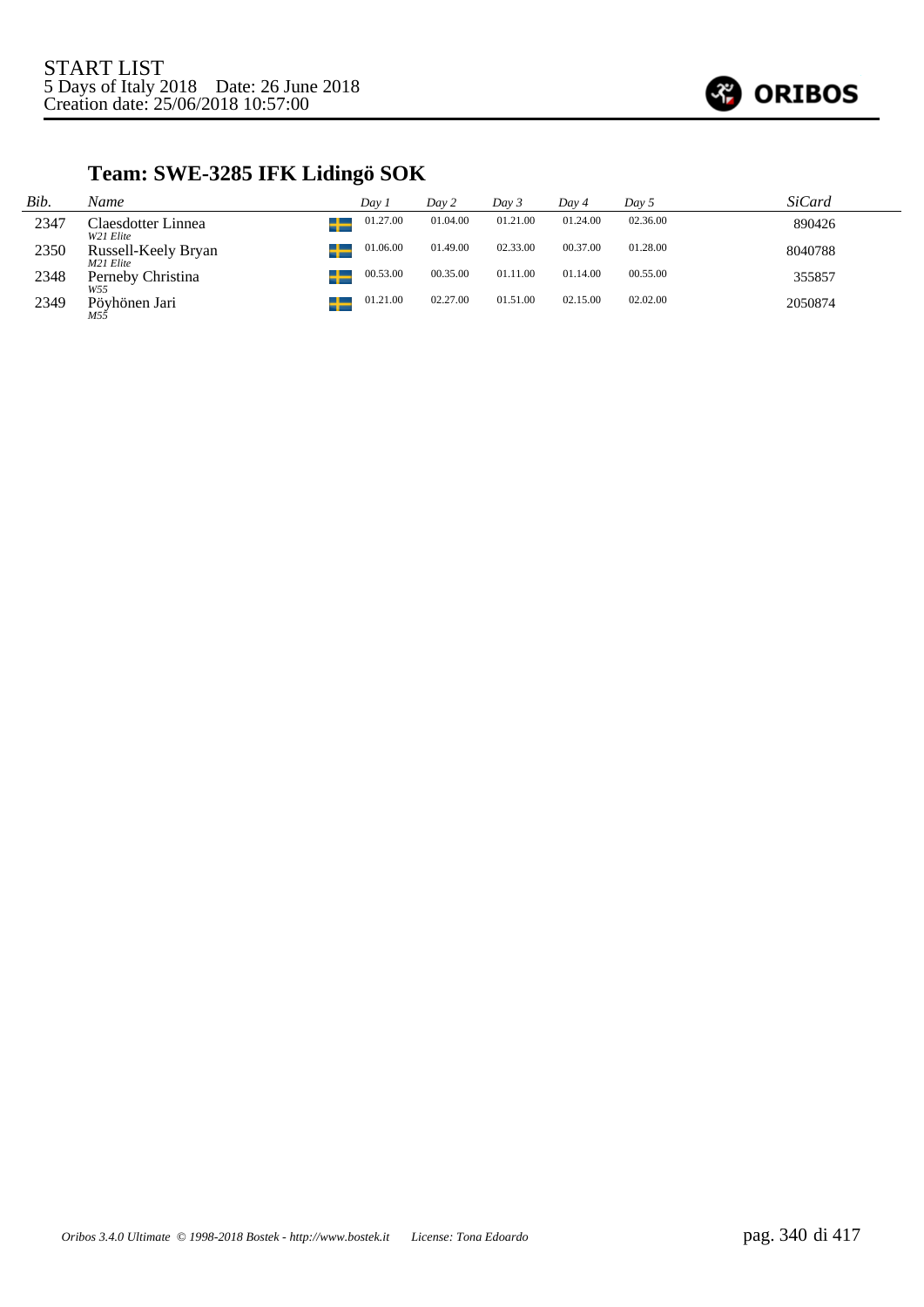

## **Team: SWE-3286 IK Hakarpspojkarna**

| Bib. | Name                                      | Day 1    | Day 2    | Day 3    | Day 4    | Day 5    | <b>SiCard</b> |
|------|-------------------------------------------|----------|----------|----------|----------|----------|---------------|
| 2356 | Sandahl Måns<br>╈<br>M12                  | 01.00.00 | 01.31.00 | 01.27.00 | 00.17.00 | 01.37.00 | 7138777       |
| 2354 | Ossiansson Viktor<br>M20                  | 02.41.00 | 00.48.00 | 00.32.00 | 02.08.00 | 02.33.00 | 9911030       |
| 2351 | ┶<br><b>Ossiansson Filip</b><br>M21 Elite | 01.15.00 | 02.13.00 | 00.57.00 | 02.10.00 | 02.22.00 | 960518        |
| 9664 | Hansson Eric<br>M21 Elite                 | 03.06.00 | 02.01.00 | 00.36.00 | 00.25.00 | 00.58.00 | 9901312       |
| 2355 | Sandahl Helena<br>┶<br>W40                | 00.23.00 | 02.42.00 | 02.22.00 | 01.39.00 | 02.10.00 | 7504140       |
| 2357 | ┶<br>Sandahl Stefan<br>M45                | 01.28.00 | 01.04.00 | 02.04.00 | 02.27.00 | 02.32.00 | 720811        |
| 2353 | <b>Ossiansson Mattias</b><br>M45          | 01.34.00 | 00.50.00 | 00.44.00 | 00.55.00 | 01.58.00 | 700927        |
| 2352 | Ossiansson Maria<br>W45                   | 00.32.00 | 02.13.00 | 01.53.00 | 01.42.00 | 01.55.00 | 700514        |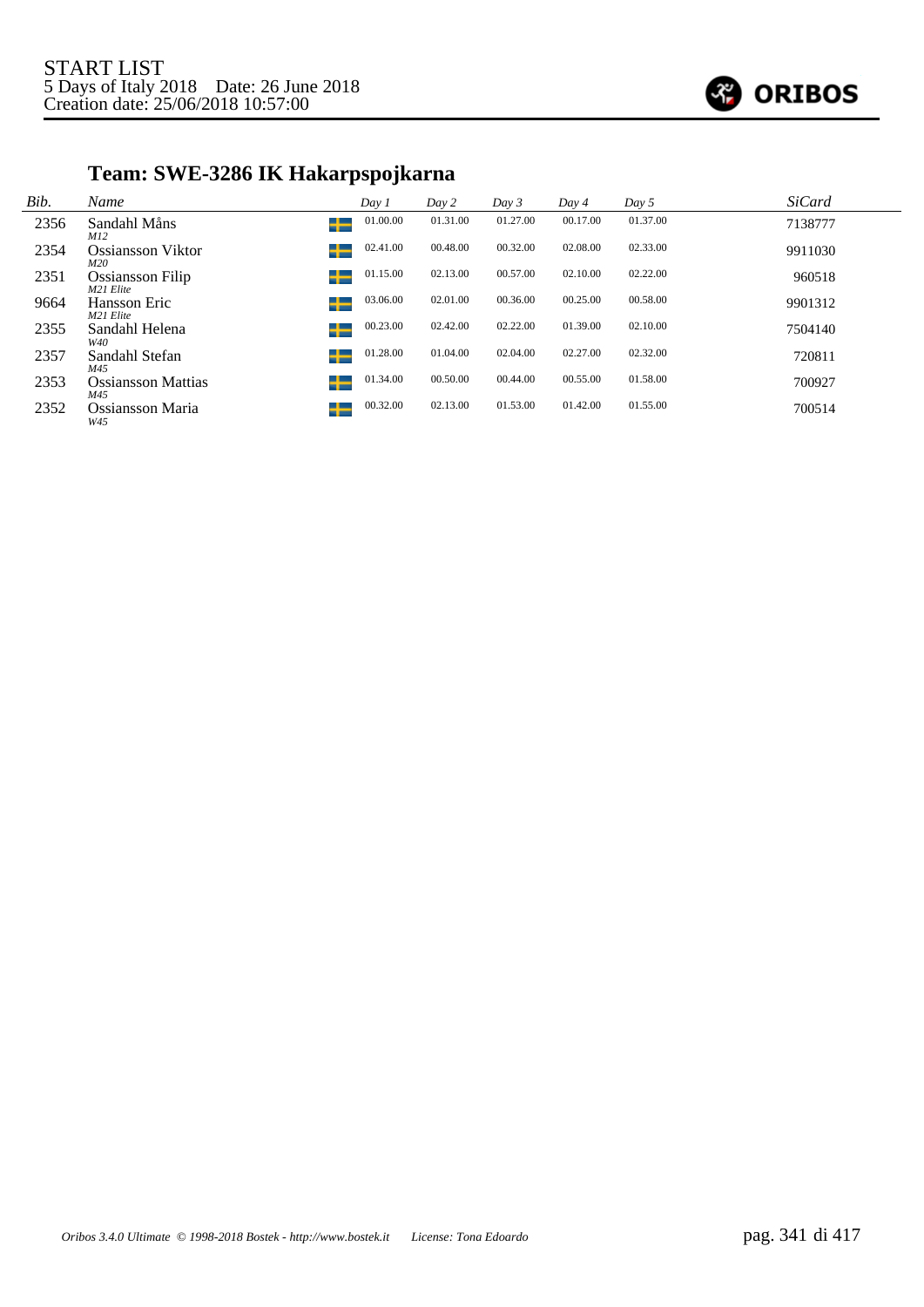

### **Team: SWE-3287 IK UVEN**

| Bib. | Name                          | Dav 1    | Day 2    | Day 3    | Day 4    | Day 5    | <i>SiCard</i> |
|------|-------------------------------|----------|----------|----------|----------|----------|---------------|
| 2361 | ட<br>Roennborg William<br>M14 | 00.46.00 | 00.33.00 | 00.11.00 | 00.37.00 | 02.15.00 | 8451916       |
| 2359 | Roennborg Emelie<br>W18       | 01.01.00 | 02.03.00 | 01.58.00 | 01.12.00 | 02.00.00 | 451918        |
| 2358 | Roennborg Anna<br>W45         | 00.56.00 | 01.45.00 | 02.43.00 | 00.52.00 | 02.35.00 | 451920        |
| 2360 | <b>Roennborg Mats</b><br>M45  | 00.22.00 | 00.16.00 | 02.32.00 | 01.21.00 | 01.56.00 | 17662         |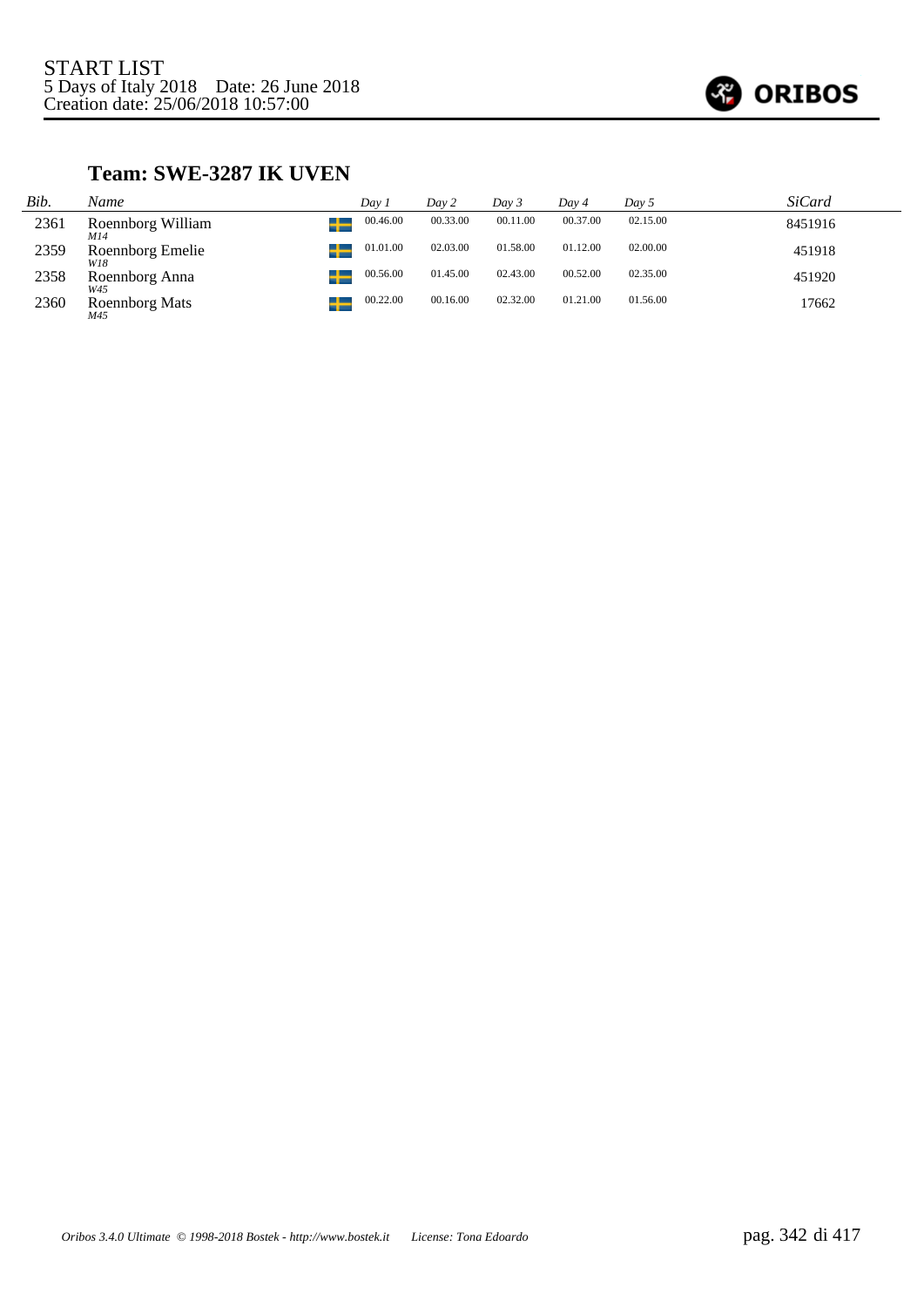

## **Team: SWE-3288 IK Vikings OK**

| Bib. | Name                       | Dav 1    | Day 2    | Day 3    | Dav 4    | Day 5    | <i>SiCard</i> |
|------|----------------------------|----------|----------|----------|----------|----------|---------------|
| 2365 | Dalheimer Tim<br>M18       | 01.17.00 | 00.49.00 | 02.33.00 | 00.32.00 | 01.12.00 | 8540022       |
| 2362 | Dalheimer Jan<br>M21 Short | 02.47.00 | 02.49.00 | 00.29.00 | 02.18.00 | 02.39.00 | 8684897       |
| 2364 | Dalheimer Tanja<br>W45     | 00.18.00 | 02.05.00 | 01.47.00 | 01.00.00 | 02.17.00 | 8171270       |
| 2363 | Dalheimer Matthias<br>M45  | 00.18.00 | 00.46.00 | 02.30.00 | 00.29.00 | 01.38.00 | 8270570       |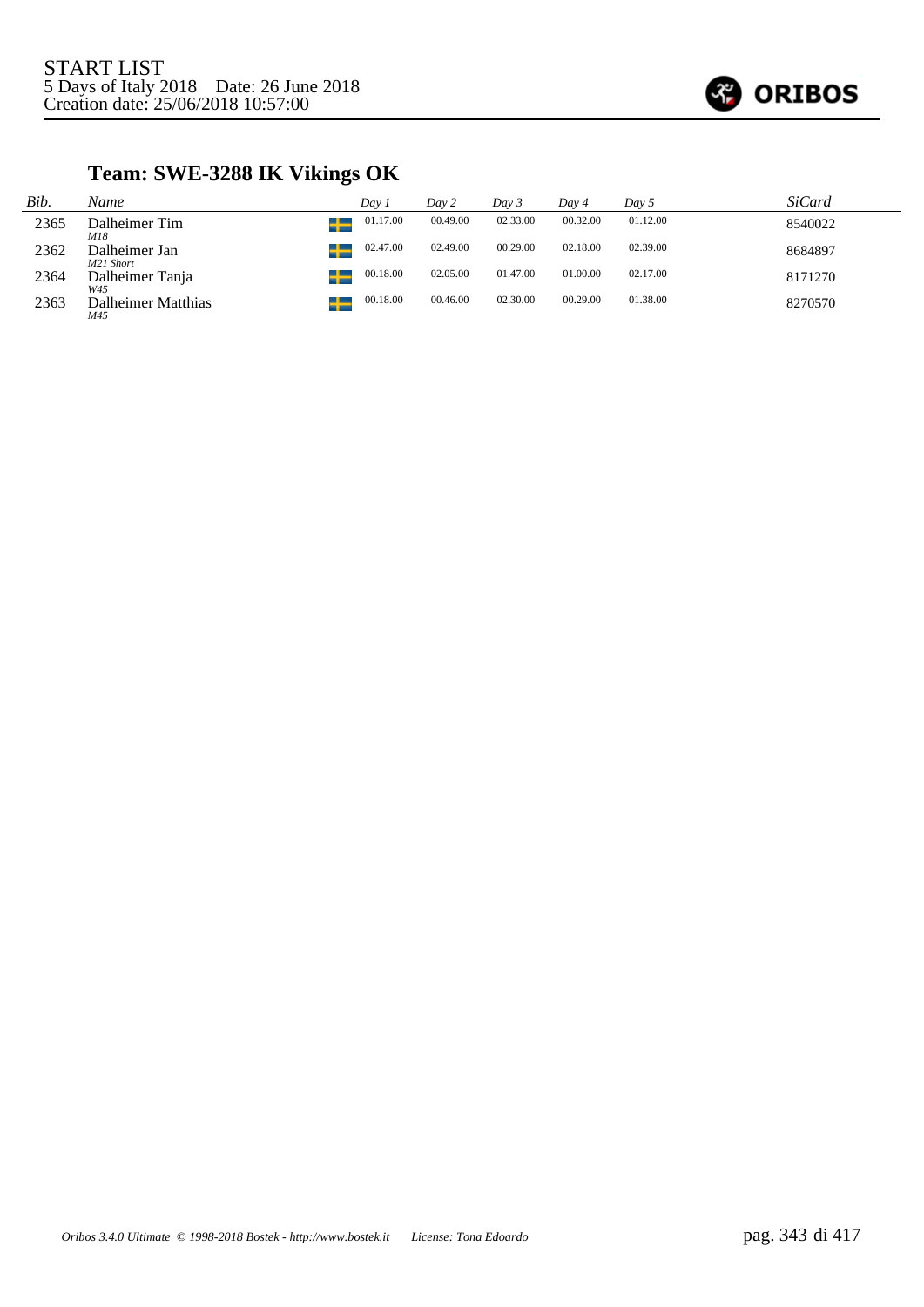

## **Team: SWE-3289 JÄRFÄLLA OK**

| Bib. | Name                      | Dav.               | Day 2    | Dav 3    | Dav 4    | Dav 5    | <i>SiCard</i> |
|------|---------------------------|--------------------|----------|----------|----------|----------|---------------|
| 2368 | Sundelius Stefan<br>M60   | 02.00.00<br>s 1. s | 00.22.00 | 00.49.00 | 02.11.00 | 00.34.00 | 2057226       |
| 2367 | Pettersson Kenneth<br>M60 | 02.30.00           | 01.08.00 | 00.59.00 | 01.41.00 | 01.14.00 | 2104217       |
| 2366 | Lundmark Anne<br>W65      | 01.08.00           | 02.05.00 | 00.36.00 | 00.16.00 | 01.05.00 | 944474        |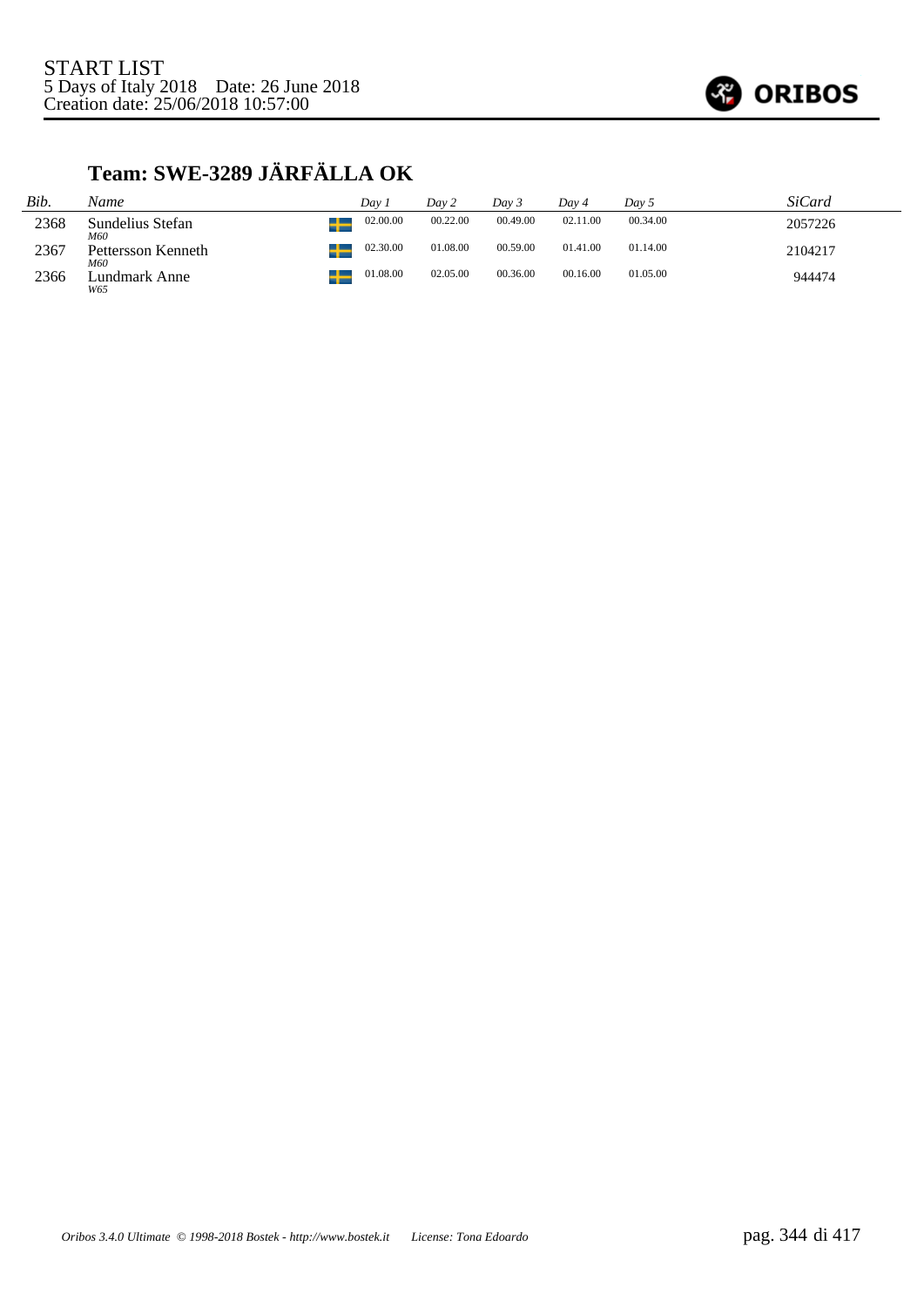

## **Team: SWE-3290 Jönköpings OK**

| Bib. | Name                              | Dav.     | Day 2    | Dav 3    | Dav 4    | Day 5    | SiCard  |
|------|-----------------------------------|----------|----------|----------|----------|----------|---------|
| 2371 | ▁<br><b>Hansson Victor</b><br>M18 | 01.05.00 | 02.13.00 | 01.12.00 | 01.47.00 | 02.42.00 | 9000524 |
| 2370 | Hansson Johan<br>M50              | 01.59.00 | 01.41.00 | 02.00.00 | 01.38.00 | 01.46.00 | 9660609 |
| 2369 | Hallberg Hansson Agneta<br>W50    | 01.20.00 | 02.35.00 | 02.08.00 | 01.10.00 | 00.11.00 | 9009693 |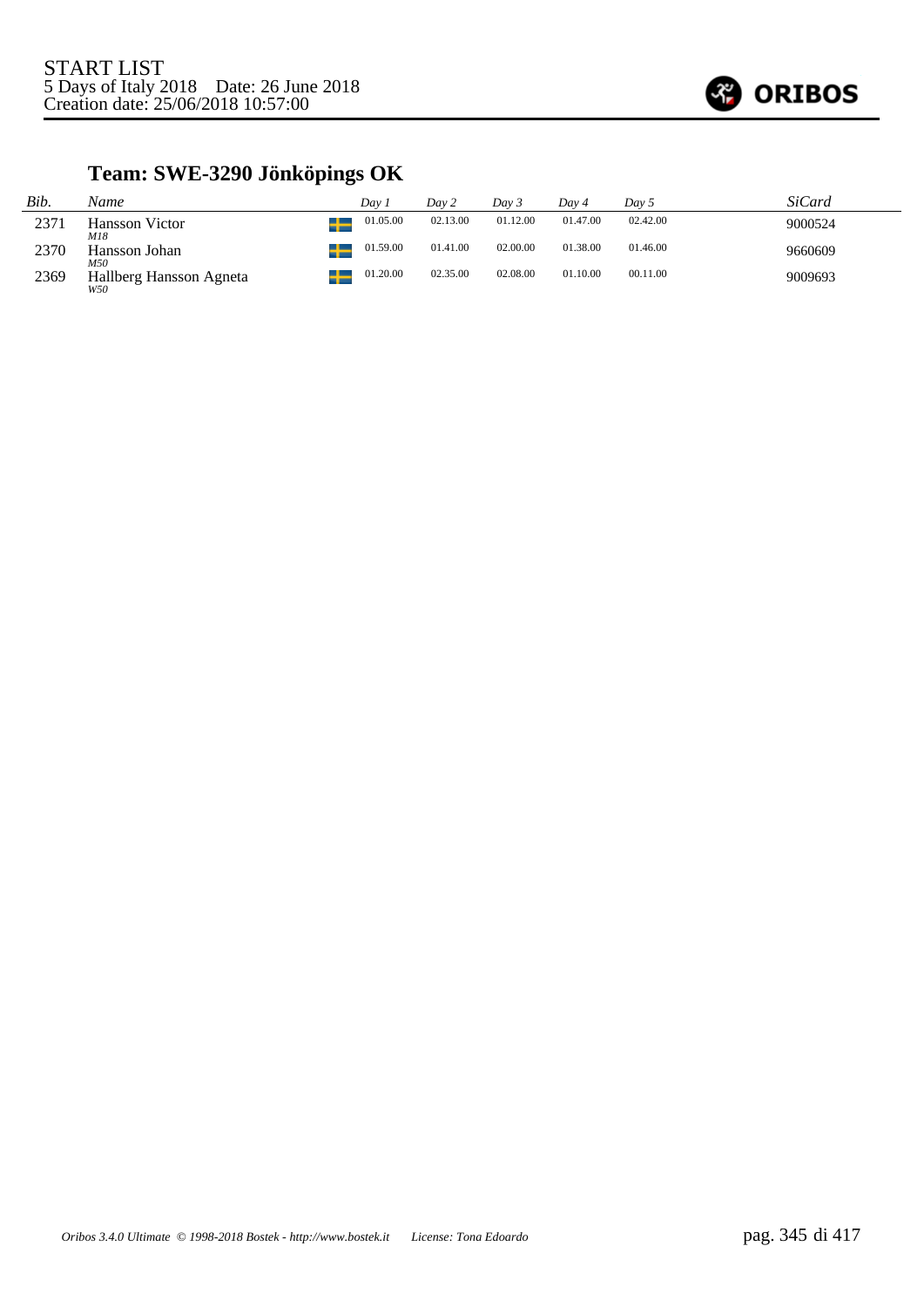

### **Team: SWE-3291 Karlskrona SOK**

| Bib. | Name                            |   | Day 1    | Day 2    | Day 3    | Day 4    | Day 5    | <i>SiCard</i> |  |
|------|---------------------------------|---|----------|----------|----------|----------|----------|---------------|--|
| 2385 | Zettervall Emma<br>W14          | ╈ | 01.09.00 | 01.14.00 | 01.27.00 | 01.09.00 | 00.05.00 | 1050824       |  |
| 2382 | Wilhelmsson Jakob<br>M16        | ┶ | 00.57.00 | 00.25.00 | 01.37.00 | 01.12.00 | 01.21.00 | 7071723       |  |
| 2375 | Johansson Lovisa<br>W18         | ╈ | 02.07.00 | 01.15.00 | 00.07.00 | 01.54.00 | 00.54.00 | 7010228       |  |
| 2383 | Wilhelmsson Johanna<br>W18      | ╈ | 00.40.00 | 01.45.00 | 00.37.00 | 01.15.00 | 01.09.00 | 808182        |  |
| 2373 | Halvarsson Axel<br>M20          | ╈ | 02.14.00 | 01.30.00 | 01.05.00 | 02.23.00 | 02.21.00 | 1992212       |  |
| 2380 | Pettersson Emil<br>M20          | ╈ | 01.23.00 | 00.03.00 | 00.53.00 | 02.53.00 | 02.42.00 | 990824        |  |
| 2376 | Johansson Oscar<br>M21 Elite    | ┶ | 02.48.00 | 02.31.00 | 02.00.00 | 00.55.00 | 00.49.00 | 9990331       |  |
| 2372 | Gummesson Helena<br>W45         | ╈ | 01.16.00 | 00.51.00 | 01.27.00 | 01.18.00 | 00.57.00 | 1100373       |  |
| 2374 | <b>Johansson Anne</b><br>W50    | ┶ | 00.27.00 | 01.29.00 | 01.22.00 | 02.07.00 | 00.29.00 | 9670918       |  |
| 2381 | Pettersson Eva<br>W50           | ╈ | 00.38.00 | 01.47.00 | 01.25.00 | 02.11.00 | 01.13.00 | 661215        |  |
| 2384 | Wilhelmsson Peter<br>M50        | ┶ | 02.32.00 | 02.40.00 | 02.14.00 | 01.01.00 | 01.33.00 | 12578         |  |
| 2378 | Josefsson Annika<br>W50         | ╈ | 00.47.00 | 02.38.00 | 01.19.00 | 02.17.00 | 01.24.00 | 12577         |  |
| 2379 | <b>Pettersson Anders</b><br>M50 | ╈ | 02.24.00 | 02.13.00 | 01.34.00 | 01.41.00 | 01.14.00 | 650221        |  |
| 2377 | Johansson Ulf<br>M50            | ╅ | 01.36.00 | 01.32.00 | 02.37.00 | 01.29.00 | 00.45.00 | 9640923       |  |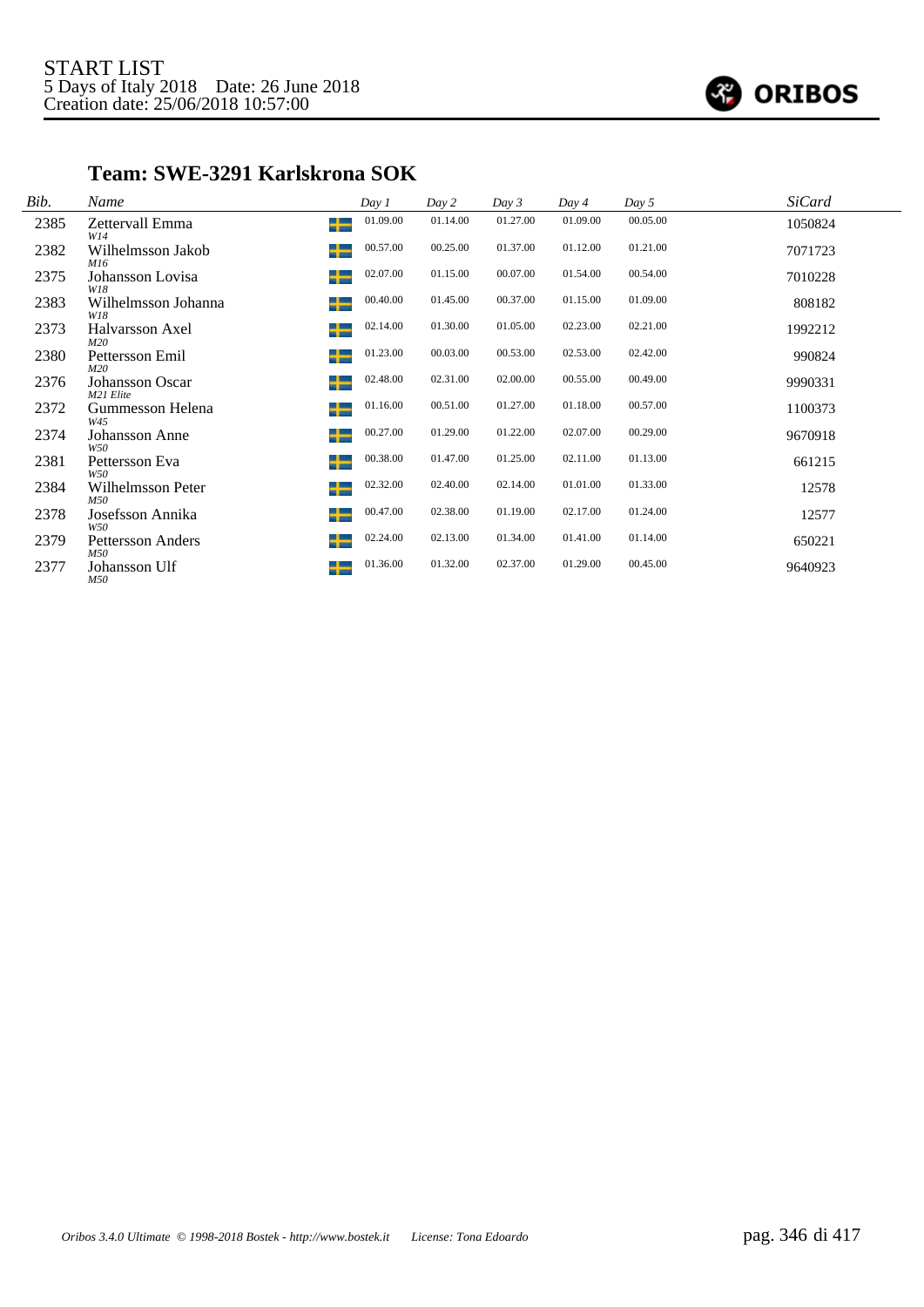

### **Team: SWE-3292 Kils ok**

| Bib. | Name                                  | Day 1    | Day 2    | Day 3    | Day 4    | Day 5    | <b>SiCard</b> |
|------|---------------------------------------|----------|----------|----------|----------|----------|---------------|
| 2389 | Holmgard Joel<br>╈<br>M10             | 00.50.00 | 00.25.00 | 00.21.00 | 00.55.00 | 00.17.00 | 9080305       |
| 2388 | ┶<br><b>Holmgard Isak</b><br>M14      | 00.29.00 | 00.09.00 | 00.15.00 | 00.32.00 | 02.45.00 | 1050604       |
| 2392 | <b>Holmgard Nora</b><br>┿<br>W16      | 02.00.00 | 01.03.00 | 00.41.00 | 00.22.00 | 01.55.00 | 8020716       |
| 2397 | ┶<br>Olm Lukas<br>M18                 | 01.14.00 | 01.58.00 | 01.27.00 | 02.38.00 | 00.54.00 | 874122        |
| 2400 | Skoglund Olof<br>╈<br>M20             | 02.29.00 | 01.18.00 | 00.11.00 | 02.17.00 | 01.33.00 | 1991105       |
| 2387 | Holmgard Elsa<br>╈<br>W20             | 01.21.00 | 02.21.00 | 00.37.00 | 00.26.00 | 00.27.00 | 8040599       |
| 2405 | ╈<br>Skoog Viktor<br>M2O              | 02.02.00 | 00.54.00 | 01.32.00 | 02.32.00 | 02.27.00 | 981210        |
| 2390 | ┿<br>Holmgard Klara<br>W21 Long       | 01.34.00 | 00.48.00 | 01.19.00 | 02.38.00 | 00.14.00 | 960720        |
| 2404 | Skoog Sanna<br>┶<br>W21 Elite         | 01.39.00 | 02.01.00 | 00.57.00 | 02.42.00 | 02.00.00 | 951919        |
| 2386 | ╈<br>Eriksson Ludvig<br>M21 Elite     | 02.33.00 | 00.58.00 | 01.48.00 | 00.49.00 | 01.13.00 | 930703        |
| 2394 | Nordström Anna<br>┶<br>W45            | 00.28.00 | 00.57.00 | 01.29.00 | 01.22.00 | 01.11.00 | 711022        |
| 2393 | ╈<br>Holmgard Sofia<br>W21 Elite      | 02.19.00 | 00.46.00 | 01.18.00 | 01.39.00 | 01.38.00 | 701212        |
| 2398 | ╈<br>Olm Ylva<br>W45                  | 00.52.00 | 02.01.00 | 01.57.00 | 02.06.00 | 02.37.00 | 407205        |
| 2396 | Olm Jan<br>╈<br>M50                   | 02.38.00 | 01.40.00 | 01.11.00 | 02.40.00 | 00.39.00 | 681019        |
| 2399 | ┿<br><b>Skoglund Charlotte</b><br>W50 | 00.15.00 | 01.46.00 | 01.54.00 | 01.42.00 | 00.54.00 | 258542        |
| 2403 | Skoog Helen<br>╈<br>W50               | 01.06.00 | 02.28.00 | 01.41.00 | 01.23.00 | 00.26.00 | 9670905       |
| 2391 | <b>Holmgard Lars</b><br>╈<br>M50      | 02.43.00 | 01.13.00 | 01.18.00 | 02.10.00 | 01.08.00 | 8010164       |
| 2401 | ╈<br>Skoglund Ulf<br>M55              | 01.01.00 | 02.33.00 | 01.43.00 | 02.30.00 | 01.13.00 | 258538        |
| 2402 | Skoog Christer<br>╈                   | 02.07.00 | 02.17.00 | 01.29.00 | 01.45.00 | 02.17.00 | 9590119       |
| 2395 | M55<br>Nordström Lars<br>╅<br>M55     | 01.03.00 | 02.21.00 | 02.25.00 | 02.10.00 | 01.16.00 | 511800        |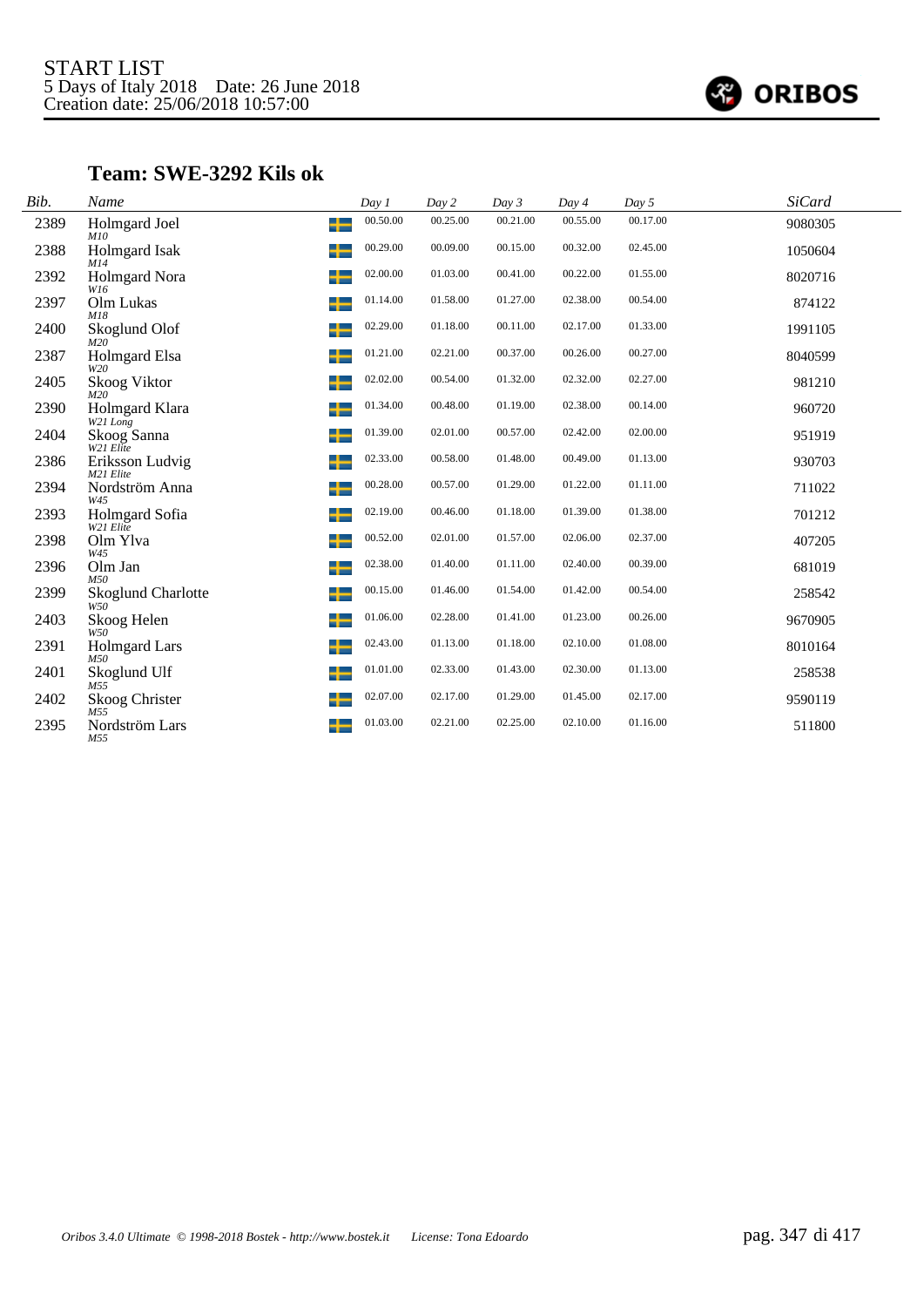

#### **Team: SWE-3293 Korsnäs IF OK**

| Bib. | Name                       | Day 1         | Day 2    | Day 3    | Day 4    | Day 5    | <b>SiCard</b> |
|------|----------------------------|---------------|----------|----------|----------|----------|---------------|
| 2409 | Nordin Thea<br>W16         | 02.13.00<br>┶ | 01.06.00 | 00.53.00 | 00.35.00 | 01.38.00 | 1038147       |
| 2410 | Wilhelmsson Malin<br>W16   | 01.44.00<br>╅ | 00.36.00 | 00.09.00 | 00.19.00 | 01.42.00 | 1984057       |
| 2408 | Nordin Jesper<br>M45       | 01.46.00<br>┶ | 01.16.00 | 00.12.00 | 01.25.00 | 02.40.00 | 9950623       |
| 2407 | Jungåker Lotta<br>W50      | 00.36.00<br>┶ | 01.57.00 | 01.58.00 | 01.27.00 | 00.34.00 | 651229        |
| 2411 | Wilhelmsson Michael<br>M55 | 02.10.00<br>╈ | 02.32.00 | 02.36.00 | 01.48.00 | 02.35.00 | 1963062       |
| 2406 | Jönsson Mats<br>M55        | 01.25.00      | 02.02.00 | 02.12.00 | 02.28.00 | 02.38.00 | 9610407       |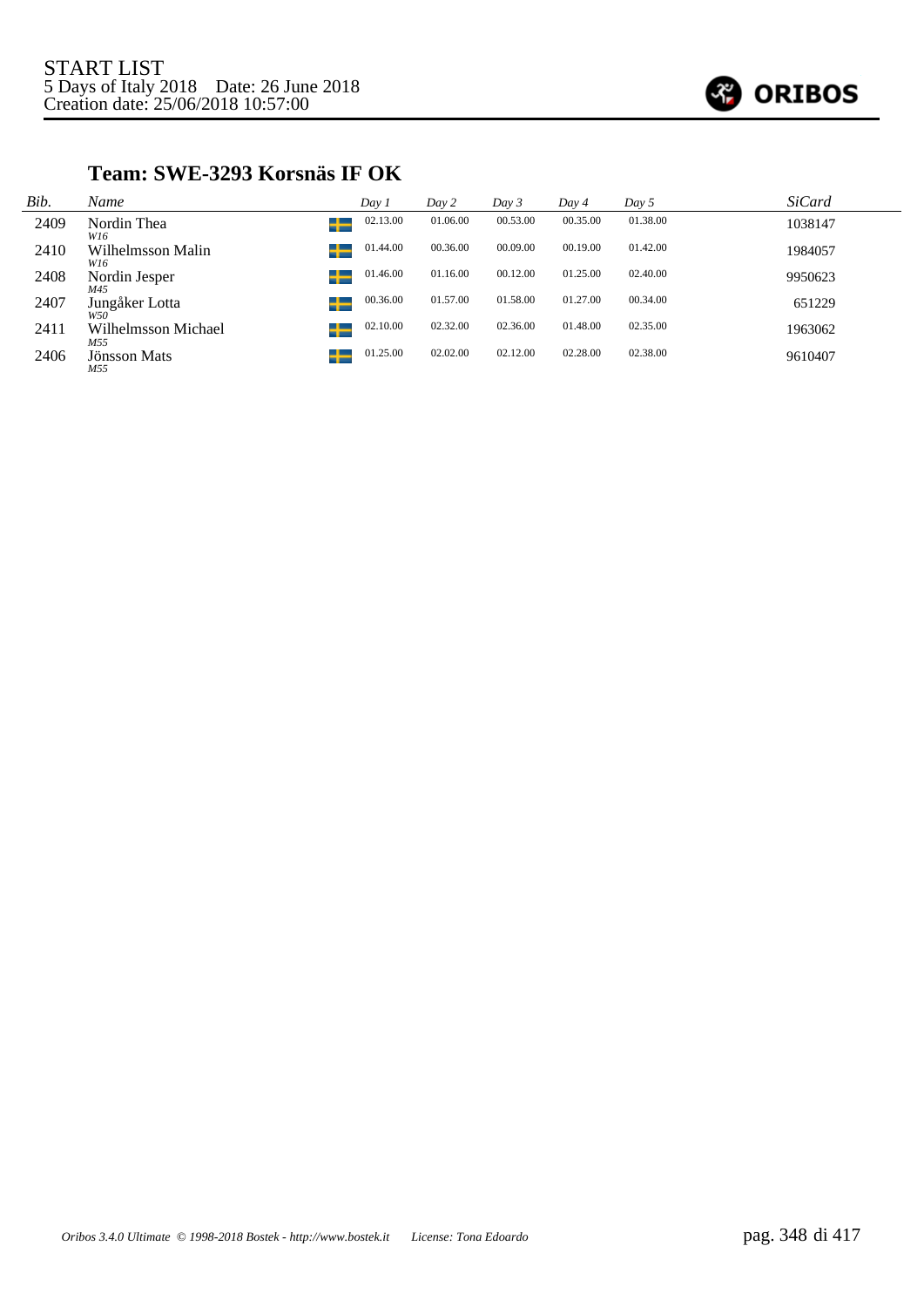

## **Team: SWE-3294 Kungälvs OK**

| Bib. | Name                 | Dav 1    | Day 2    | Day 3    | Dav 4    | Day 5    | <i>SiCard</i> |
|------|----------------------|----------|----------|----------|----------|----------|---------------|
| 2415 | Groth Nelly<br>W10   | 00.31.00 | 00.14.00 | 00.16.00 | 00.40.00 | 00.18.00 | 14472         |
| 2414 | Groth Lukas<br>M14   | 00.25.00 | 00.05.00 | 00.48.00 | 00.02.00 | 01.59.00 | 9040211       |
| 2413 | Groth Ellika<br>W18  | 02.10.00 | 00.51.00 | 01.52.00 | 01.45.00 | 01.06.00 | 9008788       |
| 2412 | Groth Cecilia<br>W45 | 01.12.00 | 00.53.00 | 02.03.00 | 02.04.00 | 00.49.00 | 9721130       |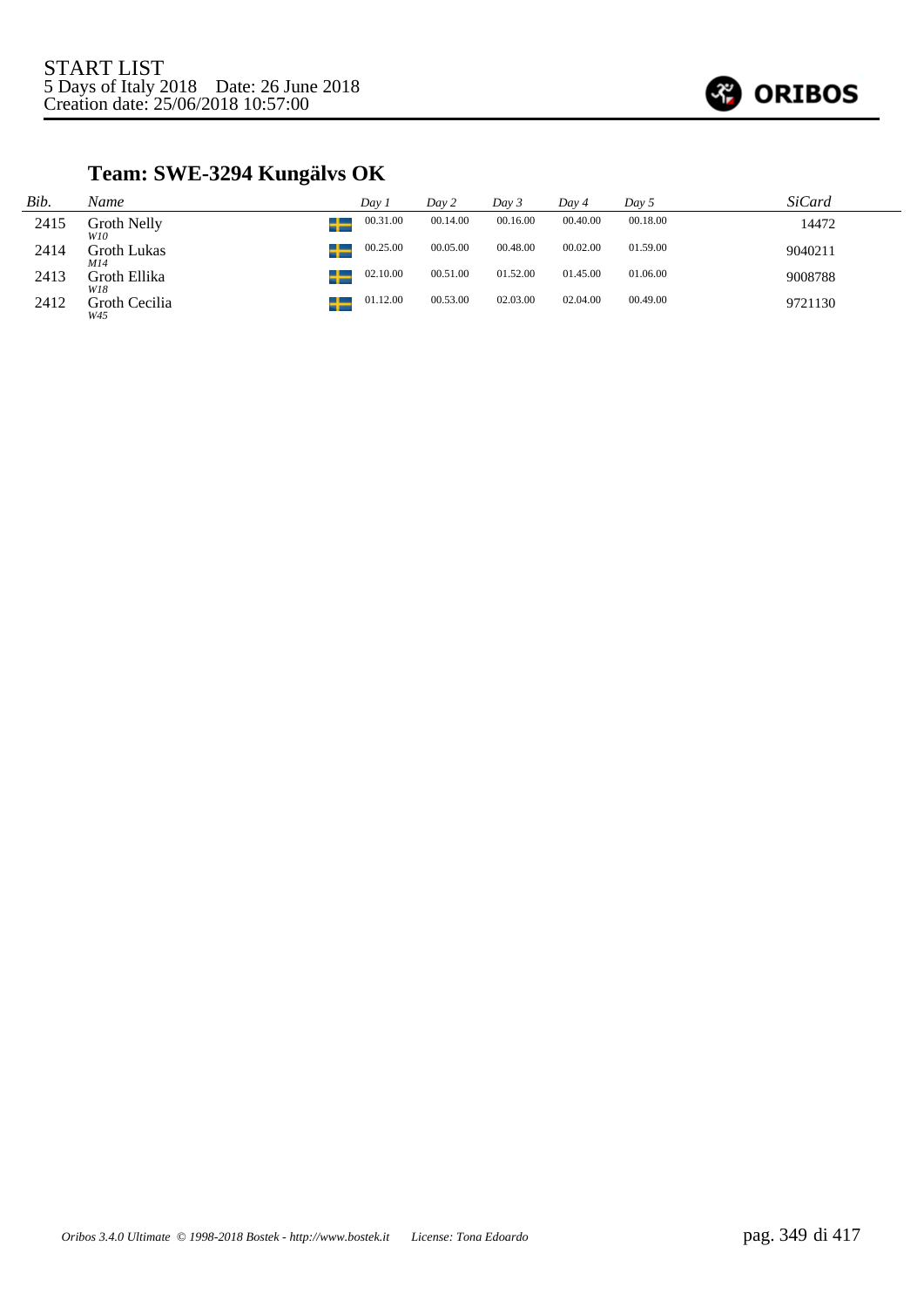

## **Team: SWE-3295 Långhundra IF**

| Bib.  | Name                    | Dav      | Dav 2    | Dav 3    | Dav 4    | Day 5    | SiCard  |
|-------|-------------------------|----------|----------|----------|----------|----------|---------|
| 2416  | Alness Alexander<br>M20 | 02.17.00 | 00.33.00 | 01.20.00 | 02.38.00 | 01.21.00 | 7980219 |
| -2417 | Alness Kenneth<br>M60   | 02.14.00 | 00.20.00 | 00.17.00 | 01.55.00 | 02.04.00 |         |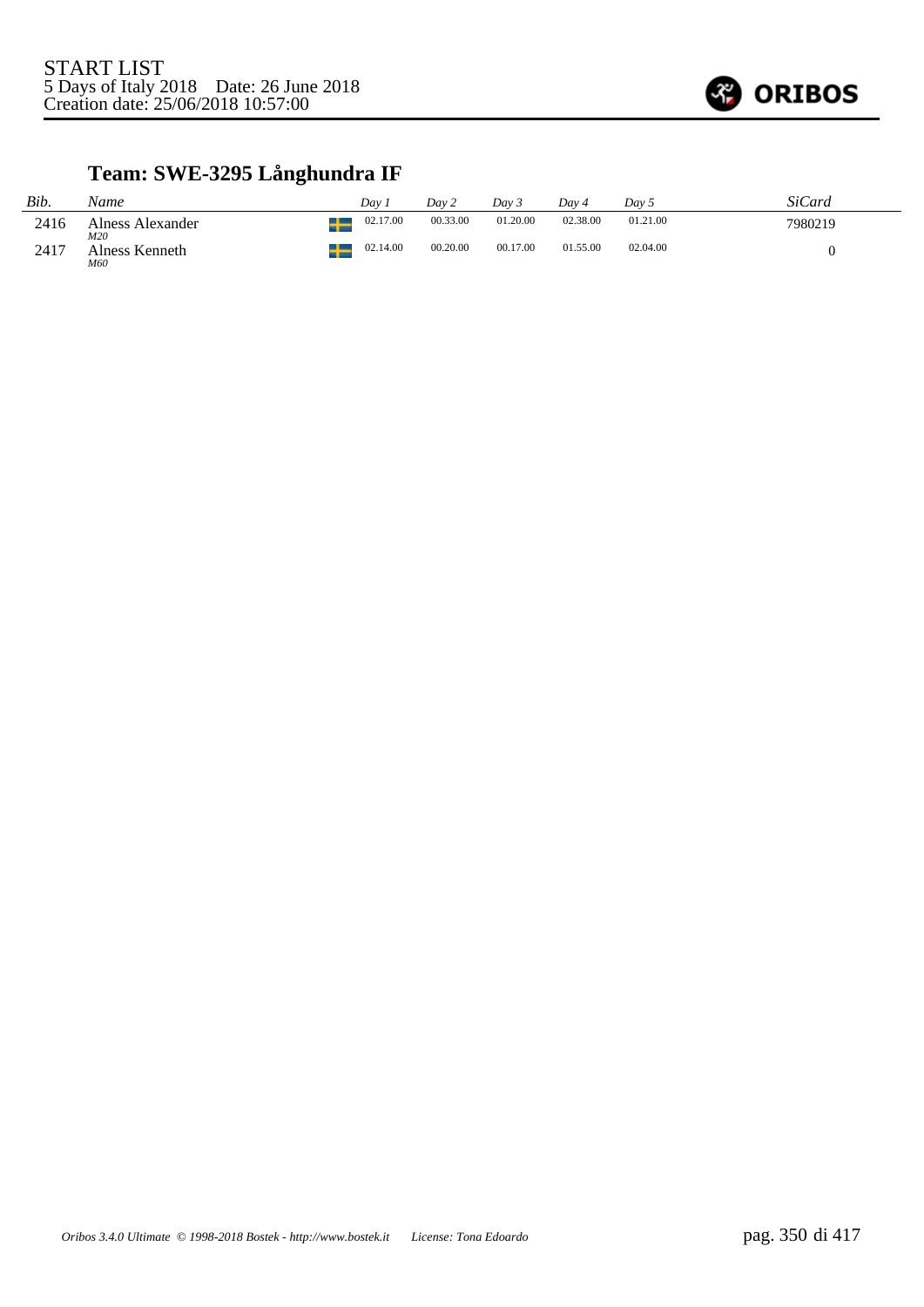

### **Team: SWE-3297 Lerums SOK**

| Bib. | Name                | Dav 1    | Day 2    | Day 3    | Day 4    | Day 5    | <i>SiCard</i> |
|------|---------------------|----------|----------|----------|----------|----------|---------------|
| 2421 | Samor Viktor<br>M10 | 00.44.00 | 00.59.00 | 00.39.00 | 01.05.00 | 00.57.00 | 207528        |
| 2420 | Samor Melker<br>M10 | 00.14.00 | 00.47.00 | 00.43.00 | 00.53.00 | 00.41.00 | 722000        |
| 2419 | Samor Lina<br>W35   | 02.00.00 | 00.29.00 | 00.48.00 | 02.11.00 | 01.57.00 | 8103050       |
| 2418 | Samor Håkan<br>M40  | 02.27.00 | 00.29.00 | 00.46.00 | 01.31.00 | 02.38.00 | 8020278       |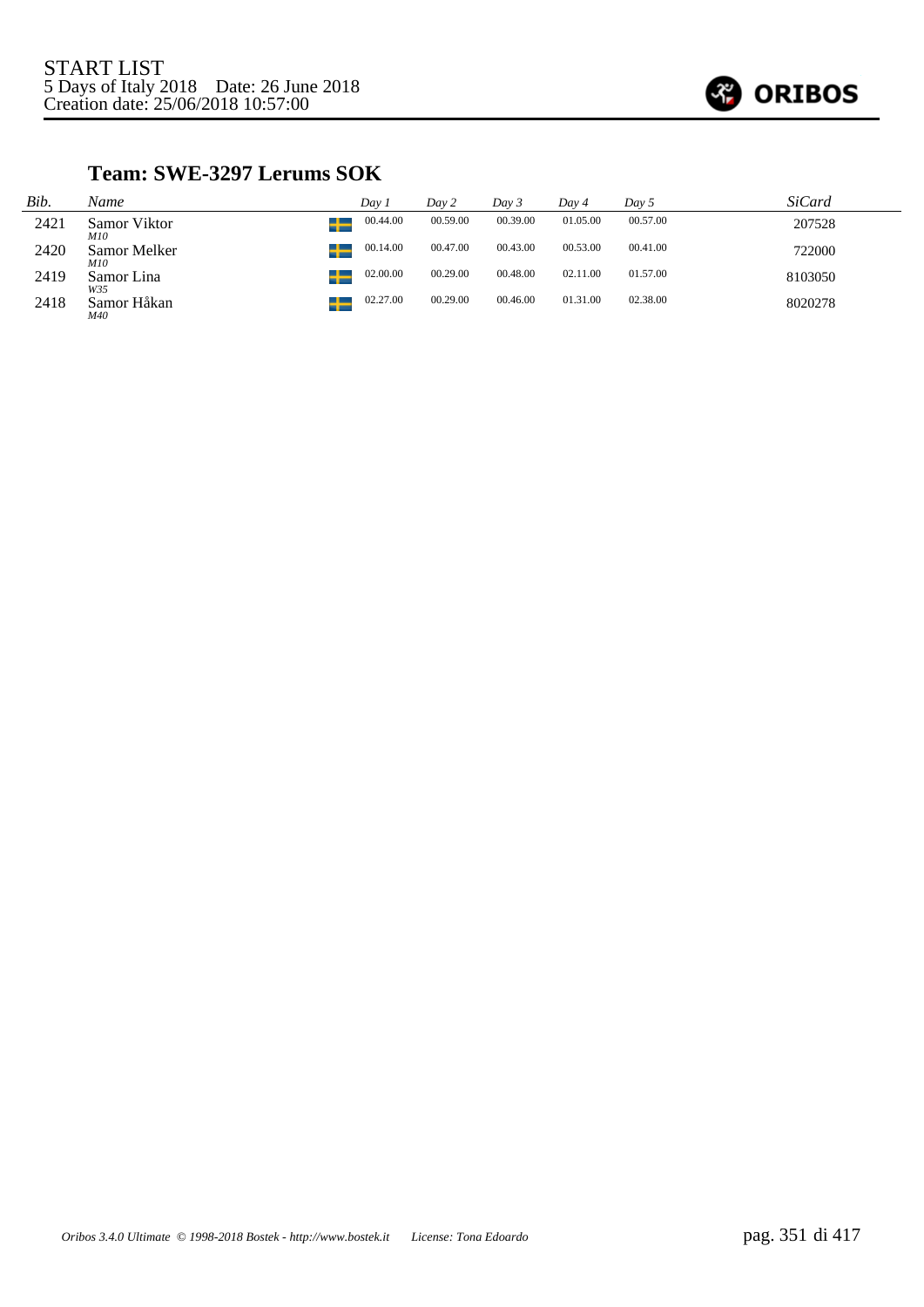

## **Team: SWE-3298 Linköpings OK**

| Bib. | Name                         | Day 1                      | Day 2    | Day 3    | Dav 4    | Day 5    | SiCard |
|------|------------------------------|----------------------------|----------|----------|----------|----------|--------|
| 2424 | <b>Stigsson Roger</b><br>M65 | 02.53.00<br>$\blacksquare$ | 02.05.00 | 00.20.00 | 01.22.00 | 01.23.00 | 431274 |
| 2422 | Granholm Charlotta<br>W75    | 00.14.00                   | 00.25.00 | 00.33.00 | 00.26.00 | 00.23.00 | 861861 |
| 2423 | Hektor Göran<br>M80          | 00.13.00                   | 00.11.00 | 00.09.00 | 00.22.00 | 00.18.00 | 708090 |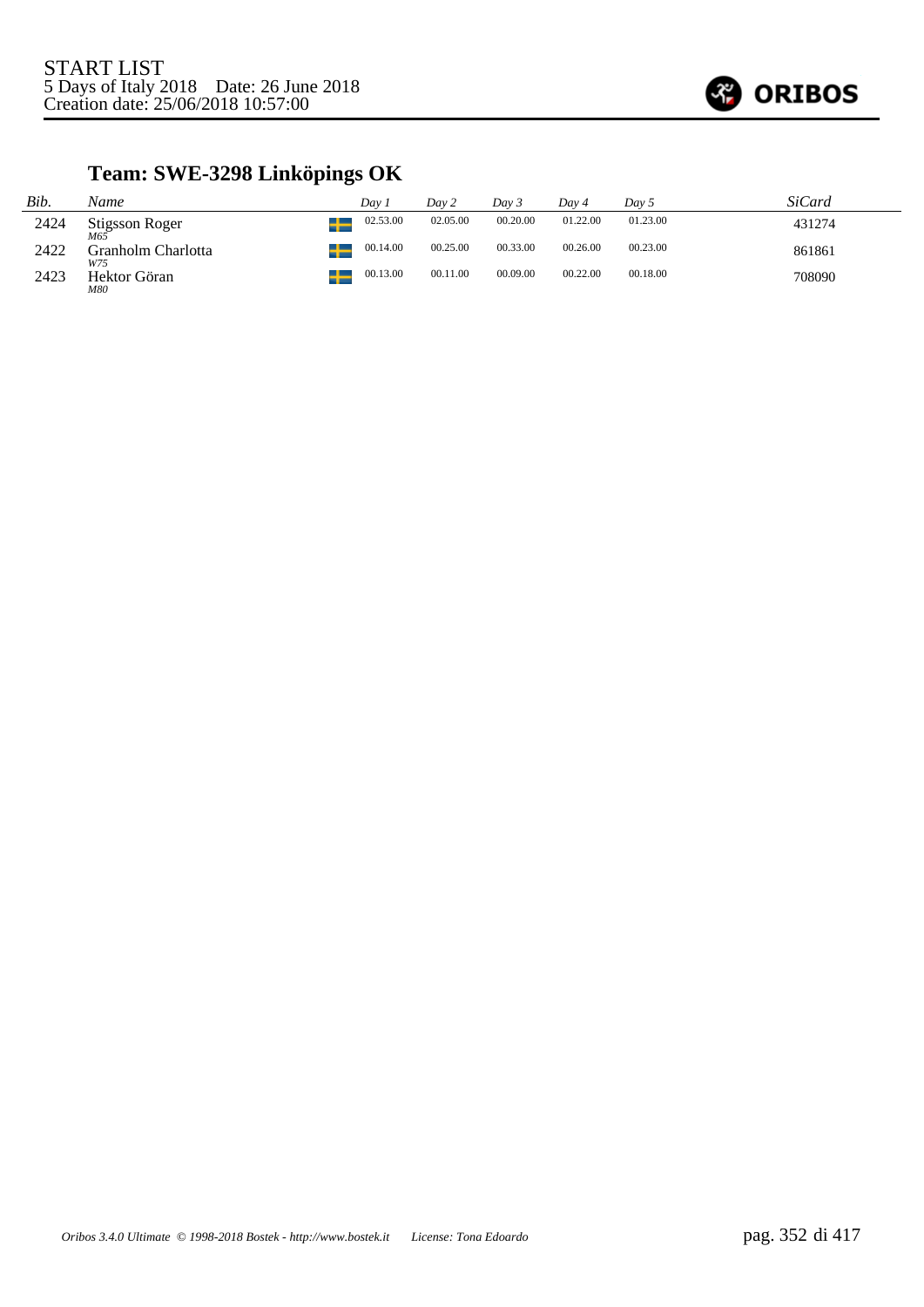

### **Team: SWE-3299 Lunds OK**

| Bib. | Name                                 | Day 1    | Day 2    | Day 3    | Day 4    | Day 5    | <i>SiCard</i> |
|------|--------------------------------------|----------|----------|----------|----------|----------|---------------|
| 2425 | Hugosson Albin<br>M14                | 00.06.00 | 00.48.00 | 00.34.00 | 00.03.00 | 02.30.00 | 990913        |
| 2427 | Hugosson Elin<br>W16                 | 02.24.00 | 00.41.00 | 00.42.00 | 00.39.00 | 01.45.00 | 1020510       |
| 2426 | Hugosson Cecilia<br>W45              | 00.50.00 | 02.51.00 | 00.53.00 | 00.38.00 | 02.25.00 | 745675        |
| 2428 | Hugosson Fredrik<br>M45 <sup>-</sup> | 00.24.00 | 01.32.00 | 02.14.00 | 02.43.00 | 01.06.00 | 690610        |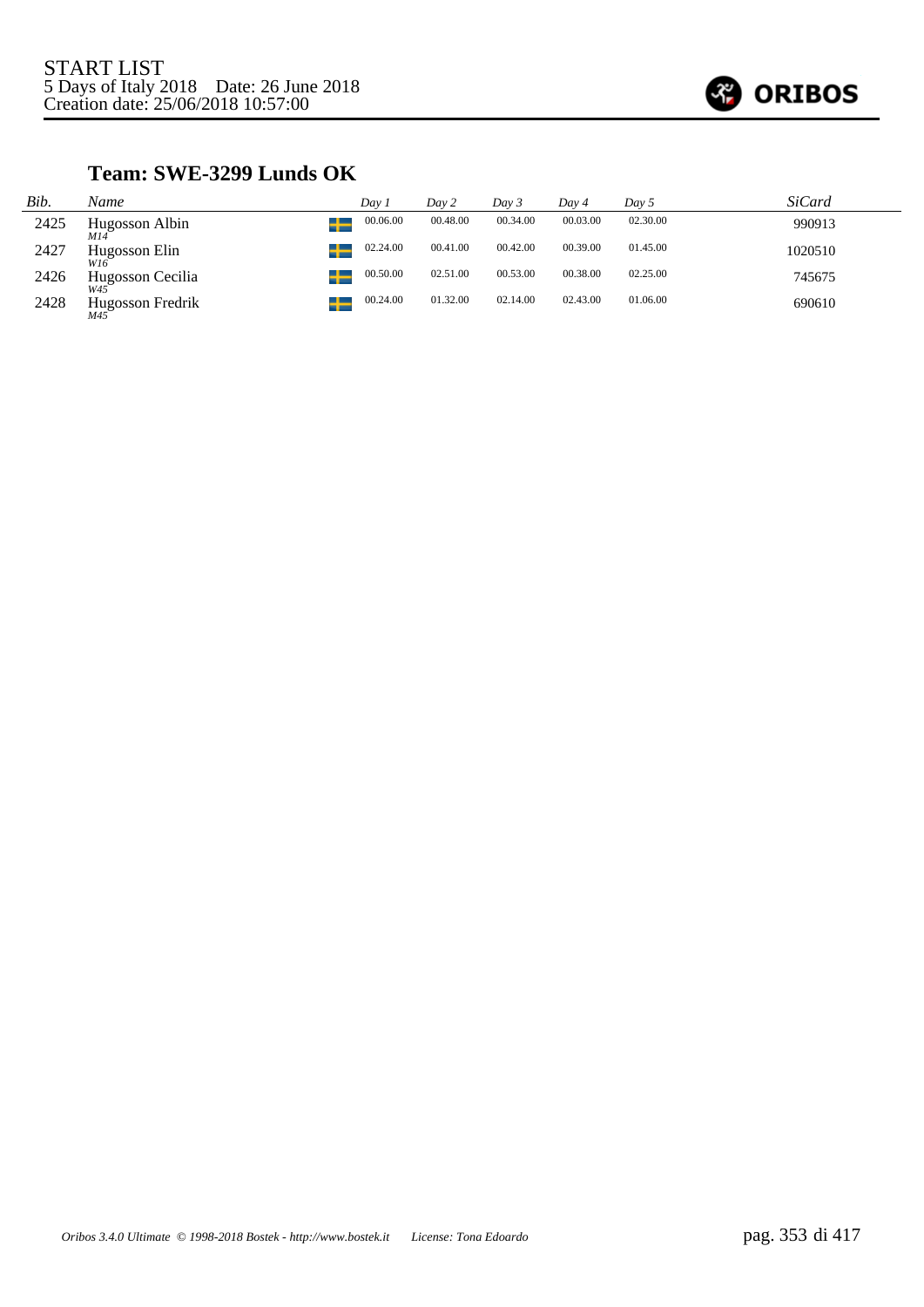

### **Team: SWE-3300 Matteus SI**

| Bib. | Name                           | Dav 1             | Day 2    | Dav 3    | Day 4    | Day 5    | <i>SiCard</i> |
|------|--------------------------------|-------------------|----------|----------|----------|----------|---------------|
| 2429 | <b>Andersson Malte</b><br>M10  | 01.12.00<br>$\pm$ | 00.17.00 | 00.11.00 | 00.07.00 | 00.13.00 | 1440217       |
| 2430 | <b>Andersson Marcus</b><br>M40 | 01.51.00          | 00.23.00 | 01.58.00 | 02.16.00 | 00.35.00 | 770610        |
| 2431 | Strömberg Sofie<br>Direct Long | 00.07.00<br>╋     | 00.25.00 | 00.31.00 | 00.50.00 | 00.47.00 | 1770413       |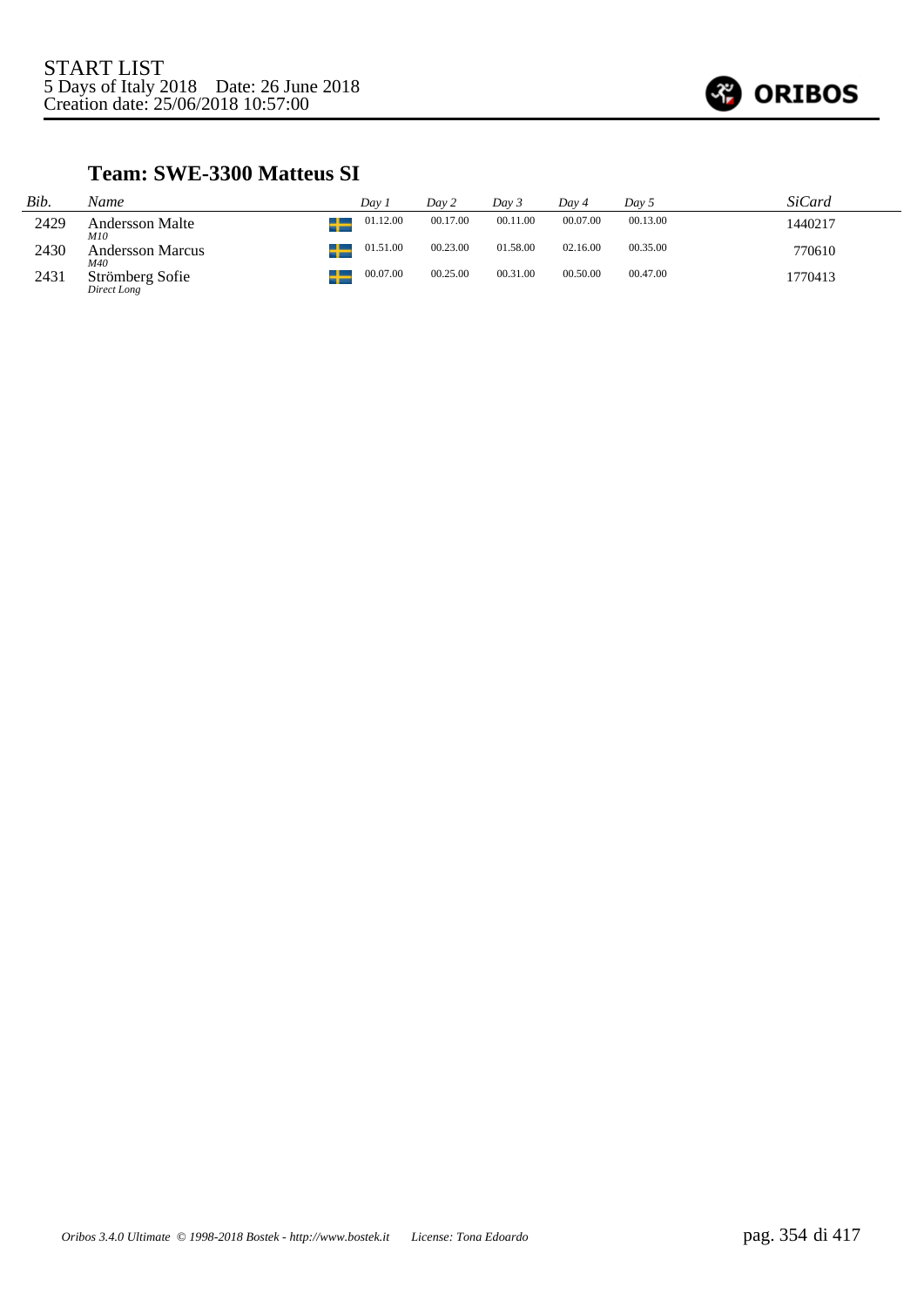

## **Team: SWE-3301 Nyköpings OK**

| Bib. | Name                      |   | Day 1    | Day 2    | Day 3    | Day 4    | Day 5    | <b>SiCard</b> |  |
|------|---------------------------|---|----------|----------|----------|----------|----------|---------------|--|
| 2437 | Ek Odin§<br>M14           | ┶ | 00.35.00 | 00.52.00 | 00.16.00 | 00.41.00 | 02.41.00 | 9050617       |  |
| 2435 | Carlsson Philip<br>M18    | ┶ | 01.32.00 | 01.01.00 | 00.45.00 | 00.50.00 | 01.33.00 | 8010814       |  |
| 2442 | Nilsson Signe<br>W18      | ╈ | 01.37.00 | 00.27.00 | 00.16.00 | 01.33.00 | 01.12.00 | 9010529       |  |
| 2443 | Nilsson William<br>M18    | ╈ | 00.56.00 | 00.19.00 | 00.18.00 | 01.17.00 | 01.54.00 | 9000210       |  |
| 2432 | Carlsson Carl<br>M20      | ╈ | 01.50.00 | 01.03.00 | 01.26.00 | 01.56.00 | 01.51.00 | 8090323       |  |
| 2436 | Ek Ludvig<br>M21 Elite    | ╈ | 02.03.00 | 01.52.00 | 02.57.00 | 01.55.00 | 02.49.00 | 9991313       |  |
| 2444 | Nylund Ek Marika<br>W45   | ╈ | 01.10.00 | 01.57.00 | 01.43.00 | 01.44.00 | 01.31.00 | 711002        |  |
| 2438 | Ek Per<br>M50             | ╈ | 02.00.00 | 01.24.00 | 01.07.00 | 02.31.00 | 00.15.00 | 9680725       |  |
| 2433 | Carlsson Monica<br>W50    | ┶ | 01.23.00 | 02.27.00 | 01.59.00 | 01.39.00 | 00.55.00 | 306917        |  |
| 2441 | Nilsson Eva-Lena<br>W50   | ╈ | 01.04.00 | 01.48.00 | 01.44.00 | 01.25.00 | 01.18.00 | 9650915       |  |
| 2434 | Carlsson Per<br>M55       | ╈ | 00.56.00 | 02.37.00 | 01.53.00 | 01.21.00 | 01.22.00 | 804110        |  |
| 2440 | Nilsson Dan<br>M55        | ╈ | 01.16.00 | 02.09.00 | 02.32.00 | 01.10.00 | 02.08.00 | 9630209       |  |
| 2439 | Ericsson Elisabeth<br>W65 | ╈ | 01.14.00 | 01.44.00 | 00.33.00 | 00.58.00 | 01.56.00 | 205055        |  |
| 2445 | Sundström Inge<br>M70     | ╅ | 01.19.00 | 02.33.00 | 01.17.00 | 00.54.00 | 00.22.00 | 205056        |  |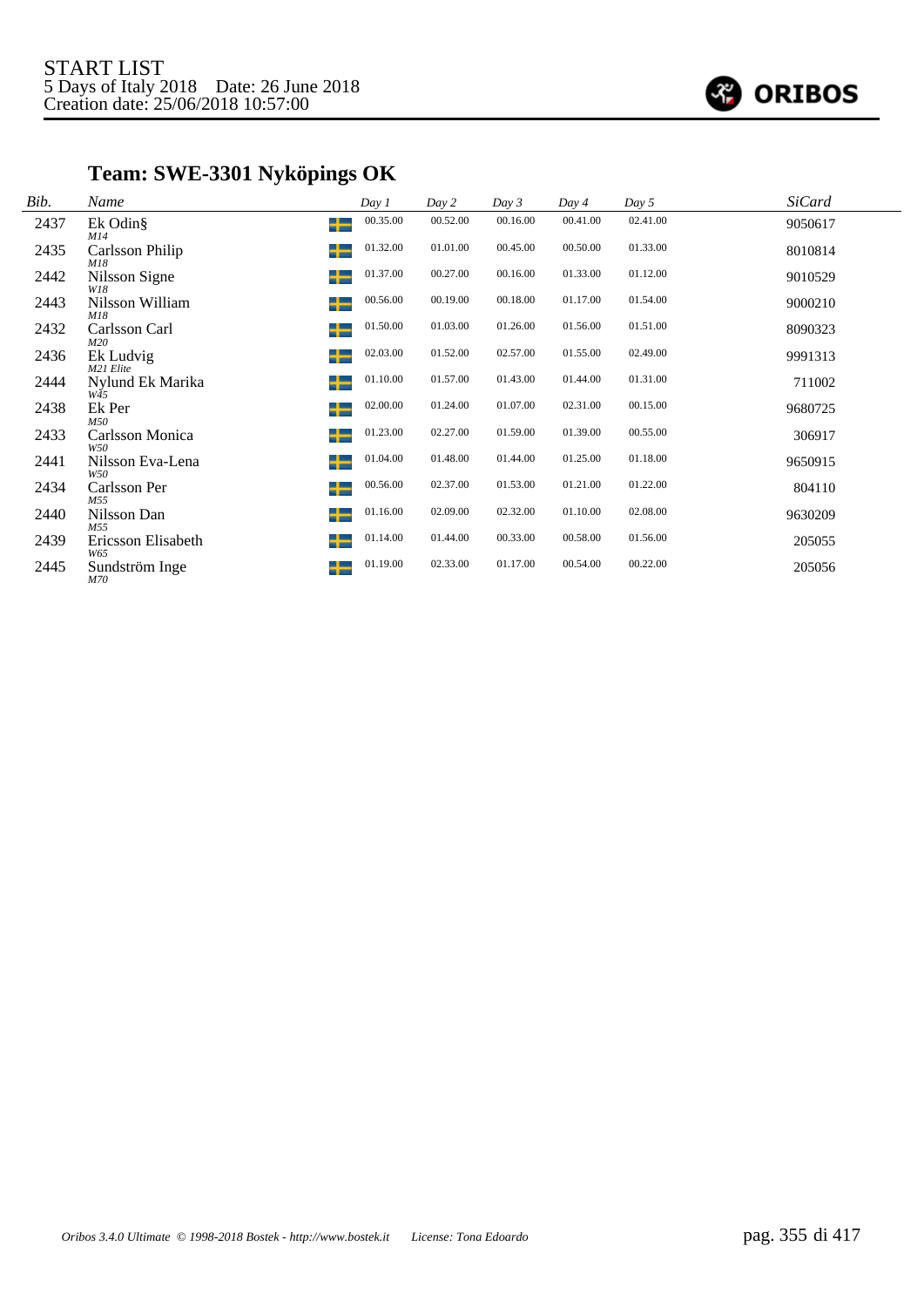

### **Team: SWE-3302 OK Eken**

| Bib. | Name                          | Dav      | Day 2    | Dav 5    | Dav 4    | Dav 5    | SiCard  |
|------|-------------------------------|----------|----------|----------|----------|----------|---------|
| 2446 | Rönnbäck Karolina             | 01.58.00 | 00.53.00 | 00.14.00 | 00.04.00 | 02.20.00 | 1020105 |
| 2447 | W16<br>Rönnbäck Niklas<br>M50 | 02.39.00 | 01.05.00 | 01.00.00 | 02.07.00 | 01.22.00 | 9650928 |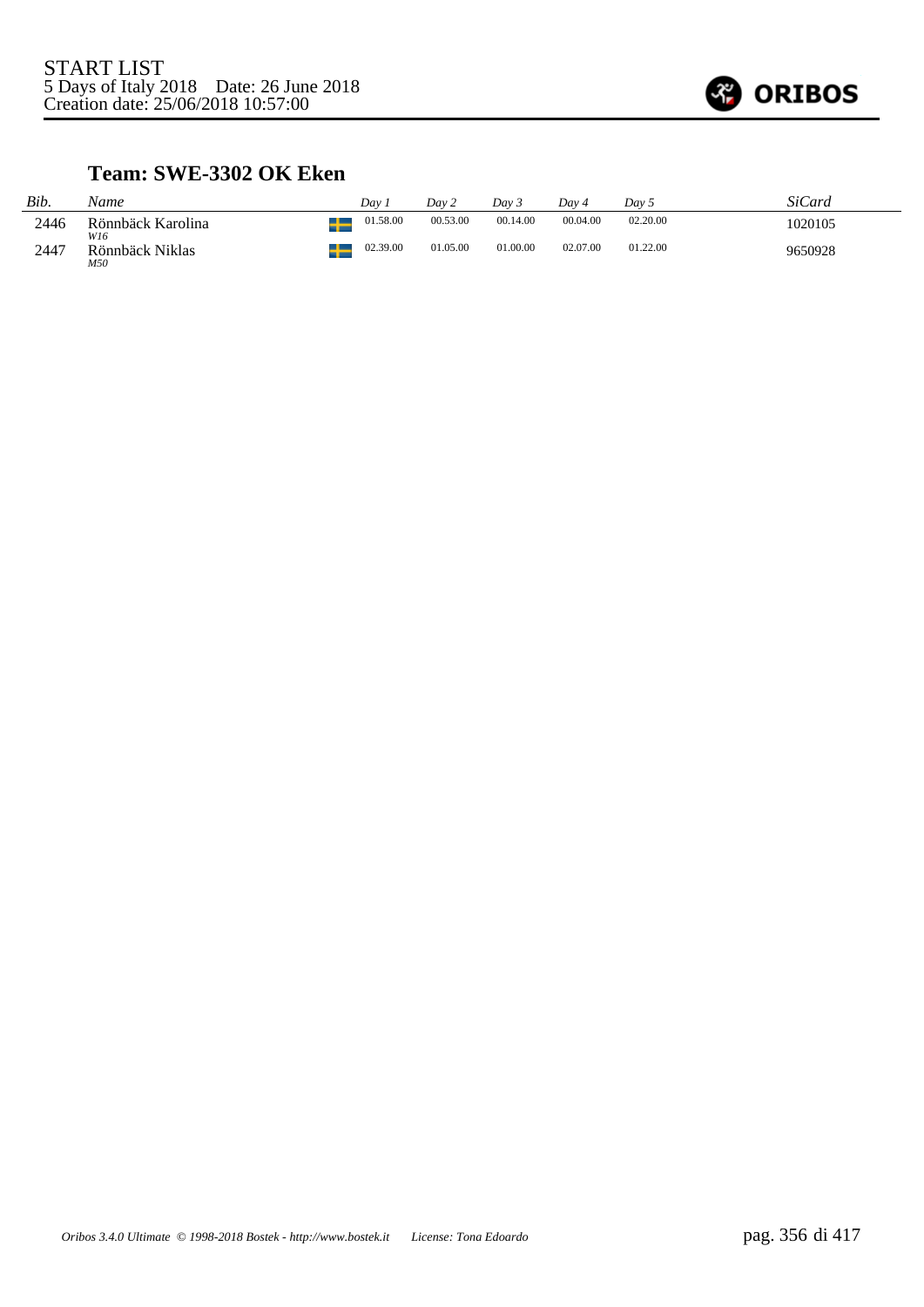

## **Team: SWE-3303 OK Gynge**

| Bib. | Name                                | Day 1    | Day 2    | Day 3    | Day 4    | Day 5    | <i>SiCard</i> |
|------|-------------------------------------|----------|----------|----------|----------|----------|---------------|
| 2451 | Wihlborg Erik<br>M12                | 00.58.00 | 00.47.00 | 01.09.00 | 00.55.00 | 00.13.00 | 9060824       |
| 2450 | Wihlborg Elin<br>W21 Elite          | 01.55.00 | 01.43.00 | 02.09.00 | 02.39.00 | 01.48.00 | 9904200       |
| 2449 | Wihlborg Anneli<br>Direct Short     | 00.26.00 | 00.27.00 | 01.05.00 | 01.32.00 | 01.33.00 | 28961         |
| 2452 | كك<br><b>Wihlborg Magnus</b><br>M45 | 01.12.00 | 01.34.00 | 00.26.00 | 02.31.00 | 01.44.00 | 9700726       |
| 2448 | Schwyter Fredy<br>M65               | 01.49.00 | 00.33.00 | 01.46.00 | 01.12.00 | 00.59.00 | 1234569       |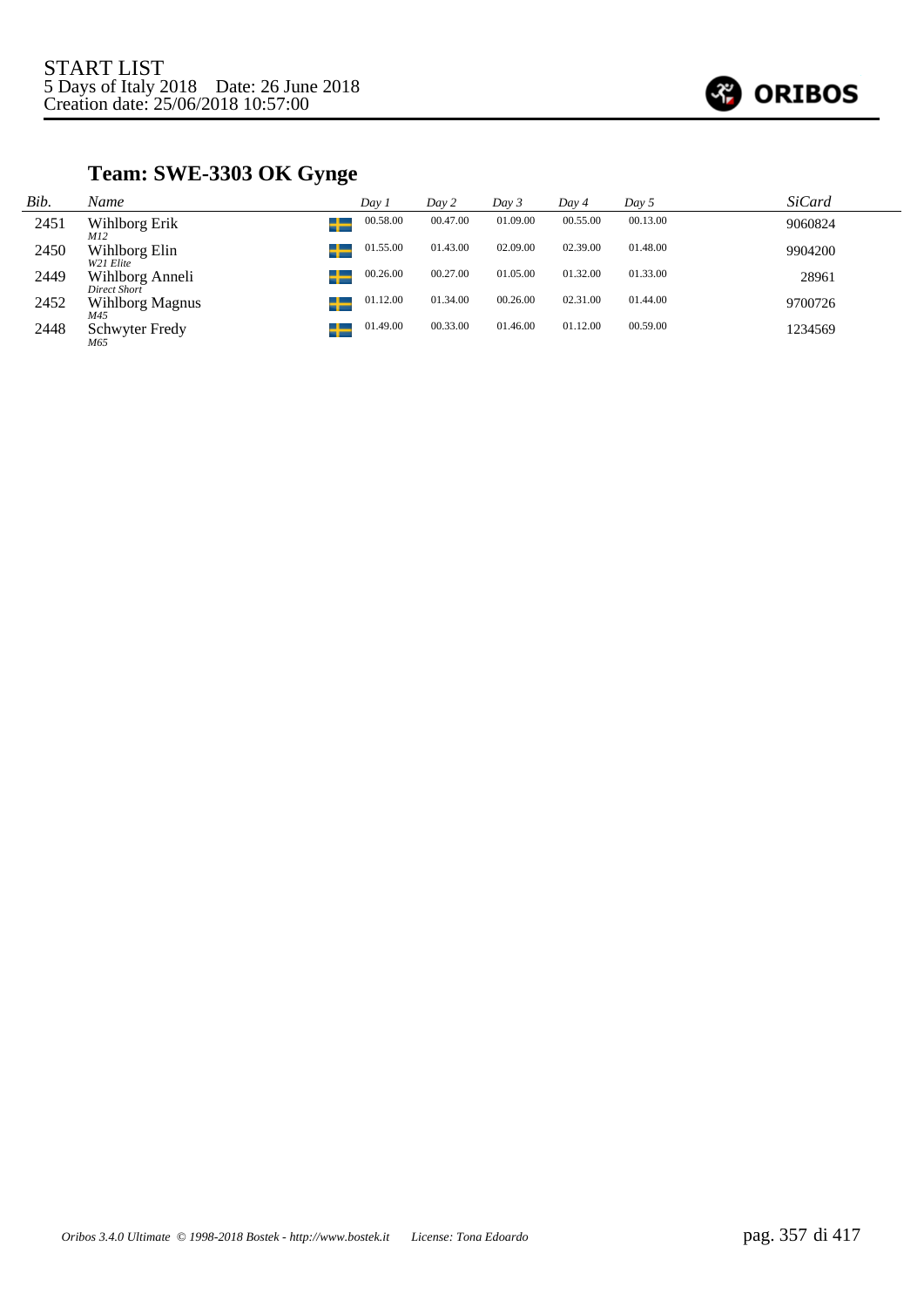

## **Team: SWE-3304 OK Hammaren**

| Bib. | Name                        | Dav                   | Day 2           | Dav 5    | Dav ·    | Day 5    | SiCard  |
|------|-----------------------------|-----------------------|-----------------|----------|----------|----------|---------|
| 2453 | Cornelia<br>Ivarsson<br>W16 | $-12 - 12 - 12$<br>-- | $-12 - 12 - 12$ | 00.45.00 | 00.28.00 | 02.18.00 | 1200203 |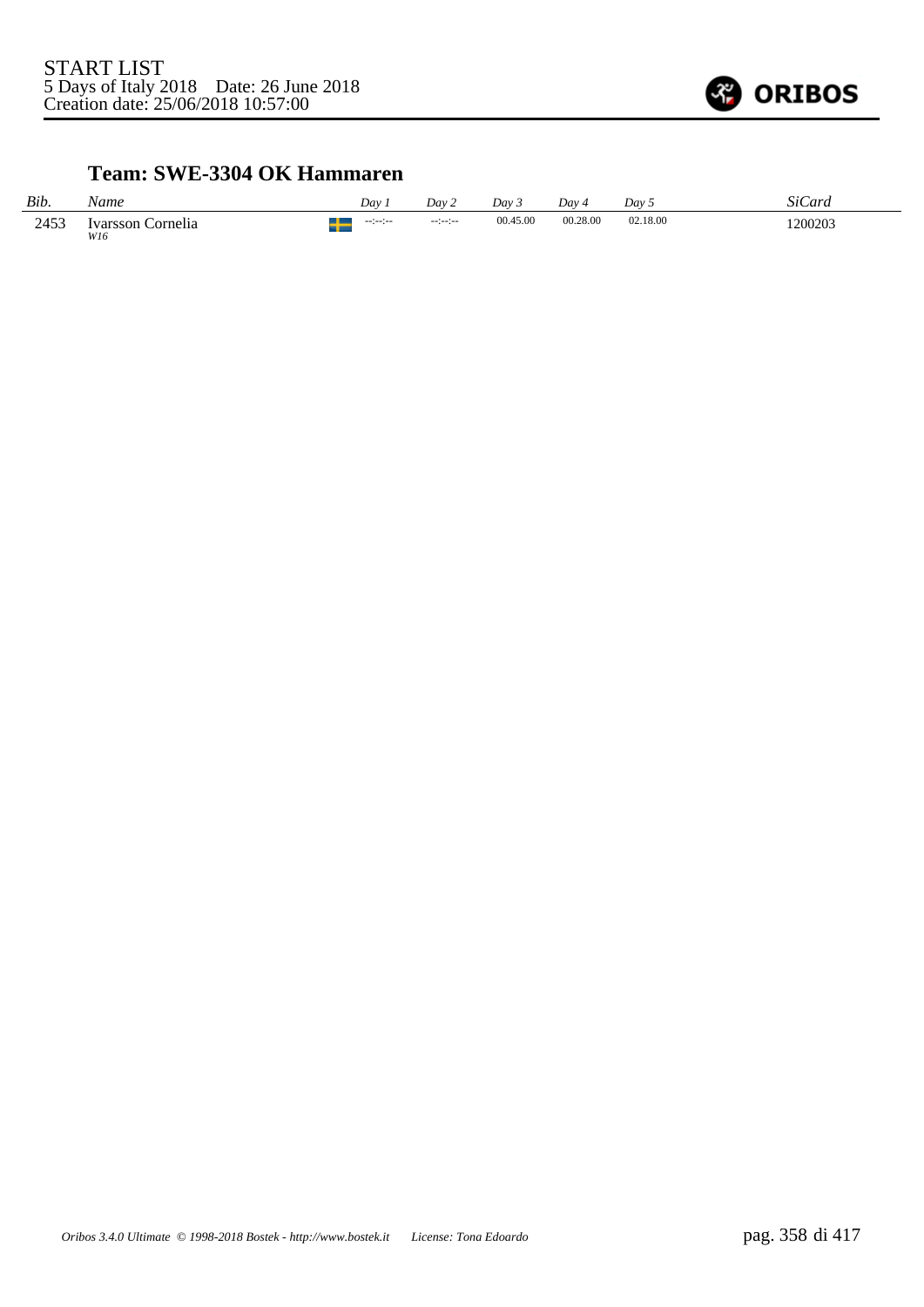

### **Team: SWE-3305 OK Hierne**

| Bib. | Vame                                        | Dav      | Dav      | Day 3    | Dav 4    | Dav 5    | SiC<br>Jard    |
|------|---------------------------------------------|----------|----------|----------|----------|----------|----------------|
| 2454 | Löfvenholm Mathias<br>Axelsson<br>M21 Short | 03.01.00 | 02.29.00 | 00.07.00 | 03.04.00 | 03.03.00 | าราาเ<br>2J220 |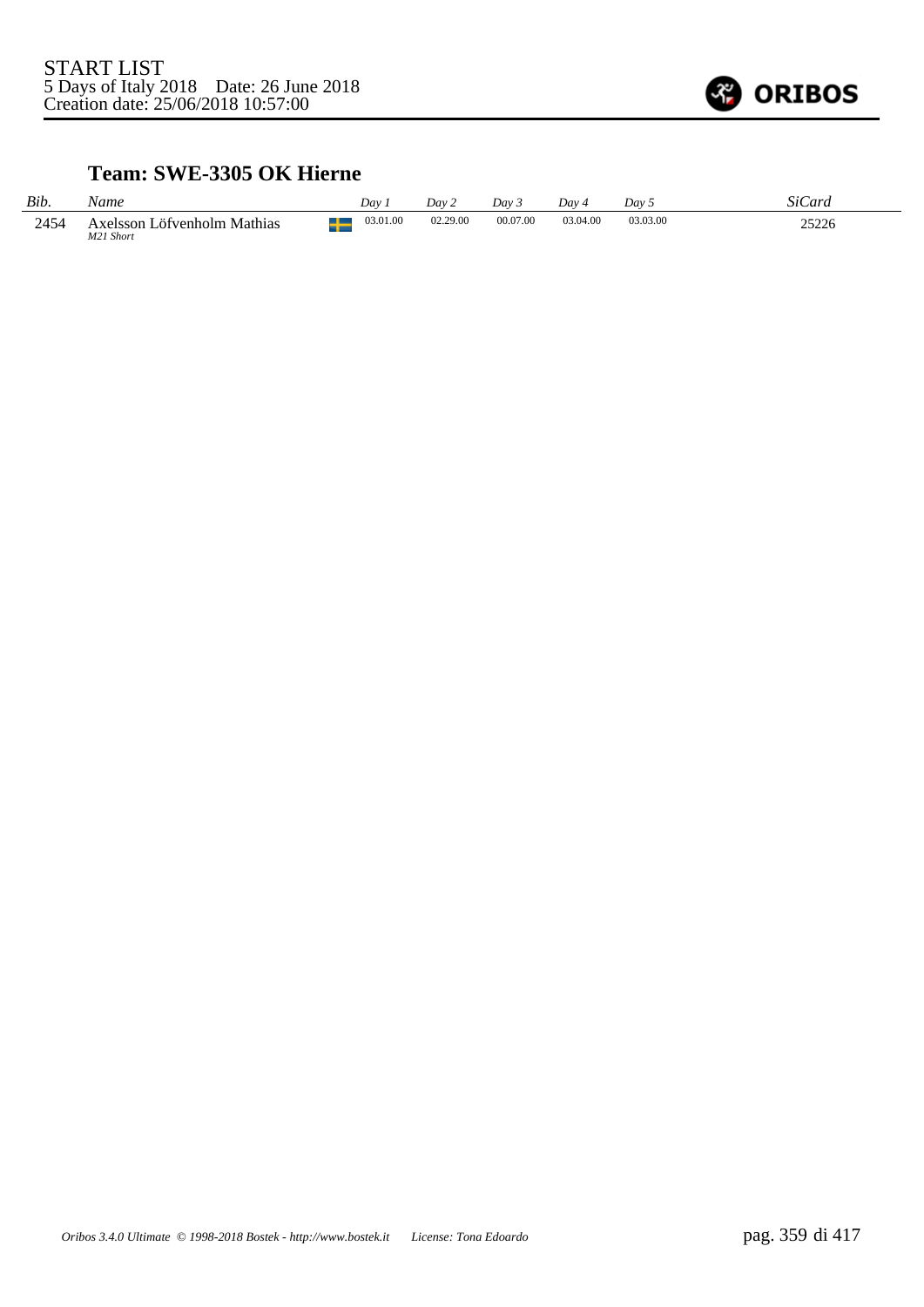

### **Team: SWE-3306 OK Kåre**

| Bib. | Name                | Dav      | Dav 2    | Dav 3    | Day 4    | Dav 5    | SiCard  |
|------|---------------------|----------|----------|----------|----------|----------|---------|
| 2455 | Östgren Karl<br>M50 | 01.34.00 | 01.35.00 | 01.33.00 | 01.42.00 | 00.11.00 | 7640507 |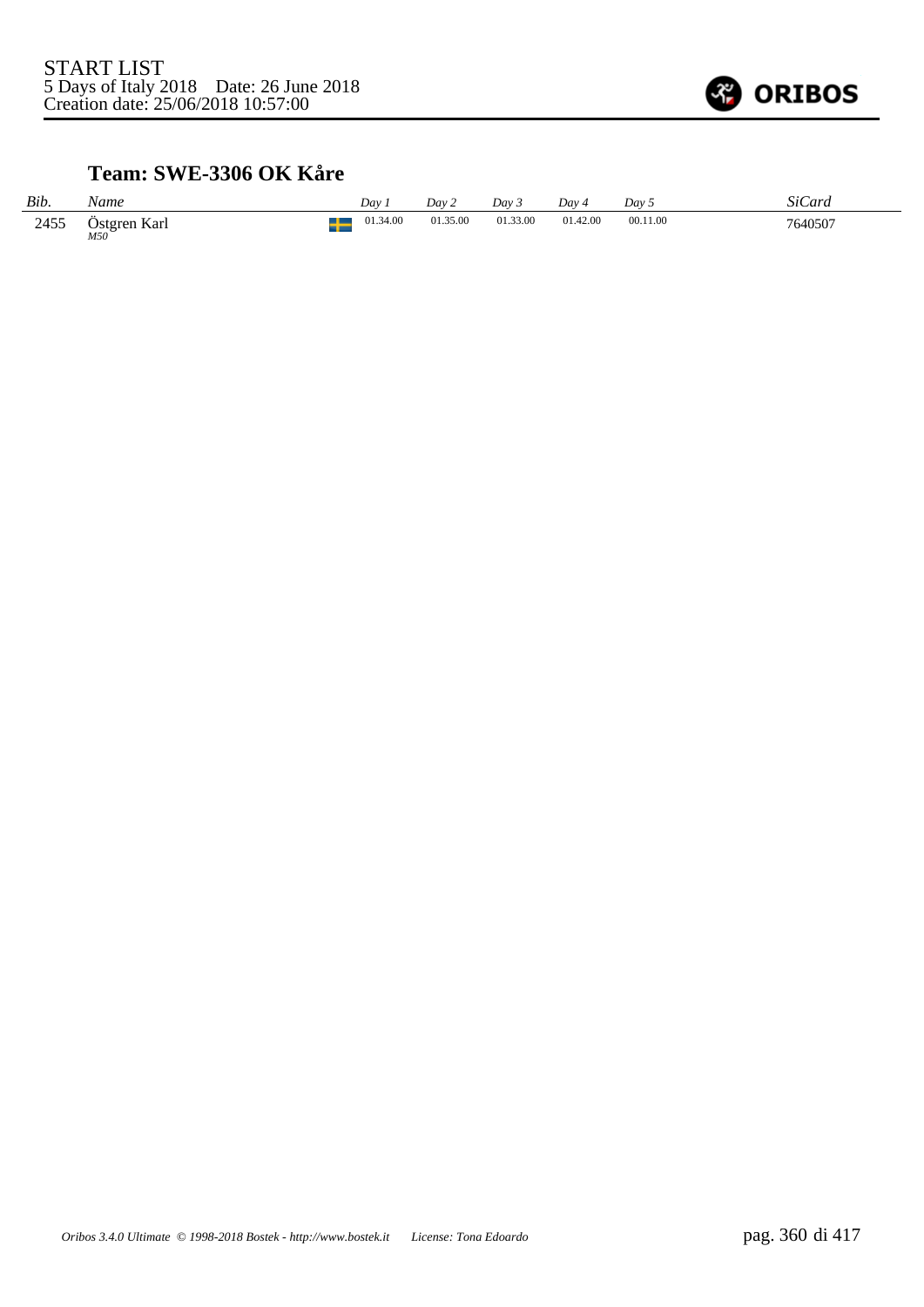

### **Team: SWE-3307 OK Kolmården**

| Bib. | Name                           | Dav 1                 | Day 2    | Dav 3    | Dav 4    | Day 5    | <i>SiCard</i> |
|------|--------------------------------|-----------------------|----------|----------|----------|----------|---------------|
| 2457 | Melin Leonardo<br>Direct Short | 00.46.00<br>–∟        | 00.55.00 | 00.51.00 | 02.03.00 | 01.07.00 | 1417442       |
| 2458 | Melin Sofia<br>W12             | 01.09.00<br><u>__</u> | 00.12.00 | 00.44.00 | 01.00.00 | 00.36.00 | 19467         |
| 2456 | Melin Gunnar<br>M50            | 01.52.00              | 01.49.00 | 02.12.00 | 01.43.00 | 00.19.00 | 7203449       |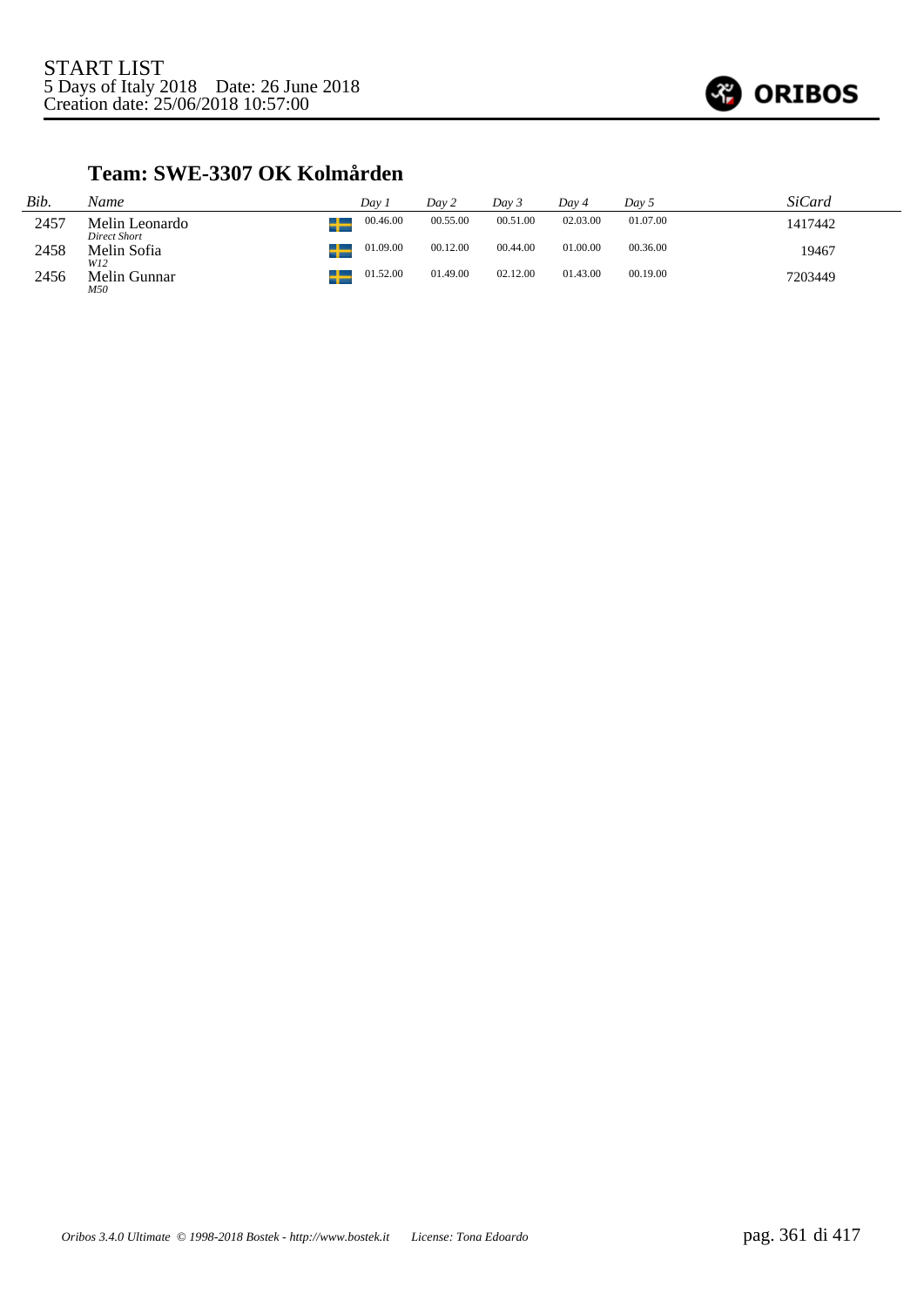

### **Team: SWE-3308 OK Kontinent**

| Bib. | Name                       | Dav 1    | Day 2    | Dav 3    | Dav 4    | Day 5    | <b>SiCard</b> |
|------|----------------------------|----------|----------|----------|----------|----------|---------------|
| 2462 | Schmidt Wilda<br>w<br>W12  | 00.57.00 | 00.18.00 | 00.46.00 | 01.16.00 | 00.34.00 | 2075337       |
| 2460 | Schmidt Saga<br>W16        | 02.10.00 | 01.08.00 | 00.46.00 | 00.12.00 | 02.26.00 | 1020907       |
| 2459 | w<br>Schmidt Oliver<br>M18 | 02.05.00 | 01.13.00 | 01.36.00 | 02.17.00 | 01.42.00 | 1001029       |
| 2461 | ┹<br>Schmidt Urban<br>M45  | 00.42.00 | 02.22.00 | 00.36.00 | 01.27.00 | 00.24.00 | 1720129       |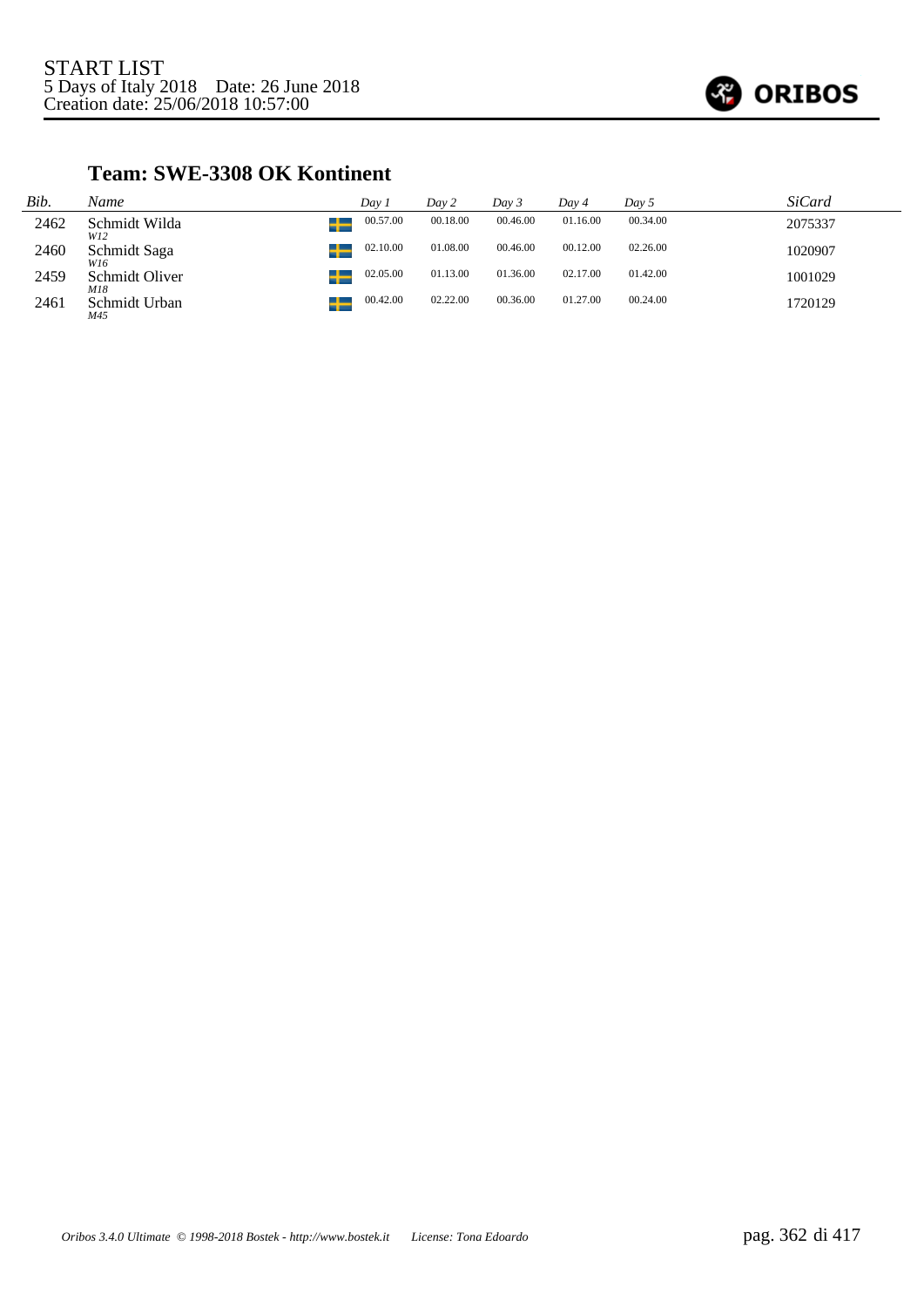

## **Team: SWE-3309 OK Kroppefjäll**

| Bib. | Name                        | Dav      | Day 2    | Dav 5    | Dav 4    | Dav 5    | SiCard  |
|------|-----------------------------|----------|----------|----------|----------|----------|---------|
| 2463 | Aronsson Arvid<br>M16       | 00.21.00 | 01.19.00 | 02.07.00 | 00.04.00 | 01.07.00 | 1020312 |
| 2464 | Halvarsson Christina<br>W50 | 00.56.00 | 02.13.00 | 01.52.00 | 02.04.00 | 00.25.00 | 14014   |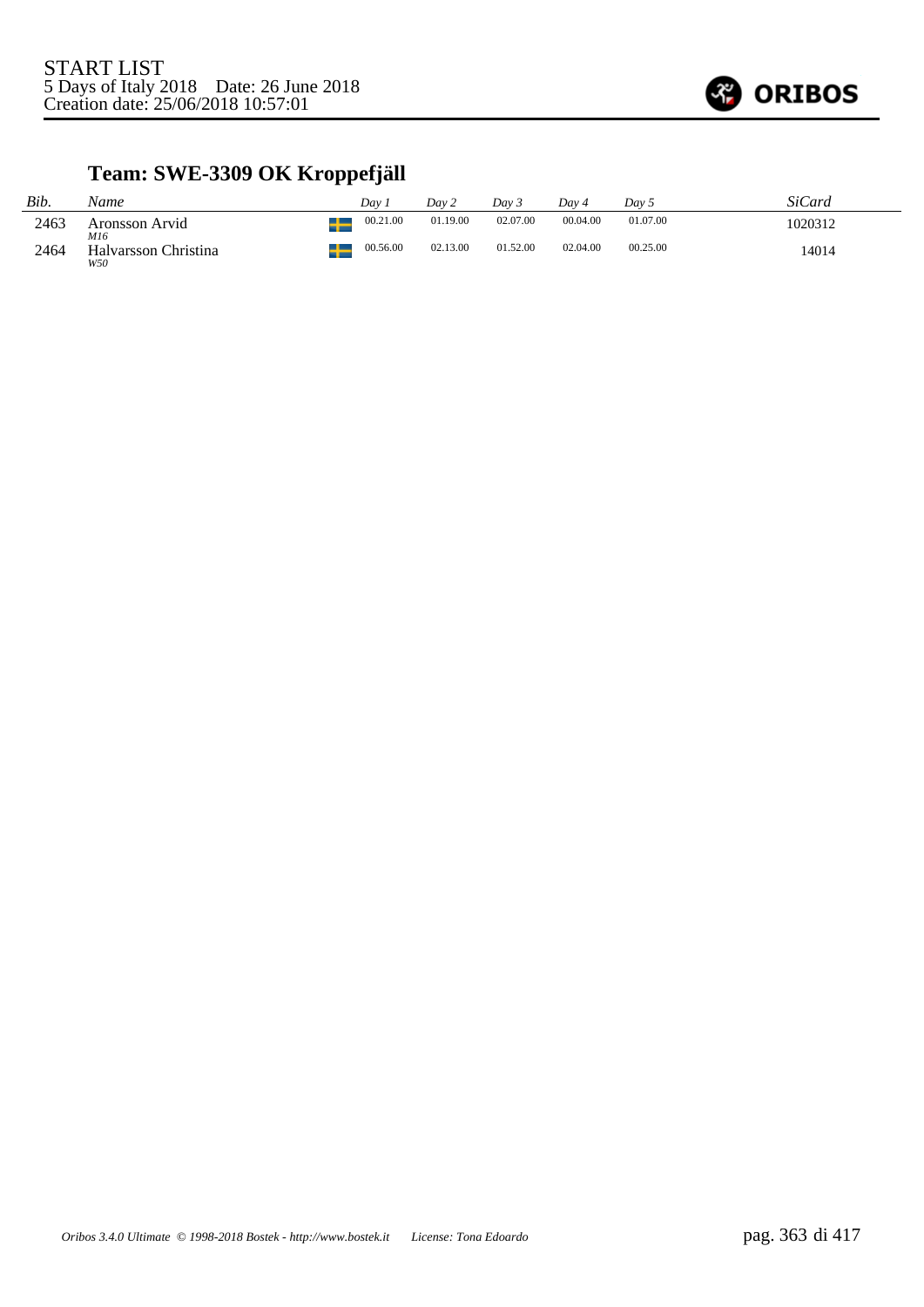

### **Team: SWE-3310 OK Landehof**

| Bib. | Name                             | Dav 1          | Day 2    | Dav 3    | Dav 4    | Day 5    | <i>SiCard</i> |
|------|----------------------------------|----------------|----------|----------|----------|----------|---------------|
| 2465 | Holmstrand Edith<br>W12          | 00.45.00<br>ட  | 00.28.00 | 01.00.00 | 01.02.00 | 00.40.00 | 9071223       |
| 2466 | <b>Holmstrand Maria</b><br>W35   | 02.16.00<br>22 | 00.14.00 | 00.58.00 | 00.05.00 | 02.05.00 | 790209        |
| 2467 | <b>Holmstrand Mattias</b><br>M40 | 00.21.00       | 02.35.00 | 02.37.00 | 02.40.00 | 00.17.00 | 780708        |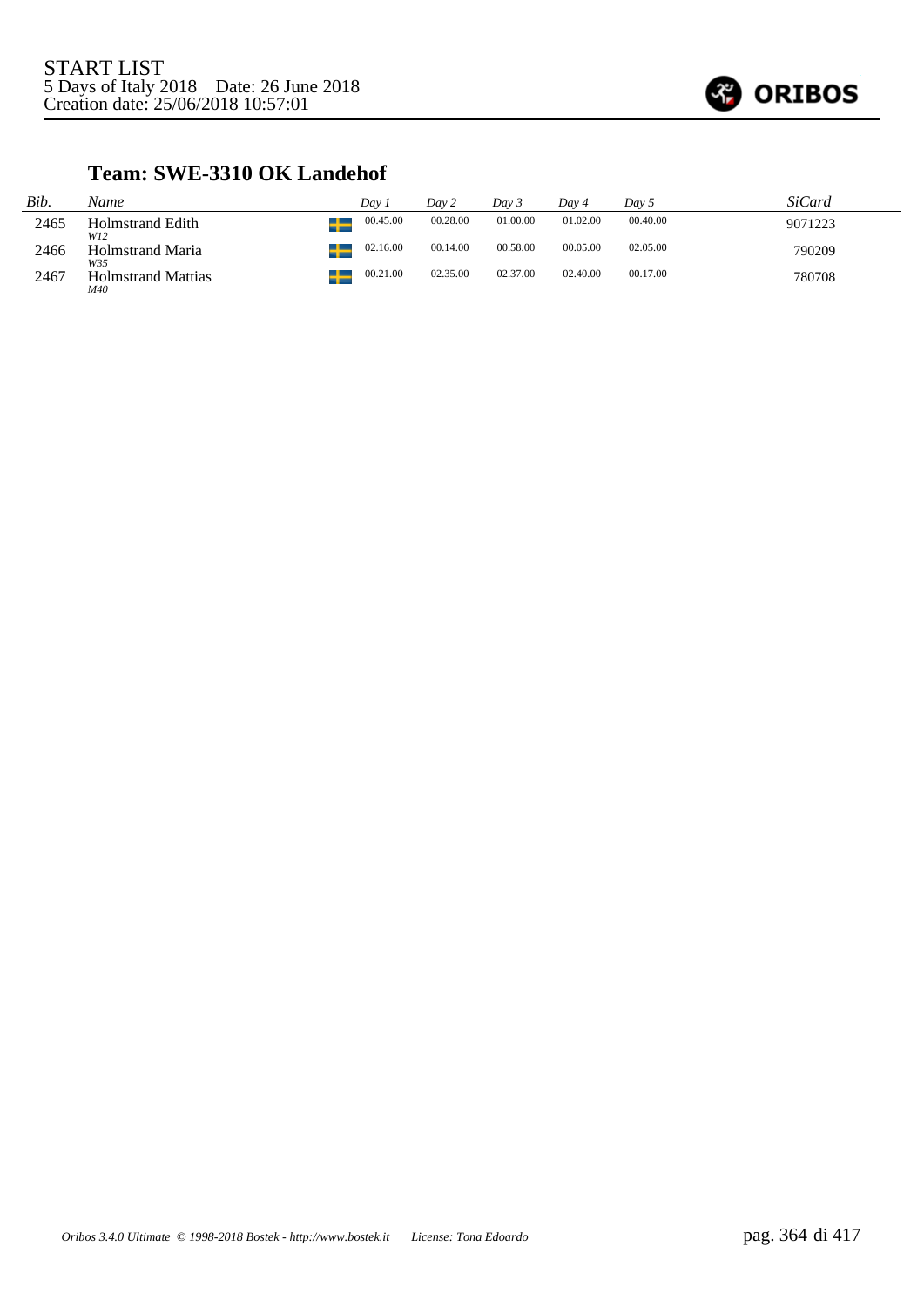

### **Team: SWE-3311 OK Linné**

| Bib. | Name                         | Day 1         | Day 2    | Day 3    | Day 4    | Day 5    | <b>SiCard</b> |
|------|------------------------------|---------------|----------|----------|----------|----------|---------------|
| 2476 | Nilsson Lisa<br>W14          | 01.26.00<br>╈ | 01.18.00 | 01.35.00 | 01.43.00 | 00.09.00 | 9987900       |
| 2473 | Boström Viktor<br>M14        | 00.10.00<br>╈ | 00.27.00 | 00.53.00 | 00.23.00 | 02.23.00 | 9040819       |
| 2478 | Nilsson Pelle<br>M16         | 00.35.00<br>┶ | 01.53.00 | 02.27.00 | 00.06.00 | 01.59.00 | 9997900       |
| 2471 | Boström Emil<br>M16          | 00.31.00<br>┶ | 00.39.00 | 01.19.00 | 01.40.00 | 00.37.00 | 9020326       |
| 2472 | Boström Sandra<br>W20        | 01.25.00<br>┶ | 01.45.00 | 00.13.00 | 00.40.00 | 00.41.00 | 9990602       |
| 2479 | Öberg Johanna<br>W21 Elite   | 01.35.00<br>┶ | 01.13.00 | 01.42.00 | 01.18.00 | 02.14.00 | 8356356       |
| 2480 | Ridefelt Albin<br>M21 Elite  | 02.18.00<br>╈ | 01.40.00 | 02.09.00 | 01.16.00 | 02.43.00 | 9111230       |
| 2468 | Andersson Jakob<br>M21 Elite | 01.30.00<br>╈ | 00.31.00 | 00.54.00 | 01.43.00 | 01.40.00 | 1867703       |
| 2475 | Nilsson Helene<br>W40        | 00.41.00<br>┶ | 02.28.00 | 01.40.00 | 01.29.00 | 02.42.00 | 18645         |
| 2477 | Nilsson Mattias<br>M45       | 00.14.00<br>┶ | 00.52.00 | 01.06.00 | 02.05.00 | 01.36.00 | 7907034       |
| 2470 | Boström Carina<br>W45        | 00.16.00<br>┶ | 01.09.00 | 01.55.00 | 01.34.00 | 01.37.00 | 43943         |
| 2469 | Boström Anders<br>M45        | 01.08.00<br>╈ | 00.30.00 | 02.08.00 | 02.35.00 | 00.54.00 | 1406186       |
| 2481 | Ridefelt Peter<br>M55        | 01.42.00<br>╈ | 01.51.00 | 02.18.00 | 01.18.00 | 01.14.00 | 591119        |
| 2474 | Gullberg Urban<br>M75        | 00.23.00<br>┶ | 00.58.00 | 00.44.00 | 00.53.00 | 00.31.00 | 29762         |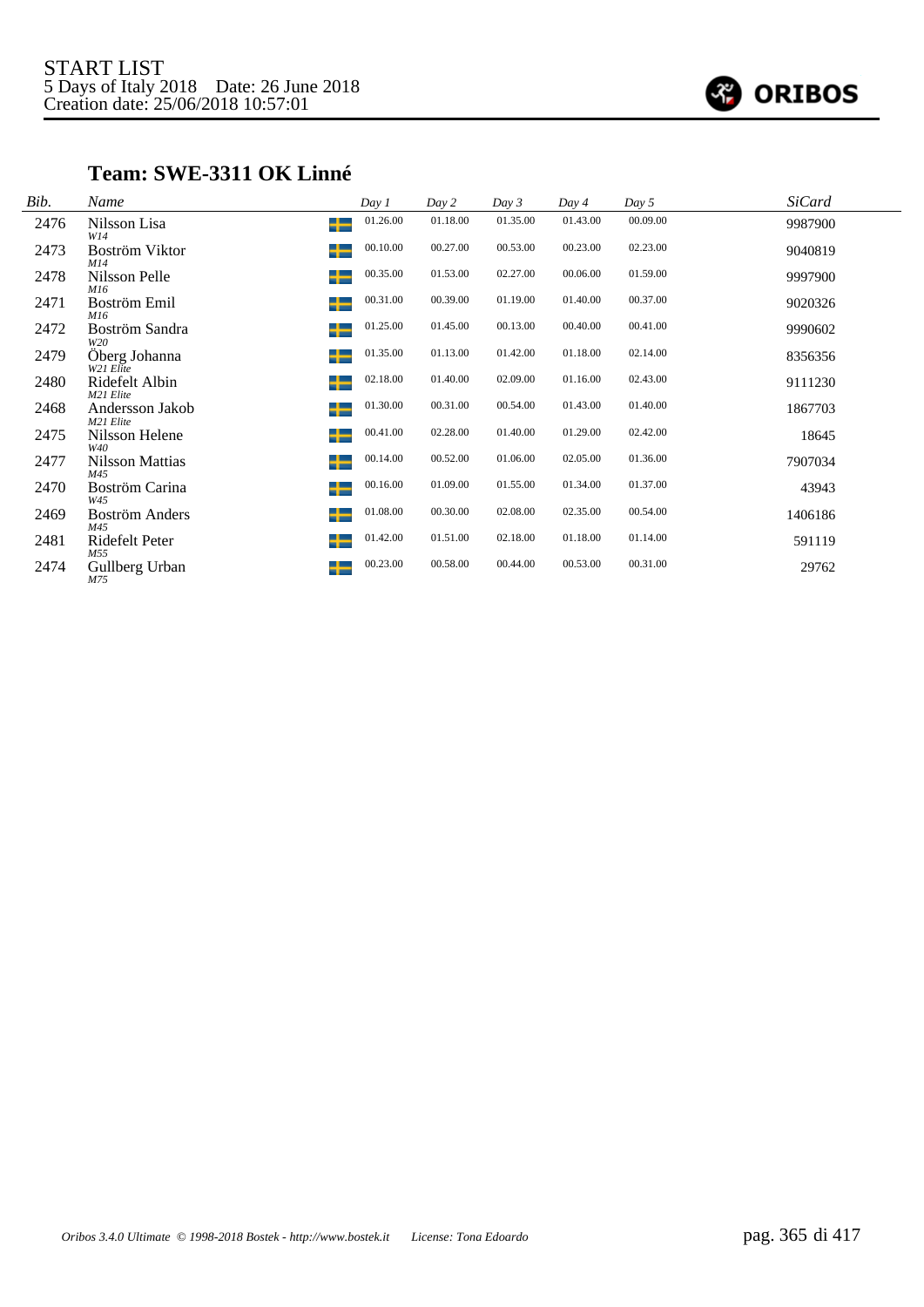

### **Team: SWE-3312 OK Måsen**

| Bib. | Name                              | Day 1    | Day 2    | Day 3    | Day 4    | Day 5    | <i>SiCard</i> |
|------|-----------------------------------|----------|----------|----------|----------|----------|---------------|
| 2482 | Bergendahl Titti<br>┶<br>W65      | 00.41.00 | 01.05.00 | 00.30.00 | 01.43.00 | 00.35.00 | 9520605       |
| 2486 | Holgersson Hans<br>M70            | 01.28.00 | 00.48.00 | 01.11.00 | 00.09.00 | 02.28.00 | 9470928       |
| 2487 | <b>Holgersson Vivianne</b><br>W70 | 02.17.00 | 00.56.00 | 00.38.00 | 00.25.00 | 00.52.00 | 7205947       |
| 2483 | ┶<br>Carlén Gunnar<br>M70         | 00.28.00 | 01.42.00 | 00.20.00 | 01.54.00 | 00.43.00 | 9460327       |
| 2485 | Hasselbo Anders<br>┶<br>M70       | 02.04.00 | 00.33.00 | 02.41.00 | 00.57.00 | 00.34.00 | 264140        |
| 2484 | Greis Ingemar<br>M75              | 00.40.00 | 01.06.00 | 00.26.00 | 00.49.00 | 00.29.00 | 362074        |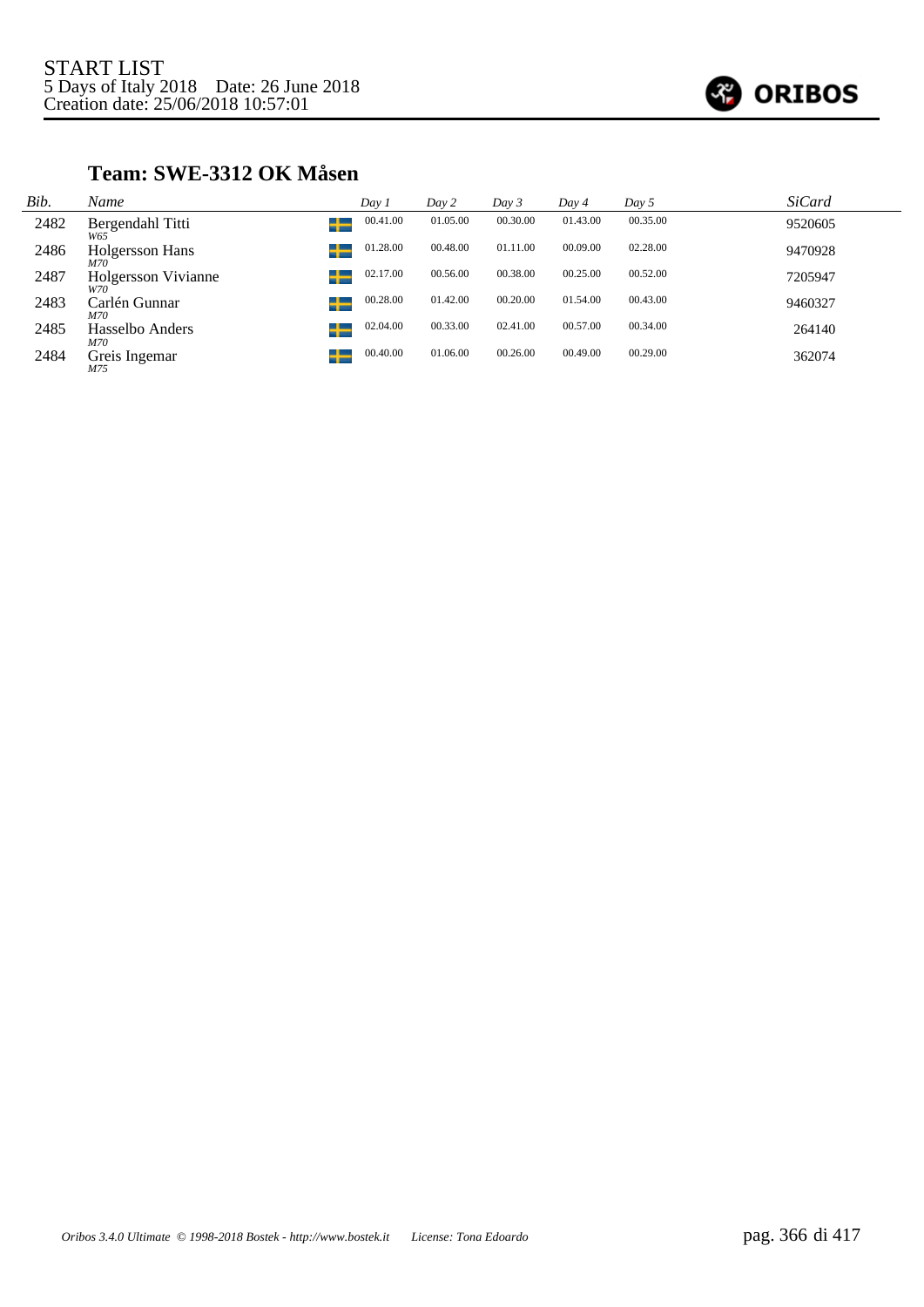

#### **Team: SWE-3313 OK Nackhe**

| Bib. | Name                    | Dav      | Dav 2    | Dav 3    | Dav 4    | Dav 5    | SiCard  |
|------|-------------------------|----------|----------|----------|----------|----------|---------|
| 2488 | Zederin Linus<br>M14    | 00.24.00 | 00.44.00 | 00.31.00 | 00.21.00 | 02.09.00 | 7438422 |
| 2489 | Zederin Weronica<br>W45 | 01.24.00 | 01.35.00 | 02.01.00 | 00.58.00 | 01.35.00 | 18514   |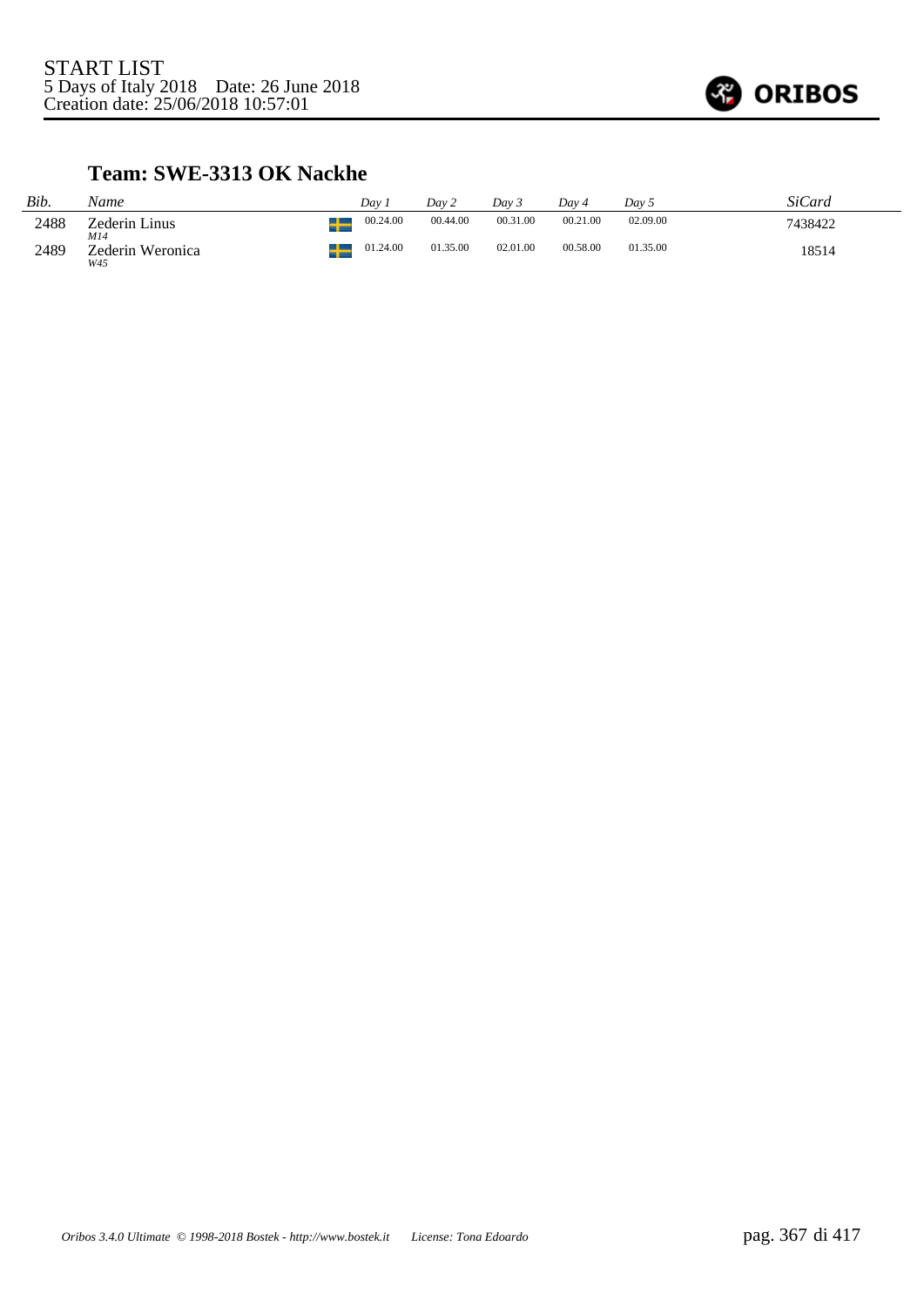

### **Team: SWE-3314 OK Orion**

| Bib. | Name                     | Dav      | Dav 2    | Dav 3    | Dav 4    | Day 5    | SiCard  |
|------|--------------------------|----------|----------|----------|----------|----------|---------|
| 2491 | Hermansson Ulrika<br>W45 | 01.56.00 | 02.15.00 | 01.41.00 | 00.44.00 | 01.09.00 | 7710203 |
| 2490 | Carlsson Lars<br>M50     | 02.08.00 | 02.26.00 | 02.07.00 | 01.39.00 | 01.45.00 | 7651004 |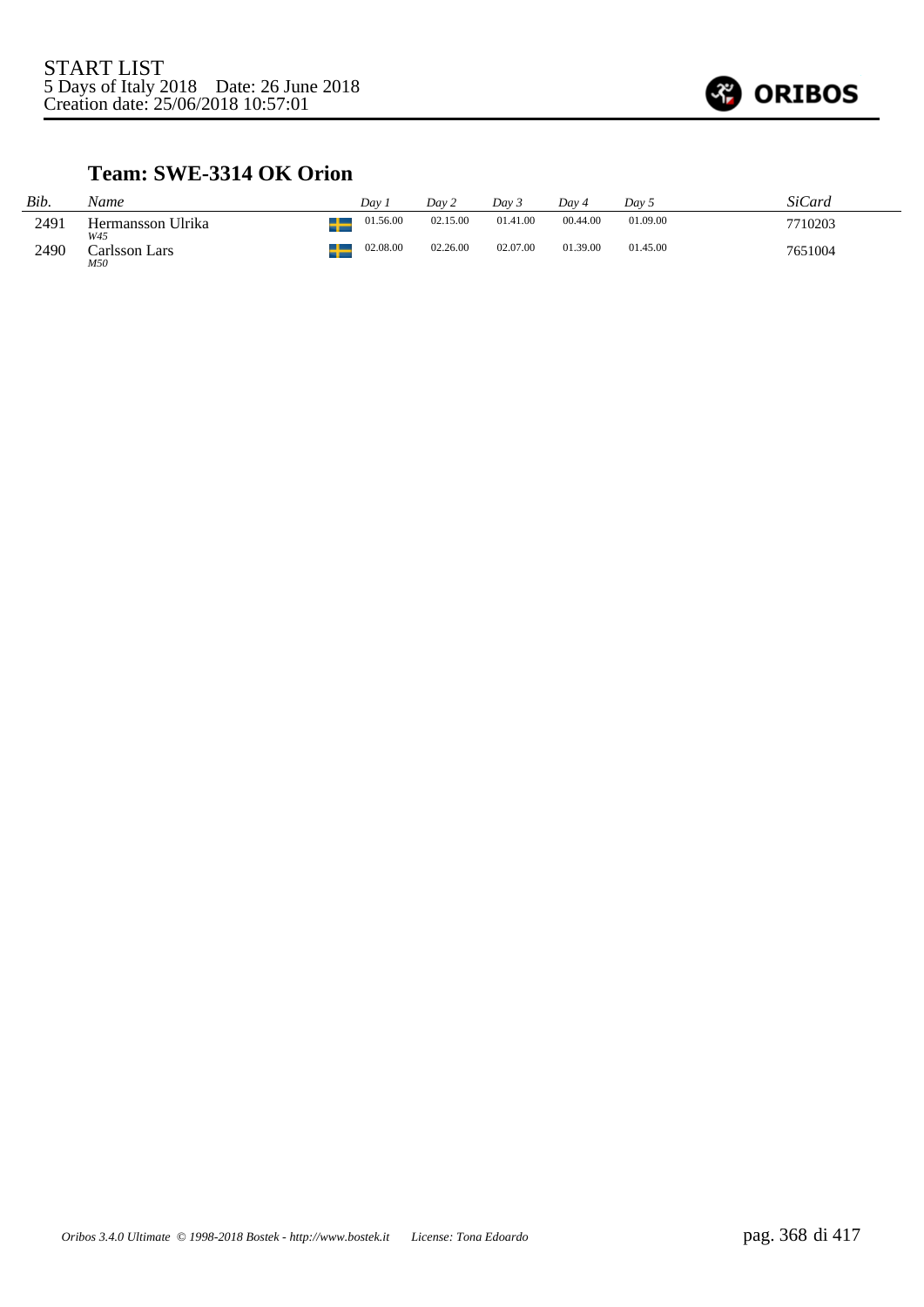

#### **Team: SWE-3315 OK Pan-Kristianstad**

| Bib. | Name                 | Dav 1    | Dav 2    | Day 3    | Dav 4    | Day 5    | SiCard |
|------|----------------------|----------|----------|----------|----------|----------|--------|
| 2493 | Engelby Ulla         | 01.42.00 | 01.34.00 | 00.34.00 | 00.17.00 | 01.30.00 | 540609 |
| 2492 | Bengtsson Peo<br>M80 | 02.01.00 | 00.19.00 | 00.19.00 | 00.18.00 | 00.12.00 | 330818 |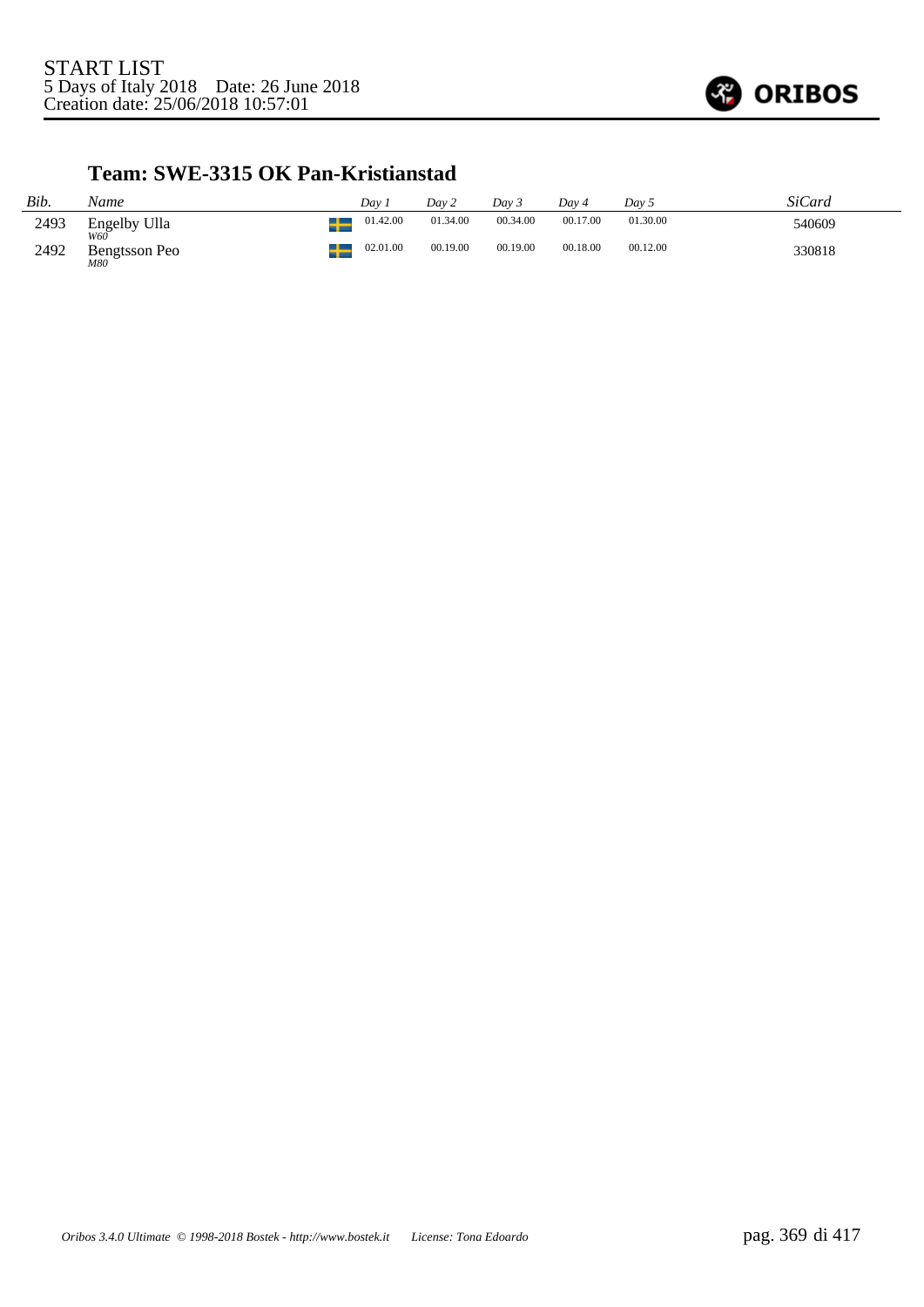

### **Team: SWE-3316 OK Renen**

| Bib. | Name                                | Dav 1         | Day 2    | Day 3    | Day 4    | Day 5    | SiCard  |
|------|-------------------------------------|---------------|----------|----------|----------|----------|---------|
| 2495 | Leffler Rosendahl Signe<br>W21 Long | 01.50.00<br>┹ | 01.15.00 | 01.28.00 | 02.26.00 | 00.46.00 | 7971126 |
| 2496 | Rosendahl Agnes<br>W21 Long         | 01.22.00      | 00.51.00 | 02.04.00 | 02.02.00 | 00.40.00 | 941124  |
| 2497 | Rosendahl Krister<br>M50            | 01.05.00<br>┹ | 01.14.00 | 01.01.00 | 02.33.00 | 01.12.00 | 556406  |
| 2494 | Leffler Eva<br>W55                  | 01.11.00      | 00.41.00 | 01.39.00 | 00.28.00 | 01.55.00 | 630104  |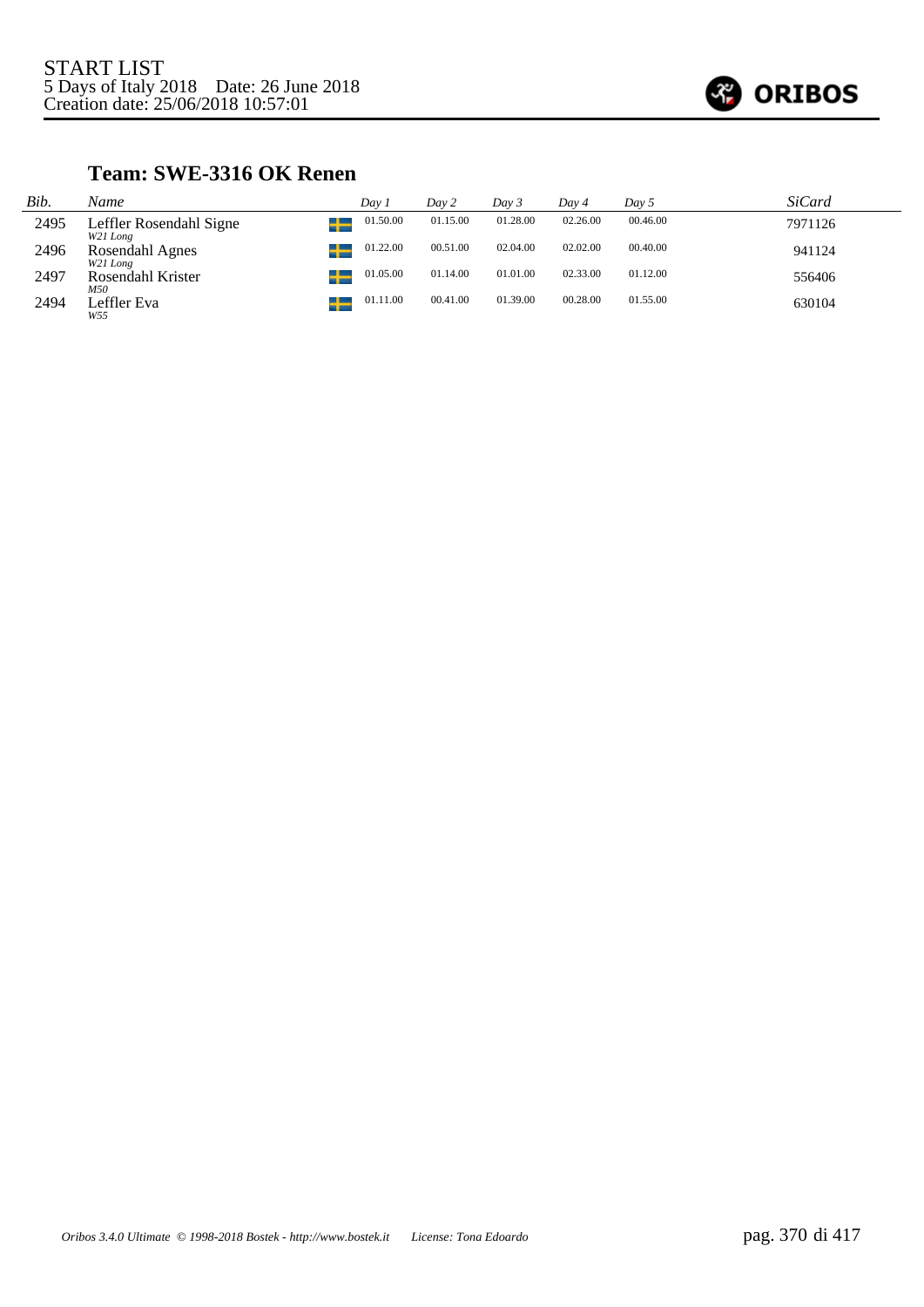

### **Team: SWE-3317 OK Roxen**

| Bib. | Name                         | Dav      | Day 2    | Dav 3    | Dav 4    | Day 5    | SiCard  |
|------|------------------------------|----------|----------|----------|----------|----------|---------|
| 2499 | Östlund Bengt                | 01.11.00 | 01.45.00 | 00.30.00 | 00.36.00 | 01.21.00 | 7520707 |
| 2498 | M65<br>Östlund Barbro<br>W65 | 00.59.00 | 00.38.00 | 00.27.00 | 01.55.00 | 00.59.00 | 7520120 |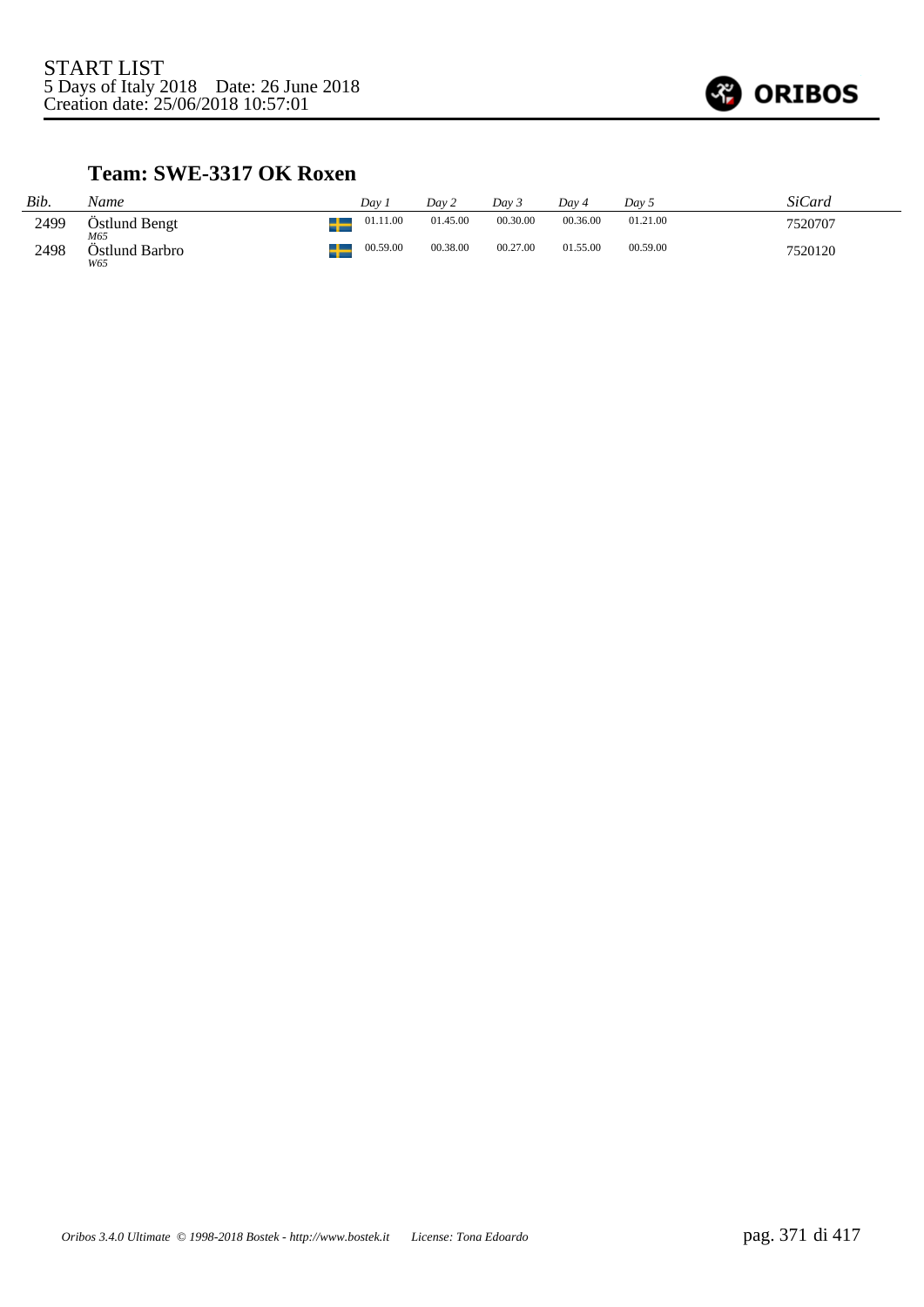

# **Team: SWE-3318 OK Skogsfalken**

| Bib. | Name                      | Dav      | Dav 2    | Dav 3    | Dav 4    | Dav 5    | SiCard |
|------|---------------------------|----------|----------|----------|----------|----------|--------|
| 2501 | Bergman Lina<br>W21 Elite | 02.43.00 | 00.16.00 | 02.48.00 | 00.51.00 | 02.48.00 | 820203 |
| 2500 | Bergman Isak<br>M21 Elite | 00.33.00 | 02.43.00 | 00.51.00 | 02.43.00 | 00.28.00 | 820900 |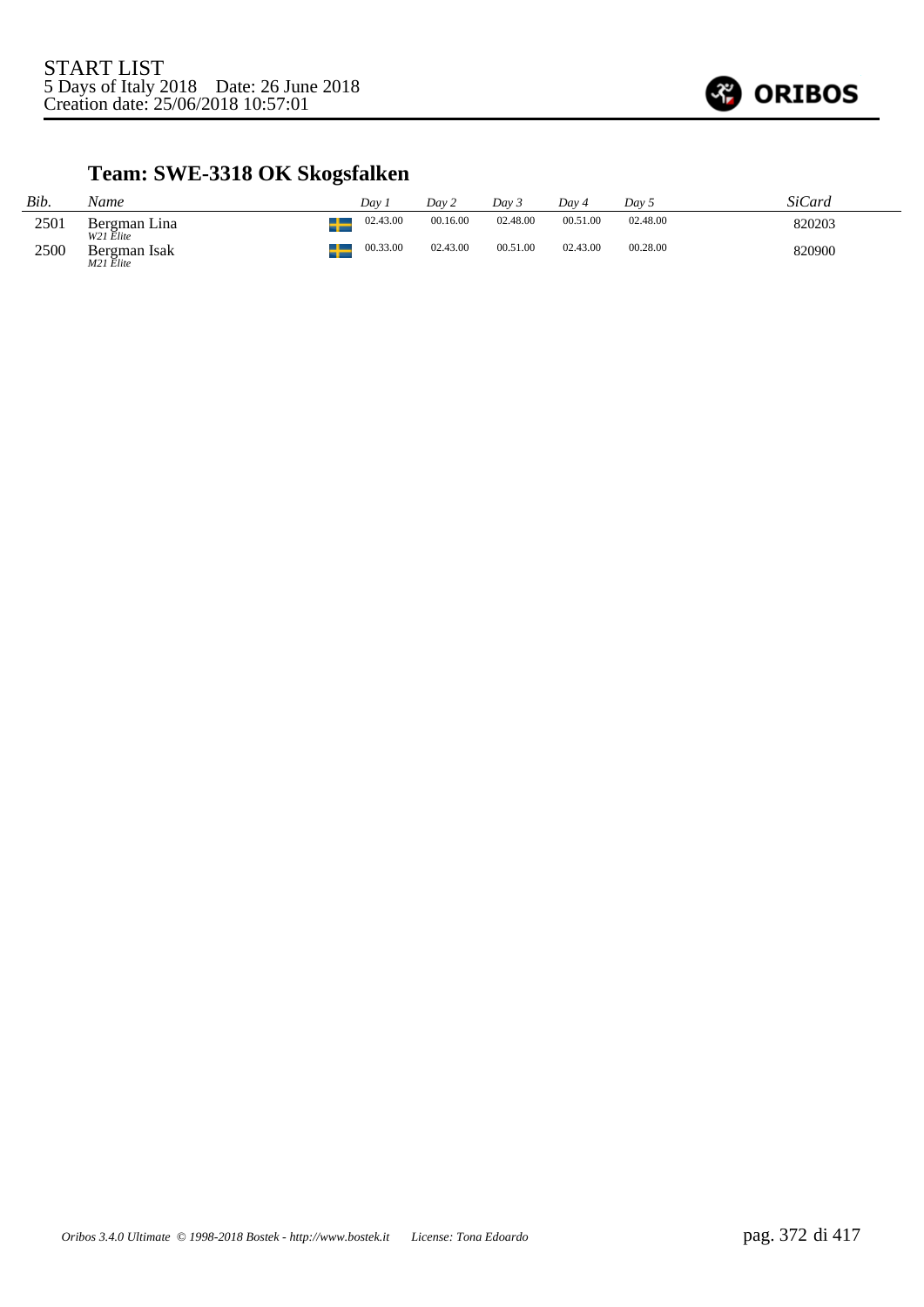

# **Team: SWE-3319 OK Skogsstjärnan**

| Bib. | Name                             | Day 1             | Day 2                | Day 3    | Day 4            | Day 5    | <b>SiCard</b> |
|------|----------------------------------|-------------------|----------------------|----------|------------------|----------|---------------|
| 2504 | Mårtensson Johan<br>M16          | 01.07.00<br>$\pm$ | 00.43.00             | 01.33.00 | 00.56.00         | 00.27.00 | 9030615       |
| 2503 | Mårtensson Hanna<br>W20          | 01.17.00          | 02.07.00             | 00.19.00 | 00.52.00         | 00.15.00 | 9904299       |
| 2502 | Mårtensson Björn<br>M45          | 01.40.00<br>÷     | 01.08.00             | 02.34.00 | 02.41.00         | 02.26.00 | 436108        |
| 2505 | Mårtensson Karin<br>Direct Short | 00.54.00          | $-1 - 1 - 1 - 1 - 1$ | 00.40.00 | $-2 - 2 - 2 - 1$ | 00.40.00 | 219955        |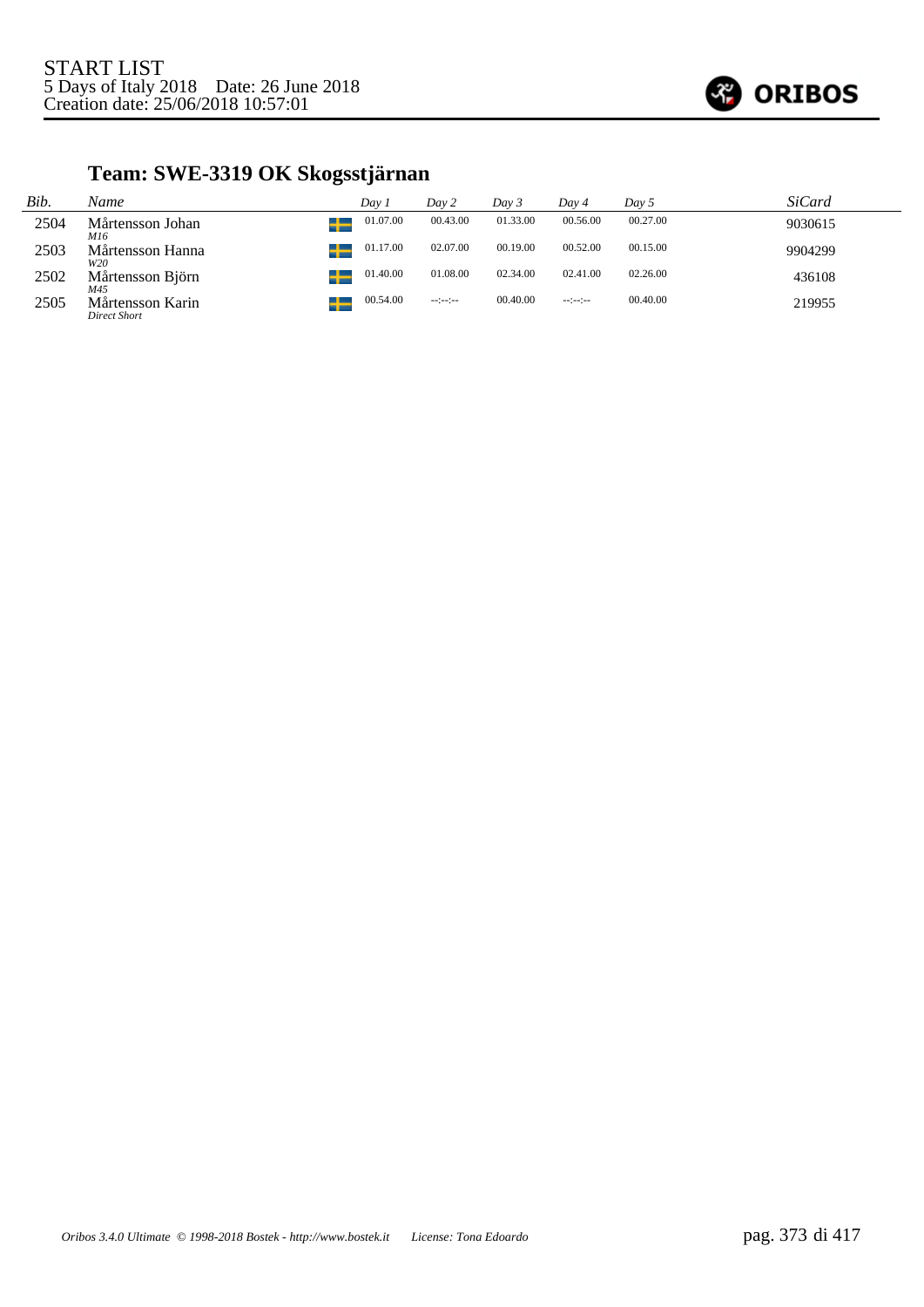

#### **Team: SWE-3320 OK Södertörn**

| Bib. | Name                            | Day 1    | Day 2    | Day 3    | Day 4    | Day 5    | <b>SiCard</b> |
|------|---------------------------------|----------|----------|----------|----------|----------|---------------|
| 2511 | ┶<br>Schandl Alexander<br>M20   | 01.38.00 | 00.36.00 | 01.11.00 | 03.02.00 | 01.05.00 | 2089399       |
| 2510 | ╈<br>Lindbärg Hugo<br>M20       | 01.29.00 | 00.24.00 | 00.50.00 | 01.47.00 | 01.45.00 | 1990820       |
| 2508 | ┶<br>Eklöw Georg<br>M20         | 02.47.00 | 01.12.00 | 00.29.00 | 02.47.00 | 01.27.00 | 8240599       |
| 2509 | ╈<br>Eklöw Nils<br>M50          | 02.12.00 | 01.23.00 | 01.15.00 | 02.11.00 | 01.42.00 | 990500        |
| 2507 | ╅<br><b>Backlund Per</b><br>M55 | 02.05.00 | 02.18.00 | 02.17.00 | 01.22.00 | 01.58.00 | 9600225       |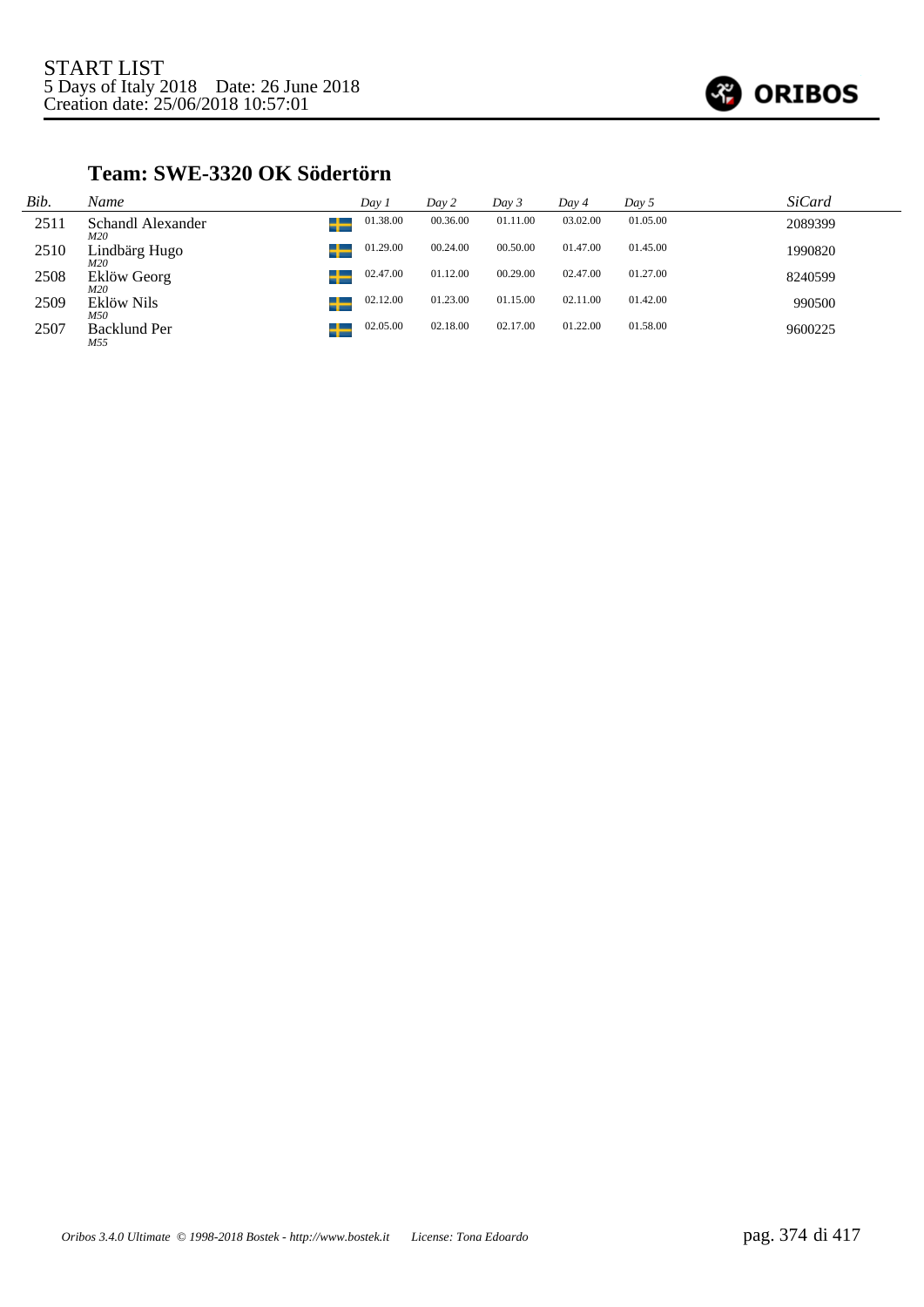

# **Team: SWE-3321 OK Tyr**

| Bib. | Name                     | Dav.     | Dav 2    | Dav 3    | Dav 4    | Day 5    | SiCard |
|------|--------------------------|----------|----------|----------|----------|----------|--------|
| 2512 | Lisa<br>Annersand<br>W60 | 01.28.00 | 00.28.00 | 01.06.00 | 01.47.00 | 01.50.00 | 402858 |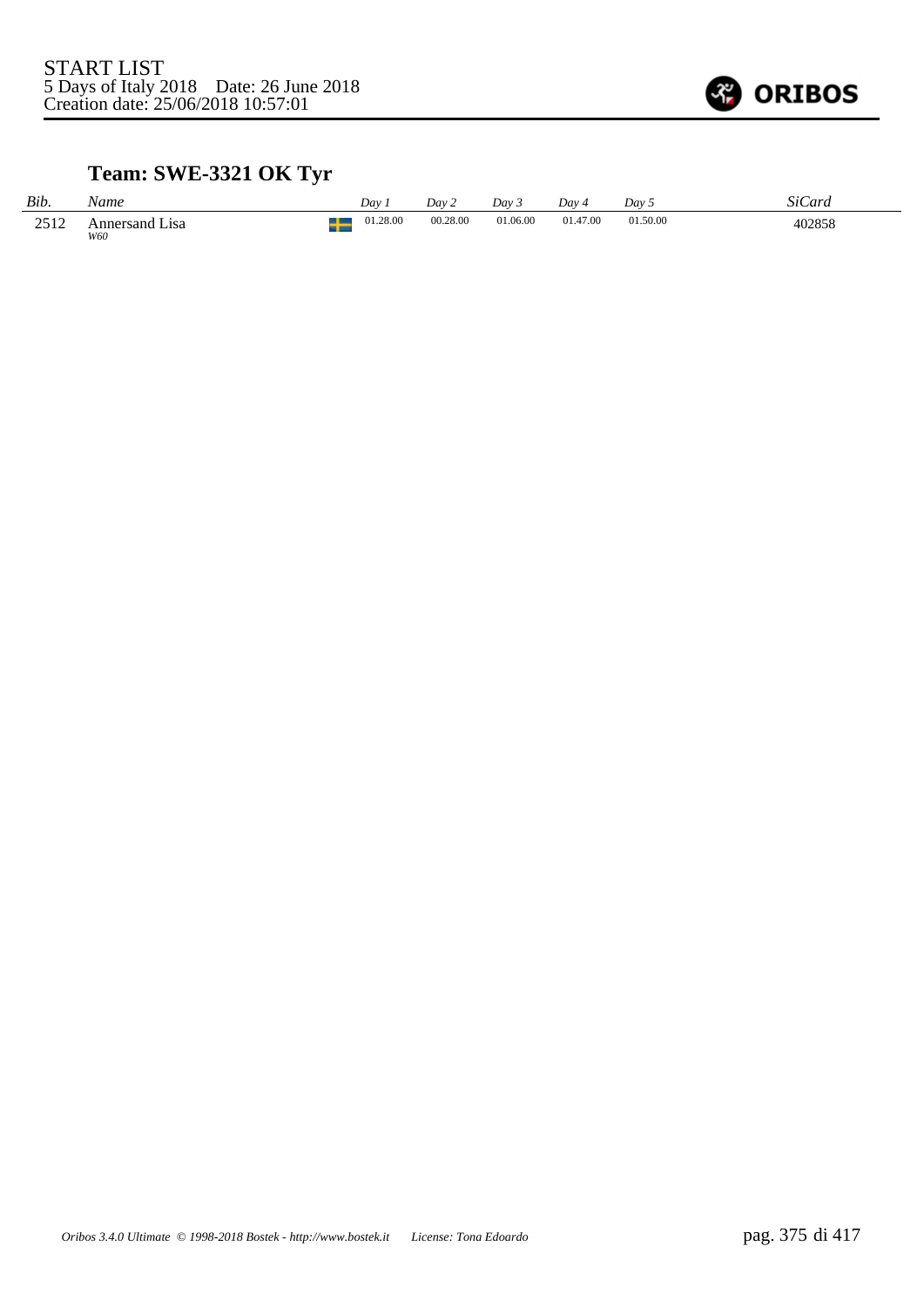

# **Team: SWE-3322 Östersunds OK**

| Bib. | Name                          | Dav      | Day 2    | Dav 3    | Day 4    | Day 5    | SiCard  |
|------|-------------------------------|----------|----------|----------|----------|----------|---------|
| 2513 | Hammarfalk Kristina           | 01.27.00 | 01.27.00 | 01.01.00 | 00.52.00 | 02.17.00 | 2085498 |
| 2514 | W55<br>Strinnholm Lars<br>M65 | 01.37.00 | 01.57.00 | 01.30.00 | 00.22.00 | 00.33.00 | 8165900 |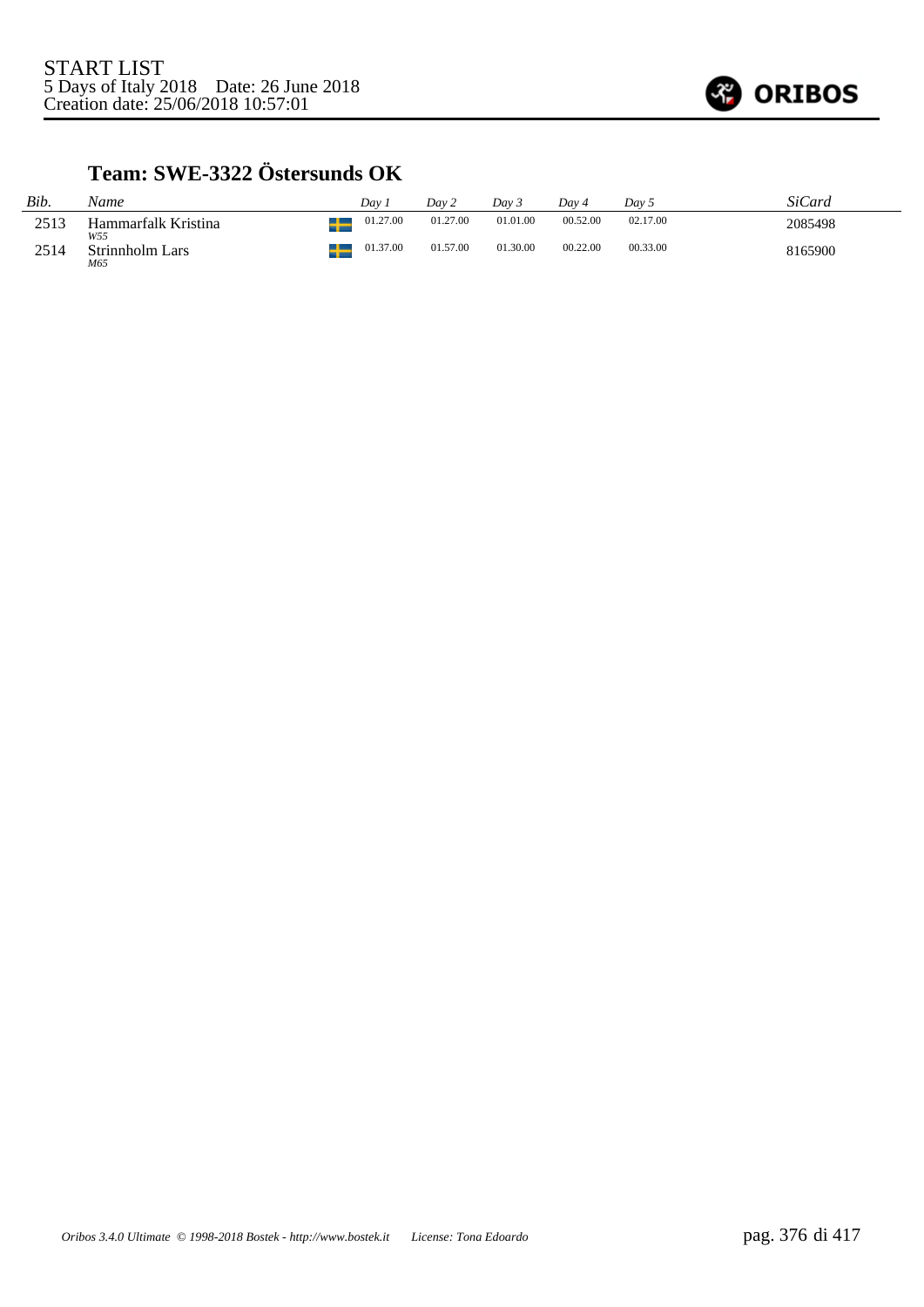

### **Team: SWE-3323 Piteå IF**

| Bib. | Name                                    | Day 1    | Day 2    | Day 3    | Day 4    | Day 5    | SiCard  |
|------|-----------------------------------------|----------|----------|----------|----------|----------|---------|
| 2515 | Karlsson Andreas<br>M20                 | 02.32.00 | 00.45.00 | 00.35.00 | 02.41.00 | 01.39.00 | 9903100 |
| 2517 | Ŧ<br><b>Karlsson Marcus</b><br>M21 Long | 00.10.00 | 01.29.00 | 01.13.00 | 00.33.00 | 00.35.00 | 437295  |
| 2519 | <b>Karlsson Tobias</b><br>┵<br>M21 Long | 00.34.00 | 00.38.00 | 01.04.00 | 01.33.00 | 01.38.00 | 448524  |
| 2518 | ┶<br>Karlsson Maria<br>W45              | 00.54.00 | 01.49.00 | 02.41.00 | 01.30.00 | 01.05.00 | 437296  |
| 2516 | ÷<br>Karlsson Göran<br>M50              | 01.37.00 | 01.51.00 | 02.21.00 | 02.38.00 | 00.20.00 | 448587  |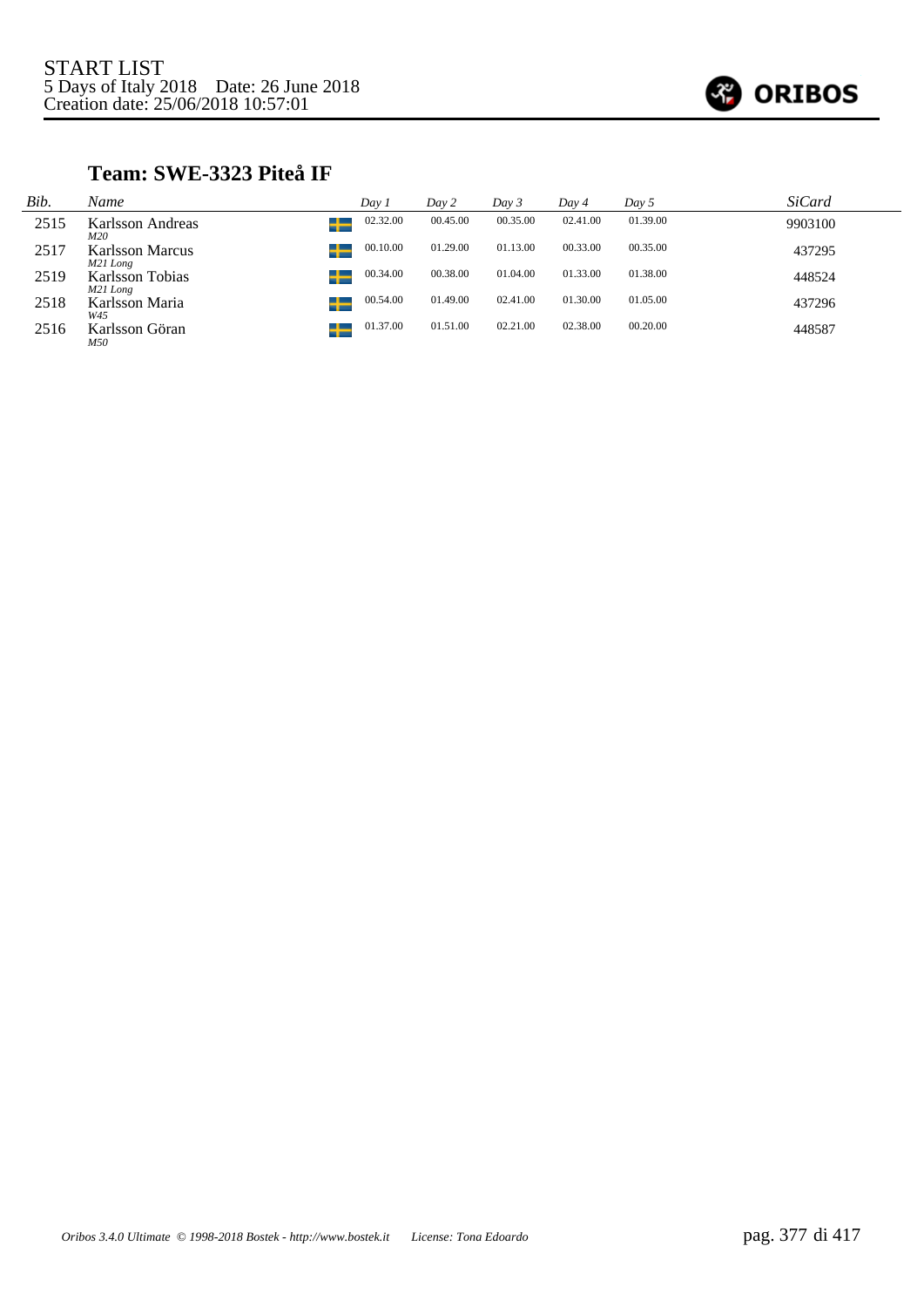

#### **Team: SWE-3324 PWT NOR - SMOL**

| Bib. | Name                                  | Dav.          | Dav 2    | Dav 3    | Day 4    | Dav 5    | SiCard |
|------|---------------------------------------|---------------|----------|----------|----------|----------|--------|
| 2520 | Mårtensson Anna Lena Margareta<br>W60 | 00.38.00<br>╈ | 01.06.00 | 00.24.00 | 01.29.00 | 01.04.00 | 208908 |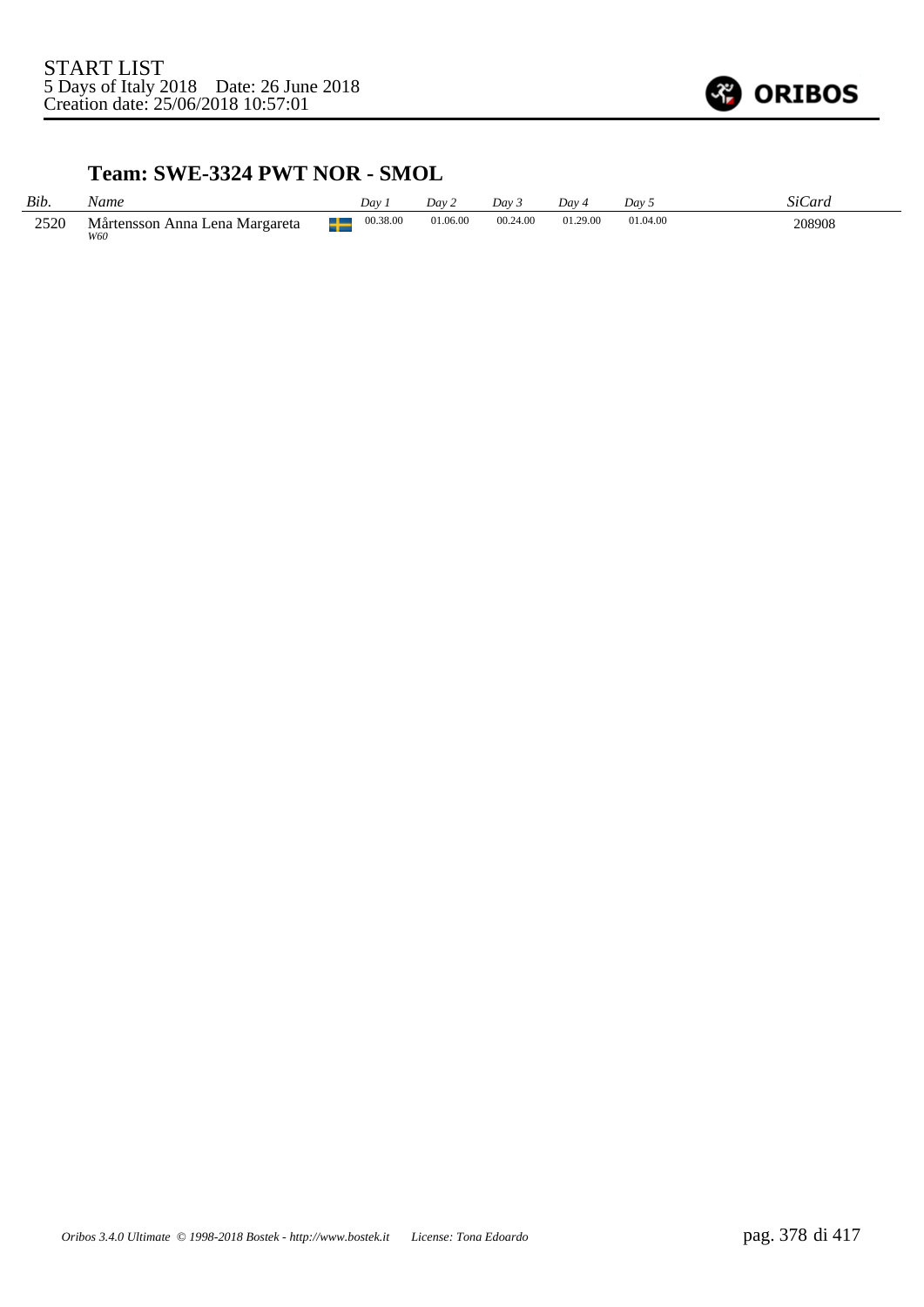

### **Team: SWE-3325 PWT SWE**

| Bib. | Name                     |    | Dav 1    | Dav 2    | Day 3    | Dav 4    | Day 5    | SiCard  |
|------|--------------------------|----|----------|----------|----------|----------|----------|---------|
| 2522 | Spik Per                 | ╅  | 01.03.00 | 02.18.00 | 02.03.00 | 01.15.00 | 00.12.00 | 258397  |
| 2521 | M50<br>Spik Clara<br>WI8 | –∟ | 01.43.00 | 01.57.00 | 00.13.00 | 00.30.00 | 00.27.00 | 1010717 |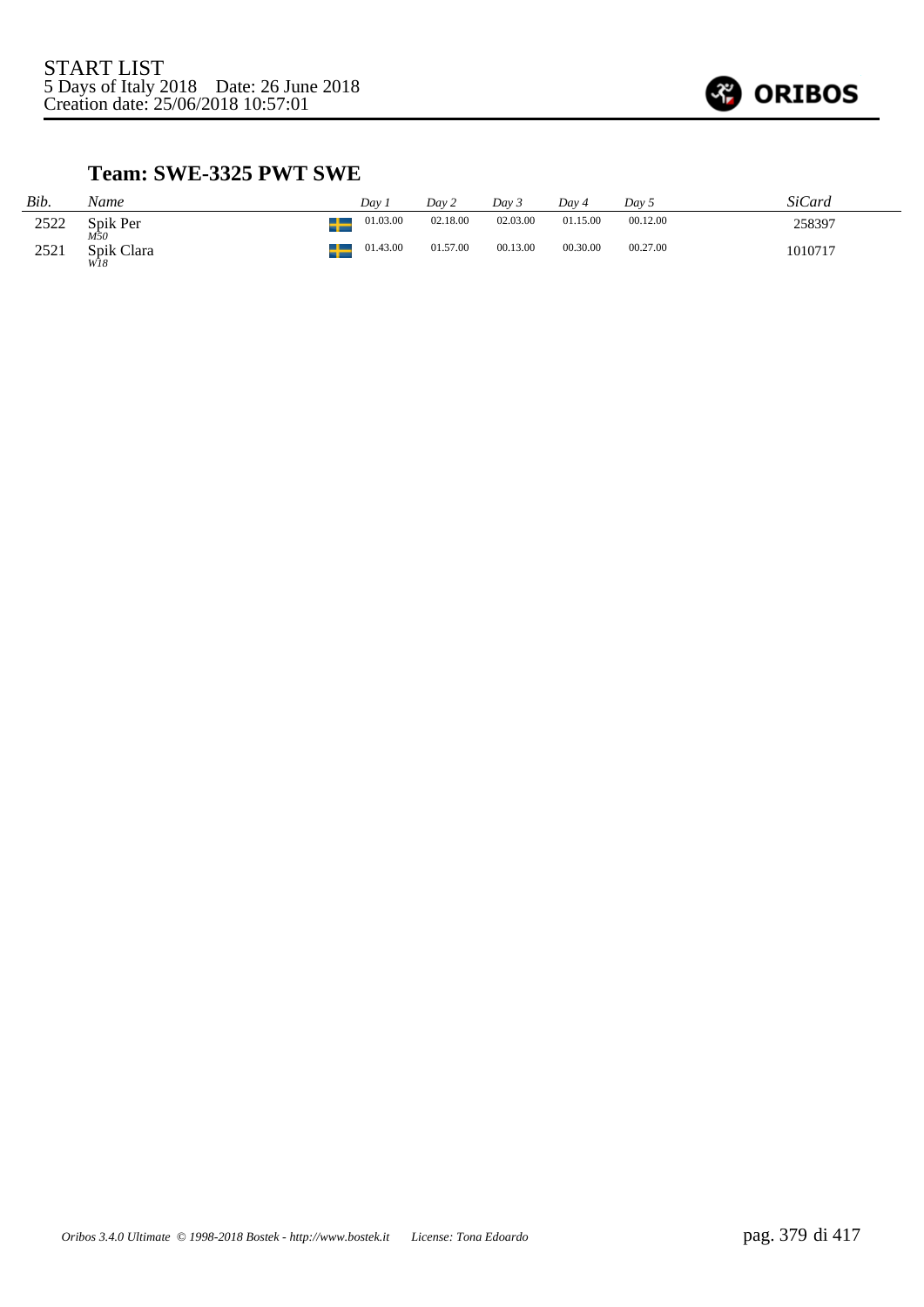

# **Team: SWE-3326 PWT SWE - IF Rigor**

| Bib. | Name                            |   | Dav      | Day 2    | Dav <sub>3</sub> | Dav 4    | Day 5    | SiCard  |
|------|---------------------------------|---|----------|----------|------------------|----------|----------|---------|
| 2524 | <b>Toftered Cecilia</b><br>W55  | ┶ | 00.57.00 | 01.13.00 | 01.43.00         | 00.54.00 | 02.03.00 | 441575  |
| 2523 | Jepsson Kjell<br><sup>M70</sup> |   | 02.22.00 | 01.09.00 | 00.41.00         | 01.27.00 | 02.22.00 | 2075451 |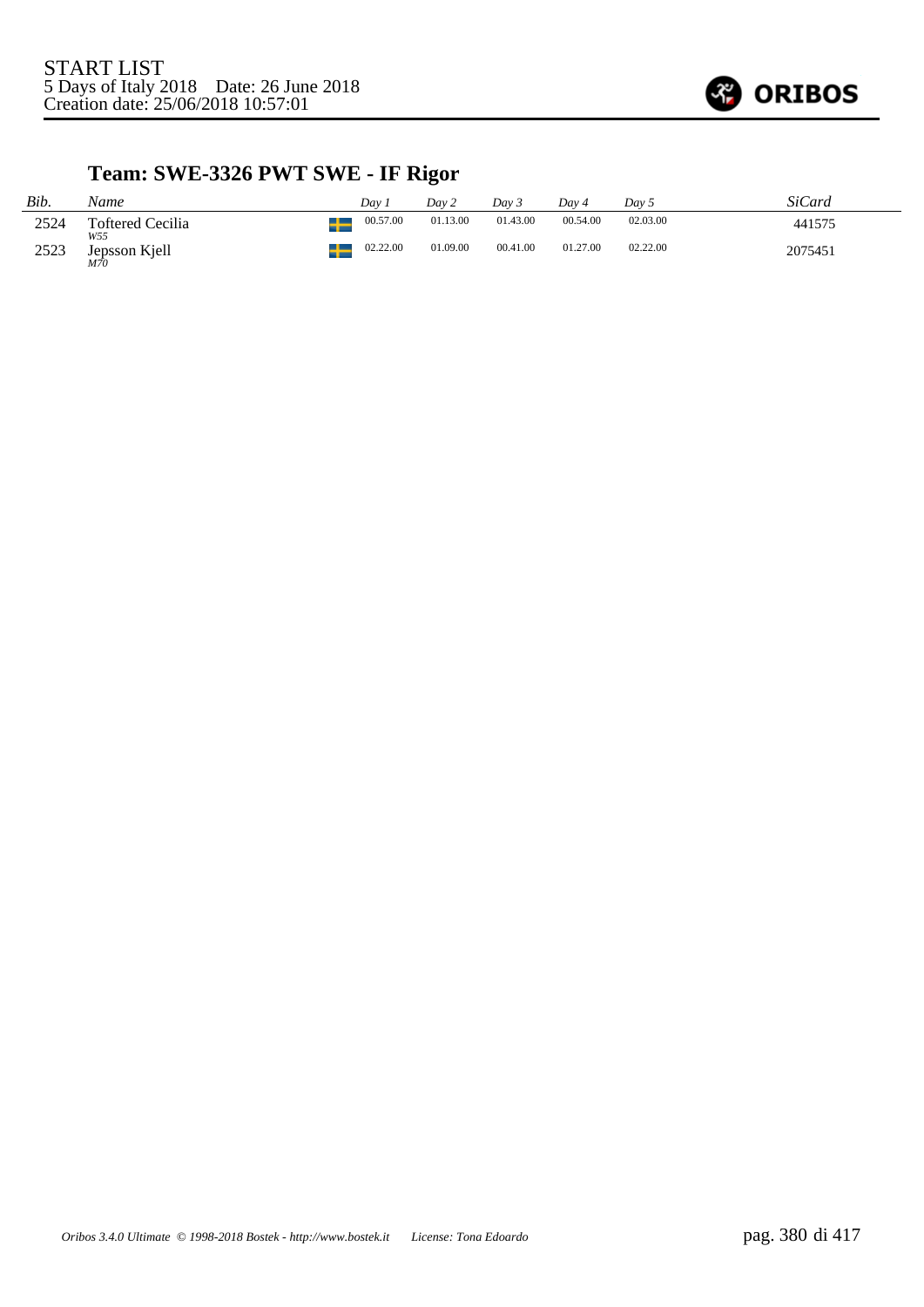

# **Team: SWE-3327 PWT SWE - Linköpings OK**

| Bib. | Name                             | Dav 1    | Day 2    | Day 3    | Day 4    | Day 5    | <i>SiCard</i> |
|------|----------------------------------|----------|----------|----------|----------|----------|---------------|
| 2525 | Atting Edvin<br><u>ur</u><br>M12 | 01.08.00 | 01.19.00 | 00.45.00 | 00.29.00 | 00.47.00 | 1070318       |
| 2527 | Åtting Julia<br>W14              | 01.00.00 | 01.07.00 | 01.36.00 | 01.22.00 | 00.37.00 | 1051005       |
| 2528 | Ölfvingsson Madeleine<br>W40     | 01.33.00 | 02.36.00 | 02.00.00 | 02.19.00 | 02.34.00 | 751121        |
| 2526 | Åtting Johan<br>M50              | 02.18.00 | 01.18.00 | 01.31.00 | 01.48.00 | 01.03.00 | 660618        |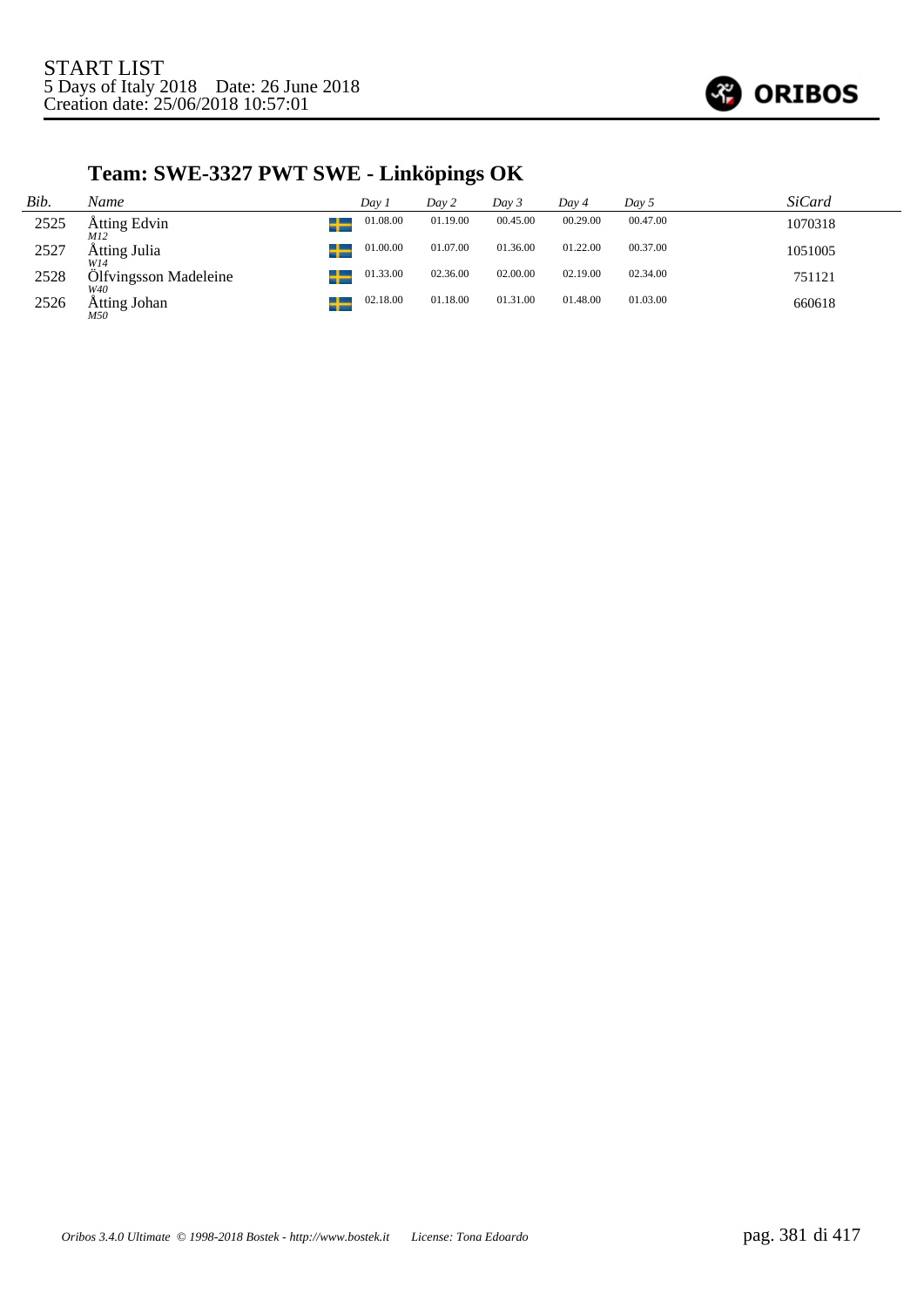

### **Team: SWE-3328 Rånäs OK**

| Bib. | Name                          | Day 1    | Day 2    | Day 3    | Day 4    | Day 5    | <i>SiCard</i> |
|------|-------------------------------|----------|----------|----------|----------|----------|---------------|
| 2530 | Carlberg Marianne<br>┶<br>W50 | 00.53.00 | 02.03.00 | 02.12.00 | 01.44.00 | 01.10.00 | 650911        |
| 2531 | ┶<br>Carlberg Per<br>M50      | 02.42.00 | 02.22.00 | 01.20.00 | 01.50.00 | 01.28.00 | 650718        |
| 2532 | Ohlin Anders<br>╈<br>M50      | 02.09.00 | 02.20.00 | 01.55.00 | 02.29.00 | 00.49.00 | 640509        |
| 2533 | ╈<br>Pousette Anki<br>W50     | 00.32.00 | 01.53.00 | 01.40.00 | 01.13.00 | 00.27.00 | 630725        |
| 2529 | Andersson Roine<br>M50        | 01.49.00 | 01.42.00 | 02.45.00 | 01.16.00 | 00.21.00 | 601225        |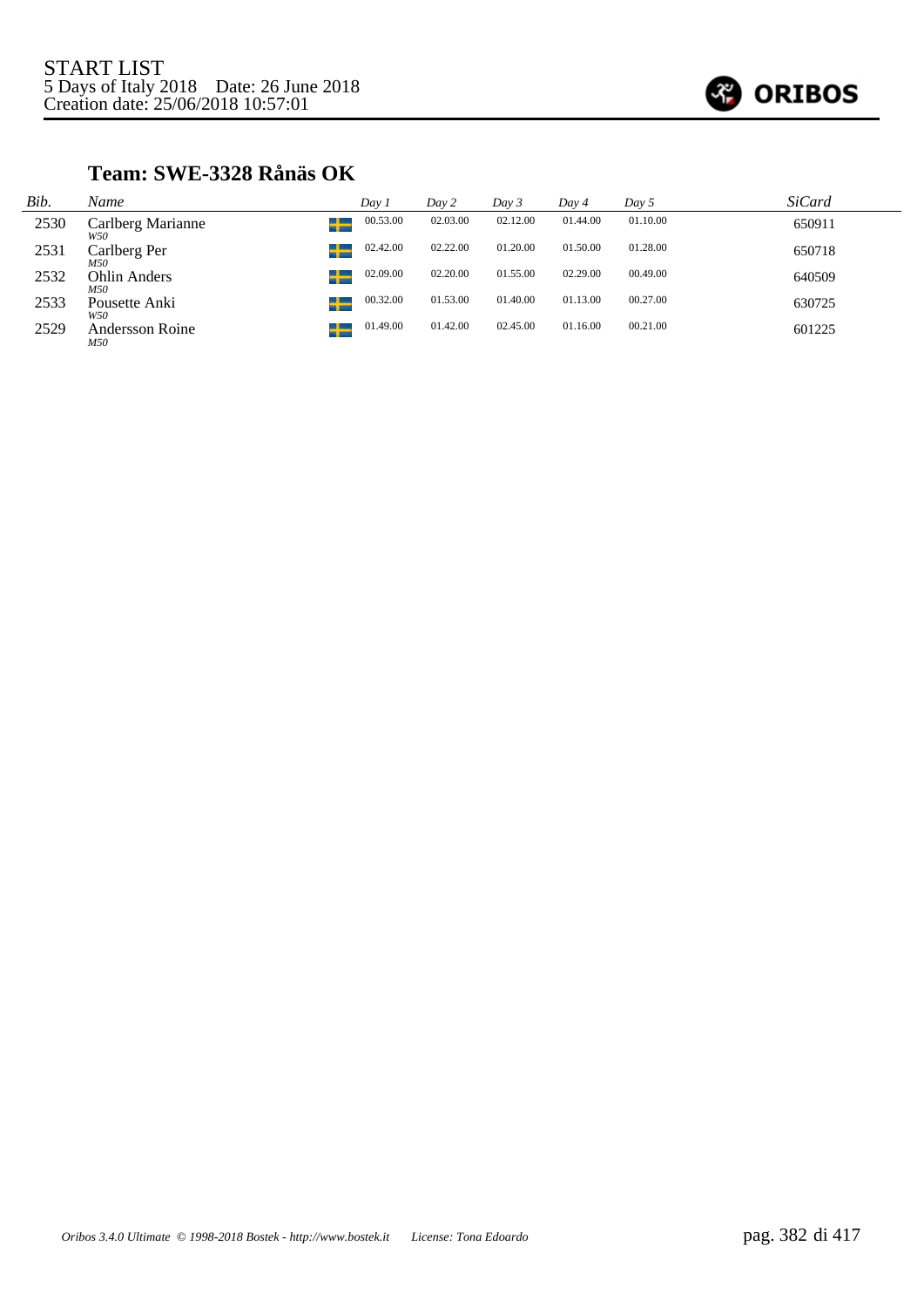

# **Team: SWE-3329 Ronneby OK**

| Bib. | Name                        | Dav      | Dav 2    | Dav 3    | Dav 4    | Day 5    | SiCard  |
|------|-----------------------------|----------|----------|----------|----------|----------|---------|
| 2535 | Nero Forsman Ann-Christine  | 01.20.00 | 01.10.00 | 00.52.00 | 00.39.00 | 01.10.00 | 1571127 |
| 2534 | W60<br>Forsman Håkan<br>M60 | 00.46.00 | 01.56.00 | 01.03.00 | 01.05.00 | 00.18.00 | 560619  |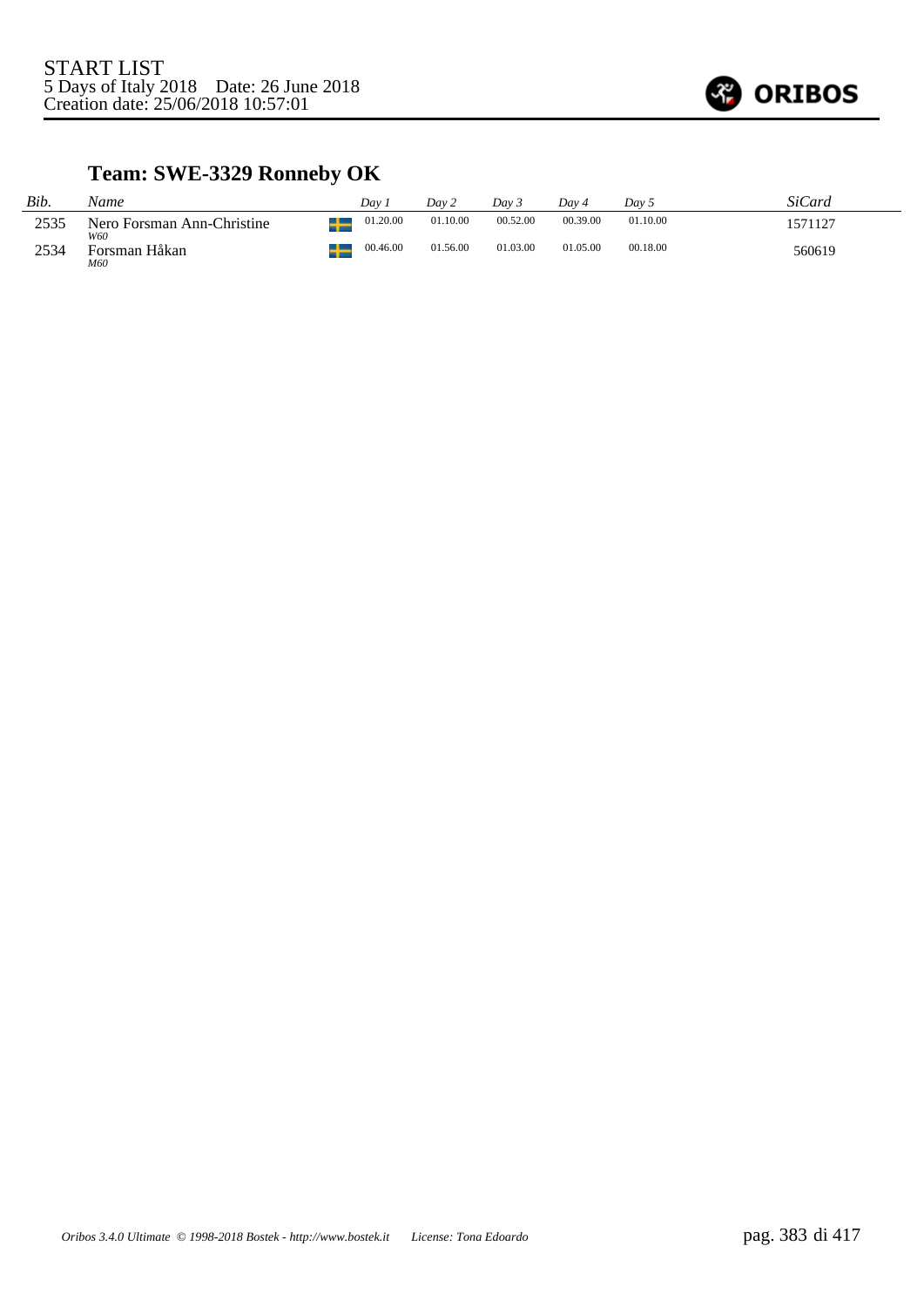

# **Team: SWE-3330 Ryda SK**

| Bib. | Name               | Dav      | Dav 2    | Dav 3    | Dav 4    | Dav 5    | SiCard  |
|------|--------------------|----------|----------|----------|----------|----------|---------|
| 2536 | Öberg Björn<br>M50 | 02.06.00 | 02.34.00 | 02.23.00 | 02.01.00 | 00.59.00 | 9996633 |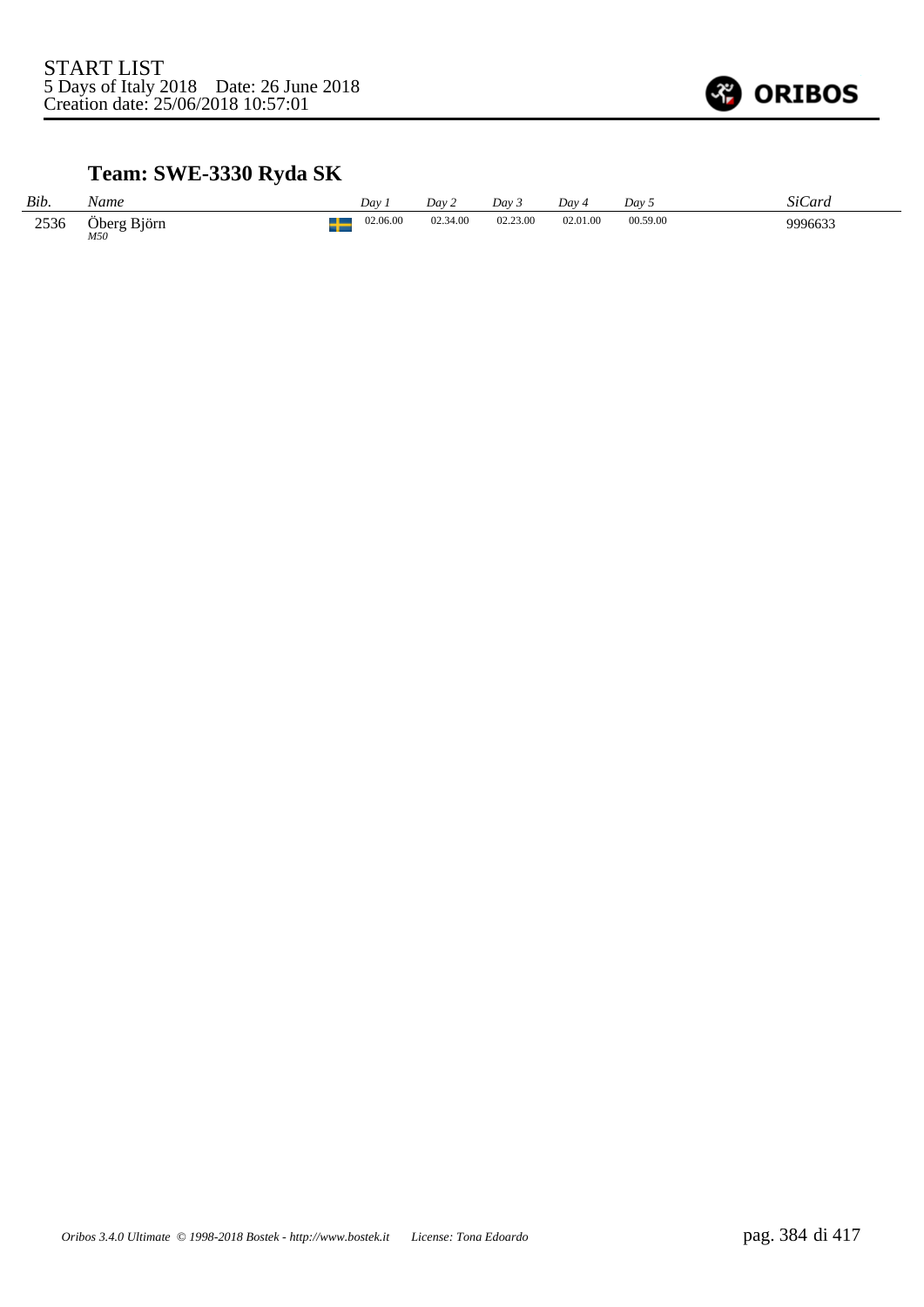

#### **Team: SWE-3331 Saik**

| Bib. | Name                                |               | Dav      | Day 2    | Dav.     | Day 4    | Dav      | SiCard |
|------|-------------------------------------|---------------|----------|----------|----------|----------|----------|--------|
| 2537 | <b>Berglund Patrik</b><br>M21 Short | $\Box$<br>- 1 | 02.21.00 | 02.41.00 | 00.39.00 | 02.46.00 | 02.19.00 | 352251 |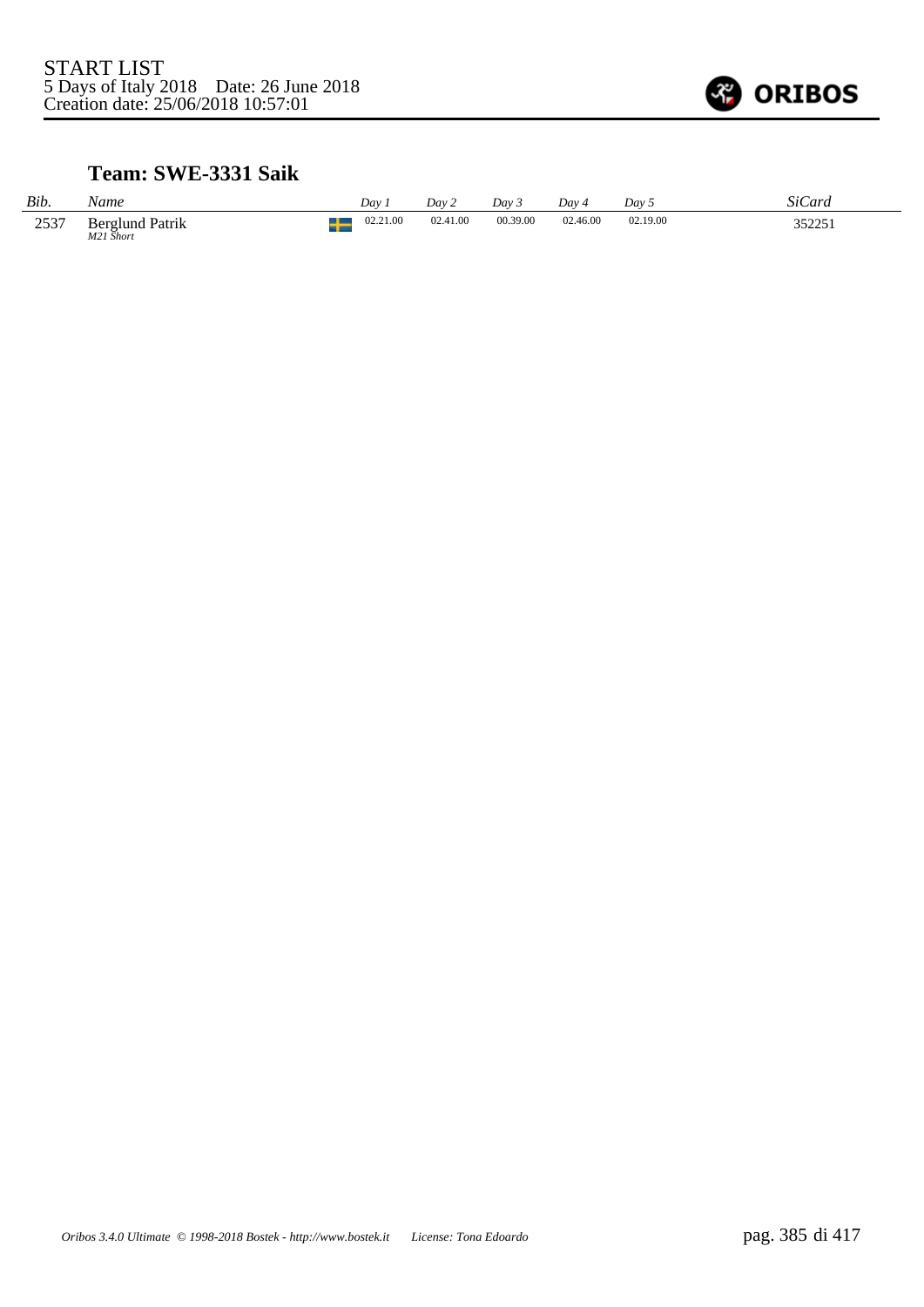

#### **Team: SWE-3332 Sävedalens AIK**

| Bib. | Name                                      | Day 1            | Day 2                | Day 3    | Day 4            | Day 5    | <b>SiCard</b> |
|------|-------------------------------------------|------------------|----------------------|----------|------------------|----------|---------------|
| 2553 | Weihard Felix<br>M10                      | ┶                | 00.36.00<br>00.37.00 | 00.59.00 | 00.25.00         | 01.05.00 | 9110615       |
| 2555 | <b>Weihard Linus</b><br>M10               | ᅩ                | 00.52.00<br>00.09.00 | 00.41.00 | 00.09.00         | 00.25.00 | 9081004       |
| 2546 | Johansson Fjordside Rasmus<br>M16         | 00.19.00<br>ᅩ    | 01.29.00             | 01.57.00 | 00.48.00         | 01.47.00 | 9020828       |
| 2552 | Nordholm Anna<br>W2O                      | ᅩ                | 01.57.00<br>01.59.00 | 00.11.00 | 00.48.00         | 00.23.00 | 234403        |
| 2549 | <b>Lindqvist Andreas</b><br>Direct Middle | --:--:-          | $-1 - 1 - 1 - 1$     | 00.15.00 | $-1 - 1 - 1 - 1$ | --:--:-- | 2065282       |
| 2545 | Johansson Karin<br>Direct Middle          | $-1 - 1 - 1 - 1$ | $-1 - 1 - 1 - 1$     | 00.10.00 | $-1 - 1 - 1 - 1$ | --:--:-- | 870113        |
| 2547 | Karlsson Andreas<br>M21 Short             | --               | 02.23.00<br>02.45.00 | 00.37.00 | 02.44.00         | 02.31.00 | 208862        |
| 2550 | Magnusson Maria<br>W21 Elite              | ┶                | 01.22.00<br>02.15.00 | 01.36.00 | 02.48.00         | 02.18.00 | 809092        |
| 2554 | Weihard Fredrik<br>M35                    | ┶                | 02.27.00<br>00.50.00 | 02.53.00 | 00.53.00         | 00.39.00 | 800810        |
| 2538 | Andersson Emma<br>W21 Elite               | ┶                | 00.52.00<br>01.23.00 | 01.06.00 | 02.24.00         | 01.42.00 | 750915        |
| 2544 | <b>Bernhed Magnus</b><br>M50              | ┶                | 02.29.00<br>01.42.00 | 02.42.00 | 02.39.00         | 01.48.00 | 676728        |
| 2543 | <b>Bernhed Anette</b><br>W50              | ┶                | 02.08.00<br>00.41.00 | 01.53.00 | 01.22.00         | 00.45.00 | 653358        |
| 2540 | Axelson Gunilla<br>W60                    | ᅩ                | 00.24.00<br>00.34.00 | 01.48.00 | 01.49.00         | 00.50.00 | 1504099       |
| 2541 | Berglund Johan<br>M60                     | ┶                | 00.30.00<br>02.18.00 | 01.15.00 | 00.29.00         | 00.28.00 | 860609        |
| 2542 | <b>Berglund Susanne</b><br>W60            | 01.40.00<br>–∟   | 01.20.00             | 01.34.00 | 00.21.00         | 00.26.00 | 36195         |
| 2548 | Knutsson Monica<br>W65                    | ᅩ<br>--          | 00.44.00<br>00.14.00 | 00.21.00 | 00.46.00         | 00.23.00 | 520616        |
| 2551 | Millegard Stefan<br>M65                   | ᅩ                | 02.21.00<br>00.43.00 | 01.18.00 | 01.08.00         | 01.17.00 | 511004        |
| 2539 | <b>Axelson Anders</b><br>M70              |                  | 01.01.00<br>02.12.00 | 02.14.00 | 00.33.00         | 02.46.00 | 1501235       |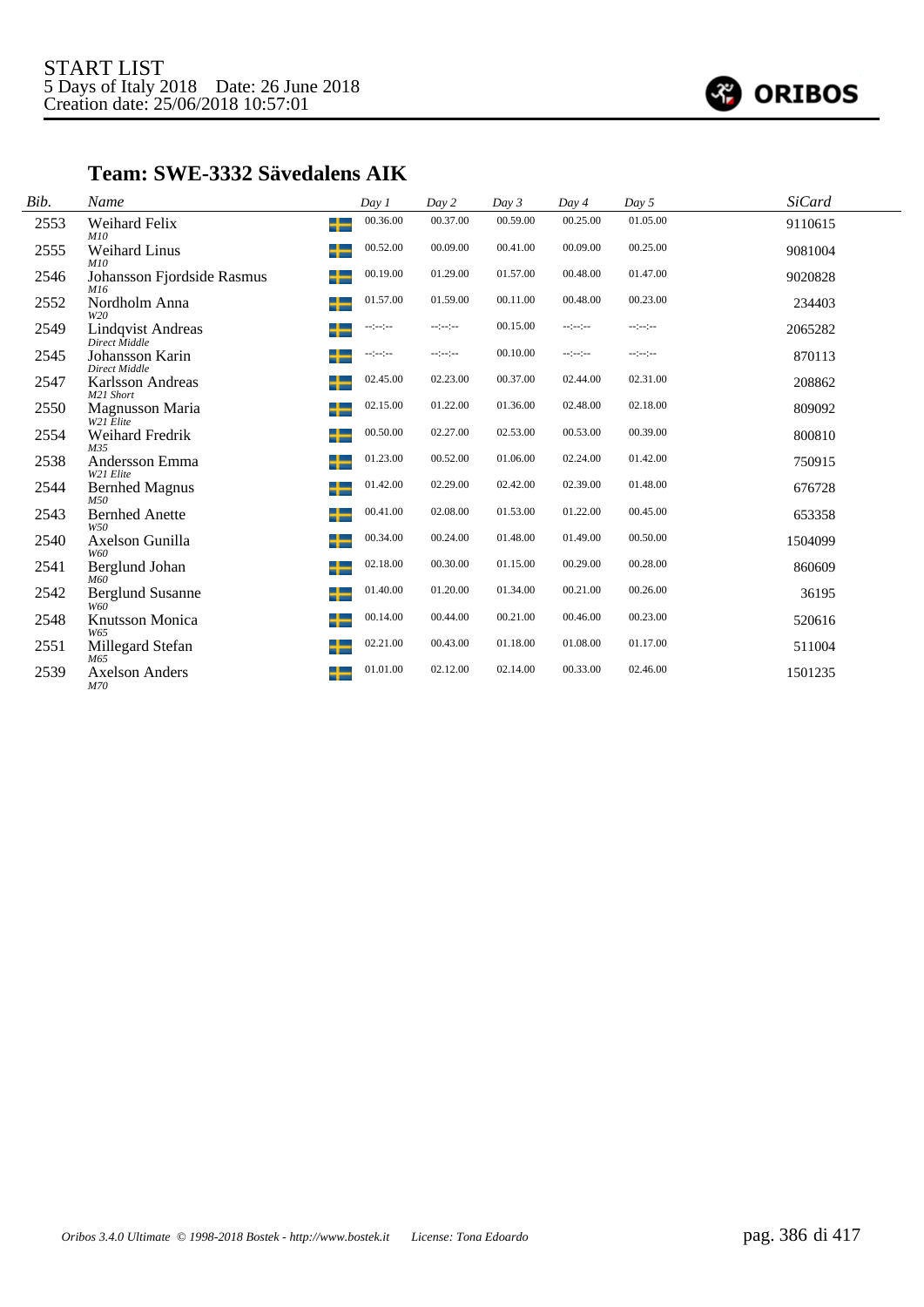

# **Team: SWE-3333 Sjövalla FK**

| Bib. | Name                 | Dav.     | Day 2    | Dav 3    | Dav 4    | Day 5    | SiCard  |
|------|----------------------|----------|----------|----------|----------|----------|---------|
| 2556 | Logren Maria<br>W16  | 01.52.00 | 01.04.00 | 00.20.00 | 00.06.00 | 02.01.00 | 9020424 |
| 2558 | Logren Ulrika<br>W50 | 00.25.00 | 01.27.00 | 01.26.00 | 02.05.00 | 00.49.00 | 342861  |
| 2557 | Logren Mats          | 01.44.00 | 02.08.00 | 01.52.00 | 01.42.00 | 02.22.00 | 302436  |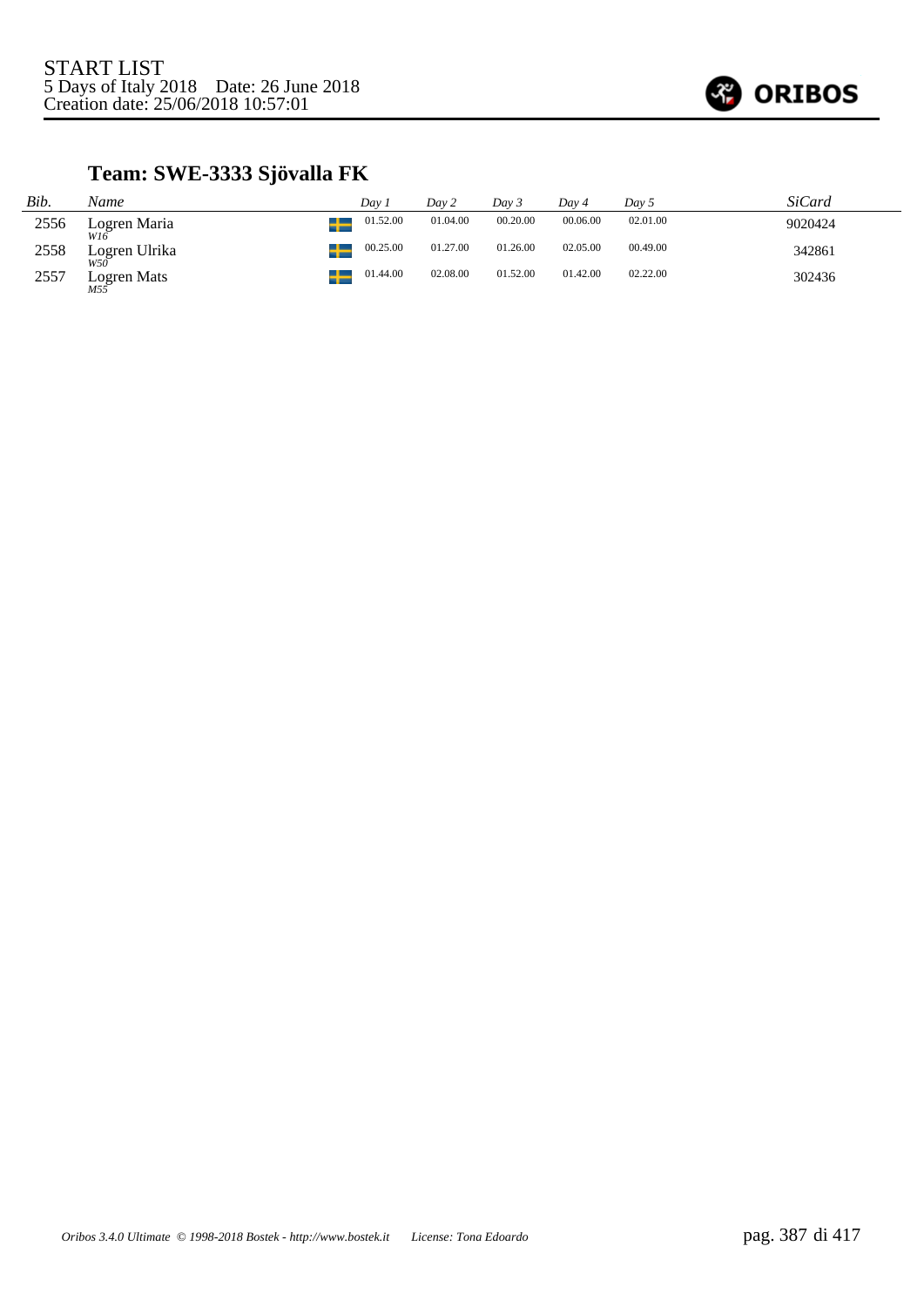

#### **Team: SWE-3334 Skåneslättens OL**

| Bib. | Name                         | Day 1    | Day 2    | Day 3    | Day 4    | Day 5    | <i>SiCard</i> |
|------|------------------------------|----------|----------|----------|----------|----------|---------------|
| 2559 | ┶<br>Jensen Ebba<br>W18      | 01.13.00 | 00.30.00 | 01.01.00 | 00.45.00 | 00.30.00 | 1444619       |
| 2561 | ╈<br>Jensen Kerstin<br>W45   | 00.44.00 | 01.27.00 | 00.51.00 | 01.14.00 | 02.19.00 | 7012262       |
| 2560 | ╈<br>Jensen Johan<br>M45     | 01.48.00 | 02.30.00 | 02.20.00 | 00.43.00 | 00.40.00 | 438134        |
| 2562 | ╈<br>Olsson Christina<br>W55 | 01.09.00 | 01.43.00 | 02.07.00 | 00.16.00 | 00.59.00 | 580810        |
| 2563 | ╅<br>Olsson Gert<br>M70      | 00.46.00 | 02.06.00 | 01.50.00 | 00.15.00 | 01.28.00 | 9200092       |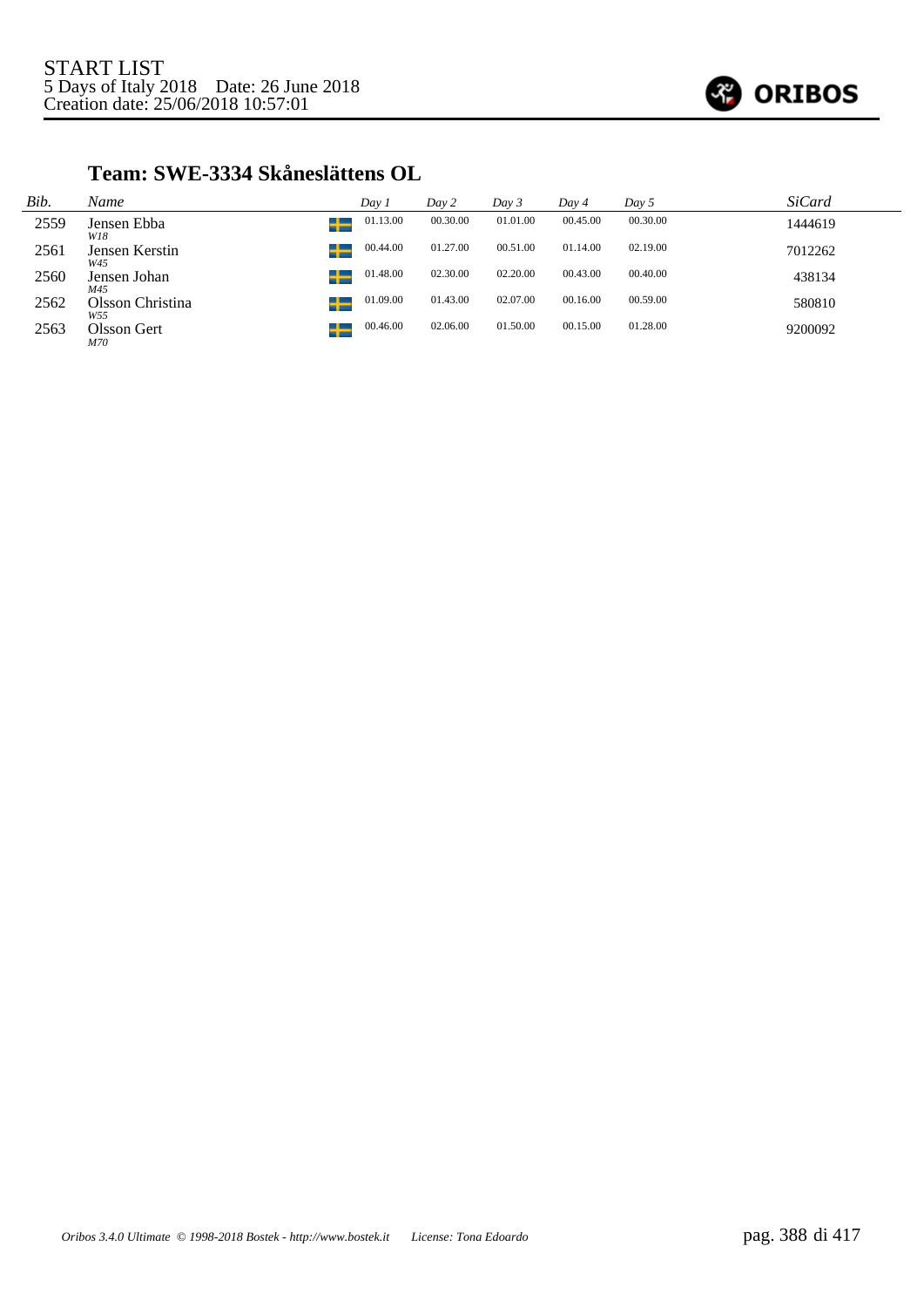

# **Team: SWE-3335 Skogsluffarnas OK**

| Bib. | Name                | Dav      | Dav 2    | Day 3    | Day 4    | Day 5         | SiCard  |
|------|---------------------|----------|----------|----------|----------|---------------|---------|
| 2564 | Malmborg Ulf<br>M60 | 02.16.00 | 01.06.00 | 02.19.00 | 02.17.00 | 02.20.00<br>. | 9550115 |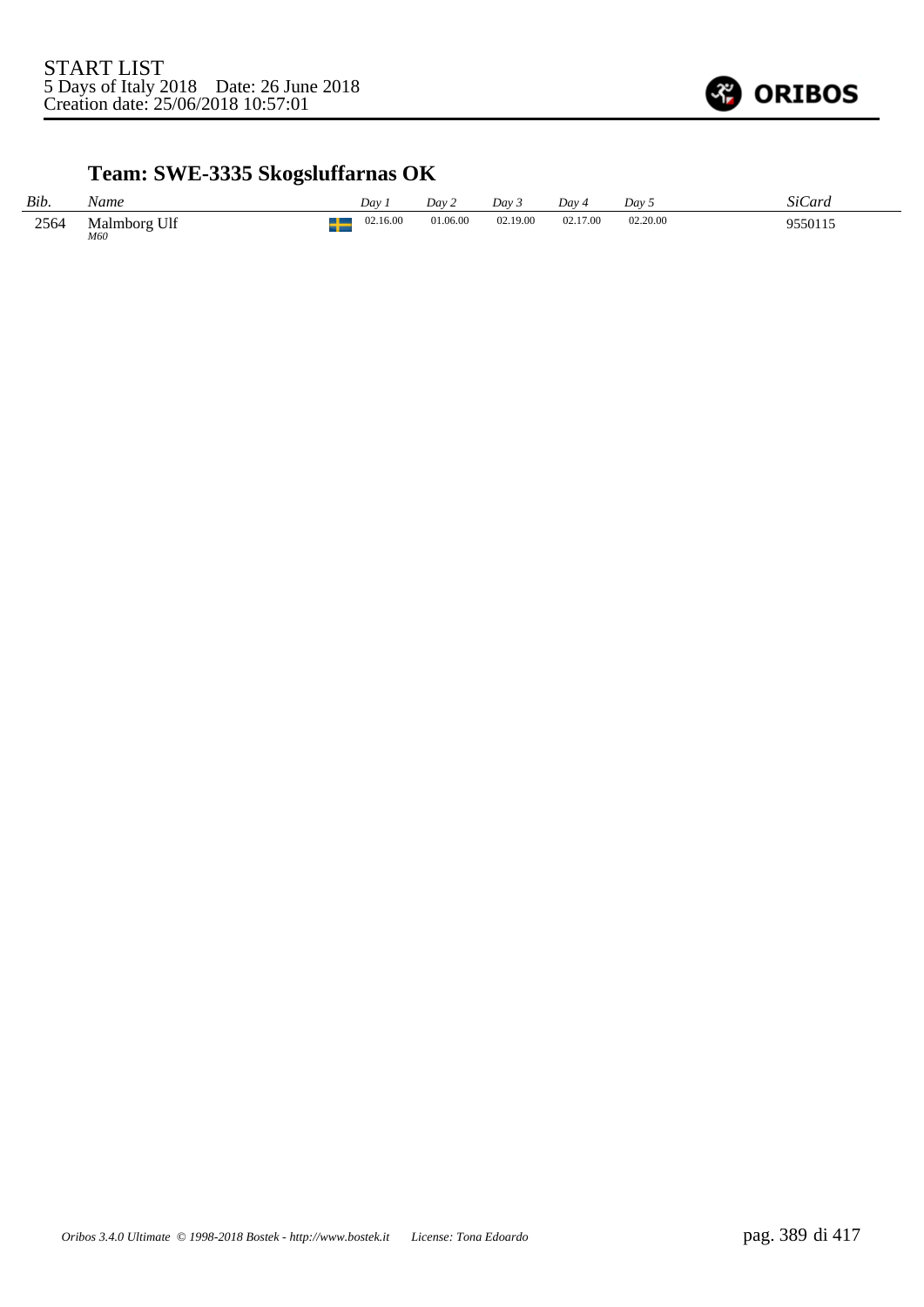

# **Team: SWE-3336 Skogspokarnas OK**

| Bib. | Name                |    | Dav.     | Dav 2    | Dav <sub>3</sub> | Dav 4    | Day 5    | SiCard |
|------|---------------------|----|----------|----------|------------------|----------|----------|--------|
| 2566 | Wehlin Johan<br>M20 | –∟ | 02.11.00 | 00.18.00 | 00.26.00         | 01.44.00 | 01.54.00 | 501820 |
| 2565 | Wehlin Anita<br>W55 | ᅩ  | 01.41.00 | 01.47.00 | 00.33.00         | 01.56.00 | 00.49.00 | 501850 |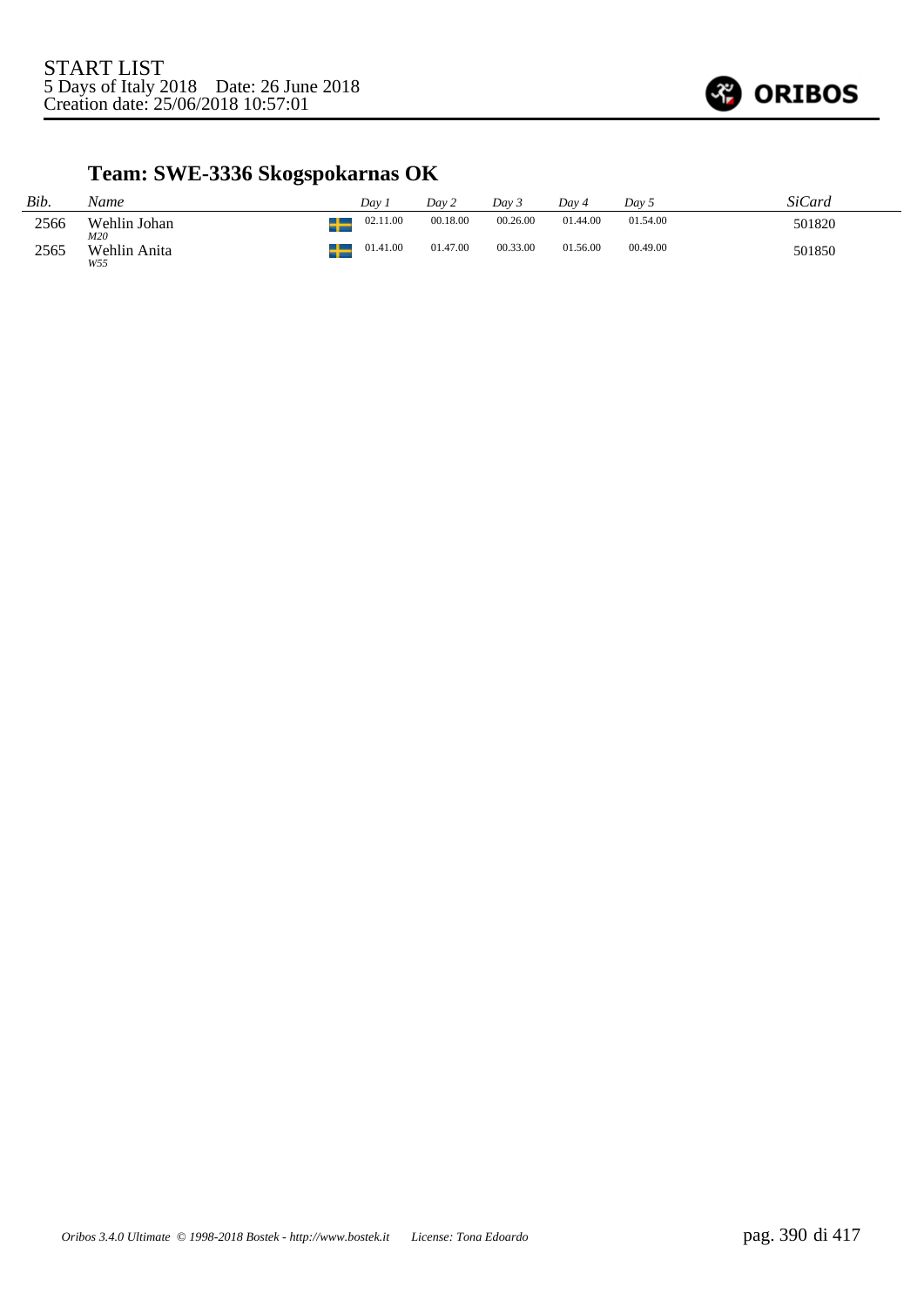

# **Team: SWE-3337 Snättringe SK**

| Bib. | Name                                 | Day 1         | Day 2    | Day 3    | Day 4    | Day 5    | <b>SiCard</b>  |
|------|--------------------------------------|---------------|----------|----------|----------|----------|----------------|
| 2570 | Karlsson Ella<br>W16                 | 02.17.00<br>┶ | 01.05.00 | 00.54.00 | 00.37.00 | 01.52.00 | 902914         |
| 2572 | Lidmar Jesper<br>M20                 | 02.35.00      | 01.15.00 | 00.41.00 | 02.29.00 | 00.05.00 | 7561783        |
| 2571 | Karlsson Vilma<br>W20                | 01.49.00<br>┶ | 01.47.00 | 00.23.00 | 00.20.00 | 00.51.00 | 990417         |
| 2568 | Karlsson Alva<br><b>Direct Short</b> | 00.20.00      | 00.20.00 | 00.10.00 | 01.59.00 | 00.51.00 | $\theta$       |
| 2567 | Heinonen Nikita<br>Direct Short      | 00.35.00      | 00.35.00 | 00.36.00 | 01.54.00 | 01.31.00 | $\overline{0}$ |
| 2573 | Wolgast Anna<br>Direct Middle        | 00.47.00<br>┶ | 00.39.00 | 00.09.00 | 01.39.00 | 00.59.00 | 2107331        |
| 2569 | Karlsson Anders<br>M50               | 01.02.00<br>┶ | 01.27.00 | 02.36.00 | 02.00.00 | 01.21.00 | 362580         |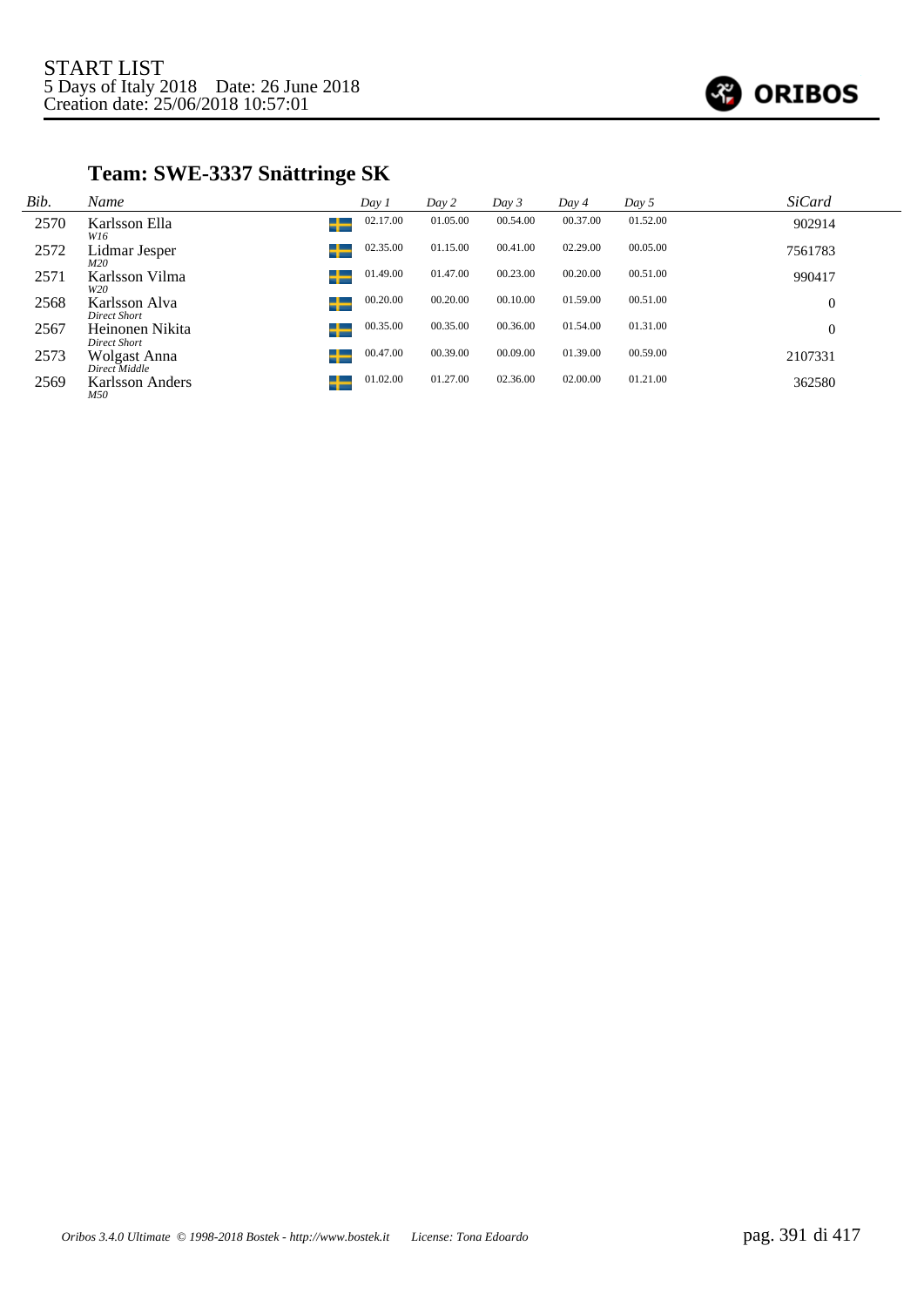

#### **Team: SWE-3338 Söderhamns OK**

| Bib. | Name                   | Dav.          | Day 2    | Dav 3    | Dav 4    | Day 5    | SiCard  |
|------|------------------------|---------------|----------|----------|----------|----------|---------|
| 2574 | Boberg Åsa<br>W55      | 01.25.00<br>- | 01.23.00 | 02.17.00 | 01.02.00 | 01.43.00 | 9600629 |
| 2575 | Calleberg Sören<br>M55 | 01.36.00      | 01.49.00 | 02.27.00 | 01.34.00 | 01.55.00 | 9010459 |
| 2576 | Håberg Monika<br>W65   | 01.44.00      | 01.32.00 | 00.06.00 | 00.49.00 | 00.41.00 | 870930  |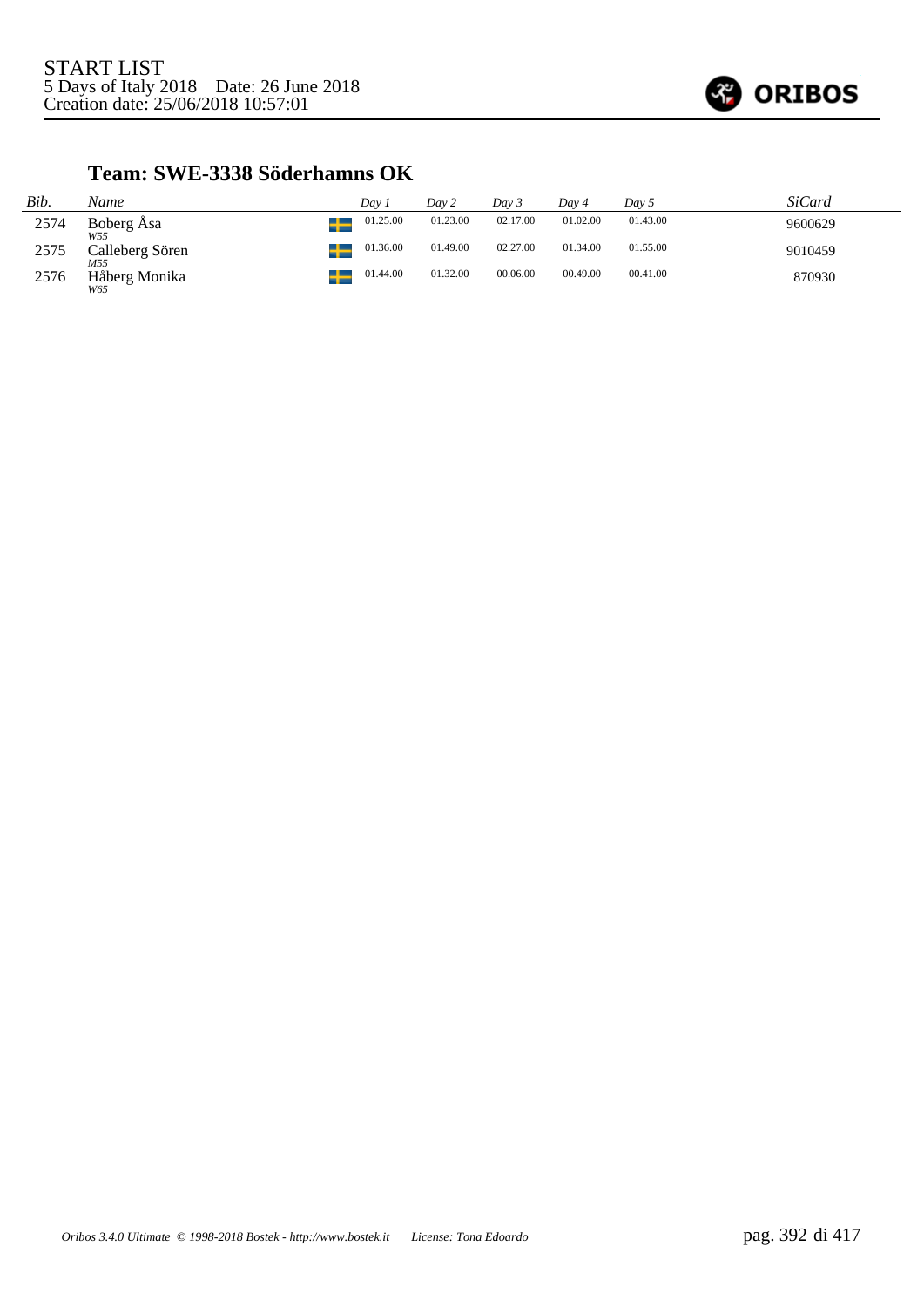

# **Team: SWE-3339 Söders-Tyresö**

| Bib. | Name                         | Dav      | Dav 2    | Dav 3    | Dav 4    | Day 5    | SiCard |
|------|------------------------------|----------|----------|----------|----------|----------|--------|
| 2577 | Bergstrand Kristina          | 00.59.00 | 01.33.00 | 02.03.00 | 01.16.00 | 00.29.00 | 631004 |
| 2578 | W55<br>Malmborg Marie<br>W55 | 00.29.00 | 02.01.00 | 01.51.00 | 01.46.00 | 01.47.00 | 600611 |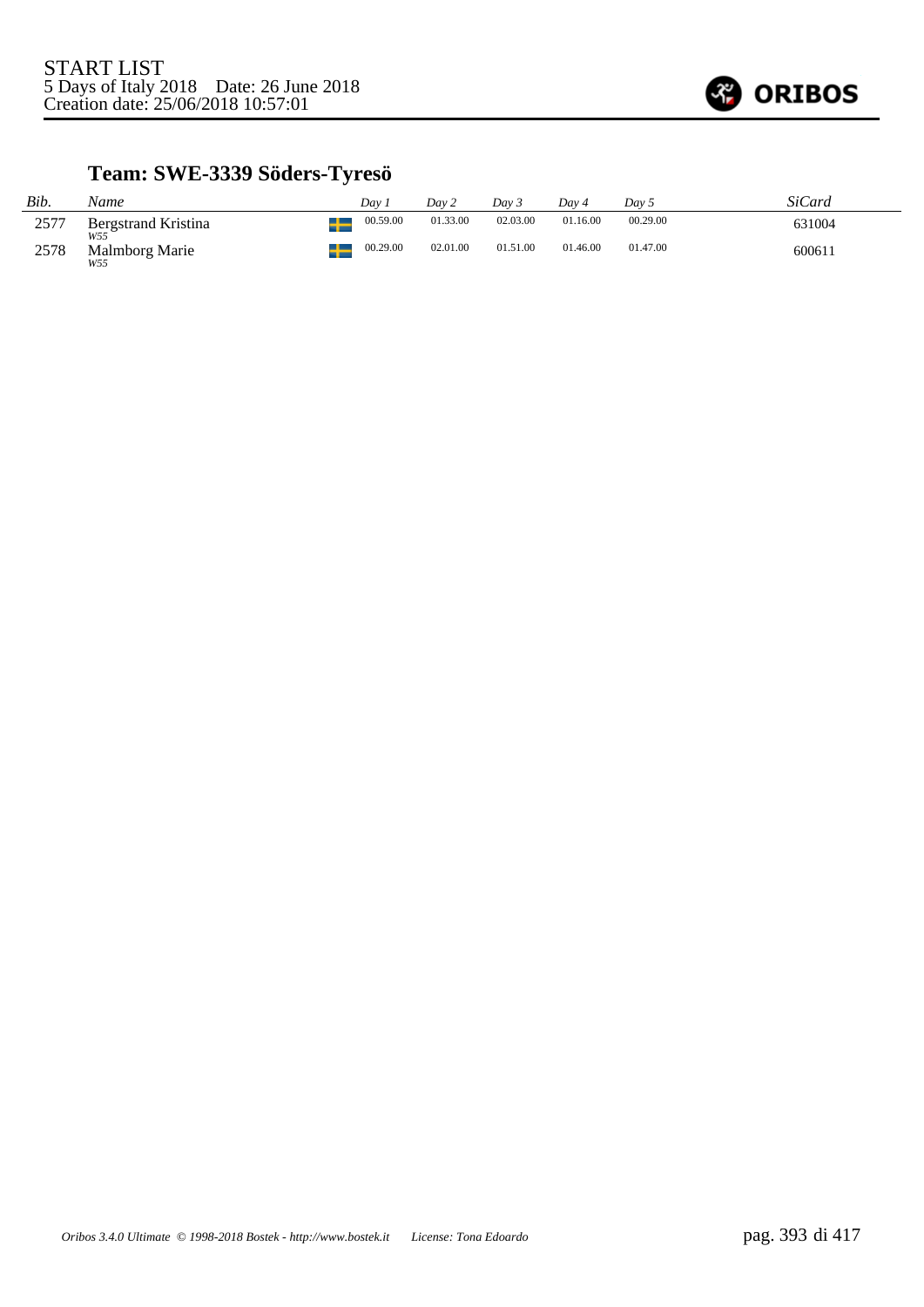

# **Team: SWE-3340 Södertälje IF**

| Bib. | Name                    | Dav 1    | Day 2    | Day 3    | Dav 4    | Day 5    | SiCard  |
|------|-------------------------|----------|----------|----------|----------|----------|---------|
| 2579 | Nord Evy                | 01.53.00 | 00.30.00 | 00.22.00 | 00.27.00 | 00.38.00 | 9519278 |
| 2580 | W70<br>Nord Lars<br>M75 | 00.22.00 | 01.02.00 | 00.34.00 | 00.41.00 | 00.35.00 | 9595877 |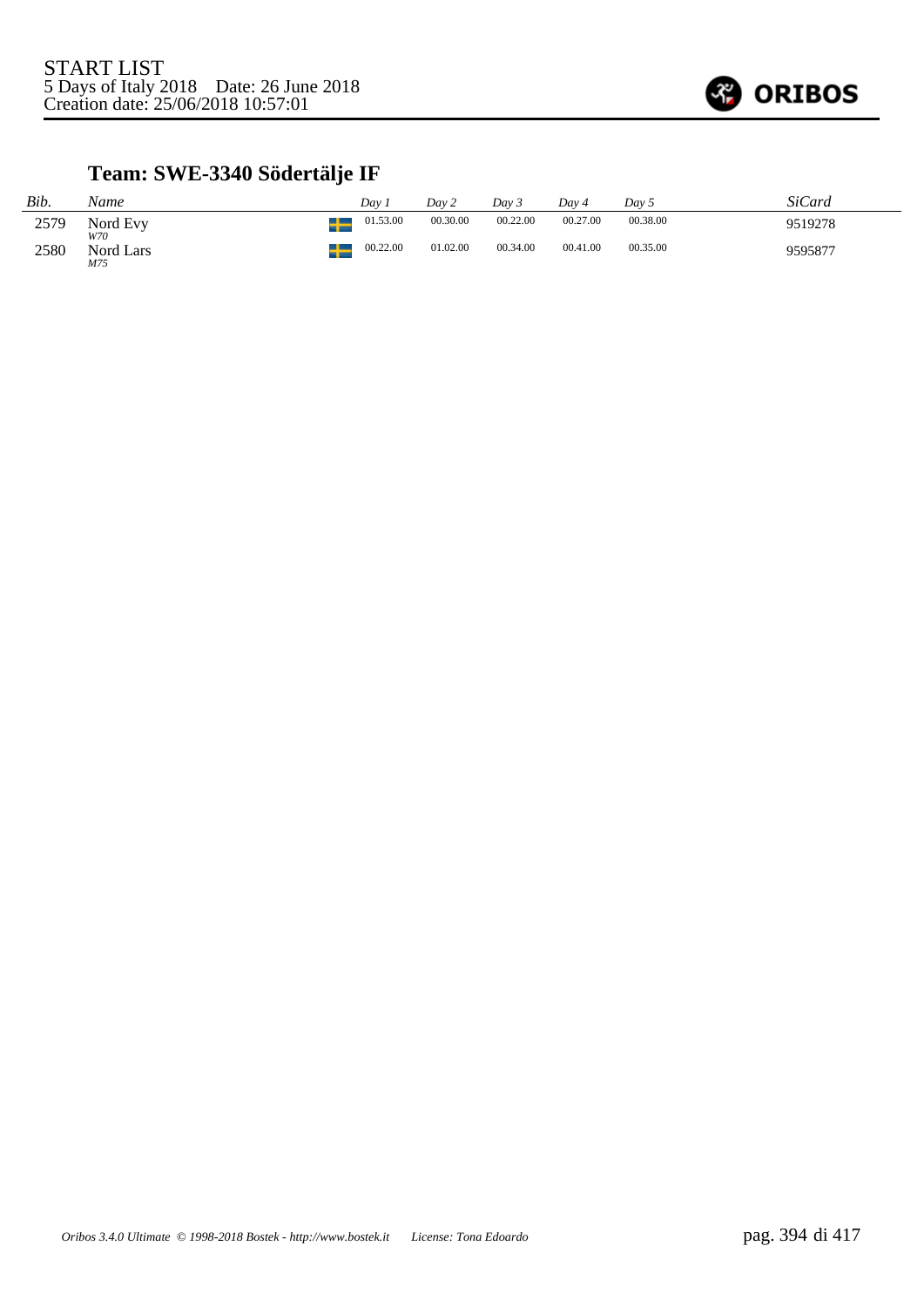

# **Team: SWE-3341 Södertälje Nykvarn OL**

| Bib. | Name                      | Dav      | Dav 2    | Day 3    | Dav 4    | Dav 5    | SiCard |
|------|---------------------------|----------|----------|----------|----------|----------|--------|
| 2581 | Enmark Jakob<br>M21 Elite | 00.48.00 | 01.25.00 | 02.24.00 | 01.31.00 | 01.01.00 | 910504 |
| 2582 | Wehlin Michael<br>M55     | 01.08.00 | 02.35.00 | 01.40.00 | 01.51.00 | 01.46.00 | 620225 |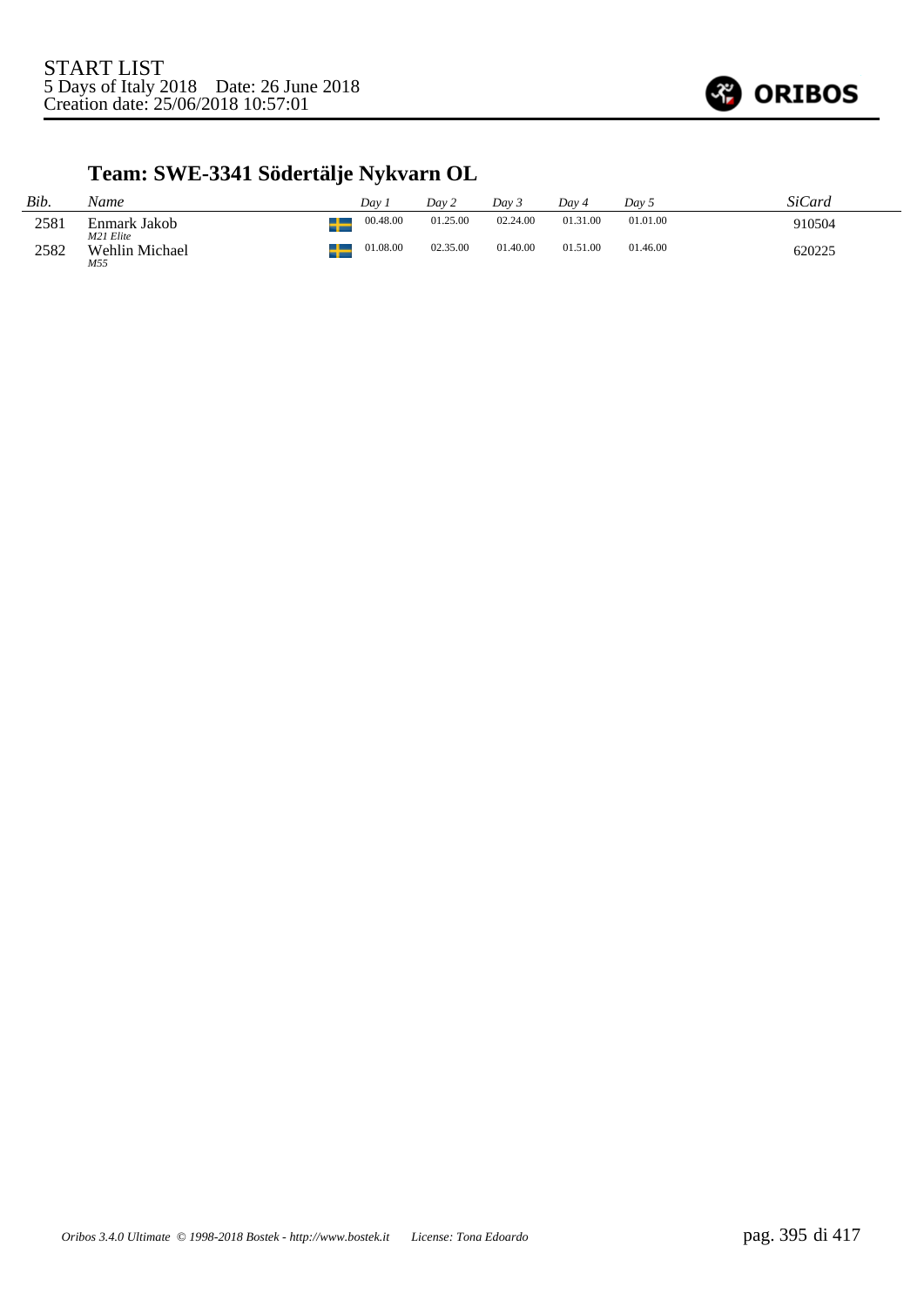

### **Team: SWE-3342 Stora Tuna OK**

| Bib. | Name                  | Dav 1         | Day 2    | Dav 3    | Day 4    | Day 5    | SiCard  |
|------|-----------------------|---------------|----------|----------|----------|----------|---------|
| 2583 | Carlsson Jakob<br>M14 | 00.30.00      | 00.14.00 | 00.28.00 | 00.09.00 | 02.25.00 | 9431491 |
| 2584 | Carlsson Jonas<br>M16 | 01.11.00<br>┹ | 00.13.00 | 01.13.00 | 00.18.00 | 01.11.00 | 9431492 |
| 2585 | Carlsson Ninni<br>W45 | 01.00.00<br>┹ | 02.27.00 | 01.59.00 | 02.14.00 | 02.01.00 | 259274  |
| 2586 | Carlsson Per<br>M45   | 02.10.00      | 02.12.00 | 02.00.00 | 00.47.00 | 01.48.00 | 9201447 |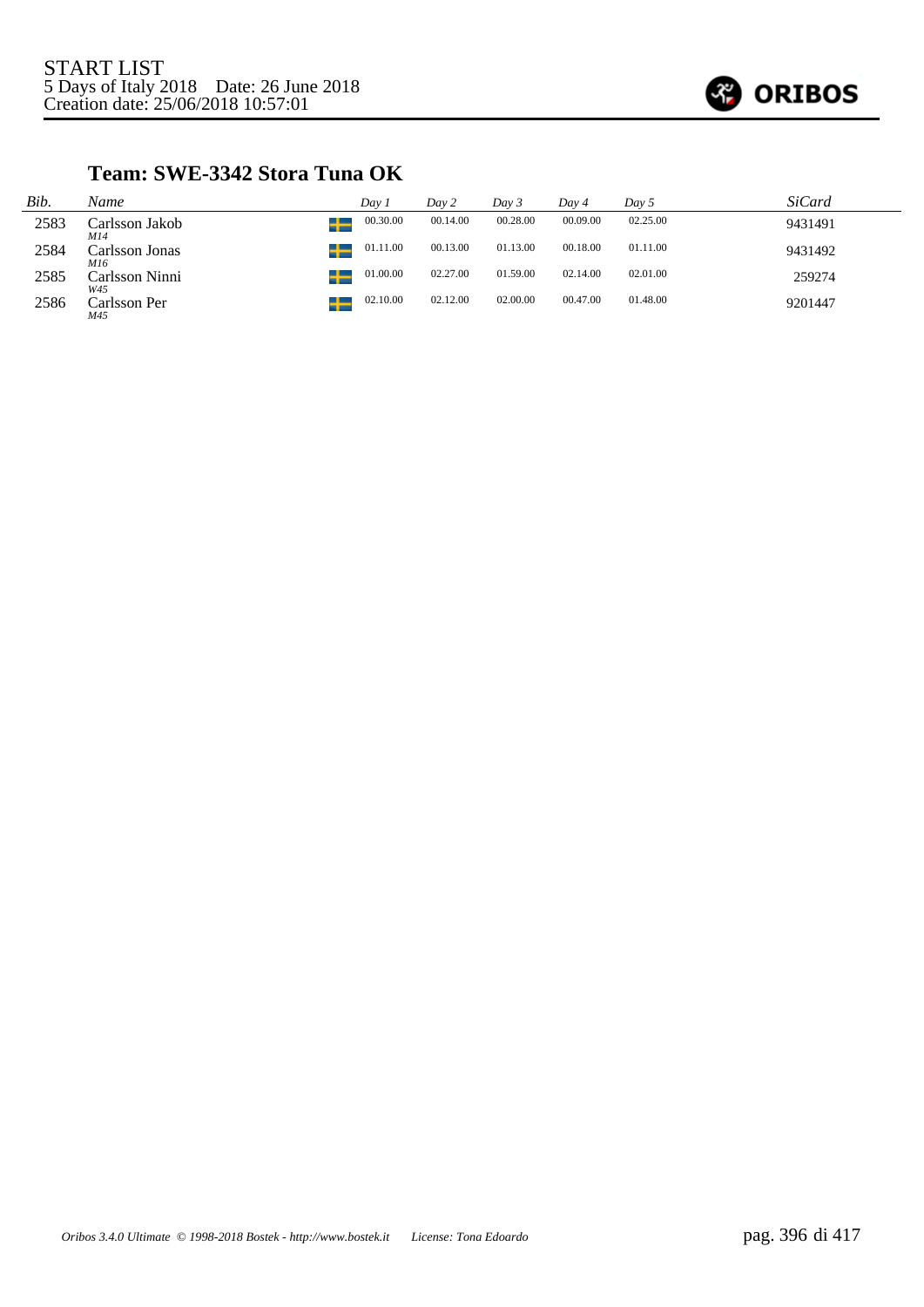

#### **Team: SWE-3343 Sundsvalls OK**

| Bib. | Name                                  | Dav 1    | Day 2    | Dav 3    | Dav 4    | Dav 5    | SiCard |
|------|---------------------------------------|----------|----------|----------|----------|----------|--------|
| 2587 | Dalebrand Simon                       | 01.03.00 | 00.24.00 | 00.44.00 | 01.11.00 | 00.38.00 | 439803 |
| 2588 | Direct Short<br>Dalebrand Tony<br>M35 | 00.02.00 | 02.48.00 | 02.26.00 | 00.29.00 | 00.54.00 | 439801 |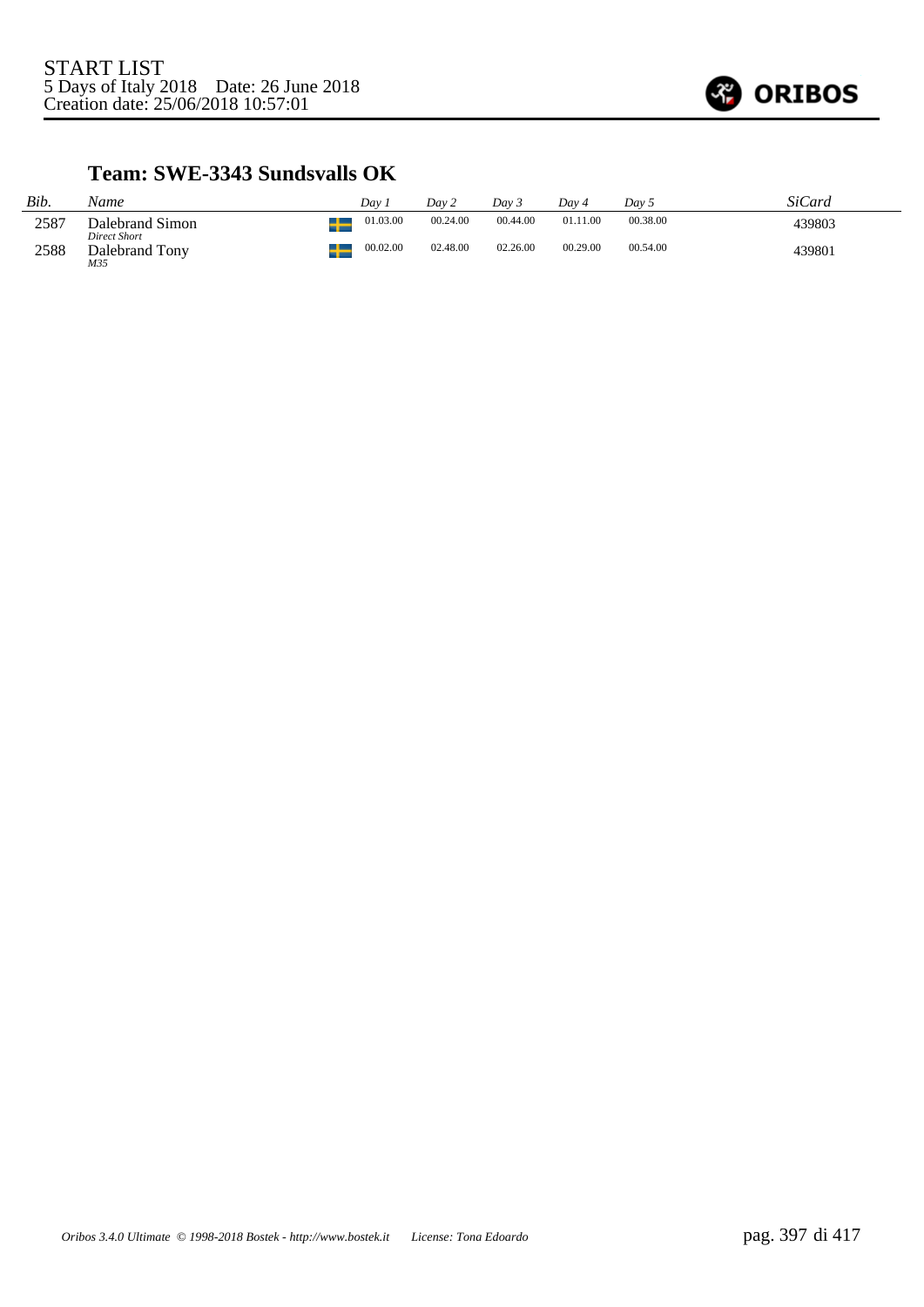

# **Team: SWE-3344 Tampereen Pyrintö**

| Bib. | Name                     | Dav.     | Dav 2    | Dav <sub>3</sub> | Dav 4    | Dav      | SiCard |
|------|--------------------------|----------|----------|------------------|----------|----------|--------|
| 2589 | Koolmeister Peter<br>M65 | 01.47.00 | 01.43.00 | 01.36.00         | 00.52.00 | 00.23.00 | 334248 |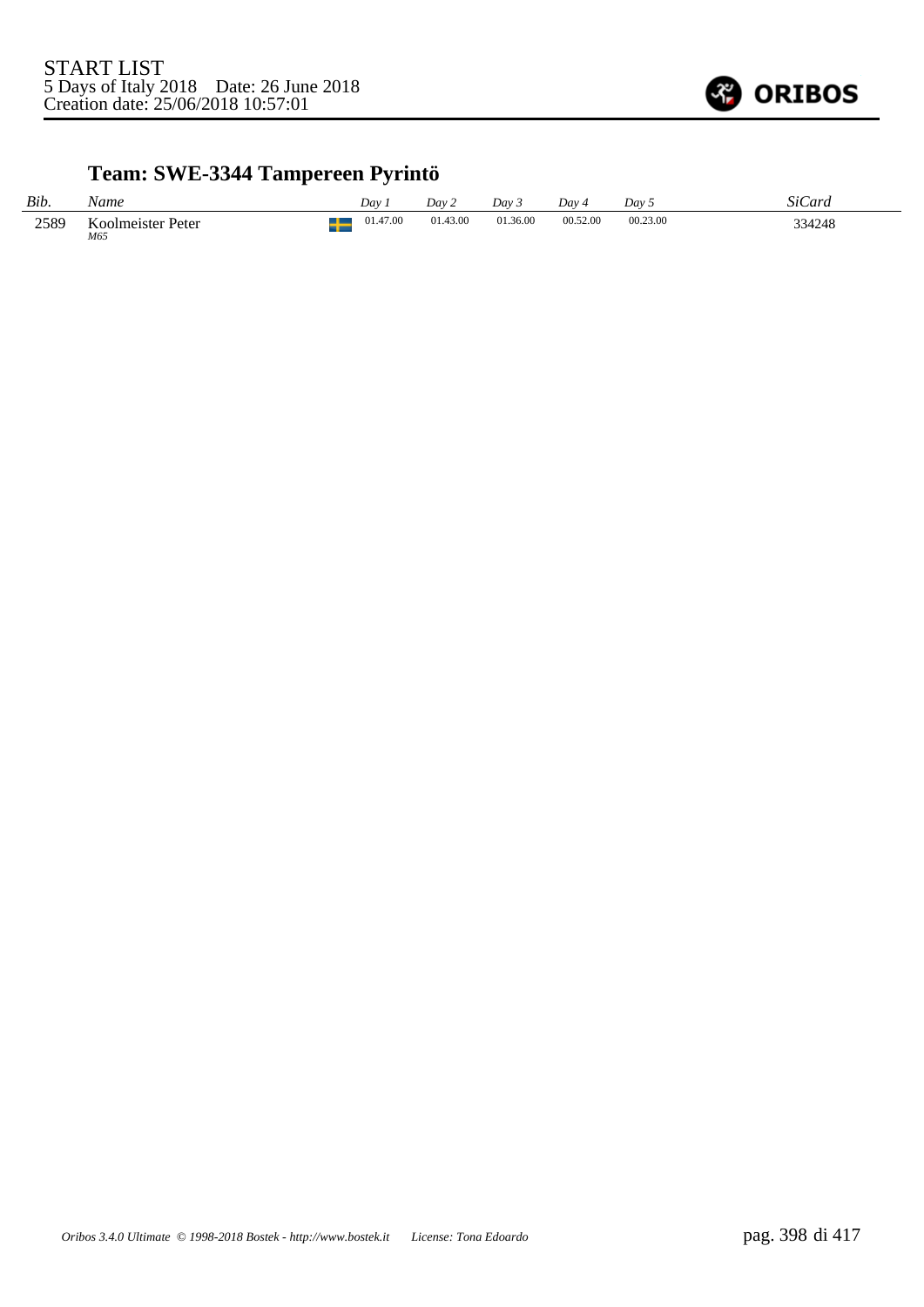

# **Team: SWE-3345 Team Mjøkerman**

| Bib. | Name                     | Day      | Dav 2    | Day 3    | Dav      | Dav <sub>5</sub> | SiCard  |
|------|--------------------------|----------|----------|----------|----------|------------------|---------|
| 2590 | Anders<br>Akerman<br>M45 | 00.58.00 | 02.24.00 | 00.54.00 | 01.37.00 | 02.18.00<br>.    | 8020373 |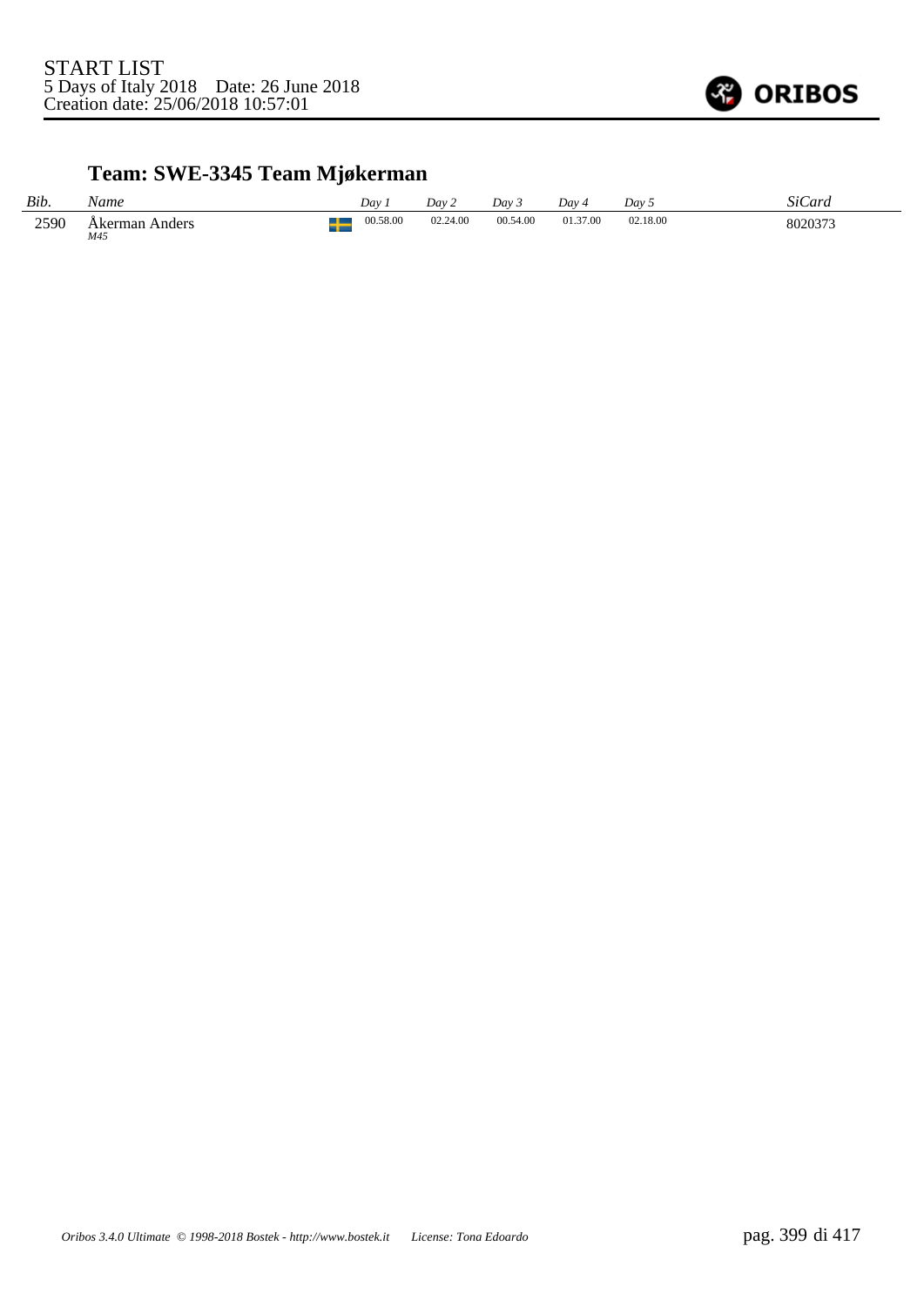

#### **Team: SWE-3346 Trollhättans SOK**

| Bib. | Name                                   |         | Day 1    | Day 2    | Day 3    | Day 4    | Day 5    | <b>SiCard</b> |  |
|------|----------------------------------------|---------|----------|----------|----------|----------|----------|---------------|--|
| 2592 | Björk Alva<br>W14                      | ᅩ<br>-- | 01.22.00 | 01.08.00 | 01.40.00 | 01.21.00 | 00.35.00 | 8051024       |  |
| 2593 | Björk Arvid<br>M16                     | ╈       | 01.35.00 | 00.09.00 | 02.53.00 | 00.44.00 | 00.43.00 | 8030205       |  |
| 2594 | Eriksson Moa<br>W16                    | ╈       | 02.02.00 | 00.31.00 | 00.17.00 | 00.18.00 | 02.00.00 | 9030126       |  |
| 2601 | Mandinger Hugo<br>M16                  | ╅       | 01.49.00 | 00.31.00 | 02.57.00 | 00.36.00 | 00.15.00 | 8020820       |  |
| 2600 | Kristiansson Malin<br>W18              | ┶       | 01.22.00 | 01.33.00 | 00.43.00 | 00.48.00 | 01.54.00 | 8010121       |  |
| 2599 | Kristiansson Linus<br>M18              | ╅       | 01.35.00 | 02.07.00 | 01.00.00 | 00.14.00 | 00.39.00 | 8110121       |  |
| 2598 | Kristiansson Ida<br>W20                | ╅       | 01.33.00 | 01.43.00 | 00.41.00 | 00.54.00 | 00.55.00 | 8190304       |  |
| 2595 | Kristiansson Anna<br>W21 Short         | ╈       | 01.18.00 | 01.31.00 | 02.08.00 | 01.47.00 | 01.01.00 | 730615        |  |
| 2591 | <b>Barkholt Wiklund Susanne</b><br>W45 | ┶       | 00.42.00 | 02.33.00 | 01.03.00 | 01.20.00 | 01.51.00 | 8414141       |  |
| 2597 | Kristiansson Gitte<br>W50              | ╅       | 00.45.00 | 01.35.00 | 02.09.00 | 02.12.00 | 01.17.00 | 981927        |  |
| 2596 | Kristiansson Björn<br>M50              | ┶       | 02.25.00 | 01.39.00 | 01.49.00 | 01.21.00 | 01.34.00 | 8070503       |  |
| 2603 | <b>Mandinger Martin</b><br>M50         | ╅       | 01.04.00 | 01.46.00 | 02.41.00 | 01.53.00 | 01.00.00 | 9650426       |  |
| 2602 | Mandinger Margareta<br>W55             | ┶       | 01.55.00 | 00.37.00 | 00.39.00 | 01.18.00 | 02.19.00 | 9020820       |  |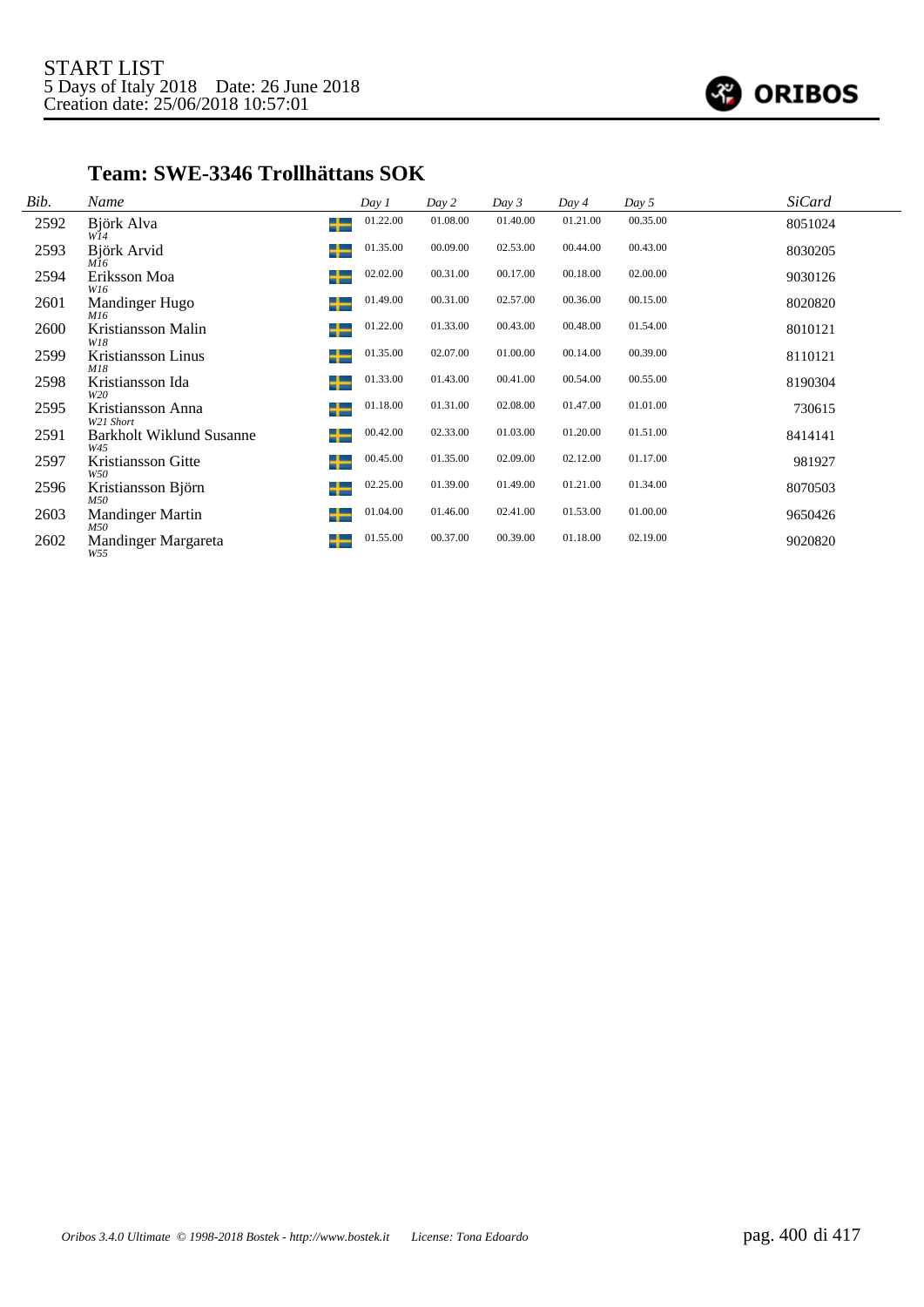

# **Team: SWE-3347 Trosabygdens OK**

| Bib. | Name                 | Dav      | Dav 2    | Dav 5    | Dav 4    | Day 5    | SiCard  |
|------|----------------------|----------|----------|----------|----------|----------|---------|
| 2604 | Eklund Britta<br>W65 | 01.41.00 | 01.08.00 | 00.09.00 | 00.52.00 | 01.35.00 | 205325  |
| 2605 | Eklund Göran<br>M70  | 01.49.00 | 01.51.00 | 02.23.00 | 01.48.00 | 01.04.00 | 7300211 |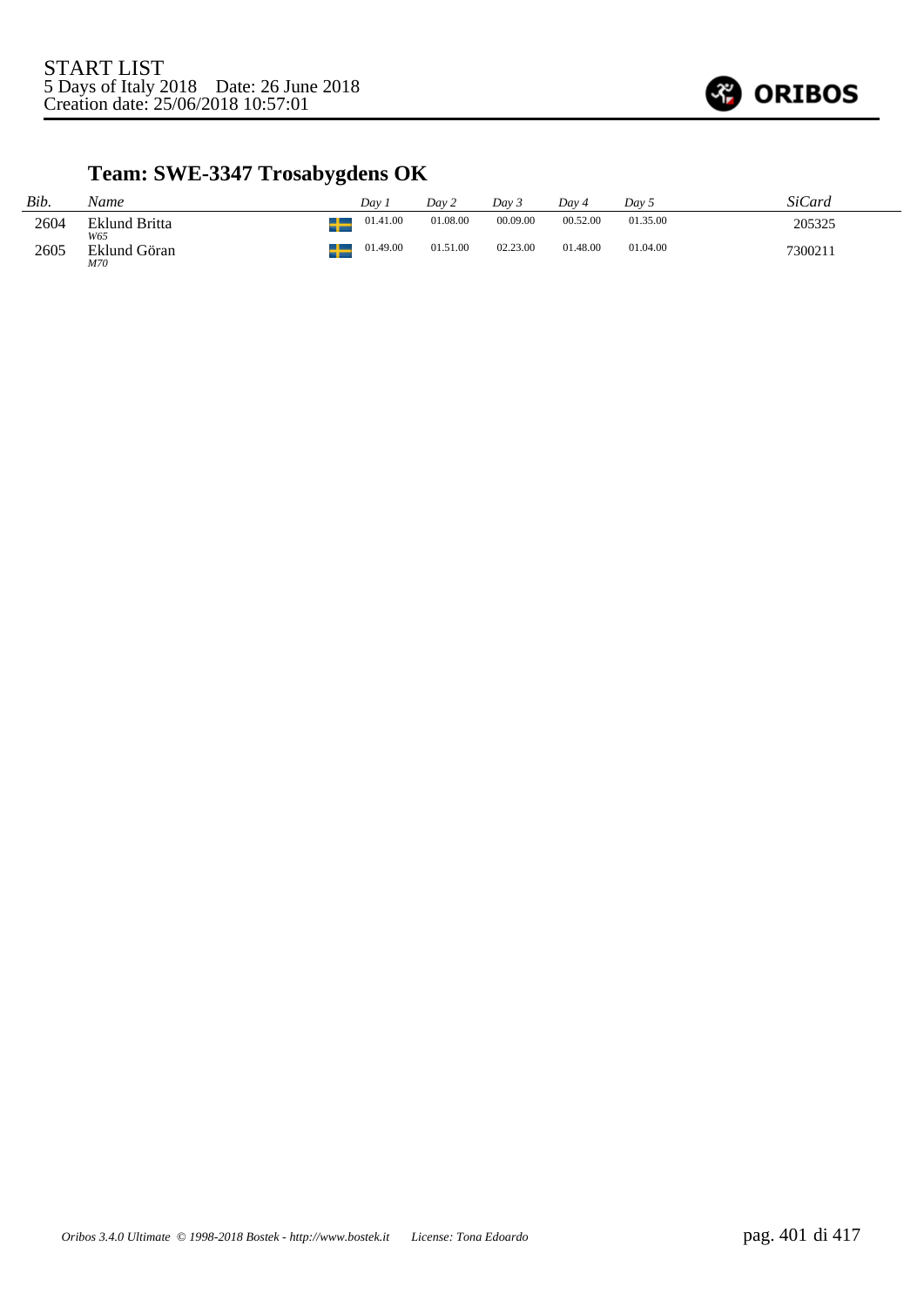

# **Team: SWE-3348 Tullinge SK**

| Bib. | Name                                             |   | Day 1    | Day 2    | Day 3    | Day 4    | Day 5    | <b>SiCard</b> |
|------|--------------------------------------------------|---|----------|----------|----------|----------|----------|---------------|
| 2610 | Hatlen Filip<br>M14                              | ┶ | 00.50.00 | 00.38.00 | 00.24.00 | 00.19.00 | 02.46.00 | 2060811       |
| 2606 | Arkäng Felix<br>Direct Short                     | ╅ | 00.15.00 | 00.23.00 | 00.23.00 | 01.38.00 | 00.08.00 | 895463        |
| 2611 | <b>Hatlen Hampus</b><br>M16                      | ╅ | 00.47.00 | 01.43.00 | 03.09.00 | 00.46.00 | 01.05.00 | 2060701       |
| 2607 | Arkäng Lukas<br>M20                              | ╅ | 01.20.00 | 00.06.00 | 00.56.00 | 02.26.00 | 02.48.00 | 8490521       |
| 2609 | Forsberg Oskar<br>M20                            | ┶ | 01.35.00 | 00.21.00 | 00.47.00 | 02.44.00 | 01.42.00 | 8080599       |
| 2613 | Heinrup Rebecka<br>W21 Elite                     | ╅ | 00.19.00 | 01.49.00 | 01.48.00 | 02.45.00 | 02.24.00 | 8630853       |
| 2614 | Hoffsten-Arkäng Magdalena<br><b>Direct Short</b> | ╈ | 00.39.00 | 00.45.00 | 00.31.00 | 01.09.00 | 01.30.00 | 895421        |
| 2608 | Arkäng Örjan<br>Direct Short                     | ╈ | 00.51.00 | 00.04.00 | 00.26.00 | 02.10.00 | 01.38.00 | 8085208       |
| 2615 | <b>Karlsson Mats</b><br>M50                      | ╅ | 02.20.00 | 02.15.00 | 01.53.00 | 02.26.00 | 01.09.00 | 650508        |
| 2612 | Hatlen Monica<br>W <sub>50</sub>                 | ╅ | 00.52.00 | 01.55.00 | 01.06.00 | 01.51.00 | 01.04.00 | 650324        |
| 2618 | Sannicolo Piero<br>M50                           | ╅ | 01.29.00 | 01.21.00 | 02.08.00 | 01.02.00 | 00.56.00 | 7206828       |
| 2620 | Sundqvist Mikael<br>M55                          | ┶ | 01.47.00 | 01.46.00 | 02.35.00 | 02.34.00 | 02.40.00 | 8630896       |
| 2619 | Sundqvist Anna-Karin<br>W55                      | ╈ | 01.23.00 | 01.57.00 | 01.13.00 | 00.32.00 | 02.09.00 | 8630840       |
| 2616 | Lönnkvist Barbro<br>W55                          | ╅ | 02.09.00 | 02.17.00 | 01.27.00 | 01.34.00 | 01.13.00 | 590622        |
| 2617 | Lönnkvist Lars<br>M60                            | ┶ | 00.50.00 | 01.02.00 | 00.55.00 | 02.07.00 | 01.48.00 | 570400        |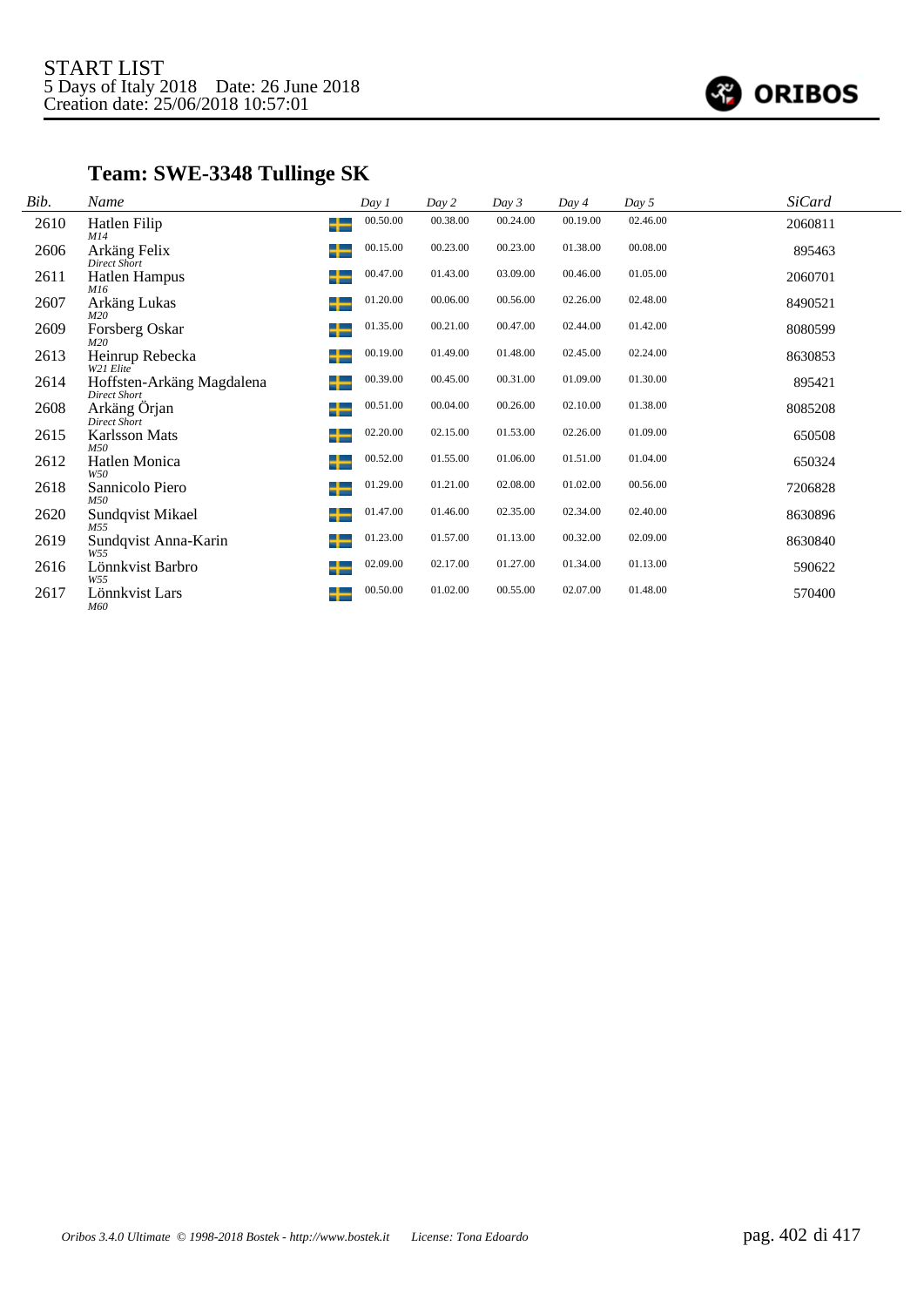

# **Team: SWE-3349 Tumba-Mälarhöjden OK**

| Bib. | Name                               | Day 1    | Day 2    | Day 3    | Day 4    | Day 5    | <i>SiCard</i> |
|------|------------------------------------|----------|----------|----------|----------|----------|---------------|
| 2624 | Törnros Samuel<br><b>Beginners</b> | 01.19.00 | 01.17.00 | 01.39.00 | 02.01.00 | 01.29.00 | 12608         |
| 2621 | Törnros Elsa<br>W21 Elite          | 02.27.00 | 00.10.00 | 02.33.00 | 01.03.00 | 02.52.00 | 820926        |
| 2623 | Törnros Joakim<br>w<br>M21 Elite   | 00.36.00 | 02.10.00 | 00.48.00 | 02.49.00 | 00.40.00 | 9800505       |
| 2625 | Törnros Staffan<br>M65             | 01.17.00 | 00.27.00 | 01.40.00 | 01.56.00 | 02.23.00 | 18718         |
| 2622 | Törnros Helen<br>W65               | 01.11.00 | 01.47.00 | 01.30.00 | 00.19.00 | 00.44.00 | 18744         |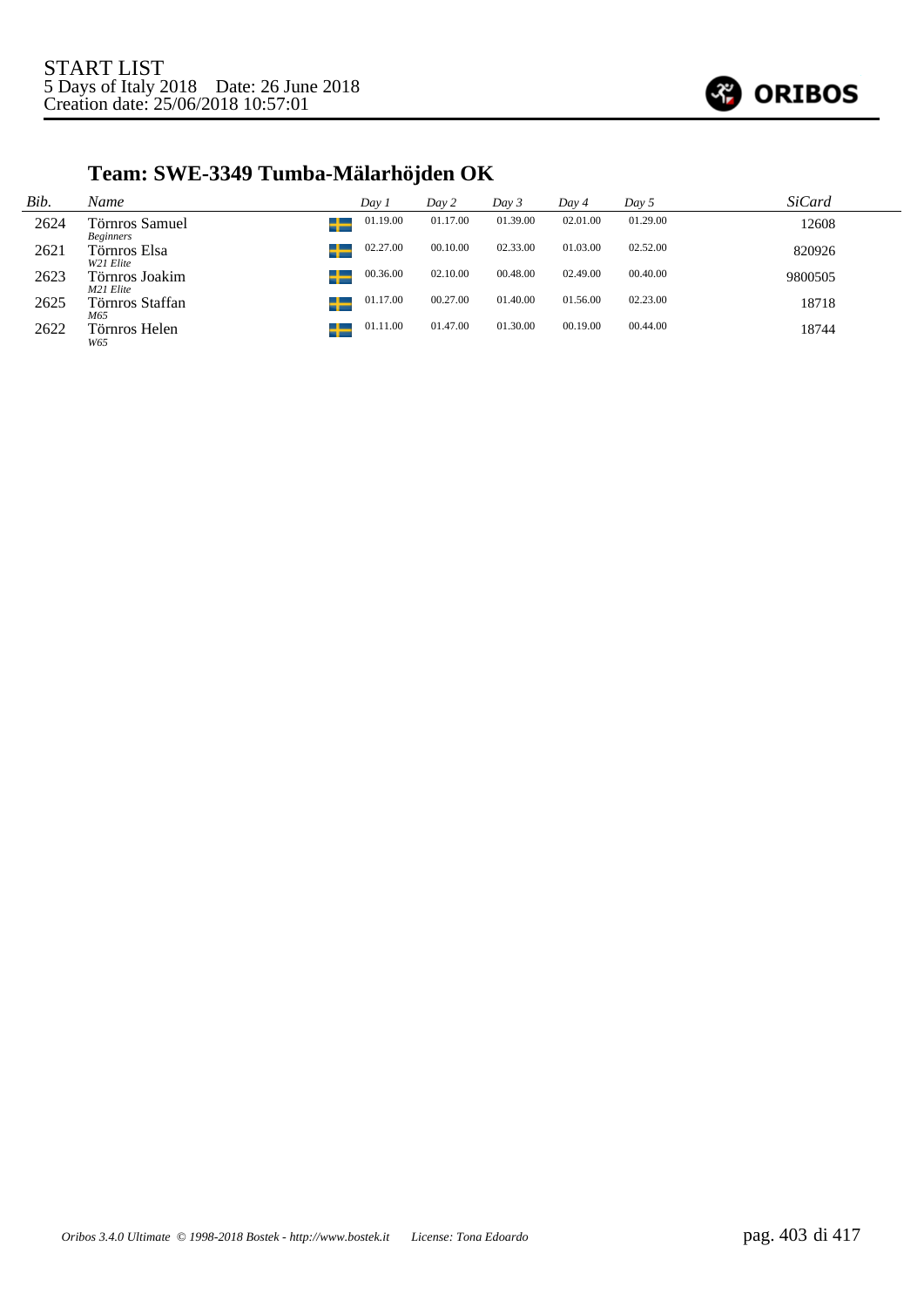

#### **Team: SWE-3350 Uddevalla ok**

| Bib. | Name                          | Dav      | Dav 2    | Dav 3    | Dav 4    | Dav 5    | <i>SiCard</i> |
|------|-------------------------------|----------|----------|----------|----------|----------|---------------|
| 2626 | <b>Hallsten Marion</b><br>W65 | 01.26.00 | 00.59.00 | 01.27.00 | 00.34.00 | 01.59.00 | 1500423       |
| 2627 | Sandberg Rune<br>M70          | 00.25.00 | 02.15.00 | 01.02.00 | 00.51.00 | 01.25.00 | 550523        |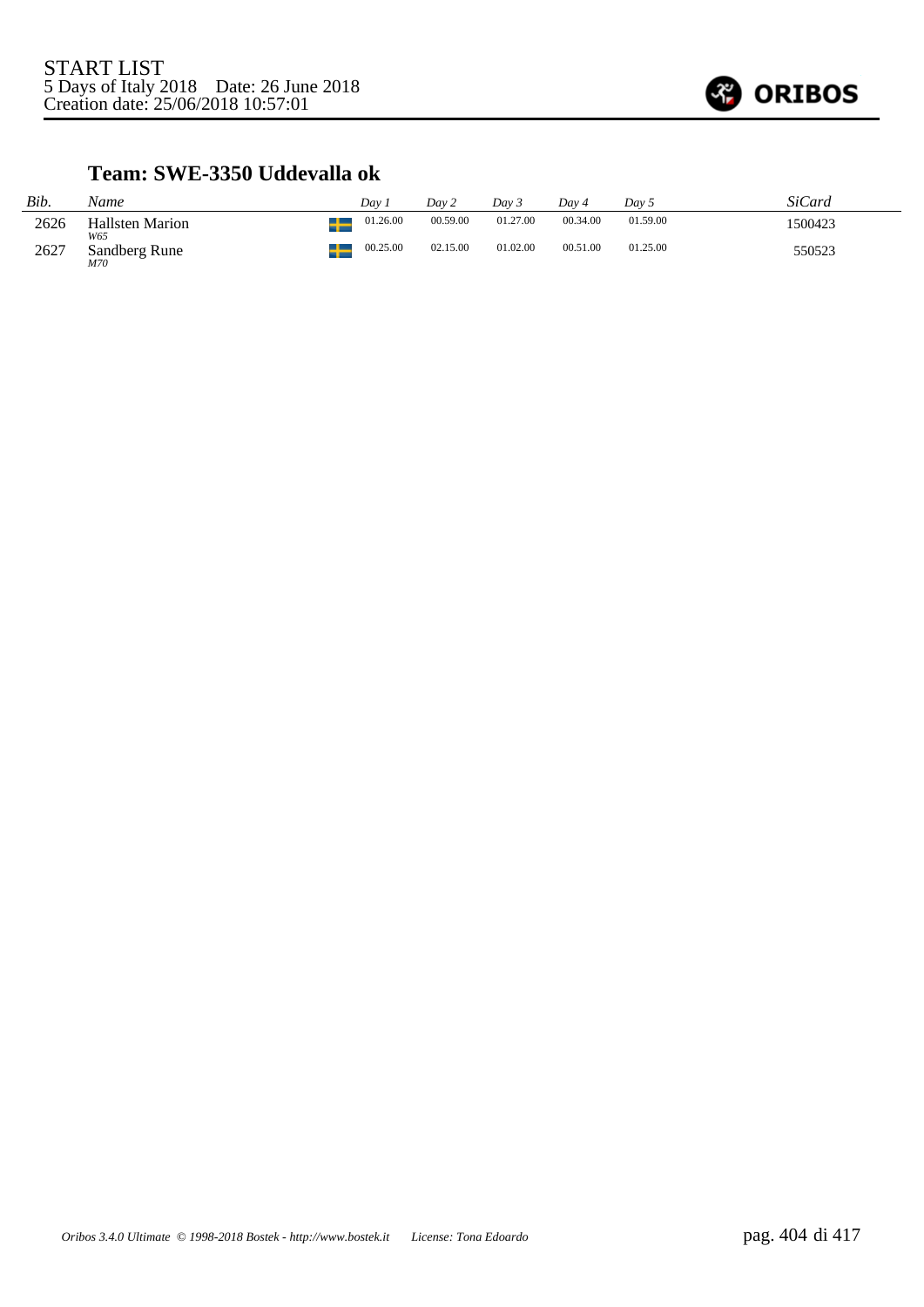

#### **Team: SWE-3351 Ulricehamns OK**

| Bib. | Name                                  | Dav      | Dav 2    | Dav 3    | Dav 4    | Dav 5    | SiCard  |
|------|---------------------------------------|----------|----------|----------|----------|----------|---------|
| 2628 | Halvarsson Bodil                      | 00.51.00 | 01.31.00 | 02.30.00 | 02.06.00 | 02.04.00 | 820115  |
| 2629 | W21 Elite<br>Ohlund Erik<br>M21 Elite | 00.51.00 | 01.28.00 | 01.33.00 | 02.22.00 | 02.04.00 | 9800806 |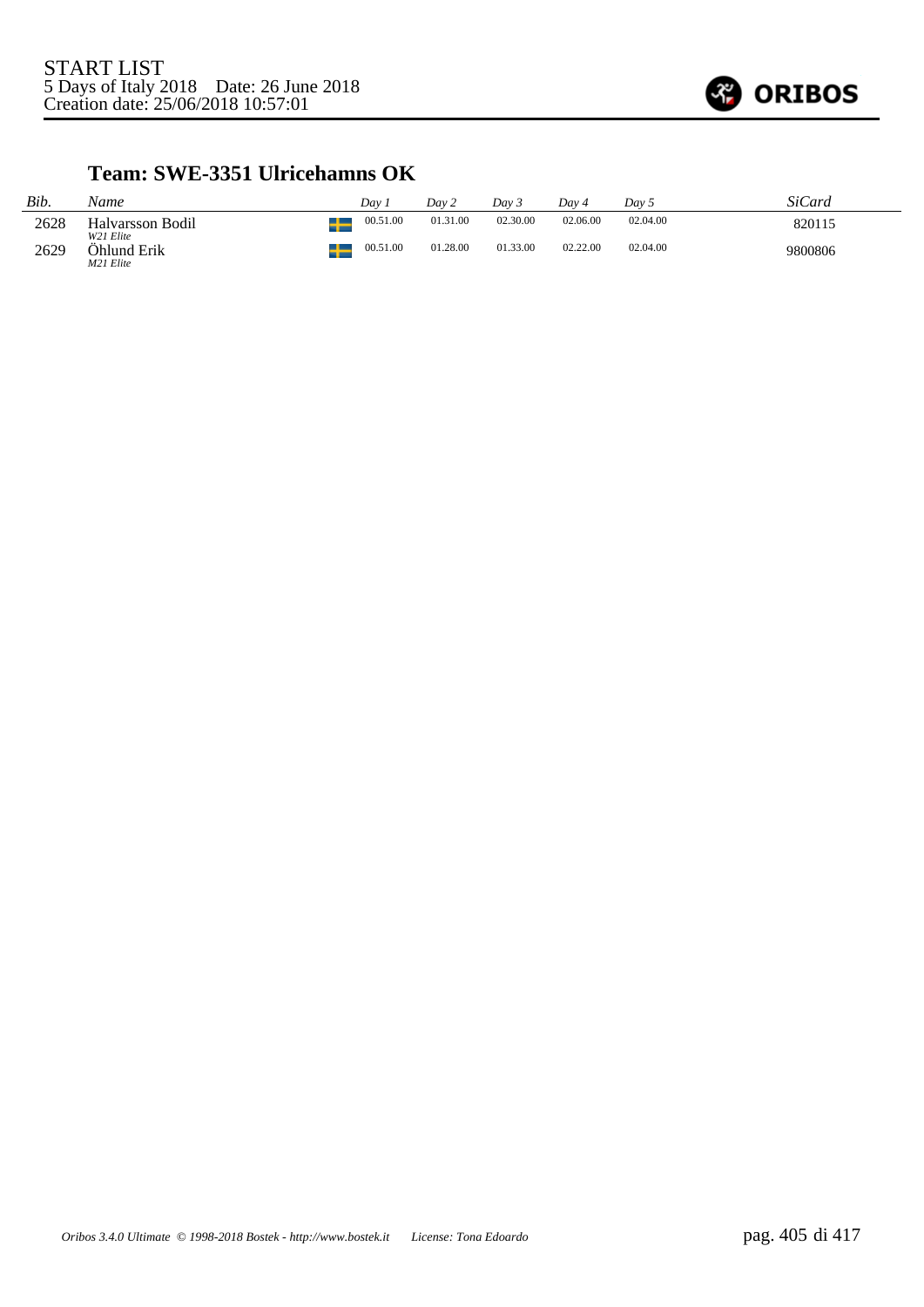

### **Team: SWE-3352 Vaggeryds SOK**

| Bib. | Name                              | Day      | Dav 2    | Day 3    | Dav 4    | Dav 5    | SiCard  |
|------|-----------------------------------|----------|----------|----------|----------|----------|---------|
| 2630 | Lisbeth<br>Karlsson<br><b>W70</b> | 02.31.00 | 00.26.00 | 00.48.00 | 01.01.00 | 00.28.00 | 9002070 |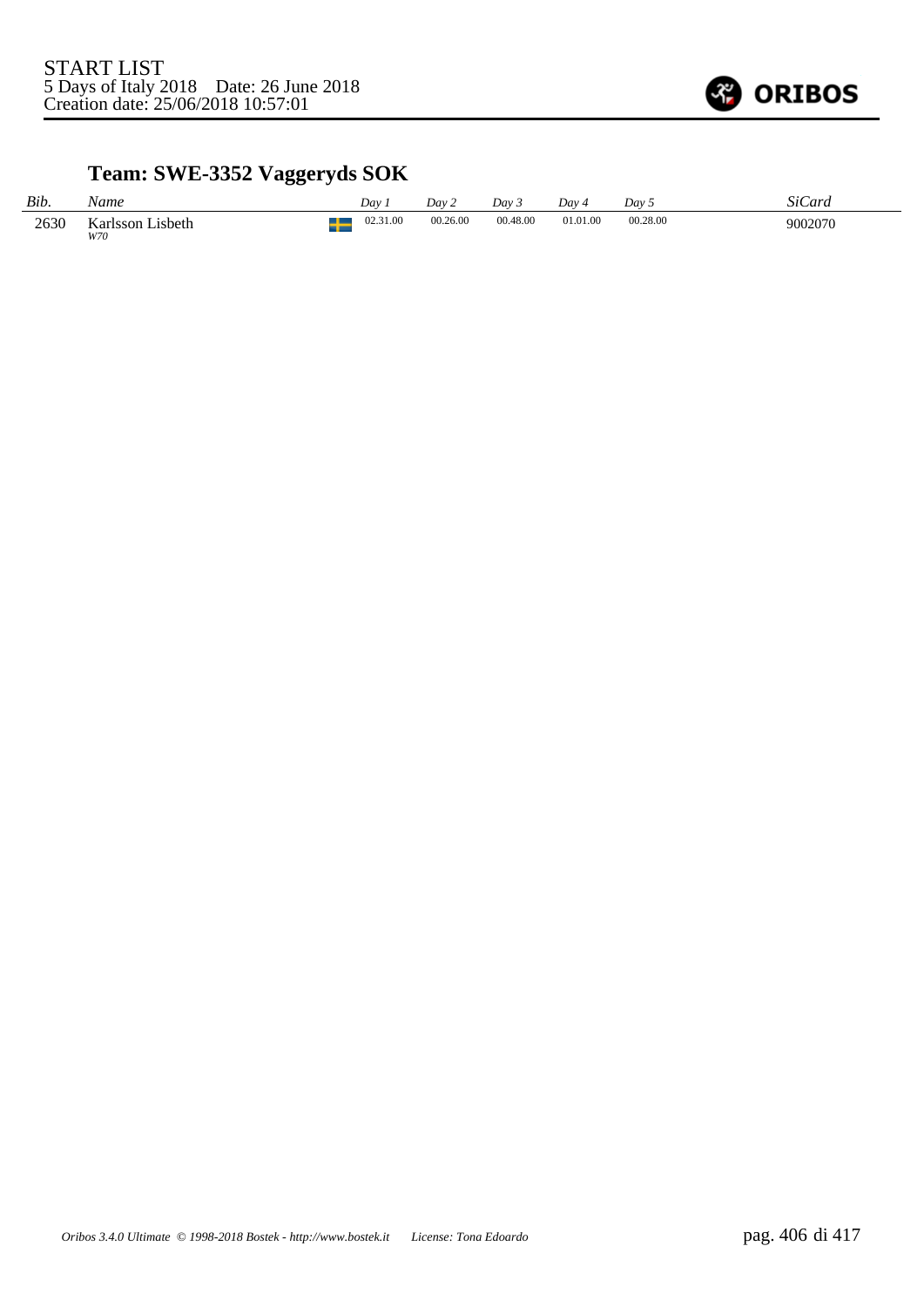

### **Team: SWE-3353 Vänersborgs SK**

| Bib. | Name                             | Day 1    | Day 2            | Day 3    | Day 4            | $Day\,5$        | SiCard  |
|------|----------------------------------|----------|------------------|----------|------------------|-----------------|---------|
| 9604 | Modén Louise<br>Direct Short     | 00.37.00 | 00.22.00         | 01.01.00 | 01.19.00         | 00.53.00        | 1770410 |
| 2632 | Modén Hannes<br><b>Beginners</b> | 01.33.00 | $-1 - 1 - 1 - 1$ | 01.10.00 | $-1 - 1 - 1 - 1$ | $-12 - 12 - 12$ | 1120815 |
| 2634 | Modén Nore<br>52<br><i>M10</i>   | 00.46.00 | 00.21.00         | 01.09.00 | 00.03.00         | 00.15.00        | 1090708 |
| 2633 | Modén Mattiaas<br>Direct Middle  | 00.45.00 | 01.39.00         | 00.04.00 | 00.23.00         | $-12 - 12 -$    | 448915  |
| 2635 | Sahlin Britta<br>W55             | 01.17.00 | 02.15.00         | 01.59.00 | 01.38.00         | 01.23.00        | 610126  |
| 2631 | Larsson Göran<br>M65             | 02.23.00 | 00.51.00         | 01.42.00 | 00.58.00         | 00.35.00        | 522260  |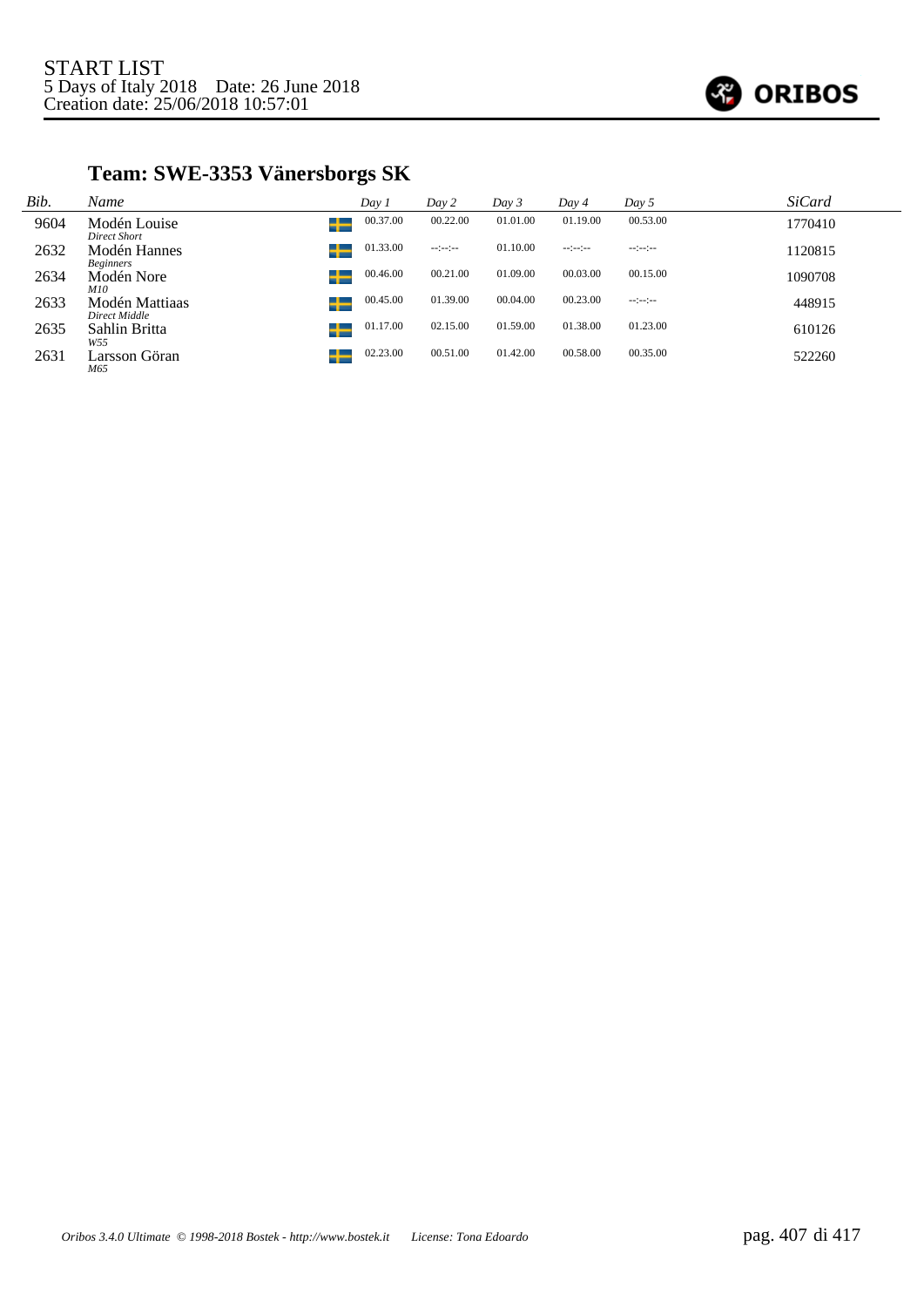

#### **Team: SWE-3354 Västerås sok**

| Bib. | Name                               | Day 1    | Day 2    | Day 3    | Day 4    | Day 5    | <b>SiCard</b> |  |
|------|------------------------------------|----------|----------|----------|----------|----------|---------------|--|
| 2132 | Åkerman Sjöström Klara<br>┶<br>W16 | 02.21.00 | 00.25.00 | 00.48.00 | 00.14.00 | 01.57.00 | 9031028       |  |
| 2131 | Åkerman Sjöström Kalle<br>┶<br>M16 | 00.55.00 | 01.35.00 | 02.41.00 | 01.34.00 | 01.13.00 | 9021333       |  |
| 2649 | Larsson Ida<br>W16                 | 02.05.00 | 01.10.00 | 00.24.00 | 00.42.00 | 02.21.00 | 990502        |  |
| 2659 | Törnqvist Sixten<br>M18            | 00.26.00 | 00.16.00 | 01.48.00 | 01.08.00 | 01.36.00 | 9000522       |  |
| 2642 | Hamrefors Fredrik<br>M18           | 00.20.00 | 02.25.00 | 01.42.00 | 02.14.00 | 01.27.00 | 9000319       |  |
| 2651 | Nallgård Elin<br>W20               | 01.37.00 | 02.03.00 | 00.05.00 | 00.42.00 | 00.17.00 | 9991108       |  |
| 2654 | Sundström Hanna<br>W20             | 00.49.00 | 02.19.00 | 00.51.00 | 00.28.00 | 00.33.00 | 990724        |  |
| 2643 | Hamrefors Henrik<br>M20            | 01.41.00 | 01.09.00 | 00.17.00 | 01.41.00 | 02.03.00 | 9980422       |  |
| 2644 | Hamrefors Sara<br>W21 Short        | 01.21.00 | 01.28.00 | 01.26.00 | 01.14.00 | 00.46.00 | 980422        |  |
| 2657 | <b>Thorsell Sofi</b><br>W35        | 01.56.00 | 00.53.00 | 00.54.00 | 02.47.00 | 01.19.00 | 810706        |  |
| 2656 | <b>Svensson Rickard</b><br>M40     | 02.24.00 | 00.41.00 | 01.19.00 | 02.10.00 | 01.26.00 | 25456         |  |
| 2652 | Nallgård Lill<br>W45               | 01.40.00 | 01.03.00 | 01.09.00 | 01.16.00 | 01.03.00 | 450855        |  |
| 2648 | Larsson Catarina<br>W50            | 00.59.00 | 01.50.00 | 01.50.00 | 01.29.00 | 00.52.00 | 680403        |  |
| 2650 | <b>Larsson Magnus</b><br>M50       | 02.27.00 | 01.38.00 | 02.05.00 | 01.14.00 | 00.31.00 | 671018        |  |
| 2641 | Gunnarsson Inger<br>W50            | 01.12.00 | 02.22.00 | 02.16.00 | 02.15.00 | 00.57.00 | 997933        |  |
| 2636 | Ahlström Niclas<br><i>M50</i>      | 01.21.00 | 02.07.00 | 01.14.00 | 02.04.00 | 00.38.00 | 39145         |  |
| 2640 | Davidsson Mikael<br>M50            | 01.28.00 | 02.10.00 | 02.25.00 | 01.11.00 | 01.02.00 | 202285        |  |
| 2133 | Törnqvist Stefan<br>M55            | 01.34.00 | 02.25.00 | 01.57.00 | 01.57.00 | 02.03.00 | 439912        |  |
| 2637 | Boman Gunilla<br>W55               | 02.11.00 | 01.35.00 | 02.01.00 | 00.34.00 | 00.19.00 | 347192        |  |
| 2661 | Wadman Per<br>M55                  | 01.32.00 | 02.38.00 | 02.21.00 | 01.26.00 | 01.37.00 | 208528        |  |
| 2655 | Sundström Per<br>M55               | 01.29.00 | 01.54.00 | 01.35.00 | 01.54.00 | 02.16.00 | 9630310       |  |
| 2660 | Wadman Eva<br>W55                  | 01.57.00 | 01.19.00 | 00.49.00 | 00.56.00 | 00.53.00 | 208818        |  |
| 2658 | Törnqvist Lena<br>W55              | 01.45.00 | 01.09.00 | 00.27.00 | 00.50.00 | 00.57.00 | 439913        |  |
| 2645 | Hamrefors Ulf<br>M55               | 02.03.00 | 01.22.00 | 01.46.00 | 02.32.00 | 01.48.00 | 671400        |  |
| 2639 | Davidsson Annika<br>W55            | 01.53.00 | 02.03.00 | 02.15.00 | 01.08.00 | 01.37.00 | 409877        |  |
| 2638 | <b>Boman Tommy</b><br>M55          | 02.22.00 | 01.38.00 | 02.08.00 | 02.19.00 | 02.27.00 | 344144        |  |
| 2653 | Skalberg Hans-Erik<br>M65          | 01.31.00 | 02.03.00 | 01.28.00 | 01.38.00 | 01.55.00 | 202277        |  |
| 2646 | Jakobsson Lars<br>M65              | 00.57.00 | 00.39.00 | 01.12.00 | 00.54.00 | 01.09.00 | 9510803       |  |
| 2647 | Jakobsson Lena<br>W65              | 00.44.00 | 00.29.00 | 00.48.00 | 01.13.00 | 01.44.00 | 39065         |  |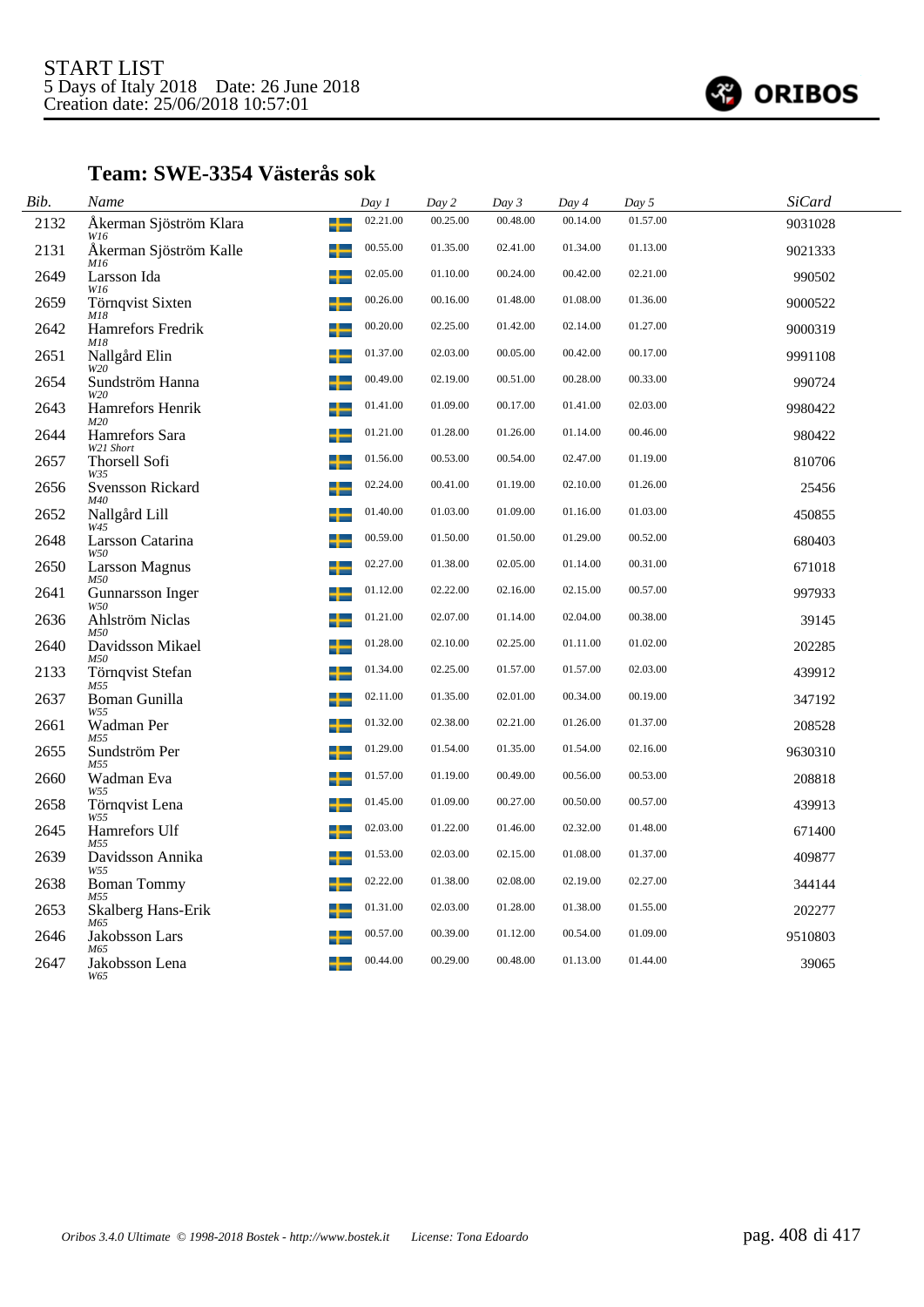

### **Team: SWE-3355 Västvärmlands Ok**

| Bib. | Name                                      | Dav 1    | Day 2    | Day 3    | Dav 4    | Day 5    | <i>SiCard</i> |
|------|-------------------------------------------|----------|----------|----------|----------|----------|---------------|
| 2665 | Johansson Oskar<br>M21 Long               | 00.25.00 | 01.02.00 | 00.22.00 | 01.24.00 | 00.56.00 | 8245892       |
| 2662 | Axelsson Löfvenholm Kristina<br>W21 Short | 00.18.00 | 00.40.00 | 02.11.00 | 00.41.00 | 00.22.00 | 260657        |
| 2664 | Johansson Kristin<br>W45                  | 00.38.00 | 02.07.00 | 01.23.00 | 01.56.00 | 01.27.00 | 8037839       |
| 2663 | <b>Johansson Anders</b><br>M50            | 01.30.00 | 01.17.00 | 02.30.00 | 01.44.00 | 00.48.00 | 8628700       |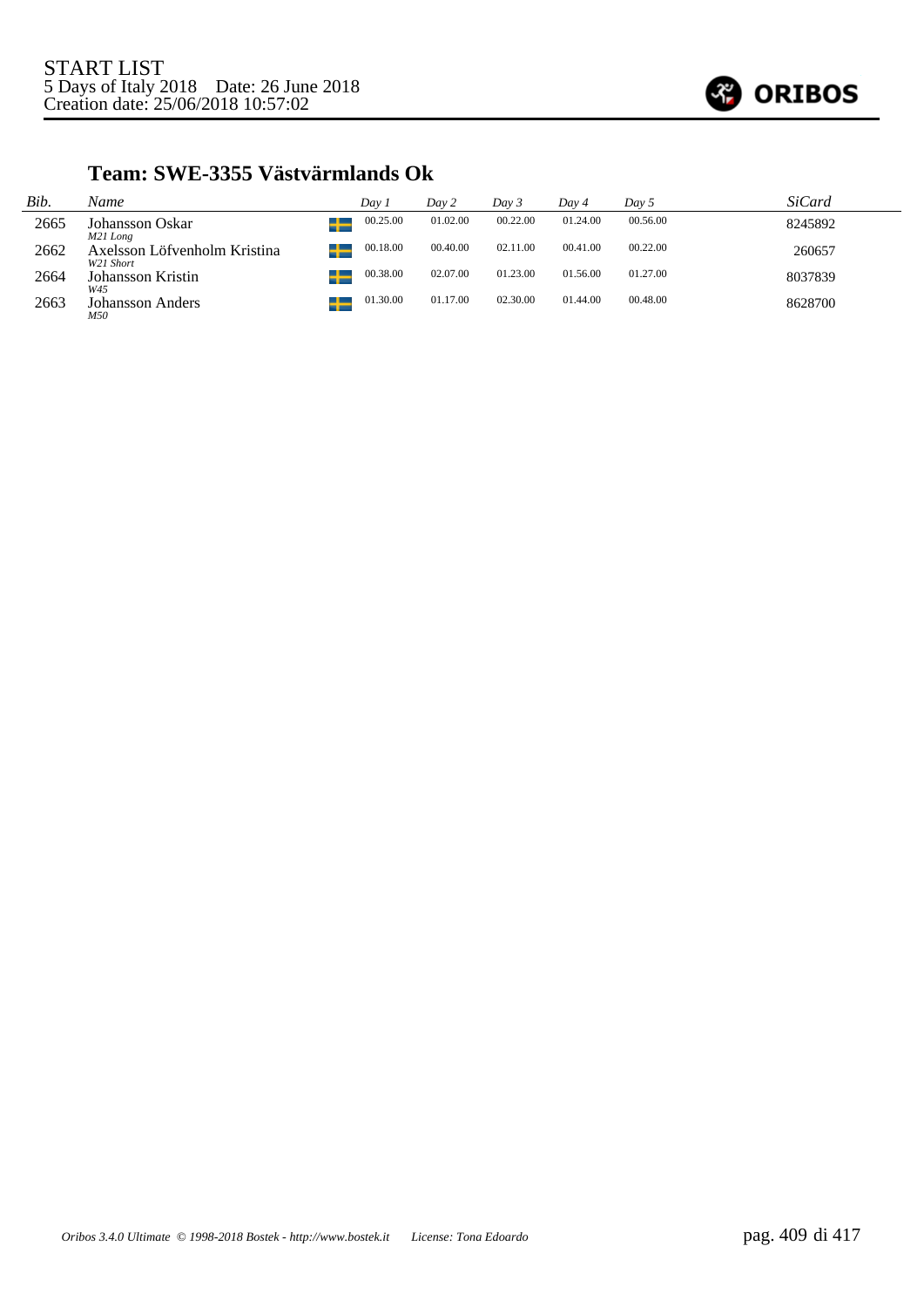

### **Team: SWE-3356 Växjö OK**

| Bib. | Name                              | Day 1            | Day 2                | Day 3            | Day 4    | Day 5    | <b>SiCard</b> |
|------|-----------------------------------|------------------|----------------------|------------------|----------|----------|---------------|
| 2668 | Andersson Joar<br>┶<br><i>M10</i> | 00.16.00         | 00.33.00             | 00.49.00         | 00.45.00 | 00.43.00 | 7907255       |
| 2666 | Akesson Erik<br>M16               | 00.39.00         | 01.47.00             | 02.17.00         | 01.20.00 | 00.03.00 | 7438791       |
| 2669 | Gustafsson Eva<br>┶<br>W35        | 01.52.00         | 01.14.00             | 00.12.00         | 02.17.00 | 01.47.00 | 7912134       |
| 2667 | ┶<br>Andersson Albin<br>M35       | 00.20.00         | 01.57.00             | 01.59.00         | 00.50.00 | 00.45.00 | 7902114       |
| 2670 | Skoog Görel<br>Direct Middle      | $-12 - 12 -$     | $-1 - 1 - 1 - 1 - 1$ | $-2 - 2 - 2 - 1$ | 01.12.00 | 01.26.00 | 203960        |
| 2671 | Skoog Lars G<br>Direct Middle     | $-1 - 1 - 1 - 1$ | $-1 - 1 - 1 - 1$     | $-12 - 12 - 12$  | 00.11.00 | 00.30.00 | 330992        |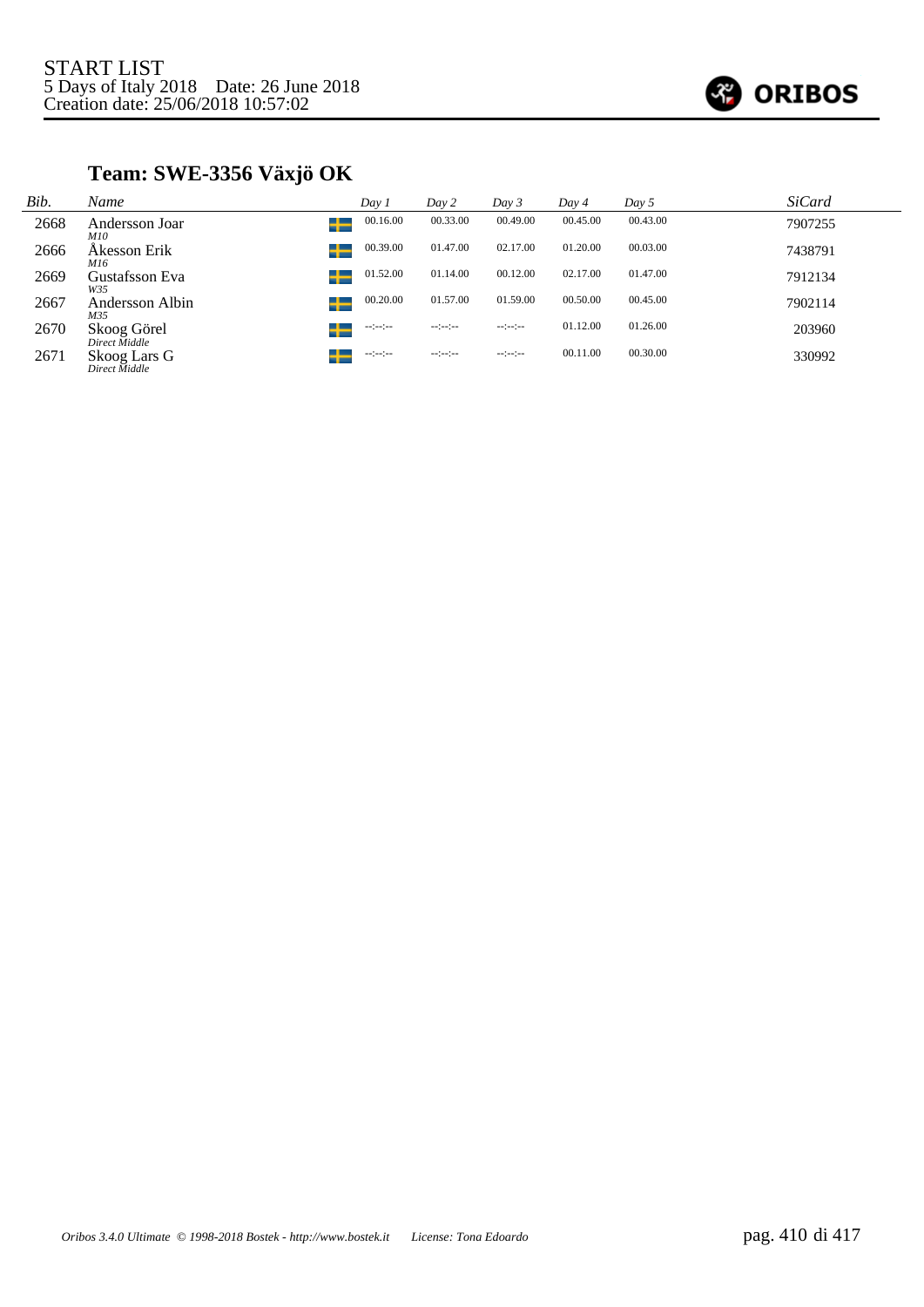

### **Team: SWE-3357 Vittjärvs IK**

| Bib. | Name                  | Dav.     | Dav 2    | Dav 3    | Day 4    | Dav 5    | SiCard |
|------|-----------------------|----------|----------|----------|----------|----------|--------|
| 2672 | Wickbom Anneli<br>W50 | 01.25.00 | 01.42.00 | 01.09.00 | 02.19.00 | 00.14.00 | 262143 |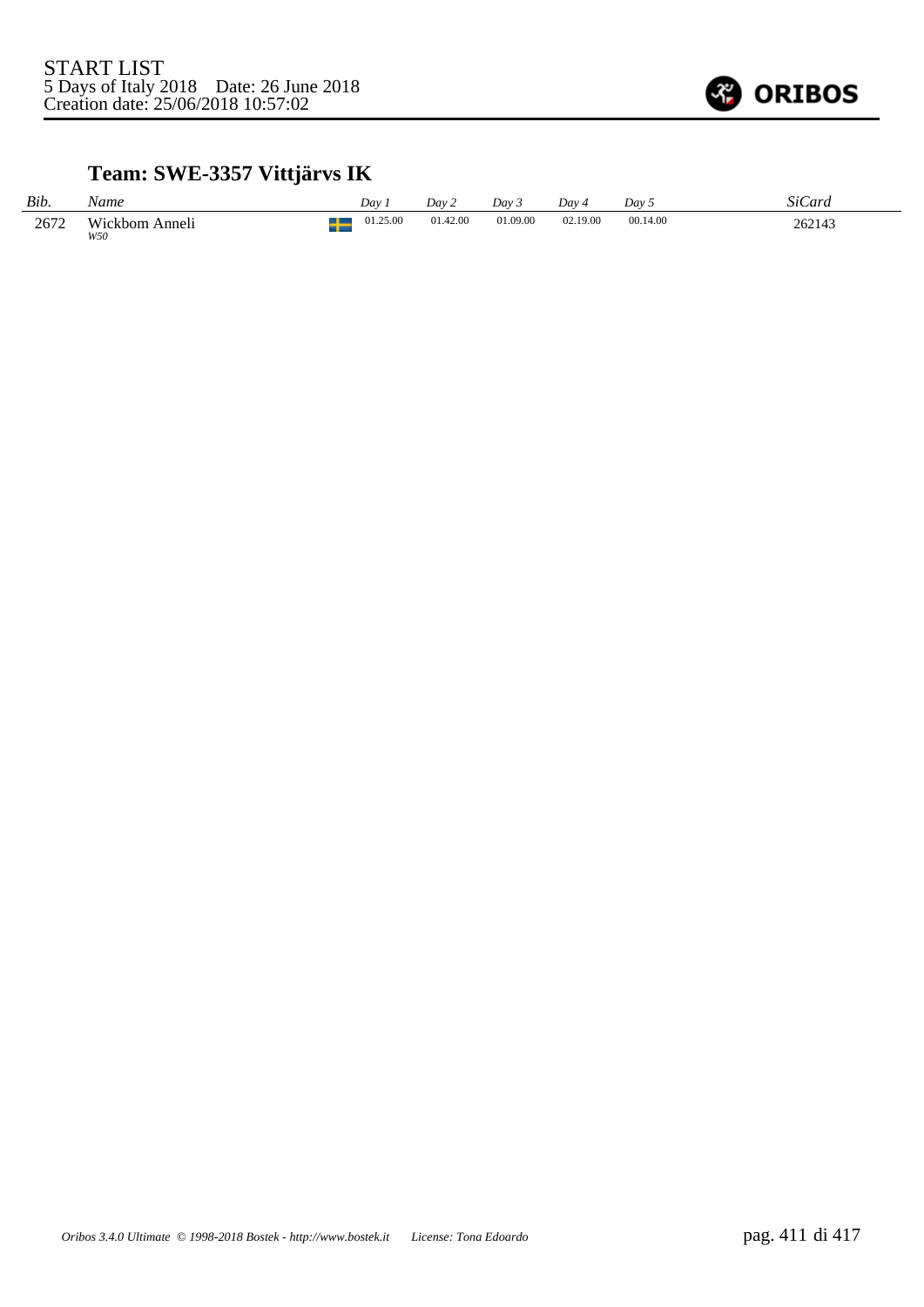

### **Team: UKR-3363 O-Club**

| Bib. | Name                                 | Dav.     | Dav 2    | Day 5    | Dav 4    | Dav 5    | <i>SiCard</i> |
|------|--------------------------------------|----------|----------|----------|----------|----------|---------------|
| 2674 | Mykhailichenko Oleksandr             | 01.00.00 | 01.27.00 | 02.43.00 | 02.00.00 | 02.15.00 | 1008074       |
| 2673 | M55<br>Letychevskyi Oleksandr<br>M55 | 00.49.00 | 02.07.00 | 01.55.00 | 01.19.00 | 02.05.00 |               |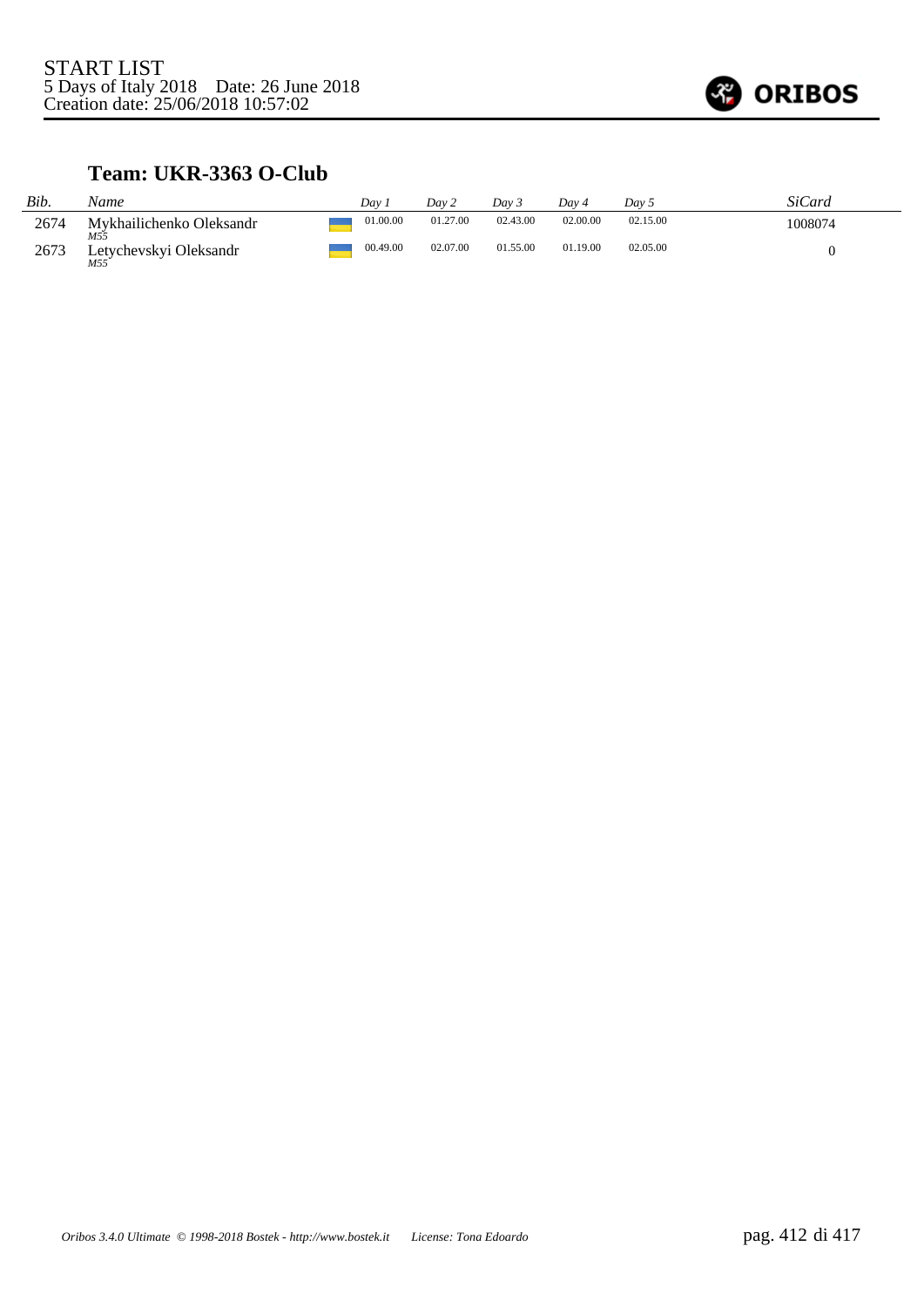

## **Team: USA-3358 Cambridge Sports Union**

| Bib. | Name                           | Day i    | Day 2    | Day 3    | Day 4    | Day 5    | <i>SiCard</i> |
|------|--------------------------------|----------|----------|----------|----------|----------|---------------|
| 2678 | Webb Tor<br><b>Beginners</b>   | 01.24.00 | 01.21.00 | 01.20.00 | 01.49.00 | 01.40.00 | 8121409       |
| 2675 | Webb Lukas<br><i>Beginners</i> | 01.29.00 | 01.18.00 | 01.25.00 | 01.42.00 | 01.19.00 | 8121309       |
| 2677 | Webb Pia<br>W45                | 01.20.00 | 01.21.00 | 00.55.00 | 01.46.00 | 02.11.00 | 7109280       |
| 2676 | Webb Mark<br>Direct Middle     | 00.33.00 | 00.12.00 | 00.54.00 | 00.55.00 | 01.05.00 | 7976289       |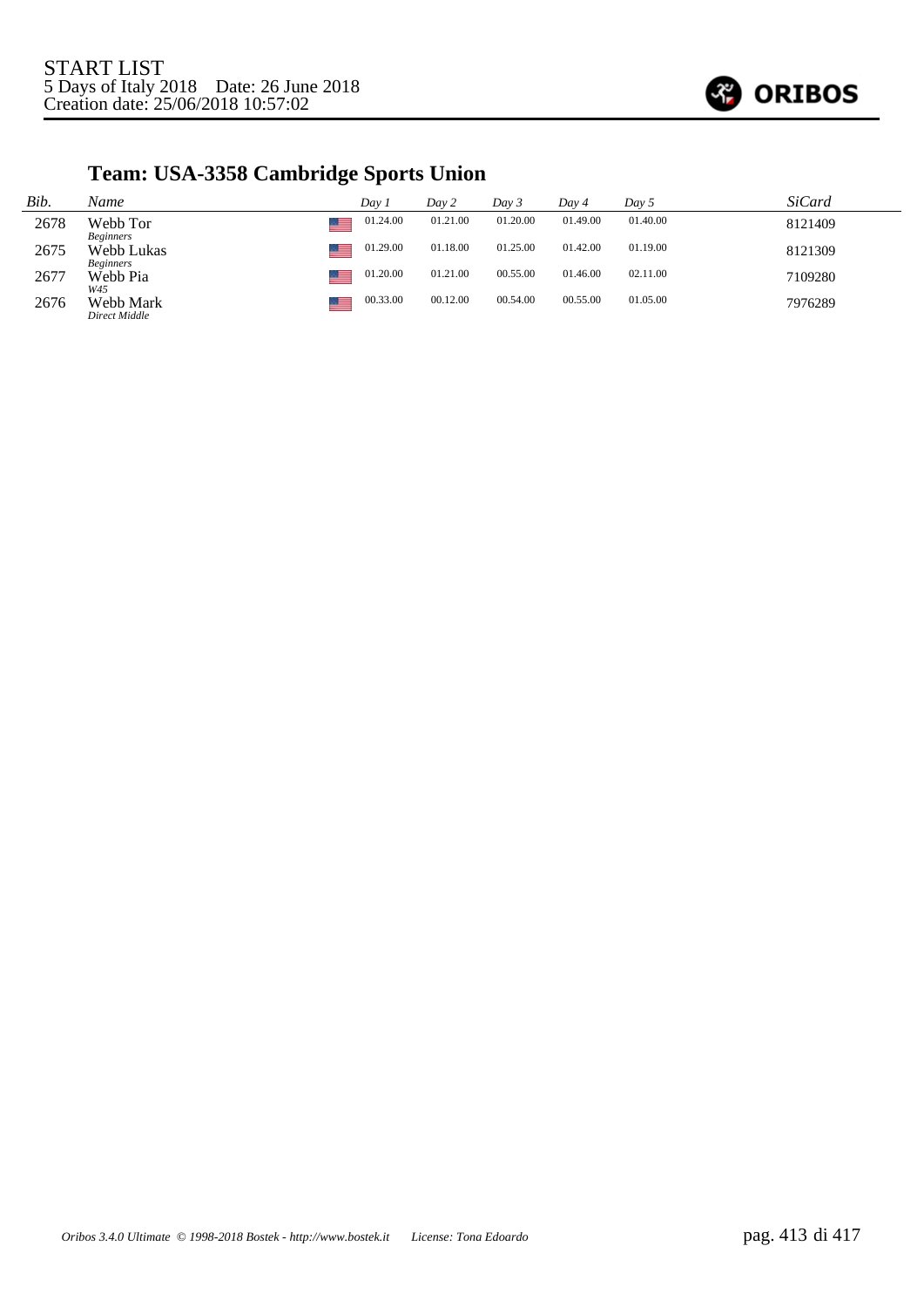

## **Team: USA-3359 New England Orienteering Club**

| Bib. | Name                    | Day 1    | Day 2    | Day 3    | Day 4    | Day 5    | <i>SiCard</i> |
|------|-------------------------|----------|----------|----------|----------|----------|---------------|
| 2680 | Parson Meg<br>W21 Long  | 01.06.00 | 00.33.00 | 01.58.00 | 02.44.00 | 00.28.00 | 221756        |
| 2681 | Parson Tim<br>M60       | 01.04.00 | 00.38.00 | 02.07.00 | 00.37.00 | 01.22.00 | 221762        |
| 2679 | Karpinski Judith<br>W65 | 00.50.00 | 00.35.00 | 01.54.00 | 00.22.00 | 00.47.00 | 263048        |
| 2682 | Saeger Jeffrey<br>M65   | 00.53.00 | 00.37.00 | 02.04.00 | 01.24.00 | 01.25.00 | 7200413       |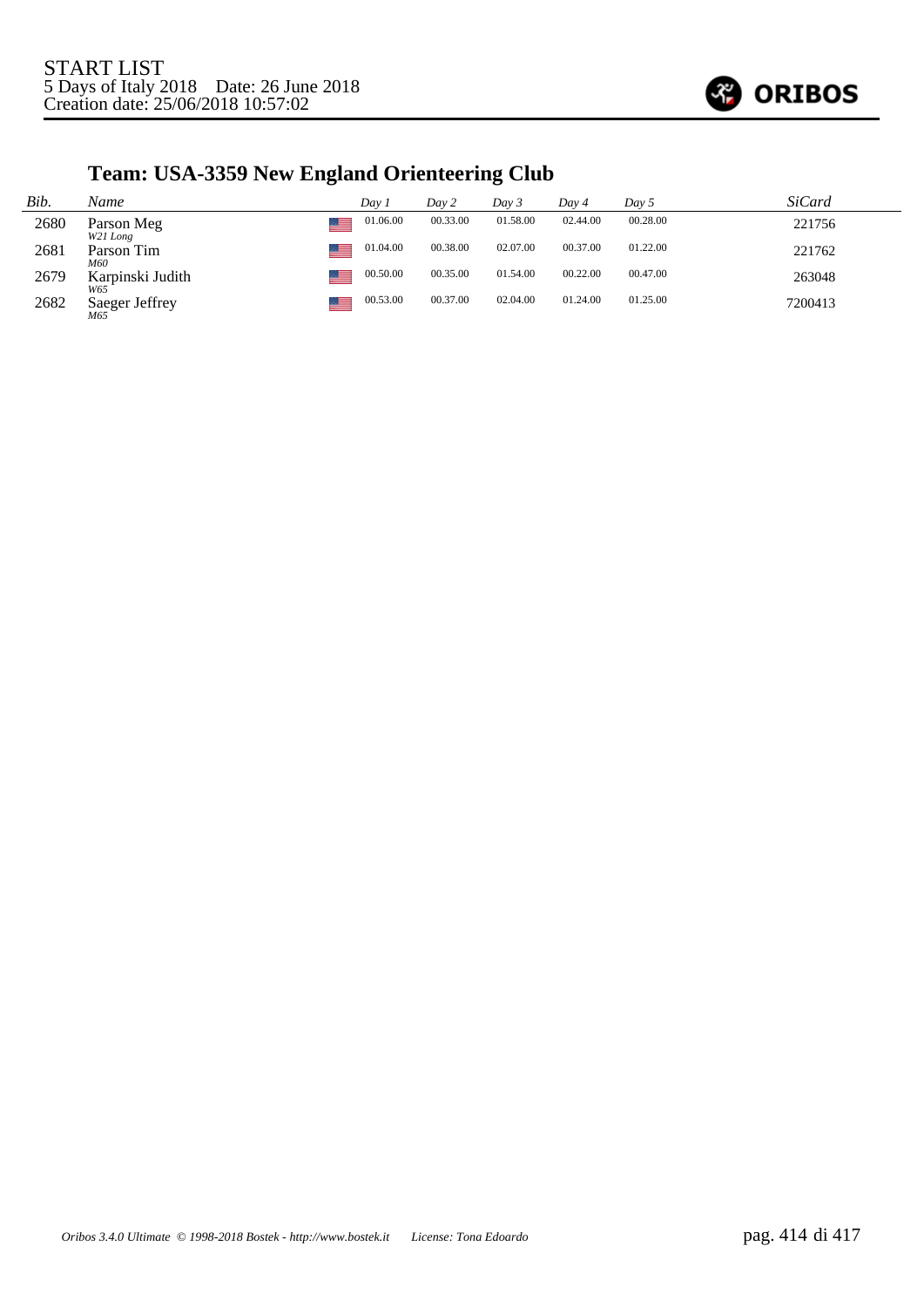

### **Team: USA-3360 OK Orion**

| Bib. | Name                          | Dav      | Day 2    | Dav 3    | Dav      | Day 5    | SiCard  |
|------|-------------------------------|----------|----------|----------|----------|----------|---------|
| 2683 | Johansson Amanda<br>W21 Elite | 01.31.00 | 01.28.00 | 02.24.00 | 02.27.00 | 01.50.00 | 9960701 |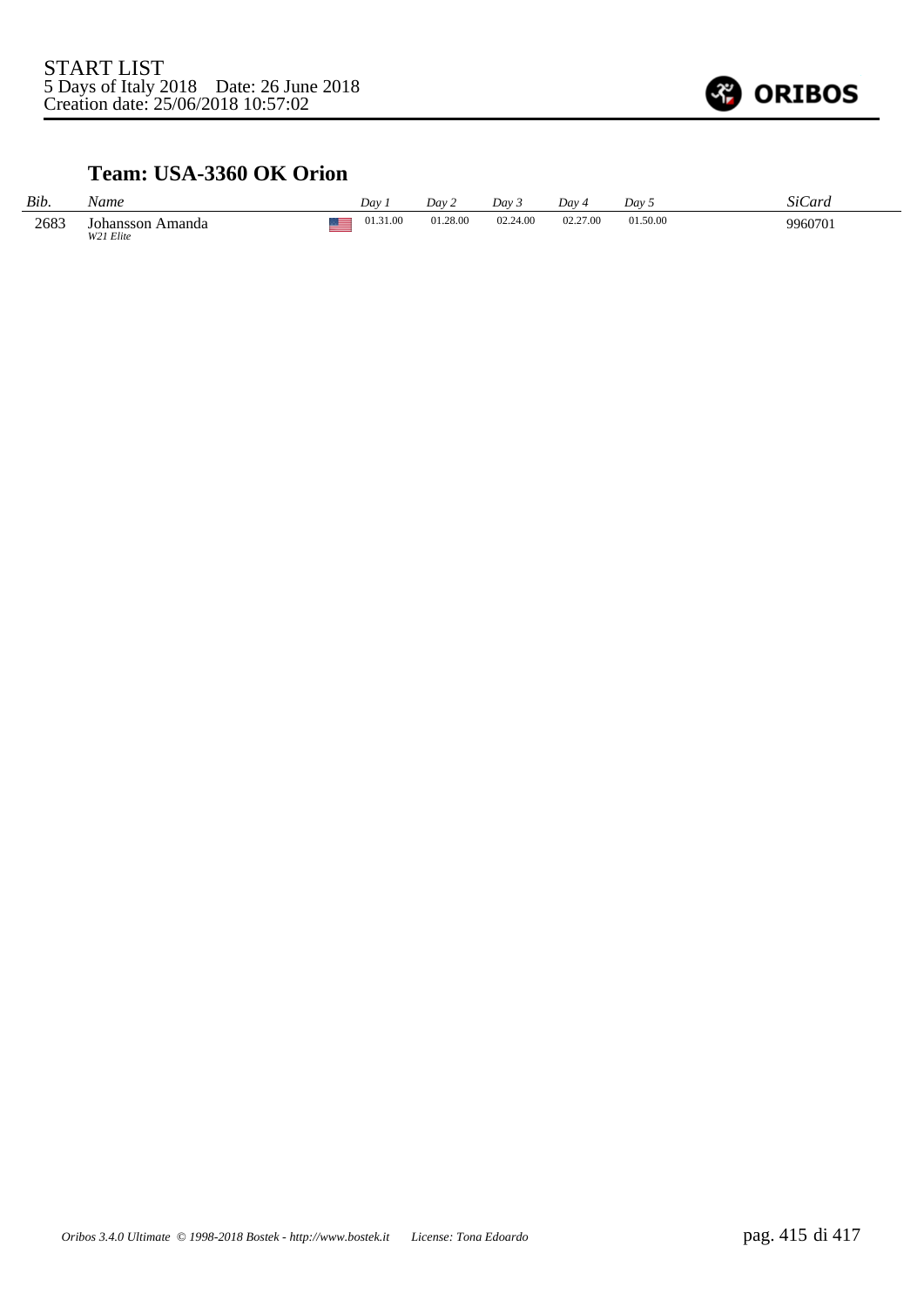

## **Team: USA-3361 RMOC Rocky Mountain Orienteering Club**

| Bib. | Name                  | Day      | Dav 2    | Day 3    | Day      | Dav 5    | ∩∙ ∩<br>StCard |
|------|-----------------------|----------|----------|----------|----------|----------|----------------|
| 2684 | Nager<br>Y ves<br>M40 | 01.21.00 | 01.59.00 | 00.58.00 | 00.37.00 | 01.56.00 | 7202669        |